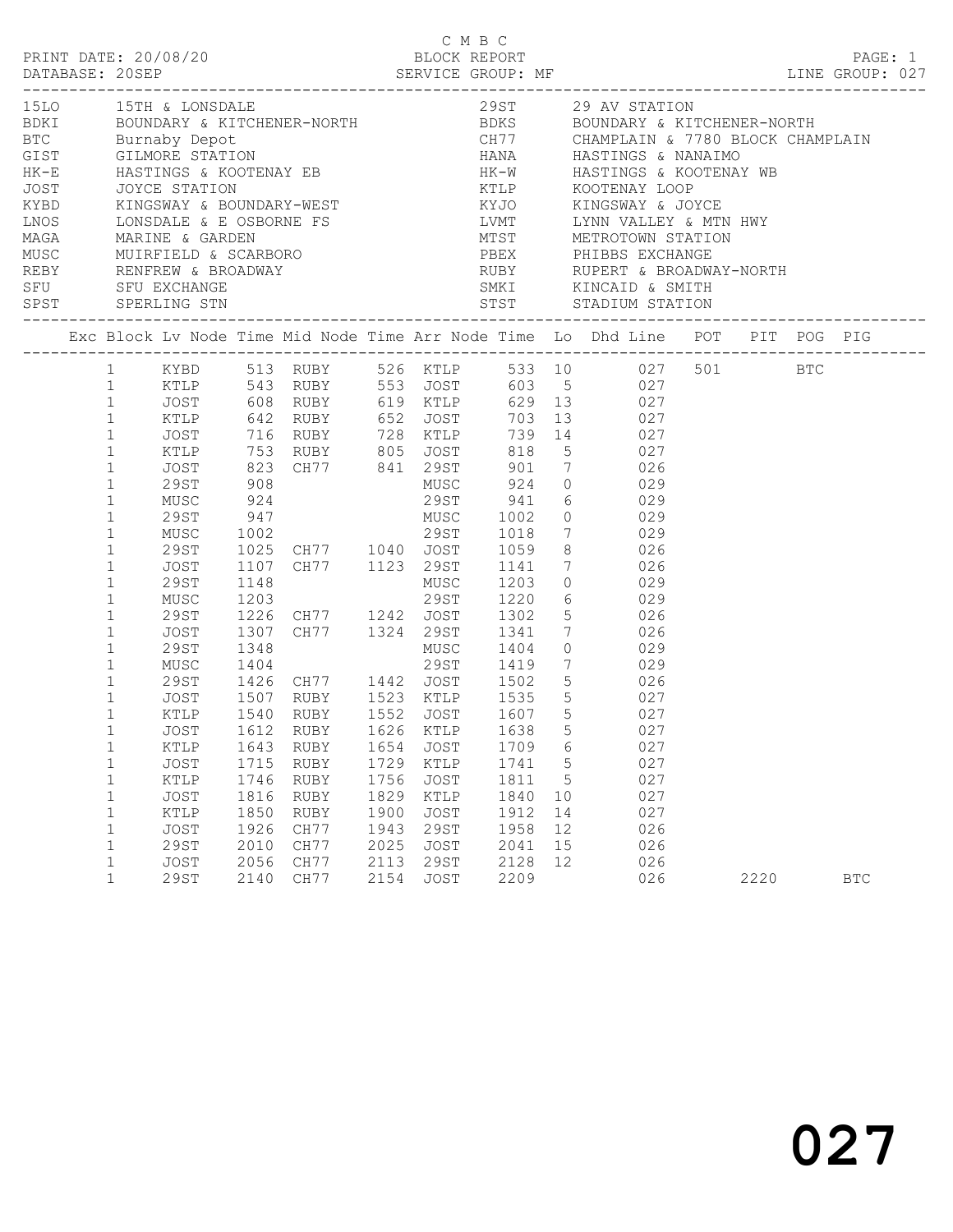## C M B C<br>BLOCK REPORT

LINE GROUP: 027

|                |             |                |                                                          |      |                        |         |                              | Exc Block Lv Node Time Mid Node Time Arr Node Time Lo Dhd Line POT PIT POG PIG |         |      |            |
|----------------|-------------|----------------|----------------------------------------------------------|------|------------------------|---------|------------------------------|--------------------------------------------------------------------------------|---------|------|------------|
| $\overline{2}$ |             |                |                                                          |      |                        |         |                              | 29ST 515 CH77 527 JOST 543 9 026<br>JOST 552 CH77 605 29ST 621 9 026           | 503 BTC |      |            |
| $\mathbf{2}$   |             |                |                                                          |      |                        | 621 9   |                              | 026                                                                            |         |      |            |
| $\mathbf{2}$   | 29ST        | 630            |                                                          |      | MUSC                   | 643     | $\overline{0}$               | 029                                                                            |         |      |            |
| $\sqrt{2}$     | MUSC        | 643            |                                                          |      | 29ST                   | 657     | 8 <sup>8</sup>               | 029                                                                            |         |      |            |
| $\sqrt{2}$     | 29ST        | $705$<br>$746$ | CH77           719    JOST<br>RUBY           759    KTLP |      |                        | 740     | 6                            | 026                                                                            |         |      |            |
| $\sqrt{2}$     | JOST        | 746            |                                                          |      |                        | 812     | 11                           | 027                                                                            |         |      |            |
| $\mathbf{2}$   | KTLP        | 823            | RUBY                                                     |      | 835 JOST               | 848     | $\overline{7}$               | 027                                                                            |         |      |            |
| $\sqrt{2}$     | JOST        | 855            | CH77                                                     |      | 911 29ST               | 930     | 15                           | 026                                                                            |         |      |            |
| $\sqrt{2}$     | 29ST        | 945            | CH77 1000 JOST<br>CH77 1043 29ST                         |      |                        | 1019    | 8                            | 026                                                                            |         |      |            |
| $\sqrt{2}$     | JOST        | 1027           |                                                          |      |                        | 1101    | $\overline{7}$               | 026                                                                            |         |      |            |
| $\mathbf{2}$   | 29ST        | 1108           |                                                          |      | MUSC                   | 1123    | $\overline{0}$               | 029                                                                            |         |      |            |
| $\mathbf{2}$   | MUSC        | 1123           |                                                          |      | 29ST                   | 1139    | $\overline{7}$               | 029                                                                            |         |      |            |
| $\mathbf{2}$   | 29ST        | 1146           | CH77 1201 JOST                                           |      |                        | 1220    | $7\overline{ }$              | 026                                                                            |         |      |            |
| $\mathbf{2}$   | JOST        | 1227           | CH77 1243 29ST                                           |      |                        | 1301    | $7\phantom{.0}\phantom{.0}7$ | 026                                                                            |         |      |            |
| $\mathbf{2}$   | 29ST        | 1308           |                                                          |      | MUSC                   | 1324    | $\overline{0}$               | 029                                                                            |         |      |            |
| $\mathbf{2}$   | MUSC        | 1324           |                                                          |      | 29ST                   | 1339    | $\overline{7}$               | 029                                                                            |         |      |            |
| $\mathbf{2}$   | 29ST        | 1346           | CH77 1402 JOST                                           |      |                        | 1422    | $5\overline{)}$              | 026                                                                            |         |      |            |
| $\mathbf{2}$   | JOST        | 1427           | CH77                                                     |      | 1444 29ST              | 1503 19 |                              | 026                                                                            |         |      |            |
| $\sqrt{2}$     | 29ST        | 1522           |                                                          |      | MUSC                   | 1541    | $\overline{0}$               | 029                                                                            |         |      |            |
| $\mathbf{2}$   | MUSC        | 1541           |                                                          |      | 29ST                   | 1556 11 |                              | 029                                                                            |         |      |            |
| $\mathbf{2}$   | <b>29ST</b> | 1607           |                                                          |      | MUSC 1626              |         | $\overline{0}$               | 029                                                                            |         |      |            |
| $\mathbf{2}$   | MUSC        | 1626           | 29ST 1641<br>CH77 1709 JOST 1730<br>CH77 1800 29ST 1818  |      |                        | 1641    | 10                           | 029                                                                            |         |      |            |
| $\sqrt{2}$     | 29ST        | 1651           |                                                          |      |                        | 1730 11 |                              | 026                                                                            |         |      |            |
| $\sqrt{2}$     | JOST        | 1741           |                                                          |      |                        |         | $6\overline{6}$              | 026                                                                            |         |      |            |
| $\mathbf{2}$   | 29ST        | 1824           |                                                          |      | MUSC                   | 1842    | $\overline{0}$               | 029                                                                            |         |      |            |
| $\mathbf{2}$   | MUSC        | 1842           |                                                          |      | 29ST                   | 1854 13 |                              | 029                                                                            |         |      |            |
| $\mathbf{2}$   | 29ST        | 1907           | CH77 1923 JOST                                           |      |                        | 1940    | 6                            | 026                                                                            |         |      |            |
| $\mathbf{2}$   | JOST        | 1946           | RUBY                                                     |      | 1957 KTLP              | 2008    | 10                           | 027                                                                            |         |      |            |
| $\sqrt{2}$     | KTLP        | 2018           | RUBY                                                     | 2028 | JOST                   | 2039    | $\overline{7}$               | 027                                                                            |         |      |            |
| $\mathbf{2}$   | JOST        | 2046           | RUBY                                                     | 2057 | KTLP                   | 2108    | 11                           | 027                                                                            |         |      |            |
| $\mathbf{2}$   | KTLP        | 2119           | RUBY                                                     | 2128 | JOST                   | 2139    | 17                           | 027                                                                            |         |      |            |
| $\sqrt{2}$     | JOST        | 2156           | CH77                                                     | 2212 | 29ST                   | 2225    | 28                           | 026                                                                            |         |      |            |
| $\mathbf{2}$   | 29ST        | 2253           |                                                          |      | MUSC                   | 2308    | $\overline{0}$               | 029                                                                            |         |      |            |
| $\mathbf{2}$   | MUSC        | 2308           |                                                          |      | 29ST                   | 2317    | $5\overline{)}$              | 029                                                                            |         |      |            |
| $\mathbf{2}$   | 29ST        | 2322           | CH77 2336 JOST                                           |      |                        | 2351    | $5\overline{)}$              | 026                                                                            |         |      |            |
| $\mathbf{2}$   | JOST        | 2356           | RUBY                                                     | 2405 | KTLP                   | 2416    | $\overline{7}$               | 027<br>027                                                                     |         |      |            |
| $\overline{c}$ | KTLP        | 2423<br>2455   | RUBY                                                     | 2431 | JOST<br>2504 KTLP 2513 | 2439 16 | - 9                          |                                                                                |         |      |            |
| $\mathbf{2}$   | JOST        |                | RUBY                                                     |      |                        |         |                              | 027                                                                            |         |      |            |
| $\overline{2}$ | KTLP        |                | 2522 RUBY                                                |      | 2530 KYJO              | 2541    |                              | 027                                                                            |         | 2550 | <b>BTC</b> |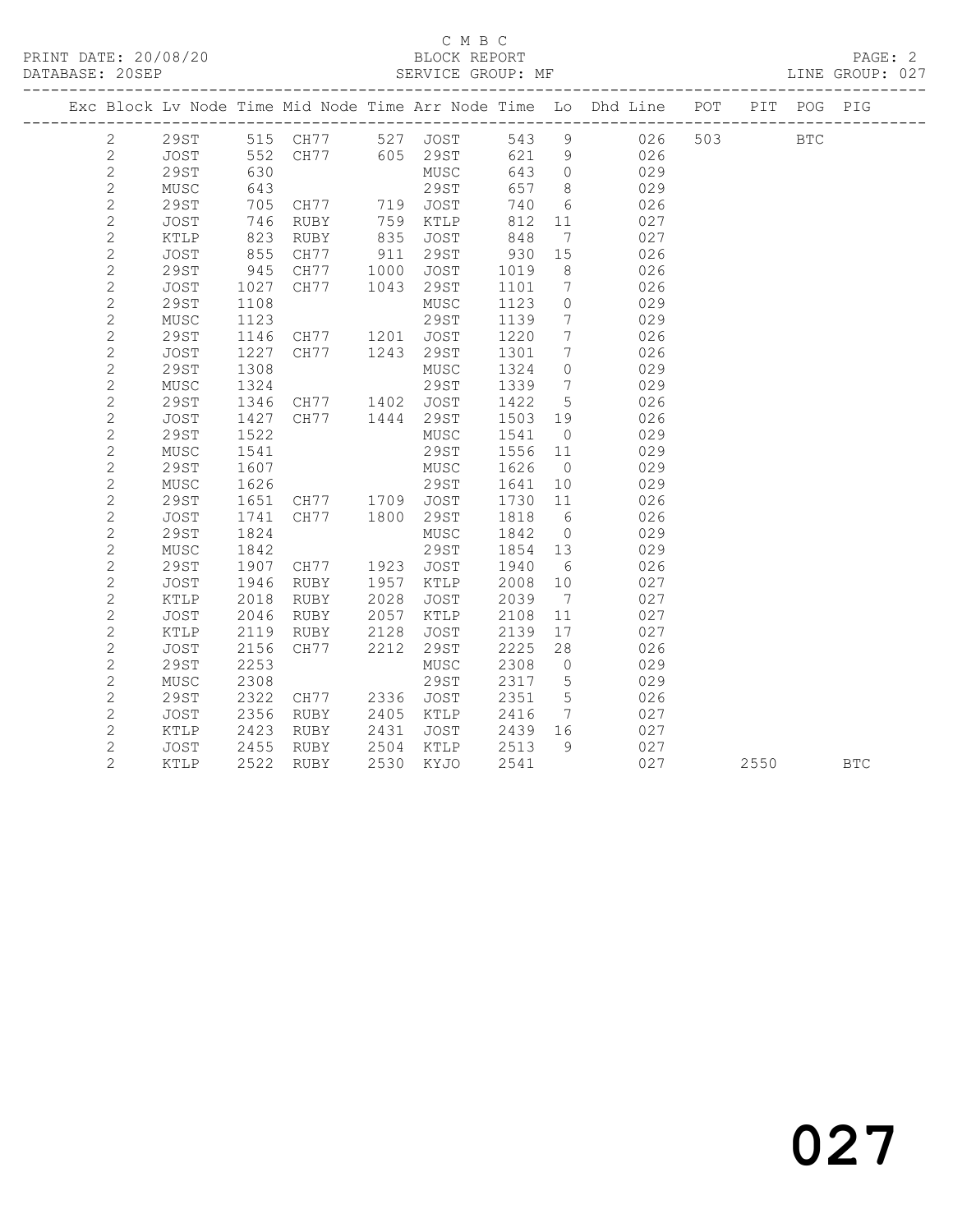## C M B C<br>BLOCK REPORT

| PRINT DATE: 20/08/20<br>DATABASE: 20SEP |           |      |      |                |      | BLOCK REPORT<br>SERVICE GROUP: MF |       |                 |                                                                                |                           |  | PAGE: 3<br>LINE GROUP: 027 |  |
|-----------------------------------------|-----------|------|------|----------------|------|-----------------------------------|-------|-----------------|--------------------------------------------------------------------------------|---------------------------|--|----------------------------|--|
|                                         |           |      |      |                |      |                                   |       |                 | Exc Block Lv Node Time Mid Node Time Arr Node Time Lo Dhd Line POT PIT POG PIG | ------------------------- |  |                            |  |
|                                         | 3         | RUBY |      | 514 and $\sim$ |      | JOST                              | 522 5 |                 | 027                                                                            | 508 BTC                   |  |                            |  |
|                                         | 3         | JOST |      | 527 CH77       | 539  | 29ST                              | 554   |                 | $5^{\circ}$<br>026                                                             |                           |  |                            |  |
|                                         | 3         | 29ST | 559  |                |      | MUSC                              | 612   | $\circ$         | 029                                                                            |                           |  |                            |  |
|                                         | 3         | MUSC | 612  |                |      | 29ST                              | 626   |                 | $5 \quad \cdots$<br>029                                                        |                           |  |                            |  |
|                                         | 3         | 29ST |      | 631 CH77 645   |      | JOST                              | 703   |                 | $5 - 5$<br>026                                                                 |                           |  |                            |  |
|                                         | 3         | JOST | 708  | CH77           | 723  | 29ST                              | 742   | 6               | 026                                                                            |                           |  |                            |  |
|                                         | 3         | 29ST | 748  |                |      | MUSC                              | 803   | $\Omega$        | 029                                                                            |                           |  |                            |  |
|                                         | 3         | MUSC | 803  |                |      | 29ST                              | 822   | 13              | 029                                                                            |                           |  |                            |  |
|                                         | 3         | 29ST | 835  | CH77           | 853  | JOST                              | 915   | 5 <sup>5</sup>  | 026                                                                            |                           |  |                            |  |
|                                         | 3         | JOST | 920  | RUBY           | 932  | KTLP                              | 942   | $5\overline{)}$ | 027                                                                            |                           |  |                            |  |
|                                         | 3         | KTLP | 947  | RUBY           | 958  | JOST                              | 1010  | 5               | 027                                                                            |                           |  |                            |  |
|                                         | 3         | JOST | 1015 | RUBY           | 1027 | KTLP                              | 1037  | 10 <sup>°</sup> | 027                                                                            |                           |  |                            |  |
|                                         | 3         | KTLP | 1047 | RUBY           | 1058 | JOST                              | 1110  | 5               | 027                                                                            |                           |  |                            |  |
|                                         | 3         | JOST | 1115 | RUBY           | 1127 | KTLP                              | 1138  |                 | $9 \left( \frac{1}{2} \right)$<br>027                                          |                           |  |                            |  |
|                                         | 3         | KTLP | 1147 | RUBY           | 1158 | JOST                              | 1210  | 5               | 027                                                                            |                           |  |                            |  |
|                                         | 3         | JOST | 1215 | RUBY           | 1227 | KTLP                              | 1238  | 9               | 027                                                                            |                           |  |                            |  |
|                                         | 3         | KTLP | 1247 | RUBY           | 1258 | JOST                              | 1310  | $5\overline{)}$ | 027                                                                            |                           |  |                            |  |
|                                         | 3         | JOST | 1315 | RUBY           | 1328 | KTLP                              | 1339  | 7               | 027                                                                            |                           |  |                            |  |
|                                         | 3         | KTLP | 1346 | RUBY           | 1357 | JOST                              | 1410  | $5\overline{)}$ | 027                                                                            |                           |  |                            |  |
|                                         | 3         | JOST | 1415 | RUBY           | 1428 | KTLP                              | 1439  | 7               | 027                                                                            |                           |  |                            |  |
|                                         | 3         | KTLP | 1446 | RUBY           | 1457 | JOST                              | 1511  | 9               | 027                                                                            |                           |  |                            |  |
|                                         | 3         | JOST | 1520 | RUBY           | 1536 | KTLP                              | 1548  | 5 <sup>5</sup>  | 027                                                                            |                           |  |                            |  |
|                                         | 3         | KTLP | 1553 | RUBY           | 1605 | JOST                              | 1620  |                 | $5 - 5$<br>027                                                                 |                           |  |                            |  |
|                                         | 3         | JOST | 1625 | RUBY           | 1639 | KTLP                              | 1651  | $5\overline{)}$ | 027                                                                            |                           |  |                            |  |
|                                         | 3         | KTLP | 1656 | RUBY           | 1707 | JOST                              | 1722  | 5               | 027                                                                            |                           |  |                            |  |
|                                         | $\supset$ | TOCT |      | עסוות 1707     |      | ת דרח של 17.41                    | 1752  | 一 にっぽん こうしょう    | ハウワ                                                                            |                           |  |                            |  |

| 3 | JUS'I'      | エヤくつ | <b>KUBI</b> | エヤマス | KTPR        | TOPT | C       | UZ 1 |      |            |            |  |
|---|-------------|------|-------------|------|-------------|------|---------|------|------|------------|------------|--|
| 3 | KTLP        | 1656 | RUBY        | 1707 | JOST        | 1722 | 5       | 027  |      |            |            |  |
| 3 | <b>JOST</b> | 1727 | <b>RUBY</b> | 1741 | KTLP        | 1753 | 5       | 027  |      |            |            |  |
| 3 | KTLP        | 1758 | RUBY        | 1808 | <b>JOST</b> | 1823 | 5       | 027  |      |            |            |  |
| 3 | <b>JOST</b> | 1828 | RUBY        | 1841 | KTLP        | 1852 |         | 027  | 1856 |            | <b>BTC</b> |  |
|   |             |      |             |      |             |      |         |      |      |            |            |  |
| 4 | <b>BDKS</b> | 515  | SMKI        | 528  | <b>JOST</b> | 536  | 7       | 028  | 514  | <b>BTC</b> |            |  |
| 4 | JOST        | 543  | BDKI        | 603  | PBEX        | 613  | $6\,$   | 028  |      |            |            |  |
| 4 | PBEX        | 619  | BDKI        |      | JOST        | 652  | 12      | 028  |      |            |            |  |
| 4 | JOST        | 704  | BDKI        | 727  | PBEX        | 741  | 10      | 028  |      |            |            |  |
| 4 | PBEX        | 751  | BDKI        |      | <b>JOST</b> | 827  | 9       | 028  |      |            |            |  |
| 4 | <b>JOST</b> | 836  | BDKI        | 902  | PBEX        | 918  | 7       | 028  |      |            |            |  |
| 4 | PBEX        | 925  | BDKI        |      | <b>JOST</b> | 1001 | 5       | 028  |      |            |            |  |
| 4 | JOST        | 1006 | BDKI        | 1031 | PBEX        | 1043 | $\,8\,$ | 028  |      |            |            |  |
| 4 | PBEX        | 1051 | BDKI        |      | <b>JOST</b> | 1126 | $1\,1$  | 028  |      |            |            |  |
| 4 | <b>JOST</b> | 1137 | BDKI        | 1202 | PBEX        | 1214 | 8       | 028  |      |            |            |  |
| 4 | PBEX        | 1222 | BDKI        |      | <b>JOST</b> | 1258 | 9       | 028  |      |            |            |  |
| 4 | JOST        | 1307 | BDKI        | 1332 | PBEX        | 1344 | $\,8\,$ | 028  |      |            |            |  |
| 4 | PBEX        | 1352 | BDKI        |      | <b>JOST</b> | 1427 | 10      | 028  |      |            |            |  |
| 4 | <b>JOST</b> | 1437 | BDKI        | 1502 | PBEX        | 1514 | $\,8\,$ | 028  |      |            |            |  |
| 4 | PBEX        | 1522 | BDKI        |      | <b>JOST</b> | 1600 | 5       | 028  |      |            |            |  |
| 4 | JOST        | 1605 | BDKI        | 1632 | PBEX        | 1645 | 5       | 028  |      |            |            |  |
| 4 | PBEX        | 1650 | BDKI        |      | <b>JOST</b> | 1731 | 6       | 028  |      |            |            |  |
| 4 | <b>JOST</b> | 1737 | BDKI        | 1803 | PBEX        | 1817 | $\,9$   | 028  |      |            |            |  |
| 4 | PBEX        | 1826 | BDKI        |      | JOST        | 1902 | 12      | 028  |      |            |            |  |
| 4 | JOST        | 1914 | BDKI        | 1937 | PBEX        | 1948 | 9       | 028  |      |            |            |  |
| 4 | PBEX        | 1957 | BDKI        |      | <b>JOST</b> | 2028 | 14      | 028  |      |            |            |  |
| 4 | JOST        | 2042 | BDKI        | 2103 | PBEX        | 2114 | 6       | 028  |      |            |            |  |
| 4 | PBEX        | 2120 | BDKI        |      | <b>JOST</b> | 2149 | 23      | 028  |      |            |            |  |
| 4 | <b>JOST</b> | 2212 | BDKI        | 2232 | PBEX        | 2242 | 6       | 028  |      |            |            |  |
| 4 | PBEX        | 2248 | BDKI        |      | <b>JOST</b> | 2317 | 6       | 028  |      |            |            |  |
| 4 | <b>JOST</b> | 2323 | CH77        | 2338 | <b>29ST</b> | 2351 | 5       | 026  |      |            |            |  |
| 4 | 29ST        | 2356 |             |      | MUSC        | 2409 | 0       | 029  |      |            |            |  |
| 4 | MUSC        | 2409 |             |      | <b>29ST</b> | 2418 | 5       | 029  |      |            |            |  |
|   |             |      |             |      |             |      |         |      |      |            |            |  |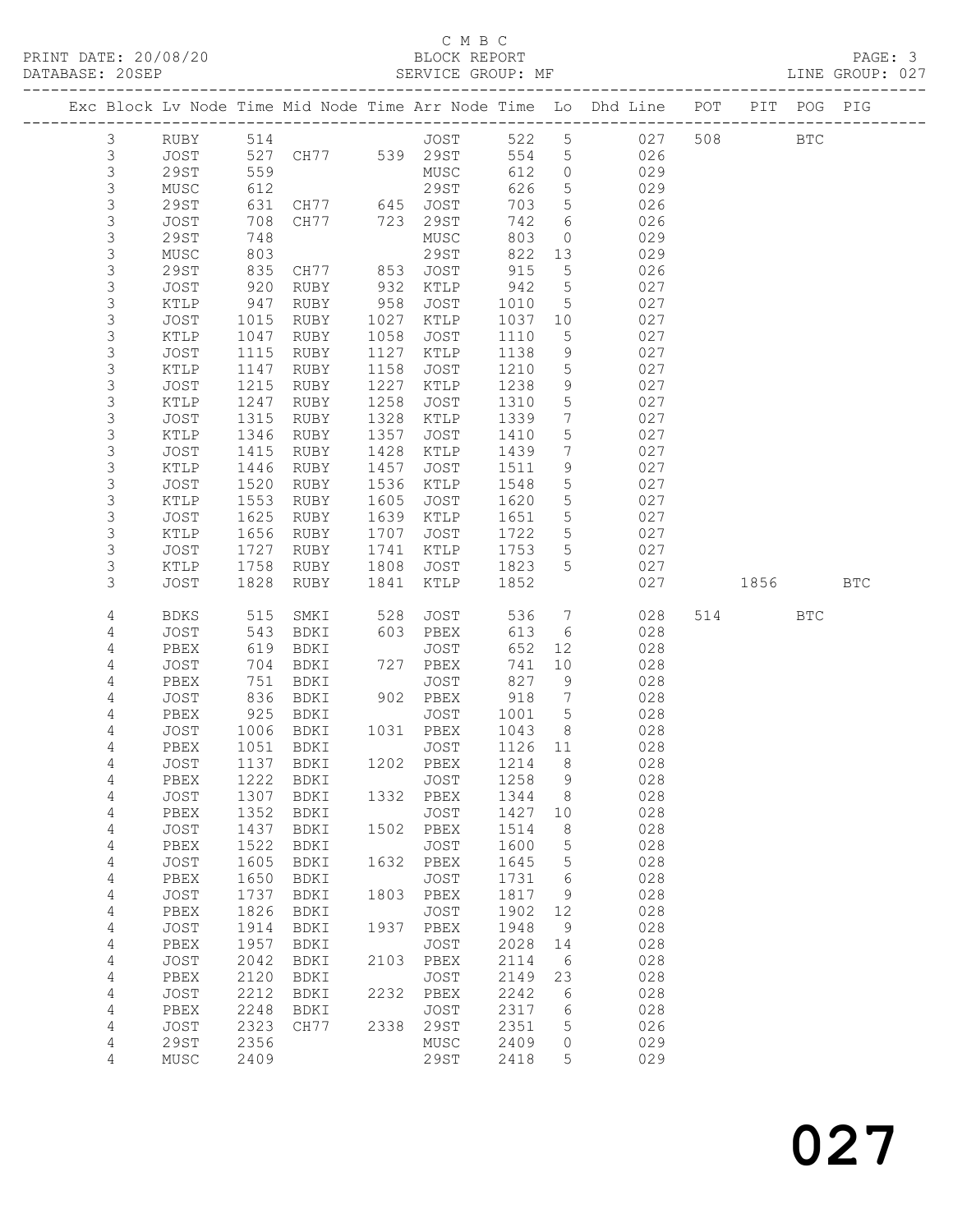## C M B C<br>BLOCK REPORT

LINE GROUP: 027

|                 |                     |              |                                 |              |                          |              |                               | Exc Block Lv Node Time Mid Node Time Arr Node Time Lo Dhd Line POT |          |             |            |
|-----------------|---------------------|--------------|---------------------------------|--------------|--------------------------|--------------|-------------------------------|--------------------------------------------------------------------|----------|-------------|------------|
|                 |                     |              |                                 |              |                          |              |                               |                                                                    |          | PIT POG PIG |            |
| $4\overline{ }$ |                     |              | 29ST 2423 CH77 2437 JOST 2452   |              |                          |              |                               |                                                                    | 026 2503 |             | <b>BTC</b> |
| 5               | BDKI                |              | 530 HK-W 533 PBEX               |              |                          |              |                               | 540 6<br>028                                                       | 529 BTC  |             |            |
| 5               | PBEX                | 546          | BDKI                            |              | JOST                     | 615          | $\overline{7}$                | 028                                                                |          |             |            |
| 5               | JOST                | 622          | BDKI                            |              | $644$ PBEX               | 656          | 6                             | 028                                                                |          |             |            |
| 5               | PBEX                | 702          | BDKI                            |              | JOST                     | 736          | 13                            | 028                                                                |          |             |            |
| $\mathsf S$     | JOST                | 749          | BDKI                            |              | 816 PBEX                 | 833          | 6                             | 028                                                                |          |             |            |
| 5               | PBEX                | 839          | BDKI                            |              | JOST                     | 917          | $5^{\circ}$                   | 028                                                                |          |             |            |
| $\mathsf S$     | JOST                | 922<br>1007  | BDKI                            |              | 946 PBEX                 | 958          | 9                             | 028                                                                |          |             |            |
| 5               | PBEX                |              | BDKI                            |              | JOST                     | 1042 10      |                               | 028                                                                |          |             |            |
| $\mathsf S$     | JOST                | 1052         | BDKI                            |              | 1117 PBEX                | 1129         | $\overline{7}$                | 028                                                                |          |             |            |
| 5               | PBEX                | 1136         | BDKI                            |              | JOST                     | 1212         | 10                            | 028                                                                |          |             |            |
| 5               | JOST                | 1222         | BDKI                            |              | 1247 PBEX                | 1259         | 8 <sup>8</sup>                | 028                                                                |          |             |            |
| 5               | PBEX                | 1307         | BDKI                            |              | JOST                     | 1342         | 10                            | 028                                                                |          |             |            |
| $\mathsf S$     | JOST                | 1352         | BDKI                            |              | 1417 PBEX                | 1429         | $5\overline{)}$               | 028                                                                |          |             |            |
| 5               | PBEX                | 1434         | BDKI                            |              | JOST                     | 1512         | 10                            | 028                                                                |          |             |            |
| 5               | JOST                | 1522         | BDKI                            |              | 1547 PBEX                | 1559         | $\overline{7}$                | 028                                                                |          |             |            |
| 5               | PBEX                | 1606         | BDKI                            |              | JOST                     | 1647 5       |                               | 028                                                                |          |             |            |
| $\mathsf S$     | JOST                | 1652         | BDKI                            |              | 1719 PBEX                | 1733         | 9                             | 028                                                                |          |             |            |
| 5<br>5          | PBEX<br>JOST        | 1742<br>1829 | BDKI<br>BDKI                    |              | JOST 1823 6<br>1854 PBEX | 1906         |                               | 028<br>028                                                         | 1916 BTC |             |            |
|                 |                     |              |                                 |              |                          |              |                               |                                                                    |          |             |            |
| 6               | SFU                 | 551          | SPST                            |              | 610 MTST                 | 634          |                               | 15 8 144                                                           | 531 6    | BTC         |            |
| 6               | JOST                | 657          | RUBY                            |              | 709 KTLP                 | 720          | $5\overline{)}$               | 027                                                                |          |             |            |
| 6               | KTLP                | 725          | RUBY                            |              | 736 JOST                 | 748          | $5\overline{)}$               | 027                                                                |          |             |            |
| 6               | JOST                | 753          | CH77 810 29ST                   |              |                          | 830          | $\overline{7}$                | 026                                                                |          |             |            |
| 6               | <b>29ST</b>         | 837          |                                 |              | MUSC                     | 855          | $\overline{0}$                | 029                                                                |          |             |            |
| 6               | MUSC                | 855          |                                 |              | 29ST                     | 912          | 16                            | 029                                                                |          |             |            |
| 6               | <b>29ST</b>         | 928          |                                 |              | MUSC                     | 944          | $\overline{0}$                | 029                                                                |          |             |            |
| $\epsilon$<br>6 | MUSC<br><b>29ST</b> | 944<br>1005  | CH77 1020 JOST                  |              | 29ST                     | 1000<br>1039 | $5^{\circ}$<br>8 <sup>8</sup> | 029<br>026                                                         |          |             |            |
| 6               | JOST                | 1047         | CH77                            |              | 1103 29ST                | 1121         | 7                             | 026                                                                |          |             |            |
| 6               | 29ST                | 1128         |                                 |              | MUSC                     | 1143         | $\circ$                       | 029                                                                |          |             |            |
| 6               | MUSC                | 1143         |                                 |              | 29ST                     | 1159         | $\overline{7}$                | 029                                                                |          |             |            |
| 6               | 29ST                | 1206         | CH77                            |              | 1222 JOST                | 1242         | $5^{\circ}$                   | 026                                                                |          |             |            |
| 6               | JOST                | 1247         | CH77 1304                       |              | 29ST                     | 1321         | $\overline{7}$                | 026                                                                |          |             |            |
| 6               | 29ST                | 1328         |                                 |              | MUSC                     | 1344         | $\overline{0}$                | 029                                                                |          |             |            |
| 6               | MUSC                |              |                                 |              |                          | 1359         | $\overline{7}$                | 029                                                                |          |             |            |
| 6               | 29ST                |              |                                 |              |                          | $1442$ 11    |                               | 026                                                                |          |             |            |
| 6               |                     |              | JOST 1453 RUBY 1507 KTLP 1519 5 |              |                          |              |                               | 027                                                                |          |             |            |
| 6               | KTLP                | 1524         | RUBY                            | 1536         | JOST                     | 1551         | 5                             | 027                                                                |          |             |            |
| 6               | JOST                | 1556         | CH77                            | 1613         | 29ST                     | 1631         | 8                             | 026                                                                |          |             |            |
| 6               | <b>29ST</b>         | 1639         | CH77                            | 1657         | JOST                     | 1718         | 8                             | 026                                                                |          |             |            |
| 6               | JOST                | 1726         | CH77                            | 1744         | 29ST                     | 1802         | 6                             | 026                                                                |          |             |            |
| 6               | <b>29ST</b>         | 1808         | CH77                            | 1825         | JOST                     | 1845         | 11                            | 026                                                                |          |             |            |
| 6               | JOST                | 1856         | CH77                            | 1914         | 29ST                     | 1929         | 8 <sup>8</sup>                | 026                                                                |          |             |            |
| 6               | <b>29ST</b>         | 1937         | CH77                            | 1952         | <b>JOST</b>              | 2008         | 18                            | 026                                                                |          |             |            |
| 6<br>6          | JOST<br>29ST        | 2026<br>2110 | CH77<br>CH77                    | 2043<br>2124 | 29ST<br>JOST             | 2058<br>2139 | 12<br>12                      | 026<br>026                                                         |          |             |            |
| 6               | JOST                | 2151         | RUBY                            | 2202         | KTLP                     | 2213         | 6                             | 027                                                                |          |             |            |
| 6               | KTLP                | 2219         | RUBY                            | 2228         | JOST                     | 2239         |                               | 027                                                                | 2250     |             | <b>BTC</b> |
|                 |                     |              |                                 |              |                          |              |                               |                                                                    |          |             |            |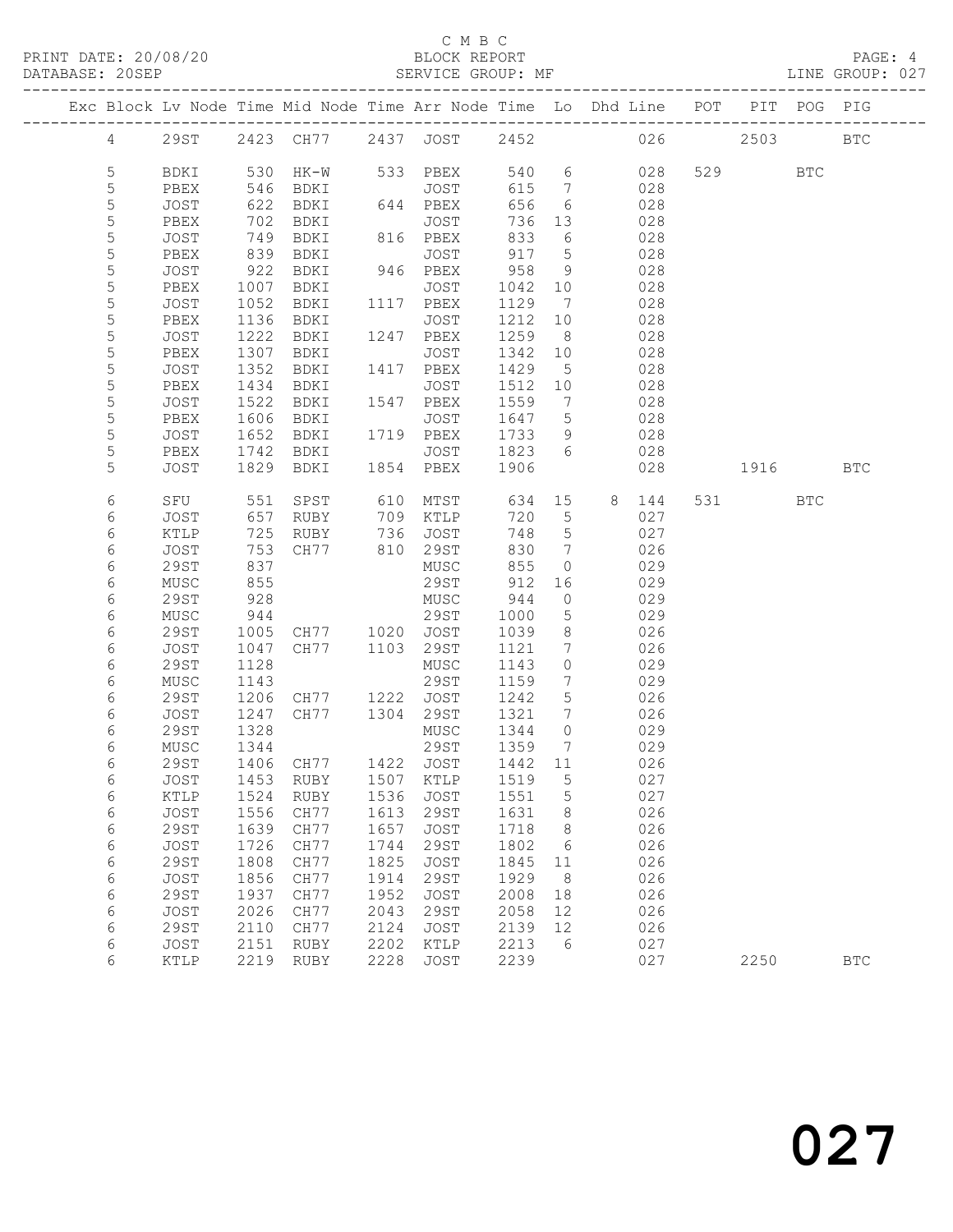### C M B C<br>BLOCK REPORT SERVICE GROUP: MF

|                |               |      |             |      |             |      |                 | Exc Block Lv Node Time Mid Node Time Arr Node Time Lo Dhd Line | POT | PIT  | POG        | PIG        |
|----------------|---------------|------|-------------|------|-------------|------|-----------------|----------------------------------------------------------------|-----|------|------------|------------|
| 7              | KYBD          |      | 543 RUBY    |      | 556 KTLP    | 603  | 6               | 027                                                            | 531 |      | <b>BTC</b> |            |
| 7              | KTLP          | 609  | RUBY        |      | 619 JOST    | 629  | 9               | 027                                                            |     |      |            |            |
| $\overline{7}$ | <b>JOST</b>   | 638  | CH77        |      | 653 29ST    | 710  | 5               | 026                                                            |     |      |            |            |
| 7              | 29ST          | 715  |             |      | MUSC        | 730  | $\circ$         | 029                                                            |     |      |            |            |
| $\overline{7}$ | MUSC          | 730  |             |      | 29ST        | 744  | $5\phantom{.0}$ | 029                                                            |     |      |            |            |
| 7              | <b>29ST</b>   | 749  | CH77 804    |      | JOST        | 826  | 5               | 026                                                            |     |      |            |            |
| 7              | <b>JOST</b>   | 831  | RUBY        | 845  | KTLP        | 856  | 12              | 027                                                            |     |      |            |            |
| 7              | KTLP          | 908  | RUBY        | 919  | JOST        | 931  | 5               | 027                                                            |     |      |            |            |
| 7              | <b>JOST</b>   | 936  | RUBY        | 948  | KTLP        | 958  | $\mathcal{G}$   | 027                                                            |     |      |            |            |
| 7              | $\verb KTLP $ | 1007 | RUBY        | 1018 | JOST        | 1030 | $\mathsf S$     | 027                                                            |     |      |            |            |
| 7              | JOST          | 1035 | RUBY        | 1047 | KTLP        | 1058 | $\,9$           | 027                                                            |     |      |            |            |
| 7              | KTLP          | 1107 | RUBY        | 1118 | JOST        | 1130 | $5\phantom{.0}$ | 027                                                            |     |      |            |            |
| 7              | JOST          | 1135 | RUBY        | 1147 | KTLP        | 1158 | 9               | 027                                                            |     |      |            |            |
| 7              | KTLP          | 1207 | RUBY        | 1218 | JOST        | 1230 | 5               | 027                                                            |     |      |            |            |
| 7              | <b>JOST</b>   | 1235 | RUBY        | 1248 | KTLP        | 1259 | 8               | 027                                                            |     |      |            |            |
| 7              | KTLP          | 1307 | RUBY        | 1318 | JOST        | 1330 | 5               | 027                                                            |     |      |            |            |
| $\overline{7}$ | JOST          | 1335 | RUBY        | 1348 | KTLP        | 1359 | $\epsilon$      | 027                                                            |     |      |            |            |
| 7              | KTLP          | 1405 | RUBY        | 1416 | <b>JOST</b> | 1429 | 5               | 027                                                            |     |      |            |            |
| $\overline{7}$ | JOST          | 1434 | RUBY        | 1448 | KTLP        | 1500 | $5\phantom{.0}$ | 027                                                            |     |      |            |            |
| 7              | KTLP          | 1505 | RUBY        | 1517 | JOST        | 1532 | 5               | 027                                                            |     |      |            |            |
| 7              | JOST          | 1537 | RUBY        | 1553 | KTLP        | 1604 | 5               | 027                                                            |     |      |            |            |
| 7              | KTLP          | 1609 | RUBY        | 1620 | JOST        | 1635 | 5               | 027                                                            |     |      |            |            |
| 7              | <b>JOST</b>   | 1640 | RUBY        | 1654 | KTLP        | 1706 | 5               | 027                                                            |     |      |            |            |
| 7              | KTLP          | 1711 | RUBY        | 1722 | JOST        | 1737 | 5               | 027                                                            |     |      |            |            |
| 7              | JOST          | 1742 | RUBY        | 1756 | KTLP        | 1808 | $6\,$           | 027                                                            |     |      |            |            |
| 7              | KTLP          | 1814 | RUBY        | 1824 | JOST        | 1837 | 6               | 027                                                            |     |      |            |            |
| 7              | JOST          | 1843 | <b>RUBY</b> | 1855 | KTLP        | 1906 | 14              | 027                                                            |     |      |            |            |
| 7              | KTLP          | 1920 | <b>RUBY</b> | 1930 | JOST        | 1942 | 14              | 027                                                            |     |      |            |            |
| 7              | <b>JOST</b>   | 1956 | CH77        | 2013 | 29ST        | 2028 | 12              | 026                                                            |     |      |            |            |
| 7              | <b>29ST</b>   | 2040 | CH77        | 2055 | JOST        | 2111 | 15              | 026                                                            |     |      |            |            |
| 7              | JOST          | 2126 | CH77        | 2142 | 29ST        | 2155 | 25              | 026                                                            |     |      |            |            |
| 7              | <b>29ST</b>   | 2220 | CH77        | 2234 | JOST        | 2249 | 6               | 026                                                            |     |      |            |            |
| 7              | JOST          | 2255 | RUBY        | 2305 | KTLP        | 2316 | $6\phantom{.}6$ | 027                                                            |     |      |            |            |
| 7              | KTLP          | 2322 | <b>RUBY</b> | 2330 | JOST        | 2339 | 5               | 027                                                            |     |      |            |            |
| 7              | JOST          | 2344 | BDKI        | 2403 | PBEX        | 2413 | 9               | 028                                                            |     |      |            |            |
| 7              | PBEX          | 2422 | BDKI        |      | JOST        | 2448 | 9               | 028                                                            |     |      |            |            |
| 7              | <b>JOST</b>   | 2457 | GIST        |      | 2511 HK-W   | 2518 |                 | 028                                                            |     | 2522 |            | <b>BTC</b> |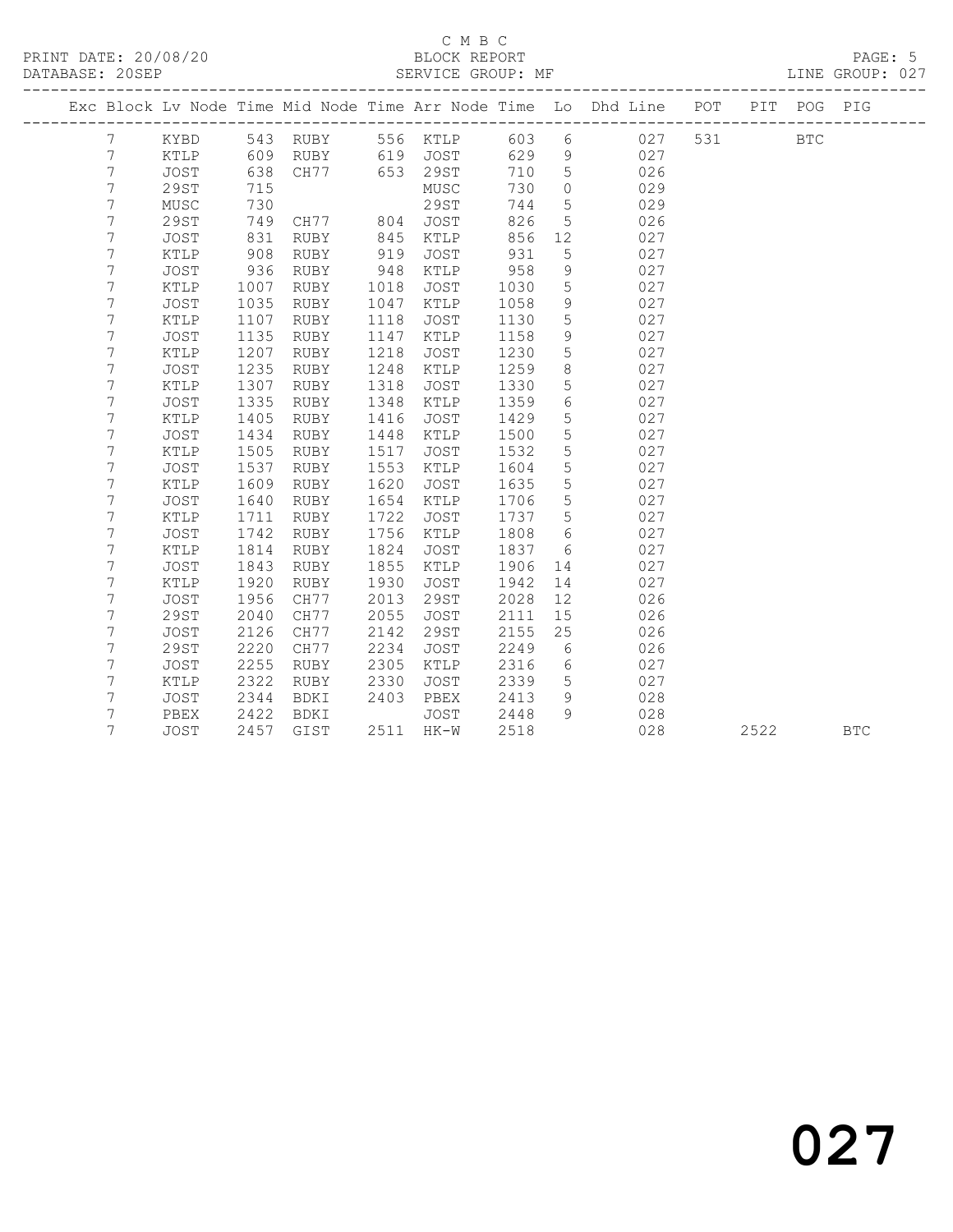## C M B C<br>BLOCK REPORT

LINE GROUP: 027

|  |   |             |      |                   |      |             |      |                  | Exc Block Lv Node Time Mid Node Time Arr Node Time Lo Dhd Line POT |       |      | PIT POG PIG |            |
|--|---|-------------|------|-------------------|------|-------------|------|------------------|--------------------------------------------------------------------|-------|------|-------------|------------|
|  | 8 | 29ST        |      | 546 CH77 559 JOST |      |             | 615  |                  | 8 026                                                              | 534 7 |      | <b>BTC</b>  |            |
|  | 8 | JOST        | 623  | CH77              | 638  | 29ST        | 654  |                  | 026<br>$6 \overline{}$                                             |       |      |             |            |
|  | 8 | 29ST        | 700  |                   |      | MUSC        | 713  | $\Omega$         | 029                                                                |       |      |             |            |
|  | 8 | MUSC        | 713  |                   |      | 29ST        | 727  | 8                | 029                                                                |       |      |             |            |
|  | 8 | 29ST        | 735  | CH77              | 750  | JOST        | 811  | 5                | 026                                                                |       |      |             |            |
|  | 8 | JOST        | 816  | RUBY              | 830  | KTLP        | 842  | 13               | 027                                                                |       |      |             |            |
|  | 8 | KTLP        | 855  | RUBY              | 906  | <b>JOST</b> | 918  | 11               | 027                                                                |       |      |             |            |
|  | 8 | JOST        | 929  | CH77              | 945  | 29ST        | 1003 | 5                | 026                                                                |       |      |             |            |
|  | 8 | 29ST        | 1008 |                   |      | MUSC        | 1023 | $\Omega$         | 029                                                                |       |      |             |            |
|  | 8 | MUSC        | 1023 |                   |      | 29ST        | 1039 | $6 \overline{6}$ | 029                                                                |       |      |             |            |
|  | 8 | 29ST        | 1045 | CH77              | 1100 | <b>JOST</b> | 1119 | 8                | 026                                                                |       |      |             |            |
|  | 8 | <b>JOST</b> | 1127 | CH77              | 1143 | 29ST        | 1201 | $7\phantom{0}$   | 026                                                                |       |      |             |            |
|  | 8 | 29ST        | 1208 |                   |      | MUSC        | 1224 | $\Omega$         | 029                                                                |       |      |             |            |
|  | 8 | MUSC        | 1224 |                   |      | 29ST        | 1241 | 5                | 029                                                                |       |      |             |            |
|  | 8 | 29ST        | 1246 | CH77              | 1302 | <b>JOST</b> | 1322 | 5                | 026                                                                |       |      |             |            |
|  | 8 | JOST        | 1327 | CH77              | 1344 | 29ST        | 1401 | $7\phantom{.0}$  | 026                                                                |       |      |             |            |
|  | 8 | 29ST        | 1408 |                   |      | MUSC        | 1426 | $\Omega$         | 029                                                                |       |      |             |            |
|  | 8 | MUSC        | 1426 |                   |      | 29ST        | 1441 | 5                | 029                                                                |       |      |             |            |
|  | 8 | 29ST        | 1446 | CH77 1504         |      | JOST        | 1525 | 16               | 026                                                                |       |      |             |            |
|  | 8 | JOST        | 1541 | CH77              | 1558 | 29ST        | 1616 | 6                | 026                                                                |       |      |             |            |
|  | 8 | 29ST        | 1622 |                   |      | MUSC        | 1641 | $\circ$          | 029                                                                |       |      |             |            |
|  | 8 | MUSC        | 1641 |                   |      | 29ST        | 1656 | 11               | 029                                                                |       |      |             |            |
|  | 8 | 29ST        | 1707 |                   |      | MUSC        | 1726 | $\overline{0}$   | 029                                                                |       |      |             |            |
|  | 8 | MUSC        | 1726 |                   |      | 29ST        | 1742 | 11               | 029                                                                |       |      |             |            |
|  | 8 | 29ST        | 1753 | CH77              | 1811 | JOST        | 1831 | 9                | 026                                                                |       |      |             |            |
|  | 8 | JOST        | 1840 | CH77              | 1858 | 29ST        | 1913 |                  | 026                                                                |       | 1924 |             | <b>BTC</b> |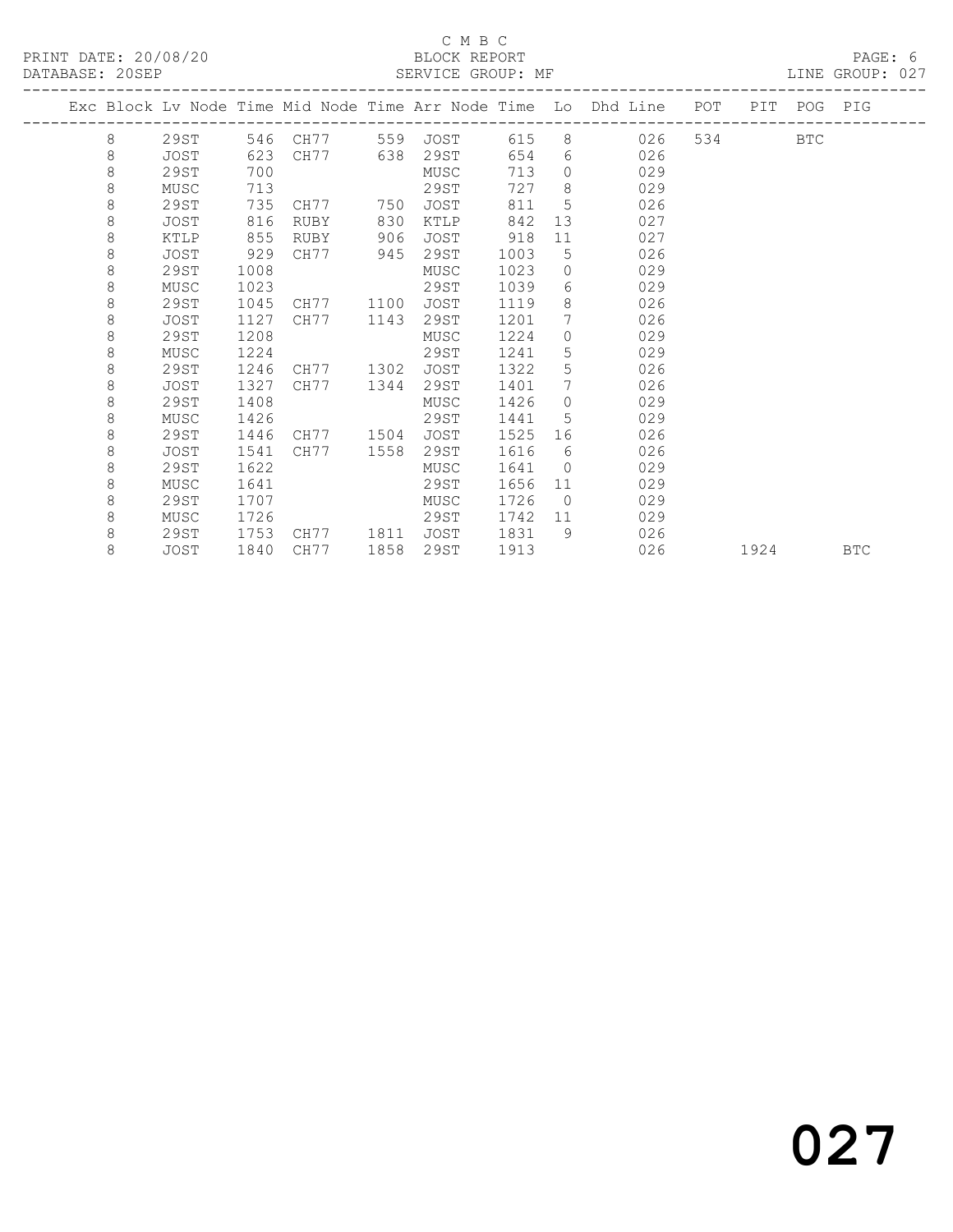### C M B C<br>BLOCK REPORT PRINT DATE: 20/08/20 BLOCK REPORT PAGE: 7

LINE GROUP: 027

|  |             |             |      |      |      |              |       |                 | Exc Block Lv Node Time Mid Node Time Arr Node Time Lo Dhd Line POT |     |      | PIT POG PIG |            |
|--|-------------|-------------|------|------|------|--------------|-------|-----------------|--------------------------------------------------------------------|-----|------|-------------|------------|
|  | 9           | BDKS        | 543  | SMKI |      | 556 JOST     | 604 5 |                 | 028                                                                | 542 |      | <b>BTC</b>  |            |
|  | 9           | <b>JOST</b> | 609  | BDKI | 630  | PBEX         | 641   | 6               | 028                                                                |     |      |             |            |
|  | 9           | PBEX        | 647  | BDKI |      | JOST         | 720   | 11              | 028                                                                |     |      |             |            |
|  | 9           | <b>JOST</b> | 731  | RUBY | 743  | KTLP         | 756   | 12 <sup>°</sup> | 027                                                                |     |      |             |            |
|  | 9           | KTLP        | 808  | RUBY | 820  | JOST         | 833   | 6               | 027                                                                |     |      |             |            |
|  | 9           | <b>JOST</b> | 839  | CH77 | 856  | 29ST         | 916   | 9               | 026                                                                |     |      |             |            |
|  | 9           | 29ST        | 925  | CH77 | 941  | JOST         | 1000  | 7               | 026                                                                |     |      |             |            |
|  | 9           | <b>JOST</b> | 1007 | CH77 | 1023 | 29ST         | 1041  | 6               | 026                                                                |     |      |             |            |
|  | 9           | <b>29ST</b> | 1047 |      |      | ${\tt MUSC}$ | 1102  | $\circ$         | 029                                                                |     |      |             |            |
|  | 9           | MUSC        | 1102 |      |      | 29ST         | 1118  | 8               | 029                                                                |     |      |             |            |
|  | 9           | 29ST        | 1126 | CH77 | 1141 | JOST         | 1200  | 7               | 026                                                                |     |      |             |            |
|  | 9           | <b>JOST</b> | 1207 | CH77 | 1223 | 29ST         | 1241  | 7               | 026                                                                |     |      |             |            |
|  | 9           | 29ST        | 1248 |      |      | MUSC         | 1304  | $\circ$         | 029                                                                |     |      |             |            |
|  | 9           | MUSC        | 1304 |      |      | 29ST         | 1319  | 6               | 029                                                                |     |      |             |            |
|  | 9           | 29ST        | 1325 | CH77 | 1341 | <b>JOST</b>  | 1401  | 5               | 026                                                                |     |      |             |            |
|  | 9           | JOST        | 1406 | CH77 | 1423 | 29ST         | 1442  | 5               | 026                                                                |     |      |             |            |
|  | 9           | 29ST        | 1447 |      |      | MUSC         | 1506  | $\circ$         | 029                                                                |     |      |             |            |
|  | 9           | MUSC        | 1506 |      |      | 29ST         | 1521  | 5               | 029                                                                |     |      |             |            |
|  | 9           | <b>29ST</b> | 1526 | CH77 | 1547 | <b>JOST</b>  | 1608  | 5               | 026                                                                |     |      |             |            |
|  | 9           | <b>JOST</b> | 1613 | CH77 | 1630 | 29ST         | 1648  | 5               | 026                                                                |     |      |             |            |
|  | 9           | <b>29ST</b> | 1653 |      |      | ${\tt MUSC}$ | 1712  | $\circ$         | 029                                                                |     |      |             |            |
|  | 9           | MUSC        | 1712 |      |      | 29ST         | 1728  | 10              | 029                                                                |     |      |             |            |
|  | $\mathsf 9$ | 29ST        | 1738 | CH77 | 1756 | JOST         | 1816  | 10              | 026                                                                |     |      |             |            |
|  | 9           | <b>JOST</b> | 1826 | CH77 | 1845 | 29ST         | 1901  | 15              | 026                                                                |     |      |             |            |
|  | 9           | <b>29ST</b> | 1916 |      |      | MUSC         | 1932  | $\circ$         | 029                                                                |     |      |             |            |
|  | 9           | MUSC        | 1932 |      |      | 29ST         | 1944  | 5               | 029                                                                |     |      |             |            |
|  | 9           | <b>29ST</b> | 1949 |      |      | MUSC         | 2005  | $\circ$         | 029                                                                |     |      |             |            |
|  | 9           | MUSC        | 2005 |      |      | 29ST         | 2017  | 5               | 029                                                                |     |      |             |            |
|  | 9           | 29ST        | 2022 |      |      | MUSC         | 2037  | $\circ$         | 029                                                                |     |      |             |            |
|  | 9           | MUSC        | 2037 |      |      | 29ST         | 2048  | 5               | 029                                                                |     |      |             |            |
|  | 9           | <b>29ST</b> | 2053 |      |      | MUSC         | 2108  | $\circ$         | 029                                                                |     |      |             |            |
|  | 9           | MUSC        | 2108 |      |      | 29ST         | 2119  | 5               | 029                                                                |     |      |             |            |
|  | 9           | <b>29ST</b> | 2124 |      |      | MUSC         | 2139  | $\circ$         | 029                                                                |     |      |             |            |
|  | 9           | MUSC        | 2139 |      |      | 29ST         | 2150  | 5               | 029                                                                |     |      |             |            |
|  | 9           | 29ST        | 2155 |      |      | MUSC         | 2210  | $\bigcap$       | 029                                                                |     |      |             |            |
|  | 9           | MUSC        | 2210 |      |      | 29ST         | 2220  |                 | 029                                                                |     | 2230 |             | <b>BTC</b> |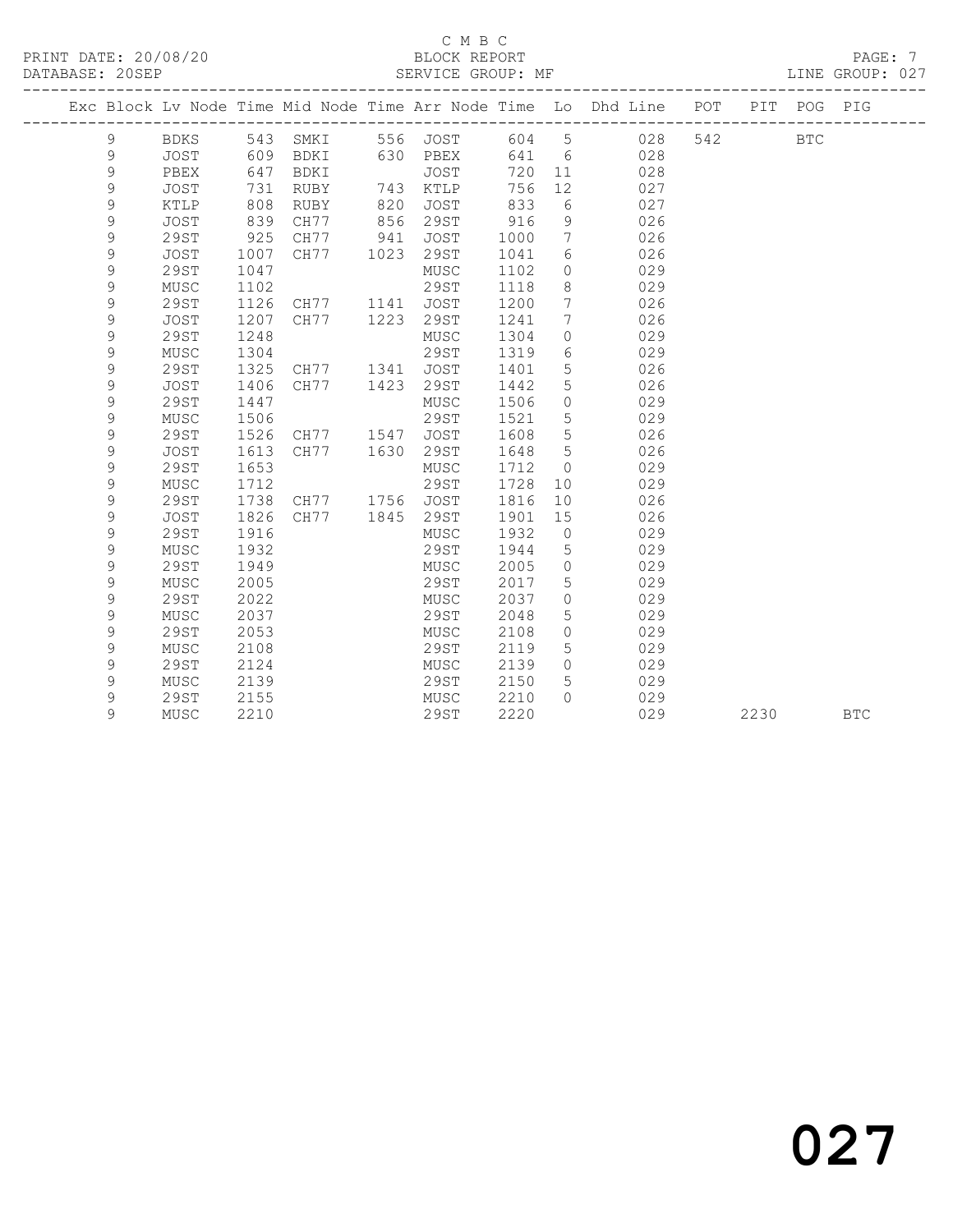## C M B C<br>BLOCK REPORT

LINE GROUP: 027

|  |          |                 |              |                            |              |                   |              |                                   | Exc Block Lv Node Time Mid Node Time Arr Node Time Lo Dhd Line POT |     |      | PIT POG PIG  |                      |
|--|----------|-----------------|--------------|----------------------------|--------------|-------------------|--------------|-----------------------------------|--------------------------------------------------------------------|-----|------|--------------|----------------------|
|  | 10       | JOST            |              |                            |              |                   |              |                                   | 557 BDKI 617 PBEX 627 5 028                                        | 544 |      | $_{\rm BTC}$ |                      |
|  | 10       | PBEX            |              | BDKI                       |              |                   | 706 13       |                                   | 028                                                                |     |      |              |                      |
|  | 10       | JOST            | 632<br>719   | BDKI JOST<br>BDKI 745 PBEX |              | JOST<br>PBEX      | 800          | $5\overline{)}$                   | 028                                                                |     |      |              |                      |
|  | 10       | PBEX            | 805          | BDKI                       |              | JOST              | 841          | $5\overline{)}$                   | 028                                                                |     |      |              |                      |
|  | 10       | JOST            | 846          | RUBY                       |              | 900 KTLP          | 911          | 16                                | 027                                                                |     |      |              |                      |
|  | 10       | $\texttt{KTLP}$ | 927          | RUBY                       | 938          | JOST              | 950          | 5 <sup>5</sup>                    | 027                                                                |     |      |              |                      |
|  | 10       | JOST            | 955          | RUBY                       | 1007         | KTLP              | 1017         | 10                                | 027                                                                |     |      |              |                      |
|  | 10       | KTLP            | 1027         | RUBY                       | 1038         | JOST              | 1050         | $5\overline{)}$                   | 027                                                                |     |      |              |                      |
|  | 10       | JOST            | 1055         | RUBY                       | 1107         | KTLP              | 1118         | 9                                 | 027                                                                |     |      |              |                      |
|  | 10       | KTLP            | 1127         | RUBY                       | 1138         | JOST              | 1150         | $5\overline{)}$                   | 027                                                                |     |      |              |                      |
|  | 10       | JOST            | 1155         | RUBY                       | 1207         | KTLP              | 1218         | 9                                 | 027                                                                |     |      |              |                      |
|  | 10       | KTLP            | 1227         | RUBY                       | 1238         | JOST              | 1250         | $5\overline{)}$                   | 027                                                                |     |      |              |                      |
|  | 10       | JOST            | 1255         | RUBY                       | 1308         | KTLP              | 1319         | 8                                 | 027                                                                |     |      |              |                      |
|  | 10       | KTLP            | 1327         | RUBY                       | 1338         | JOST              | 1350         | $5\phantom{.0}$                   | 027                                                                |     |      |              |                      |
|  | 10       | JOST            | 1355         | RUBY                       | 1408         | KTLP              | 1419         | $7\overline{ }$                   | 027                                                                |     |      |              |                      |
|  | 10       | KTLP            | 1426         | RUBY                       | 1437         | JOST              | 1450         | 17                                | 027                                                                |     |      |              |                      |
|  | 10<br>10 | JOST            | 1507         | CH77<br>CH77               | 1526<br>1613 | 29ST              | 1545<br>1634 | 9                                 | 026                                                                |     |      |              |                      |
|  | 10       | 29ST<br>JOST    | 1554<br>1641 | CH77                       | 1658         | JOST<br>29ST      | 1716         | $\overline{7}$<br>$6\overline{6}$ | 026<br>026                                                         |     |      |              |                      |
|  | 10       | 29ST            | 1722         |                            |              | MUSC              | 1742         | $\overline{0}$                    | 029                                                                |     |      |              |                      |
|  | 10       | MUSC            | 1742         |                            |              | 29ST              | 1759         | 8 <sup>8</sup>                    | 029                                                                |     |      |              |                      |
|  | 10       | <b>29ST</b>     | 1807         |                            |              | MUSC              | 1825         | $\Omega$                          | 029                                                                |     |      |              |                      |
|  | 10       | ${\tt MUSC}$    | 1825         |                            |              | 29ST              | 1837         |                                   | 029                                                                |     | 1849 |              | <b>BTC</b>           |
|  |          |                 |              |                            |              |                   |              |                                   |                                                                    |     |      |              |                      |
|  | 11       | 29ST            | 601          | CH77 614                   |              | JOST              | 631          | $5\overline{)}$                   | 026                                                                |     | 549  | <b>BTC</b>   |                      |
|  | 11       | JOST            | 636          | BDKI                       |              | 658 PBEX          | 712          | $\overline{7}$                    | 028                                                                |     |      |              |                      |
|  | 11       | PBEX            | 719          | BDKI                       |              | JOST              | 754          | 10                                | 028                                                                |     |      |              |                      |
|  | 11       | JOST            | 804          | BDKI                       |              | 831 PBEX          | 847          | $\overline{7}$                    | 028                                                                |     |      |              |                      |
|  | 11       | PBEX            | 854          | BDKI                       |              | JOST              | 932          | $5^{\circ}$                       | 028                                                                |     |      |              |                      |
|  | 11       | JOST            | 937          | BDKI                       |              | 1002 PBEX         | 1014         | 8 <sup>8</sup>                    | 028                                                                |     |      |              |                      |
|  | 11       | PBEX            | 1022         | BDKI                       |              | JOST              | 1057         | 10                                | 028                                                                |     |      |              |                      |
|  | 11       | JOST            | 1107         | BDKI                       |              | 1132 PBEX         | 1144         | $7\phantom{.0}\phantom{.0}7$      | 028                                                                |     |      |              |                      |
|  | 11       | PBEX            | 1151         | BDKI                       |              | JOST              | 1227         | 10                                | 028                                                                |     |      |              |                      |
|  | 11       | JOST            | 1237         | BDKI                       |              | 1302 PBEX         | 1314         | 8 <sup>8</sup>                    | 028                                                                |     |      |              |                      |
|  | 11<br>11 | PBEX<br>JOST    | 1322<br>1407 | BDKI<br>BDKI               |              | JOST<br>1432 PBEX | 1357<br>1444 | 10<br>6                           | 028<br>028                                                         |     |      |              |                      |
|  | 11       | PBEX            | 1450         | BDKI                       |              | JOST              | 1528         | $\overline{7}$                    | 028                                                                |     |      |              |                      |
|  | 11       | JOST            | 1535         | BDKI                       |              | 1602 PBEX         | 1614         | $6\overline{6}$                   | 028                                                                |     |      |              |                      |
|  | 11       | PBEX            | 1620         | BDKI                       |              | JOST              | 1701         | $6\overline{6}$                   | 028                                                                |     |      |              |                      |
|  |          |                 |              | 11 JOST 1707 BDKI          |              | 1733 PBEX 1747 7  |              |                                   | 028                                                                |     |      |              |                      |
|  | 11       | PBEX            | 1754         | <b>BDKI</b>                |              | JOST              | 1835         | 8                                 | 028                                                                |     |      |              |                      |
|  | 11       | JOST            | 1843         | BDKI                       | 1906         | PBEX              | 1917         | 6                                 | 028                                                                |     |      |              |                      |
|  | 11       | PBEX            | 1923         | BDKI                       |              | <b>JOST</b>       | 1954         | 20                                | 028                                                                |     |      |              |                      |
|  | 11       | JOST            | 2014         | BDKI                       | 2035         | PBEX              | 2046         | $5\phantom{.0}$                   | 028                                                                |     |      |              |                      |
|  | 11       | ${\tt PBEX}$    | 2051         | BDKI                       |              | JOST              | 2120         | 22                                | 028                                                                |     |      |              |                      |
|  | 11       | JOST            | 2142         | BDKI                       | 2203         | PBEX              | 2213         | - 6                               | 028                                                                |     |      |              |                      |
|  | 11       | PBEX            | 2219         | BDKI                       |              | JOST              | 2248         | 24                                | 028                                                                |     |      |              |                      |
|  | 11       | JOST            | 2312         | BDKI                       | 2331         | PBEX              | 2341         | 11                                | 028                                                                |     |      |              |                      |
|  | 11       | PBEX            | 2352         | BDKI                       |              | JOST              | 2420         | 5                                 | 028                                                                |     |      |              |                      |
|  | 11       | JOST            | 2425         | CH77                       | 2440         | 29ST              | 2452         | 5                                 | 026                                                                |     |      |              |                      |
|  | 11       | 29ST            | 2457         |                            |              | ${\tt MUSC}$      | 2510         | 0                                 | 029                                                                |     |      |              |                      |
|  | 11       | MUSC            | 2510         |                            |              | <b>29ST</b>       | 2519         | 5                                 | 029                                                                |     |      |              |                      |
|  | 11       | <b>29ST</b>     | 2524         | CH77                       | 2538         | JOST              | 2552         |                                   | 026                                                                |     | 2603 |              | $\operatorname{BTC}$ |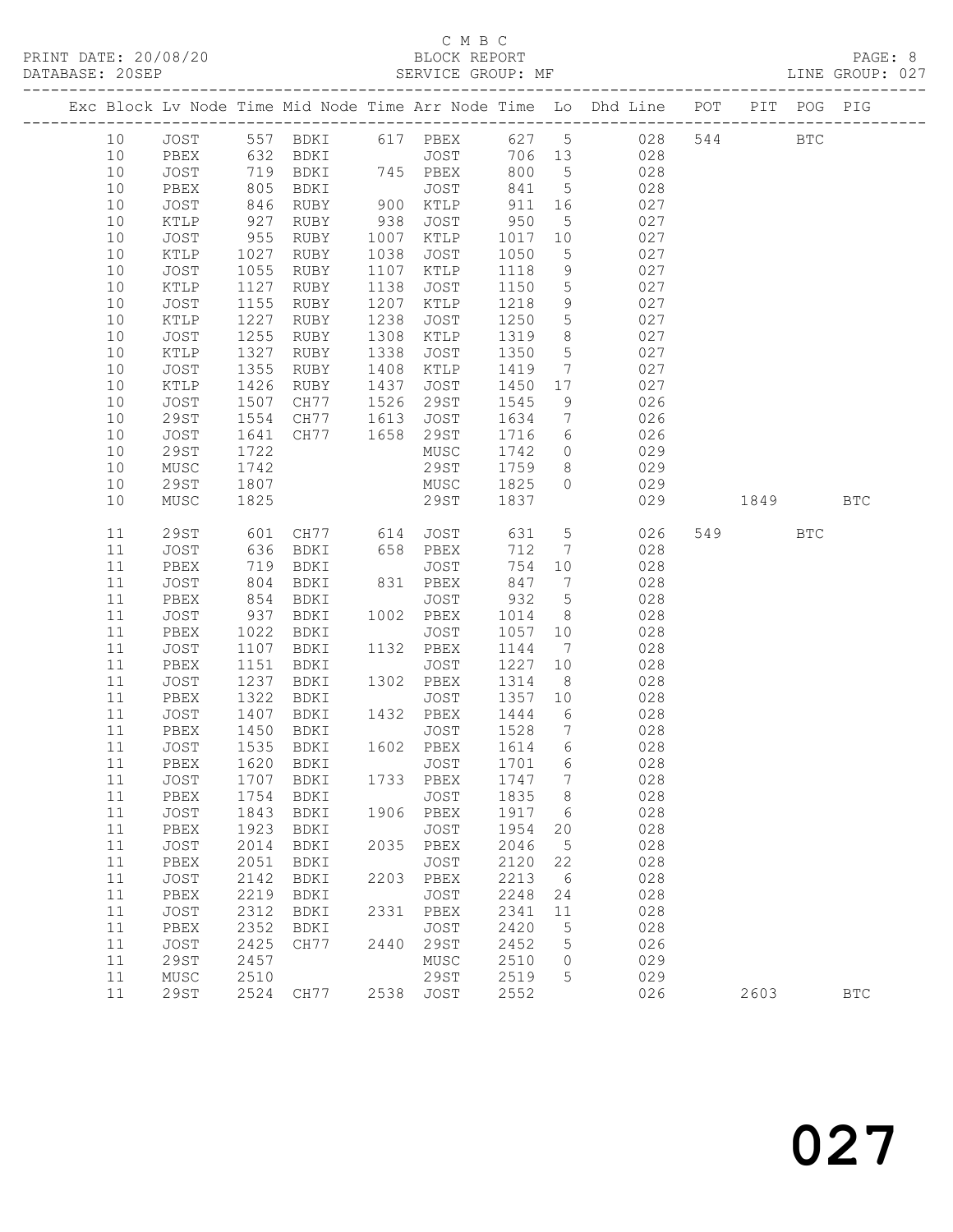## C M B C

| DATABASE: 20SEP |    |                      |                    |                     |                   | SERVICE GROUP: MF              |                   |                 |                                                                                |         |            | LINE GROUP: 027 |
|-----------------|----|----------------------|--------------------|---------------------|-------------------|--------------------------------|-------------------|-----------------|--------------------------------------------------------------------------------|---------|------------|-----------------|
|                 |    | -------------------- |                    |                     |                   |                                |                   |                 | Exc Block Lv Node Time Mid Node Time Arr Node Time Lo Dhd Line POT PIT POG PIG |         |            |                 |
|                 | 12 | REBY 603             |                    |                     |                   |                                |                   |                 | 29ST 608 7 016 554 BTC                                                         |         |            |                 |
|                 | 12 | 29ST                 | 615                |                     |                   |                                |                   |                 | MUSC 628 0 029                                                                 |         |            |                 |
|                 | 12 | MUSC                 |                    |                     |                   |                                |                   |                 |                                                                                |         |            |                 |
|                 | 12 | 29ST                 |                    |                     |                   |                                |                   |                 |                                                                                |         |            |                 |
|                 | 12 | JOST                 |                    |                     |                   |                                |                   |                 | 8 <sup>1</sup>                                                                 |         |            |                 |
|                 | 12 | PBEX                 | 825                | BDKI                |                   | JOST 900                       |                   |                 | 7 028                                                                          |         |            |                 |
|                 | 12 | JOST                 |                    | BDKI                |                   | 931 PBEX                       | 943               | 11              | 028                                                                            |         |            |                 |
|                 | 12 | PBEX                 | 907<br>954<br>1037 | BDKI                |                   | JOST                           | 1029              | 8 <sup>8</sup>  | 028                                                                            |         |            |                 |
|                 | 12 |                      |                    |                     |                   |                                |                   | $7\overline{ }$ | 028                                                                            |         |            |                 |
|                 |    | JOST                 | 1121               |                     |                   |                                | 1114              |                 | 028                                                                            |         |            |                 |
|                 | 12 | PBEX                 |                    | BDKI                |                   | JOST                           | 1157 10           |                 |                                                                                |         |            |                 |
|                 | 12 | JOST                 | 1207               | BDKI                |                   | 1232 PBEX                      | 1244              | 8 <sup>8</sup>  | 028                                                                            |         |            |                 |
|                 | 12 | PBEX                 | 1252               | BDKI                |                   | JOST                           | 1327 10<br>1414 5 |                 | 028                                                                            |         |            |                 |
|                 | 12 | JOST                 | $\frac{1}{1}$ 337  | BDKI                |                   | 1402 PBEX                      |                   |                 | 028                                                                            |         |            |                 |
|                 | 12 | PBEX                 | 1419               | BDKI                |                   | JOST                           |                   |                 | 1454 13 028                                                                    |         |            |                 |
|                 | 12 | JOST                 | 1507               | BDKI                |                   | 1532 PBEX                      | 1544              | 8 <sup>8</sup>  | 028                                                                            |         |            |                 |
|                 | 12 | PBEX                 | 1552<br>1635       | BDKI                |                   | JOST                           | 1630 5            |                 | 028                                                                            |         |            |                 |
|                 | 12 | JOST                 |                    | <b>BDKI</b>         |                   | 1702 PBEX                      | 1715 11           |                 | 028                                                                            |         |            |                 |
|                 | 12 | PBEX                 | 1726               | BDKI                |                   | JOST                           | 1807 6            |                 | 028                                                                            |         |            |                 |
|                 | 12 | JOST                 | 1813               | BDKI                |                   | 1838 PBEX                      | 1850 17           |                 | 028                                                                            |         |            |                 |
|                 | 12 | PBEX                 |                    | BDKI                |                   | JOST                           | 1938              | $\overline{7}$  | 028                                                                            |         |            |                 |
|                 | 12 | JOST                 | 1907<br>1945       | BDKI                |                   | 2006 PBEX                      | 2017 5            |                 | 028                                                                            |         |            |                 |
|                 | 12 | PBEX                 | 2022               | BDKI                |                   | JOST                           | 2051              | 21              | 028                                                                            |         |            |                 |
|                 | 12 | JOST                 | 2112               | BDKI                |                   | 2133 PBEX                      | 2144              |                 | 6 028                                                                          |         |            |                 |
|                 | 12 | PBEX                 | 2150               | BDKI                | $\frac{133}{225}$ | JOST                           | 2219              | 23              | 028                                                                            |         |            |                 |
|                 | 12 | JOST                 | 2242               | BDKI                |                   | 2302 PBEX                      | 2312 8            |                 | 028                                                                            |         |            |                 |
|                 | 12 | PBEX                 | 2320               | BDKI                |                   | <b>JOST</b>                    |                   |                 | 2348 26 028                                                                    |         |            |                 |
|                 | 12 | JOST                 | 2414               |                     |                   | BDKI 2433 PBEX                 | 2443              |                 | 9 028                                                                          |         |            |                 |
|                 | 12 | PBEX                 | 2452               | BDKI                |                   | JOST                           |                   |                 | 2518 13 028                                                                    |         |            |                 |
|                 | 12 | JOST                 | 2531               |                     |                   | CH77 2546 29ST                 | 2558              |                 | 026                                                                            | 2606 7  |            | BTC             |
|                 | 13 | HK-E                 | 609                | GIST                |                   | 617 JOST                       | 635               |                 | $8 \overline{)}$<br>028                                                        | 600 000 | <b>BTC</b> |                 |
|                 | 13 | JOST                 |                    | RUBY                |                   | 654 KTLP                       | 705               | $5\overline{)}$ | 027                                                                            |         |            |                 |
|                 | 13 | KTLP                 | 643<br>710<br>738  |                     |                   |                                | 733               | $5\overline{)}$ | 027                                                                            |         |            |                 |
|                 | 13 | JOST                 | 738                |                     |                   | RUBY 721 JOST<br>CH77 754 29ST | 814               | $7\overline{ }$ | 026                                                                            |         |            |                 |
|                 | 13 | 29ST                 | 821                |                     |                   | MUSC                           | 837               | $\overline{0}$  | 029                                                                            |         |            |                 |
|                 | 13 | MUSC                 |                    |                     |                   |                                |                   | 9               | 029                                                                            |         |            |                 |
|                 |    |                      |                    |                     |                   | 29ST 856                       |                   |                 |                                                                                |         |            |                 |
|                 | 13 | 29ST                 |                    |                     |                   |                                | 940 7<br>1021 6   |                 | 026<br>026                                                                     |         |            |                 |
|                 | 13 | JOST                 |                    |                     |                   |                                |                   |                 |                                                                                |         |            |                 |
|                 | 13 |                      |                    |                     |                   |                                |                   |                 | 29ST 1027 MUSC 1042 0 029                                                      |         |            |                 |
|                 | 13 | MUSC                 | 1042               |                     |                   | 29ST                           | 1058              | $7\phantom{.0}$ | 029                                                                            |         |            |                 |
|                 | 13 | 29ST                 | 1105               | CH77                | 1120              | JOST                           | 1139              | 8               | 026                                                                            |         |            |                 |
|                 | 13 | JOST                 | 1147               | CH77                | 1203              | 29ST                           | 1221              | $7\phantom{.0}$ | 026                                                                            |         |            |                 |
|                 | 13 | 29ST                 | 1228               |                     |                   | MUSC                           | 1244              | $\circ$         | 029                                                                            |         |            |                 |
|                 | 13 | MUSC                 | 1244               |                     |                   | 29ST                           | 1301              | 5               | 029                                                                            |         |            |                 |
|                 | 13 | 29ST                 | 1306               | CH77                | 1322              | JOST                           | 1342              | $5\phantom{.0}$ | 026                                                                            |         |            |                 |
|                 | 13 | JOST                 | 1347               | CH77                | 1404              | 29ST                           | 1422              | 6               | 026                                                                            |         |            |                 |
|                 | 13 | 29ST                 | 1428               |                     |                   | MUSC                           | 1446              | $\overline{0}$  | 029                                                                            |         |            |                 |
|                 | 13 | MUSC                 | 1446               |                     |                   | 29ST                           | 1501              | $5^{\circ}$     | 029                                                                            |         |            |                 |
|                 | 13 | 29ST                 | 1506               |                     |                   | MUSC                           | 1525              | $\overline{0}$  | 029                                                                            |         |            |                 |
|                 | 13 | MUSC                 | 1525               |                     |                   | 29ST                           | 1540              | 12              | 029                                                                            |         |            |                 |
|                 | 13 | <b>29ST</b>          | 1552               |                     |                   | MUSC                           | 1611              | $\overline{0}$  | 029                                                                            |         |            |                 |
|                 | 13 | MUSC                 | 1611               |                     |                   | 29ST                           | 1626              | 11              | 029                                                                            |         |            |                 |
|                 | 13 | 29ST                 | 1637               |                     |                   | MUSC                           | 1656              | $\overline{0}$  | 029                                                                            |         |            |                 |
|                 | 13 | MUSC                 | 1656               |                     |                   | 29ST                           | 1711              | 12              | 029                                                                            |         |            |                 |
|                 | 13 | 29ST                 |                    | 1723 CH77 1741 JOST |                   |                                | 1801              | 10              | 026                                                                            |         |            |                 |
|                 | 13 | JOST                 | 1811               | CH77                |                   | 1830 29ST                      | 1846              | $6\overline{6}$ | 026                                                                            |         |            |                 |
|                 | 13 | 29ST                 | 1852               |                     |                   | MUSC                           | 1908              | $\circ$         | 029                                                                            |         |            |                 |
|                 |    |                      |                    |                     |                   |                                |                   |                 |                                                                                |         |            |                 |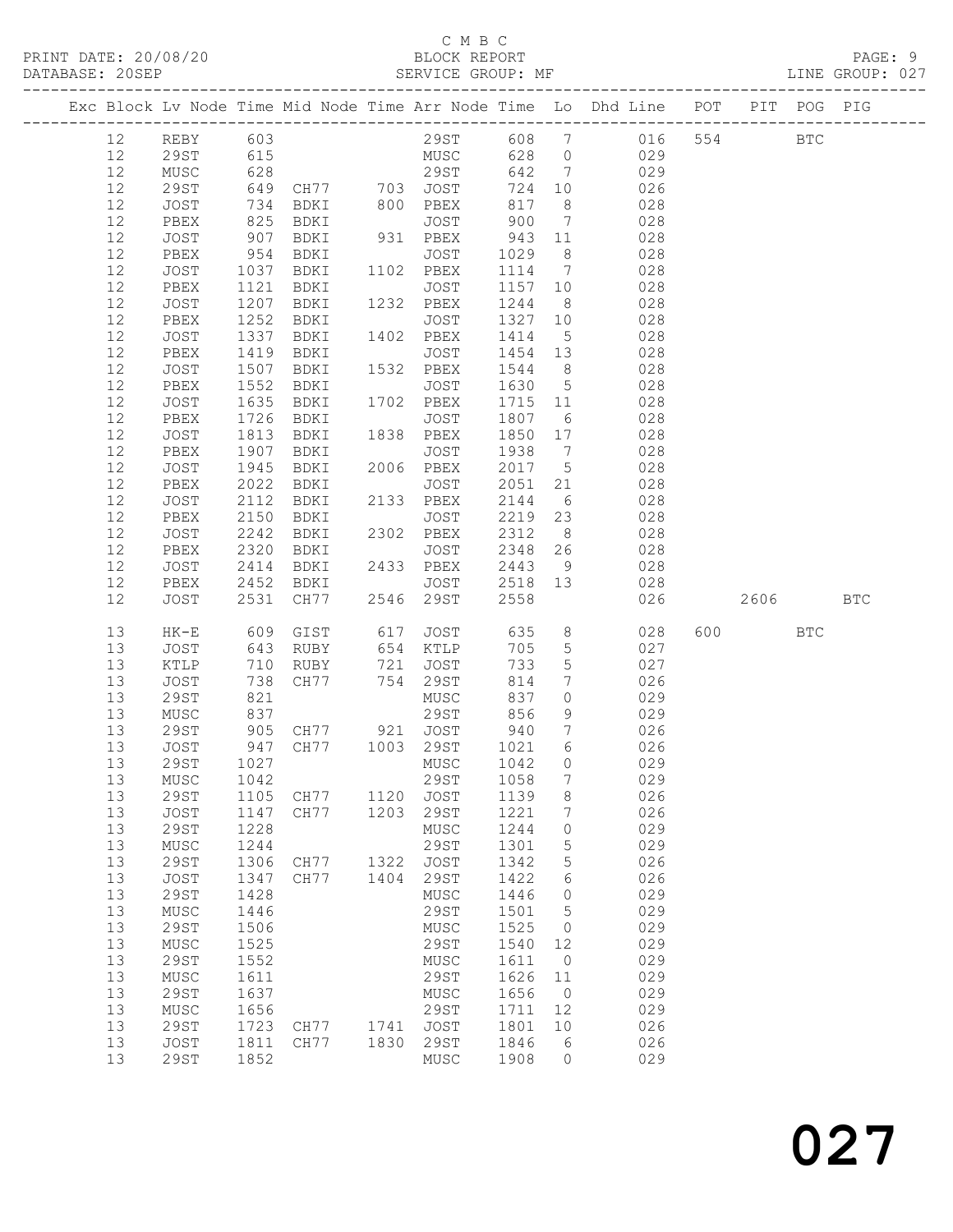## C M B C<br>BLOCK REPORT

| DATABASE: 20SEP |    | ---------------------------- |              | SERVICE GROUP: MF                           |      |                 |            |                 |                                                                                |      |          |                                                                                                            | LINE GROUP: 027 |
|-----------------|----|------------------------------|--------------|---------------------------------------------|------|-----------------|------------|-----------------|--------------------------------------------------------------------------------|------|----------|------------------------------------------------------------------------------------------------------------|-----------------|
|                 |    |                              |              |                                             |      |                 |            |                 | Exc Block Lv Node Time Mid Node Time Arr Node Time Lo Dhd Line POT PIT POG PIG |      |          |                                                                                                            |                 |
|                 | 13 |                              |              |                                             |      |                 |            |                 | MUSC 1908 29ST 1920 029                                                        |      | 1931     |                                                                                                            | $_{\rm BTC}$    |
|                 | 14 |                              |              | 29ST 614 CH77 627 JOST 644 6                |      |                 |            |                 | 026                                                                            |      | 602 BTC  |                                                                                                            |                 |
|                 | 14 | JOST                         | 650          | BDKI 712 PBEX                               |      |                 | 726        |                 | 9<br>028                                                                       |      |          |                                                                                                            |                 |
|                 | 14 | PBEX                         | 735          | BDKI                                        |      | JOST            | 810 10     |                 | 028                                                                            |      |          |                                                                                                            |                 |
|                 | 14 | JOST                         |              | BDKI                                        |      | 847 PBEX        | 903        | 7               | 028                                                                            |      |          |                                                                                                            |                 |
|                 | 14 | PBEX                         | 820<br>910   | BDKI                                        |      | JOST            | 946        | $6\overline{6}$ | 028                                                                            |      |          |                                                                                                            |                 |
|                 | 14 | JOST                         | 952          | BDKI                                        |      | 1017 PBEX       | 1029       | $\overline{7}$  | 028                                                                            |      |          |                                                                                                            |                 |
|                 | 14 | PBEX                         | 1036         | BDKI                                        |      | JOST            | 1111 11    |                 | 028                                                                            |      |          |                                                                                                            |                 |
|                 | 14 | JOST                         | 1122         | BDKI                                        |      | 1147 PBEX       | 1159       | 8 <sup>8</sup>  | 028                                                                            |      |          |                                                                                                            |                 |
|                 | 14 | PBEX                         | 1207         | BDKI                                        |      | JOST            | 1243       | 9               | 028                                                                            |      |          |                                                                                                            |                 |
|                 | 14 | JOST                         | 1252         | BDKI                                        |      | 1317 PBEX       | 1329 8     |                 | 028                                                                            |      |          |                                                                                                            |                 |
|                 | 14 | PBEX                         | 1337         | BDKI                                        |      | JOST            | 1412       |                 | 10 0<br>028                                                                    |      |          |                                                                                                            |                 |
|                 | 14 | JOST                         | 1422         | BDKI                                        |      | 1447 PBEX       | 1459       | 10              | 028                                                                            |      |          |                                                                                                            |                 |
|                 | 14 | PBEX                         | 1509         | BDKI                                        |      | JOST            | 1547       | $5\overline{)}$ | 028                                                                            |      |          |                                                                                                            |                 |
|                 | 14 | JOST                         | 1552         | BDKI                                        |      | 1619 PBEX       | 1631       | $5\overline{)}$ | 028                                                                            |      |          |                                                                                                            |                 |
|                 | 14 | PBEX                         | 1636         | BDKI                                        |      | JOST            | 1717 5     |                 | 028                                                                            |      |          |                                                                                                            |                 |
|                 | 14 | JOST                         | 1722         | BDKI                                        |      | 1748 PBEX       | 1802       |                 | 9 028                                                                          |      |          |                                                                                                            |                 |
|                 | 14 | PBEX                         |              |                                             |      |                 | 1847 12    |                 | 028                                                                            |      |          |                                                                                                            |                 |
|                 | 14 | JOST                         |              |                                             |      |                 | 1933       | $6\overline{6}$ | 028                                                                            |      |          |                                                                                                            |                 |
|                 | 14 | PBEX                         | 1939         | BDKI                                        |      | JOST            | 2010       |                 | 028                                                                            |      |          | 2021 2022                                                                                                  | <b>BTC</b>      |
|                 |    |                              |              |                                             |      |                 |            |                 |                                                                                |      |          |                                                                                                            |                 |
|                 | 15 | KTLP                         | 627          |                                             |      |                 | 648        |                 | 5 027                                                                          |      | 618 — 18 | <b>BTC</b>                                                                                                 |                 |
|                 | 15 | JOST                         | 653          | RUBY   637 JOST<br>CH77   708 29ST          |      |                 | 726        | 6               | 026                                                                            |      |          |                                                                                                            |                 |
|                 | 15 | 29ST                         | 732          |                                             |      | MUSC            | 747        | $\overline{0}$  | 029                                                                            |      |          |                                                                                                            |                 |
|                 | 15 | MUSC                         | 747          |                                             |      | 29ST            | 805        | $5\overline{)}$ | 029                                                                            |      |          |                                                                                                            |                 |
|                 | 15 | 29ST                         |              |                                             |      |                 | 848        | $5\overline{)}$ | 026                                                                            |      |          |                                                                                                            |                 |
|                 | 15 | JOST                         | 810<br>853   | CH77 826 JOST<br>BDKI 919 PBEX<br>BDKI TOST |      |                 | 848<br>935 | $5\overline{)}$ | 028                                                                            |      |          |                                                                                                            |                 |
|                 | 15 | PBEX                         | 940          | BDKI                                        |      | JOST            | 1015       | $7\overline{ }$ | 028                                                                            |      |          |                                                                                                            |                 |
|                 | 15 | JOST                         | 1022         | BDKI                                        |      | 1047 PBEX       | 1059       | $\overline{7}$  | 028                                                                            |      |          |                                                                                                            |                 |
|                 | 15 | PBEX                         | 1106         | BDKI                                        |      | JOST            | 1142       | 10              | 028                                                                            |      |          |                                                                                                            |                 |
|                 | 15 | JOST                         | 1152         | BDKI                                        |      | 1217 PBEX       | 1229       | 8 <sup>8</sup>  | 028                                                                            |      |          |                                                                                                            |                 |
|                 | 15 | PBEX                         | 1237         | BDKI                                        |      | JOST            | 1312       | 10              | 028                                                                            |      |          |                                                                                                            |                 |
|                 | 15 | JOST                         | 1322         | BDKI                                        |      | 1347 PBEX       | 1359       | 5 <sup>5</sup>  | 028                                                                            |      |          |                                                                                                            |                 |
|                 | 15 | PBEX                         | 1404         | BDKI                                        |      | JOST            | 1439       | 13              | 028                                                                            |      |          |                                                                                                            |                 |
|                 | 15 | JOST                         |              | BDKI 1517 PBEX                              |      |                 | 1529       | 8 <sup>8</sup>  | 028                                                                            |      |          |                                                                                                            |                 |
|                 | 15 | PBEX                         | 1452<br>1537 | BDKI                                        |      | $JOST$ $1615$ 5 |            |                 | 028                                                                            |      |          |                                                                                                            |                 |
|                 | 15 | JOST                         |              | 1620 BDKI                                   |      | 1647 PBEX       | 1700 5     |                 | 028                                                                            |      |          |                                                                                                            |                 |
|                 | 15 | PBEX                         | 1705         | BDKI                                        |      | JOST            | 1746 6     |                 | 028                                                                            |      |          |                                                                                                            |                 |
|                 | 15 | JOST                         | 1752         | BDKI                                        |      | 1818 PBEX       | 1832       | 5               | 028                                                                            |      |          |                                                                                                            |                 |
|                 | 15 | PBEX                         | 1837         |                                             |      | GIST            | 1854       |                 | 028                                                                            |      |          | 1859   1860   1860   1860   1860   1860   1860   1860   1860   1860   1860   1860   1860   1860   1860   1 | <b>BTC</b>      |
|                 |    |                              |              |                                             |      |                 |            |                 |                                                                                |      |          |                                                                                                            |                 |
|                 | 31 | JOST                         | 1447         | CH77                                        | 1505 | 29ST            | 1524       | 13              | 026                                                                            | 1431 |          | <b>BTC</b>                                                                                                 |                 |
|                 | 31 | <b>29ST</b>                  | 1537         |                                             |      | MUSC            | 1556       | $\overline{0}$  | 029                                                                            |      |          |                                                                                                            |                 |
|                 | 31 | ${\tt MUSC}$                 | 1556         |                                             |      | 29ST            | 1611       | 13              | 029                                                                            |      |          |                                                                                                            |                 |
|                 | 31 | <b>29ST</b>                  | 1624         | CH77                                        | 1642 | JOST            | 1703       | 8               | 026                                                                            |      |          |                                                                                                            |                 |
|                 | 31 | JOST                         | 1711         | CH77                                        | 1729 | 29ST            | 1747       | 5               | 026                                                                            |      |          |                                                                                                            |                 |
|                 | 31 | 29ST                         | 1752         |                                             |      | MUSC            | 1812       | 0               | 029                                                                            |      |          |                                                                                                            |                 |
|                 | 31 | MUSC                         | 1812         |                                             |      | 29ST            | 1828       | 9               | 029                                                                            |      |          |                                                                                                            |                 |
|                 | 31 | 29ST                         | 1837         | CH77                                        | 1853 | JOST            | 1910       |                 | 026                                                                            |      |          | 1921 / 1921                                                                                                | <b>BTC</b>      |
|                 |    |                              |              |                                             |      |                 |            |                 |                                                                                |      |          |                                                                                                            |                 |
|                 | 32 | <b>29ST</b>                  | 1506         | CH77                                        | 1527 | JOST            | 1548       | 5               | 026                                                                            | 1448 |          | BTC                                                                                                        |                 |
|                 | 32 | JOST                         | 1553         | RUBY                                        | 1607 | $\verb KTLP $   | 1618       | 7               | 027                                                                            |      |          |                                                                                                            |                 |
|                 | 32 | KTLP                         |              | 1625 RUBY                                   | 1636 | JOST            | 1651       | 5               | 027                                                                            |      |          |                                                                                                            |                 |

 32 JOST 1656 RUBY 1710 KTLP 1722 5 027 32 KTLP 1727 RUBY 1737 JOST 1752 5 027 32 JOST 1757 RUBY 1811 KTLP 1823 5 027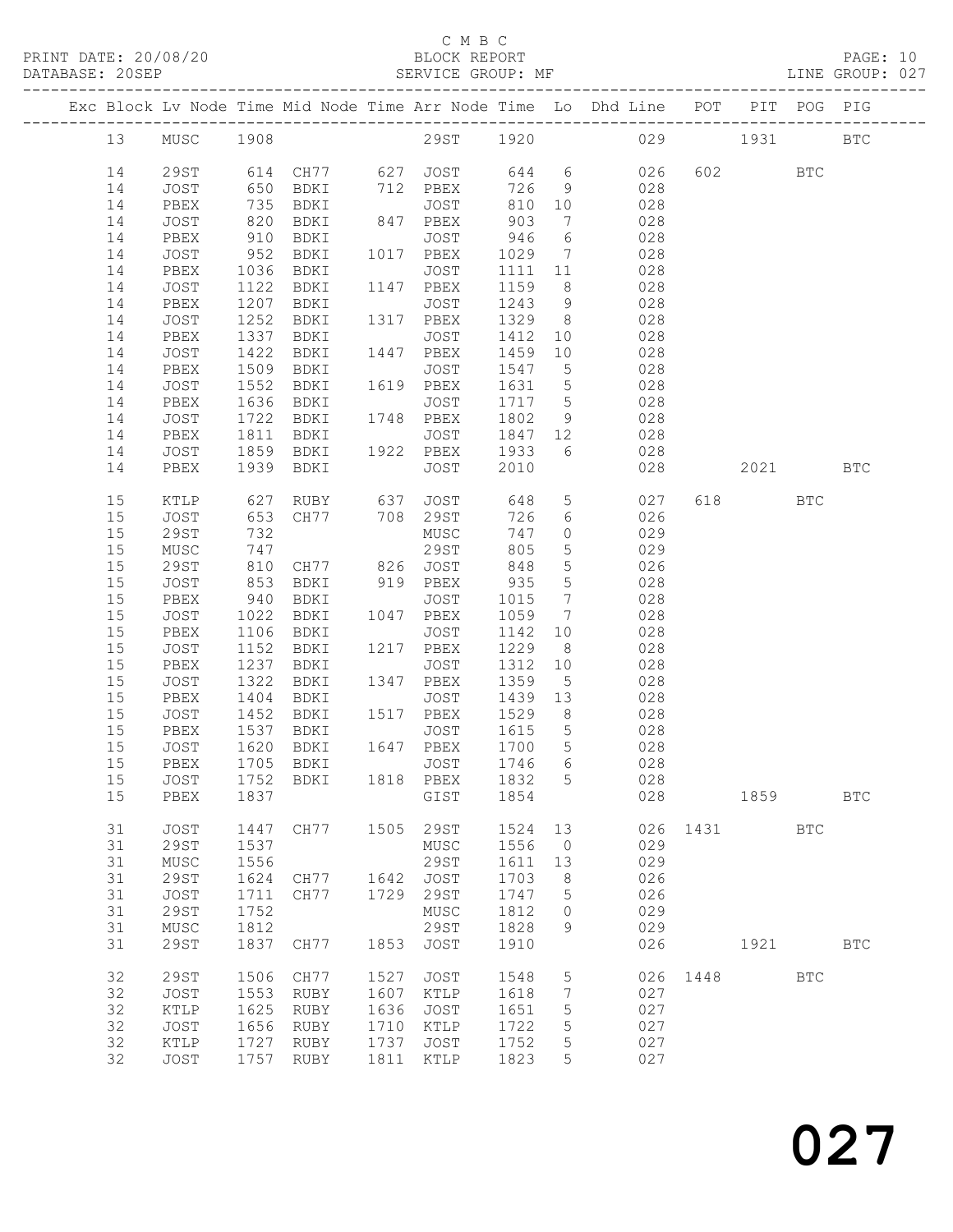PRINT DATE: 20/08/20 BLOCK REPORT DATABASE: 20SEP

## C M B C<br>BLOCK REPORT

PAGE: 11<br>LINE GROUP: 027

|        |                |              |      | Exc Block Lv Node Time Mid Node Time Arr Node Time Lo Dhd Line POT PIT POG PIG |      |                               |              |                 |                |     |     |                  |              |            |
|--------|----------------|--------------|------|--------------------------------------------------------------------------------|------|-------------------------------|--------------|-----------------|----------------|-----|-----|------------------|--------------|------------|
|        | 32             |              |      | KTLP 1828 RUBY 1838 JOST 1851 027 1902                                         |      |                               |              |                 |                |     |     |                  |              | <b>BTC</b> |
|        | SD 33<br>SD 33 | HANA<br>29ST | 1542 | 1514 REBY 1526 29ST 1537 5<br>CH77                                             | 1601 | JOST                          | 1622         | $5\overline{)}$ |                | 026 |     | 016 1500         | $_{\rm BTC}$ |            |
| #SD 33 |                | 29ST         |      | 1542 CH77                                                                      | 1601 | JOST                          | 1622         | $5\overline{)}$ |                |     |     | 026 1524<br>026  | <b>BTC</b>   |            |
|        | 33             | JOST         |      | 1627 CH77                                                                      |      | 1644 29ST                     | 1702         | 6               |                |     |     |                  |              |            |
|        | 33<br>33       | 29ST<br>JOST | 1708 | 1756 CH77                                                                      |      | CH77 1726 JOST<br>1815 29ST   | 1747<br>1832 | 9               | 026            |     |     | 026 1844         |              | <b>BTC</b> |
|        |                |              |      |                                                                                |      |                               |              |                 |                |     |     |                  |              |            |
|        | 34             | JOST         |      | 1528 CH77 1546 29ST                                                            |      |                               | 1605         |                 | 5 <sub>1</sub> |     |     | 026 1512 BTC     |              |            |
|        | 34             | 29ST         | 1610 |                                                                                |      | CH77 1628 JOST                | 1649         | $\overline{7}$  |                | 026 |     |                  |              |            |
|        | 34             | JOST         | 1656 | CH77                                                                           |      | 1713 29ST                     | 1731         | 6               |                | 026 |     |                  |              |            |
|        | 34             | <b>29ST</b>  | 1737 |                                                                                |      | MUSC                          | 1757         | $\overline{0}$  |                | 029 |     |                  |              |            |
|        | 34             | MUSC         | 1757 |                                                                                |      | 29ST                          | 1813         | 9               |                | 029 |     |                  |              |            |
|        | 34             | 29ST         | 1822 | CH77 1839 JOST                                                                 |      |                               | 1859 14      |                 |                | 026 |     |                  |              |            |
|        | 34             | JOST         |      | 1913 RUBY                                                                      |      | 1925 KTLP                     | 1936         | 11              |                | 027 |     |                  |              |            |
|        | 34             | KTLP         | 1947 | RUBY                                                                           | 1957 | JOST<br>$2025$ KTLP $2036$ 13 | 2009 5       |                 |                | 027 |     |                  |              |            |
|        | 34             | JOST         | 2014 | RUBY                                                                           |      |                               |              |                 |                | 027 |     |                  |              |            |
|        | 34             | KTLP         | 2049 | RUBY                                                                           | 2058 | JOST                          | 2109         | 6               | 027            |     |     |                  |              |            |
|        | 34             | JOST         | 2115 | RUBY                                                                           |      | 2126 KTLP                     | 2137 12      |                 | 027            |     |     |                  |              |            |
|        | 34             | KTLP         | 2149 | RUBY                                                                           | 2158 | JOST                          | 2209 17      |                 |                | 027 |     |                  |              |            |
|        | 34             | JOST         |      | 2226 CH77                                                                      |      | 2242 29ST                     | 2255         |                 |                | 026 |     | 2305             |              | <b>BTC</b> |
|        | 51             | BDKS         | 556  | SMKI                                                                           | 609  | JOST                          | 617          | 9               |                | 028 |     | 555 75           | $_{\rm BTC}$ |            |
|        | 51             | JOST         |      | 626 RUBY<br>655 RUBY                                                           |      | 637 KTLP                      | 647          | 8 <sup>8</sup>  |                | 027 |     |                  |              |            |
|        | 51             | KTLP         |      |                                                                                |      | 706 JOST<br>739 29ST          | 718          | $5\overline{)}$ |                | 027 |     |                  |              |            |
|        | 51             | JOST         | 723  | CH77                                                                           |      |                               | 759          | $5\overline{)}$ |                | 026 |     |                  |              |            |
|        | 51             | 29ST         | 804  |                                                                                |      | MUSC                          | 820          | $\overline{0}$  |                | 029 |     |                  |              |            |
|        | 51             | MUSC         | 820  |                                                                                |      | 29ST                          | 839          | 11              |                | 029 |     |                  |              |            |
|        | 51             | 29ST         |      | 850 CH77 907 JOST                                                              |      |                               | 927          |                 |                | 026 |     | 939 — 10         |              | <b>BTC</b> |
|        | 52             | JOST         | 608  | CH77                                                                           |      | 623 29ST                      | 639          | 6               |                | 026 |     | 555 75           | <b>BTC</b>   |            |
|        | 52             | 29ST         | 645  |                                                                                |      | MUSC                          | 658          | $\overline{0}$  |                | 029 |     |                  |              |            |
|        | 52             | MUSC         | 658  |                                                                                |      | 29ST                          | 712          | 8 <sup>8</sup>  |                | 029 |     |                  |              |            |
|        | 52             | 29ST         |      | 720 CH77 735 JOST                                                              |      |                               | 756          | $5\overline{)}$ |                | 026 |     |                  |              |            |
|        | 52             | JOST         | 801  | RUBY                                                                           |      | 814 KTLP                      | 827 13       |                 |                | 027 |     |                  |              |            |
|        | 52             | KTLP         | 840  | RUBY                                                                           |      | 851 JOST                      | 903          | 8 <sup>8</sup>  |                | 027 |     |                  |              |            |
|        | 52             | JOST         |      | 911 CH77                                                                       |      | 927 29ST                      | 945          |                 |                | 026 | 957 |                  |              | <b>BTC</b> |
|        | 53             |              |      | LVMT 631 MAGA 658 STST                                                         |      |                               |              |                 |                |     |     | 716 9 15 240 613 | $_{\rm BTC}$ |            |
|        | 53             | KTLP         | 740  | RUBY                                                                           | 751  | JOST                          | 803          | 5               |                | 027 |     |                  |              |            |
|        | 53             | JOST         | 808  | CH77                                                                           | 825  | 29ST                          | 845          | 7               |                | 026 |     |                  |              |            |
|        | 53             | <b>29ST</b>  | 852  |                                                                                |      | ${\tt MUSC}$                  | 910          | $\circ$         |                | 029 |     |                  |              |            |
|        | 53             | MUSC         | 910  |                                                                                |      | 29ST                          | 927          |                 |                | 029 |     | 939              |              | <b>BTC</b> |
|        | 54             | LNOS         | 659  | 15LO                                                                           |      | 710 STST                      | 739          | 6               | 35             | 241 | 634 |                  | <b>BTC</b>   |            |
|        | 54             | <b>29ST</b>  |      | 820 CH77                                                                       |      | 836 JOST                      | 858          | $7\phantom{.0}$ |                | 026 |     |                  |              |            |
|        | 54             | JOST         |      | 905 RUBY                                                                       |      | 917 KTLP                      | 927          |                 |                | 027 |     | 931              |              | <b>BTC</b> |
|        |                |              |      |                                                                                |      |                               |              |                 |                |     |     |                  |              |            |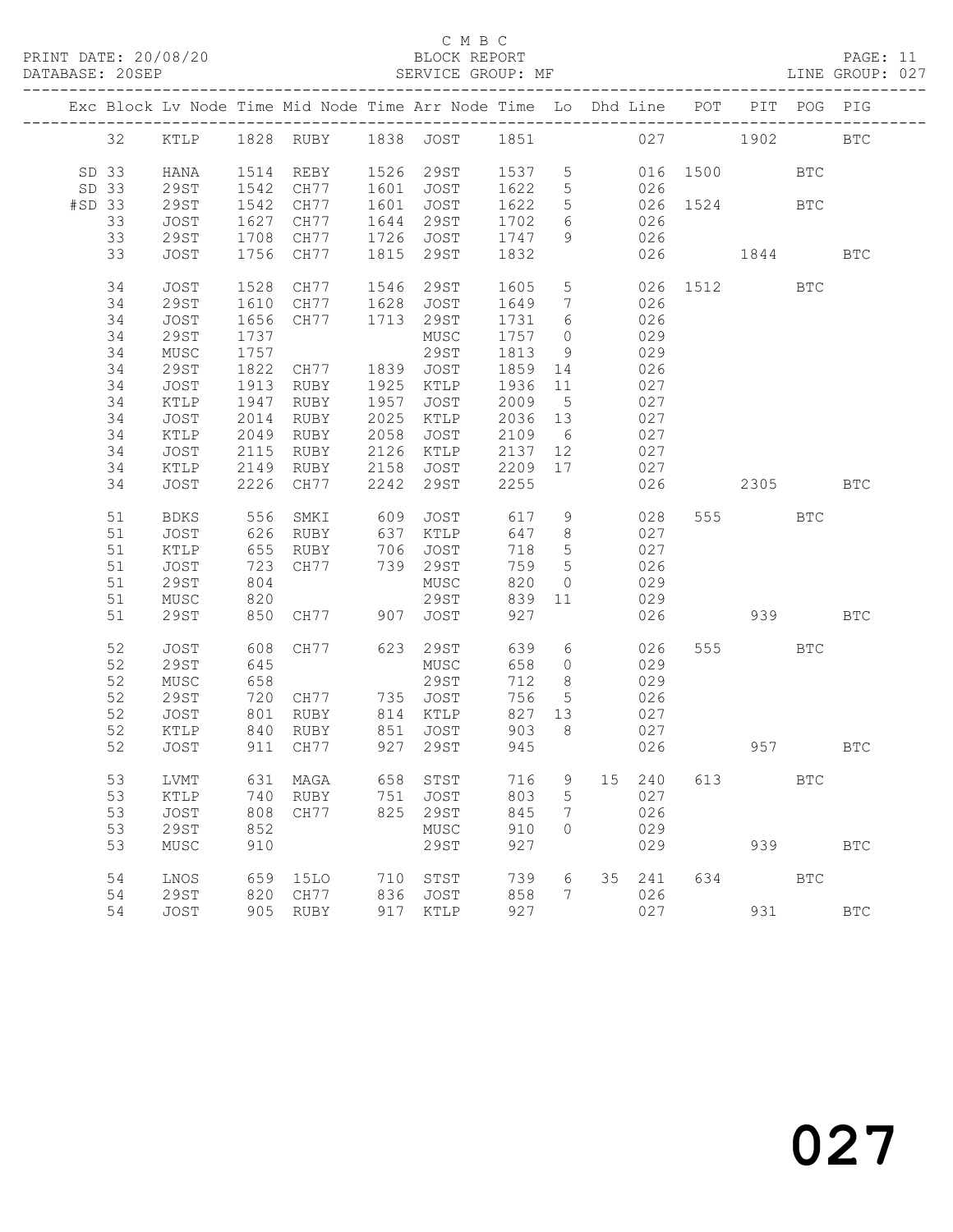|                     |                                                                                                                                                                                                                                                                                               |                                                                                                        |                                                                              |                                                                                                                                                        |                                                                              |                                                                                | C M B C                                                                                    |                                            |                                                                                                                                                                                                                                                                                                                                                                                                                                                                                                                                                                                                                                      |                 |            |  |
|---------------------|-----------------------------------------------------------------------------------------------------------------------------------------------------------------------------------------------------------------------------------------------------------------------------------------------|--------------------------------------------------------------------------------------------------------|------------------------------------------------------------------------------|--------------------------------------------------------------------------------------------------------------------------------------------------------|------------------------------------------------------------------------------|--------------------------------------------------------------------------------|--------------------------------------------------------------------------------------------|--------------------------------------------|--------------------------------------------------------------------------------------------------------------------------------------------------------------------------------------------------------------------------------------------------------------------------------------------------------------------------------------------------------------------------------------------------------------------------------------------------------------------------------------------------------------------------------------------------------------------------------------------------------------------------------------|-----------------|------------|--|
| ULP UNIVERSITY LOOP |                                                                                                                                                                                                                                                                                               |                                                                                                        |                                                                              |                                                                                                                                                        |                                                                              |                                                                                |                                                                                            |                                            | HK-E HASTINGS & KOOTENAY EB<br>HODM HOWE & DUNSMUIR<br>NODM HOWE & DUNSMUIR<br>NEW WESTMINSTER STN SERO SEYMOUR ST & ROBSON ST<br>SFU SFU EXCHANGE<br>SFU SEVENT SERO SEYMOUR ST & ROBSON ST<br>SFU SEVENTAL STATION                                                                                                                                                                                                                                                                                                                                                                                                                 |                 |            |  |
|                     |                                                                                                                                                                                                                                                                                               |                                                                                                        |                                                                              |                                                                                                                                                        |                                                                              |                                                                                |                                                                                            |                                            | Exc Block Lv Node Time Mid Node Time Arr Node Time Lo Dhd Line POT PIT POG PIG                                                                                                                                                                                                                                                                                                                                                                                                                                                                                                                                                       |                 |            |  |
|                     | $\mathbf{1}$<br>$\mathbf{1}$<br>$\mathbf{1}$<br>$\mathbf{1}$<br>$\mathbf{1}$<br>$\mathbf{1}$<br>$\mathbf{1}$<br>$\mathbf{1}$<br>$\mathbf{1}$<br>$\mathbf{1}$<br>$\mathbf{1}$<br>$\mathbf{1}$<br>$\mathbf{1}$                                                                                  |                                                                                                        |                                                                              |                                                                                                                                                        |                                                                              |                                                                                |                                                                                            |                                            | LB-W 535 BYST 541 BYAL 603 7 099 527 BTC<br>1 BYAL 610 BYCA 624 GRVT 636 10 099<br>1 GRVT 646 BYCA 657 ULP 720 11 099<br>1 ULP 731 BYCA 756 GRVT 810 6 099<br>GRVT 816 BYCA 828 ULP 857 5 099<br>ULP 902 BYCA 927 GRVT 944 10 099<br>GRVT 954 BYCA 1007 ULP 1033 7 099<br>ULP 1040 BYCA 1108 GRVT 1121 9 099<br>GRVT 1130 BYCA 1144 ULP 1211 8 099<br>ULP 1219 BYCA 1248 GRVT 1301 12 099<br>GRVT 1313 BYCA 1327 ULP 1354 8 099<br>ULP 1402 BYCA 1431 GRVT 1445 9 099<br>GRVT 1454 BYCA 1508 ULP 1535 8 099<br>ULP 1543 BYCA 1614 GRVT 1631 6 099<br>GRVT 1637 BYCA 1651 ULP 1717 8 099<br>ULP 1725 BYCA 1759 BDLO 1825 099 1828 BTC |                 |            |  |
|                     | $\mathbf{2}$<br>$\mathbf{2}$<br>$\mathbf{2}$<br>$\mathbf{2}$<br>$\mathbf{2}$<br>$\sqrt{2}$<br>$\sqrt{2}$<br>$\mathbf{2}$<br>2<br>$2^{\circ}$<br>$\mathbf{2}$<br>$\sqrt{2}$<br>$\mathbf{2}$<br>$\mathbf{2}$<br>$\mathbf{2}$<br>$\sqrt{2}$<br>$\mathbf{2}$<br>$\mathbf{2}$<br>$\mathbf{2}$<br>2 | GRVT<br>ULP<br>GRVT<br>ULP<br><b>GRVT</b><br>ULP<br>GRVT<br>ULP<br>GRVT<br>$_{\rm ULP}$<br>GRVT<br>ULP | 1335<br>1425<br>1516<br>1604<br>1658<br>1746<br>1842<br>1928<br>2018<br>2101 | 1152 BYCA 1206 ULP<br>1241 BYCA 1310 GRVT 1323 12<br>BYCA<br><b>BYCA</b><br>BYCA<br>BYCA<br>BYCA<br>BYCA<br>BYCA<br><b>BYCA</b><br>BYCA<br><b>BYCA</b> | 1349<br>1454<br>1530<br>1635<br>1712<br>1818<br>1856<br>1955<br>2029<br>2125 | ULP<br>GRVT<br>ULP<br>GRVT<br>ULP<br>GRVT<br>ULP<br>GRVT<br>ULP<br><b>BDLO</b> | 700<br>743<br>1416<br>1508<br>1556<br>1652<br>1738<br>1833<br>1921<br>2007<br>2053<br>2142 | 9<br>8<br>8<br>6<br>8<br>9<br>7<br>11<br>8 | LB-W 543 BYCA 558 ULP 617 11 099<br>7 099<br>9 099<br>099<br>ULP 752 BYCA 817 GRVT 831 7 099<br>GRVT 838 BYCA 850 ULP 919 5 099<br>ULP 924 BYCA 949 GRVT 1006 9 099<br>GRVT 1015 BYCA 1029 ULP 1056 7 099<br>ULP 1103 BYCA 1132 GRVT 1145 7 099<br>1233 8 099<br>099<br>099<br>099<br>099<br>099<br>099<br>099<br>099<br>099<br>099<br>099                                                                                                                                                                                                                                                                                           | 535 BTC<br>2145 | <b>BTC</b> |  |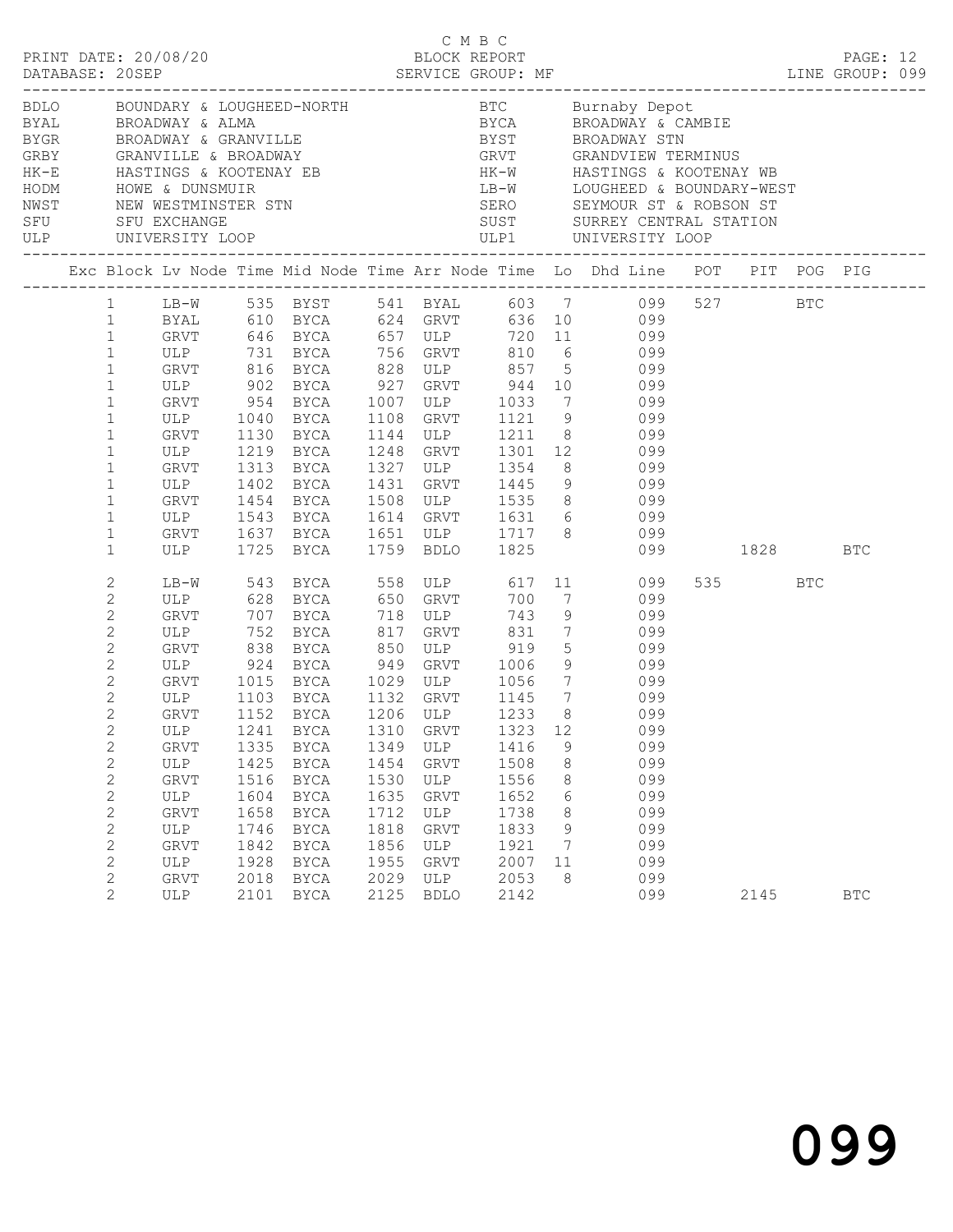## C M B C<br>BLOCK REPORT

| DATABASE: 20SEP |               |             |              |                         |      | SERVICE GROUP: MF            |              |                                   | LINE GROUP: 099                                                                |      |            |     |  |
|-----------------|---------------|-------------|--------------|-------------------------|------|------------------------------|--------------|-----------------------------------|--------------------------------------------------------------------------------|------|------------|-----|--|
|                 |               |             |              |                         |      |                              |              |                                   | Exc Block Lv Node Time Mid Node Time Arr Node Time Lo Dhd Line POT PIT POG PIG |      |            |     |  |
|                 | $\mathcal{S}$ |             |              |                         |      |                              |              |                                   | LB-W 550 BYST 556 BYAL 618 7 099 542 BTC                                       |      |            |     |  |
|                 | 3             | BYAL        | 625          |                         |      | BYCA 639 GRVT                |              |                                   | 651 7 099                                                                      |      |            |     |  |
|                 | 3             | GRVT        | 658          |                         |      | BYCA 709 ULP                 | 734          | 9                                 | 099                                                                            |      |            |     |  |
|                 | $\mathsf S$   | ULP         | 743          | BYCA                    |      | 808 GRVT<br>840 ULP          | 822          | $6\overline{6}$                   | 099                                                                            |      |            |     |  |
|                 | $\mathsf S$   | GRVT        | 828          | BYCA                    |      | ULP 909                      |              | 6                                 | 099                                                                            |      |            |     |  |
|                 | $\mathsf S$   | ULP         | 915          | BYCA                    | 940  | GRVT                         | 957          | 13                                | 099                                                                            |      |            |     |  |
|                 | 3             | GRVT        | 1010         | BYCA                    | 1024 | ULP                          | 1051         | 7                                 | 099                                                                            |      |            |     |  |
|                 | $\mathsf S$   | ULP         | 1058         | BYCA                    | 1126 | GRVT                         | 1139         | 9                                 | 099                                                                            |      |            |     |  |
|                 | $\mathsf S$   | GRVT        | 1148         | BYCA                    | 1202 | ULP                          | 1229         | 8 <sup>8</sup>                    | 099                                                                            |      |            |     |  |
|                 | 3             | ULP         | 1237         | BYCA                    | 1306 | GRVT                         | 1319 12      |                                   | 099                                                                            |      |            |     |  |
|                 | 3             | GRVT        | 1331         | BYCA                    | 1345 | ULP                          | 1412         | 8                                 | 099                                                                            |      |            |     |  |
|                 | $\mathsf S$   | ULP         | 1420         | BYCA                    | 1449 | GRVT                         | 1503         | $6\overline{6}$                   | 099                                                                            |      |            |     |  |
|                 | $\mathsf S$   | GRVT        | 1509         | BYCA                    | 1523 | ULP                          | 1549         | 9                                 | 099                                                                            |      |            |     |  |
|                 | 3             | ULP         | 1558         | BYCA                    | 1629 | GRVT                         | 1646         | 6                                 | 099                                                                            |      |            |     |  |
|                 | $\mathsf S$   | GRVT        | 1652         | BYCA                    | 1706 | ULP                          | 1732         | 8 <sup>8</sup>                    | 099                                                                            |      |            |     |  |
|                 | 3             | ULP         | 1740         | BYCA                    | 1812 | GRVT                         | 1827 10      |                                   | 099                                                                            |      |            |     |  |
|                 | $\mathsf S$   | GRVT        | 1837         | BYCA                    | 1851 | ULP                          | 1916         | $7\overline{ }$                   | 099                                                                            |      |            |     |  |
|                 | 3             | ULP         | 1923         | BYCA                    | 1950 | GRVT                         | 2002         | 9                                 | 099                                                                            |      |            |     |  |
|                 | 3             | GRVT        | 2011         | BYCA                    | 2022 | ULP                          | 2046         | 8 <sup>8</sup>                    | 099                                                                            |      |            |     |  |
|                 | 3             | ULP         | 2054         | BYCA                    | 2119 | GRVT                         | 2130 13      |                                   | 099                                                                            |      |            |     |  |
|                 | $\mathsf S$   | GRVT        | 2143         | BYCA                    | 2154 | ULP                          | 2217         | 5 <sup>5</sup>                    | 099                                                                            |      |            |     |  |
|                 | 3             | ULP         | 2222         | BYCA                    | 2245 | GRVT                         | 2256         | 9                                 | 099                                                                            |      |            |     |  |
|                 | 3             | GRVT        | 2305         | BYCA                    | 2316 | ULP                          | 2336         | 16                                | 099                                                                            |      |            |     |  |
|                 | 3             | ULP         | 2352         | BYCA                    | 2415 | GRVT                         | 2426         | 9                                 | 099                                                                            |      |            |     |  |
|                 | $\mathsf S$   | GRVT        | 2435         | BYCA                    | 2445 | ULP                          | 2505         | 9                                 | 099                                                                            |      |            |     |  |
|                 | 3             | ULP         | 2514         | BYCA                    | 2537 | GRVT                         | 2548         | 5 <sup>5</sup>                    | 20 099                                                                         |      |            |     |  |
|                 | 3<br>3        | HODM        | 2613         | HK-E 2635               |      | SFU                          | 2657         | $7\overline{ }$<br>$7\phantom{0}$ | N35                                                                            |      |            |     |  |
|                 | 3             | SFU<br>HODM | 2704<br>2749 | HK-W 2726               |      | HODM<br>NWST                 | 2742<br>2851 |                                   | N35<br>N19                                                                     | 2911 |            | BTC |  |
|                 | 4             | LB-W        | 555          |                         |      | BYCA 611 ULP                 | 630          | 5 <sup>5</sup>                    | 099                                                                            | 547  | <b>BTC</b> |     |  |
|                 | 4             | ULP         | 635          | BYCA                    |      | 657 GRVT                     | 707          | 6                                 | 099                                                                            |      |            |     |  |
|                 | 4             | GRVT        | 713          | BYCA                    |      | 724 ULP                      | 749          | 9                                 | 099                                                                            |      |            |     |  |
|                 | 4             | ULP         | 758          | BYCA                    | 823  | GRVT                         | 837          | $7\overline{ }$                   | 099                                                                            |      |            |     |  |
|                 | 4             | GRVT        | 844          | BYCA                    | 856  | ULP                          | 925          | $5\overline{)}$                   | 099                                                                            |      |            |     |  |
|                 | 4             | ULP         | 930          | BYCA                    | 955  | GRVT                         | 1010         | 8                                 | 099                                                                            |      |            |     |  |
|                 | 4             | GRVT        | 1018         | BYCA 1032 ULP           |      |                              | 1059         | 8 <sup>8</sup>                    | 099                                                                            |      |            |     |  |
|                 | 4             |             |              | ULP 1107 BYCA 1136 GRVT |      |                              | 1149         | 8                                 | 099                                                                            |      |            |     |  |
|                 | 4             |             |              |                         |      | GRVT 1157 BYCA 1211 ULP 1238 |              |                                   | 8 099                                                                          |      |            |     |  |
|                 | 4             | ULP         | 1246         | BYCA                    | 1315 | GRVT                         | 1328         | 12                                | 099                                                                            |      |            |     |  |
|                 | 4             | GRVT        | 1340         | BYCA                    | 1354 | ULP                          | 1421         | 8                                 | 099                                                                            |      |            |     |  |
|                 | 4             | ULP         | 1429         | BYCA                    | 1458 | GRVT                         | 1512         | $7\phantom{.0}$                   | 099                                                                            |      |            |     |  |
|                 | 4             | GRVT        | 1519         | BYCA                    | 1533 | ULP                          | 1559         | 8                                 | 099                                                                            |      |            |     |  |
|                 | 4             | ULP         | 1607         | <b>BYCA</b>             | 1638 | GRVT                         | 1655         | 6                                 | 099                                                                            |      |            |     |  |
|                 | 4             | GRVT        | 1701         | <b>BYCA</b>             | 1715 | ULP                          | 1741         | 8 <sup>8</sup>                    | 099                                                                            |      |            |     |  |
|                 | 4             | ULP         | 1749         | BYCA                    | 1821 | GRVT                         | 1836         | 11                                | 099                                                                            |      |            |     |  |
|                 | 4             | GRVT        | 1847         | <b>BYCA</b>             | 1901 | ULP                          | 1926         | $\overline{7}$                    | 099                                                                            |      |            |     |  |
|                 | 4             | ULP         | 1933         | BYCA                    | 2000 | GRVT                         | 2012         | 14                                | 099                                                                            |      |            |     |  |
|                 | 4             | GRVT        | 2026         | <b>BYCA</b>             | 2037 | ULP                          | 2101         | 8                                 | 099                                                                            |      |            |     |  |
|                 | 4             | ULP         | 2109         | BYCA                    | 2134 | GRVT                         | 2145         | 8                                 | 099                                                                            |      |            |     |  |
|                 | 4             | GRVT        | 2153         | <b>BYCA</b>             | 2204 | ULP                          | 2227         | $5^{\circ}$                       | 099                                                                            |      |            |     |  |
|                 | 4             | ULP         | 2232         | BYCA                    | 2255 | GRVT                         | 2306         | 14                                | 099                                                                            |      |            |     |  |
|                 | 4             | GRVT        | 2320         | <b>BYCA</b>             | 2331 | ULP                          | 2351         | 13                                | 099                                                                            |      |            |     |  |
|                 | 4             | ULP         | 2404         | <b>BYCA</b>             | 2427 | GRVT                         | 2438         | 12                                | 099                                                                            |      |            |     |  |
|                 | 4             | GRVT        | 2450         | $_{\rm BYCA}$           | 2500 | ULP                          | 2520         | 13                                | 1 099                                                                          |      |            |     |  |
|                 | 4             | ULP1        | 2534         | GRBY                    | 2553 | SERO                         | 2604         | $5^{\circ}$                       | N17                                                                            |      |            |     |  |
|                 | 4             | SERO        |              | 2609 BYGR               | 2616 | ULP1                         | 2634         | 21                                | 24 N17                                                                         |      |            |     |  |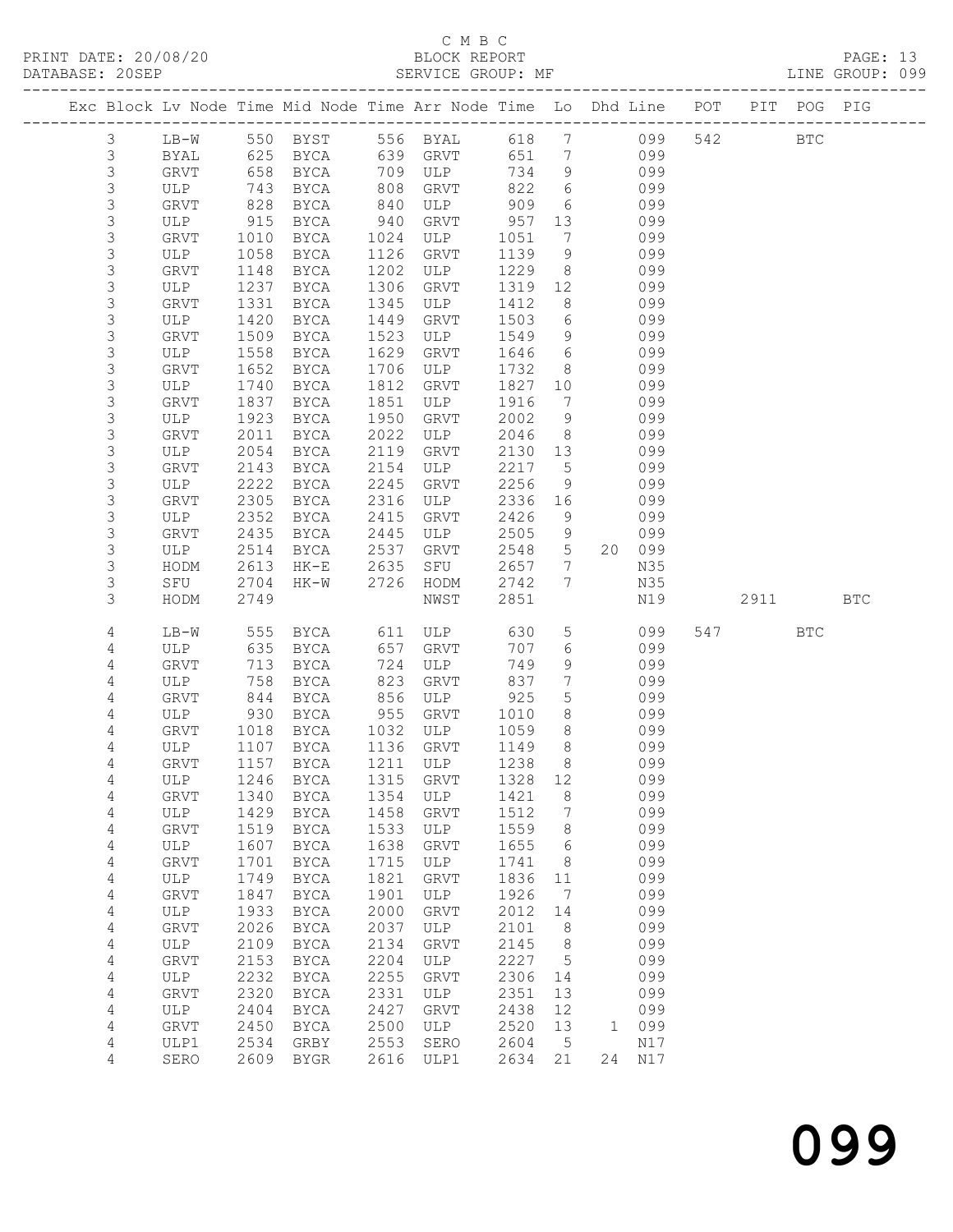PRINT DATE: 20/08/20 BLOCK REPORT DATABASE: 20SEP

## C M B C<br>BLOCK REPORT

PAGE: 14<br>LINE GROUP: 099

|   |               |      |                                                        |      |                         |         |                 | Exc Block Lv Node Time Mid Node Time Arr Node Time Lo Dhd Line POT PIT POG PIG |         |            |            |
|---|---------------|------|--------------------------------------------------------|------|-------------------------|---------|-----------------|--------------------------------------------------------------------------------|---------|------------|------------|
|   |               |      |                                                        |      |                         |         |                 | 4 SERO 2719 BYGR 2726 ULP1 2754 N17 2829 BTC                                   |         |            |            |
|   |               |      |                                                        |      |                         |         |                 |                                                                                |         |            |            |
| 5 |               |      | LB-W 601 BYCA 617 ULP 636<br>ULP 643 BYCA 705 CRVT 715 |      |                         |         | $7\overline{)}$ | 099                                                                            | 553 BTC |            |            |
| 5 |               |      |                                                        |      |                         |         | $7\overline{ }$ | 099                                                                            |         |            |            |
| 5 | GRVT          | 722  | BYCA                                                   |      | 733 ULP                 | 758     | 9               | 099                                                                            |         |            |            |
| 5 | ULP           | 807  | BYCA                                                   | 831  | GRVT                    | 845     | 8               | 099                                                                            |         |            |            |
| 5 | GRVT          | 853  | BYCA                                                   | 905  | ULP                     | 934     | 6               | 099                                                                            |         |            |            |
| 5 | ULP           | 940  | <b>BYCA</b>                                            | 1005 | GRVT                    | 1020    | 6               | 099                                                                            |         |            |            |
| 5 | GRVT          | 1026 | <b>BYCA</b>                                            | 1040 | ULP                     | 1107    | 9               | 099                                                                            |         |            |            |
| 5 | ULP           | 1116 | BYCA                                                   | 1145 | GRVT                    | 1158    | 8 <sup>8</sup>  | 099                                                                            |         |            |            |
| 5 | GRVT          | 1206 | BYCA                                                   | 1220 | ULP                     | 1247    | 8 <sup>8</sup>  | 099                                                                            |         |            |            |
| 5 | ULP           | 1255 | BYCA                                                   | 1324 | GRVT                    | 1337    | 12              | 099                                                                            |         |            |            |
| 5 | GRVT          | 1349 | BYCA                                                   | 1403 | ULP                     | 1430    | $7\overline{ }$ | 099                                                                            |         |            |            |
| 5 | ULP           | 1437 | BYCA                                                   | 1507 | GRVT                    | 1522    | $6\overline{6}$ | 099                                                                            |         |            |            |
| 5 | GRVT          | 1528 | BYCA                                                   | 1542 | ULP                     | 1608    | 8 <sup>8</sup>  | 099                                                                            |         |            |            |
| 5 | ULP           | 1616 | BYCA                                                   | 1647 | GRVT                    | 1704    | $6\overline{6}$ | 099                                                                            |         |            |            |
| 5 | GRVT          | 1710 | BYCA                                                   | 1724 | ULP                     | 1750    | 8 <sup>8</sup>  | 099                                                                            |         |            |            |
| 5 | ULP           | 1758 | BYCA                                                   | 1830 | GRVT                    | 1845    | 8 <sup>8</sup>  | 099                                                                            |         |            |            |
| 5 | GRVT          | 1853 | BYCA                                                   | 1907 | ULP                     | 1932    | $6\overline{6}$ | 099                                                                            |         |            |            |
| 5 | ULP           | 1938 | BYCA                                                   | 2005 | GRVT                    | 2017 16 |                 | 099                                                                            |         |            |            |
| 5 | GRVT          | 2033 | BYCA                                                   | 2044 | ULP                     | 2108    | 8 <sup>8</sup>  | 099                                                                            |         |            |            |
| 5 | ULP           | 2116 | BYCA                                                   | 2141 | GRVT                    | 2152 11 |                 | 099                                                                            |         |            |            |
| 5 | GRVT          | 2203 | BYCA                                                   |      | 2214 ULP                | 2234    | 8 <sup>1</sup>  | 099                                                                            |         |            |            |
| 5 | ULP           | 2242 | BYCA 2305 BDLO                                         |      |                         | 2321    |                 | 099                                                                            | 2324    |            | <b>BTC</b> |
| 6 | LB-W          | 606  | BYCA                                                   |      |                         |         | 8 <sup>8</sup>  | 099                                                                            | 558 35  | <b>BTC</b> |            |
| 6 | ULP           | 649  | <b>BYCA</b>                                            |      | 622 ULP 641<br>712 GRVT | 724 10  |                 | 099                                                                            |         |            |            |
| 6 | GRVT          | 734  | BYCA                                                   | 746  | ULP                     | 812     | 7               | 099                                                                            |         |            |            |
| 6 | ULP           | 819  | BYCA                                                   | 845  | GRVT                    | 859     | 6               | 099                                                                            |         |            |            |
| 6 | GRVT          | 905  | BYCA                                                   | 918  | ULP                     | 944     | 8 <sup>8</sup>  | 099                                                                            |         |            |            |
| 6 | ULP           | 952  | BYCA                                                   | 1017 | GRVT                    | 1032    | 8 <sup>8</sup>  | 099                                                                            |         |            |            |
| 6 | GRVT          | 1040 | BYCA                                                   | 1054 | ULP                     | 1121    | 9               | 099                                                                            |         |            |            |
| 6 | ULP           | 1130 | BYCA                                                   | 1159 | GRVT                    | 1212 12 |                 | 099                                                                            |         |            |            |
| 6 | GRVT          | 1224 | BYCA                                                   | 1238 | ULP                     | 1305    | 8 <sup>8</sup>  | 099                                                                            |         |            |            |
| 6 | ULP           | 1313 | BYCA                                                   | 1342 | GRVT                    | 1355 11 |                 | 099                                                                            |         |            |            |
| 6 | GRVT          | 1406 | BYCA                                                   | 1420 | ULP                     | 1447    | 8 <sup>8</sup>  | 099                                                                            |         |            |            |
| 6 | ULP           | 1455 | BYCA                                                   | 1525 | GRVT                    | 1540    | 6               | 099                                                                            |         |            |            |
| 6 | GRVT          | 1546 | BYCA                                                   | 1600 | ULP                     | 1626    | 8 <sup>8</sup>  | 099                                                                            |         |            |            |
| 6 | ULP           | 1634 | BYCA                                                   | 1705 | GRVT                    | 1722    | 6               | 099                                                                            |         |            |            |
| 6 | GRVT          | 1728 | BYCA                                                   |      | 1742 ULP                | 1808    | 6               | 099                                                                            |         |            |            |
| 6 | ULP 1814 BYCA |      |                                                        |      | 1847 BDLO               | 1908    |                 | 099 00                                                                         | 1911 7  |            | <b>BTC</b> |
|   |               |      |                                                        |      |                         |         |                 |                                                                                |         |            |            |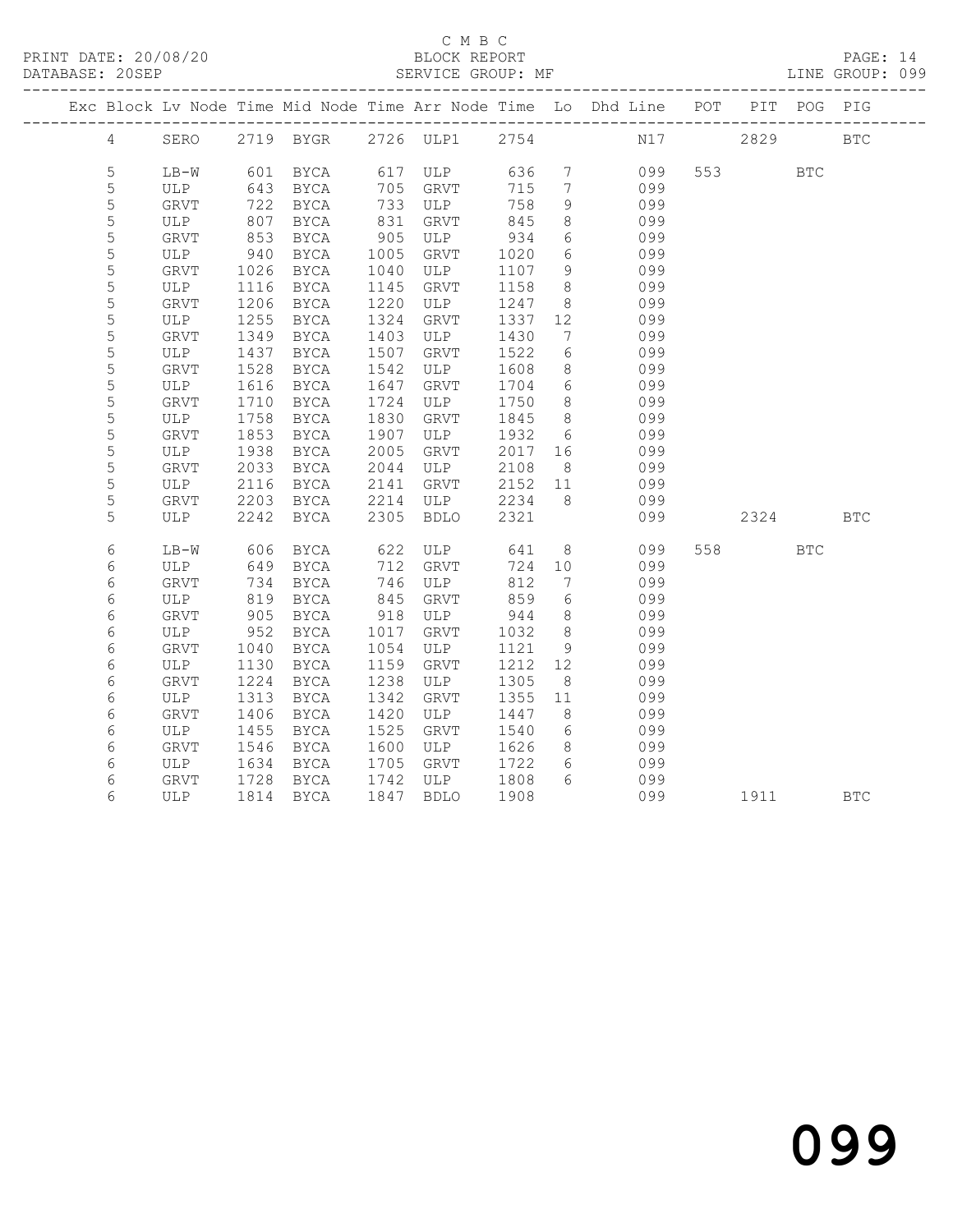## C M B C

| DATABASE: 20SEP |                |             |      | SERVICE GROUP: MF              |      |                    |         |                 | LINE GROUP: 099                                                                |           |            |            |  |
|-----------------|----------------|-------------|------|--------------------------------|------|--------------------|---------|-----------------|--------------------------------------------------------------------------------|-----------|------------|------------|--|
|                 |                |             |      |                                |      |                    |         |                 | Exc Block Lv Node Time Mid Node Time Arr Node Time Lo Dhd Line POT PIT POG PIG |           |            |            |  |
|                 | 7              |             |      |                                |      |                    |         |                 | LB-W 610 BYCA 626 ULP 645 9 099 602 BTC                                        |           |            |            |  |
|                 | $7\phantom{.}$ |             |      |                                |      |                    |         |                 | ULP 654 BYCA 717 GRVT 729 8 099                                                |           |            |            |  |
|                 | 7              | GRVT        | 737  |                                |      | BYCA 749 ULP 815 7 |         |                 | 099                                                                            |           |            |            |  |
|                 | $7\phantom{.}$ | ULP         | 822  | BYCA                           |      | 848 GRVT           | 902     | $6\overline{6}$ | 099                                                                            |           |            |            |  |
|                 | 7              | GRVT        | 908  | BYCA                           |      | $921$ ULP $947$    |         | 10              | 099                                                                            |           |            |            |  |
|                 | 7              | ULP         | 957  | BYCA                           | 1022 | GRVT               | 1037    | 8 <sup>8</sup>  | 099                                                                            |           |            |            |  |
|                 | 7              | GRVT        | 1045 | BYCA                           | 1059 | ULP                | 1126    | 8 <sup>8</sup>  | 099                                                                            |           |            |            |  |
|                 | 7              | ULP         | 1134 | BYCA                           | 1203 | GRVT               | 1216 12 |                 | 099                                                                            |           |            |            |  |
|                 | 7              | GRVT        | 1228 | BYCA                           | 1242 | ULP                | 1309    | 8 <sup>8</sup>  | 099                                                                            |           |            |            |  |
|                 | 7              | ULP         | 1317 | BYCA                           | 1346 | GRVT               | 1359 10 |                 | 099                                                                            |           |            |            |  |
|                 | 7              | GRVT        | 1409 | BYCA                           | 1423 | ULP                | 1450    | 8               | 099                                                                            |           |            |            |  |
|                 | 7              | ULP         | 1458 | BYCA                           | 1528 | GRVT               | 1543    | $6\overline{6}$ | 099                                                                            |           |            |            |  |
|                 | 7              | GRVT        | 1549 | BYCA                           | 1603 | ULP                | 1629    | 8 <sup>8</sup>  | 099                                                                            |           |            |            |  |
|                 | 7              | ULP         | 1637 | BYCA                           | 1708 | GRVT               | 1725    | $7\overline{ }$ | 099                                                                            |           |            |            |  |
|                 | 7              | GRVT        | 1732 | BYCA                           | 1746 | ULP                | 1812    | $6\overline{6}$ | 099                                                                            |           |            |            |  |
|                 | 7              | ULP         | 1818 | BYCA                           | 1848 | GRVT               | 1901    | 10              | 099                                                                            |           |            |            |  |
|                 | 7              | GRVT        | 1911 | BYCA                           | 1923 | ULP                | 1948    | 6               | 099                                                                            |           |            |            |  |
|                 | 7              | ULP         | 1954 | BYCA                           | 2021 | GRVT               | 2033 15 |                 | 099                                                                            |           |            |            |  |
|                 | 7              | GRVT        | 2048 | BYCA                           | 2059 | ULP                | 2123    | 8 <sup>8</sup>  | 099                                                                            |           |            |            |  |
|                 | 7              | ULP         | 2131 | BYCA                           | 2156 | GRVT               | 2207 6  |                 | 099                                                                            |           |            |            |  |
|                 | $\overline{7}$ |             | 2213 |                                |      |                    |         | 8 <sup>8</sup>  |                                                                                |           |            |            |  |
|                 | 7              | GRVT        |      | BYCA                           | 2224 | ULP                | 2244    |                 | 099                                                                            |           |            |            |  |
|                 |                | ULP         | 2252 | BYCA                           | 2315 | GRVT               | 2326    | 9               | 099                                                                            |           |            |            |  |
|                 | 7              | GRVT        | 2335 | BYCA                           | 2346 | ULP                | 2406    | 10              | 099                                                                            |           |            |            |  |
|                 | 7              | ULP         | 2416 | BYCA                           | 2439 | GRVT               | 2450    | 15              | 099                                                                            |           |            |            |  |
|                 | 7              | GRVT<br>ULP | 2505 | BYCA                           | 2515 | ULP                | 2535 5  |                 | 099                                                                            |           |            |            |  |
|                 | 7              |             | 2540 | BYCA                           | 2603 | BDLO               | 2619    |                 | 099                                                                            | 2622 BTC  |            |            |  |
|                 | 8              | LB-W        | 621  | BYCA                           |      | 637 ULP            | 656     | $7\overline{ }$ | 099                                                                            | 613 — 100 | <b>BTC</b> |            |  |
|                 | 8              | ULP         | 703  | BYCA                           |      | 726 GRVT           | 738     | $5\overline{)}$ | 099                                                                            |           |            |            |  |
|                 | 8              | GRVT        | 743  | BYCA                           | 755  | ULP                | 821     | $7\overline{ }$ | 099                                                                            |           |            |            |  |
|                 | 8              | ULP         | 828  | BYCA                           | 854  | GRVT               | 908     | 6               | 099                                                                            |           |            |            |  |
|                 | 8              | GRVT        | 914  | BYCA                           | 927  | ULP                | 953     | $7\overline{ }$ | 099                                                                            |           |            |            |  |
|                 | $\,8\,$        | ULP         | 1000 | BYCA                           | 1026 | GRVT               | 1039    | 10              | 099                                                                            |           |            |            |  |
|                 | 8              | GRVT        | 1049 | BYCA                           | 1103 | ULP                | 1130    | 8 <sup>8</sup>  | 099                                                                            |           |            |            |  |
|                 | 8              | ULP         | 1138 | BYCA                           | 1207 | GRVT               | 1220    | 13              | 099                                                                            |           |            |            |  |
|                 | 8              | GRVT        | 1233 | BYCA                           | 1247 | ULP                | 1314    | 8 <sup>8</sup>  | 099                                                                            |           |            |            |  |
|                 | $\,8\,$        | ULP         | 1322 | BYCA                           | 1351 | GRVT               | 1404 11 |                 | 099                                                                            |           |            |            |  |
|                 | 8              | GRVT        | 1415 | BYCA                           |      | 1429 ULP           | 1456    | 8 <sup>8</sup>  | 099                                                                            |           |            |            |  |
|                 | 8              |             |      | ULP 1504 BYCA 1535 GRVT 1550 5 |      |                    |         |                 | 099                                                                            |           |            |            |  |
|                 | 8              | GRVT        |      | 1555 BYCA                      |      | 1609 ULP           | 1635    | 8               | 099                                                                            |           |            |            |  |
|                 | 8              | ULP         | 1643 | BYCA                           | 1716 | BDLO               | 1741    |                 | 099                                                                            | 1744      |            | <b>BTC</b> |  |
|                 | 9              | LB-W        | 623  | BYCA                           | 639  | ULP                | 658     | 9               | 099                                                                            | 615       | <b>BTC</b> |            |  |
|                 | 9              | ULP         | 707  | BYCA                           | 730  | GRVT               | 742     | 7               | 099                                                                            |           |            |            |  |
|                 | 9              | GRVT        | 749  | BYCA                           | 801  | ULP                | 827     | 7               | 099                                                                            |           |            |            |  |
|                 | 9              | ULP         | 834  | BYCA                           | 900  | GRVT               | 916     | 5               | 099                                                                            |           |            |            |  |
|                 | 9              | GRVT        | 921  | BYCA                           | 934  | ULP                | 1000    | 8               | 099                                                                            |           |            |            |  |
|                 | 9              | ULP         | 1008 | BYCA                           | 1034 | GRVT               | 1047    | 11              | 099                                                                            |           |            |            |  |
|                 | 9              | GRVT        | 1058 | BYCA                           | 1112 | ULP                | 1139    | - 8             | 099                                                                            |           |            |            |  |
|                 | 9              | ULP         | 1147 | BYCA                           | 1216 | GRVT               | 1229    | 12              | 099                                                                            |           |            |            |  |
|                 | 9              | GRVT        | 1241 | <b>BYCA</b>                    | 1255 | ULP                | 1322    | $\overline{7}$  | 099                                                                            |           |            |            |  |
|                 | 9              | ULP         | 1329 | BYCA                           | 1358 | GRVT               | 1411    | 13              | 099                                                                            |           |            |            |  |
|                 | 9              | GRVT        | 1424 | BYCA                           | 1438 | ULP                | 1505    | 8               | 099                                                                            |           |            |            |  |
|                 | $\mathsf 9$    | ULP         | 1513 | BYCA                           | 1544 | GRVT               | 1559    | 8               | 099                                                                            |           |            |            |  |
|                 | $\mathsf 9$    | GRVT        | 1607 | BYCA                           | 1621 | ULP                | 1647    | 8               | 099                                                                            |           |            |            |  |
|                 | 9              | ULP         | 1655 | BYCA                           | 1727 | GRVT               | 1743    | 5               | 099                                                                            |           |            |            |  |
|                 | 9              | <b>GRVT</b> | 1748 | BYCA                           | 1802 | ULP                | 1828    | 6               | 099                                                                            |           |            |            |  |
|                 |                |             |      |                                |      |                    |         |                 |                                                                                |           |            |            |  |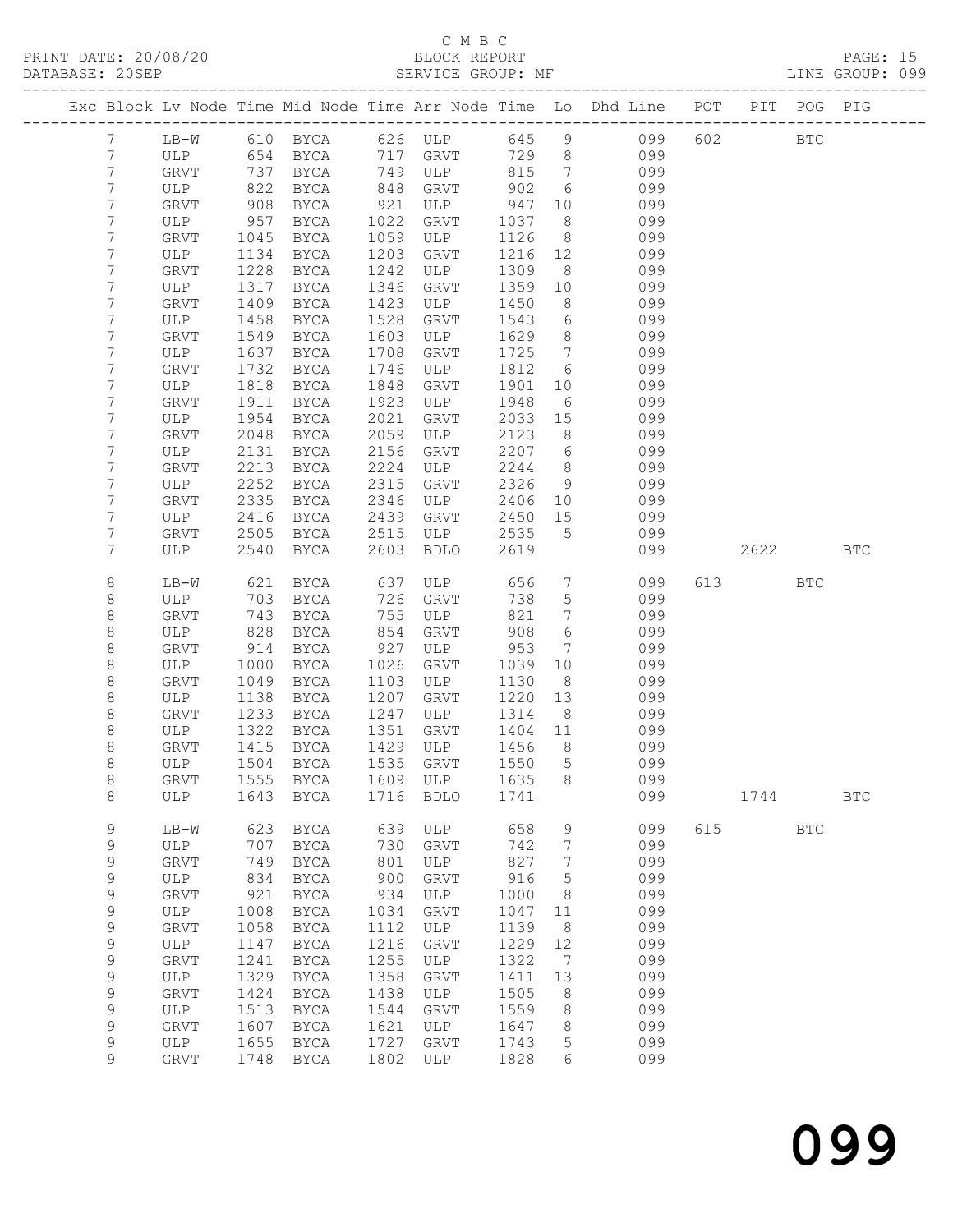### C M B C<br>BLOCK REPORT SERVICE GROUP: MF

|          |               |              |                            |              |                  |                 |                 | Exc Block Lv Node Time Mid Node Time Arr Node Time Lo Dhd Line POT PIT POG PIG |     |          |            |            |
|----------|---------------|--------------|----------------------------|--------------|------------------|-----------------|-----------------|--------------------------------------------------------------------------------|-----|----------|------------|------------|
| 9        |               |              |                            |              |                  |                 |                 | ULP 1834 BYCA 1903 BDLO 1922 099 1925                                          |     |          |            | <b>BTC</b> |
| 10       | $LB-W$        |              | 626 BYCA 642 ULP           |              |                  |                 |                 | 701 10<br>099                                                                  |     | 618 8    | BTC        |            |
| 10       | ULP           | 711          | BYCA                       |              | 734 GRVT         | 746             | 9               | 099                                                                            |     |          |            |            |
| 10       | GRVT          | 755          | BYCA                       | 807          | ULP              | 833             | $\overline{7}$  | 099                                                                            |     |          |            |            |
| 10       | ULP           | 840          | BYCA                       | 906          | GRVT             | 922             | 6               | 099                                                                            |     |          |            |            |
| 10       | GRVT          | 928          | BYCA                       | 941          | ULP              | 1007            | $7\overline{ }$ | 099                                                                            |     |          |            |            |
| 10       | ULP           | 1014         | BYCA                       | 1040         | GRVT             | 1053            | 10              | 099                                                                            |     |          |            |            |
| 10       | GRVT          | 1103         | BYCA                       | 1117         | ULP              | 1144            | 8 <sup>8</sup>  | 099                                                                            |     |          |            |            |
| 10       | ULP           | 1152         | BYCA                       | 1221         | GRVT             | 1234            | 12              | 099                                                                            |     |          |            |            |
| 10       | GRVT          | 1246         | BYCA                       | 1300         | ULP              | 1327            | 8 <sup>8</sup>  | 099                                                                            |     |          |            |            |
| 10       | ULP           | 1335         | BYCA                       | 1404         | GRVT             | 1418            | 9               | 099                                                                            |     |          |            |            |
| 10       | GRVT          | 1427         | BYCA                       | 1441         | ULP              | 1508            | 8 <sup>8</sup>  | 099                                                                            |     |          |            |            |
| 10       | ULP           | 1516         | BYCA                       | 1547         | GRVT             | 1604            | 6               | 099                                                                            |     |          |            |            |
| 10       | GRVT          | 1610         | BYCA                       | 1624         | ULP              | 1650            | 8 <sup>8</sup>  | 099                                                                            |     |          |            |            |
| 10       | ULP           | 1658         | BYCA                       | 1730         | GRVT             | 1746            | $6\overline{6}$ | 099                                                                            |     |          |            |            |
| 10       | GRVT          | 1752         | BYCA                       | 1806         | ULP              | 1832            |                 | 6 099                                                                          |     |          |            |            |
| 10       | ULP           | 1838         | BYCA                       | 1905         | GRVT             | 1918            | 11              | 099                                                                            |     |          |            |            |
| 10       | GRVT          | 1929         | BYCA                       | 1941         | ULP              | 2006            | 6               | 099                                                                            |     |          |            |            |
| 10       | ULP           | 2012         | BYCA                       | 2039         | <b>BDLO</b>      | 2057            |                 | 099                                                                            |     | 2100 BTC |            |            |
| 11       | LB-W          | 629          | BYCA                       | 645          | ULP              | 704             |                 | 11<br>099                                                                      |     | 621 000  | <b>BTC</b> |            |
| 11       | ULP           | 715          | BYCA                       | 740          | GRVT             | 754             | 9               | 099                                                                            |     |          |            |            |
| 11       | GRVT          | 803          | BYCA                       | 815          | ULP              | 844             | 5 <sup>5</sup>  | 099                                                                            |     |          |            |            |
| 11       | ULP           | 849          | BYCA                       | 916          | GRVT             | 933             | $5\overline{)}$ | 099                                                                            |     |          |            |            |
| 11       | GRVT          | 938          | BYCA                       | 951          | ULP              | 1017            | $7\overline{ }$ | 099                                                                            |     |          |            |            |
| 11       | ULP           | 1024         | BYCA                       | 1050         | GRVT             | 1103            | 9               | 099                                                                            |     |          |            |            |
| 11       | GRVT          | 1112         | BYCA                       | 1126         | ULP              | 1153            | 8 <sup>8</sup>  | 099                                                                            |     |          |            |            |
| 11       | ULP           | 1201         | BYCA                       | 1230         | GRVT             | 1243            | 12              | 099                                                                            |     |          |            |            |
| 11       | GRVT          | 1255         | BYCA                       | 1309         | ULP              | 1336            | 8 <sup>8</sup>  | 099                                                                            |     |          |            |            |
| 11       | ULP           | 1344         | BYCA                       | 1413         | GRVT             | 1427            | 9               | 099                                                                            |     |          |            |            |
| 11       | GRVT          | 1436         | BYCA                       | 1450         | ULP              | 1517            | 8 <sup>8</sup>  | 099                                                                            |     |          |            |            |
| 11       | ULP           | 1525         | BYCA                       | 1556         | GRVT             | 1613            | $6\overline{6}$ | 099                                                                            |     |          |            |            |
| 11       | GRVT          | 1619         | BYCA                       | 1633         | ULP              | 1659            | 8 <sup>8</sup>  | 099                                                                            |     |          |            |            |
| 11       | ULP           | 1707         | BYCA                       | 1739         | GRVT             | 1755            | $7\overline{ }$ | 099                                                                            |     |          |            |            |
| 11       | GRVT          | 1802         | BYCA                       | 1816         | ULP              | 1842            | $6\overline{6}$ | 099<br>099                                                                     |     |          |            |            |
| 11       | ULP           | 1848         | BYCA                       | 1915         | GRVT             | 1928 13<br>2018 |                 |                                                                                |     |          |            |            |
| 11       | GRVT          | 1941         | BYCA                       | 1953         | ULP<br>2051 BDLO |                 | 6               | 099                                                                            |     |          |            |            |
| 11       | ULP 2024 BYCA |              |                            |              |                  | 2109            |                 | 099                                                                            |     | 2112     |            | <b>BTC</b> |
| 12       | $LB-W$        | 632          | <b>BYCA</b>                | 648          | ULP              | 707             | 11              | 099                                                                            | 624 |          | <b>BTC</b> |            |
| 12       | ULP           | 718          | <b>BYCA</b>                | 743          | GRVT             | 757             | 9               | 099                                                                            |     |          |            |            |
| 12       | GRVT          | 806          | <b>BYCA</b>                | 818          | ULP              | 847             | 5               | 099                                                                            |     |          |            |            |
| 12       | ULP           | 852          | <b>BYCA</b>                | 919          | GRVT             | 936             | 6               | 099                                                                            |     |          |            |            |
| 12       | ${\tt GRVT}$  | 942          | <b>BYCA</b>                | 955          | ULP              | 1021            | 6               | 099                                                                            |     |          |            |            |
| 12       | ULP           | 1027         | BYCA                       | 1053         | GRVT             | 1106            | 10              | 099                                                                            |     |          |            |            |
| 12       | GRVT          | 1116         | <b>BYCA</b>                | 1130         | ULP              | 1157            | 8               | 099                                                                            |     |          |            |            |
| 12       | ULP           | 1205         | <b>BYCA</b>                | 1234         | GRVT             | 1247            | 12              | 099                                                                            |     |          |            |            |
| 12       | GRVT          | 1259         | <b>BYCA</b>                | 1313         | ULP              | 1340            | 9               | 099                                                                            |     |          |            |            |
| 12<br>12 | ULP<br>GRVT   | 1349<br>1439 | <b>BYCA</b><br><b>BYCA</b> | 1418<br>1453 | GRVT             | 1432<br>1520    | 7<br>8          | 099<br>099                                                                     |     |          |            |            |
| 12       | $_{\rm ULP}$  | 1528         | <b>BYCA</b>                | 1559         | ULP<br>GRVT      | 1616            | 6               | 099                                                                            |     |          |            |            |
| 12       | ${\tt GRVT}$  | 1622         | <b>BYCA</b>                | 1636         | ULP              | 1702            | 8               | 099                                                                            |     |          |            |            |
|          |               |              |                            |              |                  |                 |                 |                                                                                |     |          |            |            |

12 ULP 1710 BYCA 1744 BDLO 1810 099 1813 BTC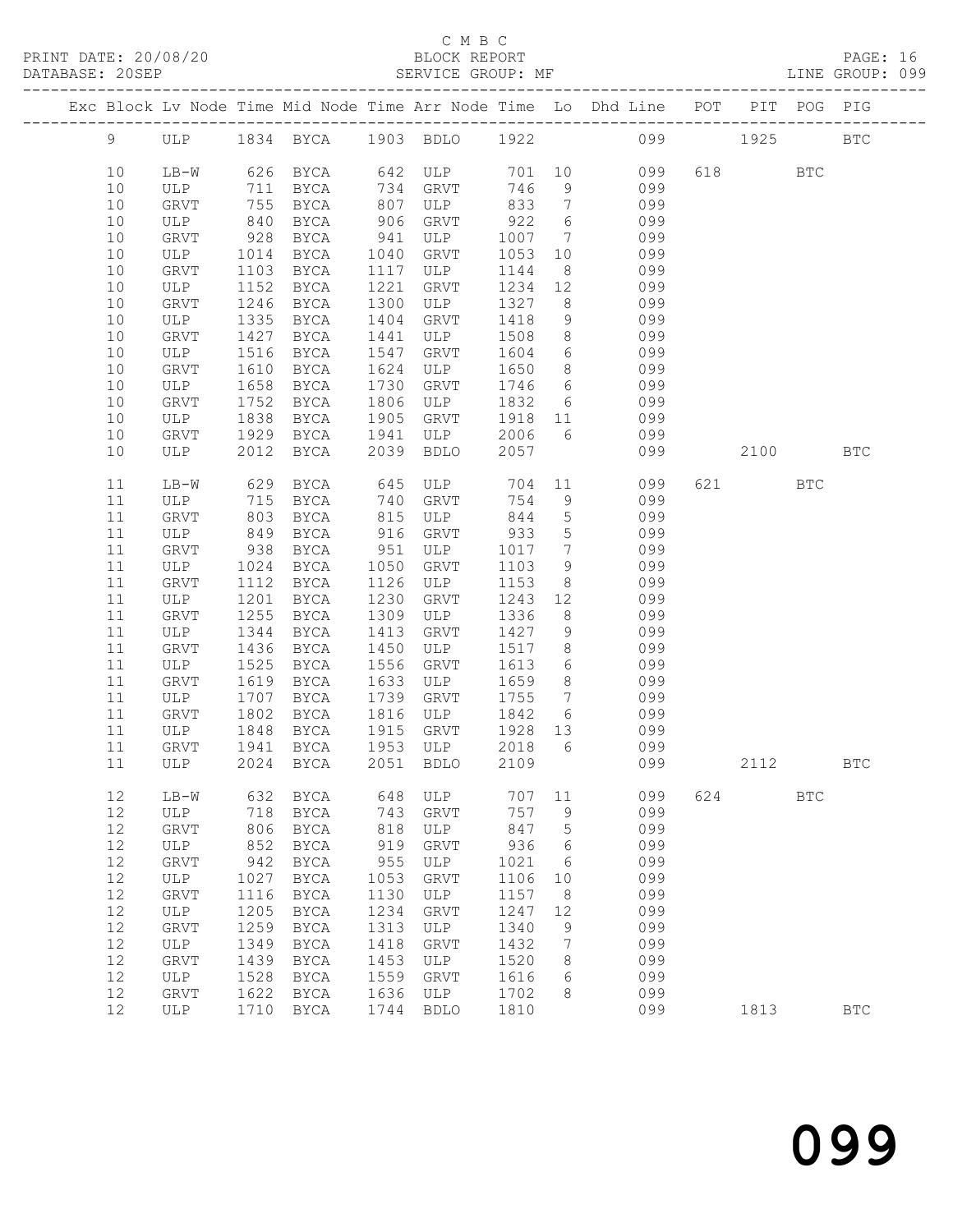PRINT DATE: 20/08/20 BLOCK REPORT BATABASE: 20SEP

## C M B C<br>BLOCK REPORT

PAGE: 17<br>LINE GROUP: 099

|    |             |                                                                                     |               |      |                     |      |                 | Exc Block Lv Node Time Mid Node Time Arr Node Time Lo Dhd Line POT PIT POG PIG                         |          |              |              |
|----|-------------|-------------------------------------------------------------------------------------|---------------|------|---------------------|------|-----------------|--------------------------------------------------------------------------------------------------------|----------|--------------|--------------|
| 13 |             |                                                                                     |               |      |                     |      |                 | LB-W 635 BYCA 651 ULP 710 12 099<br>ULP 722 BYCA 747 GRVT 801 8 099<br>GRVT 809 BYCA 821 ULP 850 5 099 | 627      | $_{\rm BTC}$ |              |
| 13 |             |                                                                                     |               |      |                     |      |                 |                                                                                                        |          |              |              |
| 13 |             |                                                                                     |               |      |                     |      |                 |                                                                                                        |          |              |              |
| 13 | ULP         | 855                                                                                 | BYCA          | 922  | GRVT                | 939  | $7\overline{ }$ | 099                                                                                                    |          |              |              |
| 13 | GRVT        | $946$                                                                               | BYCA          | 959  | ULP                 | 1025 | $6\overline{6}$ | 099                                                                                                    |          |              |              |
| 13 | ULP         | 1031                                                                                | BYCA          | 1059 | GRVT                | 1112 | 9               | 099                                                                                                    |          |              |              |
| 13 | GRVT        | 1121                                                                                | BYCA          | 1135 | ULP                 | 1202 |                 | 8 099                                                                                                  |          |              |              |
| 13 | ULP         | 1210                                                                                | BYCA          | 1239 | GRVT                | 1252 | 12              | 099                                                                                                    |          |              |              |
| 13 | GRVT        | 1304                                                                                | BYCA          | 1318 | ULP                 | 1345 | 8               | 099                                                                                                    |          |              |              |
| 13 | ULP         | 1353                                                                                | BYCA          | 1422 | GRVT                | 1436 | 6               | 099                                                                                                    |          |              |              |
| 13 | GRVT        | 1442                                                                                | BYCA          | 1456 | ULP                 | 1523 | 8 <sup>8</sup>  | 099                                                                                                    |          |              |              |
| 13 | ULP         | 1531                                                                                | BYCA          | 1602 | GRVT                | 1619 | 6               | 099                                                                                                    |          |              |              |
| 13 | GRVT        | 1625                                                                                | BYCA          | 1639 | ULP                 | 1705 | 8               | 099                                                                                                    |          |              |              |
| 13 | ULP         | 1713                                                                                | BYCA          | 1745 | GRVT                | 1801 | 6               | 099                                                                                                    |          |              |              |
| 13 | GRVT        | 1807                                                                                | BYCA          | 1821 | ULP                 | 1847 | $6\overline{6}$ | 099                                                                                                    |          |              |              |
| 13 | ULP         | 1853                                                                                | BYCA          | 1922 | BDLO                | 1941 |                 | 099                                                                                                    | 1944     |              | <b>BTC</b>   |
| 14 | LB-W        | $\begin{array}{c} \begin{array}{c} \circ \\ \circ \\ \circ \end{array} \end{array}$ | BYCA          |      | 654 ULP<br>752 GRVT | 717  | 10              | 099                                                                                                    | 630 000  | BTC          |              |
| 14 | ULP         | 727                                                                                 | BYCA          |      |                     | 806  | $7\overline{ }$ | 099                                                                                                    |          |              |              |
| 14 | GRVT        | 813                                                                                 | BYCA          | 825  | ULP                 | 854  | $5\overline{)}$ | 099                                                                                                    |          |              |              |
| 14 | ULP         | 859                                                                                 | BYCA          | 926  | GRVT                | 943  | $\overline{7}$  | 099                                                                                                    |          |              |              |
| 14 | GRVT        | 950                                                                                 | BYCA          | 1003 | ULP                 | 1029 | $7\overline{ }$ | 099                                                                                                    |          |              |              |
| 14 | ULP         | 1036                                                                                | BYCA          | 1104 | GRVT                | 1117 | 8 <sup>8</sup>  | 099                                                                                                    |          |              |              |
| 14 | GRVT        | 1125                                                                                | BYCA          | 1139 | ULP                 | 1206 | 8 <sup>8</sup>  | 099                                                                                                    |          |              |              |
| 14 | ULP         | 1214                                                                                | BYCA          | 1243 | GRVT                | 1256 | 12              | 099                                                                                                    |          |              |              |
| 14 | GRVT        | 1308                                                                                | BYCA          | 1322 | ULP                 | 1349 | 9               | 099                                                                                                    |          |              |              |
| 14 | ULP         | 1358                                                                                | BYCA          | 1427 | GRVT                | 1441 | $7\overline{ }$ | 099                                                                                                    |          |              |              |
| 14 | GRVT        | 1448                                                                                | BYCA          | 1502 | ULP                 | 1529 | 8 <sup>8</sup>  | 099                                                                                                    |          |              |              |
| 14 | ULP         | 1537                                                                                | BYCA          | 1608 | GRVT                | 1625 | 6               | 099                                                                                                    |          |              |              |
| 14 | GRVT        | 1631                                                                                | BYCA          | 1645 | ULP                 | 1711 | 8               | 099                                                                                                    |          |              |              |
| 14 | ULP         | 1719                                                                                | BYCA          | 1751 | GRVT                | 1807 | 5 <sup>7</sup>  | 099                                                                                                    |          |              |              |
| 14 | GRVT        | 1812                                                                                | BYCA          | 1826 | ULP                 | 1852 | 6               | 099                                                                                                    |          |              |              |
| 14 | ULP         | 1858                                                                                | BYCA          | 1925 | GRVT                | 1938 | 9               | 099                                                                                                    |          |              |              |
| 14 | GRVT        | 1947                                                                                | BYCA          | 1959 | ULP                 | 2024 | 6 <sup>1</sup>  | 099                                                                                                    |          |              |              |
| 14 | ULP         | 2030                                                                                | BYCA          | 2055 | GRVT                | 2106 | $7\overline{ }$ | 099                                                                                                    |          |              |              |
| 14 | GRVT        | 2113                                                                                | BYCA          | 2124 | ULP                 | 2147 | $7\overline{ }$ | 099                                                                                                    |          |              |              |
| 14 | ULP         | 2154                                                                                | BYCA          | 2218 | <b>BDLO</b>         | 2235 |                 | 099                                                                                                    | 2238 BTC |              |              |
| 15 | LB-W        |                                                                                     | 644 BYCA      |      | 700 ULP 723 11      |      |                 | 099                                                                                                    | 636 100  | BTC          |              |
|    |             |                                                                                     |               |      |                     |      |                 | 15 ULP 734 BYCA 759 GRVT 813 6 099                                                                     |          |              |              |
| 15 | GRVT        | 819                                                                                 | BYCA          | 831  | ULP                 | 900  | 5               | 099                                                                                                    |          |              |              |
| 15 | ULP         | 905                                                                                 | <b>BYCA</b>   | 930  | <b>GRVT</b>         | 947  | 11              | 099                                                                                                    |          |              |              |
| 15 | <b>GRVT</b> | 958                                                                                 | BYCA          | 1012 | ULP                 | 1039 | 6               | 099                                                                                                    |          |              |              |
| 15 | ULP         | 1045                                                                                | BYCA          | 1113 | GRVT                | 1126 | 8               | 099                                                                                                    |          |              |              |
| 15 | GRVT        | 1134                                                                                | $_{\rm BYCA}$ | 1148 | ULP                 | 1215 | 8               | 099                                                                                                    |          |              |              |
| 15 | ULP         | 1223                                                                                | BYCA          | 1252 | GRVT                | 1305 | 12              | 099                                                                                                    |          |              |              |
| 15 | GRVT        | 1317                                                                                | <b>BYCA</b>   | 1331 | ULP                 | 1358 | 9               | 099                                                                                                    |          |              |              |
| 15 | ULP         | 1407                                                                                | BYCA          | 1436 | GRVT                | 1450 | 7               | 099                                                                                                    |          |              |              |
| 15 | GRVT        | 1457                                                                                | <b>BYCA</b>   | 1511 | ULP                 | 1538 | 8               | 099                                                                                                    |          |              |              |
| 15 | ULP         | 1546                                                                                | BYCA          | 1617 | GRVT                | 1634 | 6               | 099                                                                                                    |          |              |              |
| 15 | GRVT        | 1640                                                                                | <b>BYCA</b>   | 1654 | ULP                 | 1720 | 8               | 099                                                                                                    |          |              |              |
| 15 | ULP         | 1728                                                                                | BYCA          | 1800 | GRVT                | 1816 | 6               | 099                                                                                                    |          |              |              |
| 15 | GRVT        | 1822                                                                                | BYCA          | 1836 | ULP                 | 1902 | 6               | 099                                                                                                    |          |              |              |
| 15 | ULP         | 1908                                                                                | BYCA          | 1935 | <b>BDLO</b>         | 1953 |                 | 099                                                                                                    | 1956     |              | $_{\rm BTC}$ |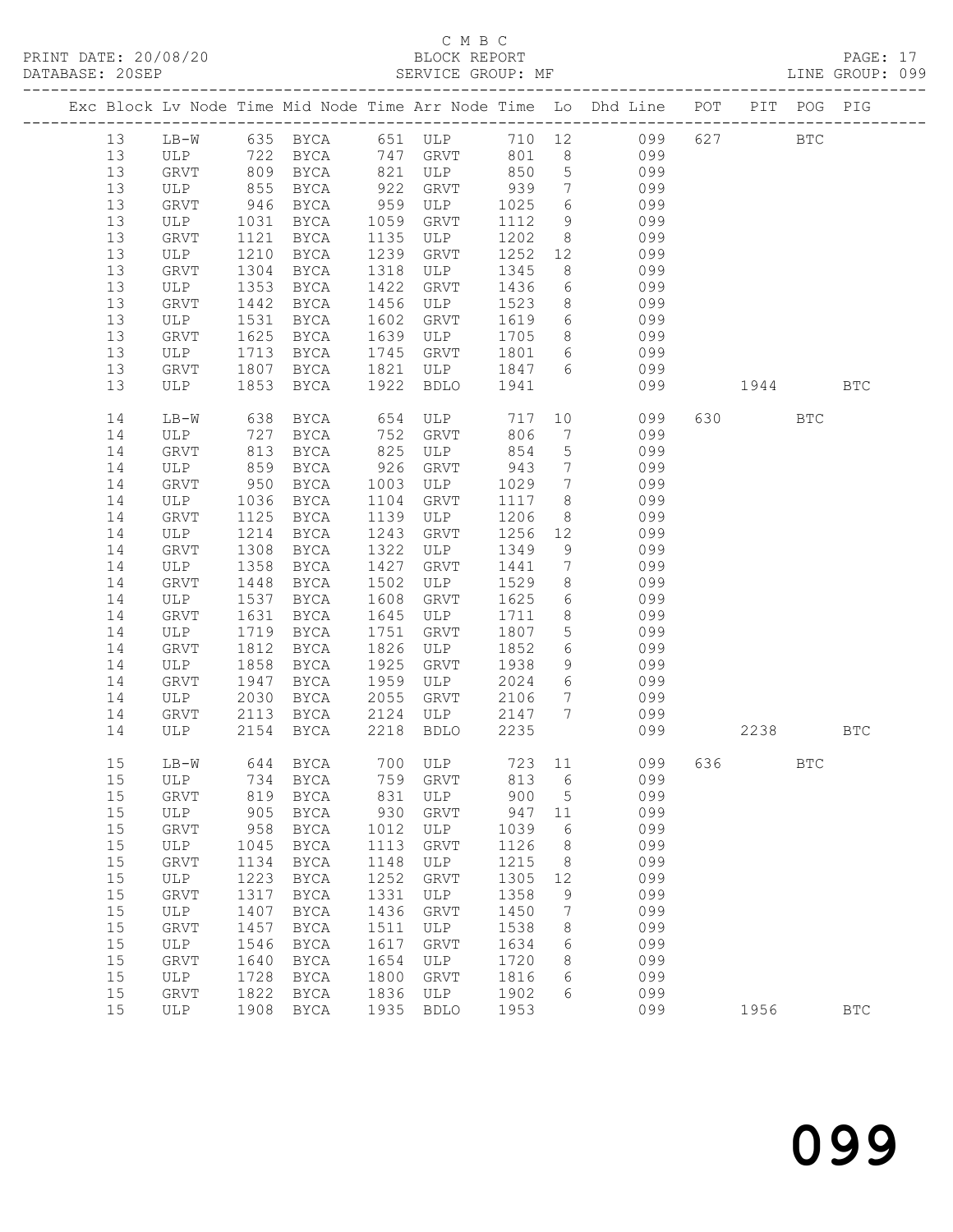### C M B C DATABASE: 20SEP SERVICE GROUP: MF LINE GROUP: 099

|    |                                   |            |             |      |                     |         |                 | Exc Block Lv Node Time Mid Node Time Arr Node Time Lo Dhd Line POT PIT POG PIG                         |         |            |              |
|----|-----------------------------------|------------|-------------|------|---------------------|---------|-----------------|--------------------------------------------------------------------------------------------------------|---------|------------|--------------|
| 16 |                                   |            |             |      |                     |         |                 | LB-W 647 BYCA 703 ULP 726 11 099<br>ULP 737 BYCA 802 GRVT 816 7 099<br>GRVT 823 BYCA 835 ULP 904 5 099 | 639     | <b>BTC</b> |              |
| 16 |                                   |            |             |      |                     |         |                 |                                                                                                        |         |            |              |
| 16 |                                   |            |             |      |                     |         |                 |                                                                                                        |         |            |              |
| 16 | ULP                               | 909        | BYCA        | 934  | GRVT                | 951 11  |                 | 099                                                                                                    |         |            |              |
| 16 | GRVT                              | 1002       | BYCA        | 1016 | ULP                 | 1043    | 6               | 099                                                                                                    |         |            |              |
| 16 | ULP                               | 1049       | BYCA        | 1117 | GRVT                | 1130    | 9               | 099                                                                                                    |         |            |              |
| 16 | GRVT                              | 1139       | BYCA        | 1153 | ULP                 | 1220    |                 | 8 099                                                                                                  |         |            |              |
| 16 | ULP                               | 1228       | BYCA        | 1257 | GRVT                | 1310    | 12              | 099                                                                                                    |         |            |              |
| 16 | GRVT                              | 1322       | BYCA        | 1336 | ULP                 | 1403    | 8               | 099                                                                                                    |         |            |              |
| 16 | ULP                               | 1411       | BYCA        | 1440 | GRVT                | 1454    | 6               | 099                                                                                                    |         |            |              |
| 16 | GRVT                              | 1500       | BYCA        | 1514 | ULP                 | 1540    | 9               | 099                                                                                                    |         |            |              |
| 16 | ULP                               | 1549       | BYCA        | 1620 | GRVT                | 1637    | $6\overline{6}$ | 099                                                                                                    |         |            |              |
| 16 | GRVT                              | 1643       | BYCA        | 1657 | ULP                 | 1723    | 8               | 099                                                                                                    |         |            |              |
| 16 | ULP                               | 1731       | BYCA        | 1803 | GRVT                | 1818    | 9               | 099                                                                                                    |         |            |              |
| 16 | GRVT                              | 1827       | BYCA        | 1841 | ULP                 | 1907    | $6\overline{6}$ | 099                                                                                                    |         |            |              |
| 16 | ULP                               | 1913       | BYCA        | 1940 | GRVT                | 1952    |                 | 8 099                                                                                                  |         |            |              |
| 16 | <b>GRVT</b>                       | 2000       | BYCA        | 2011 | ULP                 | 2035    |                 | 7 099                                                                                                  |         |            |              |
| 16 | ULP                               | 2042       | BYCA        | 2106 | <b>BDLO</b>         | 2123    |                 | 099                                                                                                    | 2126    |            | <b>BTC</b>   |
| 17 | LB-W                              | 650        | <b>BYCA</b> |      | 706 ULP 729 11      |         |                 | 099                                                                                                    | 642 64  | <b>BTC</b> |              |
| 17 | ULP                               | 740        | BYCA        | 805  | GRVT                | 819     | 6               | 099                                                                                                    |         |            |              |
| 17 | GRVT                              | 825<br>912 | BYCA        | 837  | ULP                 | 906     | $6\overline{6}$ | 099                                                                                                    |         |            |              |
| 17 | ULP                               |            | BYCA        | 937  | GRVT                | 954     | 12              | 099                                                                                                    |         |            |              |
| 17 | GRVT                              | 1006       | BYCA        | 1020 | ULP                 | 1047    | $\overline{7}$  | 099                                                                                                    |         |            |              |
| 17 | ULP                               | 1054       | BYCA        | 1122 | GRVT                | 1135    | 8 <sup>8</sup>  | 099                                                                                                    |         |            |              |
| 17 | GRVT                              | 1143       | BYCA        | 1157 | ULP                 | 1224    | 8 <sup>8</sup>  | 099                                                                                                    |         |            |              |
| 17 | ULP                               | 1232       | BYCA        | 1301 | GRVT                | 1314 12 |                 | 099                                                                                                    |         |            |              |
| 17 | GRVT                              | 1326       | BYCA        | 1340 | ULP                 | 1407    | 9               | 099                                                                                                    |         |            |              |
| 17 | ULP                               | 1416       | BYCA        | 1445 | GRVT                | 1459 14 |                 | 099                                                                                                    |         |            |              |
| 17 | GRVT                              | 1513       | BYCA        | 1527 | ULP                 | 1553    | 8 <sup>8</sup>  | 099                                                                                                    |         |            |              |
| 17 | ULP                               | 1601       | BYCA        | 1632 | GRVT                | 1649    | $6\overline{6}$ | 099                                                                                                    |         |            |              |
| 17 | GRVT                              | 1655       | BYCA        | 1709 | ULP                 | 1735    | 8 <sup>8</sup>  | 099                                                                                                    |         |            |              |
| 17 | ULP                               | 1743       | BYCA        | 1818 | BDLO                | 1841    |                 | 099                                                                                                    | 1844    |            | <b>BTC</b>   |
| 18 | LB-W                              | 714        | BYCA        |      | 730 ULP<br>828 GRVT | 755     | 9               | 099                                                                                                    | 706 700 | BTC        |              |
| 18 | ULP                               | 804        | BYCA        |      |                     | 842     | 8               | 099                                                                                                    |         |            |              |
| 18 | GRVT                              | 850        | BYCA        |      | 902 ULP             | 931     | $5\overline{)}$ | 099                                                                                                    |         |            |              |
| 18 | ULP                               | 936        | BYCA        | 1001 | GRVT                | 1016    | 6               | 099                                                                                                    |         |            |              |
| 18 | GRVT                              | 1022       | <b>BYCA</b> |      | 1036 ULP            | 1103    | 9               | 099                                                                                                    |         |            |              |
|    | 18 ULP 1112 BYCA 1141 GRVT 1154 7 |            |             |      |                     |         |                 | 099                                                                                                    |         |            |              |
| 18 | ${\tt GRVT}$                      | 1201       | BYCA        | 1215 | ULP                 | 1242    | 8               | 099                                                                                                    |         |            |              |
| 18 | ULP                               | 1250       | BYCA        | 1319 | GRVT                | 1332    | 12              | 099                                                                                                    |         |            |              |
| 18 | GRVT                              | 1344       | BYCA        | 1358 | ULP                 | 1425    | 8               | 099                                                                                                    |         |            |              |
| 18 | ULP                               | 1433       | <b>BYCA</b> | 1503 | GRVT                | 1518    | 7               | 099                                                                                                    |         |            |              |
| 18 | GRVT                              | 1525       | BYCA        | 1539 | ULP                 | 1605    | 8               | 099                                                                                                    |         |            |              |
| 18 | ULP                               | 1613       | BYCA        | 1644 | GRVT                | 1701    | 6               | 099                                                                                                    |         |            |              |
| 18 | GRVT                              | 1707       | BYCA        | 1721 | ULP                 | 1747    | 8               | 099                                                                                                    |         |            |              |
| 18 | ULP                               | 1755       | <b>BYCA</b> | 1830 | <b>BDLO</b>         | 1853    |                 | 099                                                                                                    | 1856    |            | $_{\rm BTC}$ |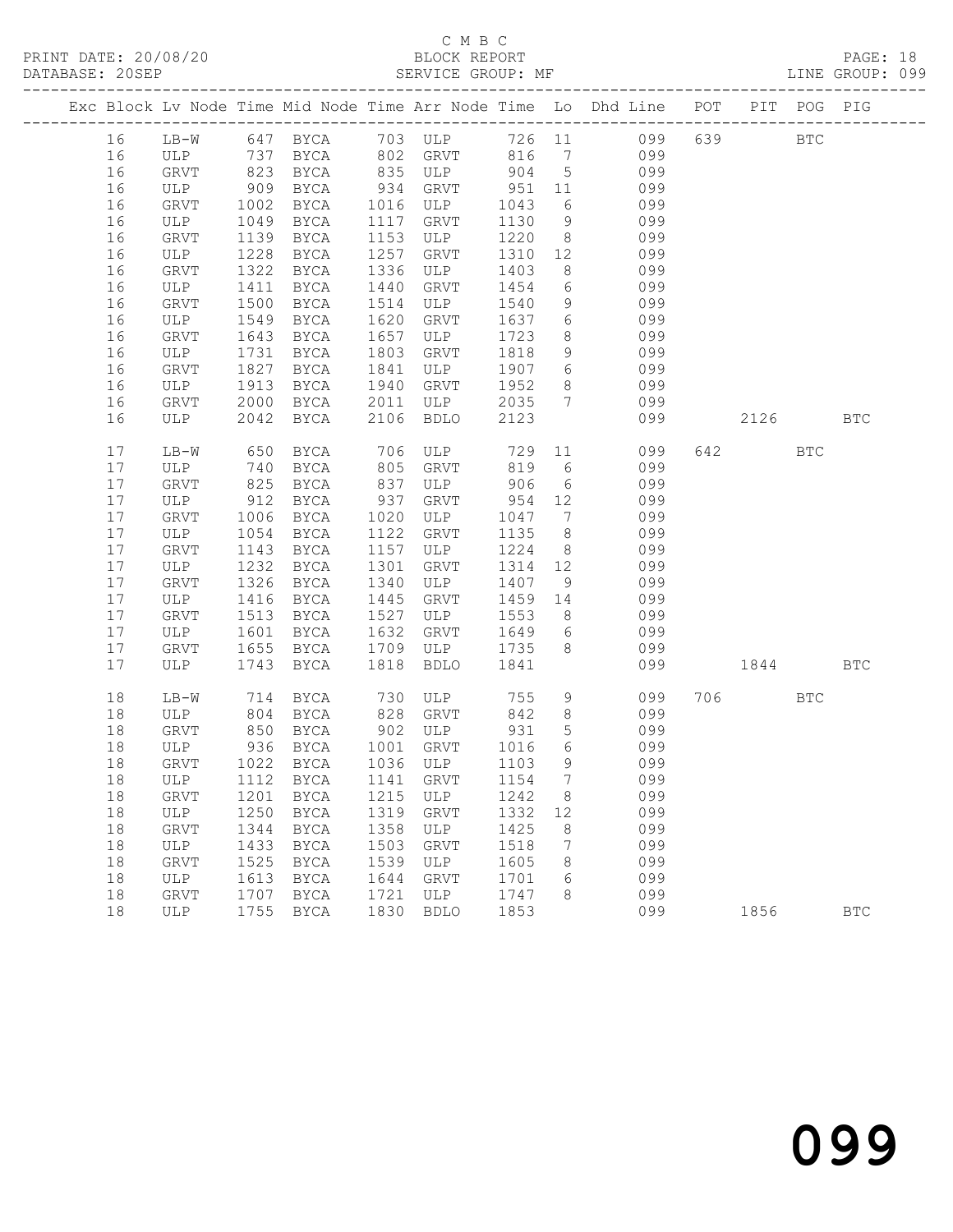PRINT DATE: 20/08/20 BLOCK REPORT DATABASE: 20SEP

## C M B C<br>BLOCK REPORT

PAGE: 19<br>LINE GROUP: 099

|    |             |      |           |      |             |         |                 | Exc Block Lv Node Time Mid Node Time Arr Node Time Lo Dhd Line POT PIT POG PIG |      |            |            |
|----|-------------|------|-----------|------|-------------|---------|-----------------|--------------------------------------------------------------------------------|------|------------|------------|
| 19 | LB-W        |      |           |      |             |         |                 | 720 BYCA 736 ULP 801 9 099                                                     | 712  | <b>BTC</b> |            |
| 19 | ULP 810     |      | BYCA      |      | 834 GRVT    | 848     |                 | 8 099                                                                          |      |            |            |
| 19 | <b>GRVT</b> | 856  | BYCA      | 908  | ULP         | 937     | 6               | 099                                                                            |      |            |            |
| 19 | ULP         | 943  | BYCA      | 1008 | GRVT        | 1023    | 8 <sup>8</sup>  | 099                                                                            |      |            |            |
| 19 | GRVT        | 1031 | BYCA      | 1045 | ULP         | 1112    | 9               | 099                                                                            |      |            |            |
| 19 | ULP         | 1121 | BYCA      | 1150 | GRVT        | 1203    | 12              | 099                                                                            |      |            |            |
| 19 | <b>GRVT</b> | 1215 | BYCA      | 1229 | ULP         | 1256    | 8 <sup>8</sup>  | 099                                                                            |      |            |            |
| 19 | ULP         | 1304 | BYCA      | 1333 | GRVT        | 1346    | 11              | 099                                                                            |      |            |            |
| 19 | GRVT        | 1357 | BYCA      | 1411 | ULP         | 1438    | $\overline{7}$  | 099                                                                            |      |            |            |
| 19 | ULP         | 1445 | BYCA      | 1515 | GRVT        | 1530    | $\overline{4}$  | 099                                                                            |      |            |            |
| 19 | <b>GRVT</b> | 1534 | BYCA      | 1548 | ULP         | 1614    | 8 <sup>8</sup>  | 099                                                                            |      |            |            |
| 19 | ULP         | 1622 | BYCA      | 1653 | GRVT        | 1710    | $6\overline{6}$ | 099                                                                            |      |            |            |
| 19 | GRVT        | 1716 | BYCA      | 1730 | ULP         | 1756    | 8 <sup>8</sup>  | 099                                                                            |      |            |            |
| 19 | ULP         | 1804 | BYCA      | 1834 | GRVT        | 1847    | 12              | 099                                                                            |      |            |            |
| 19 | <b>GRVT</b> | 1859 | BYCA      | 1911 | ULP         | 1936    | $7\overline{ }$ | 099                                                                            |      |            |            |
| 19 | ULP         | 1943 | BYCA      | 2010 | <b>BDLO</b> | 2028    |                 | 099                                                                            | 2031 |            | <b>BTC</b> |
|    |             |      |           |      |             |         |                 |                                                                                |      |            |            |
| 20 | LB-W        | 723  | BYCA      | 742  | ULP         | 808     | 8               | 099                                                                            | 715  | <b>BTC</b> |            |
| 20 | ULP         | 816  | BYCA      | 842  | GRVT        | 856     | $7\phantom{.0}$ | 099                                                                            |      |            |            |
| 20 | <b>GRVT</b> | 903  | BYCA      | 916  | ULP         | 942     | $7\phantom{.0}$ | 099                                                                            |      |            |            |
| 20 | ULP         | 949  | BYCA      | 1014 | GRVT        | 1029    | $7\phantom{.0}$ | 099                                                                            |      |            |            |
| 20 | <b>GRVT</b> | 1036 | BYCA      | 1050 | ULP         | 1117    | 8               | 099                                                                            |      |            |            |
| 20 | ULP         | 1125 | BYCA      | 1154 | GRVT        | 1207    | 12              | 099                                                                            |      |            |            |
| 20 | <b>GRVT</b> | 1219 | BYCA      | 1233 | ULP         | 1300    | 8 <sup>8</sup>  | 099                                                                            |      |            |            |
| 20 | ULP         | 1308 | BYCA      | 1337 | GRVT        | 1350    | 10              | 099                                                                            |      |            |            |
| 20 | <b>GRVT</b> | 1400 | BYCA      | 1414 | ULP         | 1441    | 8 <sup>8</sup>  | 099                                                                            |      |            |            |
| 20 | ULP         | 1449 | BYCA      | 1519 | GRVT        | 1534    | 6               | 099                                                                            |      |            |            |
| 20 | <b>GRVT</b> | 1540 | BYCA      | 1554 | ULP         | 1620    | 8 <sup>8</sup>  | 099                                                                            |      |            |            |
| 20 | ULP         | 1628 | BYCA      | 1659 | GRVT        | 1716    | 8 <sup>8</sup>  | 099                                                                            |      |            |            |
| 20 | <b>GRVT</b> | 1724 | BYCA      | 1738 | ULP         | 1804    | 6               | 099                                                                            |      |            |            |
| 20 | ULP         | 1810 | BYCA      | 1840 | GRVT        | 1853    | 12              | 099                                                                            |      |            |            |
| 20 | GRVT        | 1905 | BYCA      | 1917 | ULP         | 1942    | 6               | 099                                                                            |      |            |            |
| 20 | ULP         | 1948 | BYCA      | 2015 | GRVT        | 2027 14 |                 | 099                                                                            |      |            |            |
| 20 | GRVT        | 2041 | BYCA      | 2052 | ULP         | 2116    | 8 <sup>8</sup>  | 099                                                                            |      |            |            |
| 20 | ULP         |      | 2124 BYCA | 2148 | BDLO        | 2205    |                 | 099                                                                            | 2208 |            | <b>BTC</b> |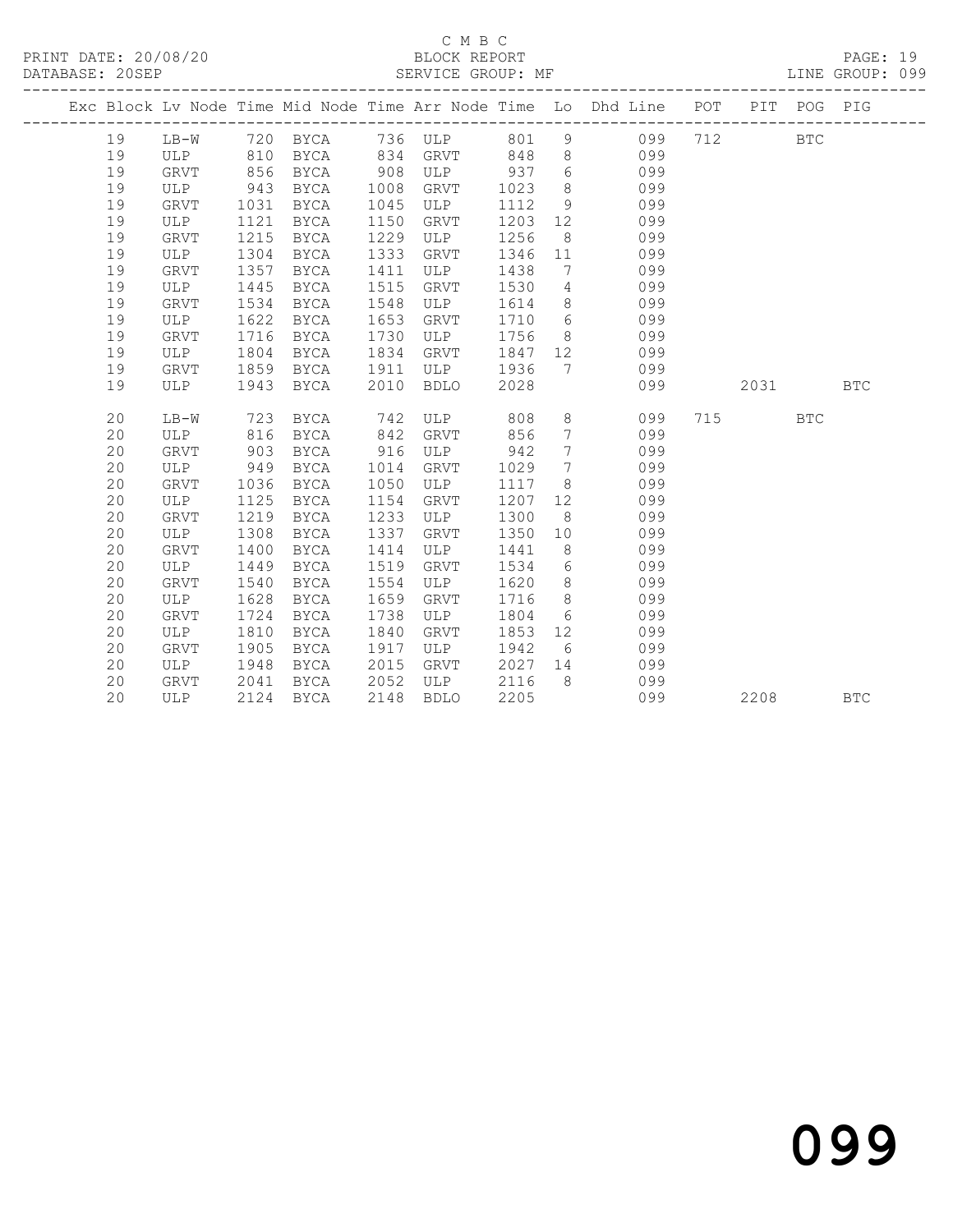### C M B C<br>BLOCK REPORT SERVICE GROUP: MF

| Exc Block Lv Node Time Mid Node Time Arr Node Time Lo Dhd Line POT PIT POG PIG |                               |              |                     |              |                                                |              |                     |    |            |     |      |              |              |
|--------------------------------------------------------------------------------|-------------------------------|--------------|---------------------|--------------|------------------------------------------------|--------------|---------------------|----|------------|-----|------|--------------|--------------|
| 21                                                                             | $LB-W$                        |              |                     |              | 736 BYCA 755 ULP 821 8                         |              |                     |    | 099        | 728 |      | $_{\rm BTC}$ |              |
| 21                                                                             |                               |              |                     |              | 855 GRVT                                       |              |                     |    | 099        |     |      |              |              |
| 21                                                                             | ULP 829 BYCA<br>GRVT 917 BYCA |              | BYCA                |              |                                                |              |                     |    | 099        |     |      |              |              |
| 21                                                                             | ULP 1004                      |              |                     |              | GRVT                                           |              |                     |    | 099        |     |      |              |              |
| 21                                                                             | GRVT                          | 1054         | BYCA                | 1030         | ULP                                            | 1043<br>1135 | 11                  |    | 099        |     |      |              |              |
|                                                                                |                               |              | BYCA                | 1108         |                                                |              | 8 <sup>8</sup>      |    |            |     |      |              |              |
| 21                                                                             | ULP                           | 1143         | BYCA                | 1212         | GRVT                                           | 1225         | 12                  |    | 099        |     |      |              |              |
| 21<br>21                                                                       | GRVT                          | 1237         | BYCA                | 1251<br>1355 | ULP                                            | 1318         | 8 <sup>8</sup>      |    | 099<br>099 |     |      |              |              |
|                                                                                | ULP                           | 1326         | BYCA                |              | GRVT                                           | 1408         | 10                  |    |            |     |      |              |              |
| 21<br>21                                                                       | GRVT                          | 1418         | BYCA                | 1432<br>1538 | ULP<br>GRVT                                    | 1459<br>1553 | 8 <sup>8</sup><br>8 |    | 099<br>099 |     |      |              |              |
| 21                                                                             | ULP<br>GRVT                   | 1507<br>1601 | BYCA<br>BYCA        | 1615         | ULP                                            | 1641         | 8 <sup>8</sup>      |    | 099        |     |      |              |              |
| 21                                                                             | ULP                           | 1649         | BYCA                | 1721         | GRVT                                           | 1737         | $7\overline{ }$     |    | 099        |     |      |              |              |
| 21                                                                             | GRVT                          | 1744         | BYCA                | 1758         | ULP                                            | 1824         | 6                   |    | 099        |     |      |              |              |
| 21                                                                             | ULP                           | 1830         | BYCA                | 1857         | GRVT                                           | 1910         | 13                  |    | 099        |     |      |              |              |
| 21                                                                             | GRVT                          | 1923         | BYCA                | 1935         | ULP                                            | 2000         | 6                   |    | 099        |     |      |              |              |
| 21                                                                             | ULP                           | 2006         | BYCA                | 2033         | GRVT                                           | 2045         | 11                  |    | 099        |     |      |              |              |
| 21                                                                             | GRVT                          | 2056         | BYCA                | 2107         | ULP                                            | 2131         | 8 <sup>8</sup>      |    | 099        |     |      |              |              |
| 21                                                                             | ULP                           | 2139         | BYCA                | 2204         | GRVT                                           | 2215         | 8 <sup>8</sup>      |    | 099        |     |      |              |              |
| 21                                                                             | GRVT                          | 2223         | BYCA                | 2234         | ULP                                            | 2254         | 10                  |    | 099        |     |      |              |              |
| 21                                                                             | ULP                           | 2304         | BYCA                | 2327         | GRVT                                           | 2338         | 12                  |    | 099        |     |      |              |              |
| 21                                                                             | GRVT                          | 2350         | BYCA                | 2401         | ULP                                            | 2421         | 9                   |    | 099        |     |      |              |              |
| 21                                                                             | ULP                           | 2430         | BYCA                | 2453         | GRVT                                           | 2504         | 16                  |    | 099        |     |      |              |              |
| 21                                                                             | GRVT                          | 2520         | BYCA                | 2530         | ULP                                            | 2550         | 17                  |    | 1 099      |     |      |              |              |
| 21                                                                             | ULP1                          | 2608         | GRBY                | 2627         | SERO                                           | 2638         | 10                  |    | N17        |     |      |              |              |
| 21                                                                             | SERO                          | 2648         | BYGR                | 2655         | ULP1                                           | 2713         | $6\overline{6}$     |    | 24 N17     |     |      |              |              |
| 21                                                                             | HODM                          | 2743         | $HK-E$              | 2805         | SFU                                            | 2827         | $6\overline{6}$     |    | N35        |     |      |              |              |
| 21                                                                             | SFU                           | 2833         | HK-W                | 2854         | HODM                                           | 2910         | $5\overline{)}$     |    | N35        |     |      |              |              |
| 21                                                                             | HODM                          | 2915         | $HK-E$              | 2937         | SFU                                            | 2959         |                     |    | N35        |     | 3016 |              | <b>BTC</b>   |
|                                                                                |                               |              |                     |              |                                                |              |                     |    |            |     |      |              |              |
| 22                                                                             | LB-W                          | 748          | BYCA                | 807          | ULP                                            | 833          | 10                  |    | 099        |     | 740  | <b>BTC</b>   |              |
| 22                                                                             | ULP                           | 843          | BYCA                | 909          | GRVT                                           | 925          | 6                   |    | 099        |     |      |              |              |
| 22                                                                             | GRVT                          | 931          | BYCA                | 944          | ULP                                            | 1010         | 8 <sup>8</sup>      |    | 099        |     |      |              |              |
| 22                                                                             | ULP                           | 1018         | BYCA                | 1044         | GRVT                                           | 1057         | 10                  |    | 099        |     |      |              |              |
| 22                                                                             | GRVT                          | 1107         | BYCA                | 1121         | ULP                                            | 1148         | 8 <sup>8</sup>      |    | 099        |     |      |              |              |
| 22                                                                             | ULP                           | 1156         | BYCA                | 1225         | GRVT                                           | 1238         | 12                  |    | 099        |     |      |              |              |
| 22                                                                             | GRVT                          | 1250         | BYCA                | 1304         | ULP                                            | 1331         | 9                   |    | 099        |     |      |              |              |
| 22                                                                             | ULP                           | 1340         | BYCA                | 1409         | GRVT                                           | 1423         | $7\overline{ }$     |    | 099        |     |      |              |              |
| 22                                                                             | GRVT                          | 1430         | BYCA                |              | 1444 ULP                                       | 1511         | 8 <sup>8</sup>      |    | 099        |     |      |              |              |
| 22                                                                             | ULP                           |              | 1519 BYCA           |              | 1550 GRVT<br>22 GRVT 1613 BYCA 1627 ULP 1653 8 | 1607         | 6                   |    | 099        |     |      |              |              |
|                                                                                |                               |              |                     |              |                                                |              |                     |    | 099        |     |      |              |              |
| 22<br>22                                                                       | ULP                           | 1701<br>1757 | <b>BYCA</b>         | 1733<br>1811 | GRVT<br>ULP                                    | 1749<br>1837 | 8                   |    | 099<br>099 |     |      |              |              |
| 22                                                                             | GRVT<br>ULP                   | 1843         | BYCA<br><b>BYCA</b> | 1910         | GRVT                                           | 1923         | 6<br>12             |    | 099        |     |      |              |              |
| 22                                                                             | <b>GRVT</b>                   | 1935         | <b>BYCA</b>         | 1947         | ULP                                            | 2012         | 6                   |    | 099        |     |      |              |              |
| 22                                                                             | ULP                           | 2018         | <b>BYCA</b>         | 2045         | GRVT                                           | 2057         | 8                   |    | 099        |     |      |              |              |
| 22                                                                             | GRVT                          | 2105         | <b>BYCA</b>         | 2116         | ULP                                            | 2139         | 7                   |    | 099        |     |      |              |              |
| 22                                                                             | ULP                           | 2146         | <b>BYCA</b>         | 2211         | GRVT                                           | 2222         | 11                  |    | 099        |     |      |              |              |
| 22                                                                             | GRVT                          | 2233         | <b>BYCA</b>         | 2244         | ULP                                            | 2304         | 12                  |    | 099        |     |      |              |              |
| 22                                                                             | ULP                           | 2316         | <b>BYCA</b>         | 2339         | GRVT                                           | 2350         | 15                  |    | 099        |     |      |              |              |
| 22                                                                             | GRVT                          | 2405         | <b>BYCA</b>         | 2415         | ULP                                            | 2435         | 9                   |    | 099        |     |      |              |              |
| 22                                                                             | ULP                           | 2444         | <b>BYCA</b>         | 2507         | GRVT                                           | 2518         | 17                  |    | 099        |     |      |              |              |
| 22                                                                             | GRVT                          | 2535         | <b>BYCA</b>         | 2545         | ULP                                            | 2605         | 5                   |    | 099        |     |      |              |              |
| 22                                                                             | ULP                           | 2610         | BYCA                | 2633         | GRVT                                           | 2644         | 25                  | 20 | 099        |     |      |              |              |
| 22                                                                             | HODM                          | 2729         |                     |              | NWST                                           | 2831         |                     |    | N19        |     | 2851 |              | $_{\rm BTC}$ |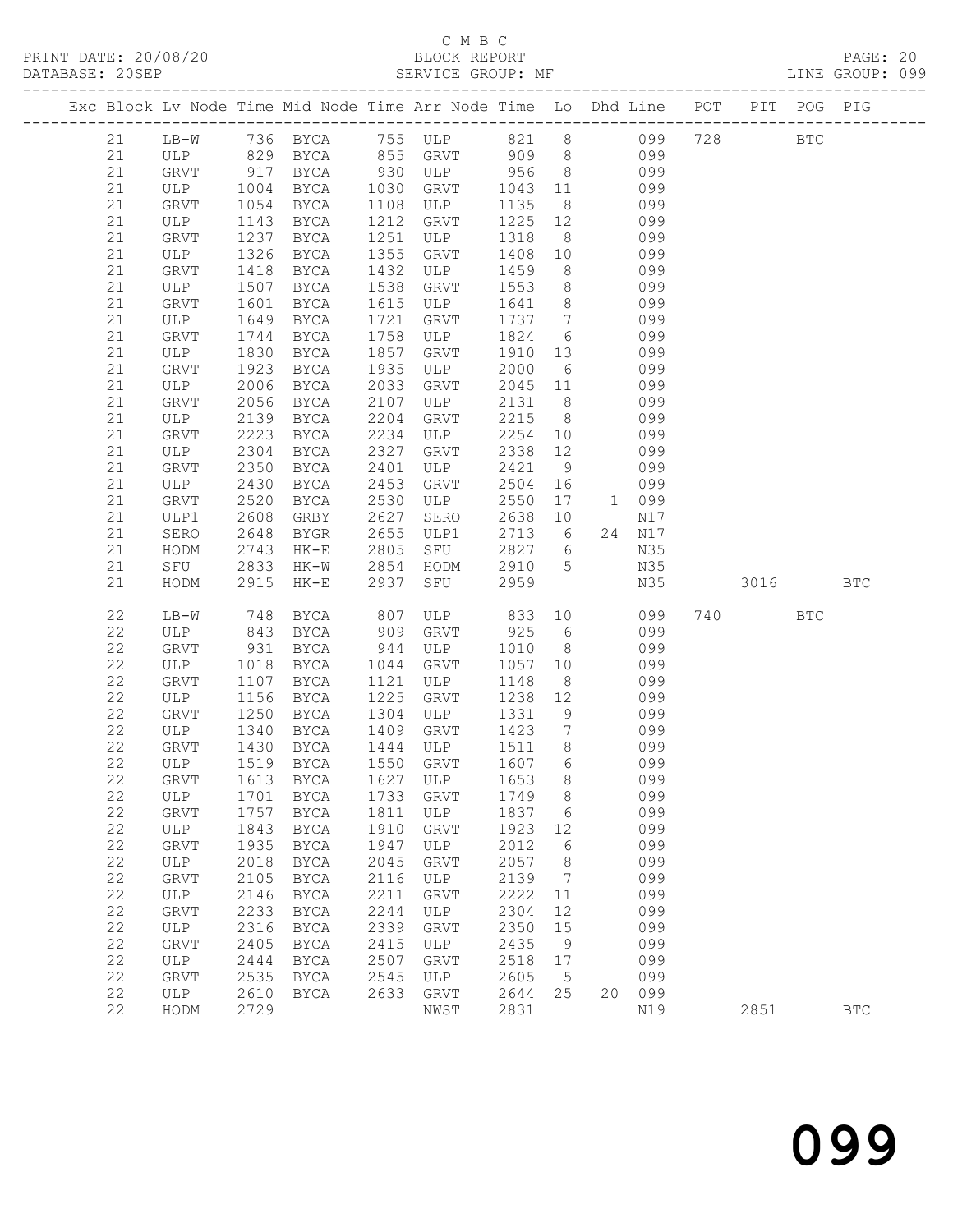### C M B C<br>BLOCK REPORT SERVICE GROUP: MF

|  |    |             |      |                        |      |                                                     |         |                 | Exc Block Lv Node Time Mid Node Time Arr Node Time Lo Dhd Line POT PIT POG PIG |              |      |            |            |
|--|----|-------------|------|------------------------|------|-----------------------------------------------------|---------|-----------------|--------------------------------------------------------------------------------|--------------|------|------------|------------|
|  | 31 |             |      |                        |      |                                                     |         |                 | LB-W 1203 BYCA 1224 ULP 1251 8 099 1156 BTC                                    |              |      |            |            |
|  | 31 |             |      |                        |      |                                                     |         |                 | ULP 1259 BYCA 1328 GRVT 1341 12 099                                            |              |      |            |            |
|  | 31 | GRVT        |      |                        |      | 1353 BYCA 1407 ULP 1434                             |         | $7\overline{ }$ | 099                                                                            |              |      |            |            |
|  | 31 | ULP         | 1441 | <b>BYCA</b>            |      | 1511 GRVT                                           | 1526    | $5\overline{)}$ | 099                                                                            |              |      |            |            |
|  | 31 | GRVT        | 1531 | BYCA                   |      | 1545 ULP                                            | 1611    | 8 <sup>8</sup>  | 099                                                                            |              |      |            |            |
|  | 31 | ULP         |      | 1619 BYCA              |      | 1650 GRVT                                           | 1707 6  |                 | 099                                                                            |              |      |            |            |
|  | 31 | GRVT        |      |                        |      | 1713 BYCA 1727 ULP 1753                             |         | 8 <sup>8</sup>  | 099                                                                            |              |      |            |            |
|  | 31 | ULP         |      | 1801 BYCA              |      | 1834 BDLO                                           | 1855    |                 |                                                                                | 099 1858     |      |            | <b>BTC</b> |
|  |    |             |      |                        |      |                                                     |         |                 |                                                                                |              |      |            |            |
|  | 32 | $LB-W$      |      | 1356 BYCA              |      | 1417 ULP                                            |         |                 | 1444 8                                                                         | 099 1349 BTC |      |            |            |
|  | 32 | ULP         |      |                        |      |                                                     |         |                 | 1452 BYCA 1522 GRVT 1537 6 099                                                 |              |      |            |            |
|  | 32 | GRVT        |      | 1543 BYCA 1557 ULP     |      |                                                     | 1623    | 8 <sup>8</sup>  | 099                                                                            |              |      |            |            |
|  | 32 | ULP         |      | 1631 BYCA              |      | 1704 BDLO                                           | 1729    |                 |                                                                                | 099 1732     |      |            | BTC        |
|  |    |             |      |                        |      |                                                     |         |                 |                                                                                |              |      |            |            |
|  | 33 | $LB-W$      | 1405 | BYCA                   |      | 1426 ULP                                            | 1453    | 8 <sup>8</sup>  |                                                                                | 099 1358     |      | <b>BTC</b> |            |
|  | 33 | ULP         |      | 1501 BYCA 1532 GRVT    |      |                                                     | 1547    | $5\phantom{.0}$ | 099                                                                            |              |      |            |            |
|  | 33 | GRVT        |      |                        |      |                                                     |         | 8 <sup>8</sup>  | 099                                                                            |              |      |            |            |
|  | 33 | ULP         |      | 1552 BYCA<br>1640 BYCA |      | 1606 ULP 1632<br>1711 GRVT 1728                     |         | 8 <sup>8</sup>  | 099                                                                            |              |      |            |            |
|  | 33 | GRVT        |      |                        |      | 1736 BYCA 1750 ULP 1816                             |         | 6               | 099                                                                            |              |      |            |            |
|  | 33 | ULP         |      | 1822 BYCA              |      | 1851 BDLO                                           | 1910    |                 |                                                                                | 099 1913 BTC |      |            |            |
|  |    |             |      |                        |      |                                                     |         |                 |                                                                                |              |      |            |            |
|  | 34 | $LB-W$      |      | 1414 BYCA              |      | 1435 ULP                                            | 1502 8  |                 |                                                                                | 099 1407 BTC |      |            |            |
|  | 34 | ULP         | 1510 |                        |      | BYCA 1541 GRVT 1556                                 |         | 8 <sup>8</sup>  | 099                                                                            |              |      |            |            |
|  | 34 | GRVT        |      |                        |      | 1604 BYCA 1618 ULP                                  | 1644    | 8 <sup>8</sup>  | 099                                                                            |              |      |            |            |
|  | 34 | ULP         |      | 1652 BYCA              |      | 1726 BDLO                                           | 1752    |                 |                                                                                | 099 1755     |      |            | <b>BTC</b> |
|  |    |             |      |                        |      |                                                     |         |                 |                                                                                |              |      |            |            |
|  | 35 | LB-W        |      | 1426 BYCA              |      | 1447 ULP                                            | 1514 8  |                 |                                                                                | 099 1419 BTC |      |            |            |
|  | 35 | ULP         |      |                        |      | 1522 BYCA 1553 GRVT 1610                            |         | $6\overline{6}$ | 099                                                                            |              |      |            |            |
|  | 35 | GRVT        |      | 1616 BYCA              |      | 1630 ULP                                            | 1656    | 8               | 099                                                                            |              |      |            |            |
|  | 35 | ULP         |      | 1704 BYCA              |      | 1738 BDLO                                           | 1804    |                 |                                                                                | 099 1807     |      |            | <b>BTC</b> |
|  |    |             |      |                        |      |                                                     |         |                 |                                                                                |              |      |            |            |
|  | 36 | LB-W        |      | 1438 BYCA              |      | 1459 ULP 1526                                       |         | 8               |                                                                                | 099 1431     |      | BTC        |            |
|  | 36 | ULP         |      | 1534 BYCA              |      | 1605 GRVT                                           | 1622    | 6               | 099                                                                            |              |      |            |            |
|  | 36 | GRVT        |      | 1628 BYCA              |      | 1642 ULP                                            | 1708    | 8               | 099                                                                            |              |      |            |            |
|  | 36 | ULP         |      | 1716 BYCA              |      | 1750 BDLO                                           | 1816    |                 |                                                                                | 099 1819 BTC |      |            |            |
|  | 37 | $LB-W$      |      |                        |      | 1444 BYCA 1505 ULP                                  | 1532    | 8 <sup>1</sup>  | 099 1437 BTC                                                                   |              |      |            |            |
|  | 37 | ULP         |      |                        |      |                                                     |         | $6\overline{6}$ | 099                                                                            |              |      |            |            |
|  | 37 | GRVT        |      |                        |      | 1540 BYCA 1611 GRVT 1628<br>1634 BYCA 1648 ULP 1714 |         | 8 <sup>8</sup>  | 099                                                                            |              |      |            |            |
|  |    |             |      |                        |      |                                                     |         |                 | 37 ULP 1722 BYCA 1754 GRVT 1810 7 099                                          |              |      |            |            |
|  | 37 | GRVT        |      | 1817 BYCA              | 1831 | ULP                                                 | 1857    | 6               | 099                                                                            |              |      |            |            |
|  | 37 | ULP         | 1903 | BYCA                   | 1930 | GRVT                                                | 1942 11 |                 | 099                                                                            |              |      |            |            |
|  | 37 | GRVT        | 1953 | BYCA                   | 2005 | ULP                                                 | 2030    | 6               | 099                                                                            |              |      |            |            |
|  | 37 | ULP         | 2036 | BYCA                   | 2101 | GRVT                                                | 2112    | 11              | 099                                                                            |              |      |            |            |
|  | 37 | GRVT        | 2123 | BYCA                   | 2134 | ULP                                                 | 2157    | $5^{\circ}$     | 099                                                                            |              |      |            |            |
|  | 37 | ULP         | 2202 | BYCA                   | 2225 | GRVT                                                | 2236    | $\overline{7}$  | 099                                                                            |              |      |            |            |
|  | 37 | GRVT        | 2243 | BYCA                   | 2254 | ULP                                                 | 2314 14 |                 | 099                                                                            |              |      |            |            |
|  | 37 | ULP         | 2328 | BYCA                   | 2351 | <b>BDLO</b>                                         | 2407    |                 | 099                                                                            |              | 2410 |            | <b>BTC</b> |
|  |    |             |      |                        |      |                                                     |         |                 |                                                                                |              |      |            |            |
|  | 38 | LB-W        | 1456 | BYCA                   | 1517 | ULP                                                 | 1543    | 9               | 099                                                                            |              | 1449 | <b>BTC</b> |            |
|  | 38 | ULP         | 1552 | BYCA                   | 1623 | GRVT                                                | 1640    | 6               | 099                                                                            |              |      |            |            |
|  | 38 | <b>GRVT</b> | 1646 | BYCA                   | 1700 | ULP                                                 | 1726    | 9               | 099                                                                            |              |      |            |            |
|  | 38 | ULP         |      | 1735 BYCA              | 1810 | BDLO                                                | 1833    |                 | 099                                                                            |              | 1836 |            | <b>BTC</b> |
|  |    |             |      |                        |      |                                                     |         |                 |                                                                                |              |      |            |            |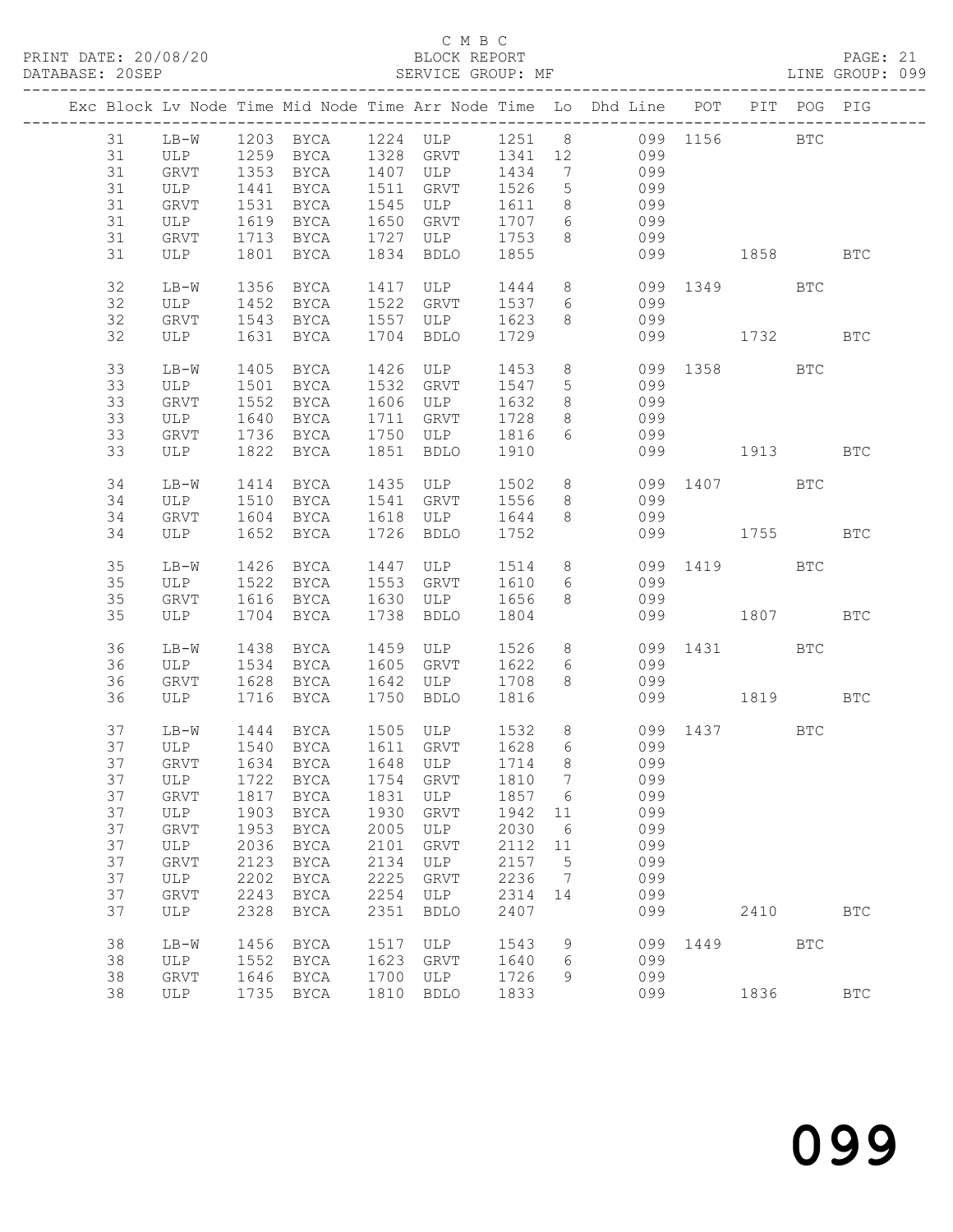### C M B C<br>BLOCK REPORT SERVICE GROUP: MF

|  |          |             |              |                      |              | Exc Block Lv Node Time Mid Node Time Arr Node Time Lo Dhd Line POT PIT POG PIG |              |                               |                 |            |              |         |              |            |
|--|----------|-------------|--------------|----------------------|--------------|--------------------------------------------------------------------------------|--------------|-------------------------------|-----------------|------------|--------------|---------|--------------|------------|
|  | 39       |             |              |                      |              | LB-W 1459 BYCA 1520 ULP 1546 9 099 1452                                        |              |                               |                 |            |              |         | BTC          |            |
|  | 39       |             |              |                      |              | ULP 1555 BYCA 1626 GRVT 1643 6<br>GRVT 1649 BYCA 1703 ULP 1729 8               |              |                               |                 | 099        |              |         |              |            |
|  | 39       |             |              |                      |              | 1703 ULP<br>1809 GRVT                                                          |              |                               |                 | 099        |              |         |              |            |
|  | 39       | ULP         | 1737         | BYCA                 |              |                                                                                | 1824         | 8                             |                 | 099        |              |         |              |            |
|  | 39       | GRVT        | 1832         | BYCA                 | 1846         | ULP                                                                            | 1911         | $7\overline{ }$<br>8          |                 | 099        |              |         |              |            |
|  | 39<br>39 | ULP         | 1918         | BYCA                 | 1945         | GRVT                                                                           | 1957         |                               |                 | 099<br>099 |              |         |              |            |
|  | 39       | GRVT        | 2005<br>2048 | BYCA                 | 2016<br>2113 | ULP                                                                            | 2040<br>2124 | 8<br>9                        |                 | 099        |              |         |              |            |
|  | 39       | ULP         |              | BYCA                 |              | GRVT                                                                           |              |                               |                 | 099        |              |         |              |            |
|  | 39       | GRVT<br>ULP | 2133<br>2212 | BYCA<br>BYCA         | 2144<br>2235 | ULP<br>GRVT                                                                    | 2207<br>2246 | $5^{\circ}$<br>$\overline{7}$ |                 | 099        |              |         |              |            |
|  | 39       | GRVT        | 2253         | BYCA                 | 2304         | ULP                                                                            | 2324 16      |                               |                 | 099        |              |         |              |            |
|  | 39       | ULP         | 2340         | BYCA                 | 2403         | GRVT                                                                           | 2414         | 6                             |                 | 099        |              |         |              |            |
|  | 39       | GRVT        | 2420         | BYCA                 | 2430         | ULP                                                                            | 2450         | 9                             |                 | 099        |              |         |              |            |
|  | 39       | ULP         | 2459         | BYCA                 | 2522         | GRVT                                                                           | 2533         | 17                            |                 | 099        |              |         |              |            |
|  | 39       | GRVT        | 2550         | BYCA                 | 2600         | ULP                                                                            | 2620 17      |                               |                 | 1 099      |              |         |              |            |
|  | 39       | ULP1        | 2638         | GRBY                 | 2657         | SERO                                                                           | 2708         | $5\overline{)}$               |                 | N17        |              |         |              |            |
|  | 39       | SERO        | 2713         | BYGR                 | 2720         | ULP1                                                                           | 2748         | 5 <sup>5</sup>                |                 | 24 N17     |              |         |              |            |
|  | 39       | HODM        | 2817         | NWST                 | 2919         | SUST                                                                           | 2936         |                               |                 | N19        | 3003         |         |              | <b>BTC</b> |
|  |          |             |              |                      |              |                                                                                |              |                               |                 |            |              |         |              |            |
|  | 40       | $LB-W$      | 1515         | BYCA                 | 1536         | ULP                                                                            | 1602         |                               | 8               |            | 099 1508     |         | BTC          |            |
|  | 40       | ULP         | 1610         | <b>BYCA</b>          |              | 1641 GRVT                                                                      | 1658         | 6                             |                 | 099        |              |         |              |            |
|  | 40       | GRVT        | 1704         | <b>BYCA</b>          |              | 1718 ULP                                                                       | 1744         | 8                             |                 | 099        |              |         |              |            |
|  | 40       | ULP         |              | 1752 BYCA            |              | 1827 BDLO                                                                      | 1850         |                               |                 |            | 099 1853     |         |              | <b>BTC</b> |
|  |          |             |              |                      |              |                                                                                |              |                               |                 |            |              |         |              |            |
|  | 41       | LB-W        | 1530         | BYCA                 |              | 1551 ULP                                                                       | 1617         | 8                             |                 | 099        | 1523         |         | <b>BTC</b>   |            |
|  | 41       | ULP         | 1625         | <b>BYCA</b>          |              | 1656 GRVT                                                                      | 1713         | $\overline{7}$                |                 | 099        |              |         |              |            |
|  | 41       | GRVT        | 1720         | BYCA                 |              | 1734 ULP                                                                       | 1800         | $7\overline{ }$               |                 | 099        |              |         |              |            |
|  | 41       | ULP         |              | 1807 BYCA            | 1840         | BDLO                                                                           | 1901         |                               |                 |            | 099 1904 BTC |         |              |            |
|  |          |             |              |                      |              |                                                                                |              |                               |                 |            |              |         |              |            |
|  | 42       | LB-W        | 1551         | BYCA                 |              | 1612 ULP                                                                       | 1638         | 8                             |                 |            | 099 1544 BTC |         |              |            |
|  | 42       | ULP         | 1646         | BYCA                 |              | 1718 GRVT                                                                      | 1734         | 6                             |                 | 099        |              |         |              |            |
|  | 42       | GRVT        | 1740         | BYCA                 | 1754         | ULP                                                                            | 1820         | 6                             |                 | 099        |              |         |              |            |
|  | 42       | ULP         | 1826         | BYCA                 |              | 1856 GRVT                                                                      | 1909         | 8                             |                 | 099        |              |         |              |            |
|  | 42       | GRVT        | 1917         | BYCA                 | 1929         | ULP                                                                            | 1954         | 6                             |                 | 099        |              |         |              |            |
|  | 42       | ULP         | 2000         | BYCA                 | 2027         | BDLO                                                                           | 2045         |                               |                 | 099        |              | 2048    |              | <b>BTC</b> |
|  |          |             |              |                      |              |                                                                                |              |                               |                 |            |              | 607 000 |              |            |
|  | 51       | LB-W        |              |                      |              | 615 BYCA 631 ULP 650                                                           | 732          | 8 <sup>8</sup>                | $7\overline{ }$ | 099        |              |         | $_{\rm BTC}$ |            |
|  | 51<br>51 | ULP<br>GRVT |              | 657 BYCA<br>740 BYCA |              | 720 GRVT<br>752 ULP                                                            | 818          | $7\phantom{.0}$               |                 | 099<br>099 |              |         |              |            |
|  |          |             |              |                      |              | 51 ULP 825 BYCA 851 GRVT 905 6                                                 |              |                               |                 | 099        |              |         |              |            |
|  | 51       | GRVT        |              | 911 BYCA             | 924          | ULP                                                                            | 950          | 5                             |                 | 099        |              |         |              |            |
|  | 51       | ULP         | 955          | BYCA                 | 1020         | BDLO                                                                           | 1044         |                               |                 | 099        |              | 1047    |              | <b>BTC</b> |
|  |          |             |              |                      |              |                                                                                |              |                               |                 |            |              |         |              |            |
|  | 52       | $LB-W$      | 656          | BYCA                 |              | 712 ULP                                                                        | 737          | 9                             |                 | 099        |              | 648     | <b>BTC</b>   |            |
|  | 52       | ULP         |              | 746 BYCA             | 811          | GRVT                                                                           | 825          | 6                             |                 | 099        |              |         |              |            |
|  | 52       | GRVT        | 831          | BYCA                 | 843          | ULP                                                                            | 912          | 6                             |                 | 099        |              |         |              |            |
|  | 52       | ULP         | 918          | BYCA                 | 943          | <b>BDLO</b>                                                                    | 1009         |                               |                 | 099        |              | 1012    |              | <b>BTC</b> |
|  |          |             |              |                      |              |                                                                                |              |                               |                 |            |              |         |              |            |
|  | 53       | LB-W        |              | 659 BYCA             | 715          | ULP                                                                            | 740          | 9                             |                 | 099        |              | 651 BTC |              |            |
|  | 53       | ULP         | 749          | BYCA                 | 814          | GRVT                                                                           | 828          | 7                             |                 | 099        |              |         |              |            |
|  | 53       | GRVT        | 835          | BYCA                 | 847          | ULP                                                                            | 916          | 5                             |                 | 099        |              |         |              |            |
|  | 53       | ULP         | 921          | BYCA                 | 946          | <b>BDLO</b>                                                                    | 1012         |                               |                 | 099        |              | 1015    |              | <b>BTC</b> |
|  |          |             |              |                      |              |                                                                                |              |                               |                 |            |              |         |              |            |
|  | 54       | LB-W        | 705          | BYCA                 | 721          | ULP                                                                            | 746          | 9                             |                 | 099        |              | 657 000 | <b>BTC</b>   |            |
|  | 54       | ULP         | 755          | BYCA                 |              | 820 GRVT                                                                       | 834          | 7                             |                 | 099        |              |         |              |            |
|  | 54       | GRVT        | 841          | BYCA                 | 853          | ULP                                                                            | 922          | 5                             |                 | 099        |              |         |              |            |
|  | 54       | ULP         |              | 927 BYCA             |              | 952 BDLO                                                                       | 1018         |                               |                 | 099        |              | 1021    |              | <b>BTC</b> |
|  |          |             |              |                      |              |                                                                                |              |                               |                 |            |              |         |              |            |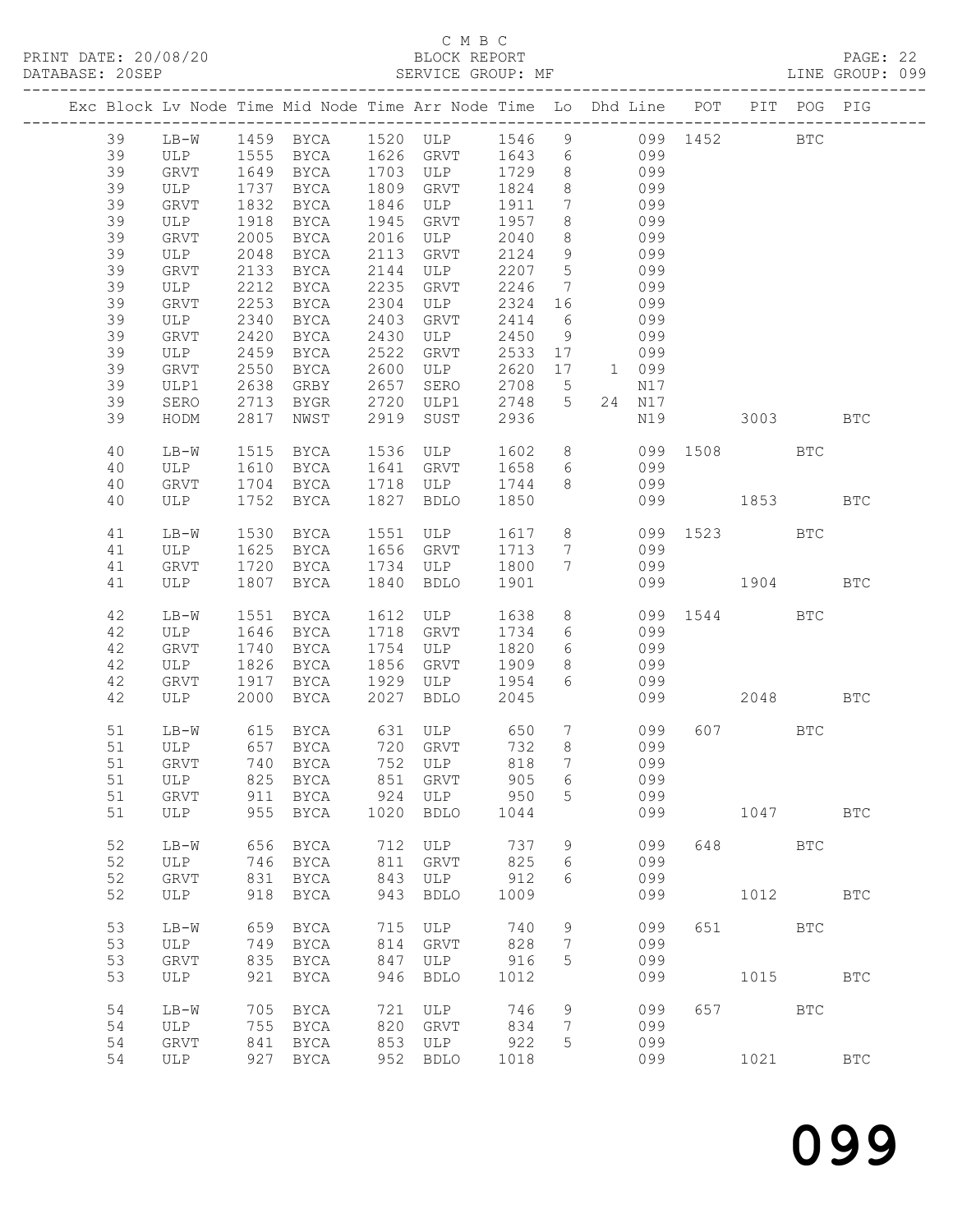### C M B C<br>BLOCK REPORT SERVICE GROUP: MF

|  |    |      |      |             |      |            |      |             | Exc Block Lv Node Time Mid Node Time Arr Node Time Lo Dhd Line | POT | PIT       | POG        | PIG        |
|--|----|------|------|-------------|------|------------|------|-------------|----------------------------------------------------------------|-----|-----------|------------|------------|
|  | 55 | LB-W | 711  | BYCA        | 727  | ULP        | 752  | 9           | 099                                                            | 703 |           | <b>BTC</b> |            |
|  | 55 | ULP  | 801  | <b>BYCA</b> | 825  | GRVT       | 839  | 8           | 099                                                            |     |           |            |            |
|  | 55 | GRVT | 847  | BYCA        | 859  | ULP        | 928  | 5           | 099                                                            |     |           |            |            |
|  | 55 | ULP  | 933  | <b>BYCA</b> | 958  | BDLO       | 1022 |             | 099                                                            |     | 1025      |            | <b>BTC</b> |
|  |    |      |      |             |      |            |      |             |                                                                |     |           |            |            |
|  | 56 | LB-W | 722  | BYCA        | 738  | <b>ULP</b> | 803  | 10          | 099                                                            |     | 714       | BTC        |            |
|  | 56 | ULP  | 813  | BYCA        | 837  | GRVT       | 851  | 8           | 099                                                            |     |           |            |            |
|  | 56 | GRVT | 859  | BYCA        | 912  | ULP        | 938  | 9           | 099                                                            |     |           |            |            |
|  | 56 | ULP  | 947  | <b>BYCA</b> | 1012 | BDLO       | 1036 |             | 099                                                            |     | 1039      |            | BTC        |
|  |    |      |      |             |      |            |      |             |                                                                |     |           |            |            |
|  | 57 | LB-W | 745  | BYCA        | 804  | ULP        | 830  | 7           | 099                                                            |     | 737 — 137 | <b>BTC</b> |            |
|  | 57 | ULP  | 837  | <b>BYCA</b> | 903  | GRVT       | 919  | 6           | 099                                                            |     |           |            |            |
|  | 57 | GRVT | 925  | <b>BYCA</b> | 938  | ULP        | 1004 | $7^{\circ}$ | 099                                                            |     |           |            |            |
|  | 57 | ULP  | 1011 | BYCA        | 1037 | BDLO       | 1059 |             | 099                                                            |     | 1102      |            | <b>BTC</b> |
|  |    |      |      |             |      |            |      |             |                                                                |     |           |            |            |
|  | 58 | LB-W | 751  | <b>BYCA</b> | 811  | <b>ULP</b> | 840  | 6           | 099                                                            | 743 |           | <b>BTC</b> |            |
|  | 58 | ULP  | 846  | BYCA        | 913  | GRVT       | 930  | 5           | 099                                                            |     |           |            |            |
|  | 58 | GRVT | 935  | <b>BYCA</b> | 948  | ULP        | 1014 | 7           | 099                                                            |     |           |            |            |
|  | 58 | ULP  | 1021 | BYCA        | 1047 | BDLO       | 1109 |             | 099                                                            |     | 1112      |            | <b>BTC</b> |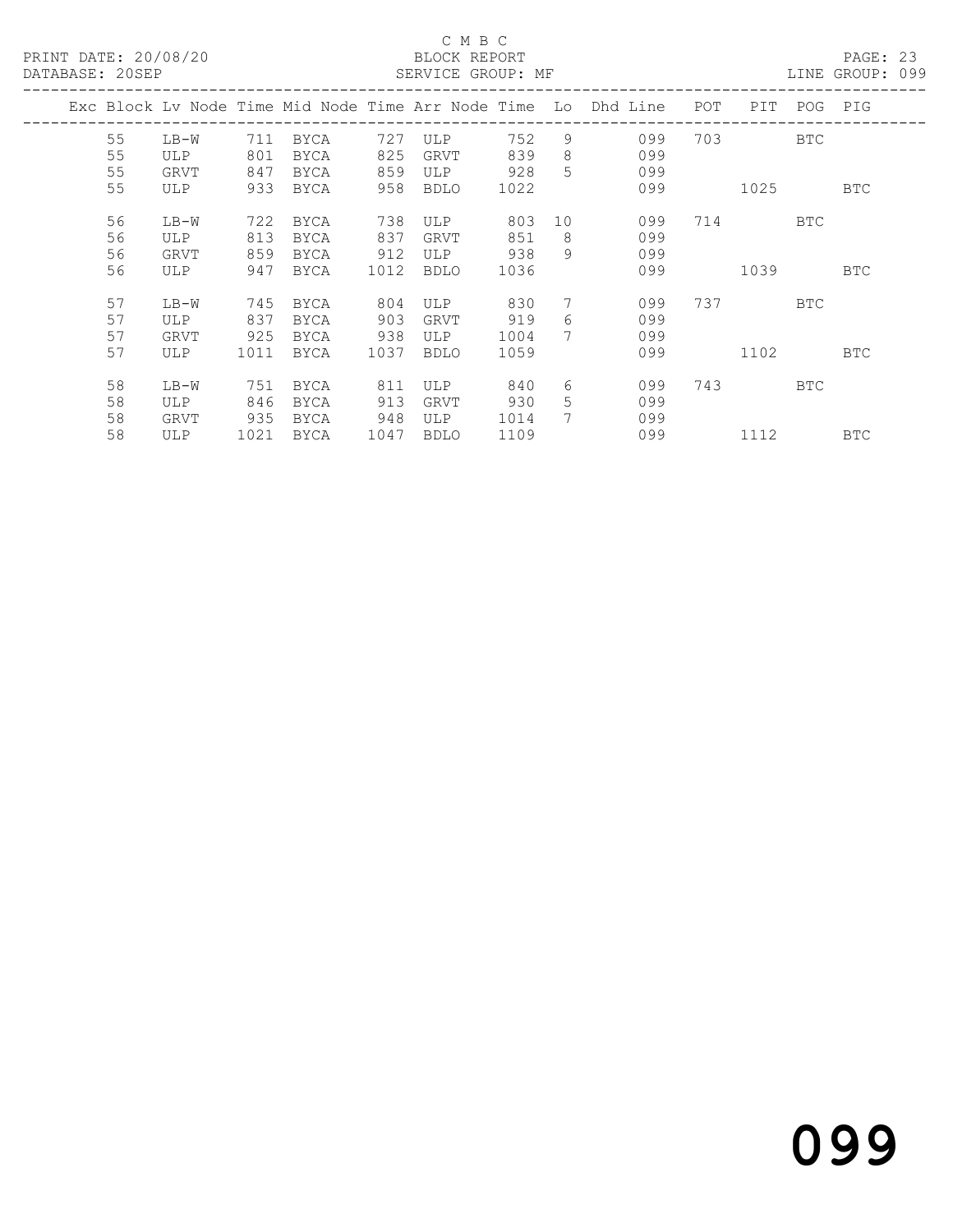|  | PRINT DATE: 20/08/20                 |                      |                                                                                                                          |      | C M B C   | BLOCK REPORT    |                 |           |      |            |            |  |
|--|--------------------------------------|----------------------|--------------------------------------------------------------------------------------------------------------------------|------|-----------|-----------------|-----------------|-----------|------|------------|------------|--|
|  |                                      |                      |                                                                                                                          |      |           |                 |                 |           |      |            | PAGE: 24   |  |
|  |                                      |                      |                                                                                                                          |      |           |                 |                 |           |      |            |            |  |
|  |                                      |                      |                                                                                                                          |      |           |                 |                 |           |      |            |            |  |
|  |                                      |                      |                                                                                                                          |      |           |                 |                 |           |      |            |            |  |
|  |                                      |                      |                                                                                                                          |      |           |                 |                 |           |      |            |            |  |
|  |                                      |                      |                                                                                                                          |      |           |                 |                 |           |      |            |            |  |
|  |                                      |                      |                                                                                                                          |      |           |                 |                 |           |      |            |            |  |
|  |                                      |                      |                                                                                                                          |      |           |                 |                 |           |      |            |            |  |
|  |                                      |                      |                                                                                                                          |      |           |                 |                 |           |      |            |            |  |
|  |                                      |                      |                                                                                                                          |      |           |                 |                 |           |      |            |            |  |
|  |                                      |                      |                                                                                                                          |      |           |                 |                 |           |      |            |            |  |
|  |                                      |                      |                                                                                                                          |      |           |                 |                 |           |      |            |            |  |
|  |                                      |                      |                                                                                                                          |      |           |                 |                 |           |      |            |            |  |
|  |                                      |                      |                                                                                                                          |      |           |                 |                 |           |      |            |            |  |
|  |                                      |                      |                                                                                                                          |      |           |                 |                 |           |      |            |            |  |
|  |                                      |                      |                                                                                                                          |      |           |                 |                 |           |      |            |            |  |
|  |                                      |                      | Exc Block Lv Node Time Mid Node Time Arr Node Time Lo Dhd Line POT PIT POG PIG                                           |      |           |                 |                 |           |      |            |            |  |
|  |                                      |                      |                                                                                                                          |      |           |                 |                 |           |      |            |            |  |
|  |                                      |                      | 1 KTLP 530 WLHA 534 MTST 551 6 130 524 BTC                                                                               |      |           |                 |                 |           |      |            |            |  |
|  |                                      |                      |                                                                                                                          |      |           |                 |                 |           |      |            |            |  |
|  |                                      |                      | 1 MTST 557 HAWL 617 PBEX 629 11 130<br>1 PBEX 640 WHLA MTST 711 6 130<br>1 MTST 717 HAWL 740 PBEX 800 8 130              |      |           |                 |                 |           |      |            |            |  |
|  |                                      |                      |                                                                                                                          |      |           |                 |                 |           |      |            |            |  |
|  | $\mathbf 1$<br>PBEX                  |                      | 808 WHLA MTST 847 10 130<br>857 HAWL 920 PBEX 939 10 130<br>949 WHLA MTST 1026 11 130<br>1037 BW01 1054 KTLP 1105 11 130 |      |           |                 |                 |           |      |            |            |  |
|  | $\mathbf{1}$<br>MTST<br>$\mathbf{1}$ |                      |                                                                                                                          |      |           |                 |                 |           |      |            |            |  |
|  | PBEX<br>$\mathbf{1}$                 | MTST 1037            |                                                                                                                          |      |           |                 |                 |           |      |            |            |  |
|  | $\mathbf{1}$<br>KTLP                 | 1116                 | WLHA 1123 MTST 1146 11 130                                                                                               |      |           |                 |                 |           |      |            |            |  |
|  | $\mathbf{1}$<br>MTST                 |                      |                                                                                                                          |      |           |                 |                 |           |      |            |            |  |
|  | $\mathbf{1}$<br>KTLP                 | 1157<br>1236<br>1317 | BW01 1214 KTLP 1225 11 130<br>WLHA 1243 MTST 1306 11 130<br>HAWL 1340 PBEX 1353 24 130                                   |      |           |                 |                 |           |      |            |            |  |
|  | $\mathbf{1}$<br>MTST                 |                      |                                                                                                                          |      |           |                 |                 |           |      |            |            |  |
|  | $\mathbf{1}$<br>PBEX                 | 1417                 | WHLA                                                                                                                     |      |           | MTST 1457 8 130 |                 |           |      |            |            |  |
|  | $\mathbf{1}$<br>MTST                 | 1505                 |                                                                                                                          |      |           |                 |                 |           |      |            |            |  |
|  | $\mathbf{1}$<br>KTLP                 |                      | BW01 1526 KTLP 1539 7 130<br>WLHA 1554 MTST 1621 9 130<br>HAWL 1658 PBEX 1713 10 130                                     |      |           |                 |                 |           |      |            |            |  |
|  | $\mathbf{1}$<br>MTST                 | 1546<br>1630         |                                                                                                                          |      |           |                 |                 |           |      |            |            |  |
|  | $\mathbf{1}$<br>PBEX                 | 1723                 |                                                                                                                          |      |           |                 |                 |           |      |            |            |  |
|  | $\mathbf{1}$<br>MTST                 | 1810                 | WHLA MTST 1803 7 130<br>HAWL 1834 PBEX 1846 20 130                                                                       |      |           |                 |                 |           |      |            |            |  |
|  | $\mathbf{1}$<br>PBEX                 |                      |                                                                                                                          |      |           |                 |                 |           |      |            |            |  |
|  | $\mathbf{1}$<br>MTST                 |                      |                                                                                                                          |      |           |                 |                 |           |      |            |            |  |
|  | 1                                    |                      | KTLP 2029 WLHA 2034 MTST 2056 15 130                                                                                     |      |           |                 |                 |           |      |            |            |  |
|  | $\mathbf 1$<br>MTST                  | 2111                 | HAWL                                                                                                                     |      | 2132 PBEX | 2142            |                 | 130       | 2150 |            | <b>BTC</b> |  |
|  | 2<br>DUHA                            | 538                  | SPST                                                                                                                     | 548  | MTST      | 613             | 14              | 144       | 525  | <b>BTC</b> |            |  |
|  | $\mathbf{2}$<br>MTST                 | 627                  | HK-W                                                                                                                     | 650  | PBEX      | 658             | 16              | 222       |      |            |            |  |
|  | $\mathbf{2}$<br>PBEX                 | 714                  | HK-E                                                                                                                     | 720  | MTST      | 746             | - 6             | 222       |      |            |            |  |
|  | $\mathbf{2}$<br>$\mathtt{MTST}$      | 752                  | HK-W                                                                                                                     | 820  | PBEX      | 830             | 13              | 222       |      |            |            |  |
|  | $\mathbf{2}$<br>PBEX                 | 843                  |                                                                                                                          |      | SEHY      | 858             | $\overline{0}$  | 214       |      |            |            |  |
|  | 2<br>SEHY                            | 858                  |                                                                                                                          |      | PBEX      | 913             | $5^{\circ}$     | 214       |      |            |            |  |
|  | $\mathbf{2}$<br>PBEX                 | 918                  |                                                                                                                          |      | SEHY      | 931             | $\overline{0}$  | 214       |      |            |            |  |
|  | $\mathbf{2}$<br>SEHY                 | 931                  |                                                                                                                          |      | PBEX      | 946             | 16              | 214       |      |            |            |  |
|  | $\sqrt{2}$<br>PBEX                   | 1002                 |                                                                                                                          |      | PANA      | 1021            | 15              | 211       |      |            |            |  |
|  | $\mathbf{2}$<br>PANA                 | 1036                 | PBEX                                                                                                                     |      | 1101 BUB2 | 1128            | $6\overline{6}$ | 211       |      |            |            |  |
|  | $\mathbf{2}$<br>BUB2                 | 1134                 | PBEX                                                                                                                     |      | 1202 PANA | 1225            | 11              | 211       |      |            |            |  |
|  | $\mathbf{2}$<br>PANA                 | 1236                 | PBEX                                                                                                                     | 1301 | BUB2      | 1328            | 5               | 211       |      |            |            |  |
|  | $\mathbf{2}$<br>BUB2                 | 1333                 | PBEX                                                                                                                     | 1402 | PANA      | 1427            | 6               | 211       |      |            |            |  |
|  | $\mathbf{2}$<br>PANA                 | 1433                 | PBEX                                                                                                                     | 1501 | BUB2      | 1529            | 5               | 211       |      |            |            |  |
|  | $\mathbf{2}$<br>BUB2                 | 1534                 | PBEX                                                                                                                     | 1604 | PANA      | 1628            | 7               | 211       |      |            |            |  |
|  | $\mathbf{2}$<br>PANA                 | 1635                 |                                                                                                                          |      | PBEX      | 1700            | 5               | 211<br>25 |      |            |            |  |
|  | $\mathbf{2}$<br>STST                 | 1730                 | EDRI                                                                                                                     |      | 1759 MOGL | 1809            | $\circ$         | 246       |      |            |            |  |
|  | 2<br>MOGL                            | 1809                 |                                                                                                                          |      | LOQU      | 1828            | 6               | 249       |      |            |            |  |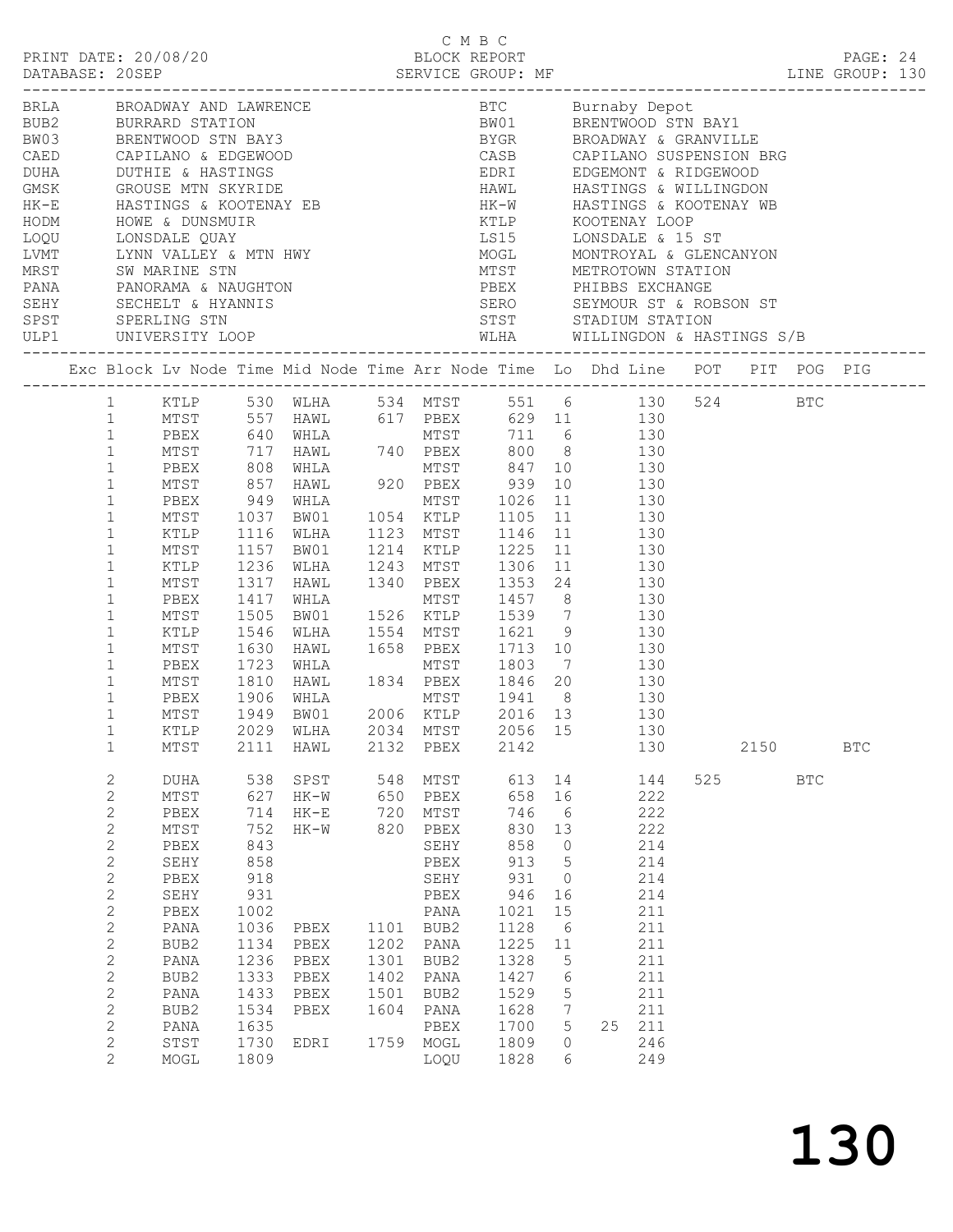PRINT DATE: 20/08/20 BLOCK REPORT BATABASE: 20SEP

## C M B C<br>BLOCK REPORT

PAGE: 25<br>LINE GROUP: 130

|  |                |                 |              |              |              |                         |              |                      | Exc Block Lv Node Time Mid Node Time Arr Node Time Lo Dhd Line POT |             | PIT POG PIG |              |
|--|----------------|-----------------|--------------|--------------|--------------|-------------------------|--------------|----------------------|--------------------------------------------------------------------|-------------|-------------|--------------|
|  | $\mathbf{2}$   |                 |              |              |              |                         |              |                      | LOQU 1834 CASB 1852 GMSK 1859 236 1929                             |             |             | $_{\rm BTC}$ |
|  | $\mathsf S$    | KTLP            |              | 540 WLHA     |              | 544 MTST                |              |                      | 601 6<br>130                                                       | 534 BTC     |             |              |
|  | 3              | MTST            | 607          | BW01         |              | 622 KTLP                | 632 5        |                      | 130                                                                |             |             |              |
|  | 3              | KTLP            | 637          | WLHA         |              | 642 MTST                | 702          | $5^{\circ}$          | 130                                                                |             |             |              |
|  | $\mathsf S$    | MTST            | 707          | BW01         |              | 724 KTLP                | 736 11       |                      | 130                                                                |             |             |              |
|  | $\mathsf S$    | KTLP            | 747          | WLHA         | 753          | MTST                    | 819          | 8 <sup>8</sup>       | 130                                                                |             |             |              |
|  | 3              | MTST            | 827          | BW01         | 845          | KTLP                    | 856          | 10                   | 130                                                                |             |             |              |
|  | $\mathsf S$    | KTLP            | 906          | WLHA         | 912          | MTST                    | 936          | 11                   | 130                                                                |             |             |              |
|  | $\mathsf S$    | MTST            | 947          | HAWL         |              | 1009 PBEX               | 1024         | 25                   | 130                                                                |             |             |              |
|  | $\mathsf S$    | PBEX            | 1049         | WHLA         |              | MTST                    | 1126         | 11                   | 130                                                                |             |             |              |
|  | 3              | MTST            | 1137         | BW01         |              | 1154 KTLP               | 1205         | 11                   | 130                                                                |             |             |              |
|  | $\mathsf S$    | KTLP            | 1216         | WLHA         |              | 1223 MTST               | 1246         | 11                   | 130                                                                |             |             |              |
|  | 3              | MTST            | 1257         | BW01         |              | 1315 KTLP               | 1326         | 10                   | 130                                                                |             |             |              |
|  | $\mathsf S$    | KTLP            | 1336         | WLHA         | 1343         | MTST                    | 1406         | 11                   | 130                                                                |             |             |              |
|  | $\mathsf S$    | MTST            | 1417         | HAWL         |              | 1442 PBEX               | 1455         | 22                   | 130                                                                |             |             |              |
|  | 3              | PBEX            | 1517         | WHLA         |              | MTST                    | 1601         |                      | 9 130                                                              |             |             |              |
|  | 3              | MTST            | 1610         | HAWL         |              | 1637 PBEX               | 1654         |                      | 130                                                                | 1704        |             | <b>BTC</b>   |
|  | 4              | KTLP            | 550          | WLHA         |              | 554 MTST                |              |                      | 611 6<br>130                                                       | 544         | BTC         |              |
|  | 4              | MTST            | 617          | HAWL         |              | 637 PBEX                | 649          |                      | $6\overline{6}$<br>130                                             |             |             |              |
|  | 4              | PBEX            | 655          | WHLA         |              | MTST                    | 731          | 6                    | 130                                                                |             |             |              |
|  | 4              | MTST            | 737          | HAWL         |              | 800 PBEX                | 822          | $7\overline{ }$      | 130                                                                |             |             |              |
|  | 4              | PBEX            | 829          | WHLA         |              | MTST                    | 907          | 10                   | 130                                                                |             |             |              |
|  | 4              | MTST            | 917          | HAWL         |              | 940 PBEX                | 957          | 22                   | 130                                                                |             |             |              |
|  | 4              | PBEX            | 1019         | WHLA         |              | MTST                    | 1056         | 11                   | 130                                                                |             |             |              |
|  | 4              | MTST            | 1107         | BW01         |              | 1124 KTLP               | 1135         | 11                   | 130                                                                |             |             |              |
|  | $\overline{4}$ | KTLP            | 1146         | WLHA         |              | 1153 MTST               | 1216         | 11                   | 130                                                                |             |             |              |
|  | 4              | MTST            | 1227         | BW01         | 1245         | KTLP                    | 1256         | 10                   | 130                                                                |             |             |              |
|  | 4              | KTLP            | 1306         | WLHA         | 1313         | MTST                    | 1336         | 11                   | 130                                                                |             |             |              |
|  | $\overline{4}$ | MTST            | 1347         | HAWL         |              | 1412 PBEX               | 1425         | 22                   | 130                                                                |             |             |              |
|  | 4              | PBEX            | 1447         | WHLA         |              | MTST                    | 1530         | 10                   | 130<br>130                                                         |             |             |              |
|  | $\overline{4}$ | MTST            | 1540         | BW01         |              | 1601 KTLP               | 1614         | $5^{\circ}$          |                                                                    |             |             |              |
|  | 4              | KTLP            | 1619         | WLHA         | 1626         | MTST                    | 1653         | $\overline{7}$       | 130                                                                |             |             |              |
|  | 4<br>4         | MTST            | 1700         | BW01         | 1722         | KTLP                    | 1735         | 6<br>$7\overline{ }$ | 130                                                                |             |             |              |
|  | 4              | KTLP<br>MTST    | 1741<br>1820 | WLHA<br>BW01 |              | 1748 MTST<br>1839 KTLP  | 1813<br>1850 |                      | 130<br>130                                                         | 1854 BTC    |             |              |
|  |                |                 |              |              |              |                         |              |                      |                                                                    |             |             |              |
|  | 5              | KTLP            |              | 600 WLHA     |              | 604 MTST                | 621 6        |                      |                                                                    | 130 551 BTC |             |              |
|  | 5              |                 |              |              |              |                         |              |                      | MTST 627 BW01 642 KTLP 652 20 130                                  |             |             |              |
|  | 5              | KTLP            | 712          | WLHA         | 718          | MTST                    | 741          | 6                    | 130                                                                |             |             |              |
|  | 5              | MTST            | 747          | BW01         | 804          | KTLP                    | 816          | 9                    | 130                                                                |             |             |              |
|  | 5              | KTLP            | 825          | WLHA         | 831          | $\mathtt{MTST}$         | 857          | 10                   | 130                                                                |             |             |              |
|  | 5              | MTST            | 907          | BW01         | 925          | KTLP                    | 936          | 10                   | 130                                                                |             |             |              |
|  | 5              | $\texttt{KTLP}$ | 946          | WLHA         | 952          | MTST                    | 1016         | 11                   | 130                                                                |             |             |              |
|  | 5              | MTST            | 1027         | BW01         | 1044         | KTLP                    | 1055         | 11                   | 130                                                                |             |             |              |
|  | 5              | KTLP            | 1106         | WLHA         | 1113         | MTST                    | 1136         | 11                   | 130                                                                |             |             |              |
|  | 5              | MTST            | 1147         | HAWL         | 1209         | PBEX                    | 1223         | 25                   | 130                                                                |             |             |              |
|  | 5              | PBEX            | 1248         | WHLA         |              | MTST                    | 1326         | 11                   | 130                                                                |             |             |              |
|  | 5<br>5         | MTST            | 1337<br>1414 | BW01         | 1357<br>1422 | KTLP                    | 1408         | - 6                  | 130                                                                |             |             |              |
|  | 5              | KTLP            | 1457         | WLHA         | 1517         | $\mathtt{MTST}$<br>KTLP | 1447<br>1528 | 10<br>8              | 130<br>130                                                         |             |             |              |
|  | 5              | MTST<br>KTLP    | 1536         | BW01<br>WLHA | 1544         | MTST                    | 1611         | 9                    | 130                                                                |             |             |              |
|  | 5              | MTST            | 1620         | BW01         | 1641         | KTLP                    | 1654         | 15                   | 130                                                                |             |             |              |
|  | 5              | KTLP            | 1709         | WLHA         | 1716         | MTST                    | 1742         | 8                    | 130                                                                |             |             |              |
|  | 5              | MTST            | 1750         | HAWL         | 1815         | PBEX                    | 1828         |                      | 130                                                                | 1838        |             | <b>BTC</b>   |
|  |                |                 |              |              |              |                         |              |                      |                                                                    |             |             |              |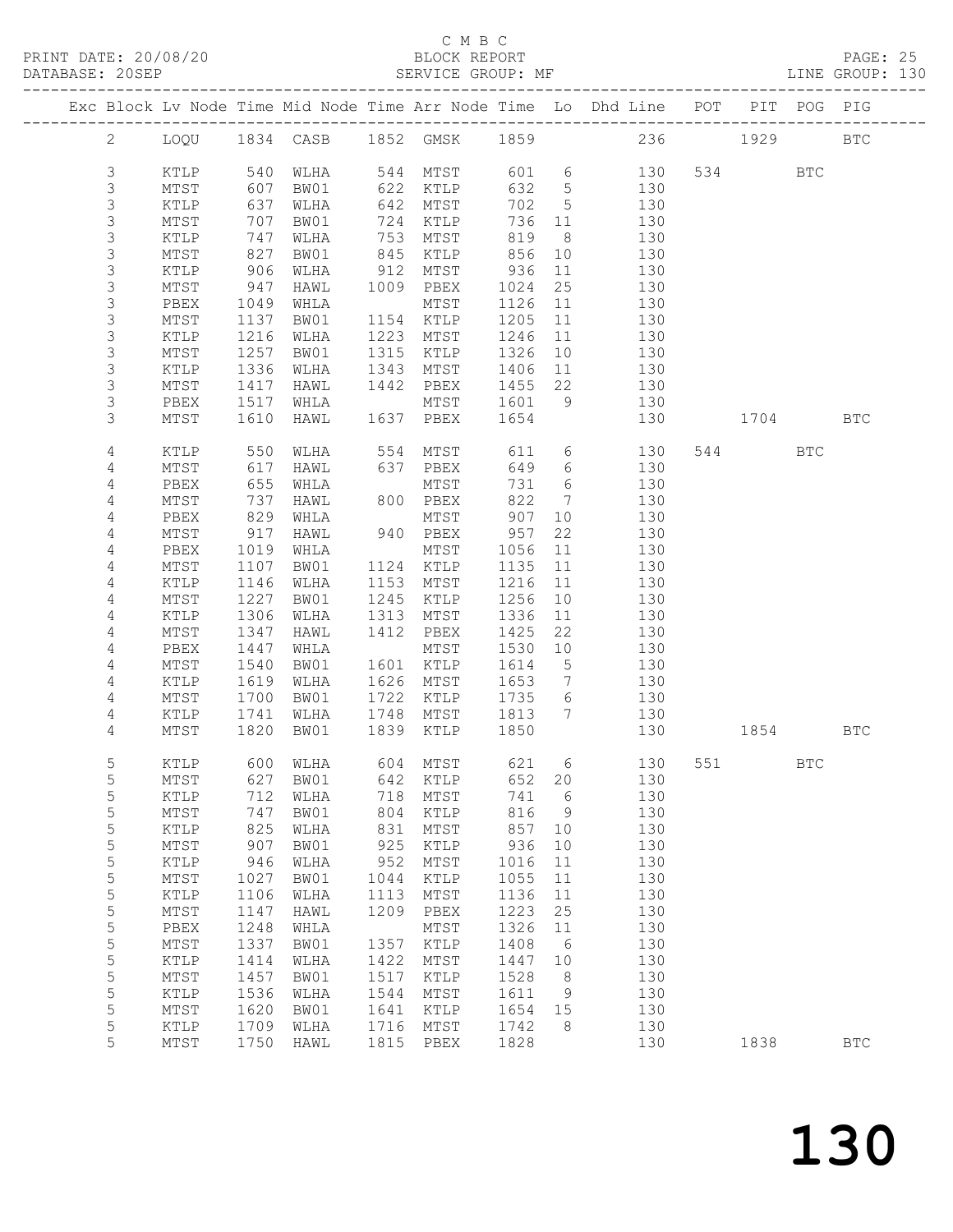PRINT DATE: 20/08/20 BLOCK REPORT BOOT BOOT PAGE: 26

## C M B C<br>BLOCK REPORT

LINE GROUP: 130

|                 |  | _ _ _ _ _ _ . _ _ _ _ _ _ _ |  |  |                |                |  |
|-----------------|--|-----------------------------|--|--|----------------|----------------|--|
| DATABASE: 20SEP |  | SERVICE GROUP: MF           |  |  |                | INE GROUP, 130 |  |
|                 |  |                             |  |  | $\overline{p}$ |                |  |

|  |   |      |      | Exc Block Lv Node Time Mid Node Time Arr Node Time Lo Dhd Line |      |      |      |    |    |     | POT | PIT  | POG        | PIG        |
|--|---|------|------|----------------------------------------------------------------|------|------|------|----|----|-----|-----|------|------------|------------|
|  | 6 | KTLP | 606  | WLHA                                                           | 611  | MTST | 631  | 6  |    | 130 | 557 |      | <b>BTC</b> |            |
|  | 6 | MTST | 637  | HAWL                                                           | 657  | PBEX | 715  | 17 |    | 130 |     |      |            |            |
|  | 6 | PBEX | 732  | WHLA                                                           |      | MTST | 809  | 8  |    | 130 |     |      |            |            |
|  | 6 | MTST | 817  | HAWL                                                           | 840  | PBEX | 901  | 8  |    | 130 |     |      |            |            |
|  | 6 | PBEX | 909  | WHLA                                                           |      | MTST | 946  | 11 |    | 130 |     |      |            |            |
|  | 6 | MTST | 957  | BW01                                                           | 1014 | KTLP | 1025 | 11 |    | 130 |     |      |            |            |
|  | 6 | KTLP | 1036 | WLHA                                                           | 1043 | MTST | 1106 | 11 |    | 130 |     |      |            |            |
|  | 6 | MTST | 1117 | HAWL                                                           | 1139 | PBEX | 1153 | 25 |    | 130 |     |      |            |            |
|  | 6 | PBEX | 1218 | WHLA                                                           |      | MTST | 1256 | 11 |    | 130 |     |      |            |            |
|  | 6 | MTST | 1307 | BW01                                                           | 1325 | KTLP | 1336 | 10 |    | 130 |     |      |            |            |
|  | 6 | KTLP | 1346 | WLHA                                                           | 1353 | MTST | 1416 | 11 |    | 130 |     |      |            |            |
|  | 6 | MTST | 1427 | BW01                                                           | 1447 | KTLP | 1458 | 8  |    | 130 |     |      |            |            |
|  | 6 | KTLP | 1506 | WLHA                                                           | 1514 | MTST | 1541 | 9  |    | 130 |     |      |            |            |
|  | 6 | MTST | 1550 | HAWL                                                           | 1617 | PBEX | 1633 | 17 |    | 130 |     |      |            |            |
|  | 6 | PBEX | 1650 | WHLA                                                           |      | MTST | 1731 | 9  |    | 130 |     |      |            |            |
|  | 6 | MTST | 1740 | BW01                                                           | 1801 | KTLP | 1813 | 13 |    | 130 |     |      |            |            |
|  | 6 | KTLP | 1826 | WLHA                                                           | 1834 | MTST | 1857 | 8  |    | 130 |     |      |            |            |
|  | 6 | MTST | 1905 | HAWL                                                           | 1929 | PBEX | 1940 | 28 |    | 130 |     |      |            |            |
|  | 6 | PBEX | 2008 | WHLA                                                           |      | MTST | 2041 | 9  |    | 130 |     |      |            |            |
|  | 6 | MTST | 2050 | BW01                                                           | 2106 | KTLP | 2116 | 13 |    | 130 |     |      |            |            |
|  | 6 | KTLP | 2129 | WLHA                                                           | 2134 | MTST | 2156 | 9  |    | 130 |     |      |            |            |
|  | 6 | MTST | 2205 | BW01                                                           | 2220 | KTLP | 2228 | 7  |    | 130 |     |      |            |            |
|  | 6 | KTLP | 2235 | WLHA                                                           | 2240 | MTST | 2300 | 10 |    | 130 |     |      |            |            |
|  | 6 | MTST | 2310 | BW01                                                           | 2324 | KTLP | 2332 | 5  |    | 130 |     |      |            |            |
|  | 6 | KTLP | 2337 | WLHA                                                           | 2342 | MTST | 2400 | 10 |    | 130 |     |      |            |            |
|  | 6 | MTST | 2410 | BW01                                                           | 2422 | KTLP | 2429 | 6  |    | 130 |     |      |            |            |
|  | 6 | KTLP | 2435 | WLHA                                                           | 2440 | MTST | 2458 | 7  |    | 130 |     |      |            |            |
|  | 6 | MTST | 2505 | BW01                                                           | 2517 | KTLP | 2524 | 10 | 21 | 130 |     |      |            |            |
|  | 6 | MRST | 2555 |                                                                |      | HODM | 2634 | 15 |    | N8  |     |      |            |            |
|  | 6 | HODM | 2649 |                                                                |      | MRST | 2732 |    |    | N8  |     | 2752 |            | <b>BTC</b> |
|  |   |      |      |                                                                |      |      |      |    |    |     |     |      |            |            |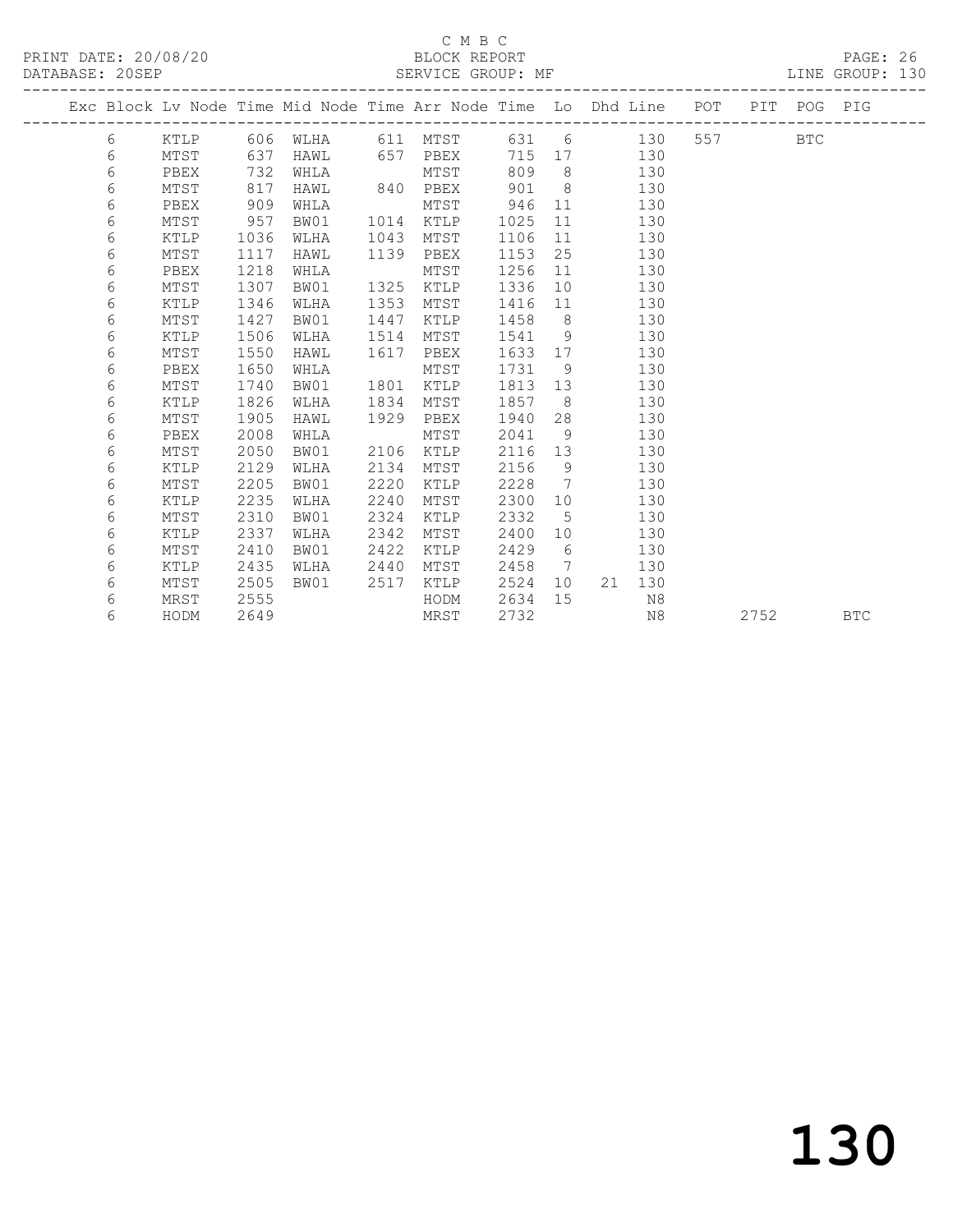## C M B C<br>BLOCK REPORT

| DATABASE: 20SEP |                |                 |                   | SERVICE GROUP: MF                                                              |      |                                                 |                   |                                    |            |            |          |      | LINE GROUP: 130 |  |
|-----------------|----------------|-----------------|-------------------|--------------------------------------------------------------------------------|------|-------------------------------------------------|-------------------|------------------------------------|------------|------------|----------|------|-----------------|--|
|                 |                |                 |                   | Exc Block Lv Node Time Mid Node Time Arr Node Time Lo Dhd Line POT PIT POG PIG |      |                                                 |                   |                                    |            |            |          |      |                 |  |
|                 | $7\phantom{0}$ |                 |                   | KTLP 616 WLHA 621 MTST 641 6 130 607 BTC                                       |      |                                                 |                   |                                    |            |            |          |      |                 |  |
|                 | $7\phantom{.}$ | MTST            | 647               | BW01 702 KTLP                                                                  |      |                                                 |                   |                                    | 712 18 130 |            |          |      |                 |  |
|                 | 7              | KTLP            | 730<br>807<br>846 | WLHA                                                                           |      | 736 MTST                                        | 800               | $7\overline{ }$                    |            | 130        |          |      |                 |  |
|                 | $7\phantom{.}$ | MTST            |                   | BW01                                                                           |      | ו יוני - 130<br>125 KTLP 836<br>מביא מחיים - 17 |                   | 836 10                             |            | 130        |          |      |                 |  |
|                 | 7              | KTLP            |                   | WLHA                                                                           |      | $852$ MTST                                      |                   | 10                                 |            | 130        |          |      |                 |  |
|                 | 7              | MTST            | 927               | BW01                                                                           |      | 945 KTLP 956                                    |                   | 10                                 | 130        |            |          |      |                 |  |
|                 | 7              | KTLP            | 1006              | WLHA                                                                           |      | 1012 MTST                                       | 1036              | 11                                 |            | 130        |          |      |                 |  |
|                 | 7              | MTST            | 1047              | HAWL                                                                           |      | 1109 PBEX                                       | 1123              | 25                                 |            | 130        |          |      |                 |  |
|                 | 7              | PBEX            | 1148              | WHLA                                                                           |      | MTST                                            | 1226              | 11                                 |            | 130        |          |      |                 |  |
|                 | 7              | MTST            | 1237              | BW01                                                                           |      | 1255 KTLP                                       | 1306              | 10                                 |            | 130        |          |      |                 |  |
|                 | 7              | KTLP            | 1316              | WLHA                                                                           | 1323 | MTST                                            | 1346              | 11                                 |            | 130        |          |      |                 |  |
|                 | 7              | MTST            | 1357              | BW01                                                                           | 1417 | KTLP                                            | 1428              | $6\overline{6}$                    |            | 130        |          |      |                 |  |
|                 | 7              | KTLP            | 1434              | WLHA                                                                           | 1442 | MTST                                            | 1508 12           |                                    |            | 130        |          |      |                 |  |
|                 | 7              | MTST            | 1520              | BW01                                                                           |      | 1541 KTLP                                       | 1554 13           |                                    |            | 130        |          |      |                 |  |
|                 | 7              | KTLP            | 1607              | WLHA                                                                           |      | 1614 MTST                                       | 1641              | 9                                  |            | 130        |          |      |                 |  |
|                 | 7              | MTST            | 1650              | HAWL                                                                           |      | 1718 PBEX                                       | 1733 22           |                                    |            | 130        |          |      |                 |  |
|                 | 7              | PBEX            | 1755              | WHLA                                                                           |      | MTST                                            | 1834 6            |                                    |            | 130        |          |      |                 |  |
|                 | 7              | MTST            | 1840              | HAWL                                                                           |      | 1904 PBEX                                       | 1915 23           |                                    |            | 130        |          |      |                 |  |
|                 | 7              | PBEX            | 1938              | WHLA                                                                           |      | MTST                                            | 2011              | 9                                  |            | 130        |          |      |                 |  |
|                 | 7              | MTST            | 2020              | BW01                                                                           |      | 2036 KTLP                                       | 2046 17           |                                    |            | 130        |          |      |                 |  |
|                 | $\overline{7}$ | KTLP            | 2103              | WLHA                                                                           |      | 2108 MTST                                       | 2130              | $5\overline{)}$                    |            | 130        |          |      |                 |  |
|                 | 7              | MTST            | 2135              | BW01                                                                           | 2151 | KTLP                                            | 2201              | 8 <sup>8</sup>                     |            | 130        |          |      |                 |  |
|                 | 7<br>7         | KTLP            | 2209<br>2240      | WLHA                                                                           |      | 2214 MTST<br>2255 KTLP                          | 2235<br>2303      | $5\overline{)}$<br>$7\overline{ }$ |            | 130<br>130 |          |      |                 |  |
|                 | 7              | MTST            | 2310              | BW01                                                                           |      | 2315 MTST                                       | 2335              | $5^{\circ}$                        |            |            |          |      |                 |  |
|                 | 7              | KTLP<br>MTST    | 2340              | WLHA<br>BW01                                                                   | 2354 | KTLP                                            | 2402              | $5\overline{)}$                    |            | 130<br>130 |          |      |                 |  |
|                 | 7              | KTLP            | 2407              | WLHA                                                                           | 2412 | MTST                                            | 2430              | $5^{\circ}$                        |            | 130        |          |      |                 |  |
|                 | 7              | $\mathtt{MTST}$ | 2435              | BW01                                                                           | 2447 | KTLP                                            | 2454              | 6                                  |            | 130        |          |      |                 |  |
|                 | 7              | KTLP            | 2500              | WLHA                                                                           |      | 2505 MTST                                       | 2523 12           |                                    |            | 130        |          |      |                 |  |
|                 | 7              | MTST            | 2535              | BW01                                                                           | 2547 | KTLP                                            | 2554 15           |                                    |            | 20 130     |          |      |                 |  |
|                 | 7              | SERO            | 2629              | BYGR                                                                           |      | 2636 ULP1                                       | 2654 12           |                                    |            | 24 N17     |          |      |                 |  |
|                 | 7              | HODM            | 2730              | LOQU                                                                           | 2800 | LVMT                                            | 2815              |                                    |            | N24        |          | 2830 | <b>BTC</b>      |  |
|                 |                |                 |                   |                                                                                |      |                                                 |                   |                                    |            |            |          |      |                 |  |
|                 | 8              | KTLP            | 626               | WLHA                                                                           |      | 631 MTST                                        |                   | 651 6                              |            | 130        | 617 — 17 | BTC  |                 |  |
|                 | 8              | MTST            | 657               | HAWL                                                                           |      | 717 PBEX                                        |                   | 735 14                             |            | 130        |          |      |                 |  |
|                 | 8              | PBEX            |                   | 749 WHLA<br>837 HAWL<br>929 WHLA<br>WHLA                                       |      | MTST                                            | 828               | 9                                  |            | 130        |          |      |                 |  |
|                 | $\,8\,$        | MTST            |                   |                                                                                |      | $900$ PBEX                                      | 919 10<br>1006 11 |                                    |            | 130        |          |      |                 |  |
|                 | 8              | PBEX            |                   |                                                                                |      | MTST                                            |                   |                                    |            | 130        |          |      |                 |  |
|                 | 8              |                 |                   | MTST 1017 HAWL 1039 PBEX 1053 25 130                                           |      |                                                 |                   |                                    |            |            |          |      |                 |  |
|                 | 8              | PBEX            | 1118              | WHLA                                                                           |      | MTST                                            | 1156 11           |                                    |            | 130        |          |      |                 |  |
|                 | $\,8\,$        | MTST            | 1207              | BW01                                                                           |      | 1225 KTLP                                       | 1236              | 10                                 |            | 130        |          |      |                 |  |
|                 | $\,8\,$        | KTLP            | 1246              | WLHA                                                                           | 1253 | MTST                                            | 1316              | 11                                 |            | 130        |          |      |                 |  |
|                 | 8              | MTST            | 1327              | BW01                                                                           | 1345 | KTLP                                            | 1356              | 8 <sup>8</sup>                     |            | 130        |          |      |                 |  |
|                 | $\,8\,$        | KTLP            | 1404              | WLHA                                                                           | 1412 | MTST                                            | 1437              | 10                                 |            | 130        |          |      |                 |  |
|                 | $\,8\,$        | $\mathtt{MTST}$ | 1447              | HAWL                                                                           | 1512 | PBEX                                            | 1525              | 23                                 |            | 130        |          |      |                 |  |
|                 | $\,8\,$        | PBEX            | 1548              | WHLA                                                                           | 1702 | MTST                                            | 1631              | $\overline{9}$<br>$5^{\circ}$      |            | 130        |          |      |                 |  |
|                 | 8<br>8         | MTST<br>KTLP    | 1640<br>1720      | BW01<br>WLHA                                                                   | 1727 | KTLP<br>MTST                                    | 1715<br>1753      | $\overline{7}$                     |            | 130<br>130 |          |      |                 |  |
|                 | 8              | MTST            | 1800              | BW01                                                                           | 1819 | KTLP                                            | 1830              | 25                                 |            | 130        |          |      |                 |  |
|                 | 8              | KTLP            | 1855              | WLHA                                                                           | 1903 | MTST                                            | 1926              | 8 <sup>8</sup>                     |            | 130        |          |      |                 |  |
|                 | 8              | MTST            | 1934              | HAWL                                                                           | 1956 | PBEX                                            | 2006              |                                    |            | 130        | 2014     |      | $_{\rm BTC}$    |  |
|                 |                |                 |                   |                                                                                |      |                                                 |                   |                                    |            |            |          |      |                 |  |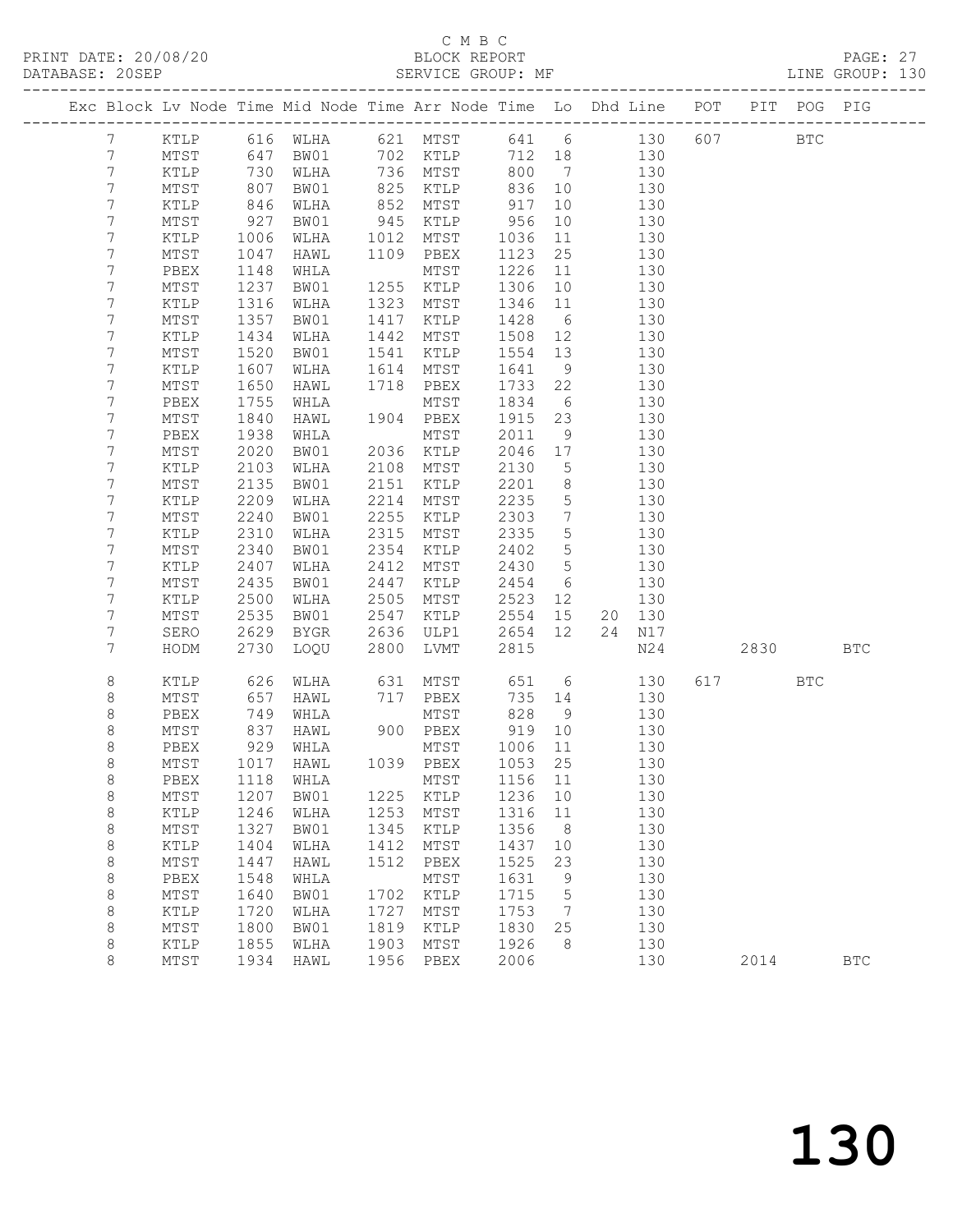## C M B C<br>BLOCK REPORT

| DATABASE: 20SEP |             |                 |                          | SERVICE GROUP: MF |      |                                  |         |                |                                                                                              |              |         |            | LINE GROUP: 130 |  |
|-----------------|-------------|-----------------|--------------------------|-------------------|------|----------------------------------|---------|----------------|----------------------------------------------------------------------------------------------|--------------|---------|------------|-----------------|--|
|                 |             |                 |                          |                   |      |                                  |         |                | Exc Block Lv Node Time Mid Node Time Arr Node Time Lo Dhd Line POT PIT POG PIG               |              |         |            |                 |  |
|                 | 9           |                 |                          |                   |      |                                  |         |                | KTLP 652 WLHA 658 MTST 721 6 130 643 BTC                                                     |              |         |            |                 |  |
|                 | 9           | MTST 727        |                          |                   |      |                                  |         |                | BW01 744 KTLP 756 9 130                                                                      |              |         |            |                 |  |
|                 | $\mathsf 9$ | KTLP            |                          |                   |      |                                  |         |                | 805 WLHA 811 MTST 837 10 130<br>847 BW01 905 KTLP 916 10 130<br>926 WLHA 932 MTST 956 11 130 |              |         |            |                 |  |
|                 | $\mathsf 9$ | MTST            |                          |                   |      |                                  |         |                |                                                                                              |              |         |            |                 |  |
|                 | $\mathsf 9$ | KTLP            |                          |                   |      |                                  |         |                |                                                                                              |              |         |            |                 |  |
|                 | 9           | MTST            | 1007                     |                   |      | BW01 1024 KTLP 1035              |         |                | 11 130                                                                                       |              |         |            |                 |  |
|                 | $\mathsf 9$ | KTLP            | 1046                     | WLHA              |      | 1053 MTST                        | 1116 11 |                | 130                                                                                          |              |         |            |                 |  |
|                 | 9           | MTST            | 1127                     | BW01              |      | 1144 KTLP                        | 1155 11 |                | 130                                                                                          |              |         |            |                 |  |
|                 | $\mathsf 9$ | KTLP            | 1206                     | WLHA              |      | 1213 MTST                        | 1236    | 11             | 130                                                                                          |              |         |            |                 |  |
|                 | 9           | MTST            | 1247                     | HAWL              |      | 1310 PBEX                        | 1323    | 25             | 130                                                                                          |              |         |            |                 |  |
|                 | 9           | PBEX            | 1348                     | WHLA              |      | MTST                             | 1426 11 |                | 130                                                                                          |              |         |            |                 |  |
|                 | 9           | MTST            | 1437                     | BW01              |      | 1457 KTLP                        | 1508 8  |                | 130                                                                                          |              |         |            |                 |  |
|                 | $\mathsf 9$ | KTLP            | 1516                     | WLHA              |      | 1524 MTST                        |         |                | $1551$ 9 $130$                                                                               |              |         |            |                 |  |
|                 | 9           | MTST            | 1600                     | BW01              |      | 1621 KTLP                        |         |                | 1634 14 130                                                                                  |              |         |            |                 |  |
|                 | 9           | KTLP            | 1648                     | WLHA              |      | 1655 MTST                        | 1721    | 9              | 130                                                                                          |              |         |            |                 |  |
|                 | 9           | MTST            |                          | HAWL              |      | 1757 PBEX                        | 1811 22 |                | 130                                                                                          |              |         |            |                 |  |
|                 | 9           | PBEX            |                          | WHLA              |      | MTST                             | 1911 7  |                | 130                                                                                          |              |         |            |                 |  |
|                 | 9           |                 | $1730$<br>$1833$<br>1918 |                   |      | BW01 1937 KTLP 1948 10           |         |                | 130                                                                                          |              |         |            |                 |  |
|                 | 9           | MTST<br>KTLP    | 1958                     |                   |      |                                  |         |                | 9 130                                                                                        |              |         |            |                 |  |
|                 | 9           | MTST            | 2035                     | HAWL              |      | WLHA 2004 MTST 2026<br>2056 PBEX | 2106    |                | 130                                                                                          |              | 2114    |            | <b>BTC</b>      |  |
|                 |             |                 |                          |                   |      |                                  |         |                |                                                                                              |              |         |            |                 |  |
|                 | 10          | PBEX            | 714                      | WHLA              |      | MTST 751 6                       |         |                | 130                                                                                          |              | 702 702 | BTC        |                 |  |
|                 | 10          | MTST            | 757                      | HAWL              |      | 820 PBEX                         | 842 7   |                | 130                                                                                          |              |         |            |                 |  |
|                 | 10          | PBEX            | 849<br>937               | WHLA              |      | MTST                             | 927     | 10             | 130                                                                                          |              |         |            |                 |  |
|                 | 10          | MTST            |                          |                   |      |                                  | 1005    | 11             | 130                                                                                          |              |         |            |                 |  |
|                 | 10          | KTLP            | 1016                     | WLHA              |      | 1022 MTST                        | 1046    |                | $\begin{array}{c} 11 \\ 1 \end{array}$<br>130                                                |              |         |            |                 |  |
|                 | 10          | MTST            | 1057                     | BW01              |      | 1114 KTLP                        | 1125    |                | 11 130                                                                                       |              |         |            |                 |  |
|                 | 10          | KTLP            | 1136                     | WLHA              | 1143 | MTST                             | 1206    |                | 11 130                                                                                       |              |         |            |                 |  |
|                 | 10          | MTST            | 1217                     | HAWL              |      | 1240 PBEX                        | 1253    | 25             | 130                                                                                          |              |         |            |                 |  |
|                 | 10          | PBEX            | 1318                     | WHLA              |      | MTST                             | 1356 11 |                | 130                                                                                          |              |         |            |                 |  |
|                 | 10          | MTST            | 1407                     | BW01              |      | 1427 KTLP                        | 1438    |                | 7 130                                                                                        |              |         |            |                 |  |
|                 | 10          | KTLP            | 1445                     | WLHA              |      | 1453 MTST                        | 1519 11 |                | 130                                                                                          |              |         |            |                 |  |
|                 | 10          | MTST            | 1530                     | HAWL              |      | 1557 PBEX                        | 1613 6  |                | 130                                                                                          |              |         |            |                 |  |
|                 | 10          | PBEX            | 1619                     | WHLA              |      | MTST                             |         |                | $1701$ 9 $130$                                                                               |              |         |            |                 |  |
|                 | 10          | MTST            | 1710                     |                   |      | BW01 1732 KTLP 1745 6            |         |                | 130                                                                                          |              |         |            |                 |  |
|                 | 10          | KTLP            | 1751                     |                   |      |                                  |         |                | WLHA 1758 MTST 1823 7 130                                                                    |              |         |            |                 |  |
|                 | 10          | MTST            | 1830                     | HAWL              |      | 1854 PBEX 1905                   |         |                | 130                                                                                          | 1915         |         |            | BTC             |  |
|                 |             |                 |                          |                   |      |                                  |         |                |                                                                                              |              |         |            |                 |  |
|                 | 51          |                 |                          |                   |      |                                  |         |                | PBEX 1424 HK-E 1430 MTST 1459 12 222 1412                                                    |              |         | BTC        |                 |  |
|                 | 51          | MTST            | 1511                     | HK-W              | 1540 | PBEX                             | 1547    | $5^{\circ}$    | 222                                                                                          |              |         |            |                 |  |
|                 | 51          | PBEX            | 1552                     | $HK-E$            | 1600 | MTST                             | 1631    | 9              | 222                                                                                          |              |         |            |                 |  |
|                 | 51          | MTST            | 1640                     | HK-W              | 1710 | PBEX                             | 1718    | $5\phantom{0}$ | 222                                                                                          |              |         |            |                 |  |
|                 | 51          | PBEX            | 1723                     | $HK-E$            | 1730 | MTST                             | 1800    | 14             | 222                                                                                          |              |         |            |                 |  |
|                 | 51          | MTST            | 1814                     | $HK-W$            | 1840 | PBEX                             | 1846    |                | 222                                                                                          |              | 1856 18 |            | <b>BTC</b>      |  |
|                 | 52          | MTST            | 1432                     | $HK-W$            | 1500 | PBEX                             | 1506 7  |                |                                                                                              | 222 1412 BTC |         |            |                 |  |
|                 | 52          | PBEX            | 1513                     | $HK-E$            | 1520 | MTST                             | 1549 11 |                | 222                                                                                          |              |         |            |                 |  |
|                 | 52          | MTST            | 1600                     | HK-W              | 1630 | PBEX                             | 1638    | 14             | 222                                                                                          |              |         |            |                 |  |
|                 | 52          | PBEX            | 1652                     | $HK-E$            | 1700 | MTST                             | 1730    | 14             | 222                                                                                          |              |         |            |                 |  |
|                 | 52          | MTST            | 1744                     | $HK-W$            | 1810 | PBEX                             | 1816    |                | 222                                                                                          |              | 1826    |            | <b>BTC</b>      |  |
|                 | 53          | PBEX            | 1434                     | $HK-E$            | 1440 | MTST                             | 1509    | 12             |                                                                                              | 222 1422     |         | <b>BTC</b> |                 |  |
|                 | 53          | MTST            | 1521                     | HK-W              | 1550 | PBEX                             | 1557    | 5              | 222                                                                                          |              |         |            |                 |  |
|                 | 53          | PBEX            | 1602                     | $HK-E$            | 1610 | MTST                             | 1641    | 9              | 222                                                                                          |              |         |            |                 |  |
|                 | 53          | $\mathtt{MTST}$ | 1650                     | HK-W              | 1720 | PBEX                             | 1728    | 5              | 222                                                                                          |              |         |            |                 |  |
|                 | 53          | PBEX            |                          | 1733 HK-E         | 1740 | MTST                             | 1810    |                | 222                                                                                          |              | 1828    |            | <b>BTC</b>      |  |
|                 |             |                 |                          |                   |      |                                  |         |                |                                                                                              |              |         |            |                 |  |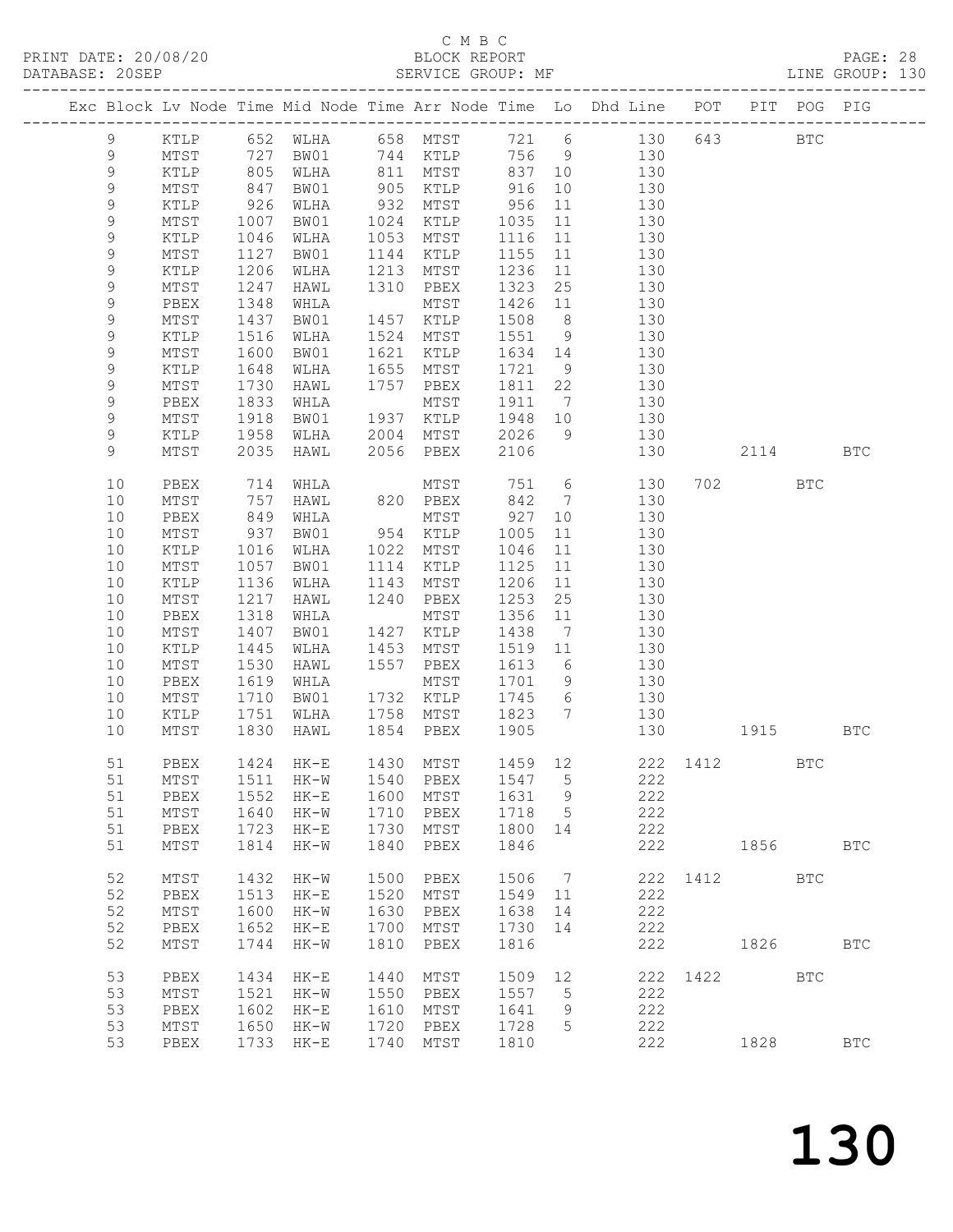### C M B C

|                 |                            |                                                            |                                      |                                                                                                                                                |                                      |                                                  |                                      |                        | PRINT DATE: 20/08/20<br>BLOCK REPORT BLOCK PRINT PAGE: 29<br>SERVICE GROUP: MF CREENT ME DATABASE: 20SEP                                                           |                              |      |            |                      |  |
|-----------------|----------------------------|------------------------------------------------------------|--------------------------------------|------------------------------------------------------------------------------------------------------------------------------------------------|--------------------------------------|--------------------------------------------------|--------------------------------------|------------------------|--------------------------------------------------------------------------------------------------------------------------------------------------------------------|------------------------------|------|------------|----------------------|--|
| ______________  |                            |                                                            |                                      |                                                                                                                                                |                                      |                                                  |                                      |                        | Exc Block Lv Node Time Mid Node Time Arr Node Time Lo Dhd Line POT PIT POG PIG                                                                                     |                              |      |            |                      |  |
|                 | 54<br>54                   |                                                            |                                      | 54 MTST 1442 HK-W 1510 PBEX<br>54 PBEX 1523 HK-E 1530 MTST<br>MTST 1610 HK-W 1640 PBEX<br>PBEX 1702 HK-E 1710 MTST<br>MTST 1754 HK-W 1820 PBEX |                                      |                                                  |                                      |                        | 1516 7 222 1422 BTC<br>1600 10 222<br>$\begin{array}{cccc} 1648 & 14 & & 222 \\ 1740 & 14 & & 222 \\ 1826 & & & 222 & & 1836 \end{array} \qquad \qquad \text{BTC}$ |                              |      |            |                      |  |
|                 | 54<br>55<br>55<br>55       | PBEX<br>MTST<br>PBEX                                       |                                      | 1444 HK-E<br>1530 HK-W<br>1622 HK-E 1630 MTST                                                                                                  |                                      | 1450 MTST<br>1600 PBEX                           |                                      |                        | 1519   11   222   1432   BTC<br>1608   14   222<br>1701 11 222                                                                                                     |                              |      |            |                      |  |
|                 | 55<br>55                   | MTST<br>PBEX                                               |                                      | 1712 HK-W 1740 PBEX<br>1753 HK-E                                                                                                               |                                      | 1800 MTST                                        | 1830                                 |                        | 1748 5 222<br>222 1848                                                                                                                                             |                              |      |            | <b>BTC</b>           |  |
|                 | 56<br>56<br>56<br>56<br>56 | PBEX<br>MTST<br>PBEX<br>MTST                               |                                      | MTST 1452 HK-W 1520 PBEX<br>1533 HK-E<br>1620 HK-W<br>1712 HK-E<br>1804 HK-W                                                                   |                                      | 1540 MTST<br>1650 PBEX<br>1720 MTST<br>1830 PBEX | 1658                                 |                        | 1526 7 222 1432 BTC<br>1610 10<br>222<br>222<br>14<br>1750 14 222<br>1836 222 1846                                                                                 |                              |      |            | <b>BTC</b>           |  |
|                 | 57<br>57<br>57             | PBEX<br>MTST<br>PBEX                                       |                                      | 1453 HK-E<br>1540 HK-W<br>1632 HK-E                                                                                                            |                                      | 1500 MTST<br>1610 PBEX<br>1640 MTST              | 1711 11                              |                        | 1529 11 222 1441 BTC 1618 14 222<br>222<br>1757 6                                                                                                                  |                              |      |            |                      |  |
|                 | 57<br>57                   | MTST<br>PBEX                                               |                                      | 1722 HK-W 1750 PBEX<br>1803 HK-E                                                                                                               |                                      | 1810 MTST                                        | 1840                                 |                        | 222                                                                                                                                                                | 222 1858 BTC                 |      |            |                      |  |
|                 | 58<br>58<br>58             | MTST<br>PBEX<br>MTST                                       |                                      | 1501 HK-W<br>1543 HK-E<br>1630 HK-W                                                                                                            | 1700                                 | 1530 PBEX<br>1550 MTST<br>PBEX                   | 1537<br>1620 10<br>1708              |                        | $6\overline{6}$<br>222                                                                                                                                             | 222 1441 BTC<br>222 1718     |      |            | <b>BTC</b>           |  |
| SD 59<br>#SD 59 | SD 59<br>59                | CAED<br>PBEX<br>PBEX<br>MTST                               |                                      | 1512 LS15<br>1614 HK-E 1622 MTST<br>1614 HK-E<br>1702 HK-W                                                                                     |                                      | 1537 PBEX<br>1622 MTST<br>1730 PBEX              | 1608 6<br>1653 9<br>1653<br>1738     | 5 <sup>5</sup>         | 222<br>$9 \left( \frac{1}{2} \right)$<br>222                                                                                                                       | 232 1442 BTC<br>222 1602 BTC |      |            |                      |  |
|                 | 59<br>60                   | PBEX<br>PBEX                                               |                                      | 1743 HK-E 1750 MTST<br>1503 HK-E 1510 MTST                                                                                                     |                                      |                                                  | 1820                                 |                        | 1539 11                                                                                                                                                            | 222 1838<br>222 1451         |      | <b>BTC</b> | BTC                  |  |
|                 | 60<br>60<br>60<br>60       | $\mathtt{MTST}$<br>PBEX                                    | 1734<br>1813                         | MTST 1550 HK-W 1620 PBEX<br>PBEX 1642 HK-E 1650 MTST<br>$HK-W$<br>$HK-E$                                                                       | 1800<br>1820                         | PBEX<br>MTST                                     | 1721 13<br>1806<br>1850              | 7                      | $1628$ 14 222<br>222<br>222<br>222                                                                                                                                 |                              | 1908 |            | $\operatorname{BTC}$ |  |
|                 | 61<br>61<br>61<br>61<br>61 | KTLP<br>$\mathtt{MTST}$<br>KTLP<br>$\mathtt{MTST}$<br>KTLP | 1638<br>1720<br>1814<br>1852<br>1927 | WLHA<br>BW01<br>WLHA<br>BW01<br>WLHA                                                                                                           | 1645<br>1742<br>1822<br>1911<br>1934 | MTST<br>KTLP<br>MTST<br>KTLP<br>MTST             | 1711<br>1755<br>1845<br>1922<br>1956 | 9<br>19<br>7<br>5<br>9 | 130<br>130<br>130<br>130<br>130                                                                                                                                    | 1632                         |      | <b>BTC</b> |                      |  |
|                 | 61<br>61                   | $\mathtt{MTST}$<br>PBEX                                    | 2005<br>2041                         | HAWL<br>WHLA                                                                                                                                   | 2026                                 | PBEX<br>MTST                                     | 2036<br>2114                         | 5                      | 130<br>130                                                                                                                                                         |                              | 2129 |            | <b>BTC</b>           |  |
|                 | 71<br>71<br>71<br>71<br>71 | MTST<br>PBEX<br>MTST<br>PBEX<br>MTST                       | 559<br>635<br>713<br>804<br>846      | HK-W<br>$HK-E$<br>$HK-W$<br>$HK-E$<br>$HK-W$                                                                                                   | 620<br>640<br>740<br>810<br>910      | PBEX<br>MTST<br>PBEX<br>MTST<br>PBEX             | 626<br>702<br>750<br>836<br>918      | 9<br>11<br>14<br>10    | 222<br>222<br>222<br>222<br>222                                                                                                                                    | 544                          | 928  | <b>BTC</b> | <b>BTC</b>           |  |
|                 | 72<br>72<br>72             | MTST<br>PBEX<br>MTST                                       | 607<br>645<br>723                    | $HK-W$<br>$HK-E$<br>$HK-W$                                                                                                                     | 630<br>650<br>750                    | PBEX<br>MTST<br>PBEX                             | 638<br>712<br>800                    | 7<br>11<br>14          | 222<br>222<br>222                                                                                                                                                  | 552                          |      | <b>BTC</b> |                      |  |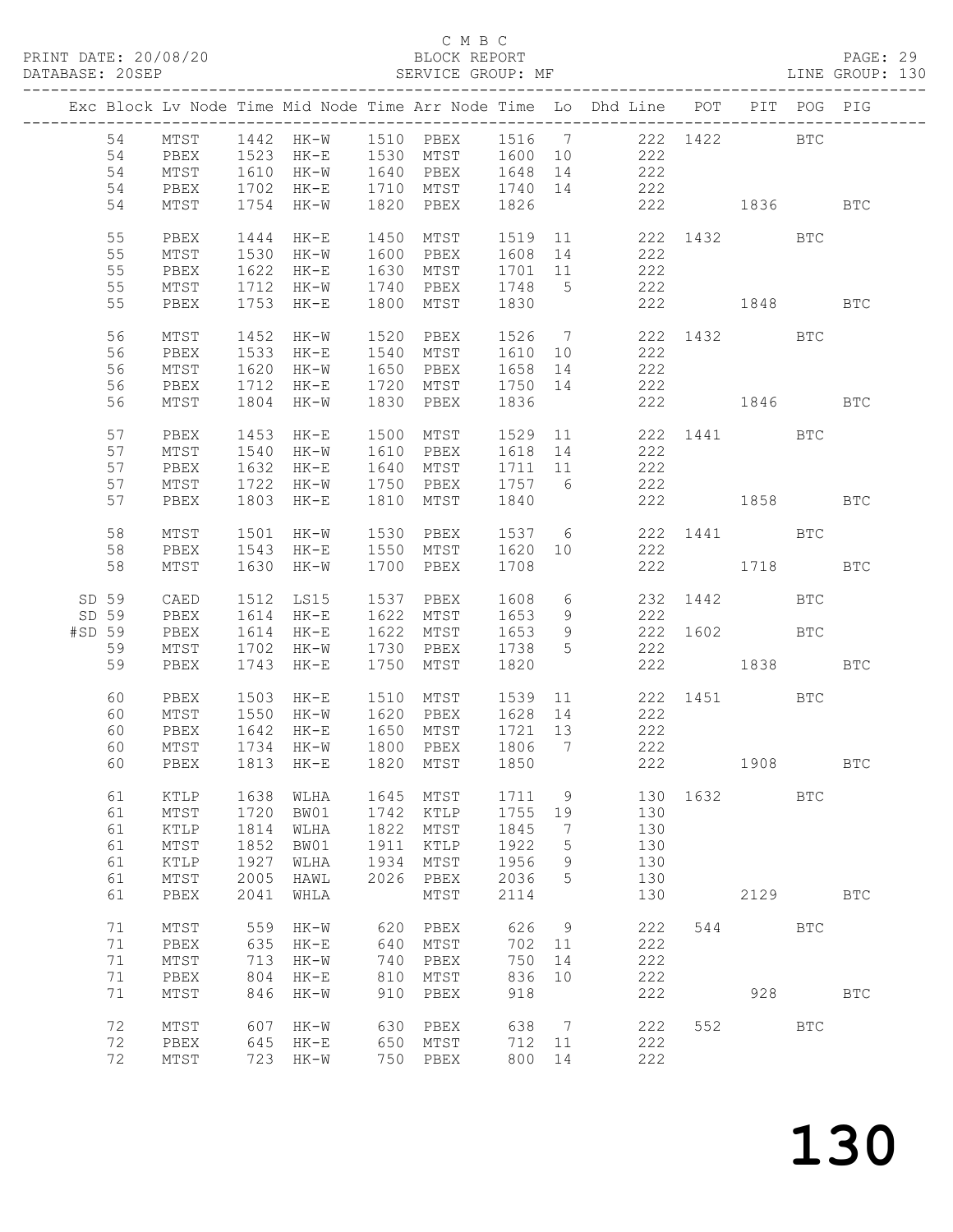PRINT DATE: 20/08/20 BLOCK REPORT DATABASE: 20SEP

### C M B C<br>BLOCK REPORT

## PAGE: 30<br>LINE GROUP: 130

|  |            |      |     |                       |     |          |        |                 | Exc Block Lv Node Time Mid Node Time Arr Node Time Lo Dhd Line POT |         | PIT      | POG PIG     |            |
|--|------------|------|-----|-----------------------|-----|----------|--------|-----------------|--------------------------------------------------------------------|---------|----------|-------------|------------|
|  | 72         | PBEX |     | 814 HK-E 820 MTST     |     |          |        |                 | 848 8 222                                                          |         |          |             |            |
|  | 72         | MTST |     | 856 HK-W 920 PBEX     |     |          | 928    |                 | 222 938                                                            |         |          |             | <b>BTC</b> |
|  | 73         | PBEX |     | 605 HK-E              | 610 | MTST     | 629 5  |                 | 222                                                                | 553 BTC |          |             |            |
|  | 73         | MTST |     | 634 HK-W              |     | 700 PBEX | 710 14 |                 | 222                                                                |         |          |             |            |
|  | 73         | PBEX |     | 724 HK-E              |     | 730 MTST | 756    | 6               | 222                                                                |         |          |             |            |
|  | 73         | MTST |     | 802 HK-W              |     | 830 PBEX | 838    | 6               | 222                                                                |         |          |             |            |
|  | 73         | PBEX |     | 844 HK-E              |     | 850 MTST | 918    |                 | 222                                                                |         | 936 1990 |             | <b>BTC</b> |
|  |            |      |     |                       |     |          |        |                 |                                                                    |         |          |             |            |
|  | 74         | PBEX |     | 705 HK-E              |     | 710 MTST |        |                 | 732 10<br>222                                                      | 653 BTC |          |             |            |
|  | 74         | MTST |     | 742 HK-W 810 PBEX     |     |          |        |                 | 820 14<br>222                                                      |         |          |             |            |
|  | 74         | PBEX |     | 834 HK-E              | 840 | MTST     | 908    |                 | 222                                                                |         |          | 926 72      | <b>BTC</b> |
|  | 75         | MTST |     | 617 HK-W              | 640 | PBEX     |        |                 | 648 7 222                                                          |         | 602 BTC  |             |            |
|  | 75         | PBEX |     | 655 HK-E              | 700 | MTST     |        |                 | 722 10 222                                                         |         |          |             |            |
|  | 75         | MTST | 732 | HK-W                  |     | 800 PBEX | 810 14 |                 | 222                                                                |         |          |             |            |
|  | 75         | PBEX |     | 824 HK-E              |     | 830 MTST | 858    | $\overline{7}$  | 222                                                                |         |          |             |            |
|  | 75         | MTST |     | 905 HK-W              |     | 930 PBEX | 936    |                 | 222                                                                |         | 946 1946 |             | <b>BTC</b> |
|  | 76         | PBEX | 615 | $HK-E$                |     | 620 MTST | 639 5  |                 | 222                                                                |         | 603 BTC  |             |            |
|  | 76         | MTST | 644 | $HK-W$                |     | 710 PBEX | 720 14 |                 | 222                                                                |         |          |             |            |
|  | 76         | PBEX | 734 | HK-E                  | 740 | MTST     | 806    | 6               | 222                                                                |         |          |             |            |
|  | 76         | MTST | 812 | HK-W                  | 840 | PBEX     | 848    | 6               | 222                                                                |         |          |             |            |
|  | 76         | PBEX |     | 854 HK-E              | 900 | MTST     | 928    |                 | 222                                                                |         |          | 946 — 10    | <b>BTC</b> |
|  | 77         | PBEX |     | 625 HK-E              | 630 | MTST     | 652    |                 | 11 1<br>222                                                        |         | 613      | <b>BTC</b>  |            |
|  | 77         | MTST |     | 703 HK-W              |     | 730 PBEX | 740 14 |                 | 222                                                                |         |          |             |            |
|  | 77         | PBEX | 754 | HK-E                  | 800 | MTST     | 826 10 |                 | 222                                                                |         |          |             |            |
|  | 77         | MTST |     | 836 HK-W              | 900 | PBEX     | 908    |                 | 222                                                                |         |          | 918 — 10    | BTC        |
|  |            |      |     |                       |     |          |        |                 |                                                                    |         |          |             |            |
|  | 78         | MTST |     | 654 HK-W              |     | 720 PBEX |        |                 | 730 14<br>222                                                      | 639 BTC |          |             |            |
|  | 78         | PBEX |     | 744 HK-E              |     | 750 MTST | 816    | $6\overline{6}$ | 222                                                                |         |          |             |            |
|  | 78         | MTST |     | 822 HK-W              |     | 850 PBEX | 858    | 6               | 222                                                                |         |          |             |            |
|  | 78         | PBEX | 904 | HK-E                  | 910 | MTST     | 938    |                 | 222                                                                |         |          | 956 1996    | BTC        |
|  | SO 91 BRLA |      |     | 805 SPST 814 BW03 840 |     |          |        |                 |                                                                    | 134 742 |          | 849 BTC BTC |            |
|  |            |      |     |                       |     |          |        |                 |                                                                    |         |          |             |            |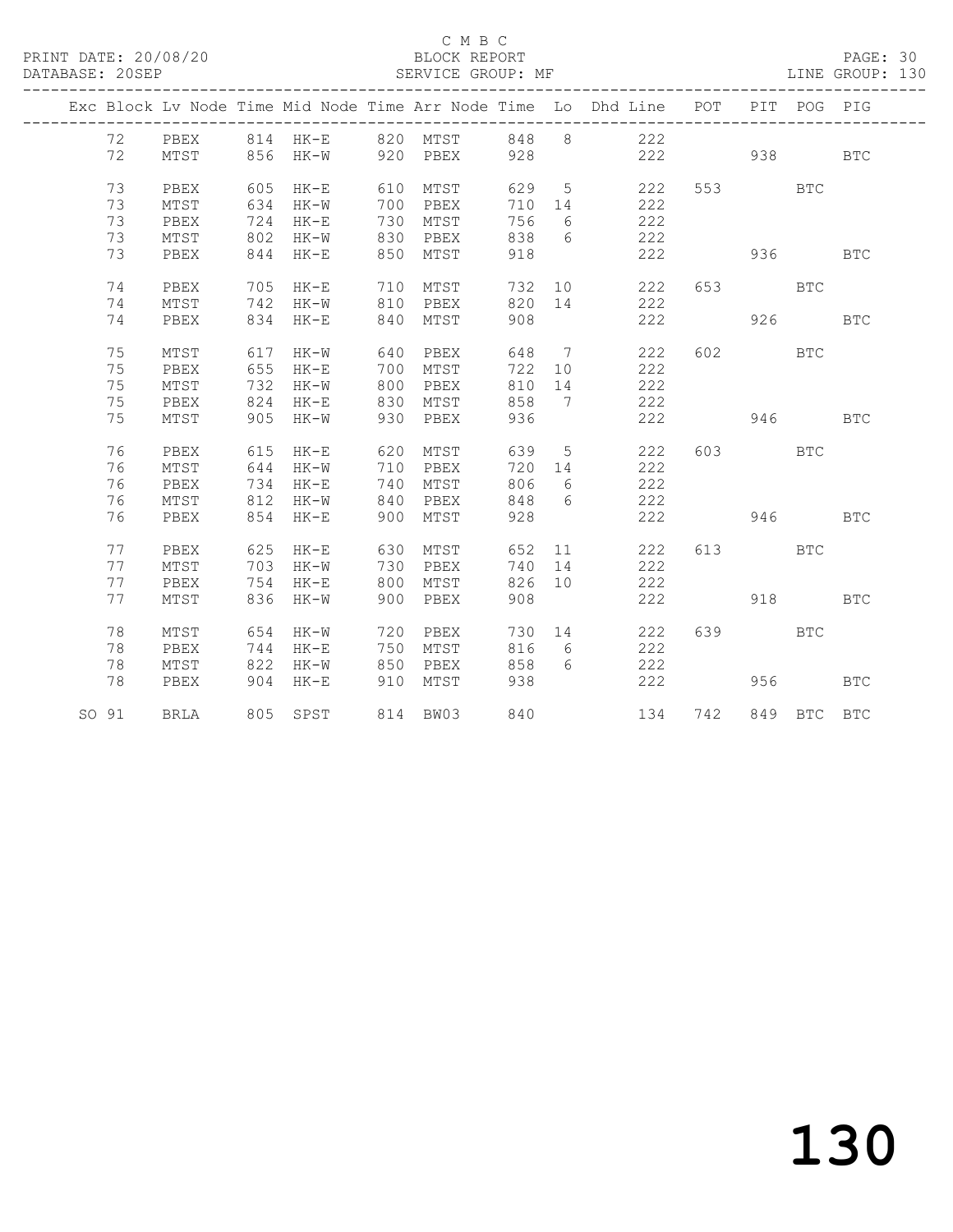C M B C<br>BLOCK REPORT PRINT DATE: 20/08/20 BLOCK REPORT PAGE: 31 DATABASE: 20SEP SERVICE GROUP: MF SERVICE GROUP: 210 ------------------------------------------------------------------------------------------------- 15GB 15 & GRAND BLVD 15LO 15TH & LONSDALE 22PH 22 ST & PHILIP 29LO 29 ST & LONSDALE 63LP 63 LOOP BAGA BANBURY & GALLANT 15GB 15 & GRAND BLVD<br>
22 ST & PHILIP<br>
22 ST & PHILIP<br>
BDKI BOUNDARY & KITCHENER-NORTH<br>
BDKI BOUNDARY & KITCHENER-NORTH<br>
BDKS BOUNDARY & KITCHENER-NORTH<br>
BDKS BOUNDARY & KITCHENER-NORTH<br>
BTC Burnaby Depot BUB2 BURRARD STATI

| BTC  |              |                     |                     |                                                                                                                                                                                       |      |           | BUB2                 |                 | BURRARD STATION                                                                |  |  |  |
|------|--------------|---------------------|---------------------|---------------------------------------------------------------------------------------------------------------------------------------------------------------------------------------|------|-----------|----------------------|-----------------|--------------------------------------------------------------------------------|--|--|--|
| CACO |              |                     |                     | Burnaby Depot<br>CAPILANO UNIVERSITY                                                                                                                                                  |      |           | CACU                 |                 | CAPILANO RD & CURLING RD                                                       |  |  |  |
| CAED |              | CAPILANO & EDGEWOOD |                     | CAPILANO & EDGEWOOD<br>CLEMENTS & CAPILANO<br>E GRAND BLV FS 15TH ST                                                                                                                  |      |           | CASB                 |                 | CAPILANO SUSPENSION BRG                                                        |  |  |  |
| CLCA |              |                     |                     |                                                                                                                                                                                       |      |           | EDRI                 |                 | EDGEMONT & RIDGEWOOD                                                           |  |  |  |
| EG15 |              |                     |                     |                                                                                                                                                                                       |      |           | GB15                 |                 | GRAND BLVD & 15 ST SB                                                          |  |  |  |
| GB19 |              |                     |                     | GRAND BLVD & 19 ST SB                                                                                                                                                                 |      |           | GMSK                 |                 | GROUSE MTN SKYRIDE                                                             |  |  |  |
| GRBY |              |                     |                     |                                                                                                                                                                                       |      |           | HAHR                 |                 | HASTINGS & HOMER                                                               |  |  |  |
| HARB |              |                     |                     |                                                                                                                                                                                       |      |           | HK-E                 |                 | HASTINGS & KOOTENAY EB                                                         |  |  |  |
| HK-W |              |                     |                     | GRAND BLVD & 19 ST SB<br>GRANVILLE & BROADWAY<br>HARBOURSIDE DR<br>HASTINGS & KOOTENAY WB<br>JONES & LARSON<br>LONSDALE & 15 ST<br>LONSDALE & E OSBORNE FS<br>TONSDALE & E OSBORNE FS |      |           | HODM                 |                 | HOWE & DUNSMUIR                                                                |  |  |  |
| JOLA |              |                     |                     |                                                                                                                                                                                       |      |           | JOST                 |                 | JOYCE STATION                                                                  |  |  |  |
| LN15 |              |                     |                     |                                                                                                                                                                                       |      |           | LNCB<br>LO15<br>LS15 |                 | SB LONSDALE AVE FS CARISBROOKE C                                               |  |  |  |
| LNOS |              |                     |                     |                                                                                                                                                                                       |      |           |                      |                 | LONSDALE & 15 ST                                                               |  |  |  |
| LOQU |              |                     |                     |                                                                                                                                                                                       |      |           |                      |                 | LONSDALE & 15 ST                                                               |  |  |  |
| LVMT |              |                     |                     | LONSDALE QUAY<br>LYNN VALLEY & MTN HWY<br>ANDRON HWY                                                                                                                                  |      |           | MACA                 |                 | MARINE & CAPILANO                                                              |  |  |  |
| MAGA |              | MARINE & GARDEN     |                     |                                                                                                                                                                                       |      |           | MOGL                 |                 | MONTROYAL & GLENCANYON                                                         |  |  |  |
| MTFR |              |                     |                     | MOUNTAIN HWY & FREDERICK<br>OSBORNE & LONSDALE<br>PHIBBS EXCHANGE                                                                                                                     |      |           |                      |                 | MOUNTAIN HWY & LYNN VALLEY                                                     |  |  |  |
| OSLO |              |                     |                     |                                                                                                                                                                                       |      |           | MTLV<br>PANA         |                 | PANORAMA & NAUGHTON                                                            |  |  |  |
| PBEX |              |                     |                     |                                                                                                                                                                                       |      |           |                      |                 | PRRO PROSPECT & ROCKLAND                                                       |  |  |  |
| SEHY |              |                     |                     |                                                                                                                                                                                       |      |           |                      |                 |                                                                                |  |  |  |
|      |              | SECHELT & HYANNIS   |                     |                                                                                                                                                                                       |      |           |                      |                 | SELE SEYMOUR & LYTTON                                                          |  |  |  |
| STST |              | STADIUM STATION     |                     | SELY SEYMOUR & LYTTON                                                                                                                                                                 |      |           |                      |                 |                                                                                |  |  |  |
|      |              |                     |                     |                                                                                                                                                                                       |      | UNDE      |                      |                 |                                                                                |  |  |  |
|      |              |                     |                     |                                                                                                                                                                                       |      |           |                      |                 | Exc Block Lv Node Time Mid Node Time Arr Node Time Lo Dhd Line POT PIT POG PIG |  |  |  |
|      | $\mathbf{1}$ |                     |                     | EG15 501 LVMT                                                                                                                                                                         |      |           | 505 UNDE 509 8       |                 | 228 443 BTC                                                                    |  |  |  |
|      | $\mathbf{1}$ | UNDE                |                     | 517 GB15                                                                                                                                                                              |      | 527 LOQU  |                      |                 | 536 11 228                                                                     |  |  |  |
|      | $\mathbf{1}$ | LOQU                |                     | 547 15GB                                                                                                                                                                              |      | UNDE      |                      |                 | 605 10 228                                                                     |  |  |  |
|      | $\mathbf{1}$ | UNDE                |                     | GB15 625 LOQU                                                                                                                                                                         |      |           | 635                  | 11              | 228                                                                            |  |  |  |
|      | $\mathbf{1}$ | LOQU                | 615<br>646          |                                                                                                                                                                                       |      | MOGL      | 704 0                |                 | 249                                                                            |  |  |  |
|      | $\mathbf 1$  | MOGL                | 704                 | MAGA 724 STST                                                                                                                                                                         |      |           | 745 6                |                 | 246                                                                            |  |  |  |
|      | $\mathbf{1}$ | STST                | 751                 | EDRI                                                                                                                                                                                  |      | 817 MOGL  | 827 0                |                 | 246                                                                            |  |  |  |
|      | $\mathbf 1$  | MOGL                | 827                 |                                                                                                                                                                                       |      | LOQU      | 852 10               |                 | 249                                                                            |  |  |  |
|      | $\mathbf{1}$ | LOQU                |                     | 29LO                                                                                                                                                                                  |      | 919 LVMT  | 926                  | $5^{\circ}$     | 229                                                                            |  |  |  |
|      | $\mathbf{1}$ | LVMT                | $902$<br>931<br>931 | LO15                                                                                                                                                                                  |      | LOQU      | 1000                 | $\overline{7}$  | 229                                                                            |  |  |  |
|      | $\mathbf{1}$ | LOQU                | 1007                | OSLO                                                                                                                                                                                  |      | 1025 PRRO | 1034 20              |                 | 230                                                                            |  |  |  |
|      | $\mathbf 1$  | PRRO                | 1054                | LS15                                                                                                                                                                                  |      | 1104 LOQU | 1111                 | $\overline{7}$  | 230                                                                            |  |  |  |
|      | $\mathbf 1$  | LOQU                | 1118                | 15GB                                                                                                                                                                                  |      | UNDE      | 1141 13              |                 | 228                                                                            |  |  |  |
|      | $\mathbf{1}$ | UNDE                | 1154                | PBEX                                                                                                                                                                                  |      | 1216 BUB2 | 1243 6               |                 | 210                                                                            |  |  |  |
|      | $\mathbf 1$  | BUB2                | 1249                | PBEX                                                                                                                                                                                  |      | 1315 UNDE | 1338 5               |                 | 210                                                                            |  |  |  |
|      | $\mathbf 1$  | UNDE                | 1343                | GB15                                                                                                                                                                                  |      | 1357 LOQU | 1412 11              |                 | 228                                                                            |  |  |  |
|      | $\mathbf 1$  | LOOU                |                     | 29LO                                                                                                                                                                                  |      | 1442 LVMT | 1450 22              |                 | 229                                                                            |  |  |  |
|      | $\mathbf{1}$ | LVMT                | 1423<br>1512        | LO15                                                                                                                                                                                  |      | LOQU      | 1543 19              |                 | 229                                                                            |  |  |  |
|      | 1            |                     |                     | LOQU 1602 LN15 1612 PRRO 1631 6                                                                                                                                                       |      |           |                      |                 | 230                                                                            |  |  |  |
|      |              |                     |                     |                                                                                                                                                                                       |      | LOOU      |                      |                 | 230                                                                            |  |  |  |
|      | 1            | PRRO                | 1637                | LS15                                                                                                                                                                                  | 1648 |           | 1658                 | 5               |                                                                                |  |  |  |
|      | 1            | LOQU                | 1703                | CASB                                                                                                                                                                                  | 1723 | GMSK      | 1730                 | 9               | 236                                                                            |  |  |  |
|      | $\mathbf 1$  | GMSK                | 1739                | CASB                                                                                                                                                                                  | 1746 | LOQU      | 1808                 | 15              | 236                                                                            |  |  |  |
|      | $\mathbf 1$  | LOQU                | 1823                | 29LO                                                                                                                                                                                  | 1840 | LVMT      | 1848                 | 11              | 229                                                                            |  |  |  |
|      | $\mathbf 1$  | LVMT                | 1859                | LO15                                                                                                                                                                                  |      | LOQU      | 1923                 | 12              | 229                                                                            |  |  |  |
|      | $\mathbf{1}$ | LOQU                | 1935                | 15GB                                                                                                                                                                                  |      | UNDE      | 2000                 | 5               | 228                                                                            |  |  |  |
|      | $\mathbf{1}$ | UNDE                | 2005                | GB15                                                                                                                                                                                  | 2016 | LOQU      | 2026                 | $7\phantom{.0}$ | 228                                                                            |  |  |  |
|      | $\mathbf 1$  | LOQU                | 2033                | LN15                                                                                                                                                                                  | 2041 | PRRO      | 2057                 | 13              | 230                                                                            |  |  |  |
|      | $\mathbf 1$  | PRRO                | 2110                | LS15                                                                                                                                                                                  | 2118 | LOQU      | 2124                 | 11              | 230                                                                            |  |  |  |
|      | $\mathbf 1$  | LOQU                | 2135                | 15GB                                                                                                                                                                                  |      | UNDE      | 2158                 | 8               | 228                                                                            |  |  |  |
|      | $\mathbf{1}$ | UNDE                | 2206                | GB15                                                                                                                                                                                  | 2217 | LOQU      | 2226                 | $7\phantom{.0}$ | 228                                                                            |  |  |  |
|      | $\mathbf{1}$ | LOQU                | 2233                | LN15                                                                                                                                                                                  | 2240 | PRRO      | 2254                 | 17              | 230                                                                            |  |  |  |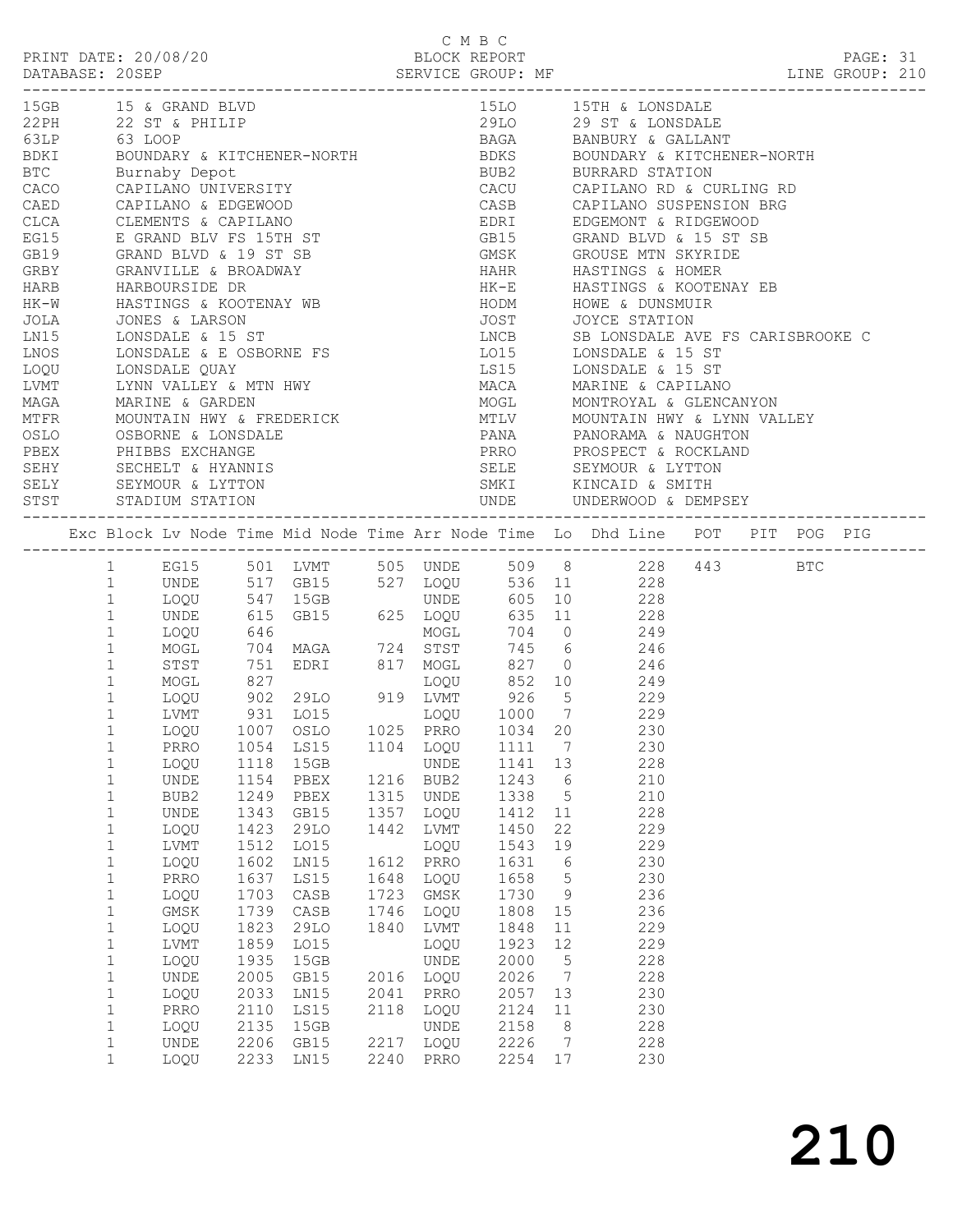PRINT DATE: 20/08/20 BLOCK REPORT DATABASE: 20SEP

### C M B C<br>BLOCK REPORT

PAGE: 32<br>LINE GROUP: 210

|  |                |                  |      |                     |      |           |      |                 | Exc Block Lv Node Time Mid Node Time Arr Node Time Lo Dhd Line POT PIT POG PIG |                                                                                                            |     |            |
|--|----------------|------------------|------|---------------------|------|-----------|------|-----------------|--------------------------------------------------------------------------------|------------------------------------------------------------------------------------------------------------|-----|------------|
|  | $\mathbf{1}$   | PRRO             |      |                     |      |           |      |                 | 2311 LS15 2318 LOQU 2324 11 230                                                |                                                                                                            |     |            |
|  | $\mathbf{1}$   | LOOU             | 2335 | 15GB                |      | UNDE      | 2357 |                 | 11 228                                                                         |                                                                                                            |     |            |
|  | $\mathbf{1}$   | <b>UNDE</b>      | 2408 | GB15                |      | 2418 LOQU | 2426 | $\overline{7}$  | 228                                                                            |                                                                                                            |     |            |
|  | $\mathbf{1}$   | LOOU             | 2433 | LN15                | 2440 | PRRO      | 2452 |                 | 19<br>230                                                                      |                                                                                                            |     |            |
|  | $\mathbf 1$    | PRRO             | 2511 | LS15 2518 LOOU      |      |           | 2524 |                 | 230<br>14 \                                                                    |                                                                                                            |     |            |
|  | $\mathbf 1$    | LOQU             | 2538 | 15GB                |      | UNDE      | 2559 |                 | $5\overline{}$<br>228                                                          |                                                                                                            |     |            |
|  | $\mathbf{1}$   | UNDE             | 2604 |                     |      | GB15      | 2613 |                 | 228                                                                            | 2627                                                                                                       |     | <b>BTC</b> |
|  |                |                  |      |                     |      |           |      |                 |                                                                                |                                                                                                            |     |            |
|  | $\mathbf{2}$   | LVMT             | 510  | MAGA 536            |      | STST      | 552  |                 | 8<br>240                                                                       | 452 and $\overline{a}$                                                                                     | BTC |            |
|  | $\overline{c}$ | STST             | 600  | 15LO                | 626  | LVMT      | 640  | $7\overline{ }$ | 240                                                                            |                                                                                                            |     |            |
|  | $\mathbf{2}$   | LVMT             | 647  | LO15                |      | LOOU      | 708  | $7\phantom{.0}$ | 229                                                                            |                                                                                                            |     |            |
|  | $\overline{2}$ | LOOU             | 715  | OSLO                |      | 730 PRRO  | 751  | $\circ$         | 230                                                                            |                                                                                                            |     |            |
|  | $\overline{c}$ | PRRO             | 751  | LS15                | 801  | LOOU      | 808  | 5 <sup>5</sup>  | 20 230                                                                         |                                                                                                            |     |            |
|  | $\overline{c}$ | GMSK             | 833  | LS15 900            |      | PBEX      | 917  | $\overline{5}$  | 232                                                                            |                                                                                                            |     |            |
|  | $\overline{c}$ | PBEX             | 922  |                     |      | PANA      | 939  | 11              | 212                                                                            |                                                                                                            |     |            |
|  | $\overline{c}$ | PANA             | 950  |                     |      | PBEX      | 1008 | 12              | 212                                                                            |                                                                                                            |     |            |
|  | $\overline{c}$ | PBEX             | 1020 |                     |      | PANA      | 1037 | 13              | 212                                                                            |                                                                                                            |     |            |
|  | $\overline{2}$ | PANA             | 1050 |                     |      | PBEX      | 1108 | 12              | 212                                                                            |                                                                                                            |     |            |
|  | $\overline{c}$ | PBEX             | 1120 | LN15                | 1138 | GMSK      | 1202 | 22              | 232                                                                            |                                                                                                            |     |            |
|  | $\overline{c}$ | GMSK             | 1224 | CASB                | 1232 | LOOU      | 1258 | 6               | 236                                                                            |                                                                                                            |     |            |
|  | $\sqrt{2}$     | LOOU             | 1304 | LN15                | 1313 | PRRO      | 1330 | 22              | 230                                                                            |                                                                                                            |     |            |
|  | $\overline{c}$ | PRRO             | 1352 | LS15                | 1404 | LOOU      | 1413 | 5               | 230                                                                            |                                                                                                            |     |            |
|  | $\overline{c}$ | LOOU             | 1418 | 15GB                |      | UNDE      | 1446 | $7\phantom{0}$  | 228                                                                            |                                                                                                            |     |            |
|  | $\overline{c}$ | <b>UNDE</b>      | 1453 | PBEX                |      | 1516 BUB2 | 1545 | 6               | 210                                                                            |                                                                                                            |     |            |
|  | $\overline{c}$ | BUB <sub>2</sub> | 1551 | PBEX                | 1621 | BAGA      | 1646 | 5               | 211<br>1                                                                       |                                                                                                            |     |            |
|  | $\overline{2}$ | PANA             | 1652 |                     |      | PBEX      | 1711 | 9               | 212                                                                            |                                                                                                            |     |            |
|  | $\sqrt{2}$     | PBEX             | 1720 |                     |      | PANA      | 1738 | 16              | 212                                                                            |                                                                                                            |     |            |
|  | $\overline{c}$ | PANA             | 1754 |                     |      | PBEX      | 1813 | 6               | 212                                                                            |                                                                                                            |     |            |
|  | $\overline{2}$ | PBEX             |      | 1819 LN15 1834 GMSK |      |           | 1857 |                 | 232                                                                            | 1927 — 1927 — 1927 — 1927 — 1927 — 1927 — 1927 — 1927 — 1928 — 1928 — 1928 — 1928 — 1928 — 1928 — 1928 — 1 |     | <b>BTC</b> |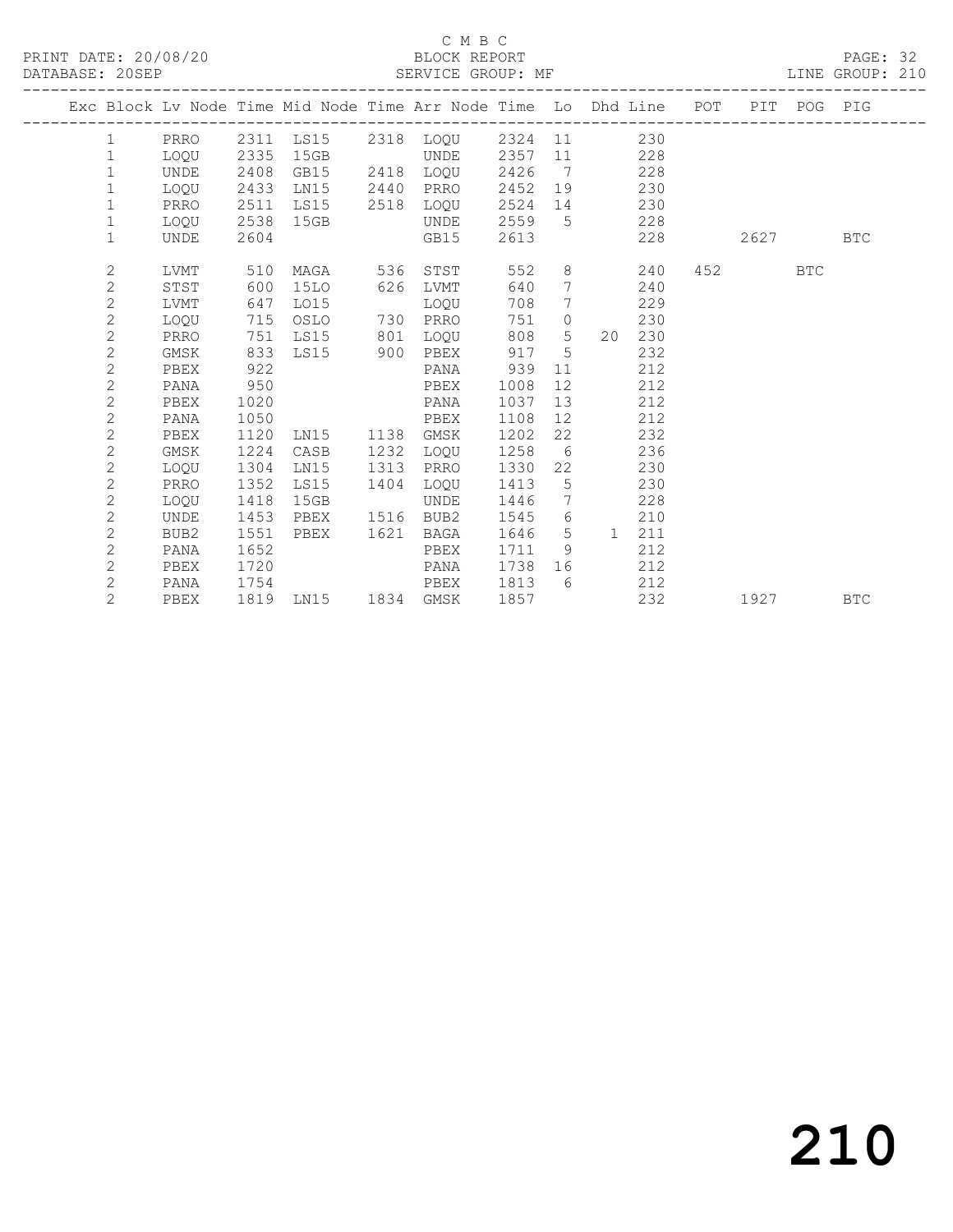## C M B C

| DATABASE: 20SEP |   |             |      | SERVICE GROUP: MF                                                              |      |             |      |                 |       |       |         | LINE GROUP: 210 |  |
|-----------------|---|-------------|------|--------------------------------------------------------------------------------|------|-------------|------|-----------------|-------|-------|---------|-----------------|--|
|                 |   |             |      | Exc Block Lv Node Time Mid Node Time Arr Node Time Lo Dhd Line POT PIT POG PIG |      |             |      |                 |       |       |         |                 |  |
|                 | 3 | LOQU        | 524  |                                                                                |      | MOGL        |      |                 | 539 0 | 249   | 454 BTC |                 |  |
|                 | 3 | MOGL        | 539  |                                                                                |      | <b>MAGA</b> | 559  | $6\overline{6}$ |       | 1 246 |         |                 |  |
|                 | 3 | CACU        | 606  | EDRI                                                                           |      | 612 MOGL    | 620  | $\bigcirc$      |       | 246   |         |                 |  |
|                 | 3 | MOGL        | 620  |                                                                                |      | LOQU        | 640  | 7               |       | 249   |         |                 |  |
|                 | 3 | LOQU        | 647  | 15GB                                                                           |      | UNDE        | 706  | 11              |       | 228   |         |                 |  |
|                 | 3 | UNDE        | 717  | GB15                                                                           |      | 729 LOQU    | 741  | 7               |       | 228   |         |                 |  |
|                 | 3 | LOQU        | 748  |                                                                                |      | MOGL        | 810  | $\overline{0}$  |       | 249   |         |                 |  |
|                 | 3 | MOGL        | 810  | MAGA                                                                           | 830  | STST        | 851  | 12 <sup>°</sup> |       | 246   |         |                 |  |
|                 | 3 | STST        | 903  | <b>15LO</b>                                                                    | 940  | LVMT        | 953  | 6               |       | 240   |         |                 |  |
|                 | 3 | LVMT        | 959  | L015                                                                           |      | LOOU        | 1028 | 8 <sup>8</sup>  |       | 229   |         |                 |  |
|                 | 3 | LOOU        | 1036 | OSLO                                                                           |      | 1055 PRRO   | 1104 | 18              |       | 230   |         |                 |  |
|                 | 3 | PRRO        | 1122 | LS15                                                                           | 1134 | LOQU        | 1143 | $\overline{7}$  |       | 230   |         |                 |  |
|                 | 3 | LOOU        | 1150 | CASB                                                                           | 1208 | GMSK        | 1216 | 10              |       | 236   |         |                 |  |
|                 | 3 | GMSK        | 1226 | LS15                                                                           | 1253 | PBEX        | 1309 | 11              |       | 232   |         |                 |  |
|                 | 3 | PBEX        | 1320 | LN15                                                                           | 1339 | GMSK        | 1403 | 19              |       | 232   |         |                 |  |
|                 | 3 | GMSK        | 1422 | LS15                                                                           | 1449 | PBEX        | 1511 | 9               |       | 232   |         |                 |  |
|                 | 3 | PBEX        | 1520 | LN15                                                                           | 1538 | GMSK        | 1603 | 11              |       | 232   |         |                 |  |
|                 | 3 | GMSK        | 1614 | LS15                                                                           | 1641 | PBEX        | 1709 | 8               |       | 232   |         |                 |  |
|                 | 3 | PBEX        | 1717 | LN15                                                                           | 1734 | GMSK        | 1758 | 15              |       | 232   |         |                 |  |
|                 | 3 | GMSK        | 1813 | CASB                                                                           | 1820 | LOQU        | 1842 | 6               |       | 236   |         |                 |  |
|                 | 3 | LOOU        | 1848 | 15GB                                                                           |      | UNDE        | 1914 | 9 <sup>°</sup>  |       | 228   |         |                 |  |
|                 | 3 | <b>UNDE</b> | 1923 | GB15                                                                           | 1934 | LOOU        | 1944 | 21              |       | 228   |         |                 |  |
|                 | 3 | LOOU        | 2005 |                                                                                |      | MOGL        | 2024 | $\overline{0}$  |       | 249   |         |                 |  |
|                 | 3 | MOGL        | 2024 | MAGA                                                                           | 2040 | STST        | 2100 | $\overline{7}$  |       | 246   |         |                 |  |
|                 | 3 | STST        | 2107 | 15LO                                                                           | 2138 | LVMT        | 2151 | 19              |       | 240   |         |                 |  |
|                 | 3 | LVMT        | 2210 | MAGA                                                                           | 2235 | STST        | 2254 | 8               |       | 240   |         |                 |  |
|                 | 3 | STST        | 2302 | EDRI                                                                           | 2327 | MOGL        | 2334 | $\overline{0}$  |       | 246   |         |                 |  |
|                 | 3 | MOGL        | 2334 |                                                                                |      | LOQU        | 2351 | 14              |       | 249   |         |                 |  |
|                 | 3 | LOQU        | 2405 | 15GB                                                                           |      | UNDE        | 2426 | 12              |       | 228   |         |                 |  |
|                 | 3 | UNDE        | 2438 | GB15                                                                           |      | 2448 LOOU   | 2456 | 5               |       | 228   |         |                 |  |

 3 LOQU 2501 MOGL 2516 0 249 3 MOGL 2516 EDRI 2526 MACA 2532 5 10 246 3 LOQU 2547 MOGL 2602 0 249

3 MOGL 2602 MAGA 2618 246 2638 BTC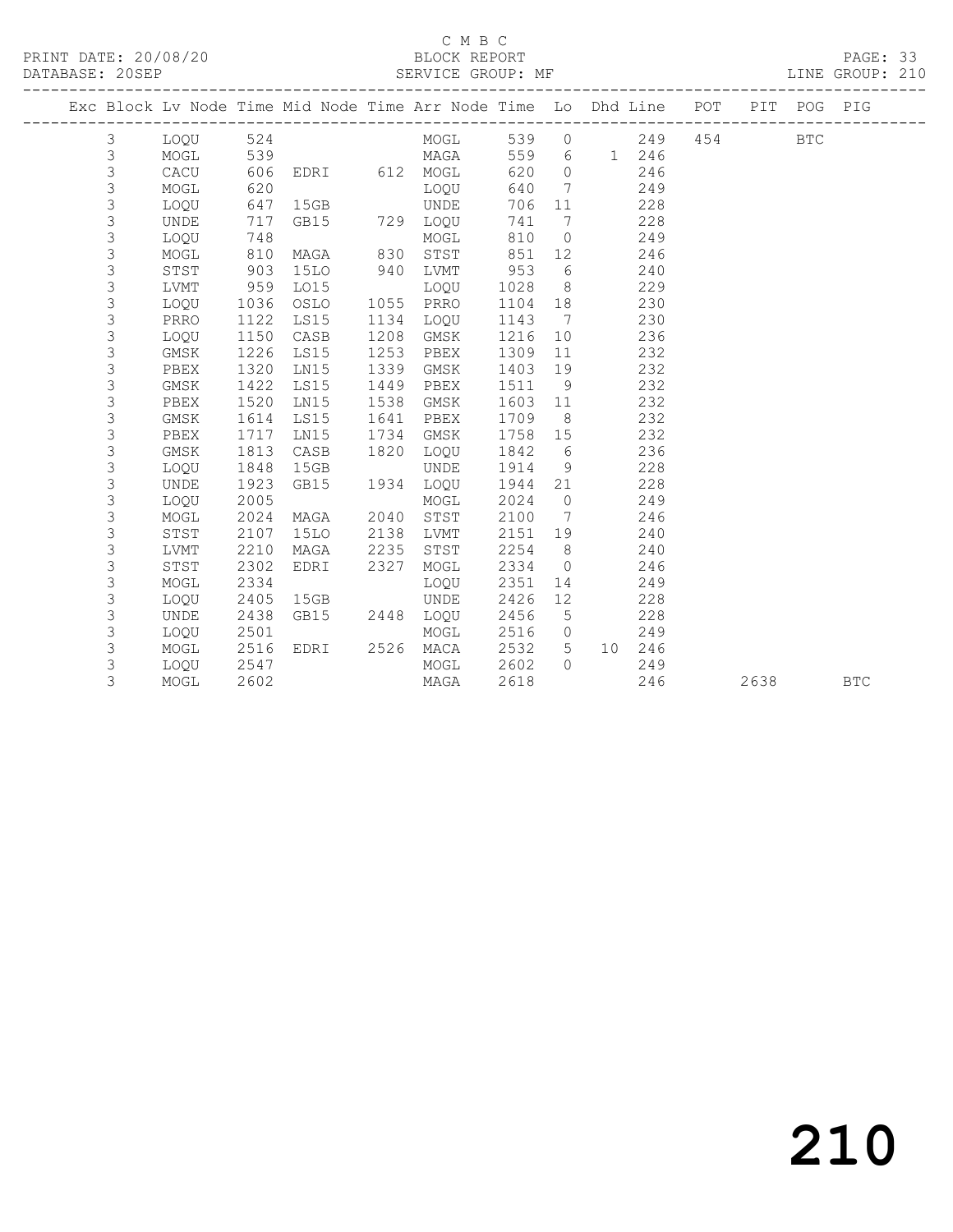## C M B C

| DATABASE: 20SEP |                |             |                   |                                 |      | SERVICE GROUP: MF      |         |                 | LINE GROUP: 210                                                                |          |            |            |  |
|-----------------|----------------|-------------|-------------------|---------------------------------|------|------------------------|---------|-----------------|--------------------------------------------------------------------------------|----------|------------|------------|--|
|                 |                |             |                   |                                 |      |                        |         |                 | Exc Block Lv Node Time Mid Node Time Arr Node Time Lo Dhd Line POT PIT POG PIG |          |            |            |  |
|                 | 4              |             |                   |                                 |      |                        |         |                 | BDKS 455 SMKI 508 JOST 516 6 028 454 BTC                                       |          |            |            |  |
|                 | 4              | JOST 522    |                   |                                 |      | BDKI 542 PBEX          |         |                 | 552 8 028                                                                      |          |            |            |  |
|                 | 4              | PBEX        | 600<br>622<br>745 |                                 |      | MTLV 609 UNDE          |         | 616 6           | 210                                                                            |          |            |            |  |
|                 | $\overline{4}$ | UNDE        |                   | PBEX 643 BUB2                   |      |                        |         | 706 6           | 33 210                                                                         |          |            |            |  |
|                 | 4              | PBEX        | 745               |                                 |      | BAGA                   | 809     | $5\overline{)}$ | 211                                                                            |          |            |            |  |
|                 | 4              | BAGA        | 814               |                                 |      | PBEX                   | 843     | $5\overline{)}$ | 211                                                                            |          |            |            |  |
|                 | 4              | PBEX        | 848               | LN15 905 GMSK                   |      |                        | 929     | $5\overline{)}$ | 232                                                                            |          |            |            |  |
|                 | 4              | GMSK        |                   |                                 |      |                        | 1014    | 5 <sup>5</sup>  | 232                                                                            |          |            |            |  |
|                 | 4              | PBEX        | 934<br>1019       | LS15 958 PBEX<br>LN15 1036 GMSK |      |                        | 1058    | $5\overline{)}$ | 232                                                                            |          |            |            |  |
|                 | 4              | GMSK        | 1103              | LS15 1127 PBEX                  |      |                        | 1142 8  |                 | 232                                                                            |          |            |            |  |
|                 | 4              | PBEX        | 1150              |                                 |      | PANA                   | 1207    | 13              | 212                                                                            |          |            |            |  |
|                 | 4              | PANA        | 1220              |                                 |      | PBEX                   | 1238    | 12              | 212                                                                            |          |            |            |  |
|                 | 4              | PBEX        | 1250              | LN15                            |      | 1309 GMSK              | 1333    | 23              | 232                                                                            |          |            |            |  |
|                 | 4              | GMSK        | 1356              | CASB                            |      | 1404 LOQU              | 1428    | $\overline{7}$  | 236                                                                            |          |            |            |  |
|                 |                |             |                   |                                 |      |                        |         |                 |                                                                                |          |            |            |  |
|                 | 4              | LOQU        | 1435              | CASB                            |      | 1454 GMSK<br>1543 PBEX | 1502    | 10              | 236                                                                            |          |            |            |  |
|                 | 4              | GMSK        | 1512              | LS15                            |      |                        | 1612    | $\overline{7}$  | 232                                                                            |          |            |            |  |
|                 | 4              | PBEX        | 1619              | LN15                            |      | 1637 GMSK              | 1701 8  |                 | 232                                                                            |          |            |            |  |
|                 | 4              | GMSK        | 1709              | CASB                            |      | 1716 LOQU              | 1738 12 |                 | 236                                                                            |          |            |            |  |
|                 | 4              | LOQU        | 1750              | CASB                            |      | 1809 GMSK              | 1816    | 13              | 236                                                                            |          |            |            |  |
|                 | 4              | GMSK        | 1829<br>1908      | CASB                            |      | 1836 LOQU              | 1858 10 |                 | 236                                                                            |          |            |            |  |
|                 | 4              | LOQU        |                   | 29LO                            |      | 1924 LVMT              | 1931 10 |                 | 229                                                                            |          |            |            |  |
|                 | 4              | LVMT        | 1941              | MAGA                            | 2007 | STST                   | 2026 7  |                 | 240                                                                            |          |            |            |  |
|                 | 4              | STST        | 2033              | 15LO 2105 LVMT                  |      |                        | 2118 5  |                 | 240                                                                            |          |            |            |  |
|                 | 4              | LVMT        | 2123              | MAGA                            |      |                        |         |                 | 2148 STST 2207 19 240                                                          |          |            |            |  |
|                 | 4              | STST        | 2226              | 15LO                            |      | 2256 LVMT              | 2309    |                 | 240                                                                            | 2324 BTC |            |            |  |
|                 | 5              | BAGA        | 520               |                                 |      | PBEX                   |         |                 | 540 15<br>211                                                                  | 455 000  | <b>BTC</b> |            |  |
|                 | 5              | PBEX        | 555               | LN15 609 GMSK                   |      |                        | 626     | 6               | 232                                                                            |          |            |            |  |
|                 | $\mathsf S$    | GMSK        |                   | LS15                            |      | 652 PBEX               |         | 706 11          | 232                                                                            |          |            |            |  |
|                 | 5              | PBEX        | 632<br>717<br>717 | LN15                            |      | 732 GMSK               | 755     | $7\overline{ }$ | 232                                                                            |          |            |            |  |
|                 | 5              | GMSK        | 802               | CASB                            |      | 809 LOQU               | 833     | 6               | 236                                                                            |          |            |            |  |
|                 | 5              | LOQU        | 839               | CASB                            |      | 856 GMSK               | 903     | 19              | 236                                                                            |          |            |            |  |
|                 | 5              | GMSK        |                   | CASB                            |      | 929 LOQU               | 953     | 22              | 236                                                                            |          |            |            |  |
|                 | 5              | LOQU        | 922<br>1015       | 29LO 1033 LVMT                  |      |                        | 1040    | 19              | 229                                                                            |          |            |            |  |
|                 | 5              | LVMT        | 1059              | LO15                            |      | LOQU                   | 1128 17 |                 | 229                                                                            |          |            |            |  |
|                 | 5              | LOQU        | 1145              | 29LO 1207 LVMT                  |      |                        | 1214    | 14              | 229                                                                            |          |            |            |  |
|                 | 5              | LVMT        |                   |                                 |      | LOQU                   | 1258 17 |                 | 229                                                                            |          |            |            |  |
|                 | 5              | LOQU        |                   | 1228 LO15<br>1315 29LO          |      | 1334 LVMT              | 1341 14 |                 | 229                                                                            |          |            |            |  |
|                 | 5              |             |                   |                                 |      |                        |         |                 | 229                                                                            |          |            |            |  |
|                 | 5              | LOQU        | 1445              | LN15                            |      | 1454 PRRO              | 1512    | $\overline{7}$  | 230                                                                            |          |            |            |  |
|                 | 5              | PRRO        | 1519              | LS15                            |      | 1532 LOQU              | 1542    | $5\phantom{.0}$ | 230                                                                            |          |            |            |  |
|                 | 5              | LOQU        | 1547              | LN15                            | 1557 | PRRO                   | 1616    | $\mathsf S$     | 230                                                                            |          |            |            |  |
|                 | 5              | PRRO        | 1621              | LS15                            | 1632 | LOQU                   | 1642    | 5               | 230                                                                            |          |            |            |  |
|                 | 5              | LOQU        | 1647              | LN15                            | 1657 | PRRO                   | 1716    | 5               | 230                                                                            |          |            |            |  |
|                 | $\mathsf S$    | PRRO        | 1721              | LS15                            | 1732 | LOQU                   | 1742    | 14              | 230                                                                            |          |            |            |  |
|                 |                |             | 1756              | LN15                            | 1806 | PRRO                   | 1824    |                 | 230                                                                            |          |            |            |  |
|                 | $\mathsf S$    | LOQU        |                   |                                 |      |                        |         | 14              |                                                                                |          |            |            |  |
|                 | 5              | PRRO        | 1838              | LS15                            | 1848 | LOQU                   | 1858    | 5               | 230                                                                            |          |            |            |  |
|                 | 5              | LOQU        | 1903              | 15GB                            |      | UNDE                   | 1928    | 8               | 228                                                                            |          |            |            |  |
|                 | 5              | UNDE        | 1936              | GB15                            | 1947 | LOQU                   | 1957    | 6               | 228                                                                            |          |            |            |  |
|                 | 5              | LOQU        | 2003              | CASB                            | 2019 | GMSK                   | 2026    | $7\phantom{.0}$ | 236                                                                            |          |            |            |  |
|                 | 5              | $\rm{GMSK}$ | 2033              | LS15                            | 2052 | PBEX                   | 2106    | 12              | 232                                                                            |          |            |            |  |
|                 | 5              | PBEX        | 2118              | LN15                            | 2131 | GMSK                   | 2152    | 15              | 232                                                                            |          |            |            |  |
|                 | 5              | GMSK        | 2207              | LS15                            | 2226 | ${\tt PBEX}$           | 2238    | 15              | 232                                                                            |          |            |            |  |
|                 | 5              | PBEX        | 2253              |                                 |      | PANA                   | 2309    | 13              | 212                                                                            |          |            |            |  |
|                 | 5              | PANA        | 2322              |                                 |      | PBEX                   | 2340    | 13              | 211                                                                            |          |            |            |  |
|                 | 5              | PBEX        | 2353              |                                 |      | PANA                   | 2409    | 15              | 212                                                                            |          |            |            |  |
|                 | 5              | PANA        | 2424              |                                 |      | PBEX                   | 2441    |                 | 211                                                                            | 2449     |            | <b>BTC</b> |  |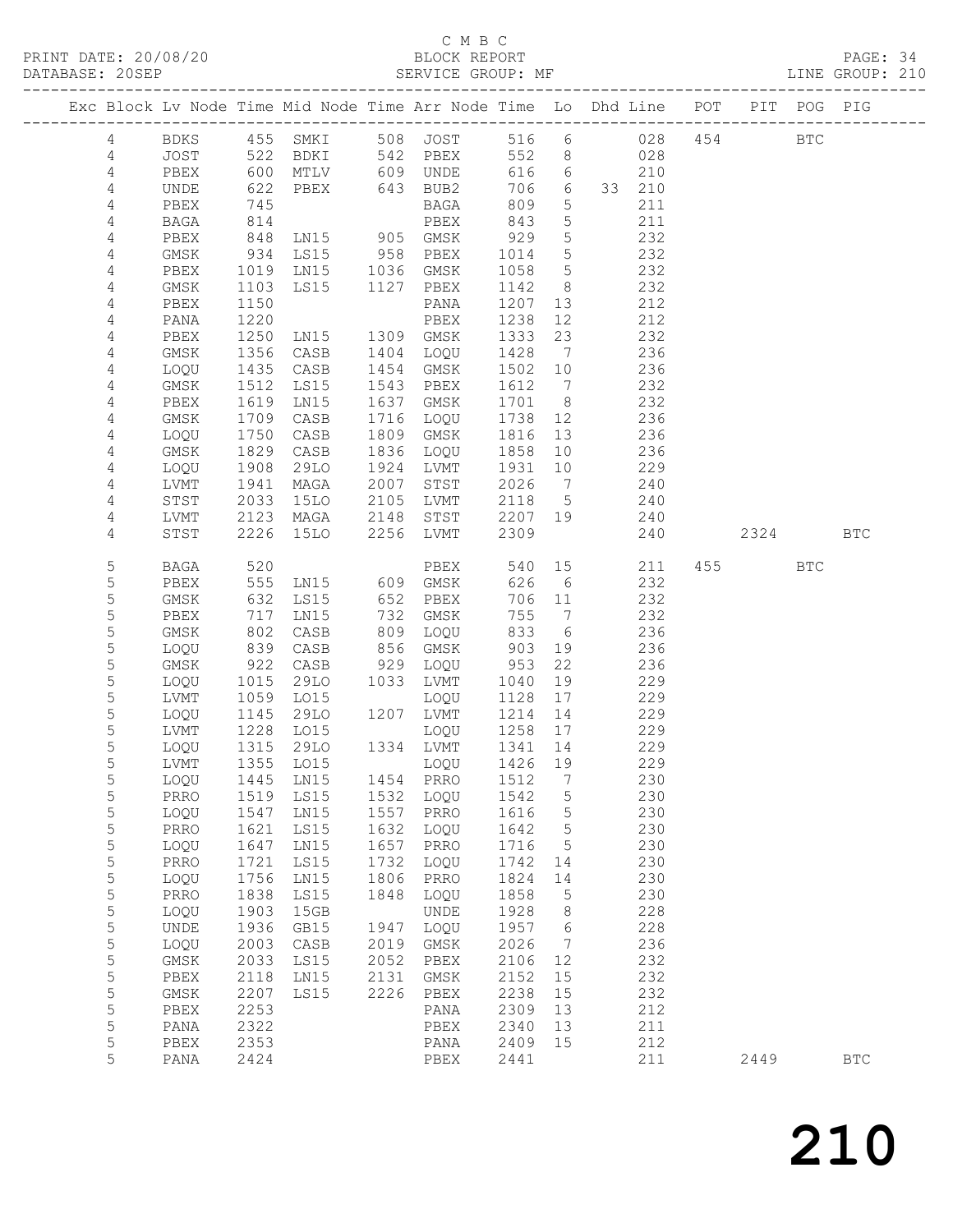## C M B C

| DATABASE: 20SEP |                |              | SERVICE GROUP: MF<br>-------------------- |                                                                                |      |                                                    |              |                                    |              |            |  |         | LINE GROUP: 210 |                      |  |
|-----------------|----------------|--------------|-------------------------------------------|--------------------------------------------------------------------------------|------|----------------------------------------------------|--------------|------------------------------------|--------------|------------|--|---------|-----------------|----------------------|--|
|                 |                |              |                                           | Exc Block Lv Node Time Mid Node Time Arr Node Time Lo Dhd Line POT PIT POG PIG |      |                                                    |              |                                    |              |            |  |         |                 |                      |  |
|                 | 6              |              |                                           | UNDE 528 PBEX 546 BUB2 606 13 210 505 BTC                                      |      |                                                    |              |                                    |              |            |  |         |                 |                      |  |
|                 | 6              | BUB2         |                                           | 619 PBEX 643 UNDE                                                              |      |                                                    |              |                                    | 702 5 210    |            |  |         |                 |                      |  |
|                 | 6              | UNDE         | 707<br>801<br>900                         | PBEX 728 BUB2 755 6<br>PBEX 834 UNDE 854 6<br>PBEX 925 BUB2 955 11             |      |                                                    |              |                                    |              | 210        |  |         |                 |                      |  |
|                 | 6              | BUB2         |                                           |                                                                                |      |                                                    |              |                                    |              | 210        |  |         |                 |                      |  |
|                 | 6              | UNDE         |                                           |                                                                                |      |                                                    |              |                                    | 210          |            |  |         |                 |                      |  |
|                 | 6              | BUB2         | 1006                                      |                                                                                |      | PBEX 1032 PANA 1055                                |              | 11                                 | 211          |            |  |         |                 |                      |  |
|                 | 6              | PANA         | 1106                                      | PBEX                                                                           |      | 1131 BUB2                                          | 1158         | 9                                  |              | 211        |  |         |                 |                      |  |
|                 | 6              | BUB2         | 1207<br>1304                              | PBEX                                                                           |      | 1234 PANA                                          | 1257 7       |                                    |              | 211        |  |         |                 |                      |  |
|                 | 6              | PANA         |                                           | PBEX                                                                           |      | 1331 BUB2                                          | 1358 14      |                                    |              | 211        |  |         |                 |                      |  |
|                 | 6              | BUB2         | 1412                                      | PBEX                                                                           |      | 1440 UNDE                                          | 1504         | 6                                  | 210          |            |  |         |                 |                      |  |
|                 | 6              | UNDE         | 1510                                      | GB15                                                                           |      | 1526 LOQU                                          | 1543         | $5\overline{)}$                    |              | 228        |  |         |                 |                      |  |
|                 | 6              | LOQU         | 1548<br>1624                              | 15GB                                                                           |      | UNDE                                               | 1616         | 8 <sup>8</sup>                     |              | 228        |  |         |                 |                      |  |
|                 | 6              | UNDE         |                                           | PBEX                                                                           |      | 1648 BUB2                                          | 1719 5       |                                    |              | 210        |  |         |                 |                      |  |
|                 | 6              | BUB2         | 1724                                      | PBEX                                                                           |      | 1800 UNDE                                          | 1823         | $5\overline{)}$                    | 210          |            |  |         |                 |                      |  |
|                 | 6              | UNDE         | 1828                                      | PBEX                                                                           |      | 1847 BUB2                                          | 1913 8       |                                    |              | 210        |  |         |                 |                      |  |
|                 | 6              | BUB2         | 1921<br>2027                              | PBEX                                                                           |      | 1946 UNDE                                          | 2005 22      |                                    |              | 210        |  |         |                 |                      |  |
|                 | 6              | UNDE         | 2027                                      |                                                                                |      |                                                    | 2112 6       |                                    |              | 209        |  |         |                 |                      |  |
|                 | 6              | BUB2         | 2118                                      | PBEX 2146 UNDE                                                                 |      |                                                    | 2207 22      |                                    | 209          |            |  |         |                 |                      |  |
|                 | 6              | UNDE         | 2229                                      |                                                                                |      | PBEX 2246 BUB2                                     | 2311         | 9                                  |              | 209        |  |         |                 |                      |  |
|                 | 6              | BUB2         | 2320                                      | PBEX 2346 UNDE                                                                 |      |                                                    | 2406 24      |                                    |              | 209        |  |         |                 |                      |  |
|                 | 6              | <b>UNDE</b>  | 2430                                      |                                                                                |      | PBEX                                               | 2445         |                                    |              | 209        |  |         | 2453            | <b>BTC</b>           |  |
|                 | 7              | CLCA         | 540                                       | LS15 558 PBEX                                                                  |      |                                                    | 611          |                                    |              | 7 232      |  | 510 310 | <b>BTC</b>      |                      |  |
|                 | 7              | PBEX         | 618<br>651                                |                                                                                |      | PANA                                               |              |                                    | 634 16 1 212 |            |  |         |                 |                      |  |
|                 | $\overline{7}$ | BAGA         |                                           |                                                                                |      |                                                    |              | 741 5                              |              | 33 211     |  |         |                 |                      |  |
|                 | 7              | PBEX         | 819                                       |                                                                                |      | PANA                                               | 837 15       |                                    |              | 212        |  |         |                 |                      |  |
|                 | 7              | PANA         | 852                                       |                                                                                |      | PBEX                                               | 910          | $5^{\circ}$                        |              | 212        |  |         |                 |                      |  |
|                 | 7              | PBEX         | 915                                       |                                                                                |      | PANA                                               | 936          | $\overline{7}$                     |              | 211        |  |         |                 |                      |  |
|                 | 7<br>7         | PANA         | 943<br>1040                               | PANA<br>PBEX 1008 BUB2<br>PBEX 1106 PANA                                       |      |                                                    | 1035<br>1129 | $5\overline{)}$<br>$7\overline{ }$ |              | 211<br>211 |  |         |                 |                      |  |
|                 | 7              | BUB2         |                                           | PBEX 1201 BUB2                                                                 |      |                                                    | 1228         | 8 <sup>8</sup>                     |              | 211        |  |         |                 |                      |  |
|                 | 7              | PANA<br>BUB2 | 1136<br>1236                              | PBEX                                                                           |      | 1304 PANA                                          | 1328         | 6                                  |              | 211        |  |         |                 |                      |  |
|                 | 7              | PANA         | 1334                                      | PBEX                                                                           |      | 1401 BUB2                                          | 1428 16      |                                    |              | 211        |  |         |                 |                      |  |
|                 | 7              | BUB2         | 1444                                      | PBEX                                                                           |      | 1514 UNDE                                          | 1538 5       |                                    |              | 210        |  |         |                 |                      |  |
|                 | 7              | UNDE         | 1543                                      | PBEX                                                                           |      | 1607 BUB2                                          | 1637 7       |                                    | 210          |            |  |         |                 |                      |  |
|                 | 7              | BUB2         | 1644                                      | PBEX                                                                           |      | 1718 UNDE                                          | 1741 7       |                                    |              | 210        |  |         |                 |                      |  |
|                 | 7              | UNDE         |                                           | GB15                                                                           |      |                                                    |              |                                    |              | 228        |  |         |                 |                      |  |
|                 | 7              | LOQU         |                                           | 1748 GB15<br>1820 CASB                                                         |      | 1801 LOQU 1813 7<br>1838 GMSK 1845 14<br>1838 GMSK |              |                                    |              | 236        |  |         |                 |                      |  |
|                 | $7^{\circ}$    |              |                                           | GMSK 1859 CASB 1906 LOQU 1926 6                                                |      |                                                    |              |                                    |              | 236        |  |         |                 |                      |  |
|                 | 7              | LOQU         | 1932                                      | LN15                                                                           | 1941 | PRRO                                               | 1957         | 12                                 |              | 230        |  |         |                 |                      |  |
|                 | 7              | PRRO         | 2009                                      | LS15                                                                           | 2018 | LOQU                                               | 2024         | 11                                 |              | 230        |  |         |                 |                      |  |
|                 | 7              | LOQU         | 2035                                      | 15GB                                                                           |      | UNDE                                               | 2058         | 8                                  |              | 228        |  |         |                 |                      |  |
|                 | 7              | UNDE         | 2106                                      | GB15                                                                           | 2117 | LOQU                                               | 2126         | 6                                  |              | 228        |  |         |                 |                      |  |
|                 | 7              | LOQU         | 2132                                      | LN15                                                                           | 2140 | PRRO                                               | 2156         | 14                                 |              | 230        |  |         |                 |                      |  |
|                 | 7              | PRRO         | 2210                                      | LS15                                                                           | 2218 | LOQU                                               | 2224         | 11                                 |              | 230        |  |         |                 |                      |  |
|                 | $\overline{7}$ | LOQU         | 2235                                      | 15GB                                                                           |      | UNDE                                               | 2257         | 11                                 |              | 228        |  |         |                 |                      |  |
|                 | 7              | UNDE         | 2308                                      | GB15                                                                           | 2318 | LOQU                                               | 2326         | 7                                  |              | 228        |  |         |                 |                      |  |
|                 | 7              | LOQU         | 2333                                      | LN15                                                                           | 2340 | PRRO                                               | 2353         | 18                                 |              | 230        |  |         |                 |                      |  |
|                 | 7              | PRRO         | 2411                                      | LS15                                                                           | 2418 | LOQU                                               | 2424         | - 8                                |              | 230        |  |         |                 |                      |  |
|                 | 7              | LOQU         | 2432                                      | 15GB                                                                           |      | UNDE                                               | 2453         | 15                                 |              | 228        |  |         |                 |                      |  |
|                 | 7              | UNDE         | 2508                                      | GB15                                                                           | 2518 | LOQU                                               | 2526         |                                    |              | 228        |  | 2542    |                 | $\operatorname{BTC}$ |  |
|                 |                |              |                                           |                                                                                |      |                                                    |              |                                    |              |            |  |         |                 |                      |  |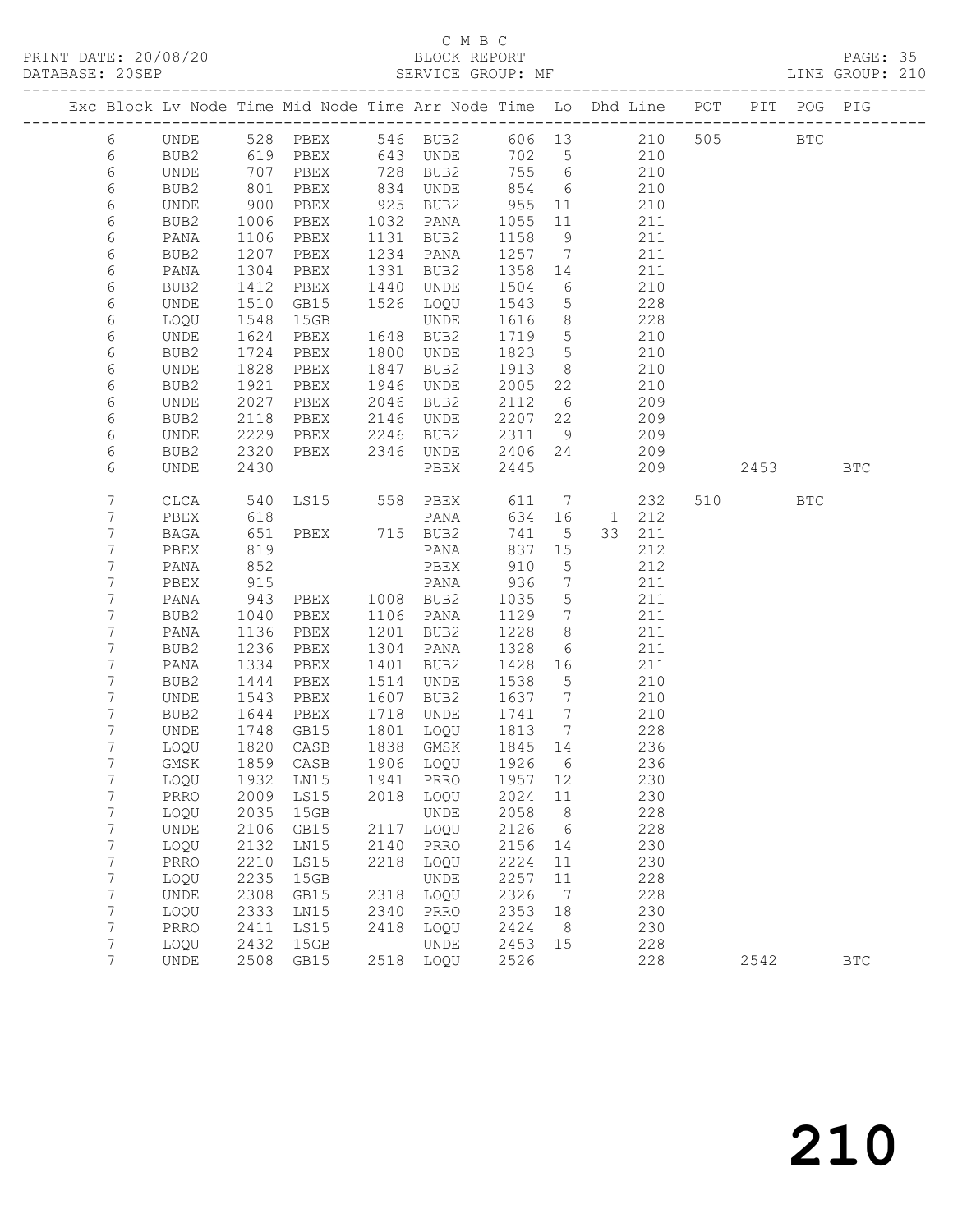PRINT DATE: 20/08/20 BLOCK REPORT DATABASE: 20SEP

## C M B C<br>BLOCK REPORT

PAGE: 36<br>LINE GROUP: 210

|  |         |                  |      |             |      |           |      |                 | Exc Block Lv Node Time Mid Node Time Arr Node Time Lo Dhd Line POT |     |      | PIT POG PIG |            |
|--|---------|------------------|------|-------------|------|-----------|------|-----------------|--------------------------------------------------------------------|-----|------|-------------|------------|
|  | 8       | LN15             |      | 536 OSLO    |      | 541 PRRO  | 555  | $\circ$         | 230                                                                | 511 |      | <b>BTC</b>  |            |
|  | 8       | PRRO             | 555  | LS15        | 603  | LOOU      | 609  | -8              | 230                                                                |     |      |             |            |
|  | $\,8\,$ | LOQU             | 617  | 15GB        |      | UNDE      | 636  | 13              | 228                                                                |     |      |             |            |
|  | 8       | <b>UNDE</b>      | 649  | GB15        |      | 701 LOQU  | 711  | 5               | 228                                                                |     |      |             |            |
|  | $\,8\,$ | LOQU             | 716  | 15GB        |      | UNDE      | 738  | $\overline{5}$  | 228                                                                |     |      |             |            |
|  | $\,8\,$ | UNDE             | 743  | PBEX        | 807  | BUB2      | 838  | 8               | 210                                                                |     |      |             |            |
|  | $\,8\,$ | BUB <sub>2</sub> | 846  | PBEX        | 918  | UNDE      | 938  | $7\overline{ }$ | 210                                                                |     |      |             |            |
|  | $\,8\,$ | UNDE             | 945  | GB15        | 958  | LOQU      | 1012 | 5               | 228                                                                |     |      |             |            |
|  | 8       | LOOU             | 1017 |             |      | MOGL      | 1036 | $\Omega$        | 249                                                                |     |      |             |            |
|  | $\,8\,$ | MOGL             | 1036 | MAGA        | 1054 | STST      | 1117 | 16              | 246                                                                |     |      |             |            |
|  | 8       | STST             | 1133 | <b>15LO</b> | 1210 | LVMT      | 1223 | 21              | 240                                                                |     |      |             |            |
|  | $\,8\,$ | LVMT             | 1244 | MAGA        | 1315 | STST      | 1342 | 6               | 240                                                                |     |      |             |            |
|  | $\,8\,$ | STST             | 1348 | 15LO        | 1426 | LVMT      | 1439 | 6               | 240                                                                |     |      |             |            |
|  | 8       | LVMT             | 1445 | MAGA        | 1517 | STST      | 1542 | 7               | 240                                                                |     |      |             |            |
|  | $\,8\,$ | STST             | 1549 | 15LO        | 1626 | LVMT      | 1639 | 10 <sup>°</sup> | 240                                                                |     |      |             |            |
|  | 8       | LVMT             | 1649 | MAGA        | 1722 | STST      | 1747 | - 8             | 240                                                                |     |      |             |            |
|  | 8       | STST             | 1755 | EDRI        | 1824 | MOGL      | 1834 | $\overline{0}$  | 246                                                                |     |      |             |            |
|  | 8       | MOGL             | 1834 |             |      | LOQU      | 1852 | 11              | 249                                                                |     |      |             |            |
|  | $\,8\,$ | LOQU             | 1903 | CASB        | 1921 | GMSK      | 1928 | 5               | 236                                                                |     |      |             |            |
|  | $\,8\,$ | GMSK             | 1933 | LS15        | 1955 | PBEX      | 2010 | 8 <sup>8</sup>  | 232                                                                |     |      |             |            |
|  | 8       | PBEX             | 2018 | LN15        | 2032 | GMSK      | 2054 | 13              | 232                                                                |     |      |             |            |
|  | $\,8\,$ | <b>GMSK</b>      | 2107 | LS15        | 2126 | PBEX      | 2139 | 9               | 232                                                                |     |      |             |            |
|  | 8       | PBEX             | 2148 | LN15        | 2201 | GMSK      | 2222 | 13              | 232                                                                |     |      |             |            |
|  | 8       | GMSK             | 2235 | CASB        | 2241 | LOQU      | 2258 | 7               | 236                                                                |     |      |             |            |
|  | 8       | LOQU             | 2305 | 29LO        | 2318 | LVMT      | 2325 | 13              | 229                                                                |     |      |             |            |
|  | $\,8\,$ | LVMT             | 2338 | L015        |      | LOQU      | 2354 | 11              | 229                                                                |     |      |             |            |
|  | $\,8\,$ | LOQU             | 2405 | 29LO        | 2417 | LVMT      | 2423 | 13              | 229                                                                |     |      |             |            |
|  | 8       | LVMT             | 2436 | L015        |      | LOOU      | 2452 | 10              | 229                                                                |     |      |             |            |
|  | 8       | LOQU             | 2502 | 15GB        |      | UNDE      | 2523 | 5               | 228                                                                |     |      |             |            |
|  | 8       | UNDE             | 2528 |             |      | GB15      | 2537 | 13              | $5 -$<br>228                                                       |     |      |             |            |
|  | 8       | LVMT             | 2555 |             |      | HODM      | 2636 | 5               | N24                                                                |     |      |             |            |
|  | 8       | HODM             | 2641 | LOOU        |      | 2711 LVMT | 2726 |                 | N24                                                                |     | 2741 |             | <b>BTC</b> |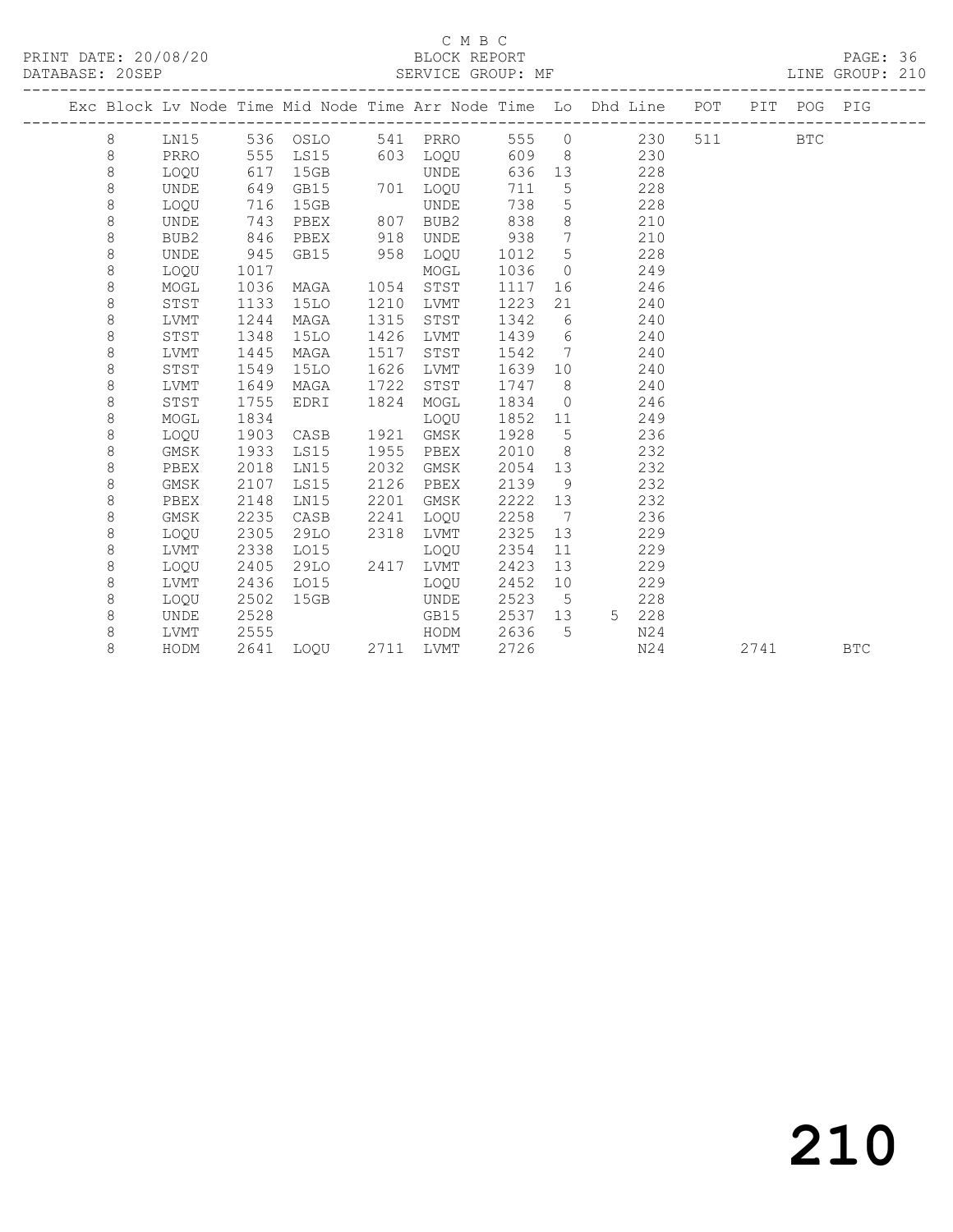#### C M B C<br>BLOCK REPORT

PAGE: 37<br>LINE GROUP: 210

| 536 EDRI 542 MOGL 550 0 246<br>9<br>511 BTC<br>CACU<br>LOQU<br>550<br>610 11 249<br>9<br>MOGL<br>621<br>9<br>MOGL<br>636<br>LOQU<br>$\overline{0}$<br>249<br>$\mathcal{G}$<br>636<br>MAGA 654 STST<br>712 10<br>MOGL<br>246<br>9<br>722<br>EDRI 746 MOGL<br>756<br>246<br>STST<br>$\overline{0}$<br>$\mathsf 9$<br>756<br>823<br>9<br>249<br>MOGL<br>LOQU<br>849 LVMT<br>856<br>9<br>832<br>29LO<br>6<br>229<br>LOQU<br>9<br>902<br>931<br>229<br>LVMT<br>LO15<br>LOQU<br>17<br>9<br>948<br>1011<br>13<br>228<br>LOQU<br>15GB<br><b>UNDE</b><br>9<br>PBEX<br>1046 BUB2<br>6<br>210<br>UNDE<br>1024<br>1113<br>9<br>1207 7<br>210<br>1119<br>PBEX<br>1145 UNDE<br>BUB2<br>9<br>1214<br>1228 LOQU<br>1242<br>6<br>228<br>UNDE<br>GB15<br>9<br>1248<br>15GB<br>1312 12<br>228<br>LOQU<br>UNDE<br>9<br>1324<br>1346 BUB2<br>1413 16<br>210<br>UNDE<br>PBEX<br>9<br>1429<br>1458 PANA<br>1526<br>BUB2<br>PBEX<br>$6\overline{6}$<br>211<br>9<br>1532<br>1559 10<br>25 211<br>PANA<br>PBEX<br>EDRI 1703 MOGL<br>9<br>1634<br>STST<br>1713<br>$\overline{0}$<br>246<br>9<br>249<br>MOGL<br>1713<br>LOQU<br>1736 11<br>9<br>249<br>LOQU<br>1747<br>MOGL<br>1808<br>$\overline{0}$<br>MAGA 1825 STST<br>9<br>MOGL<br>1808<br>1850 11<br>246<br>9<br>STST<br>1901<br>EDRI 1926 MOGL<br>1935<br>246<br>$\overline{0}$<br>9<br>1935<br>1953<br>249<br>MOGL<br>LOQU<br>10<br>9<br>2003<br>LNI5<br>2011 PRRO<br>2027<br>12<br>230<br>LOQU<br>9<br>2039<br>LS15<br>2048 LOQU<br>2054 11<br>230<br>PRRO<br>$\mathcal{G}$<br>2105<br>29LO<br>2120 LVMT<br>2127 9<br>229<br>LOQU<br>9<br>2158 7<br>229<br>LVMT<br>2136<br>LO15<br>LOQU<br>249<br>9<br>2205<br>2221 0<br>LOQU<br>MOGL<br>MAGA 2237 STST 2255 16<br>9<br>2221<br>246<br>MOGL<br>9<br>2339 LVMT<br>2311<br>15LO<br>2350<br>2405<br>STST<br>240<br><b>BTC</b><br>10<br>10<br>525<br>539 GMSK<br>232<br>513<br>LN15<br>556<br><b>BTC</b><br>PBEX<br>10<br>606<br>LS15<br>625 PBEX<br>638 10<br>232<br>GMSK<br>724<br>10<br>PBEX<br>648<br>LN15<br>703 GMSK<br>$5^{\circ}$<br>232<br>10<br>753<br>810<br>232<br>GMSK<br>LS15<br>PBEX<br>$\overline{7}$<br>$\begin{array}{c} \n \overline{1} \\  817 \\  \overline{1} \\  7\n \end{array}$<br>834 GMSK<br>901<br>6<br>232<br>10<br>PBEX<br>LN15<br>907<br>938<br>914 LOQU<br>236<br>10<br>GMSK<br>CASB<br>10<br>11<br>10<br>LOQU<br>948<br>OSLO<br>1004 PRRO<br>1013<br>230<br>10<br>1024<br>1048<br>LS15<br>1034 LOQU<br>1041 7<br>230<br>PRRO<br>10<br>1048<br>15GB<br>1111 13<br>228<br>LOQU<br>UNDE<br>UNDE 1124 PBEX 1146 BUB2 1213 6<br>10<br>210<br>$\overline{7}$<br>1219<br>PBEX<br>1245<br>1307<br>210<br>10<br>BUB2<br>UNDE<br>228<br>1328<br>1342<br>10<br>UNDE<br>1314<br>GB15<br>LOQU<br>8 <sup>8</sup><br>1350<br>1409<br>1417<br>236<br>10<br>LOQU<br>CASB<br>GMSK<br>10<br>10<br>1427<br>1435<br>1458<br>236<br>GMSK<br>CASB<br>LOQU<br>$7\phantom{.0}\phantom{.0}7$<br>1505<br>29LO<br>1525<br>1533<br>229<br>10<br>LOQU<br>LVMT<br>20<br>10<br>1553<br>1626<br>1651<br>240<br>LVMT<br>MAGA<br>STST<br>16<br>10<br>${\tt STST}$<br>1707<br>1736<br>1746<br>246<br>EDRI<br>MOGL<br>$\overline{0}$<br>1746<br>1807<br>249<br>10<br>MOGL<br>LOQU<br>11<br>1818<br>1846<br>228<br>10<br>LOQU<br>15GB<br>UNDE<br>$5^{\circ}$<br>1851<br>GB15<br>1903<br>LOQU<br>1914<br>228<br>10<br>UNDE<br>9<br>229<br>10<br>1923<br>1939<br>1946<br>LOQU<br>29LO<br>LVMT<br>10<br>10<br>1956<br>2021<br>STST<br>2040<br>10<br>240<br>LVMT<br>MAGA<br>10<br>2050<br><b>15LO</b><br>2122<br>2135<br>240<br>STST<br>LVMT<br>10<br>2145<br>2210<br>2229<br>20<br>10<br>LVMT<br>MAGA<br>STST<br>240<br>10<br>2249<br>2319<br>2332<br>8<br>240<br>STST<br>15LO<br>LVMT<br>10<br>2340<br>2404<br>STST<br>2423 16<br>240<br>MAGA<br>LVMT<br>10<br>2439 15LO<br>2506<br>2517<br>240<br>2532<br>STST<br>LVMT<br><b>BTC</b> | Exc Block Lv Node Time Mid Node Time Arr Node Time Lo Dhd Line POT PIT POG PIG |  |  |  |  |  |  |
|---------------------------------------------------------------------------------------------------------------------------------------------------------------------------------------------------------------------------------------------------------------------------------------------------------------------------------------------------------------------------------------------------------------------------------------------------------------------------------------------------------------------------------------------------------------------------------------------------------------------------------------------------------------------------------------------------------------------------------------------------------------------------------------------------------------------------------------------------------------------------------------------------------------------------------------------------------------------------------------------------------------------------------------------------------------------------------------------------------------------------------------------------------------------------------------------------------------------------------------------------------------------------------------------------------------------------------------------------------------------------------------------------------------------------------------------------------------------------------------------------------------------------------------------------------------------------------------------------------------------------------------------------------------------------------------------------------------------------------------------------------------------------------------------------------------------------------------------------------------------------------------------------------------------------------------------------------------------------------------------------------------------------------------------------------------------------------------------------------------------------------------------------------------------------------------------------------------------------------------------------------------------------------------------------------------------------------------------------------------------------------------------------------------------------------------------------------------------------------------------------------------------------------------------------------------------------------------------------------------------------------------------------------------------------------------------------------------------------------------------------------------------------------------------------------------------------------------------------------------------------------------------------------------------------------------------------------------------------------------------------------------------------------------------------------------------------------------------------------------------------------------------------------------------------------------------------------------------------------------------------------------------------------------------------------------------------------------------------------------------------------------------------------------------------------------------------------------------------------------------------------------------------------------------------------------------------------------------------------------------------------------------------------------------------------------------------------------------------------------------------------------------------------------------------------|--------------------------------------------------------------------------------|--|--|--|--|--|--|
|                                                                                                                                                                                                                                                                                                                                                                                                                                                                                                                                                                                                                                                                                                                                                                                                                                                                                                                                                                                                                                                                                                                                                                                                                                                                                                                                                                                                                                                                                                                                                                                                                                                                                                                                                                                                                                                                                                                                                                                                                                                                                                                                                                                                                                                                                                                                                                                                                                                                                                                                                                                                                                                                                                                                                                                                                                                                                                                                                                                                                                                                                                                                                                                                                                                                                                                                                                                                                                                                                                                                                                                                                                                                                                                                                                                                         |                                                                                |  |  |  |  |  |  |
|                                                                                                                                                                                                                                                                                                                                                                                                                                                                                                                                                                                                                                                                                                                                                                                                                                                                                                                                                                                                                                                                                                                                                                                                                                                                                                                                                                                                                                                                                                                                                                                                                                                                                                                                                                                                                                                                                                                                                                                                                                                                                                                                                                                                                                                                                                                                                                                                                                                                                                                                                                                                                                                                                                                                                                                                                                                                                                                                                                                                                                                                                                                                                                                                                                                                                                                                                                                                                                                                                                                                                                                                                                                                                                                                                                                                         |                                                                                |  |  |  |  |  |  |
|                                                                                                                                                                                                                                                                                                                                                                                                                                                                                                                                                                                                                                                                                                                                                                                                                                                                                                                                                                                                                                                                                                                                                                                                                                                                                                                                                                                                                                                                                                                                                                                                                                                                                                                                                                                                                                                                                                                                                                                                                                                                                                                                                                                                                                                                                                                                                                                                                                                                                                                                                                                                                                                                                                                                                                                                                                                                                                                                                                                                                                                                                                                                                                                                                                                                                                                                                                                                                                                                                                                                                                                                                                                                                                                                                                                                         |                                                                                |  |  |  |  |  |  |
|                                                                                                                                                                                                                                                                                                                                                                                                                                                                                                                                                                                                                                                                                                                                                                                                                                                                                                                                                                                                                                                                                                                                                                                                                                                                                                                                                                                                                                                                                                                                                                                                                                                                                                                                                                                                                                                                                                                                                                                                                                                                                                                                                                                                                                                                                                                                                                                                                                                                                                                                                                                                                                                                                                                                                                                                                                                                                                                                                                                                                                                                                                                                                                                                                                                                                                                                                                                                                                                                                                                                                                                                                                                                                                                                                                                                         |                                                                                |  |  |  |  |  |  |
|                                                                                                                                                                                                                                                                                                                                                                                                                                                                                                                                                                                                                                                                                                                                                                                                                                                                                                                                                                                                                                                                                                                                                                                                                                                                                                                                                                                                                                                                                                                                                                                                                                                                                                                                                                                                                                                                                                                                                                                                                                                                                                                                                                                                                                                                                                                                                                                                                                                                                                                                                                                                                                                                                                                                                                                                                                                                                                                                                                                                                                                                                                                                                                                                                                                                                                                                                                                                                                                                                                                                                                                                                                                                                                                                                                                                         |                                                                                |  |  |  |  |  |  |
|                                                                                                                                                                                                                                                                                                                                                                                                                                                                                                                                                                                                                                                                                                                                                                                                                                                                                                                                                                                                                                                                                                                                                                                                                                                                                                                                                                                                                                                                                                                                                                                                                                                                                                                                                                                                                                                                                                                                                                                                                                                                                                                                                                                                                                                                                                                                                                                                                                                                                                                                                                                                                                                                                                                                                                                                                                                                                                                                                                                                                                                                                                                                                                                                                                                                                                                                                                                                                                                                                                                                                                                                                                                                                                                                                                                                         |                                                                                |  |  |  |  |  |  |
|                                                                                                                                                                                                                                                                                                                                                                                                                                                                                                                                                                                                                                                                                                                                                                                                                                                                                                                                                                                                                                                                                                                                                                                                                                                                                                                                                                                                                                                                                                                                                                                                                                                                                                                                                                                                                                                                                                                                                                                                                                                                                                                                                                                                                                                                                                                                                                                                                                                                                                                                                                                                                                                                                                                                                                                                                                                                                                                                                                                                                                                                                                                                                                                                                                                                                                                                                                                                                                                                                                                                                                                                                                                                                                                                                                                                         |                                                                                |  |  |  |  |  |  |
|                                                                                                                                                                                                                                                                                                                                                                                                                                                                                                                                                                                                                                                                                                                                                                                                                                                                                                                                                                                                                                                                                                                                                                                                                                                                                                                                                                                                                                                                                                                                                                                                                                                                                                                                                                                                                                                                                                                                                                                                                                                                                                                                                                                                                                                                                                                                                                                                                                                                                                                                                                                                                                                                                                                                                                                                                                                                                                                                                                                                                                                                                                                                                                                                                                                                                                                                                                                                                                                                                                                                                                                                                                                                                                                                                                                                         |                                                                                |  |  |  |  |  |  |
|                                                                                                                                                                                                                                                                                                                                                                                                                                                                                                                                                                                                                                                                                                                                                                                                                                                                                                                                                                                                                                                                                                                                                                                                                                                                                                                                                                                                                                                                                                                                                                                                                                                                                                                                                                                                                                                                                                                                                                                                                                                                                                                                                                                                                                                                                                                                                                                                                                                                                                                                                                                                                                                                                                                                                                                                                                                                                                                                                                                                                                                                                                                                                                                                                                                                                                                                                                                                                                                                                                                                                                                                                                                                                                                                                                                                         |                                                                                |  |  |  |  |  |  |
|                                                                                                                                                                                                                                                                                                                                                                                                                                                                                                                                                                                                                                                                                                                                                                                                                                                                                                                                                                                                                                                                                                                                                                                                                                                                                                                                                                                                                                                                                                                                                                                                                                                                                                                                                                                                                                                                                                                                                                                                                                                                                                                                                                                                                                                                                                                                                                                                                                                                                                                                                                                                                                                                                                                                                                                                                                                                                                                                                                                                                                                                                                                                                                                                                                                                                                                                                                                                                                                                                                                                                                                                                                                                                                                                                                                                         |                                                                                |  |  |  |  |  |  |
|                                                                                                                                                                                                                                                                                                                                                                                                                                                                                                                                                                                                                                                                                                                                                                                                                                                                                                                                                                                                                                                                                                                                                                                                                                                                                                                                                                                                                                                                                                                                                                                                                                                                                                                                                                                                                                                                                                                                                                                                                                                                                                                                                                                                                                                                                                                                                                                                                                                                                                                                                                                                                                                                                                                                                                                                                                                                                                                                                                                                                                                                                                                                                                                                                                                                                                                                                                                                                                                                                                                                                                                                                                                                                                                                                                                                         |                                                                                |  |  |  |  |  |  |
|                                                                                                                                                                                                                                                                                                                                                                                                                                                                                                                                                                                                                                                                                                                                                                                                                                                                                                                                                                                                                                                                                                                                                                                                                                                                                                                                                                                                                                                                                                                                                                                                                                                                                                                                                                                                                                                                                                                                                                                                                                                                                                                                                                                                                                                                                                                                                                                                                                                                                                                                                                                                                                                                                                                                                                                                                                                                                                                                                                                                                                                                                                                                                                                                                                                                                                                                                                                                                                                                                                                                                                                                                                                                                                                                                                                                         |                                                                                |  |  |  |  |  |  |
|                                                                                                                                                                                                                                                                                                                                                                                                                                                                                                                                                                                                                                                                                                                                                                                                                                                                                                                                                                                                                                                                                                                                                                                                                                                                                                                                                                                                                                                                                                                                                                                                                                                                                                                                                                                                                                                                                                                                                                                                                                                                                                                                                                                                                                                                                                                                                                                                                                                                                                                                                                                                                                                                                                                                                                                                                                                                                                                                                                                                                                                                                                                                                                                                                                                                                                                                                                                                                                                                                                                                                                                                                                                                                                                                                                                                         |                                                                                |  |  |  |  |  |  |
|                                                                                                                                                                                                                                                                                                                                                                                                                                                                                                                                                                                                                                                                                                                                                                                                                                                                                                                                                                                                                                                                                                                                                                                                                                                                                                                                                                                                                                                                                                                                                                                                                                                                                                                                                                                                                                                                                                                                                                                                                                                                                                                                                                                                                                                                                                                                                                                                                                                                                                                                                                                                                                                                                                                                                                                                                                                                                                                                                                                                                                                                                                                                                                                                                                                                                                                                                                                                                                                                                                                                                                                                                                                                                                                                                                                                         |                                                                                |  |  |  |  |  |  |
|                                                                                                                                                                                                                                                                                                                                                                                                                                                                                                                                                                                                                                                                                                                                                                                                                                                                                                                                                                                                                                                                                                                                                                                                                                                                                                                                                                                                                                                                                                                                                                                                                                                                                                                                                                                                                                                                                                                                                                                                                                                                                                                                                                                                                                                                                                                                                                                                                                                                                                                                                                                                                                                                                                                                                                                                                                                                                                                                                                                                                                                                                                                                                                                                                                                                                                                                                                                                                                                                                                                                                                                                                                                                                                                                                                                                         |                                                                                |  |  |  |  |  |  |
|                                                                                                                                                                                                                                                                                                                                                                                                                                                                                                                                                                                                                                                                                                                                                                                                                                                                                                                                                                                                                                                                                                                                                                                                                                                                                                                                                                                                                                                                                                                                                                                                                                                                                                                                                                                                                                                                                                                                                                                                                                                                                                                                                                                                                                                                                                                                                                                                                                                                                                                                                                                                                                                                                                                                                                                                                                                                                                                                                                                                                                                                                                                                                                                                                                                                                                                                                                                                                                                                                                                                                                                                                                                                                                                                                                                                         |                                                                                |  |  |  |  |  |  |
|                                                                                                                                                                                                                                                                                                                                                                                                                                                                                                                                                                                                                                                                                                                                                                                                                                                                                                                                                                                                                                                                                                                                                                                                                                                                                                                                                                                                                                                                                                                                                                                                                                                                                                                                                                                                                                                                                                                                                                                                                                                                                                                                                                                                                                                                                                                                                                                                                                                                                                                                                                                                                                                                                                                                                                                                                                                                                                                                                                                                                                                                                                                                                                                                                                                                                                                                                                                                                                                                                                                                                                                                                                                                                                                                                                                                         |                                                                                |  |  |  |  |  |  |
|                                                                                                                                                                                                                                                                                                                                                                                                                                                                                                                                                                                                                                                                                                                                                                                                                                                                                                                                                                                                                                                                                                                                                                                                                                                                                                                                                                                                                                                                                                                                                                                                                                                                                                                                                                                                                                                                                                                                                                                                                                                                                                                                                                                                                                                                                                                                                                                                                                                                                                                                                                                                                                                                                                                                                                                                                                                                                                                                                                                                                                                                                                                                                                                                                                                                                                                                                                                                                                                                                                                                                                                                                                                                                                                                                                                                         |                                                                                |  |  |  |  |  |  |
|                                                                                                                                                                                                                                                                                                                                                                                                                                                                                                                                                                                                                                                                                                                                                                                                                                                                                                                                                                                                                                                                                                                                                                                                                                                                                                                                                                                                                                                                                                                                                                                                                                                                                                                                                                                                                                                                                                                                                                                                                                                                                                                                                                                                                                                                                                                                                                                                                                                                                                                                                                                                                                                                                                                                                                                                                                                                                                                                                                                                                                                                                                                                                                                                                                                                                                                                                                                                                                                                                                                                                                                                                                                                                                                                                                                                         |                                                                                |  |  |  |  |  |  |
|                                                                                                                                                                                                                                                                                                                                                                                                                                                                                                                                                                                                                                                                                                                                                                                                                                                                                                                                                                                                                                                                                                                                                                                                                                                                                                                                                                                                                                                                                                                                                                                                                                                                                                                                                                                                                                                                                                                                                                                                                                                                                                                                                                                                                                                                                                                                                                                                                                                                                                                                                                                                                                                                                                                                                                                                                                                                                                                                                                                                                                                                                                                                                                                                                                                                                                                                                                                                                                                                                                                                                                                                                                                                                                                                                                                                         |                                                                                |  |  |  |  |  |  |
|                                                                                                                                                                                                                                                                                                                                                                                                                                                                                                                                                                                                                                                                                                                                                                                                                                                                                                                                                                                                                                                                                                                                                                                                                                                                                                                                                                                                                                                                                                                                                                                                                                                                                                                                                                                                                                                                                                                                                                                                                                                                                                                                                                                                                                                                                                                                                                                                                                                                                                                                                                                                                                                                                                                                                                                                                                                                                                                                                                                                                                                                                                                                                                                                                                                                                                                                                                                                                                                                                                                                                                                                                                                                                                                                                                                                         |                                                                                |  |  |  |  |  |  |
|                                                                                                                                                                                                                                                                                                                                                                                                                                                                                                                                                                                                                                                                                                                                                                                                                                                                                                                                                                                                                                                                                                                                                                                                                                                                                                                                                                                                                                                                                                                                                                                                                                                                                                                                                                                                                                                                                                                                                                                                                                                                                                                                                                                                                                                                                                                                                                                                                                                                                                                                                                                                                                                                                                                                                                                                                                                                                                                                                                                                                                                                                                                                                                                                                                                                                                                                                                                                                                                                                                                                                                                                                                                                                                                                                                                                         |                                                                                |  |  |  |  |  |  |
|                                                                                                                                                                                                                                                                                                                                                                                                                                                                                                                                                                                                                                                                                                                                                                                                                                                                                                                                                                                                                                                                                                                                                                                                                                                                                                                                                                                                                                                                                                                                                                                                                                                                                                                                                                                                                                                                                                                                                                                                                                                                                                                                                                                                                                                                                                                                                                                                                                                                                                                                                                                                                                                                                                                                                                                                                                                                                                                                                                                                                                                                                                                                                                                                                                                                                                                                                                                                                                                                                                                                                                                                                                                                                                                                                                                                         |                                                                                |  |  |  |  |  |  |
|                                                                                                                                                                                                                                                                                                                                                                                                                                                                                                                                                                                                                                                                                                                                                                                                                                                                                                                                                                                                                                                                                                                                                                                                                                                                                                                                                                                                                                                                                                                                                                                                                                                                                                                                                                                                                                                                                                                                                                                                                                                                                                                                                                                                                                                                                                                                                                                                                                                                                                                                                                                                                                                                                                                                                                                                                                                                                                                                                                                                                                                                                                                                                                                                                                                                                                                                                                                                                                                                                                                                                                                                                                                                                                                                                                                                         |                                                                                |  |  |  |  |  |  |
|                                                                                                                                                                                                                                                                                                                                                                                                                                                                                                                                                                                                                                                                                                                                                                                                                                                                                                                                                                                                                                                                                                                                                                                                                                                                                                                                                                                                                                                                                                                                                                                                                                                                                                                                                                                                                                                                                                                                                                                                                                                                                                                                                                                                                                                                                                                                                                                                                                                                                                                                                                                                                                                                                                                                                                                                                                                                                                                                                                                                                                                                                                                                                                                                                                                                                                                                                                                                                                                                                                                                                                                                                                                                                                                                                                                                         |                                                                                |  |  |  |  |  |  |
|                                                                                                                                                                                                                                                                                                                                                                                                                                                                                                                                                                                                                                                                                                                                                                                                                                                                                                                                                                                                                                                                                                                                                                                                                                                                                                                                                                                                                                                                                                                                                                                                                                                                                                                                                                                                                                                                                                                                                                                                                                                                                                                                                                                                                                                                                                                                                                                                                                                                                                                                                                                                                                                                                                                                                                                                                                                                                                                                                                                                                                                                                                                                                                                                                                                                                                                                                                                                                                                                                                                                                                                                                                                                                                                                                                                                         |                                                                                |  |  |  |  |  |  |
|                                                                                                                                                                                                                                                                                                                                                                                                                                                                                                                                                                                                                                                                                                                                                                                                                                                                                                                                                                                                                                                                                                                                                                                                                                                                                                                                                                                                                                                                                                                                                                                                                                                                                                                                                                                                                                                                                                                                                                                                                                                                                                                                                                                                                                                                                                                                                                                                                                                                                                                                                                                                                                                                                                                                                                                                                                                                                                                                                                                                                                                                                                                                                                                                                                                                                                                                                                                                                                                                                                                                                                                                                                                                                                                                                                                                         |                                                                                |  |  |  |  |  |  |
|                                                                                                                                                                                                                                                                                                                                                                                                                                                                                                                                                                                                                                                                                                                                                                                                                                                                                                                                                                                                                                                                                                                                                                                                                                                                                                                                                                                                                                                                                                                                                                                                                                                                                                                                                                                                                                                                                                                                                                                                                                                                                                                                                                                                                                                                                                                                                                                                                                                                                                                                                                                                                                                                                                                                                                                                                                                                                                                                                                                                                                                                                                                                                                                                                                                                                                                                                                                                                                                                                                                                                                                                                                                                                                                                                                                                         |                                                                                |  |  |  |  |  |  |
|                                                                                                                                                                                                                                                                                                                                                                                                                                                                                                                                                                                                                                                                                                                                                                                                                                                                                                                                                                                                                                                                                                                                                                                                                                                                                                                                                                                                                                                                                                                                                                                                                                                                                                                                                                                                                                                                                                                                                                                                                                                                                                                                                                                                                                                                                                                                                                                                                                                                                                                                                                                                                                                                                                                                                                                                                                                                                                                                                                                                                                                                                                                                                                                                                                                                                                                                                                                                                                                                                                                                                                                                                                                                                                                                                                                                         |                                                                                |  |  |  |  |  |  |
|                                                                                                                                                                                                                                                                                                                                                                                                                                                                                                                                                                                                                                                                                                                                                                                                                                                                                                                                                                                                                                                                                                                                                                                                                                                                                                                                                                                                                                                                                                                                                                                                                                                                                                                                                                                                                                                                                                                                                                                                                                                                                                                                                                                                                                                                                                                                                                                                                                                                                                                                                                                                                                                                                                                                                                                                                                                                                                                                                                                                                                                                                                                                                                                                                                                                                                                                                                                                                                                                                                                                                                                                                                                                                                                                                                                                         |                                                                                |  |  |  |  |  |  |
|                                                                                                                                                                                                                                                                                                                                                                                                                                                                                                                                                                                                                                                                                                                                                                                                                                                                                                                                                                                                                                                                                                                                                                                                                                                                                                                                                                                                                                                                                                                                                                                                                                                                                                                                                                                                                                                                                                                                                                                                                                                                                                                                                                                                                                                                                                                                                                                                                                                                                                                                                                                                                                                                                                                                                                                                                                                                                                                                                                                                                                                                                                                                                                                                                                                                                                                                                                                                                                                                                                                                                                                                                                                                                                                                                                                                         |                                                                                |  |  |  |  |  |  |
|                                                                                                                                                                                                                                                                                                                                                                                                                                                                                                                                                                                                                                                                                                                                                                                                                                                                                                                                                                                                                                                                                                                                                                                                                                                                                                                                                                                                                                                                                                                                                                                                                                                                                                                                                                                                                                                                                                                                                                                                                                                                                                                                                                                                                                                                                                                                                                                                                                                                                                                                                                                                                                                                                                                                                                                                                                                                                                                                                                                                                                                                                                                                                                                                                                                                                                                                                                                                                                                                                                                                                                                                                                                                                                                                                                                                         |                                                                                |  |  |  |  |  |  |
|                                                                                                                                                                                                                                                                                                                                                                                                                                                                                                                                                                                                                                                                                                                                                                                                                                                                                                                                                                                                                                                                                                                                                                                                                                                                                                                                                                                                                                                                                                                                                                                                                                                                                                                                                                                                                                                                                                                                                                                                                                                                                                                                                                                                                                                                                                                                                                                                                                                                                                                                                                                                                                                                                                                                                                                                                                                                                                                                                                                                                                                                                                                                                                                                                                                                                                                                                                                                                                                                                                                                                                                                                                                                                                                                                                                                         |                                                                                |  |  |  |  |  |  |
|                                                                                                                                                                                                                                                                                                                                                                                                                                                                                                                                                                                                                                                                                                                                                                                                                                                                                                                                                                                                                                                                                                                                                                                                                                                                                                                                                                                                                                                                                                                                                                                                                                                                                                                                                                                                                                                                                                                                                                                                                                                                                                                                                                                                                                                                                                                                                                                                                                                                                                                                                                                                                                                                                                                                                                                                                                                                                                                                                                                                                                                                                                                                                                                                                                                                                                                                                                                                                                                                                                                                                                                                                                                                                                                                                                                                         |                                                                                |  |  |  |  |  |  |
|                                                                                                                                                                                                                                                                                                                                                                                                                                                                                                                                                                                                                                                                                                                                                                                                                                                                                                                                                                                                                                                                                                                                                                                                                                                                                                                                                                                                                                                                                                                                                                                                                                                                                                                                                                                                                                                                                                                                                                                                                                                                                                                                                                                                                                                                                                                                                                                                                                                                                                                                                                                                                                                                                                                                                                                                                                                                                                                                                                                                                                                                                                                                                                                                                                                                                                                                                                                                                                                                                                                                                                                                                                                                                                                                                                                                         |                                                                                |  |  |  |  |  |  |
|                                                                                                                                                                                                                                                                                                                                                                                                                                                                                                                                                                                                                                                                                                                                                                                                                                                                                                                                                                                                                                                                                                                                                                                                                                                                                                                                                                                                                                                                                                                                                                                                                                                                                                                                                                                                                                                                                                                                                                                                                                                                                                                                                                                                                                                                                                                                                                                                                                                                                                                                                                                                                                                                                                                                                                                                                                                                                                                                                                                                                                                                                                                                                                                                                                                                                                                                                                                                                                                                                                                                                                                                                                                                                                                                                                                                         |                                                                                |  |  |  |  |  |  |
|                                                                                                                                                                                                                                                                                                                                                                                                                                                                                                                                                                                                                                                                                                                                                                                                                                                                                                                                                                                                                                                                                                                                                                                                                                                                                                                                                                                                                                                                                                                                                                                                                                                                                                                                                                                                                                                                                                                                                                                                                                                                                                                                                                                                                                                                                                                                                                                                                                                                                                                                                                                                                                                                                                                                                                                                                                                                                                                                                                                                                                                                                                                                                                                                                                                                                                                                                                                                                                                                                                                                                                                                                                                                                                                                                                                                         |                                                                                |  |  |  |  |  |  |
|                                                                                                                                                                                                                                                                                                                                                                                                                                                                                                                                                                                                                                                                                                                                                                                                                                                                                                                                                                                                                                                                                                                                                                                                                                                                                                                                                                                                                                                                                                                                                                                                                                                                                                                                                                                                                                                                                                                                                                                                                                                                                                                                                                                                                                                                                                                                                                                                                                                                                                                                                                                                                                                                                                                                                                                                                                                                                                                                                                                                                                                                                                                                                                                                                                                                                                                                                                                                                                                                                                                                                                                                                                                                                                                                                                                                         |                                                                                |  |  |  |  |  |  |
|                                                                                                                                                                                                                                                                                                                                                                                                                                                                                                                                                                                                                                                                                                                                                                                                                                                                                                                                                                                                                                                                                                                                                                                                                                                                                                                                                                                                                                                                                                                                                                                                                                                                                                                                                                                                                                                                                                                                                                                                                                                                                                                                                                                                                                                                                                                                                                                                                                                                                                                                                                                                                                                                                                                                                                                                                                                                                                                                                                                                                                                                                                                                                                                                                                                                                                                                                                                                                                                                                                                                                                                                                                                                                                                                                                                                         |                                                                                |  |  |  |  |  |  |
|                                                                                                                                                                                                                                                                                                                                                                                                                                                                                                                                                                                                                                                                                                                                                                                                                                                                                                                                                                                                                                                                                                                                                                                                                                                                                                                                                                                                                                                                                                                                                                                                                                                                                                                                                                                                                                                                                                                                                                                                                                                                                                                                                                                                                                                                                                                                                                                                                                                                                                                                                                                                                                                                                                                                                                                                                                                                                                                                                                                                                                                                                                                                                                                                                                                                                                                                                                                                                                                                                                                                                                                                                                                                                                                                                                                                         |                                                                                |  |  |  |  |  |  |
|                                                                                                                                                                                                                                                                                                                                                                                                                                                                                                                                                                                                                                                                                                                                                                                                                                                                                                                                                                                                                                                                                                                                                                                                                                                                                                                                                                                                                                                                                                                                                                                                                                                                                                                                                                                                                                                                                                                                                                                                                                                                                                                                                                                                                                                                                                                                                                                                                                                                                                                                                                                                                                                                                                                                                                                                                                                                                                                                                                                                                                                                                                                                                                                                                                                                                                                                                                                                                                                                                                                                                                                                                                                                                                                                                                                                         |                                                                                |  |  |  |  |  |  |
|                                                                                                                                                                                                                                                                                                                                                                                                                                                                                                                                                                                                                                                                                                                                                                                                                                                                                                                                                                                                                                                                                                                                                                                                                                                                                                                                                                                                                                                                                                                                                                                                                                                                                                                                                                                                                                                                                                                                                                                                                                                                                                                                                                                                                                                                                                                                                                                                                                                                                                                                                                                                                                                                                                                                                                                                                                                                                                                                                                                                                                                                                                                                                                                                                                                                                                                                                                                                                                                                                                                                                                                                                                                                                                                                                                                                         |                                                                                |  |  |  |  |  |  |
|                                                                                                                                                                                                                                                                                                                                                                                                                                                                                                                                                                                                                                                                                                                                                                                                                                                                                                                                                                                                                                                                                                                                                                                                                                                                                                                                                                                                                                                                                                                                                                                                                                                                                                                                                                                                                                                                                                                                                                                                                                                                                                                                                                                                                                                                                                                                                                                                                                                                                                                                                                                                                                                                                                                                                                                                                                                                                                                                                                                                                                                                                                                                                                                                                                                                                                                                                                                                                                                                                                                                                                                                                                                                                                                                                                                                         |                                                                                |  |  |  |  |  |  |
|                                                                                                                                                                                                                                                                                                                                                                                                                                                                                                                                                                                                                                                                                                                                                                                                                                                                                                                                                                                                                                                                                                                                                                                                                                                                                                                                                                                                                                                                                                                                                                                                                                                                                                                                                                                                                                                                                                                                                                                                                                                                                                                                                                                                                                                                                                                                                                                                                                                                                                                                                                                                                                                                                                                                                                                                                                                                                                                                                                                                                                                                                                                                                                                                                                                                                                                                                                                                                                                                                                                                                                                                                                                                                                                                                                                                         |                                                                                |  |  |  |  |  |  |
|                                                                                                                                                                                                                                                                                                                                                                                                                                                                                                                                                                                                                                                                                                                                                                                                                                                                                                                                                                                                                                                                                                                                                                                                                                                                                                                                                                                                                                                                                                                                                                                                                                                                                                                                                                                                                                                                                                                                                                                                                                                                                                                                                                                                                                                                                                                                                                                                                                                                                                                                                                                                                                                                                                                                                                                                                                                                                                                                                                                                                                                                                                                                                                                                                                                                                                                                                                                                                                                                                                                                                                                                                                                                                                                                                                                                         |                                                                                |  |  |  |  |  |  |
|                                                                                                                                                                                                                                                                                                                                                                                                                                                                                                                                                                                                                                                                                                                                                                                                                                                                                                                                                                                                                                                                                                                                                                                                                                                                                                                                                                                                                                                                                                                                                                                                                                                                                                                                                                                                                                                                                                                                                                                                                                                                                                                                                                                                                                                                                                                                                                                                                                                                                                                                                                                                                                                                                                                                                                                                                                                                                                                                                                                                                                                                                                                                                                                                                                                                                                                                                                                                                                                                                                                                                                                                                                                                                                                                                                                                         |                                                                                |  |  |  |  |  |  |
|                                                                                                                                                                                                                                                                                                                                                                                                                                                                                                                                                                                                                                                                                                                                                                                                                                                                                                                                                                                                                                                                                                                                                                                                                                                                                                                                                                                                                                                                                                                                                                                                                                                                                                                                                                                                                                                                                                                                                                                                                                                                                                                                                                                                                                                                                                                                                                                                                                                                                                                                                                                                                                                                                                                                                                                                                                                                                                                                                                                                                                                                                                                                                                                                                                                                                                                                                                                                                                                                                                                                                                                                                                                                                                                                                                                                         |                                                                                |  |  |  |  |  |  |
|                                                                                                                                                                                                                                                                                                                                                                                                                                                                                                                                                                                                                                                                                                                                                                                                                                                                                                                                                                                                                                                                                                                                                                                                                                                                                                                                                                                                                                                                                                                                                                                                                                                                                                                                                                                                                                                                                                                                                                                                                                                                                                                                                                                                                                                                                                                                                                                                                                                                                                                                                                                                                                                                                                                                                                                                                                                                                                                                                                                                                                                                                                                                                                                                                                                                                                                                                                                                                                                                                                                                                                                                                                                                                                                                                                                                         |                                                                                |  |  |  |  |  |  |
|                                                                                                                                                                                                                                                                                                                                                                                                                                                                                                                                                                                                                                                                                                                                                                                                                                                                                                                                                                                                                                                                                                                                                                                                                                                                                                                                                                                                                                                                                                                                                                                                                                                                                                                                                                                                                                                                                                                                                                                                                                                                                                                                                                                                                                                                                                                                                                                                                                                                                                                                                                                                                                                                                                                                                                                                                                                                                                                                                                                                                                                                                                                                                                                                                                                                                                                                                                                                                                                                                                                                                                                                                                                                                                                                                                                                         |                                                                                |  |  |  |  |  |  |
|                                                                                                                                                                                                                                                                                                                                                                                                                                                                                                                                                                                                                                                                                                                                                                                                                                                                                                                                                                                                                                                                                                                                                                                                                                                                                                                                                                                                                                                                                                                                                                                                                                                                                                                                                                                                                                                                                                                                                                                                                                                                                                                                                                                                                                                                                                                                                                                                                                                                                                                                                                                                                                                                                                                                                                                                                                                                                                                                                                                                                                                                                                                                                                                                                                                                                                                                                                                                                                                                                                                                                                                                                                                                                                                                                                                                         |                                                                                |  |  |  |  |  |  |
|                                                                                                                                                                                                                                                                                                                                                                                                                                                                                                                                                                                                                                                                                                                                                                                                                                                                                                                                                                                                                                                                                                                                                                                                                                                                                                                                                                                                                                                                                                                                                                                                                                                                                                                                                                                                                                                                                                                                                                                                                                                                                                                                                                                                                                                                                                                                                                                                                                                                                                                                                                                                                                                                                                                                                                                                                                                                                                                                                                                                                                                                                                                                                                                                                                                                                                                                                                                                                                                                                                                                                                                                                                                                                                                                                                                                         |                                                                                |  |  |  |  |  |  |
|                                                                                                                                                                                                                                                                                                                                                                                                                                                                                                                                                                                                                                                                                                                                                                                                                                                                                                                                                                                                                                                                                                                                                                                                                                                                                                                                                                                                                                                                                                                                                                                                                                                                                                                                                                                                                                                                                                                                                                                                                                                                                                                                                                                                                                                                                                                                                                                                                                                                                                                                                                                                                                                                                                                                                                                                                                                                                                                                                                                                                                                                                                                                                                                                                                                                                                                                                                                                                                                                                                                                                                                                                                                                                                                                                                                                         |                                                                                |  |  |  |  |  |  |
|                                                                                                                                                                                                                                                                                                                                                                                                                                                                                                                                                                                                                                                                                                                                                                                                                                                                                                                                                                                                                                                                                                                                                                                                                                                                                                                                                                                                                                                                                                                                                                                                                                                                                                                                                                                                                                                                                                                                                                                                                                                                                                                                                                                                                                                                                                                                                                                                                                                                                                                                                                                                                                                                                                                                                                                                                                                                                                                                                                                                                                                                                                                                                                                                                                                                                                                                                                                                                                                                                                                                                                                                                                                                                                                                                                                                         |                                                                                |  |  |  |  |  |  |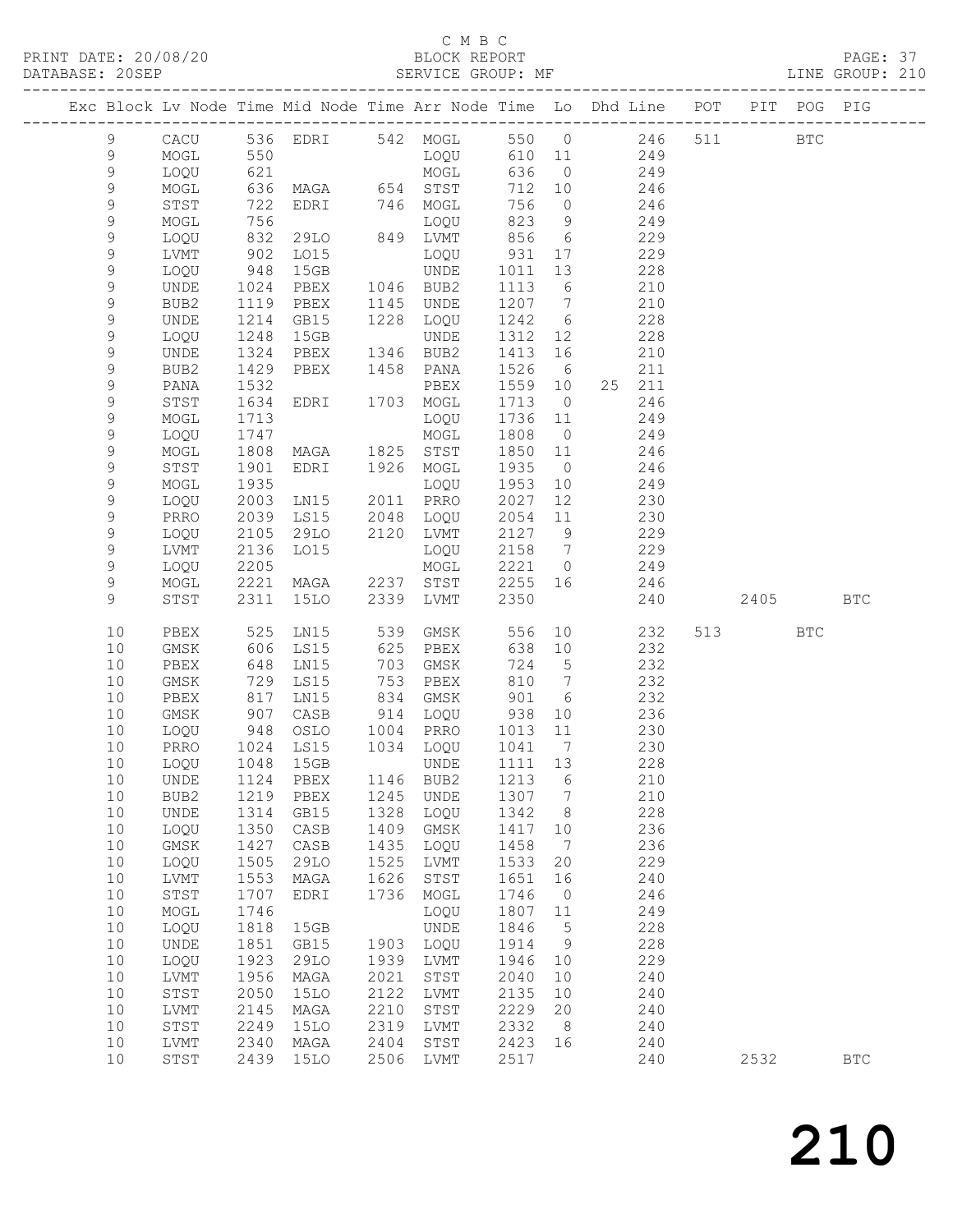# C M B C<br>BLOCK REPORT

PAGE: 38<br>LINE GROUP: 210

| Exc Block Lv Node Time Mid Node Time Arr Node Time Lo Dhd Line POT |                              |                   |                                                 |      |                                  |             |                 |                   |        |     |          | PIT POG PIG |            |
|--------------------------------------------------------------------|------------------------------|-------------------|-------------------------------------------------|------|----------------------------------|-------------|-----------------|-------------------|--------|-----|----------|-------------|------------|
| 11                                                                 |                              |                   |                                                 |      | EG15 534 LVMT 539 UNDE 543 7 228 |             |                 |                   |        | 516 |          | <b>BTC</b>  |            |
| 11                                                                 | UNDE                         |                   |                                                 |      |                                  |             |                 |                   |        |     |          |             |            |
| 11                                                                 | LOQU                         |                   |                                                 |      |                                  |             |                 | $\frac{228}{230}$ |        |     |          |             |            |
| 11                                                                 | PRRO                         | 653               |                                                 |      | LS15 702 LOQU                    | 708 11      |                 | 230               |        |     |          |             |            |
| 11                                                                 | LOQU                         | 719<br>747<br>819 | ---<br>OSLO 803 PRRO<br>T <15 831 LOQU<br>TINDE |      |                                  | 728         |                 | 11 8 231          |        |     |          |             |            |
| 11                                                                 | LOQU                         |                   |                                                 |      |                                  | 819         | $\overline{0}$  |                   | 230    |     |          |             |            |
| 11                                                                 | PRRO                         |                   |                                                 |      |                                  | 838         | 10              |                   | 230    |     |          |             |            |
| 11                                                                 | LOQU                         | 848               | 15GB                                            |      | UNDE                             | 912         | 13              | 228               |        |     |          |             |            |
| 11                                                                 | <b>UNDE</b>                  | 925               | PBEX                                            |      | 947 BUB2                         | 1015        | 6               | 210               |        |     |          |             |            |
| 11                                                                 | BUB2                         | 1021              | PBEX                                            |      | 1045 UNDE                        | 1106        | 8 <sup>8</sup>  |                   | 210    |     |          |             |            |
| 11                                                                 | $\ensuremath{\mathsf{UNDE}}$ | 1114              | GB15                                            |      | 1129 LOQU                        | 1143 5      |                 |                   | 228    |     |          |             |            |
| 11                                                                 | LOQU                         | 1148              | 15GB                                            |      | <b>UNDE</b>                      | 1211 11     |                 |                   | 228    |     |          |             |            |
| 11                                                                 | UNDE                         | 1222              | PBEX                                            |      | 1244 BUB2                        | 1311        | 6 <sup>6</sup>  | 210               |        |     |          |             |            |
| 11                                                                 | BUB2                         | 1317              | PBEX                                            | 1343 | UNDE                             | 1407 5      |                 |                   | 210    |     |          |             |            |
| 11                                                                 | UNDE                         | 1412<br>1448      | GB15                                            |      | 1426 LOQU                        | 1442 6      |                 |                   | 228    |     |          |             |            |
| 11                                                                 | LOQU                         |                   | 15GB                                            |      | <b>UNDE</b>                      | 1517 6      |                 |                   | 228    |     |          |             |            |
| 11                                                                 | UNDE                         | 1523              | PBEX                                            |      | 1547 BUB2                        | 1617 10     |                 | 210               |        |     |          |             |            |
| 11                                                                 | BUB2                         | 1627              | PBEX                                            |      | 1701 UNDE                        | 1724        | $7\overline{ }$ | 210               |        |     |          |             |            |
| 11                                                                 | UNDE                         | 1731              | GB15                                            |      | 1745 LOQU                        | 1758 10     |                 |                   | 228    |     |          |             |            |
| 11                                                                 | LOQU                         | 1808<br>1844      | 29LO                                            |      | 1825 LVMT 1833 11<br>LOQU 1908   |             |                 |                   | 229    |     |          |             |            |
| 11                                                                 | LVMT                         |                   | L015                                            |      |                                  |             |                 |                   | 229    |     | 1928 BTC |             |            |
| 12                                                                 | LVMT                         | 537               | LO15                                            |      | LOQU 554                         |             | 8 <sup>8</sup>  | 229               |        |     | 519      | <b>BTC</b>  |            |
| 12                                                                 | LOQU                         |                   | 29LO                                            |      | 614 LVMT<br>LOQU                 | 620 13      |                 |                   | 229    |     |          |             |            |
| 12                                                                 | LVMT                         | 602<br>633        | LO15                                            |      | LOQU                             | 654         | 8 <sup>8</sup>  |                   | 229    |     |          |             |            |
| 12                                                                 | LOQU                         | 702               | 29LO                                            |      | 717 LVMT                         | 723         | 10              |                   | 229    |     |          |             |            |
| 12                                                                 | LVMT                         | 733               | LO15                                            |      | LOQU                             | 757         | 11              |                   | 14 229 |     |          |             |            |
| 12                                                                 | LNOS                         | 822               | <b>15LO</b>                                     |      | 835 STST                         | 910         | 8 <sup>1</sup>  |                   | 241    |     |          |             |            |
| 12                                                                 | STST                         | 918               | 15LO                                            |      | 955 LVMT                         | 1008        | 9               |                   | 240    |     |          |             |            |
| 12                                                                 | LVMT                         | 1017              | MAGA                                            | 1045 | STST                             | 1110        | 8 <sup>8</sup>  |                   | 240    |     |          |             |            |
| 12                                                                 | STST                         | 1118              | 15LO                                            | 1155 | LVMT                             | 1208        | 21              | 240               |        |     |          |             |            |
| 12                                                                 | LVMT                         | 1229              | MAGA                                            | 1301 | STST                             | 1327        | 11              |                   | 240    |     |          |             |            |
| 12                                                                 | STST                         | 1338              | EDRI                                            | 1410 | MOGL                             | 1420        | $\overline{0}$  |                   | 246    |     |          |             |            |
| 12                                                                 | MOGL                         | 1420              |                                                 |      | LOQU                             | 1442        | 5 <sup>5</sup>  |                   | 249    |     |          |             |            |
| 12                                                                 | LOQU                         | 1447              |                                                 |      | MOGL                             | 1507        | $\overline{0}$  | 249               |        |     |          |             |            |
| 12                                                                 | MOGL                         | 1507              | MAGA 1526 STST                                  |      |                                  | 1552 21 246 |                 |                   |        |     |          |             |            |
| 12                                                                 | STST                         |                   | <b>15LO</b>                                     |      | 1650 LVMT                        | 1703 8      |                 | 240               |        |     |          |             |            |
| 12                                                                 | LVMT                         |                   | 1613 15LO<br>1711 MAGA<br>1816 LN15<br>MAGA     |      | 1746 STST                        | 1811 5      |                 |                   | 240    |     |          |             |            |
| 12                                                                 | STST                         |                   |                                                 |      | 1846 LNCB                        | 1859        |                 |                   | 241    |     | 1917     |             | <b>BTC</b> |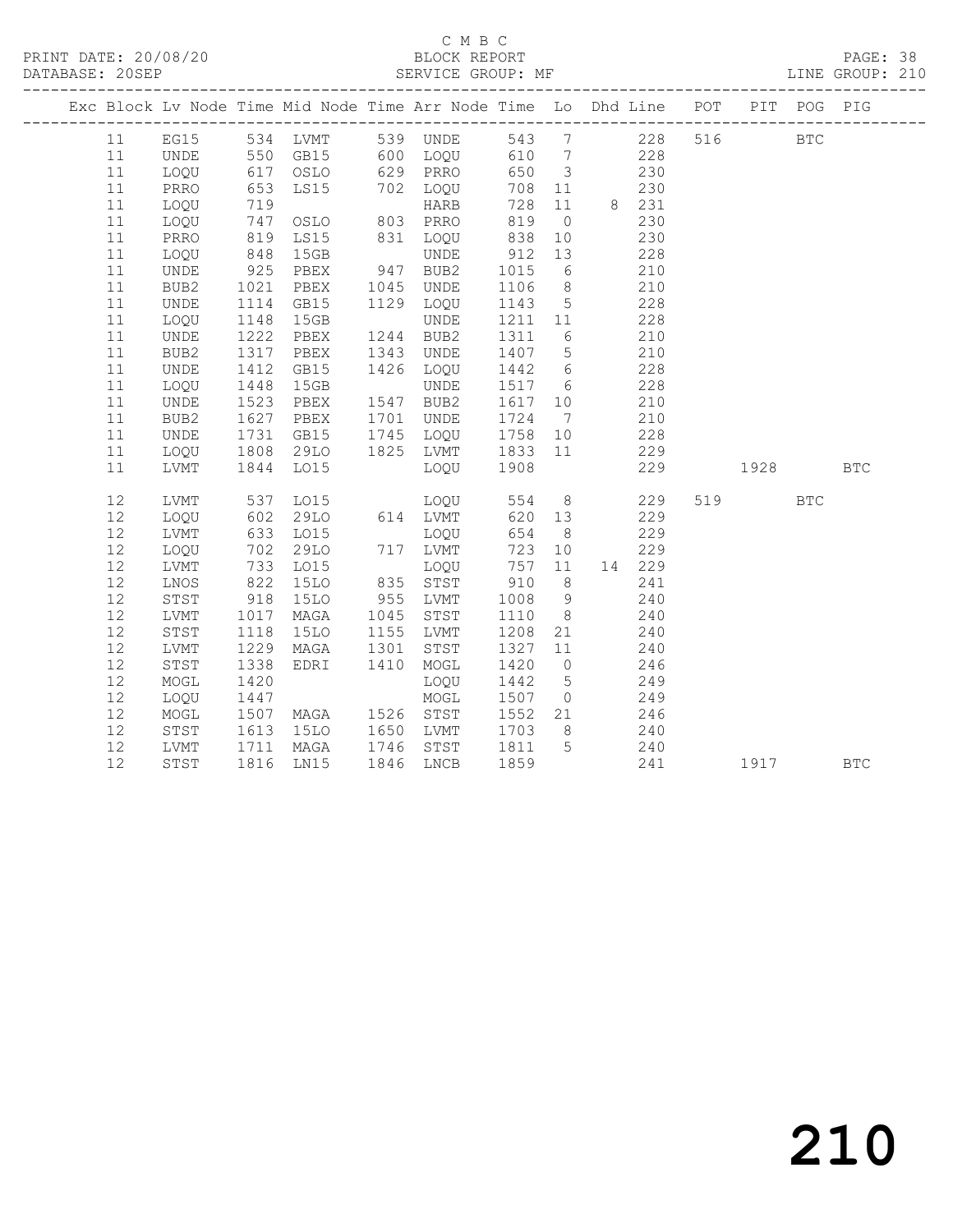# C M B C<br>BLOCK REPORT

| DATABASE: 20SEP |    | -------------------- |                   |                                                            |                                     |                  |    | SERVICE GROUP: MF                                                                         |        |            | LINE GROUP: 210 |  |
|-----------------|----|----------------------|-------------------|------------------------------------------------------------|-------------------------------------|------------------|----|-------------------------------------------------------------------------------------------|--------|------------|-----------------|--|
|                 |    |                      |                   |                                                            |                                     |                  |    | Exc Block Lv Node Time Mid Node Time Arr Node Time Lo Dhd Line POT PIT POG PIG            |        |            |                 |  |
|                 | 13 |                      |                   |                                                            |                                     |                  |    | PBEX 532 BAGA 551 5 211 520 BTC                                                           |        |            |                 |  |
|                 | 13 | BAGA                 | 556               |                                                            |                                     |                  |    | PBEX 616 5 211                                                                            |        |            |                 |  |
|                 | 13 | PBEX                 |                   |                                                            |                                     |                  |    | 621 LN15 635 GMSK 652 7 232<br>659 CASB 706 LOQU 727 5 236<br>732 CASB 749 GMSK 757 5 236 |        |            |                 |  |
|                 | 13 | GMSK                 |                   |                                                            |                                     |                  |    |                                                                                           |        |            |                 |  |
|                 | 13 | LOQU                 |                   |                                                            |                                     |                  |    |                                                                                           |        |            |                 |  |
|                 | 13 | GMSK                 | 802               |                                                            | LS15 828 PBEX 845                   |                  |    | 5 232                                                                                     |        |            |                 |  |
|                 | 13 | PBEX                 |                   |                                                            |                                     |                  |    |                                                                                           |        |            |                 |  |
|                 | 13 | PANA                 |                   |                                                            |                                     |                  |    |                                                                                           |        |            |                 |  |
|                 | 13 | PBEX                 |                   |                                                            |                                     |                  |    |                                                                                           |        |            |                 |  |
|                 | 13 | GMSK                 |                   |                                                            |                                     |                  |    | 1031 LS15 1056 PBEX 1111 9 232                                                            |        |            |                 |  |
|                 | 13 | PBEX                 | 1120              |                                                            | PANA                                |                  |    | 1137 13 212                                                                               |        |            |                 |  |
|                 | 13 | PANA                 | 1150              |                                                            | PBEX 1208<br>PANA 1237<br>PBEX 1308 | 1208 12          |    | 212                                                                                       |        |            |                 |  |
|                 | 13 | PBEX                 | $\frac{1}{1220}$  |                                                            |                                     |                  |    | $13$<br>212                                                                               |        |            |                 |  |
|                 | 13 | PANA                 | 1250              |                                                            |                                     |                  | 12 | 212                                                                                       |        |            |                 |  |
|                 | 13 | PBEX                 | 1320              |                                                            |                                     |                  |    | 13 212                                                                                    |        |            |                 |  |
|                 | 13 | PANA                 | 1350<br>1418      |                                                            |                                     |                  |    | 212                                                                                       |        |            |                 |  |
|                 | 13 | PBEX                 |                   | PANA 1337 13<br>PBEX 1408 10<br>LN15 1436 GMSK 1501 5      |                                     |                  |    | 232                                                                                       |        |            |                 |  |
|                 | 13 | GMSK                 | 1506              |                                                            | CASB 1515 LOQU 1538 13              |                  |    | 236                                                                                       |        |            |                 |  |
|                 | 13 | LOQU                 | 1551              | CASB 1610 GMSK                                             |                                     | 1618             |    | 7 236                                                                                     |        |            |                 |  |
|                 | 13 | GMSK                 | 1625<br>1703      | CASB                                                       | 1632 LOQU                           | 1655 8           |    | 236<br>228                                                                                |        |            |                 |  |
|                 | 13 | LOQU                 |                   | 15GB                                                       | UNDE                                | 1732 7           |    |                                                                                           |        |            |                 |  |
|                 | 13 | UNDE                 | 1739              | PBEX                                                       | 1802 BUB2                           | 1831 5           |    | 210                                                                                       |        |            |                 |  |
|                 | 13 | BUB2                 | 1836              | PBEX                                                       | 1904 UNDE                           | 1923 5           |    | 210                                                                                       |        |            |                 |  |
|                 | 13 | UNDE                 | 1928<br>2020      | PBEX                                                       | 1947 BUB2                           | $2013$ 7         |    | 209                                                                                       |        |            |                 |  |
|                 | 13 | BUB2                 | 2020              | PBEX                                                       | 2046 UNDE                           | 2108 19          |    | 209                                                                                       |        |            |                 |  |
|                 | 13 | UNDE                 | 2127              | PBEX                                                       | 2146 BUB2                           |                  |    | 2213 7 209                                                                                |        |            |                 |  |
|                 | 13 | BUB2                 | 2220              |                                                            |                                     |                  |    | PBEX 2246 UNDE 2307 23 209                                                                |        |            |                 |  |
|                 | 13 | UNDE                 | 2330              |                                                            |                                     |                  |    | PBEX 2346 BUB2 2411 12 209                                                                |        |            |                 |  |
|                 | 13 | BUB2                 | 2423              |                                                            | PBEX 2446 UNDE                      | 2506             |    | 209                                                                                       | 2528   |            | BTC             |  |
|                 | 14 | BUB2                 | 551               | PBEX                                                       | 615 UNDE                            | 633              |    | $7\overline{ }$<br>210                                                                    | 528 32 | <b>BTC</b> |                 |  |
|                 | 14 | UNDE                 | 640<br>738<br>843 | PBEX                                                       | 701 BUB2                            | 726              | 12 | 210                                                                                       |        |            |                 |  |
|                 | 14 | BUB2                 |                   | PBEX                                                       | 809 UNDE<br>908 BUB2                | 830 13<br>938 12 |    | 210                                                                                       |        |            |                 |  |
|                 | 14 | UNDE                 |                   | PBEX                                                       |                                     |                  |    | 210                                                                                       |        |            |                 |  |
|                 | 14 | BUB2                 | 950               |                                                            |                                     |                  |    | PBEX 1015 UNDE 1036 7 210                                                                 |        |            |                 |  |
|                 | 14 | UNDE                 | 1043              |                                                            | GB15 1058 LOQU 1112 8               |                  |    | 228                                                                                       |        |            |                 |  |
|                 | 14 | LOQU                 |                   | 1120 CASB 1137 GMSK 1144 14<br>1158 LS15 1222 PBEX 1238 12 |                                     |                  |    | 236                                                                                       |        |            |                 |  |
|                 | 14 | GMSK                 |                   |                                                            |                                     |                  |    | 232                                                                                       |        |            |                 |  |
|                 |    |                      |                   |                                                            |                                     |                  |    | 14 PBEX 1250 PANA 1307 13 212                                                             |        |            |                 |  |
|                 | 14 | PANA                 | 1320              |                                                            | PBEX                                | 1338 12          |    | 212                                                                                       |        |            |                 |  |
|                 | 14 | PBEX                 | 1350              |                                                            | PANA                                | 1407 13          |    | 212                                                                                       |        |            |                 |  |
|                 | 14 | PANA                 | 1420              |                                                            | PBEX                                | 1438             | 12 | 212                                                                                       |        |            |                 |  |
|                 | 14 | ${\tt PBEX}$         | 1450              |                                                            | PANA                                | 1508             | 12 | 212                                                                                       |        |            |                 |  |
|                 | 14 | PANA                 | 1520              |                                                            | PBEX                                | 1540             | 10 | 212                                                                                       |        |            |                 |  |
|                 | 14 | PBEX                 | 1550              |                                                            | PANA                                | 1608             | 12 | 212                                                                                       |        |            |                 |  |
|                 | 14 | PANA                 | 1620              |                                                            | PBEX                                | 1640             | 10 | 212                                                                                       |        |            |                 |  |
|                 | 14 | ${\tt PBEX}$         | 1650              |                                                            | PANA                                | 1708             | 8  | 1 212                                                                                     |        |            |                 |  |
|                 | 14 | BAGA                 | 1717              |                                                            | PBEX                                | 1741             | 6  | 211                                                                                       |        |            |                 |  |
|                 | 14 | PBEX                 | 1747              | LN15                                                       | 1804 GMSK                           | 1828             | 5  | 232                                                                                       |        |            |                 |  |
|                 | 14 | GMSK                 |                   | 1833 LS15                                                  | 1856 PBEX                           | 1913             |    | 232                                                                                       | 1923   |            | $_{\rm BTC}$    |  |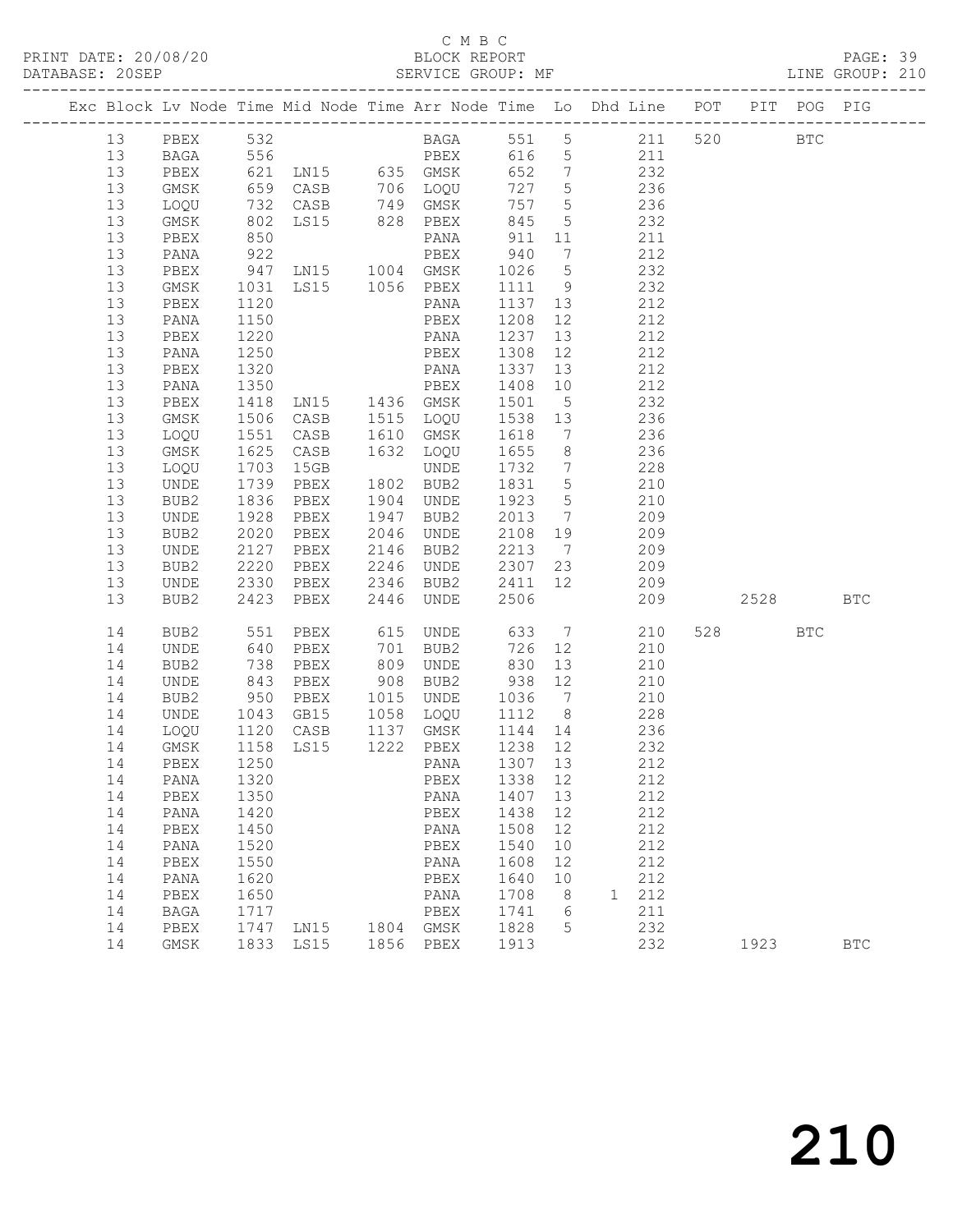#### C M B C<br>BLOCK REPORT

PAGE: 40<br>LINE GROUP: 210

|    |      |                      | Exc Block Lv Node Time Mid Node Time Arr Node Time Lo Dhd Line POT PIT POG PIG |                                                                       |                            |                |                                                      |        |          |            |            |
|----|------|----------------------|--------------------------------------------------------------------------------|-----------------------------------------------------------------------|----------------------------|----------------|------------------------------------------------------|--------|----------|------------|------------|
| 15 |      |                      | BDKI 532 HK-W 535 PBEX 542 5 028                                               |                                                                       |                            |                |                                                      |        | 531 BTC  |            |            |
| 15 | PBEX | 547                  |                                                                                | SEHY 600 0 214                                                        |                            |                |                                                      |        |          |            |            |
| 15 | SEHY | 600                  |                                                                                | PBEX 611 6 214<br>SEHY 630 0 214<br>PBEX 642 5 214<br>BAGA 710 18 211 |                            |                |                                                      |        |          |            |            |
| 15 | PBEX | 617<br>630           |                                                                                |                                                                       |                            |                |                                                      |        |          |            |            |
| 15 | SEHY |                      |                                                                                |                                                                       |                            |                |                                                      |        |          |            |            |
| 15 | PBEX | 647                  |                                                                                |                                                                       |                            |                |                                                      |        |          |            |            |
| 15 | BAGA | 728                  |                                                                                | PBEX 755 BUB2                                                         |                            |                | 824 7 211                                            |        |          |            |            |
| 15 | BUB2 | 831<br>938           | PBEX 903 UNDE                                                                  | UNDE 923 5 10 210<br>PANA 957 9 211                                   |                            |                |                                                      |        |          |            |            |
| 15 | PBEX |                      |                                                                                | PANA 957<br>PBEX 1031 BUB2 1058                                       |                            |                |                                                      |        |          |            |            |
| 15 | PANA | 1006                 |                                                                                |                                                                       |                            | 8 <sup>8</sup> |                                                      | 211    |          |            |            |
| 15 | BUB2 | 1106                 |                                                                                | PBEX 1132 PANA 1155 11                                                |                            |                |                                                      | 211    |          |            |            |
| 15 | PANA | 1206<br>1304         | PBEX 1231 BUB2<br>PBEX 1333 PANA                                               |                                                                       | 1258 6<br>1258 6<br>1357 7 |                |                                                      | 211    |          |            |            |
| 15 | BUB2 |                      |                                                                                |                                                                       |                            |                |                                                      | 211    |          |            |            |
| 15 | PANA | 1404                 |                                                                                | PBEX 1431 BUB2 1458 7 5 211                                           |                            |                |                                                      |        |          |            |            |
| 15 | STST | 1510                 |                                                                                | EDRI 1541 MOGL 1551 0 246                                             |                            |                |                                                      |        |          |            |            |
| 15 | MOGL |                      |                                                                                |                                                                       |                            |                |                                                      |        |          |            |            |
| 15 | LOQU |                      |                                                                                |                                                                       |                            |                |                                                      |        |          |            |            |
| 15 | LVMT | 1700                 |                                                                                |                                                                       |                            |                | 229                                                  |        |          |            |            |
| 15 | LOQU |                      |                                                                                | MOGL 1755 0 249                                                       |                            |                |                                                      |        |          |            |            |
| 15 | MOGL |                      |                                                                                |                                                                       |                            |                |                                                      | 246    |          |            |            |
| 15 | STST |                      |                                                                                |                                                                       |                            |                |                                                      |        | 241 1947 |            | <b>BTC</b> |
| 16 | UNDE |                      |                                                                                | 616 BUB2 638 12 210                                                   |                            |                |                                                      |        | 533 64   | <b>BTC</b> |            |
| 16 | BUB2 |                      |                                                                                |                                                                       |                            |                |                                                      | 210    |          |            |            |
| 16 | UNDE |                      |                                                                                |                                                                       |                            |                | $808$ 8 228                                          |        |          |            |            |
| 16 | LOQU |                      | 816 OSLO                                                                       | 833 PRRO 852 1 230                                                    |                            |                |                                                      |        |          |            |            |
| 16 | PRRO |                      | LS15                                                                           | 905 LOQU 913 7 230                                                    |                            |                |                                                      |        |          |            |            |
| 16 | LOQU | 853<br>920<br>954    |                                                                                | CASB 936 GMSK 943 11<br>CASB 1001 LOQU 1025 20                        |                            |                | $\begin{array}{cc} 11 & 236 \\ 20 & 236 \end{array}$ |        |          |            |            |
| 16 | GMSK |                      |                                                                                |                                                                       |                            |                |                                                      |        |          |            |            |
| 16 | LOQU | 1045                 |                                                                                | 29LO 1103 LVMT 1110 19                                                |                            |                |                                                      | 229    |          |            |            |
| 16 | LVMT | 1129<br>1215<br>1257 | LO15                                                                           | LOQU 1158 17                                                          |                            |                |                                                      | 229    |          |            |            |
| 16 | LOQU |                      | 29LO                                                                           | 1237 LVMT 1244 13                                                     |                            |                |                                                      | 229    |          |            |            |
| 16 | LVMT |                      | LO15                                                                           | 1237 13711 1211 13<br>10QU 1328 17                                    |                            |                |                                                      | 229    |          |            |            |
| 16 | LOQU | 1345                 |                                                                                | 29LO 1404 LVMT 1412 7                                                 |                            |                |                                                      | 229    |          |            |            |
| 16 | LVMT | 1419<br>1505<br>1543 | LO15                                                                           | LOQU 1450 15                                                          |                            |                |                                                      | 229    |          |            |            |
| 16 | LOQU |                      | CASB                                                                           | LOQU<br>1524 GMSK<br>1524 GMSK 1532 11<br>1611 PBEX 1641 6            |                            |                |                                                      | 236    |          |            |            |
| 16 | GMSK |                      | LS15                                                                           |                                                                       |                            |                |                                                      | 232    |          |            |            |
| 16 | PBEX | 1647                 |                                                                                | LN15 1706 GMSK 1730 13                                                |                            |                |                                                      | 26 232 |          |            |            |
| 16 | BUB2 | 1809                 | PBEX                                                                           | 1841 BAGA 1907 8 1 211                                                |                            |                |                                                      |        |          |            |            |
| 16 | PANA | 1916                 |                                                                                | PBEX                                                                  | 1932                       |                |                                                      | 212    | 1942     |            | <b>BTC</b> |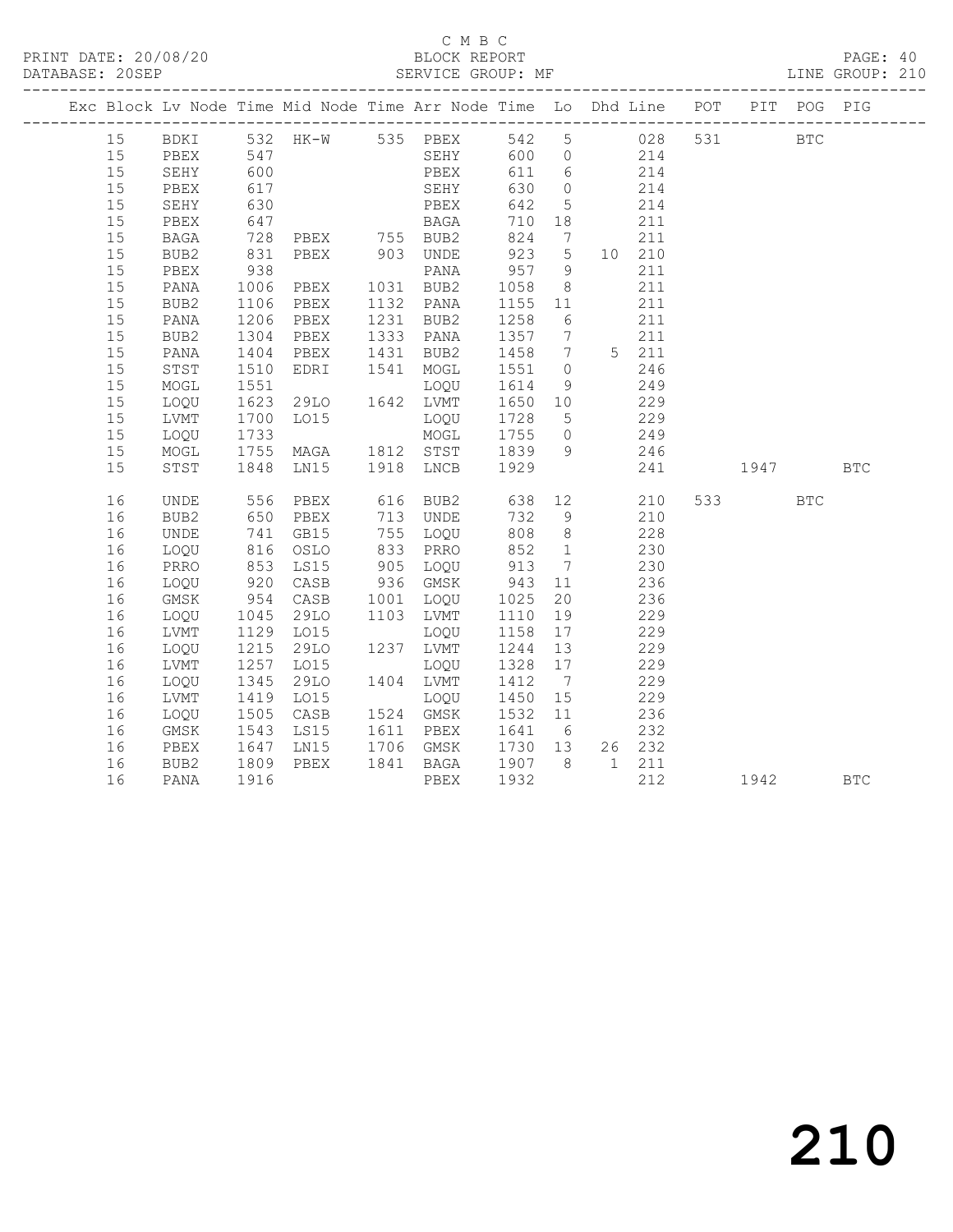# C M B C<br>BLOCK REPORT

|    |      |      |                                                                                                |      |                      |                   |                                  | Exc Block Lv Node Time Mid Node Time Arr Node Time Lo Dhd Line POT PIT POG PIG                        |     |        |            |            |  |
|----|------|------|------------------------------------------------------------------------------------------------|------|----------------------|-------------------|----------------------------------|-------------------------------------------------------------------------------------------------------|-----|--------|------------|------------|--|
|    |      |      |                                                                                                |      |                      |                   |                                  | 17 22PH 611 LOQU 630 5 236 536 BTC                                                                    |     |        |            |            |  |
|    |      |      |                                                                                                |      |                      |                   |                                  | 17 LOQU 635 CASB 649 GMSK 656 5 236                                                                   |     |        |            |            |  |
| 17 |      |      |                                                                                                |      |                      |                   |                                  |                                                                                                       |     |        |            |            |  |
| 17 |      |      |                                                                                                |      |                      |                   |                                  |                                                                                                       |     |        |            |            |  |
| 17 |      |      |                                                                                                |      |                      |                   |                                  | CMSK 701 LS15 725 PBEX 742 5<br>PBEX 747 LN15 804 GMSK 831 5 232<br>CMSK 836 CASB 843 LOQU 907 11 236 |     |        |            |            |  |
| 17 | LOQU |      | 918 OSLO                                                                                       |      | 934 PRRO             | 944               | 12                               | 230                                                                                                   |     |        |            |            |  |
| 17 |      |      |                                                                                                |      | 1006 LOQU            |                   |                                  | 230                                                                                                   |     |        |            |            |  |
| 17 |      |      | PRRO 956 LS15 1006<br>LOQU 1018 15GB                                                           |      | UNDE                 | 1013 5<br>1041 13 |                                  | 228                                                                                                   |     |        |            |            |  |
| 17 | UNDE |      | 1054 PBEX                                                                                      |      | 1116 BUB2            | 1143              |                                  | $\begin{array}{c c}\n6 & 210\n\end{array}$                                                            |     |        |            |            |  |
| 17 | BUB2 |      | 1149 PBEX                                                                                      |      | 1215 UNDE            |                   |                                  | 1237 7 210                                                                                            |     |        |            |            |  |
| 17 | UNDE |      | 1244 GB15                                                                                      |      | 1258 LOQU            | 1312              | 8 <sup>8</sup>                   | 228                                                                                                   |     |        |            |            |  |
| 17 | LOQU |      | 1320 CASB                                                                                      |      | 1338 GMSK            |                   | 10                               | 236                                                                                                   |     |        |            |            |  |
| 17 | GMSK |      | 1356 LS15                                                                                      |      | 1423 PBEX            | 1346<br>1442      | 8 <sup>8</sup>                   | $\frac{2}{2}$                                                                                         |     |        |            |            |  |
| 17 | PBEX |      | 1450 LN15                                                                                      | 1508 | GMSK                 | 1535              |                                  | 6 232                                                                                                 |     |        |            |            |  |
| 17 | GMSK | 1541 | CASB                                                                                           |      | 1549 LOQU            | 1612              | $5\overline{)}$                  | 236                                                                                                   |     |        |            |            |  |
| 17 | LOQU | 1617 |                                                                                                |      |                      | 1639              | $\begin{matrix}0\\6\end{matrix}$ | 249                                                                                                   |     |        |            |            |  |
| 17 | MOGL |      | 1617 MOGL<br>1639 MAGA 1657 STST                                                               |      |                      | $1727$ 6          |                                  | 6 246                                                                                                 |     |        |            |            |  |
| 17 | BUB2 |      | 1739 PBEX 1815 UNDE 1838                                                                       |      |                      |                   | 9                                | 210                                                                                                   |     |        |            |            |  |
| 17 | UNDE |      | 1847 MTLV 1854 PBEX                                                                            |      |                      | 1904              | 14                               | 210                                                                                                   |     |        |            |            |  |
| 17 | PBEX |      |                                                                                                |      |                      | 1944              | 12                               | 1 211                                                                                                 |     |        |            |            |  |
| 17 | PANA |      |                                                                                                |      |                      | 2012              | 6                                | 212                                                                                                   |     |        |            |            |  |
| 17 | PBEX |      |                                                                                                |      |                      | 2043 13           |                                  | 1 211                                                                                                 |     |        |            |            |  |
| 17 | PANA |      |                                                                                                |      |                      | 2112              | $6\overline{6}$                  | 212                                                                                                   |     |        |            |            |  |
| 17 | PBEX |      |                                                                                                |      |                      |                   | 16                               | 211                                                                                                   |     |        |            |            |  |
| 17 | PANA |      |                                                                                                |      |                      | 2141<br>2212      | 6                                | 212                                                                                                   |     |        |            |            |  |
| 17 | PBEX |      | 1918 BAGA<br>1957 BEX<br>2018 BAGA<br>2057 PBEX<br>2118 PANA<br>2157 PBEX<br>2218 PANA<br>2300 |      |                      | 2240 20           |                                  | 211                                                                                                   |     |        |            |            |  |
| 17 | PANA | 2300 | PBEX                                                                                           |      |                      | 2314              | $\overline{7}$                   | 212                                                                                                   |     |        |            |            |  |
| 17 | PBEX |      | 2300<br>2321<br>2400 PBEX<br>2418 PANA<br>2454 PEEX<br>2500<br>PEEX<br>PEEX<br>PEEX<br>PEEX    |      |                      | 2343 17<br>2412 6 |                                  | 211                                                                                                   |     |        |            |            |  |
| 17 | PANA |      |                                                                                                |      |                      |                   | 6                                | 212                                                                                                   |     |        |            |            |  |
| 17 | PBEX |      |                                                                                                |      |                      |                   |                                  | 2439 15 211                                                                                           |     |        |            |            |  |
| 17 | PANA |      |                                                                                                |      |                      | 2511 26           |                                  | 211                                                                                                   |     |        |            |            |  |
| 17 | PBEX |      | 2537 BUB2 2558<br>2608 LOQU 2638 LVMT 2653                                                     |      |                      |                   |                                  | 5 5 209                                                                                               |     |        |            |            |  |
| 17 | HODM |      |                                                                                                |      |                      |                   |                                  |                                                                                                       | N24 | 2708   |            | <b>BTC</b> |  |
| 18 |      |      |                                                                                                |      |                      |                   |                                  | LN15 603 OSLO 608 PRRO 622 1 230                                                                      |     | 538 33 | <b>BTC</b> |            |  |
| 18 | PRRO |      | 623 LS15<br>646 OSLO                                                                           |      | 631 LOQU<br>700 PRRO |                   |                                  | 637 9 230<br>722 1 230                                                                                |     |        |            |            |  |
| 18 | LOQU |      |                                                                                                |      | 700 PRRO             |                   |                                  |                                                                                                       |     |        |            |            |  |
|    |      |      | 18 PRRO 723 LS15                                                                               |      |                      |                   |                                  | 733 LOQU 740 7 16 230                                                                                 |     |        |            |            |  |
| 18 | UNDE | 803  | PBEX                                                                                           | 829  | BUB2                 | 902 17            |                                  | 210                                                                                                   |     |        |            |            |  |
| 18 | BUB2 | 919  | PBEX                                                                                           | 945  | UNDE                 | 1006              | 8                                | 210                                                                                                   |     |        |            |            |  |
| 18 | UNDE | 1014 | GB15                                                                                           | 1028 | LOQU                 | 1042              | 8 <sup>8</sup>                   | 228                                                                                                   |     |        |            |            |  |
| 18 | LOQU | 1050 | CASB                                                                                           | 1106 | GMSK                 | 1113              | 11                               | 236                                                                                                   |     |        |            |            |  |
| 18 | GMSK | 1124 | CASB                                                                                           | 1131 | LOQU                 | 1157              | $\overline{7}$                   | 236                                                                                                   |     |        |            |            |  |
| 18 | LOQU | 1204 | OSLO                                                                                           | 1222 | PRRO                 | 1232              | 19                               | 230                                                                                                   |     |        |            |            |  |
| 18 | PRRO | 1251 | LS15                                                                                           | 1304 | LOQU                 | 1313              | $5^{\circ}$                      | 230                                                                                                   |     |        |            |            |  |
| 18 | LOQU | 1318 | 15GB                                                                                           |      | UNDE                 | 1344              | 10                               | 228                                                                                                   |     |        |            |            |  |
| 18 | UNDE | 1354 | PBEX                                                                                           | 1416 | BUB2                 | 1443              | 14                               | 210                                                                                                   |     |        |            |            |  |
| 18 | BUB2 | 1457 | PBEX                                                                                           | 1526 | PANA                 | 1552              | 7                                | 211                                                                                                   |     |        |            |            |  |
| 18 | PANA | 1559 |                                                                                                |      | PBEX                 | 1627              | 6                                | 211<br>25                                                                                             |     |        |            |            |  |
| 18 | BUB2 | 1658 | PBEX                                                                                           | 1733 | UNDE                 | 1756              | $7\phantom{.0}$                  | 210                                                                                                   |     |        |            |            |  |
| 18 | UNDE | 1803 | GB15                                                                                           | 1816 | LOQU                 | 1828              | 10                               | 228                                                                                                   |     |        |            |            |  |
| 18 | LOQU | 1838 | 29LO                                                                                           | 1855 | LVMT                 | 1902              | 15                               | 229                                                                                                   |     |        |            |            |  |
| 18 | LVMT | 1917 | LO15                                                                                           |      | LOQU                 | 1940              | 13                               | 229                                                                                                   |     |        |            |            |  |
| 18 | LOQU | 1953 | 29LO                                                                                           |      | 2009 LVMT            | 2016              | 11                               | 229                                                                                                   |     |        |            |            |  |
| 18 | LVMT | 2027 | MAGA                                                                                           |      | 2052 STST            | 2111              | 13                               | 240                                                                                                   |     |        |            |            |  |

18 STST 2124 15LO 2155 LVMT 2208 240 2223 BTC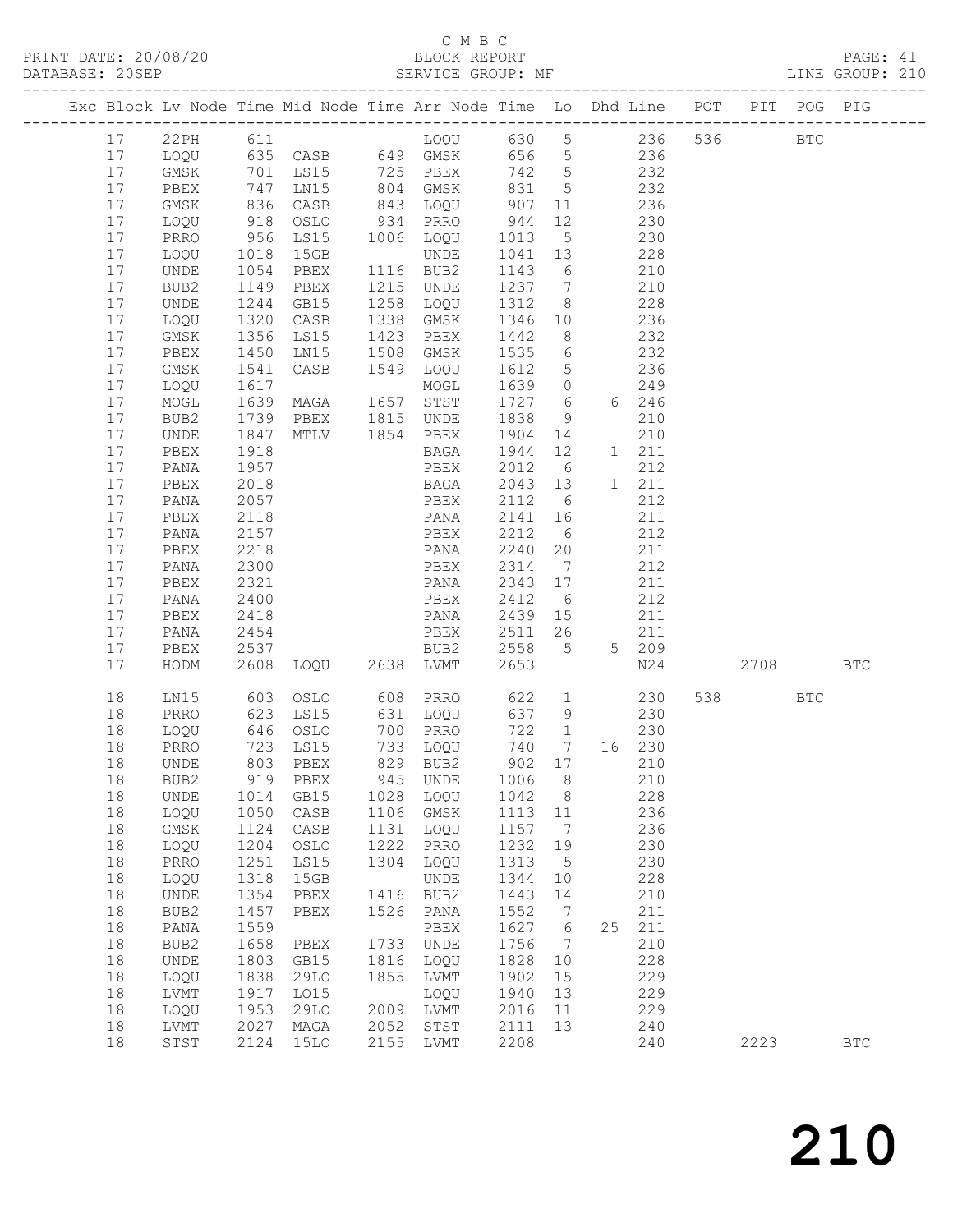# C M B C<br>BLOCK REPORT

PAGE: 42<br>LINE GROUP: 210

|    | Exc Block Lv Node Time Mid Node Time Arr Node Time Lo Dhd Line POT |                   |                         |      |                           |         |                 |                          |        |     |         | PIT POG PIG |            |
|----|--------------------------------------------------------------------|-------------------|-------------------------|------|---------------------------|---------|-----------------|--------------------------|--------|-----|---------|-------------|------------|
| 19 | PBEX                                                               |                   | 552 MTLV 601 UNDE 607 5 |      |                           |         |                 | 210                      |        | 540 |         | <b>BTC</b>  |            |
| 19 | UNDE                                                               |                   |                         |      |                           |         |                 |                          |        |     |         |             |            |
| 19 | BUB2                                                               |                   |                         |      |                           |         |                 | $747$ 10 $^{210}$<br>826 |        |     |         |             |            |
| 19 | UNDE                                                               | 757               |                         |      | GB15 812 LOQU 826 16      |         |                 |                          | 20 228 |     |         |             |            |
| 19 | GMSK                                                               | 902               | LS15 926 PBEX           |      |                           | 942     | 8 <sup>8</sup>  |                          | 232    |     |         |             |            |
| 19 | PBEX                                                               | 950               |                         |      | PANA                      | 1007 13 |                 |                          | 212    |     |         |             |            |
| 19 | PANA                                                               | 1020              |                         |      | PBEX                      | 1038    | 9               |                          | 212    |     |         |             |            |
| 19 | PBEX                                                               | 1047              | LN15 1104 GMSK          |      |                           | 1127    | $5\overline{)}$ | 232                      |        |     |         |             |            |
| 19 | GMSK                                                               | 1132              | LS15                    |      | 1156 PBEX                 | 1212    | 8 <sup>8</sup>  | 232                      |        |     |         |             |            |
| 19 | PBEX                                                               | 1220              | LN15                    |      | 1239 GMSK                 | 1303    | 23              |                          | 232    |     |         |             |            |
| 19 | GMSK                                                               | 1326              | CASB                    |      | 1334 LOQU                 | 1358    | $\overline{7}$  |                          | 236    |     |         |             |            |
| 19 | LOQU                                                               | 1405              | 29LO                    |      | 1424 LVMT                 | 1432    | 23              |                          | 229    |     |         |             |            |
| 19 | LVMT                                                               | 1455              | LO15                    |      | LOQU                      | 1527 12 |                 | 7 229                    |        |     |         |             |            |
| 19 | HARB                                                               | 1546              |                         |      | LOQU                      | 1555    | 9               |                          | 231    |     |         |             |            |
| 19 | LOQU                                                               | 1604              | 29LO 1623 LVMT          |      |                           | 1631 15 |                 |                          | 229    |     |         |             |            |
| 19 | LVMT                                                               | 1646<br>1719      | LO15                    |      | LOQU                      | 1714 5  |                 |                          | 229    |     |         |             |            |
| 19 | LOQU                                                               |                   |                         |      | MOGL                      | 1741 0  |                 | $\frac{1}{249}$          |        |     |         |             |            |
| 19 | MOGL                                                               | 1741              | MAGA                    |      | 1758 STST                 | 1825 12 |                 | 246                      |        |     |         |             |            |
| 19 | STST                                                               | 1837              | 15LO                    |      | 1912 LVMT                 | 1925 12 |                 |                          | 240    |     |         |             |            |
| 19 | LVMT                                                               | 1937              | LO15                    |      | LOQU 2000 23<br>LVMT 2045 |         |                 |                          | 229    |     |         |             |            |
| 19 | LOOU                                                               | 2023              | 29LO                    |      | 2038 LVMT                 | 2045    |                 |                          | 229    |     | 2100    |             | <b>BTC</b> |
|    |                                                                    |                   |                         |      |                           |         |                 |                          |        |     |         |             |            |
| 20 | EG15                                                               | 614               | LVMT                    |      | 620 UNDE 624              |         |                 | $6\overline{6}$          | 228    |     | 556 700 | <b>BTC</b>  |            |
| 20 | UNDE                                                               | 630<br>657<br>715 | GB15                    |      | 642 LOQU                  | 652     | 5 <sup>5</sup>  |                          | 228    |     |         |             |            |
| 20 | LOQU                                                               |                   |                         |      | MOGL                      | 715     | $\overline{0}$  |                          | 249    |     |         |             |            |
| 20 | MOGL                                                               |                   | MAGA                    |      | 735 STST                  | 756     |                 | 8                        | 246    |     |         |             |            |
| 20 | STST                                                               | 804               | <b>15LO</b>             |      | 842 LVMT                  | 856     | $6\overline{6}$ | 240                      |        |     |         |             |            |
| 20 | ${\rm LVMT}$                                                       | 902               | MAGA                    |      | 930 STST                  | 955     | 8 <sup>8</sup>  | 240                      |        |     |         |             |            |
| 20 | STST                                                               | 1003              | 15LO                    |      | 1039 LVMT                 | 1052    | 19              |                          | 240    |     |         |             |            |
| 20 | ${\rm LVMT}$                                                       | 1111              | MAGA                    | 1140 | STST                      | 1204    | 14              |                          | 240    |     |         |             |            |
| 20 | ${\tt STST}$                                                       | 1218              | 15LO                    | 1255 | LVMT                      | 1308    | 21              |                          | 240    |     |         |             |            |
| 20 | LVMT                                                               | 1329              | MAGA                    | 1400 | STST                      | 1427 11 |                 |                          | 240    |     |         |             |            |
| 20 | STST                                                               | 1438              | EDRI                    | 1509 | MOGL                      | 1519    | $\overline{0}$  |                          | 246    |     |         |             |            |
| 20 | MOGL                                                               | 1519              |                         |      | LOQU                      | 1542    | $5\overline{)}$ |                          | 249    |     |         |             |            |
| 20 | LOQU                                                               | 1547              |                         |      | MOGL                      | 1609    | $\overline{0}$  |                          | 249    |     |         |             |            |
| 20 | MOGL                                                               | 1609              | MAGA 1627 STST          |      |                           | 1657    | 8 <sup>8</sup>  | 6 246                    |        |     |         |             |            |
| 20 | BUB2                                                               | 1711              | PBEX                    |      | 1747 UNDE 1810 10         |         |                 |                          | 210    |     |         |             |            |
| 20 | UNDE                                                               | 1820              | GB15                    |      | 1832 LOQU 1843            |         | 6               | 228                      |        |     |         |             |            |
| 20 | LOQU                                                               | 1849              | LN15                    |      | 1859 PRRO                 | 1916    |                 |                          | 230    |     | 1936    |             | <b>BTC</b> |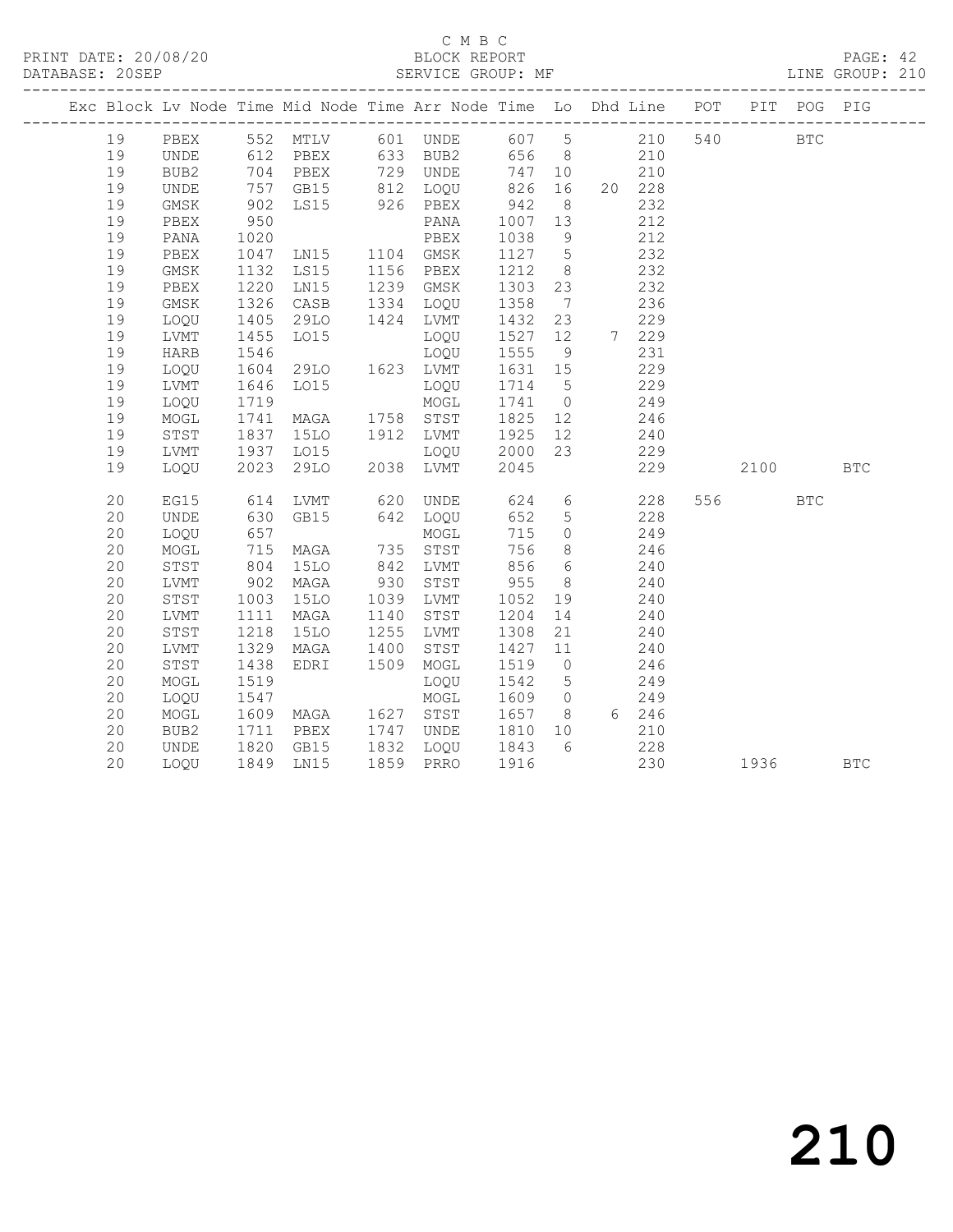#### C M B C DATABASE: 20SEP SERVICE GROUP: MF LINE GROUP: 210

|          |              |                        | Exc Block Lv Node Time Mid Node Time Arr Node Time Lo Dhd Line POT                                             |      |                                        |                                              |                 |            |           | PIT POG PIG  |              |
|----------|--------------|------------------------|----------------------------------------------------------------------------------------------------------------|------|----------------------------------------|----------------------------------------------|-----------------|------------|-----------|--------------|--------------|
| 21       |              |                        | STST 620 15LO 648 LVMT 702 11 240 556<br>LVMT 713 MAGA 740 STST 758 23 240<br>STST 821 EDRI 852 MOGL 902 0 246 |      |                                        |                                              |                 |            |           | $_{\rm BTC}$ |              |
| 21       |              |                        |                                                                                                                |      |                                        |                                              |                 |            |           |              |              |
| 21       |              |                        |                                                                                                                |      |                                        |                                              |                 |            |           |              |              |
| 21       | MOGL         | 902                    | 1922<br>LOQU<br>29LO 955 LVMT<br>1015                                                                          |      |                                        | 925 13                                       |                 | 249        |           |              |              |
| 21       | LOQU         | 938<br>1029            |                                                                                                                |      |                                        | 1002                                         | 27              | 229        |           |              |              |
| 21       | LVMT         |                        | LO15                                                                                                           |      | LOQU                                   | 1058                                         | 17              | 229        |           |              |              |
| 21       | LOQU         | 1115                   | 29LO                                                                                                           |      | 1133 LVMT                              | 1140                                         | 18              | 229        |           |              |              |
| 21       | LVMT         | 1158                   | LO15                                                                                                           |      | LOQU                                   | 1228 17                                      |                 | 229        |           |              |              |
| 21       | LOQU         | 1245                   | 29LO                                                                                                           |      | 1305 LVMT                              | 1312                                         | 14              | 229        |           |              |              |
| 21       | LVMT         | 1326<br>1410           | LO15                                                                                                           |      | LOQU                                   | 1358                                         | 12              | 229        |           |              |              |
| 21       | LOQU         |                        | LN15                                                                                                           |      | 1419 PRRO                              | 1435 12                                      |                 | 230        |           |              |              |
| 21       | PRRO         | 1447                   | LS15                                                                                                           |      | 1459 LOQU                              | 1508                                         | 9               | 230        |           |              |              |
| 21       | LOQU         | 1517                   |                                                                                                                |      | MOGL                                   | 1539                                         | $\overline{0}$  | 249        |           |              |              |
| 21       | MOGL         | 1539<br>1633           | MAGA                                                                                                           |      | 1558 STST                              | 1626                                         | $\overline{7}$  | 246        |           |              |              |
| 21       | STST         |                        | LN15                                                                                                           |      | 1709 LNCB                              | 1724 17                                      |                 | 33 241     |           |              |              |
| 21       | STST         | 1814                   |                                                                                                                |      | GMSK                                   | 1853                                         | $\overline{7}$  | 247        |           |              |              |
| 21       | GMSK         | 1900                   | LS15                                                                                                           |      | 1922 PBEX                              | 1938                                         | 9               | 232        |           |              |              |
| 21       | PBEX         | 1947                   | LN15 2001 GMSK                                                                                                 |      |                                        | 2024                                         | 9               | 232<br>236 |           |              |              |
| 21       | GMSK         | 2033                   | CASB 2040 LOQU                                                                                                 |      |                                        | 2058 7                                       |                 |            |           |              |              |
| 21       | LOQU         | 2105                   | MOGL<br>MAGA 2138 STST                                                                                         |      |                                        | 2122 0 249                                   |                 |            |           |              |              |
| 21       | MOGL         | 2122                   |                                                                                                                |      |                                        | 2158 6 246                                   |                 |            |           |              |              |
| 21       | STST         | 2204<br>2310           | 15LO                                                                                                           |      | 2234 LVMT 2247 23<br>2334 STST 2353 16 | 2247 23                                      |                 | 240        |           |              |              |
| 21       | LVMT         |                        | MAGA                                                                                                           |      |                                        |                                              |                 | 240        |           |              |              |
| 21       | STST         |                        | 2409 15LO 2436 LVMT                                                                                            |      |                                        | 2447                                         |                 | 240        | 2502      |              | <b>BTC</b>   |
| 22       | PANA         | 626<br>648             |                                                                                                                |      | PBEX 642 6 212<br>PANA 705 13 212      |                                              |                 |            | 603 — 100 | <b>BTC</b>   |              |
| 22       | PBEX         |                        |                                                                                                                |      |                                        |                                              |                 |            |           |              |              |
| 22       | PANA         | 718                    |                                                                                                                |      | PBEX                                   | 739                                          | 10              | 212        |           |              |              |
| 22       | PBEX         | 749                    |                                                                                                                |      | PANA                                   | 807                                          | 15              | 212        |           |              |              |
| 22       | PANA         | 822<br>$\frac{0}{849}$ |                                                                                                                |      | PBEX                                   | 840                                          | 9               | 212        |           |              |              |
| 22       | PBEX         |                        |                                                                                                                |      | PANA                                   | 907 7                                        |                 | 212        |           |              |              |
| 22       | PANA         | 914                    | PBEX 939 BUB2                                                                                                  |      |                                        | 1008                                         | $7\overline{ }$ | 25 211     |           |              |              |
| 22       | LVMT         | 1040                   | MAGA                                                                                                           |      | 1109 STST                              | 1132                                         | 16              | 240        |           |              |              |
| 22       | STST         | 1148                   | 15LO                                                                                                           | 1225 | LVMT                                   | 1238                                         | 21              | 240        |           |              |              |
| 22<br>22 | LVMT         | 1259<br>1409           | MAGA                                                                                                           |      | 1330 STST                              | 1357 12<br>$1337$ $12$ $240$<br>$1451$ 0 246 |                 | 240        |           |              |              |
| 22       | STST<br>MOGL | 1451                   | EDRI                                                                                                           | 1441 | MOGL                                   | 1514 6 249                                   |                 |            |           |              |              |
| 22       | LOQU         |                        | CASB                                                                                                           |      | LOQU<br>1539 GMSK                      | 1547 9                                       |                 | 236        |           |              |              |
| 22       | GMSK         | 1520<br>1556           | CASB                                                                                                           |      | 1603 LOQU                              | 1626                                         | $6\overline{6}$ | 236        |           |              |              |
|          |              |                        | 22 LOQU 1632 HARB 1642                                                                                         |      |                                        |                                              | 5 <sub>5</sub>  | 231        |           |              |              |
| 22       | HARB         | 1647                   |                                                                                                                |      | LOQU                                   | 1656                                         | 6               | 231        |           |              |              |
| 22       | LOQU         | 1702                   | LN15                                                                                                           | 1712 | PRRO                                   | 1730                                         | 7               | 230        |           |              |              |
| 22       | PRRO         | 1737                   | LS15                                                                                                           | 1748 | LOQU                                   | 1758                                         | 5               | 230        |           |              |              |
| 22       | LOQU         | 1803                   | 15GB                                                                                                           |      | UNDE                                   | 1831                                         | 5               | 228        |           |              |              |
| 22       | UNDE         | 1836                   | GB15                                                                                                           | 1848 | LOQU                                   | 1859                                         | 6               | 228        |           |              |              |
| 22       | LOQU         | 1905                   |                                                                                                                |      | MOGL                                   | 1924                                         | $\Omega$        | 249        |           |              |              |
| 22       | MOGL         | 1924                   | MAGA                                                                                                           | 1940 | STST                                   | 2000                                         |                 | 246        | 2020      |              | $_{\rm BTC}$ |
|          |              |                        |                                                                                                                |      |                                        |                                              |                 |            |           |              |              |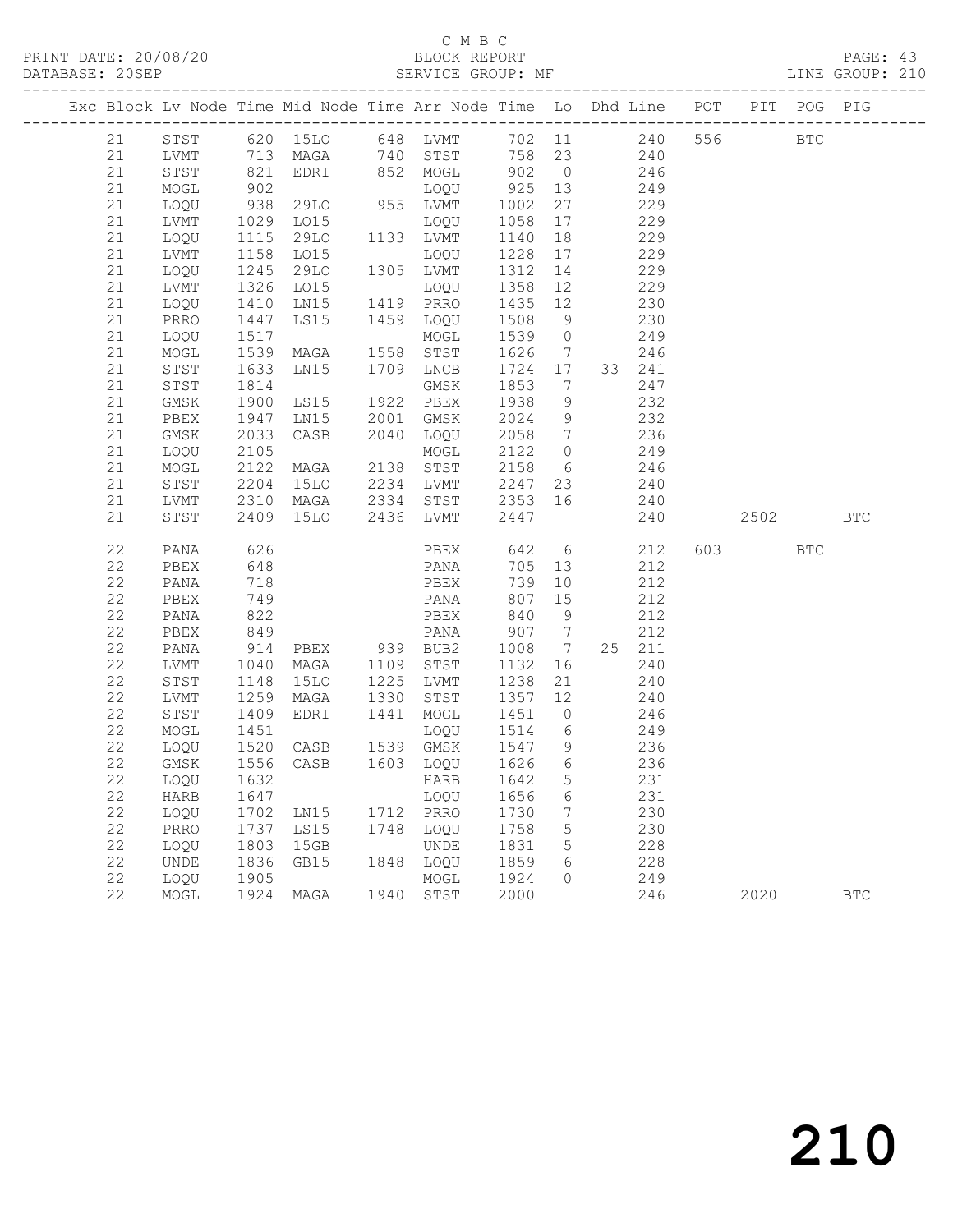# C M B C<br>BLOCK REPORT

PAGE: 44<br>LINE GROUP: 210

| Exc Block Lv Node Time Mid Node Time Arr Node Time Lo Dhd Line POT |             |                 |                                 |      |             |         |                 |                |     |     |         | PIT POG PIG  |            |
|--------------------------------------------------------------------|-------------|-----------------|---------------------------------|------|-------------|---------|-----------------|----------------|-----|-----|---------|--------------|------------|
| 23                                                                 | CACU        |                 | 636 EDRI 642 MOGL 650 0 246     |      |             |         |                 |                |     | 611 |         | $_{\rm BTC}$ |            |
| 23                                                                 | MOGL        | 650             |                                 |      | MOGT<br>TOÕ |         |                 | 717 16 249     |     |     |         |              |            |
| 23                                                                 | LOQU        |                 |                                 |      |             | 755     | $\overline{0}$  | $249$<br>$246$ |     |     |         |              |            |
| 23                                                                 | MOGL        |                 |                                 |      |             | 836     | 5 <sup>5</sup>  |                |     |     |         |              |            |
| 23                                                                 | STST        | 841             | EDRI 911 MOGL                   |      |             |         |                 | 921 0 246      |     |     |         |              |            |
| 23                                                                 | MOGL        | 921             | CASB                            |      | LOQU        | 944     |                 | 6 249          |     |     |         |              |            |
| 23                                                                 | LOOU        | 950             |                                 |      | 1006 GMSK   | 1013    | 12              | 236            |     |     |         |              |            |
| 23                                                                 | GMSK        | 1025<br>1104    | CASB                            |      | 1032 LOQU   | 1056    | 8 <sup>8</sup>  |                | 236 |     |         |              |            |
| 23                                                                 | LOQU        |                 | OSLO                            |      | 1124 PRRO   | 1134 17 |                 |                | 230 |     |         |              |            |
| 23                                                                 | PRRO        | 1151            | LS15                            |      | 1204 LOQU   | 1213    | 5 <sup>5</sup>  |                | 230 |     |         |              |            |
| 23                                                                 | LOQU        | 1218            | 15GB                            |      | UNDE        | 1242    | $7\overline{ }$ | 228            |     |     |         |              |            |
| 23                                                                 | <b>UNDE</b> | 1249            | PBEX                            |      | 1311 BUB2   | 1338 6  |                 | 210            |     |     |         |              |            |
| 23                                                                 | BUB2        | 1344            | PBEX                            | 1411 | UNDE        | 1436    | 5 <sup>5</sup>  |                | 210 |     |         |              |            |
| 23                                                                 | UNDE        | 1441            | GB15                            |      | 1456 LOQU   | 1512 12 |                 |                | 228 |     |         |              |            |
| 23                                                                 | LOQU        | 1524            | 29LO                            |      | 1544 LVMT   | 1552    | 9               |                | 229 |     |         |              |            |
| 23                                                                 | LVMT        | 1601            | MAGA                            |      | 1634 STST   | 1659 10 |                 | 240            |     |     |         |              |            |
| 23                                                                 | STST        | 1709            | <b>15LO</b>                     |      | 1748 LVMT   | 1802    | 9 <sup>°</sup>  | 240            |     |     |         |              |            |
| 23                                                                 | LVMT        | 1811            | MAGA                            | 1842 | STST        | 1907 11 |                 | 240            |     |     |         |              |            |
| 23                                                                 | STST        | 1918            | 15LO                            |      | 1953 LVMT   | 2006    |                 |                | 240 |     | 2021    |              | <b>BTC</b> |
| 24                                                                 | GMSK        | 650             | MCMA                            |      | STST        |         |                 | 730 5 247      |     |     | 620 000 | <b>BTC</b>   |            |
| 24                                                                 | STST        | 735             | EDRI 759 MOGL                   |      |             | 809     | $\overline{0}$  | 246            |     |     |         |              |            |
| 24                                                                 | MOGL        | 809             |                                 |      | LOOU        | 834     |                 | 13             | 249 |     |         |              |            |
| 24                                                                 | LOQU        | 847             |                                 |      | MOGL        | 906     | $\overline{0}$  | 249            |     |     |         |              |            |
| 24                                                                 | MOGL        |                 |                                 |      |             | 949     | 21              |                | 246 |     |         |              |            |
| 24                                                                 | STST        | $906$<br>$1010$ | MAGA 926 STST<br>EDRI 1039 MOGL |      |             | 1049 0  |                 |                | 246 |     |         |              |            |
| 24                                                                 | MOGL        | 1049            |                                 |      | LOQU        | 1110    | $7\overline{ }$ |                | 249 |     |         |              |            |
| 24                                                                 | LOQU        | 1117            |                                 |      | MOGL        | 1136    | $\overline{0}$  | 249            |     |     |         |              |            |
| 24                                                                 | MOGL        | 1136            | MAGA 1154 STST                  |      |             | 1217    | 16              | 246            |     |     |         |              |            |
| 24                                                                 | STST        | 1233            | 15LO                            | 1311 | LVMT        | 1324    | 21              |                | 240 |     |         |              |            |
| 24                                                                 | LVMT        | 1345            | MAGA                            | 1416 | STST        | 1443    | 11              |                | 240 |     |         |              |            |
| 24                                                                 | STST        | 1454            | EDRI 1525 MOGL                  |      |             | 1535    | $\overline{0}$  |                | 246 |     |         |              |            |
| 24                                                                 | MOGL        | 1535            |                                 |      | LOQU        | 1558    | 10              | 7 249          |     |     |         |              |            |
| 24                                                                 | HARB        | 1615            |                                 |      | LOQU        | 1625    | 8 <sup>8</sup>  |                | 231 |     |         |              |            |
| 24                                                                 | LOQU        | 1633            | CASB 1652 GMSK                  |      |             | 1659 12 |                 | 30 236         |     |     |         |              |            |
| 24                                                                 | STST        | 1741            | 15LO                            |      | 1820 LVMT   | 1833 8  |                 | 240            |     |     |         |              |            |
| 24                                                                 | LVMT        | 1841<br>1948    | MAGA                            |      | 1909 STST   | 1932 16 |                 | 240            |     |     |         |              |            |
| 24                                                                 | STST        |                 | 15LO                            | 2023 | LVMT        | 2036    |                 |                | 240 |     | 2051    |              | <b>BTC</b> |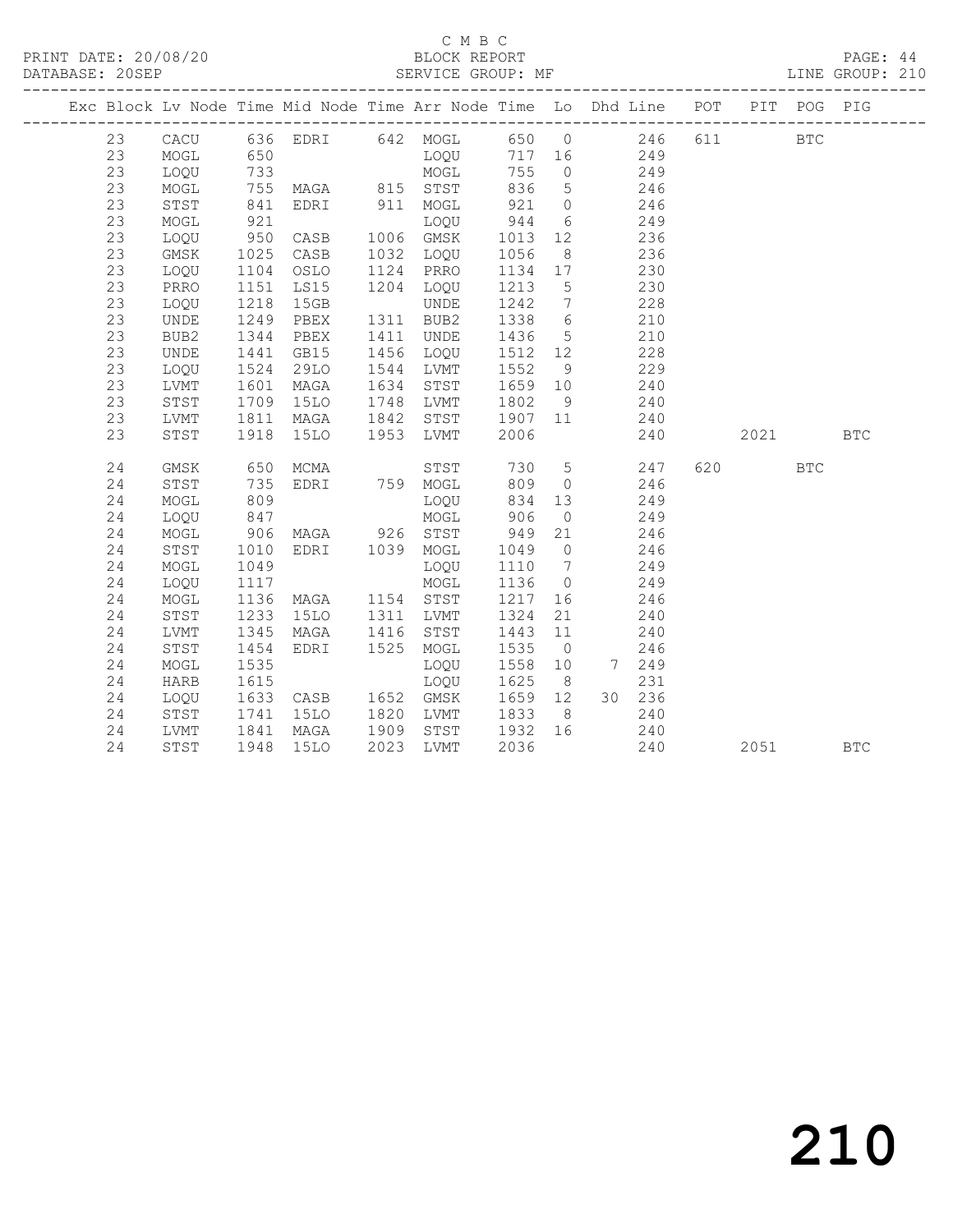### C M B C

| DATABASE: 20SEP |    |             |                       | SERVICE GROUP: MF<br>____________________                                      |      |                                                                                     |                  |                 |             |        |          |           |            | LINE GROUP: 210 |  |
|-----------------|----|-------------|-----------------------|--------------------------------------------------------------------------------|------|-------------------------------------------------------------------------------------|------------------|-----------------|-------------|--------|----------|-----------|------------|-----------------|--|
|                 |    |             |                       | Exc Block Lv Node Time Mid Node Time Arr Node Time Lo Dhd Line POT PIT POG PIG |      |                                                                                     |                  |                 |             |        |          |           |            |                 |  |
|                 | 25 |             |                       | LVMT 649 MAGA 716 STST 734 12 240 631 BTC                                      |      |                                                                                     |                  |                 |             |        |          |           |            |                 |  |
|                 | 25 |             |                       | STST 746 15LO 822 LVMT 836 11 240                                              |      |                                                                                     |                  |                 |             |        |          |           |            |                 |  |
|                 | 25 | LVMT        | 847<br>948<br>1056    |                                                                                |      | MAGA 915 STST 939 9 240<br>15LO 1024 LVMT 1037 19 240<br>MAGA 1125 STST 1148 22 240 |                  |                 |             |        |          |           |            |                 |  |
|                 | 25 | STST        |                       |                                                                                |      |                                                                                     |                  |                 |             |        |          |           |            |                 |  |
|                 | 25 | LVMT        |                       |                                                                                |      |                                                                                     |                  |                 |             |        |          |           |            |                 |  |
|                 | 25 |             | 1210                  | EDRI 1239 MOGL                                                                 |      |                                                                                     | 1249             |                 | $0 \t 246$  |        |          |           |            |                 |  |
|                 |    | STST        |                       |                                                                                |      |                                                                                     |                  |                 |             |        |          |           |            |                 |  |
|                 | 25 | MOGL        | 1249                  |                                                                                |      | LOQU                                                                                |                  |                 | 1309 8 249  |        |          |           |            |                 |  |
|                 | 25 | LOQU        |                       |                                                                                |      |                                                                                     | 1336 0           |                 |             | 249    |          |           |            |                 |  |
|                 | 25 | MOGL        |                       |                                                                                |      |                                                                                     | 1418  14         |                 |             | 246    |          |           |            |                 |  |
|                 | 25 | STST        | 1432                  | 15LO 1510 LVMT                                                                 |      |                                                                                     | 1524             | 12              | 240         |        |          |           |            |                 |  |
|                 | 25 | LVMT        | 1536                  | LO15                                                                           |      | LOQU                                                                                | 1607             | 10              |             | 229    |          |           |            |                 |  |
|                 | 25 | LOQU        | 1617<br>1653          | LNI5                                                                           |      | 1627 PRRO                                                                           | 1646             | $7\overline{ }$ |             | 230    |          |           |            |                 |  |
|                 | 25 | PRRO        |                       | LS15                                                                           |      | 1704 LOQU                                                                           | 1714 18          |                 |             | 230    |          |           |            |                 |  |
|                 | 25 | LOQU        | 1732                  | LN15                                                                           |      | 1742 PRRO                                                                           |                  |                 | 1800 7 230  |        |          |           |            |                 |  |
|                 | 25 | PRRO        | 1807                  | LS15                                                                           |      | 1818 LOQU                                                                           | 1828 5           |                 | 230         |        |          |           |            |                 |  |
|                 | 25 | LOQU        |                       | 15GB                                                                           |      | UNDE                                                                                | 1859 6           |                 |             | 228    |          |           |            |                 |  |
|                 | 25 | UNDE        | 1833<br>1905          | GB15                                                                           |      | 1917 LOQU                                                                           | 1928 10          |                 |             | 228    |          |           |            |                 |  |
|                 | 25 | LOQU        | 1938                  | 29LO                                                                           |      | 1954 LVMT                                                                           |                  |                 | 2001 10 229 |        |          |           |            |                 |  |
|                 |    |             |                       |                                                                                |      |                                                                                     |                  |                 |             |        |          |           |            |                 |  |
|                 | 25 | LVMT        | 2011                  | MAGA                                                                           |      | 2036 STST                                                                           | 2055             | 6               | 240         |        |          |           |            |                 |  |
|                 | 25 | STST        | 2101                  | EDRI                                                                           |      | 2126 MOGL                                                                           | 2135             | $\overline{O}$  |             | 246    |          |           |            |                 |  |
|                 | 25 | MOGL        | 2135                  |                                                                                |      | LOQU                                                                                | 2153 12          |                 |             | 249    |          |           |            |                 |  |
|                 | 25 | LOQU        | 2205                  | 15GB                                                                           |      | UNDE                                                                                | 2227             | 9               | 228         |        |          |           |            |                 |  |
|                 | 25 | UNDE        | 2236                  | GB15                                                                           |      | 2247 LOQU                                                                           | 2256             | $6\overline{6}$ | 228         |        |          |           |            |                 |  |
|                 | 25 | LOQU        | 2302                  | CASB                                                                           |      | 2316 GMSK                                                                           | 2323             | 9               | 236         |        |          |           |            |                 |  |
|                 | 25 | GMSK        | 2332                  | CASB                                                                           |      | 2338 LOQU                                                                           | 2355             | $7\overline{ }$ |             | 236    |          |           |            |                 |  |
|                 | 25 | LOQU        | 2402                  | CASB                                                                           |      | 2416 GMSK                                                                           | 2423             | $7\overline{)}$ | 236         |        |          |           |            |                 |  |
|                 | 25 | GMSK        | 2430                  |                                                                                |      | CASB 2436 LOQU                                                                      | 2450 12          |                 | 236         |        |          |           |            |                 |  |
|                 | 25 | LOQU        | 2502                  |                                                                                |      | HODM                                                                                | 2532             | 8 <sup>8</sup>  |             | N24    |          |           |            |                 |  |
|                 | 25 | HODM        | 2540                  |                                                                                |      |                                                                                     | 2625 12          |                 |             | 23 N24 |          |           |            |                 |  |
|                 | 25 | HODM        | 2700                  |                                                                                |      | LOQU 2610 LVMT<br>LOQU 2730 LVMT                                                    | 2745             |                 |             | N24    |          | 2800      |            | <b>BTC</b>      |  |
|                 |    |             |                       |                                                                                |      |                                                                                     |                  |                 |             |        |          |           |            |                 |  |
|                 | 26 | CACU        | 710                   | EDRI                                                                           |      | 717 MOGL                                                                            | 727              | $\overline{0}$  |             | 246    |          | 645 — 100 | <b>BTC</b> |                 |  |
|                 | 26 | MOGL        | 727<br>$\frac{72}{1}$ | 15GB                                                                           |      | LOQU                                                                                | 754              | 8 <sup>8</sup>  |             | 249    |          |           |            |                 |  |
|                 | 26 | LOQU        |                       |                                                                                |      | UNDE                                                                                | 828              | $7\overline{ }$ |             | 228    |          |           |            |                 |  |
|                 | 26 | UNDE        | 835                   | GB15 850 LOQU                                                                  |      |                                                                                     | 904              | 14              | 228         |        |          |           |            |                 |  |
|                 | 26 | LOQU        | 918                   | 15GB UNDE<br>PBEX 1016 BUB2                                                    |      |                                                                                     | 941              | 13              | 228         |        |          |           |            |                 |  |
|                 | 26 | UNDE        |                       |                                                                                |      |                                                                                     |                  | 8 <sup>8</sup>  |             | 210    |          |           |            |                 |  |
|                 | 26 | BUB2        | 954<br>1051           | PBEX                                                                           |      | 1115 UNDE                                                                           | 1043 8<br>1137 7 |                 |             | 210    |          |           |            |                 |  |
|                 |    |             |                       | 26 UNDE 1144 GB15 1158 LOQU 1212 8                                             |      |                                                                                     |                  |                 |             | 228    |          |           |            |                 |  |
|                 | 26 | LOQU        |                       | 1220 CASB                                                                      | 1238 | GMSK                                                                                | 1246             | 10              |             | 236    |          |           |            |                 |  |
|                 | 26 | GMSK        | 1256                  | LS15                                                                           | 1323 | PBEX                                                                                | 1340             | 10              |             | 232    |          |           |            |                 |  |
|                 | 26 | PBEX        | 1350                  | LN15                                                                           | 1409 | GMSK                                                                                | 1433             | 13              |             | 232    |          |           |            |                 |  |
|                 | 26 | $\rm{GMSK}$ | 1446                  | LS15                                                                           | 1515 | PBEX                                                                                | 1543             | $\overline{7}$  |             | 232    |          |           |            |                 |  |
|                 | 26 | PBEX        | 1550                  | LN15                                                                           | 1608 | GMSK                                                                                | 1632             | $\overline{7}$  |             | 232    |          |           |            |                 |  |
|                 |    |             |                       |                                                                                |      |                                                                                     |                  |                 |             |        |          |           |            |                 |  |
|                 | 26 | $\rm{GMSK}$ | 1639                  | CASB                                                                           | 1646 | LOQU                                                                                | 1708             | 10              |             | 236    |          |           |            |                 |  |
|                 | 26 | LOQU        | 1718                  | 15GB                                                                           |      | UNDE                                                                                | 1747             | $5^{\circ}$     |             | 228    |          |           |            |                 |  |
|                 | 26 | UNDE        | 1752                  | PBEX                                                                           | 1815 | BUB2                                                                                | 1844             | 5               |             | 210    |          |           |            |                 |  |
|                 | 26 | BUB2        | 1849                  | PBEX                                                                           | 1917 | UNDE                                                                                | 1936             |                 |             | 210    |          | 1958      |            | $_{\rm BTC}$    |  |
|                 | 31 | GMSK        | 1155                  | CASB                                                                           |      | 1202 LOQU                                                                           | 1228             | $6\overline{6}$ |             |        | 236 1125 |           | <b>BTC</b> |                 |  |
|                 | 31 | LOQU        | 1234                  | LN15                                                                           | 1245 | PRRO                                                                                | 1302             | 20              |             | 230    |          |           |            |                 |  |
|                 | 31 | PRRO        | 1322                  | LS15                                                                           | 1334 | LOQU                                                                                | 1343             | $5^{\circ}$     |             | 230    |          |           |            |                 |  |
|                 | 31 | LOQU        | 1348                  | 15GB                                                                           |      | UNDE                                                                                | 1414             | 10              |             | 228    |          |           |            |                 |  |
|                 | 31 | UNDE        | 1424                  | PBEX                                                                           |      | 1446 BUB2                                                                           | 1514             | $5^{\circ}$     |             | 210    |          |           |            |                 |  |
|                 | 31 | BUB2        | 1519                  | PBEX                                                                           |      | 1549 PANA                                                                           | 1613             | 13              | 31 211      |        |          |           |            |                 |  |
|                 | 31 | STST        | 1657                  | EDRI                                                                           | 1726 | MOGL                                                                                | 1736             | $\overline{0}$  |             | 246    |          |           |            |                 |  |
|                 | 31 |             | 1736                  |                                                                                |      |                                                                                     | 1757             | 5               |             | 249    |          |           |            |                 |  |
|                 |    | MOGL        |                       |                                                                                |      | LOQU                                                                                |                  |                 |             |        |          |           |            |                 |  |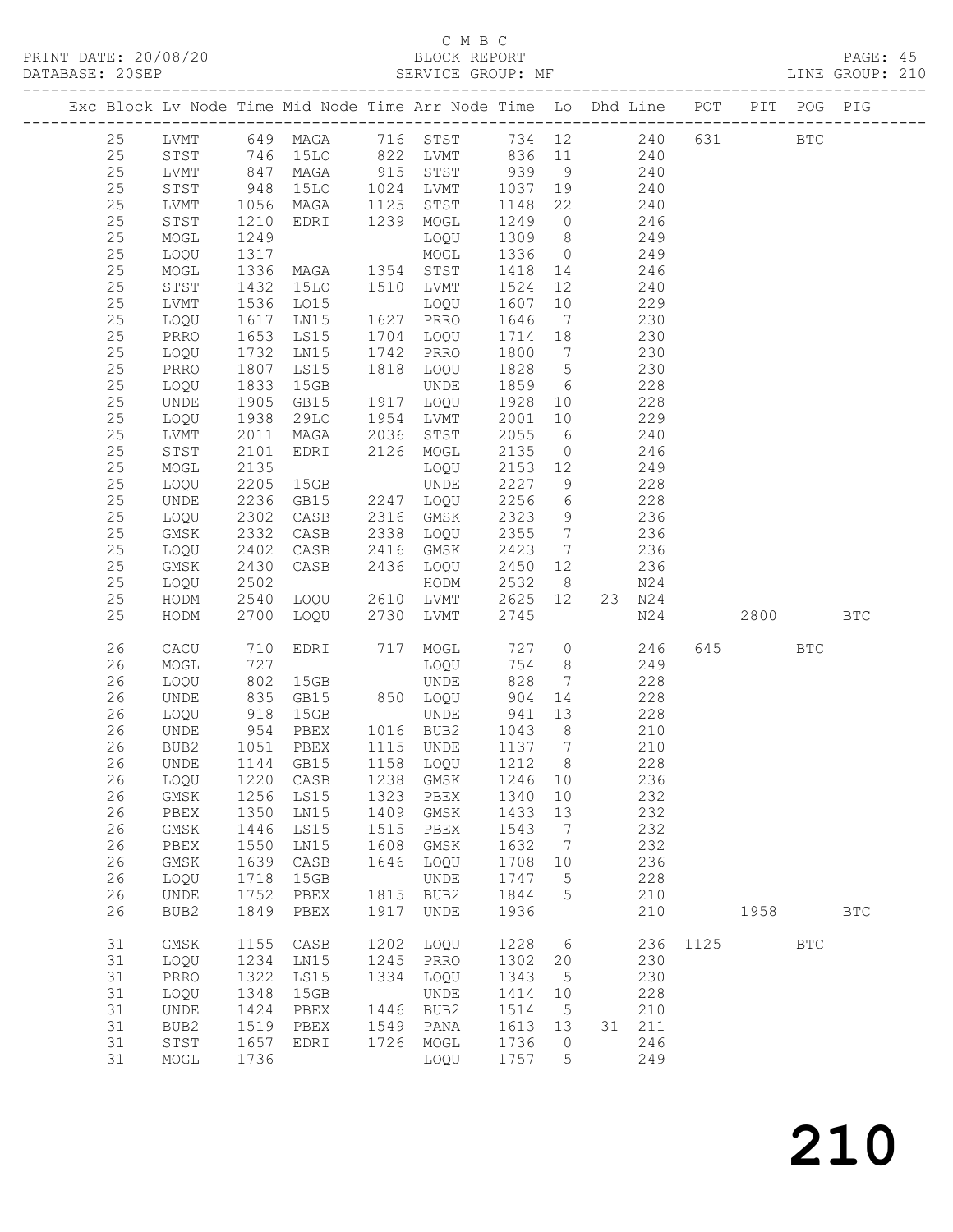#### C M B C

| DATABASE: 20SEP |                |                      |                              | SERVICE GROUP: MF                                                                                  |      |                                                             |                              |                                   |            |                     |                                                                |      |                            | LINE GROUP: 210 |
|-----------------|----------------|----------------------|------------------------------|----------------------------------------------------------------------------------------------------|------|-------------------------------------------------------------|------------------------------|-----------------------------------|------------|---------------------|----------------------------------------------------------------|------|----------------------------|-----------------|
|                 |                |                      |                              | Exc Block Lv Node Time Mid Node Time Arr Node Time Lo Dhd Line POT PIT POG PIG                     |      |                                                             |                              |                                   |            |                     |                                                                |      |                            |                 |
|                 |                |                      |                              | 31 LOQU 1802 LN15 1812 PRRO 1830 230 1850 BTC                                                      |      |                                                             |                              |                                   |            |                     |                                                                |      |                            |                 |
|                 | 32<br>32       | BUB2<br>PANA         | 1508<br>1615                 | 1404 PBEX 1433 PANA 1502 6 211 1337 BTC                                                            |      | PBEX 1535 BUB2 1604 11<br>PBEX 1650 BAGA 1716 7             |                              |                                   |            | 211                 |                                                                |      |                            |                 |
|                 | 32<br>32       | BUB2<br>PANA         | 1724                         |                                                                                                    |      | PBEX                                                        | $1716$ 7 1 211<br>1743 7     |                                   |            | 212                 |                                                                |      |                            |                 |
|                 | 32<br>32<br>32 | PBEX<br>PANA<br>PBEX | 1750<br>1826<br>1852         |                                                                                                    |      | PANA<br>PBEX<br>PANA                                        | 1808 18<br>1842 10<br>1910 8 |                                   |            | 212<br>212<br>1 212 |                                                                |      |                            |                 |
|                 | 32<br>32<br>32 | BAGA<br>PBEX<br>BAGA | 1919<br>1952                 |                                                                                                    |      | PBEX 1941 11<br>PANA<br>PBEX                                | 2010 8<br>2041 12            |                                   |            | 211<br>1 212<br>211 |                                                                |      |                            |                 |
|                 | 32<br>32<br>32 | PBEX<br>PANA<br>PBEX | 1019<br>2053<br>2119<br>2153 |                                                                                                    |      | PANA<br>PBEX<br>PANA 2210 11                                | 2110 9<br>2138 15            |                                   | 211<br>212 | 212                 |                                                                |      |                            |                 |
|                 | 32             | PANA                 | 2221                         |                                                                                                    |      | PBEX                                                        | 2239                         |                                   |            |                     | 211 2247                                                       |      |                            | BTC             |
|                 | SD 33<br>SD 33 | 63LP<br>BUB2         | 1612                         | 1505 GRBY 1535 HAHR 1553 14 5 016 1405 BTC                                                         |      | PBEX 1646 UNDE 1709 7                                       |                              |                                   |            | 210                 |                                                                |      |                            |                 |
| #SD 33          | 33<br>33       | BUB2<br>UNDE<br>LOQU |                              | 1748 LN15 1758 PRRO                                                                                |      |                                                             | 1816                         |                                   |            |                     | 1709 7 210 1545 BTC<br>1743 5 228<br>1916 230 1836<br>230 1836 |      |                            | <b>BTC</b>      |
|                 | 34<br>34       | LVMT<br>LOQU         |                              | 1436 LO15 LOQU 1507 11 229 1418 BTC<br>1518 15GB UNDE 1547 9 228<br>1556 PBEX 1620 BUB2 1650 7 210 |      |                                                             |                              |                                   |            |                     |                                                                |      |                            |                 |
|                 | 34<br>34       | UNDE<br>BUB2         |                              | 1657 PBEX 1731 BAGA 1759 211 1824 BTC                                                              |      |                                                             |                              |                                   |            |                     |                                                                |      |                            |                 |
|                 | 35<br>35       | GMSK<br>LOQU         | 1456<br>1533                 |                                                                                                    |      | CASB 1504 LOQU 1527 6 236 1426 BTC<br>15GB UNDE 1601 10 228 |                              |                                   |            |                     |                                                                |      |                            |                 |
|                 | 35<br>35<br>35 | UNDE<br>BUB2<br>BAGA | 1611<br>1710<br>1820         | PBEX 1635 BUB2<br>PBEX 1747 BAGA                                                                   |      | PBEX                                                        | 1705 5<br>1815<br>1842       | $5\overline{)}$<br>5 <sup>5</sup> | 210        | 211<br>211          |                                                                |      |                            |                 |
|                 | 35<br>35       | PBEX<br>GMSK         | 1847<br>1931                 | LNI5                                                                                               |      | 1902 GMSK<br>CASB 1938 LOQU 1957 8 236                      | 1925 6                       |                                   |            | 232                 |                                                                |      |                            |                 |
|                 | 35<br>35<br>35 | LOQU<br>UNDE<br>LOQU |                              |                                                                                                    |      | UNDE 2029 6 228                                             | 2056 6 228<br>2125 12 236    |                                   |            |                     |                                                                |      |                            |                 |
|                 |                |                      |                              | 35 GMSK 2137 LS15 2156 PBEX 2209 232                                                               |      |                                                             |                              |                                   |            |                     |                                                                | 2217 |                            | BTC             |
| SD 36<br>#SD 36 | SD 36          | PANA<br>PBEX<br>PBEX | 1451<br>1524<br>1524         | SELY                                                                                               |      | 1508 PBEX<br>PANA<br>PANA                                   | 1519<br>1542<br>1542         | 5<br>8<br>8                       |            | 211<br>212<br>212   | 1428<br>1512                                                   |      | <b>BTC</b><br>$_{\rm BTC}$ |                 |
|                 | 36<br>36       | PANA<br>PBEX         | 1550<br>1620                 |                                                                                                    |      | PBEX<br>PANA                                                | 1610<br>1638                 | 10<br>6                           | 31         | 212<br>212          |                                                                |      |                            |                 |
|                 | 36<br>36<br>36 | STST<br>MOGL<br>LOQU | 1715<br>1754<br>1824         | EDRI<br>LN15                                                                                       |      | 1744 MOGL<br>LOQU<br>1834 PRRO                              | 1754<br>1815<br>1851         | 0<br>9                            |            | 246<br>249<br>230   |                                                                | 1911 |                            | $_{\rm BTC}$    |
|                 | 37             | LVMT                 | 1454                         | MAGA                                                                                               | 1526 | STST                                                        | 1551                         | 5                                 |            | 240                 | 1436 149                                                       |      | <b>BTC</b>                 |                 |
|                 | 37<br>37<br>37 | STST<br>MOGL<br>LOQU | 1556<br>1635<br>1714         | EDRI<br>LN15                                                                                       | 1625 | MOGL<br>LOQU<br>1724 PRRO                                   | 1635<br>1658<br>1742         | $\circ$<br>16<br>9                |            | 246<br>249<br>230   |                                                                |      |                            |                 |
|                 | 37<br>37       | PRRO<br>LOQU         | 1751<br>1817                 | LS15                                                                                               |      | 1802 LOQU<br>MOGL                                           | 1812<br>1838                 | 5<br>0                            |            | 230<br>249          |                                                                |      |                            |                 |
|                 | 37             | MOGL                 | 1838                         | MAGA                                                                                               |      | 1855 STST                                                   | 1917                         |                                   |            | 246                 |                                                                | 1937 |                            | <b>BTC</b>      |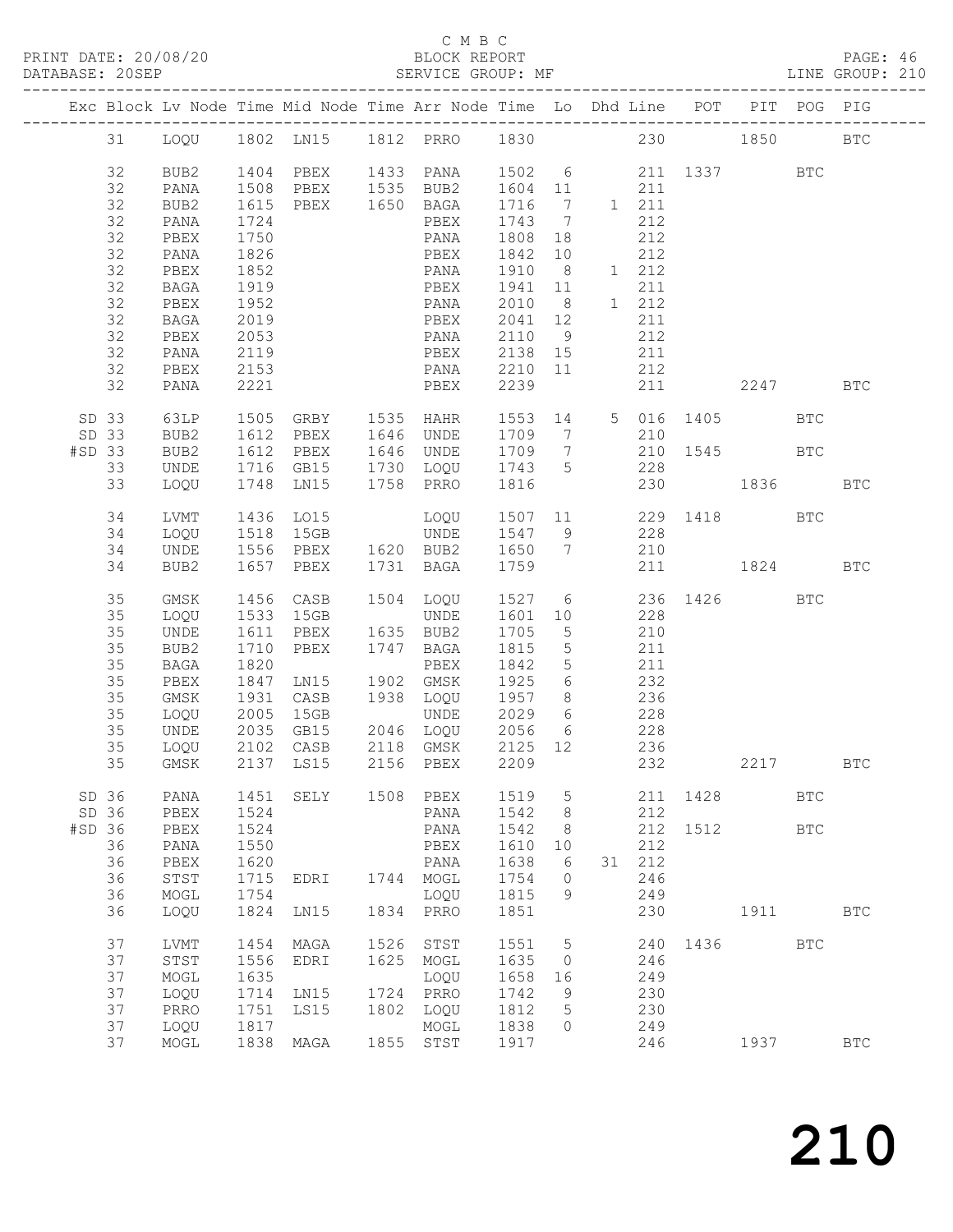#### C M B C<br>BLOCK REPORT

### PAGE: 47<br>LINE GROUP: 210

|                                     |                                                                      |                                                                                                          |                                                                              |                                                                                          |                                              | Exc Block Lv Node Time Mid Node Time Arr Node Time Lo Dhd Line POT                                                                                  |                                                                                                        |                                                                  |                       |                                                                                              |      |                                                                            | PIT POG PIG |              |
|-------------------------------------|----------------------------------------------------------------------|----------------------------------------------------------------------------------------------------------|------------------------------------------------------------------------------|------------------------------------------------------------------------------------------|----------------------------------------------|-----------------------------------------------------------------------------------------------------------------------------------------------------|--------------------------------------------------------------------------------------------------------|------------------------------------------------------------------|-----------------------|----------------------------------------------------------------------------------------------|------|----------------------------------------------------------------------------|-------------|--------------|
|                                     | 38<br>38<br>38<br>38<br>38                                           | BUB2<br>UNDE<br>LOQU<br>MOGL<br>STST                                                                     | 1650<br>1712<br>1811                                                         | EDRI 1840 MOGL                                                                           |                                              | MOGL 1/12<br>MAGA 1730 STST 1802                                                                                                                    | 1850 0                                                                                                 |                                                                  | 9 246                 | 246                                                                                          |      |                                                                            |             |              |
|                                     | 38                                                                   | MOGL                                                                                                     | 1850                                                                         |                                                                                          |                                              | LOQU                                                                                                                                                | 1908                                                                                                   |                                                                  |                       |                                                                                              |      | 249 1928                                                                   |             | <b>BTC</b>   |
|                                     | 39<br>39<br>39<br>39<br>39<br>39                                     | LVMT<br>STST<br>MOGL<br>LOQU<br>LVMT<br>LOQU                                                             | 1503<br>1610<br>1649<br>1723<br>1801<br>1835                                 | MAGA 1535 STST<br>EDRI<br>LOQU<br>29LO 1741 LVMT<br>LO15                                 |                                              | 1639 MOGL<br>LOQU<br>LOQU 1828<br>MOGL 1855 0                                                                                                       | 1600<br>1649 0<br>1712 11 249<br>1750 11 229                                                           |                                                                  | 7 229                 | 246<br>249                                                                                   |      | 10 240 1445                                                                | BTC         |              |
|                                     | 39                                                                   | MOGL                                                                                                     | 1855                                                                         |                                                                                          |                                              | MAGA 1912 STST 1934                                                                                                                                 |                                                                                                        |                                                                  |                       |                                                                                              |      | 246 1954                                                                   |             | <b>BTC</b>   |
| SD 40<br>SD <sub>40</sub><br>#SD 40 | 40<br>40<br>40                                                       | GB19<br>UNDE<br>UNDE<br>BUB2<br>SEHY<br>STST                                                             | 1505<br>1531<br>1531<br>1630<br>1729<br>1816                                 | MTLV<br>PBEX<br>PBEX 1555 BUB2<br>PBEX 1710 SEHY                                         |                                              | 1511 UNDE<br>1555 BUB2<br>PBEX<br>EDRI 1845 MOGL 1855                                                                                               | 1522<br>1625<br>1625<br>1729<br>1742                                                                   | 9<br>$5\phantom{.0}$<br>9                                        | $\bigcirc$            | 210<br>25 214<br>246                                                                         |      | 210 1447<br>$\begin{array}{ccc} 5 & 210 & 1508 \\ 0 & 214 \end{array}$ BTC | <b>BTC</b>  |              |
|                                     | 40                                                                   | MOGL                                                                                                     | 1855                                                                         |                                                                                          |                                              | LOQU                                                                                                                                                | 1913                                                                                                   |                                                                  |                       |                                                                                              |      | 249 1933                                                                   |             | <b>BTC</b>   |
| SD 41<br>SD 41<br>#SD 41            | 41<br>41<br>41<br>41                                                 | CAED<br>PBEX<br>PBEX<br>SEHY<br>PBEX<br>SEHY<br>PBEX                                                     | 1517<br>1619<br>1619<br>1634<br>1654<br>1709<br>1727                         | <b>PBEX</b>                                                                              |                                              | LS15 1542 PBEX 1613<br>SEHY<br>SEHY<br>PBEX<br>SEHY<br>SEHY                                                                                         | 1634<br>1634<br>1649<br>1709 0<br>1722<br>1742                                                         | $\overline{0}$<br>$5\overline{)}$<br>$5\overline{)}$<br>$\Omega$ | $\overline{0}$<br>214 | 214<br>214<br>214                                                                            |      | 6 232 1447<br>214 1607 BTC<br>214                                          | <b>BTC</b>  |              |
|                                     | 41<br>42                                                             | SEHY<br>LOQU                                                                                             | 1742<br>1517                                                                 | LN15 1526 PRRO                                                                           |                                              | PBEX                                                                                                                                                | 1754<br>1548                                                                                           |                                                                  |                       |                                                                                              |      | 214 1804<br>5 230 1447                                                     | <b>BTC</b>  | <b>BTC</b>   |
|                                     | 42<br>42<br>42<br>42<br>42<br>42<br>42<br>42<br>42<br>42<br>42<br>42 | PRRO<br>LOQU<br>UNDE<br>BUB2<br>UNDE<br>BUB <sub>2</sub><br>BUB2<br>UNDE<br>BUB2<br>UNDE<br>PBEX<br>PANA | 1553<br>1620<br>1654<br>1803<br>2150<br>2300<br>2350<br>2441<br>2517<br>2544 | LS15<br>15GB<br>PBEX<br>PBEX 1831 UNDE<br>1859 PBEX<br>1951 PBEX<br>PBEX<br>PBEX<br>PBEX | 2216<br>2316                                 | 1604 LOQU<br>UNDE<br>1718 BUB2<br>1916 BUB2<br>2016 UNDE<br>42 UNDE 2057 PBEX 2116 BUB2 2143 7<br>UNDE<br>BUB2<br>2416 UNDE<br>PBEX<br>PANA<br>PBEX | 1614 6<br>1648<br>1750 13<br>1853 6<br>1941<br>2035 22<br>2237<br>2341<br>2436<br>2456<br>2538<br>2601 | 6<br>10<br>23<br>9<br>$5^{\circ}$<br>21<br>6                     | 210                   | 230<br>228<br>$\frac{1}{210}$<br>210<br>210<br>209<br>209<br>209<br>209<br>209<br>211<br>211 |      | 2609                                                                       |             | <b>BTC</b>   |
| SD 43                               |                                                                      | GB19                                                                                                     | 1505                                                                         | GB15                                                                                     |                                              | 1508 LOQU                                                                                                                                           | 1524                                                                                                   | $7\phantom{.0}$                                                  |                       | 228                                                                                          | 1447 |                                                                            | <b>BTC</b>  |              |
| SD 43<br>$#SD$ 43                   | 43<br>43<br>43<br>43                                                 | LOQU<br>LOQU<br>PRRO<br>LOQU<br>PRRO<br>LOQU                                                             | 1531<br>1531<br>1605<br>1632<br>1706<br>1733                                 | LN15<br>LN15<br>LS15<br>LN15<br>LS15<br>CASB                                             | 1541<br>1541<br>1616<br>1642<br>1717<br>1753 | PRRO<br>PRRO<br>LOQU<br>PRRO<br>LOQU<br>GMSK                                                                                                        | 1600<br>1600<br>1626<br>1701<br>1727<br>1800                                                           | $\overline{5}$<br>5<br>6<br>$\overline{5}$<br>6                  |                       | 230<br>230<br>230<br>230<br>230<br>236                                                       | 1501 | 1830                                                                       | <b>BTC</b>  | $_{\rm BTC}$ |
| SD44<br>$SD$ 44                     |                                                                      | $\texttt{MTFR}{}$<br>STST                                                                                | 1513                                                                         | MTLV<br>1606 LN15                                                                        | 1515<br>1640                                 | PBEX<br>LNCB                                                                                                                                        | 1529<br>1654                                                                                           | 12<br>6                                                          |                       | 25 210<br>13 241                                                                             | 1448 |                                                                            | <b>BTC</b>  |              |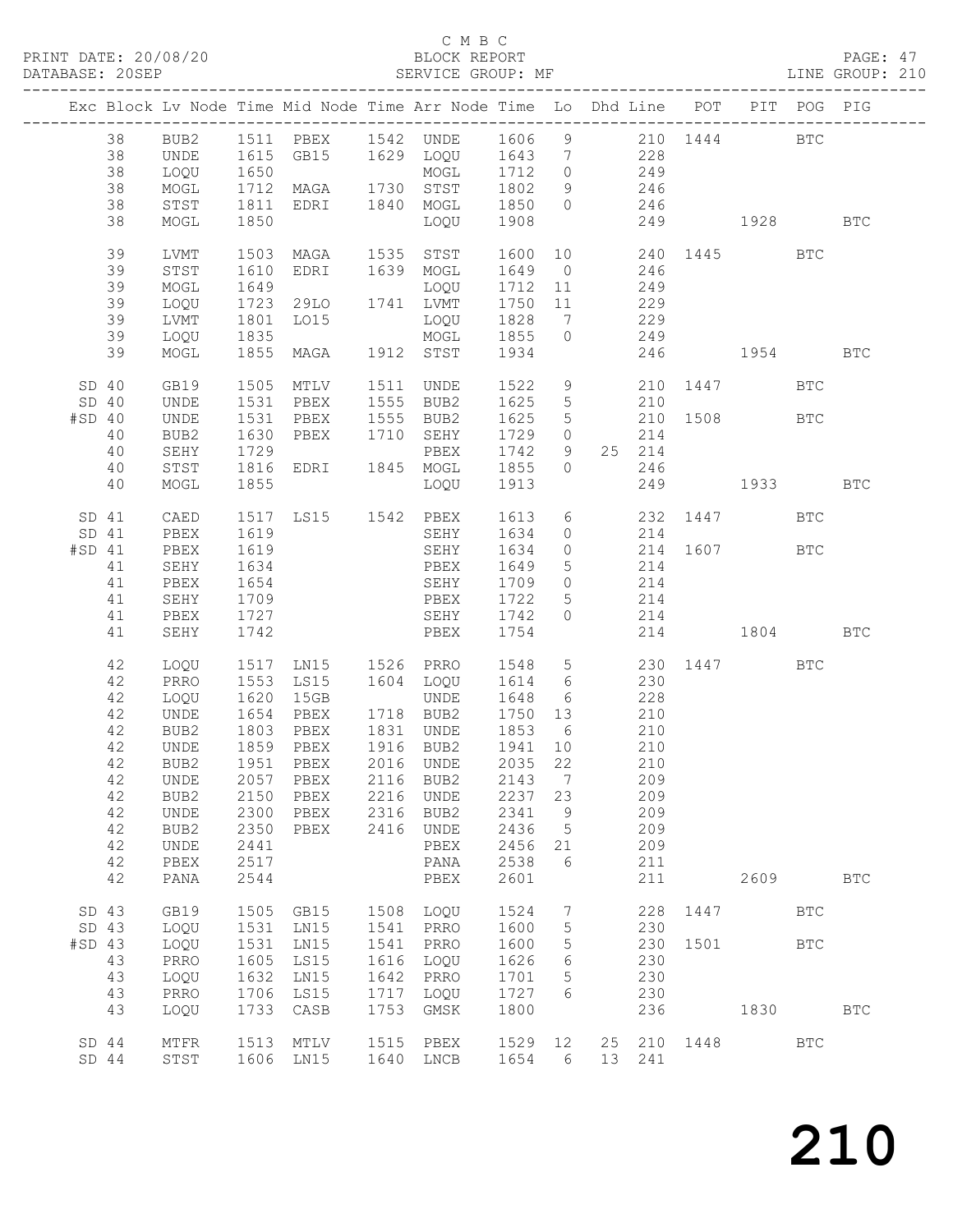### C M B C<br>BLOCK REPORT

PAGE: 48<br>LINE GROUP: 210

|                          |                                                                                              |                                                                                                                              |                                                                                                              | Exc Block Lv Node Time Mid Node Time Arr Node Time Lo Dhd Line POT                                                                            |                                                                                                                                                                                    |                                                                                                                       |                                        |            |                                                                                  |                  |                                         | PIT POG PIG                |              |
|--------------------------|----------------------------------------------------------------------------------------------|------------------------------------------------------------------------------------------------------------------------------|--------------------------------------------------------------------------------------------------------------|-----------------------------------------------------------------------------------------------------------------------------------------------|------------------------------------------------------------------------------------------------------------------------------------------------------------------------------------|-----------------------------------------------------------------------------------------------------------------------|----------------------------------------|------------|----------------------------------------------------------------------------------|------------------|-----------------------------------------|----------------------------|--------------|
|                          | $#SD$ 44<br>44                                                                               | HARB                                                                                                                         |                                                                                                              | STST 1606 LN15 1640 LNCB 1654 6 13 241 1542 BTC<br>HARB 1713 LOQU 1723 231 1743                                                               |                                                                                                                                                                                    |                                                                                                                       |                                        |            |                                                                                  |                  | 231 1743 BTC                            |                            |              |
|                          | 45<br>45<br>45<br>45<br>45                                                                   | STST<br>LVMT<br>LOQU<br>GMSK<br>LOQU                                                                                         |                                                                                                              | 1517 15LO 1554 LVMT 1607 9 240 1453 BTC<br>1728 CASB 1735 LOQU 1757 6 236<br>1803 CASB 1821 GMSK                                              |                                                                                                                                                                                    | 1828                                                                                                                  |                                        | 236        | 229                                                                              |                  | 236 1858                                |                            | <b>BTC</b>   |
| #SD 46                   | $SD$ 46<br>SD 46<br>46<br>46<br>46                                                           | SELE<br>LOQU<br>LOQU<br>UNDE<br>LOQU<br>GMSK                                                                                 | 1508<br>1603                                                                                                 | 1603 15GB UNDE 1631 13<br>15GB<br>$\begin{array}{cc}\n1644 & \text{JJJJ} \\ 1720 & \text{CASB} \\ \hline\n\end{array}$<br>1752 LS15 1817 PBEX | PANA 1526 12 25 211 1454 BTC<br>UNDE<br>GB15 1658 LOQU 1713 7<br>CASB 1740 GMSK 1747 5                                                                                             | 1631 13<br>1839                                                                                                       |                                        |            | 228<br>228<br>236                                                                |                  | 228 1533 BTC<br>232 1849                |                            | <b>BTC</b>   |
| $#SD$ 47                 | SD 47<br>SD 47<br>47<br>47<br>47<br>47<br>47<br>47<br>47<br>47<br>47<br>47<br>47<br>47<br>47 | MTLV<br>UNDE<br>UNDE<br>LOQU<br>GMSK<br>LOQU<br>UNDE<br>BUB2<br>UNDE<br>BUB2<br>UNDE<br>BUB2<br>UNDE<br>BUB2<br>UNDE<br>PBEX | 1543<br>1620<br>1658<br>1733<br>1815<br>1907<br>1957<br>2048<br>2157<br>2250<br>2400<br>2453<br>2541<br>2600 | CASB 1639 GMSK<br>CASB<br>15GB<br>PBEX<br>PBEX<br>PBEX<br>PBEX<br>PBEX<br>PBEX 2316 UNDE<br>PBEX 2416 BUB2<br>PBEX 2516 UNDE                  | UNDE 1526 17 210 1455<br>1.0011 1613 7 228<br>GB15 1559 LOQU 1613 7<br>1705 LOQU<br>UNDE<br>1835 BUB2<br>1932 UNDE<br>2016 BUB2<br>2116 UNDE<br>2216 BUB2<br>PBEX 2554 6<br>$HK-E$ | 1647 11<br>1727 6<br>1801 14<br>1902 5<br>1951 6<br>2042 6<br>2137 20<br>2241<br>2336 24<br>2439 14<br>2536 5<br>2606 | 9                                      | 236<br>209 | 228<br>236<br>228<br>210<br>210<br>209<br>209<br>209<br>209<br>209<br>209<br>028 |                  | 228 1520 BTC<br>2610                    | <b>BTC</b>                 | <b>BTC</b>   |
| $#SD$ 48                 | SD 48<br>SD 48<br>48<br>48<br>49<br>49                                                       | JOLA<br>LOQU<br>LOQU<br>MOGL<br>BUB2<br>BUB2<br><b>UNDE</b>                                                                  | 1520<br>1603<br>1603<br>1630                                                                                 | 1625 MAGA 1643 STST 1713 8 6 246<br>1727 PBEX 1803 BAGA 1829<br>1529 PBEX 1601 UNDE 1624 6 210 1502<br>GB15                                   | $22PH$ $1534$ $19$<br>MOGL<br>MOGL 1625 0<br>1644 LOQU                                                                                                                             | 1625 0<br>1658                                                                                                        | 9                                      |            | 249<br>228                                                                       |                  | 10 881 1455<br>249 1533 BTC<br>211 1854 | <b>BTC</b><br>$_{\rm BTC}$ | $_{\rm BTC}$ |
|                          | 49<br>49                                                                                     | LOQU<br>LVMT                                                                                                                 | 1707<br>1741                                                                                                 | 29LO<br>LO15                                                                                                                                  | 1725 LVMT<br>LOQU                                                                                                                                                                  | 1734<br>1808                                                                                                          | 7                                      |            | 229<br>229                                                                       |                  | 1828                                    |                            | $_{\rm BTC}$ |
| SD 50<br>SD 50<br>#SD 50 | 50<br>50<br>50<br>50                                                                         | SELY<br>LOQU<br>LOQU<br>LVMT<br>LOQU<br>MOGL<br>STST                                                                         | 1515<br>1551<br>1551<br>1631<br>1706<br>1728<br>1832                                                         | 29LO<br>29LO<br>LO15<br>MAGA<br>LN15                                                                                                          | CACO<br>1610 LVMT<br>1610 LVMT<br>LOQU<br>MOGL<br>1745 STST<br>1902 LNCB                                                                                                           | 1523<br>1618<br>1618<br>1700<br>1728<br>1815 17<br>1913                                                               | - 9<br>13<br>13<br>6<br>$\overline{0}$ | 19         | 880<br>229<br>229<br>249<br>246<br>241                                           | 1503<br>229 1521 | 1931                                    | <b>BTC</b><br><b>BTC</b>   | <b>BTC</b>   |
|                          | 51<br>51<br>51                                                                               | LOQU<br>MOGL<br>STST                                                                                                         | 1533<br>1555                                                                                                 | MAGA<br>1701 15LO                                                                                                                             | MOGL<br>1614 STST<br>1740 LVMT                                                                                                                                                     | 1555<br>1642 19<br>1754                                                                                               | $\overline{0}$                         |            | 246<br>240                                                                       |                  | 249 1503<br>1809                        | <b>BTC</b>                 | BTC          |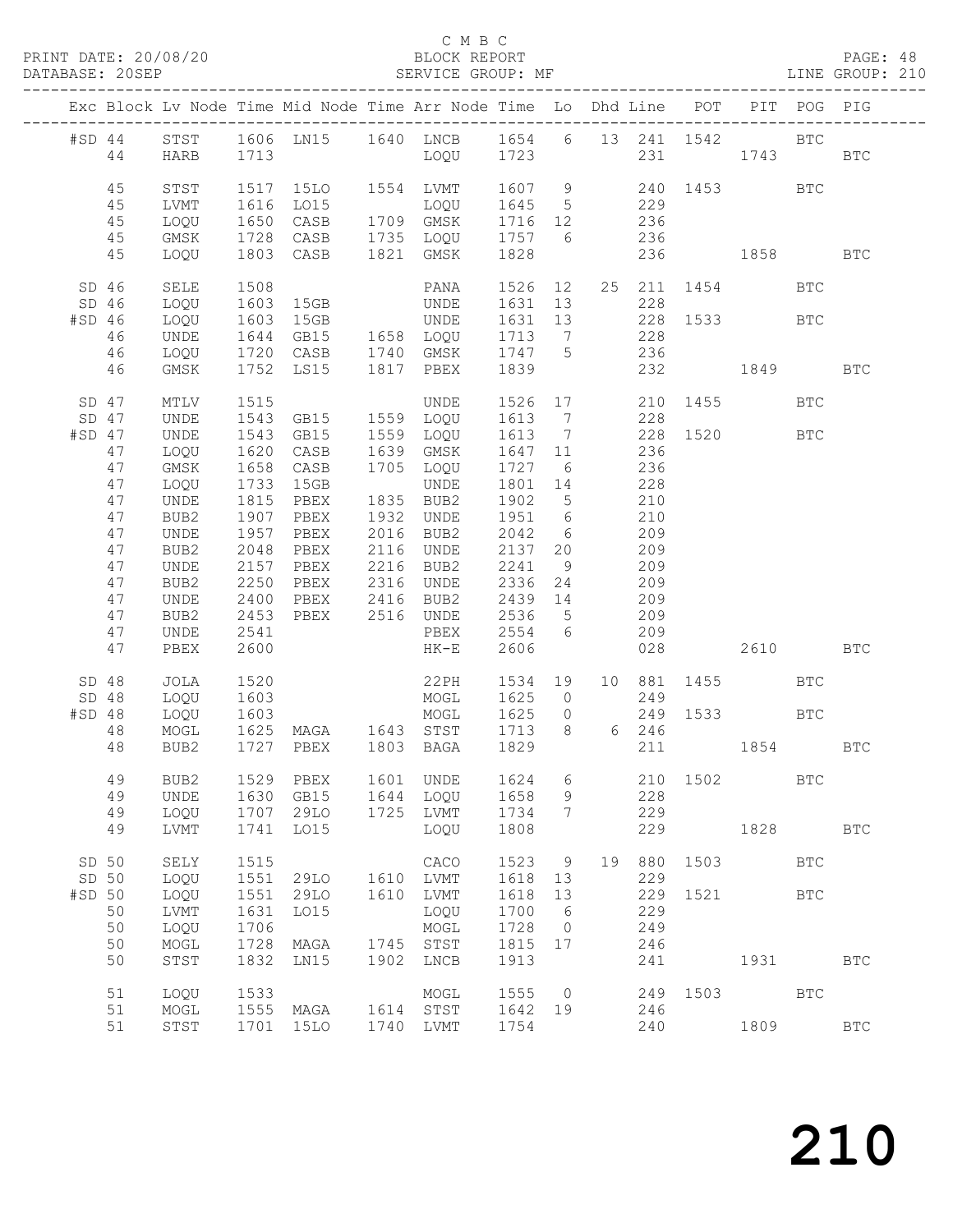PRINT DATE: 20/08/20<br>DATABASE: 20SEP

# C M B C<br>BLOCK REPORT<br>SERVICE GROUP: MF

| PRINT DATE: 20/08/20<br>DATABASE: 20SEP |                                                    |                                                                      |                                                                      |                                                                     |                                              | 8/20 BLOCK REPORT<br>SERVICE GROUP: MF                                                                                                                                           |                                                                      |                                                      |                                                                |                                                   |      |            | PAGE: 49<br>LINE GROUP: 210 |  |
|-----------------------------------------|----------------------------------------------------|----------------------------------------------------------------------|----------------------------------------------------------------------|---------------------------------------------------------------------|----------------------------------------------|----------------------------------------------------------------------------------------------------------------------------------------------------------------------------------|----------------------------------------------------------------------|------------------------------------------------------|----------------------------------------------------------------|---------------------------------------------------|------|------------|-----------------------------|--|
|                                         |                                                    |                                                                      |                                                                      |                                                                     |                                              | Exc Block Lv Node Time Mid Node Time Arr Node Time Lo Dhd Line POT PIT POG PIG                                                                                                   |                                                                      |                                                      |                                                                |                                                   |      |            |                             |  |
|                                         | 52<br>52<br>52<br>52<br>52                         | GMSK<br>LOQU<br>UNDE<br>BUB2                                         |                                                                      | 1823 PBEX 1851 UNDE                                                 |                                              | LOQU 1533 CASB 1552 GMSK 1600 8 236 1503 BTC<br>1608 CASB 1615 LOQU 1638 10 236<br>1648 15GB UNDE 1717 6 228<br>1723 PBEX 1746 BUB2 1817 6 210<br>1888 PDEX 1851 WIPE 1812 6 210 | 1913                                                                 |                                                      |                                                                | 210 1935 BTC                                      |      |            |                             |  |
|                                         | 53<br>53<br>53                                     | BUB2<br>UNDE<br>BUB2                                                 | 1543<br>1644<br>1746                                                 | PBEX<br>PBEX 1822 BAGA                                              |                                              | 1616 UNDE 1639 5 210 1516 BTC<br>PBEX 1708 BUB2 1739 7 210                                                                                                                       | 1848 7 1 211                                                         |                                                      |                                                                |                                                   |      |            |                             |  |
|                                         | 53<br>54<br>54                                     | PANA<br>STST<br>MOGL                                                 | 1856<br>1542<br>1621                                                 | EDRI 1611 MOGL                                                      |                                              | PBEX<br>LOQU                                                                                                                                                                     | 1912                                                                 |                                                      |                                                                | 212 1922 BTC<br>1621 0 246 1518 BTC<br>1644 9 249 |      |            |                             |  |
|                                         | 54<br>54                                           | LOQU<br>LVMT                                                         |                                                                      | 1653 29LO 1712 LVMT                                                 |                                              | 1726 LO15 LOQU 1753                                                                                                                                                              | $\frac{1044}{1721}$ 5 229                                            |                                                      |                                                                | 229 1813                                          |      |            | <b>BTC</b>                  |  |
|                                         | 55<br>55<br>55<br>55                               | BUB2<br>UNDE<br>LOQU<br>LVMT                                         |                                                                      | 1816 LO15                                                           |                                              | 1557 PBEX 1631 UNDE 1654 5 210 1530 BTC<br>1659 GB15 1713 LOQU 1728 15 228<br>1743 29LO 1801 LVMT 1809 7 229<br>LOQU 1840                                                        |                                                                      |                                                      |                                                                | 229 1900 BTC                                      |      |            |                             |  |
|                                         | 56<br>56<br>56                                     | STST<br>GMSK<br>STST                                                 | 1555                                                                 | 1816 15LO 1851 LVMT                                                 |                                              | GMSK<br>1642 LS15 1709 PBEX 1736 15                                                                                                                                              | 1904                                                                 |                                                      | 25 232                                                         | 1633 9 247 1531 BTC<br>240 1919                   |      |            | <b>BTC</b>                  |  |
|                                         | 57<br>57<br>57<br>57<br>57                         | BUB2<br>BAGA<br>PBEX<br>SEHY<br>PBEX                                 | 1707<br>1746<br>1801<br>1820                                         |                                                                     |                                              | 1601 PBEX 1634 BAGA 1700 7 211 1534 BTC<br>PBEX<br><b>SEHY</b><br>PBEX<br>PANA                                                                                                   | 1731 15 211<br>1801 0 214<br>1813 7<br>1838                          |                                                      | 214                                                            | 212 1901 BTC                                      |      |            |                             |  |
|                                         | 58<br>58<br>58<br>58                               | LVMT<br>LOQU<br>MOGL<br>STST                                         | 1632                                                                 |                                                                     |                                              |                                                                                                                                                                                  |                                                                      |                                                      |                                                                | 241 1858 BTC                                      |      |            |                             |  |
|                                         | 59<br>59<br>59                                     | UNDE<br>LVMT<br>LOQU                                                 | 1715<br>1748                                                         | LO15<br>15GB                                                        |                                              | 1600 GB15 1614 LOQU 1628 11 228 1537 BTC<br>59 LOQU 1639 29LO 1658 LVMT 1707 8 229<br>LOQU<br>UNDE                                                                               | 1742<br>1816                                                         | 6                                                    | 229<br>228                                                     |                                                   | 1838 |            | <b>BTC</b>                  |  |
|                                         | 60                                                 | BUB2                                                                 | 1629                                                                 | PBEX                                                                | 1706                                         | BAGA                                                                                                                                                                             | 1733                                                                 |                                                      | 211                                                            | 1602 1758                                         |      |            | BTC BTC                     |  |
|                                         | 61<br>61<br>61<br>61<br>61<br>61<br>61<br>61<br>61 | STST<br>STST<br>LVMT<br>STST<br>MOGL<br>LOQU<br>UNDE<br>LOQU<br>GMSK | 1629<br>1758<br>1856<br>2001<br>2035<br>2105<br>2136<br>2202<br>2238 | 15LO<br><b>15LO</b><br>MAGA<br>EDRI<br>15GB<br>GB15<br>CASB<br>LS15 | 1706<br>1835<br>1924<br>2026<br>2217<br>2257 | LVMT<br>LVMT<br>STST<br>MOGL<br>LOQU<br><b>UNDE</b><br>2147 LOQU<br>GMSK<br>PBEX                                                                                                 | 1719<br>1848<br>1945<br>2035<br>2053<br>2128<br>2156<br>2224<br>2309 | 8<br>8<br>16<br>$\overline{0}$<br>12<br>8<br>6<br>14 | 31 240<br>240<br>240<br>246<br>249<br>228<br>228<br>236<br>232 | 1605                                              | 2317 | <b>BTC</b> | $_{\rm BTC}$                |  |
|                                         | 62<br>62<br>62<br>62                               | STST<br>GMSK<br>PBEX<br>SEHY                                         | 1630<br>1715<br>1816<br>1830                                         | LS15                                                                |                                              | GMSK<br>1742 PBEX<br>SEHY<br>PBEX                                                                                                                                                | 1710<br>1808<br>1830<br>1841                                         | 5<br>8<br>$\circ$<br>10                              | 247<br>232<br>214<br>214                                       | 1606                                              |      | <b>BTC</b> |                             |  |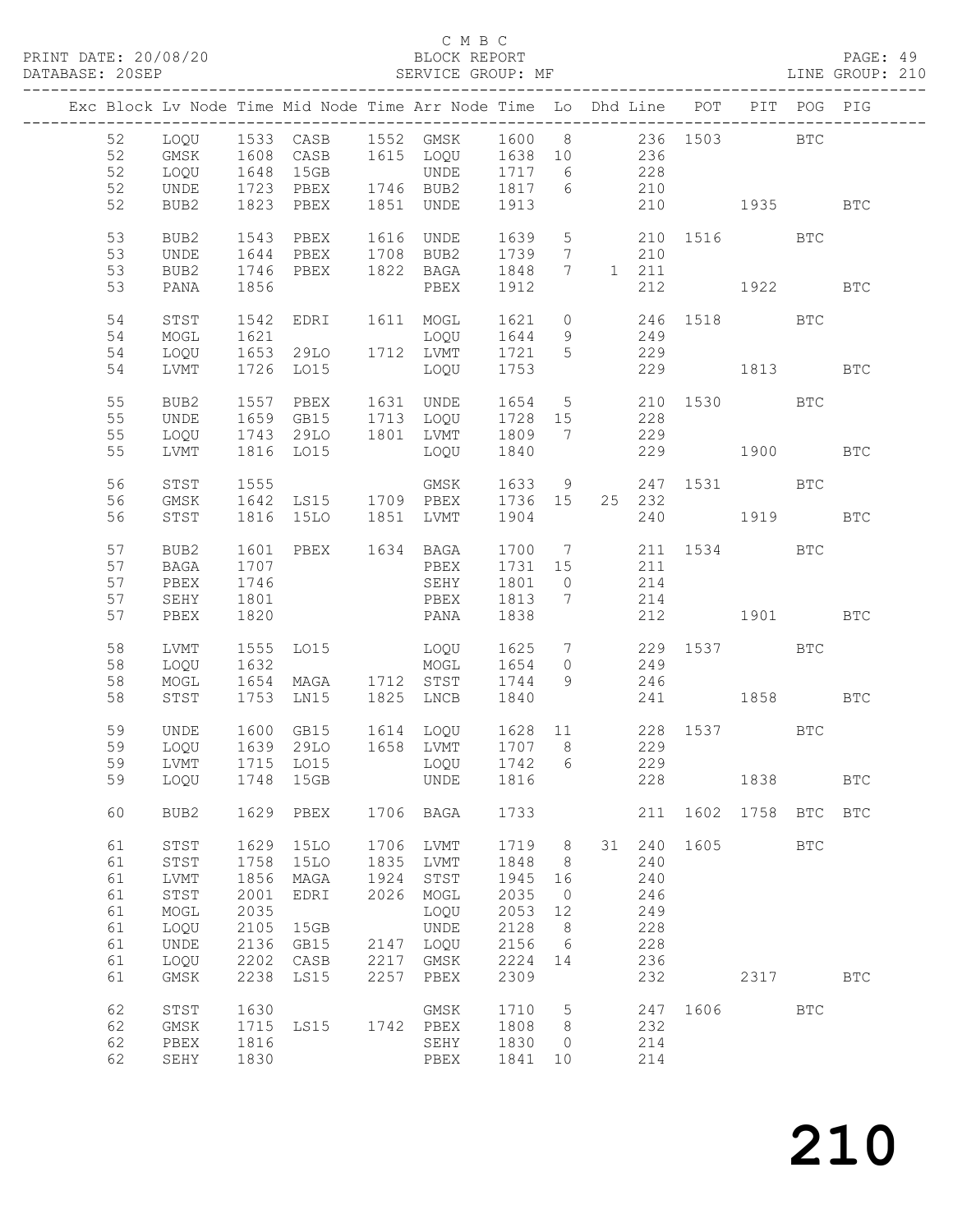#### C M B C<br>BLOCK REPORT

PAGE: 50<br>LINE GROUP: 210

|  |          |              |                | Exc Block Lv Node Time Mid Node Time Arr Node Time Lo Dhd Line POT                                                |     |                                        |            |                 |                 |            |     |             | PIT POG PIG  |              |
|--|----------|--------------|----------------|-------------------------------------------------------------------------------------------------------------------|-----|----------------------------------------|------------|-----------------|-----------------|------------|-----|-------------|--------------|--------------|
|  | 62       |              |                |                                                                                                                   |     |                                        |            |                 |                 |            |     |             |              |              |
|  | 62       |              |                | PBEX 1851 BDKI        JOST   1925   6           028<br>JOST   1931  BDKI   1952  PBEX    2003                 028 |     |                                        |            |                 |                 |            | 028 | 2011 2012   |              | BTC          |
|  |          |              |                |                                                                                                                   |     |                                        |            |                 |                 |            |     |             |              |              |
|  | 63       | BUB2         |                | 1644 PBEX 1718 BAGA 1746 7 211 1617 BTC                                                                           |     |                                        |            |                 |                 |            |     |             |              |              |
|  | 63       | BAGA         | 1753           |                                                                                                                   |     | PBEX 1815                              |            |                 |                 |            |     | 211 1825    |              | BTC          |
|  |          |              |                |                                                                                                                   |     |                                        |            |                 |                 |            |     |             |              |              |
|  | 64       | STST         | 1645           |                                                                                                                   |     | EDRI 1714 MOGL 1724 0 246 1621         |            |                 |                 |            |     |             | <b>BTC</b>   |              |
|  | 64       | MOGL         | 1724           |                                                                                                                   |     | LOQU 1747 6                            |            |                 | 249             |            |     |             |              |              |
|  | 64       | LOQU         |                | 1753 29LO 1810 LVMT                                                                                               |     |                                        | 1818 15    |                 |                 | 229        |     |             |              |              |
|  | 64       | LVMT         |                | 1833 LO15                                                                                                         |     | LOQU 1857 5                            |            |                 |                 | 229        |     |             |              |              |
|  | 64       | LOQU         | 1902           | $LNI5$ 1912 PRRO                                                                                                  |     |                                        | 1929 10    |                 |                 | 230        |     |             |              |              |
|  | 64       | PRRO         | 1939           | LS15                                                                                                              |     | 1948 LOQU 1955 13                      |            |                 | 230             |            |     |             |              |              |
|  | 64       | LOQU         | 2008<br>2043   | 29LO                                                                                                              |     | 2023 LVMT 2030 13<br>2108 STST 2127 16 |            |                 | 229             |            |     |             |              |              |
|  | 64<br>64 | LVMT<br>STST | 2143           | MAGA<br>15LO                                                                                                      |     | 2214 LVMT 2227 13                      |            |                 | $\frac{1}{240}$ | 240        |     |             |              |              |
|  | 64       | LVMT         | 2240           |                                                                                                                   |     | MAGA 2305 STST 2324 14                 |            |                 |                 | 240        |     |             |              |              |
|  | 64       | STST         |                | 2338 15LO                                                                                                         |     | 2406 LVMT                              | 2417       |                 |                 | 240        |     | 2432        |              | <b>BTC</b>   |
|  |          |              |                |                                                                                                                   |     |                                        |            |                 |                 |            |     |             |              |              |
|  | 71       | BAGA         |                | 622 PBEX 646 BUB2 708 10 211                                                                                      |     |                                        |            |                 |                 |            |     | 557 BTC     |              |              |
|  | 71       | BUB2         |                | 718 PBEX 743 UNDE                                                                                                 |     |                                        |            |                 |                 | 801 10 210 |     |             |              |              |
|  | 71       | UNDE         |                | 811 PBEX 837 BUB2                                                                                                 |     |                                        | 910        |                 |                 |            |     | 210 937 BTC |              |              |
|  |          |              |                |                                                                                                                   |     |                                        |            |                 |                 |            |     |             |              |              |
|  | 72       | BDKI         |                | 559 HK-W 602 PBEX                                                                                                 |     |                                        |            |                 |                 | 609 8 028  |     | 558 BTC     |              |              |
|  | 72       | PBEX         | 617            |                                                                                                                   |     | BAGA                                   | 636 17     |                 |                 | 1 211      |     |             |              |              |
|  | 72       | PANA         | 654            |                                                                                                                   |     | PBEX                                   | 712 6      |                 |                 | 212        |     |             |              |              |
|  | 72       | PBEX         | $718$<br>$743$ |                                                                                                                   |     | PANA                                   | 736        | 6               | 1 212           |            |     |             |              |              |
|  | 72       | BAGA         |                | 743 PBEX 812 BUB2                                                                                                 |     |                                        | 843        |                 |                 | 211        |     | 910 BTC     |              |              |
|  | 73       | LOQU         | 633            |                                                                                                                   |     | MOGL                                   |            |                 | 648 0           | 249        |     | 603 BTC     |              |              |
|  | 73       | MOGL         |                | 648 MAGA 707 STST                                                                                                 |     |                                        | 725        |                 | 5 31 246        |            |     |             |              |              |
|  | 73       | BAGA         |                | 801 PBEX 830 BUB2                                                                                                 |     |                                        | 901        |                 |                 | 211        |     | 928         |              | <b>BTC</b>   |
|  |          |              |                |                                                                                                                   |     |                                        |            |                 |                 |            |     |             |              |              |
|  | 74       | BAGA         |                | 635 PBEX                                                                                                          |     | 659 BUB2                               | 723        | $5\overline{)}$ |                 | 211        |     | 610 BTC     |              |              |
|  | 74       | BUB2         |                | 728 PBEX                                                                                                          |     | 757 UNDE                               | 817        | 9               |                 | 210        |     |             |              |              |
|  | 74       | UNDE         |                | 826 PBEX                                                                                                          |     | 851 BUB2                               | 922        |                 |                 | 210        |     |             | 949 BTC      |              |
|  |          |              |                |                                                                                                                   |     |                                        |            |                 |                 |            |     |             |              |              |
|  | 75       | BUB2         |                | 635 PBEX 658 UNDE 717 12 210                                                                                      |     |                                        |            |                 |                 |            | 612 | <b>BTC</b>  |              |              |
|  | 75       | UNDE         |                | 729 PBEX                                                                                                          |     | 751 BUB2                               | 819        |                 |                 | 210        |     |             | 846 18       | BTC          |
|  | 76       |              |                | PBEX 631 MTLV 641 UNDE 648 7 210 619                                                                              |     |                                        |            |                 |                 |            |     |             | $_{\rm BTC}$ |              |
|  | 76       | UNDE         | 655            | PBEX                                                                                                              |     | 716 BUB2                               | 743        | 5               |                 | 210        |     |             |              |              |
|  | 76       | BUB2         | 748            | PBEX                                                                                                              | 821 | UNDE                                   | 841        | 5               |                 | 210        |     |             |              |              |
|  | 76       | UNDE         | 846            | GB15                                                                                                              |     | 901 LOQU                               | 915        |                 |                 | 228        |     | 935         |              | <b>BTC</b>   |
|  |          |              |                |                                                                                                                   |     |                                        |            |                 |                 |            |     |             |              |              |
|  | 77       | LN15         | 646            | OSLO                                                                                                              | 652 | PRRO                                   | 706        | 2               |                 | 230        | 621 |             | <b>BTC</b>   |              |
|  | 77       | PRRO         | 708            | LS15                                                                                                              | 718 | LOQU                                   | 725        | 7               |                 | 230        |     |             |              |              |
|  | 77       | LOQU         | 732            | OSLO                                                                                                              | 748 | PRRO                                   | 808        | $\circ$         |                 | 230        |     |             |              |              |
|  | 77       | PRRO         | 808            | LS15                                                                                                              | 820 | LOQU                                   | 827        | 8               |                 | 230        |     |             |              |              |
|  | 77       | LOQU         | 835            |                                                                                                                   |     | HARB                                   | 845        |                 |                 | 231        |     | 910         |              | <b>BTC</b>   |
|  |          |              |                |                                                                                                                   |     |                                        |            |                 |                 |            |     |             |              |              |
|  | 78       | CACU         | 653            | EDRI                                                                                                              |     | 700 MOGL                               | 710        | $\circ$         |                 | 246        | 628 |             | <b>BTC</b>   |              |
|  | 78       | $\sf{MOGL}$  | 710            |                                                                                                                   |     | LOQU                                   | 737        | 9               |                 | 249        |     |             |              |              |
|  | 78<br>78 | LOQU<br>UNDE | 746<br>816     | 15GB<br>GB15                                                                                                      | 831 | UNDE<br>LOQU                           | 811<br>845 | 5               |                 | 228<br>228 |     | 905         |              | $_{\rm BTC}$ |
|  |          |              |                |                                                                                                                   |     |                                        |            |                 |                 |            |     |             |              |              |
|  | 79       | EG15         | 647            | LVMT                                                                                                              |     | 653 UNDE                               | 657        | 5               |                 | 228        | 629 |             | $_{\rm BTC}$ |              |
|  | 79       | <b>UNDE</b>  |                | 702 GB15                                                                                                          |     | 714 LOQU                               | 725        | 5               |                 | 228        |     |             |              |              |
|  |          |              |                |                                                                                                                   |     |                                        |            |                 |                 |            |     |             |              |              |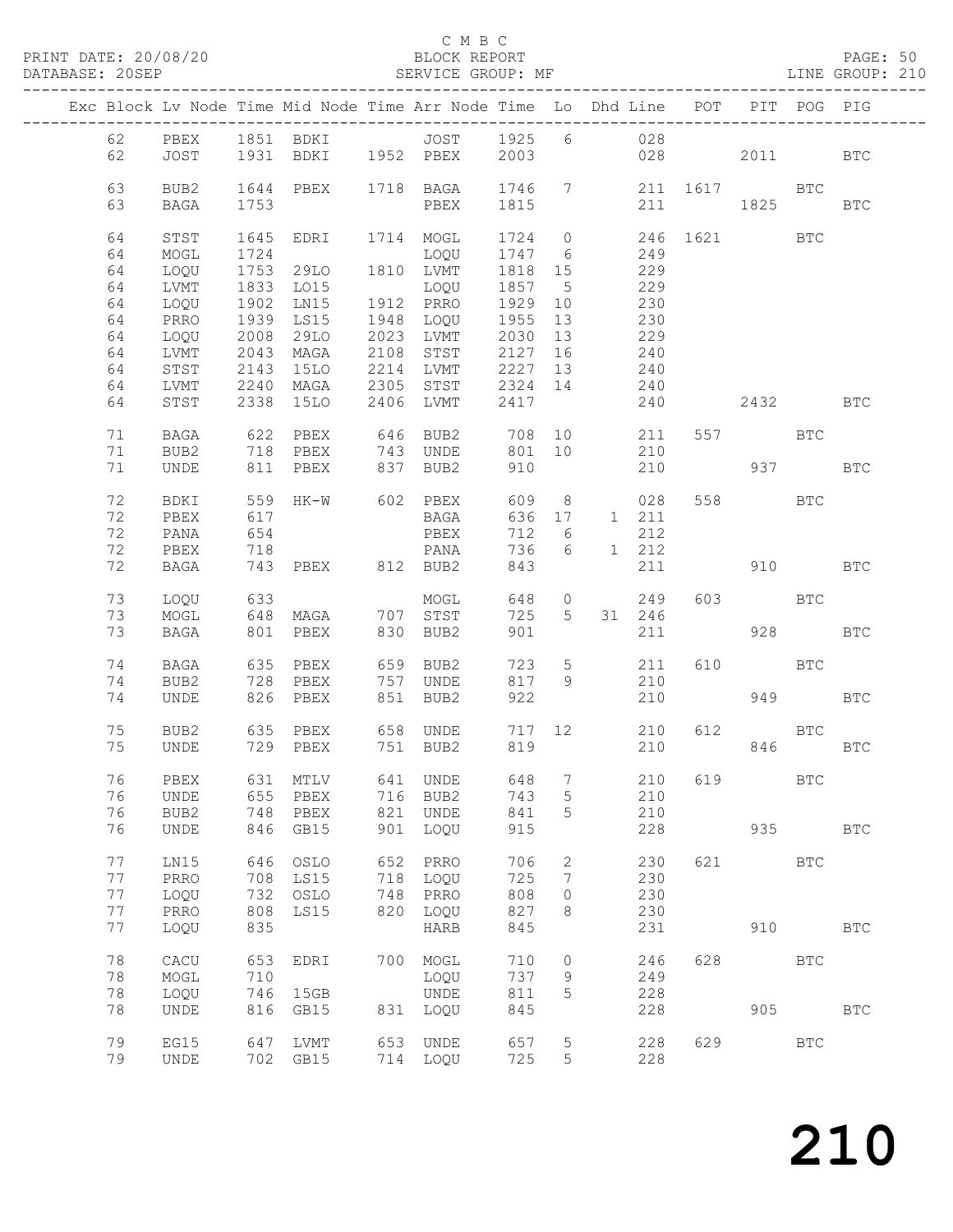#### C M B C<br>BLOCK REPORT

### PAGE: 51<br>LINE GROUP: 210

| Exc Block Lv Node Time Mid Node Time Arr Node Time Lo Dhd Line POT |              |     |                      |     |                      |            |                              |       |              |     |            | PIT POG PIG  |              |
|--------------------------------------------------------------------|--------------|-----|----------------------|-----|----------------------|------------|------------------------------|-------|--------------|-----|------------|--------------|--------------|
| 79                                                                 |              |     | LOQU 730 15GB        |     | <b>UNDE</b>          | 753 5      |                              |       | 228          |     |            |              |              |
| 79                                                                 | UNDE         |     |                      |     | 758 PBEX 823 BUB2    | 854        |                              |       | 210          |     |            | 921 BTC      |              |
| 80                                                                 | LOQU         |     | 701 15GB             |     | UNDE                 | 720        | 9                            |       | 228          |     | 631 BTC    |              |              |
| 80                                                                 | UNDE         |     | 729 GB15<br>802 29LO |     | 742 LOQU<br>819 LVMT | 755        | $7\phantom{.0}\phantom{.0}7$ |       | 228          |     |            |              |              |
| 80                                                                 | LOQU         |     |                      |     |                      | 826        | $5\overline{)}$              |       | 229          |     |            |              |              |
| 80                                                                 | LVMT         | 831 | LO15                 |     | LOQU                 | 859        | $7\overline{ }$              |       | 229          |     |            |              |              |
| 80                                                                 | LOQU         |     | 906 CASB             |     | 922 GMSK             | 929        |                              |       | 236          |     |            | 959 — 10     | <b>BTC</b>   |
| 81                                                                 | BAGA         |     | 701 PBEX             |     | 725 BUB2             | 751        |                              |       | 211          | 631 |            | 818 BTC BTC  |              |
| 82                                                                 | PBEX         | 644 |                      |     | SEHY                 |            |                              |       | 657 0 214    | 632 | <b>BTC</b> |              |              |
| 82                                                                 | SEHY         | 657 | PBEX 710 BUB2        |     |                      | 738 11     |                              |       | 22 214       |     |            |              |              |
| 82                                                                 | LNOS         | 811 | 15LO                 |     | 824 STST             | 900        |                              |       | 241          |     |            | 924          | <b>BTC</b>   |
| 83                                                                 | BAGA         |     | 713 PBEX             |     | 740 BUB2             | 809        |                              |       | 211          | 643 |            | 836 BTC BTC  |              |
| 84                                                                 | LN15         | 710 |                      |     | LNOS                 | 717        | 5 <sup>5</sup>               |       | 241          | 645 | <b>BTC</b> |              |              |
| 84                                                                 | LNOS         |     | 722 15LO 735 STST    |     |                      | 811        |                              |       | 241          |     |            | 837 — 100    | BTC          |
|                                                                    |              |     |                      |     |                      |            |                              |       |              |     |            |              |              |
| 85                                                                 | LOQU         | 717 |                      |     | MOGL                 | 739        | $\circ$                      |       | 249          | 647 | <b>BTC</b> |              |              |
| 85                                                                 | MOGL         |     | 739 MAGA 759 STST    |     |                      | 820        |                              |       | 246          |     |            | 846 18       | <b>BTC</b>   |
| 86                                                                 | SEHY         | 706 |                      |     | PBEX                 | 720        |                              |       | 214          | 648 |            | BTC          |              |
| 86                                                                 | PBEX         | 731 |                      |     | SEHY                 | 746 0      |                              |       | 214          |     |            |              |              |
| 86                                                                 | SEHY         |     | 746 PBEX 805 BUB2    |     |                      | 841        |                              |       | 214          |     |            | 908          | BTC          |
| 87                                                                 | PBEX         | 702 |                      |     | SEHY                 |            |                              | 716 0 | 214          |     | 650 BTC    |              |              |
| 87                                                                 | SEHY         | 716 | PBEX 732 BUB2        |     |                      | 805        | 10                           |       | 214          |     |            |              |              |
| 87                                                                 | BUB2         | 815 | PBEX                 |     | 848 UNDE             | 908        | 7                            |       | 210          |     |            |              |              |
| 87                                                                 | UNDE         |     | 915 GB15             |     | 928 LOQU             | 942        |                              |       | 228          |     | 1002       |              | BTC          |
| 88                                                                 | LN15         |     | 717 OSLO             |     | 725 PRRO             | 739        | $\overline{1}$               |       | 230          |     | 652 BTC    |              |              |
| 88                                                                 | PRRO         | 740 | LS15                 |     | 750 LOQU             | 757        | $5\overline{)}$              |       | 230          |     |            |              |              |
| 88                                                                 | LOQU         | 802 |                      |     | MOGL                 | 824        | $\circ$                      |       | 249          |     |            |              |              |
| 88                                                                 | MOGL         |     | 824 MAGA             |     | 844 STST             | 905        |                              |       | 246          |     |            | 929 BTC      |              |
|                                                                    |              |     |                      |     |                      |            |                              |       |              |     |            |              |              |
| 89<br>89                                                           | UNDE<br>STST |     | 720 PBEX<br>822 15LO |     | 742 BUB2<br>900 LVMT | 810<br>914 | 7                            |       | 5 210<br>240 | 657 | <b>BTC</b> | 929          | <b>BTC</b>   |
|                                                                    |              |     |                      |     |                      |            |                              |       |              |     |            |              |              |
| 90                                                                 | LVMT         | 715 | L015                 |     | LOQU                 | 738        | 11                           |       | 229          | 657 |            | <b>BTC</b>   |              |
| 90                                                                 | LOQU         | 749 |                      |     | <b>HARB</b>          | 800        | 21                           | 13    | 231          |     |            |              |              |
| 90                                                                 | LNOS         | 834 | <b>15LO</b>          | 847 | STST                 | 921        |                              |       | 241          |     | 945        |              | <b>BTC</b>   |
| 91                                                                 | GMSK         | 729 | CASB                 | 736 | LOQU                 | 759        | 18                           |       | 236          | 659 |            | <b>BTC</b>   |              |
| 91                                                                 | LOQU         | 817 | 15GB                 |     | UNDE                 | 843        |                              |       | 228          |     | 905        |              | $_{\rm BTC}$ |
|                                                                    |              |     |                      |     |                      |            |                              |       |              |     |            |              |              |
| 92                                                                 | ${\tt PBEX}$ | 718 |                      |     | BAGA                 | 742        | 8                            |       | 211          | 706 |            | <b>BTC</b>   |              |
| 92                                                                 | <b>BAGA</b>  | 750 | PBEX                 | 819 | BUB2                 | 850        |                              |       | 211          |     | 917        |              | $_{\rm BTC}$ |
| 93                                                                 | UNDE         | 736 | PBEX                 | 800 | BUB2                 | 831        |                              |       | 210          | 713 | 858        | $_{\rm BTC}$ | $_{\rm BTC}$ |
| 94                                                                 | <b>BAGA</b>  | 753 | PBEX                 | 822 | BUB2                 | 853        |                              |       | 211          | 723 | 920        | BTC          | <b>BTC</b>   |
| 95                                                                 | UNDE         | 749 | PBEX                 |     | 814 BUB2             | 845        |                              |       | 210          | 726 | 912        | BTC          | <b>BTC</b>   |
| 96                                                                 | PANA         | 752 |                      |     | PBEX                 | 811        | 5                            |       | 212          | 729 |            | $_{\rm BTC}$ |              |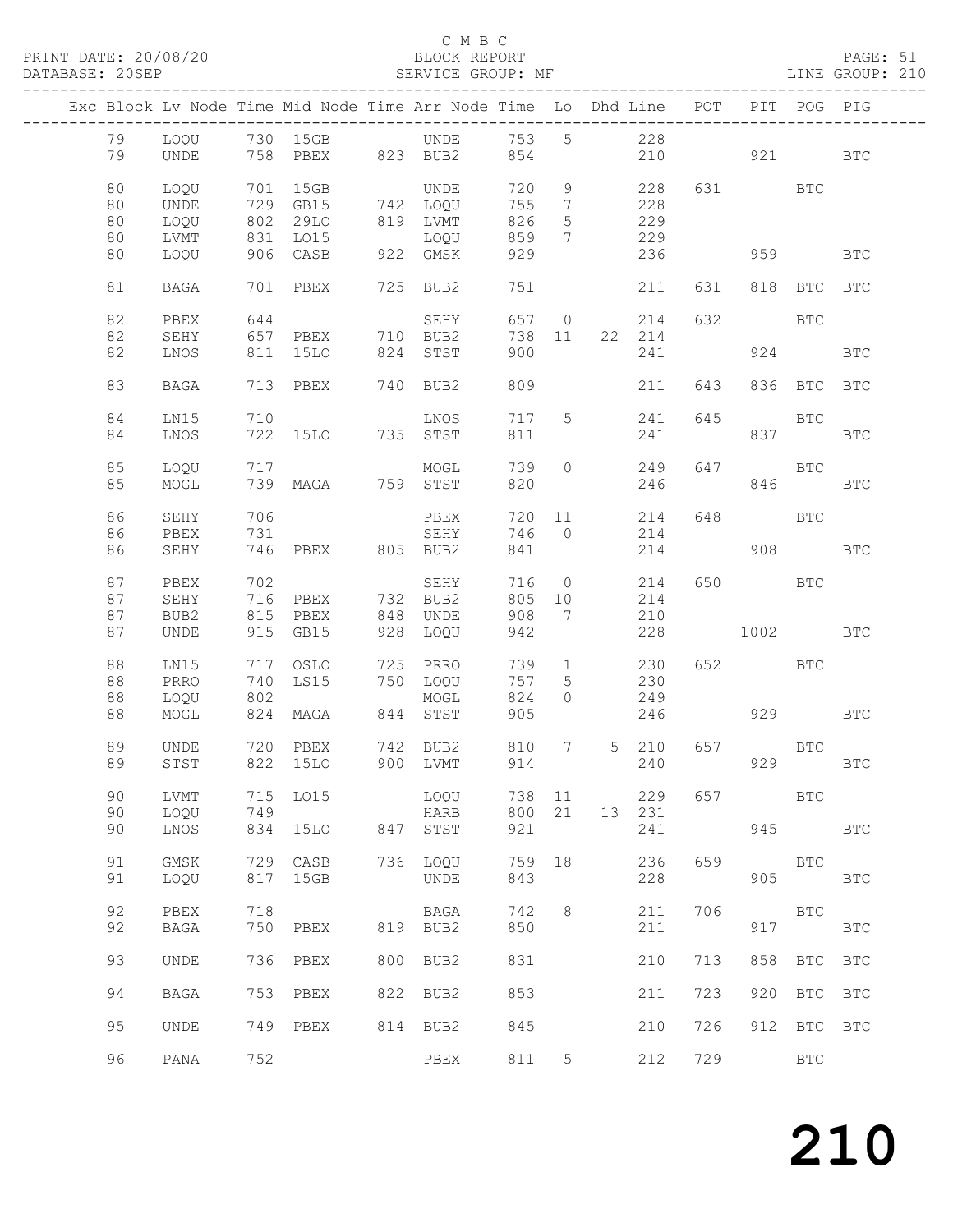| PRINT DATE: 20/08/20<br>DATABASE: 20SEP |          |              |            |             |     | C M B C<br>BLOCK REPORT<br>SERVICE GROUP: MF |              |                                                                                |     | PAGE: 52<br>LINE GROUP: 210 |  |
|-----------------------------------------|----------|--------------|------------|-------------|-----|----------------------------------------------|--------------|--------------------------------------------------------------------------------|-----|-----------------------------|--|
|                                         |          |              |            |             |     |                                              |              | Exc Block Ly Node Time Mid Node Time Arr Node Time Lo Dhd Line POT PIT POG PIG |     |                             |  |
|                                         | 96<br>96 | PBEX<br>SEHY | 816<br>833 | <b>PREX</b> | 853 | SEHY<br>RIIR2                                | 833 0<br>928 | 214<br>214                                                                     | 955 | BTC.                        |  |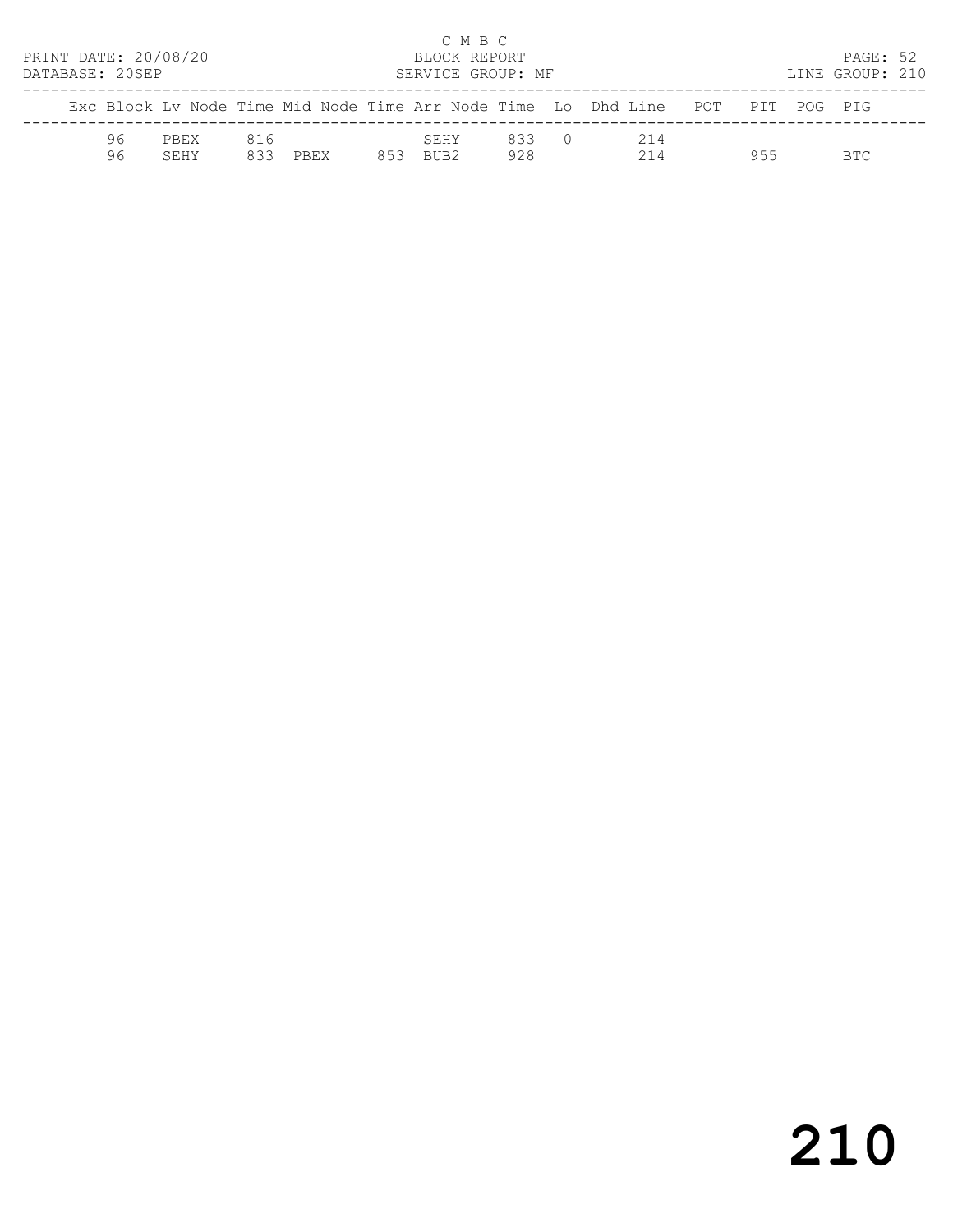|                      |                                      |      |              |           | BLOCK REPORT      | смвс |                                                                                                                                                                                                                                                  |      |            |  |
|----------------------|--------------------------------------|------|--------------|-----------|-------------------|------|--------------------------------------------------------------------------------------------------------------------------------------------------------------------------------------------------------------------------------------------------|------|------------|--|
| 15GB 15 & GRAND BLVD |                                      |      |              |           |                   |      | 15LO 15TH & LONSDALE                                                                                                                                                                                                                             |      |            |  |
|                      |                                      |      |              |           |                   |      |                                                                                                                                                                                                                                                  |      |            |  |
|                      |                                      |      |              |           |                   |      | 15GB 15 & GRAND BLVD<br>29 ST & LONSDALE<br>BTC 29 ST & LONSDALE<br>BTC BUTTABY DEPOTE<br>BTC BUTTABY DEPOTE<br>ENGADORAY & PENTICTON-EAST CACU CAPILANO RD & CURLING RD<br>CASB CAPILANO SUSPENSION BRG<br>CASB CAPILANO SUSPENSION BRG<br>CA   |      |            |  |
|                      |                                      |      |              |           |                   |      |                                                                                                                                                                                                                                                  |      |            |  |
|                      |                                      |      |              |           |                   |      |                                                                                                                                                                                                                                                  |      |            |  |
|                      |                                      |      |              |           |                   |      |                                                                                                                                                                                                                                                  |      |            |  |
|                      |                                      |      |              |           |                   |      |                                                                                                                                                                                                                                                  |      |            |  |
|                      |                                      |      |              |           |                   |      |                                                                                                                                                                                                                                                  |      |            |  |
|                      |                                      |      |              |           |                   |      |                                                                                                                                                                                                                                                  |      |            |  |
|                      |                                      |      |              |           |                   |      | LNCB         SB LONSDALE AVE FS CARISBROOKE C<br>LO15        LONSDALE & 15 ST                                                                                                                                                                    |      |            |  |
|                      |                                      |      |              |           |                   |      |                                                                                                                                                                                                                                                  |      |            |  |
|                      |                                      |      |              |           |                   |      |                                                                                                                                                                                                                                                  |      |            |  |
|                      |                                      |      |              |           |                   |      |                                                                                                                                                                                                                                                  |      |            |  |
|                      |                                      |      |              |           |                   |      |                                                                                                                                                                                                                                                  |      |            |  |
|                      |                                      |      |              |           |                   |      |                                                                                                                                                                                                                                                  |      |            |  |
|                      |                                      |      |              |           |                   |      |                                                                                                                                                                                                                                                  |      |            |  |
|                      |                                      |      |              |           |                   |      |                                                                                                                                                                                                                                                  |      |            |  |
|                      |                                      |      |              |           |                   |      |                                                                                                                                                                                                                                                  |      |            |  |
|                      |                                      |      |              |           |                   |      | PANA PANORAMA & NAUGHTON<br>PANA PANORAMA & NAUGHTON<br>PARK ROYAL NORTH<br>PRRO PROSPECT & ROCKLAND<br>SEHY SECHELT & HYANNIS<br>SEHY SECHELT & HYANNIS<br>UNDE UNDERWOOD & DEMPSEY<br>PARK ROYAL SOUTH<br>SEHY STADIUM STATION<br>STST STADIUM |      |            |  |
|                      |                                      |      |              |           |                   |      |                                                                                                                                                                                                                                                  |      |            |  |
|                      | 1                                    |      |              |           |                   |      |                                                                                                                                                                                                                                                  |      |            |  |
|                      | 1                                    |      |              |           |                   |      | DUCA 500 PKRN 518 HBAY 536 14 257 436 BTC<br>HBAY 550 PKRS 607 DUCA 625 10 257                                                                                                                                                                   |      |            |  |
|                      |                                      |      |              |           |                   |      | 1 DUCA 635 PKRN 653 HBAY 711 14 257<br>1 HBAY 725 PKRS 744 DUCA 803 12 257<br>1 DUCA 815 PKRN 835 HBAY 855 10 257                                                                                                                                |      |            |  |
|                      |                                      |      |              |           |                   |      |                                                                                                                                                                                                                                                  |      |            |  |
|                      |                                      |      |              |           |                   |      |                                                                                                                                                                                                                                                  |      |            |  |
|                      | $\mathbf{1}$                         |      | 905          |           | PKRS 925 DUCA 946 |      | 9 257                                                                                                                                                                                                                                            |      |            |  |
|                      | HBAY<br>DUCA<br>HBAY<br>$\mathbf{1}$ |      | 955<br>1045  |           |                   |      | PKRN 1015 HBAY 1035 10 257<br>PKRS 1105 DUCA 1126 9 257                                                                                                                                                                                          |      |            |  |
|                      | $\mathbf{1}$                         |      |              |           |                   |      |                                                                                                                                                                                                                                                  |      |            |  |
|                      | $\mathbf{1}$                         | DUCA |              |           |                   |      | PKRN 1155 HBAY 1215 5 257<br>PKRS 1240 DUCA 1301 9 257                                                                                                                                                                                           |      |            |  |
|                      | $\mathbf{1}$                         | HBAY | 1135<br>1220 |           |                   |      |                                                                                                                                                                                                                                                  |      |            |  |
|                      | $\mathbf 1$                          | DUCA | 1310         |           |                   |      | PRIN 1330 HBAY 1352 8 257<br>PKRS 1420 DUCA 1441 9 257<br>PKRN 1510 HBAY 1532 13 257                                                                                                                                                             |      |            |  |
|                      | $\mathbf 1$                          | HBAY |              |           |                   |      |                                                                                                                                                                                                                                                  |      |            |  |
|                      | $\mathbf{1}$                         | DUCA | 1400<br>1450 |           |                   |      |                                                                                                                                                                                                                                                  |      |            |  |
|                      | $\mathbf{1}$                         | HBAY | 1545         |           |                   |      |                                                                                                                                                                                                                                                  |      |            |  |
|                      | $\mathbf{1}$                         | DUCA | 1635         |           |                   |      | PKRS 1605 DUCA 1626 9 257<br>PKRN 1655 HBAY 1715 5 257                                                                                                                                                                                           |      |            |  |
|                      | $\mathbf 1$                          | HBAY | 1720         |           |                   |      | PKRS 1740 DUCA 1800 15 257                                                                                                                                                                                                                       |      |            |  |
|                      | $\mathbf{1}$                         | DUCA |              |           |                   |      |                                                                                                                                                                                                                                                  |      |            |  |
|                      | $\mathbf{1}$<br>HBAY                 |      |              |           |                   |      |                                                                                                                                                                                                                                                  |      |            |  |
|                      | $\mathbf{1}$                         | DUCA |              |           |                   |      | 1955 PKRN 2013 HBAY 2033 17 257                                                                                                                                                                                                                  |      |            |  |
|                      | $\mathbf{1}$                         | HBAY |              | 2050 PKRS | 2108 DUCA         | 2126 | 257                                                                                                                                                                                                                                              | 2147 | <b>BTC</b> |  |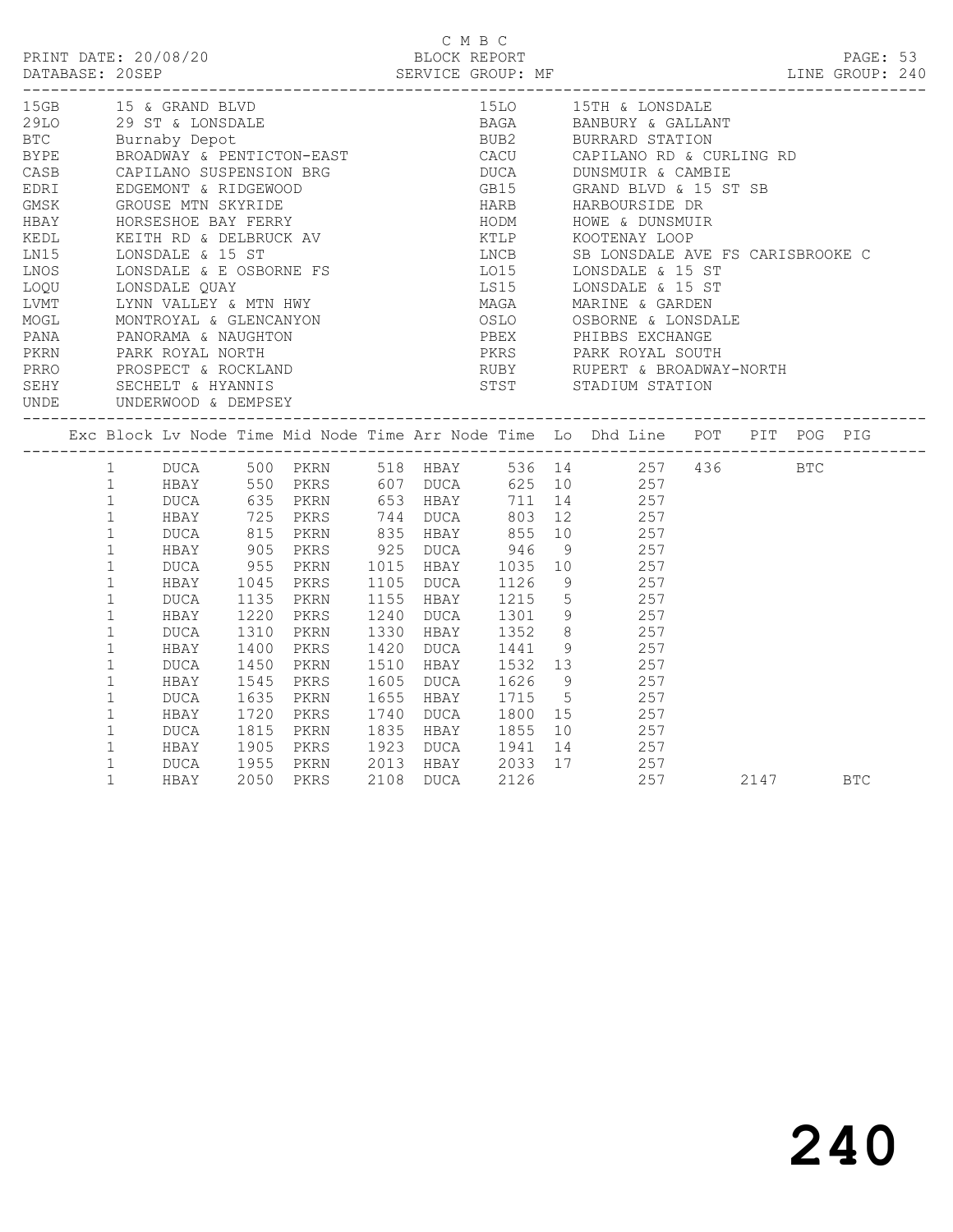# C M B C<br>BLOCK REPORT

PAGE: 54<br>LINE GROUP: 240

|  |                |                     |              |              |              |              |              |                   | Exc Block Lv Node Time Mid Node Time Arr Node Time Lo Dhd Line POT         |          | PIT POG PIG |            |
|--|----------------|---------------------|--------------|--------------|--------------|--------------|--------------|-------------------|----------------------------------------------------------------------------|----------|-------------|------------|
|  | $\overline{2}$ |                     |              |              |              |              |              |                   | DUCA 520 PKRN 538 HBAY 556 24 257 456<br>HBAY 620 PKRS 637 DUCA 655 20 257 |          | <b>BTC</b>  |            |
|  | $\mathbf{2}$   |                     |              |              |              |              |              |                   |                                                                            |          |             |            |
|  | $\mathbf{2}$   | <b>DUCA</b>         |              | 715 PKRN     |              | 733 HBAY     | 751 14       |                   | 257                                                                        |          |             |            |
|  | $\sqrt{2}$     | HBAY                | 805          | PKRS         |              | 825 DUCA     | 845          | $5\phantom{0}$    | 257                                                                        |          |             |            |
|  | $\mathbf{2}$   | DUCA                | 850          | PKRN         | 911          | HBAY         | 931          | 9                 | 257                                                                        |          |             |            |
|  | $\sqrt{2}$     | HBAY                | 940          | PKRS         | 1000         | DUCA         | 1021         | 14                | 257                                                                        |          |             |            |
|  | $\mathbf{2}$   | DUCA                | 1035         | PKRN         | 1055         | HBAY         | 1115         | $5\overline{)}$   | 257                                                                        |          |             |            |
|  | $\mathbf{2}$   | HBAY                | 1120         | PKRS         | 1140         | DUCA         | 1201         | 9                 | 257                                                                        |          |             |            |
|  | $\mathbf{2}$   | <b>DUCA</b>         | 1210         | PKRN         | 1230         | HBAY         | 1252         | 8 <sup>8</sup>    | 257                                                                        |          |             |            |
|  | $\mathbf{2}$   | HBAY                | 1300         | PKRS         | 1320         | DUCA         | 1341         | 9                 | 257                                                                        |          |             |            |
|  | $\mathbf{2}$   | DUCA                | 1350         | PKRN         | 1410         | HBAY         | 1432         | 8 <sup>8</sup>    | 257                                                                        |          |             |            |
|  | $\mathbf{2}$   | HBAY                | 1440         | PKRS         | 1500         | DUCA         | 1521         | 9                 | 257                                                                        |          |             |            |
|  | $\mathbf{2}$   | DUCA                | 1530         | PKRN         | 1550         | HBAY         | 1612         | 8 <sup>8</sup>    | 257                                                                        |          |             |            |
|  | $\mathbf{2}$   | HBAY                | 1620         | PKRS         | 1640         | DUCA         | 1701         | 14                | 257                                                                        |          |             |            |
|  | $\mathbf{2}$   | $\tt DUCA$          | 1715         | PKRN         | 1735         | HBAY         | 1755         | $5\overline{)}$   | 257                                                                        |          |             |            |
|  | $\mathbf{2}$   | HBAY                | 1800         | PKRS         | 1820         | DUCA         | 1840         | 15                | 257                                                                        |          |             |            |
|  | $\mathbf{2}$   | DUCA                | 1855         | PKRN         | 1915         | HBAY         | 1935         | $5\overline{)}$   | 257                                                                        |          |             |            |
|  | $\sqrt{2}$     | HBAY                | 1940         | PKRS         | 1958         | DUCA         | 2016         | 9                 | 257                                                                        |          |             |            |
|  | $\mathbf{2}$   | DUCA                | 2025         | PKRN         | 2043         | HBAY         | 2103         | 17                | 257                                                                        |          |             |            |
|  | $\mathbf{2}$   | HBAY                | 2120         | PKRS         | 2138         | DUCA         | 2156         | - 9               | 257                                                                        |          |             |            |
|  | $\mathbf{2}$   | DUCA                | 2205         | PKRN         | 2223         | HBAY 2242 18 |              |                   | 257                                                                        |          |             |            |
|  | 2              | HBAY                | 2300         | PKRS         | 2318         | <b>DUCA</b>  | 2336         |                   | 257                                                                        | 2357 BTC |             |            |
|  |                |                     |              |              |              |              |              |                   |                                                                            |          |             |            |
|  | $\mathsf 3$    | <b>DUCA</b>         | 550          | PKRN         | 608          | HBAY         | 626          |                   | 24<br>257                                                                  | 526      | <b>BTC</b>  |            |
|  | 3              | HBAY                | 650<br>735   | PKRS         | 707          | DUCA         | 725 10       |                   | 257                                                                        |          |             |            |
|  | 3              | $\tt DUCA$          |              | PKRN         | 755          | HBAY         | 815          | $5^{\circ}$       | 257                                                                        |          |             |            |
|  | 3              | HBAY                | 820          | PKRS         | 840          | DUCA         | 900          | 10                | 257                                                                        |          |             |            |
|  | 3              | DUCA                | 910          | PKRN         | 933          | HBAY         | 953          | $\overline{7}$    | 257                                                                        |          |             |            |
|  | $\mathsf 3$    | HBAY<br><b>DUCA</b> | 1000<br>1055 | PKRS         | 1020<br>1115 | DUCA<br>HBAY | 1041<br>1135 | 14<br>$5^{\circ}$ | 257<br>257                                                                 |          |             |            |
|  | 3<br>3         |                     | 1140         | PKRN         | 1200         |              | 1221         | 10                | 257                                                                        |          |             |            |
|  | 3              | HBAY                | 1231         | PKRS         | 1251         | DUCA         |              | $\overline{7}$    | 257                                                                        |          |             |            |
|  | 3              | DUCA<br>HBAY        | 1320         | PKRN<br>PKRS | 1340         | HBAY<br>DUCA | 1313<br>1401 | 9                 | 257                                                                        |          |             |            |
|  | $\mathsf 3$    | $\tt DUCA$          | 1410         | PKRN         | 1430         | HBAY         | 1452         | 8 <sup>8</sup>    | 257                                                                        |          |             |            |
|  | 3              | HBAY                | 1500         |              | 1520         | DUCA         | 1541         | 9                 | 257                                                                        |          |             |            |
|  | 3              |                     | 1550         | PKRS         | 1610         |              | 1632 13      |                   | 257                                                                        |          |             |            |
|  | 3              | DUCA<br>HBAY        | 1645         | PKRN<br>PKRS | 1705         | HBAY<br>DUCA | 1726         | 9                 | 257                                                                        |          |             |            |
|  | 3              | DUCA                | 1735         | PKRN         | 1755         | HBAY         | 1815         | $5\overline{)}$   | 257                                                                        |          |             |            |
|  | 3              |                     | 1820         |              | 1840         |              | 1900         |                   | 257                                                                        | 1921     |             | <b>BTC</b> |
|  |                | HBAY                |              | PKRS         |              | DUCA         |              |                   |                                                                            |          |             |            |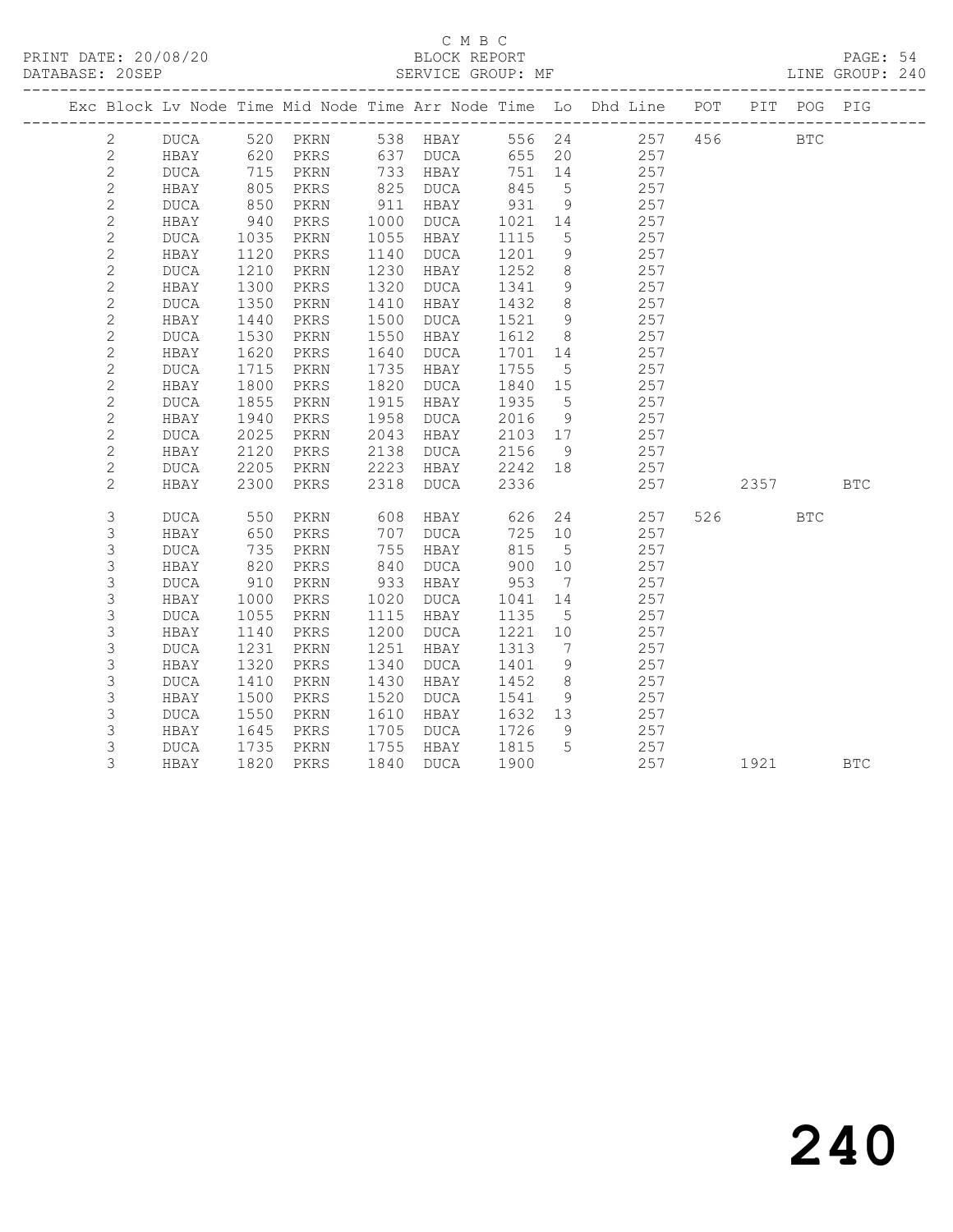# C M B C

| DATABASE: 20SEP |              |                   |              |                | SERVICE GROUP: MF |              |                     |                                                                                |              |           |            | LINE GROUP: 240 |  |
|-----------------|--------------|-------------------|--------------|----------------|-------------------|--------------|---------------------|--------------------------------------------------------------------------------|--------------|-----------|------------|-----------------|--|
|                 |              |                   |              |                |                   |              |                     | Exc Block Lv Node Time Mid Node Time Arr Node Time Lo Dhd Line POT PIT POG PIG |              |           |            |                 |  |
| 4               |              |                   |              |                |                   |              |                     | DUCA 615 PKRN 633 HBAY 651 22 257 551 BTC                                      |              |           |            |                 |  |
| 4               | HBAY         | 713               |              |                | PKRS 732 DUCA     |              |                     | 751 9<br>257                                                                   |              |           |            |                 |  |
| 4               | DUCA         | 800<br>845<br>935 | PKRN         |                | 820 HBAY          | 840 5        |                     | 257                                                                            |              |           |            |                 |  |
| $\overline{4}$  | HBAY         |                   | PKRS         |                | 905 DUCA          | 925          | 10                  | 257                                                                            |              |           |            |                 |  |
| 4               | DUCA         |                   | PKRN         | 955            | HBAY              | 1015         | $5\overline{)}$     | 257                                                                            |              |           |            |                 |  |
| 4               | HBAY         | 1020              | PKRS         | 1040           | DUCA              | 1101         | 14                  | 257                                                                            |              |           |            |                 |  |
| 4               | DUCA         | 1115              | PKRN         | 1135           | HBAY              | 1155         | $5\overline{)}$     | 257                                                                            |              |           |            |                 |  |
| 4               | HBAY         | 1200              | PKRS         | 1220           | DUCA              | 1241         | 9                   | 257                                                                            |              |           |            |                 |  |
| 4               | DUCA         | 1250              | PKRN<br>PKRS | 1310<br>1400   | HBAY              | 1332         | 8 <sup>8</sup>      | 257                                                                            |              |           |            |                 |  |
| 4<br>4          | HBAY<br>DUCA | 1340<br>1430      | PKRN         | 1450           | DUCA<br>HBAY      | 1421<br>1512 | 9<br>13             | 257<br>257                                                                     |              |           |            |                 |  |
| 4               | HBAY         | 1525              | PKRS         | 1545           | DUCA              | 1606         | 9                   | 257                                                                            |              |           |            |                 |  |
| $\sqrt{4}$      | DUCA         | 1615              | PKRN         | 1635           | HBAY              | 1655         | $5\overline{)}$     | 257                                                                            |              |           |            |                 |  |
| 4               | HBAY         | 1700              | PKRS         | 1720           | DUCA              | 1740 15      |                     | 257                                                                            |              |           |            |                 |  |
| 4               | DUCA         | 1755              | PKRN         | 1815           | HBAY              | 1835         | $5\overline{)}$     | 257                                                                            |              |           |            |                 |  |
| 4               | HBAY         | 1840              | PKRS         | 1900           | DUCA              | 1918         | $\overline{7}$      | 257                                                                            |              |           |            |                 |  |
| 4               | DUCA         | 1925              | PKRN         | 1943           | HBAY              | 2003         | 12                  | 257                                                                            |              |           |            |                 |  |
| 4               | HBAY         | 2015              | PKRS         | 2033           | DUCA              | 2051         | 14                  | 257                                                                            |              |           |            |                 |  |
| 4               | DUCA         | 2105              | PKRN         | 2123           | HBAY              | 2143         | 17                  | 257                                                                            |              |           |            |                 |  |
| 4               | HBAY         | 2200              | PKRS         | 2218           | DUCA              | 2236         | 29                  | 257                                                                            |              |           |            |                 |  |
| 4               | DUCA         | 2305              | PKRN         | 2323           | HBAY              | 2342 18      |                     | 257                                                                            |              |           |            |                 |  |
| 4               | HBAY         | 2400              | PKRS         | 2418           | DUCA              | 2436         |                     | 257                                                                            |              | 2457      |            | <b>BTC</b>      |  |
| 5               | DUCA         | 655               | PKRN         | $713$<br>$759$ | HBAY              | 731          | 9                   | 257                                                                            |              | 631 — 100 | <b>BTC</b> |                 |  |
| 5               | HBAY         | 740               | PKRS         | 759            | DUCA              | 818 17       |                     | 257                                                                            |              |           |            |                 |  |
| 5               | DUCA         | 835               | PKRN         | 855            | HBAY              | 915          | $5^{\circ}$         | 257                                                                            |              |           |            |                 |  |
| 5               | HBAY         | 920               | PKRS         | 940            | DUCA              | 1001         | 14                  | 257                                                                            |              |           |            |                 |  |
| 5               | DUCA         | 1015              | PKRN         | 1035           | HBAY              | 1055         | 10                  | 257                                                                            |              |           |            |                 |  |
| 5               | HBAY         | 1105              | PKRS         | 1125           | DUCA              | 1146         | 9                   | 257                                                                            |              |           |            |                 |  |
| 5<br>5          | DUCA<br>HBAY | 1155<br>1240      | PKRN<br>PKRS | 1215<br>1300   | HBAY              | 1235<br>1321 | $5\overline{)}$     | 257<br>257                                                                     |              |           |            |                 |  |
| 5               | DUCA         | 1330              | PKRN         | 1350           | DUCA<br>HBAY      | 1412         | 9<br>8 <sup>8</sup> | 257                                                                            |              |           |            |                 |  |
| 5               | HBAY         | 1420              | PKRS         | 1440           | DUCA              | 1501         | 9                   | 257                                                                            |              |           |            |                 |  |
| 5               | DUCA         | 1510              | PKRN         | 1530           | HBAY              | 1552 13      |                     | 257                                                                            |              |           |            |                 |  |
| 5               | HBAY         | 1605              | PKRS         | 1625           | DUCA              | 1646         | $\overline{9}$      | 257                                                                            |              |           |            |                 |  |
| 5               | DUCA         | 1655              | PKRN         | 1715           | HBAY              | 1735         | $5^{\circ}$         | 257                                                                            |              |           |            |                 |  |
| 5               | HBAY         |                   | PKRS         | 1800           | DUCA              | 1820 15      |                     | 257                                                                            |              |           |            |                 |  |
| 5               | DUCA         | 1740<br>1835      | PKRN         |                | 1855 HBAY         | 1915         | $5^{\circ}$         | 257                                                                            |              |           |            |                 |  |
| 5               |              |                   |              |                |                   |              |                     | HBAY 1920 PKRS 1938 DUCA 1956 257 2017                                         |              |           |            | BTC             |  |
| E2 10           | DUCA         | 1425              | PKRN         | 1445           | HBAY              | 1507 6       |                     |                                                                                | 257 1401 BTC |           |            |                 |  |
| E2 10           | HBAY         | 1513              | PKRS         | 1533           | DUCA              | 1554         | 11                  | 257                                                                            |              |           |            |                 |  |
| E2 10           | <b>DUCA</b>  | 1605              | PKRN         | 1625           | HBAY              | 1645         | 28                  | 257                                                                            |              |           |            |                 |  |
| E2 10           | HBAY         | 1713              | PKRS         | 1733           | DUCA              | 1753         | 17                  | 257                                                                            |              |           |            |                 |  |
| E2 10           | <b>DUCA</b>  | 1810              | PKRN         | 1830           | HBAY              | 1850         | 23                  | 257                                                                            |              |           |            |                 |  |
| E2 10           | HBAY         | 1913              | PKRS         | 1931           | <b>DUCA</b>       | 1949         | 6                   | 257                                                                            |              |           |            |                 |  |
| E2 10           | <b>DUCA</b>  | 1955              | PKRN         | 2013           | HBAY              | 2033 12      |                     | 257                                                                            |              |           |            |                 |  |
| E2 10           | HBAY         |                   | 2045 PKRS    | 2103           | DUCA              | 2121         |                     | 257                                                                            |              | 2142      |            | $_{\rm BTC}$    |  |
|                 |              |                   |              |                |                   |              |                     |                                                                                |              |           |            |                 |  |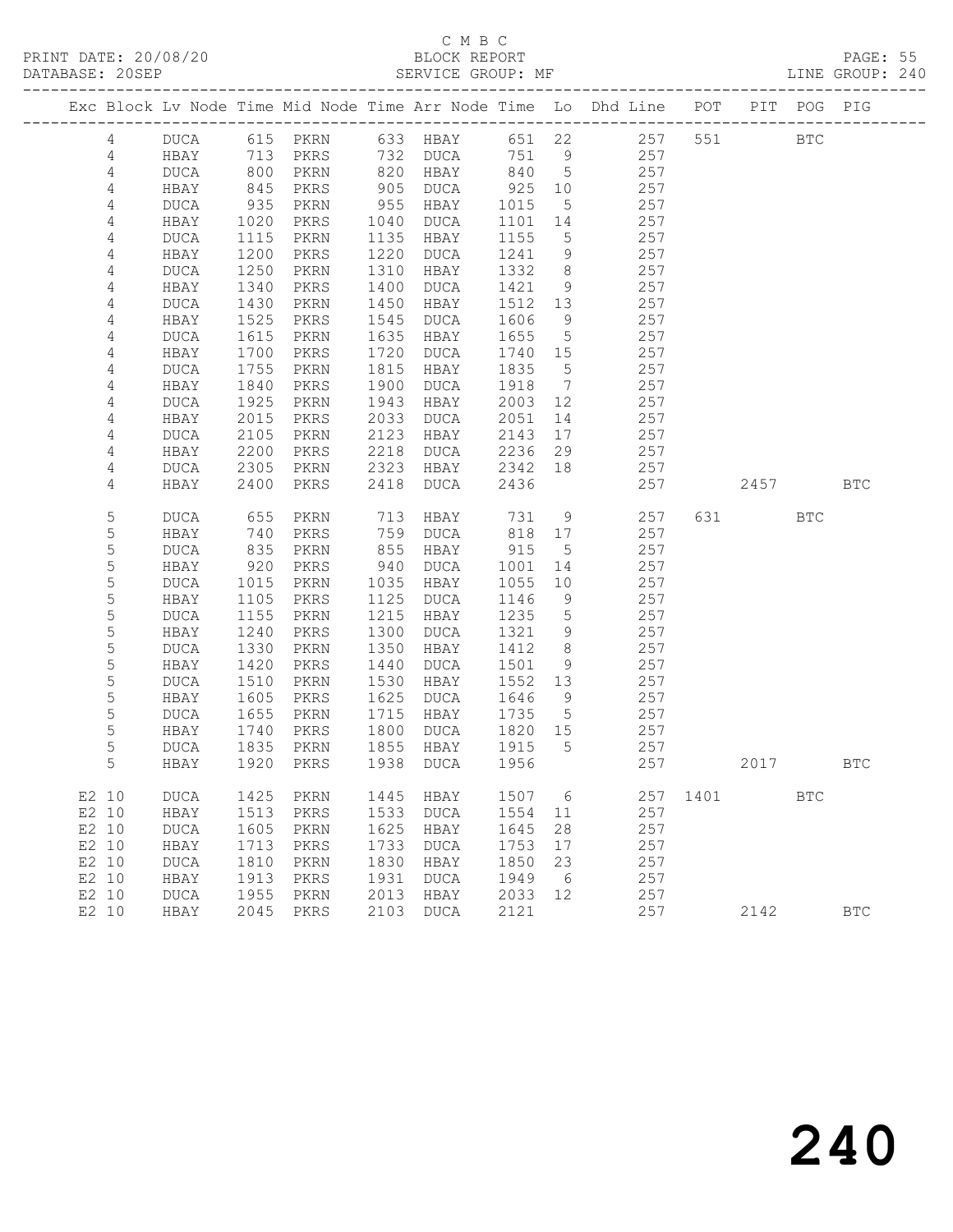# C M B C

| DATABASE: 20SEP                                                                | ------------------ |                                                  |                                  |      | SERVICE GROUP: MF                                      |                |                 |              |          |         |            | LINE GROUP: 240 |  |
|--------------------------------------------------------------------------------|--------------------|--------------------------------------------------|----------------------------------|------|--------------------------------------------------------|----------------|-----------------|--------------|----------|---------|------------|-----------------|--|
| Exc Block Lv Node Time Mid Node Time Arr Node Time Lo Dhd Line POT PIT POG PIG |                    |                                                  |                                  |      |                                                        |                |                 |              |          |         |            |                 |  |
| 21                                                                             |                    |                                                  |                                  |      | LVMT 522 MAGA 548 STST 604 6 240 504 BTC               |                |                 |              |          |         |            |                 |  |
| 21                                                                             |                    |                                                  |                                  |      | STST 610 15LO 636 LVMT 650 11 240                      |                |                 |              |          |         |            |                 |  |
| 21                                                                             | LVMT               | $\begin{array}{c} 701 \\ 818 \\ 848 \end{array}$ |                                  |      | MAGA 728 STST 746 11 21 240                            |                |                 |              |          |         |            |                 |  |
| 21                                                                             | PBEX               |                                                  |                                  |      | <b>BAGA</b>                                            | 842 6<br>913 5 |                 | 211          |          |         |            |                 |  |
| 21                                                                             | BAGA               |                                                  |                                  |      | PBEX                                                   |                |                 | 211          |          |         |            |                 |  |
| 21                                                                             | PBEX               | 918                                              | LN15 935 GMSK                    |      |                                                        | 957 5          |                 | 232          |          |         |            |                 |  |
| 21                                                                             | GMSK               | 1002                                             | LS15 1027 PBEX                   |      |                                                        | 1043 7         |                 | 232          |          |         |            |                 |  |
| 21                                                                             | PBEX               | 1050                                             |                                  |      | PANA                                                   | 1107 13        |                 | 212          |          |         |            |                 |  |
| 21                                                                             | PANA               | 1120                                             |                                  |      |                                                        | 1138 12        |                 | 212          |          |         |            |                 |  |
| 21                                                                             | PBEX               | 1150                                             |                                  |      |                                                        | 1233 21        |                 | 232          |          |         |            |                 |  |
| 21                                                                             | GMSK               | 1254                                             | CASB 1302 LOQU                   |      |                                                        | 1328           | 6               | 236          |          |         |            |                 |  |
| 21                                                                             | LOQU               | 1334<br>1420                                     | LNI5                             |      | 1343 PRRO                                              | 1400 20        |                 | 230<br>230   |          |         |            |                 |  |
| 21                                                                             | PRRO               | 1448                                             | LS15                             |      | 1432 LOQU                                              | 1441 7         |                 | 229          |          |         |            |                 |  |
| 21                                                                             | LOQU               |                                                  | 29LO                             |      | 1507 LVMT                                              | 1518 11        |                 |              |          |         |            |                 |  |
| 21                                                                             | LVMT               | 1529                                             | MAGA                             |      | 1602 STST                                              | 1627           |                 | 10 240       |          |         |            |                 |  |
| 21<br>21                                                                       | STST<br>LVMT       | 1637<br>1741                                     |                                  |      | 15LO 1714 LVMT 1728 13<br>MAGA 1812 STST 1837 11       |                |                 | 240<br>240   |          |         |            |                 |  |
| 21                                                                             | STST               |                                                  |                                  |      | 1848 15LO 1923 LVMT 1936                               |                |                 | 240 1951 BTC |          |         |            |                 |  |
|                                                                                |                    |                                                  |                                  |      |                                                        |                |                 |              |          |         |            |                 |  |
| 22                                                                             | STST               |                                                  | 530 15LO<br>619 MAGA             |      | 15LO 556 LVMT 610 9 240<br>MAGA 646 STST 704 8 240     |                |                 |              |          | 506 BTC |            |                 |  |
| 22                                                                             | LVMT               |                                                  |                                  |      |                                                        |                |                 |              |          |         |            |                 |  |
| 22                                                                             | STST               | 712                                              | 15LO                             |      | 743 LVMT                                               |                | 757 10          | 240          |          |         |            |                 |  |
| 22                                                                             | LVMT               | 807                                              | MAGA 837 STST                    |      |                                                        | 900            | 11              | 240          |          |         |            |                 |  |
| 22                                                                             | STST               | 911<br>951                                       | EDRI 941 MOGL                    |      |                                                        | 951 0          |                 | 246          |          |         |            |                 |  |
| 22                                                                             | MOGL               |                                                  | LOQU<br>CASB 1036 GMSK           |      |                                                        | 1014           | $6\overline{6}$ | 249<br>236   |          |         |            |                 |  |
| 22                                                                             | LOQU               | 1020                                             |                                  |      |                                                        | 1043 12        |                 |              |          |         |            |                 |  |
| 22<br>22                                                                       | GMSK               | 1055                                             |                                  |      | CASB 1102 LOQU 1127 7<br>1154 PRRO                     | 1204 17        |                 | 236          |          |         |            |                 |  |
| 22                                                                             | LOQU<br>PRRO       |                                                  | OSLO                             |      |                                                        | 1243 7         |                 | 230<br>230   |          |         |            |                 |  |
| 22                                                                             | LOQU               | 1134<br>1221<br>1250                             | LS15 1234 LOQU<br>CASB 1308 GMSK |      |                                                        | 1316 10        |                 | 236          |          |         |            |                 |  |
| 22                                                                             | GMSK               | 1326                                             | LS15 1353 PBEX                   |      |                                                        | 1410           | 10              | 232          |          |         |            |                 |  |
| 22                                                                             | PBEX               | 1420                                             |                                  |      | PANA                                                   | 1437           | 12              | 212          |          |         |            |                 |  |
| 22                                                                             | PANA               | 1449                                             |                                  |      |                                                        | 1508           | 10              | 212          |          |         |            |                 |  |
| 22                                                                             | PBEX               | 1518                                             |                                  |      | PBEX 1508 10 212<br>SEHY 1535 0 214<br>PBEX 1550 6 214 |                |                 | $214$        |          |         |            |                 |  |
| 22                                                                             | SEHY               | 1535                                             |                                  |      |                                                        |                |                 |              |          |         |            |                 |  |
| 22                                                                             | PBEX               | 1556                                             |                                  |      | SEHY 1611 0                                            |                |                 | 214          |          |         |            |                 |  |
| 22                                                                             | SEHY               |                                                  |                                  |      |                                                        |                |                 | 25 214       |          |         |            |                 |  |
| 22                                                                             | BUB2               |                                                  |                                  |      |                                                        |                |                 |              | 214 1816 |         |            | BTC             |  |
| 23                                                                             | LVMT               | 534                                              | MAGA                             | 600  | STST                                                   | 616            | 14              | 240          | 516      |         | <b>BTC</b> |                 |  |
| 23                                                                             | STST               | 630                                              | <b>15LO</b>                      | 659  | LVMT                                                   | 713            | 12              | 240          |          |         |            |                 |  |
| 23                                                                             | LVMT               | 725                                              | MAGA                             | 753  | STST                                                   | 811            | $\mathsf S$     | 240          |          |         |            |                 |  |
| 23                                                                             | ${\tt STST}$       | 816                                              | <b>15LO</b>                      | 854  | LVMT                                                   | 908            | 9               | 240          |          |         |            |                 |  |
| 23                                                                             | LVMT               | 917                                              | MAGA                             | 945  | STST                                                   | 1010           | 8               | 240          |          |         |            |                 |  |
| 23                                                                             | ${\tt STST}$       | 1018                                             | <b>15LO</b>                      | 1054 | LVMT                                                   | 1107           | 21              | 240          |          |         |            |                 |  |
| 23                                                                             | LVMT               | 1128                                             | MAGA                             | 1157 | STST                                                   | 1221           | 19              | 240          |          |         |            |                 |  |
| 23                                                                             | ${\tt STST}$       | 1240                                             | EDRI                             | 1309 | MOGL                                                   | 1319           | 0               | 246          |          |         |            |                 |  |
| 23                                                                             | MOGL               | 1319                                             |                                  |      | LOQU                                                   | 1339           | 8               | 249          |          |         |            |                 |  |
| 23                                                                             | LOQU               | 1347                                             |                                  |      | MOGL                                                   | 1407           | 0               | 249          |          |         |            |                 |  |
| 23                                                                             | MOGL               | 1407                                             | MAGA                             | 1426 | STST                                                   | 1452           | 8               | 246          |          |         |            |                 |  |
| 23                                                                             | STST               | 1500                                             | <b>15LO</b>                      | 1539 | LVMT                                                   | 1553           | 16              | 240          |          |         |            |                 |  |
| 23                                                                             | LVMT               | 1609                                             | MAGA                             | 1642 | STST                                                   | 1707           | 10              | 240          |          |         |            |                 |  |
| 23                                                                             | STST               | 1717                                             | 15LO                             | 1756 | LVMT                                                   | 1809           |                 | 240          |          | 1824    |            | $_{\rm BTC}$    |  |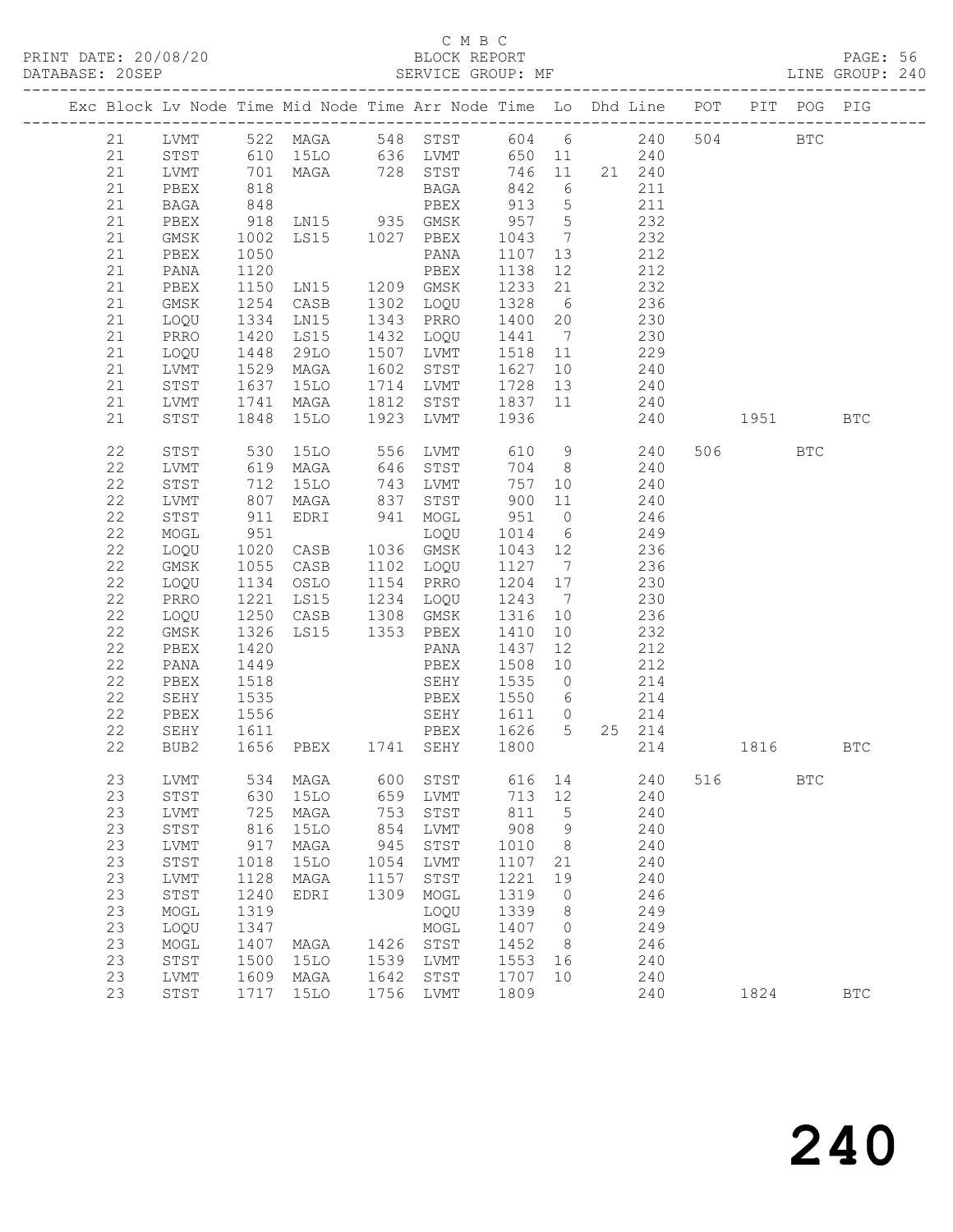# C M B C<br>BLOCK REPORT

PAGE: 57<br>LINE GROUP: 240

|  |    |      |      | Exc Block Lv Node Time Mid Node Time Arr Node Time Lo Dhd Line POT |      |          |      |                |                       |            |                                                                                                                                                                                                                                 | PIT POG PIG |            |
|--|----|------|------|--------------------------------------------------------------------|------|----------|------|----------------|-----------------------|------------|---------------------------------------------------------------------------------------------------------------------------------------------------------------------------------------------------------------------------------|-------------|------------|
|  | 24 | STST |      | 550 15LO                                                           |      | 616 LVMT |      |                | 630 7                 | 526<br>240 |                                                                                                                                                                                                                                 | <b>BTC</b>  |            |
|  | 24 | LVMT | 637  | MAGA                                                               | 704  | STST     | 722  |                | 12<br>240             |            |                                                                                                                                                                                                                                 |             |            |
|  | 24 | STST | 734  | 15LO                                                               | 808  | LVMT     | 822  | $\overline{7}$ | 240                   |            |                                                                                                                                                                                                                                 |             |            |
|  | 24 | LVMT | 829  | MAGA                                                               | 859  | STST     | 922  | 11             | 240                   |            |                                                                                                                                                                                                                                 |             |            |
|  | 24 | STST | 933  | 15LO                                                               | 1009 | LVMT     | 1022 | 8 <sup>8</sup> | 240                   |            |                                                                                                                                                                                                                                 |             |            |
|  | 24 | LVMT | 1030 | MAGA                                                               | 1059 | STST     | 1122 | 18             | 240                   |            |                                                                                                                                                                                                                                 |             |            |
|  | 24 | STST | 1140 | EDRI                                                               | 1208 | MOGL     | 1218 | $\overline{0}$ | 246                   |            |                                                                                                                                                                                                                                 |             |            |
|  | 24 | MOGL | 1218 |                                                                    |      | LOQU     | 1238 | 9              | 249                   |            |                                                                                                                                                                                                                                 |             |            |
|  | 24 | LOQU | 1247 |                                                                    |      | MOGL     | 1306 | $\overline{0}$ | 249                   |            |                                                                                                                                                                                                                                 |             |            |
|  | 24 | MOGL | 1306 | MAGA                                                               | 1324 | STST     | 1348 | 15             | 246                   |            |                                                                                                                                                                                                                                 |             |            |
|  | 24 | STST | 1403 | <b>15LO</b>                                                        | 1441 | LVMT     | 1456 | 16             | 240                   |            |                                                                                                                                                                                                                                 |             |            |
|  | 24 | LVMT | 1512 | MAGA                                                               | 1544 | STST     | 1609 | 6              | 240                   |            |                                                                                                                                                                                                                                 |             |            |
|  | 24 | STST | 1615 | LN15                                                               | 1651 | LNCB     | 1706 | 5 <sup>5</sup> | 33 241                |            |                                                                                                                                                                                                                                 |             |            |
|  | 24 | STST | 1744 | EDRI                                                               | 1813 | MOGL     | 1823 | $\bigcirc$     | 246                   |            |                                                                                                                                                                                                                                 |             |            |
|  | 24 | MOGL | 1823 |                                                                    |      | LOQU     | 1842 | 11             | 249                   |            |                                                                                                                                                                                                                                 |             |            |
|  | 24 | LOQU | 1853 | 29LO                                                               | 1910 | LVMT     | 1917 | 9              | 229                   |            |                                                                                                                                                                                                                                 |             |            |
|  | 24 | LVMT | 1926 | MAGA                                                               | 1953 | STST     | 2012 | 6              | 240                   |            |                                                                                                                                                                                                                                 |             |            |
|  | 24 | STST | 2018 | 15LO                                                               | 2051 | LVMT     | 2104 |                | 240                   |            | 2119                                                                                                                                                                                                                            |             | <b>BTC</b> |
|  | 25 | LOQU | 557  |                                                                    |      | MOGL     | 612  |                | $\overline{0}$<br>249 | 527        |                                                                                                                                                                                                                                 | <b>BTC</b>  |            |
|  | 25 | MOGL | 612  | MAGA                                                               | 630  | STST     | 648  |                | $8 - 8$<br>246        |            |                                                                                                                                                                                                                                 |             |            |
|  | 25 | STST | 656  | 15LO                                                               | 726  | LVMT     | 740  | 9              | 240                   |            |                                                                                                                                                                                                                                 |             |            |
|  | 25 | LVMT | 749  | MAGA                                                               | 819  | STST     | 839  | 11             | 240                   |            |                                                                                                                                                                                                                                 |             |            |
|  | 25 | STST | 850  | 15LO                                                               | 927  | LVMT     | 940  | 23             | 240                   |            |                                                                                                                                                                                                                                 |             |            |
|  | 25 | LVMT | 1003 | MAGA                                                               | 1031 | STST     | 1056 | 14             | 240                   |            |                                                                                                                                                                                                                                 |             |            |
|  | 25 | STST | 1110 | EDRI                                                               | 1138 | MOGL     | 1148 | $\overline{0}$ | 246                   |            |                                                                                                                                                                                                                                 |             |            |
|  | 25 | MOGL | 1148 |                                                                    |      | LOQU     | 1208 | 9              | 249                   |            |                                                                                                                                                                                                                                 |             |            |
|  | 25 | LOOU | 1217 |                                                                    |      | MOGL     | 1236 | $\overline{0}$ | 249                   |            |                                                                                                                                                                                                                                 |             |            |
|  | 25 | MOGL | 1236 | MAGA                                                               | 1254 | STST     | 1318 | 15             | 246                   |            |                                                                                                                                                                                                                                 |             |            |
|  | 25 | STST | 1333 | 15LO                                                               | 1411 | LVMT     | 1424 | 12             | 240                   |            |                                                                                                                                                                                                                                 |             |            |
|  | 25 | LVMT | 1436 | MAGA                                                               | 1508 | STST     | 1533 | 8 <sup>8</sup> | 240                   |            |                                                                                                                                                                                                                                 |             |            |
|  | 25 | STST | 1541 | 15LO                                                               | 1618 | LVMT     | 1631 | 10             | 240                   |            |                                                                                                                                                                                                                                 |             |            |
|  | 25 | LVMT | 1641 | MAGA                                                               | 1714 | STST     | 1739 | 13             | 240                   |            |                                                                                                                                                                                                                                 |             |            |
|  | 25 | STST | 1752 |                                                                    |      | GMSK     | 1833 |                | 247                   |            | 1903 — 1903 — 1904 — 1905 — 1905 — 1905 — 1905 — 1905 — 1905 — 1905 — 1905 — 1906 — 1906 — 1906 — 1906 — 1906 — 1906 — 1906 — 1906 — 1906 — 1906 — 1906 — 1906 — 1906 — 1906 — 1906 — 1906 — 1906 — 1906 — 1906 — 1906 — 1906 — |             | <b>BTC</b> |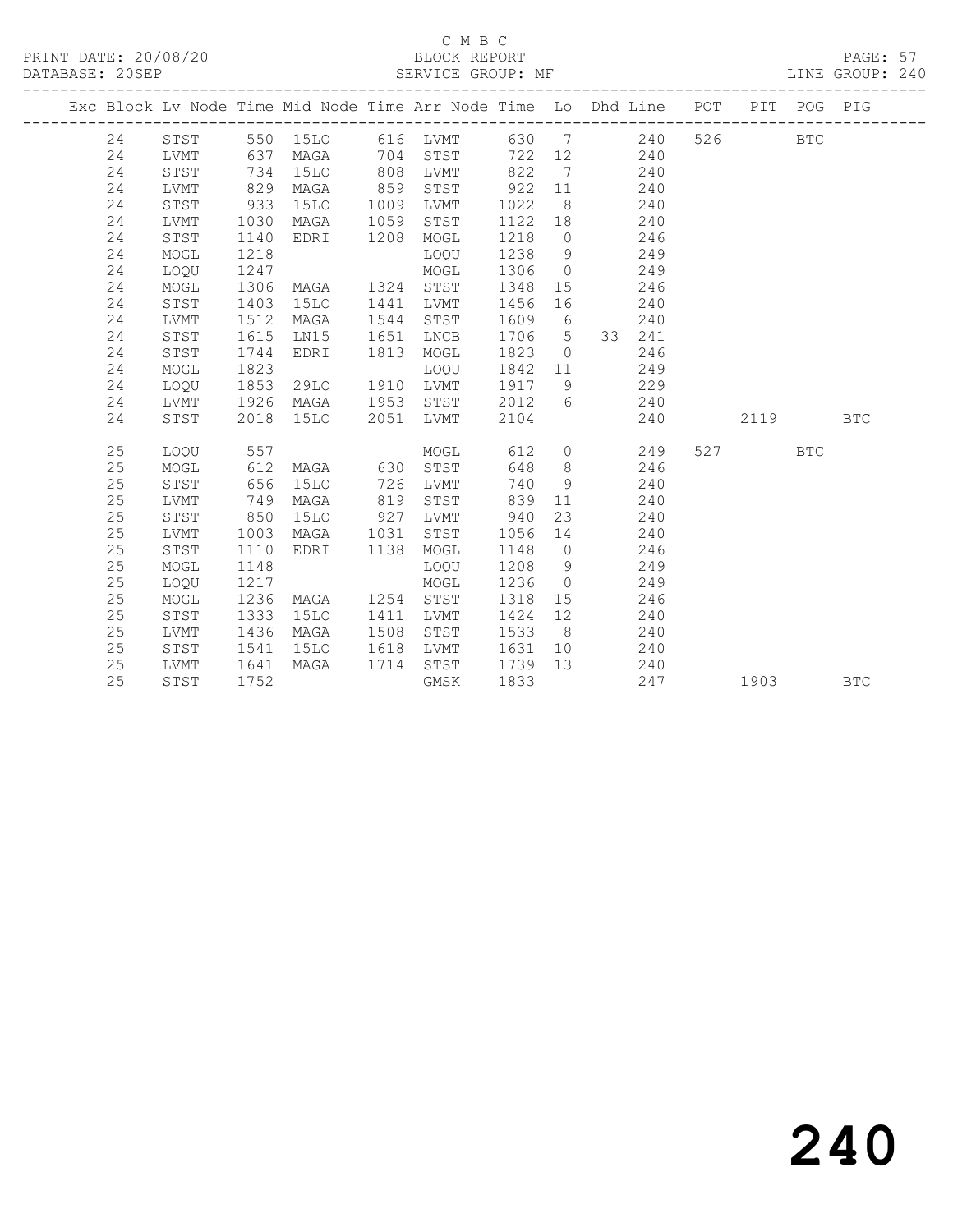#### C M B C DATABASE: 20SEP SERVICE GROUP: MF LINE GROUP: 240

|  |          |              |                      |                                                                                                                                  |      |                                     |                  |                 | Exc Block Lv Node Time Mid Node Time Arr Node Time Lo Dhd Line POT PIT POG PIG |          |            |  |
|--|----------|--------------|----------------------|----------------------------------------------------------------------------------------------------------------------------------|------|-------------------------------------|------------------|-----------------|--------------------------------------------------------------------------------|----------|------------|--|
|  | 26       |              |                      |                                                                                                                                  |      |                                     |                  |                 | LVMT 546 MAGA 612 STST 628 12 240                                              | 528 BTC  |            |  |
|  | 26       |              |                      |                                                                                                                                  |      |                                     | 723 8<br>821 7   |                 | 240                                                                            |          |            |  |
|  | 26       | LVMT         |                      | STST 640 15LO 709 LVMT 723 8<br>LVMT 731 MAGA 801 STST 821 7<br>STST 828 15LO 906 LVMT 920 12<br>LVMT 932 MAGA 1000 STST 1025 15 |      |                                     |                  |                 | $\begin{array}{c} 240 \\ 240 \\ 10 \end{array}$                                |          |            |  |
|  | 26       |              |                      |                                                                                                                                  |      |                                     |                  |                 | $\begin{array}{c} 240 \\ 240 \end{array}$                                      |          |            |  |
|  | 26       |              |                      |                                                                                                                                  |      |                                     |                  |                 | 240                                                                            |          |            |  |
|  | 26       | STST         |                      | EDRI 1108 MOGL                                                                                                                   |      |                                     | 1118 0           |                 | 246                                                                            |          |            |  |
|  | 26       | MOGL         | 1040<br>1118         |                                                                                                                                  |      | LOQU                                | 1138 9           |                 | 249                                                                            |          |            |  |
|  | 26       | LOQU         | 1147                 |                                                                                                                                  |      | MOGL                                | 1206 0           |                 | 249                                                                            |          |            |  |
|  | 26       | MOGL         | 1206<br>1303         | MAGA 1224 STST<br>15LO 1341 LVMT                                                                                                 |      |                                     | 1247<br>1354     | 16              | 246                                                                            |          |            |  |
|  | 26       | STST         |                      |                                                                                                                                  |      |                                     | 1354             | 15              | 240                                                                            |          |            |  |
|  | 26       | LVMT         | 1409<br>1526         | MAGA 1440 STST<br>EDRI 1555 MOGL                                                                                                 |      |                                     | 1507             | 19              | 240                                                                            |          |            |  |
|  | 26       | STST         |                      |                                                                                                                                  |      |                                     | 1605             | $\overline{0}$  | 246                                                                            |          |            |  |
|  | 26       | MOGL         | 1605                 |                                                                                                                                  |      | LOQU                                | 1628             | $5^{\circ}$     | 249                                                                            |          |            |  |
|  | 26       | LOQU         | 1633<br>1707         | 15GB UNDE<br>PBEX 1731 BUB2                                                                                                      |      |                                     | 1701<br>1802     | 6               | 228                                                                            |          |            |  |
|  | 26       | UNDE         |                      |                                                                                                                                  |      |                                     |                  | 8 <sup>8</sup>  | 210                                                                            |          |            |  |
|  | 26       | BUB2         | 1810<br>1846         |                                                                                                                                  |      | PBEX                                | 1837             | 9               | 210                                                                            |          |            |  |
|  | 26       | PBEX         |                      |                                                                                                                                  |      | SEHY                                | 1859             | $\overline{0}$  | 214                                                                            |          |            |  |
|  | 26       | SEHY         | 1859                 | PBEX<br>LN15 1931 GMSK                                                                                                           |      |                                     | 1910             | $\overline{7}$  | 214                                                                            |          |            |  |
|  | 26       | PBEX         | 1917<br>2003<br>1917 | LS15 2024 PBEX                                                                                                                   |      |                                     | 1954             | 9               | 232<br>232                                                                     |          |            |  |
|  | 26       | GMSK         |                      |                                                                                                                                  |      |                                     | 2038 10          |                 |                                                                                |          |            |  |
|  | 26       | PBEX         | 2048                 | LNI5                                                                                                                             |      | 2102 GMSK<br>2142 LOQU              | 2124             | 11              | 232                                                                            |          |            |  |
|  | 26       | GMSK         | 2135                 | CASB                                                                                                                             |      |                                     | 2200             | $5\overline{)}$ | 236                                                                            |          |            |  |
|  | 26       | LOQU         | 2205                 | 29LO                                                                                                                             |      | 2218 LVMT                           | 2225             | 11              | 229                                                                            |          |            |  |
|  | 26       | LVMT         | 2236<br>2305         | LO15                                                                                                                             |      | LOQU                                | 2255 10          |                 | 229<br>249                                                                     |          |            |  |
|  | 26<br>26 | LOQU<br>MOGL |                      |                                                                                                                                  |      | MOGL                                | 2321 0           |                 |                                                                                |          |            |  |
|  | 26       | STST         | 2321<br>2402         | MAGA 2337 STST<br>EDRI 2427 MOGL                                                                                                 |      |                                     | 2355 7<br>2434 0 |                 | 246<br>246                                                                     |          |            |  |
|  | 26       | MOGL         |                      |                                                                                                                                  |      | LOQU 2451 14                        |                  |                 |                                                                                |          |            |  |
|  | 26       | LOQU         | 2434<br>2505         | LOQU<br>29LO 2517 LVMT<br>29LO                                                                                                   |      |                                     | 2523             |                 | 249<br>229                                                                     | 2538 BTC |            |  |
|  |          |              |                      |                                                                                                                                  |      |                                     |                  |                 |                                                                                |          |            |  |
|  | 27       | LVMT         | 558<br>648           | MAGA                                                                                                                             |      | 624 STST<br>718 LVMT                |                  |                 |                                                                                | 540 540  | <b>BTC</b> |  |
|  | 27       | STST         |                      | 15LO                                                                                                                             |      |                                     |                  |                 | 640 8 240<br>732 5 240                                                         |          |            |  |
|  | 27       | LVMT         | 737<br>841           | MAGA                                                                                                                             |      | 807 STST                            | 827 14<br>933 15 |                 | 240                                                                            |          |            |  |
|  | 27       | STST         |                      | 15LO                                                                                                                             |      | 919 LVMT                            |                  |                 | 240                                                                            |          |            |  |
|  | 27       | LVMT         | 948                  | MAGA                                                                                                                             |      | 1016 STST                           | 1041             | $\overline{7}$  | 240                                                                            |          |            |  |
|  | 27       | STST         | 1048<br>1158         | 15LO                                                                                                                             |      | 1125 LVMT                           | 1138             | 20              | 240                                                                            |          |            |  |
|  | 27       | LVMT         |                      | MAGA                                                                                                                             | 1230 | STST                                | 1256 14          |                 | 240                                                                            |          |            |  |
|  | 27       | STST         | 1310                 | EDRI 1339 MOGL                                                                                                                   |      |                                     | 1349 0           |                 | 246                                                                            |          |            |  |
|  | 27       | MOGL         | 1349                 |                                                                                                                                  |      | LOQU                                | 1409 8           |                 | 249                                                                            |          |            |  |
|  | 27       | LOQU         | 1417                 |                                                                                                                                  |      | MOGL                                | 1437 0           |                 | 249                                                                            |          |            |  |
|  | 27       | MOGL         | 1437<br>1533         | MAGA 1456 STST                                                                                                                   |      |                                     | 1522 11          |                 | 246                                                                            |          |            |  |
|  | 27       | STST         |                      |                                                                                                                                  |      | 15LO  1610 LVMT  1623  10           |                  |                 | 240                                                                            |          |            |  |
|  | 27       | LVMT         |                      | 1633 MAGA<br>1749 15LO<br>MAGA                                                                                                   |      | 1706 STST 1731 18<br>1826 IJMT 1839 |                  |                 | 240                                                                            |          |            |  |
|  | 27       | STST         |                      |                                                                                                                                  |      | 1826 LVMT                           | 1839             |                 | 240                                                                            | 1854 BTC |            |  |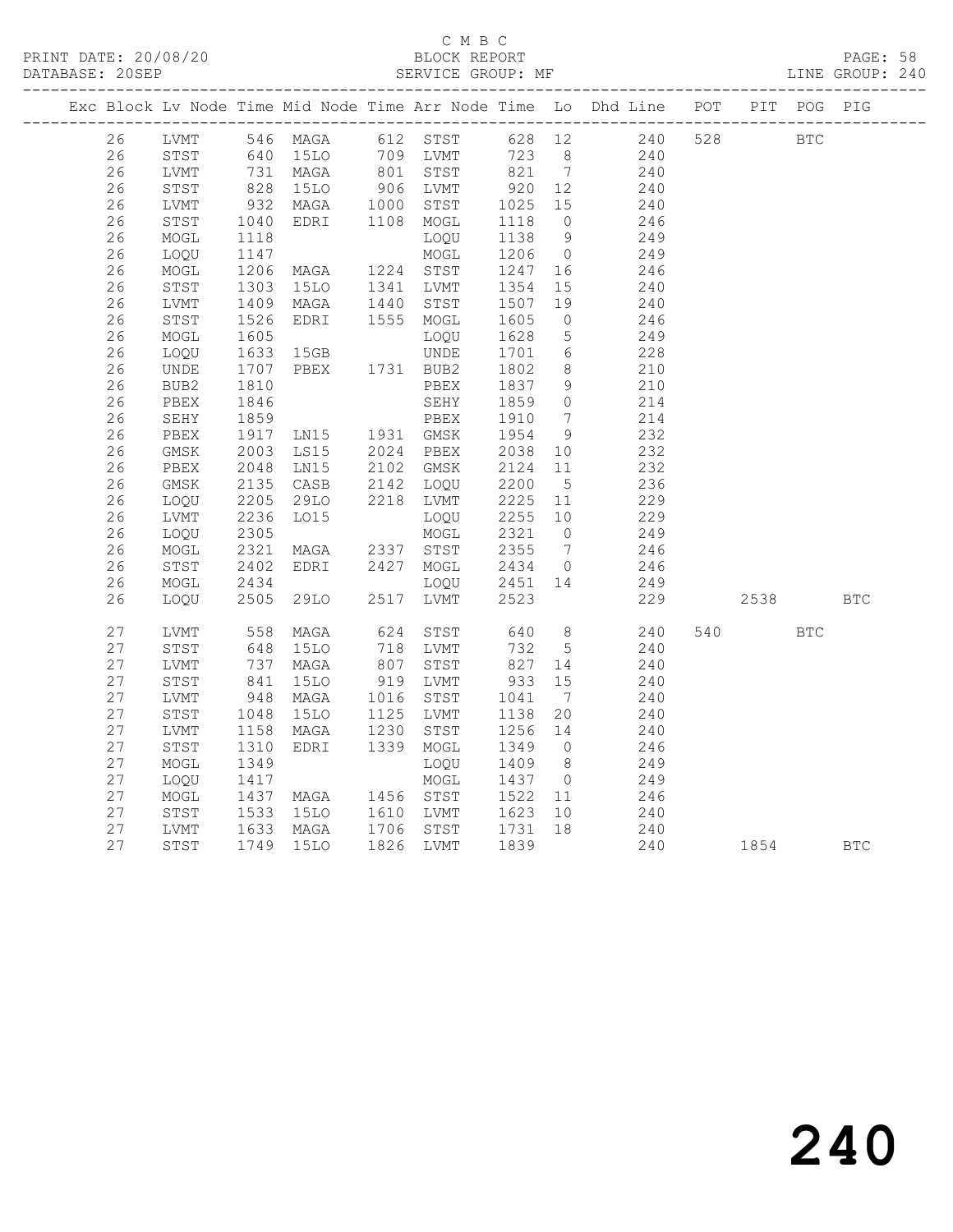# C M B C<br>BLOCK REPORT

PAGE: 59<br>LINE GROUP: 240

|    |              |                   | Exc Block Lv Node Time Mid Node Time Arr Node Time Lo Dhd Line POT |      |                            |            |                 |         |                          |      |         | PIT POG PIG  |              |
|----|--------------|-------------------|--------------------------------------------------------------------|------|----------------------------|------------|-----------------|---------|--------------------------|------|---------|--------------|--------------|
| 28 |              |                   |                                                                    |      |                            |            |                 |         |                          |      | 548     | $_{\rm BTC}$ |              |
| 28 |              |                   |                                                                    |      |                            |            |                 |         |                          |      |         |              |              |
| 28 |              |                   |                                                                    |      |                            |            |                 |         |                          |      |         |              |              |
| 28 | LOQU         | 732               | 29LO                                                               |      | 748 LVMT                   |            | 755 7           | 229     |                          |      |         |              |              |
| 28 | LVMT         |                   | LO15                                                               |      | LOQU                       | 828        | 23              | 229     |                          |      |         |              |              |
| 28 | LOQU         |                   | OSLO                                                               |      | DUQU<br>907 PRRO           | 917        | 10              |         | 230                      |      |         |              |              |
| 28 | PRRO         | 802<br>851<br>927 | LS15                                                               |      | 937 LOQU                   | 944        | 6               | 230     |                          |      |         |              |              |
| 28 | LOQU         | 950               |                                                                    |      | MOGL                       | 1009       |                 | $0$ 249 |                          |      |         |              |              |
| 28 | MOGL         | 1009              | MAGA                                                               |      | 1027 STST                  | 1050       |                 | 13 246  |                          |      |         |              |              |
| 28 | STST         | 1103              | 15LO                                                               |      | 1140 LVMT                  | 1153 20    |                 |         |                          |      |         |              |              |
| 28 | LVMT         | 1213              | MAGA                                                               | 1245 | STST                       | 1311       | $7\overline{ }$ |         | $240$ $240$              |      |         |              |              |
| 28 | STST         | 1318              | 15LO                                                               |      | 1356 LVMT                  | 1409       | 9               | 240     |                          |      |         |              |              |
| 28 | LVMT         | 1418              | MAGA                                                               | 1449 | STST                       | 1516       | 9               | 240     |                          |      |         |              |              |
| 28 | STST         | 1525              | 15LO                                                               |      | 1602 LVMT                  | 1615 10    |                 |         |                          |      |         |              |              |
| 28 | LVMT         | 1625              | MAGA                                                               | 1658 | STST                       | 1723 10    |                 |         | $240$ $240$              |      |         |              |              |
| 28 | STST         | 1733              | 15LO                                                               | 1812 | LVMT                       | 1825       |                 |         | 240                      | 1840 |         |              | <b>BTC</b>   |
|    |              |                   |                                                                    |      |                            |            |                 |         |                          |      |         |              |              |
| 29 | LVMT         |                   | MAGA                                                               |      |                            |            |                 |         | 728 12 240<br>828 10 240 |      | 625     | BTC          |              |
| 29 | STST         | 643<br>740        | 15LO                                                               |      |                            |            |                 |         |                          |      |         |              |              |
| 29 | LVMT         | 838               | MAGA                                                               | 908  | STST                       | 931        | 9               | 240     |                          |      |         |              |              |
| 29 | STST         | 940               | EDRI 1009                                                          |      | MOGL                       | 1019       | $\overline{0}$  | 246     |                          |      |         |              |              |
| 29 | MOGL         | 1019              |                                                                    |      | LOQU                       | 1040       | $\overline{7}$  |         | 249                      |      |         |              |              |
| 29 | LOQU         | 1047              |                                                                    |      | MOGL                       | 1106       | $\overline{0}$  |         | 249                      |      |         |              |              |
| 29 | MOGL         | 1106              | MAGA 1124 STST                                                     |      |                            | 1147       | 16              | 246     |                          |      |         |              |              |
| 29 | STST         | 1203              | 15LO                                                               | 1240 | LVMT                       | 1253       | 21              |         | 240                      |      |         |              |              |
| 29 | LVMT         | 1314              | MAGA                                                               |      | 1345 STST                  | 1412 6     |                 |         | $240$                    |      |         |              |              |
| 29 | STST         | 1418              | 15LO                                                               |      | 1456 LVMT                  | 1511 10    |                 |         | 240                      |      |         |              |              |
| 29 | LVMT         | 1521              | MAGA                                                               | 1554 | STST                       | 1619 7 240 |                 |         |                          |      |         |              |              |
| 29 | STST         | 1626              | EDRI 1655 MOGL                                                     |      |                            | 1705       | $\overline{0}$  |         | 246                      |      |         |              |              |
| 29 | MOGL         | 1705              |                                                                    |      | LOQU                       | 1728 13    |                 | 7 249   |                          |      |         |              |              |
| 29 | HARB         | 1748              |                                                                    |      | LOQU                       | 1756       | $\overline{7}$  |         | 231                      |      |         |              |              |
| 29 | LOQU         | 1803              |                                                                    |      | MOGL                       | 1824       | $\overline{0}$  |         | 249                      |      |         |              |              |
| 29 | MOGL         | 1824              |                                                                    |      | MAGA 1841 STST             | 1906       | $6\overline{6}$ | 246     |                          |      |         |              |              |
| 29 | STST         | 1912              | LN15                                                               |      | 1942 LNCB                  | 1952       |                 |         | 241                      |      | 2010 70 |              | <b>BTC</b>   |
| 30 | LN15         | 654               |                                                                    |      | LNOS                       |            |                 | 701 9   | 241                      |      | 629     | BTC          |              |
| 30 | LNOS         | 710               |                                                                    |      | 15LO 722 STST              | 756        |                 | 9 241   |                          |      |         |              |              |
| 30 | STST         | 805               | EDRI 836 MOGL                                                      |      |                            | 846        | $\overline{O}$  |         | 246                      |      |         |              |              |
| 30 | MOGL         | 846               |                                                                    |      | LOQU                       | 911        | 6               |         | 249                      |      |         |              |              |
| 30 | LOQU 917     |                   |                                                                    |      | MOGL 936 0                 |            |                 |         | 249                      |      |         |              |              |
| 30 | MOGL         | 936               | MAGA                                                               | 954  | STST                       | 1017       | 16              |         | 246                      |      |         |              |              |
| 30 | STST         | 1033              | 15LO                                                               | 1110 | LVMT                       | 1123       | 20              |         | 240                      |      |         |              |              |
| 30 | LVMT         | 1143              | MAGA                                                               | 1215 | STST                       | 1241       | $\overline{7}$  |         | 240                      |      |         |              |              |
| 30 | ${\tt STST}$ | 1248              | <b>15LO</b>                                                        | 1326 | LVMT                       | 1339       | 20              |         | 240                      |      |         |              |              |
| 30 | LVMT         | 1359              | MAGA                                                               | 1430 | STST                       | 1457       | 12              |         | 240                      |      |         |              |              |
| 30 | STST         | 1509              | <b>15LO</b>                                                        | 1548 | LVMT                       | 1602       | 15              |         | 240                      |      |         |              |              |
| 30 | LVMT         | 1617              | MAGA                                                               | 1650 | $_{\footnotesize\rm STST}$ | 1715       | 10              |         | 240                      |      |         |              |              |
| 30 | ${\tt STST}$ | 1725              | <b>15LO</b>                                                        | 1804 | LVMT                       | 1817       | 9               |         | 240                      |      |         |              |              |
| 30 | LVMT         | 1826              | MAGA                                                               | 1857 | STST                       | 1922       | 11              |         | 240                      |      |         |              |              |
| 30 | STST         | 1933              | <b>15LO</b>                                                        | 2008 | LVMT                       | 2021       | 15              |         | 240                      |      |         |              |              |
| 30 | LVMT         | 2036              | LO15                                                               |      | LOQU                       | 2058       | $5^{\circ}$     |         | 229                      |      |         |              |              |
| 30 | LOQU         | 2103              | LN15                                                               | 2111 | PRRO                       | 2127       |                 |         | 230                      |      | 2147    |              | $_{\rm BTC}$ |
| 41 | LVMT         | 1427              | MAGA                                                               | 1458 | STST                       | 1525       | 11              |         | 240                      | 1409 |         | $_{\rm BTC}$ |              |
| 41 | ${\tt STST}$ | 1536              | LN15                                                               | 1610 | LNCB                       | 1624 17    |                 |         | 28 241                   |      |         |              |              |
| 41 | STST         |                   | 1709 LN15                                                          | 1744 | ${\rm LNCB}$               | 1759       |                 |         | 241                      |      | 1817    |              | $_{\rm BTC}$ |
|    |              |                   |                                                                    |      |                            |            |                 |         |                          |      |         |              |              |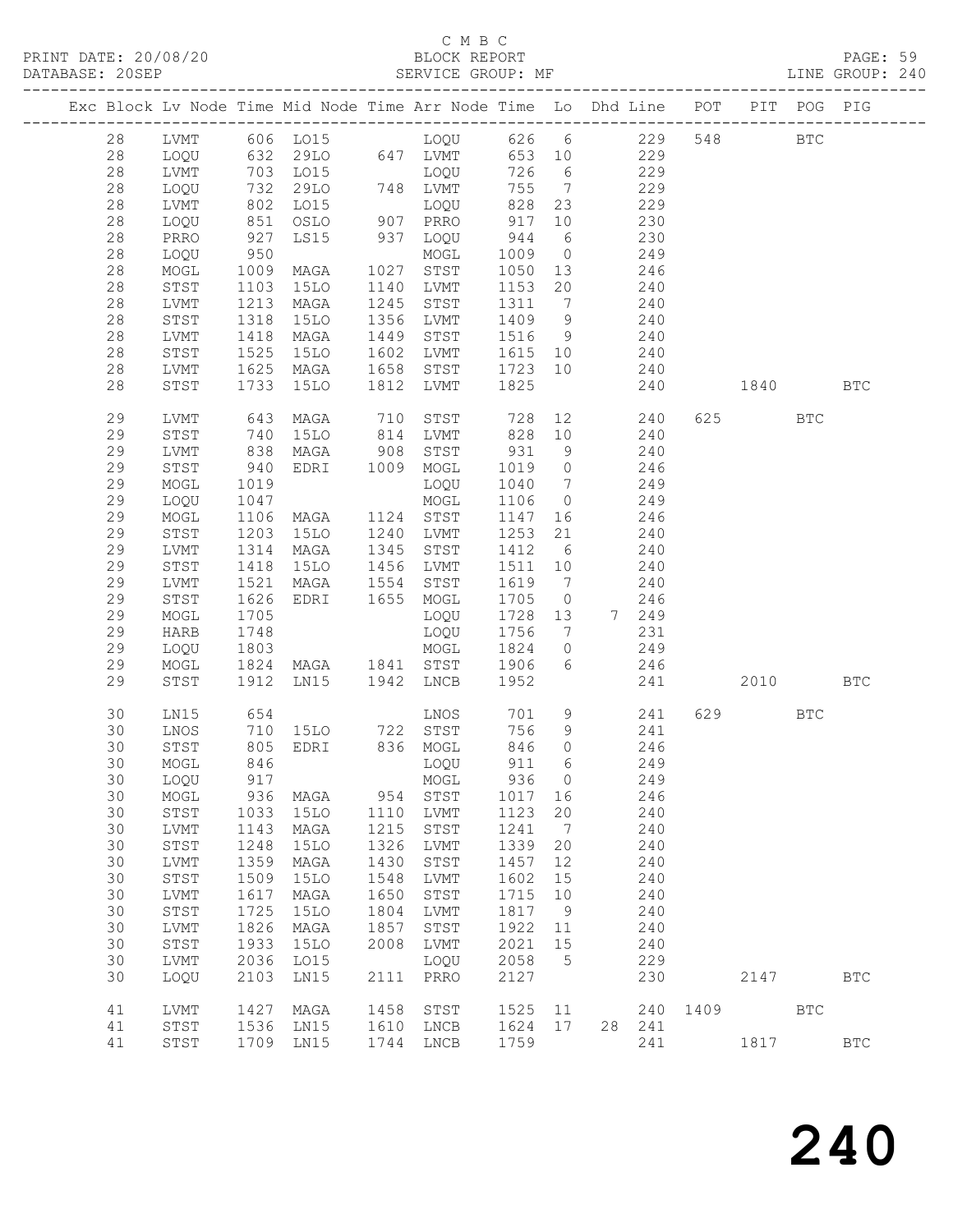### C M B C

| DATABASE: 20SEP |          |              |              | SERVICE GROUP: MF                                                              |      |                            |                                                                          |                              |                                         |        |                       |              |            | LINE GROUP: 240 |  |
|-----------------|----------|--------------|--------------|--------------------------------------------------------------------------------|------|----------------------------|--------------------------------------------------------------------------|------------------------------|-----------------------------------------|--------|-----------------------|--------------|------------|-----------------|--|
|                 |          |              |              | Exc Block Lv Node Time Mid Node Time Arr Node Time Lo Dhd Line POT PIT POG PIG |      |                            |                                                                          |                              |                                         |        |                       |              |            |                 |  |
|                 | 42       |              |              | STST 1445 15LO 1523 LVMT 1537 8 240 1421 BTC                                   |      |                            |                                                                          |                              |                                         |        |                       |              |            |                 |  |
|                 | 42       | LVMT         |              | 1545 MAGA 1618 STST 1643 10 240                                                |      |                            |                                                                          |                              |                                         |        |                       |              |            |                 |  |
|                 | 42       | STST         |              |                                                                                |      | 15LO 1730 LVMT 1744 12 240 |                                                                          |                              |                                         |        |                       |              |            |                 |  |
|                 |          |              | 1653         |                                                                                |      | 1827 STST                  |                                                                          |                              |                                         |        |                       |              |            |                 |  |
|                 | 42       | LVMT         | 1756<br>1903 | MAGA                                                                           |      |                            | 1852 11                                                                  |                              | $240$<br>$240$                          |        |                       |              |            |                 |  |
|                 | 42       | STST         |              | <b>15LO</b>                                                                    |      | 1938 LVMT                  | 1951                                                                     | 15                           |                                         |        |                       |              |            |                 |  |
|                 | 42       | LVMT         | 2006         | LO15                                                                           |      | LOQU                       | 2028                                                                     | 8 <sup>8</sup>               | 229                                     |        |                       |              |            |                 |  |
|                 | 42       | LOQU         | 2036         | 29LO                                                                           |      | 2051 LVMT                  | 2058                                                                     | 8 <sup>8</sup>               | 229                                     |        |                       |              |            |                 |  |
|                 | 42       | LVMT         | 2106         | LO15                                                                           |      | LOQU                       | 2128 7                                                                   |                              |                                         | 229    |                       |              |            |                 |  |
|                 | 42       | LOQU         | 2135         | 29LO                                                                           |      | 2150 LVMT                  | 2157 9                                                                   |                              |                                         | 229    |                       |              |            |                 |  |
|                 | 42       | LVMT         | 2206         | L015                                                                           |      | LOQU                       | 2225 10                                                                  |                              |                                         | 229    |                       |              |            |                 |  |
|                 | 42       | LOQU         | 2235         | 29LO                                                                           |      | 2248 LVMT                  | 2255                                                                     | 13                           |                                         | 229    |                       |              |            |                 |  |
|                 | 42       | LVMT         |              | LO15                                                                           |      | LOQU                       | 2324 11                                                                  |                              |                                         | 229    |                       |              |            |                 |  |
|                 | 42       | LOQU         | 2308<br>2335 | 29LO                                                                           |      | 2348 LVMT                  | 2355 13                                                                  |                              |                                         | 229    |                       |              |            |                 |  |
|                 | 42       | LVMT         | 2408         | MAGA                                                                           |      | 2432 STST                  | 2450 5 5 240                                                             |                              |                                         |        |                       |              |            |                 |  |
|                 |          |              | 2500         |                                                                                |      | 2530 LVMT                  | 2545 12                                                                  |                              |                                         | 23 N24 |                       |              |            |                 |  |
|                 | 42       | HODM         |              | LOQU                                                                           |      |                            |                                                                          |                              |                                         |        |                       |              |            |                 |  |
|                 | 42       | HODM         | 2620         | LOQU                                                                           | 2650 | LVMT                       | 2705                                                                     |                              |                                         |        | N24 2720              |              |            | <b>BTC</b>      |  |
| EM 43           |          | KEDL         | 1512         | 15LO                                                                           |      | 1517 LVMT                  |                                                                          |                              |                                         |        | 1531 6 240 1442       |              | <b>BTC</b> |                 |  |
| EM 43           |          | LVMT         | 1537         | MAGA                                                                           |      | 1610 STST                  | 1635 14 240                                                              |                              |                                         |        |                       |              |            |                 |  |
| #EM 43          |          | LVMT         | 1537<br>1649 | MAGA                                                                           |      | 1610 STST                  | 1635 14                                                                  |                              |                                         |        | 240 1519              |              | <b>BTC</b> |                 |  |
|                 | 43       | STST         |              | LN15                                                                           |      | 1726 LNCB                  | 1741 12                                                                  |                              |                                         | 33 241 |                       |              |            |                 |  |
|                 | 43       | STST         | 1826         | 15LO                                                                           | 1901 | LVMT                       | 1914                                                                     |                              |                                         |        | 240 1929              |              |            | <b>BTC</b>      |  |
|                 |          |              |              |                                                                                |      | 1533 LOQU                  | 1556 7                                                                   |                              |                                         |        |                       |              |            |                 |  |
|                 | 44       | GMSK         | 1524         | CASB                                                                           |      |                            |                                                                          |                              |                                         |        | 236 1454 BTC          |              |            |                 |  |
|                 | 44       | LOQU         | 1603         | CASB                                                                           |      | 1622 GMSK                  | 1630 7                                                                   |                              |                                         | 30 236 |                       |              |            |                 |  |
|                 | 44       | STST         | 1707         |                                                                                |      | GMSK                       | 1751                                                                     | $7\overline{ }$              |                                         | 247    |                       |              |            |                 |  |
|                 | 44       | GMSK         | 1758         |                                                                                |      | CASB 1805 LOQU             | 1827 6                                                                   |                              | 236                                     |        |                       |              |            |                 |  |
|                 | 44       | LOQU         | 1833         | LN15                                                                           |      | 1843 PRRO                  | 1900                                                                     | 9                            | 230                                     |        |                       |              |            |                 |  |
|                 | 44       | PRRO         |              | 1909 LS15                                                                      |      | 1918 LOQU                  | 1925                                                                     |                              |                                         |        | 230 1945              |              |            | <b>BTC</b>      |  |
| SD 45           |          | BYPE         | 1513         | RUBY                                                                           |      | 1518 KTLP                  | 1530 5                                                                   |                              |                                         |        | 22 027 1455           |              | <b>BTC</b> |                 |  |
| SD 45           |          | STST         | 1557         | 15LO                                                                           |      | 1634 LVMT                  | 1647                                                                     |                              | 10                                      | 240    |                       |              |            |                 |  |
| $#SD$ 45        |          | STST         | 1557         | 15LO                                                                           |      | 1634 LVMT                  | 1647                                                                     |                              |                                         |        | 240 1533              |              | <b>BTC</b> |                 |  |
|                 | 45       | LVMT         | 1657         | MAGA                                                                           |      | 1730 STST                  | 1755                                                                     | 12                           | $\begin{array}{c} 10 \\ 12 \end{array}$ | 240    |                       |              |            |                 |  |
|                 | 45       | STST         | 1807         | 15LO                                                                           |      | 1844 LVMT                  | 1857 14                                                                  |                              | 240                                     |        |                       |              |            |                 |  |
|                 |          |              |              |                                                                                |      |                            |                                                                          |                              |                                         |        |                       |              |            |                 |  |
|                 | 45       | LVMT         |              |                                                                                | 1938 | STST                       | 1957 6                                                                   |                              | 240                                     |        |                       |              |            |                 |  |
|                 | 45       | STST         |              | 1911 MAGA<br>2003 15LO<br>2103 MAGA                                            |      | 2036 LVMT                  | $\begin{array}{cccc} 2049 & 14 & & 240 \\ 2147 & 17 & & 240 \end{array}$ |                              |                                         |        |                       |              |            |                 |  |
|                 | 45       | LVMT         |              |                                                                                |      | 2128 STST                  |                                                                          |                              |                                         |        |                       |              |            |                 |  |
|                 | 45       |              |              | STST 2204 EDRI 2229 MOGL 2236 0 246                                            |      |                            |                                                                          |                              |                                         |        |                       |              |            |                 |  |
|                 | 45       | MOGL         | 2236         |                                                                                |      | LOOU                       | 2253 12                                                                  |                              |                                         | 249    |                       |              |            |                 |  |
|                 | 45       | LOQU         | 2305         | 15GB                                                                           |      | UNDE                       | 2327                                                                     | 11                           |                                         | 228    |                       |              |            |                 |  |
|                 | 45       | UNDE         | 2338         | GB15                                                                           |      | 2348 LOQU                  | 2356                                                                     | $7\phantom{.0}\phantom{.0}7$ |                                         | 228    |                       |              |            |                 |  |
|                 | 45       | LOQU         | 2403         |                                                                                |      | MOGL                       | 2418                                                                     | $\overline{0}$               |                                         | 249    |                       |              |            |                 |  |
|                 | 45       | MOGL         | 2418         | MAGA                                                                           | 2434 | STST                       | 2452                                                                     | 23                           |                                         | 5 246  |                       |              |            |                 |  |
|                 | 45       | HODM         | 2520         | LOQU                                                                           | 2550 | LVMT                       | 2605                                                                     |                              |                                         | N24    |                       | 2620         |            | <b>BTC</b>      |  |
|                 |          |              |              |                                                                                |      |                            |                                                                          |                              |                                         |        |                       |              |            |                 |  |
|                 | 46<br>46 | STST<br>STST | 1557<br>1734 | LN15<br>LN15                                                                   | 1631 | LNCB<br>1806 LNCB          | 1645 16<br>1821                                                          |                              |                                         | 241    | 33 241 1533           | 1839         | BTC        | <b>BTC</b>      |  |
|                 |          |              |              |                                                                                |      |                            |                                                                          |                              |                                         |        |                       |              |            |                 |  |
|                 | 47       | STST         | 1605         | <b>15LO</b>                                                                    | 1642 | LVMT                       | 1655                                                                     |                              |                                         | 240    | 1541                  | 1710 BTC BTC |            |                 |  |
|                 | 48       | STST         | 1621         | <b>15LO</b>                                                                    | 1658 | LVMT                       | 1711                                                                     | 15                           |                                         | 240    | 1557                  |              | <b>BTC</b> |                 |  |
|                 | 48       | LVMT         | 1726         | MAGA                                                                           | 1801 | STST                       | 1826                                                                     | 6                            |                                         | 240    |                       |              |            |                 |  |
|                 | 48       | STST         | 1832         | EDRI                                                                           | 1857 | MOGL                       | 1906                                                                     | $\overline{0}$               |                                         | 246    |                       |              |            |                 |  |
|                 | 48       | MOGL         | 1906         |                                                                                |      | LOQU                       | 1924                                                                     | 9                            |                                         | 249    |                       |              |            |                 |  |
|                 | 48       | LOQU         | 1933         | CASB                                                                           |      | 1951 GMSK                  | 1958                                                                     |                              |                                         | 236    |                       | 2028         |            | <b>BTC</b>      |  |
|                 |          |              |              |                                                                                |      |                            |                                                                          |                              |                                         |        |                       |              |            |                 |  |
|                 | 49       | STST         |              | 1645 15LO                                                                      |      | 1722 LVMT                  | 1736                                                                     |                              |                                         |        | 240 1621 1751 BTC BTC |              |            |                 |  |
|                 |          |              |              |                                                                                |      |                            |                                                                          |                              |                                         |        |                       |              |            |                 |  |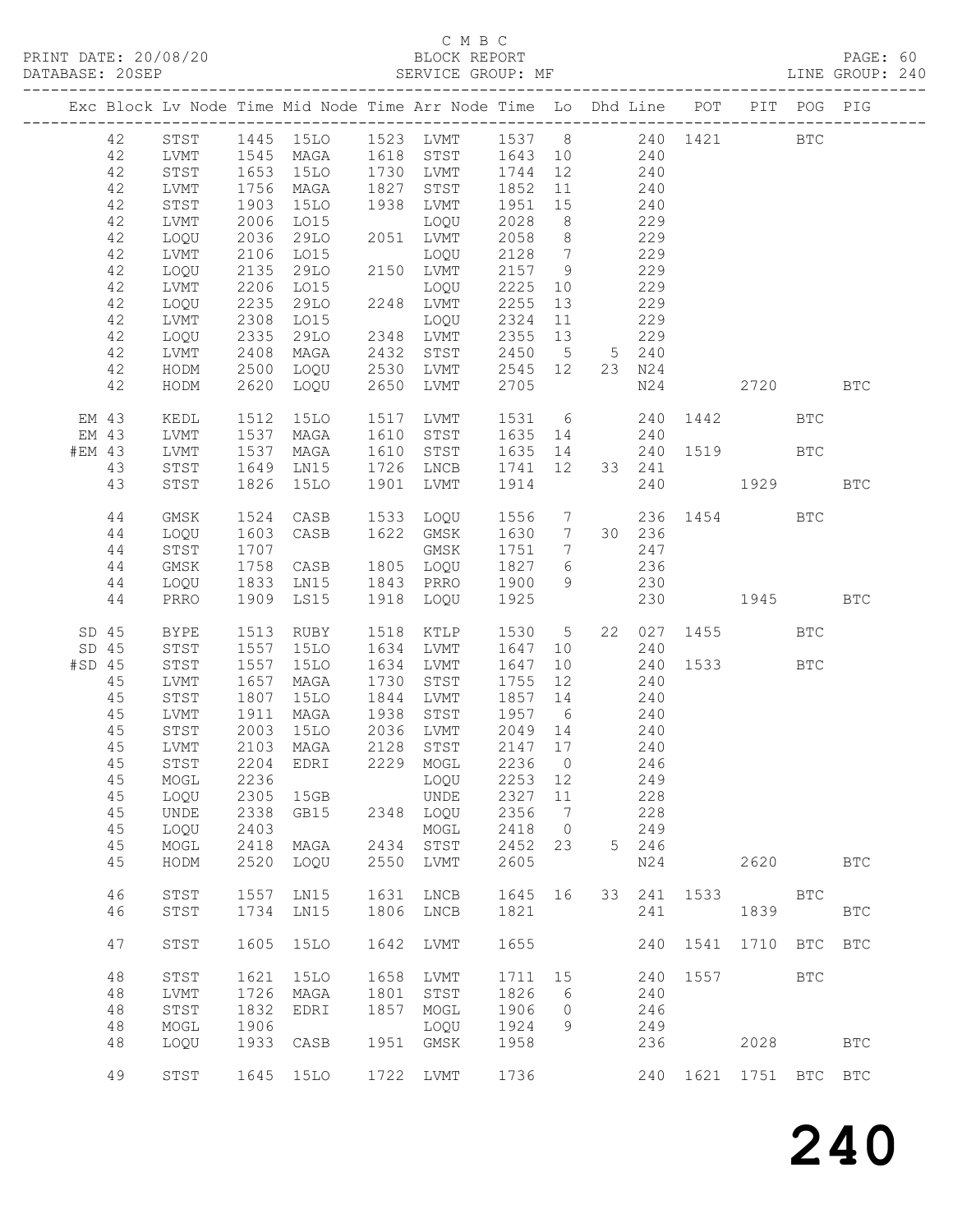#### C M B C<br>BLOCK REPORT

PAGE: 61<br>LINE GROUP: 240

|    |             |     |                   |     | Exc Block Lv Node Time Mid Node Time Arr Node Time Lo Dhd Line POT |        |                 |   |                             |               |            | PIT POG PIG |              |
|----|-------------|-----|-------------------|-----|--------------------------------------------------------------------|--------|-----------------|---|-----------------------------|---------------|------------|-------------|--------------|
| 61 |             |     |                   |     | LVMT 607 MAGA 634 STST 652 12 240                                  |        |                 |   |                             |               | 549 BTC    |             |              |
| 61 | STST        |     |                   |     | 704 15LO 735 LVMT                                                  | 749 12 |                 |   | 240                         |               |            |             |              |
| 61 | LVMT        |     |                   |     | 801 MAGA 831 STST                                                  | 854    |                 |   | 240                         | 920 BTC       |            |             |              |
|    |             |     |                   |     |                                                                    |        |                 |   |                             |               |            |             |              |
| 62 | LVMT        |     | 613 MAGA          |     | 640 STST                                                           |        |                 |   | $658$ 11 240<br>$743$ 0 246 |               | 555 BTC    |             |              |
| 62 | STST        |     | 709 EDRI          |     | 733 MOGL                                                           | 743 0  |                 |   | 246                         |               |            |             |              |
| 62 | MOGL        | 743 |                   |     | LOQU                                                               | 810    | $7\overline{ }$ |   | 249                         |               |            |             |              |
| 62 | LOQU        | 817 |                   |     | MOGL                                                               | 839    | $\overline{0}$  |   | 249                         |               |            |             |              |
| 62 | MOGL        |     | 839 MAGA 859 STST |     |                                                                    | 920    |                 |   | 246                         | 944           |            |             | BTC          |
|    |             |     |                   |     |                                                                    |        |                 |   |                             |               |            |             |              |
| 63 | CACU        |     |                   |     | 621 EDRI 627 MOGL                                                  | 635    |                 |   | $0 \qquad \qquad 246$       |               | 556 BTC    |             |              |
| 63 | MOGL        | 635 |                   |     | LOQU                                                               | 702    |                 | 7 | 249                         |               |            |             |              |
| 63 | LOQU        | 709 |                   |     | MOGL                                                               | 727    | $\Omega$        |   | 249                         |               |            |             |              |
| 63 | MOGL        |     | 727 MAGA 747 STST |     |                                                                    | 808    |                 |   | 246                         |               | 834        |             | BTC          |
|    |             |     |                   |     |                                                                    |        |                 |   |                             |               |            |             |              |
| 64 | LN15        | 629 |                   |     | LNOS                                                               | 636    |                 |   | 5 241                       |               | 604 60     | BTC         |              |
| 64 | LNOS        | 641 | 15LO 652 STST     |     |                                                                    | 720 5  |                 |   | 21 241                      |               |            |             |              |
| 64 | PBEX        | 746 |                   |     | SEHY                                                               | 801 0  |                 |   | 214                         |               |            |             |              |
| 64 | SEHY        |     | 801 PBEX          |     | 820 BUB2                                                           | 856    |                 |   | 214                         | 923 BTC       |            |             |              |
|    |             |     |                   |     |                                                                    |        |                 |   |                             |               |            |             |              |
| 65 | GMSK        |     | 634 MCMA          |     | STST                                                               | 714 14 |                 |   | 247                         |               | 604 BTC    |             |              |
| 65 | STST        |     | 728 15LO          |     | 800 LVMT                                                           | 814 6  |                 |   | 240                         |               |            |             |              |
| 65 | LVMT        |     | 820 MAGA          | 850 | STST                                                               | 913    |                 |   | 240                         |               |            | 937 — 100   | <b>BTC</b>   |
|    |             |     |                   |     |                                                                    |        |                 |   |                             |               |            |             |              |
| 66 | LVMT        |     | 625 MAGA          |     | 652 STST                                                           | 710 10 |                 |   | 240                         |               | 607 BTC    |             |              |
| 66 | STST        |     | 720 15LO          |     | 752 LVMT                                                           | 806 7  |                 |   | 240                         |               |            |             |              |
| 66 | LVMT        |     | 813 MAGA          |     | 843 STST                                                           | 906    |                 |   |                             |               |            | 930 BTC     |              |
|    |             |     |                   |     |                                                                    |        |                 |   | 240                         |               |            |             |              |
| 67 | LN15        | 637 |                   |     | LNOS                                                               | 644 5  |                 |   |                             |               | 612 BTC    |             |              |
|    |             |     |                   |     |                                                                    |        |                 |   | 241                         |               |            |             |              |
| 67 | LNOS        |     | 649 15LO 700 STST |     |                                                                    | 729    | 9               |   | 241                         |               |            |             |              |
| 67 | STST        | 738 |                   |     | GMSK                                                               | 812    | 9               |   | 247                         |               |            |             |              |
| 67 | GMSK        |     | 821 MCMA          |     | STST                                                               | 907    |                 |   | 247                         |               |            | 931 — 100   | <b>BTC</b>   |
|    |             |     |                   |     |                                                                    |        |                 |   |                             |               |            |             |              |
| 68 | UNDE        |     |                   |     | 1946 PBEX 707 BUB2<br>אתר היותר 1512 STST                          | 732 6  |                 |   | 22 210                      | 623           | <b>BTC</b> |             |              |
| 68 | LNOS        |     | 800 15LO          |     | 813 STST                                                           | 849    |                 |   | 241                         |               |            | 915         | BTC          |
|    |             |     |                   |     |                                                                    |        |                 |   |                             |               |            |             |              |
| 69 | LVMT        |     |                   |     | 655 MAGA 722 STST                                                  |        |                 |   | 740 12 240                  |               | 637 BTC    |             |              |
| 69 | STST        |     | 752 15LO          |     | 828 LVMT                                                           | 842    |                 |   | 240                         |               |            | 857 — 100   | BTC          |
|    |             |     |                   |     |                                                                    |        |                 |   |                             |               |            |             |              |
| 70 | LVMT        |     |                   |     | 707 MAGA 734 STST                                                  |        |                 |   |                             | 752 6 240 649 |            | BTC         |              |
| 70 | STST        | 758 | 15LO              | 834 | LVMT                                                               | 848    |                 |   | 240                         |               | 903        |             | <b>BTC</b>   |
|    |             |     |                   |     |                                                                    |        |                 |   |                             |               |            |             |              |
| 71 | LVMT        | 719 | MAGA              | 747 | STST                                                               | 805    | 5               |   | 240                         | 701           |            | BTC         |              |
| 71 | STST        | 810 | <b>15LO</b>       | 848 | LVMT                                                               | 902    |                 |   | 240                         |               | 917        |             | $_{\rm BTC}$ |
|    |             |     |                   |     |                                                                    |        |                 |   |                             |               |            |             |              |
| 72 | LNOS        | 730 | 15LO              | 743 | STST                                                               | 819    |                 |   | 241                         | 705           |            | 845 BTC BTC |              |
|    |             |     |                   |     |                                                                    |        |                 |   |                             |               |            |             |              |
| 73 | GMSK        | 741 | MCMA              |     | STST                                                               | 826    | 8               |   | 247                         | 711           |            | BTC         |              |
| 73 | STST        | 834 | 15LO              | 912 | LVMT                                                               | 926    |                 |   | 240                         |               |            | 941 000     | <b>BTC</b>   |
|    |             |     |                   |     |                                                                    |        |                 |   |                             |               |            |             |              |
| 74 | LN15        | 738 |                   |     | LNOS                                                               | 745    | 5               |   | 241                         | 713           |            | BTC         |              |
| 74 | LNOS        | 750 | <b>15LO</b>       | 803 | STST                                                               | 839    |                 |   | 241                         |               | 905        |             | $_{\rm BTC}$ |
|    |             |     |                   |     |                                                                    |        |                 |   |                             |               |            |             |              |
| 75 | LNOS        | 740 | 15LO              | 753 | STST                                                               | 829    |                 |   | 241                         | 715           |            | 855 BTC     | <b>BTC</b>   |
|    |             |     |                   |     |                                                                    |        |                 |   |                             |               |            |             |              |
| 76 | LVMT        |     | 743 MAGA          | 813 | STST                                                               | 833    |                 |   | 240                         | 725           |            | 859 BTC     | <b>BTC</b>   |
|    |             |     |                   |     |                                                                    |        |                 |   |                             |               |            |             |              |
| 77 | <b>LVMT</b> |     | 744 LO15          |     | LOQU                                                               | 808 11 |                 |   | 229                         | 726           |            | <b>BTC</b>  |              |
|    |             |     |                   |     |                                                                    |        |                 |   |                             |               |            |             |              |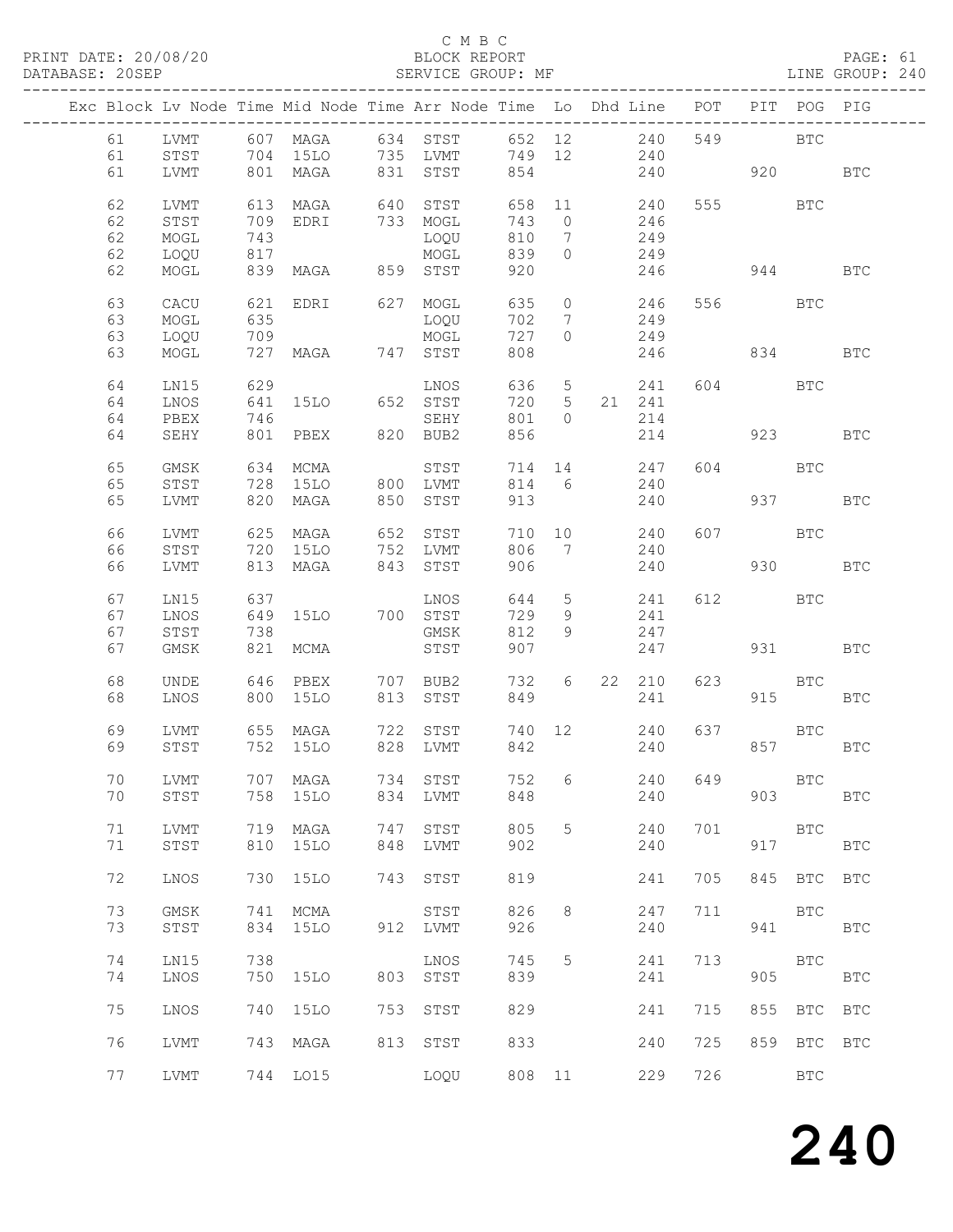| PRINT DATE: 20/08/20<br>DATABASE: 20SEP |    |       |     |      |     | C M B C<br>BLOCK REPORT<br>SERVICE GROUP: MF |     |                                                                    |               |             | PAGE: 62<br>LINE GROUP: 240 |  |
|-----------------------------------------|----|-------|-----|------|-----|----------------------------------------------|-----|--------------------------------------------------------------------|---------------|-------------|-----------------------------|--|
|                                         |    |       |     |      |     |                                              |     | Exc Block Ly Node Time Mid Node Time Arr Node Time Lo Dhd Line POT |               | PIT POG PIG |                             |  |
|                                         | 77 | LOOU  | 819 |      |     | HARB                                         | 829 | 231                                                                |               | 854         | BTC.                        |  |
|                                         | 78 | T.VMT | 755 | MAGA | 825 | STST                                         | 845 | 240                                                                | $\frac{1}{2}$ |             | RTC RTC                     |  |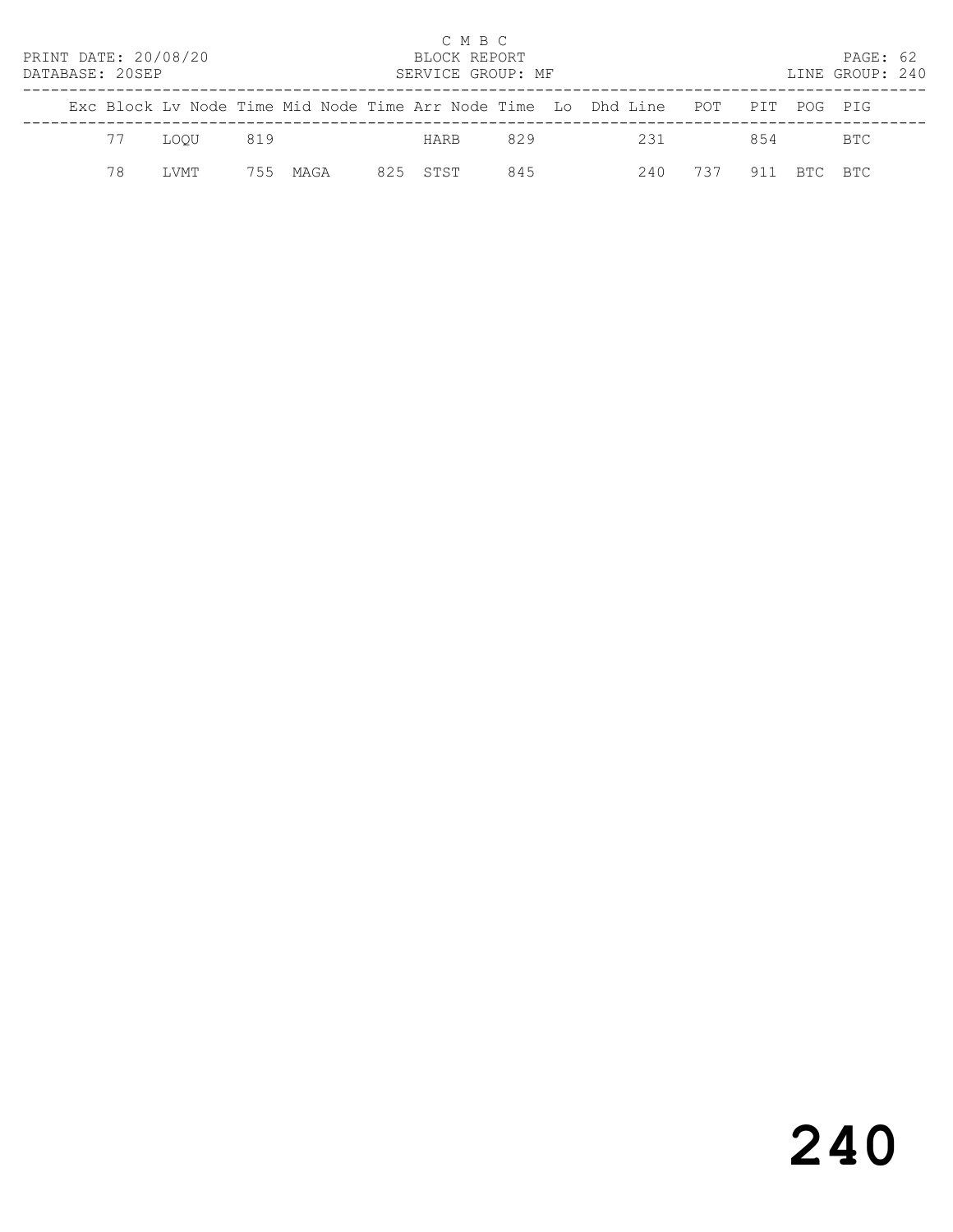| PRINT DATE: 20/08/20 |                              |                                                                                                        |                         |  |  |          |      | C M B C | BLOCK REPORT                      |    |                                                                                                   |                |             |         | PAGE: 63<br>LINE GROUP: 802 |  |
|----------------------|------------------------------|--------------------------------------------------------------------------------------------------------|-------------------------|--|--|----------|------|---------|-----------------------------------|----|---------------------------------------------------------------------------------------------------|----------------|-------------|---------|-----------------------------|--|
|                      |                              | BTC Burnaby Depot Burnacy Depot CAPT CAPILANO UNIVERSITY<br>PEEX PHIBBS EXCHANGE PERS PARK ROYAL SOUTH |                         |  |  |          |      |         |                                   |    |                                                                                                   |                |             |         |                             |  |
|                      |                              | Exc Block Lv Node Time Mid Node Time Arr Node Time Lo Dhd Line POT PIT POG PIG                         |                         |  |  |          |      |         |                                   |    |                                                                                                   |                |             |         |                             |  |
|                      | $\mathbf{1}$                 |                                                                                                        |                         |  |  |          |      |         | PKRS 536 6                        |    |                                                                                                   |                | R2 454 BTC  |         |                             |  |
|                      | $\mathbf{1}$                 |                                                                                                        |                         |  |  |          |      |         | PBEX 613 11 R2                    |    |                                                                                                   |                |             |         |                             |  |
|                      | $\mathbf{1}$                 | PBEX                                                                                                   |                         |  |  | 624 PKRS |      |         |                                   |    | 653 10                                                                                            | R2             |             |         |                             |  |
|                      | $\mathbf{1}$                 | PKRS                                                                                                   | $703$<br>$744$<br>$823$ |  |  |          |      |         |                                   |    |                                                                                                   | R2             |             |         |                             |  |
|                      | $\mathbf{1}$                 | PBEX                                                                                                   |                         |  |  |          |      |         |                                   |    |                                                                                                   | R2             |             |         |                             |  |
|                      | $\mathbf{1}$                 | PKRS                                                                                                   |                         |  |  |          |      |         | PBEX 853 13 R2                    |    |                                                                                                   |                |             |         |                             |  |
|                      | $\mathbf{1}$                 | PBEX                                                                                                   | 906                     |  |  |          |      |         | PKRS 936 19 R2                    |    |                                                                                                   |                |             |         |                             |  |
|                      | $\mathbf{1}$                 | PKRS                                                                                                   | 955                     |  |  |          |      |         | PBEX 1026                         |    | 10 R2                                                                                             |                |             |         |                             |  |
|                      | $\mathbf{1}$                 | PBEX                                                                                                   | 1036                    |  |  |          |      |         | PKRS 1110 15 R2<br>PBEX 1158 8 R2 |    |                                                                                                   |                |             |         |                             |  |
|                      | $\mathbf{1}$                 | PKRS                                                                                                   | 1125                    |  |  |          |      |         |                                   |    |                                                                                                   |                |             |         |                             |  |
|                      | $\mathbf{1}$                 | PBEX                                                                                                   | 1206                    |  |  |          |      |         | PKRS 1242 13 R2                   |    |                                                                                                   |                |             |         |                             |  |
|                      | $\mathbf{1}$                 | PKRS                                                                                                   | 1255                    |  |  |          |      |         | PBEX 1330                         |    |                                                                                                   | R2             |             |         |                             |  |
|                      | 1                            | PBEX                                                                                                   | 1346<br>1435            |  |  |          |      |         | PKRS 1424<br>PBEX 1513            |    | $\begin{array}{ccc} 11 & \text{R2} \\ 15 & \text{R2} \end{array}$                                 |                |             |         |                             |  |
|                      | $\mathbf 1$                  | PKRS                                                                                                   |                         |  |  |          |      |         | PKRS 1607 12 R2                   |    |                                                                                                   |                |             |         |                             |  |
|                      | $\mathbf 1$                  | PBEX                                                                                                   | 1528                    |  |  |          |      |         |                                   |    |                                                                                                   |                |             |         |                             |  |
|                      | $\mathbf 1$<br>1             | PKRS                                                                                                   | 1619<br>1712            |  |  |          |      |         | PBEX 1701                         |    | 11                                                                                                | R2             |             |         |                             |  |
|                      | 1                            | PBEX                                                                                                   | 1803                    |  |  |          |      |         |                                   |    | $\begin{array}{ccc} 14 & \phantom{000} & \text{R2} \\ 20 & \phantom{000} & \text{R2} \end{array}$ |                |             |         |                             |  |
|                      | $\mathbf 1$                  | PKRS<br>PBEX                                                                                           | 1858                    |  |  |          |      |         | PKRS 1931 8 R2                    |    |                                                                                                   |                |             |         |                             |  |
|                      | $\mathbf{1}$                 | PKRS                                                                                                   | 1939                    |  |  |          |      |         | PBEX 2013 15 R2                   |    |                                                                                                   |                |             |         |                             |  |
|                      | $\mathbf{1}$                 | PBEX                                                                                                   | 2028                    |  |  |          |      |         |                                   |    |                                                                                                   |                |             |         |                             |  |
|                      | $\mathbf{1}$                 | PKRS                                                                                                   | 2109                    |  |  |          |      |         | PKRS 2101 8 R2<br>PBEX 2141 R2    |    |                                                                                                   |                | R2 2149 BTC |         |                             |  |
|                      | 2                            | PKRS                                                                                                   | 534                     |  |  |          |      |         |                                   |    |                                                                                                   | PBEX 605 11 R2 |             | 504 BTC |                             |  |
|                      | 2                            | PBEX                                                                                                   | 616                     |  |  |          | PKRS |         | 645                               |    | 10                                                                                                | R2             |             |         |                             |  |
|                      | $\mathbf{2}$                 | PKRS                                                                                                   | 655                     |  |  |          | PBEX |         |                                   |    | 725 11<br>807 8                                                                                   | R2             |             |         |                             |  |
|                      | 2                            | PBEX                                                                                                   | 736                     |  |  |          | PKRS |         |                                   |    |                                                                                                   | R2             |             |         |                             |  |
|                      | $\overline{c}$               | PKRS                                                                                                   | 815                     |  |  |          |      |         | PBEX 845                          |    | 11 — 1                                                                                            | R <sub>2</sub> |             |         |                             |  |
|                      | $\overline{c}$               | PBEX                                                                                                   | 856                     |  |  |          |      |         |                                   |    | 19                                                                                                | R <sub>2</sub> |             |         |                             |  |
|                      | $\overline{c}$               | PKRS                                                                                                   | 945<br>1026             |  |  |          |      |         | PKRS 1058 17                      |    |                                                                                                   | R2             |             |         |                             |  |
|                      | $\mathbf{2}$<br>$\mathbf{2}$ | PBEX<br>PKRS                                                                                           | 1115                    |  |  |          |      |         | PBEX 1148 8 R2                    |    |                                                                                                   | R2             |             |         |                             |  |
|                      | 2                            | PBEX                                                                                                   | 1156                    |  |  |          |      |         | 1232 13                           |    |                                                                                                   | R <sub>2</sub> |             |         |                             |  |
|                      | $\mathbf{2}$                 | PKRS 1245                                                                                              |                         |  |  | PKRS     |      |         | PBEX 1320 16                      |    |                                                                                                   | R2             |             |         |                             |  |
|                      | 2                            | PBEX                                                                                                   | 1336                    |  |  |          | PKRS |         | 1414                              | 11 |                                                                                                   | R2             |             |         |                             |  |
|                      | 2                            | PKRS                                                                                                   | 1425                    |  |  |          | PBEX |         | 1501                              | 11 |                                                                                                   | R2             |             |         |                             |  |
|                      | $\mathbf{2}$                 | PBEX                                                                                                   | 1512                    |  |  |          | PKRS |         | 1551                              | 12 |                                                                                                   | R2             |             |         |                             |  |
|                      | $\mathbf{2}$                 | PKRS                                                                                                   | 1603                    |  |  |          | PBEX |         | 1645                              | 11 |                                                                                                   | R2             |             |         |                             |  |
|                      | $\mathbf{2}$                 | PBEX                                                                                                   | 1656                    |  |  |          | PKRS |         | 1736                              | 11 |                                                                                                   | $\mathbb{R}2$  |             |         |                             |  |
|                      | 2                            | PKRS                                                                                                   | 1747                    |  |  |          | PBEX |         | 1825                              | 23 |                                                                                                   | R2             |             |         |                             |  |
|                      | $\mathbf{2}$                 | PBEX                                                                                                   | 1848                    |  |  |          | PKRS |         | 1921                              | 8  |                                                                                                   | R2             |             |         |                             |  |
|                      | $\sqrt{2}$                   | PKRS                                                                                                   | 1929                    |  |  |          | PBEX |         | 2003                              | 15 |                                                                                                   | R2             |             |         |                             |  |
|                      | $\mathbf{2}$                 | PBEX                                                                                                   | 2018                    |  |  |          | PKRS |         | 2051                              | 8  |                                                                                                   | R2             |             |         |                             |  |
|                      | $\mathbf{2}$                 | PKRS                                                                                                   | 2059                    |  |  |          | PBEX |         | 2131                              | 22 |                                                                                                   | R2             |             |         |                             |  |
|                      | $\mathbf{2}$                 | PBEX                                                                                                   | 2153                    |  |  |          | PKRS |         | 2226                              | 8  |                                                                                                   | R2             |             |         |                             |  |
|                      | $\mathbf{2}$                 | PKRS                                                                                                   | 2234                    |  |  |          | PBEX |         | 2306                              | 17 |                                                                                                   | R2             |             |         |                             |  |
|                      | $\mathbf{2}$                 | PBEX                                                                                                   | 2323                    |  |  |          | PKRS |         | 2356                              | 8  |                                                                                                   | R2             |             |         |                             |  |
|                      | $\overline{2}$               | PKRS                                                                                                   | 2404                    |  |  |          | PBEX |         | 2436                              |    |                                                                                                   | R2             |             | 2444    | <b>BTC</b>                  |  |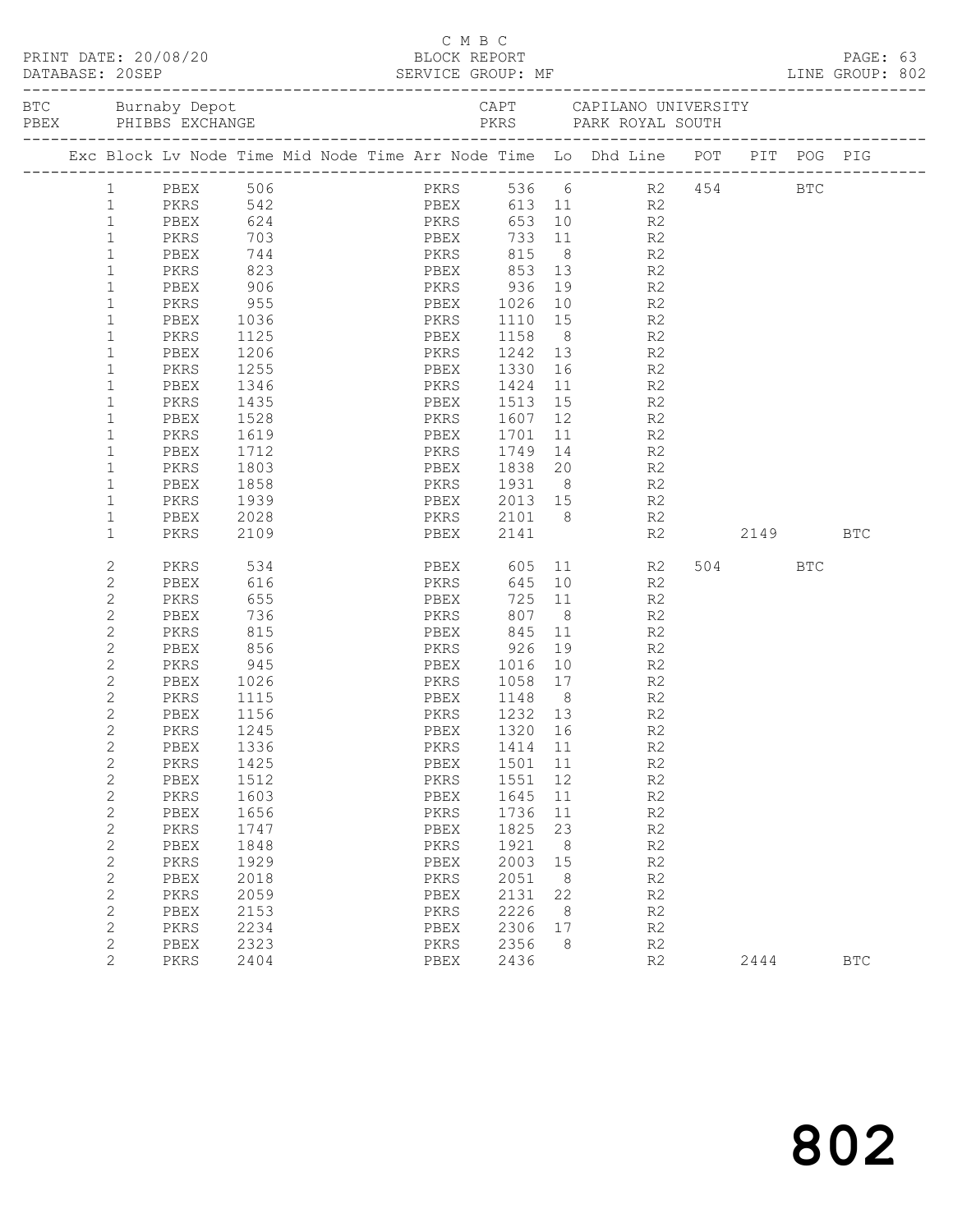# C M B C<br>BLOCK REPORT<br>SERVICE GROUP: MF

| PRINT DATE: 20/08/20<br>DATABASE: 20SEP |                                                                                |              |  | BLOCK REPORT | C M B C      | SERVICE GROUP: MF |                |                                                   |                |          |         | PAGE: 64<br>LINE GROUP: 802 |  |
|-----------------------------------------|--------------------------------------------------------------------------------|--------------|--|--------------|--------------|-------------------|----------------|---------------------------------------------------|----------------|----------|---------|-----------------------------|--|
|                                         | Exc Block Lv Node Time Mid Node Time Arr Node Time Lo Dhd Line POT PIT POG PIG |              |  |              |              |                   |                |                                                   |                |          |         |                             |  |
| 3                                       | PBEX 521                                                                       |              |  |              |              |                   |                | PKRS 551 7 R2 509 BTC                             |                |          |         |                             |  |
| $\mathfrak{Z}$                          | <b>PKRS</b> 558                                                                |              |  |              |              |                   |                | PBEX 629 11 R2                                    |                |          |         |                             |  |
| 3                                       | PBEX                                                                           | 640          |  |              |              |                   |                | PKRS 709 10 R2<br>PBEX 749 11 R2<br>PKRS 831 8 R2 |                |          |         |                             |  |
| 3                                       | PKRS                                                                           | 719          |  |              |              |                   |                |                                                   |                |          |         |                             |  |
| 3                                       | PBEX                                                                           | 800          |  |              |              |                   |                |                                                   |                |          |         |                             |  |
| 3                                       | PKRS                                                                           | 839          |  |              |              |                   |                | PBEX 910 16 R2                                    |                |          |         |                             |  |
| 3                                       | PBEX                                                                           |              |  |              |              | PKRS 956 19       |                | R2                                                |                |          |         |                             |  |
| 3                                       | PKRS                                                                           | $926$ $1015$ |  |              |              | PBEX 1047 9       |                |                                                   | R2             |          |         |                             |  |
| 3                                       | PBEX                                                                           | 1056         |  |              |              | PKRS 1130 15      |                |                                                   | R2             |          |         |                             |  |
| 3                                       | PKRS                                                                           | 1145         |  | PBEX         |              | 1218 8            |                |                                                   | R2             |          |         |                             |  |
| 3                                       | PBEX                                                                           | 1226         |  |              |              | PKRS 1302 13      |                | R <sub>2</sub>                                    |                |          |         |                             |  |
| 3                                       | PKRS                                                                           | 1315         |  | PBEX         |              | 1351 15           |                |                                                   | R2             |          |         |                             |  |
| 3                                       | PBEX                                                                           | 1406         |  | PKRS         |              | 1444 11           |                |                                                   | R2             |          |         |                             |  |
| 3                                       | PKRS                                                                           | 1455         |  | PBEX         |              |                   |                | 1533 11 R2                                        |                |          |         |                             |  |
| 3                                       | PBEX                                                                           | 1544         |  |              | PKRS         |                   |                | 1623 12 R2                                        |                |          |         |                             |  |
| 3                                       | PKRS                                                                           |              |  | PBEX         |              | 1717  11          |                |                                                   | R2             |          |         |                             |  |
| 3                                       | PBEX                                                                           | 1635<br>1728 |  | PKRS         |              | 1805 14           |                |                                                   | R2             |          |         |                             |  |
| 3                                       | PKRS                                                                           | 1819         |  | PBEX         |              |                   |                | 1854 14 R2                                        |                |          |         |                             |  |
| 3                                       | PBEX                                                                           | 1908         |  |              | PKRS         | 1941              | 8 <sup>1</sup> |                                                   | R <sub>2</sub> |          |         |                             |  |
| 3                                       | PKRS                                                                           | 1949         |  | PBEX         |              | 2023 15           |                |                                                   | R2             |          |         |                             |  |
| 3                                       | PBEX                                                                           | 2038         |  | PKRS         |              | 2111 8            |                |                                                   | R <sub>2</sub> |          |         |                             |  |
| 3                                       | PKRS                                                                           | 2119         |  | PBEX         |              |                   |                | 2151 17 R2                                        |                |          |         |                             |  |
| 3                                       | PBEX                                                                           | 2208         |  |              | PKRS         | 2241 8            |                | R2                                                |                |          |         |                             |  |
| 3                                       | PKRS                                                                           |              |  | PBEX         |              | 2321 17           |                |                                                   | R2             |          |         |                             |  |
| 3                                       | PBEX                                                                           | 2249<br>2338 |  | PKRS         |              | 2411 8            |                |                                                   | R2             |          |         |                             |  |
| 3                                       | PKRS                                                                           | 2419         |  |              |              | PBEX 2451 7       |                | R2                                                |                |          |         |                             |  |
| 3                                       | PBEX                                                                           | 2458         |  |              |              |                   |                | PKRS 2531 6 R2                                    |                |          |         |                             |  |
| 3                                       | PKRS                                                                           | 2537         |  |              | PBEX         | 2609              |                |                                                   | R2             | 2617 BTC |         |                             |  |
| 4                                       | PKRS                                                                           | 550          |  |              | PBEX         |                   |                | 621 11 R2                                         |                |          | 520 BTC |                             |  |
| 4                                       | PBEX                                                                           | 632          |  |              | PKRS         |                   |                | 701 10 R2                                         |                |          |         |                             |  |
| 4                                       | PKRS                                                                           | 711          |  | PBEX         |              | 741 11            |                | R2                                                |                |          |         |                             |  |
| 4                                       | PBEX                                                                           | 752          |  |              | FBEX<br>PKRS | 823 8             |                |                                                   | R2             |          |         |                             |  |
| 4                                       | PKRS                                                                           | 831          |  |              |              | PBEX 902 14       |                |                                                   | R2             |          |         |                             |  |
| 4                                       | PBEX                                                                           | 916          |  |              |              | PKRS 946 19       |                | R2                                                |                |          |         |                             |  |
| 4                                       | PKRS                                                                           | 1005         |  | PBEX         |              | 1037 9            |                |                                                   | R2             |          |         |                             |  |
| 4                                       | PBEX 1046                                                                      |              |  |              |              | PKRS 1120 15      |                |                                                   | R <sub>2</sub> |          |         |                             |  |
| 4                                       | PKRS                                                                           | 1135         |  | PBEX         |              | 1208              | 8              |                                                   | R2             |          |         |                             |  |
| 4                                       | PBEX                                                                           | 1216         |  | PKRS         |              | 1252              | 13             |                                                   | R2             |          |         |                             |  |
| 4                                       | PKRS                                                                           | 1305         |  | PBEX         |              | 1341              | 15             |                                                   | $\mathbb{R}2$  |          |         |                             |  |
| 4                                       | PBEX                                                                           | 1356         |  | PKRS         |              | 1434              | 11             |                                                   | $\mathbb{R}2$  |          |         |                             |  |
| 4                                       | PKRS                                                                           | 1445         |  | PBEX         |              | 1523              | 13             |                                                   | $\mathbb{R}2$  |          |         |                             |  |
| 4                                       | PBEX                                                                           | 1536         |  | PKRS         |              | 1615              | 12             |                                                   | $\mathbb{R}2$  |          |         |                             |  |
| 4                                       | PKRS                                                                           | 1627         |  | PBEX         |              | 1709              | 11             |                                                   | $\mathbb{R}2$  |          |         |                             |  |
| 4                                       | PBEX                                                                           | 1720         |  | PKRS         |              | 1757              | 14             |                                                   | $\mathbb{R}2$  |          |         |                             |  |
| 4                                       | PKRS                                                                           | 1811         |  | PBEX         |              | 1846              |                |                                                   | $\mathbb{R}2$  |          | 1856    | $_{\rm BTC}$                |  |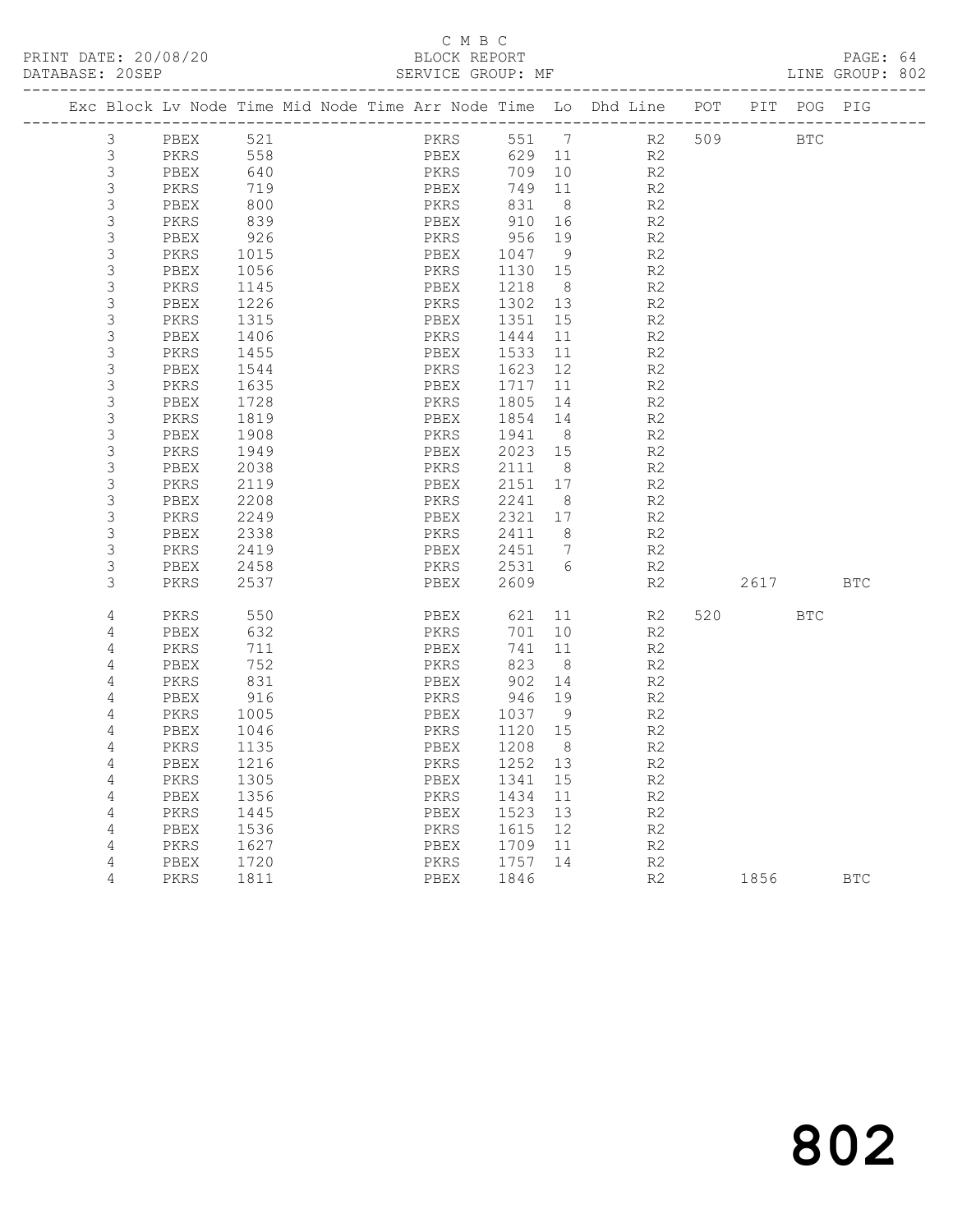#### C M B C<br>BLOCK REPORT SERVICE GROUP: MF

| Exc Block Lv Node Time Mid Node Time Arr Node Time Lo Dhd Line POT |           |            |  |      |                             |                 |    |                                 |                | PIT POG PIG |            |
|--------------------------------------------------------------------|-----------|------------|--|------|-----------------------------|-----------------|----|---------------------------------|----------------|-------------|------------|
| 5                                                                  | PBEX      |            |  |      |                             |                 |    |                                 | 524            | BTC         |            |
| 5                                                                  | PKRS      | 536<br>615 |  |      |                             |                 |    | PKRS 606 9 R2<br>PBEX 644 12 R2 |                |             |            |
| 5                                                                  | PBEX      | 656        |  | PKRS | 725 10                      |                 | R2 |                                 |                |             |            |
| 5                                                                  | PKRS      | 735        |  | PBEX | 805 11                      |                 |    | R2                              |                |             |            |
| 5                                                                  | PBEX      | 816        |  | PKRS |                             |                 |    | R2                              |                |             |            |
| $\mathsf S$                                                        | PKRS      | 855        |  | PBEX | $847$ 8<br>926 10<br>926 10 |                 |    | R2                              |                |             |            |
| 5                                                                  | PBEX      | 936        |  |      | PKRS 1006 19                |                 |    | R2                              |                |             |            |
| 5                                                                  | PKRS      | 1025       |  | PBEX | 1057 9                      |                 |    | R2                              |                |             |            |
| 5                                                                  | PBEX      | 1106       |  | PKRS | 1142 13                     |                 |    | R2                              |                |             |            |
| 5                                                                  | PKRS      | 1155       |  | PBEX | 1228 8                      |                 |    | R2                              |                |             |            |
| $\mathsf S$                                                        | PBEX      | 1236       |  |      | PKRS 1312 13                |                 |    | R <sub>2</sub>                  |                |             |            |
| 5                                                                  | PKRS      | 1325       |  | PBEX | 1401 15                     |                 |    | R2                              |                |             |            |
| 5                                                                  | PBEX      | 1416       |  | PKRS | 1454                        | 11              |    | R2                              |                |             |            |
| 5                                                                  | PKRS      | 1505       |  | PBEX | 1544                        | 16              |    | R2                              |                |             |            |
| $\mathsf S$                                                        | PBEX      | 1600       |  | PKRS | 1640                        | 11              |    | R2                              |                |             |            |
| 5                                                                  | PKRS      | 1651       |  | PBEX | 1733 15                     |                 |    | R2                              |                |             |            |
| 5                                                                  | PBEX      | 1748       |  | PKRS | 1823 12                     |                 |    | R2                              |                |             |            |
| 5                                                                  | PKRS      | 1835       |  | PBEX | 1910 18                     |                 |    | R2                              |                |             |            |
| 5                                                                  | PBEX      | 1928       |  | PKRS | 2001 8                      |                 |    | R2                              |                |             |            |
| 5                                                                  | PKRS      | 2009       |  |      | PBEX 2041 17                |                 |    | R <sub>2</sub>                  |                |             |            |
| 5                                                                  | PBEX      | 2058       |  | PKRS | 2131 8                      |                 |    | R2                              |                |             |            |
| 5                                                                  | PKRS      | 2139       |  | PBEX | 2211                        |                 |    | R2                              | 2219           |             | BTC        |
|                                                                    |           |            |  |      |                             |                 |    |                                 |                |             |            |
| 6                                                                  | PBEX      | 544        |  | PKRS | 614                         | 9               |    | R2                              | 532 and $\sim$ | BTC         |            |
| 6                                                                  | PKRS      | 623        |  | PBEX | 652 12                      |                 |    | R2                              |                |             |            |
| 6                                                                  | PBEX      | 704        |  | PKRS | 735 8                       |                 |    | R2                              |                |             |            |
| 6                                                                  | PKRS      | 743        |  | PBEX | 813 11                      |                 |    | R2                              |                |             |            |
| 6                                                                  | PBEX      | 824        |  | PKRS | 855                         | 10              |    | R2                              |                |             |            |
| 6                                                                  | PKRS      | 905        |  | PBEX | 936                         | 10              |    | R2                              |                |             |            |
| 6                                                                  | PBEX      | 946        |  | PKRS | 1016 19                     |                 |    | R2                              |                |             |            |
| 6                                                                  | PKRS      | 1035       |  | PBEX | 1107 9                      |                 |    | R2                              |                |             |            |
| 6                                                                  | PBEX      | 1116       |  | PKRS | 1152 13                     |                 |    | R2                              |                |             |            |
| 6                                                                  | PKRS      | 1205       |  | PBEX | 1240                        | $6\overline{6}$ |    | R2                              |                |             |            |
| 6                                                                  | PBEX      | 1246       |  | PKRS | 1322 13                     |                 |    | R2                              |                |             |            |
| 6                                                                  | PKRS      | 1335       |  | PBEX | 1411 13                     |                 |    | R2                              |                |             |            |
| 6                                                                  | PBEX      | 1424       |  |      | PKRS 1502 13                |                 |    | R2                              |                |             |            |
| 6                                                                  | PKRS      | 1515       |  | PBEX | 1554 14                     |                 |    | R <sub>2</sub>                  |                |             |            |
| 6                                                                  | PBEX      | 1608       |  | PKRS | 1648 11                     |                 |    | R2                              |                |             |            |
| 6                                                                  | PKRS      | 1659       |  | PBEX | 1741 17                     |                 |    | R <sub>2</sub>                  |                |             |            |
| 6                                                                  | PBEX 1758 |            |  |      | PKRS 1833 10                |                 |    | R2                              |                |             |            |
| 6                                                                  | PKRS      | 1843       |  | PBEX | 1918                        |                 |    | R2                              | 1928           |             | <b>BTC</b> |
| 7                                                                  | PKRS      | 606        |  | PBEX | 635 13                      |                 |    | R2                              | 536 30         | <b>BTC</b>  |            |
| 7                                                                  | PBEX      | 648        |  | PKRS | 717 10                      |                 |    | R2                              |                |             |            |
| 7                                                                  | PKRS      | 727        |  | PBEX | 757                         | 11              |    | R2                              |                |             |            |
| 7                                                                  | PBEX      | 808        |  | PKRS | 839                         | - 8             |    | R2                              |                |             |            |
| 7                                                                  | PKRS      | 847        |  | PBEX | 918                         |                 |    | R2                              | 928            |             | <b>BTC</b> |
|                                                                    |           |            |  |      |                             |                 |    |                                 |                |             |            |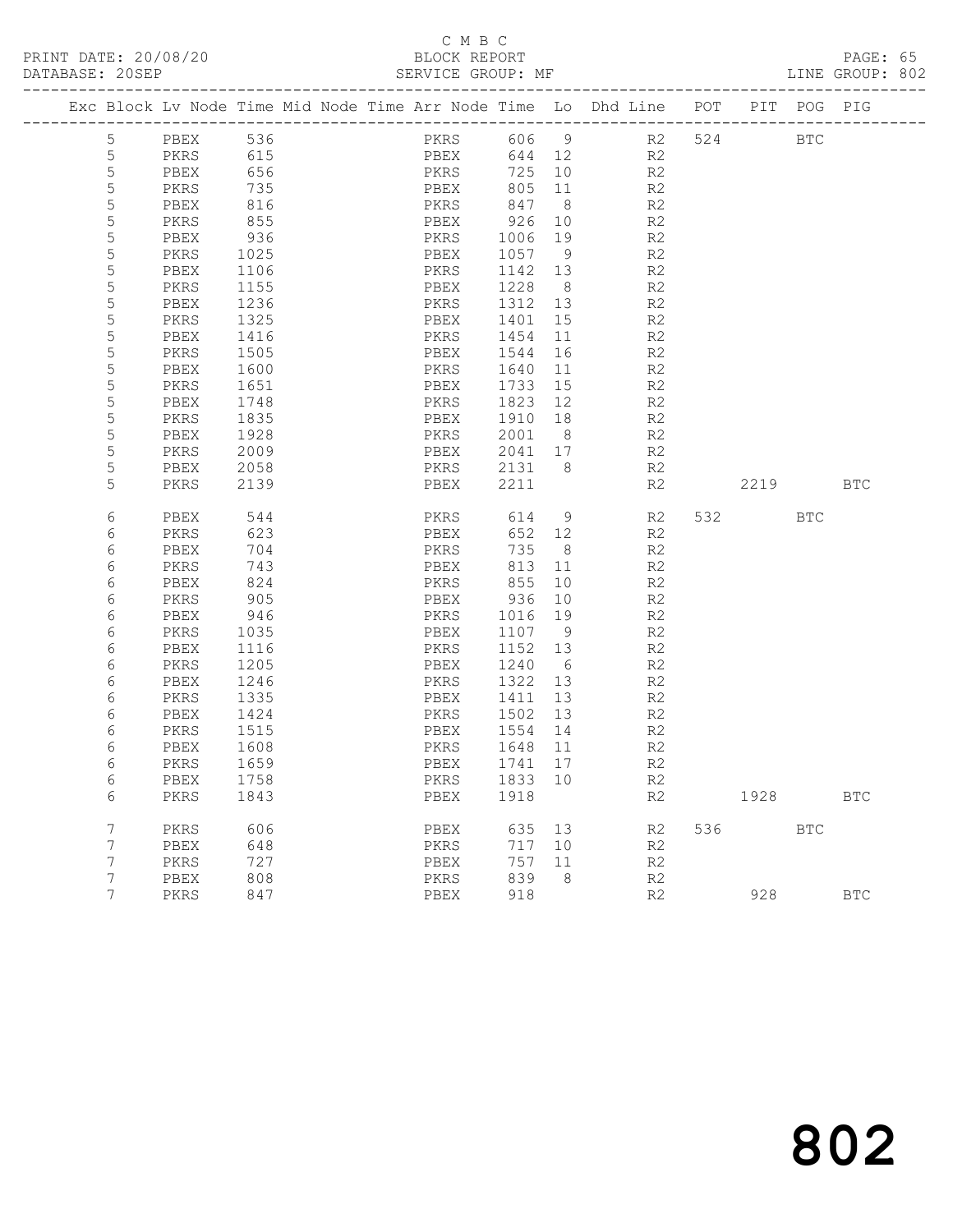### C M B C

| DATABASE: 20SEP |             |              |                  | . _ _ _ _ _ _ _ _ _ _ _ _ _ _ _ _ _ | SERVICE GROUP: MF    |                   |                |                                                                                |      |     | LINE GROUP: 802 |  |
|-----------------|-------------|--------------|------------------|-------------------------------------|----------------------|-------------------|----------------|--------------------------------------------------------------------------------|------|-----|-----------------|--|
|                 |             |              |                  |                                     |                      |                   |                | Exc Block Lv Node Time Mid Node Time Arr Node Time Lo Dhd Line POT PIT POG PIG |      |     |                 |  |
|                 | 8           | PBEX 552     |                  |                                     | PKRS 622 9           |                   |                | R2 540 BTC                                                                     |      |     |                 |  |
|                 | 8           | PKRS         | 631              |                                     | PBEX                 |                   |                | 701 11 R2                                                                      |      |     |                 |  |
|                 | 8           | PBEX         | 712              |                                     | PKRS                 | 743 8             |                | R2                                                                             |      |     |                 |  |
|                 | 8           | PKRS         | 751              |                                     | PBEX                 | 821 11            |                | R2                                                                             |      |     |                 |  |
|                 | 8           | PBEX         | 832              |                                     |                      |                   | 13             | R2                                                                             |      |     |                 |  |
|                 | 8           | PKRS         | 915              |                                     | PBEX                 | 946               | 10             | R2                                                                             |      |     |                 |  |
|                 | 8           | PBEX         | 956              |                                     | PKRS                 | 1026 19           |                | R2                                                                             |      |     |                 |  |
|                 | 8           | PKRS         | 1045             |                                     | PBEX                 | 1117 9            |                | R2                                                                             |      |     |                 |  |
|                 | 8           | PBEX         | 1126<br>1215     |                                     | PKRS                 | 1202 13           |                | R2                                                                             |      |     |                 |  |
|                 | 8<br>8      | PKRS<br>PBEX | 1256             |                                     | PBEX<br>PKRS         | 1250 6<br>1332 13 |                | R2<br>R2                                                                       |      |     |                 |  |
|                 | 8           | PKRS         | 1345             |                                     | PBEX                 | 1421              | 11             | R2                                                                             |      |     |                 |  |
|                 | 8           | PBEX         | 1432             |                                     | PKRS                 | 1510              | 13             | R2                                                                             |      |     |                 |  |
|                 | 8           | PKRS         | 1523             |                                     | PBEX                 | 1602              | 14             | R2                                                                             |      |     |                 |  |
|                 | 8           | PBEX         | 1616             |                                     | PKRS                 | 1656              | 11             | R2                                                                             |      |     |                 |  |
|                 | 8           | PKRS         | $\frac{1707}{1}$ |                                     | PBEX                 | 1748              | 20             | R2                                                                             |      |     |                 |  |
|                 | 8           | PBEX         | 1808             |                                     | PKRS                 | 1841              | 10             | R2                                                                             |      |     |                 |  |
|                 | 8           | PKRS         | 1851             |                                     | PBEX                 | 1926 12           |                | R2                                                                             |      |     |                 |  |
|                 | 8           | PBEX         | 1938             |                                     | PKRS                 | 2011              | 8 <sup>8</sup> | R2                                                                             |      |     |                 |  |
|                 | 8           | PKRS         | 2019             |                                     | PBEX                 | 2051 17           |                | R2                                                                             |      |     |                 |  |
|                 | 8           | PBEX         | 2108             |                                     | PKRS                 | 2141 8            |                | R <sub>2</sub>                                                                 |      |     |                 |  |
|                 | 8           | PKRS         | 2149             |                                     | PBEX                 | 2221 17           |                | R2                                                                             |      |     |                 |  |
|                 | 8           | PBEX         | 2238             |                                     | PKRS                 | 2311 8            |                | R2                                                                             |      |     |                 |  |
|                 | 8           | PKRS         | 2319             |                                     | PBEX                 | 2351 17           |                | R2                                                                             |      |     |                 |  |
|                 | 8           | PBEX         | 2408             |                                     | PKRS                 | 2441 8            |                | R2                                                                             |      |     |                 |  |
|                 | 8           | PKRS         | 2449             |                                     | PBEX                 | 2521 7            |                | R2                                                                             |      |     |                 |  |
|                 | 8           | PBEX         | 2528             |                                     | PKRS 2601 6          |                   |                | R2                                                                             |      |     |                 |  |
|                 | 8           | PKRS         | 2607             |                                     | PBEX                 | 2639              |                | R2                                                                             | 2647 |     | BTC             |  |
|                 | 9           | PBEX         | 600              |                                     | PKRS                 | 629               |                | 10<br>R2                                                                       |      | BTC |                 |  |
|                 | 9           | PKRS         | 639              |                                     | PBEX                 | 709 11            |                | R2                                                                             |      |     |                 |  |
|                 | 9           | PBEX         | 720              |                                     | PKRS                 | 751 8             |                | R2                                                                             |      |     |                 |  |
|                 | 9           | PKRS         | 759              |                                     | PBEX<br>PKRS         | 829 11            |                | R2                                                                             |      |     |                 |  |
|                 | 9           | PBEX         | 840              |                                     |                      | 910               | 15             | R2                                                                             |      |     |                 |  |
|                 | 9           | PKRS         | 925              |                                     | PBEX                 | 956 10            |                | R2                                                                             |      |     |                 |  |
|                 | 9<br>9      | PBEX<br>PKRS | 1006<br>1055     |                                     | PKRS 1038 17<br>PBEX | 1127 9            |                | R2<br>R2                                                                       |      |     |                 |  |
|                 | 9           | PBEX         | 1136             |                                     | PKRS                 | 1212 13           |                | R <sub>2</sub>                                                                 |      |     |                 |  |
|                 | Q           | PKRS         | 1225             |                                     | PBEX 1300 16         |                   |                | R2                                                                             |      |     |                 |  |
|                 | 9           | PBEX         | 1316             |                                     | PKRS                 | 1354              | 11             | R2                                                                             |      |     |                 |  |
|                 | 9           | PKRS         | 1405             |                                     | PBEX                 | 1441              | 15             | R2                                                                             |      |     |                 |  |
|                 | 9           | PBEX         | 1456             |                                     | PKRS                 | 1534              | 13             | R2                                                                             |      |     |                 |  |
|                 | 9           | PKRS         | 1547             |                                     | PBEX                 | 1628              | 12             | R2                                                                             |      |     |                 |  |
|                 | 9           | PBEX         | 1640             |                                     | PKRS                 | 1720              | 11             | R2                                                                             |      |     |                 |  |
|                 | 9           | PKRS         | 1731             |                                     | ${\tt PBEX}$         | 1809              | 19             | R2                                                                             |      |     |                 |  |
|                 | $\mathsf 9$ | PBEX         | 1828             |                                     | PKRS                 | 1901              | 8              | R2                                                                             |      |     |                 |  |
|                 | 9           | PKRS         | 1909             |                                     | PBEX                 | 1943              | 15             | R2                                                                             |      |     |                 |  |
|                 | 9           | PBEX         | 1958             |                                     | PKRS                 | 2031              | 8              | R2                                                                             |      |     |                 |  |
|                 | $\mathsf 9$ | PKRS         | 2039             |                                     | PBEX                 | 2111              | 12             | R2                                                                             |      |     |                 |  |
|                 | $\mathsf 9$ | PBEX         | 2123             |                                     | PKRS                 | 2156              | 8              | R2                                                                             |      |     |                 |  |
|                 | 9           | PKRS         | 2204             |                                     | PBEX                 | 2236              | 17             | R2                                                                             |      |     |                 |  |
|                 | 9           | PBEX         | 2253             |                                     | PKRS                 | 2326              | 8 <sup>8</sup> | R2                                                                             |      |     |                 |  |
|                 | 9           | PKRS         | 2334             |                                     | PBEX                 | 2406              | 17             | R2                                                                             |      |     |                 |  |
|                 | 9           | PBEX         | 2423             |                                     | PKRS                 | 2456              | - 8            | R2                                                                             |      |     |                 |  |
|                 | 9           | PKRS         | 2504             |                                     | PBEX                 | 2536              |                | R2                                                                             | 2544 |     | <b>BTC</b>      |  |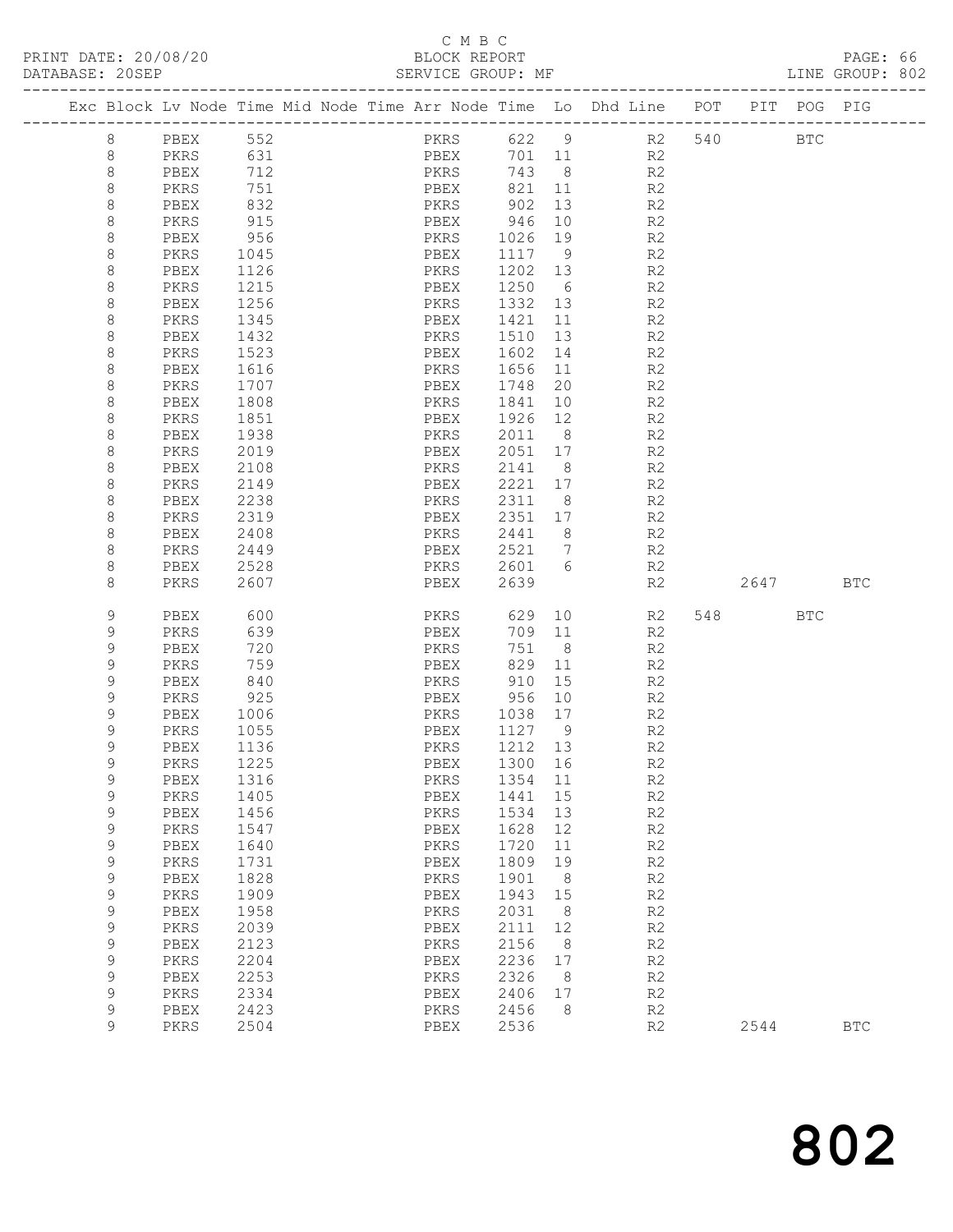# C M B C

| DATABASE: 20SEP |                                                                                |                  |  |      |      | SERVICE GROUP: MF |    |        |                |                        |      |            | LINE GROUP: 802 |  |
|-----------------|--------------------------------------------------------------------------------|------------------|--|------|------|-------------------|----|--------|----------------|------------------------|------|------------|-----------------|--|
|                 | Exc Block Lv Node Time Mid Node Time Arr Node Time Lo Dhd Line POT PIT POG PIG |                  |  |      |      |                   |    |        |                |                        |      |            |                 |  |
| 10              | PBEX 608                                                                       |                  |  |      |      |                   |    |        |                | PKRS 637 10 R2 556 BTC |      |            |                 |  |
| 10              | PKRS                                                                           | 647              |  |      |      | PBEX 717 11 R2    |    |        |                |                        |      |            |                 |  |
| 10              | PBEX                                                                           | 728              |  |      |      | PKRS 759 8 R2     |    |        |                |                        |      |            |                 |  |
| 10              | PKRS                                                                           | 807              |  |      |      |                   |    |        | R2             |                        |      |            |                 |  |
| 10              | PBEX                                                                           | 848              |  |      |      |                   |    |        | R2             |                        |      |            |                 |  |
| 10              | PKRS                                                                           | 935              |  |      |      | PBEX 1006         | 10 | R2     |                |                        |      |            |                 |  |
| 10              | PBEX                                                                           | 1016             |  |      | PKRS | 1048 17           |    | R2     |                |                        |      |            |                 |  |
| 10              | PKRS                                                                           | 1105<br>1146     |  |      |      | PBEX 1138 8       |    |        | R2             |                        |      |            |                 |  |
| 10              | PBEX                                                                           |                  |  |      |      | PKRS 1222 13      |    |        | R2             |                        |      |            |                 |  |
| 10              | PKRS                                                                           | 1235             |  |      |      | PBEX 1310 16      |    | R2     |                |                        |      |            |                 |  |
| 10              | PBEX                                                                           | 1326             |  |      | PKRS | 1404              |    | 11 — 1 | R2             |                        |      |            |                 |  |
| 10              | PKRS                                                                           | 1415             |  | PBEX |      | 1451 13           |    |        | R2             |                        |      |            |                 |  |
| 10              | PBEX                                                                           | $\frac{1}{1504}$ |  |      | PKRS | 1543 12           |    |        | R2             |                        |      |            |                 |  |
| 10              | PKRS                                                                           | 1555             |  |      | PBEX | 1636 12 R2        |    |        |                |                        |      |            |                 |  |
| 10              | PBEX                                                                           | 1648             |  |      |      | PKRS 1728 11 R2   |    |        |                |                        |      |            |                 |  |
| 10              | PKRS                                                                           | 1739<br>1838     |  |      |      | PBEX 1817 21 R2   |    |        |                |                        |      |            |                 |  |
| 10              | PBEX                                                                           |                  |  |      |      | PKRS 1911 8       |    |        | R2             |                        |      |            |                 |  |
| 10              | PKRS                                                                           | 1919             |  |      |      | PBEX 1953 15      |    | R2     |                |                        |      |            |                 |  |
| 10              | PBEX                                                                           | 2008             |  |      | PKRS | 2041 8            |    | R2     |                |                        |      |            |                 |  |
| 10              | PKRS                                                                           | 2049             |  | PBEX |      | 2121 17 R2        |    |        |                |                        |      |            |                 |  |
| 10              | PBEX                                                                           | 2138             |  |      | PKRS | 2211 8            |    |        | R2             |                        |      |            |                 |  |
| 10              | PKRS                                                                           | 2219             |  |      | PBEX | 2251 17 R2        |    |        |                |                        |      |            |                 |  |
| 10              | PBEX                                                                           | 2308             |  |      | PKRS | 2341 8            |    | R2     |                |                        |      |            |                 |  |
| 10              | PKRS                                                                           | 2349             |  |      |      | PBEX 2421 17 R2   |    |        |                |                        |      |            |                 |  |
| 10              | PBEX                                                                           | 2438             |  |      |      | PKRS 2511 8       |    |        | R2             |                        |      |            |                 |  |
| 10              | PKRS                                                                           | 2519             |  |      | PBEX | 2551              |    |        | R2             | 2559 BTC               |      |            |                 |  |
| 11              | PBEX                                                                           | 1306             |  |      |      |                   |    |        |                | PKRS 1344 11 R2 1254   |      | <b>BTC</b> |                 |  |
| 11              | PKRS                                                                           | 1355             |  | PBEX |      | 1431 17           |    |        | R2             |                        |      |            |                 |  |
| 11              | PBEX                                                                           | 1448             |  |      |      | PKRS 1526 13      |    |        | R2             |                        |      |            |                 |  |
| 11              | PKRS                                                                           | 1539             |  |      | PBEX | 1620 12           |    |        | R2             |                        |      |            |                 |  |
| 11              | PBEX                                                                           | 1632             |  |      | PKRS | 1712 11           |    |        | R2             |                        |      |            |                 |  |
| 11              | PKRS                                                                           | 1723<br>1818     |  |      |      | PBEX 1804 14      |    |        | R2<br>R2       |                        |      |            |                 |  |
| 11              | PBEX                                                                           |                  |  |      | PKRS | 1851 8            |    |        |                |                        |      |            |                 |  |
| 11              | PKRS                                                                           | 1859             |  |      |      | PBEX 1934 14      |    | R2     |                |                        |      |            |                 |  |
| 11              | PBEX                                                                           | 1948             |  |      |      | PKRS 2021 8 R2    |    |        |                |                        |      |            |                 |  |
| 11              | PKRS                                                                           | 2029             |  |      | PBEX | 2101              |    |        | R <sub>2</sub> |                        | 2109 |            | BTC             |  |
| 12              | PBEX                                                                           | 1440             |  |      |      |                   |    |        |                | PKRS 1518 13 R2 1428   |      | <b>BTC</b> |                 |  |
| 12              | PKRS                                                                           | 1531             |  | PBEX |      | 1612 12           |    |        | R2             |                        |      |            |                 |  |
| 12              | PBEX                                                                           | 1624             |  | PKRS |      | 1704 11           |    |        | R2             |                        |      |            |                 |  |
| 12              | PKRS                                                                           | 1715             |  | PBEX |      | 1756              |    |        | R2             |                        | 1806 |            | $_{\rm BTC}$    |  |
| 13              | PBEX                                                                           | 1520             |  | PKRS |      | 1559              | 12 |        |                | R2 1508                |      | BTC        |                 |  |
| 13              | PKRS                                                                           | 1611             |  | PBEX |      | 1653 11           |    |        | R2             |                        |      |            |                 |  |
| 13              | PBEX                                                                           | 1704             |  | PKRS |      | 1741              | 14 |        | R2             |                        |      |            |                 |  |
| 13              | PKRS                                                                           | 1755             |  | PBEX |      | 1833              |    |        | R2             |                        | 1843 |            | $_{\rm BTC}$    |  |
|                 |                                                                                |                  |  |      |      |                   |    |        |                |                        |      |            |                 |  |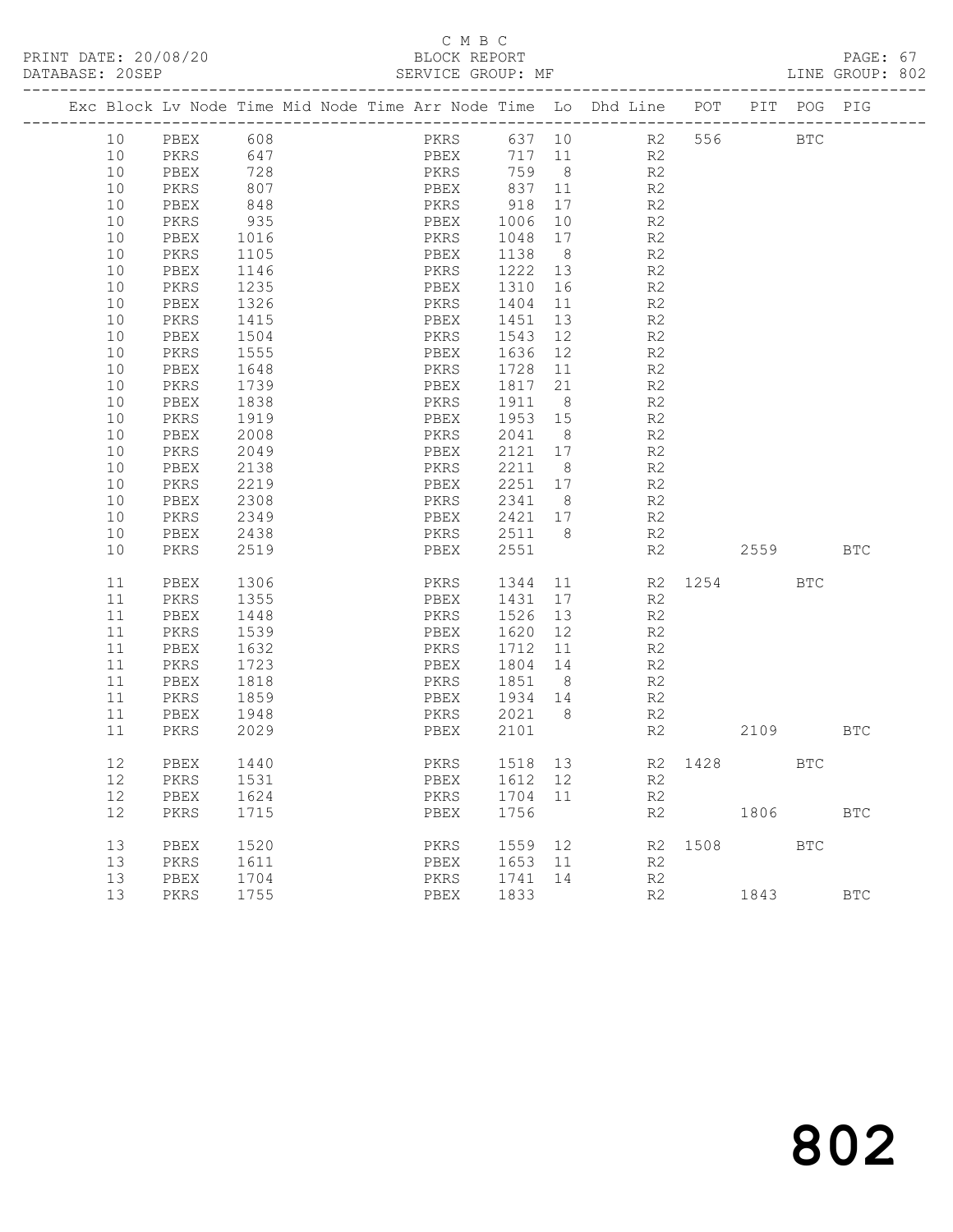### C M B C<br>BLOCK REPORT

PAGE: 68<br>LINE GROUP: 802

|  |    |      |      |  |              |         |                       | Exc Block Lv Node Time Mid Node Time Arr Node Time Lo Dhd Line POT PIT POG PIG |     |      |            |            |
|--|----|------|------|--|--------------|---------|-----------------------|--------------------------------------------------------------------------------|-----|------|------------|------------|
|  | 14 | PBEX | 1552 |  | PKRS         |         |                       | 1631 12 R2 1540                                                                |     |      | <b>BTC</b> |            |
|  | 14 | PKRS | 1643 |  | PBEX 1725 13 |         |                       | R <sub>2</sub>                                                                 |     |      |            |            |
|  | 14 | PBEX | 1738 |  | PKRS         | 1813 14 |                       | R2                                                                             |     |      |            |            |
|  | 14 | PKRS | 1827 |  | PBEX         | 1902 16 |                       | R <sub>2</sub>                                                                 |     |      |            |            |
|  | 14 | PBEX | 1918 |  | PKRS         | 1951    | 8 <sup>8</sup>        | R2                                                                             |     |      |            |            |
|  | 14 | PKRS | 1959 |  | PBEX         | 2033    | 15                    | R <sub>2</sub>                                                                 |     |      |            |            |
|  | 14 | PBEX | 2048 |  | PKRS         | 2121    | 8 <sup>8</sup>        | R <sub>2</sub>                                                                 |     |      |            |            |
|  | 14 | PKRS | 2129 |  | PBEX         | 2201    | 22                    | R <sub>2</sub>                                                                 |     |      |            |            |
|  | 14 | PBEX | 2223 |  | PKRS         | 2256    | 8 <sup>8</sup>        | R <sub>2</sub>                                                                 |     |      |            |            |
|  | 14 | PKRS | 2304 |  | PBEX         | 2336    |                       | 17<br>R <sub>2</sub>                                                           |     |      |            |            |
|  | 14 | PBEX | 2353 |  | PKRS         | 2426    | 8 <sup>8</sup>        | R2                                                                             |     |      |            |            |
|  | 14 | PKRS | 2434 |  | PBEX         | 2506    |                       | R2                                                                             |     | 2514 |            | <b>BTC</b> |
|  |    |      |      |  |              |         |                       |                                                                                |     |      |            |            |
|  | 71 | PBEX | 550  |  | CAPT         | 559     |                       | $2 \left( \frac{1}{2} \right)$<br>245                                          | 538 |      | <b>BTC</b> |            |
|  | 71 | CAPT | 601  |  | PBEX         | 610     | 10                    | 245                                                                            |     |      |            |            |
|  | 71 | PBEX | 620  |  | CAPT         | 629     | 2                     | 245                                                                            |     |      |            |            |
|  | 71 | CAPT | 631  |  | PBEX         | 641     | 9                     | 245                                                                            |     |      |            |            |
|  | 71 | PBEX | 650  |  | CAPT         | 700     | $\mathbf{2}$          | 245                                                                            |     |      |            |            |
|  | 71 | CAPT | 702  |  | PBEX         | 712     | 8                     | 245                                                                            |     |      |            |            |
|  | 71 | PBEX | 720  |  | CAPT         | 730     | $\overline{2}$        | 245                                                                            |     |      |            |            |
|  | 71 | CAPT | 732  |  | PBEX         | 742     | 8                     | 245                                                                            |     |      |            |            |
|  | 71 | PBEX | 750  |  | CAPT         | 800     | $\mathbf{2}$          | 245                                                                            |     |      |            |            |
|  | 71 | CAPT | 802  |  | PBEX         | 812     | 8                     | 245                                                                            |     |      |            |            |
|  | 71 | PBEX | 820  |  | CAPT         | 830     | $\mathbf{2}$          | 245                                                                            |     |      |            |            |
|  | 71 | CAPT | 832  |  | PBEX         | 842     | 8                     | 245                                                                            |     |      |            |            |
|  | 71 | PBEX | 850  |  | CAPT         | 900     | 2                     | 245                                                                            |     |      |            |            |
|  | 71 | CAPT | 902  |  | PBEX         | 912     | 8                     | 245                                                                            |     |      |            |            |
|  | 71 | PBEX | 920  |  | CAPT         | 930     | $\mathbf{2}^{\prime}$ | 245                                                                            |     |      |            |            |
|  | 71 | CAPT | 932  |  | PBEX         | 942     | 8                     | 245                                                                            |     |      |            |            |
|  | 71 | PBEX | 950  |  | CAPT         | 1000    | $\overline{2}$        | 245                                                                            |     |      |            |            |
|  | 71 | CAPT | 1002 |  | PBEX         | 1012    |                       | 245                                                                            |     | 1022 |            | <b>BTC</b> |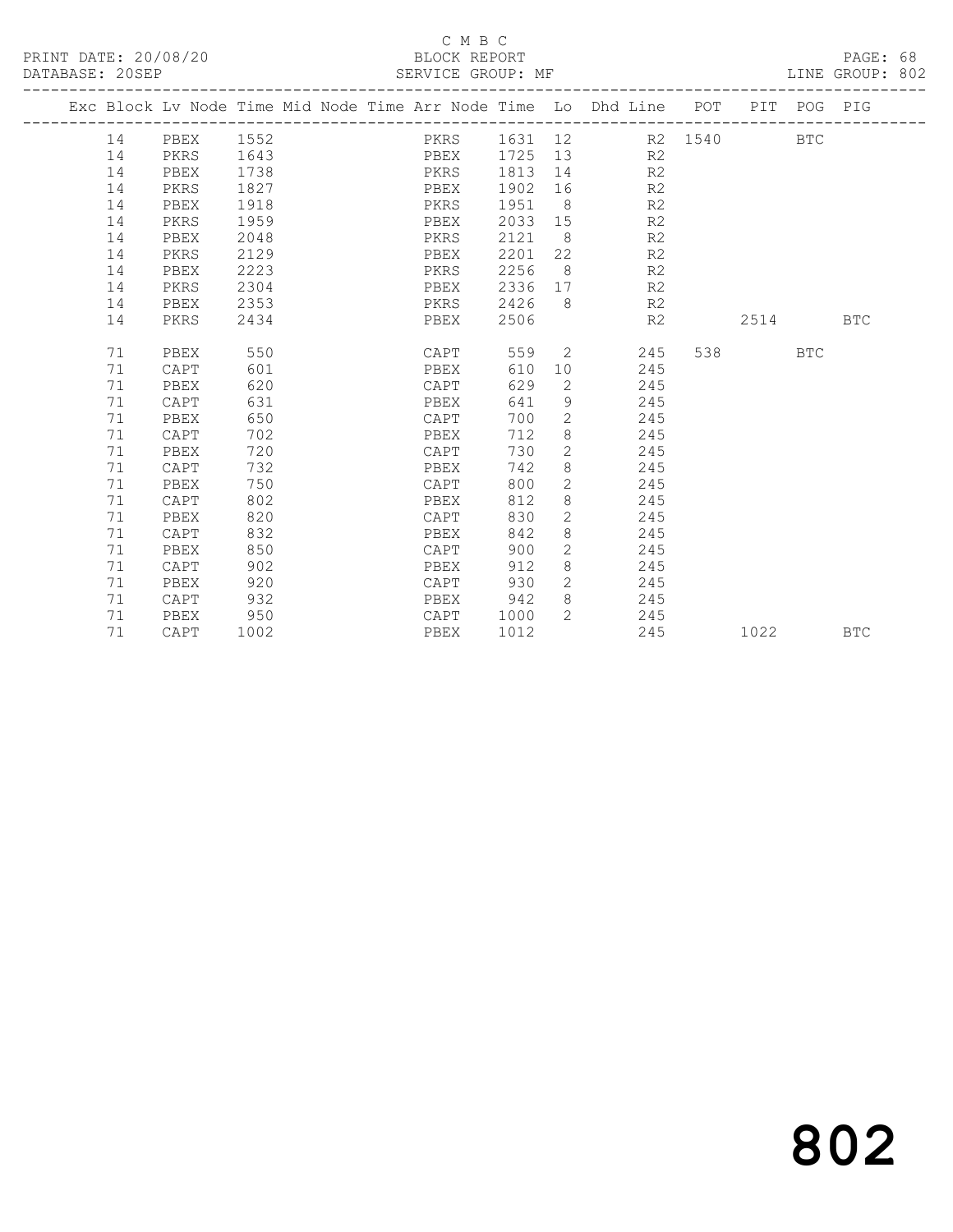## C M B C<br>BLOCK REPORT

PAGE: 69<br>LINE GROUP: 802

|    |                          |      |  |              |      |                | Exc Block Lv Node Time Mid Node Time Arr Node Time Lo Dhd Line POT |     | PIT POG PIG  |  |
|----|--------------------------|------|--|--------------|------|----------------|--------------------------------------------------------------------|-----|--------------|--|
| 72 | PBEX                     | 605  |  |              |      |                | CAPT 614 2 245                                                     | 553 | $_{\rm BTC}$ |  |
| 72 | CAPT                     | 616  |  | PBEX 625 10  |      |                | 245                                                                |     |              |  |
| 72 | PBEX                     | 635  |  | CAPT         | 645  | $\overline{2}$ | 245                                                                |     |              |  |
| 72 | CAPT                     | 647  |  | PBEX         | 657  | 8 <sup>8</sup> | 245                                                                |     |              |  |
| 72 | PBEX                     | 705  |  | CAPT         | 715  | $\overline{2}$ | 245                                                                |     |              |  |
| 72 | CAPT                     | 717  |  | PBEX         | 727  | 8              | 245                                                                |     |              |  |
| 72 | PBEX                     | 735  |  | CAPT         | 745  | $\mathbf{2}$   | 245                                                                |     |              |  |
| 72 | CAPT                     | 747  |  | PBEX         | 757  | 8              | 245                                                                |     |              |  |
| 72 | PBEX                     | 805  |  | CAPT         | 815  | $\mathbf{2}$   | 245                                                                |     |              |  |
| 72 | CAPT                     | 817  |  | PBEX         | 827  | 8              | 245                                                                |     |              |  |
| 72 | PBEX                     | 835  |  | CAPT         | 845  | $\mathbf{2}$   | 245                                                                |     |              |  |
| 72 | CAPT                     | 847  |  | PBEX         | 857  | 8              | 245                                                                |     |              |  |
| 72 | PBEX                     | 905  |  | CAPT         | 915  | $\overline{2}$ | 245                                                                |     |              |  |
| 72 | CAPT                     | 917  |  | PBEX         | 927  | 8              | 245                                                                |     |              |  |
| 72 | PBEX                     | 935  |  | CAPT         | 945  | 2              | 245                                                                |     |              |  |
| 72 | CAPT                     | 947  |  | PBEX         | 957  | 8              | 245                                                                |     |              |  |
| 72 | PBEX                     | 1005 |  | CAPT         | 1015 | 2              | 245                                                                |     |              |  |
| 72 | CAPT                     | 1017 |  | PBEX         | 1027 | 8              | 245                                                                |     |              |  |
| 72 | PBEX                     | 1035 |  | CAPT         | 1045 | $\mathbf{2}$   | 245                                                                |     |              |  |
| 72 | CAPT                     | 1047 |  | PBEX         | 1057 | 8              | 245                                                                |     |              |  |
| 72 | PBEX                     | 1105 |  | CAPT         | 1115 | 2              | 245                                                                |     |              |  |
| 72 | CAPT                     | 1117 |  | PBEX         | 1127 | 8              | 245                                                                |     |              |  |
| 72 | PBEX                     | 1135 |  | CAPT         | 1145 | 2              | 245                                                                |     |              |  |
| 72 | CAPT                     | 1147 |  | PBEX         | 1157 | 8              | 245                                                                |     |              |  |
| 72 | PBEX                     | 1205 |  | CAPT         | 1215 | 2              | 245                                                                |     |              |  |
| 72 | CAPT                     | 1217 |  | PBEX         | 1227 | 8              | 245                                                                |     |              |  |
| 72 | PBEX                     | 1235 |  | CAPT         | 1245 | 2              | 245                                                                |     |              |  |
| 72 | CAPT                     | 1247 |  | PBEX         | 1257 | 8              | 245                                                                |     |              |  |
| 72 | PBEX                     | 1305 |  | CAPT         | 1315 | 2              | 245                                                                |     |              |  |
| 72 | CAPT                     | 1317 |  | PBEX         | 1327 | 8              | 245                                                                |     |              |  |
| 72 | PBEX                     | 1335 |  | CAPT         | 1345 | 2              | 245                                                                |     |              |  |
| 72 | CAPT                     | 1347 |  | PBEX         | 1357 | 8              | 245                                                                |     |              |  |
| 72 | PBEX                     | 1405 |  | CAPT         | 1415 | 2              | 245                                                                |     |              |  |
| 72 | CAPT                     | 1417 |  | PBEX         | 1427 | 8              | 245                                                                |     |              |  |
| 72 | PBEX                     | 1435 |  | CAPT         | 1445 | 2              | 245                                                                |     |              |  |
| 72 | CAPT                     | 1447 |  | PBEX         | 1457 | 8              | 245                                                                |     |              |  |
| 72 | PBEX                     | 1505 |  | CAPT         | 1515 | $\mathbf{2}$   | 245                                                                |     |              |  |
| 72 | CAPT                     | 1517 |  | PBEX         | 1527 | 8              | 245                                                                |     |              |  |
| 72 | PBEX                     | 1535 |  | CAPT         | 1545 | 2              | 245                                                                |     |              |  |
| 72 | CAPT                     | 1547 |  | PBEX 1557 8  |      |                | 245                                                                |     |              |  |
| 72 | PBEX                     | 1605 |  | CAPT         | 1615 | $\mathbf{2}$   | 245                                                                |     |              |  |
| 72 | $\mathop{\mathtt{CAPT}}$ | 1617 |  | PBEX         | 1627 | 8              | 245                                                                |     |              |  |
| 72 | PBEX                     | 1635 |  | CAPT         | 1645 | 2              | 245                                                                |     |              |  |
| 72 | $\texttt{CAPT}$          | 1647 |  | PBEX         | 1657 | 8              | 245                                                                |     |              |  |
| 72 | PBEX                     | 1705 |  | CAPT         | 1715 | 2              | 245                                                                |     |              |  |
| 72 | $\texttt{CAPT}$          | 1717 |  | PBEX         | 1727 | 8              | 245                                                                |     |              |  |
| 72 | PBEX                     | 1735 |  | CAPT         | 1745 | $\mathbf{2}$   | 245                                                                |     |              |  |
| 72 | CAPT                     | 1747 |  | PBEX         | 1757 | 8              | 245                                                                |     |              |  |
| 72 | PBEX                     | 1805 |  | CAPT         | 1815 | $\mathbf{2}$   | 245                                                                |     |              |  |
| 72 | CAPT                     | 1817 |  | PBEX         | 1827 | 8              | 245                                                                |     |              |  |
| 72 | PBEX                     | 1835 |  | CAPT         | 1845 | $\mathbf{2}$   | 245                                                                |     |              |  |
| 72 | $\texttt{CAPT}$          | 1847 |  | ${\tt PBEX}$ | 1857 | 8              | 245                                                                |     |              |  |
| 72 | PBEX                     | 1905 |  | CAPT         | 1915 | 2              | 245                                                                |     |              |  |
| 72 | CAPT                     | 1917 |  | PBEX         | 1927 | 20             | 245                                                                |     |              |  |
| 72 | PBEX                     | 1947 |  | CAPT         | 1957 | $\mathbf{1}$   | 245                                                                |     |              |  |
| 72 | CAPT                     | 1958 |  | PBEX         | 2008 | 9              | 245                                                                |     |              |  |
| 72 | PBEX                     | 2017 |  | CAPT         | 2026 | $\overline{2}$ | 245                                                                |     |              |  |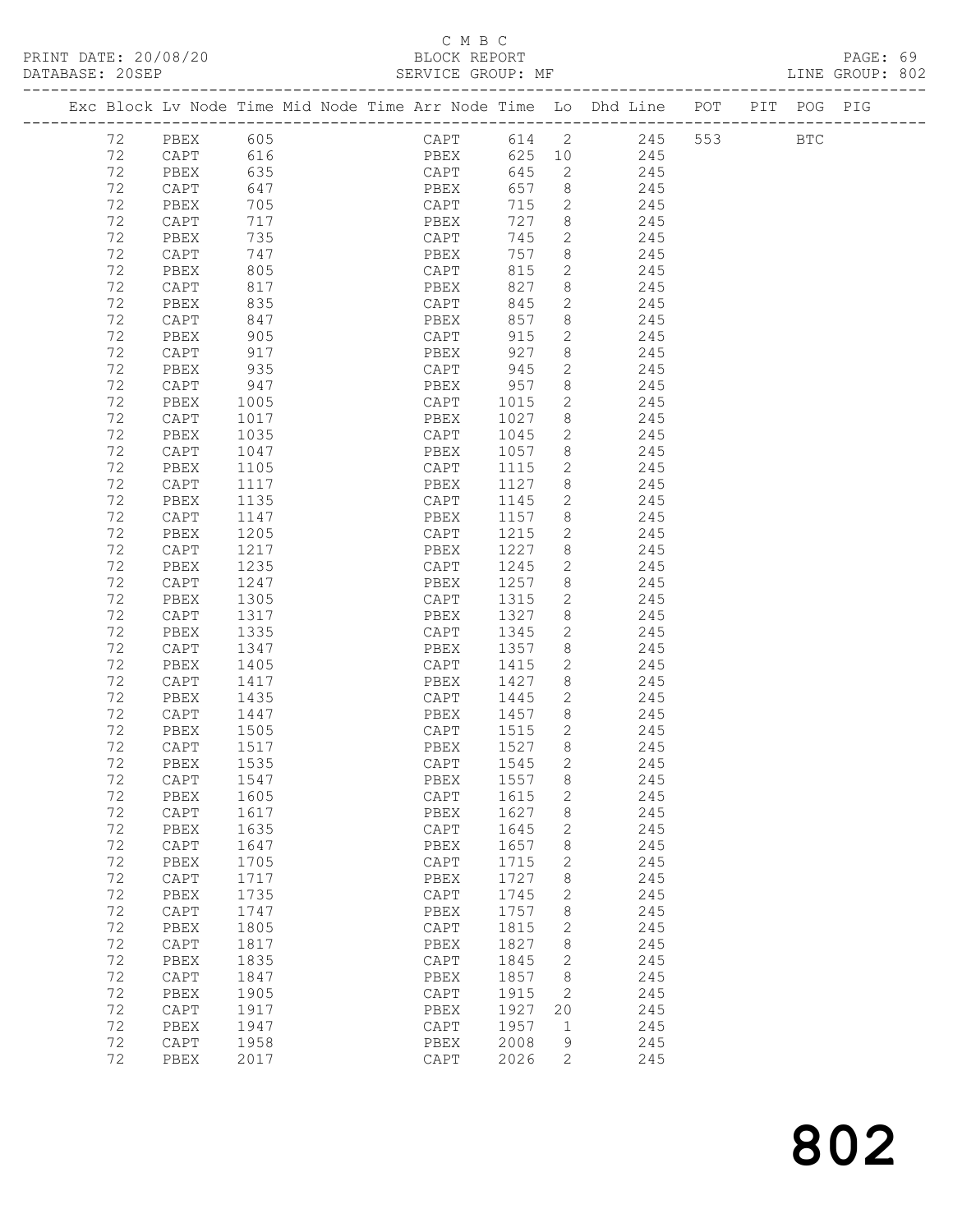#### C M B C<br>BLOCK REPORT SERVICE GROUP: MF

|  |    |      |      |  |           |         |                | Exc Block Lv Node Time Mid Node Time Arr Node Time Lo Dhd Line POT PIT POG PIG |      |     |            |
|--|----|------|------|--|-----------|---------|----------------|--------------------------------------------------------------------------------|------|-----|------------|
|  | 72 | CAPT | 2028 |  |           |         |                | PBEX 2037 10 245                                                               |      |     |            |
|  | 72 | PBEX | 2047 |  |           |         |                |                                                                                |      |     |            |
|  | 72 | CAPT | 2058 |  |           |         |                |                                                                                |      |     |            |
|  | 72 | PBEX | 2117 |  |           |         |                | CAPT 2056 2 245<br>PBEX 2107 10 245<br>CAPT 2126 2 245                         |      |     |            |
|  | 72 | CAPT | 2128 |  | PBEX      | 2137 10 |                | 245                                                                            |      |     |            |
|  | 72 | PBEX | 2147 |  | CAPT      | 2156    | $\overline{2}$ | 245                                                                            |      |     |            |
|  | 72 | CAPT | 2158 |  | PBEX      | 2207 10 |                | 245                                                                            |      |     |            |
|  | 72 | PBEX | 2217 |  | CAPT      | 2226    | $\overline{2}$ | 245                                                                            |      |     |            |
|  | 72 | CAPT | 2228 |  | PBEX      | 2237    | 10             | 245                                                                            |      |     |            |
|  | 72 | PBEX | 2247 |  | CAPT      | 2256    | $\overline{2}$ | 245                                                                            |      |     |            |
|  | 72 | CAPT | 2258 |  | PBEX      | 2307    | 10             | 245                                                                            |      |     |            |
|  | 72 | PBEX | 2317 |  | CAPT      | 2326    | $\overline{2}$ | 245                                                                            |      |     |            |
|  | 72 | CAPT | 2328 |  | PBEX      | 2337 10 |                | 245                                                                            |      |     |            |
|  | 72 | PBEX | 2347 |  | CAPT 2356 |         | $\overline{2}$ | 245                                                                            |      |     |            |
|  | 72 | CAPT | 2358 |  | PBEX      | 2407    | 10             | 245                                                                            |      |     |            |
|  | 72 | PBEX | 2417 |  | CAPT      | 2426    | $\overline{2}$ | 245                                                                            |      |     |            |
|  | 72 | CAPT | 2428 |  | PBEX      | 2437    | 10             | 245                                                                            |      |     |            |
|  | 72 | PBEX | 2447 |  | CAPT      | 2456    | $\overline{2}$ | 245                                                                            |      |     |            |
|  | 72 | CAPT | 2458 |  | PBEX      |         |                | 2507 10 245                                                                    |      |     |            |
|  | 72 | PBEX | 2517 |  | CAPT 2526 |         | $\overline{2}$ | 245                                                                            |      |     |            |
|  | 72 | CAPT | 2528 |  | PBEX      | 2537    |                | 245                                                                            | 2545 |     | <b>BTC</b> |
|  |    |      |      |  |           |         |                |                                                                                |      |     |            |
|  | 73 | PBEX | 1520 |  | CAPT 1530 |         |                | 2 245 1508                                                                     |      | BTC |            |
|  | 73 | CAPT | 1532 |  | PBEX      | 1542    |                | 8<br>245                                                                       |      |     |            |
|  | 73 | PBEX | 1550 |  | CAPT      | 1600    | $2^{\circ}$    | 245                                                                            |      |     |            |
|  | 73 | CAPT | 1602 |  | PBEX      | 1612    | 8              | 245                                                                            |      |     |            |
|  | 73 | PBEX | 1620 |  | CAPT 1630 |         | $\overline{2}$ | 245                                                                            |      |     |            |
|  | 73 | CAPT | 1632 |  | PBEX      | 1642    | 8              | 245                                                                            |      |     |            |
|  | 73 | PBEX | 1650 |  | CAPT      | 1700    | $2^{\circ}$    | 245                                                                            |      |     |            |
|  | 73 | CAPT | 1702 |  | PBEX      | 1712    | 8              | 245                                                                            |      |     |            |
|  | 73 | PBEX | 1720 |  | CAPT      | 1730    | $\overline{2}$ | 245                                                                            |      |     |            |
|  | 73 | CAPT | 1732 |  | PBEX      | 1742    | 8              | 245                                                                            |      |     |            |
|  | 73 | PBEX | 1750 |  | CAPT      | 1800    | $\overline{2}$ | 245                                                                            |      |     |            |
|  | 73 | CAPT | 1802 |  | PBEX      | 1812    | 8              | 245                                                                            |      |     |            |
|  | 73 | PBEX | 1820 |  | CAPT      | 1830    | $\overline{2}$ | 245                                                                            |      |     |            |
|  | 73 | CAPT | 1832 |  | PBEX      | 1842    | 8              | 245                                                                            |      |     |            |
|  | 73 | PBEX | 1850 |  | CAPT 1900 |         | $\overline{2}$ | 245                                                                            |      |     |            |
|  | 73 | CAPT | 1902 |  | PBEX      | 1912    | 5              | 245                                                                            |      |     |            |
|  | 73 | PBEX | 1917 |  | CAPT      | 1927    | $\mathbf{1}$   | 245                                                                            |      |     |            |
|  |    |      |      |  |           |         |                |                                                                                |      |     |            |

73 CAPT 1928 PBEX 1938 245 1948 BTC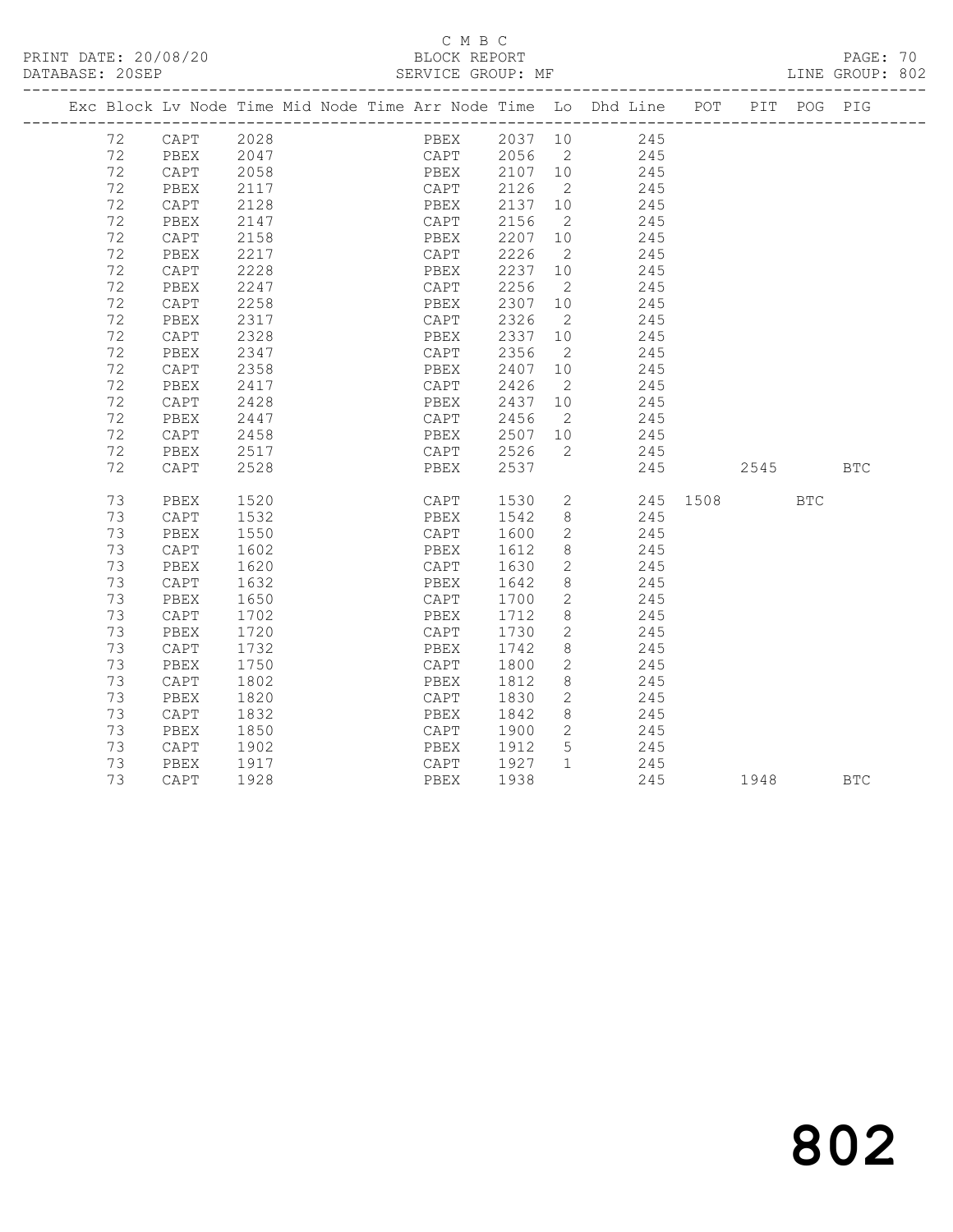| PRINT DATE: 20/08/20<br>DATABASE: 20SEP |                |                                                  |      |                              |      | C M B C   | BLOCK REPORT |                |                                                                                                                                                                                                                      |         |            | PAGE: 71     |  |
|-----------------------------------------|----------------|--------------------------------------------------|------|------------------------------|------|-----------|--------------|----------------|----------------------------------------------------------------------------------------------------------------------------------------------------------------------------------------------------------------------|---------|------------|--------------|--|
|                                         |                |                                                  |      |                              |      |           |              |                | BUB6 BURRARD STN BURRARD STN HADU HASTINGS & DUTHIE-WEST<br>HK-E HASTINGS & KOOTENAY EB HK-W HASTINGS & KOOTENAY WB<br>HODM HOWE & DUNSMUIR NWST NEW WESTMINSTER STN<br>SFU SFU EXCHANGE SUST SURREY CENTRAL STATION |         |            |              |  |
|                                         |                |                                                  |      |                              |      |           |              |                | Exc Block Lv Node Time Mid Node Time Arr Node Time Lo Dhd Line POT PIT POG PIG                                                                                                                                       |         |            |              |  |
|                                         |                |                                                  |      |                              |      |           |              |                | 1 HADU 504 HK-W 515 BUB6 533 5 R5 450 BTC                                                                                                                                                                            |         |            |              |  |
|                                         |                |                                                  |      |                              |      |           |              |                | 1 BUB6 538 HK-E 553 SFU 610 7 R5                                                                                                                                                                                     |         |            |              |  |
|                                         | $\mathbf{1}$   |                                                  |      |                              |      |           |              |                | SFU 517 HK-W 538 BUB6 700 8 R5<br>BUB6 708 HK-E 727 SFU 747 6 R5<br>SFU 753 HADU 807 BUB6 846 10 R5<br>BUB6 856 HK-E 916 SFU 939 9 R5                                                                                |         |            |              |  |
|                                         | $\mathbf{1}$   |                                                  |      |                              |      |           |              |                |                                                                                                                                                                                                                      |         |            |              |  |
|                                         | $\mathbf{1}$   |                                                  |      |                              |      |           |              |                |                                                                                                                                                                                                                      |         |            |              |  |
|                                         | $\mathbf{1}$   |                                                  |      |                              |      |           |              |                |                                                                                                                                                                                                                      |         |            |              |  |
|                                         | $\mathbf{1}$   |                                                  |      |                              |      |           |              |                |                                                                                                                                                                                                                      |         |            |              |  |
|                                         | $\mathbf{1}$   |                                                  |      |                              |      |           |              |                | SFU 948 HK-W 1012 BUB6 1044 8 R5<br>BUB6 1052 HK-E 1115 SFU 1139 5 R5<br>SFU 1144 HK-W 1205 BUB6 1237 11 R5                                                                                                          |         |            |              |  |
|                                         | $\mathbf{1}$   |                                                  |      |                              |      |           |              |                |                                                                                                                                                                                                                      |         |            |              |  |
|                                         | $\mathbf{1}$   |                                                  |      |                              |      |           |              |                | BUB6 1248 HK-E 1312 SFU 1336 13 R5                                                                                                                                                                                   |         |            |              |  |
|                                         | $\mathbf{1}$   |                                                  |      | SFU 1349 HK-W 1411 BUB6 1442 |      |           |              |                | 11 R5                                                                                                                                                                                                                |         |            |              |  |
|                                         | $\mathbf{1}$   |                                                  |      |                              |      |           |              |                |                                                                                                                                                                                                                      |         |            |              |  |
|                                         | $\mathbf{1}$   |                                                  |      |                              |      |           |              |                | BUB6 1453 HK-E 1516 SFU 1540 6 R5<br>SFU 1546 HK-W 1609 BUB6 1640 10 R5<br>BUB6 1650 SFU 1737 5 R5<br>SFU 1742 HK-W 1808 BUB6 1841 5 R5                                                                              |         |            |              |  |
|                                         | $\mathbf{1}$   |                                                  |      |                              |      |           |              |                |                                                                                                                                                                                                                      |         |            |              |  |
|                                         | $\mathbf{1}$   |                                                  |      |                              |      |           |              |                |                                                                                                                                                                                                                      |         |            |              |  |
|                                         | $\mathbf{1}$   | BUB6                                             | 1846 |                              |      |           | HK-E 1909    |                | R5 1913 BTC                                                                                                                                                                                                          |         |            |              |  |
|                                         | 2              |                                                  |      |                              |      |           |              |                | SFU 525 5 R5<br>BDKI 505 SFU 525 5 R5<br>SFU 530 HK-W 549 BUB6 611 9 R5                                                                                                                                              | 504 BTC |            |              |  |
|                                         | $\overline{c}$ |                                                  |      |                              |      |           |              |                |                                                                                                                                                                                                                      |         |            |              |  |
|                                         | 2              |                                                  |      |                              |      |           |              |                |                                                                                                                                                                                                                      |         |            |              |  |
|                                         | $\mathbf{2}$   |                                                  |      |                              |      |           |              |                | BUB6 620 HK-E 635 SFU 652 7 R5<br>SFU 659 HADU 710 BUB6 742 8 R5<br>BUB6 750 HK-E 809 SFU 832 9 R5                                                                                                                   |         |            |              |  |
|                                         | $\overline{c}$ |                                                  |      |                              |      |           |              |                |                                                                                                                                                                                                                      |         |            |              |  |
|                                         | $\mathbf{2}$   |                                                  |      | SFU 841 HADU 857 BUB6 936    |      |           |              |                | 8 R5                                                                                                                                                                                                                 |         |            |              |  |
|                                         | 2              | BUB6 944 HK-E<br>SFU 1037 HK-W<br>BUB6 1142 HK-E |      |                              |      |           |              |                | 1004 SFU 1026 11 R5<br>1100 BUB6 1132 10 R5<br>1205 SFU 1229 13 R5                                                                                                                                                   |         |            |              |  |
|                                         | $\mathbf{2}$   |                                                  |      |                              |      |           |              |                |                                                                                                                                                                                                                      |         |            |              |  |
|                                         | $\overline{c}$ |                                                  |      |                              |      |           |              |                |                                                                                                                                                                                                                      |         |            |              |  |
|                                         | $\mathbf{2}$   |                                                  |      |                              |      |           |              |                | SFU 1242 HK-W 1304 BUB6 1336 11 R5                                                                                                                                                                                   |         |            |              |  |
|                                         | 2              | BUB6 1347                                        |      |                              |      |           |              |                |                                                                                                                                                                                                                      |         |            |              |  |
|                                         | $\mathbf{2}$   | SFU 1443<br>BUB6 1553                            |      |                              |      |           |              |                | HK-E 1413 SFU 1437 6 R5<br>HK-W 1506 BUB6 1537 16 R5<br>SFU 1639 8 R5                                                                                                                                                |         |            |              |  |
|                                         | $\overline{c}$ | BUB6                                             |      |                              |      |           |              |                |                                                                                                                                                                                                                      |         |            |              |  |
|                                         | $\overline{2}$ |                                                  |      |                              |      |           |              |                | SFU 1647 HK-W 1710 BUB6 1744 13 R5                                                                                                                                                                                   |         |            |              |  |
|                                         | $\overline{c}$ | BUB6                                             | 1757 | HK-E                         |      | 1820 SFU  | 1842         | 8              | R5                                                                                                                                                                                                                   |         |            |              |  |
|                                         | $\overline{c}$ | SFU                                              | 1850 | HK-W                         |      | 1913 BUB6 | 1941         | $5^{\circ}$    | R <sub>5</sub>                                                                                                                                                                                                       |         |            |              |  |
|                                         | $\overline{2}$ | BUB6                                             | 1946 |                              |      | $HK-E$    | 2007         |                | R5                                                                                                                                                                                                                   | 2011    |            | $_{\rm BTC}$ |  |
|                                         | 3              | HADU                                             | 523  | HK-W                         | 534  | BUB6      | 552          | 10             | R5                                                                                                                                                                                                                   | 509     | <b>BTC</b> |              |  |
|                                         | 3              | BUB6                                             | 602  | HK-E                         | 617  | SFU       | 634          | $\overline{7}$ | R5                                                                                                                                                                                                                   |         |            |              |  |
|                                         | 3              | SFU                                              | 641  | HADU                         | 652  | BUB6      | 724          | 8 <sup>8</sup> | R <sub>5</sub>                                                                                                                                                                                                       |         |            |              |  |
|                                         | 3              | BUB6                                             | 732  | $HK-E$                       | 751  | SFU       | 813          | 10             | R5                                                                                                                                                                                                                   |         |            |              |  |
|                                         | 3              | SFU                                              | 823  | HADU                         | 839  | BUB6      | 918          | 8 <sup>8</sup> | R5                                                                                                                                                                                                                   |         |            |              |  |
|                                         | 3              | BUB6                                             | 926  | $HK-E$                       | 946  | SFU       | 1008         | 13             | R5                                                                                                                                                                                                                   |         |            |              |  |
|                                         | 3              | SFU                                              | 1021 | HK-W                         | 1044 | BUB6      | 1116         | 9              | R <sub>5</sub>                                                                                                                                                                                                       |         |            |              |  |
|                                         | 3              | BUB6                                             | 1125 | HK-E                         | 1148 | SFU       | 1212         | 14             | R5                                                                                                                                                                                                                   |         |            |              |  |
|                                         | 3              | SFU                                              | 1226 | HK-W                         | 1247 | BUB6      | 1319         | 11             | R <sub>5</sub>                                                                                                                                                                                                       |         |            |              |  |
|                                         | 3              | BUB6                                             | 1330 | HK-E                         | 1356 | SFU       | 1420         | 10             | R5                                                                                                                                                                                                                   |         |            |              |  |
|                                         | $\mathsf 3$    | SFU                                              | 1430 | HK-W                         | 1453 | BUB6      | 1524         | 6              | R <sub>5</sub>                                                                                                                                                                                                       |         |            |              |  |
|                                         | 3              | BUB6                                             | 1530 |                              |      | SFU       | 1615         | $\overline{7}$ | R <sub>5</sub>                                                                                                                                                                                                       |         |            |              |  |
|                                         | 3              | SFU                                              | 1622 | HK-W                         |      | 1645 BUB6 | 1719 13      |                | R5                                                                                                                                                                                                                   |         |            |              |  |
|                                         | 3              | BUB6                                             | 1732 |                              |      | SFU       | 1818         | 11             | R5                                                                                                                                                                                                                   |         |            |              |  |
|                                         | 3              | SFU                                              | 1829 | HK-W                         |      | 1852 BUB6 | 1923         | $5^{\circ}$    | R <sub>5</sub>                                                                                                                                                                                                       |         |            |              |  |
|                                         | 3              | BUB6                                             | 1928 |                              |      | $HK-E$    | 1949         |                | R5                                                                                                                                                                                                                   | 1953    |            | <b>BTC</b>   |  |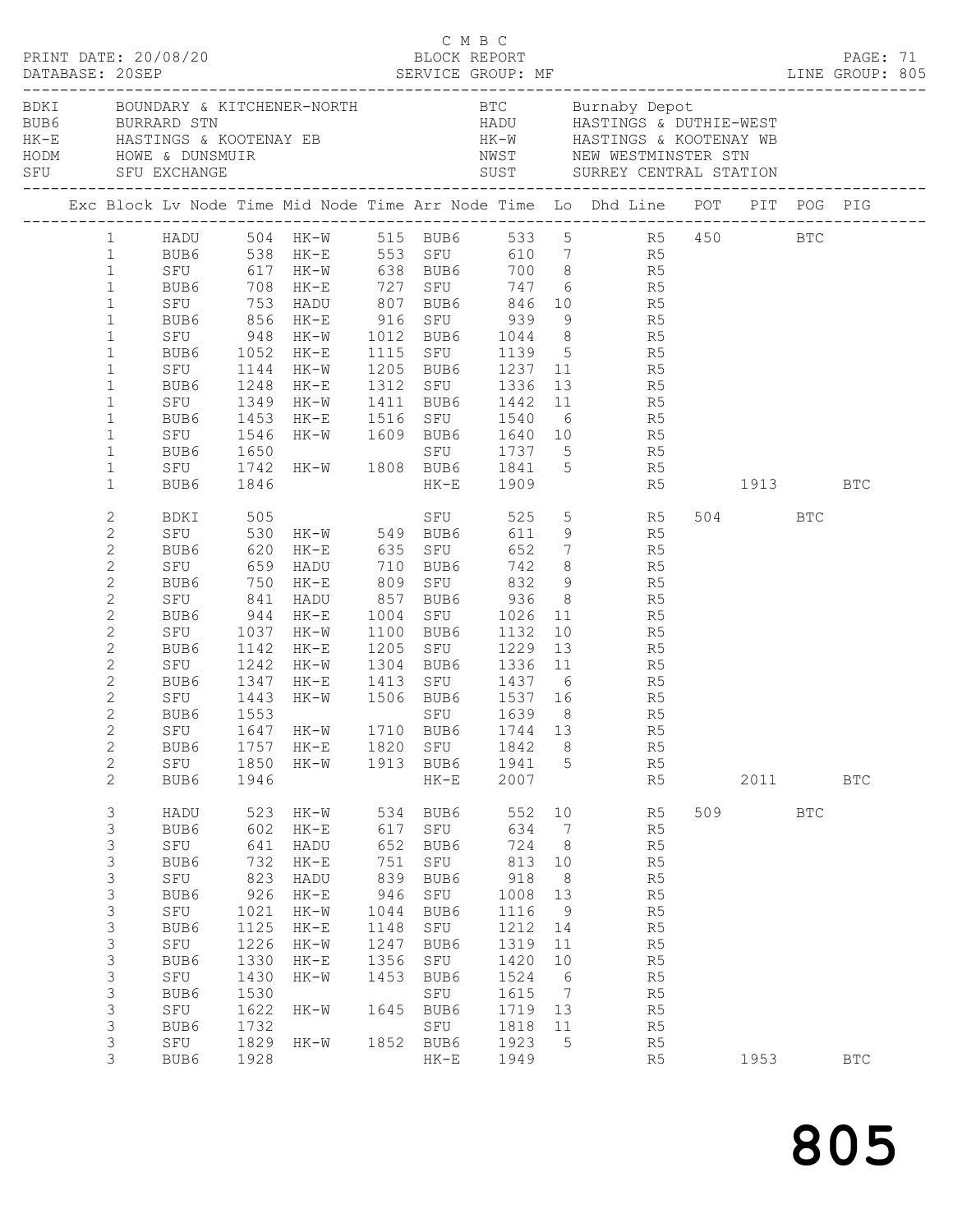# C M B C<br>BLOCK REPORT

PAGE: 72<br>LINE GROUP: 805

|                |          |      |                   |      |             |         |                 | Exc Block Lv Node Time Mid Node Time Arr Node Time Lo Dhd Line POT PIT POG PIG |      |            |            |
|----------------|----------|------|-------------------|------|-------------|---------|-----------------|--------------------------------------------------------------------------------|------|------------|------------|
| 4              | BDKI 515 |      |                   |      | SFU         |         |                 | 535 5 R5                                                                       | 514  | <b>BTC</b> |            |
| $\overline{4}$ | SFU      | 540  | $HK-W$ 559 BUB6   |      |             |         |                 | 621 11 R5                                                                      |      |            |            |
| $\overline{4}$ | BUB6     | 632  | HK-E              |      | 648 SFU     | 705     | 6               | R5                                                                             |      |            |            |
| 4              | SFU      | 711  | HADU              | 725  | BUB6        | 758     | 10              | R5                                                                             |      |            |            |
| 4              | BUB6     | 808  | HK-E              | 828  | SFU         | 851     | 8               | R5                                                                             |      |            |            |
| 4              | SFU      | 859  | HADU              | 915  | BUB6        | 954     | 8 <sup>8</sup>  | R5                                                                             |      |            |            |
| 4              | BUB6     | 1002 | $HK-E$            | 1023 | SFU         | 1046    | 8 <sup>8</sup>  | R5                                                                             |      |            |            |
| 4              | SFU      | 1054 | HK-W              | 1117 | BUB6        | 1149    | 9               | R5                                                                             |      |            |            |
| 4              | BUB6     | 1158 | HK-E              | 1221 | SFU         | 1245    | 14              | R5                                                                             |      |            |            |
| 4              | SFU      | 1259 | HK-W              | 1321 | BUB6        | 1353    | 11              | R5                                                                             |      |            |            |
| 4              | BUB6     | 1404 | HK-E              | 1430 | SFU         | 1454    | $5^{\circ}$     | R5                                                                             |      |            |            |
| 4              | SFU      | 1459 | HK-W              | 1522 | BUB6        | 1553    | 10              | R5                                                                             |      |            |            |
| 4              | BUB6     | 1603 |                   |      | SFU         | 1650    | $\overline{7}$  | R5                                                                             |      |            |            |
| 4              | SFU      | 1657 | HK-W              | 1720 | BUB6        | 1754 13 |                 | R5                                                                             |      |            |            |
|                |          |      |                   |      |             | 1852    |                 |                                                                                |      |            |            |
| 4              | BUB6     | 1807 | $HK-E$            | 1830 | SFU         |         |                 | R5                                                                             | 1912 |            | BTC        |
| 5              | HADU     | 529  | HK-W              | 540  | BUB6        | 558     | 10 <sup>°</sup> | R <sub>5</sub>                                                                 | 515  | BTC        |            |
| 5              | BUB6     | 608  | $HK-E$            | 623  | SFU         | 640     | $\overline{7}$  | R5                                                                             |      |            |            |
| 5              | SFU      | 647  | HADU              | 658  | BUB6        | 730     | 8 <sup>8</sup>  | R5                                                                             |      |            |            |
| 5              | BUB6     | 738  | $HK-E$            | 757  | SFU         | 819     | 8 <sup>8</sup>  | R5                                                                             |      |            |            |
| 5              | SFU      | 827  | HADU              | 843  | BUB6        | 922     | 10              | R5                                                                             |      |            |            |
| 5              | BUB6     | 932  | $HK-E$            | 952  | SFU         | 1014    | 15              | R5                                                                             |      |            |            |
| 5              | SFU      | 1029 | HK-W              | 1052 | BUB6        | 1124    | 9               | R5                                                                             |      |            |            |
| 5              | BUB6     | 1133 | $HK-E$            | 1156 | SFU         | 1220    | 14              | R5                                                                             |      |            |            |
| 5              | SFU      | 1234 | HK-W              | 1256 | BUB6        | 1328    | 11              | R5                                                                             |      |            |            |
| 5              | BUB6     | 1339 | $HK-E$            | 1405 | SFU         | 1429    | 9               | R5                                                                             |      |            |            |
| 5              | SFU      | 1438 | $HK-W$            | 1501 | BUB6        | 1532    | 8 <sup>8</sup>  | R5                                                                             |      |            |            |
| $\mathsf S$    | BUB6     | 1540 |                   |      | SFU         | 1625    | 12              | R <sub>5</sub>                                                                 |      |            |            |
| 5              | SFU      | 1637 | HK-W              |      | 1700 BUB6   | 1734    | 13              | R5                                                                             |      |            |            |
| 5              | BUB6     | 1747 |                   |      | SFU         | 1833    | 10              | R5                                                                             |      |            |            |
| 5              | SFU      | 1843 | $HK-W$            |      | 1906 BUB6   | 1934    | $5^{\circ}$     | R5                                                                             |      |            |            |
| 5              | BUB6     | 1939 | $HK-E$            | 2000 | SFU         | 2021    | 8 <sup>8</sup>  | R5                                                                             |      |            |            |
| 5              | SFU      | 2029 | HK-W              | 2050 | BUB6        | 2113    | 10              | R5                                                                             |      |            |            |
| 5              | BUB6     | 2123 | $HK-E$            | 2141 | SFU         | 2202    |                 | R5                                                                             | 2222 |            | <b>BTC</b> |
| 6              | BDKI     | 520  | HK-W              |      | 523 BUB6    | 545     | 11              | R5                                                                             | 519  | BTC        |            |
| 6              | BUB6     | 556  | $HK-E$            |      | 611 SFU     |         | 628 7           | R5                                                                             |      |            |            |
| 6              | SFU      | 635  | HADU              |      | 646 BUB6    | 718     | 8 <sup>8</sup>  | R5                                                                             |      |            |            |
| 6              | BUB6     |      | 726 HK-E          |      | 745 SFU     | 807 10  |                 | R5                                                                             |      |            |            |
| 6              | SFU      |      | 817 HADU 833 BUB6 |      |             | 912 8   |                 | R <sub>5</sub>                                                                 |      |            |            |
| 6              | BUB6     | 920  | $HK-E$            | 940  | SFU         | 1002    | 10              | R <sub>5</sub>                                                                 |      |            |            |
| 6              | SFU      | 1012 | $HK-W$            | 1035 | BUB6        | 1107    | 10              | R5                                                                             |      |            |            |
| 6              | BUB6     | 1117 | $HK-E$            | 1140 | SFU         | 1204    | 13              | R5                                                                             |      |            |            |
| 6              | SFU      | 1217 | $HK-W$            | 1238 | BUB6        | 1310    | 12              | R5                                                                             |      |            |            |
| 6              | BUB6     | 1322 | $HK-E$            | 1346 | SFU         | 1410    | 12              | R5                                                                             |      |            |            |
| 6              | SFU      | 1422 | $HK-W$            | 1445 | BUB6        | 1516    | 7               | R5                                                                             |      |            |            |
| 6              | BUB6     | 1523 |                   |      | SFU         | 1608    | 5               | R5                                                                             |      |            |            |
| 6              | SFU      | 1613 | $HK-W$            | 1636 | BUB6        | 1710    | 7               | R5                                                                             |      |            |            |
| 6              | BUB6     | 1717 |                   |      | ${\tt SFU}$ | 1804    | 11              | R5                                                                             |      |            |            |
| 6              | SFU      | 1815 | $HK-W$            | 1838 | BUB6        | 1909    | 5               | R5                                                                             |      |            |            |
| 6              | BUB6     | 1914 |                   |      | $HK-E$      | 1935    |                 | R5                                                                             | 1939 |            | <b>BTC</b> |
|                |          |      |                   |      |             |         |                 |                                                                                |      |            |            |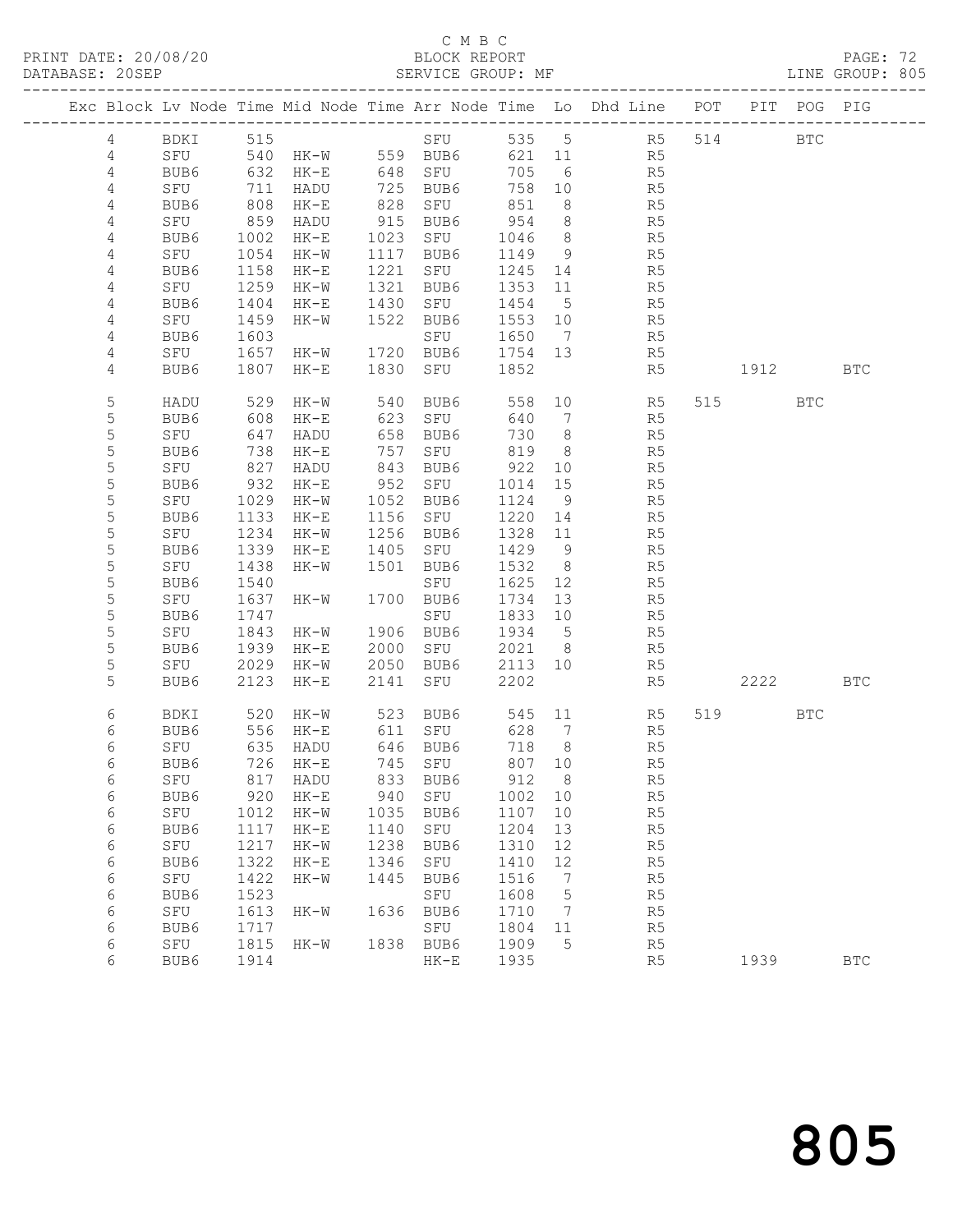### C M B C<br>BLOCK REPORT

PAGE: 73<br>LINE GROUP: 805

| Exc Block Lv Node Time Mid Node Time Arr Node Time Lo Dhd Line POT PIT POG PIG |             |              |                   |              |                                 |               |                                   |                      |       |            |            |
|--------------------------------------------------------------------------------|-------------|--------------|-------------------|--------------|---------------------------------|---------------|-----------------------------------|----------------------|-------|------------|------------|
|                                                                                |             |              |                   |              |                                 |               |                                   |                      |       |            |            |
| $7\phantom{.0}$                                                                | BDKI 527    |              |                   |              |                                 |               |                                   | SFU 547 0 R5 526 BTC |       |            |            |
| 7                                                                              | SFU         | 641          | 547 HK-W 606 BUB6 |              |                                 | 628 13        |                                   | R5                   |       |            |            |
| 7<br>7                                                                         | BUB6<br>SFU | 723          | HK-E<br>HADU      | 737          | 657 SFU<br>BUB6                 | 714<br>811    | 9                                 | R5<br>R <sub>5</sub> |       |            |            |
| 7                                                                              | BUB6        | 820          | HK-E              | 840          | SFU                             | 903           | 9<br>8 <sup>8</sup>               | R5                   |       |            |            |
| 7                                                                              | SFU         | 911          | HADU              | 926          | BUB6                            | 1004          | 6                                 | R5                   |       |            |            |
| 7                                                                              | BUB6        | 1010         | HK-E              | 1031         | SFU                             | 1054          | 8 <sup>8</sup>                    | R5                   |       |            |            |
| 7                                                                              | SFU         | 1102         | HK-W              |              | 1126 BUB6                       | 1158          | 9                                 | R5                   |       |            |            |
| 7                                                                              | BUB6        | 1207         | $HK-E$            | 1231         | SFU                             | 1255          | 12                                | R5                   |       |            |            |
| 7                                                                              | SFU         | 1307         | HK-W              | 1329         | BUB6                            | 1401          | 11                                | R5                   |       |            |            |
| 7                                                                              | BUB6        | 1412         | $HK-E$            | 1438         | SFU                             | 1502          | $7\overline{ }$                   | R5                   |       |            |            |
| 7                                                                              | SFU         | 1509         | HK-W              | 1532         | BUB6                            | 1603 14       |                                   | R5                   |       |            |            |
| 7                                                                              | BUB6        | 1617         |                   |              | SFU                             | 1704          | 8 <sup>8</sup>                    | R5                   |       |            |            |
| 7                                                                              | SFU         | 1712         | HK-W              |              | 1735 BUB6                       | 1809 13       |                                   | R5                   |       |            |            |
| $7\phantom{.}$                                                                 | BUB6        | 1822         | HK-E              |              | 1845 SFU                        | 1907          |                                   | R5                   | 1927  |            | <b>BTC</b> |
| 8                                                                              | BDKI        | 537          |                   |              | SFU                             | 557           | 8 <sup>8</sup>                    | R5                   | 536 7 | <b>BTC</b> |            |
| 8                                                                              | SFU         | 605          | HK-W              |              | 624 BUB6                        | 646           | 9                                 | R5                   |       |            |            |
| 8                                                                              | BUB6        | 655          | $HK-E$            |              | 714 SFU                         | 736           | $5^{\circ}$                       | R5                   |       |            |            |
| 8                                                                              | SFU         | 741          | HADU              | 755          | BUB6                            | 834           | 10                                | R5                   |       |            |            |
| $\,8\,$<br>8                                                                   | BUB6<br>SFU | 844<br>935   | $HK-E$<br>HADU    | 904<br>946   | SFU<br>BUB6                     | 927<br>1031   | 8 <sup>8</sup><br>$5\overline{)}$ | R5<br>R5             |       |            |            |
| 8                                                                              | BUB6        | 1036         | HK-E              | 1059         | SFU                             | 1123          | $\overline{4}$                    | R <sub>5</sub>       |       |            |            |
| 8                                                                              | SFU         | 1127         | HK-W              | 1151         | BUB6                            | 1223          | 9                                 | R5                   |       |            |            |
| 8                                                                              | BUB6        | 1232         | $HK-E$            | 1256         | SFU                             | 1320          | 12                                | R5                   |       |            |            |
| 8                                                                              | SFU         | 1332         | HK-W              | 1354         | BUB6                            | 1425          | 12                                | R5                   |       |            |            |
| $\,8\,$                                                                        | BUB6        | 1437         | HK-E              | 1500         | SFU                             | 1524 6        |                                   | R5                   |       |            |            |
| 8                                                                              | SFU         | 1530         | HK-W              | 1553         | BUB6                            | 1624 13       |                                   | R5                   |       |            |            |
| 8                                                                              | BUB6        | 1637         |                   |              | SFU                             | 1724          | 8 <sup>8</sup>                    | R5                   |       |            |            |
| 8                                                                              | SFU         | 1732         | $HK-W$            |              | 1758 BUB6                       | 1831 11       |                                   | R5                   |       |            |            |
| $\,8\,$                                                                        | BUB6        | 1842         | HK-E              |              | 1905 SFU                        | 1927          |                                   | R5                   | 1947  |            | BTC        |
| 9                                                                              | BDKI        | 542          |                   |              | SFU                             | 602           | 9                                 | R5                   | 541 7 | BTC        |            |
| 9                                                                              | SFU         | 611          | HK-W              | 630          | BUB6                            | 652           | 10                                | R5                   |       |            |            |
| 9                                                                              | BUB6        | 702          | HK-E              | 721          | SFU                             | 741           | 6                                 | R5                   |       |            |            |
| 9<br>9                                                                         | SFU         | 747<br>850   | HADU              |              | 801 BUB6<br>910 SFU             | 840           | 10                                | R5                   |       |            |            |
| 9                                                                              | BUB6<br>SFU | 941          | $HK-E$<br>HADU    |              | 952 BUB6                        | 933<br>1037 6 | 8 <sup>8</sup>                    | R5<br>R5             |       |            |            |
| 9                                                                              | BUB6        | 1043         | HK-E              |              | 1106 SFU                        | 1130          | $6\overline{6}$                   | R5                   |       |            |            |
| 9                                                                              |             |              |                   |              | SFU 1136 HK-W 1157 BUB6 1229 11 |               |                                   | R5                   |       |            |            |
| 9                                                                              | BUB6        | 1240         | $HK-E$            | 1304         | SFU                             | 1328          | 13                                | R5                   |       |            |            |
| 9                                                                              | SFU         | 1341         | $HK-W$            | 1403         | BUB6                            | 1434          | 11                                | R5                   |       |            |            |
| 9                                                                              | BUB6        | 1445         | $HK-E$            | 1508         | SFU                             | 1532          | - 6                               | R5                   |       |            |            |
| $\mathsf 9$                                                                    | SFU         | 1538         | $HK-W$            | 1601         | BUB6                            | 1632          | 10                                | R5                   |       |            |            |
| 9                                                                              | BUB6        | 1642         |                   |              | SFU                             | 1729          | 8                                 | R5                   |       |            |            |
| 9                                                                              | SFU         | 1737         | $HK-W$            | 1803         | BUB6                            | 1836          | 13                                | R5                   |       |            |            |
| $\mathsf 9$                                                                    | BUB6        | 1849         | $HK-E$            | 1912         | SFU                             | 1934          | 7                                 | R5                   |       |            |            |
| $\mathsf 9$<br>9                                                               | SFU<br>BUB6 | 1941<br>2036 | $HK-W$<br>$HK-E$  | 2004<br>2054 | BUB6<br>SFU                     | 2028<br>2115  | 8<br>14                           | R5<br>R5             |       |            |            |
| 9                                                                              | SFU         | 2129         | $HK-W$            | 2152         | BUB6                            | 2215          | 8                                 | R5                   |       |            |            |
| $\mathsf 9$                                                                    | BUB6        | 2223         | $HK-E$            | 2241         | SFU                             | 2300          | 11                                | R5                   |       |            |            |
| $\mathsf 9$                                                                    | SFU         | 2311         | $HK-W$            | 2330         | BUB6                            | 2351          | 9                                 | R <sub>5</sub>       |       |            |            |
| $\mathsf 9$                                                                    | BUB6        | 2400         | $HK-E$            | 2417         | SFU                             | 2436          | 5                                 | R <sub>5</sub>       |       |            |            |
| 9                                                                              | SFU         | 2441         | $HK-W$            | 2500         | BUB6                            | 2521          | 15                                | R5                   |       |            |            |
| 9                                                                              | BUB6        | 2536         | $HK-E$            | 2553         | SFU                             | 2610          | 12                                | R <sub>5</sub>       |       |            |            |
| $\mathsf 9$                                                                    | SFU         | 2622         | $HK-W$            | 2644         | HODM                            | 2700          | 9                                 | N35                  |       |            |            |
| 9                                                                              | HODM        | 2709         | $HK-E$            | 2731         | SFU                             | 2753          |                                   | N35                  | 2810  |            | <b>BTC</b> |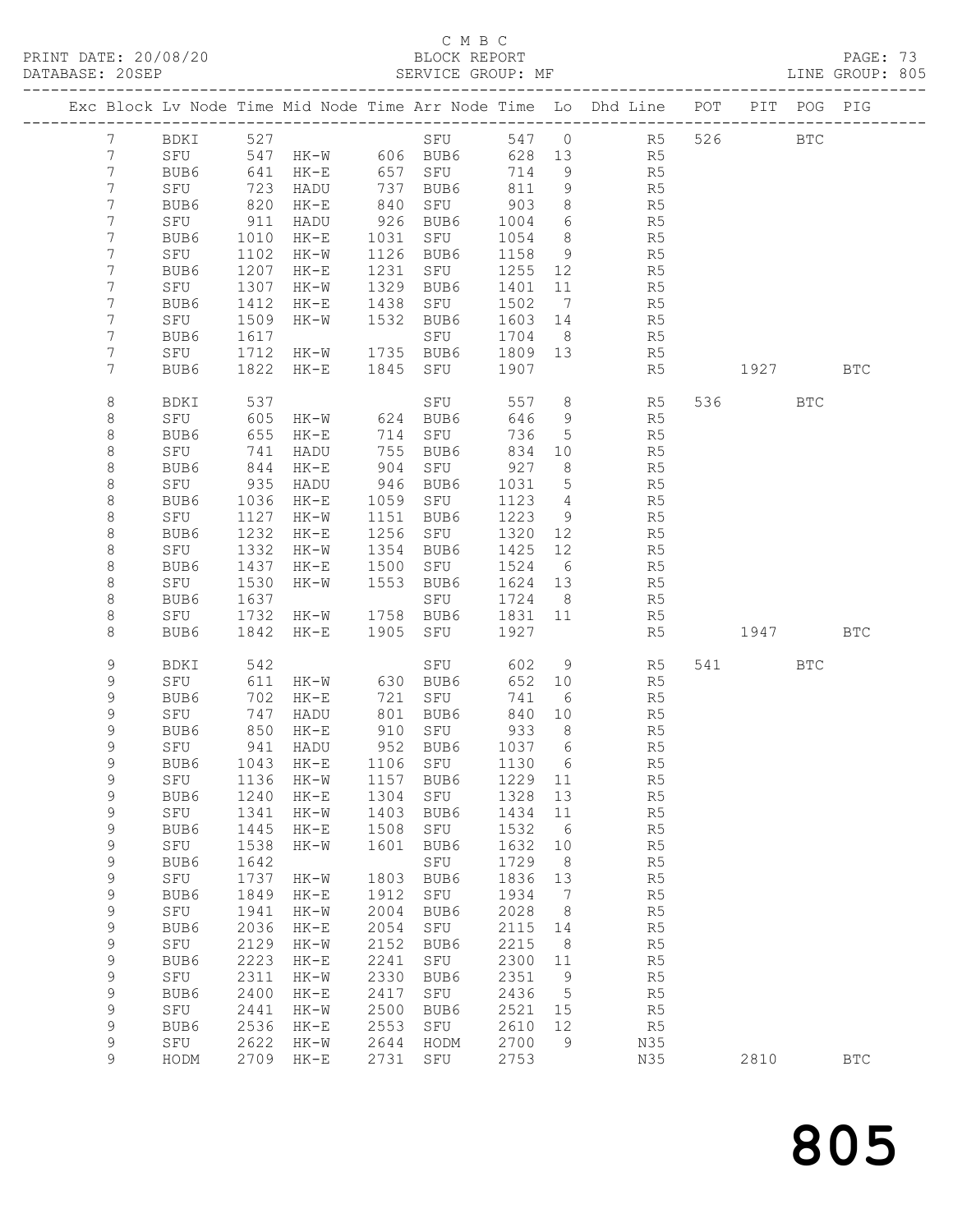### C M B C<br>BLOCK REPORT

PAGE: 74<br>LINE GROUP: 805

|            |                     |              |                             |              |                                                            |              |                 | Exc Block Lv Node Time Mid Node Time Arr Node Time Lo Dhd Line POT PIT POG PIG                                                                                                                    |           |              |            |
|------------|---------------------|--------------|-----------------------------|--------------|------------------------------------------------------------|--------------|-----------------|---------------------------------------------------------------------------------------------------------------------------------------------------------------------------------------------------|-----------|--------------|------------|
| 10         | BDKI                |              |                             |              |                                                            |              |                 | 552 HK-W 556 BUB6 618 8 R5 551                                                                                                                                                                    |           | $_{\rm BTC}$ |            |
| 10         | BUB6                |              | 626 HK-E                    |              | 641 SFU                                                    |              |                 | 658 9 R5                                                                                                                                                                                          |           |              |            |
| 10         | SFU                 |              |                             |              | 721    BUB6           754<br>822     SFU               845 |              |                 | $\begin{array}{ccc} 8 & \phantom{000} & \phantom{000} & \phantom{00} & \phantom{00} & \phantom{00} \\ 8 & \phantom{000} & \phantom{000} & \phantom{00} & \phantom{00} & \phantom{00} \end{array}$ |           |              |            |
| 10         | BUB6                |              | 707 HADU<br>802 HK-E        |              |                                                            |              |                 |                                                                                                                                                                                                   |           |              |            |
| 10         | SFU                 |              | 853 HADU                    |              | 909 BUB6                                                   | 948          |                 | 8 R5                                                                                                                                                                                              |           |              |            |
| 10         | BUB6                | 956          | HK-E                        |              | 1016 SFU                                                   | 1038         |                 | 8 R5                                                                                                                                                                                              |           |              |            |
| 10         | SFU                 | 1046         | HK-W                        | 1109         | BUB6                                                       | 1141         | 9               |                                                                                                                                                                                                   |           |              |            |
| 10         | BUB6                |              | 1150 HK-E                   | 1213         | SFU                                                        | 1237 14      |                 | R5<br>R5                                                                                                                                                                                          |           |              |            |
| 10         | SFU                 | 1251         | HK-W                        |              | 1313 BUB6                                                  | 1345         | 10              | R5                                                                                                                                                                                                |           |              |            |
| 10         | BUB6                | 1355         | HK-E                        |              | 1421 SFU                                                   | 1445         | $5^{\circ}$     | R5                                                                                                                                                                                                |           |              |            |
| 10         | SFU                 | 1450         | HK-W                        |              | 1513 BUB6                                                  | 1544 5       |                 | R5                                                                                                                                                                                                |           |              |            |
| 10         | BUB6                | 1549         |                             |              | SFU                                                        | 1635 8       |                 | R5                                                                                                                                                                                                |           |              |            |
| 10         | SFU                 |              | 1643 HK-W 1706 BUB6 1740 12 |              |                                                            |              |                 | R5                                                                                                                                                                                                |           |              |            |
| 10         | BUB6                | 1752         |                             |              | SFU                                                        | 1838         |                 | R5                                                                                                                                                                                                | 1858 BTC  |              |            |
|            |                     |              |                             |              |                                                            |              |                 |                                                                                                                                                                                                   |           |              |            |
| 11         | BDKI                | 602          |                             |              | SFU                                                        |              |                 | 622 7 R5                                                                                                                                                                                          | 601 000   | <b>BTC</b>   |            |
| 11         | SFU                 |              | 629 HADU 640 BUB6           |              |                                                            | 712          | 8 <sup>8</sup>  | R5                                                                                                                                                                                                |           |              |            |
| 11         | BUB6                |              | 720 HK-E                    |              | 739 SFU                                                    |              | 801 10          | R5                                                                                                                                                                                                |           |              |            |
| 11         | SFU                 |              | 811 HADU                    |              | 825 BUB6                                                   | 905          | 9               | R5                                                                                                                                                                                                |           |              |            |
| 11         | BUB6                |              | 914 HK-E                    |              | 934 SFU 956                                                |              | 8 <sup>8</sup>  | R5                                                                                                                                                                                                |           |              |            |
| 11         | SFU                 | 1004         | $HK-W$                      |              | 1027 BUB6                                                  | 1059         |                 | $9$ R5                                                                                                                                                                                            |           |              |            |
| 11         | BUB6                | 1108         | $HK-E$                      | 1131         | SFU                                                        | 1155 14      |                 | R <sub>5</sub>                                                                                                                                                                                    |           |              |            |
| 11         | SFU                 | 1209         | HK-W                        | 1230         | BUB6                                                       | 1302         | 12              | R5                                                                                                                                                                                                |           |              |            |
| 11         | BUB6                | 1314         | HK-E                        | 1338         | SFU                                                        | 1402 12      |                 | R5<br>R5                                                                                                                                                                                          |           |              |            |
| 11         | SFU                 | 1414         | HK-W                        |              | 1437 BUB6                                                  | 1508         | $7\overline{)}$ |                                                                                                                                                                                                   |           |              |            |
| 11         | BUB6                | 1515         |                             |              | SFU                                                        | 1600 5       |                 | R <sub>5</sub>                                                                                                                                                                                    |           |              |            |
| 11         | SFU                 | 1605         | HK-W 1628 BUB6              |              |                                                            | 1702 10      |                 | R5                                                                                                                                                                                                |           |              |            |
| 11         | BUB6                | 1712         |                             |              | SFU                                                        | 1759 9       |                 | R5<br>R5                                                                                                                                                                                          |           |              |            |
| 11         | SFU                 |              | 1808 HK-W                   |              | 1831 BUB6                                                  | 1902 13      |                 |                                                                                                                                                                                                   |           |              |            |
| 11         | BUB6                | 1915         | HK-E                        |              | 1936 SFU                                                   | 1957 8       |                 | R <sub>5</sub>                                                                                                                                                                                    |           |              |            |
| 11         | SFU                 | 2005         | HK-W                        | 2026         | BUB6                                                       | 2049         | 10              | R5                                                                                                                                                                                                |           |              |            |
| 11         | BUB6                | 2059         | HK-E                        | 2117         | SFU                                                        | 2138 16      |                 | R5                                                                                                                                                                                                |           |              |            |
| 11         | SFU                 |              | 2154 HK-W                   | 2217         | BUB6                                                       | 2238         | - 9             | R5                                                                                                                                                                                                |           |              |            |
| 11         | BUB6                |              | 2247 HK-E                   | 2305         | SFU                                                        | 2324         |                 | R5                                                                                                                                                                                                | 2341      |              | <b>BTC</b> |
|            |                     |              |                             |              |                                                            |              |                 |                                                                                                                                                                                                   |           |              |            |
| 12         | BDKI                |              | 612 HK-W<br>645 HK-E        |              | 615 BUB6<br>701 SFU                                        |              |                 | $637$ 8<br>R5                                                                                                                                                                                     | 611 — 100 | <b>BTC</b>   |            |
| 12         | BUB6                |              |                             |              |                                                            | 718 10       |                 | R5                                                                                                                                                                                                |           |              |            |
| 12         | SFU                 |              | 728 HADU                    |              | 742 BUB6                                                   | 816 10       |                 | R5                                                                                                                                                                                                |           |              |            |
| 12         | BUB6                |              | 826 HK-E                    |              | 846 SFU                                                    | 909          | 8 <sup>8</sup>  | R5                                                                                                                                                                                                |           |              |            |
| 12         | SFU                 |              | 917 HADU                    |              | 932 BUB6                                                   | 1010 8       |                 | R <sub>5</sub>                                                                                                                                                                                    |           |              |            |
| 12         | BUB6                | 1018         | $HK-E$                      | 1039         | SFU                                                        | 1102         | 9               | R5                                                                                                                                                                                                |           |              |            |
| 12<br>12   | ${\tt SFU}$         | 1111<br>1215 | $HK-W$                      | 1135<br>1239 | BUB6                                                       | 1207<br>1303 | 8               | R5<br>R5                                                                                                                                                                                          |           |              |            |
|            | BUB6                | 1316         | $HK-E$                      | 1338         | SFU                                                        | 1410         | 13              |                                                                                                                                                                                                   |           |              |            |
| $12$<br>12 | SFU<br>BUB6         | 1420         | $HK-W$                      | 1446         | BUB6                                                       | 1510         | 10              | R5<br>R5                                                                                                                                                                                          |           |              |            |
| 12         |                     |              | $HK-E$                      | 1538         | SFU                                                        |              | 5               |                                                                                                                                                                                                   |           |              |            |
| 12         | ${\tt SFU}$<br>BUB6 | 1515<br>1622 | $HK-W$                      |              | BUB6<br>SFU                                                | 1609<br>1709 | 13              | R5<br>R5                                                                                                                                                                                          |           |              |            |
|            |                     | 1717         |                             | 1740         |                                                            | 1814         | 8               |                                                                                                                                                                                                   |           |              |            |
| $12$<br>12 | SFU<br>BUB6         | 1827         | HK-W<br>$HK-E$              | 1850         | BUB6<br>SFU                                                | 1912         | 13<br>5         | R5<br>R5                                                                                                                                                                                          |           |              |            |
| 12         | SFU                 | 1917         | $HK-W$                      | 1940         | BUB6                                                       | 2008         | 6               | R5                                                                                                                                                                                                |           |              |            |
| 12         | BUB6                | 2014         | $HK-E$                      | 2032         | SFU                                                        | 2053         | 12              | R5                                                                                                                                                                                                |           |              |            |
| 12         | SFU                 | 2105         |                             | 2128         |                                                            | 2151         |                 |                                                                                                                                                                                                   |           |              |            |
| 12         | BUB6                | 2159         | $HK-W$<br>$HK-E$            | 2217         | BUB6<br>${\tt SFU}$                                        | 2238         | 8<br>5          | R <sub>5</sub><br>R5                                                                                                                                                                              |           |              |            |
| 12         | ${\tt SFU}$         | 2243         | $HK-W$                      | 2304         | BUB6                                                       | 2326         | 5               | R5                                                                                                                                                                                                |           |              |            |
| 12         | BUB6                | 2331         |                             |              | $HK-E$                                                     | 2348         |                 | R5                                                                                                                                                                                                | 2352      |              | <b>BTC</b> |
|            |                     |              |                             |              |                                                            |              |                 |                                                                                                                                                                                                   |           |              |            |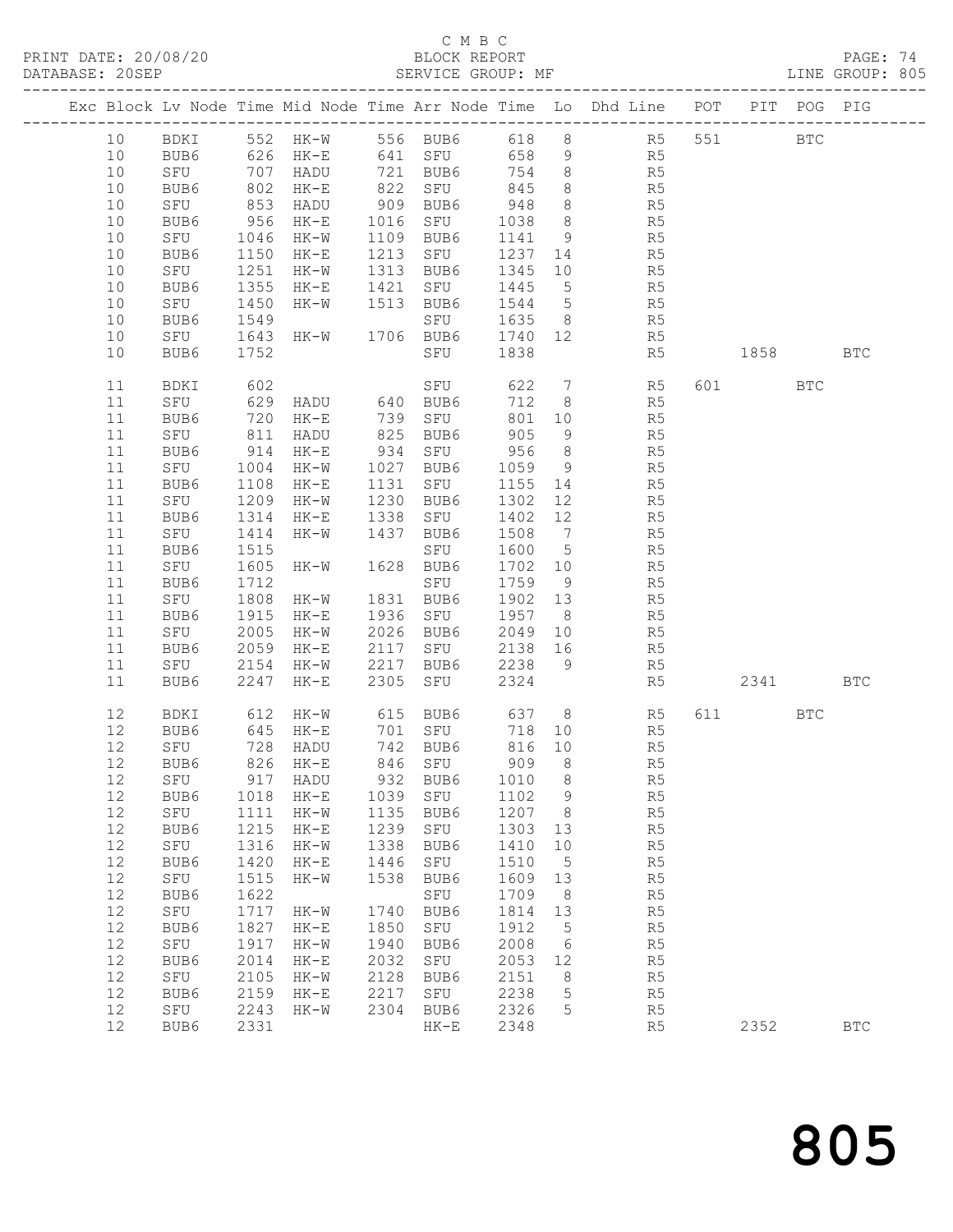### C M B C<br>BLOCK REPORT

PAGE: 75<br>LINE GROUP: 805

|  |          |              |              | Exc Block Lv Node Time Mid Node Time Arr Node Time Lo Dhd Line POT PIT POG PIG |              |                  |                |                      |                |                |                |          |              |              |
|--|----------|--------------|--------------|--------------------------------------------------------------------------------|--------------|------------------|----------------|----------------------|----------------|----------------|----------------|----------|--------------|--------------|
|  | 13       | BDKI 730     |              |                                                                                |              | SFU 754 5 R5 729 |                |                      |                |                |                |          | $_{\rm BTC}$ |              |
|  | 13       |              |              |                                                                                |              |                  |                |                      |                |                |                |          |              |              |
|  | 13       |              |              | SFU 759 HADU 813 BUB6 852 10 R5<br>BUB6 902 HK-E 922 SFU 944 12 R5             |              |                  |                |                      |                |                |                |          |              |              |
|  | 13       | SFU          | 956          | HK-W 1020 BUB6                                                                 |              |                  | 1052 8 R5      |                      |                |                |                |          |              |              |
|  | 13       | BUB6         | 1100         | HK-E                                                                           |              | 1123 SFU         | 1147 5         |                      | R <sub>5</sub> |                |                |          |              |              |
|  | 13       | SFU          |              | HK-W                                                                           |              | 1213 BUB6        | 1245 12        |                      |                |                |                |          |              |              |
|  | 13       | BUB6         | 1152<br>1257 | HK-E                                                                           |              | 1321 SFU         | 1345 12        |                      | R <sub>5</sub> | R5             |                |          |              |              |
|  | 13       | SFU          | 1357         | HK-W                                                                           |              | 1419 BUB6        | 1450 10        |                      | R <sub>5</sub> |                |                |          |              |              |
|  | 13       | BUB6         | 1500         |                                                                                |              | SFU              | 1545 5         |                      | R <sub>5</sub> |                |                |          |              |              |
|  | 13       | SFU          | 1550         | $HK-W$                                                                         |              | 1613 BUB6        | 1644 13        |                      | R <sub>5</sub> |                |                |          |              |              |
|  | 13       | BUB6         | 1657         |                                                                                |              | SFU              | 1744 3         |                      |                |                |                |          |              |              |
|  | 13       | SFU          | 1747         | HK-W 1813 BUB6                                                                 |              |                  | 1846 8         |                      |                | R5<br>R5       |                |          |              |              |
|  | 13       | BUB6         |              | 1854 HK-E                                                                      |              | 1917 SFU 1939    |                |                      |                | R5             |                | 1959 BTC |              |              |
|  |          |              |              |                                                                                |              |                  |                |                      |                |                |                |          |              |              |
|  | 14       | BDKI         | 757          | HK-W                                                                           |              | 801 BUB6         | 827 5 R5       |                      |                |                |                | 756 751  | BTC          |              |
|  | 14       | BUB6         | 832          | $HK-E$                                                                         |              | 852 SFU 915      |                | 8 <sup>8</sup>       |                | R5             |                |          |              |              |
|  | 14       | SFU          | 923          | HADU                                                                           |              | 938 BUB6         | 1016 11        |                      | R <sub>5</sub> |                |                |          |              |              |
|  | 14       | BUB6         | 1027         | $HK-E$                                                                         |              | 1048 SFU         | 1111           | 8 <sup>8</sup>       |                | R5             |                |          |              |              |
|  | 14       | SFU          | 1119         | HK-W                                                                           |              | 1143 BUB6        | 1215 8         |                      |                | R5             |                |          |              |              |
|  | 14       | BUB6         | 1223         | $HK-E$                                                                         |              | 1247 SFU         | 1311 13        |                      |                | R5             |                |          |              |              |
|  | 14       | SFU          | 1324         | HK-W                                                                           |              | 1346 BUB6        | 1418 11        |                      | R <sub>5</sub> |                |                |          |              |              |
|  | 14       | BUB6         | 1429         | $HK-E$                                                                         | 1455         | SFU              | 1519           | 5 <sup>5</sup>       |                | R5             |                |          |              |              |
|  | 14       | SFU          | 1524         | HK-W                                                                           |              | 1547 BUB6        | 1618 9         |                      |                | R5             |                |          |              |              |
|  | 14       | BUB6         | 1627         |                                                                                |              | SFU              | 1714           | 8 <sup>8</sup>       |                | $R_5$          |                |          |              |              |
|  | 14       | SFU          | 1722         | HK-W                                                                           |              | 1745 BUB6        | 1819 13        |                      | R <sub>5</sub> |                |                |          |              |              |
|  | 14       | BUB6         | 1832         | $HK-E$                                                                         |              | 1855 SFU         | 1917           | 12                   |                | R5             |                |          |              |              |
|  | 14       | SFU          | 1929         | HK-W                                                                           |              | 1952 BUB6        | 2020 5         |                      |                | R5<br>R5       |                |          |              |              |
|  | 14       | BUB6         | 2025         | HK-E                                                                           |              | 2043 SFU         | 2104 13        |                      |                |                |                |          |              |              |
|  | 14       | SFU          | 2117         | HK-W                                                                           | 2140         | BUB6             | 2203 8 R5      |                      |                |                |                |          |              |              |
|  | 14       | BUB6         | 2211         | $HK-E$                                                                         |              | 2229 SFU         | 2248 9         |                      | R <sub>5</sub> |                |                |          |              |              |
|  | 14<br>14 | SFU          | 2257         | HK-W                                                                           |              | 2318 BUB6        | 2340 5<br>2421 |                      |                | R5             |                | 2438     |              | <b>BTC</b>   |
|  |          | BUB6         | 2345         | HK-E                                                                           |              | 2402 SFU         |                |                      |                | R5             |                |          |              |              |
|  | 31       | BDKI         | 1133         |                                                                                |              | SFU              |                |                      |                |                | 1158 3 R5 1132 |          | <b>BTC</b>   |              |
|  | 31       | SFU          | 1201         | $HK-W$                                                                         |              | 1222 BUB6        | 1254 11        |                      |                | R5             |                |          |              |              |
|  | 31       | BUB6         | 1305         | $HK-E$                                                                         |              | 1329 SFU         | 1353 13        |                      |                | R5             |                |          |              |              |
|  | 31       | SFU          | 1406         | HK-W 1429 BUB6                                                                 |              |                  | 1500 8         |                      |                | R5             |                |          |              |              |
|  | 31       | BUB6         | 1508         |                                                                                |              | SFU              | 1553 5         |                      |                | R5             |                |          |              |              |
|  | 31       | SFU          |              | 1558 HK-W 1621 BUB6                                                            |              |                  | 1652 10        |                      |                | R5             |                |          |              |              |
|  |          | 31 BUB6 1702 |              |                                                                                |              | SFU 1749 3       |                |                      |                | R <sub>5</sub> |                |          |              |              |
|  | 31       | SFU          | 1752         | HK-W                                                                           | 1818         | BUB6             | 1851           | 14                   |                | R <sub>5</sub> |                |          |              |              |
|  | 31       | BUB6         | 1905         | $HK-E$                                                                         | 1926<br>2016 | SFU              | 1947           | 6                    |                | R <sub>5</sub> |                |          |              |              |
|  | 31<br>31 | SFU<br>BUB6  | 1953<br>2047 | $HK-W$                                                                         | 2105         | BUB6             | 2040<br>2126   | $\overline{7}$<br>15 |                | R5<br>R5       |                |          |              |              |
|  | 31       | SFU          | 2141         | $HK-E$                                                                         | 2204         | SFU              | 2225           |                      |                |                |                |          |              |              |
|  | 31       |              | 2235         | $HK-W$                                                                         | 2253         | BUB6             | 2312           | 10<br>14             |                | R5             |                |          |              |              |
|  | 31       | BUB6<br>SFU  | 2326         | $HK-E$<br>$HK-W$                                                               | 2345         | SFU<br>BUB6      | 2406           | 10                   |                | R5<br>R5       |                |          |              |              |
|  | 31       | BUB6         | 2416         | $HK-E$                                                                         | 2433         | SFU              | 2452           | 17                   | 30             | R <sub>5</sub> |                |          |              |              |
|  | 31       | HODM         | 2539         | NWST                                                                           | 2641         | SUST             | 2658           |                      |                | N19            |                | 2725     |              | <b>BTC</b>   |
|  |          |              |              |                                                                                |              |                  |                |                      |                |                |                |          |              |              |
|  | 32       | BDKI         | 1451         | $HK-W$                                                                         | 1455         | BUB6             | 1526           | 9                    |                | R5             | 1450           |          | <b>BTC</b>   |              |
|  | 32       | BUB6         | 1535         |                                                                                |              | SFU              | 1620           | $\overline{7}$       |                | R5             |                |          |              |              |
|  | 32       | SFU          | 1627         | $HK-W$                                                                         | 1650         | BUB6             | 1724           | 13                   |                | R <sub>5</sub> |                |          |              |              |
|  | 32       | BUB6         | 1737         |                                                                                |              | SFU              | 1823           |                      |                | R5             |                | 1843     |              | $_{\rm BTC}$ |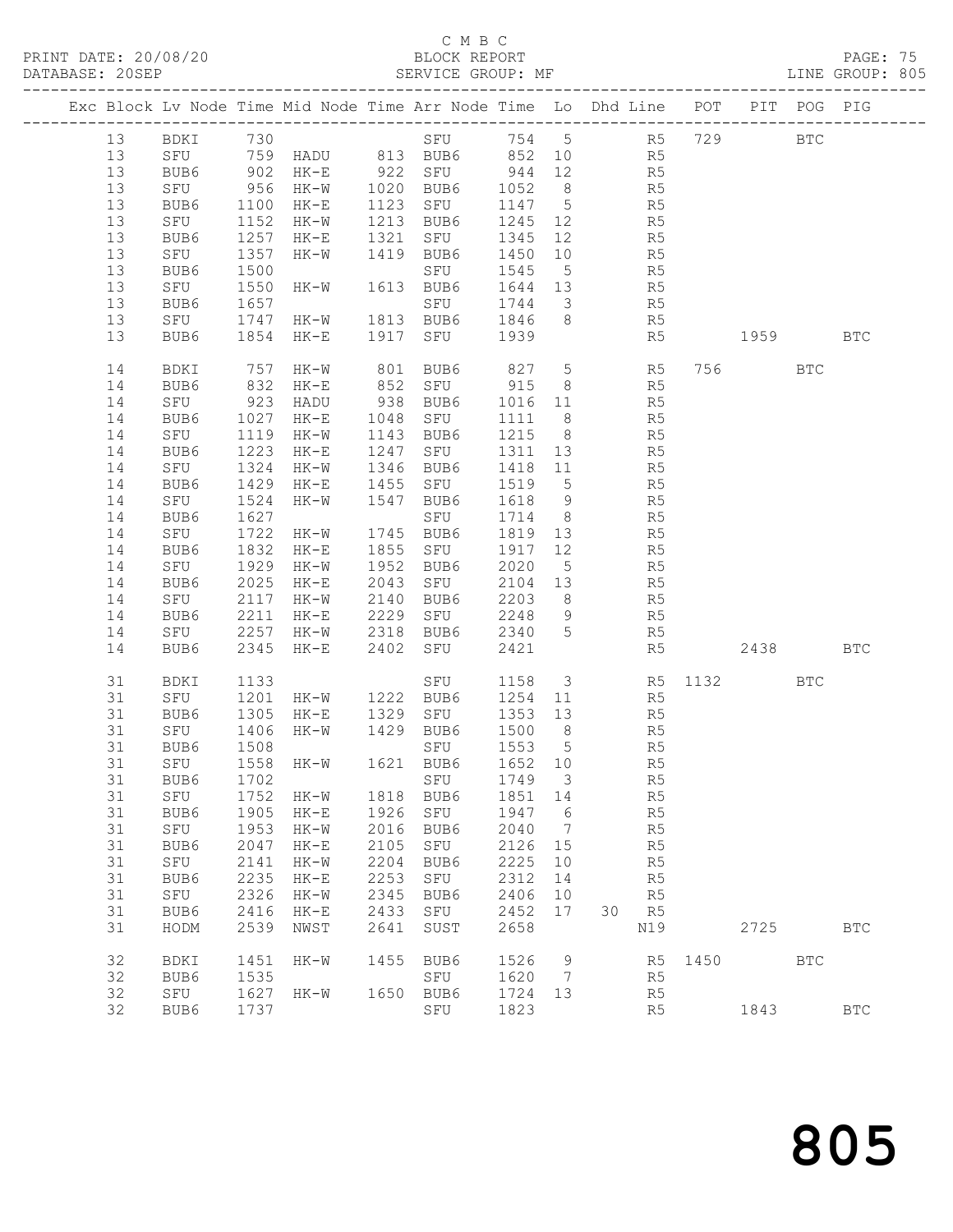#### C M B C BLOCK REPORT<br>SERVICE GROUP: MF

|          |                                 |              |                          |              |                                                                       |              |                 | PRINT DATE: 20/08/20<br>BLOCK REPORT BLOCK PERVICE GROUP: MF DATABASE: 20SEP SERVICE GROUP: MF DATABASE: 20SEP SERVICE GROUP: MF |          |          |            |              |  |
|----------|---------------------------------|--------------|--------------------------|--------------|-----------------------------------------------------------------------|--------------|-----------------|----------------------------------------------------------------------------------------------------------------------------------|----------|----------|------------|--------------|--|
|          |                                 |              |                          |              |                                                                       |              |                 | Exc Block Lv Node Time Mid Node Time Arr Node Time Lo Dhd Line POT PIT POG PIG                                                   |          |          |            |              |  |
|          |                                 |              |                          |              |                                                                       |              |                 | 33 BDKI 1517 HK-W 1521 BUB6 1552 6 R5 1516 BTC<br>33 BUB6 1558 SFU 1644 8 R5<br>33 SFU 1652 HK-W 1715 BUB6 1749 13 R5            |          |          |            |              |  |
|          |                                 |              |                          |              |                                                                       |              |                 |                                                                                                                                  |          |          |            |              |  |
| 33<br>33 | BUB6<br>SFU                     |              |                          |              |                                                                       |              |                 | 1802 HK-E 1825 SFU 1847 10 R5                                                                                                    |          |          |            |              |  |
| 33       | BUB6                            |              |                          |              |                                                                       |              |                 |                                                                                                                                  |          |          |            |              |  |
| 33       | SFU                             |              | 2041 HK-W                |              |                                                                       |              |                 | 2102 BUB6 2125 10 R5                                                                                                             |          |          |            |              |  |
| 33       | BUB6                            |              | 2135 HK-E                |              |                                                                       |              |                 | 2153 SFU 2214 5 R5                                                                                                               |          |          |            |              |  |
| 33       | SFU                             |              |                          |              | 2240 BUB6                                                             |              |                 |                                                                                                                                  |          |          |            |              |  |
| 33       | BUB6                            |              | 2219 HK-w<br>2313 HK-E   |              |                                                                       |              |                 |                                                                                                                                  |          |          |            |              |  |
| 33       | SFU                             |              | 2356 HK-W                |              | 2415 BUB6 2436 20                                                     |              |                 | R5                                                                                                                               |          |          |            |              |  |
| 33       | BUB6                            |              | 2456 HK-E                | 2513         | SFU 2531 21                                                           |              |                 | R <sub>5</sub>                                                                                                                   |          |          |            |              |  |
| 33<br>33 | SFU<br>HODM                     |              | 2552 HK-w<br>2649 HK-E   |              | 2614   HODM        2630    19<br>2711    SFU          2733    19      |              |                 | N35<br>N35                                                                                                                       |          |          |            |              |  |
| 33       | SFU 2752 HK-W                   |              |                          |              | 2813 HODM 2829 10                                                     |              |                 | N35                                                                                                                              |          |          |            |              |  |
| 33       | HODM                            |              | 2839 HK-E                |              | 2901 SFU 2923                                                         |              |                 |                                                                                                                                  | N35 2940 |          |            | <b>BTC</b>   |  |
| 34<br>34 | BDKI<br>BUB6                    |              |                          |              |                                                                       |              |                 | 1523 HK-W 1527 BUB6 1558 9 R5 1522 BTC<br>1607 SFU 1654 8 R5                                                                     |          |          |            |              |  |
| 34       | SFU                             |              |                          |              |                                                                       |              |                 | 1702 HK-W 1725 BUB6 1759 13 R5                                                                                                   |          |          |            |              |  |
| 34       | BUB6                            | 1812         | HK-E                     |              |                                                                       |              |                 |                                                                                                                                  |          |          |            |              |  |
| 34       | SFU                             |              | 1907 HK-W                |              |                                                                       |              |                 | 1835 SFU 1857 10 R5<br>1930 BUB6 1958 6 R5<br>2022 SFU 2043 10 R5                                                                |          |          |            |              |  |
| 34       | BUB6                            |              | 2004 HK-E                |              |                                                                       |              |                 |                                                                                                                                  |          |          |            |              |  |
| 34       | SFU                             |              | 2053 HK-W                |              |                                                                       |              |                 | 2114 BUB6 2137 10 R5                                                                                                             |          |          |            |              |  |
| 34       | BUB6                            |              | 2147 HK-E                |              |                                                                       |              |                 | R <sub>5</sub>                                                                                                                   |          |          |            |              |  |
| 34<br>34 | SFU 2232 HK-W<br>BUB6 2327 HK-E |              |                          | 2344         | 2205 SFU 2226 6<br>2253 BUB6 2315 12<br>2344 SFU 2403 13<br>2253 BUB6 |              |                 | R5<br>R5                                                                                                                         |          |          |            |              |  |
| 34       | SFU                             |              | 2416 HK-W                |              |                                                                       |              |                 | 2435 BUB6 2456 20 R5                                                                                                             |          |          |            |              |  |
| 34       | BUB6                            | 2516         | $HK-E$                   | 2533         |                                                                       |              |                 | SFU 2550 9 30 R5                                                                                                                 |          |          |            |              |  |
| 34       | HODM                            |              |                          |              | 2651 SFU       2713     9<br>2744   HODM       2800     9             |              |                 | N35                                                                                                                              |          |          |            |              |  |
| 34       | SFU                             |              | $2629$ HK-E<br>2722 HK-W |              |                                                                       |              |                 |                                                                                                                                  |          |          |            |              |  |
| 34       | HODM                            |              | 2809 HK-E                |              | 2831 SFU 2853                                                         |              | $5\overline{)}$ | N35                                                                                                                              |          |          |            |              |  |
| 34       | SFU                             | 2858         | $HK-W$                   |              | 2919 HODM 2935                                                        |              |                 |                                                                                                                                  | N35 2952 |          |            | <b>BTC</b>   |  |
| 35       | BDKI                            |              |                          |              |                                                                       |              |                 | 1530 HK-W 1534 BUB6 1605 7 R5 1529 BTC                                                                                           |          |          |            |              |  |
| 35       | BUB6                            | 1612         |                          |              |                                                                       |              |                 | SFU 1659 8 R5                                                                                                                    |          |          |            |              |  |
| 35       | SFU                             |              |                          |              | 35 BUB6 1817 HK-E 1840 SFU 1902                                       |              |                 | 1707 HK-W 1730 BUB6 1804 13 R5<br>R5                                                                                             |          | 1922 BTC |            |              |  |
|          |                                 |              |                          |              |                                                                       |              |                 |                                                                                                                                  |          |          |            |              |  |
| 36<br>36 | BDKI<br>SFU                     | 1547<br>1617 | HK-W                     | 1640         | SFU<br>BUB6                                                           | 1612<br>1714 | 5<br>13         | R5                                                                                                                               | R5 1546  |          | <b>BTC</b> |              |  |
| 36       | BUB6                            | 1727         |                          |              | ${\tt SFU}$                                                           | 1814         | 8               | R5                                                                                                                               |          |          |            |              |  |
| 36       | ${\tt SFU}$                     | 1822         | $HK-W$                   | 1845         | BUB6                                                                  | 1916         | 6               | R5                                                                                                                               |          |          |            |              |  |
| 36       | BUB6                            | 1922         | $HK-E$                   | 1943         | ${\tt SFU}$                                                           | 2004         | 13              | $\mathbb{R}5$                                                                                                                    |          |          |            |              |  |
| 36       | SFU                             | 2017         | $HK-W$                   | 2038         | BUB6                                                                  | 2101         | 10              | $\mathbb{R}5$                                                                                                                    |          |          |            |              |  |
| 36       | BUB6                            | 2111         | $HK-E$                   | 2129         | SFU                                                                   | 2150         | 16              | $\mathbb{R}5$                                                                                                                    |          |          |            |              |  |
| 36       | SFU                             | 2206         | $HK-W$                   | 2227         | BUB6                                                                  | 2249         | $10$            | R5                                                                                                                               |          |          |            |              |  |
| 36       | BUB6                            | 2259         | $HK-E$                   | 2317         | ${\tt SFU}$                                                           | 2336         | $5\phantom{.0}$ | R5                                                                                                                               |          |          |            |              |  |
| 36<br>36 | SFU<br>BUB6                     | 2341<br>2436 | $HK-W$<br>$HK-E$         | 2400<br>2453 | BUB6<br>SFU                                                           | 2421<br>2511 | 15<br>11        | R5<br>R5                                                                                                                         |          |          |            |              |  |
| 36       | SFU                             | 2522         | $HK-W$                   | 2544         | HODM                                                                  | 2600         | 29              | N35                                                                                                                              |          |          |            |              |  |
| 36       | HODM                            | 2629         |                          |              | NWST                                                                  | 2731         |                 | N19                                                                                                                              |          | 2751     |            | $_{\rm BTC}$ |  |
| 37       | BDKI                            | 1553         | $HK-W$                   | 1557         | BUB6                                                                  | 1628         | 5               | R5                                                                                                                               | 1552     |          | <b>BTC</b> |              |  |
| 37<br>37 | BUB6                            | 1633<br>1727 |                          |              | SFU<br>1750 BUB6                                                      | 1720<br>1824 | 7<br>13         | R5                                                                                                                               |          |          |            |              |  |
| 37       | SFU<br>BUB6                     | 1837         | $HK-W$<br>$HK-E$         | 1900         | SFU                                                                   | 1922         |                 | R5<br>R5                                                                                                                         |          | 1942     |            | <b>BTC</b>   |  |
|          |                                 |              |                          |              |                                                                       |              |                 |                                                                                                                                  |          |          |            |              |  |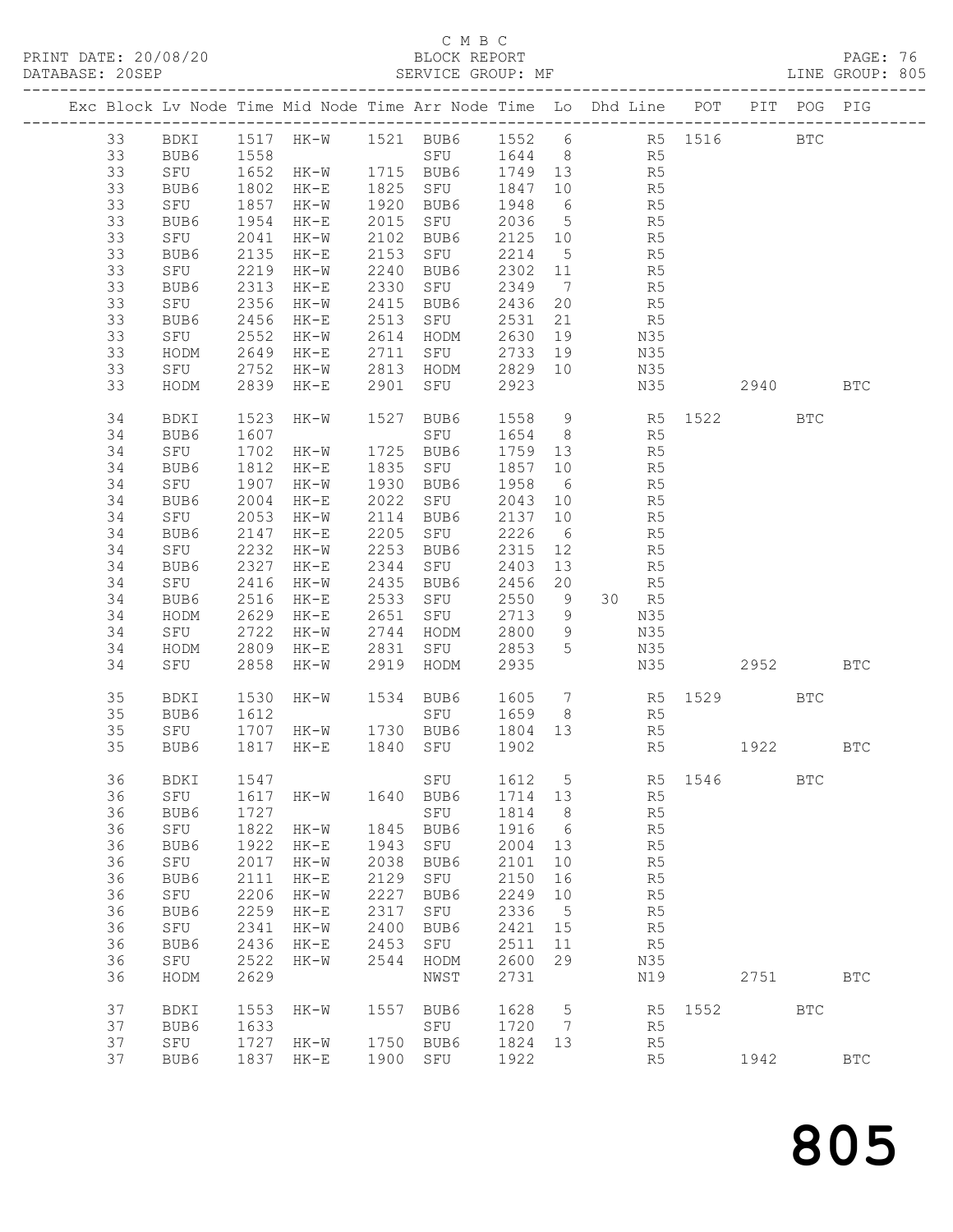#### C M B C<br>BLOCK REPORT

PAGE: 77<br>LINE GROUP: 805

|  |    |      |            | Exc Block Lv Node Time Mid Node Time Arr Node Time Lo Dhd Line POT |     |                                                        |         |                         |                      |                    | PIT POG PIG |            |
|--|----|------|------------|--------------------------------------------------------------------|-----|--------------------------------------------------------|---------|-------------------------|----------------------|--------------------|-------------|------------|
|  | 38 |      |            | BDKI 1601 HK-W 1605 BUB6 1636 11 R5 1600 BTC                       |     |                                                        |         |                         |                      |                    |             |            |
|  | 38 | BUB6 | 1647       |                                                                    |     | SFU 1734                                               |         |                         |                      | R5 1754 BTC        |             |            |
|  |    |      |            |                                                                    |     |                                                        |         |                         |                      |                    |             |            |
|  | 39 | BDKI | 1602       |                                                                    |     |                                                        | 1627 5  |                         |                      |                    |             |            |
|  | 39 |      |            |                                                                    |     | SFU                                                    |         |                         |                      | R5 1601 BTC        |             |            |
|  |    | SFU  | 1632       | HK-W 1655 BUB6                                                     |     |                                                        | 1729 13 |                         | R <sub>5</sub><br>R5 |                    |             |            |
|  | 39 | BUB6 | 1742       |                                                                    |     | SFU                                                    | 1828 8  |                         |                      |                    |             |            |
|  | 39 | SFU  |            | 1836 HK-W 1859 BUB6 1927 5                                         |     |                                                        |         |                         | R5                   |                    |             |            |
|  | 39 | BUB6 |            | 1932 HK-E                                                          |     | 1953 SFU                                               | 2014    |                         |                      | R5 2034            |             | <b>BTC</b> |
|  |    |      |            |                                                                    |     |                                                        |         |                         |                      |                    |             |            |
|  | 40 | BDKI |            | 1628 HK-W 1632 BUB6                                                |     |                                                        |         |                         |                      | 1703 5 R5 1627 BTC |             |            |
|  | 40 | BUB6 | 1708       |                                                                    |     | SFU                                                    | 1755    | $\overline{7}$          | R5                   |                    |             |            |
|  | 40 | SFU  | 1802       | HK-W 1825 BUB6                                                     |     |                                                        | 1856    | 5                       | R5                   |                    |             |            |
|  | 40 | BUB6 | 1901       |                                                                    |     | $HK-E$                                                 | 1922    |                         |                      | R5 1926            |             | BTC        |
|  |    |      |            |                                                                    |     |                                                        |         |                         |                      |                    |             |            |
|  | 41 | BDKI | 1640       | HK-W 1644 BUB6                                                     |     |                                                        | 1717    | 5 <sup>5</sup>          | R5                   | 1639 BTC           |             |            |
|  | 41 | BUB6 | 1722       |                                                                    |     | SFU 1809                                               |         |                         |                      | R5 1829            |             | <b>BTC</b> |
|  |    |      |            |                                                                    |     |                                                        |         |                         |                      |                    |             |            |
|  | 51 | BDKI |            | 541 HK-W 544 BUB6 606                                              |     |                                                        |         | 8 <sup>8</sup>          | R5                   | 540 BTC            |             |            |
|  | 51 | BUB6 |            | 614 HK-E                                                           |     | 629 SFU                                                | 646     | $7\overline{ }$         | R5                   |                    |             |            |
|  | 51 | SFU  | 653        | HADU                                                               |     | 704 BUB6                                               | 736     | 8 <sup>8</sup>          | R5                   |                    |             |            |
|  | 51 | BUB6 | 744        | HK-E                                                               |     | 803 SFU                                                | 825     | 10                      | R5                   |                    |             |            |
|  | 51 | SFU  |            | 835 HADU 851 BUB6                                                  |     |                                                        |         | 8 <sup>8</sup>          | R5                   |                    |             |            |
|  | 51 | BUB6 |            | 938 HK-E                                                           |     | 851    BUB6            930<br>958    SFU          1020 |         |                         | R5                   | 1040               |             | <b>BTC</b> |
|  |    |      |            |                                                                    |     |                                                        |         |                         |                      |                    |             |            |
|  | 52 | BDKI | 556        |                                                                    |     | SFU                                                    |         |                         | 616 7 R5             | 555 BTC            |             |            |
|  | 52 | SFU  |            | 623 HADU 634 BUB6                                                  |     |                                                        | 706 10  |                         | R <sub>5</sub>       |                    |             |            |
|  | 52 | BUB6 |            | 716 HK-E                                                           |     | 735 SFU                                                | 757 8   |                         | R5                   |                    |             |            |
|  | 52 | SFU  | 805        |                                                                    |     | HADU 819 BUB6                                          | 859     | 9                       | R5                   |                    |             |            |
|  | 52 | BUB6 |            | 908 HK-E                                                           |     | 928 SFU                                                | 950     |                         |                      | 1010 BTC           |             |            |
|  |    |      |            |                                                                    |     |                                                        |         |                         | R5                   |                    |             |            |
|  | 53 |      |            | 616 HK-W                                                           |     | 620 BUB6                                               | 642     |                         | 8 R5                 | 615 BTC            |             |            |
|  |    | BDKI |            |                                                                    |     |                                                        |         |                         |                      |                    |             |            |
|  | 53 | BUB6 |            | 650 HK-E                                                           |     | 706 SFU                                                | 723 14  |                         | R5                   |                    |             |            |
|  | 53 | SFU  | 737        | HADU                                                               |     | 751 BUB6                                               | 830     | 8 <sup>8</sup>          | R5                   |                    |             |            |
|  | 53 | BUB6 | 838<br>929 | HK-E                                                               |     |                                                        |         | 8 <sup>8</sup>          | R5                   |                    |             |            |
|  | 53 | SFU  |            | HADU                                                               |     |                                                        |         | $\overline{\mathbf{3}}$ | R5                   |                    |             |            |
|  | 53 | BUB6 | 1025       |                                                                    |     | $HK-E$                                                 | 1046    |                         | R5                   | 1050 BTC           |             |            |
|  |    |      |            |                                                                    |     |                                                        |         |                         |                      |                    |             |            |
|  | 54 | BDKI | 651        |                                                                    |     | SFU<br>BUB6                                            | 712 5   |                         | R <sub>5</sub>       | 650 BTC            |             |            |
|  | 54 | SFU  |            | 717 HADU 731 BUB6                                                  |     |                                                        | 805     | 9                       | R5                   |                    |             |            |
|  |    |      |            | 54 BUB6 814 HK-E 834 SFU 857 8 R5                                  |     |                                                        |         |                         |                      |                    |             |            |
|  | 54 | SFU  |            | 905 HADU                                                           |     | 920 BUB6                                               | 958     | $5^{\circ}$             | R5                   |                    |             |            |
|  | 54 | BUB6 | 1003       |                                                                    |     | $HK-E$                                                 | 1024    |                         | R5                   | 1028               |             | <b>BTC</b> |
|  |    |      |            |                                                                    |     |                                                        |         |                         |                      |                    |             |            |
|  | 55 | BDKI | 720        | HK-W                                                               | 724 | BUB6                                                   | 751     | 5                       | R5                   | 719                | <b>BTC</b>  |            |
|  | 55 | BUB6 | 756        | $HK-E$                                                             |     | 815 SFU                                                | 838     | 9                       | R5                   |                    |             |            |
|  | 55 | SFU  | 847        | HADU                                                               |     | 903 BUB6                                               | 942     | 8                       | R5                   |                    |             |            |
|  | 55 | BUB6 |            | 950 HK-E                                                           |     | 1010 SFU                                               | 1032    |                         | R5                   | 1052               |             | <b>BTC</b> |
|  |    |      |            |                                                                    |     |                                                        |         |                         |                      |                    |             |            |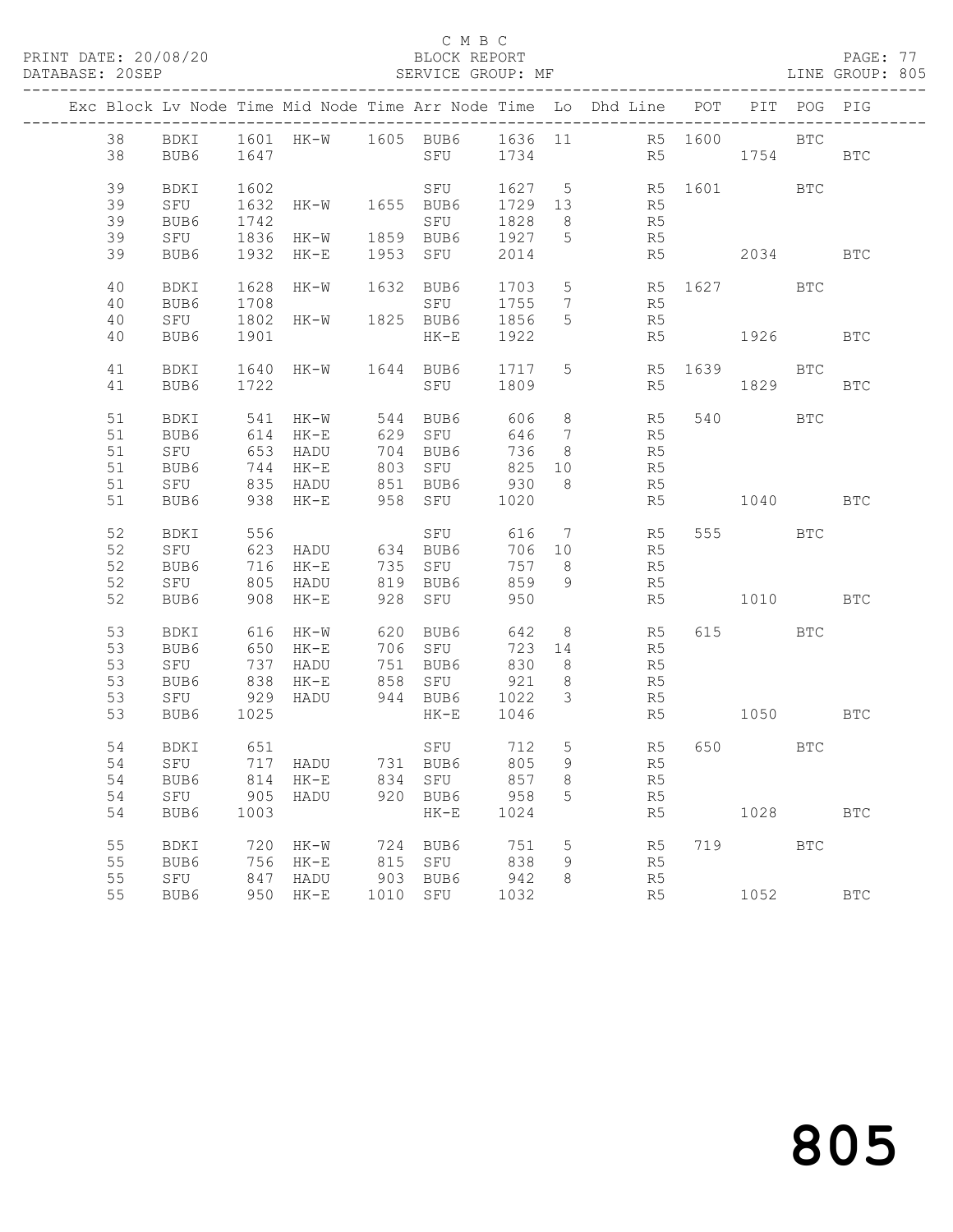|                                                                                                                                                                                                                                                                                                                                                                                                                                                                                                                                                                                   |                                                                                                                                                                                              |                                                                                                                      |                                                                                                                                                                                                           |                                                                      |                                                                              |                                                                                                |                                                  | C M B C<br>PRINT DATE: 20/08/20 BLOCK REPORT PAGE: 78<br>DATABASE: 20SEP SERVICE GROUP: SAT LINE GROUP: 027                                                                                                                                                                                                                                                                                                                                                                                                                                                                                                                                                                                                                                                                                                                                                                              |      |            |  |
|-----------------------------------------------------------------------------------------------------------------------------------------------------------------------------------------------------------------------------------------------------------------------------------------------------------------------------------------------------------------------------------------------------------------------------------------------------------------------------------------------------------------------------------------------------------------------------------|----------------------------------------------------------------------------------------------------------------------------------------------------------------------------------------------|----------------------------------------------------------------------------------------------------------------------|-----------------------------------------------------------------------------------------------------------------------------------------------------------------------------------------------------------|----------------------------------------------------------------------|------------------------------------------------------------------------------|------------------------------------------------------------------------------------------------|--------------------------------------------------|------------------------------------------------------------------------------------------------------------------------------------------------------------------------------------------------------------------------------------------------------------------------------------------------------------------------------------------------------------------------------------------------------------------------------------------------------------------------------------------------------------------------------------------------------------------------------------------------------------------------------------------------------------------------------------------------------------------------------------------------------------------------------------------------------------------------------------------------------------------------------------------|------|------------|--|
|                                                                                                                                                                                                                                                                                                                                                                                                                                                                                                                                                                                   |                                                                                                                                                                                              |                                                                                                                      |                                                                                                                                                                                                           |                                                                      |                                                                              |                                                                                                |                                                  |                                                                                                                                                                                                                                                                                                                                                                                                                                                                                                                                                                                                                                                                                                                                                                                                                                                                                          |      |            |  |
|                                                                                                                                                                                                                                                                                                                                                                                                                                                                                                                                                                                   |                                                                                                                                                                                              |                                                                                                                      |                                                                                                                                                                                                           |                                                                      |                                                                              |                                                                                                |                                                  | Exc Block Lv Node Time Mid Node Time Arr Node Time Lo Dhd Line POT PIT POG PIG                                                                                                                                                                                                                                                                                                                                                                                                                                                                                                                                                                                                                                                                                                                                                                                                           |      |            |  |
| $\mathbf{1}$<br>$\mathbf{1}$<br>$\mathbf{1}$<br>$\mathbf{1}$<br>$\mathbf{1}$<br>$\mathbf{1}$<br>$\mathbf{1}$<br>$\mathbf{1}$<br>$\mathbf{1}$<br>$\mathbf{1}$<br>$\mathbf{1}$<br>$\mathbf{1}$<br>$\mathbf{1}$<br>$\mathbf{1}$<br>$\mathbf{1}$<br>$\mathbf{1}$<br>$\mathbf{1}$<br>$\mathbf{1}$<br>$\mathbf{1}$<br>$\mathbf{1}$<br>$\mathbf{1}$<br>$\mathbf{1}$<br>$\mathbf{1}$<br>$\mathbf{1}$<br>$\mathbf{1}$<br>1<br>$\mathbf{1}$<br>$\mathbf{1}$<br>$\mathbf{1}$<br>$\mathbf{1}$<br>$\mathbf{1}$<br>$\mathbf{1}$<br>$\mathbf{1}$<br>$\mathbf{1}$<br>$\mathbf{1}$<br>$\mathbf{1}$ | KTLP<br>JOST<br>KTLP<br>JOST<br>KTLP<br>JOST<br>KTLP<br>JOST<br>KTLP<br>JOST<br>KTLP<br>JOST<br>KTLP<br>JOST<br>KTLP<br>JOST<br>KTLP<br>JOST<br>KTLP<br>JOST<br>KTLP<br>JOST<br>PBEX<br>JOST | 1308<br>1338<br>1538<br>1608<br>1738<br>2021<br>2050<br>2121<br>2154<br>2223<br>2256<br>2322<br>2344<br>2420<br>2458 | JOST 938 RUBY 949 KTLP 1000<br>1138 RUBY<br>1408 RUBY<br>1438 RUBY<br>1508 RUBY<br>RUBY<br>RUBY<br>1638 RUBY<br>1708 RUBY<br>RUBY<br>RUBY<br>RUBY<br>RUBY<br>RUBY<br>RUBY<br>RUBY<br>BDKI<br>BDKI<br>RUBY | 2030<br>2100<br>2130<br>2204<br>2231<br>2306<br>2330<br>2406<br>2506 | JOST<br>KTLP<br>JOST<br>KTLP<br>JOST<br>KTLP<br>JOST<br>PBEX<br>JOST<br>KTLP | 1551 KTLP 1603<br>2041<br>2112<br>2141<br>2215<br>2240<br>2317<br>2339<br>2414<br>2449<br>2516 | 9<br>9<br>13<br>8<br>16<br>5<br>5<br>6<br>9<br>6 | 1 KYBD 529 RUBY 541 KTLP 551 5 027 520 BTC<br>1 KTLP 556 RUBY 605 JOST 615 6 027<br>1 JOST 621 CH77 634 29ST 649 15 026<br>29ST 704 CH77 717 JOST 733 5 026<br>5 027<br>XTLP 1005 RUBY 1016 JOST 1029 9 027<br>JOST 1038 RUBY 1049 KTLP 1100 8 027<br>1108 RUBY 1119 JOST 1132 6 027<br>1149 KTLP 1201 7 027<br>1208 RUBY 1219 JOST 1232 6 027<br>1238 RUBY 1250 KTLP 1302 6 027<br>1308 RUBY 1319 JOST 1332 6 027<br>RUBY 1351 KTLP 1403 5 027<br>RUBY 1419 JOST 1432 6 027<br>RUBY 1451 KTLP 1503 5 027<br>RUBY 1519 JOST 1532 6 027<br>5 027<br>1619 JOST 1632 6 027<br>1649 KTLP 1702 6 027<br>1719 JOST 1732 6 027<br>RUBY 1749 KTLP 1802 6 027<br>XTLP 1808 RUBY 1818 JOST 1831 7 027<br>JOST 1838 RUBY 1849 KTLP 1902 16 027<br>KTLP 1918 RUBY 1927 JOST 1939 11 027<br>JOST 1950 RUBY 2000 KTLP 2012 9 027<br>027<br>027<br>027<br>027<br>027<br>027<br>027<br>028<br>028<br>027 |      |            |  |
| $\mathbf{1}$                                                                                                                                                                                                                                                                                                                                                                                                                                                                                                                                                                      | KTLP                                                                                                                                                                                         | 2522                                                                                                                 | RUBY                                                                                                                                                                                                      |                                                                      | 2530 KYJO                                                                    | 2541                                                                                           |                                                  | 027                                                                                                                                                                                                                                                                                                                                                                                                                                                                                                                                                                                                                                                                                                                                                                                                                                                                                      | 2550 | <b>BTC</b> |  |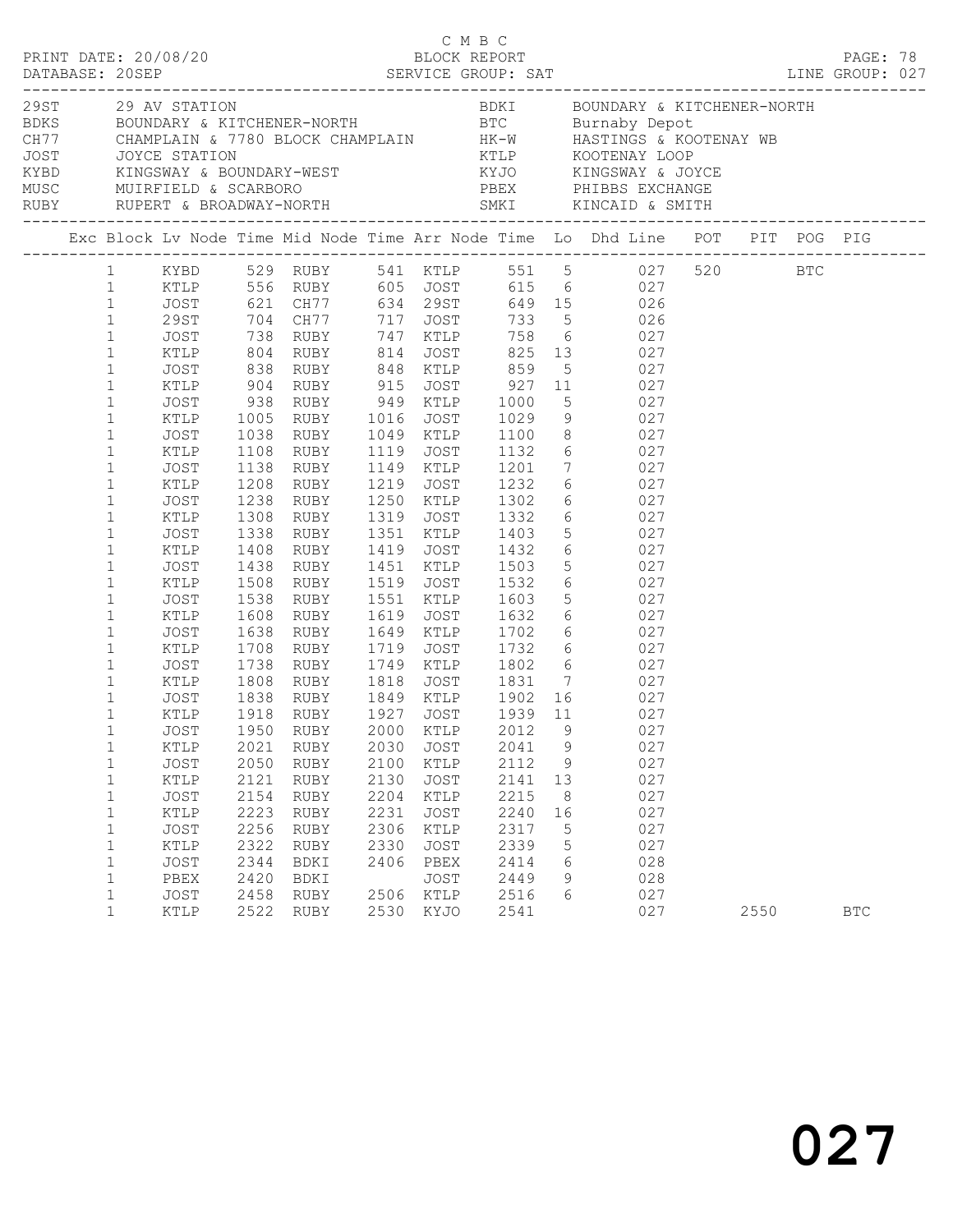### C M B C<br>BLOCK REPORT

PAGE: 79<br>LINE GROUP: 027

|                |             |      |                |      |          |      |                   | Exc Block Lv Node Time Mid Node Time Arr Node Time Lo Dhd Line POT |     | PIT  | POG PIG    |            |
|----------------|-------------|------|----------------|------|----------|------|-------------------|--------------------------------------------------------------------|-----|------|------------|------------|
| 2              | 29ST        |      | 537 CH77       |      | 549 JOST | 604  | 7                 | 026                                                                | 523 |      | <b>BTC</b> |            |
| $\mathbf{2}$   | JOST        | 611  | BDKI           |      | 632 PBEX | 641  | 10                | 028                                                                |     |      |            |            |
| $\mathbf{2}$   | PBEX        | 651  | BDKI           |      | JOST     | 721  | 10 <sup>°</sup>   | 028                                                                |     |      |            |            |
| $\overline{c}$ | <b>JOST</b> | 731  | CH77 744 29ST  |      |          | 800  | 12                | 026                                                                |     |      |            |            |
| $\overline{c}$ | 29ST        | 812  |                |      | MUSC     | 825  | $\overline{0}$    | 029                                                                |     |      |            |            |
| $\mathbf{2}$   | MUSC        | 825  |                |      | 29ST     | 839  | 6                 | 029                                                                |     |      |            |            |
| $\overline{c}$ | 29ST        | 845  | CH77 859       |      | JOST     | 916  | 14                | 026                                                                |     |      |            |            |
| $\mathbf 2$    | JOST        | 930  | CH77 945       |      | 29ST     | 1002 | 9                 | 026                                                                |     |      |            |            |
| $\overline{c}$ | <b>29ST</b> | 1011 |                |      | MUSC     | 1025 | $\overline{0}$    | 029                                                                |     |      |            |            |
| $\overline{c}$ | MUSC        | 1025 |                |      | 29ST     | 1039 | 6                 | 029                                                                |     |      |            |            |
| $\overline{c}$ | 29ST        | 1045 | CH77           | 1100 | JOST     | 1119 | 11                | 026                                                                |     |      |            |            |
| $\overline{c}$ | <b>JOST</b> | 1130 | CH77           | 1146 | 29ST     | 1203 | 8                 | 026                                                                |     |      |            |            |
| $\overline{c}$ | 29ST        | 1211 |                |      | MUSC     | 1226 | $\circ$           | 029                                                                |     |      |            |            |
| $\overline{c}$ | MUSC        | 1226 |                |      | 29ST     | 1240 | 5                 | 029                                                                |     |      |            |            |
| $\overline{c}$ | <b>29ST</b> | 1245 | CH77 1301      |      | JOST     | 1321 | 9                 | 026                                                                |     |      |            |            |
| $\overline{c}$ | JOST        | 1330 | CH77 1347      |      | 29ST     | 1405 | 5                 | 026                                                                |     |      |            |            |
| $\overline{c}$ | <b>29ST</b> | 1410 |                |      | MUSC     | 1426 | $\circ$           | 029                                                                |     |      |            |            |
| $\overline{c}$ | MUSC        | 1426 |                |      | 29ST     | 1440 | $5\phantom{.0}$   | 029                                                                |     |      |            |            |
| $\overline{c}$ | 29ST        | 1445 | CH77 1502 JOST |      |          | 1522 | 8                 | 026                                                                |     |      |            |            |
| $\overline{c}$ | JOST        | 1530 | CH77 1547      |      | 29ST     | 1605 | 5                 | 026                                                                |     |      |            |            |
| $\overline{c}$ | 29ST        | 1610 |                |      | MUSC     | 1626 | $\circ$           | 029                                                                |     |      |            |            |
| $\overline{c}$ | MUSC        | 1626 |                |      | 29ST     | 1640 | 5                 | 029                                                                |     |      |            |            |
| $\overline{2}$ | 29ST        | 1645 | CH77           | 1702 | JOST     | 1721 | 9                 | 026                                                                |     |      |            |            |
| $\overline{c}$ | JOST        | 1730 | CH77           | 1747 | 29ST     | 1803 | 16                | 026                                                                |     |      |            |            |
| $\overline{c}$ | 29ST        | 1819 |                |      | MUSC     | 1835 | $\overline{0}$    | 029                                                                |     |      |            |            |
| $\overline{c}$ | MUSC        | 1835 |                |      | 29ST     | 1848 | 5                 | 029                                                                |     |      |            |            |
| $\overline{c}$ | 29ST        | 1853 | CH77           | 1908 | JOST     | 1925 | 16                | 026                                                                |     |      |            |            |
| $\mathbf{2}$   | <b>JOST</b> | 1941 | BDKI           | 2003 | PBEX     | 2011 | $7\phantom{.0}\,$ | 028                                                                |     |      |            |            |
| $\overline{c}$ | PBEX        | 2018 | BDKI           |      | JOST     | 2049 | 11                | 028                                                                |     |      |            |            |
| $\overline{c}$ | <b>JOST</b> | 2100 | CH77           | 2117 | 29ST     | 2131 | 23                | 026                                                                |     |      |            |            |
| $\overline{c}$ | 29ST        | 2154 | CH77           | 2208 | JOST     | 2225 | 17                | 026                                                                |     |      |            |            |
| $\overline{2}$ | <b>JOST</b> | 2242 | BDKI           | 2304 | PBEX     | 2312 |                   | 028                                                                |     | 2322 |            | <b>BTC</b> |
|                |             |      |                |      |          |      |                   |                                                                    |     |      |            |            |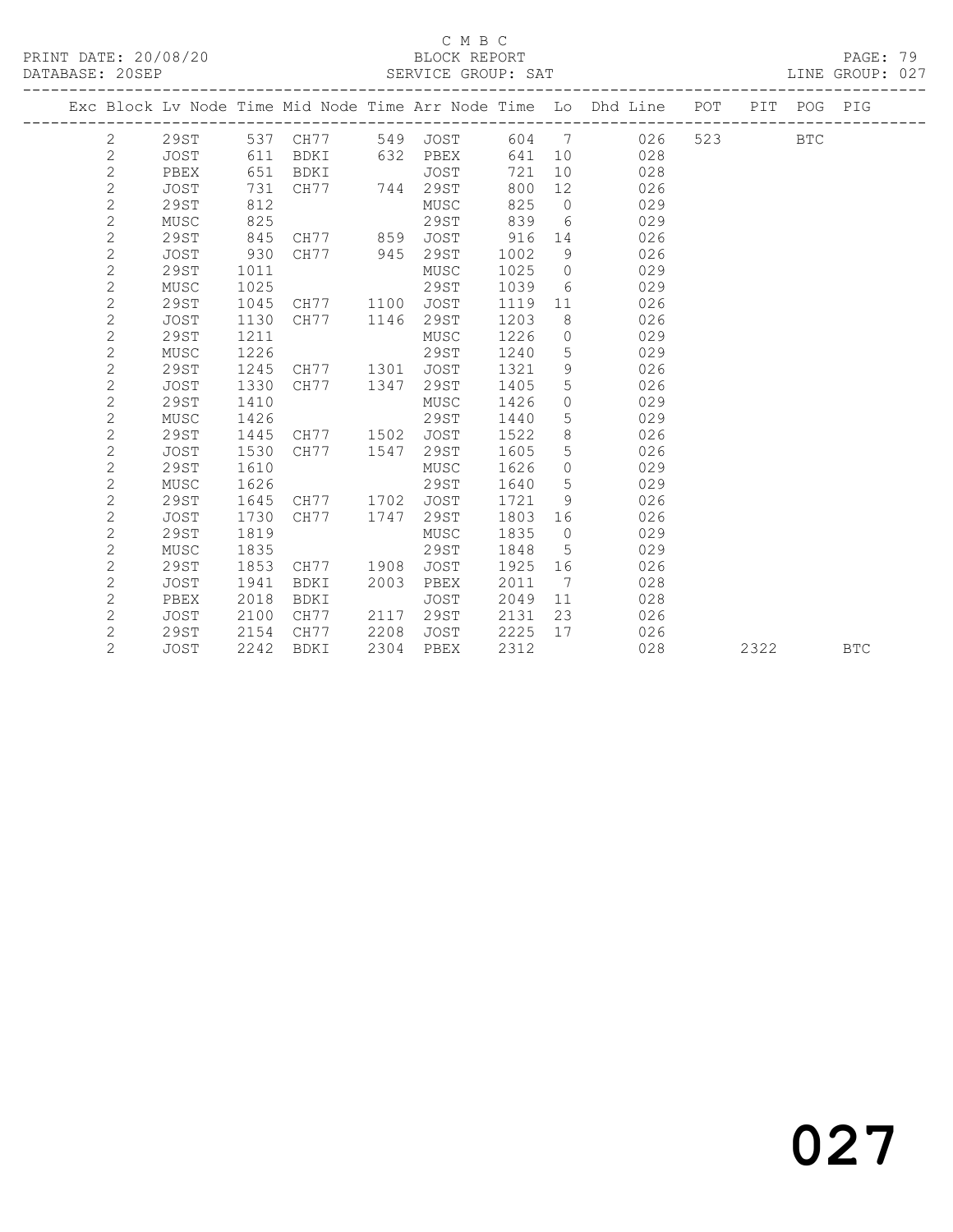### $\begin{tabular}{lllllll} \multicolumn{2}{c}{\textbf{C} M B C} & \multicolumn{2}{c}{\textbf{C} M B C} \\ \multicolumn{2}{c}{\textbf{P RINT} \textbf{DATE: }}& 20/08/20 & & & & & \multicolumn{2}{c}{\textbf{E} M B C} \\ \multicolumn{2}{c}{\textbf{D} M T C} & \multicolumn{2}{c}{\textbf{D} M T C} & \multicolumn{2}{c}{\textbf{D} M T C} & \multicolumn{2}{c}{\textbf{D} M T C} & \multicolumn{2}{c}{\textbf{D} M T C} & \multicolumn{2}{c}{$

DATABASE: 20SEP SERVICE GROUP: SAT LINE GROUP: 027

|   |             |      |                   |      |             |      |                 | Exc Block Lv Node Time Mid Node Time Arr Node Time Lo Dhd Line POT |     |      | PIT POG PIG |            |
|---|-------------|------|-------------------|------|-------------|------|-----------------|--------------------------------------------------------------------|-----|------|-------------|------------|
| 3 | JOST        |      | 542 CH77 555 29ST |      |             | 610  | 5               | 026                                                                | 531 |      | <b>BTC</b>  |            |
| 3 | 29ST        | 615  |                   |      | MUSC        | 627  | $\circ$         | 029                                                                |     |      |             |            |
| 3 | MUSC        | 627  |                   |      | 29ST        | 639  | 5               | 029                                                                |     |      |             |            |
| 3 | 29ST        | 644  |                   |      | MUSC        | 656  | $\circ$         | 029                                                                |     |      |             |            |
| 3 | MUSC        | 656  |                   |      | 29ST        | 709  | 5               | 029                                                                |     |      |             |            |
| 3 | 29ST        | 714  |                   |      | MUSC        | 726  | $\circ$         | 029                                                                |     |      |             |            |
| 3 | MUSC        | 726  |                   |      | 29ST        | 739  | 5               | 029                                                                |     |      |             |            |
| 3 | 29ST        | 744  |                   |      | MUSC        | 756  | $\Omega$        | 029                                                                |     |      |             |            |
| 3 | MUSC        | 756  |                   |      | 29ST        | 809  | 16              | 029                                                                |     |      |             |            |
| 3 | 29ST        | 825  | CH77              | 839  | <b>JOST</b> | 856  | 7               | 026                                                                |     |      |             |            |
| 3 | JOST        | 903  | BDKI              | 925  | PBEX        | 934  | 9               | 028                                                                |     |      |             |            |
| 3 | PBEX        | 943  | BDKI              |      | JOST        | 1018 | 6               | 028                                                                |     |      |             |            |
| 3 | JOST        | 1024 | BDKI              | 1046 | PBEX        | 1055 | 8               | 028                                                                |     |      |             |            |
| 3 | PBEX        | 1103 | BDKI              |      | JOST        | 1138 | 6               | 028                                                                |     |      |             |            |
| 3 | <b>JOST</b> | 1144 | BDKI              | 1206 | PBEX        | 1216 | 6               | 028                                                                |     |      |             |            |
| 3 | PBEX        | 1222 | BDKI              |      | <b>JOST</b> | 1258 | 6               | 028                                                                |     |      |             |            |
| 3 | <b>JOST</b> | 1304 | BDKI              | 1327 | PBEX        | 1337 | 5               | 028                                                                |     |      |             |            |
| 3 | PBEX        | 1342 | BDKI              |      | <b>JOST</b> | 1418 | 6               | 028                                                                |     |      |             |            |
| 3 | <b>JOST</b> | 1424 | BDKI              | 1447 | PBEX        | 1457 | 5               | 028                                                                |     |      |             |            |
| 3 | PBEX        | 1502 | BDKI              |      | JOST        | 1538 | 6               | 028                                                                |     |      |             |            |
| 3 | <b>JOST</b> | 1544 | BDKI              | 1607 | PBEX        | 1617 | 5               | 028                                                                |     |      |             |            |
| 3 | PBEX        | 1622 | BDKI              |      | JOST        | 1658 | 6               | 028                                                                |     |      |             |            |
| 3 | JOST        | 1704 | BDKI              | 1727 | PBEX        | 1736 | 6               | 028                                                                |     |      |             |            |
| 3 | PBEX        | 1742 | BDKI              |      | <b>JOST</b> | 1818 | 10 <sup>°</sup> | 028                                                                |     |      |             |            |
| 3 | JOST        | 1828 | BDKI              | 1851 | PBEX        | 1900 | 14              | 028                                                                |     |      |             |            |
| 3 | PBEX        | 1914 | BDKI              |      | JOST        | 1945 | 15              | 028                                                                |     |      |             |            |
| 3 | <b>JOST</b> | 2000 | CH77              | 2017 | 29ST        | 2031 | 18              | 026                                                                |     |      |             |            |
| 3 | 29ST        | 2049 |                   |      | MUSC        | 2104 | $\overline{0}$  | 029                                                                |     |      |             |            |
| 3 | MUSC        | 2104 |                   |      | 29ST        | 2116 | 8               | 029                                                                |     |      |             |            |
| 3 | 29ST        | 2124 | CH77              | 2138 | JOST        | 2155 |                 | 026                                                                |     | 2203 |             | <b>BTC</b> |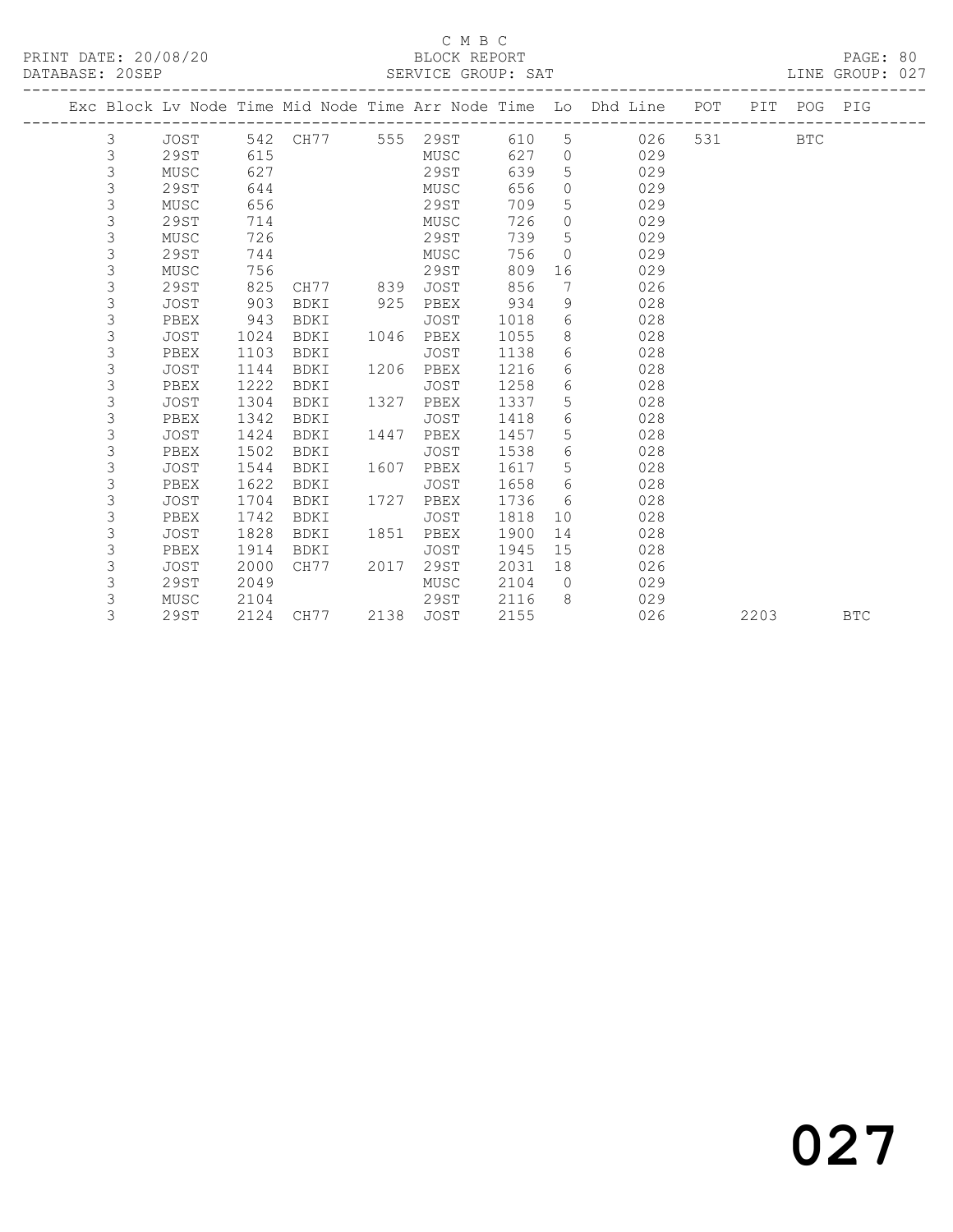#### C M B C<br>BLOCK REPORT SERVICE GROUP: SAT

PRINT DATE: 20/08/20 BLOCK REPORT PAGE: 81

|                |             |        |                                    |      |           |      |                              | Exc Block Lv Node Time Mid Node Time Arr Node Time Lo Dhd Line POT |         | PIT  | POG PIG    |  |
|----------------|-------------|--------|------------------------------------|------|-----------|------|------------------------------|--------------------------------------------------------------------|---------|------|------------|--|
| 4              | BDKI        |        | 601 HK-W 604 PBEX                  |      |           |      |                              | 610 8 028                                                          | 600 000 |      | <b>BTC</b> |  |
| 4              | PBEX        | 618    | <b>BDKI</b>                        |      | JOST      | 648  |                              | 21 028                                                             |         |      |            |  |
| 4              | <b>JOST</b> | 709    | BDKI                               |      | 730 PBEX  | 739  | $\overline{7}$               | 028                                                                |         |      |            |  |
| 4              | PBEX        | 746    | BDKI<br>BDKI JOST<br>CH77 846 29ST |      | JOST      | 818  | 13                           | 028                                                                |         |      |            |  |
| $\overline{4}$ | JOST        | 831    |                                    |      |           | 903  | 8 <sup>8</sup>               | 026                                                                |         |      |            |  |
| $\overline{4}$ | 29ST        | 911    |                                    |      | MUSC      | 925  | $\overline{0}$               | 029                                                                |         |      |            |  |
| 4              | MUSC        | $-925$ |                                    |      | 29ST      | 939  | 6                            | 029                                                                |         |      |            |  |
| 4              | <b>29ST</b> | 945    | CH77 1000 JOST                     |      |           | 1019 | 11                           | 026                                                                |         |      |            |  |
| 4              | <b>JOST</b> | 1030   | CH77                               | 1045 | 29ST      | 1102 | 9                            | 026                                                                |         |      |            |  |
| 4              | <b>29ST</b> | 1111   |                                    |      | MUSC      | 1125 | $\overline{0}$               | 029                                                                |         |      |            |  |
| 4              | MUSC        | 1125   |                                    |      | 29ST      | 1139 | 6                            | 029                                                                |         |      |            |  |
| 4              | <b>29ST</b> | 1145   | CH77 1200                          |      | JOST      | 1219 | 11                           | 026                                                                |         |      |            |  |
| 4              | <b>JOST</b> | 1230   | CH77 1246                          |      | 29ST      | 1303 | 8                            | 026                                                                |         |      |            |  |
| 4              | 29ST        | 1311   |                                    |      | MUSC      | 1327 | $\circ$                      | 029                                                                |         |      |            |  |
| 4              | MUSC        | 1327   |                                    |      | 29ST      | 1340 | 5                            | 029                                                                |         |      |            |  |
| 4              | <b>29ST</b> | 1345   | CH77 1401                          |      | JOST      | 1421 | 9                            | 026                                                                |         |      |            |  |
| $\sqrt{4}$     | JOST        | 1430   | CH77 1447                          |      | 29ST      | 1505 | 5                            | 026                                                                |         |      |            |  |
| 4              | <b>29ST</b> | 1510   |                                    |      | MUSC      | 1526 | $\circ$                      | 029                                                                |         |      |            |  |
| 4              | MUSC        | 1526   |                                    |      | 29ST      | 1540 | 5                            | 029                                                                |         |      |            |  |
| 4              | 29ST        | 1545   | CH77                               | 1602 | JOST      | 1621 | 9                            | 026                                                                |         |      |            |  |
| 4              | <b>JOST</b> | 1630   | CH77                               | 1647 | 29ST      | 1705 | 5                            | 026                                                                |         |      |            |  |
| 4              | <b>29ST</b> | 1710   |                                    |      | MUSC      | 1726 | $\overline{0}$               | 029                                                                |         |      |            |  |
| 4              | MUSC        | 1726   |                                    |      | 29ST      | 1739 | 6                            | 029                                                                |         |      |            |  |
| 4              | 29ST        | 1745   | CH77 1802                          |      | JOST      | 1820 | 10                           | 026                                                                |         |      |            |  |
| 4              | <b>JOST</b> | 1830   | CH77                               | 1847 | 29ST      | 1903 | 16                           | 026                                                                |         |      |            |  |
| 4              | <b>29ST</b> | 1919   |                                    |      | MUSC      | 1935 | $\overline{0}$               | 029                                                                |         |      |            |  |
| 4              | MUSC        | 1935   |                                    |      | 29ST      | 1947 | $\overline{7}$               | 029                                                                |         |      |            |  |
| 4              | <b>29ST</b> | 1954   | CH77 2009                          |      | JOST      | 2026 | 15                           | 026                                                                |         |      |            |  |
| 4              | JOST        | 2041   | BDKI                               | 2103 | PBEX      | 2111 | $7\phantom{.0}\phantom{.0}7$ | 028                                                                |         |      |            |  |
| 4              | PBEX        | 2118   | BDKI                               |      | JOST      | 2149 | 22                           | 028                                                                |         |      |            |  |
| 4              | JOST        | 2211   | BDKI                               |      | 2233 PBEX | 2241 | $7\phantom{.0}\phantom{.0}7$ | 028                                                                |         |      |            |  |
| 4              | PBEX        | 2248   | BDKI                               |      | JOST      | 2317 | 6                            | 028                                                                |         |      |            |  |
| 4              | JOST        | 2323   | CH77                               |      | 2338 29ST | 2350 | $5^{\circ}$                  | 026                                                                |         |      |            |  |
| 4              | <b>29ST</b> | 2355   |                                    |      | MUSC      | 2408 | $\overline{0}$               | 029                                                                |         |      |            |  |
| 4              | MUSC        | 2408   |                                    |      | 29ST      | 2419 | $7\phantom{0}$               | 029                                                                |         |      |            |  |
| 4              | 29ST        |        | 2426 CH77 2439 JOST                |      |           | 2453 |                              | 026                                                                |         | 2501 | <b>BTC</b> |  |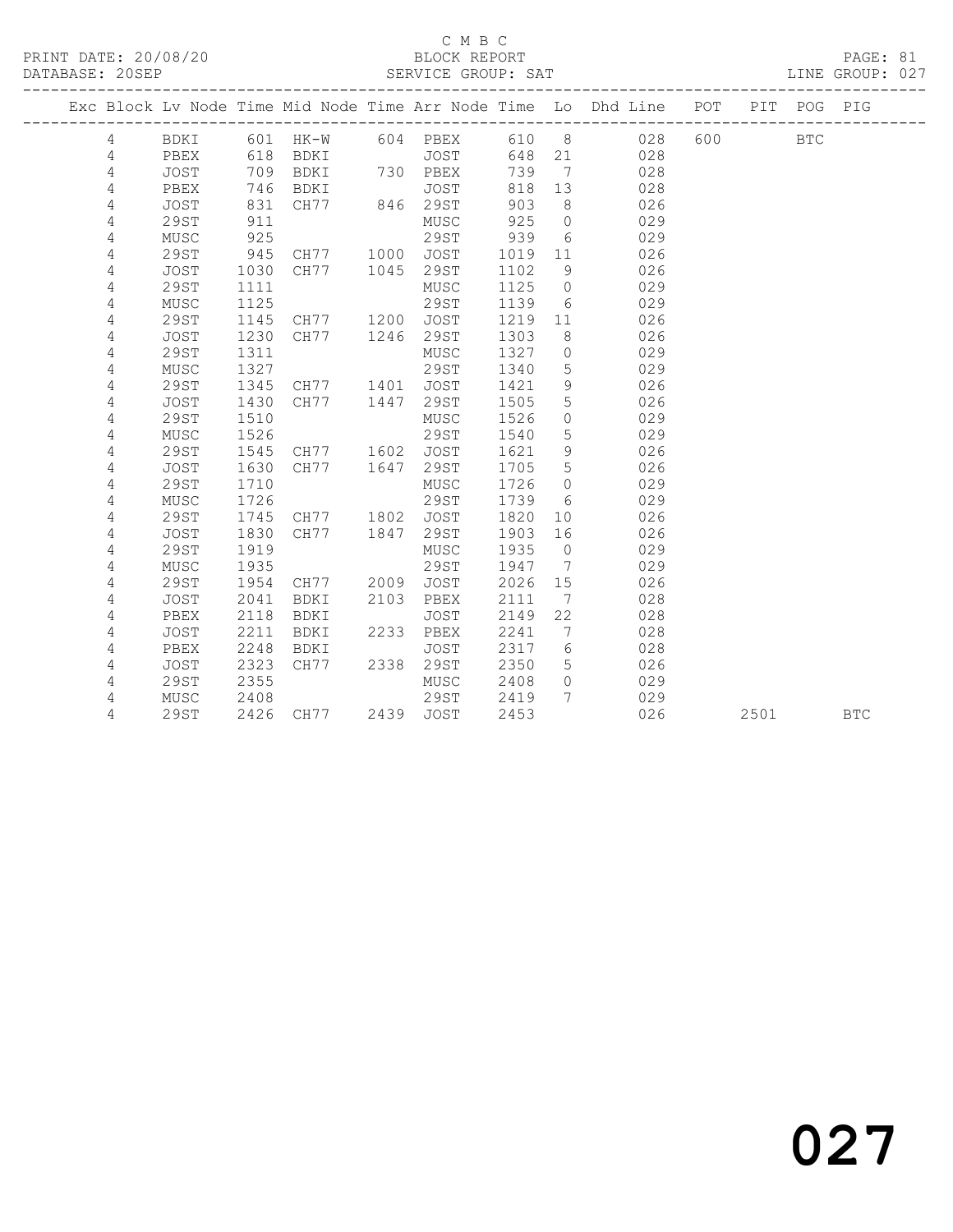#### C M B C<br>BLOCK REPORT PRINT DATE: 20/08/20 BLOCK REPORT PAGE: 82

| DATABASE: 20SEP |    |      |      |           |      | SERVICE GROUP: SAT |      |                |                                                                                |           |            | LINE GROUP: 027 |  |
|-----------------|----|------|------|-----------|------|--------------------|------|----------------|--------------------------------------------------------------------------------|-----------|------------|-----------------|--|
|                 |    |      |      |           |      |                    |      |                | Exc Block Lv Node Time Mid Node Time Arr Node Time Lo Dhd Line POT PIT POG PIG |           |            |                 |  |
|                 | .5 |      |      |           |      |                    |      |                | 29ST 617 CH77 630 JOST 646 12 026                                              | 603 — 100 | <b>BTC</b> |                 |  |
|                 | 5  | JOST | 658  | RUBY      | 706  | KTLP               |      |                | 716 9<br>027                                                                   |           |            |                 |  |
|                 | 5  | KTLP | 725  | RUBY      | 735  | JOST               |      |                | 745 6<br>027                                                                   |           |            |                 |  |
|                 | 5  | JOST | 751  | CH77 804  |      | 29ST               | 820  |                | 22<br>026                                                                      |           |            |                 |  |
|                 | 5  | 29ST | 842  |           |      | MUSC               | 855  | $\overline{0}$ | 029                                                                            |           |            |                 |  |
|                 | 5  | MUSC | 855  |           |      | 29ST               | 909  |                | 029                                                                            |           |            |                 |  |
|                 | 5  | 29ST | 925  | CH77 940  |      | JOST               | 959  | 11             | 026                                                                            |           |            |                 |  |
|                 | 5  | JOST | 1010 | CH77 1025 |      | 29ST               | 1042 |                | 9<br>026                                                                       |           |            |                 |  |
|                 | 5  | 29ST | 1051 |           |      | MUSC               | 1105 |                | $\Omega$<br>029                                                                |           |            |                 |  |
|                 | 5  | MUSC | 1105 |           |      | 29ST               | 1119 | $6 \quad$      | 029                                                                            |           |            |                 |  |
|                 | 5  | 29ST | 1125 | CH77 1140 |      | JOST               | 1159 |                | 11 - 1<br>026                                                                  |           |            |                 |  |
|                 | 5  | JOST | 1210 | CH77 1226 |      | 29ST               | 1243 | 8              | 026                                                                            |           |            |                 |  |
|                 | 5  | 29ST | 1251 |           |      | MUSC               | 1306 | 0              | 029                                                                            |           |            |                 |  |
|                 | 5  | MUSC | 1306 |           |      | 29ST               | 1319 |                | $6 \qquad \qquad$<br>029                                                       |           |            |                 |  |
|                 | 5  | 29ST | 1325 | CH77 1341 |      | JOST               | 1401 | $9 \quad$      | 026                                                                            |           |            |                 |  |
|                 | 5  | JOST | 1410 | CH77      | 1427 | 29ST               | 1445 | $5^{\circ}$    | 026                                                                            |           |            |                 |  |
|                 | 5  | 29ST | 1450 |           |      | MUSC               | 1506 |                | $\overline{0}$<br>029                                                          |           |            |                 |  |
|                 | 5  | MUSC | 1506 |           |      | 29ST               | 1520 | 5              | 029                                                                            |           |            |                 |  |
|                 | 5  | 29ST | 1525 | CH77 1542 |      | JOST               | 1601 | 9              | 026                                                                            |           |            |                 |  |
|                 | 5  | JOST | 1610 | CH77 1627 |      | 29ST               | 1645 |                | $5 - 5$<br>026                                                                 |           |            |                 |  |
|                 | 5  | 29ST | 1650 |           |      | MUSC               | 1706 |                | $\Omega$<br>029                                                                |           |            |                 |  |
|                 | 5  | MUSC | 1706 |           |      | 29ST               | 1719 |                | $6 \qquad \qquad$<br>029                                                       |           |            |                 |  |
|                 | 5  | 29ST | 1725 | CH77 1742 |      | JOST               | 1801 |                | 9 026                                                                          |           |            |                 |  |
|                 | 5  | JOST | 1810 | CH77      | 1827 | 29ST               | 1843 |                | 026                                                                            | 1855      |            | <b>BTC</b>      |  |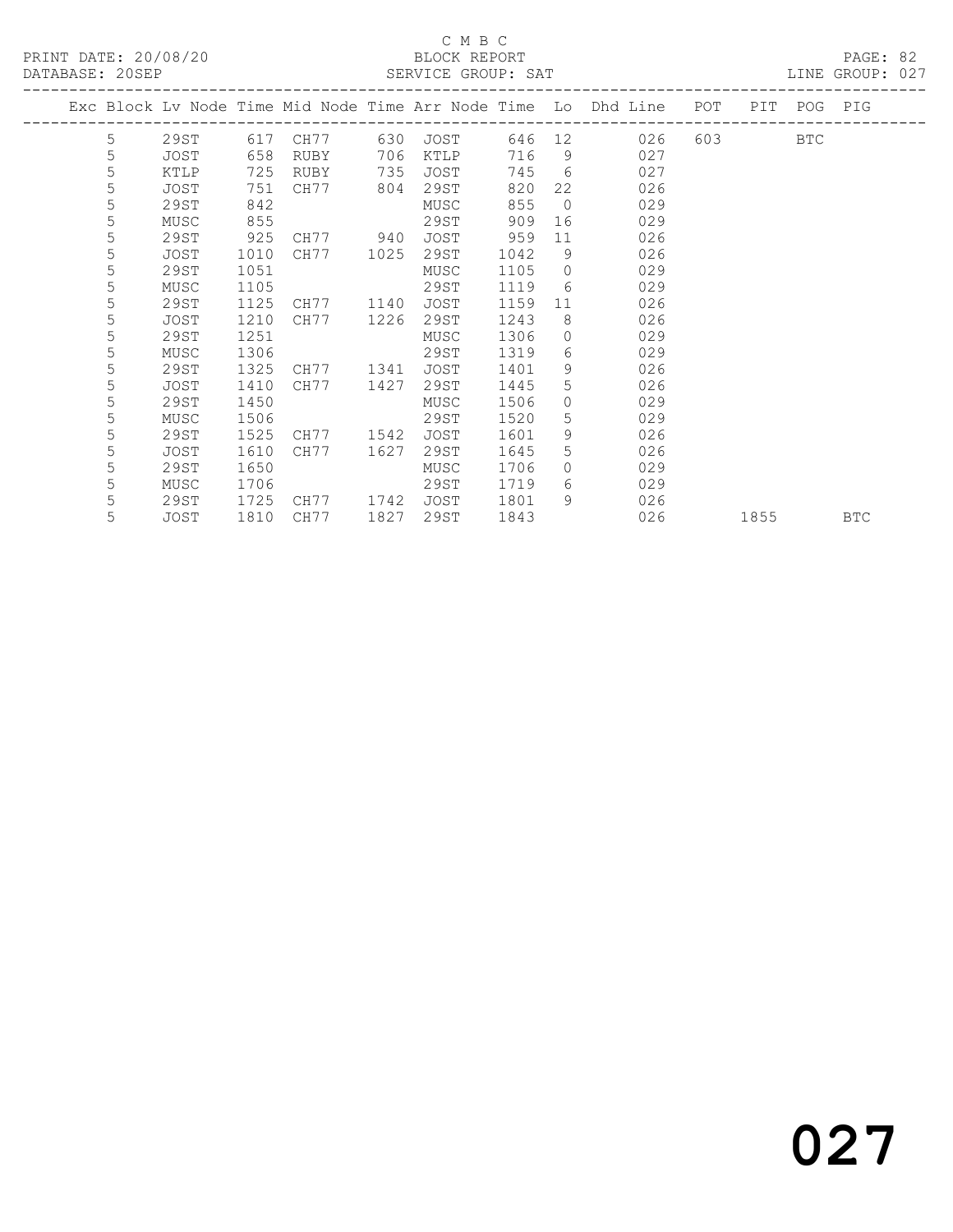|            |             |      |          |      |             |      |                   | Exc Block Lv Node Time Mid Node Time Arr Node Time Lo Dhd Line POT |     |      | PIT POG PIG |            |
|------------|-------------|------|----------|------|-------------|------|-------------------|--------------------------------------------------------------------|-----|------|-------------|------------|
| 6          | KYBD        |      | 613 RUBY |      | 625 KTLP    |      |                   | 635 11 027                                                         | 604 |      | <b>BTC</b>  |            |
| 6          | KTLP        | 646  | RUBY     |      | 655 JOST    | 705  | 5                 | 027                                                                |     |      |             |            |
| $\epsilon$ | JOST        | 710  | CH77     | 723  | 29ST        | 739  | 5                 | 026                                                                |     |      |             |            |
| 6          | 29ST        | 744  | CH77     | 757  | JOST        | 813  | 5                 | 026                                                                |     |      |             |            |
| 6          | <b>JOST</b> | 818  | RUBY     | 828  | KTLP        | 839  | 5                 | 027                                                                |     |      |             |            |
| 6          | KTLP        | 844  | RUBY     | 855  | JOST        | 907  | 11                | 027                                                                |     |      |             |            |
| 6          | JOST        | 918  | RUBY     | 928  | KTLP        | 939  | 5                 | 027                                                                |     |      |             |            |
| 6          | KTLP        | 944  | RUBY     | 955  | JOST        | 1008 | 10                | 027                                                                |     |      |             |            |
| 6          | <b>JOST</b> | 1018 | RUBY     | 1029 | KTLP        | 1040 | 8                 | 027                                                                |     |      |             |            |
| 6          | KTLP        | 1048 | RUBY     | 1059 | JOST        | 1112 | $6\phantom{.}6$   | 027                                                                |     |      |             |            |
| $\epsilon$ | JOST        | 1118 | RUBY     | 1129 | KTLP        | 1141 | $7\overline{ }$   | 027                                                                |     |      |             |            |
| 6          | KTLP        | 1148 | RUBY     | 1159 | JOST        | 1212 | 6                 | 027                                                                |     |      |             |            |
| 6          | JOST        | 1218 | RUBY     | 1229 | KTLP        | 1241 | 7                 | 027                                                                |     |      |             |            |
| 6          | KTLP        | 1248 | RUBY     | 1259 | JOST        | 1312 | $6\phantom{.}6$   | 027                                                                |     |      |             |            |
| $\epsilon$ | JOST        | 1318 | RUBY     | 1330 | KTLP        | 1342 | $6\overline{6}$   | 027                                                                |     |      |             |            |
| 6          | KTLP        | 1348 | RUBY     | 1359 | JOST        | 1412 | 6                 | 027                                                                |     |      |             |            |
| 6          | <b>JOST</b> | 1418 | RUBY     | 1431 | KTLP        | 1443 | 5                 | 027                                                                |     |      |             |            |
| 6          | KTLP        | 1448 | RUBY     | 1459 | JOST        | 1512 | $\sqrt{6}$        | 027                                                                |     |      |             |            |
| 6          | JOST        | 1518 | RUBY     | 1531 | KTLP        | 1543 | 5                 | 027                                                                |     |      |             |            |
| 6          | KTLP        | 1548 | RUBY     | 1559 | JOST        | 1612 | 6                 | 027                                                                |     |      |             |            |
| 6          | <b>JOST</b> | 1618 | RUBY     | 1630 | KTLP        | 1643 | 5                 | 027                                                                |     |      |             |            |
| 6          | KTLP        | 1648 | RUBY     | 1659 | JOST        | 1712 | 6                 | 027                                                                |     |      |             |            |
| 6          | JOST        | 1718 | RUBY     | 1729 | KTLP        | 1742 | 6                 | 027                                                                |     |      |             |            |
| 6          | KTLP        | 1748 | RUBY     | 1759 | JOST        | 1812 | 6                 | 027                                                                |     |      |             |            |
| 6          | JOST        | 1818 | RUBY     | 1829 | KTLP        | 1842 | 10                | 027                                                                |     |      |             |            |
| 6          | KTLP        | 1852 | RUBY     | 1901 | JOST        | 1913 | $7\phantom{.0}\,$ | 027                                                                |     |      |             |            |
| 6          | <b>JOST</b> | 1920 | RUBY     | 1931 | KTLP        | 1944 | $7\phantom{.0}$   | 027                                                                |     |      |             |            |
| 6          | KTLP        | 1951 | RUBY     | 2000 | <b>JOST</b> | 2011 | 9                 | 027                                                                |     |      |             |            |
| 6          | JOST        | 2020 | RUBY     | 2030 | KTLP        | 2042 | 9                 | 027                                                                |     |      |             |            |
| 6          | KTLP        | 2051 | RUBY     | 2100 | JOST        | 2111 | 9                 | 027                                                                |     |      |             |            |
| 6          | JOST        | 2120 | RUBY     | 2130 | KTLP        | 2141 | 12                | 027                                                                |     |      |             |            |
| 6          | KTLP        | 2153 | RUBY     | 2201 | JOST        | 2210 | 13                | 027                                                                |     |      |             |            |
| 6          | JOST        | 2223 | CH77     | 2238 | 29ST        | 2250 | 5                 | 026                                                                |     |      |             |            |
| $\epsilon$ | 29ST        | 2255 |          |      | MUSC        | 2309 | $\circ$           | 029                                                                |     |      |             |            |
| 6          | MUSC        | 2309 |          |      | 29ST        | 2320 | 7                 | 029                                                                |     |      |             |            |
| 6          | 29ST        | 2327 | CH77     | 2341 | JOST        | 2356 | 19                | 026                                                                |     |      |             |            |
| 6          | JOST        | 2415 | BDKI     | 2437 | PBEX        | 2445 | 7                 | 028                                                                |     |      |             |            |
| 6          | PBEX        | 2452 | BDKI     |      | JOST        | 2521 | 9                 | 028                                                                |     |      |             |            |
| 6          | JOST        | 2530 | CH77     |      | 2545 29ST   | 2557 |                   | 026                                                                |     | 2607 |             | <b>BTC</b> |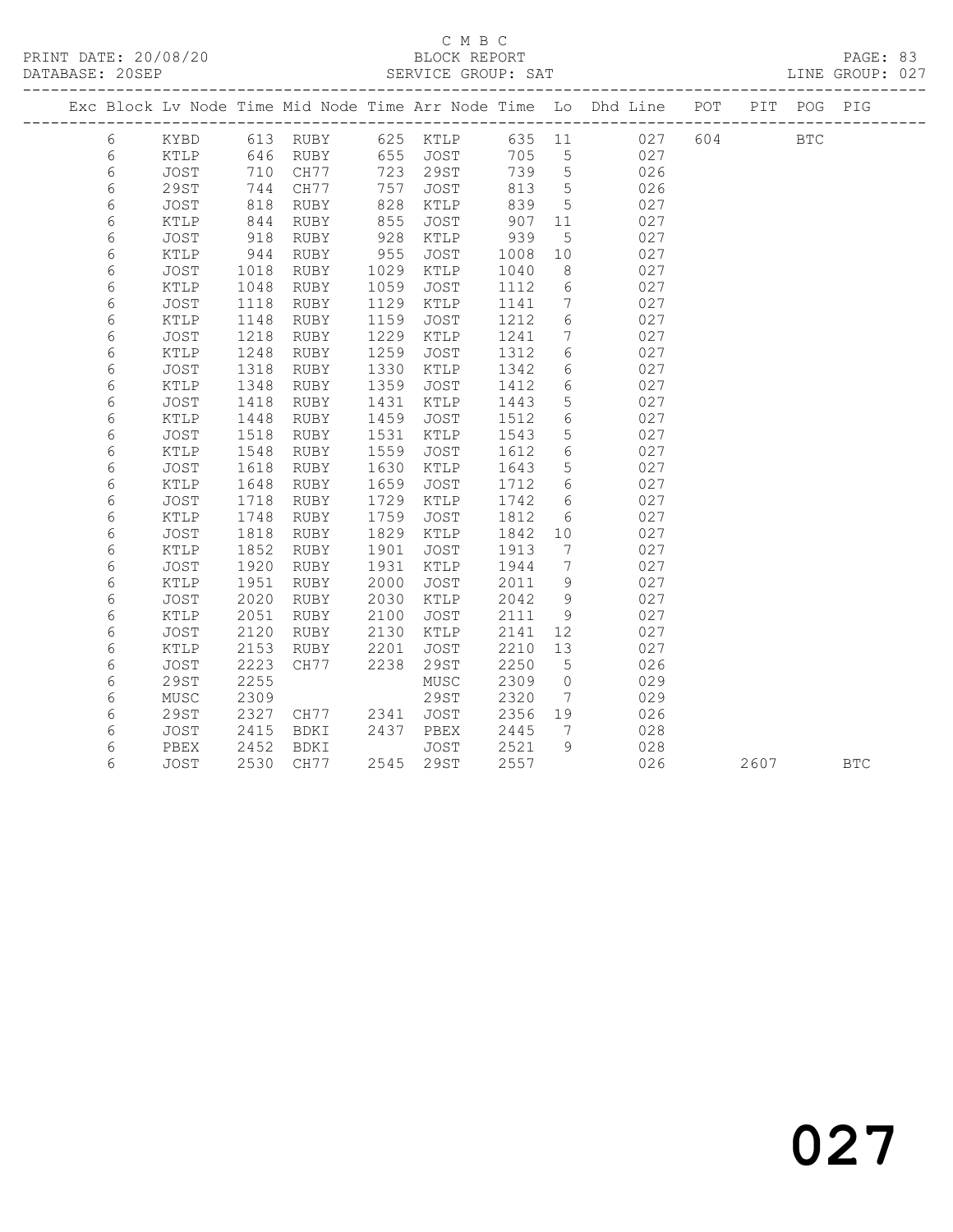|                       |              |              |                            |      |              |              |                 | Exc Block Lv Node Time Mid Node Time Arr Node Time Lo Dhd Line POT |           | PIT POG PIG |            |
|-----------------------|--------------|--------------|----------------------------|------|--------------|--------------|-----------------|--------------------------------------------------------------------|-----------|-------------|------------|
| 7                     | BDKS         |              |                            |      |              |              |                 | 612 SMKI 625 JOST 633 6 028                                        | 611 000   | <b>BTC</b>  |            |
| 7                     | JOST         |              | 639 BDKI                   |      | 700 PBEX     | 709          | 9               | 028                                                                |           |             |            |
| 7                     | PBEX         | 718          | BDKI                       |      | JOST         | 748          | 10              | 028                                                                |           |             |            |
| 7                     | JOST         | 758          | RUBY                       |      | 807 KTLP     | 818          | 7               | 027                                                                |           |             |            |
| 7                     | KTLP         | 825          | RUBY                       | 835  | JOST         | 845          | $5\overline{)}$ | 027                                                                |           |             |            |
| 7                     | <b>JOST</b>  | 850          | CH77                       |      | 905 29ST     | 922          | 9               | 026                                                                |           |             |            |
| 7                     | <b>29ST</b>  | 931          |                            |      | MUSC         | 945          | $\circ$         | 029                                                                |           |             |            |
| 7                     | MUSC         | 945          |                            |      | 29ST         | 959          | 6               | 029                                                                |           |             |            |
| 7                     | 29ST         | 1005         | CH77 1020                  |      | JOST         | 1039         | 11              | 026                                                                |           |             |            |
| 7                     | JOST         | 1050         | CH77                       |      | 1105 29ST    | 1122         | 9               | 026                                                                |           |             |            |
| 7                     | <b>29ST</b>  | 1131         |                            |      | MUSC         | 1146         | $\circ$         | 029                                                                |           |             |            |
| 7                     | MUSC         | 1146         |                            |      | 29ST         | 1200         | 5               | 029                                                                |           |             |            |
| 7                     | 29ST         | 1205         | CH77 1221 JOST             |      |              | 1241         | 9               | 026                                                                |           |             |            |
| 7                     | JOST         | 1250         | CH77                       |      | 1306 29ST    | 1323         | 8               | 026                                                                |           |             |            |
| $\overline{7}$        | <b>29ST</b>  | 1331         |                            |      | MUSC         | 1347         | $\circ$         | 029                                                                |           |             |            |
| 7                     | MUSC         | 1347         |                            |      | 29ST         | 1400         | 5               | 029                                                                |           |             |            |
| 7                     | 29ST         | 1405         | CH77 1422                  |      | JOST         | 1442         | 8               | 026                                                                |           |             |            |
| 7<br>$\boldsymbol{7}$ | JOST         | 1450         | CH77                       | 1507 | 29ST         | 1525         | $5\phantom{.0}$ | 026                                                                |           |             |            |
| 7                     | 29ST         | 1530         |                            |      | MUSC<br>29ST | 1546         | $\circ$         | 029                                                                |           |             |            |
| 7                     | MUSC<br>29ST | 1546<br>1605 | CH77 1622 JOST             |      |              | 1600<br>1641 | 5<br>9          | 029<br>026                                                         |           |             |            |
| 7                     | JOST         | 1650         | CH77                       | 1707 | 29ST         | 1723         | $\overline{7}$  | 026                                                                |           |             |            |
| 7                     | <b>29ST</b>  | 1730         |                            |      | MUSC         | 1746         | $\overline{0}$  | 029                                                                |           |             |            |
| 7                     | MUSC         | 1746         |                            |      | 29ST         | 1759         | 6               | 029                                                                |           |             |            |
| 7                     | 29ST         | 1805         | CH77                       | 1822 | JOST         | 1840         | 18              | 026                                                                |           |             |            |
| 7                     | JOST         | 1858         | RUBY                       | 1909 | KTLP         | 1922         |                 | 027                                                                | 1926 1990 |             | <b>BTC</b> |
|                       |              |              |                            |      |              |              |                 |                                                                    |           |             |            |
| 8                     | KTLP         | 625          | RUBY                       | 634  | JOST         | 644          | 6               | 027                                                                | 619       | BTC         |            |
| 8                     | <b>JOST</b>  | 650          | CH77                       | 703  | 29ST         | 718          | 6               | 026                                                                |           |             |            |
| 8                     | 29ST         | 724          | CH77                       | 737  | JOST         | 753          | 16              | 026                                                                |           |             |            |
| $\,8\,$               | JOST         | 809          | BDKI                       |      | 831 PBEX     | 840          | 6               | 028                                                                |           |             |            |
| 8                     | PBEX         | 846          | BDKI                       |      | JOST         | 918          | 9               | 028                                                                |           |             |            |
| 8                     | JOST         | 927          | BDKI                       |      | 949 PBEX     | 958          | $5\phantom{.0}$ | 028                                                                |           |             |            |
| 8                     | PBEX         | 1003         | BDKI                       |      | JOST         | 1038         | 6               | 028                                                                |           |             |            |
| $\,8\,$               | JOST         | 1044         | BDKI                       |      | 1106 PBEX    | 1115         | 8               | 028                                                                |           |             |            |
| 8                     | PBEX         | 1123         | BDKI                       |      | JOST         | 1158         | $6\overline{6}$ | 028                                                                |           |             |            |
| 8                     | JOST         | 1204         | BDKI                       |      | 1226 PBEX    | 1236         | 6 <sup>6</sup>  | 028                                                                |           |             |            |
| 8                     | PBEX         | 1242         | BDKI                       |      | JOST         | 1318         | $6\overline{6}$ | 028                                                                |           |             |            |
| $\,8\,$               | JOST         | 1324         | BDKI                       |      | 1347 PBEX    | 1357         | 5               | 028                                                                |           |             |            |
| 8                     |              |              | PBEX 1402 BDKI JOST 1438 6 |      |              |              |                 | 028                                                                |           |             |            |
| 8                     | JOST         | 1444<br>1522 | BDKI                       | 1507 | PBEX         | 1517<br>1558 | 5               | 028<br>028                                                         |           |             |            |
| $\,8\,$<br>$\,8\,$    | PBEX<br>JOST | 1604         | BDKI<br>BDKI               | 1627 | JOST<br>PBEX | 1637         | 6<br>5          | 028                                                                |           |             |            |
| $\,8\,$               | PBEX         | 1642         | BDKI                       |      | <b>JOST</b>  | 1718         | 7               | 028                                                                |           |             |            |
| 8                     | JOST         | 1725         | BDKI                       | 1748 | PBEX         | 1757         | 9               | 028                                                                |           |             |            |
| 8                     | PBEX         | 1806         | BDKI                       |      | JOST         | 1838         | 11              | 028                                                                |           |             |            |
| 8                     | JOST         | 1849         | BDKI                       | 1912 | PBEX         | 1921         |                 | 028                                                                | 1931      |             | <b>BTC</b> |
|                       |              |              |                            |      |              |              |                 |                                                                    |           |             |            |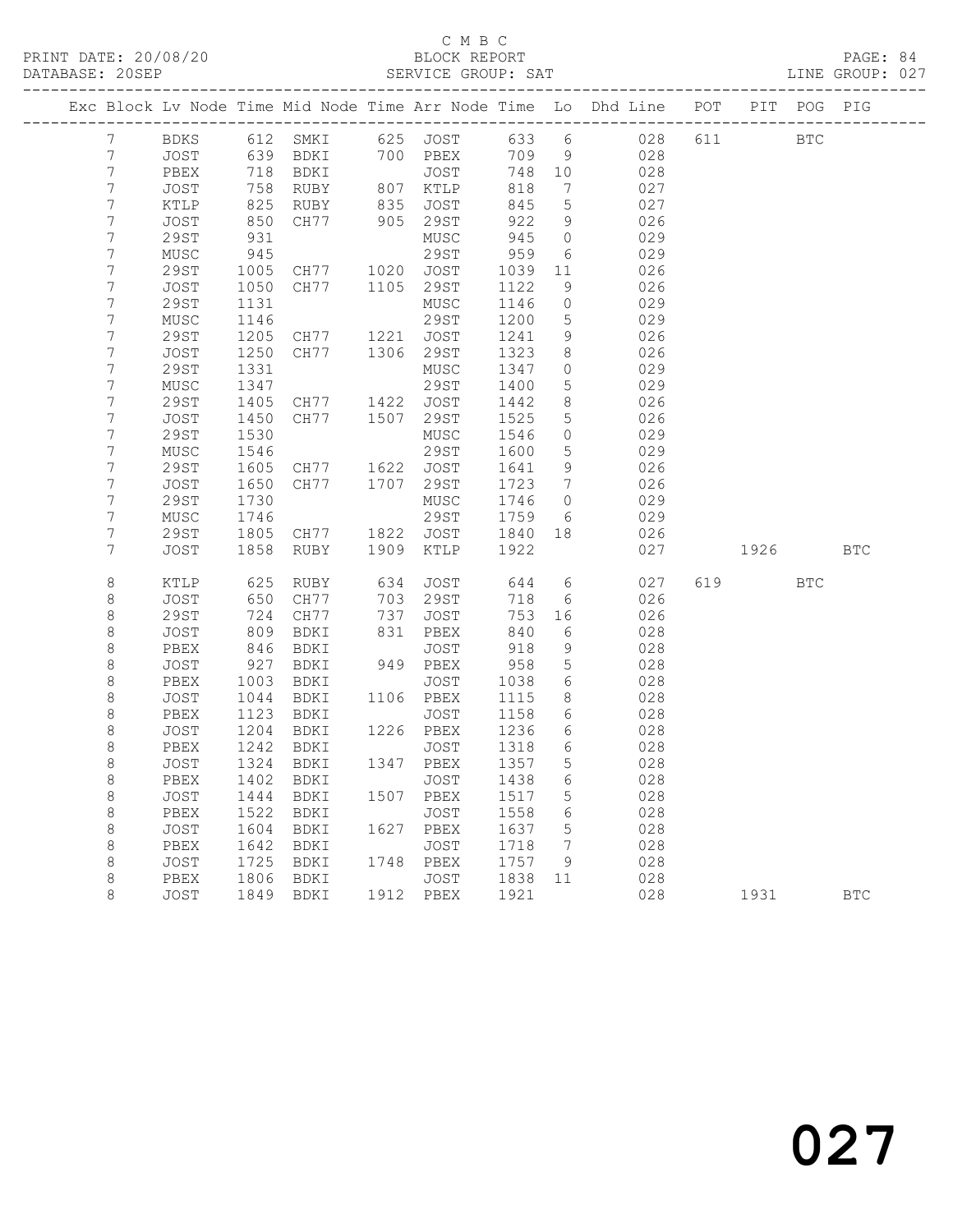### C M B C

| PRINT DATE: 20/08/20<br>DATABASE: 20SEP |             |      |           |      |             |         |                 |                                                                                |      |            | PAGE: 85<br>LINE GROUP: 027 |  |
|-----------------------------------------|-------------|------|-----------|------|-------------|---------|-----------------|--------------------------------------------------------------------------------|------|------------|-----------------------------|--|
|                                         |             |      |           |      |             |         |                 | Exc Block Lv Node Time Mid Node Time Arr Node Time Lo Dhd Line POT PIT POG PIG |      |            |                             |  |
| 9                                       | JOST        |      |           |      |             |         |                 | 638 RUBY 646 KTLP 656 10 027 627 BTC                                           |      |            |                             |  |
| 9                                       | KTLP        |      | 706 RUBY  | 715  | JOST 725 14 |         |                 | 027                                                                            |      |            |                             |  |
| 9                                       | JOST        |      | 739 BDKI  | 800  | PBEX        | 809 7   |                 | 028                                                                            |      |            |                             |  |
| 9                                       | PBEX        | 816  | BDKI      |      | JOST        | 848 10  |                 | 028                                                                            |      |            |                             |  |
| 9                                       | JOST        | 858  | RUBY      | 908  | KTLP        | 919     | $5\overline{)}$ | 027                                                                            |      |            |                             |  |
| 9                                       | KTLP        | 924  | RUBY      | 935  | JOST        | 947 11  |                 | 027                                                                            |      |            |                             |  |
| 9                                       | JOST        | 958  | RUBY      | 1009 | KTLP        | 1020    | 6               | 027                                                                            |      |            |                             |  |
| 9                                       | KTLP        | 1026 | RUBY      | 1037 | JOST        | 1050    | 8               | 027                                                                            |      |            |                             |  |
| 9                                       | JOST        | 1058 | RUBY      | 1109 | KTLP        | 1120    | 8               | 027                                                                            |      |            |                             |  |
| $\mathsf 9$                             | KTLP        | 1128 | RUBY      | 1139 | JOST        | 1152    | 6               | 027                                                                            |      |            |                             |  |
| 9                                       | JOST        | 1158 | RUBY      | 1209 | KTLP        | 1221    | $7\phantom{.0}$ | 027                                                                            |      |            |                             |  |
| 9                                       | KTLP        | 1228 | RUBY      | 1239 | JOST        | 1252    | 6               | 027                                                                            |      |            |                             |  |
| 9                                       | <b>JOST</b> | 1258 | RUBY      | 1310 | KTLP        | 1322    | 6               | 027                                                                            |      |            |                             |  |
| $\mathsf 9$                             | KTLP        | 1328 | RUBY      | 1339 | JOST        | 1352    | $6\overline{6}$ | 027                                                                            |      |            |                             |  |
| 9                                       | JOST        | 1358 | RUBY      | 1411 | KTLP        | 1423    | $5\phantom{.0}$ | 027                                                                            |      |            |                             |  |
| 9                                       | KTLP        | 1428 | RUBY      | 1439 | JOST        | 1452    | 6               | 027                                                                            |      |            |                             |  |
| 9                                       | <b>JOST</b> | 1458 | RUBY      | 1511 | KTLP        | 1523    | 5               | 027                                                                            |      |            |                             |  |
| 9                                       | KTLP        | 1528 | RUBY      | 1539 | JOST        | 1552    | 6               | 027                                                                            |      |            |                             |  |
| $\mathsf 9$                             | <b>JOST</b> | 1558 | RUBY      | 1611 | KTLP        | 1623    | 5               | 027                                                                            |      |            |                             |  |
| 9                                       | KTLP        | 1628 | RUBY      | 1639 | JOST        | 1652    | 6               | 027                                                                            |      |            |                             |  |
| 9                                       | JOST        | 1658 | RUBY      | 1709 | KTLP        | 1722    | 6               | 027                                                                            |      |            |                             |  |
| 9                                       | KTLP        | 1728 | RUBY      | 1739 | JOST        | 1752    | 6               | 027                                                                            |      |            |                             |  |
| $\mathsf 9$                             | <b>JOST</b> | 1758 | RUBY      | 1809 | KTLP        | 1822    | $6\overline{6}$ | 027                                                                            |      |            |                             |  |
| $\mathsf 9$                             | KTLP        | 1828 | RUBY      | 1838 | JOST        | 1851    | 12              | 027                                                                            |      |            |                             |  |
| 9                                       | <b>JOST</b> | 1903 | CH77      | 1920 | 29ST        | 1936    | 13              | 026                                                                            |      |            |                             |  |
| 9                                       | 29ST        | 1949 |           |      | MUSC        | 2005    | $\overline{0}$  | 029                                                                            |      |            |                             |  |
| 9                                       | MUSC        | 2005 |           |      | 29ST        | 2017    | $\overline{7}$  | 029                                                                            |      |            |                             |  |
| 9                                       | 29ST        |      | 2024 CH77 | 2039 | JOST        | 2056 15 |                 | 026                                                                            |      |            |                             |  |
| 9                                       | JOST        | 2111 | BDKI      | 2133 | PBEX        | 2141    | $\overline{7}$  | 028                                                                            |      |            |                             |  |
| 9                                       | PBEX        | 2148 | BDKI      |      | JOST        | 2219    |                 | 028                                                                            | 2227 |            | <b>BTC</b>                  |  |
| 10                                      | 29ST        | 644  | CH77      | 657  | JOST        | 713     | 5 <sup>5</sup>  | 026                                                                            |      | <b>BTC</b> |                             |  |
| 10                                      | JOST        | 718  | RUBY      | 726  | KTLP        | 736     | 8               | 027                                                                            |      |            |                             |  |
| 10                                      | KTLP        | 744  | RUBY      | 754  | JOST        | 805     | 6               | 027                                                                            |      |            |                             |  |
| 10                                      | JOST        | 811  | CH77      | 826  | 29ST        | 843     | 22              | 026                                                                            |      |            |                             |  |
| 10                                      | 29ST        | 905  | CH77      | 920  | JOST        | 939 11  |                 | 026                                                                            |      |            |                             |  |
| 10                                      | JOST        | 950  | CH77      | 1005 | 29ST        | 1022 9  |                 | 026                                                                            |      |            |                             |  |

 10 29ST 1031 MUSC 1045 0 029 10 MUSC 1045 29ST 1059 6 029 10 29ST 1105 CH77 1120 JOST 1139 11 026

 10 29ST 1232 MUSC 1247 0 029 10 MUSC 1247 29ST 1300 5 029 10 29ST 1305 CH77 1321 JOST 1341 9 026 10 JOST 1350 CH77 1407 29ST 1425 5 026 10 29ST 1430 MUSC 1446 0 029 10 MUSC 1446 29ST 1500 5 029 10 29ST 1505 CH77 1522 JOST 1541 9 026 10 JOST 1550 CH77 1607 29ST 1625 6 026 10 29ST 1631 MUSC 1647 0 029 10 MUSC 1647 29ST 1700 5 029 10 29ST 1705 CH77 1722 JOST 1741 9 026 10 JOST 1750 CH77 1807 29ST 1823 26 026 10 29ST 1849 MUSC 1905 0 029 10 MUSC 1905 29ST 1917 7 029 10 29ST 1924 CH77 1939 JOST 1956 15 026

10 JOST 1150 CH77 1206 29ST 1223 9 026

10 JOST 2011 BDKI 2033 PBEX 2041 7 028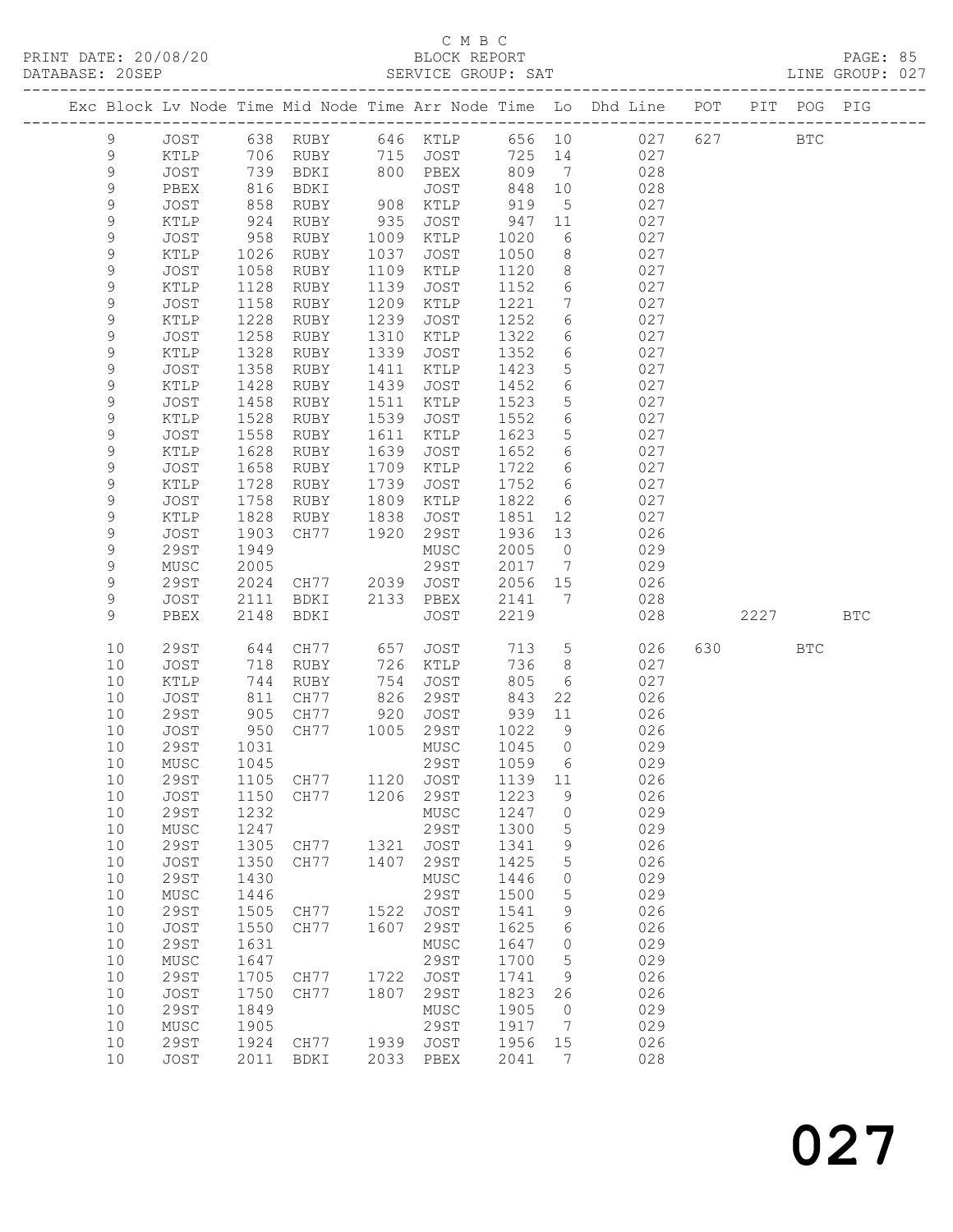#### C M B C<br>BLOCK REPORT

| DATABASE: 20SEP |      |             |                  |                                                    | SERVICE GROUP: SAT                     |                                             |                              |                                                                    |     |          |             | LINE GROUP: 027 |
|-----------------|------|-------------|------------------|----------------------------------------------------|----------------------------------------|---------------------------------------------|------------------------------|--------------------------------------------------------------------|-----|----------|-------------|-----------------|
|                 |      |             |                  |                                                    |                                        |                                             |                              | Exc Block Lv Node Time Mid Node Time Arr Node Time Lo Dhd Line POT |     |          | PIT POG PIG |                 |
|                 | 10   | PBEX        |                  |                                                    |                                        |                                             |                              | 028                                                                |     |          |             |                 |
|                 | 10   | JOST        |                  | 2048 BDKI JOST 2119 11<br>2130 CH77 2147 29ST 2200 |                                        |                                             |                              |                                                                    | 026 | 2210     |             | <b>BTC</b>      |
|                 | 11   | 29ST        |                  |                                                    |                                        |                                             | 5 <sup>5</sup>               | 026                                                                |     | 751 751  | <b>BTC</b>  |                 |
|                 | 11   | JOST        | 805<br>839       |                                                    | CH77 818 JOST 834<br>BDKI 901 PBEX 910 |                                             | 16                           | 028                                                                |     |          |             |                 |
|                 | 11   | PBEX        | 926              | BDKI                                               | JOST                                   | 958                                         | 6                            | 028                                                                |     |          |             |                 |
|                 | 11   | JOST        | 1004             | BDKI 1026 PBEX                                     |                                        | 1035                                        | 8                            | 028                                                                |     |          |             |                 |
|                 | 11   | PBEX        | 1043             | BDKI                                               | JOST                                   | 1118                                        | 6                            | 028                                                                |     |          |             |                 |
|                 | 11   | JOST        | 1124             | BDKI                                               | 1146 PBEX                              | 1155                                        | $7\overline{ }$              | 028                                                                |     |          |             |                 |
|                 | 11   | PBEX        | 1202             | BDKI                                               | JOST                                   | 1238                                        | $6\overline{6}$              | 028                                                                |     |          |             |                 |
|                 | 11   | JOST        | 1244             | BDKI                                               | 1306 PBEX                              | 1316                                        | 6                            | 028                                                                |     |          |             |                 |
|                 | 11   | PBEX        |                  | BDKI                                               | JOST                                   | 1358                                        | $6\overline{6}$              | 028                                                                |     |          |             |                 |
|                 | 11   | JOST        | $1322$<br>$1404$ | BDKI                                               | 1427 PBEX                              | 1437                                        | $5\phantom{.0}$              | 028                                                                |     |          |             |                 |
|                 | 11   | PBEX        | 1442             | BDKI                                               | JOST                                   | 1518                                        | $6\phantom{.}6$              | 028                                                                |     |          |             |                 |
|                 | 11   | JOST        | 1524             | BDKI                                               | 1547 PBEX                              | 1557                                        | $5\overline{)}$              | 028                                                                |     |          |             |                 |
|                 | 11   | PBEX        | 1602             | BDKI                                               | JOST                                   | 1638                                        | 6                            | 028                                                                |     |          |             |                 |
|                 | 11   | JOST        | 1644             | BDKI                                               | $1707$ PBEX                            | 1716                                        | $6\overline{6}$              | 028                                                                |     |          |             |                 |
|                 | 11   | PBEX        | 1722             | BDKI                                               | JOST                                   | 1758                                        | 9                            | 028                                                                |     |          |             |                 |
|                 | 11   | JOST        | 1807             | BDKI                                               | 1830 PBEX                              | 1839                                        | $7\phantom{.0}\phantom{.0}7$ | 028                                                                |     |          |             |                 |
|                 | 11   | PBEX        | 1846             |                                                    |                                        | 1918                                        | 12                           | 028                                                                |     |          |             |                 |
|                 | 11   | JOST        | 1930             | BDKI JOST<br>CH77 1947 29ST                        |                                        | 2001                                        | 18                           | 026                                                                |     |          |             |                 |
|                 | 11   | <b>29ST</b> | 2019             |                                                    | MUSC                                   | 2034                                        | $\overline{0}$               | 029                                                                |     |          |             |                 |
|                 | 11   | MUSC        | 2034             |                                                    | 29ST                                   | $\begin{array}{c} 2034 \\ 2046 \end{array}$ | 8 <sup>8</sup>               | 029                                                                |     |          |             |                 |
|                 | 11   | 29ST        | 2054             |                                                    | CH77 2108 JOST 2125 16                 |                                             |                              | 026                                                                |     |          |             |                 |
|                 | 11   | JOST        | 2141             | BDKI                                               | 2203 PBEX                              |                                             | $\overline{7}$               | 028                                                                |     |          |             |                 |
|                 | 11   | PBEX        |                  | 2218 BDKI                                          | PBEX 2211<br>JOST 2249                 |                                             |                              | 028                                                                |     | 2257 BTC |             |                 |
|                 | 12   | PBEX        | 906              | BDKI                                               | JOST 938                               |                                             | 6                            | 028                                                                |     | 854 7    | <b>BTC</b>  |                 |
|                 | 12   | JOST        |                  | 944 BDKI                                           | 1006 PBEX                              | 1015                                        | 8                            | 028                                                                |     |          |             |                 |
|                 | 12   | PBEX        | 1023             | BDKI                                               |                                        | 1058                                        | $6\overline{6}$              | 028                                                                |     |          |             |                 |
|                 | 12   | JOST        | 1104             | BDKI                                               | JOST<br>1126 PBEX                      | 1135                                        | $8\,$                        | 028                                                                |     |          |             |                 |
|                 | 12   | PBEX        | 1143             | BDKI                                               | JOST                                   | 1218                                        | $6\phantom{.}6$              | 028                                                                |     |          |             |                 |
|                 | 12   | JOST        | 1224             | BDKI                                               | 1246 PBEX                              | 1256                                        | $6\phantom{.}6$              | 028                                                                |     |          |             |                 |
|                 | 12   | PBEX        | 1302             | BDKI                                               | JOST                                   | 1338                                        | $6\phantom{.}6$              | 028                                                                |     |          |             |                 |
|                 | 12   | JOST        | 1344             | BDKI                                               | 1407 PBEX                              | 1417                                        | $5\phantom{.0}$              | 028                                                                |     |          |             |                 |
|                 | 12   | PBEX        | 1422             | BDKI                                               | JOST                                   | 1458                                        | $6\phantom{.}6$              | 028                                                                |     |          |             |                 |
|                 | 12   | JOST        | 1504             | BDKI                                               | 1527 PBEX                              | 1537                                        | 5                            | 028                                                                |     |          |             |                 |
|                 | 12   | PBEX        | 1542             | BDKI                                               | JOST                                   | 1618                                        | 6                            | 028                                                                |     |          |             |                 |
|                 | 12   | JOST        | 1624             | BDKI                                               | 1647 PBEX                              | 1656                                        | 6                            | 028                                                                |     |          |             |                 |
|                 | $12$ | PBEX        | 1702             | BDKI                                               | JOST                                   | 1738                                        | 8                            | 028                                                                |     |          |             |                 |
|                 | 12   | JOST        | 1746             | BDKI                                               | 1809 PBEX                              | 1818                                        | 8                            | 028                                                                |     |          |             |                 |
|                 | 12   | PBEX        |                  | 1826 BDKI                                          | JOST                                   | 1858                                        |                              |                                                                    | 028 |          |             | <b>BTC</b>      |
|                 |      |             |                  |                                                    |                                        |                                             |                              |                                                                    |     |          |             |                 |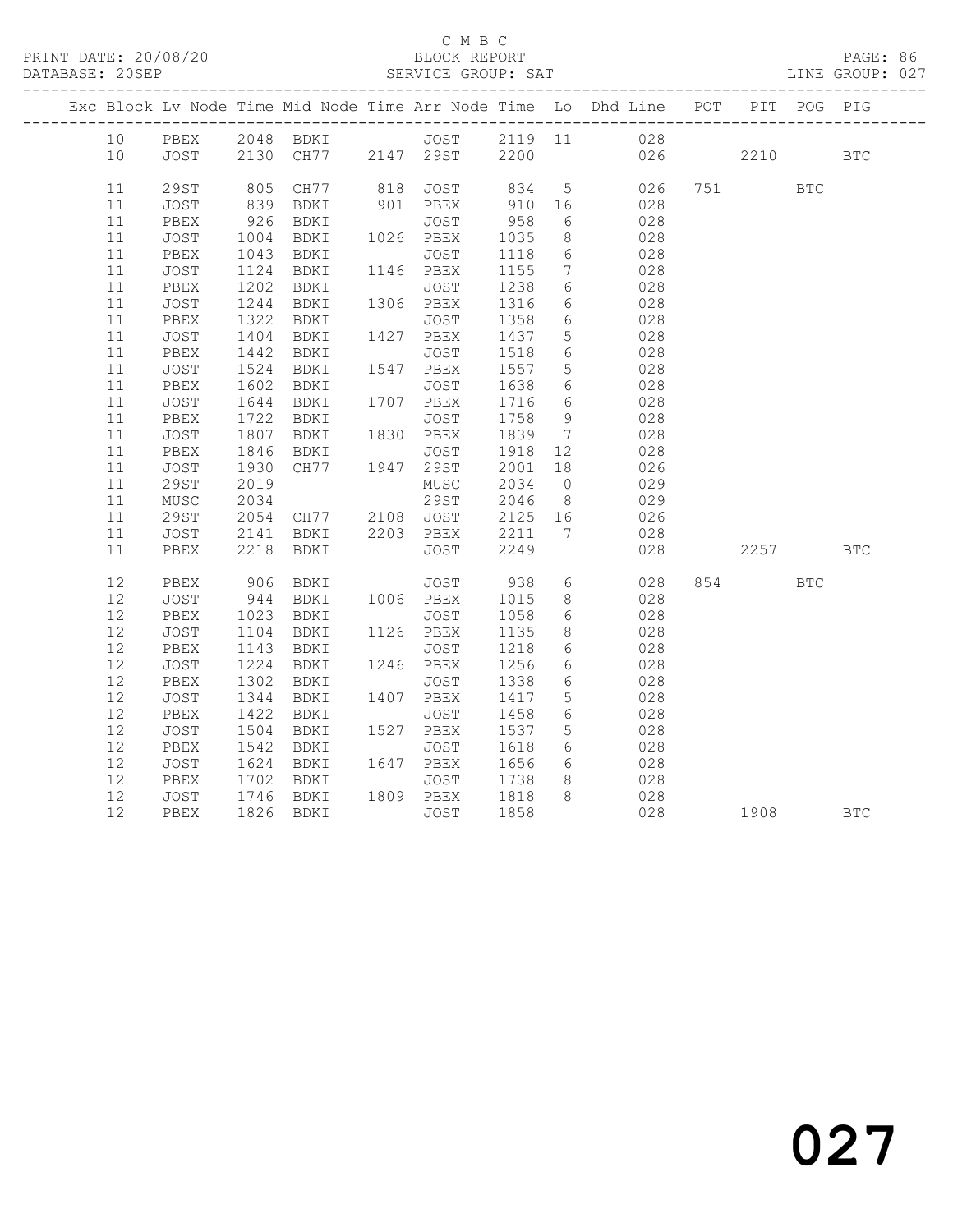#### C M B C<br>BLOCK REPORT

PAGE: 87<br>LINE GROUP: 027

| DITTIDINUM & COULL |          |              |              |                         |      | PHILATOH OILOOL . PIIL |              |                       |                                                                    |     |      |             |            |
|--------------------|----------|--------------|--------------|-------------------------|------|------------------------|--------------|-----------------------|--------------------------------------------------------------------|-----|------|-------------|------------|
|                    |          |              |              |                         |      |                        |              |                       | Exc Block Lv Node Time Mid Node Time Arr Node Time Lo Dhd Line POT |     |      | PIT POG PIG |            |
|                    | 13       | JOST         |              | 910 CH77 925 29ST 942 9 |      |                        |              |                       | 026                                                                | 859 |      | <b>BTC</b>  |            |
|                    | 13       | 29ST         | 951          |                         |      | MUSC 1005 0            |              |                       | 029                                                                |     |      |             |            |
|                    | 13       | MUSC         | 1005         |                         |      | 29ST                   | 1019         | 6                     | 029                                                                |     |      |             |            |
|                    | 13       | 29ST         | 1025         | CH77 1040 JOST          |      |                        | 1059 11      |                       | 026                                                                |     |      |             |            |
|                    | 13       | JOST         | 1110         | CH77 1126 29ST          |      |                        | 1143         | 8 <sup>8</sup>        | 026                                                                |     |      |             |            |
|                    | 13       | 29ST         | 1151         |                         |      | MUSC                   | 1206         | $\overline{0}$        | 029                                                                |     |      |             |            |
|                    | 13       | MUSC         | 1206         |                         |      | 29ST                   | 1220         | $5^{\circ}$           | 029                                                                |     |      |             |            |
|                    | 13       | 29ST         | 1225         | CH77 1241 JOST          |      |                        | 1301         | 9                     | 026                                                                |     |      |             |            |
|                    | 13       | JOST         | 1310         | CH77 1327               |      | 29ST                   | 1345         | 6                     | 026                                                                |     |      |             |            |
|                    | 13       | 29ST         | 1351         |                         |      | MUSC                   | 1407         | $\overline{0}$        | 029                                                                |     |      |             |            |
|                    | 13       | MUSC         | 1407         |                         |      | 29ST                   | 1420         | $5\phantom{.0}$       | 029                                                                |     |      |             |            |
|                    | 13       | 29ST         | 1425         | CH77 1442 JOST          |      |                        | 1502         | 8 <sup>8</sup>        | 026                                                                |     |      |             |            |
|                    | 13       | JOST         | 1510         | CH77 1527               |      | 29ST                   | 1545         | $5\phantom{.0}$       | 026                                                                |     |      |             |            |
|                    | 13       | 29ST         | 1550         |                         |      | MUSC                   | 1606         | $\overline{0}$        | 029                                                                |     |      |             |            |
|                    | 13       | MUSC         | 1606         |                         |      | 29ST                   | 1620         | 5                     | 029                                                                |     |      |             |            |
|                    | 13       | 29ST         | 1625         | CH77 1642 JOST          |      |                        | 1701         | 9                     | 026                                                                |     |      |             |            |
|                    | 13       | JOST         | 1710         | CH77 1727               |      | 29ST                   | 1743         | 6                     | 026                                                                |     |      |             |            |
|                    | 13       | 29ST         | 1749         |                         |      | MUSC                   | 1805         | $\overline{0}$        | 029                                                                |     |      |             |            |
|                    | 13       | MUSC         | 1805         |                         |      | 29ST                   | 1818         | $\overline{7}$        | 029                                                                |     |      |             |            |
|                    | 13       | 29ST         | 1825         | CH77 1842               |      | JOST                   | 1900         | 12                    | 026                                                                |     |      |             |            |
|                    | 13       | JOST         | 1912         | BDKI 1935 PBEX          |      |                        | 1943         | $5\overline{)}$       | 028                                                                |     |      |             |            |
|                    | 13       | PBEX         | 1948         | BDKI                    |      | JOST                   | 2019         | 11                    | 028                                                                |     |      |             |            |
|                    | 13       | JOST         | 2030         | CH77 2047               |      | 29ST                   | 2101         | 18                    | 026                                                                |     |      |             |            |
|                    | 13       | 29ST         | 2119         |                         |      | MUSC                   | 2133         | $\overline{0}$        | 029                                                                |     |      |             |            |
|                    | 13<br>13 | MUSC         | 2133         |                         |      | 29ST                   | 2145 11      | $\overline{0}$        | 029                                                                |     |      |             |            |
|                    | 13       | 29ST         | 2156<br>2210 |                         |      | MUSC<br>29ST           | 2210<br>2221 |                       | 029                                                                |     |      |             |            |
|                    | 13       | MUSC<br>29ST | 2226         | CH77 2240               |      | JOST                   | 2255         | $5\overline{)}$<br>18 | 029<br>026                                                         |     |      |             |            |
|                    | 13       | JOST         | 2313         | BDKI                    | 2335 | PBEX                   | 2343         | $5\phantom{.0}$       | 028                                                                |     |      |             |            |
|                    | 13       | PBEX         | 2348         | BDKI                    |      | JOST                   | 2417 6       |                       | 028                                                                |     |      |             |            |
|                    | 13       | JOST         | 2423         | CH77 2438               |      | 29ST                   | 2450         | 5 <sup>5</sup>        | 026                                                                |     |      |             |            |
|                    | 13       | 29ST         | 2455         |                         |      | MUSC                   | 2508         | $\overline{0}$        | 029                                                                |     |      |             |            |
|                    | 13       | MUSC         | 2508         |                         |      | 29ST                   | 2519         | $7\phantom{0}$        | 029                                                                |     |      |             |            |
|                    | 13       | <b>29ST</b>  |              | 2526 CH77 2539 JOST     |      |                        | 2553         |                       | 026                                                                |     | 2601 |             | <b>BTC</b> |
|                    |          |              |              |                         |      |                        |              |                       |                                                                    |     |      |             |            |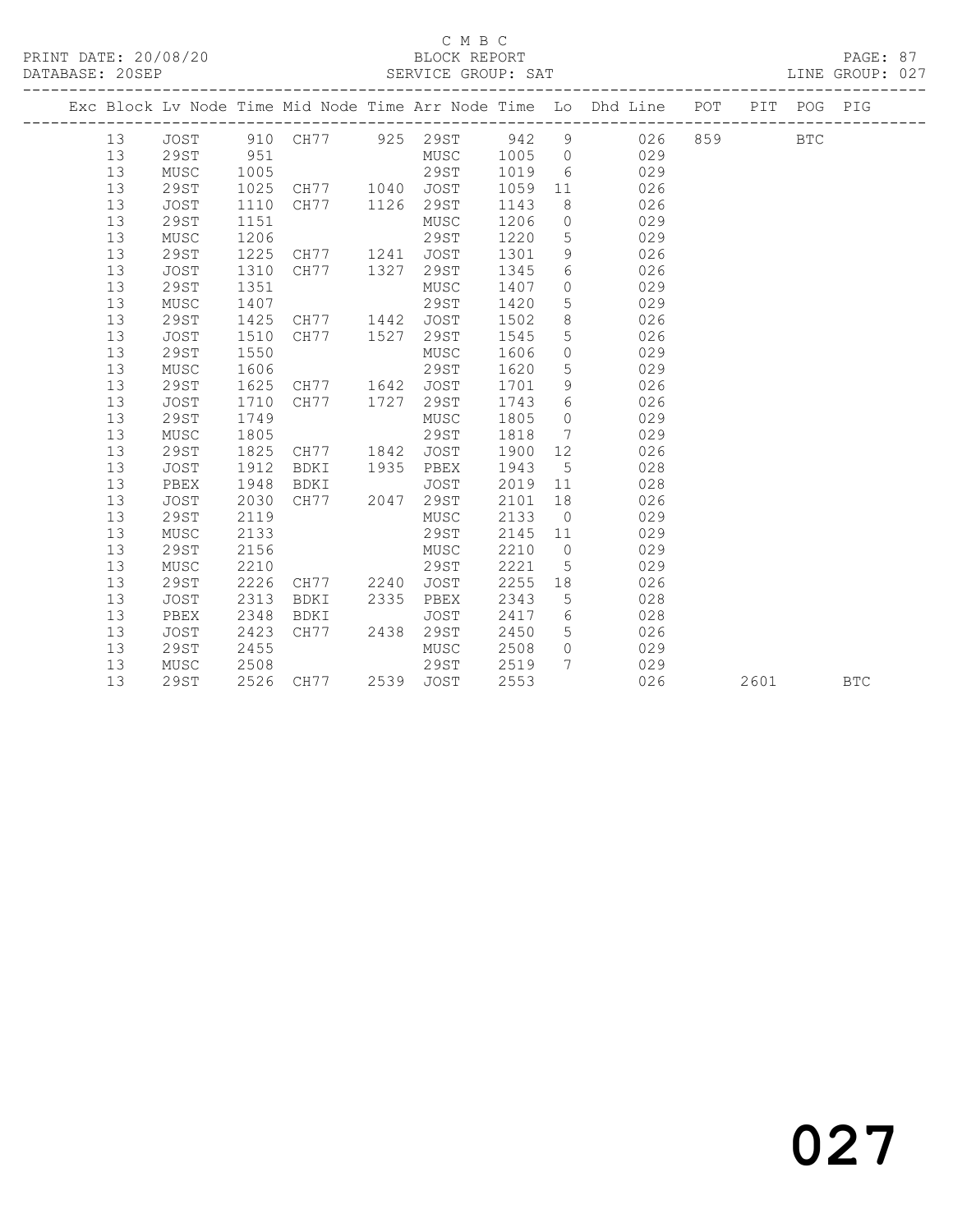|  |                                                                                  |                                                                                                                            |                                                                              | Exc Block Lv Node Time Mid Node Time Arr Node Time Lo Dhd Line POT PIT POG PIG                                                                                                                                                                                                                        |                                                                                                                                                                                                                                                                                                               |      |                     |     |  |      |            |  |
|--|----------------------------------------------------------------------------------|----------------------------------------------------------------------------------------------------------------------------|------------------------------------------------------------------------------|-------------------------------------------------------------------------------------------------------------------------------------------------------------------------------------------------------------------------------------------------------------------------------------------------------|---------------------------------------------------------------------------------------------------------------------------------------------------------------------------------------------------------------------------------------------------------------------------------------------------------------|------|---------------------|-----|--|------|------------|--|
|  | 31<br>31<br>31<br>31<br>31<br>31<br>31<br>31<br>31<br>31<br>31<br>31<br>31       | GRVT 805<br>ULP<br>GRVT 1056<br>ULP 1145<br>GRVT<br>ULP<br>GRVT<br>ULP                                                     | 1011<br>1324<br>1419<br>1510                                                 | 31 LB-W 533 BYCA 547 ULP 606 8 099 530 BTC<br>GRVT 805 BYCA 817 ULP 839 6 099<br>ULP 845 BYCA 907 GRVT 918 5 099<br>GRVT 923 BYCA 937 ULP 1001 10 099<br>BYCA 1036 GRVT 1049 7 099<br>BYCA 1110 ULP 1135 10 099<br>BYCA 1212 GRVT 1227 8 099<br>1145 BYCA<br>1235 BYCA<br><b>BYCA</b><br>BYCA<br>BYCA | 1212 GKV1 1227 6<br>1251 ULP 1318 6 099<br>1355 GRVT 1411 8 099<br>1435 ULP 1505 5 099<br>1540 GRVT 1556 7 099                                                                                                                                                                                                |      |                     |     |  |      |            |  |
|  | 31<br>31<br>31<br>31<br>31<br>31<br>31<br>31<br>31<br>31<br>31<br>31<br>31<br>31 | GRVT<br>ULP 1654 BYCA<br>GRVT 1747 BYCA<br>ULP<br>GRVT<br>ULP<br>GRVT<br>ULP<br>GRVT<br>ULP<br>GRVT<br>ULP<br>GRVT<br>ULP1 | 1603<br>1839<br>1925<br>2015<br>2059<br>2311<br>2351<br>2431<br>2518<br>2603 | BYCA<br><b>BYCA</b><br>BYCA<br>BYCA<br>BYCA<br>$2141 \quad \text{BICA}$<br>$2229 \quad \text{BYCA}$<br><b>BYCA</b><br><b>BYCA</b><br><b>BYCA</b><br>BYCA<br>GRBY 2622                                                                                                                                 | 1619 ULP 1646 8 099<br>1722 GRVT 1738 9 099<br>1802 ULP 1829 10 099<br>1904 GRVT 1920 5 099<br>1938 ULP 2004 11 099<br>2037 GRVT 2051 8 099<br>2111 ULP 2136<br>2203 GRVT 2216 13 099<br>2240 ULP 2304 7 099<br>2332 GRVT 2345 6 099<br>2402 ULP 2426 5 099<br>2452 GRVT 2505 13 099<br>2529 ULP 2553 9 1 099 |      | 5 099<br>$16$ $N17$ |     |  |      |            |  |
|  | 31                                                                               | SERO                                                                                                                       | 2649                                                                         | <b>BYGR</b>                                                                                                                                                                                                                                                                                           | SERO 2633<br>ULP1 2716<br>2656 ULP1                                                                                                                                                                                                                                                                           | 2716 |                     | N17 |  | 2751 | <b>BTC</b> |  |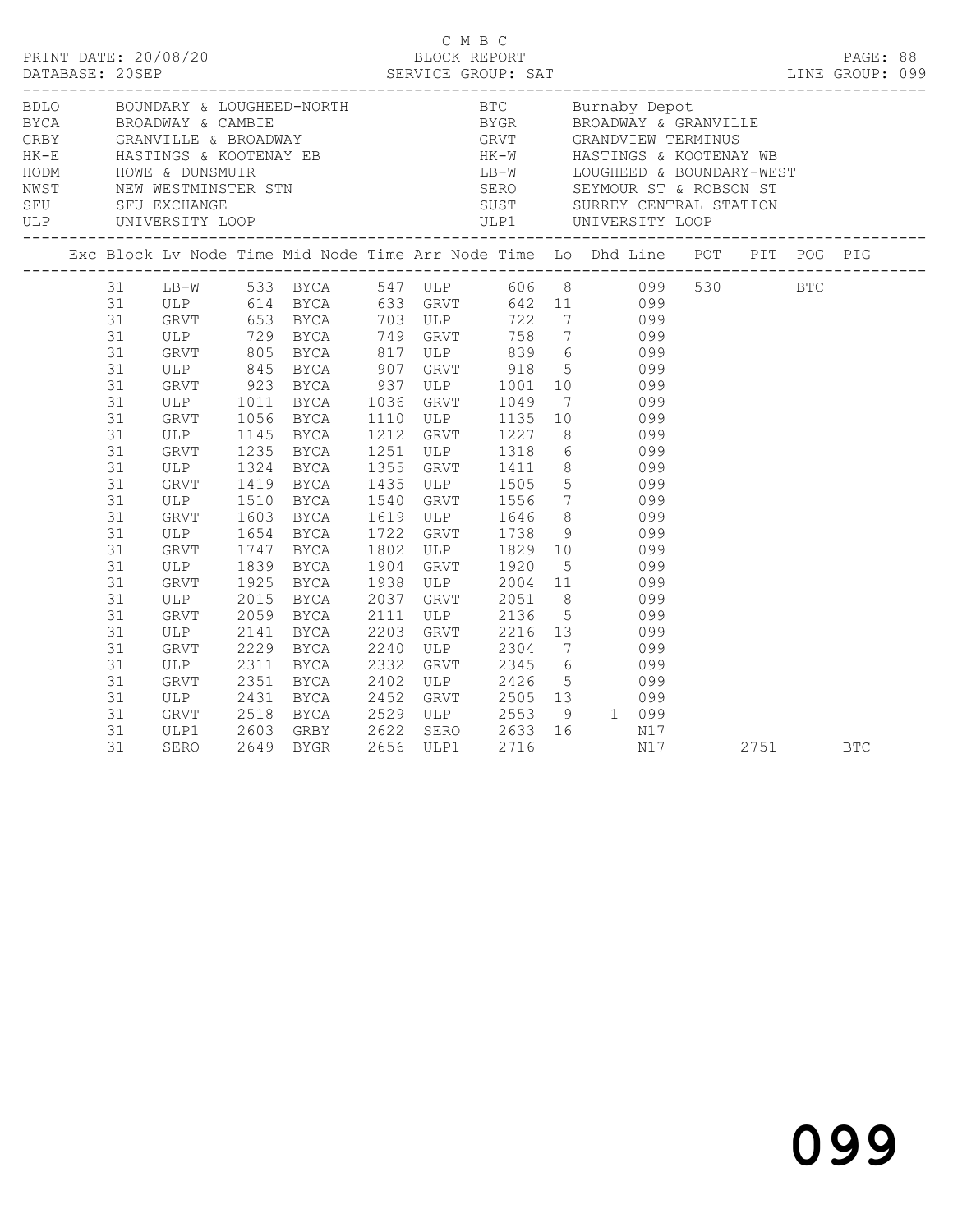| Exc Block Lv Node Time Mid Node Time Arr Node Time Lo Dhd Line POT PIT POG PIG |             |              |                                 |              |             |                   |                 |           |            |          |            |            |
|--------------------------------------------------------------------------------|-------------|--------------|---------------------------------|--------------|-------------|-------------------|-----------------|-----------|------------|----------|------------|------------|
| 32                                                                             |             |              | LB-W 548 BYCA 602 ULP 621 8 099 |              |             |                   |                 |           |            | 545 BTC  |            |            |
| 32                                                                             |             |              | ULP 629 BYCA 648 GRVT           |              |             |                   |                 | 657 6 099 |            |          |            |            |
| 32                                                                             | GRVT        | 703          | <b>BYCA</b>                     |              | 714 ULP     | 734               | $6\overline{6}$ |           | 099        |          |            |            |
| 32                                                                             | ULP         | 740          | BYCA                            | 800          | GRVT        | 809               | 8 <sup>8</sup>  |           | 099        |          |            |            |
| 32                                                                             | GRVT        | 817          | BYCA                            | 829          | ULP         | 851               | 8 <sup>8</sup>  |           | 099        |          |            |            |
| 32                                                                             | ULP         | 859          | BYCA                            | 921          | GRVT        | 932               | $7\overline{ }$ |           | 099        |          |            |            |
| 32                                                                             | GRVT        | 939          | BYCA                            | 953          | ULP         | 1017              | 10              |           | 099        |          |            |            |
| 32                                                                             | ULP         | 1027         | BYCA                            | 1052         | GRVT        | 1105              | 8               |           | 099        |          |            |            |
| 32                                                                             | GRVT        | 1113         | BYCA                            | 1128         | ULP         | 1154              | 8 <sup>8</sup>  |           | 099        |          |            |            |
| 32                                                                             | ULP         | 1202         | BYCA                            | 1230         | GRVT        | 1246              | $5\overline{)}$ |           | 099        |          |            |            |
| 32                                                                             | GRVT        | 1251         | BYCA                            | 1307         | ULP         | 1334              | $\overline{7}$  |           | 099        |          |            |            |
| 32                                                                             | ULP         | 1341         | BYCA                            | 1412         | GRVT        | 1428              | $\overline{7}$  |           | 099        |          |            |            |
| 32                                                                             | GRVT        | 1435         | BYCA                            | 1451         | ULP         | 1521              | $5\overline{)}$ |           | 099        |          |            |            |
| 32                                                                             | ULP         | 1526         | BYCA                            | 1556         | GRVT        | 1612              | 8 <sup>8</sup>  |           | 099        |          |            |            |
| 32                                                                             | GRVT        | 1620         | BYCA                            | 1636         | ULP         | 1703              | 8 <sup>8</sup>  |           | 099        |          |            |            |
| 32                                                                             | ULP         | 1711         | BYCA                            | 1739         | GRVT        | 1755              | 9               |           | 099        |          |            |            |
| 32<br>32                                                                       | GRVT        | 1804<br>1856 | BYCA                            | 1818<br>1921 | ULP         | 1845 11<br>1937 6 |                 |           | 099        |          |            |            |
| 32                                                                             | ULP<br>GRVT | 1943         | BYCA<br>BYCA                    | 1956         | GRVT<br>ULP | 2022              | 11              |           | 099<br>099 |          |            |            |
| 32                                                                             | ULP         | 2033         | BYCA                            | 2055         | GRVT        | 2109              | 10              |           | 099        |          |            |            |
| 32                                                                             | GRVT        | 2119         | BYCA                            | 2131         | ULP         | 2156              | $5\overline{)}$ |           | 099        |          |            |            |
| 32                                                                             | ULP         | 2201         | BYCA                            | 2223         | GRVT        | 2236 13           |                 |           | 099        |          |            |            |
| 32                                                                             | GRVT        | 2249         | BYCA                            | 2300         | ULP         | 2324              | $\overline{7}$  |           | 099        |          |            |            |
| 32                                                                             | ULP         | 2331         | BYCA                            | 2352         | GRVT        | 2405              | 13              |           | 099        |          |            |            |
| 32                                                                             | GRVT        | 2418         | BYCA                            | 2429         | ULP         | 2453              | $\overline{7}$  |           | 099        |          |            |            |
| 32                                                                             | ULP         | 2500         | BYCA                            | 2521         | GRVT        | 2534 16           |                 |           | 099        |          |            |            |
| 32                                                                             | GRVT        | 2550         | BYCA                            | 2601         | ULP         | 2625              |                 | 7 1 099   |            |          |            |            |
| 32                                                                             | ULP1        | 2633         | GRBY                            | 2652         | SERO        | 2703              | 6               |           | N17        |          |            |            |
| 32                                                                             | SERO        | 2709         | BYGR                            | 2716         | ULP1        | 2736              | 9               |           | 24 N17     |          |            |            |
| 32                                                                             | HODM        | 2809         | NWST                            | 2911         | SUST        | 2931              |                 |           | N19        | 3001 300 |            | <b>BTC</b> |
| 33                                                                             | LB-W        | 603          | BYCA                            | 617          | ULP         | 636               | 8 <sup>8</sup>  |           | 099        | 600 000  | <b>BTC</b> |            |
| 33                                                                             | ULP         | 644          | BYCA                            | 703          | GRVT        | 712               | 11              |           | 099        |          |            |            |
| 33                                                                             | GRVT        | 723          | BYCA                            | 734          | ULP         | 754               | $6\overline{6}$ |           | 099        |          |            |            |
| 33                                                                             | ULP         | 800          | BYCA                            | 822          | GRVT        | 833               | $\overline{7}$  |           | 099        |          |            |            |
| 33                                                                             | GRVT        | 840          | BYCA                            | 852          | ULP         | 914               | 11              |           | 099        |          |            |            |
| 33                                                                             | ULP         | 925          | BYCA                            | 948          | GRVT        | 1000              | $\overline{7}$  |           | 099        |          |            |            |
| 33                                                                             | GRVT        | 1007         | BYCA                            |              | 1021 ULP    | 1046              | 9               |           | 099        |          |            |            |
| 33                                                                             | ULP         | 1055         | BYCA                            |              | 1120 GRVT   | 1134 6            |                 |           | 099        |          |            |            |
| 33                                                                             |             |              | GRVT 1140 BYCA 1155 ULP 1221 8  |              |             |                   |                 |           | 099        |          |            |            |
| 33                                                                             | ULP         | 1229         | BYCA                            | 1257         | GRVT        | 1313              | 5               |           | 099        |          |            |            |
| 33                                                                             | GRVT        | 1318         | BYCA                            | 1334         | ULP         | 1403              | 6               |           | 099        |          |            |            |
| 33                                                                             | ULP         | 1409         | BYCA                            | 1440         | GRVT        | 1456              | 7               |           | 099        |          |            |            |
| 33                                                                             | GRVT        | 1503         | BYCA                            | 1519         | ULP         | 1549              | 5               |           | 099        |          |            |            |
| 33                                                                             | ULP         | 1554         | BYCA                            | 1624         | GRVT        | 1640              | 7               |           | 099        |          |            |            |
| 33                                                                             | <b>GRVT</b> | 1647         | BYCA                            | 1703         | ULP         | 1730              | 8               |           | 099        |          |            |            |
| 33                                                                             | <b>ULP</b>  | 1738         | <b>BYCA</b>                     | 1803         | <b>BDLO</b> | 1826              |                 |           | 099        | 1829     |            | <b>BTC</b> |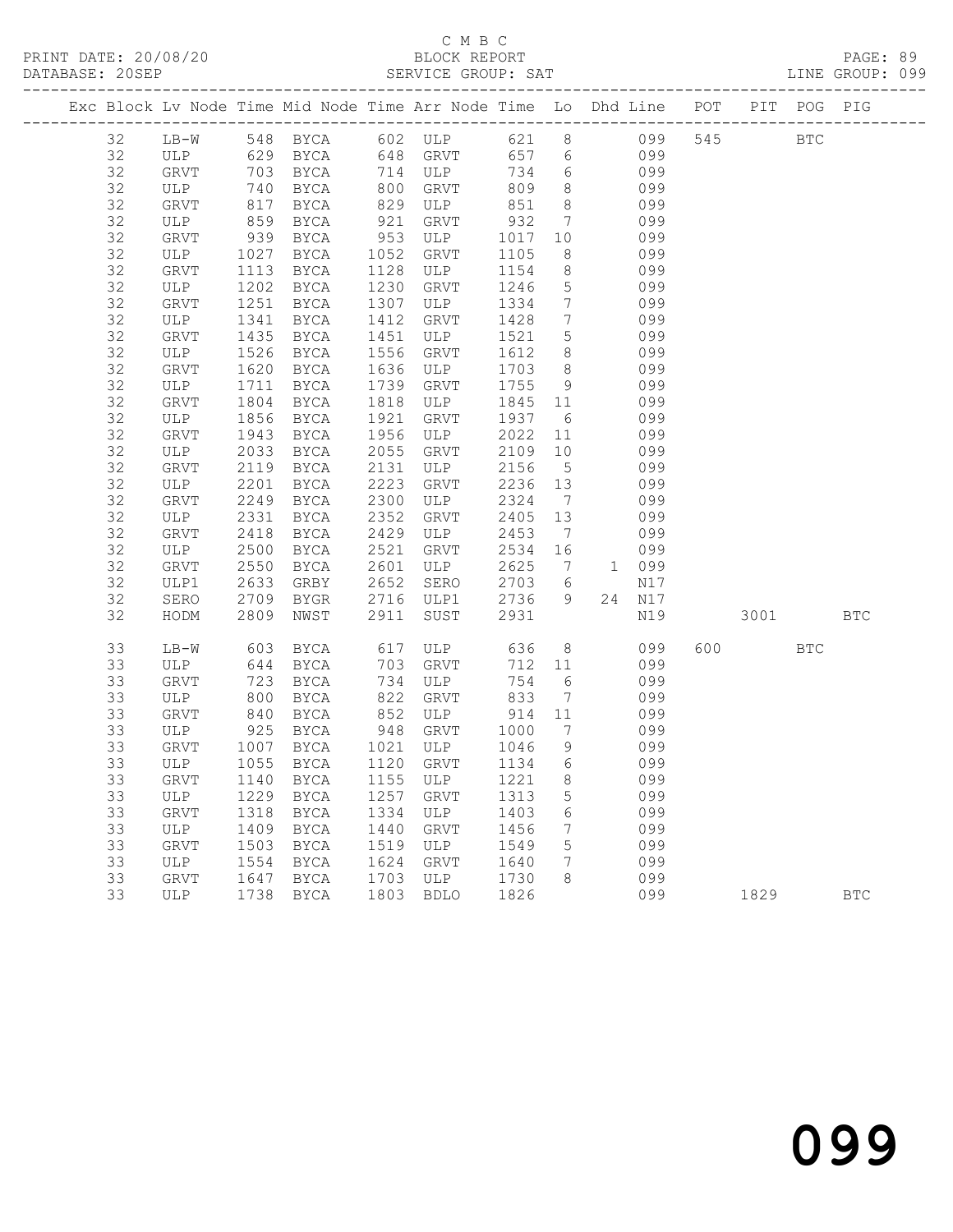### C M B C<br>BLOCK REPORT

PAGE: 90<br>LINE GROUP: 099

|    |             |              |                                        |      |                                        |                 |                              | Exc Block Lv Node Time Mid Node Time Arr Node Time Lo Dhd Line POT |        | PIT POG PIG  |            |
|----|-------------|--------------|----------------------------------------|------|----------------------------------------|-----------------|------------------------------|--------------------------------------------------------------------|--------|--------------|------------|
|    |             |              |                                        |      |                                        |                 |                              |                                                                    |        |              |            |
| 34 | $LB-W$      |              |                                        |      |                                        |                 |                              | 616 BYCA 630 ULP 649 6 099                                         | 613    | $_{\rm BTC}$ |            |
| 34 |             |              |                                        |      | 715 GRVT<br>.iu ukvt<br>743 ULP<br>000 | 724 8           |                              | 099<br>099                                                         |        |              |            |
| 34 |             |              |                                        |      |                                        | 803             | $7\overline{ }$              |                                                                    |        |              |            |
| 34 | ULP         | 810          | BYCA                                   | 832  | GRVT                                   | 843             | 8 <sup>8</sup>               | 099                                                                |        |              |            |
| 34 | GRVT        | 851          | BYCA                                   | 903  | ULP                                    | 925             | 12                           | 099                                                                |        |              |            |
| 34 | ULP         | 937          | BYCA                                   | 1002 | GRVT                                   | 1014            | 9                            | 099                                                                |        |              |            |
| 34 | GRVT        | 1023         | BYCA                                   | 1037 | ULP                                    | 1102            | 9                            | 099                                                                |        |              |            |
| 34 | ULP         | 1111         | BYCA                                   | 1138 | GRVT                                   | 1153            | 9                            | 099                                                                |        |              |            |
| 34 | GRVT        | 1202         | BYCA                                   | 1217 | ULP                                    | 1244            | $7\overline{ }$              | 099                                                                |        |              |            |
| 34 | ULP         | 1251         | BYCA                                   | 1321 | GRVT                                   | 1337            | 9                            | 099                                                                |        |              |            |
| 34 | GRVT        | 1346         | BYCA                                   | 1402 | ULP                                    | 1431            | 6                            | 099                                                                |        |              |            |
| 34 | ULP         | 1437         | BYCA                                   | 1508 | GRVT                                   | 1524            | 6                            | 099                                                                |        |              |            |
| 34 | GRVT        | 1530         | BYCA                                   | 1546 | ULP                                    | 1613            | 8                            | 099                                                                |        |              |            |
| 34 | ULP         | 1621         | BYCA                                   | 1650 | GRVT                                   | 1706            | 9                            | 099                                                                |        |              |            |
| 34 | GRVT        | 1715         | BYCA                                   | 1730 | ULP                                    | 1757            | 9                            | 099                                                                |        |              |            |
| 34 | ULP         | 1806         | BYCA                                   | 1831 | GRVT                                   | 1847            | $7\phantom{.0}\phantom{.0}7$ | 099                                                                |        |              |            |
| 34 | GRVT        | 1854         | BYCA                                   | 1908 | ULP                                    | 1935            | 11                           | 099                                                                |        |              |            |
| 34 | ULP         | 1946         | BYCA                                   | 2009 | GRVT                                   | 2023            | 6                            | 099                                                                |        |              |            |
| 34 | <b>GRVT</b> | 2029         | BYCA                                   | 2041 | ULP                                    | 2106            | 9                            | 099                                                                |        |              |            |
| 34 | ULP         | 2115         | BYCA                                   | 2137 | GRVT                                   | 2150            | 9                            | 099                                                                |        |              |            |
| 34 | GRVT        | 2159         | BYCA                                   | 2210 | ULP                                    | 2234            |                              | 7 099                                                              |        |              |            |
| 34 | ULP         | 2241         | BYCA                                   | 2303 | GRVT                                   | 2316            | 13                           | 099                                                                |        |              |            |
| 34 | GRVT        | 2329         | BYCA                                   | 2340 | ULP                                    | 2404            | $7\overline{ }$              | 099                                                                |        |              |            |
| 34 | ULP         | 2411         | BYCA                                   | 2432 | BDLO                                   | 2448            |                              | 099                                                                | 2451   |              | <b>BTC</b> |
| 35 | LB-W        | 629          | BYCA                                   | 643  | ULP                                    | 702             | 5 <sup>5</sup>               | 099                                                                | 626 30 | BTC          |            |
| 35 | ULP         | 707          | BYCA                                   | 727  | GRVT                                   | 736             | $5\overline{)}$              | 099                                                                |        |              |            |
| 35 | GRVT        | 741          | BYCA                                   | 752  | ULP                                    | 812             | $7\overline{ }$              | 099                                                                |        |              |            |
| 35 | ULP         | 819          | BYCA                                   | 841  | GRVT                                   | 852             | 9                            | 099                                                                |        |              |            |
| 35 | GRVT        | 901          | BYCA                                   | 915  | ULP                                    | 939             | 10                           | 099                                                                |        |              |            |
| 35 | ULP         | 949          | BYCA                                   | 1014 | GRVT                                   | 1026            | 8                            | 099                                                                |        |              |            |
| 35 | GRVT        | 1034         | BYCA                                   | 1048 | ULP                                    | 1113            | 9                            | 099                                                                |        |              |            |
| 35 | ULP         | 1122         | BYCA                                   | 1149 | GRVT                                   | 1204            | 9                            | 099                                                                |        |              |            |
| 35 | GRVT        | 1213         | BYCA                                   | 1228 | ULP                                    | 1255            | $7\overline{ }$              | 099                                                                |        |              |            |
| 35 | ULP         | 1302         | BYCA                                   | 1333 | GRVT                                   | 1349            | 8                            | 099                                                                |        |              |            |
| 35 | GRVT        | 1357         | BYCA                                   | 1413 | ULP                                    | 1443            | 5 <sup>5</sup>               | 099                                                                |        |              |            |
| 35 | ULP         | 1448         | BYCA                                   | 1519 | GRVT                                   | 1535            | 6                            | 099                                                                |        |              |            |
| 35 | GRVT        |              |                                        | 1557 | ULP                                    |                 | 8 <sup>8</sup>               | 099                                                                |        |              |            |
| 35 | ULP         | 1541<br>1632 | BYCA                                   |      | 1700 GRVT                              | 1624<br>1716 10 |                              | 099                                                                |        |              |            |
| 35 |             |              | BYCA<br>GRVT 1726 BYCA 1741 ULP 1808 9 |      |                                        |                 |                              |                                                                    |        |              |            |
|    |             |              |                                        |      |                                        |                 |                              | 099                                                                |        |              |            |
| 35 | ULP         | 1817         | BYCA                                   | 1842 | GRVT                                   | 1858            | 9                            | 099                                                                |        |              |            |
| 35 | <b>GRVT</b> | 1907         | BYCA                                   | 1920 | ULP                                    | 1946            | 11                           | 099                                                                |        |              |            |
| 35 | ULP         | 1957         | BYCA                                   | 2020 | GRVT                                   | 2034            | 5                            | 099                                                                |        |              |            |
| 35 | GRVT        | 2039         | BYCA                                   | 2051 | ULP                                    | 2116            | 7                            | 099                                                                |        |              |            |
| 35 | ULP         | 2123         | <b>BYCA</b>                            | 2145 | GRVT                                   | 2158            | 11                           | 099                                                                |        |              |            |
| 35 | <b>GRVT</b> | 2209         | <b>BYCA</b>                            | 2220 | ULP                                    | 2244            | 7                            | 099                                                                |        |              |            |
| 35 | <b>ULP</b>  | 2251         | <b>BYCA</b>                            | 2313 | <b>BDLO</b>                            | 2330            |                              | 099                                                                | 2333   |              | <b>BTC</b> |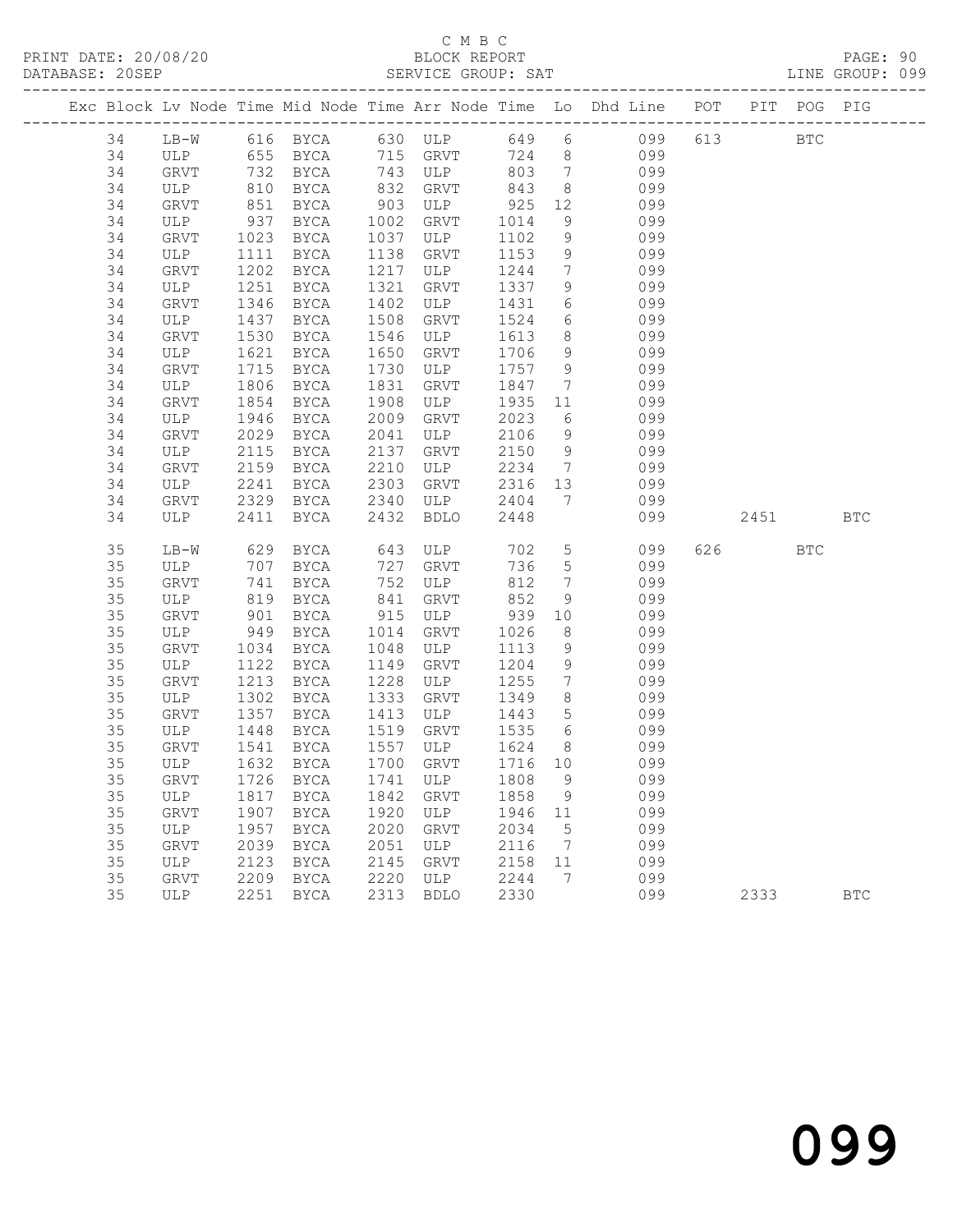### C M B C<br>BLOCK REPORT

PAGE: 91<br>LINE GROUP: 099

|          |             |              |                       |              |                     |              |                     | Exc Block Lv Node Time Mid Node Time Arr Node Time Lo Dhd Line POT |          | PIT POG PIG |            |
|----------|-------------|--------------|-----------------------|--------------|---------------------|--------------|---------------------|--------------------------------------------------------------------|----------|-------------|------------|
|          |             |              |                       |              |                     |              |                     |                                                                    |          |             |            |
| 36       |             |              |                       |              |                     |              |                     | LB-W 639 BYCA 653 ULP 712 6 099                                    | 636 8    | <b>BTC</b>  |            |
| 36       |             |              | ULP 718 BYCA 738 GRVT |              |                     |              |                     | 747 11 099                                                         |          |             |            |
| 36       | GRVT        | 758          | BYCA                  | 810          | ULP                 | 832          | 5 <sup>5</sup>      | 099                                                                |          |             |            |
| 36       | ULP         | 837<br>917   | BYCA                  | 859          | GRVT                | 910          | $7\phantom{0}$      | 099                                                                |          |             |            |
| 36       | GRVT        |              | BYCA                  | 931          | ULP                 | 955          | 10                  | 099                                                                |          |             |            |
| 36<br>36 | ULP         | 1005<br>1051 | BYCA                  | 1030<br>1105 | GRVT<br>ULP         | 1043<br>1130 | 8 <sup>8</sup><br>9 | 099<br>099                                                         |          |             |            |
| 36       | GRVT<br>ULP | 1139         | BYCA<br>BYCA          | 1206         | GRVT                | 1221         | 8 <sup>8</sup>      | 099                                                                |          |             |            |
| 36       | GRVT        | 1229         | BYCA                  | 1245         | ULP                 | 1312         | $\overline{7}$      | 099                                                                |          |             |            |
| 36       | ULP         | 1319         | BYCA                  | 1350         | GRVT                | 1406         | $7\phantom{.0}$     | 099                                                                |          |             |            |
| 36       | GRVT        | 1413         | BYCA                  | 1429         | ULP                 | 1459         | 5 <sup>5</sup>      | 099                                                                |          |             |            |
| 36       | ULP         | 1504         | BYCA                  | 1534         | GRVT                | 1550         | 8                   | 099                                                                |          |             |            |
| 36       | GRVT        | 1558         | BYCA                  | 1614         | ULP                 | 1641         | 8 <sup>8</sup>      | 099                                                                |          |             |            |
| 36       | ULP         | 1649         | BYCA                  | 1717         | GRVT                | 1733         | 9                   | 099                                                                |          |             |            |
| 36       | <b>GRVT</b> | 1742         | BYCA                  | 1757         | ULP                 | 1824         | 9                   | 099                                                                |          |             |            |
| 36       | ULP         | 1833         | BYCA                  | 1858         | GRVT                | 1914         | 5 <sup>5</sup>      | 099                                                                |          |             |            |
| 36       | GRVT        | 1919         | BYCA                  | 1932         | ULP                 | 1958 11      |                     | 099                                                                |          |             |            |
| 36       | ULP         | 2009         | BYCA                  | 2031         | BDLO                | 2049         |                     | 099                                                                | 2052 200 |             | <b>BTC</b> |
|          |             |              |                       |              |                     |              |                     |                                                                    |          |             |            |
| 37       | LB-W        | 707          | BYCA                  |              |                     |              |                     | 744 6<br>099                                                       | 704      | BTC         |            |
| 37       | ULP         | 750          | BYCA                  |              | 724 ULP<br>810 GRVT | 819          | 10                  | 099                                                                |          |             |            |
| 37       | GRVT        | 829          | BYCA                  | 841          | ULP                 | 903          | 10                  | 099                                                                |          |             |            |
| 37       | ULP         | 913          | BYCA                  | 936          | GRVT                | 948          | 8 <sup>8</sup>      | 099                                                                |          |             |            |
| 37       | GRVT        | 956          | BYCA                  | 1010         | ULP                 | 1034         | 10                  | 099                                                                |          |             |            |
| 37       | ULP         | 1044         | BYCA                  | 1109         | GRVT                | 1123         | 6                   | 099                                                                |          |             |            |
| 37       | GRVT        | 1129         | BYCA                  | 1144         | ULP                 | 1210         | 8 <sup>8</sup>      | 099                                                                |          |             |            |
| 37       | ULP         | 1218         | BYCA                  | 1246         | GRVT                | 1302         | 5 <sup>5</sup>      | 099                                                                |          |             |            |
| 37       | GRVT        | 1307         | BYCA                  | 1323         | ULP                 | 1352         | 6                   | 099                                                                |          |             |            |
| 37       | ULP         | 1358         | BYCA                  | 1429         | GRVT                | 1445         | $7\overline{ }$     | 099                                                                |          |             |            |
| 37       | <b>GRVT</b> | 1452         | BYCA                  | 1508         | ULP                 | 1538         | $5\phantom{.0}$     | 099                                                                |          |             |            |
| 37       | ULP         | 1543         | BYCA                  | 1613         | GRVT                | 1629         | $7\overline{ }$     | 099                                                                |          |             |            |
| 37       | <b>GRVT</b> | 1636         | BYCA                  | 1652         | ULP                 | 1719         | 8 <sup>8</sup>      | 099                                                                |          |             |            |
| 37       | ULP         | 1727         | BYCA                  | 1755         | GRVT                | 1811         | 9 <sup>°</sup>      | 099                                                                |          |             |            |
| 37       | <b>GRVT</b> | 1820         | BYCA                  | 1834         | ULP                 | 1901         | 11                  | 099                                                                |          |             |            |
| 37       | ULP         | 1912         | BYCA                  | 1937         | GRVT                | 1953         | 10                  | 099                                                                |          |             |            |
| 37       | GRVT<br>ULP | 2003         | BYCA                  | 2016         | ULP                 | 2042         | 9                   | 099                                                                |          |             |            |
| 37       |             |              | 2051 BYCA             | 2113         | <b>BDLO</b>         | 2131         |                     | 099                                                                | 2134     |             | <b>BTC</b> |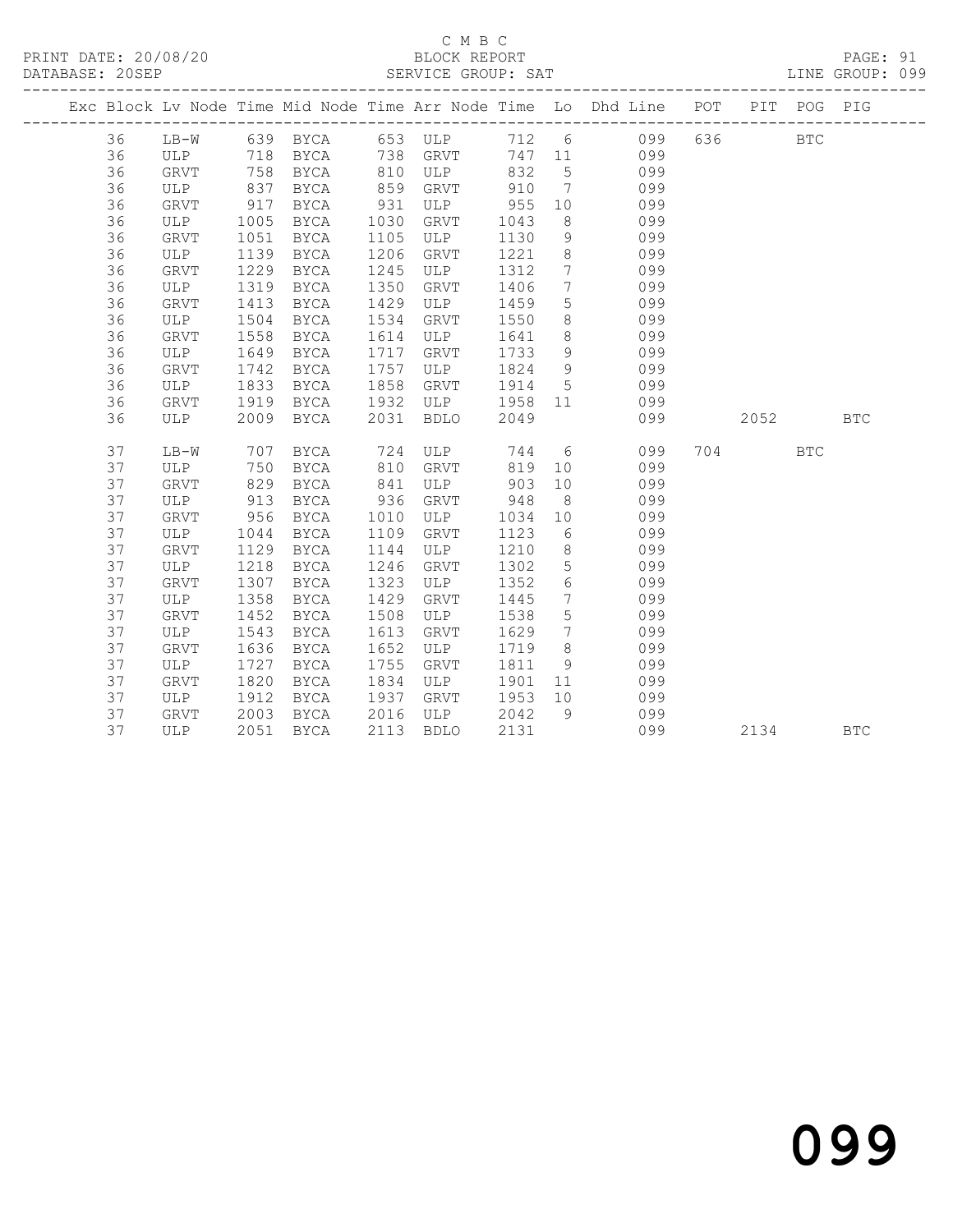### C M B C<br>BLOCK REPORT

PAGE: 92<br>LINE GROUP: 099

|    |              |              |                |      |                     |         |                 | Exc Block Lv Node Time Mid Node Time Arr Node Time Lo Dhd Line POT PIT POG PIG |       |            |            |
|----|--------------|--------------|----------------|------|---------------------|---------|-----------------|--------------------------------------------------------------------------------|-------|------------|------------|
| 38 |              |              |                |      |                     |         |                 | LB-W 744 BYCA 801 ULP 821 7 099 741 BTC                                        |       |            |            |
| 38 |              |              |                |      |                     |         |                 | ULP 828 BYCA 850 GRVT 901 5 099                                                |       |            |            |
| 38 | GRVT         |              |                |      |                     |         |                 | 099                                                                            |       |            |            |
| 38 | ULP          |              |                |      |                     |         |                 | 099                                                                            |       |            |            |
| 38 | GRVT         | 1040         | BYCA           |      | 1054 ULP            | 1119    | 9               | 099                                                                            |       |            |            |
| 38 | ULP          | 1128<br>1218 | BYCA           | 1155 | GRVT                | 1210    | 8 <sup>8</sup>  | 099                                                                            |       |            |            |
| 38 | GRVT         |              | BYCA           | 1233 | ULP                 | 1300    | 8 <sup>8</sup>  | 099                                                                            |       |            |            |
| 38 | ULP          | 1308         | BYCA           | 1339 | GRVT                | 1355    | $7\overline{ }$ | 099                                                                            |       |            |            |
| 38 | GRVT         | 1402         | BYCA           | 1418 | ULP                 | 1448    | 5               | 099                                                                            |       |            |            |
| 38 | ULP          | 1453         | BYCA           | 1524 | GRVT                | 1540    | $7\overline{ }$ | 099                                                                            |       |            |            |
| 38 | GRVT         | 1547         | BYCA           | 1603 | ULP                 | 1630    | 8 <sup>8</sup>  | 099                                                                            |       |            |            |
| 38 | ULP          | 1638         | BYCA           | 1706 | GRVT                | 1722    | 9               | 099                                                                            |       |            |            |
| 38 | GRVT         | 1731         | BYCA           | 1746 | ULP                 | 1813    | 9               | 099                                                                            |       |            |            |
| 38 | ULP          | 1822         | BYCA           | 1847 | GRVT                | 1903 10 |                 | 099                                                                            |       |            |            |
| 38 | GRVT         | 1913         | BYCA           | 1926 | ULP                 | 1952    | 11              | 099                                                                            |       |            |            |
| 38 | ULP          | 2003         | BYCA           | 2025 | GRVT                | 2039    | 10              | 099                                                                            |       |            |            |
| 38 | GRVT         | 2049         | BYCA           | 2101 | ULP                 | 2126    | 6               | 099                                                                            |       |            |            |
| 38 | ULP          | 2132         | <b>BYCA</b>    | 2154 | GRVT                | 2207    | 12              | 099                                                                            |       |            |            |
| 38 | GRVT         | 2219         | BYCA           | 2230 | ULP                 | 2254    | $\overline{7}$  | 099                                                                            |       |            |            |
| 38 | ULP          | 2301         | BYCA           | 2322 | GRVT                | 2335    | $5\overline{)}$ | 099                                                                            |       |            |            |
| 38 | GRVT         | 2340         | <b>BYCA</b>    |      | 2351 ULP            | 2415    | $6\overline{6}$ | 099                                                                            |       |            |            |
| 38 | ULP          | 2421         | BYCA           | 2442 | GRVT                | 2455    | 8 <sup>8</sup>  | 099                                                                            |       |            |            |
| 38 | GRVT         | 2503         | BYCA 2514      |      | ULP                 | 2538    | $5^{\circ}$     | 099                                                                            |       |            |            |
| 38 | ULP          | 2543         | BYCA 2604 BDLO |      |                     | 2619    |                 | 099                                                                            | 2622  |            | <b>BTC</b> |
| 39 | $LB-W$       | 805          | BYCA           | 823  | ULP                 | 845     | $7\overline{ }$ | 099                                                                            | 802 2 | <b>BTC</b> |            |
| 39 | ULP          | 852<br>934   | BYCA           |      | 914 GRVT<br>948 ULP | 925     | 9               | 099                                                                            |       |            |            |
| 39 | GRVT         |              | <b>BYCA</b>    |      | ULP                 | 1012 10 |                 | 099                                                                            |       |            |            |
| 39 | ULP          | 1022         | BYCA           | 1047 | GRVT                | 1100    | $\overline{7}$  | 099                                                                            |       |            |            |
| 39 | GRVT         | 1107         | BYCA           | 1122 | ULP                 | 1148    | 8 <sup>8</sup>  | 099                                                                            |       |            |            |
| 39 | ULP          | 1156         | BYCA           | 1223 | GRVT                | 1238    | 8 <sup>8</sup>  | 099                                                                            |       |            |            |
| 39 | GRVT         | 1246         | BYCA           | 1302 | ULP                 | 1329    | $6\overline{6}$ | 099                                                                            |       |            |            |
| 39 | ULP          | 1335         | BYCA           | 1406 | GRVT                | 1422    | 8 <sup>8</sup>  | 099                                                                            |       |            |            |
| 39 | GRVT         | 1430         | BYCA           | 1446 | ULP                 | 1516    | 5 <sup>5</sup>  | 099                                                                            |       |            |            |
| 39 | ULP          | 1521         | BYCA           | 1551 | GRVT                | 1607    | $7\phantom{0}$  | 099                                                                            |       |            |            |
| 39 | GRVT         | 1614         | BYCA           | 1630 | ULP                 | 1657    | 8 <sup>8</sup>  | 099                                                                            |       |            |            |
| 39 | ULP          | 1705         | BYCA           | 1733 | GRVT                | 1749    | 9               | 099                                                                            |       |            |            |
| 39 | ${\tt GRVT}$ | 1758         | BYCA           | 1812 | ULP                 | 1839 11 |                 | 099                                                                            |       |            |            |
| 39 | ULP          | 1850         | BYCA           |      | 1915 GRVT           | 1931    | 6               | 099                                                                            |       |            |            |
| 39 | GRVT         | 1937         | BYCA           | 1950 | ULP                 |         |                 | 2016 11 099                                                                    |       |            |            |
| 39 | ULP          |              | 2027 BYCA      |      | 2049 BDLO           | 2107    |                 | 099                                                                            | 2110  |            | <b>BTC</b> |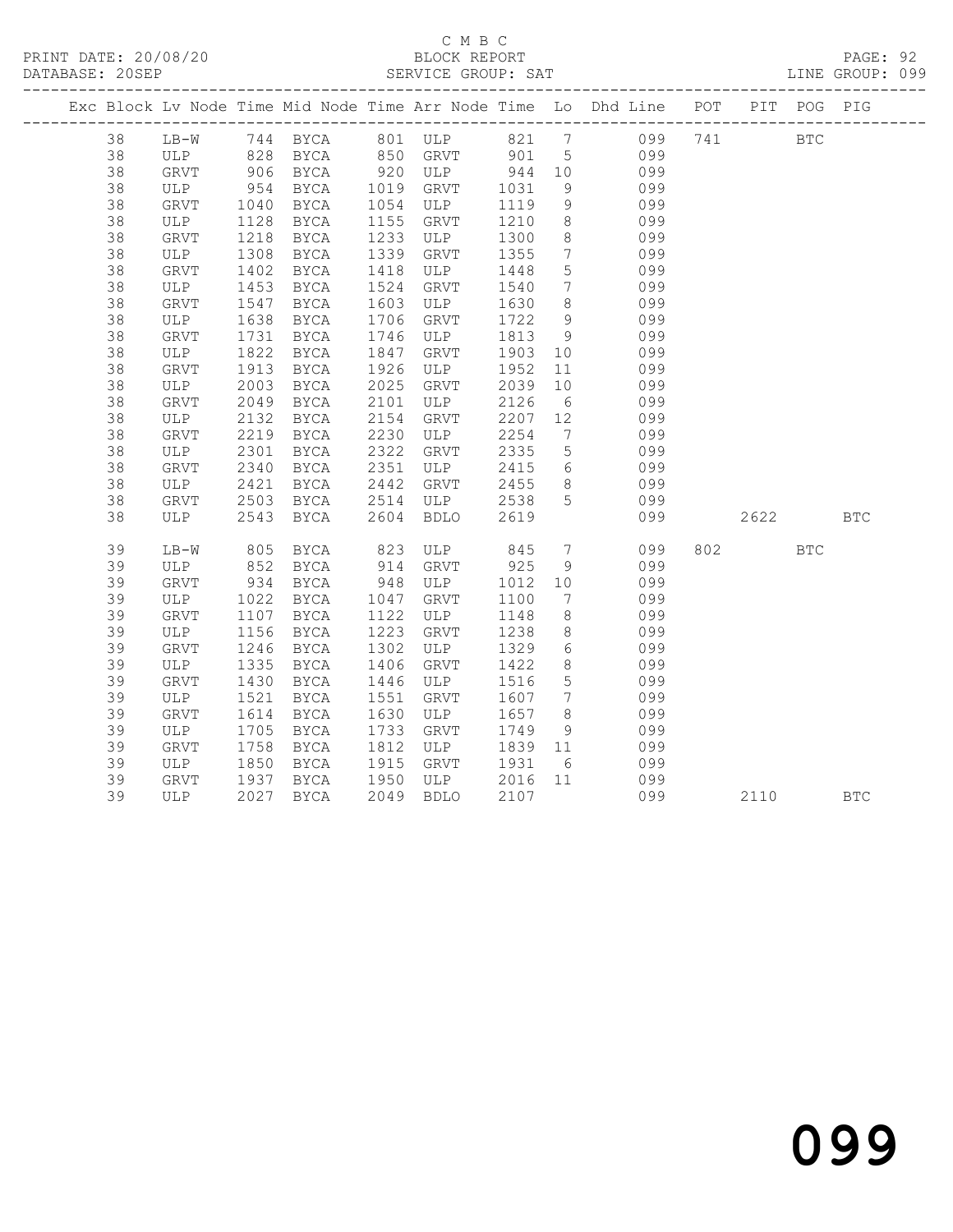## C M B C<br>BLOCK REPORT

PAGE: 93<br>LINE GROUP: 099

|    |      |      |                                   |      |                  |         |                 | Exc Block Lv Node Time Mid Node Time Arr Node Time Lo Dhd Line POT PIT POG PIG |                                                                                                             |            |            |
|----|------|------|-----------------------------------|------|------------------|---------|-----------------|--------------------------------------------------------------------------------|-------------------------------------------------------------------------------------------------------------|------------|------------|
| 40 |      |      |                                   |      |                  |         |                 | LB-W 817 BYCA 835 ULP 857 9 099 814 BTC<br>ULP 906 BYCA 929 GRVT 941 9 099     |                                                                                                             |            |            |
| 40 |      |      |                                   |      |                  |         |                 |                                                                                |                                                                                                             |            |            |
| 40 | GRVT | 950  |                                   |      | $BYCA$ 1004 ULP  | 1028 10 |                 | 099                                                                            |                                                                                                             |            |            |
| 40 | ULP  | 1038 | BYCA                              | 1103 | GRVT             | 1117    | $7\overline{ }$ | 099                                                                            |                                                                                                             |            |            |
| 40 | GRVT | 1124 | BYCA                              | 1139 | ULP              | 1205    | 8 <sup>8</sup>  | 099                                                                            |                                                                                                             |            |            |
|    |      | 1213 |                                   | 1241 |                  | 1257    | 5 <sup>5</sup>  | 099                                                                            |                                                                                                             |            |            |
| 40 | ULP  |      | BYCA                              |      | GRVT             |         |                 | 099                                                                            |                                                                                                             |            |            |
| 40 | GRVT | 1302 | BYCA                              | 1318 | ULP              | 1347    | 5 <sup>5</sup>  |                                                                                |                                                                                                             |            |            |
| 40 | ULP  | 1352 | BYCA                              | 1423 | GRVT             | 1439    | $7\overline{ }$ | 099                                                                            |                                                                                                             |            |            |
| 40 | GRVT | 1446 | BYCA                              | 1502 | ULP              | 1532    | $5\overline{)}$ | 099                                                                            |                                                                                                             |            |            |
| 40 | ULP  | 1537 | BYCA                              | 1607 | GRVT             | 1623    | 8 <sup>8</sup>  | 099                                                                            |                                                                                                             |            |            |
| 40 | GRVT | 1631 | BYCA                              | 1647 | ULP              | 1714    | 8 <sup>8</sup>  | 099                                                                            |                                                                                                             |            |            |
| 40 | ULP  | 1722 | BYCA                              | 1750 | GRVT             | 1806    | 9               | 099                                                                            |                                                                                                             |            |            |
| 40 | GRVT | 1815 | BYCA                              | 1829 | ULP              | 1856    | 11              | 099                                                                            |                                                                                                             |            |            |
| 40 | ULP  | 1907 | BYCA                              | 1932 | GRVT             | 1948    | $7\overline{ }$ | 099                                                                            |                                                                                                             |            |            |
| 40 | GRVT | 1955 | BYCA                              | 2008 | ULP              | 2034    | 11              | 099                                                                            |                                                                                                             |            |            |
| 40 | ULP  | 2045 | BYCA                              | 2107 | GRVT             | 2121    | 8 <sup>8</sup>  | 099                                                                            |                                                                                                             |            |            |
| 40 | GRVT | 2129 | BYCA                              | 2141 | ULP              | 2206    | 5 <sup>5</sup>  | 099                                                                            |                                                                                                             |            |            |
| 40 | ULP  | 2211 | BYCA                              | 2233 | GRVT             | 2246 13 |                 | 099                                                                            |                                                                                                             |            |            |
| 40 | GRVT |      | 2259 BYCA 2310                    |      | ULP              | 2334 7  |                 | 099                                                                            |                                                                                                             |            |            |
| 40 | ULP  | 2341 | BYCA                              | 2402 | <b>BDLO</b>      | 2418    |                 | 099                                                                            | 2421 BTC                                                                                                    |            |            |
|    |      |      |                                   |      |                  |         |                 |                                                                                |                                                                                                             |            |            |
| 41 | LB-W | 829  | BYCA                              |      | 847 ULP          | 909     | 10              | 099                                                                            | 826 BTC                                                                                                     |            |            |
| 41 | ULP  | 919  | BYCA                              |      | 942 GRVT         | 954     | $7\overline{ }$ | 099                                                                            |                                                                                                             |            |            |
| 41 | GRVT | 1001 | BYCA                              | 1015 | ULP              | 1040    | 9               | 099                                                                            |                                                                                                             |            |            |
| 41 | ULP  | 1049 | BYCA                              | 1114 | GRVT             | 1128    | $\overline{7}$  | 099                                                                            |                                                                                                             |            |            |
| 41 | GRVT | 1135 | BYCA                              | 1150 | ULP              | 1216    | 8 <sup>8</sup>  | 099                                                                            |                                                                                                             |            |            |
| 41 | ULP  | 1224 | BYCA                              | 1252 | GRVT             | 1308    | $5\overline{)}$ | 099                                                                            |                                                                                                             |            |            |
| 41 | GRVT | 1313 | BYCA                              | 1329 | ULP              | 1358    | $6\overline{6}$ | 099                                                                            |                                                                                                             |            |            |
| 41 | ULP  | 1404 | BYCA                              | 1435 | GRVT             | 1451    | $6\overline{6}$ | 099                                                                            |                                                                                                             |            |            |
| 41 | GRVT | 1457 | BYCA                              | 1513 | ULP              | 1543    | 5 <sup>5</sup>  | 099                                                                            |                                                                                                             |            |            |
| 41 | ULP  | 1548 | BYCA                              | 1618 | GRVT             | 1634    | 8 <sup>1</sup>  | 099                                                                            |                                                                                                             |            |            |
| 41 | GRVT | 1642 | BYCA                              | 1658 | ULP              | 1725    | 8 <sup>8</sup>  | 099                                                                            |                                                                                                             |            |            |
| 41 | ULP  | 1733 | BYCA                              | 1758 | GRVT             | 1814    |                 | 12 099                                                                         |                                                                                                             |            |            |
| 41 | GRVT | 1826 | BYCA                              | 1840 | ULP              | 1907    | 11              | 099                                                                            |                                                                                                             |            |            |
| 41 | ULP  | 1918 |                                   | 1943 | <b>BDLO</b>      | 2002    |                 | 099                                                                            | 2005 - 2005 - 2006 - 2016 - 2016 - 2016 - 2016 - 2020 - 2020 - 2020 - 2020 - 2020 - 2020 - 2020 - 2020 - 20 |            | <b>BTC</b> |
|    |      |      | BYCA                              |      |                  |         |                 |                                                                                |                                                                                                             |            |            |
| 42 | LB-W |      | 839 BYCA 857 ULP 919 12           |      |                  |         |                 | 099                                                                            | 836 8                                                                                                       | <b>BTC</b> |            |
| 42 | ULP  | 931  | BYCA                              |      | 956 GRVT 1008 10 |         |                 | 099                                                                            |                                                                                                             |            |            |
| 42 | GRVT |      | 1018 BYCA 1032 ULP                |      |                  | 1057 9  |                 | 099                                                                            |                                                                                                             |            |            |
|    |      |      | 42 ULP 1106 BYCA 1133 GRVT 1148 9 |      |                  |         |                 | 099                                                                            |                                                                                                             |            |            |
|    |      |      |                                   |      |                  |         | 7               | 099                                                                            |                                                                                                             |            |            |
| 42 | GRVT | 1157 | BYCA                              | 1212 | ULP              | 1239    |                 |                                                                                |                                                                                                             |            |            |
| 42 | ULP  | 1246 | BYCA                              | 1316 | GRVT             | 1332    | 8               | 099                                                                            |                                                                                                             |            |            |
| 42 | GRVT | 1340 | BYCA                              | 1356 | ULP              | 1425    | 6               | 099                                                                            |                                                                                                             |            |            |
| 42 | ULP  | 1431 | BYCA                              | 1502 | <b>GRVT</b>      | 1518    | 7               | 099                                                                            |                                                                                                             |            |            |
| 42 | GRVT | 1525 | BYCA                              | 1541 | ULP              | 1611    | 5               | 099                                                                            |                                                                                                             |            |            |
| 42 | ULP  | 1616 | BYCA                              | 1645 | GRVT             | 1701    | 8               | 099                                                                            |                                                                                                             |            |            |
| 42 | GRVT | 1709 | <b>BYCA</b>                       | 1724 | ULP              | 1751    | 9               | 099                                                                            |                                                                                                             |            |            |
| 42 | ULP  | 1800 | BYCA                              | 1825 | GRVT             | 1841    | 7               | 099                                                                            |                                                                                                             |            |            |
| 42 | GRVT | 1848 | BYCA                              | 1902 | ULP              | 1929    | 12              | 099                                                                            |                                                                                                             |            |            |
| 42 | ULP  | 1941 | BYCA                              | 2004 | <b>BDLO</b>      | 2023    |                 | 099                                                                            | 2026                                                                                                        |            | <b>BTC</b> |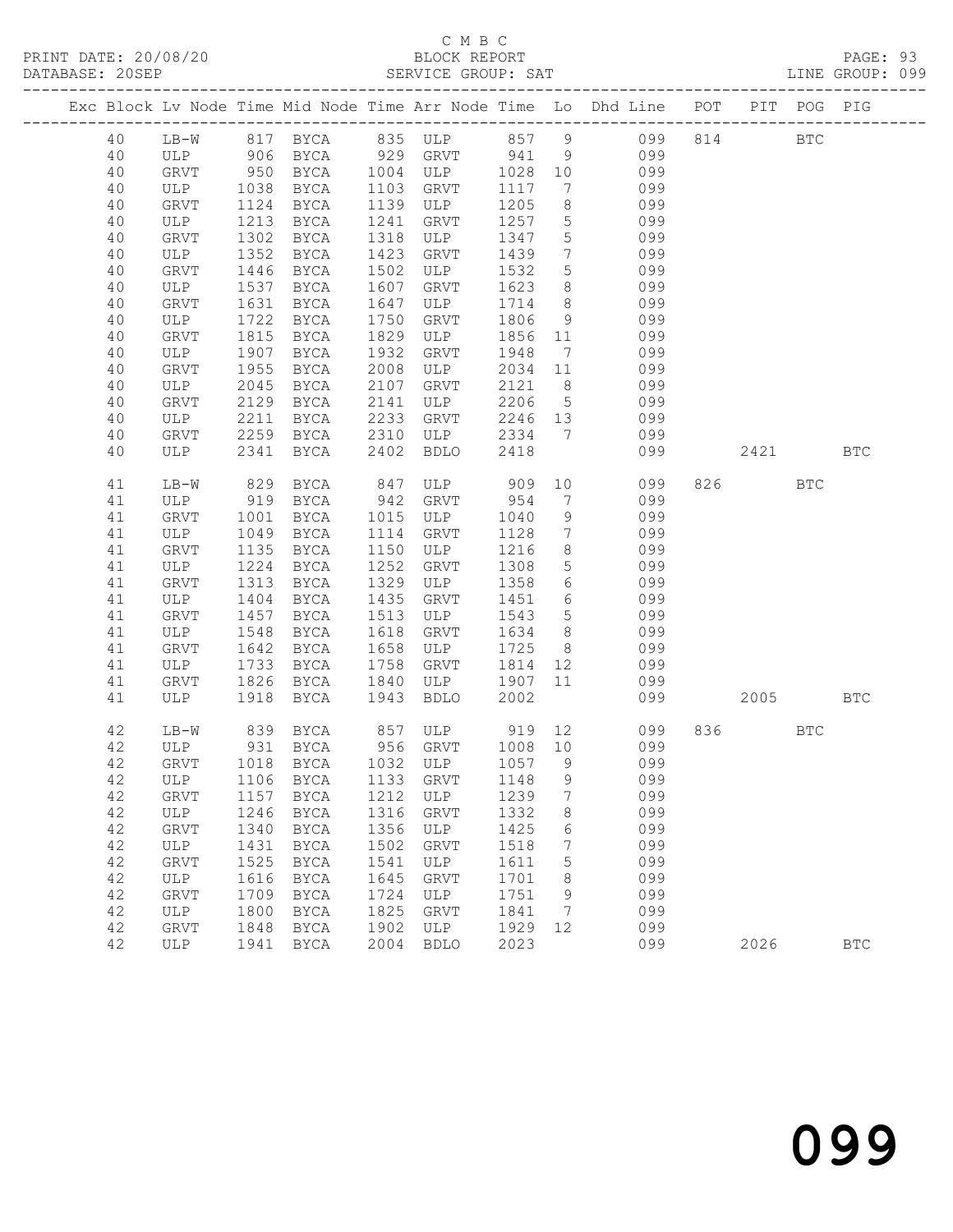## C M B C<br>BLOCK REPORT

PAGE: 94<br>LINE GROUP: 099

|    |        |      |                        |      | Exc Block Lv Node Time Mid Node Time Arr Node Time Lo Dhd Line POT PIT POG PIG |         |                 |      |        |            |            |              |
|----|--------|------|------------------------|------|--------------------------------------------------------------------------------|---------|-----------------|------|--------|------------|------------|--------------|
| 43 |        |      |                        |      | LB-W 850 BYCA 908 ULP 930 13 099 847                                           |         |                 |      |        | <b>BTC</b> |            |              |
| 43 |        |      | ULP 943 BYCA 1008 GRVT |      |                                                                                | 1020    | 9               |      | 099    |            |            |              |
| 43 | GRVT   |      | 1029 BYCA 1043 ULP     |      |                                                                                | 1108    | 9               |      | 099    |            |            |              |
| 43 | ULP    | 1117 | BYCA                   | 1144 | GRVT                                                                           | 1159    | 8 <sup>8</sup>  |      | 099    |            |            |              |
| 43 | GRVT   | 1207 | BYCA                   | 1222 | ULP                                                                            | 1249    | 8 <sup>8</sup>  |      | 099    |            |            |              |
| 43 | ULP    | 1257 | BYCA                   | 1327 | GRVT                                                                           | 1343    | 8 <sup>8</sup>  |      | 099    |            |            |              |
| 43 | GRVT   | 1351 | BYCA                   | 1407 | ULP                                                                            | 1436    | $6\overline{6}$ |      | 099    |            |            |              |
| 43 | ULP    | 1442 | BYCA                   | 1513 | GRVT                                                                           | 1529    | $7\overline{ }$ |      | 099    |            |            |              |
| 43 | GRVT   | 1536 | BYCA                   | 1552 | ULP                                                                            | 1619    | 8 <sup>8</sup>  |      | 099    |            |            |              |
| 43 | ULP    | 1627 | BYCA                   | 1656 | GRVT                                                                           | 1712    | 8 <sup>8</sup>  |      | 099    |            |            |              |
| 43 | GRVT   | 1720 | BYCA                   | 1735 | ULP                                                                            | 1802    | 9               |      | 099    |            |            |              |
| 43 | ULP    | 1811 | BYCA                   | 1836 | GRVT                                                                           | 1852    | 9               |      | 099    |            |            |              |
| 43 | GRVT   | 1901 | BYCA                   | 1914 | ULP                                                                            | 1940 12 |                 |      | 099    |            |            |              |
| 43 | ULP    | 1952 | BYCA                   | 2015 | BDLO                                                                           | 2034    |                 |      | 099    | 2037       |            | <b>BTC</b>   |
| 44 | $LB-W$ | 907  | BYCA                   | 926  | ULP 950                                                                        |         |                 | 10 0 | 099    | 904 — 100  | <b>BTC</b> |              |
| 44 | ULP    | 1000 | BYCA                   | 1025 | GRVT                                                                           | 1038    | $\overline{7}$  |      | 099    |            |            |              |
| 44 | GRVT   | 1045 | BYCA                   | 1059 | ULP                                                                            | 1124    | 9               |      | 099    |            |            |              |
| 44 | ULP    | 1133 | BYCA                   | 1200 | GRVT                                                                           | 1215    | 9               |      | 099    |            |            |              |
| 44 | GRVT   | 1224 | BYCA                   | 1239 | ULP                                                                            | 1306    | $7\overline{ }$ |      | 099    |            |            |              |
| 44 | ULP    | 1313 | BYCA                   | 1344 | GRVT                                                                           | 1400    | 8 <sup>8</sup>  |      | 099    |            |            |              |
| 44 | GRVT   | 1408 | BYCA                   | 1424 | ULP                                                                            | 1454    | $5\overline{)}$ |      | 099    |            |            |              |
| 44 | ULP    | 1459 | BYCA                   | 1530 | GRVT                                                                           | 1546    | $6\overline{6}$ |      | 099    |            |            |              |
| 44 | GRVT   | 1552 | BYCA                   | 1608 | ULP                                                                            | 1635    | 8 <sup>8</sup>  |      | 099    |            |            |              |
| 44 | ULP    | 1643 | BYCA                   | 1711 | GRVT                                                                           | 1727 9  |                 |      | 099    |            |            |              |
| 44 | GRVT   | 1736 | BYCA                   | 1751 | ULP                                                                            | 1818 10 |                 |      | 099    |            |            |              |
| 44 | ULP    | 1828 | BYCA                   | 1853 | <b>BDLO</b>                                                                    | 1914    |                 |      | 099    | 1917 BTC   |            |              |
| 45 | LB-W   | 923  | BYCA                   | 942  | ULP                                                                            | 1006    | 10              |      | 099    | 920 000    | <b>BTC</b> |              |
| 45 | ULP    | 1016 | BYCA                   | 1041 | GRVT                                                                           | 1054    | 8 <sup>8</sup>  |      | 099    |            |            |              |
| 45 | GRVT   | 1102 | BYCA                   | 1117 | ULP                                                                            | 1143    | 8 <sup>8</sup>  |      | 099    |            |            |              |
| 45 | ULP    | 1151 | BYCA                   | 1218 | GRVT                                                                           | 1233    | $\overline{7}$  |      | 099    |            |            |              |
| 45 | GRVT   | 1240 | BYCA                   | 1256 | ULP                                                                            | 1323    | $\overline{7}$  |      | 099    |            |            |              |
| 45 | ULP    | 1330 | BYCA                   | 1401 | GRVT                                                                           | 1417    | $\overline{7}$  |      | 099    |            |            |              |
| 45 | GRVT   | 1424 | BYCA                   | 1440 | ULP                                                                            | 1510    | 5 <sup>5</sup>  |      | 099    |            |            |              |
| 45 | ULP    | 1515 | BYCA                   | 1545 | GRVT                                                                           | 1601    | 8 <sup>8</sup>  |      | 099    |            |            |              |
| 45 | GRVT   | 1609 | BYCA                   | 1625 | ULP                                                                            | 1652    | 8 <sup>8</sup>  |      | 099    |            |            |              |
| 45 | ULP    | 1700 | BYCA                   | 1728 | GRVT                                                                           | 1744    | 9               |      | 099    |            |            |              |
| 45 | GRVT   | 1753 | <b>BYCA</b>            | 1808 | ULP                                                                            | 1835 10 |                 |      | 099    |            |            |              |
|    |        |      |                        |      | 45 ULP 1845 BYCA 1910 GRVT 1926 5                                              |         |                 |      | 099    |            |            |              |
| 45 | GRVT   | 1931 | BYCA                   | 1944 | ULP                                                                            | 2010    | 11              |      | 099    |            |            |              |
| 45 | ULP    | 2021 | BYCA                   | 2043 | GRVT                                                                           | 2057    | 12              |      | 099    |            |            |              |
| 45 | GRVT   | 2109 | BYCA                   | 2121 | ULP                                                                            | 2146    | $5\phantom{.0}$ |      | 099    |            |            |              |
| 45 | ULP    | 2151 | <b>BYCA</b>            | 2213 | GRVT                                                                           | 2226    | 13              |      | 099    |            |            |              |
| 45 | GRVT   | 2239 | BYCA                   | 2250 | ULP                                                                            | 2314    | $\overline{7}$  |      | 099    |            |            |              |
| 45 | ULP    | 2321 | BYCA                   | 2342 | GRVT                                                                           | 2355    | - 8             |      | 099    |            |            |              |
| 45 | GRVT   | 2403 | BYCA                   | 2414 | ULP                                                                            | 2438    | $\overline{7}$  |      | 099    |            |            |              |
| 45 | ULP    | 2445 | BYCA                   | 2506 | GRVT                                                                           | 2519    | 14              |      | 099    |            |            |              |
| 45 | GRVT   | 2533 | BYCA                   | 2544 | ULP                                                                            | 2608    | - 6             |      | 099    |            |            |              |
| 45 | ULP    | 2614 | BYCA                   | 2635 | ${\tt GRVT}$                                                                   | 2648    | 21              |      | 20 099 |            |            |              |
| 45 | HODM   | 2729 |                        |      | NWST                                                                           | 2831    |                 |      | N19    | 2851       |            | $_{\rm BTC}$ |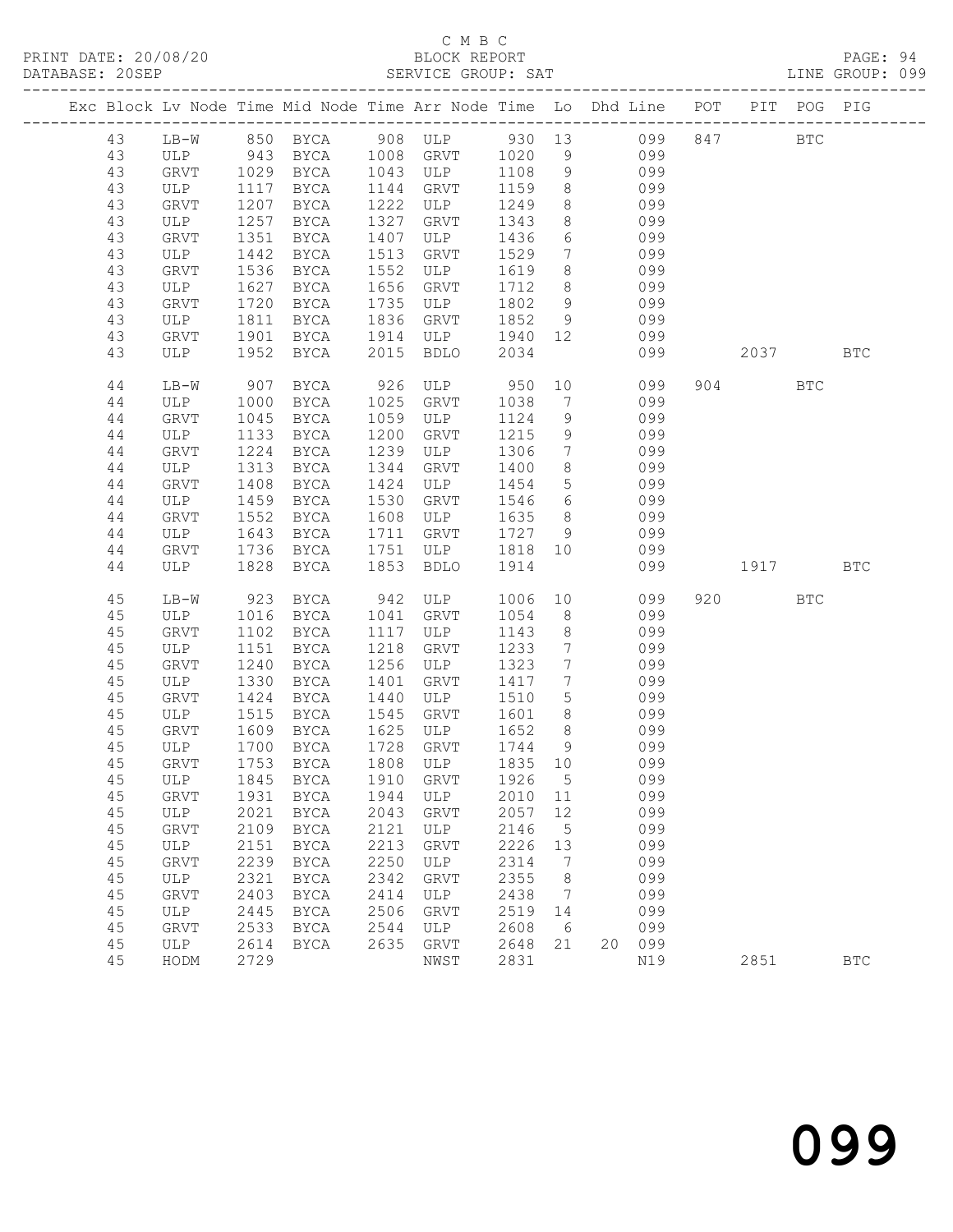### C M B C<br>BLOCK REPORT

PAGE: 95<br>LINE GROUP: 099

|  |          |             |      |                         |              | Exc Block Lv Node Time Mid Node Time Arr Node Time Lo Dhd Line POT PIT POG PIG |                 |                              |       |     |     |            |              |              |
|--|----------|-------------|------|-------------------------|--------------|--------------------------------------------------------------------------------|-----------------|------------------------------|-------|-----|-----|------------|--------------|--------------|
|  | 46       | $LB-W$      |      |                         |              | 940 BYCA 959 ULP 1023 10 099                                                   |                 |                              |       |     | 937 | <b>BTC</b> |              |              |
|  | 46       |             |      | ULP 1033 BYCA 1058 GRVT |              |                                                                                | 1112 6          |                              | 099   |     |     |            |              |              |
|  | 46       | GRVT        | 1118 | <b>BYCA</b>             |              | 1133 ULP                                                                       | 1159            | 8 <sup>8</sup>               | 099   |     |     |            |              |              |
|  | 46       | ULP         | 1207 | BYCA                    | 1235         | GRVT                                                                           | 1251            | $5\overline{)}$              |       | 099 |     |            |              |              |
|  | 46       | GRVT        | 1256 | BYCA                    | 1312         | ULP                                                                            | 1339            | $7\overline{ }$              |       | 099 |     |            |              |              |
|  | 46       | ULP         | 1346 | BYCA                    | 1417         | GRVT                                                                           | 1433            | 8                            |       | 099 |     |            |              |              |
|  | 46       | GRVT        | 1441 | BYCA                    | 1457         | ULP                                                                            | 1527            | $5\overline{)}$              |       | 099 |     |            |              |              |
|  | 46       | ULP         | 1532 | BYCA                    | 1602         | GRVT                                                                           | 1618            | $7\overline{ }$              |       | 099 |     |            |              |              |
|  | 46       | GRVT        | 1625 | BYCA                    | 1641         | ULP                                                                            | 1708            | 8 <sup>8</sup>               |       | 099 |     |            |              |              |
|  | 46       | ULP         | 1716 | BYCA                    | 1744         | GRVT                                                                           | 1800            | 9                            |       | 099 |     |            |              |              |
|  | 46       | GRVT        | 1809 | BYCA                    | 1823         | ULP                                                                            | 1850 11         |                              |       | 099 |     |            |              |              |
|  | 46       | ULP         | 1901 | BYCA                    | 1926         | GRVT                                                                           | 1942            | $7\overline{ }$              |       | 099 |     |            |              |              |
|  | 46<br>46 | GRVT<br>ULP | 1949 | BYCA<br>2039 BYCA       | 2002<br>2101 | ULP                                                                            | 2028 11<br>2119 |                              |       | 099 |     | 2122       |              | <b>BTC</b>   |
|  |          |             |      |                         |              | BDLO                                                                           |                 |                              |       | 099 |     |            |              |              |
|  | 47       | LB-W        | 1007 | BYCA                    | 1026         | ULP                                                                            | 1051            | 9                            |       | 099 |     | 1004       | $_{\rm BTC}$ |              |
|  | 47       | ULP         | 1100 | BYCA                    | 1127         | GRVT                                                                           | 1142            | 9                            |       | 099 |     |            |              |              |
|  | 47       | GRVT        | 1151 | BYCA                    | 1206         | ULP                                                                            | 1232            | 8 <sup>8</sup>               |       | 099 |     |            |              |              |
|  | 47       | ULP         | 1240 | BYCA                    | 1310         | GRVT                                                                           | 1326            | 9                            |       | 099 |     |            |              |              |
|  | 47       | GRVT        | 1335 | BYCA                    | 1351         | ULP                                                                            | 1420            | 6                            |       | 099 |     |            |              |              |
|  | 47       | ULP         | 1426 | BYCA                    | 1457         | GRVT                                                                           | 1513            | $6\overline{6}$              |       | 099 |     |            |              |              |
|  | 47       | GRVT        | 1519 | BYCA                    | 1535         | ULP                                                                            | 1605            | 5 <sup>5</sup>               |       | 099 |     |            |              |              |
|  | 47       | ULP         | 1610 | BYCA                    | 1639         | GRVT                                                                           | 1655            | 9                            |       | 099 |     |            |              |              |
|  | 47       | GRVT        | 1704 | BYCA                    | 1719         | ULP                                                                            | 1746            | 9                            |       | 099 |     |            |              |              |
|  | 47       | ULP         | 1755 | BYCA                    | 1820         | GRVT                                                                           | 1836            | 6                            |       | 099 |     |            |              |              |
|  | 47       | GRVT        | 1842 | BYCA                    | 1856         | ULP                                                                            | 1923            | 12                           |       | 099 |     |            |              |              |
|  | 47       | ULP         | 1935 | BYCA                    | 1958         | GRVT                                                                           | 2012            | 8 <sup>8</sup>               |       | 099 |     |            |              |              |
|  | 47       | GRVT        | 2020 | BYCA                    | 2033         | ULP                                                                            | 2059            | $7\phantom{.0}\phantom{.0}7$ |       | 099 |     |            |              |              |
|  | 47       | ULP         | 2106 | BYCA                    | 2128         | GRVT                                                                           | 2141            | 8                            |       | 099 |     |            |              |              |
|  | 47       | GRVT        | 2149 | BYCA                    | 2201         | ULP                                                                            | 2226            | $5\overline{)}$              |       | 099 |     |            |              |              |
|  | 47       | ULP         | 2231 | BYCA                    | 2253         | GRVT                                                                           | 2306            | 13                           |       | 099 |     |            |              |              |
|  | 47       | GRVT        | 2319 | BYCA                    | 2330         | ULP                                                                            | 2354            | $\overline{7}$               |       | 099 |     |            |              |              |
|  | 47       | ULP         | 2401 | BYCA                    | 2422         | GRVT                                                                           | 2435            | 13                           |       | 099 |     |            |              |              |
|  | 47       | GRVT        | 2448 | BYCA                    | 2459         | ULP                                                                            | 2523            | 9                            | 1 099 |     |     |            |              |              |
|  | 47       | ULP1        | 2533 | GRBY                    | 2552         | SERO                                                                           | 2603            | 6                            |       | N17 |     |            |              |              |
|  | 47       | SERO        | 2609 | BYGR                    | 2616         | ULP1                                                                           | 2636            |                              |       | N17 |     | 2711       |              | <b>BTC</b>   |
|  | 51       | LB-W        | 1141 | BYCA                    |              | 1201 ULP                                                                       | 1227 8          |                              |       |     |     | 099 1138   | <b>BTC</b>   |              |
|  | 51       | ULP         |      | 1235 BYCA               |              | 1305 GRVT                                                                      | 1321 8          |                              |       | 099 |     |            |              |              |
|  |          |             |      |                         |              | 51 GRVT 1329 BYCA 1345 ULP 1414 6                                              |                 |                              |       | 099 |     |            |              |              |
|  | 51       | ULP         | 1420 | BYCA                    | 1451         | GRVT                                                                           | 1507            | 7                            |       | 099 |     |            |              |              |
|  | 51       | GRVT        | 1514 | BYCA                    | 1530         | ULP                                                                            | 1600            | 5                            |       | 099 |     |            |              |              |
|  | 51       | ULP         | 1605 | BYCA                    | 1634         | GRVT                                                                           | 1650            | 8                            |       | 099 |     |            |              |              |
|  | 51       | GRVT        | 1658 | BYCA                    | 1713         | ULP                                                                            | 1740            | 9                            |       | 099 |     |            |              |              |
|  | 51       | ULP         | 1749 | BYCA                    | 1814         | GRVT                                                                           | 1830            | 7                            |       | 099 |     |            |              |              |
|  | 51       | GRVT        | 1837 | BYCA                    | 1851         | ULP                                                                            | 1918            | 11                           |       | 099 |     |            |              |              |
|  | 51       | ULP         | 1929 | BYCA                    | 1954         | <b>BDLO</b>                                                                    | 2013            |                              |       | 099 |     | 2016       |              | $_{\rm BTC}$ |
|  |          |             |      |                         |              |                                                                                |                 |                              |       |     |     |            |              |              |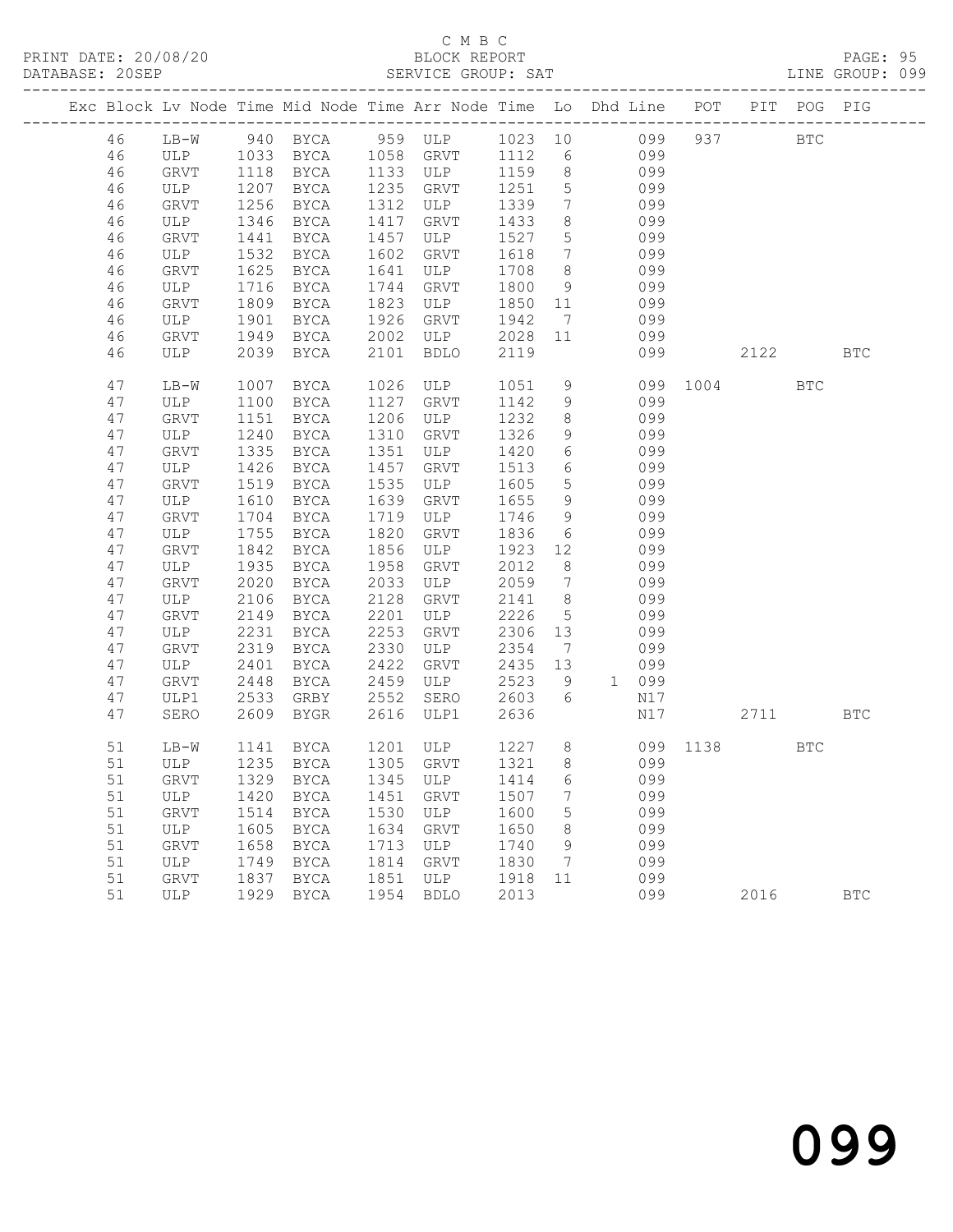| DAIADAJE. ZVJEF |      |      |      |      | OLAVIUL GAUUF, OAI                                                 |      |                 |            |      |             | LIND GRUUF. UYY |
|-----------------|------|------|------|------|--------------------------------------------------------------------|------|-----------------|------------|------|-------------|-----------------|
|                 |      |      |      |      | Exc Block Lv Node Time Mid Node Time Arr Node Time Lo Dhd Line POT |      |                 |            |      | PIT POG PIG |                 |
| 52              | LB-W | 1319 | BYCA |      | 1340 ULP                                                           | 1409 |                 | 6 099 1316 |      | BTC         |                 |
| 52              | ULP  | 1415 | BYCA | 1446 | GRVT                                                               | 1502 | 6               | 099        |      |             |                 |
| 52              | GRVT | 1508 | BYCA | 1524 | ULP                                                                | 1554 | 5               | 099        |      |             |                 |
| 52              | ULP  | 1559 | BYCA | 1629 | GRVT                                                               | 1645 | 8               | 099        |      |             |                 |
| 52              | GRVT | 1653 | BYCA | 1709 | ULP                                                                | 1736 | 8               | 099        |      |             |                 |
| 52              | ULP  | 1744 | BYCA | 1809 | GRVT                                                               | 1825 | 6               | 099        |      |             |                 |
| 52              | GRVT | 1831 | BYCA | 1845 | ULP                                                                | 1912 | 11              | 099        |      |             |                 |
| 52              | ULP  | 1923 | BYCA | 1948 | GRVT                                                               | 2004 | 7               | 099        |      |             |                 |
| 52              | GRVT | 2011 | BYCA | 2024 | ULP                                                                | 2050 | 8               | 099        |      |             |                 |
| 52              | ULP  | 2058 | BYCA | 2120 | GRVT                                                               | 2134 | $5^{\circ}$     | 099        |      |             |                 |
| 52              | GRVT | 2139 | BYCA | 2151 | ULP                                                                | 2216 | 5               | 099        |      |             |                 |
| 52              | ULP  | 2221 | BYCA | 2243 | GRVT                                                               | 2256 | 13              | 099        |      |             |                 |
| 52              | GRVT | 2309 | BYCA | 2320 | ULP                                                                | 2344 | $7\phantom{.0}$ | 099        |      |             |                 |
| 52              | ULP  | 2351 | BYCA | 2412 | GRVT                                                               | 2425 | 8               | 099        |      |             |                 |
| 52              | GRVT | 2433 | BYCA | 2444 | ULP                                                                | 2508 | $7^{\circ}$     | 099        |      |             |                 |
| 52              | ULP  | 2515 | BYCA | 2536 | GRVT                                                               | 2549 | 5 <sup>5</sup>  | 20<br>099  |      |             |                 |
| 52              | HODM | 2614 | HK-E | 2638 | SFU                                                                | 2700 | 5               | N35        |      |             |                 |
| 52              | SFU  | 2705 | HK-W | 2728 | HODM                                                               | 2755 | 6               | N35        |      |             |                 |
| 52              | HODM | 2801 |      |      | NWST                                                               | 2903 |                 | N19        | 2923 |             | <b>BTC</b>      |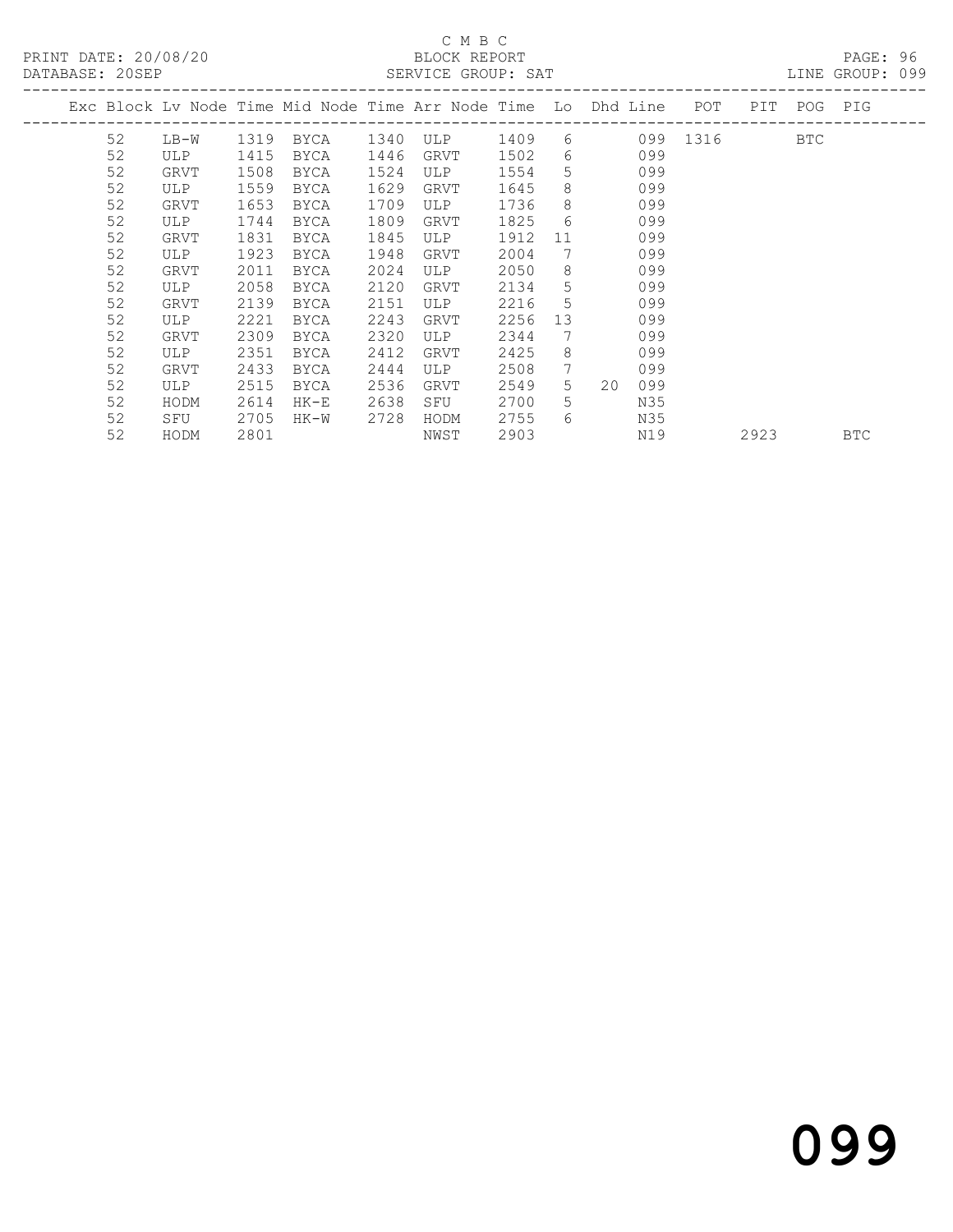| PRINT DATE: 20/08/20 |                                                                                                                                                                                                                                                                                                                                                                                                                                                                                                                                             |                                                                                                                                                                                                                         |                                                                                                      |                                                                                                                                                                                                                    |                                                      |                                                                                      | C M B C<br>BLOCK REPORT                                                              |                                                      | LINE GROUP: 130                                                                                                                                                                                                                                                                                                                                                                                                                                                                                                                                                                                                                                                                                                                                                                                                                                                                                                                                              |         | PAGE: 97   |  |
|----------------------|---------------------------------------------------------------------------------------------------------------------------------------------------------------------------------------------------------------------------------------------------------------------------------------------------------------------------------------------------------------------------------------------------------------------------------------------------------------------------------------------------------------------------------------------|-------------------------------------------------------------------------------------------------------------------------------------------------------------------------------------------------------------------------|------------------------------------------------------------------------------------------------------|--------------------------------------------------------------------------------------------------------------------------------------------------------------------------------------------------------------------|------------------------------------------------------|--------------------------------------------------------------------------------------|--------------------------------------------------------------------------------------|------------------------------------------------------|--------------------------------------------------------------------------------------------------------------------------------------------------------------------------------------------------------------------------------------------------------------------------------------------------------------------------------------------------------------------------------------------------------------------------------------------------------------------------------------------------------------------------------------------------------------------------------------------------------------------------------------------------------------------------------------------------------------------------------------------------------------------------------------------------------------------------------------------------------------------------------------------------------------------------------------------------------------|---------|------------|--|
| ULP1 UNIVERSITY LOOP |                                                                                                                                                                                                                                                                                                                                                                                                                                                                                                                                             |                                                                                                                                                                                                                         |                                                                                                      | BTC Burnaby Depot<br>BW06 BRENTWOOD STN BAY6<br>HAWL HASTINGS & WILLINGDON<br>KTLP KOOTENAY LOOP<br>NWST NEW WESTMINSTER STN<br>PBEX PHIBBS EXCHANGE<br>SERO SEYMOUR ST & ROBSON ST<br>SERO SEYMOUR ST & ROBSON ST |                                                      |                                                                                      |                                                                                      |                                                      | BW01 BRENTWOOD STN BAY1<br>BYGR         BROADWAY & GRANVILLE<br>HODM          HOWE & DUNSMUIR<br>MTST        METROTOWN STATION<br>PANA PANORAMA & NAUGHTON<br>PEWI PENDER & WILLINGDON<br>SUST SURREY CENTRAL STATION<br>WLHA WILLINGDON & HASTINGS S/B                                                                                                                                                                                                                                                                                                                                                                                                                                                                                                                                                                                                                                                                                                      |         |            |  |
|                      |                                                                                                                                                                                                                                                                                                                                                                                                                                                                                                                                             |                                                                                                                                                                                                                         |                                                                                                      |                                                                                                                                                                                                                    |                                                      |                                                                                      |                                                                                      |                                                      | Exc Block Lv Node Time Mid Node Time Arr Node Time Lo Dhd Line POT PIT POG PIG                                                                                                                                                                                                                                                                                                                                                                                                                                                                                                                                                                                                                                                                                                                                                                                                                                                                               |         |            |  |
|                      | $\mathbf{1}$<br>$\mathbf{1}$<br>$\mathbf{1}$<br>$\mathbf{1}$<br>$\mathbf{1}$<br>$\mathbf{1}$<br>$\mathbf{1}$<br>$\mathbf{1}$<br>$\mathbf{1}$<br>$\mathbf{1}$<br>$\mathbf{1}$<br>$\mathbf{1}$<br>$\mathbf{2}$<br>$\mathbf{2}$<br>$\mathbf{2}$<br>$\mathbf{2}$<br>$\mathbf{2}$<br>$\mathbf{2}$<br>$\mathbf{2}$<br>$\mathbf{2}$<br>$\overline{2}$<br>$2^{\circ}$<br>$\mathbf{2}$<br>$\mathbf{2}$<br>$\mathbf{2}$<br>$\mathbf{2}$<br>$\mathbf{2}$<br>$\sqrt{2}$<br>$\mathbf{2}$<br>$\mathbf{2}$<br>$\mathbf{2}$<br>$\mathbf{2}$<br>$\mathbf{2}$ | PBEX<br>MTST<br>PBEX<br>MTST<br>PBEX<br>MTST<br>PBEX<br>MTST<br>PBEX<br>PANA<br>PBEX<br>PANA<br>MTST<br>PBEX<br>PBEX<br>MTST<br>PBEX<br>MTST<br>${\tt PBEX}$<br>MTST<br>PBEX<br>$\mathtt{MTST}$<br>KTLP<br>MTST<br>KTLP | 1517<br>1547<br>1229<br>1314<br>1359<br>1444<br>1529<br>1614<br>1657<br>1747<br>1823<br>1901<br>1935 | 1617<br>1654<br>1100 WHLA<br>MTST 1144 HAWL 1205 PBEX 1221 8<br>WHLA<br>HAWL<br>WHLA<br>HAWL<br>WHLA<br>HAWL<br>WHLA<br>BW01<br>WLHA<br>BW01<br>WLHA                                                               | 1336<br>1506<br>1637<br>1804<br>1831<br>1918<br>1942 | MTST<br>PBEX<br>MTST<br>PBEX<br>MTST<br>PBEX<br>MTST<br>KTLP<br>MTST<br>KTLP<br>MTST | 1309<br>1354<br>1439<br>1524<br>1609<br>1651<br>1739<br>1815<br>1853<br>1929<br>2002 | 5<br>5<br>5<br>5<br>5<br>6<br>8<br>8<br>8<br>6<br>11 | 1 MTST 556 BW01 608 KTLP 617 12 130 539 BTC<br>1 KTLP 629 WLHA 636 MTST 655 14 130<br>1 MTST 709 BW01 723 KTLP 732 14 130<br>1 KTLP 746 WLHA 753 MTST 814 5 130<br>1 MTST 819 HAWL 838 PBEX 852 10 130<br>902 WHLA MTST 939 5 130<br>944 HAWL 1004 PBEX 1020 12 130<br>1032 WHLA MTST 1109 5 130<br>1114 HAWL 1135 PBEX 1151 8 130<br>1159 WHLA 1306 PBEX 1239 5 130<br>1244 HAWL 1306 PBEX 1324 5 130<br>1329 WHLA MTST 1409 6 130<br>1415 HAWL 1437 PBEX 1455 22 130<br>PANA 1541 6 211<br>PBEX 1612 5 211<br>PANA 1641 13 211<br>PBEX 1712 212 1722 BTC<br>XTLP 545 WLHA 552 MTST 611 5 130<br>MTST 616 BW01 628 KTLP 637 10 130<br>KTLP 647 WLHA 654 MTST 713 10 130<br>723 HAWL 741 PBEX 755 8 130<br>PBEX 803 WHLA MTST 839 5 130<br>MTST 844 HAWL 903 PBEX 917 15 130<br>PBEX 932 WHLA MTST 1009 5 130<br>MTST 1014 HAWL 1034 PBEX 1050 10 130<br>MTST 1139 5 130<br>130<br>130<br>130<br>130<br>130<br>130<br>130<br>130<br>130<br>130<br>130<br>130 | 539 BTC |            |  |
|                      | $\mathbf{2}$<br>$\overline{c}$                                                                                                                                                                                                                                                                                                                                                                                                                                                                                                              | MTST<br><b>KTLP</b>                                                                                                                                                                                                     | 2013<br>2047                                                                                         | BW01<br>WLHA                                                                                                                                                                                                       | 2028<br>2054                                         | KTLP<br>MTST                                                                         | 2039<br>2114                                                                         | 8                                                    | 130<br>130                                                                                                                                                                                                                                                                                                                                                                                                                                                                                                                                                                                                                                                                                                                                                                                                                                                                                                                                                   | 2130    | <b>BTC</b> |  |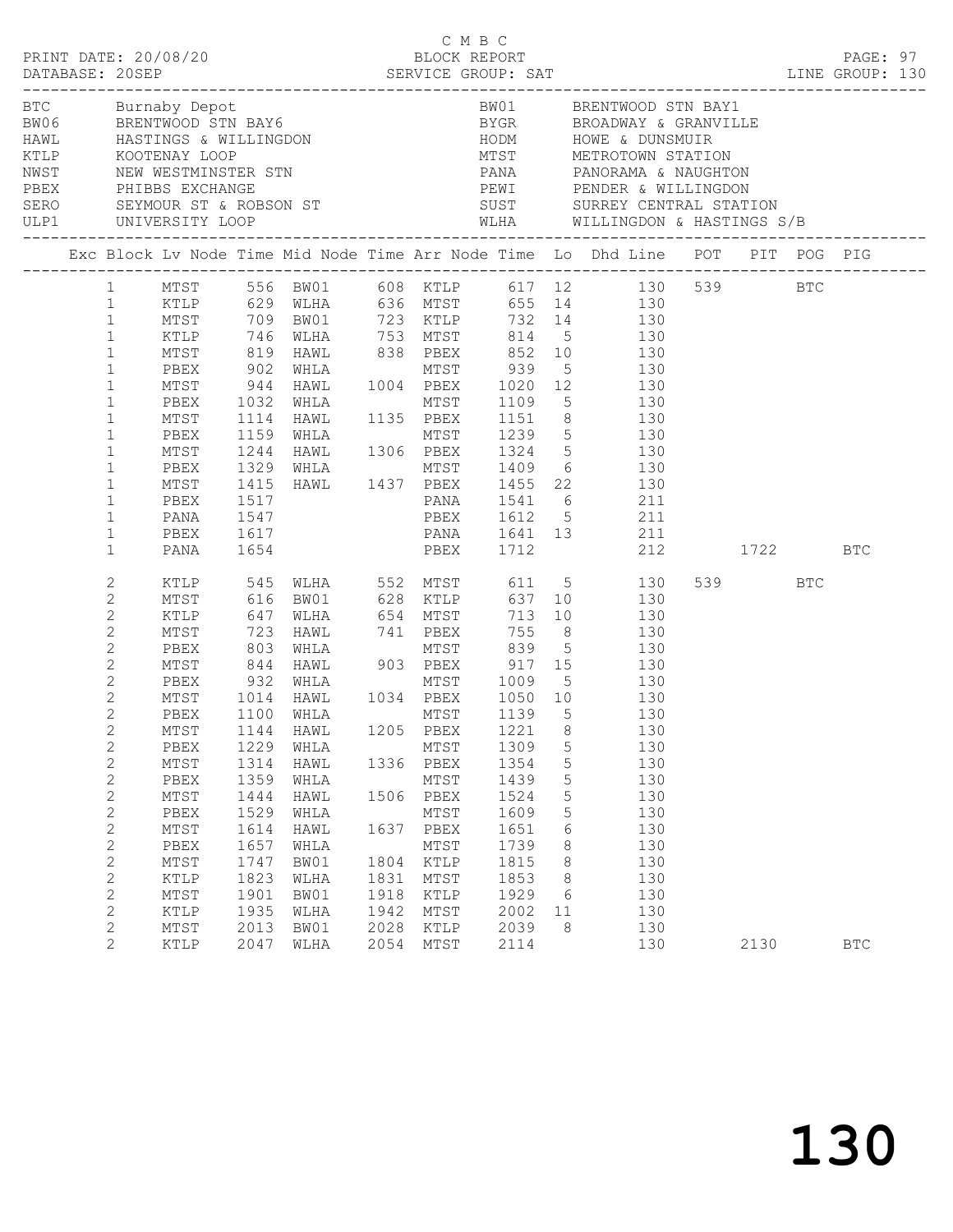## C M B C<br>BLOCK REPORT

PAGE: 98<br>LINE GROUP: 130

|                |             |      |                                  |      |          |         |                 | Exc Block Lv Node Time Mid Node Time Arr Node Time Lo Dhd Line POT |        | PIT POG PIG |              |
|----------------|-------------|------|----------------------------------|------|----------|---------|-----------------|--------------------------------------------------------------------|--------|-------------|--------------|
| $\mathfrak{Z}$ | KTLP        |      | 601 WLHA 608 MTST                |      |          |         |                 | 627 5 130                                                          | 555 75 | <b>BTC</b>  |              |
| $\mathsf 3$    | MTST        | 632  | BW01                             |      | 644 KTLP | 653     | 5 <sup>5</sup>  | 130                                                                |        |             |              |
| $\mathsf S$    | KTLP        | 658  | WLHA                             |      | 705 MTST | 724     | $5\phantom{.0}$ | 130                                                                |        |             |              |
| 3              | MTST        | 729  | BW01                             | 743  | KTLP     | 752     | 5               | 130                                                                |        |             |              |
| 3              | KTLP        | 757  | WLHA                             | 804  | MTST     | 825     | $5\phantom{.0}$ | 130                                                                |        |             |              |
| $\mathsf S$    | MTST        | 830  | BW01                             | 844  | KTLP     | 855     | $5\phantom{.0}$ | 130                                                                |        |             |              |
| $\mathsf S$    | KTLP        | 900  | WLHA                             | 907  | MTST     | 929     | 6               | 130                                                                |        |             |              |
| 3              | MTST        | 935  | BW01                             | 950  | KTLP     | 1003    | 27              | 130                                                                |        |             |              |
| $\mathsf S$    | KTLP        | 1030 | WLHA                             | 1037 | MTST     | 1059    | 6               | 130                                                                |        |             |              |
| $\mathsf S$    | MTST        | 1105 | BW01                             | 1121 | KTLP     | 1134    | 24              | 130                                                                |        |             |              |
| $\mathsf S$    | KTLP        | 1158 | WLHA                             | 1207 | MTST     | 1229    | 6               | 130                                                                |        |             |              |
| $\mathsf 3$    | MTST        | 1235 | BW01                             | 1252 | KTLP     | 1307    | 19              | 130                                                                |        |             |              |
| 3              | KTLP        | 1326 | WLHA                             | 1335 | MTST     | 1359    | $6\overline{6}$ | 130                                                                |        |             |              |
| 3              | MTST        | 1405 | BW01                             | 1422 | KTLP     | 1437    | 19              | 130                                                                |        |             |              |
| $\mathsf S$    | KTLP        | 1456 | WLHA                             | 1505 | MTST     | 1529    | 6               | 130                                                                |        |             |              |
| $\mathsf 3$    | MTST        | 1535 | BW01                             | 1553 | KTLP     | 1604    | 21              | 130                                                                |        |             |              |
| $\mathsf S$    | KTLP        | 1625 | WLHA                             | 1634 | MTST     | 1659    | 13              | 130                                                                |        |             |              |
| 3              | MTST        | 1712 | BW01                             | 1730 | KTLP     | 1741    | 20              | 130                                                                |        |             |              |
| $\mathsf S$    | KTLP        | 1801 | WLHA                             | 1809 | MTST     | 1831    | 6               | 130                                                                |        |             |              |
| 3              | MTST        | 1837 | BW01                             | 1854 | KTLP     | 1905    | 6               | 130                                                                |        |             |              |
| 3              | KTLP        | 1911 | WLHA                             | 1918 | MTST     | 1938    | 11              | 130                                                                |        |             |              |
| 3              | MTST        | 1949 | BW01                             | 2004 | KTLP     | 2015    | 8 <sup>8</sup>  | 130                                                                |        |             |              |
| 3              | KTLP        | 2023 | WLHA                             | 2030 | MTST     | 2050 13 |                 | 130                                                                |        |             |              |
| 3              | MTST        | 2103 | BW01                             | 2118 | KTLP     | 2129    |                 | 130                                                                | 2133   |             | <b>BTC</b>   |
| 4              | MTST        | 656  | BW01                             | 708  | KTLP     | 717     | 11              | 130                                                                | 639 8  | BTC         |              |
| 4              | KTLP        | 728  | WLHA                             | 735  | MTST     | 756     | $5^{\circ}$     | 130                                                                |        |             |              |
| 4              | MTST        | 801  | BW01                             | 815  | KTLP     | 826     | $5^{\circ}$     | 130                                                                |        |             |              |
| 4              | KTLP        | 831  | WLHA                             | 838  | MTST     | 859     | 9               | 130                                                                |        |             |              |
| 4              | MTST        | 908  | BW01                             | 922  | KTLP     | 933     | 27              | 130                                                                |        |             |              |
| 4              | KTLP        | 1000 | WLHA                             | 1007 | MTST     | 1029    | 6               | 130                                                                |        |             |              |
| 4              | MTST        | 1035 | BW01                             | 1051 | KTLP     | 1104    | 24              | 130                                                                |        |             |              |
| 4              | KTLP        | 1128 | WLHA                             | 1137 | MTST     | 1159    | 6               | 130                                                                |        |             |              |
| 4              | MTST        | 1205 | BW01                             | 1222 | KTLP     | 1237    | 20              | 130                                                                |        |             |              |
| 4              | KTLP        | 1257 | WLHA                             | 1306 | MTST     | 1329    | 6               | 130                                                                |        |             |              |
| 4              | MTST        | 1335 | BW01                             | 1352 | KTLP     | 1407    | 19              | 130                                                                |        |             |              |
| 4              | KTLP        | 1426 | WLHA                             | 1435 | MTST     | 1459    | 6               | 130                                                                |        |             |              |
| 4              | MTST        | 1505 | BW01                             | 1523 | KTLP     | 1534    | 22              | 130                                                                |        |             |              |
| 4              | KTLP        | 1556 | WLHA                             | 1605 | MTST     | 1629    | 6               | 130                                                                |        |             |              |
| 4              |             |      | MTST 1635 BW01 1653 KTLP 1704 23 |      |          |         |                 | 130                                                                |        |             |              |
| 4              | KTLP        | 1727 | WLHA                             | 1735 | MTST     | 1759    | 12              | 130                                                                |        |             |              |
| 4              | MTST        | 1811 | BW01                             | 1828 | KTLP     | 1839    | 9               | 130                                                                |        |             |              |
| 4              | KTLP        | 1848 | WLHA                             | 1855 | MTST     | 1915    | 10              | 130                                                                |        |             |              |
| 4              | MTST        | 1925 | BW01                             | 1942 | KTLP     | 1953    | - 6             | 130                                                                |        |             |              |
| 4              | KTLP        | 1959 | WLHA                             | 2006 | MTST     | 2026    | 11              | 130                                                                |        |             |              |
| 4              | MTST        | 2037 | BW01                             | 2052 | KTLP     | 2103    | 8               | 130                                                                |        |             |              |
| 4              | <b>KTLP</b> | 2111 | WLHA                             | 2118 | MTST     | 2138    |                 | 130                                                                | 2154   |             | $_{\rm BTC}$ |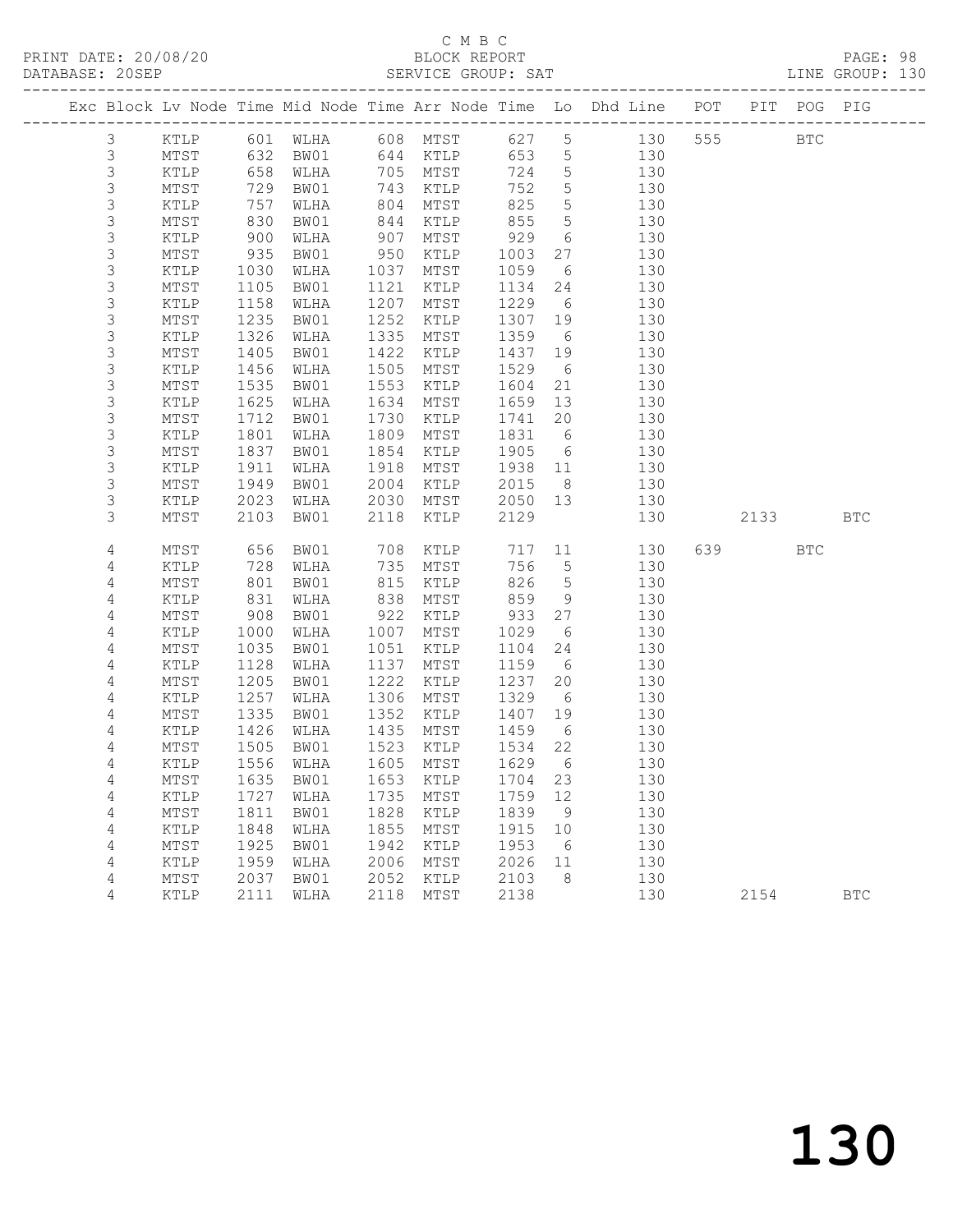### C M B C<br>BLOCK REPORT

PAGE: 99<br>LINE GROUP: 130

|  |             |      |                                                                         | Exc Block Lv Node Time Mid Node Time Arr Node Time Lo Dhd Line POT           |      |                                                    |                  |                 |                       |          | PIT POG PIG |  |
|--|-------------|------|-------------------------------------------------------------------------|------------------------------------------------------------------------------|------|----------------------------------------------------|------------------|-----------------|-----------------------|----------|-------------|--|
|  | 5           |      |                                                                         | KTLP 715 WLHA 722 MTST 743 8 130 709 BTC<br>MTST 751 HAWL 809 PBEX 823 9 130 |      |                                                    |                  |                 |                       |          |             |  |
|  | 5           |      |                                                                         |                                                                              |      |                                                    |                  |                 |                       |          |             |  |
|  | 5           | PBEX |                                                                         | 832 WHLA                                                                     |      | 933 PBEX<br>MTST<br>933 PBEX<br>MTST<br>MTST 909 5 |                  |                 | 130                   |          |             |  |
|  | $\mathsf S$ | MTST | $\begin{array}{c}\n 2 \\  \hline\n 914 \\  \hline\n 1000\n \end{array}$ | HAWL                                                                         |      |                                                    |                  |                 | 130                   |          |             |  |
|  | 5           | PBEX | 1002                                                                    | WHLA                                                                         |      |                                                    | 947 15<br>1039 5 |                 | 130                   |          |             |  |
|  | $\mathsf S$ | MTST | 1044                                                                    | HAWL                                                                         |      | 1105 PBEX                                          | 1121             | 9               | 130                   |          |             |  |
|  | 5           | PBEX | 1130                                                                    |                                                                              |      |                                                    | 1209             | $5^{\circ}$     | 130                   |          |             |  |
|  | 5           | MTST | 1214                                                                    |                                                                              |      |                                                    | 1254             | $5\overline{)}$ | 130                   |          |             |  |
|  | 5           | PBEX | 1259                                                                    | WHLA                                                                         |      | MTST 1339                                          |                  | $5^{\circ}$     | 130                   |          |             |  |
|  | 5           | MTST | 1344                                                                    | HAWL                                                                         |      | 1406 PBEX                                          | 1424             | $5\phantom{.0}$ | 130                   |          |             |  |
|  | $\mathsf S$ | PBEX | 1429                                                                    | WHLA                                                                         |      | MTST                                               | 1509             | $5^{\circ}$     | 130                   |          |             |  |
|  | 5           | MTST | 1514                                                                    | HAWL                                                                         |      | 1537 PBEX                                          | 1551             | 8 <sup>8</sup>  | 130                   |          |             |  |
|  | 5           | PBEX | 1559                                                                    |                                                                              |      |                                                    | 1639             | $5\overline{)}$ | 130                   |          |             |  |
|  | 5           | MTST |                                                                         | WHLA MTST<br>HAWL 1707 PBEX<br>1644 HAWL<br>1729 WHLA                        |      |                                                    | 1721<br>1809     | 8 <sup>8</sup>  | 130                   |          |             |  |
|  | 5           | PBEX |                                                                         |                                                                              |      | MTST                                               |                  |                 | 130                   | 1827 BTC |             |  |
|  | 6           | KTLP | 930                                                                     | WLHA                                                                         |      | 937 MTST 959                                       |                  |                 | $6 \t 130$            | 924      | <b>BTC</b>  |  |
|  | 6           | MTST | 1005                                                                    | BW01                                                                         |      | 1020 KTLP                                          | 1033 27          |                 | 130                   |          |             |  |
|  | 6           | KTLP | 1100                                                                    | WLHA                                                                         |      | 1107 MTST                                          | 1129             | 6               | 130                   |          |             |  |
|  | 6           | MTST | 1135                                                                    | BW01                                                                         |      | 1151 KTLP                                          | 1204             | 23              | 130                   |          |             |  |
|  | 6           | KTLP | 1227                                                                    | WLHA                                                                         |      | 1236 MTST                                          | 1259             | 6               | 130                   |          |             |  |
|  | 6           | MTST | 1305                                                                    | BW01                                                                         |      | 1322 KTLP                                          | 1337 19          |                 | 130                   |          |             |  |
|  | 6           | KTLP | 1356                                                                    | WLHA                                                                         | 1405 | MTST                                               | 1429             | 6               | 130                   |          |             |  |
|  | 6           | MTST | 1435                                                                    | BW01                                                                         |      | 1452 KTLP                                          | 1507 19          |                 | 130                   |          |             |  |
|  | 6           | KTLP | 1526                                                                    | WLHA                                                                         |      | 1535 MTST                                          | 1559             | 6               | 130                   |          |             |  |
|  | 6           | MTST | 1605                                                                    | BW01                                                                         |      | 1623 KTLP                                          | 1634 21          |                 | 130                   |          |             |  |
|  | 6           | KTLP | 1655                                                                    | WLHA                                                                         |      | 1704 MTST                                          | 1729             | 6               | 130                   |          |             |  |
|  | 6           | MTST | 1735                                                                    | BW01                                                                         | 1752 | PEWI                                               | 1757 5           |                 | 130                   |          |             |  |
|  | 6           | PEWI | 1802                                                                    | BW06                                                                         | 1809 | MTST                                               | 1829             | $5^{\circ}$     | 130                   |          |             |  |
|  | 6           | MTST | 1834                                                                    | HAWL                                                                         |      | 1856 PBEX                                          | 1909             | $7\phantom{0}$  | 130                   |          |             |  |
|  | 6           | PBEX | 1916                                                                    | WHLA                                                                         |      | MTST                                               | 1950             | 11              | 130                   |          |             |  |
|  | 6           | MTST | 2001                                                                    | HAWL                                                                         |      | 2021 PBEX                                          | 2032             | 20              | 130                   |          |             |  |
|  | 6           | PBEX | 2052                                                                    | WHLA                                                                         |      | MTST                                               | 2126             | 11              | 130                   |          |             |  |
|  | 6           | MTST | 2137                                                                    | BW01                                                                         |      | 2152 KTLP                                          | 2203             | 20              | 130                   |          |             |  |
|  | 6           | KTLP | 2223                                                                    | WLHA                                                                         |      | 2230 MTST                                          | 2250             | $5^{\circ}$     | 130                   |          |             |  |
|  | 6           | MTST | 2255                                                                    | BW01                                                                         | 2310 | KTLP                                               | 2321             | $5\overline{)}$ | 130                   |          |             |  |
|  | 6           | KTLP | 2326                                                                    | WLHA                                                                         | 2333 | MTST                                               | 2352             | 6               | 130                   |          |             |  |
|  | 6           | MTST | 2358                                                                    | BW01                                                                         |      | 2413 KTLP                                          | 2424             | 5 <sup>5</sup>  | 130                   |          |             |  |
|  | 6           | KTLP | 2429                                                                    | WLHA                                                                         |      | 2435 MTST 2452                                     |                  |                 | 8 <sup>1</sup><br>130 |          |             |  |
|  | 6           | MTST | 2500                                                                    | BW01                                                                         |      | 2513 KTLP 2523 11<br>2656 SUST 2716                |                  |                 | 20 130                |          |             |  |
|  | 6           | HODM | 2554                                                                    | NWST                                                                         |      | 2656 SUST                                          | 2716             |                 | N19                   | 2746 BTC |             |  |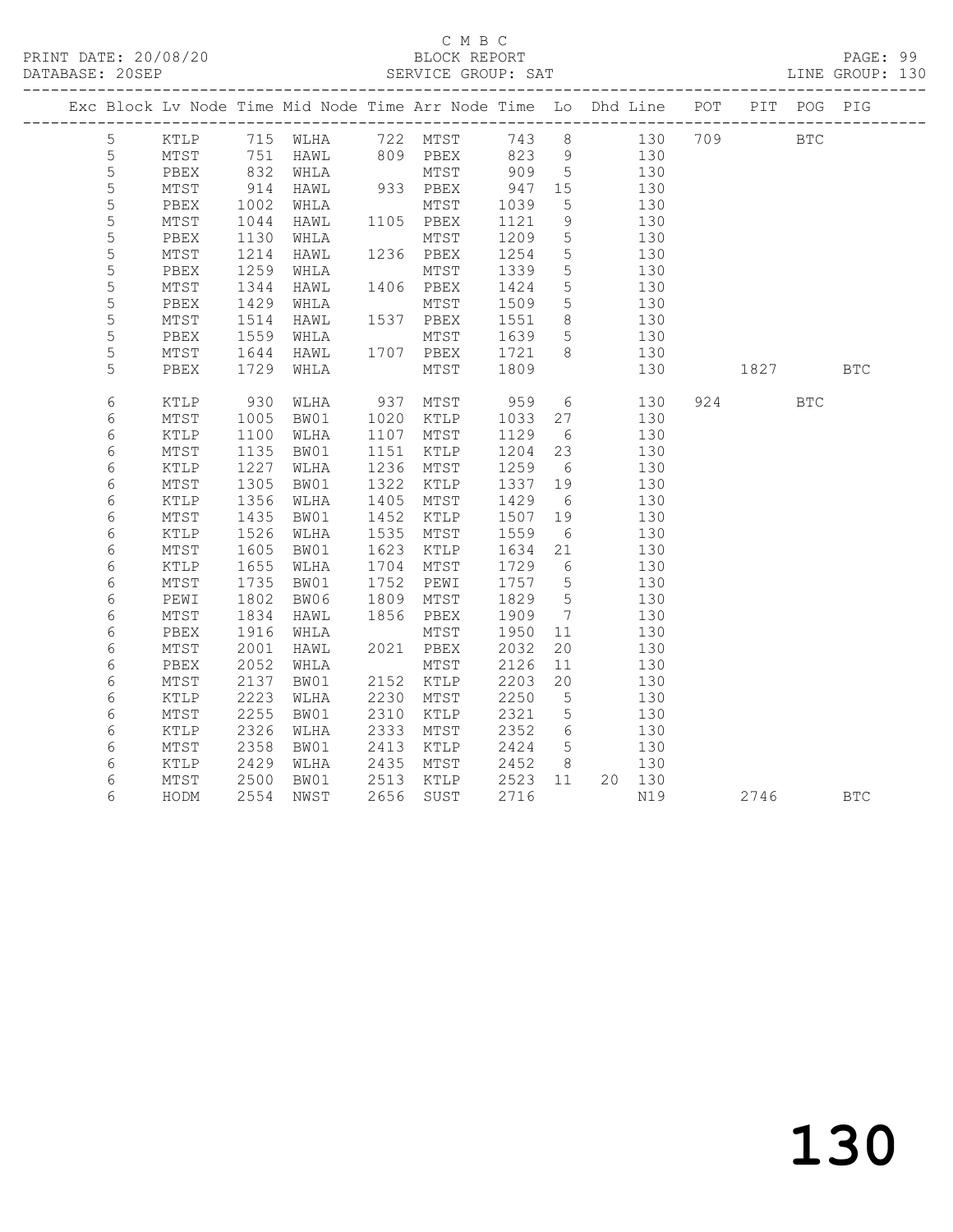#### C M B C<br>BLOCK REPORT SERVICE GROUP: SAT

|                                  |                         |              | Exc Block Lv Node Time Mid Node Time Arr Node Time Lo Dhd Line POT PIT POG PIG |                      |              |                         |                              |               |      |            |     |            |
|----------------------------------|-------------------------|--------------|--------------------------------------------------------------------------------|----------------------|--------------|-------------------------|------------------------------|---------------|------|------------|-----|------------|
| 7                                | PEWI                    |              | 827 BW06 832 MTST 849                                                          |                      |              |                         | $5\overline{}$               | 130           | 820  | <b>BTC</b> |     |            |
| $\boldsymbol{7}$                 | MTST                    | 854<br>924   | BW01                                                                           |                      |              |                         |                              |               |      |            |     |            |
| $\boldsymbol{7}$                 | PEWI                    |              | BW06                                                                           | 908 PEWI<br>931 MTST |              | 913 11 130<br>949 5 130 |                              |               |      |            |     |            |
| $\boldsymbol{7}$                 | MTST                    | 954          | BW01                                                                           | 1009 PEWI            |              | 1014                    | 10                           | 130           |      |            |     |            |
| $\boldsymbol{7}$                 | PEWI                    | 1024         | BW06                                                                           | 1031 MTST            |              | 1049                    | $5\overline{)}$              | 130           |      |            |     |            |
| $\boldsymbol{7}$                 | MTST                    | 1054         | BW01                                                                           | 1110                 | PEWI         | 1115                    | 8 <sup>8</sup>               | 130           |      |            |     |            |
| 7                                | PEWI                    | 1123         | BW06                                                                           | 1130                 | MTST         | 1149                    | $5\overline{)}$              | 130           |      |            |     |            |
| $\boldsymbol{7}$                 | $\mathtt{MTST}$         | 1154         | BW01                                                                           | 1210                 | PEWI         | 1215                    | 8 <sup>8</sup>               | 130           |      |            |     |            |
| $\overline{7}$                   | PEWI                    | 1223         | BW06                                                                           | 1230                 | MTST         | 1249                    | 5                            | 130           |      |            |     |            |
| $\overline{7}$                   | $\mathtt{MTST}$         | 1254         | BW01                                                                           | 1311                 | PEWI         | 1316                    | $6\overline{6}$              | 130           |      |            |     |            |
| $\overline{7}$                   | PEWI                    | 1322         | BW06                                                                           | 1329                 | MTST         | 1349                    | $5\overline{)}$              | 130           |      |            |     |            |
| $\overline{7}$                   | MTST                    | 1354         | BW01                                                                           | 1411                 | PEWI         | 1416                    | 6                            | 130           |      |            |     |            |
| 7                                | PEWI                    | 1422         | BW06                                                                           | 1429                 | MTST         | 1449                    | $5\phantom{.0}$              | 130           |      |            |     |            |
| 7                                | $\mathtt{MTST}$         | 1454         | BW01                                                                           | 1511                 | PEWI         | 1516                    | 6                            | 130           |      |            |     |            |
| $\overline{7}$                   | PEWI                    | 1522         | BW06                                                                           | 1529                 | MTST         | 1549                    | $5\overline{)}$              | 130           |      |            |     |            |
| $\boldsymbol{7}$                 | MTST                    | 1554         | BW01                                                                           | 1612                 | PEWI         | 1617                    | $5\overline{)}$              | 130           |      |            |     |            |
| $\boldsymbol{7}$                 | PEWI                    | 1622         | BW06                                                                           | 1629                 | MTST         | 1649                    | $5\overline{)}$              | 130           |      |            |     |            |
| 7                                | $\mathtt{MTST}$         | 1654         | BW01                                                                           | 1712                 | PEWI         | 1717                    | $5\overline{)}$              | 130           |      |            |     |            |
| 7                                | PEWI                    | 1722         | BW06                                                                           | 1729                 | MTST         | 1749                    | 10                           | 130           |      |            |     |            |
| $\boldsymbol{7}$                 | $\mathtt{MTST}$         | 1759         | HAWL                                                                           | 1821                 | PBEX         | 1835                    | 17                           | 130           |      |            |     |            |
| $\boldsymbol{7}$                 | PBEX                    | 1852         | WHLA                                                                           |                      | MTST         | 1926                    | 11                           | 130           |      |            |     |            |
| 7                                | MTST                    | 1937         | HAWL                                                                           | 1957 PBEX            |              | 2008                    | 20                           | 130           |      |            |     |            |
| $\overline{7}$                   | PBEX                    | 2028         | WHLA                                                                           |                      | MTST         | 2102                    | 17                           | 130           |      |            |     |            |
| 7                                | MTST                    | 2119         | BW01                                                                           | 2134                 | KTLP         | 2145                    | 8 <sup>8</sup>               | 130           |      |            |     |            |
| $\boldsymbol{7}$                 | KTLP                    | 2153         | WLHA                                                                           | 2200                 | MTST         | 2220                    | $5\overline{)}$              | 130           |      |            |     |            |
| $\boldsymbol{7}$                 | $\mathtt{MTST}$         | 2225         | BW01                                                                           | 2240                 | KTLP         | 2251                    | $5\phantom{0}$               | 130           |      |            |     |            |
| $\boldsymbol{7}$                 | KTLP                    | 2256         | WLHA                                                                           | 2303                 | MTST         | 2322                    | $5\phantom{.0}$              | 130           |      |            |     |            |
| $\boldsymbol{7}$                 | MTST                    | 2327         | BW01                                                                           | 2342                 | KTLP         | 2353                    | 6                            | 130           |      |            |     |            |
| 7                                | KTLP                    | 2359         | WLHA                                                                           | 2405                 | MTST         | 2422                    | $7\phantom{.0}\phantom{.0}7$ | 130           |      |            |     |            |
| $\boldsymbol{7}$                 | MTST                    | 2429         | BW01                                                                           | 2442                 | KTLP         | 2452                    | $7\overline{ }$              | 130           |      |            |     |            |
| $\overline{7}$<br>$\overline{7}$ | KTLP<br>$\mathtt{MTST}$ | 2459<br>2536 | WLHA<br>BW01                                                                   | 2505<br>2549         | MTST<br>KTLP | 2522<br>2559            | 14<br>10                     | 130<br>20 130 |      |            |     |            |
| 7                                | SERO                    | 2629         | BYGR                                                                           | 2636                 | ULP1         | 2656                    |                              | N17           |      | 2731       |     | <b>BTC</b> |
|                                  |                         |              |                                                                                |                      |              |                         |                              |               |      |            |     |            |
| $\mathsf 9$                      | PBEX                    | 1459         | WHLA                                                                           |                      | MTST         | 1539 5                  |                              | 130           | 1447 |            | BTC |            |
| $\mathsf 9$                      | $\mathtt{MTST}$         | 1544         | HAWL                                                                           | 1607 PBEX            |              | 1621                    | 6                            | 130           |      |            |     |            |
| $\mathcal{G}$                    | PBEX                    | 1627         | WHLA                                                                           |                      | MTST         | 1709                    | 14                           | 130           |      |            |     |            |
| $\mathsf 9$                      | MTST                    | 1723         | HAWL                                                                           | 1746 PBEX            |              | 1800                    | $5^{\circ}$                  | 130           |      |            |     |            |
| 9                                | PBEX                    | 1805         | WHLA                                                                           |                      | MTST         | 1842                    | $\overline{7}$               | 130           |      |            |     |            |
| $\mathcal{G}$                    | MTST                    | 1849         | HAWL                                                                           | 1911 PBEX            |              | 1924                    | 16                           | 130           |      |            |     |            |
| $\mathsf 9$                      | PBEX                    | 1940         | WHLA                                                                           |                      | MTST         | 2014                    | 11                           | 130           |      |            |     |            |
| $\mathsf 9$                      | $\mathtt{MTST}$         | 2025         | HAWL                                                                           | 2045 PBEX            |              | 2056                    | 20                           | 130           |      |            |     |            |
| 9                                | PBEX                    | 2116         | WHLA                                                                           |                      | MTST         | 2150                    | 6                            | 130           |      |            |     |            |
| 9                                | MTST                    | 2156         | BW01                                                                           | 2211 KTLP            |              | 2222                    |                              | 130           |      | 2226       |     | <b>BTC</b> |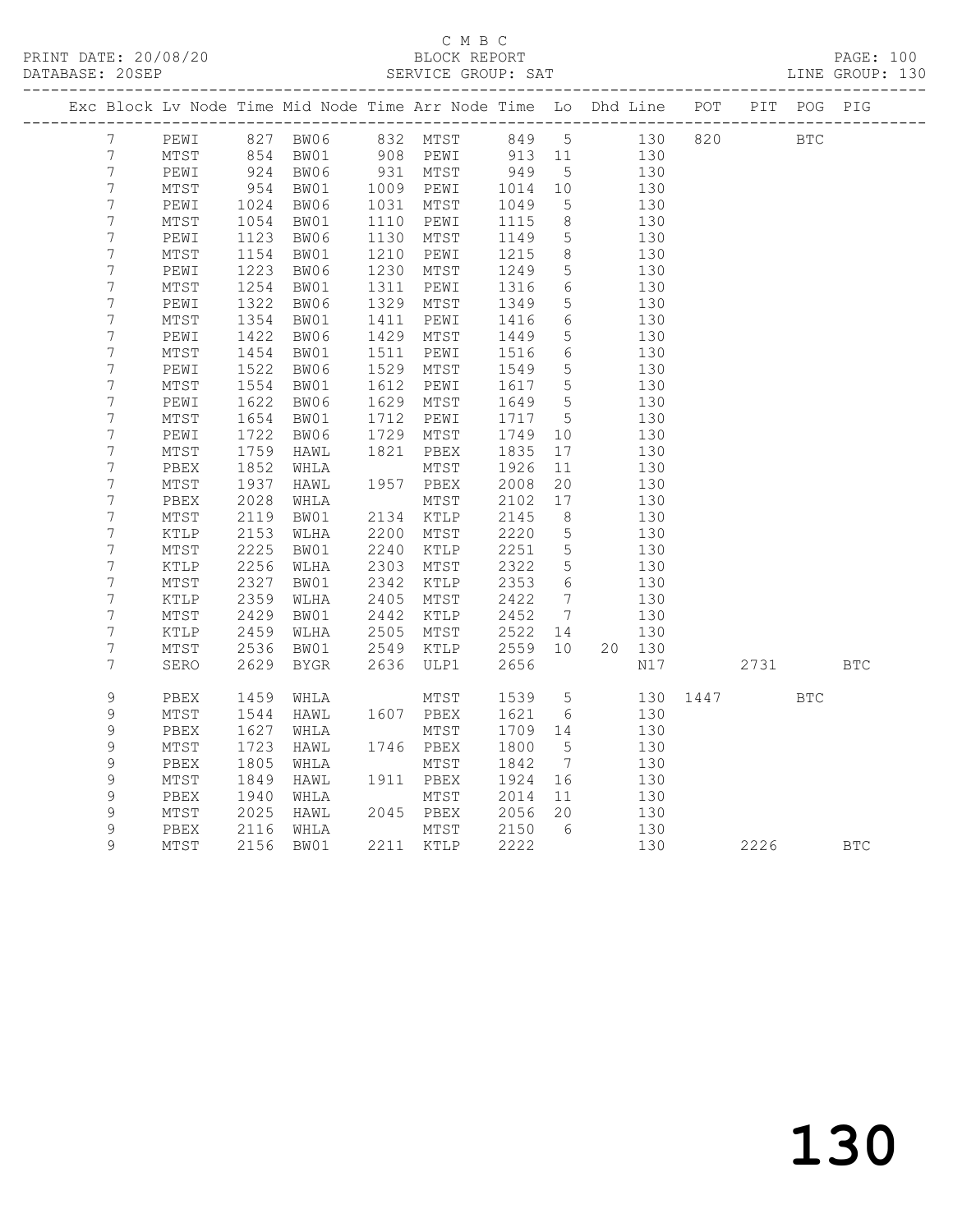## C M B C

| DATABASE: 20SEP |    |      |      |          |      | SERVICE GROUP: SAT |      |                 |                                                                                |           |            | LINE GROUP: 130 |  |
|-----------------|----|------|------|----------|------|--------------------|------|-----------------|--------------------------------------------------------------------------------|-----------|------------|-----------------|--|
|                 |    |      |      |          |      |                    |      |                 | Exc Block Lv Node Time Mid Node Time Arr Node Time Lo Dhd Line POT PIT POG PIG |           |            |                 |  |
|                 | 10 | PEWI |      | 854 BW06 | 901  | MTST               |      |                 | 919 5<br>130                                                                   | 847 — 100 | <b>BTC</b> |                 |  |
|                 | 10 | MTST | 924  | BW01     | 938  | PEWI               | 943  | 11              | 130                                                                            |           |            |                 |  |
|                 | 10 | PEWI | 954  | BW06     | 1001 | MTST               | 1019 | $5^{\circ}$     | 130                                                                            |           |            |                 |  |
|                 | 10 | MTST | 1024 | BW01     | 1039 | PEWI               | 1044 | 10              | 130                                                                            |           |            |                 |  |
|                 | 10 | PEWI | 1054 | BW06     | 1101 | MTST               | 1119 | .5              | 130                                                                            |           |            |                 |  |
|                 | 10 | MTST | 1124 | BW01     | 1140 | PEWI               | 1145 | 8               | 130                                                                            |           |            |                 |  |
|                 | 10 | PEWI | 1153 | BW06     | 1200 | MTST               | 1219 | $5^{\circ}$     | 130                                                                            |           |            |                 |  |
|                 | 10 | MTST | 1224 | BW01     | 1241 | PEWI               | 1246 | $7\phantom{.0}$ | 130                                                                            |           |            |                 |  |
|                 | 10 | PEWI | 1253 | BW06     | 1300 | MTST               | 1319 | 5               | 130                                                                            |           |            |                 |  |
|                 | 10 | MTST | 1324 | BW01     | 1341 | PEWI               | 1346 | 6               | 130                                                                            |           |            |                 |  |
|                 | 10 | PEWI | 1352 | BW06     | 1359 | MTST               | 1419 | 5               | 130                                                                            |           |            |                 |  |
|                 | 10 | MTST | 1424 | BW01     | 1441 | PEWI               | 1446 | 6               | 130                                                                            |           |            |                 |  |
|                 | 10 | PEWI | 1452 | BW06     | 1459 | MTST               | 1519 | 5               | 130                                                                            |           |            |                 |  |
|                 | 10 | MTST | 1524 | BW01     | 1542 | PEWI               | 1547 | 5               | 130                                                                            |           |            |                 |  |
|                 | 10 | PEWI | 1552 | BW06     | 1559 | MTST               | 1619 | $5^{\circ}$     | 130                                                                            |           |            |                 |  |
|                 | 10 | MTST | 1624 | BW01     | 1642 | PEWI               | 1647 | $5^{\circ}$     | 130                                                                            |           |            |                 |  |
|                 | 10 | PEWI | 1652 | BW06     | 1659 | MTST               | 1719 |                 | 130                                                                            | 1735      |            | <b>BTC</b>      |  |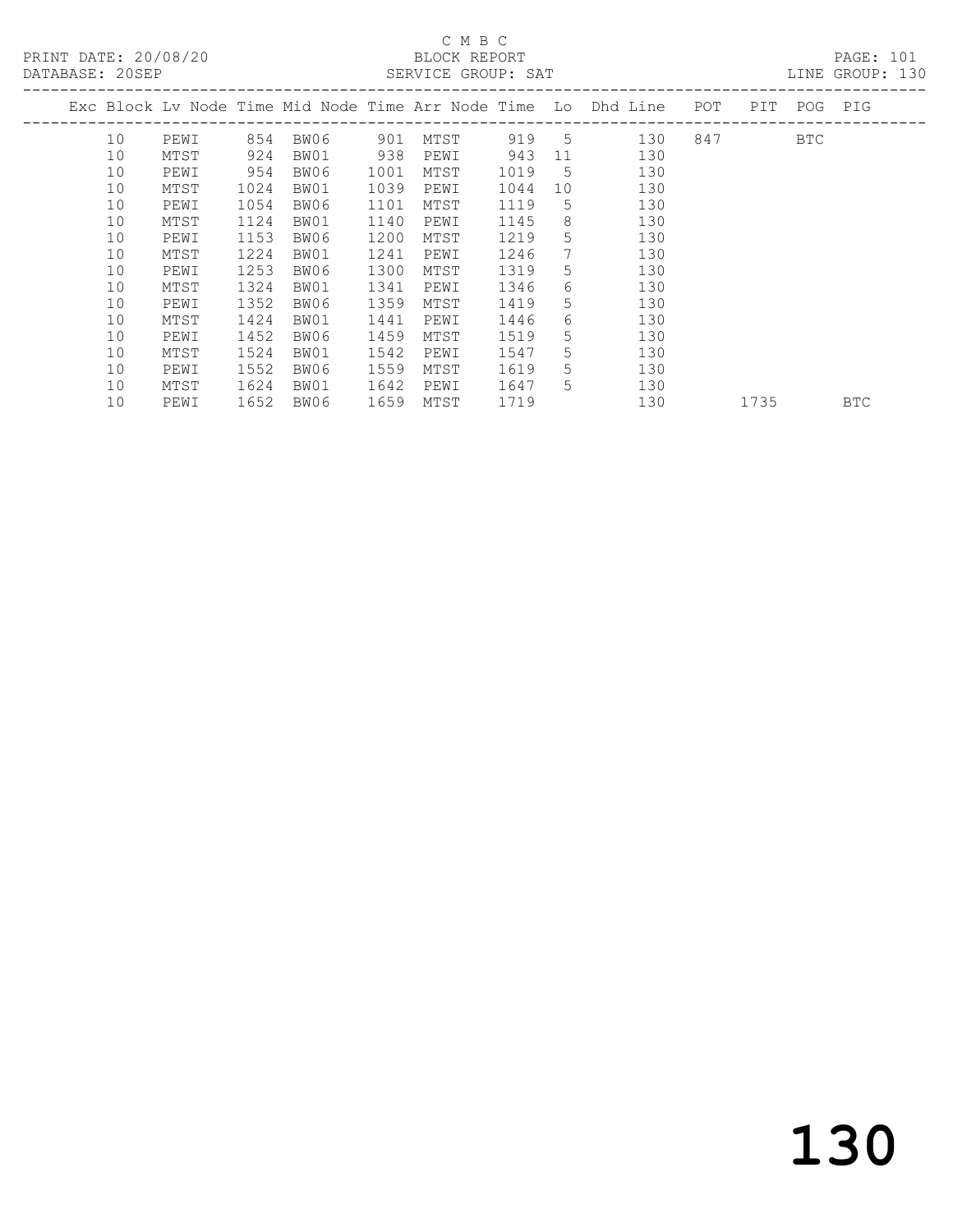|  |    |                      |      |           |      | C M B C     |              |                 |                                                                                                                                                                                                                                             |  |           |  |
|--|----|----------------------|------|-----------|------|-------------|--------------|-----------------|---------------------------------------------------------------------------------------------------------------------------------------------------------------------------------------------------------------------------------------------|--|-----------|--|
|  |    | PRINT DATE: 20/08/20 |      |           |      |             | BLOCK REPORT |                 |                                                                                                                                                                                                                                             |  | PAGE: 102 |  |
|  |    |                      |      |           |      |             |              |                 |                                                                                                                                                                                                                                             |  |           |  |
|  |    |                      |      |           |      |             |              |                 |                                                                                                                                                                                                                                             |  |           |  |
|  |    | 15GB 15 & GRAND BLVD |      |           |      |             |              |                 | 15LO 15TH & LONSDALE                                                                                                                                                                                                                        |  |           |  |
|  |    |                      |      |           |      |             |              |                 |                                                                                                                                                                                                                                             |  |           |  |
|  |    |                      |      |           |      |             |              |                 |                                                                                                                                                                                                                                             |  |           |  |
|  |    |                      |      |           |      |             |              |                 |                                                                                                                                                                                                                                             |  |           |  |
|  |    |                      |      |           |      |             |              |                 |                                                                                                                                                                                                                                             |  |           |  |
|  |    |                      |      |           |      |             |              |                 |                                                                                                                                                                                                                                             |  |           |  |
|  |    |                      |      |           |      |             |              |                 |                                                                                                                                                                                                                                             |  |           |  |
|  |    |                      |      |           |      |             |              |                 |                                                                                                                                                                                                                                             |  |           |  |
|  |    |                      |      |           |      |             |              |                 |                                                                                                                                                                                                                                             |  |           |  |
|  |    |                      |      |           |      |             |              |                 |                                                                                                                                                                                                                                             |  |           |  |
|  |    |                      |      |           |      |             |              |                 |                                                                                                                                                                                                                                             |  |           |  |
|  |    |                      |      |           |      |             |              |                 |                                                                                                                                                                                                                                             |  |           |  |
|  |    |                      |      |           |      |             |              |                 |                                                                                                                                                                                                                                             |  |           |  |
|  |    |                      |      |           |      |             |              |                 |                                                                                                                                                                                                                                             |  |           |  |
|  |    |                      |      |           |      |             |              |                 |                                                                                                                                                                                                                                             |  |           |  |
|  |    |                      |      |           |      |             |              |                 |                                                                                                                                                                                                                                             |  |           |  |
|  |    |                      |      |           |      |             |              |                 |                                                                                                                                                                                                                                             |  |           |  |
|  |    |                      |      |           |      |             |              |                 |                                                                                                                                                                                                                                             |  |           |  |
|  |    |                      |      |           |      |             |              |                 | MUGLEM MONTRIN HWY & LYNN VALLEY<br>MUGLEM METROTOWN STATION<br>NEW WESTMINSTER STN DERIGN DERIGN DESTRING DESIGNATION<br>PANA PANORAMA & NAUGHTON<br>PREX PHIBBS EXCHANGE<br>PREX PHIBBS EXCHANGE<br>PREX PHIBBS EXCHANGE<br>PREX RUPERT & |  |           |  |
|  |    |                      |      |           |      |             |              |                 | Exc Block Lv Node Time Mid Node Time Arr Node Time Lo Dhd Line POT PIT POG PIG                                                                                                                                                              |  |           |  |
|  |    |                      |      |           |      |             |              |                 | 31 EG15 517 LVMT 523 UNDE 528 5 228 459 BTC                                                                                                                                                                                                 |  |           |  |
|  | 31 |                      |      |           |      |             |              |                 | UNDE 533 GB15 546 LOQU 559 6 228<br>LOQU 605 15GB UNDE 627 6 228<br>UNDE 633 GB15 646 LOQU 659 6 228                                                                                                                                        |  |           |  |
|  | 31 |                      |      |           |      |             |              |                 |                                                                                                                                                                                                                                             |  |           |  |
|  | 31 |                      |      |           |      |             |              |                 |                                                                                                                                                                                                                                             |  |           |  |
|  | 31 | LOQU                 |      | 705 15GB  |      |             |              |                 | UNDE 727 5 228                                                                                                                                                                                                                              |  |           |  |
|  | 31 | UNDE                 |      |           |      |             |              |                 |                                                                                                                                                                                                                                             |  |           |  |
|  | 31 | LOQU                 |      |           |      |             |              |                 | 732 GB15 745 LOQU 759 6 228<br>805 15GB UNDE 827 5 228<br>832 GB15 845 LOQU 859 18 228                                                                                                                                                      |  |           |  |
|  | 31 | UNDE                 |      |           |      |             |              |                 |                                                                                                                                                                                                                                             |  |           |  |
|  | 31 | LOQU                 | 917  |           |      |             |              |                 | CASB 933 GMSK 942 17 236                                                                                                                                                                                                                    |  |           |  |
|  | 31 | GMSK                 | 959  |           |      |             |              |                 |                                                                                                                                                                                                                                             |  |           |  |
|  | 31 | LOQU                 |      |           |      |             |              |                 |                                                                                                                                                                                                                                             |  |           |  |
|  | 31 | GMSK                 |      |           |      |             |              |                 | 959 CASB 1006 LOQU 1027 8 236<br>1035 CASB 1053 GMSK 1102 9 236<br>1111 CASB 1118 LOQU 1141 12 236                                                                                                                                          |  |           |  |
|  | 31 | LOQU                 |      |           |      |             |              |                 | 1111 CASE 1110 ESSO 1111 12<br>1153 15GB 0NDE 1218 11 228<br>1229 GB15 1242 LOQU 1256 5 228<br>1301 29LO 1318 LVMT 1326 5 229<br>1331 LO15 LOQU 1400 23 229                                                                                 |  |           |  |
|  | 31 | UNDE                 |      |           |      |             |              |                 |                                                                                                                                                                                                                                             |  |           |  |
|  | 31 | LOQU                 |      |           |      |             |              |                 |                                                                                                                                                                                                                                             |  |           |  |
|  | 31 | LVMT                 |      |           |      |             |              |                 |                                                                                                                                                                                                                                             |  |           |  |
|  |    |                      |      |           |      |             |              |                 | 31 LOQU 1423 15GB UNDE 1451 8 228                                                                                                                                                                                                           |  |           |  |
|  | 31 | UNDE                 |      | 1459 GB15 |      | 1512 LOQU   | 1526         | $\overline{9}$  | 228                                                                                                                                                                                                                                         |  |           |  |
|  | 31 | LOQU                 | 1535 | 29LO      |      | 1551 LVMT   | 1600 15      |                 | 229                                                                                                                                                                                                                                         |  |           |  |
|  | 31 | LVMT                 | 1615 | L015      |      | LOQU        | 1645         | 20              | 229                                                                                                                                                                                                                                         |  |           |  |
|  | 31 | LOQU                 | 1705 | LN15      |      | 1714 PRRO   | 1733         | $\overline{7}$  | 230                                                                                                                                                                                                                                         |  |           |  |
|  | 31 | PRRO                 | 1740 | LS15      | 1750 | LOQU        | 1758         | 19              | 230                                                                                                                                                                                                                                         |  |           |  |
|  | 31 | LOQU                 | 1817 | CASB      | 1833 | $\rm{GMSK}$ | 1842         | 15              | 236                                                                                                                                                                                                                                         |  |           |  |
|  | 31 | $\rm{GMSK}$          | 1857 | CASB      | 1904 | LOQU        | 1925         | 6               | 236                                                                                                                                                                                                                                         |  |           |  |
|  | 31 | LOQU                 | 1931 | 15GB      |      | UNDE        | 1956         | 5               | 228                                                                                                                                                                                                                                         |  |           |  |
|  | 31 | <b>UNDE</b>          | 2001 | GB15      | 2014 | LOQU        | 2028         | $5\phantom{.0}$ | 228                                                                                                                                                                                                                                         |  |           |  |
|  | 31 | LOQU                 | 2033 | 15GB      |      | UNDE        | 2057         | $5\phantom{.0}$ | 228                                                                                                                                                                                                                                         |  |           |  |
|  | 31 | UNDE                 | 2102 | GB15      |      | 2114 LOQU   | 2128         | $5\phantom{.0}$ | 228                                                                                                                                                                                                                                         |  |           |  |
|  | 31 | LOQU                 | 2133 | 15GB      |      | UNDE        | 2157         | $5\phantom{.0}$ | 228                                                                                                                                                                                                                                         |  |           |  |
|  | 31 | UNDE                 | 2202 | GB15      | 2214 | LOQU        | 2228         | $5\phantom{.0}$ | 228                                                                                                                                                                                                                                         |  |           |  |
|  | 31 | LOQU                 | 2233 | 15GB      |      | UNDE        | 2257         | $5\phantom{.0}$ | 228                                                                                                                                                                                                                                         |  |           |  |
|  | 31 | UNDE                 | 2302 | GB15      |      | 2314 LOQU   | 2328         | $6\,$           | 228                                                                                                                                                                                                                                         |  |           |  |
|  | 31 | LOQU                 | 2334 | 15GB      |      | UNDE        | 2357         | $5\phantom{.0}$ | 228                                                                                                                                                                                                                                         |  |           |  |
|  | 31 | UNDE                 | 2402 | GB15      |      | 2414 LOQU   | 2427         | 8               | 228                                                                                                                                                                                                                                         |  |           |  |
|  | 31 | LOQU                 | 2435 | 15GB      |      | <b>UNDE</b> | 2457         | $5\phantom{.0}$ | 228                                                                                                                                                                                                                                         |  |           |  |
|  | 31 | UNDE                 | 2502 | GB15      |      | 2514 LOQU   | 2527         | 5 <sup>5</sup>  | 10 228                                                                                                                                                                                                                                      |  |           |  |
|  | 31 | PBEX                 | 2542 |           |      | BUB2        | 2608         | 7               | 5 <sup>5</sup><br>209                                                                                                                                                                                                                       |  |           |  |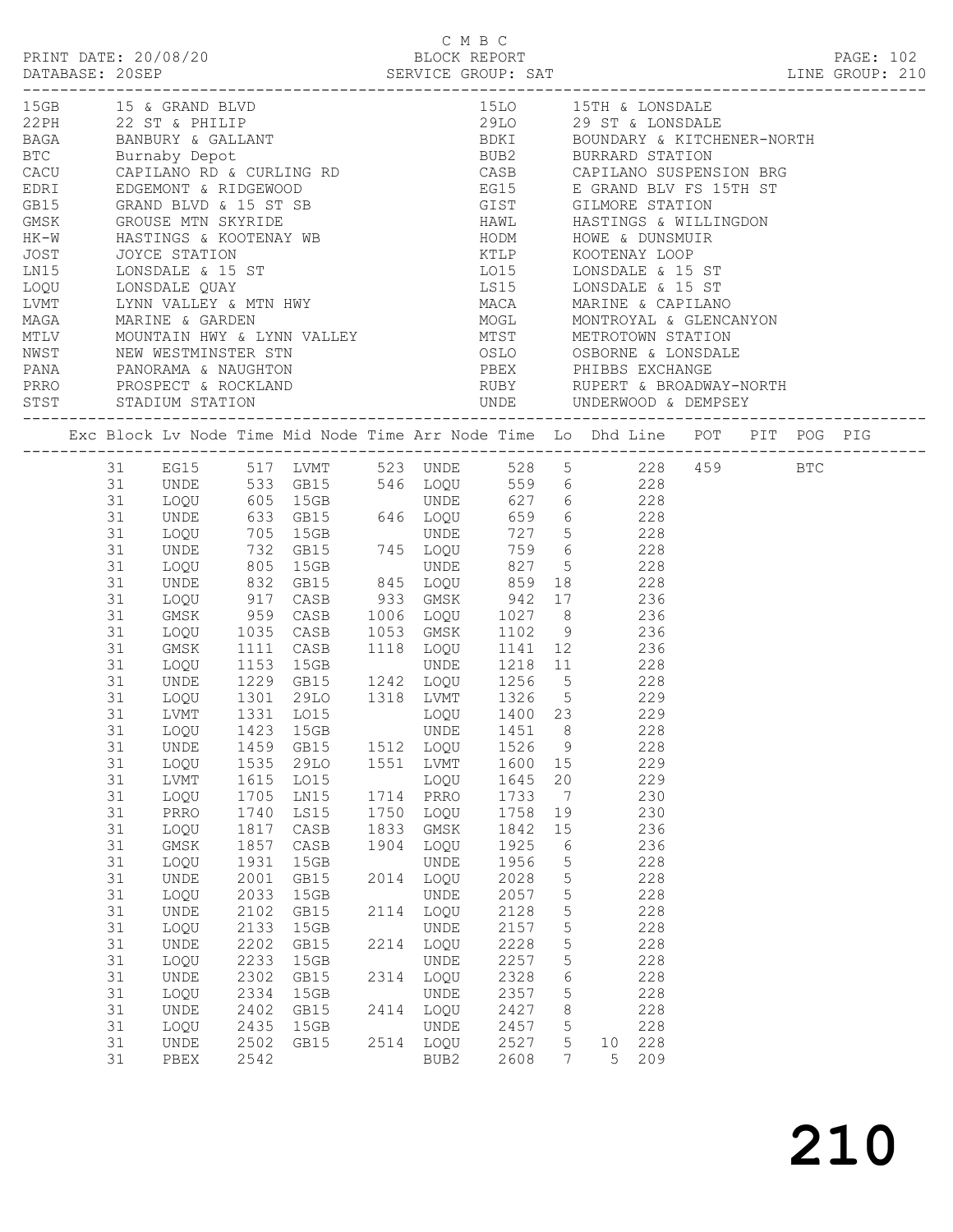#### C M B C<br>BLOCK REPORT

SERVICE GROUP: SAT

|          |              |                           |                  |      |                            |                   |                              | Exc Block Lv Node Time Mid Node Time Arr Node Time Lo Dhd Line POT                |         | PIT POG PIG |            |
|----------|--------------|---------------------------|------------------|------|----------------------------|-------------------|------------------------------|-----------------------------------------------------------------------------------|---------|-------------|------------|
|          |              |                           |                  |      |                            |                   |                              |                                                                                   |         |             |            |
|          |              |                           |                  |      |                            |                   |                              | 31 HODM 2620 LOQU 2650 LVMT 2707 0 23 N24<br>31 HODM 2730 LOQU 2800 LVMT 2817 N24 | 2833    |             | <b>BTC</b> |
|          |              |                           |                  |      |                            |                   |                              |                                                                                   |         |             |            |
| 32       | LN15         | 547                       |                  |      |                            |                   |                              | OSLO 553 PRRO 605 7 230                                                           | 522 BTC |             |            |
| 32       | PRRO         | 612<br>639<br>705         | LS15             |      | 620 LOQU<br>650 I.VMT      | 627 12            |                              | 230                                                                               |         |             |            |
| 32       | LOQU         |                           | 29LO             |      | 650 LVMT                   | 656               | 9                            | 229                                                                               |         |             |            |
| 32       | LVMT         |                           | LO15             |      | LOQU                       | 726               |                              | 6 229                                                                             |         |             |            |
| 32<br>32 | LOQU         | 732                       | 29LO             |      | 743 LVMT                   | 749 15<br>826     |                              | 229                                                                               |         |             |            |
| 32       | LVMT<br>LOQU |                           | LO15<br>29LO     |      | LOQU<br>844 LVMT           |                   | 6                            | 229<br>229                                                                        |         |             |            |
| 32       | LVMT         | 804<br>832<br>903         | LO15             |      | LOQU                       | $852$ 11<br>927 6 |                              | 229                                                                               |         |             |            |
| 32       | LOQU         | 933                       | 29LO             |      | 946 LVMT                   | 954               | $5\overline{)}$              | 229                                                                               |         |             |            |
| 32       | LVMT         |                           | LO15             |      | LOQU                       | 1027              | $\overline{7}$               | 229                                                                               |         |             |            |
| 32       | LOQU         | $959$<br>$1034$<br>$1128$ | 29LO             |      | 1049 LVMT                  | 1057 31           |                              | 229                                                                               |         |             |            |
| 32       | LVMT         |                           | LO15             |      | LOQU                       | 1157 7            |                              | 229                                                                               |         |             |            |
| 32       | LOQU         | 1204                      |                  |      | MOGL                       | 1221              | $\overline{0}$               | 249                                                                               |         |             |            |
| 32       | MOGL         | 1221                      | MAGA             |      | 1239 STST                  | 1309              | 19                           | 246                                                                               |         |             |            |
| 32       | STST         | 1328                      | 15LO             |      | 1406 LVMT                  | 1419              | 9                            | 240                                                                               |         |             |            |
| 32       | LVMT         | 1428                      | MAGA             |      | 1457 STST                  | 1533              | $\overline{7}$               | 240                                                                               |         |             |            |
| 32       | STST         | 1540                      | 15LO             |      | 1615 LVMT                  | 1631              | $7\overline{ }$              | 240                                                                               |         |             |            |
| 32       | LVMT         | 1638                      | MAGA             | 1706 | STST                       | 1743 17           |                              | 240                                                                               |         |             |            |
| 32       | STST         | 1800                      | EDRI 1826 MOGL   |      |                            | 1836              | $\overline{0}$               | 246<br>249                                                                        |         |             |            |
| 32<br>32 | MOGL         | 1836<br>1904              |                  |      | LOQU                       | 1859 5<br>1922    | $\overline{0}$               | 249                                                                               |         |             |            |
| 32       | LOQU<br>MOGL | 1922                      | MAGA 1937 STST   |      | MOGL                       | 2003              | 11                           | 246                                                                               |         |             |            |
| 32       | STST         | 2014                      | 15LO             |      | 2043 LVMT                  | 2059 17           |                              | 240                                                                               |         |             |            |
| 32       | LVMT         | 2116                      | MAGA             | 2139 | STST                       | 2203 5            |                              | 240                                                                               |         |             |            |
| 32       | STST         | 2208                      | 15LO             | 2237 | LVMT                       | 2251 19           |                              | 240                                                                               |         |             |            |
| 32       | LVMT         | 2310                      | MAGA             | 2333 | STST                       | 2354              | 18                           | 240                                                                               |         |             |            |
| 32       | STST         | 2412                      | 15LO             | 2439 | LVMT                       | 2452              |                              | 240                                                                               | 2508    |             | <b>BTC</b> |
|          |              |                           |                  |      |                            |                   |                              |                                                                                   |         |             |            |
| 33       | EG15         | 547                       | LVMT             |      | 553 UNDE<br>616 LOQU       | 558               |                              | $5 - 5$<br>228                                                                    | 529     | <b>BTC</b>  |            |
| 33<br>33 | <b>UNDE</b>  | 603<br>635                | GB15<br>15GB     |      | UNDE                       | 629<br>657        | $6\overline{6}$<br>6         | 228<br>228                                                                        |         |             |            |
| 33       | LOQU<br>UNDE | 635<br>703<br>735         | GB15             | 716  | 716 LOQU                   | 729               | $6\overline{6}$              | 228                                                                               |         |             |            |
| 33       | LOQU         |                           | 15GB             |      | UNDE                       | 757               | $5\overline{)}$              | 228                                                                               |         |             |            |
| 33       | UNDE         | 802                       | GB15             |      | 815 LOQU                   | 829               |                              | 6 228                                                                             |         |             |            |
| 33       | LOQU         | 835                       | 15GB             |      | UNDE                       | 857               | $5\overline{)}$              | 228                                                                               |         |             |            |
| 33       | UNDE         |                           | 902 GB15         | 91   | 915 LOQU                   | 929 21            |                              | 228                                                                               |         |             |            |
|          |              |                           | 33 LOQU 950 15GB |      | UNDE 1013 16               |                   |                              | 228                                                                               |         |             |            |
| 33       | UNDE         | 1029                      | GB15             |      | 1042 LOQU                  | 1056              | $\overline{9}$               | 228                                                                               |         |             |            |
| 33       | LOQU         | 1105                      | OSLO             | 1121 | PRRO                       | 1144              | $5^{\circ}$                  | 230                                                                               |         |             |            |
| 33       | PRRO         | 1149                      | LS15             | 1159 | LOQU                       | 1208              | 26                           | 230                                                                               |         |             |            |
| 33       | LOQU         | 1234                      | 29LO             | 1251 | LVMT                       | 1259              | 15                           | 229                                                                               |         |             |            |
| 33       | LVMT         | 1314                      | L015             |      | LOQU                       | 1343              | 8                            | 229                                                                               |         |             |            |
| 33<br>33 | LOQU         | 1351<br>1426              | 29LO             | 1408 | ${\rm LVMT}$               | 1416              | 10<br>21                     | 229<br>229                                                                        |         |             |            |
| 33       | LVMT<br>LOQU | 1518                      | LO15<br>29LO     |      | LOQU<br>1535 LVMT          | 1457<br>1544      | 12                           | 229                                                                               |         |             |            |
| 33       | LVMT         | 1556                      | L015             |      | LOQU                       | 1626              | 9                            | 229                                                                               |         |             |            |
| 33       | LOQU         | 1635                      |                  |      | MOGL                       | 1653              | $\overline{0}$               | 249                                                                               |         |             |            |
| 33       | $\sf{MOGL}$  | 1653                      | MAGA             | 1709 | STST                       | 1741              | $7\phantom{.0}\phantom{.0}7$ | 246                                                                               |         |             |            |
| 33       | STST         | 1748                      | <b>15LO</b>      | 1822 | LVMT                       | 1838              | 10                           | 240                                                                               |         |             |            |
| 33       | ${\rm LVMT}$ | 1848                      | MAGA             | 1915 | STST                       | 1949              | 13                           | 240                                                                               |         |             |            |
| 33       | STST         | 2002                      | <b>15LO</b>      | 2031 | LVMT                       | 2047              | 14                           | 240                                                                               |         |             |            |
| 33       | LVMT         | 2101                      | MAGA             | 2124 | $_{\footnotesize\rm STST}$ | 2148              | $\overline{0}$               | 240                                                                               |         |             |            |
| 33       | STST         | 2148                      | <b>15LO</b>      | 2217 | LVMT                       | 2233              | 17                           | 240                                                                               |         |             |            |
| 33       | LVMT         | 2250                      | MAGA             | 2313 | STST                       | 2337              | 5                            | 240                                                                               |         |             |            |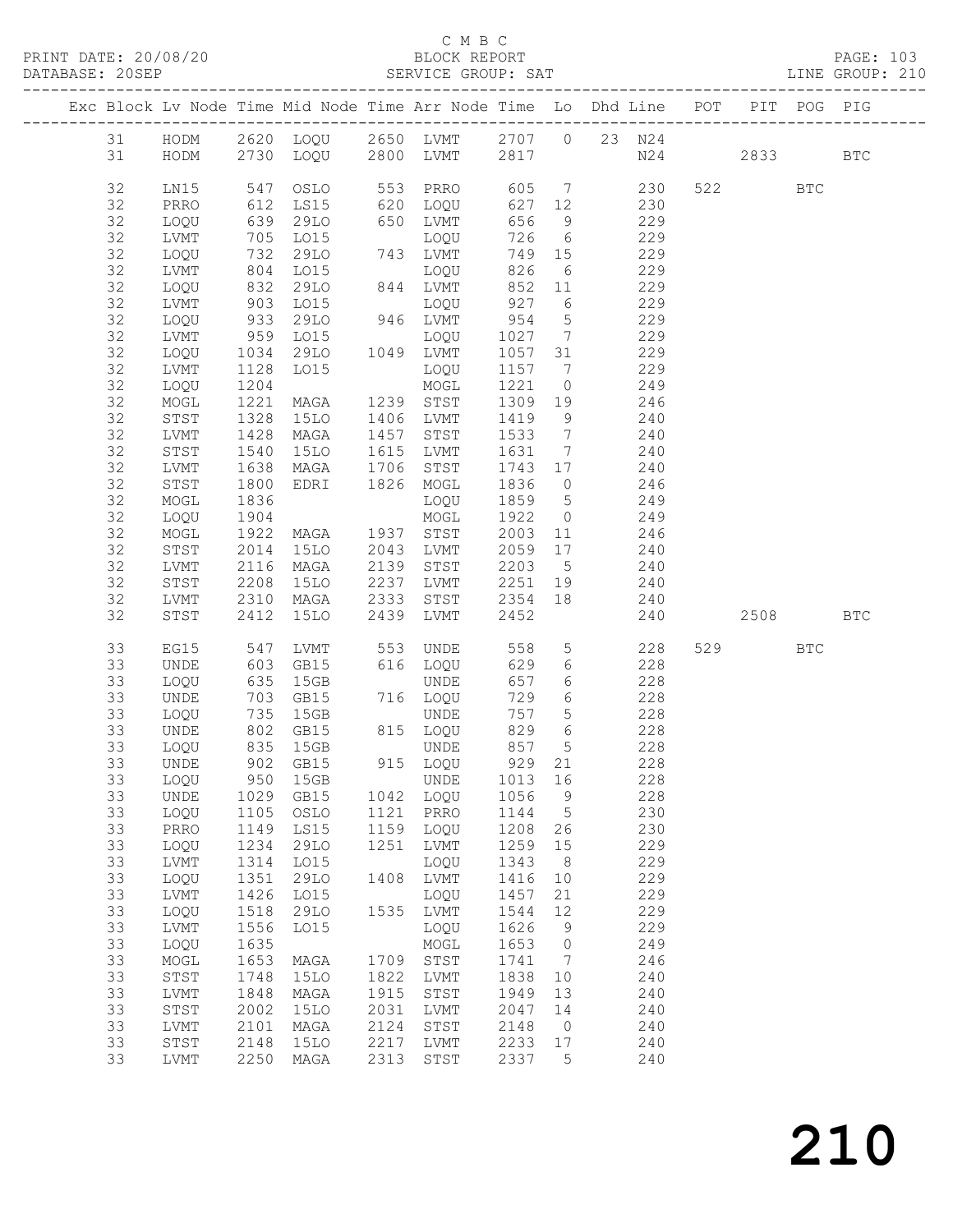|  |    |                              |                   |                                                   |      |                      |                      |                | Exc Block Lv Node Time Mid Node Time Arr Node Time Lo Dhd Line POT PIT POG PIG |         |            |            |
|--|----|------------------------------|-------------------|---------------------------------------------------|------|----------------------|----------------------|----------------|--------------------------------------------------------------------------------|---------|------------|------------|
|  | 33 |                              |                   | STST 2342 15LO 2409 LVMT 2422                     |      |                      |                      |                | 240                                                                            | 2438    |            | <b>BTC</b> |
|  | 34 | CACU                         |                   |                                                   |      |                      |                      |                | 555 EDRI 601 MOGL 606 0 246                                                    | 530 BTC |            |            |
|  | 34 | MOGL                         | 606               |                                                   |      | LOQU                 |                      |                | 627 5 249                                                                      |         |            |            |
|  | 34 | LOQU                         |                   |                                                   |      |                      | 651 12               |                |                                                                                |         |            |            |
|  | 34 | GMSK                         |                   | 606 LUX<br>632 CASB 645 GMSK<br>703 LS15 723 PBEX |      |                      | 736                  | 11             | $236$<br>$232$                                                                 |         |            |            |
|  | 34 | PBEX                         | 747               | LN15                                              |      | 800 GMSK             | 819                  | 10             | 232                                                                            |         |            |            |
|  | 34 | GMSK                         |                   | CASB                                              |      | 836 LOQU             | 854                  | 8 <sup>8</sup> | 236                                                                            |         |            |            |
|  | 34 | LOQU                         | 829<br>902<br>933 | CASB                                              |      |                      |                      |                | 236                                                                            |         |            |            |
|  | 34 | GMSK                         |                   | LS15                                              |      | 918 GMSK<br>954 PBEX | 927 6<br>1010 7      |                | 232                                                                            |         |            |            |
|  | 34 | PBEX                         | 1017              |                                                   |      | PANA                 | 1034 5               |                | 212                                                                            |         |            |            |
|  | 34 | PANA                         | 1039              | PBEX                                              |      | 1103 BUB2            | 1130 6               |                | 211                                                                            |         |            |            |
|  | 34 | BUB2                         | 1136              | PBEX                                              |      | 1201 PANA            | 1225 10              |                | 211                                                                            |         |            |            |
|  | 34 | PANA                         | 1235              | PBEX                                              |      | 1301 BUB2            | 1331                 | 10             | 211                                                                            |         |            |            |
|  | 34 | BUB2                         | 1341              | PBEX                                              |      | 1407 UNDE            | 1430                 | 16             | 210                                                                            |         |            |            |
|  | 34 | UNDE                         |                   | PBEX                                              |      | 1506 BUB2            | 1536 5               |                | 210                                                                            |         |            |            |
|  | 34 | BUB2                         | 1446<br>1541      | PBEX                                              |      | 1607 UNDE            | 1630 17              |                | 210                                                                            |         |            |            |
|  | 34 | UNDE                         | 1647              | PBEX                                              |      | 1706 BUB2            | 1736 5               |                | 210                                                                            |         |            |            |
|  | 34 | BUB2                         | 1741              | PBEX                                              |      | 1807 UNDE 1830 17    |                      |                | 210                                                                            |         |            |            |
|  | 34 | UNDE                         | 1847              | PBEX                                              |      | 1906 BUB2            | 1933                 |                | 210                                                                            | 1953    |            | <b>BTC</b> |
|  | 35 | PBEX                         | 547               | MTLV                                              |      | 556 UNDE             | 605                  |                | 23<br>210                                                                      | 535 7   | <b>BTC</b> |            |
|  | 35 | UNDE                         | 628               | PBEX                                              |      | 646 BUB2             | 710 15               |                | 210                                                                            |         |            |            |
|  | 35 | BUB2                         |                   | PBEX                                              |      |                      | 806 21<br>806<br>911 |                | 210                                                                            |         |            |            |
|  | 35 | UNDE                         | 725<br>827        | PBEX                                              |      | 747 UNDE<br>846 BUB2 |                      | 12             | 210                                                                            |         |            |            |
|  | 35 | BUB2                         | 923               | PBEX                                              | 947  | UNDE                 | 1009 18              |                | 210                                                                            |         |            |            |
|  | 35 | UNDE                         | 1027              | PBEX                                              |      | 1046 BUB2            | 1115                 | $\overline{7}$ | 210                                                                            |         |            |            |
|  | 35 | BUB2                         | 1122              | PBEX                                              |      | 1147 UNDE            | 1212 14              |                | 210                                                                            |         |            |            |
|  | 35 | UNDE                         | 1226              | PBEX                                              |      | 1246 BUB2            | 1317 5               |                | 210                                                                            |         |            |            |
|  | 35 | BUB2                         | 1322              | PBEX                                              | 1347 | UNDE                 | 1412 14              |                | 210                                                                            |         |            |            |
|  | 35 | UNDE                         | 1426              | PBEX                                              | 1446 | BUB2                 | 1516                 | $5^{\circ}$    | 210                                                                            |         |            |            |
|  | 35 | BUB2                         | 1521              | PBEX                                              | 1547 | UNDE                 | 1610 17              |                | 210                                                                            |         |            |            |
|  | 35 | $\ensuremath{\mathsf{UNDE}}$ | 1627              | PBEX                                              | 1646 | BUB2                 | 1716 5               |                | 210                                                                            |         |            |            |
|  | 35 | BUB2                         | 1721              | PBEX                                              | 1747 | UNDE                 | 1810 17              |                | 210                                                                            |         |            |            |
|  | 35 | UNDE                         | 1827              | PBEX                                              | 1846 | BUB2                 | 1914                 | 11             | 210                                                                            |         |            |            |
|  | 35 | BUB2                         | 1925              | PBEX                                              |      | 1950 UNDE            | 2010 17              |                | 210                                                                            |         |            |            |
|  | 35 | $\ensuremath{\mathsf{UNDE}}$ | 2027              | PBEX                                              | 2044 | BUB2                 | 2113 6               |                | 209                                                                            |         |            |            |
|  | 35 | BUB2                         | 2119              | PBEX                                              |      | 2143 UNDE            | 2207 20              |                | 209                                                                            |         |            |            |
|  | 35 | UNDE                         | 2227              | PBEX                                              |      | 2244 BUB2            | 2314 6               |                | 209                                                                            |         |            |            |
|  | 35 | BUB <sub>2</sub>             | 2320              | PBEX                                              |      | 2343 UNDE            | 2407                 |                | 209                                                                            | 2434    |            | <b>BTC</b> |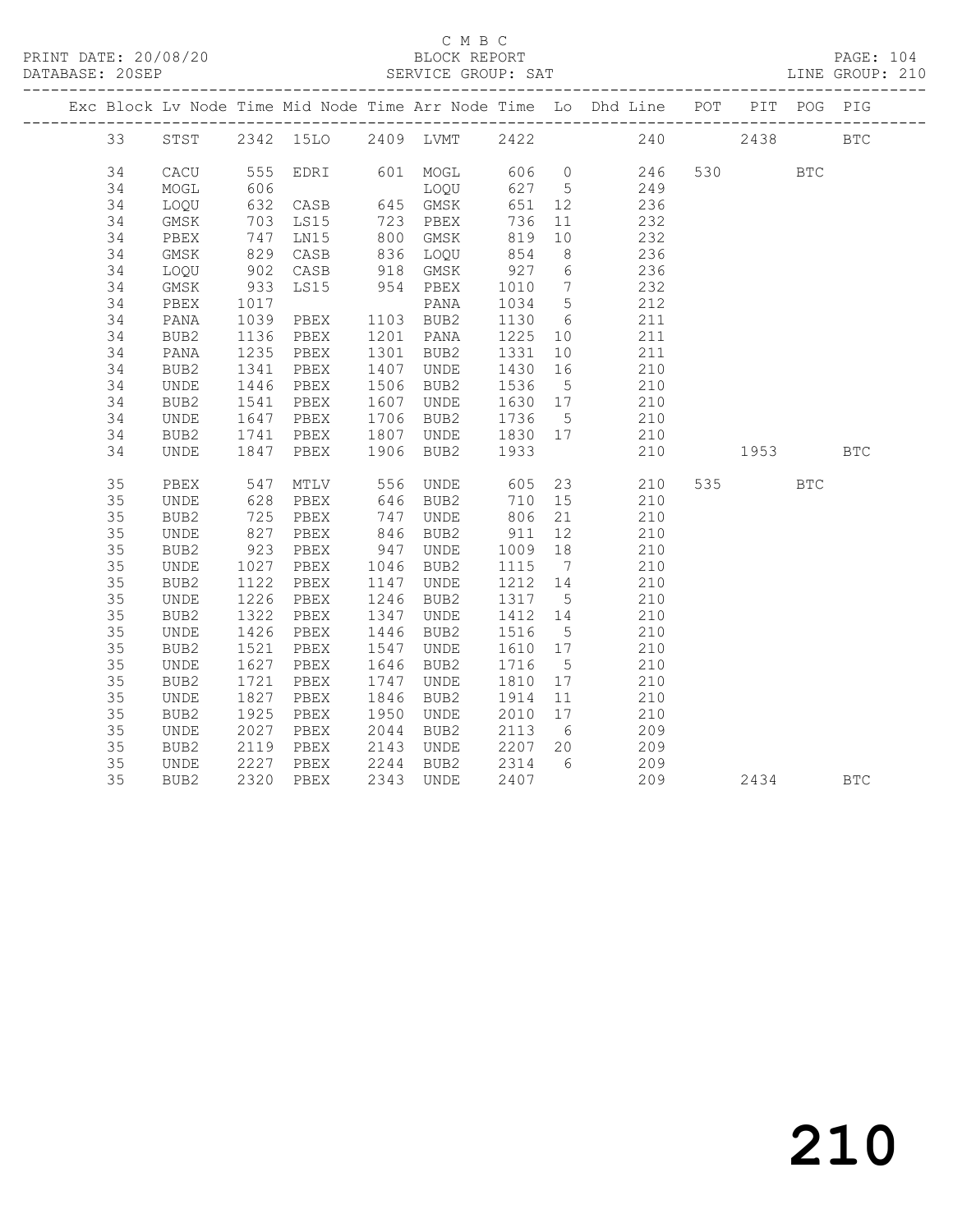#### C M B C

| DATABASE: 20SEP |    |         |                      |                                                  |      |                |                         |                            |                                                                                |     |          |     |            |  |
|-----------------|----|---------|----------------------|--------------------------------------------------|------|----------------|-------------------------|----------------------------|--------------------------------------------------------------------------------|-----|----------|-----|------------|--|
|                 |    |         |                      |                                                  |      |                |                         |                            | Exc Block Lv Node Time Mid Node Time Arr Node Time Lo Dhd Line POT PIT POG PIG |     |          |     |            |  |
|                 | 36 |         |                      |                                                  |      |                |                         |                            | LOQU 602 MOGL 616 0 249 540 BTC                                                |     |          |     |            |  |
|                 | 36 |         |                      |                                                  |      |                |                         |                            | MOGL 616 MAGA 631 STST 654 11 246                                              |     |          |     |            |  |
|                 | 36 | STST    |                      |                                                  |      |                |                         |                            | 705 EDRI 728 MOGL 735 0 246<br>735 LOQU 757 5 249<br>802 MOGL 816 0 249        |     |          |     |            |  |
|                 | 36 | MOGL    |                      |                                                  |      |                |                         |                            |                                                                                |     |          |     |            |  |
|                 | 36 | LOQU    |                      |                                                  |      |                |                         |                            |                                                                                |     |          |     |            |  |
|                 | 36 | MOGL    | 816                  |                                                  |      | MAGA 831 STST  |                         |                            | 856 10 246                                                                     |     |          |     |            |  |
|                 | 36 | STST    | 906                  | EDRI 929 MOGL                                    |      |                | 936                     |                            | $0 \t 246$                                                                     |     |          |     |            |  |
|                 | 36 | MOGL    |                      |                                                  |      |                |                         |                            |                                                                                |     |          |     |            |  |
|                 | 36 | LOQU    |                      |                                                  |      |                |                         |                            |                                                                                |     |          |     |            |  |
|                 | 36 | MOGL    |                      |                                                  |      |                |                         |                            |                                                                                |     |          |     |            |  |
|                 | 36 | STST    | 1110                 | 15LO 1147 LVMT                                   |      |                |                         |                            | 1200 14 240                                                                    |     |          |     |            |  |
|                 | 36 | LVMT    | 1214<br>1328         |                                                  |      |                |                         |                            |                                                                                |     |          |     |            |  |
|                 | 36 | STST    |                      | MAGA 1243 STST<br>EDRI 1355 MOGL                 |      |                | 1317    11<br>1404    0 |                            | $\begin{array}{c} 240 \\ 246 \end{array}$                                      |     |          |     |            |  |
|                 | 36 | MOGL    | 1404                 |                                                  |      | LOQU           | 1429                    |                            | 6 249                                                                          |     |          |     |            |  |
|                 | 36 | LOQU    | 1435                 |                                                  |      |                | 1453                    |                            | $0$ 249                                                                        |     |          |     |            |  |
|                 | 36 | MOGL    |                      |                                                  |      |                |                         |                            |                                                                                |     |          |     |            |  |
|                 | 36 | STST    | 1453<br>1550         | MOGL<br>MAGA 1511 STST<br>15LO 1625 LVMT         |      |                |                         |                            | 1543 7 246<br>1641 7 240                                                       |     |          |     |            |  |
|                 | 36 | LVMT    | 1648                 | MAGA 1716 STST                                   |      |                | 1753                    |                            | 8 240                                                                          |     |          |     |            |  |
|                 | 36 | STST    | 1801                 | 15LO 1833 LVMT                                   |      |                |                         |                            | 1849 12 240                                                                    |     |          |     |            |  |
|                 | 36 | LVMT    |                      |                                                  |      |                | 1957                    | $\overline{\phantom{a}}$ 8 |                                                                                |     |          |     |            |  |
|                 | 36 | STST    | 1901<br>2005<br>2005 | MAGA 1926 STST<br>EDRI 2029 MOGL                 |      |                | 2036                    | $\overline{0}$             | $240$<br>$246$                                                                 |     |          |     |            |  |
|                 | 36 | MOGL    | 2036                 |                                                  |      | LOQU           | 2058                    |                            | $5$ 249                                                                        |     |          |     |            |  |
|                 | 36 | LOQU    | 2103                 |                                                  |      |                | 2120                    |                            | $0$ 249                                                                        |     |          |     |            |  |
|                 | 36 | MOGL    | 2120                 | MOGL<br>MAGA 2135 STST<br>EDRI 2229 MOGL<br>MOGL |      |                | 2158                    |                            | $\begin{array}{ccc} 7 & 246 \end{array}$                                       |     |          |     |            |  |
|                 | 36 | STST    | 2205                 |                                                  |      |                | 2236                    | $\overline{0}$             | 246                                                                            |     |          |     |            |  |
|                 | 36 | MOGL    | 2236                 |                                                  |      | LOQU           | 2258                    |                            | $5$ 249                                                                        |     |          |     |            |  |
|                 | 36 | LOQU    | 2303                 |                                                  |      | MOGL           | 2320                    |                            | $0$ 249                                                                        |     |          |     |            |  |
|                 | 36 | MOGL    | 2320                 |                                                  |      |                | 2358                    |                            | 8 246                                                                          |     |          |     |            |  |
|                 | 36 | STST    | 2406                 | MAGA 2335 STST<br>EDRI 2429 MOGL                 |      |                | 2436                    | $\overline{0}$             | 246                                                                            |     |          |     |            |  |
|                 | 36 | MOGL    | 2436                 |                                                  |      | LOQU           | 2458                    |                            | $5 \t 249$                                                                     |     |          |     |            |  |
|                 | 36 | LOQU    | 2503                 |                                                  |      | MOGL           | 2518 0                  |                            | 249                                                                            |     |          |     |            |  |
|                 | 36 | MOGL    | 2518                 |                                                  |      | EDRI 2527 MACA |                         |                            | 2533 5 10 246                                                                  |     |          |     |            |  |
|                 | 36 | LOQU    |                      |                                                  |      | MOGL 2603 0    |                         |                            | 249                                                                            |     |          |     |            |  |
|                 | 36 | MOGL    | 2548<br>2603         |                                                  |      | MAGA           | 2618                    |                            |                                                                                | 246 | 2643 BTC |     |            |  |
|                 | 37 | LN15    |                      |                                                  |      |                |                         |                            |                                                                                |     | 547      | BTC |            |  |
|                 | 37 | PRRO    |                      |                                                  |      |                |                         |                            | $\frac{230}{229}$                                                              |     |          |     |            |  |
|                 | 37 | LOQU    |                      |                                                  |      |                |                         |                            |                                                                                |     |          |     |            |  |
|                 |    | 37 LVMT |                      |                                                  |      | 735 LO15 LOQU  |                         |                            | 756 6<br>229                                                                   |     |          |     |            |  |
|                 | 37 | LOQU    | 802                  | 29LO                                             | 813  | LVMT           | 821                     | 13                         | 229                                                                            |     |          |     |            |  |
|                 | 37 | LVMT    | 834                  | LO15                                             |      | LOQU           | 856                     | 14                         | 229                                                                            |     |          |     |            |  |
|                 | 37 | LOQU    | 910                  | 15GB                                             |      | <b>UNDE</b>    | 933                     | 26                         | 228                                                                            |     |          |     |            |  |
|                 | 37 | UNDE    | 959                  | GB15                                             | 1012 | LOQU           | 1026                    | 10                         | 228                                                                            |     |          |     |            |  |
|                 | 37 | LOQU    | 1036                 | OSLO                                             | 1052 | PRRO           | 1115                    | 6                          | 230                                                                            |     |          |     |            |  |
|                 | 37 | PRRO    | 1121                 | LS15                                             | 1131 | LOQU           | 1140                    | $\overline{7}$             | 230                                                                            |     |          |     |            |  |
|                 | 37 | LOQU    | 1147                 | CASB                                             | 1207 | $\rm{GMSK}$    | 1216                    | 10                         | 236                                                                            |     |          |     |            |  |
|                 | 37 | GMSK    | 1226                 | $\mathtt{CASB}$                                  | 1233 | LOQU           | 1256                    | $6\overline{6}$            | 236                                                                            |     |          |     |            |  |
|                 | 37 | LOQU    | 1302                 | CASB                                             | 1322 | GMSK           | 1331                    | 10                         | 236                                                                            |     |          |     |            |  |
|                 | 37 | GMSK    | 1341                 | CASB                                             | 1348 | LOQU           | 1412                    | 23                         | 236                                                                            |     |          |     |            |  |
|                 | 37 | LOQU    | 1435                 | LN15                                             | 1445 | PRRO           | 1503                    | 12                         | 230                                                                            |     |          |     |            |  |
|                 | 37 | PRRO    | 1515                 | LS15                                             | 1525 | LOQU           | 1536                    | 11                         | 230                                                                            |     |          |     |            |  |
|                 | 37 | LOQU    | 1547                 | CASB                                             | 1604 | GMSK           | 1613                    | 11                         | 236                                                                            |     |          |     |            |  |
|                 | 37 | GMSK    | 1624                 | CASB                                             | 1631 | LOQU           | 1655                    | $\overline{7}$             | 236                                                                            |     |          |     |            |  |
|                 | 37 | LOQU    | 1702                 | CASB                                             | 1719 | GMSK           | 1728                    | 11                         | 236                                                                            |     |          |     |            |  |
|                 | 37 | GMSK    |                      | 1739 CASB                                        | 1746 | LOQU           | 1809                    |                            | 236                                                                            |     | 1829     |     | <b>BTC</b> |  |
|                 |    |         |                      |                                                  |      |                |                         |                            |                                                                                |     |          |     |            |  |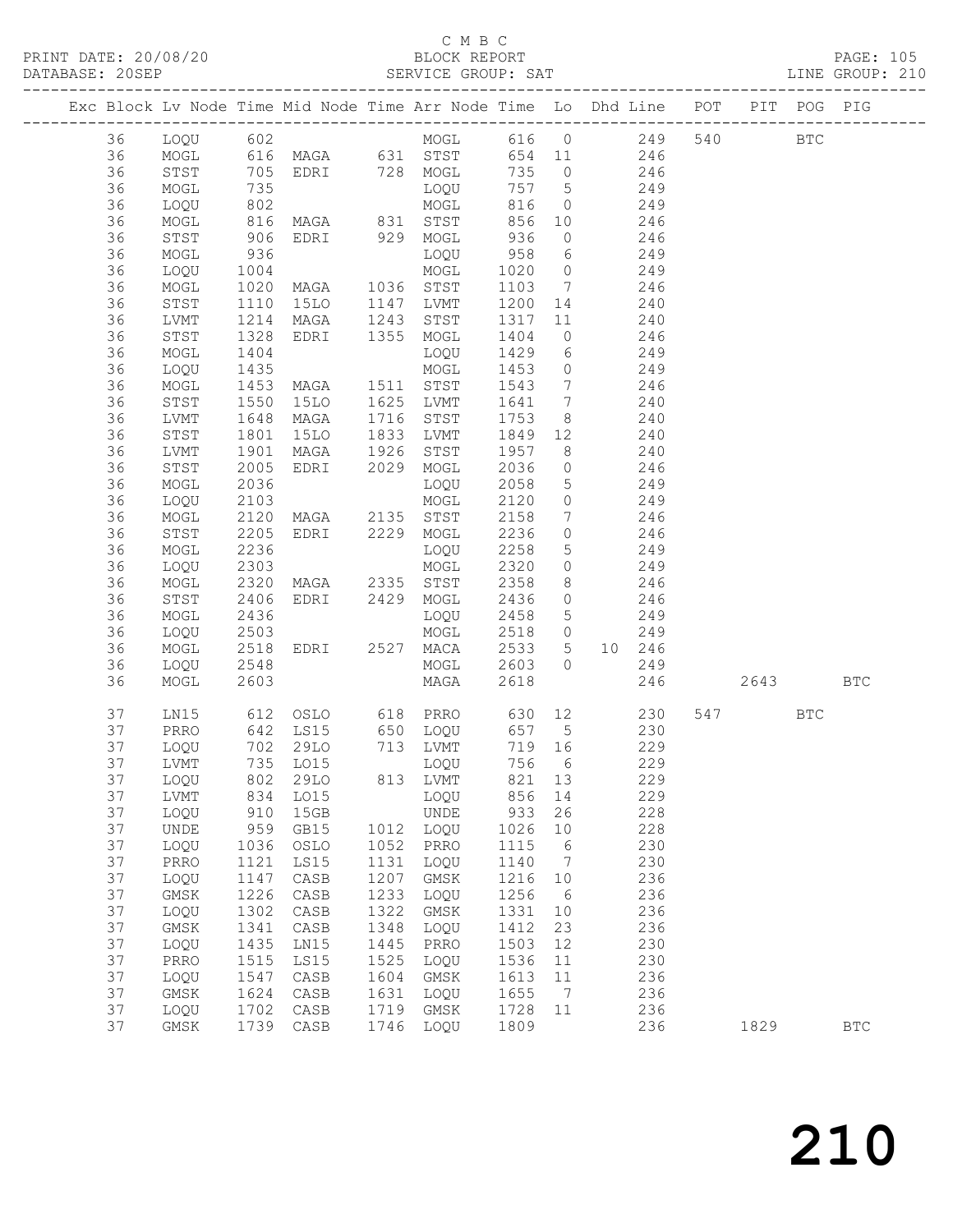|    |                  |                             |                                                        |      |           |                  |                              | Exc Block Lv Node Time Mid Node Time Arr Node Time Lo Dhd Line POT PIT POG PIG |     |          |            |            |
|----|------------------|-----------------------------|--------------------------------------------------------|------|-----------|------------------|------------------------------|--------------------------------------------------------------------------------|-----|----------|------------|------------|
| 38 | BAGA 621         |                             |                                                        |      |           |                  |                              | PBEX 641 7 211 550 BTC                                                         |     |          |            |            |
| 38 | PBEX             |                             | 648 MTLV 657 UNDE 706 22                               |      |           |                  |                              | 210                                                                            |     |          |            |            |
| 38 | UNDE             |                             | 728 PBEX      746  BUB2<br>824   PBEX       847   UNDE |      |           | 810 14<br>907 20 |                              | 210                                                                            |     |          |            |            |
| 38 | BUB2             |                             |                                                        |      |           |                  |                              | 210                                                                            |     |          |            |            |
| 38 | UNDE             | 927                         | PBEX                                                   |      | 946 BUB2  | 1013             | 10                           | 210                                                                            |     |          |            |            |
| 38 | BUB <sub>2</sub> | 1023<br>1127                | PBEX                                                   |      | 1047 UNDE | 1109             | 18                           | 210                                                                            |     |          |            |            |
| 38 | UNDE             |                             | PBEX                                                   | 1146 | BUB2      | 1215             | $7\overline{ }$              | 210                                                                            |     |          |            |            |
| 38 | BUB2             | 1222                        | PBEX                                                   | 1247 | UNDE      | 1312             | 13                           | 210                                                                            |     |          |            |            |
| 38 | UNDE             | 1325                        | PBEX                                                   | 1345 | BUB2      | 1416             | $5^{\circ}$                  | 210                                                                            |     |          |            |            |
| 38 | BUB2             | 1421                        | PBEX                                                   | 1447 | UNDE      | 1510             | 16                           | 210                                                                            |     |          |            |            |
| 38 | UNDE             | 1526                        | PBEX                                                   | 1546 | BUB2      | 1616             | $5^{\circ}$                  | 210                                                                            |     |          |            |            |
| 38 | BUB2             | 1621                        | PBEX                                                   | 1647 | UNDE      | 1710 17          |                              | 210                                                                            |     |          |            |            |
| 38 | UNDE             | 1727                        | PBEX                                                   | 1746 | BUB2      | 1816             | 8 <sup>8</sup>               | 210                                                                            |     |          |            |            |
| 38 | BUB2             | 1824                        | PBEX                                                   | 1850 | UNDE      | 1913 13          |                              | 210                                                                            |     |          |            |            |
| 38 | <b>UNDE</b>      | $182 - 1926$                | PBEX                                                   | 1944 | BUB2      | 2013             | 6                            | 209                                                                            |     |          |            |            |
| 38 | BUB2             | 2019                        | PBEX                                                   | 2043 | UNDE      | 2107             | 20                           | 209                                                                            |     |          |            |            |
| 38 | UNDE             | 2127<br>$\frac{2127}{2219}$ | PBEX                                                   | 2144 | BUB2      | 2214             | $5\overline{)}$              | 209                                                                            |     |          |            |            |
| 38 | BUB2             |                             | PBEX                                                   |      | 2243 UNDE | 2307 20          |                              | 209                                                                            |     |          |            |            |
| 38 | UNDE             | 2327                        | PBEX                                                   | 2344 | BUB2      | 2412             |                              | 209                                                                            |     | 2432     |            | <b>BTC</b> |
| 39 | LOQU             | 617                         | OSLO                                                   |      | 629 PRRO  | 653              |                              | 5 230                                                                          |     | 555 75   | <b>BTC</b> |            |
| 39 | PRRO             | 658                         | LS15                                                   |      | 707 LOQU  | 714              | 21                           | 230                                                                            |     |          |            |            |
| 39 | LOQU             | 735<br>828                  | OSLO                                                   |      | 748 PRRO  | 812              | 16                           | 230                                                                            |     |          |            |            |
| 39 | PRRO             |                             | LS15                                                   |      | 837 LOQU  | 844              | 18                           | 230                                                                            |     |          |            |            |
| 39 | LOQU             | 902                         | 29LO                                                   |      | 914 LVMT  | 922              | 8 <sup>8</sup>               | 229                                                                            |     |          |            |            |
| 39 | LVMT             | 930                         | LO15                                                   |      | LOQU      | 957 6            |                              | 229                                                                            |     |          |            |            |
| 39 | LOQU             | 1003                        | 29LO                                                   |      | 1016 LVMT | 1024             | $5\overline{)}$              | 229                                                                            |     |          |            |            |
| 39 | LVMT             | 1029                        | LO15                                                   |      | LOQU      | 1057             | 8 <sup>8</sup>               | 229                                                                            |     |          |            |            |
| 39 | LOQU             | 1105                        | 29LO                                                   |      | 1120 LVMT | 1128             | 30                           | 229                                                                            |     |          |            |            |
| 39 | LVMT             | 1158                        | L015                                                   |      | LOQU      | 1227             | 26                           | 229                                                                            |     |          |            |            |
| 39 | LOQU             | 1253<br>1329                | 15GB                                                   |      | UNDE      | 1319             | 10                           | 228                                                                            |     |          |            |            |
| 39 | UNDE             |                             | GB15                                                   |      | 1342 LOQU | 1356             | 9                            | 228                                                                            |     |          |            |            |
| 39 | LOQU             | 1405                        |                                                        |      | MOGL      | 1423             | $\overline{0}$               | 249                                                                            |     |          |            |            |
| 39 | MOGL             | 1423                        | MAGA                                                   |      | 1441 STST | 1513             | $7\overline{ }$              | 246                                                                            |     |          |            |            |
| 39 | STST             | 1520                        | 15LO                                                   |      | 1555 LVMT | 1611             | $7\overline{ }$              | 240                                                                            |     |          |            |            |
| 39 | LVMT             | 1618                        | MAGA                                                   | 1646 | STST      | 1723             | $7\phantom{.0}\phantom{.0}7$ | 240                                                                            |     |          |            |            |
| 39 | STST             | 1730                        | EDRI                                                   |      | 1756 MOGL | 1806             | $\overline{0}$               | 246                                                                            |     |          |            |            |
| 39 | MOGL             | 1806                        |                                                        |      | LOQU      | 1829             | $7\overline{ }$              | 249                                                                            |     |          |            |            |
| 39 | LOQU             | 1836                        |                                                        |      | MOGL      | 1854             | $\overline{0}$               | 249                                                                            |     |          |            |            |
| 39 | MOGL             | 1854<br>1950                | MAGA 1909 STST                                         |      |           | 1937             | 13                           | 246                                                                            |     |          |            |            |
| 39 | STST             |                             | 15LO 2019 LVMT                                         |      |           | 2035             | 12                           | 240                                                                            |     |          |            |            |
| 39 | LVMT             |                             | 2047 MAGA                                              | 2110 | STST      | 2134             |                              |                                                                                | 240 | 2158 BTC |            |            |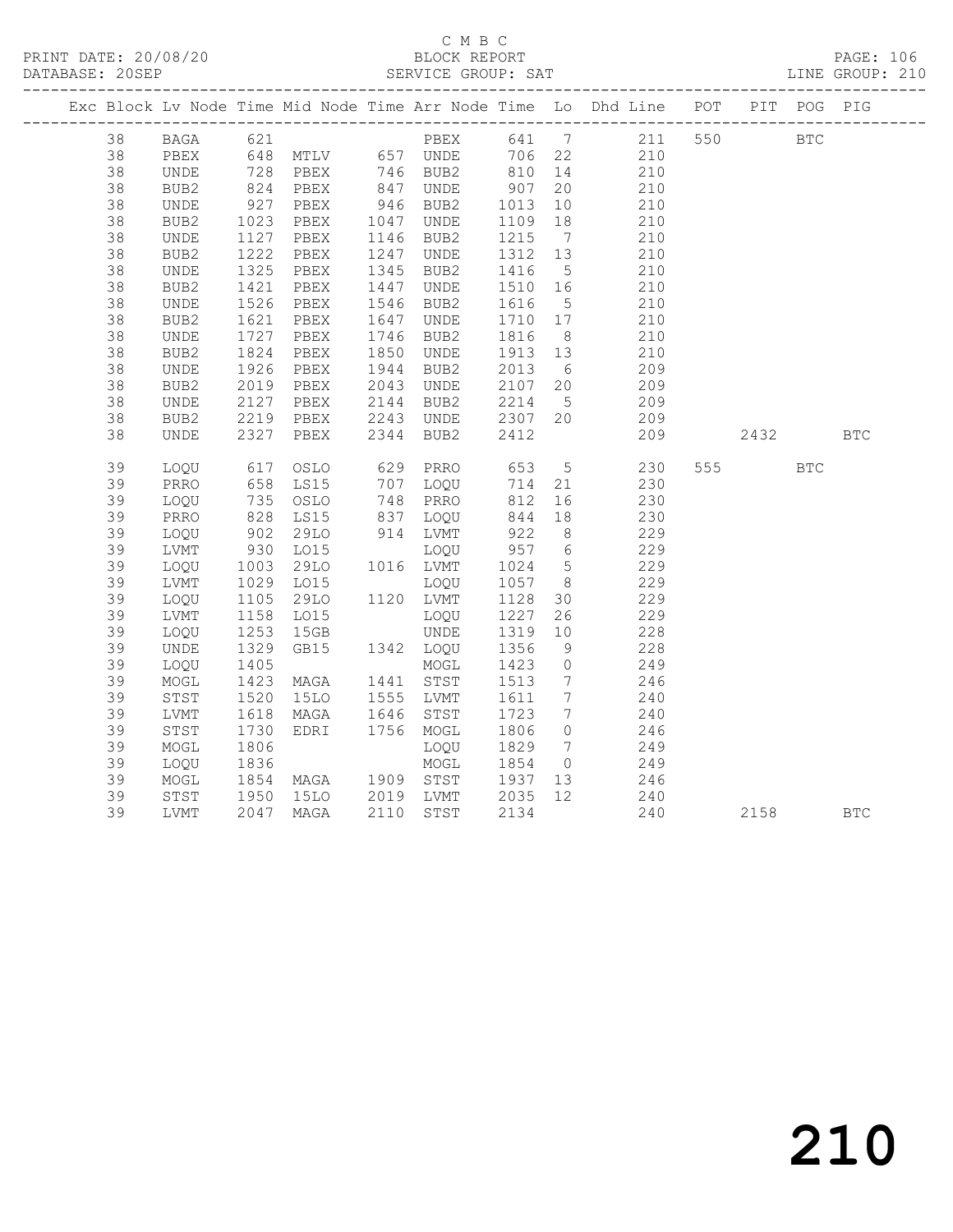|                 | PRINT DATE: 20/08/20 |      |                                           |      | C M B C<br>BLOCK REPORT |      |                 |                                                                                |          | PAGE: 107       |  |
|-----------------|----------------------|------|-------------------------------------------|------|-------------------------|------|-----------------|--------------------------------------------------------------------------------|----------|-----------------|--|
| DATABASE: 20SEP |                      |      |                                           |      |                         |      |                 |                                                                                |          | LINE GROUP: 210 |  |
|                 |                      |      |                                           |      |                         |      |                 | Exc Block Lv Node Time Mid Node Time Arr Node Time Lo Dhd Line POT PIT POG PIG |          |                 |  |
| 40              |                      |      |                                           |      |                         |      |                 | GMSK 630 CASB 637 LOQU 653 9 236 600 BTC                                       |          |                 |  |
| 40              | LOOU                 |      | 702 22PH<br>712 LOQU<br>732 CASB 745 GMSK |      |                         |      |                 | 22PH 712 0 236                                                                 |          |                 |  |
| 40              | 22PH                 |      |                                           |      | $\frac{1000}{725}$ 7    |      |                 | 236                                                                            |          |                 |  |
| 40              | LOQU                 |      |                                           |      |                         | 753  |                 | 236<br>10                                                                      |          |                 |  |
| 40              | GMSK                 | 803  | LS15                                      | 823  | PBEX                    | 836  |                 | 232<br>11 \,                                                                   |          |                 |  |
| 40              | PBEX                 | 847  | LN15                                      | 900  | GMSK                    | 919  |                 | 10<br>232                                                                      |          |                 |  |
| 40              | GMSK                 | 929  | CASB                                      | 936  | LOQU 957                |      |                 | 8 <sup>1</sup><br>236                                                          |          |                 |  |
| 40              | LOQU                 | 1005 | CASB                                      | 1023 | GMSK                    | 1032 |                 | 236                                                                            |          |                 |  |
| 40              | GMSK                 | 1043 | CASB                                      | 1050 | LOOU                    | 1113 |                 | 10<br>236                                                                      |          |                 |  |
| 40              | LOOU                 | 1123 | 15GB                                      |      | UNDE                    | 1148 |                 | 228<br>11 7                                                                    |          |                 |  |
| 40              | UNDE                 | 1159 | GB15                                      | 1212 | LOOU                    | 1226 |                 | 228<br>$8 \overline{)}$                                                        |          |                 |  |
| 40              | LOQU                 | 1234 | LN15                                      | 1244 | PRRO                    | 1302 |                 | 230<br>14                                                                      |          |                 |  |
| 40              | PRRO                 | 1316 | LS15                                      | 1328 | LOOU                    | 1339 |                 | $8 \overline{)}$<br>230                                                        |          |                 |  |
| 40              | LOQU                 | 1347 | CASB                                      | 1407 | GMSK                    | 1416 | 10              | 236                                                                            |          |                 |  |
| 40              | GMSK                 | 1426 | CASB                                      | 1433 | LOOU                    | 1457 | $\overline{7}$  | 236                                                                            |          |                 |  |
| 40              | LOOU                 | 1504 | CASB                                      | 1524 | GMSK                    | 1533 |                 | 236<br>$6\overline{6}$                                                         |          |                 |  |
| 40              | GMSK                 | 1539 | CASB                                      | 1546 | LOOU                    | 1610 |                 | 236<br>25                                                                      |          |                 |  |
| 40              | LOOU                 | 1635 | LN15                                      | 1644 | PRRO                    | 1703 |                 | 8 <sup>1</sup><br>230                                                          |          |                 |  |
| 40              | PRRO                 | 1711 | LS15                                      | 1721 | LOOU                    | 1729 | 18              | 230                                                                            |          |                 |  |
| 40              | LOOU                 | 1747 | CASB                                      | 1803 | GMSK                    | 1812 |                 | 236<br>16                                                                      |          |                 |  |
| 40              | GMSK                 | 1828 | CASB                                      | 1835 | LOOU                    | 1856 |                 | 236<br>$8 - 8$                                                                 |          |                 |  |
| 40              | LOOU                 | 1904 | 15GB                                      |      | UNDE                    | 1929 |                 |                                                                                | 228 1956 | <b>BTC</b>      |  |
| 41              | CACU                 | 625  |                                           |      | EDRI 631 MOGL 636 0     |      |                 | 246                                                                            | 600 BTC  |                 |  |
| 41              | MOGL                 | 636  |                                           |      | LOQU                    | 657  | $5\overline{)}$ | 249                                                                            |          |                 |  |
| 41              | LOQU                 | 702  |                                           |      | MOGL                    | 716  |                 | $\Omega$<br>249                                                                |          |                 |  |
| 41              | MOGL                 |      | 716 MAGA 731 STST                         |      |                         | 755  |                 | 9 246                                                                          |          |                 |  |
| 41              | STST                 |      | 804 15LO                                  |      | 832 LVMT                |      |                 | 845 12<br>240                                                                  |          |                 |  |

| 41 | LVMT             | 857  | MAGA | 925  | STST             | 951  | 10              |              | 240 |     |      |            |            |
|----|------------------|------|------|------|------------------|------|-----------------|--------------|-----|-----|------|------------|------------|
| 41 | STST             | 1001 | 15LO | 1034 | LVMT             | 1047 | 6               |              | 240 |     |      |            |            |
| 41 | LVMT             | 1053 | MAGA | 1121 | STST             | 1148 | 11              |              | 240 |     |      |            |            |
| 41 | STST             | 1159 | EDRI | 1225 | MOGL             | 1234 | $\Omega$        |              | 246 |     |      |            |            |
| 41 | MOGL             | 1234 |      |      | LOQU             | 1259 | 6               |              | 249 |     |      |            |            |
| 41 | LOQU             | 1305 |      |      | MOGL             | 1323 | 0               |              | 249 |     |      |            |            |
| 41 | MOGL             | 1323 | MAGA | 1341 | STST             | 1413 | 5               |              | 246 |     |      |            |            |
| 41 | STST             | 1418 | 15LO | 1456 | LVMT             | 1509 | 9               |              | 240 |     |      |            |            |
| 41 | LVMT             | 1518 | MAGA | 1547 | STST             | 1624 | 6               |              | 240 |     |      |            |            |
| 41 | ${\tt STST}$     | 1630 | EDRI | 1657 | MOGL             | 1707 | $\mathbf{0}$    |              | 246 |     |      |            |            |
| 41 | MOGL             | 1707 |      |      | LOQU             | 1731 | 6               |              | 249 |     |      |            |            |
| 41 | LOOU             | 1737 |      |      | MOGL             | 1754 | $\Omega$        |              | 249 |     |      |            |            |
| 41 | MOGL             | 1754 | MAGA | 1810 | STST             | 1841 |                 |              | 246 |     | 1905 |            | <b>BTC</b> |
|    |                  |      |      |      |                  |      |                 |              |     |     |      |            |            |
| 42 | PBEX             | 616  |      |      | BAGA             | 635  | 21              | $\mathbf{1}$ | 211 | 604 |      | <b>BTC</b> |            |
| 42 | PANA             | 657  |      |      | PBEX             | 712  | 6               |              | 212 |     |      |            |            |
| 42 | PBEX             | 718  |      |      | BAGA             | 737  | 17              |              | 211 |     |      |            |            |
| 42 | <b>BAGA</b>      | 754  |      |      | PBEX             | 815  | 5               |              | 211 |     |      |            |            |
| 42 | PBEX             | 820  |      |      | PANA             | 840  | 27              |              | 211 |     |      |            |            |
| 42 | PANA             | 907  | PBEX | 931  | BUB2             | 957  | 11              |              | 211 |     |      |            |            |
| 42 | BUB <sub>2</sub> | 1008 | PBEX | 1031 | PANA             | 1055 | 11              |              | 211 |     |      |            |            |
| 42 | PANA             | 1106 | PBEX | 1131 | BUB2             | 1158 | $7\phantom{.0}$ |              | 211 |     |      |            |            |
| 42 | BUB <sub>2</sub> | 1205 | PBEX | 1231 | PANA             | 1255 | 10              |              | 211 |     |      |            |            |
| 42 | PANA             | 1305 | PBEX | 1331 | BUB <sub>2</sub> | 1401 | 5               |              | 211 |     |      |            |            |
| 42 | BUB <sub>2</sub> | 1406 | PBEX | 1432 | PANA             | 1457 | 8               |              | 211 |     |      |            |            |
| 42 | PANA             | 1505 | PBEX | 1530 | BUB <sub>2</sub> | 1600 | 6               |              | 211 |     |      |            |            |
| 42 | BUB <sub>2</sub> | 1606 | PBEX | 1631 | BAGA             | 1656 | 20              |              | 211 |     |      |            |            |
| 42 | <b>BAGA</b>      | 1716 |      |      | PBEX             | 1739 | 8               |              | 211 |     |      |            |            |
| 42 | PBEX             | 1747 |      |      | PANA             | 1805 | 19              |              | 212 |     |      |            |            |
|    |                  |      |      |      |                  |      |                 |              |     |     |      |            |            |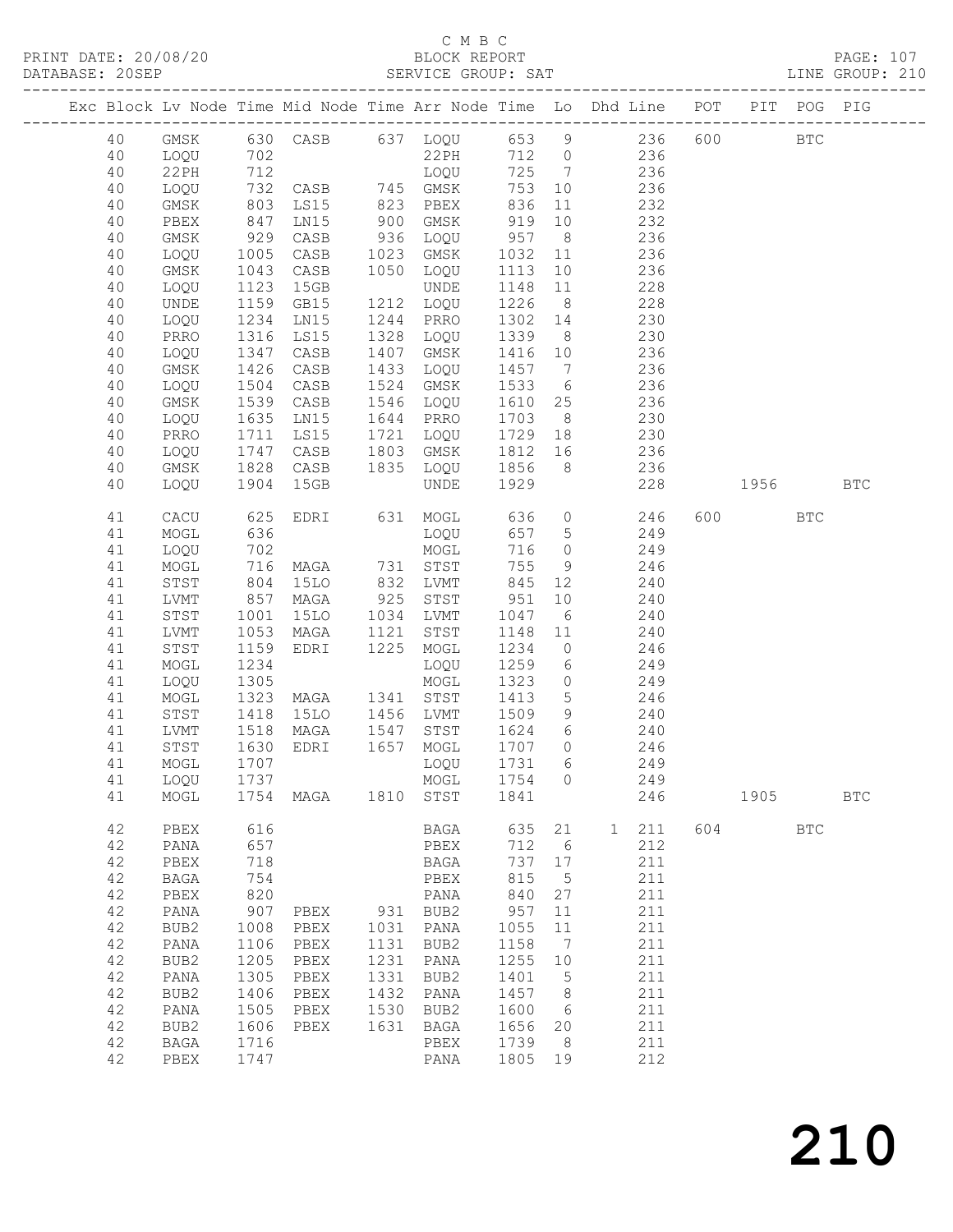|  |    |                  |      | Exc Block Lv Node Time Mid Node Time Arr Node Time Lo Dhd Line POT |      |               |         |                              |        |     | PIT POG PIG |              |            |
|--|----|------------------|------|--------------------------------------------------------------------|------|---------------|---------|------------------------------|--------|-----|-------------|--------------|------------|
|  | 42 | PANA             | 1824 |                                                                    |      | PBEX 1842 212 |         |                              |        |     | 1852        |              | <b>BTC</b> |
|  | 43 | PBEX             | 617  |                                                                    |      | BUB2          | 639     |                              | 210    |     | 605         | $_{\rm BTC}$ |            |
|  | 43 | BUB2             | 655  | PBEX                                                               |      | 717 UNDE      | 736     | 21                           | 210    |     |             |              |            |
|  | 43 | <b>UNDE</b>      | 757  | PBEX                                                               | 816  | BUB2          | 841     | 13                           | 210    |     |             |              |            |
|  | 43 | BUB2             | 854  | PBEX                                                               | 917  | <b>UNDE</b>   | 937     | 20                           | 210    |     |             |              |            |
|  | 43 | UNDE             | 957  | PBEX                                                               | 1016 | BUB2          | 1043    | 10                           | 210    |     |             |              |            |
|  | 43 | BUB2             | 1053 | PBEX                                                               | 1117 | UNDE          | 1139    | 17                           | 210    |     |             |              |            |
|  | 43 | <b>UNDE</b>      | 1156 | PBEX                                                               | 1216 | BUB2          | 1247    | $5\phantom{0}$               | 210    |     |             |              |            |
|  | 43 | BUB2             | 1252 | PBEX                                                               | 1317 | UNDE          | 1342    | 24                           | 210    |     |             |              |            |
|  | 43 | <b>UNDE</b>      | 1406 | PBEX                                                               | 1426 | BUB2          | 1456    | $5\phantom{.0}$              | 210    |     |             |              |            |
|  | 43 | BUB <sub>2</sub> | 1501 | PBEX                                                               | 1527 | <b>UNDE</b>   | 1550 17 |                              | 210    |     |             |              |            |
|  | 43 | <b>UNDE</b>      | 1607 | PBEX                                                               | 1626 | BUB2          | 1656    | $5^{\circ}$                  | 210    |     |             |              |            |
|  | 43 | BUB2             | 1701 | PBEX                                                               | 1727 | <b>UNDE</b>   | 1750 17 |                              | 210    |     |             |              |            |
|  | 43 | <b>UNDE</b>      | 1807 | PBEX                                                               | 1826 | BUB2          | 1856    |                              | 210    |     | 1916        |              | <b>BTC</b> |
|  | 44 | PBEX             | 617  | MTLV                                                               | 626  | <b>UNDE</b>   | 635     | 23                           | 210    | 605 |             | <b>BTC</b>   |            |
|  | 44 | <b>UNDE</b>      | 658  | PBEX                                                               | 716  | BUB2          | 740     | 15                           | 210    |     |             |              |            |
|  | 44 | BUB <sub>2</sub> | 755  | PBEX                                                               | 817  | <b>UNDE</b>   | 836     | 21                           | 210    |     |             |              |            |
|  | 44 | UNDE             | 857  | PBEX                                                               | 916  | BUB2          | 942     | 11                           | 210    |     |             |              |            |
|  | 44 | BUB2             | 953  | PBEX                                                               | 1017 | <b>UNDE</b>   | 1039    | 18                           | 210    |     |             |              |            |
|  | 44 | <b>UNDE</b>      | 1057 | PBEX                                                               | 1116 | BUB2          | 1145    | $7\phantom{.0}\phantom{.0}7$ | 210    |     |             |              |            |
|  | 44 | BUB2             | 1152 | PBEX                                                               | 1217 | UNDE          | 1242    | 14                           | 210    |     |             |              |            |
|  | 44 | <b>UNDE</b>      | 1256 | PBEX                                                               | 1316 | BUB2          | 1347    | 14                           | 210    |     |             |              |            |
|  | 44 | BUB <sub>2</sub> | 1401 | PBEX                                                               | 1427 | UNDE          | 1450    | 16                           | 210    |     |             |              |            |
|  | 44 | UNDE             | 1506 | PBEX                                                               | 1526 | BUB2          | 1556    | $5^{\circ}$                  | 210    |     |             |              |            |
|  | 44 | BUB2             | 1601 | PBEX                                                               | 1627 | <b>UNDE</b>   | 1650    | 17                           | 210    |     |             |              |            |
|  | 44 | UNDE             | 1707 | PBEX                                                               | 1726 | BUB2          | 1756    | $5\overline{)}$              | 210    |     |             |              |            |
|  | 44 | BUB2             | 1801 | PBEX                                                               | 1827 | <b>UNDE</b>   | 1850    | 17                           | 210    |     |             |              |            |
|  | 44 | <b>UNDE</b>      | 1907 | PBEX                                                               | 1926 | BUB2          | 1953    | $\overline{7}$               | 210    |     |             |              |            |
|  | 44 | BUB <sub>2</sub> | 2000 | PBEX                                                               | 2025 | UNDE          | 2045    | 12                           | 210    |     |             |              |            |
|  | 44 | <b>UNDE</b>      | 2057 | PBEX                                                               | 2114 | BUB2          | 2144    | 5                            | 209    |     |             |              |            |
|  | 44 | BUB2             | 2149 | PBEX                                                               | 2213 | UNDE          | 2237    | 20                           | 209    |     |             |              |            |
|  | 44 | <b>UNDE</b>      | 2257 | PBEX                                                               | 2314 | BUB2          | 2343    | $7\phantom{.0}\phantom{.0}7$ | 209    |     |             |              |            |
|  | 44 | BUB2             | 2350 | PBEX                                                               | 2413 | UNDE          | 2437    | $5\overline{)}$              | 209    |     |             |              |            |
|  | 44 | UNDE             | 2442 |                                                                    |      | PBEX          | 2459    | 5 <sup>1</sup>               | 20 209 |     |             |              |            |
|  | 44 | HODM             |      | 2524 LOQU                                                          |      | 2554 LVMT     | 2611    |                              | N24    |     | 2627        |              | <b>BTC</b> |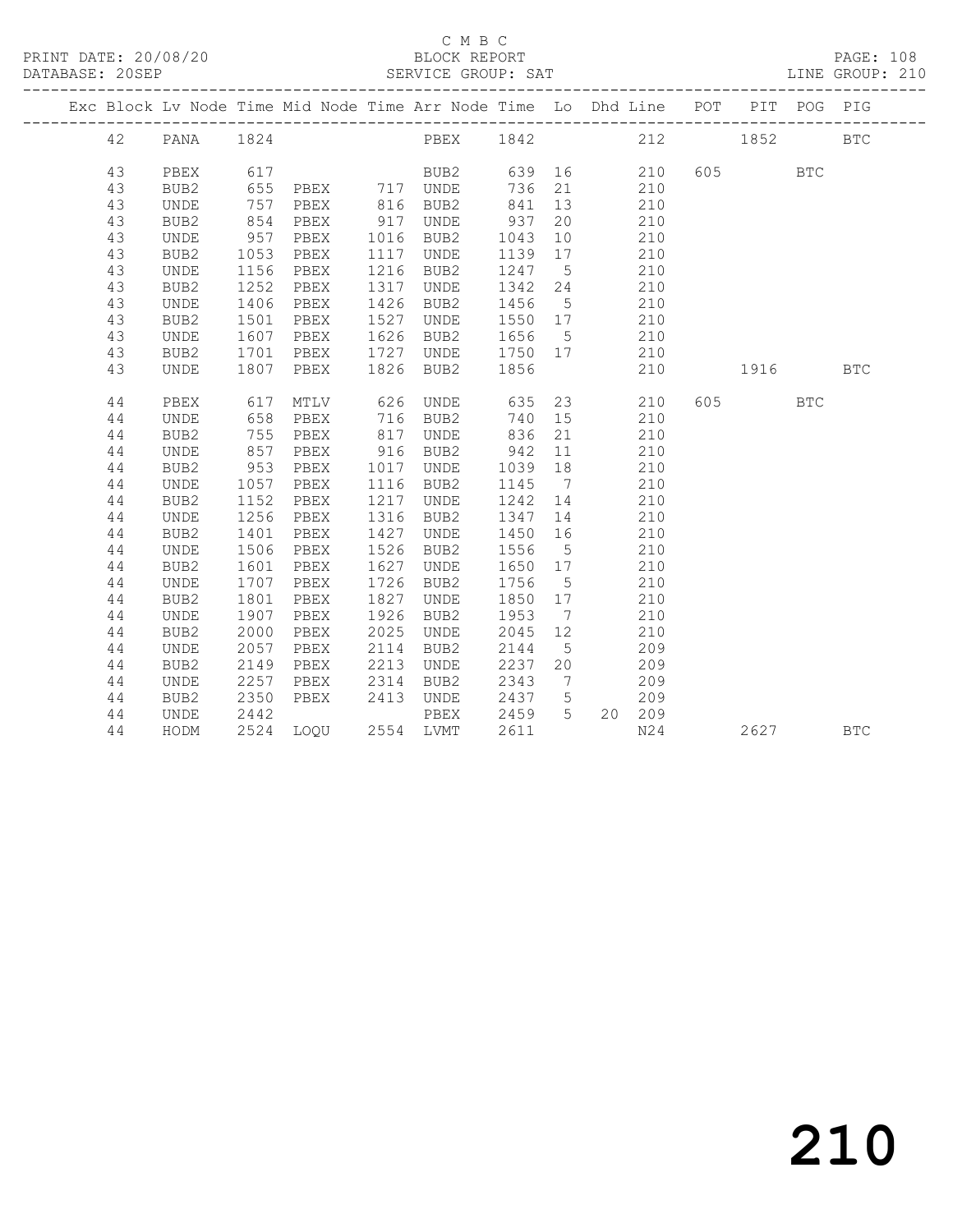## C M B C<br>BLOCK REPORT

LINE GROUP: 210

|    | Exc Block Lv Node Time Mid Node Time Arr Node Time Lo Dhd Line POT |      |                        |      |           |        |                 |                                                                                                                                                                                                                                |     |           |        | PIT POG PIG |            |
|----|--------------------------------------------------------------------|------|------------------------|------|-----------|--------|-----------------|--------------------------------------------------------------------------------------------------------------------------------------------------------------------------------------------------------------------------------|-----|-----------|--------|-------------|------------|
| 45 | PBEX                                                               | 617  |                        |      | PANA      |        |                 | 632 18 1 212                                                                                                                                                                                                                   |     | 605 - 100 |        | BTC         |            |
| 45 | BAGA                                                               | 651  |                        |      | PBEX      |        |                 | 711 6                                                                                                                                                                                                                          | 211 |           |        |             |            |
| 45 | PBEX                                                               | 717  |                        |      | PANA      | 732    | 22              |                                                                                                                                                                                                                                | 212 |           |        |             |            |
| 45 | PANA                                                               | 754  |                        |      | PBEX      | 812    | 5 <sup>5</sup>  |                                                                                                                                                                                                                                | 212 |           |        |             |            |
| 45 | PBEX                                                               | 817  |                        |      | PANA      |        |                 | 834 19                                                                                                                                                                                                                         | 212 |           |        |             |            |
| 45 | PANA                                                               | 853  |                        |      | PBEX      | 911    | $5^{\circ}$     |                                                                                                                                                                                                                                | 212 |           |        |             |            |
| 45 | PBEX                                                               | 916  |                        |      | PANA      | 933    | $5\overline{)}$ |                                                                                                                                                                                                                                | 212 |           |        |             |            |
| 45 | PANA                                                               | 938  | PBEX                   | 1002 | BUB2      | 1029   | $7\overline{ }$ |                                                                                                                                                                                                                                | 211 |           |        |             |            |
| 45 | BUB2                                                               | 1036 | PBEX                   | 1101 | PANA      | 1125   |                 | 10                                                                                                                                                                                                                             | 211 |           |        |             |            |
| 45 | PANA                                                               | 1135 | PBEX                   | 1201 | BUB2      | 1229   |                 | $6\degree$                                                                                                                                                                                                                     | 211 |           |        |             |            |
| 45 | BUB2                                                               | 1235 | PBEX                   | 1301 | PANA      | 1326   |                 | 9                                                                                                                                                                                                                              | 211 |           |        |             |            |
| 45 | PANA                                                               | 1335 | PBEX                   | 1401 | BUB2      | 1431 5 |                 |                                                                                                                                                                                                                                | 211 |           |        |             |            |
| 45 | BUB2                                                               | 1436 | PBEX                   | 1502 | PANA      | 1527   | 9               |                                                                                                                                                                                                                                | 211 |           |        |             |            |
| 45 | PANA                                                               | 1536 | PBEX                   | 1601 | BUB2      | 1630   | 6               |                                                                                                                                                                                                                                | 211 |           |        |             |            |
| 45 | BUB2                                                               | 1636 | PBEX                   | 1701 | BAGA      | 1726   |                 | 17                                                                                                                                                                                                                             | 211 |           |        |             |            |
| 45 | BAGA                                                               | 1743 |                        |      | PBEX      | 1806   |                 |                                                                                                                                                                                                                                | 211 |           |        |             |            |
| 45 | PBEX                                                               | 1818 |                        |      | BAGA      | 1843 5 |                 |                                                                                                                                                                                                                                | 211 |           |        |             |            |
| 45 | <b>BAGA</b>                                                        | 1848 | <b>Example 21 PBEX</b> |      |           | 1911 7 |                 |                                                                                                                                                                                                                                | 211 |           |        |             |            |
| 45 | PBEX                                                               | 1918 | LN15 1932              |      | GMSK      | 1953   |                 | 11 — 11 — 11 — 11 — 11 — 11 — 11 — 11 — 11 — 11 — 11 — 11 — 11 — 11 — 11 — 11 — 11 — 11 — 11 — 11 — 11 — 11 — 11 — 11 — 11 — 11 — 11 — 11 — 11 — 11 — 11 — 11 — 11 — 11 — 11 — 11 — 11 — 11 — 11 — 11 — 11 — 11 — 11 — 11 — 11 | 232 |           |        |             |            |
| 45 | GMSK                                                               | 2004 | LS15 2025              |      | PBEX      | 2040   | 8 <sup>8</sup>  |                                                                                                                                                                                                                                | 232 |           |        |             |            |
| 45 | PBEX                                                               | 2048 |                        |      | PANA      | 2105   |                 | 13                                                                                                                                                                                                                             | 212 |           |        |             |            |
| 45 | PANA                                                               | 2118 |                        |      | PBEX      | 2141   |                 | 7                                                                                                                                                                                                                              | 211 |           |        |             |            |
| 45 | PBEX                                                               | 2148 | LN15 2202 GMSK         |      |           | 2223 7 |                 |                                                                                                                                                                                                                                | 232 |           |        |             |            |
| 45 | GMSK                                                               | 2230 | CASB                   | 2237 | LOQU      | 2257 5 |                 |                                                                                                                                                                                                                                | 236 |           |        |             |            |
| 45 | LOQU                                                               | 2302 | CASB                   | 2318 | GMSK      | 2327   | $5\overline{)}$ |                                                                                                                                                                                                                                | 236 |           |        |             |            |
| 45 | GMSK                                                               | 2332 | CASB                   | 2339 | LOQU      | 2359   |                 | $5 - 5$                                                                                                                                                                                                                        | 236 |           |        |             |            |
| 45 | LOQU                                                               | 2404 | 15GB                   |      | UNDE      | 2426   |                 | $6\degree$                                                                                                                                                                                                                     | 228 |           |        |             |            |
| 45 | UNDE                                                               | 2432 | GB15                   |      | 2444 LOQU | 2457   |                 | 10                                                                                                                                                                                                                             | 228 |           |        |             |            |
| 45 | LOOU                                                               | 2507 | 15GB                   |      | UNDE      | 2529   |                 |                                                                                                                                                                                                                                | 228 |           | 2556 7 |             | <b>BTC</b> |

210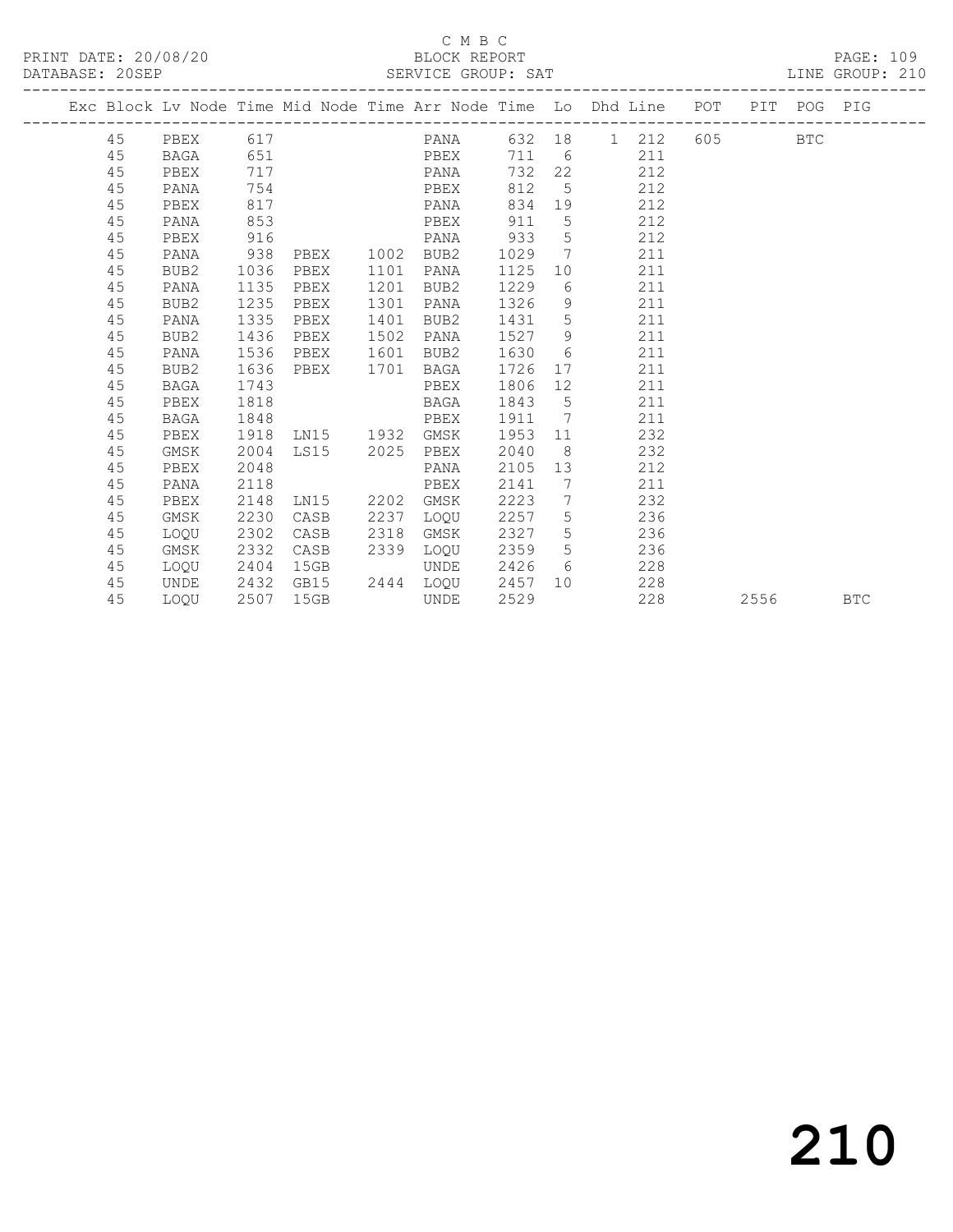## C M B C<br>BLOCK REPORT

PRINT DATE: 20/08/20 BLOCK REPORT PAGE: 110 DATABASE: 20SEP SERVICE GROUP: SAT LINE GROUP: 210 ------------------------------------------------------------------------------------------------- Exc Block Lv Node Time Mid Node Time Arr Node Time Lo Dhd Line POT PIT POG PIG ------------------------------------------------------------------------------------------------- 46 LOQU 632 MOGL 646 0 249 610 BTC 46 MOGL 646 MAGA 701 STST 724 11 246 46 STST 735 EDRI 758 MOGL 805 0 246 46 MOGL 805 LOQU 827 5 249 46 LOQU 832 MOGL 847 0 249 46 MOGL 847 MAGA 902 STST 925 9 246 46 STST 934 EDRI 958 MOGL 1006 0 246 46 MOGL 1006 LOQU 1028 6 249 46 LOQU 1034 MOGL 1050 0 249 46 MOGL 1050 MAGA 1106 STST 1134 12 246 46 STST 1146 15LO 1224 LVMT 1237 10 240 46 LVMT 1247 MAGA 1316 STST 1350 10 240 46 STST 1400 EDRI 1427 MOGL 1436 0 246 46 MOGL 1436 LOQU 1501 22 249 46 LOQU 1523 15GB UNDE 1552 7 228 46 UNDE 1559 GB15 1612 LOQU 1626 9 228 46 LOQU 1635 29LO 1651 LVMT 1700 16 229 46 LVMT 1716 LO15 LOQU 1743 12 229 46 LOQU 1755 29LO 1811 LVMT 1820 14 229 46 LVMT 1834 LO15 LOQU 1857 21 229 46 LOQU 1918 29LO 1933 LVMT 1940 11 229 46 LVMT 1951 LO15 LOQU 2013 22 229 46 LOQU 2035 LN15 2043 PRRO 2100 7 230 46 PRRO 2107 LS15 2116 LOQU 2123 12 230 46 LOQU 2135 LN15 2143 PRRO 2200 7 230 46 PRRO 2207 LS15 2215 LOQU 2222 13 230 46 LOQU 2235 LN15 2242 PRRO 2259 8 230 46 PRRO 2307 LS15 2315 LOQU 2322 13 230 46 LOQU 2335 LN15 2342 PRRO 2359 8 230 46 PRRO 2407 LS15 2415 LOQU 2422 13 230 46 LOQU 2435 LN15 2442 PRRO 2459 8 230 46 PRRO 2507 LS15 2515 LOQU 2522 16 230 46 LOQU 2538 15GB UNDE 2600 228 2627 BTC 47 CACU 655 EDRI 701 MOGL 706 0 246 630 BTC 47 MOGL 706 LOQU 727 5 249 47 LOQU 732 MOGL 746 0 249 47 MOGL 746 MAGA 801 STST 825 10 246 47 STST 835 EDRI 858 MOGL 905 0 246 47 MOGL 905 LOQU 927 5 249 47 LOQU 932 MOGL 948 0 249 47 MOGL 948 MAGA 1003 STST 1029 5 246 47 STST 1034 EDRI 1058 MOGL 1107 0 246 47 MOGL 1107 LOQU 1130 6 249 47 LOQU 1136 MOGL 1153 0 249

 47 MOGL 1153 MAGA 1209 STST 1239 8 246 47 STST 1247 15LO 1325 LVMT 1338 17 240 47 LVMT 1355 LO15 LOQU 1426 21 229 47 LOQU 1447 CASB 1507 GMSK 1516 8 236 47 GMSK 1524 CASB 1531 LOQU 1555 10 236 47 LOQU 1605 MOGL 1623 0 249 47 MOGL 1623 MAGA 1639 STST 1711 14 246 47 STST 1725 15LO 1759 LVMT 1815 5 10 240 47 PBEX 1830 WHLA MTST 1904 9 130 47 MTST 1913 HAWL 1935 PBEX 1948 16 130 47 PBEX 2004 WHLA MTST 2038 11 130 47 MTST 2049 HAWL 2109 PBEX 2120 11 130

# 210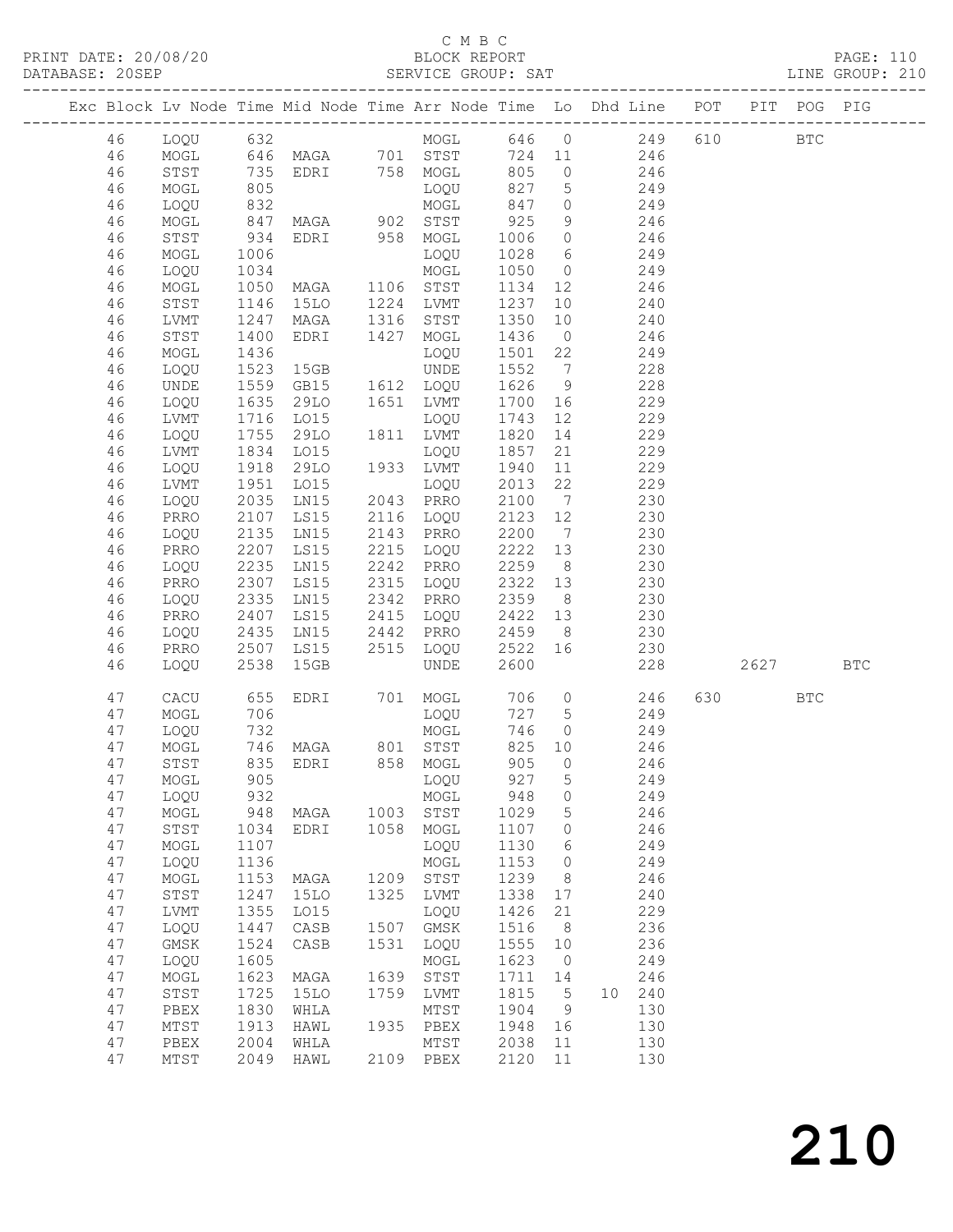### C M B C<br>BLOCK REPORT

### SERVICE GROUP: SAT

|  |          |              |              |                     |      |               |              |                     | Exc Block Lv Node Time Mid Node Time Arr Node Time Lo Dhd Line POT PIT POG PIG |      |            |            |
|--|----------|--------------|--------------|---------------------|------|---------------|--------------|---------------------|--------------------------------------------------------------------------------|------|------------|------------|
|  |          |              |              |                     |      |               |              |                     |                                                                                |      |            |            |
|  | 47       |              |              |                     |      |               |              |                     | PBEX 2131 WHLA MTST 2205 130                                                   | 2221 |            | <b>BTC</b> |
|  | 48       | PBEX         |              |                     |      |               |              |                     | 647 LN15 700 GMSK 719 11 232                                                   |      | <b>BTC</b> |            |
|  | 48       | GMSK         | 730          |                     |      | CASB 737 LOQU | 755          |                     | 7 236                                                                          |      |            |            |
|  | 48       | LOQU         | 802          |                     |      | 22PH          | 812          |                     | $\overline{O}$<br>236                                                          |      |            |            |
|  | 48       | 22PH         | 812          |                     |      | LOQU          | 827          | 5 <sup>5</sup>      | 236                                                                            |      |            |            |
|  | 48       | LOQU         |              | 832 CASB 846 GMSK   |      |               | 855          |                     | $8 \overline{)}$<br>236                                                        |      |            |            |
|  | 48       | GMSK         | 903          | LS15 924 PBEX       |      |               | 940          |                     | $8 - 8$<br>232                                                                 |      |            |            |
|  | 48       | PBEX         | 948          |                     |      | PANA          | 1010         |                     | 14 \,<br>211                                                                   |      |            |            |
|  | 48       | PANA         | 1024         |                     |      | PBEX          | 1042         | 5                   | 212                                                                            |      |            |            |
|  | 48       | PBEX         |              | 1047 LN15 1101 GMSK |      |               | 1124         | 6                   | 232                                                                            |      |            |            |
|  | 48       | GMSK         | 1130         | LS15 1153 PBEX      |      |               | 1210         | $\overline{7}$      | 232                                                                            |      |            |            |
|  | 48       | PBEX         | 1217         |                     |      | PANA          | 1235         |                     | 19<br>212                                                                      |      |            |            |
|  | 48       | PANA         | 1254         |                     |      | PBEX          | 1312         | $5\overline{)}$     | 212                                                                            |      |            |            |
|  | 48       | PBEX         | 1317         | LN15 1332 GMSK      |      |               | 1355         | $5\overline{)}$     | 232                                                                            |      |            |            |
|  | 48       | GMSK         | 1400         | LS15 1423 PBEX      |      |               | 1440         |                     | $7\overline{ }$<br>232                                                         |      |            |            |
|  | 48       | PBEX         | 1447         |                     |      | PANA          | 1505         |                     | 212<br>19                                                                      |      |            |            |
|  | 48       | PANA         | 1524         |                     |      | PBEX          | 1542         | 5                   | 212                                                                            |      |            |            |
|  | 48       | PBEX         | 1547         | LN15 1602 GMSK      |      |               | 1625         | $5\overline{)}$     | 232                                                                            |      |            |            |
|  | 48       | GMSK         | 1630         | LS15 1653 PBEX      |      |               | 1710         |                     | $7\overline{ }$<br>232                                                         |      |            |            |
|  | 48       | PBEX         | 1717         |                     |      | PANA          | 1735         |                     | 212<br>19                                                                      |      |            |            |
|  | 48       | PANA         | 1754         |                     |      | PBEX          | 1812         |                     | 212<br>$6\degree$                                                              |      |            |            |
|  | 48       | PBEX         | 1818         | LN15 1833 GMSK      |      |               | 1856         |                     | 8 <sup>8</sup><br>232                                                          |      |            |            |
|  | 48       | GMSK         | 1904         | LS15 1925 PBEX      |      |               | 1941         |                     | $6\overline{6}$<br>232                                                         |      |            |            |
|  | 48       | PBEX         | 1947         |                     |      | PANA          | 2004         | 13                  | 1 212                                                                          |      |            |            |
|  | 48       | <b>BAGA</b>  | 2018<br>2048 | LN15 2102 GMSK      |      | PBEX          | 2041         | 7<br>$7\phantom{0}$ | 211                                                                            |      |            |            |
|  | 48<br>48 | PBEX<br>GMSK | 2130         | CASB                | 2137 | LOOU          | 2123<br>2157 | 5 <sup>5</sup>      | 232<br>236                                                                     |      |            |            |
|  | 48       | LOQU         | 2202         | CASB                | 2218 | GMSK          | 2227         | 9                   | 236                                                                            |      |            |            |
|  | 48       | GMSK         | 2236         | LS15                | 2255 | PBEX          | 2306         |                     | 12 and $\overline{a}$<br>232                                                   |      |            |            |
|  | 48       | PBEX         | 2318         | BDKI                |      | JOST          | 2347         |                     | $8 \overline{)}$<br>028                                                        |      |            |            |
|  | 48       | JOST         | 2355         | RUBY                |      | 2405 KTLP     | 2416         |                     | 6 027                                                                          |      |            |            |
|  | 48       | KTLP         | 2422         | RUBY                | 2430 | JOST          |              |                     | 2439 18 027                                                                    |      |            |            |
|  | 48       | JOST         |              | 2457 GIST           |      | 2514 HK-W     | 2522         |                     | 028                                                                            | 2526 |            | <b>BTC</b> |
|  |          |              |              |                     |      |               |              |                     |                                                                                |      |            |            |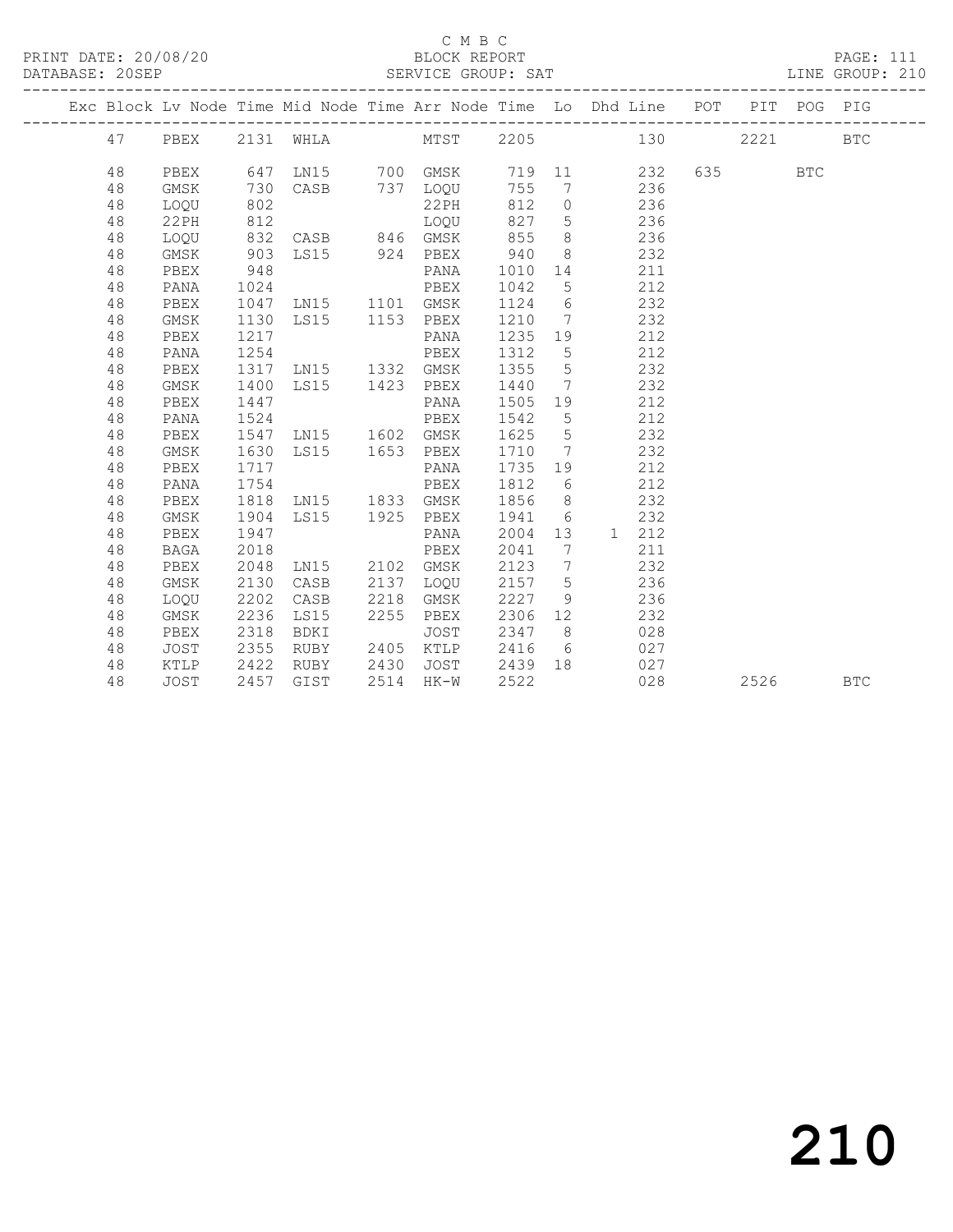| DATABASE: 20SEP |          |                              |              |                                  |      |                                  |                   |                 | SERVICE GROUP: SAT LINE GROUP: 210                                             |         |            |  |
|-----------------|----------|------------------------------|--------------|----------------------------------|------|----------------------------------|-------------------|-----------------|--------------------------------------------------------------------------------|---------|------------|--|
|                 |          |                              |              |                                  |      |                                  |                   |                 | Exc Block Lv Node Time Mid Node Time Arr Node Time Lo Dhd Line POT PIT POG PIG |         |            |  |
|                 | 49       |                              |              |                                  |      |                                  |                   |                 | LOQU 705 OSLO 718 PRRO 742 16 230 643 BTC                                      |         |            |  |
|                 | 49       | PRRO                         |              |                                  |      |                                  |                   |                 | 758 LS15 807 LOQU 814 21 230                                                   |         |            |  |
|                 | 49       | LOQU                         |              |                                  |      |                                  |                   |                 |                                                                                |         |            |  |
|                 | 49       | PRRO                         |              |                                  |      |                                  |                   |                 |                                                                                |         |            |  |
|                 | 49       | LOQU                         |              |                                  |      |                                  |                   |                 | 236                                                                            |         |            |  |
|                 | 49       | GMSK                         | 1029         | CASB                             |      | 1036 LOQU                        | 1058              | $7\overline{ }$ | 236                                                                            |         |            |  |
|                 | 49       | LOQU                         | 1105         | CASB                             |      | 1125 GMSK                        | 1134              | $7\overline{ }$ | 236                                                                            |         |            |  |
|                 | 49       | GMSK                         | 1141         | CASB                             |      | 1148 LOQU                        | 1211              | 12              | 236                                                                            |         |            |  |
|                 | 49       | LOQU                         | 1223         | 15GB                             |      | UNDE                             | 1249              | 10              | 228                                                                            |         |            |  |
|                 | 49       | UNDE                         | 1259         | GB15                             |      | 1312 LOQU                        | 1326              | 9               | 228                                                                            |         |            |  |
|                 | 49       | LOQU                         | 1335         | 29LO                             |      | 1352 LVMT                        | 1400 15           |                 | 229                                                                            |         |            |  |
|                 | 49       | LVMT                         | 1415<br>1453 | L015                             |      | LOQU                             | 1446              | $\overline{7}$  | 229                                                                            |         |            |  |
|                 | 49       | LOQU                         |              | 29LO                             |      | 1510 LVMT                        | 1519              | 8 <sup>8</sup>  | 229                                                                            |         |            |  |
|                 | 49       | LVMT                         | 1527         | LO15                             |      | LOQU                             | 1557              | 21              | 229                                                                            |         |            |  |
|                 | 49       | LOQU                         | 1618         | 29LO                             |      | 1634 LVMT                        | 1643              | 16              | 229                                                                            |         |            |  |
|                 | 49       | LVMT                         | 1659<br>1735 | L015                             |      | LOQU                             | 1726              | 9               | 229                                                                            |         |            |  |
|                 | 49<br>49 | LOQU                         | 1817         | 29LO                             |      | 1751 LVMT                        | 1800              | 17              | 229<br>229                                                                     |         |            |  |
|                 | 49       | LVMT<br>LOQU                 | 1855         | LO15<br>29LO                     |      | LOQU<br>1910 LVMT                | 1840<br>1919      | 15<br>16        | 229                                                                            |         |            |  |
|                 | 49       | LVMT                         | 1935         | L015                             |      | LOQU                             | 1957              | 9               | 229                                                                            |         |            |  |
|                 | 49       | LOQU                         | 2006         | 29LO                             |      | 2021 LVMT                        | 2028              | $7\overline{ }$ | 229                                                                            |         |            |  |
|                 | 49       | LVMT                         | 2035         | LO15                             |      | LOQU                             | 2057              | $6\overline{6}$ | 229                                                                            |         |            |  |
|                 | 49       | LOQU                         | 2103         | 15GB                             |      | UNDE                             | 2127              | 5 <sup>5</sup>  | 228                                                                            |         |            |  |
|                 | 49       | UNDE                         | 2132         | GB15                             |      | 2144 LOQU                        | 2158              | 5 <sup>5</sup>  | 228                                                                            |         |            |  |
|                 | 49       | LOQU                         | 2203         | 15GB                             |      | UNDE                             | 2227              | 5 <sup>5</sup>  | 228                                                                            |         |            |  |
|                 | 49       | UNDE                         | 2232         | GB15                             |      | 2244 LOQU                        | 2258              | $6\overline{6}$ | 228                                                                            |         |            |  |
|                 | 49       | LOQU                         | 2304         | 15GB                             |      | UNDE                             | 2327              | $5\overline{)}$ | 228                                                                            |         |            |  |
|                 | 49       | UNDE                         | 2332         | GB15                             |      | 2344 LOQU                        | 2358              | 6               | 228                                                                            |         |            |  |
|                 | 49       | LOQU                         | 2404<br>2436 | 29LO                             |      | 2419 LVMT                        | 2426 10           |                 | 229                                                                            |         |            |  |
|                 | 49       | LVMT                         |              | LO15                             |      | LOQU                             | 2457 5            |                 | 229                                                                            |         |            |  |
|                 | 49       | LOQU                         | 2502         | 29LO                             |      | 2517 LVMT                        | 2524 13           |                 | 23 229                                                                         |         |            |  |
|                 | 49       | HODM                         | 2600         | LOQU                             | 2630 | LVMT                             | 2647              |                 | N24                                                                            | 2703    | <b>BTC</b> |  |
|                 | 50       | PBEX                         | 707          | LNI5                             |      | 720 CASB                         | 733               | $7\overline{ }$ | 232                                                                            | 655 BTC |            |  |
|                 | 50       | CASB                         | 740          | LS15                             |      | 757 PBEX                         | 810               | $7\overline{ }$ | 232                                                                            |         |            |  |
|                 | 50       | PBEX                         |              | 817 LN15<br>859 CASB<br>932 CASB |      | 830 GMSK                         | 849               | 10              | 232                                                                            |         |            |  |
|                 | 50<br>50 | GMSK<br>LOQU                 |              |                                  |      | 906 LOQU<br>948 GMSK<br>948 GMSK | 927  5<br>957  17 | 5 <sup>5</sup>  | $\frac{236}{6}$                                                                |         |            |  |
|                 | 50       |                              |              |                                  |      |                                  |                   |                 | GMSK 1014 CASB 1021 LOQU 1043 7 236                                            |         |            |  |
|                 | 50       | LOQU                         | 1050         | CASB                             | 1108 | GMSK                             | 1117              | 9               | 236                                                                            |         |            |  |
|                 | 50       | GMSK                         | 1126         | CASB                             | 1133 | LOQU                             | 1156              | $6\overline{6}$ | 236                                                                            |         |            |  |
|                 | 50       | LOQU                         | 1202         | CASB                             | 1222 | GMSK                             | 1231              | 10              | 236                                                                            |         |            |  |
|                 | 50       | GMSK                         | 1241         | CASB                             | 1248 | LOQU                             | 1311              | 24              | 236                                                                            |         |            |  |
|                 | 50       | LOQU                         | 1335         | LN15                             | 1345 | PRRO                             | 1403              | 11              | 230                                                                            |         |            |  |
|                 | 50       | PRRO                         | 1414         | LS15                             | 1426 | LOQU                             | 1437              | 28              | 230                                                                            |         |            |  |
|                 | 50       | LOQU                         | 1505         | LN15                             | 1515 | PRRO                             | 1533              | 12              | 230                                                                            |         |            |  |
|                 | 50       | PRRO                         | 1545         | LS15                             | 1555 | LOQU                             | 1606              | 17              | 230                                                                            |         |            |  |
|                 | 50       | LOQU                         | 1623         | 15GB                             |      | UNDE                             | 1652              | $\overline{7}$  | 228                                                                            |         |            |  |
|                 | 50       | UNDE                         | 1659         | GB15                             | 1712 | LOQU                             | 1726              | 27              | 228                                                                            |         |            |  |
|                 | 50       | LOQU                         | 1753         | 15GB                             |      | UNDE                             | 1820              | 11              | 228                                                                            |         |            |  |
|                 | 50       | $\ensuremath{\mathsf{UNDE}}$ | 1831         | GB15                             | 1844 | LOQU                             | 1858              | $7\phantom{.0}$ | 228                                                                            |         |            |  |
|                 | 50       | LOQU                         | 1905         | LN15                             | 1913 | PRRO                             | 1931              | 7               | 230                                                                            |         |            |  |
|                 | 50       | PRRO                         | 1938         | LS15                             | 1947 | LOQU                             | 1954              | 9               | 230                                                                            |         |            |  |
|                 | 50       | LOQU                         | 2003         | 15GB                             |      | UNDE                             | 2027              | 5               | 228                                                                            |         |            |  |
|                 | 50       | UNDE                         | 2032         | GB15                             |      | 2045 LOQU                        | 2059              |                 | 228                                                                            | 2119    | <b>BTC</b> |  |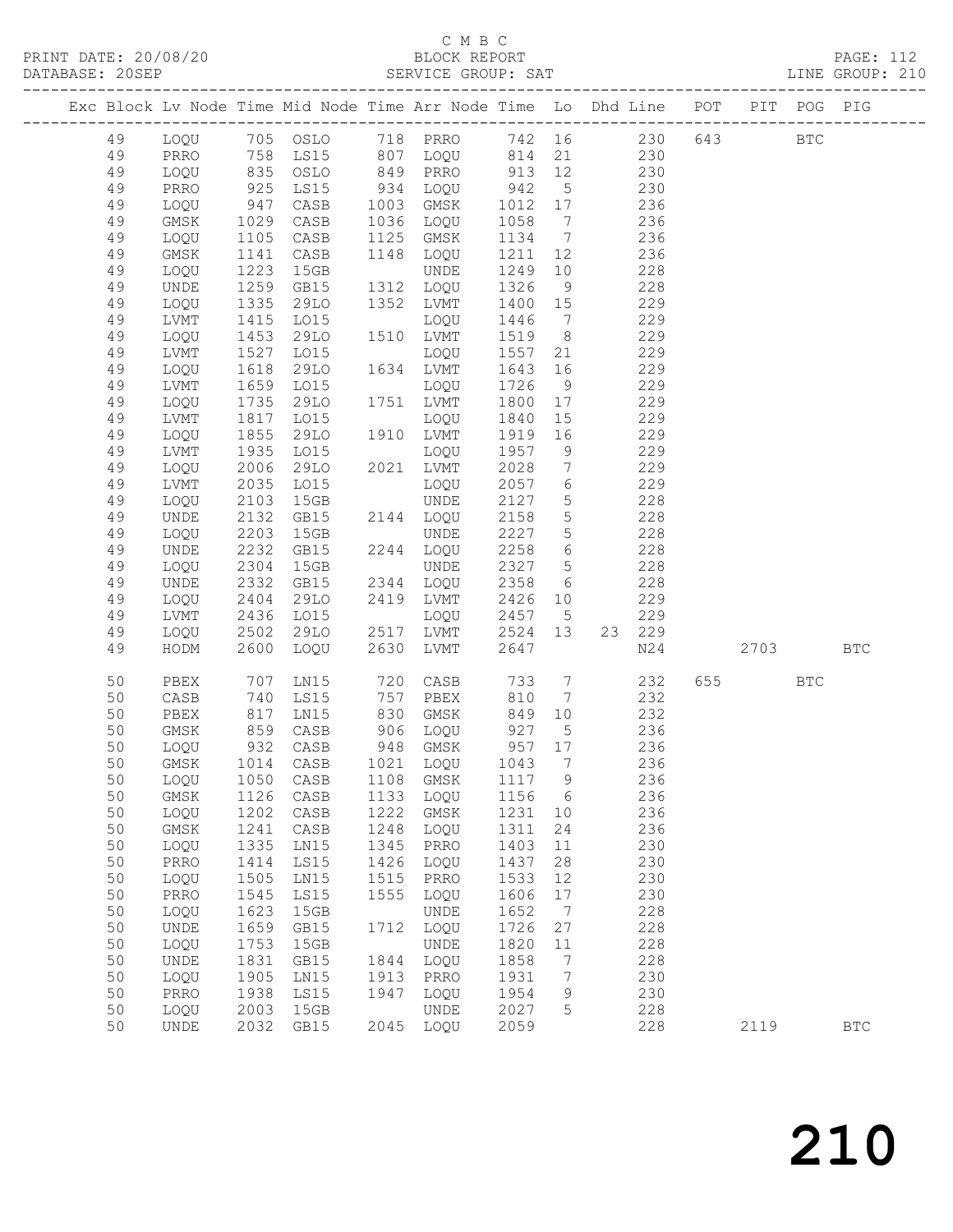### C M B C<br>BLOCK REPORT SERVICE GROUP: SAT

|          |              |              |                                  |              |              |              |                 | Exc Block Lv Node Time Mid Node Time Arr Node Time Lo Dhd Line POT PIT POG PIG |     |      |              |            |
|----------|--------------|--------------|----------------------------------|--------------|--------------|--------------|-----------------|--------------------------------------------------------------------------------|-----|------|--------------|------------|
| 51       | PRRO         |              |                                  |              |              |              |                 | 728 LS15 737 LOQU 744 20 230                                                   | 708 |      | $_{\rm BTC}$ |            |
| 51       | LOQU         |              | 804 OSLO                         |              | 818 PRRO 842 |              | 16              | 230                                                                            |     |      |              |            |
| 51       | PRRO         |              | LS15                             |              | 907 LOQU     | 914          | 21              | 230                                                                            |     |      |              |            |
| 51       | LOQU         | 858<br>935   | OSLO                             |              | 949 PRRO     | 1013         | 10              | 230                                                                            |     |      |              |            |
| 51       | PRRO         | 1023         | LS15                             |              | 1032 LOQU    | 1040         | 13              | 230                                                                            |     |      |              |            |
| 51       | LOQU         | 1053         | 15GB                             |              | UNDE         | 1118         | 11              | 228                                                                            |     |      |              |            |
| 51       | UNDE         | 1129         | GB15                             |              | 1142 LOQU    | 1156         | 6               | 228                                                                            |     |      |              |            |
| 51       | LOQU         | 1202         | 29LO                             |              | 1219 LVMT    | 1227         | 27              | 229                                                                            |     |      |              |            |
| 51       | LVMT         | 1254         | LO15                             |              | LOQU         | 1323         | 30              | 229                                                                            |     |      |              |            |
| 51       | LOQU         | 1353         | 15GB                             |              | UNDE         | 1421         | 8 <sup>8</sup>  | 228                                                                            |     |      |              |            |
| 51       | UNDE         | 1429         | GB15                             |              | 1442 LOQU    | 1456         | 9               | 228                                                                            |     |      |              |            |
| 51       | LOQU         | 1505         |                                  |              | MOGL         | 1524         | $\overline{0}$  | 249                                                                            |     |      |              |            |
| 51       | MOGL         | 1524         | MAGA                             |              | 1542 STST    | 1614 6       |                 | 246                                                                            |     |      |              |            |
| 51       | STST         | 1620         | 15LO                             | 1655         | LVMT         | 1711         | $5^{\circ}$     | 240                                                                            |     |      |              |            |
| 51       | LVMT         | 1716         | MAGA                             | 1744         | STST         | 1821 16      |                 | 240                                                                            |     |      |              |            |
| 51       | STST         | 1837         | 15LO                             | 1908         | LVMT         | 1924         |                 | 240                                                                            |     | 1942 |              | <b>BTC</b> |
| 52       | GMSK         | 833          | LS15                             |              | 853 PBEX     | 906          | 12              | 232                                                                            |     |      | <b>BTC</b>   |            |
| 52       | PBEX         | 918          |                                  |              | PANA         | 938          | 16              | 211                                                                            |     |      |              |            |
| 52       | PANA         | 954          |                                  |              | PBEX         | 1012         | 5               | 212                                                                            |     |      |              |            |
| 52       | PBEX         | 1017         | LN15 1031 GMSK                   |              |              | 1054         | $6\overline{6}$ | 232                                                                            |     |      |              |            |
| 52       | GMSK         | 1100         | LS15 1123 PBEX                   |              |              | 1140         | $\overline{7}$  | 232                                                                            |     |      |              |            |
| 52       | PBEX         | 1147         |                                  |              | PANA         | 1204         | 20              | 212                                                                            |     |      |              |            |
| 52       | PANA         | 1224         |                                  |              | PBEX         | 1242         | $5\overline{)}$ | 212                                                                            |     |      |              |            |
| 52       | PBEX         | 1247         | LNI5                             |              | 1302 GMSK    | 1325         | $5\overline{)}$ | 232                                                                            |     |      |              |            |
| 52       | GMSK         | 1330         | LS15                             |              | 1353 PBEX    | 1410         | $\overline{7}$  | 232                                                                            |     |      |              |            |
| 52       | PBEX         | 1417         |                                  |              | PANA         | 1435         | 19              | 212                                                                            |     |      |              |            |
| 52       | PANA         | 1454         |                                  |              | PBEX         | 1512         | $5^{\circ}$     | 212                                                                            |     |      |              |            |
| 52       | PBEX         | 1517         | LN15 1532 GMSK                   |              |              | 1555         | $5\overline{)}$ | 232                                                                            |     |      |              |            |
| 52       | GMSK         | 1600         | LS15 1623 PBEX                   |              |              | 1640         | $\overline{7}$  | 232                                                                            |     |      |              |            |
| 52       | PBEX         | 1647         |                                  |              | PANA         | 1705         | 19              | 212                                                                            |     |      |              |            |
| 52       | PANA         | 1724         |                                  |              | PBEX         | 1742         |                 | 212                                                                            |     | 1752 |              | <b>BTC</b> |
| 53       | LOQU         | 905          | OSLO                             |              | 919 PRRO     | 943          | 13              | 230                                                                            |     |      | <b>BTC</b>   |            |
| 53       | PRRO         | 956          | LS15                             | 1005         | LOQU         | 1013         | $\overline{7}$  | 230                                                                            |     |      |              |            |
| 53       | LOQU         | 1020<br>1056 | CASB                             | 1038         | GMSK         | 1047         | 9               | 236                                                                            |     |      |              |            |
| 53       | GMSK         |              | CASB                             |              | 1103 LOQU    | 1126 6       |                 | 236                                                                            |     |      |              |            |
| 53       | LOQU         |              | 1132 CASB                        |              | 1152 GMSK    | 1201 10      |                 | 236                                                                            |     |      |              |            |
| 53       | GMSK         |              | 1211 CASB                        |              | 1218 LOQU    | 1241 24      |                 | 236                                                                            |     |      |              |            |
| 53       |              |              | LOQU 1305 LN15 1315 PRRO 1333 12 |              |              |              |                 | 230                                                                            |     |      |              |            |
| 53<br>53 | PRRO         | 1345         | LS15                             | 1357<br>1437 | LOQU         | 1408         | 9               | 230<br>236                                                                     |     |      |              |            |
| 53       | LOQU<br>GMSK | 1417<br>1454 | CASB<br>CASB                     | 1501         | GMSK<br>LOQU | 1446<br>1525 | 8<br>7          | 236                                                                            |     |      |              |            |
| 53       | LOQU         | 1532         | CASB                             | 1549         | GMSK         | 1558         | 11              | 236                                                                            |     |      |              |            |
| 53       | GMSK         | 1609         | CASB                             | 1616         | LOQU         | 1640         | 13              | 236                                                                            |     |      |              |            |
| 53       | LOQU         | 1653         | <b>29LO</b>                      | 1709         | LVMT         | 1718         | 15              | 229                                                                            |     |      |              |            |
| 53       | LVMT         | 1733         | L015                             |              | LOQU         | 1757         | 21              | 229                                                                            |     |      |              |            |
| 53       | LOQU         | 1818         | <b>29LO</b>                      | 1833         | LVMT         | 1842         | 9               | 229                                                                            |     |      |              |            |
| 53       | LVMT         | 1851         | L015                             |              | LOQU         | 1913         |                 | 229                                                                            |     | 1933 |              | <b>BTC</b> |
|          |              |              |                                  |              |              |              |                 |                                                                                |     |      |              |            |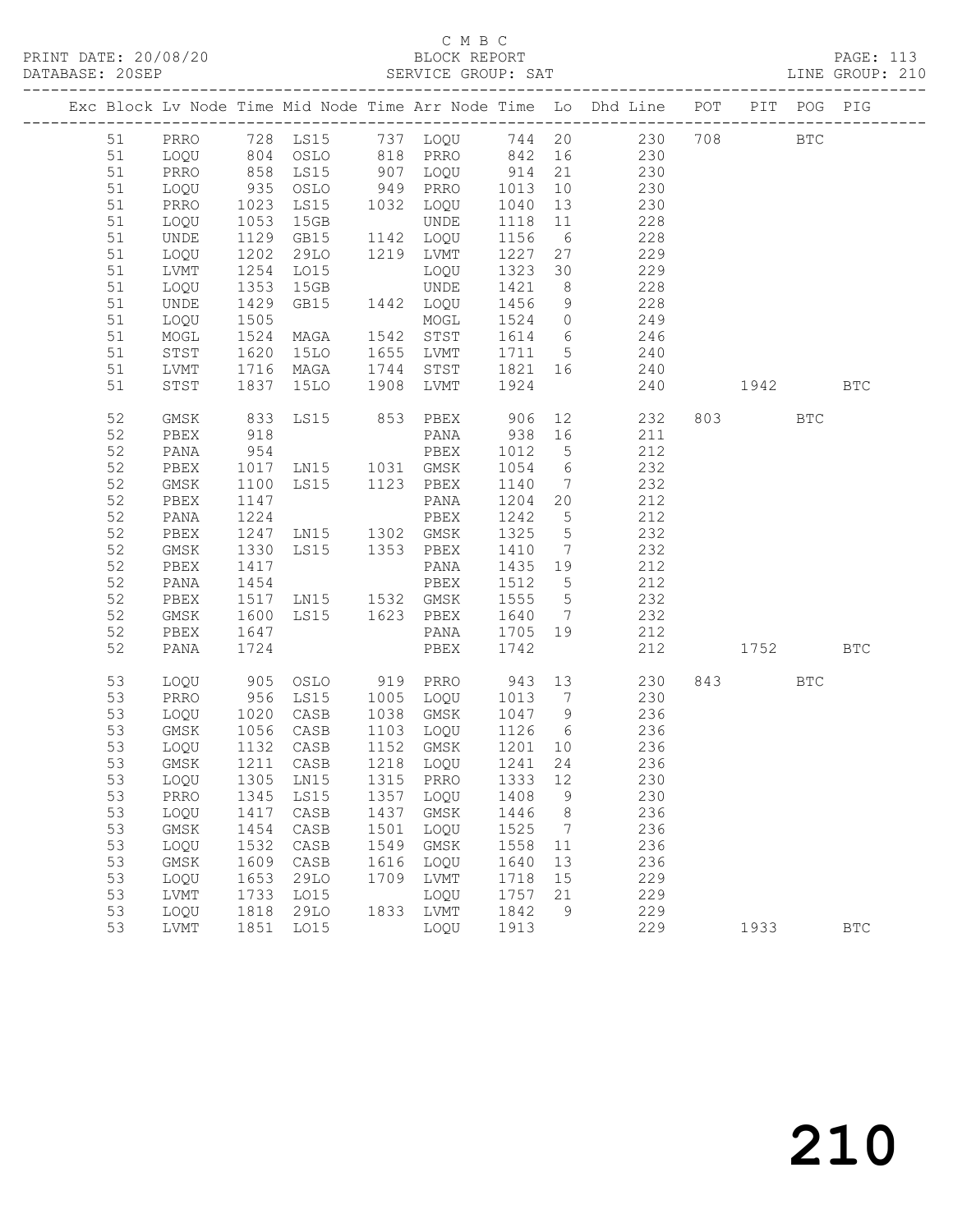## C M B C<br>BLOCK REPORT

| DATABASE: 20SEP |          | -------------------          |              |                                          |      |                     |         |                 | SERVICE GROUP: SAT                                                                                  |     |         |            | LINE GROUP: 210      |  |
|-----------------|----------|------------------------------|--------------|------------------------------------------|------|---------------------|---------|-----------------|-----------------------------------------------------------------------------------------------------|-----|---------|------------|----------------------|--|
|                 |          |                              |              |                                          |      |                     |         |                 | Exc Block Lv Node Time Mid Node Time Arr Node Time Lo Dhd Line POT PIT POG PIG                      |     |         |            |                      |  |
|                 | 54       | UNDE                         |              |                                          |      |                     |         |                 | 929 GB15 942 LOQU 956 10 228 859 BTC                                                                |     |         |            |                      |  |
|                 | 54       | LOQU                         |              |                                          |      |                     |         |                 | 1006 OSLO 1022 PRRO 1045 6 230                                                                      |     |         |            |                      |  |
|                 | 54       | PRRO                         |              |                                          |      |                     |         |                 | 1051 LS15 1101 LOQU 1110 7 230<br>1117 CASB 1137 GMSK 1146 10 236<br>1156 CASB 1203 LOQU 1226 6 236 |     |         |            |                      |  |
|                 | 54       | LOQU                         |              |                                          |      |                     |         |                 |                                                                                                     |     |         |            |                      |  |
|                 | 54       | GMSK                         |              |                                          |      |                     |         |                 |                                                                                                     |     |         |            |                      |  |
|                 | 54       | LOQU                         | 1232         | CASB                                     |      | 1252 GMSK           |         |                 | 1301 10 236                                                                                         |     |         |            |                      |  |
|                 | 54       | GMSK                         | 1311         | CASB                                     |      | 1318 LOQU           | 1342    | 23              | 236                                                                                                 |     |         |            |                      |  |
|                 | 54       | LOQU                         | 1405<br>1445 | LN15                                     |      |                     |         |                 |                                                                                                     |     |         |            |                      |  |
|                 | 54       | PRRO                         |              | <b>LS15</b>                              |      |                     |         |                 | 1415 PRRO 1433 12 230<br>1455 LOQU 1506 11 230                                                      |     |         |            |                      |  |
|                 | 54       | LOQU                         | 1517         | CASB                                     |      | 1537 GMSK           |         |                 | 1546 8 236                                                                                          |     |         |            |                      |  |
|                 | 54       | GMSK                         | 1554         | CASB                                     |      | 1601 LOQU           |         |                 | 1625 7 236                                                                                          |     |         |            |                      |  |
|                 | 54       | LOQU                         | 1632<br>1709 | CASB                                     |      | 1649 GMSK           |         |                 | 1658 11 236<br>1739 26 236                                                                          |     |         |            |                      |  |
|                 | 54       | GMSK                         |              | CASB                                     |      | 1716 LOQU 1739      |         |                 |                                                                                                     |     |         |            |                      |  |
|                 | 54       | LOQU                         | 1805         | LNI5                                     |      | 1813 PRRO 1832      |         | $7\overline{ }$ | 230                                                                                                 |     |         |            |                      |  |
|                 | 54       | PRRO                         | 1839         | LS15                                     |      | 1848 LOQU 1856      |         | $7\overline{)}$ | 230                                                                                                 |     |         |            |                      |  |
|                 | 54       | LOQU                         | 1903<br>1934 |                                          |      |                     |         |                 |                                                                                                     |     |         |            |                      |  |
|                 | 54       | GMSK                         |              | CASB 1919 GMSK<br>LS15 1955 PBEX<br>BAGA |      |                     |         |                 | 1928 6 236<br>2011 7 232                                                                            |     |         |            |                      |  |
|                 | 54       | PBEX                         | 2018         |                                          |      |                     |         |                 | BAGA 2043 7 1 211                                                                                   |     |         |            |                      |  |
|                 | 54       | PANA                         | 2051         |                                          |      | PBEX                | 2107    |                 | 11<br>212                                                                                           |     |         |            |                      |  |
|                 | 54       | PBEX                         |              |                                          |      |                     |         |                 | 2118 LN15 2132 GMSK 2153 13 232<br>2206 LS15 2225 PBEX 2236 232                                     |     |         |            |                      |  |
|                 | 54       | GMSK                         |              |                                          |      |                     |         |                 | 232                                                                                                 |     | 2246    |            | <b>BTC</b>           |  |
|                 | 55       | PBEX                         |              |                                          |      |                     |         |                 | 917 LN15 930 GMSK 951 9 232                                                                         |     | 905 700 | <b>BTC</b> |                      |  |
|                 | 55       | GMSK                         | 1000         | LS15 1023 PBEX                           |      |                     | 1039    | 8 <sup>8</sup>  | 232                                                                                                 |     |         |            |                      |  |
|                 | 55       | PBEX                         | 1047         |                                          |      | PANA                | 1104    | 20              | 212                                                                                                 |     |         |            |                      |  |
|                 | 55       | PANA                         | 1124         |                                          |      | PBEX                | 1142 5  |                 | 212                                                                                                 |     |         |            |                      |  |
|                 | 55       | PBEX                         |              | 1147 LN15 1202 GMSK                      |      |                     | 1225    | $5\overline{)}$ | 232                                                                                                 |     |         |            |                      |  |
|                 | 55       | GMSK                         | 1230         | LS15 1253 PBEX                           |      |                     | 1310    | $7\overline{ }$ | 232                                                                                                 |     |         |            |                      |  |
|                 | 55       | PBEX                         | 1317         |                                          |      | PANA                | 1335 19 |                 | 212<br>212                                                                                          |     |         |            |                      |  |
|                 | 55       | PANA                         | 1354         |                                          |      | PBEX                | 1412 5  |                 |                                                                                                     |     |         |            |                      |  |
|                 | 55       | PBEX                         | 1417         | LN15 1432 GMSK                           |      |                     | 1455    | 5 <sup>5</sup>  | 232                                                                                                 |     |         |            |                      |  |
|                 | 55       | GMSK                         | 1500         | LS15 1523 PBEX                           |      |                     | 1540    |                 | 7 232                                                                                               |     |         |            |                      |  |
|                 | 55<br>55 | PBEX                         | 1547<br>1624 |                                          |      | PANA                | 1605 19 |                 | 212<br>212                                                                                          |     |         |            |                      |  |
|                 | 55       | PANA<br>PBEX                 |              | 1647 LN15 1702 GMSK 1725 5               |      | PBEX                | 1642 5  |                 | 232                                                                                                 |     |         |            |                      |  |
|                 | 55       | GMSK                         | 1730         |                                          |      | LS15 1753 PBEX 1810 |         | $\overline{7}$  |                                                                                                     |     |         |            |                      |  |
|                 | 55       | PBEX                         |              |                                          |      | PANA                | 1834 20 |                 | 232<br>212                                                                                          |     |         |            |                      |  |
|                 | 55       | PANA                         | 1817<br>1854 |                                          |      | PBEX 1912           |         |                 | 212                                                                                                 |     | 1922    |            | BTC                  |  |
|                 |          |                              |              |                                          |      |                     |         |                 |                                                                                                     |     |         |            |                      |  |
|                 | 56       | GMSK                         | 944          | CASB                                     | 951  | LOQU                | 1012    | 11              | 236                                                                                                 | 914 |         | BTC        |                      |  |
|                 | 56       | LOQU                         | 1023         | 15GB                                     |      | UNDE                | 1048    | $11\,$          | 228                                                                                                 |     |         |            |                      |  |
|                 | 56       | UNDE                         | 1059         | GB15                                     | 1112 | LOQU                | 1126    | 7               | 228                                                                                                 |     |         |            |                      |  |
|                 | 56       | LOQU                         | 1133         | OSLO                                     | 1149 | PRRO                | 1212    | 5               | 230                                                                                                 |     |         |            |                      |  |
|                 | 56       | PRRO                         | 1217         | LS15                                     | 1229 | LOQU                | 1240    | 7               | 230                                                                                                 |     |         |            |                      |  |
|                 | 56       | LOQU                         | 1247         | CASB                                     | 1307 | $\rm{GMSK}$         | 1316    | 10              | 236                                                                                                 |     |         |            |                      |  |
|                 | 56       | GMSK                         | 1326         | $\mathtt{CASB}$                          | 1333 | LOQU                | 1357    | 5               | 236                                                                                                 |     |         |            |                      |  |
|                 | 56       | LOQU                         | 1402         | $\mathtt{CASB}$                          | 1422 | GMSK                | 1431    | 8               | 236                                                                                                 |     |         |            |                      |  |
|                 | 56       | GMSK                         | 1439         | CASB                                     | 1446 | LOQU                | 1510    | 25              | 236                                                                                                 |     |         |            |                      |  |
|                 | 56       | LOQU                         | 1535         | LN15                                     | 1544 | PRRO                | 1602    | 15              | 230                                                                                                 |     |         |            |                      |  |
|                 | 56       | PRRO                         | 1617         | LS15                                     | 1627 | LOQU                | 1638    | 15              | 230                                                                                                 |     |         |            |                      |  |
|                 | 56       | LOQU                         | 1653         | 15GB                                     |      | <b>UNDE</b>         | 1722    | 7               | 228                                                                                                 |     |         |            |                      |  |
|                 | 56       | UNDE                         | 1729         | GB15                                     | 1742 | LOQU                | 1756    | 27              | 228                                                                                                 |     |         |            |                      |  |
|                 | 56       | LOQU                         | 1823         | 15GB                                     | 1914 | UNDE                | 1848    | 13              | 228                                                                                                 |     |         |            |                      |  |
|                 | 56       | $\ensuremath{\mathsf{UNDE}}$ | 1901         | GB15                                     |      | LOQU                | 1928    |                 | 228                                                                                                 |     | 1948    |            | $\operatorname{BTC}$ |  |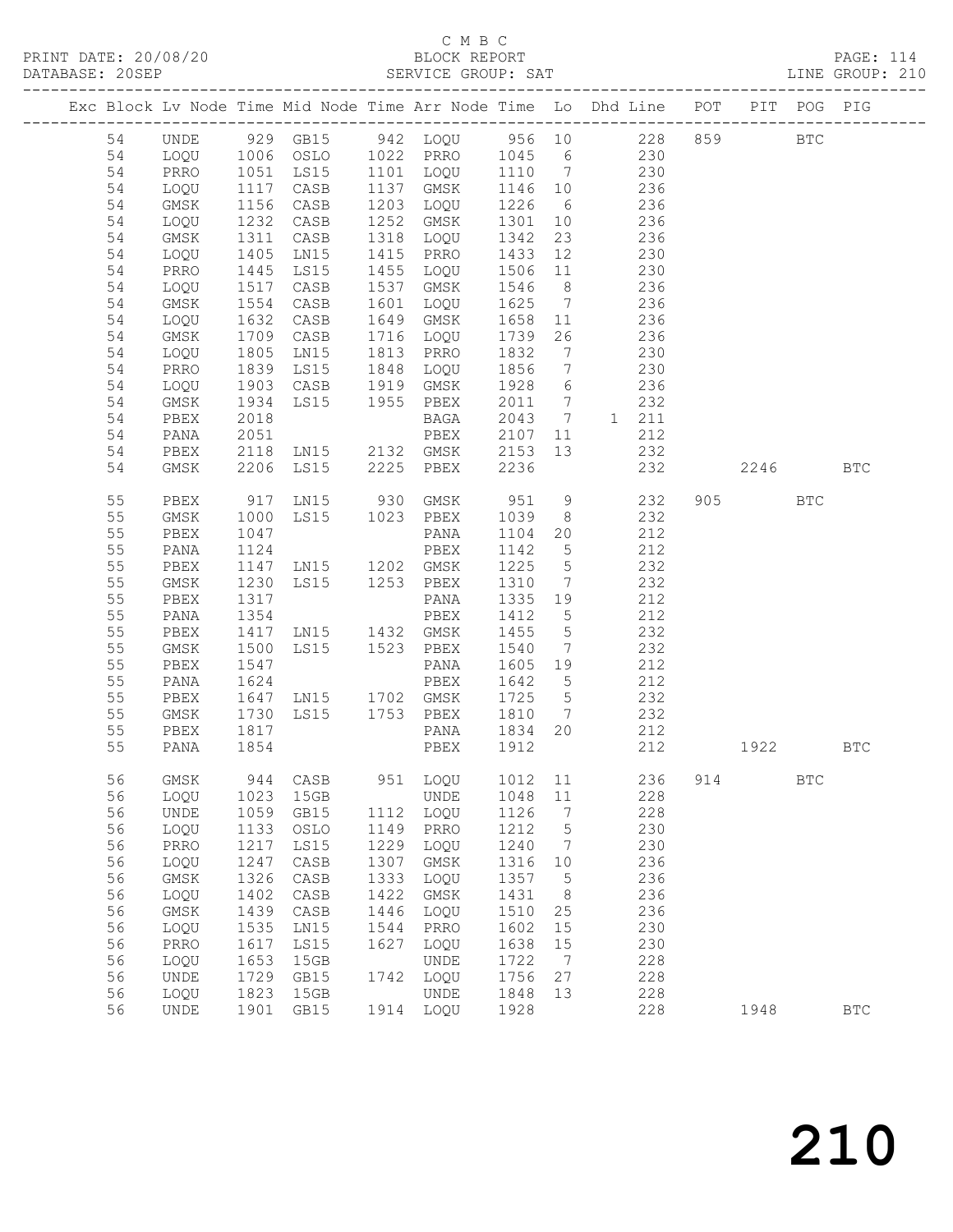### C M B C<br>BLOCK REPORT SERVICE GROUP: SAT

|          |              |              |                                                                                                                      |                                                 |                   |                     | Exc Block Lv Node Time Mid Node Time Arr Node Time Lo Dhd Line POT PIT POG PIG                                                                                                                                                                                                                                 |          |            |  |
|----------|--------------|--------------|----------------------------------------------------------------------------------------------------------------------|-------------------------------------------------|-------------------|---------------------|----------------------------------------------------------------------------------------------------------------------------------------------------------------------------------------------------------------------------------------------------------------------------------------------------------------|----------|------------|--|
|          |              |              |                                                                                                                      |                                                 |                   |                     | 57 PBEX 947 PANA 1004 5 212 935 BTC<br>57 PANA 1009 PBEX 1033 BUB2 1100 6 211<br>57 BUB2 1106 PBEX 1131 PANA 1155 9 211<br>57 PANA 1204 PBEX 1131 PANA 1155 9 211<br>57 PANA 1204 PBEX 1231 BUB2 1300 5 211                                                                                                    |          |            |  |
|          |              |              |                                                                                                                      |                                                 |                   |                     |                                                                                                                                                                                                                                                                                                                |          |            |  |
|          |              |              |                                                                                                                      |                                                 |                   |                     |                                                                                                                                                                                                                                                                                                                |          |            |  |
|          |              |              |                                                                                                                      |                                                 |                   |                     |                                                                                                                                                                                                                                                                                                                |          |            |  |
| 57       | BUB2         |              | PBEX 1331 PANA<br>PBEX 1430 BUB2<br>1305 PBEX<br>1404 PBEX                                                           |                                                 | 1356 8<br>1500 5  | 8 <sup>8</sup>      | $\begin{array}{c} 211 \\ 211 \end{array}$                                                                                                                                                                                                                                                                      |          |            |  |
| 57       | PANA         |              |                                                                                                                      |                                                 |                   |                     |                                                                                                                                                                                                                                                                                                                |          |            |  |
| 57       | BUB2         | 1505<br>1606 |                                                                                                                      | PBEX 1531 PANA 1556 10<br>PBEX 1631 BUB2 1700 8 |                   |                     | 211                                                                                                                                                                                                                                                                                                            |          |            |  |
| 57       | PANA         |              |                                                                                                                      |                                                 |                   |                     | 211                                                                                                                                                                                                                                                                                                            |          |            |  |
| 57       | BUB2         |              | 1708 PBEX 1731 BAGA<br>1812 PBEX<br>1847 LN15 1902 GMSK                                                              | PBEX 1731 BAGA 1757 15                          |                   |                     | 211                                                                                                                                                                                                                                                                                                            |          |            |  |
| 57       | BAGA         |              |                                                                                                                      |                                                 | 1835 12<br>1925 5 |                     | 211                                                                                                                                                                                                                                                                                                            |          |            |  |
| 57       | PBEX         |              |                                                                                                                      |                                                 |                   |                     | 232                                                                                                                                                                                                                                                                                                            |          |            |  |
| 57       | GMSK         |              | 1930 CASB 1937 LOQU<br>2004 CASB 2020 GMSK                                                                           |                                                 | 1958<br>2029      | 6                   | $236$<br>$236$                                                                                                                                                                                                                                                                                                 |          |            |  |
| 57<br>57 | LOQU         |              |                                                                                                                      |                                                 |                   | 5 <sup>5</sup><br>9 |                                                                                                                                                                                                                                                                                                                |          |            |  |
| 57       | GMSK<br>PBEX |              | 2004 Chor 2004<br>2034 LS15 2054 PBEX 2109 9<br>2118 PANA 2143 8                                                     |                                                 |                   |                     | 232<br>211                                                                                                                                                                                                                                                                                                     |          |            |  |
| 57       | PANA         | 2151         |                                                                                                                      | PBEX 2207                                       |                   |                     | 212                                                                                                                                                                                                                                                                                                            | 2217 BTC |            |  |
|          |              |              |                                                                                                                      |                                                 |                   |                     |                                                                                                                                                                                                                                                                                                                |          |            |  |
| 58       | PBEX         |              | 947 LN15 1001 GMSK 1024                                                                                              |                                                 |                   |                     | 6 232                                                                                                                                                                                                                                                                                                          |          | <b>BTC</b> |  |
| 58       | GMSK         |              | 1030 LS15 1053 PBEX 1109 8<br>1117 LN15 1131 GMSK 1154 6                                                             |                                                 |                   |                     | 232                                                                                                                                                                                                                                                                                                            |          |            |  |
| 58       | PBEX         |              |                                                                                                                      |                                                 |                   |                     | 232                                                                                                                                                                                                                                                                                                            |          |            |  |
| 58       | GMSK         | 1200<br>1247 | LS15 1223 PBEX                                                                                                       |                                                 | 1240 7<br>1305 19 | $\overline{7}$      | 232<br>212                                                                                                                                                                                                                                                                                                     |          |            |  |
| 58       | PBEX         | 1247         |                                                                                                                      | PANA                                            |                   |                     |                                                                                                                                                                                                                                                                                                                |          |            |  |
| 58       | PANA         |              | 1237<br>1324 PBEX<br>1347 LN15 1402 GMSK<br>1430 LS15 1453 PBEX                                                      | PBEX 1342 5<br>GMSK 1425 5<br>PBEX 1510 7       |                   |                     | 212                                                                                                                                                                                                                                                                                                            |          |            |  |
| 58       | PBEX         |              |                                                                                                                      |                                                 |                   |                     | 232                                                                                                                                                                                                                                                                                                            |          |            |  |
| 58       | GMSK         |              |                                                                                                                      |                                                 |                   |                     | 232                                                                                                                                                                                                                                                                                                            |          |            |  |
| 58       | PBEX         | 1517<br>1547 |                                                                                                                      | PANA 1535 12<br>PBEX 1605 12                    |                   |                     | 212<br>212                                                                                                                                                                                                                                                                                                     |          |            |  |
| 58       | PANA         |              |                                                                                                                      |                                                 |                   |                     |                                                                                                                                                                                                                                                                                                                |          |            |  |
| 58       | PBEX         |              |                                                                                                                      |                                                 |                   |                     | 232<br>232                                                                                                                                                                                                                                                                                                     |          |            |  |
| 58       | GMSK         |              |                                                                                                                      |                                                 |                   |                     |                                                                                                                                                                                                                                                                                                                |          |            |  |
| 58<br>58 | PBEX         |              | 1617 LN15 1632 GMSK 1655 5<br>1700 LS15 1723 PBEX 1740 7<br>1747 LN15 1802 GMSK 1825 8<br>1833 LS15 1854 PBEX 1910 8 |                                                 |                   |                     | 232<br>232                                                                                                                                                                                                                                                                                                     |          |            |  |
| 58       | GMSK<br>PBEX | 1918         |                                                                                                                      | BAGA 1943 10                                    |                   |                     | 1 211                                                                                                                                                                                                                                                                                                          |          |            |  |
| 58       | PANA         |              |                                                                                                                      |                                                 |                   |                     | 212                                                                                                                                                                                                                                                                                                            |          |            |  |
| 58       | PBEX         |              |                                                                                                                      |                                                 |                   |                     | 232                                                                                                                                                                                                                                                                                                            |          |            |  |
| 58       | GMSK         | 2106         |                                                                                                                      |                                                 |                   |                     | 232                                                                                                                                                                                                                                                                                                            |          |            |  |
| 58       | PBEX         | 2148         |                                                                                                                      | LS15 2126 PBEX 2141 7<br>PANA 2205 13           |                   |                     | 212                                                                                                                                                                                                                                                                                                            |          |            |  |
| 58       | PANA         | 2218         |                                                                                                                      | PBEX 2241                                       |                   | $\overline{7}$      | 211                                                                                                                                                                                                                                                                                                            |          |            |  |
| 58       | PBEX         |              |                                                                                                                      |                                                 |                   |                     |                                                                                                                                                                                                                                                                                                                |          |            |  |
| 58       | PANA         |              |                                                                                                                      |                                                 |                   |                     |                                                                                                                                                                                                                                                                                                                |          |            |  |
| 58       | PBEX         |              |                                                                                                                      |                                                 |                   |                     |                                                                                                                                                                                                                                                                                                                |          |            |  |
| 58       | PANA         |              |                                                                                                                      |                                                 |                   |                     |                                                                                                                                                                                                                                                                                                                |          |            |  |
| 58       | LOQU         |              |                                                                                                                      |                                                 |                   |                     |                                                                                                                                                                                                                                                                                                                |          |            |  |
| 58       | HODM         |              |                                                                                                                      |                                                 |                   |                     | 2248<br>2348<br>2318<br>2348<br>2348<br>2348<br>2348<br>PANA 2305<br>2341<br>2341<br>2341<br>2405<br>241<br>212<br>2540<br>2504<br>260<br>260<br>260<br>260<br>260<br>271<br>211<br>212<br>2540<br>250<br>260<br>260<br>271<br>271<br>221<br>2540<br>260<br>271<br>221<br>2540<br>260<br>271<br>272<br>272<br> |          |            |  |
| 58       | HODM         |              | 2700 LOQU 2730 LVMT                                                                                                  |                                                 | 2747              |                     | N24                                                                                                                                                                                                                                                                                                            | 2803 BTC |            |  |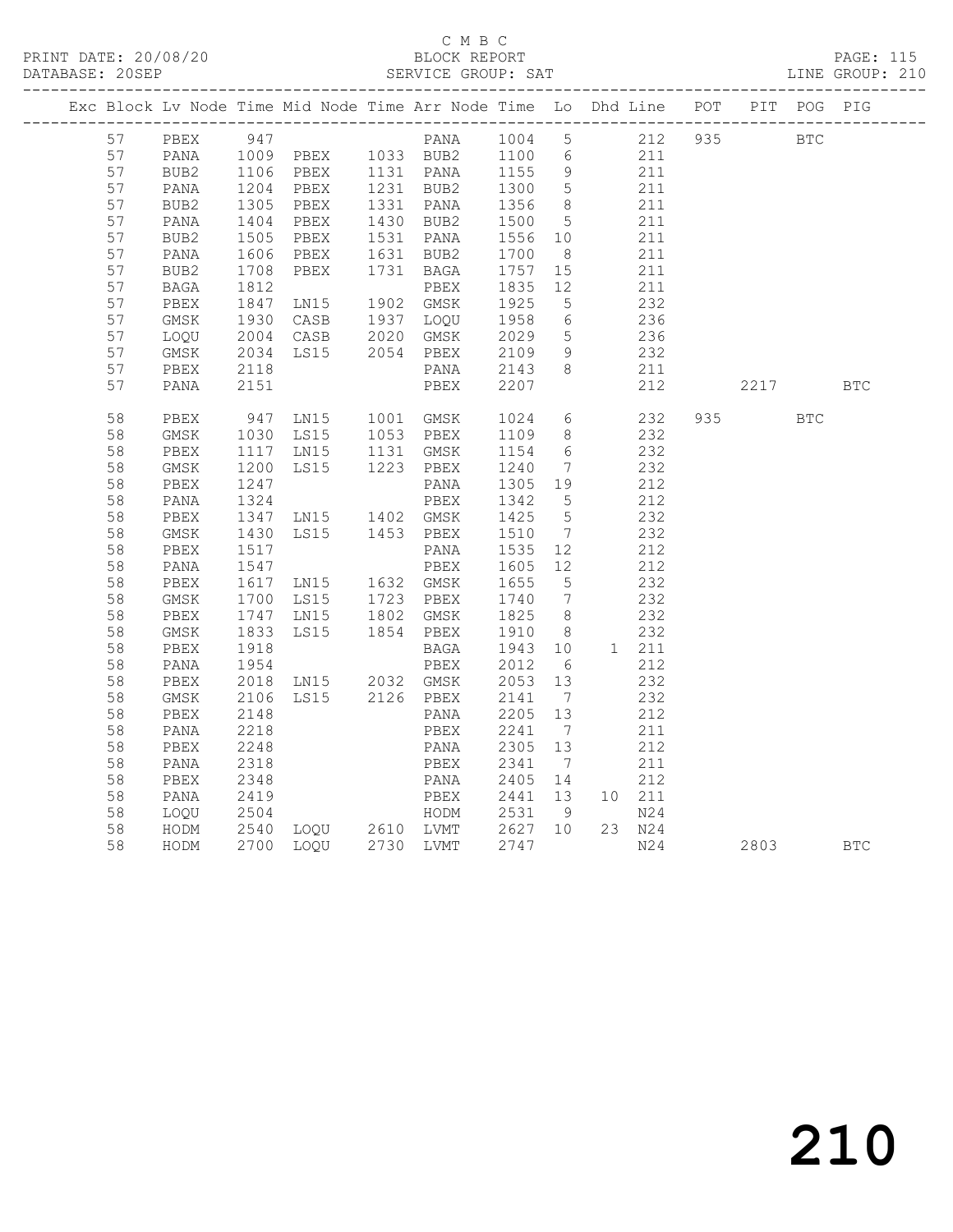| DATABASE: 20SEP |          |      |                  |                                                                                |      |                                                       |              |                |                                           |            |          |          |     |            |  |
|-----------------|----------|------|------------------|--------------------------------------------------------------------------------|------|-------------------------------------------------------|--------------|----------------|-------------------------------------------|------------|----------|----------|-----|------------|--|
|                 |          |      |                  | Exc Block Lv Node Time Mid Node Time Arr Node Time Lo Dhd Line POT PIT POG PIG |      |                                                       |              |                |                                           |            |          |          |     |            |  |
|                 | 59       |      |                  | PBEX 1018  PANA 1040 14  211 1006  BTC                                         |      |                                                       |              |                |                                           |            |          |          |     |            |  |
|                 | 59       | PANA |                  | 1054   PBEX   1112   5   212                                                   |      |                                                       |              |                |                                           |            |          |          |     |            |  |
|                 | 59       | PBEX |                  |                                                                                |      |                                                       |              |                |                                           |            |          |          |     |            |  |
|                 | 59       | PANA |                  |                                                                                |      |                                                       |              |                |                                           |            |          |          |     |            |  |
|                 | 59       | PBEX |                  |                                                                                |      |                                                       |              |                |                                           |            |          |          |     |            |  |
|                 | 59       | GMSK | 1300             |                                                                                |      | LS15 1323 PBEX 1340 7 232                             |              |                |                                           |            |          |          |     |            |  |
|                 | 59       | PBEX | 1347             |                                                                                |      | PANA                                                  |              |                | 1405 19 212                               |            |          |          |     |            |  |
|                 | 59       | PANA |                  |                                                                                |      |                                                       |              |                |                                           | 212        |          |          |     |            |  |
|                 | 59       | PBEX |                  |                                                                                |      |                                                       |              |                | 232                                       |            |          |          |     |            |  |
|                 | 59       | GMSK | 1530             |                                                                                |      | LS15 1553 PBEX 1610 7 232                             |              |                |                                           |            |          |          |     |            |  |
|                 | 59       | PBEX | 1617             |                                                                                |      | PANA                                                  |              |                | 1635 12 1 212                             |            |          |          |     |            |  |
|                 | 59       | BAGA |                  |                                                                                |      |                                                       |              |                |                                           | 211        |          |          |     |            |  |
|                 | 59       | PBEX |                  |                                                                                |      |                                                       |              |                |                                           | 232        |          |          |     |            |  |
|                 | 59       | GMSK | 1803             |                                                                                |      | LS15 1825 PBEX 1842 5 232                             |              |                |                                           |            |          |          |     |            |  |
|                 | 59       | PBEX | 1847             |                                                                                |      | PANA 1904 13 1 212                                    |              |                |                                           |            |          |          |     |            |  |
|                 | 59       | BAGA |                  | PANA 1904 13<br>PBEX 1941 7<br>LN15 2002 GMSK 2023 7                           |      |                                                       |              |                |                                           | 211        |          |          |     |            |  |
|                 | 59       | PBEX | 1918<br>1948     |                                                                                |      |                                                       |              |                |                                           | 232        |          |          |     |            |  |
|                 | 59       | GMSK | 2030             |                                                                                |      | CASB 2037 LOQU 2057 5                                 |              |                | 236                                       |            |          |          |     |            |  |
|                 | 59       | LOQU | 2102             |                                                                                |      | CASB 2118 GMSK                                        | 2127 9       |                | 236                                       |            |          |          |     |            |  |
|                 | 59       | GMSK | 2136<br>2218     |                                                                                |      | LS15 2156 PBEX 2211 7                                 |              |                | $\begin{array}{c} 232 \\ 211 \end{array}$ |            |          |          |     |            |  |
|                 | 59       | PBEX | 2218             |                                                                                |      | PANA                                                  | 2243 8       |                |                                           |            |          |          |     |            |  |
|                 | 59       | PANA | 2251             |                                                                                |      | PBEX                                                  |              |                | 2307 11 212                               |            |          |          |     |            |  |
|                 | 59       | PBEX | 2318             |                                                                                |      | PANA                                                  | 2343         |                | 8 211                                     |            |          |          |     |            |  |
|                 | 59       | PANA | 2351             |                                                                                |      | PBEX 2407 11 212                                      |              |                |                                           |            |          |          |     |            |  |
|                 | 59       | PBEX | 2418             |                                                                                |      | PANA                                                  | 2443 9       |                |                                           | 211        |          |          |     |            |  |
|                 | 59       | PANA | $\frac{-}{2452}$ |                                                                                |      | PBEX 2514 7 211                                       |              |                |                                           |            |          |          |     |            |  |
|                 | 59       | PBEX | 2521             |                                                                                |      | PANA 2546 5 211                                       |              |                |                                           |            |          |          |     |            |  |
|                 | 59       | PANA | 2551             |                                                                                |      | <b>EXECUTE:</b> PBEX                                  | 2610         |                |                                           |            | 211      | 2620 BTC |     |            |  |
|                 | 60       | STST |                  | 1103 EDRI 1127 MOGL 1136 0                                                     |      |                                                       |              |                |                                           |            | 246 1039 |          | BTC |            |  |
|                 | 60       | MOGL | 1136             |                                                                                |      | LOQU 1159 18 249                                      |              |                |                                           |            |          |          |     |            |  |
|                 | 60       | LOQU | 1217             | CASB 1237 GMSK                                                                 |      |                                                       | 1246 10      |                | 236                                       |            |          |          |     |            |  |
|                 | 60       | GMSK |                  | 1256 CASB<br>1332 CASB<br>CASB 1303 LOQU                                       |      | 1303  LOQU     1326    6<br>1352   GMSK     1401   10 |              |                |                                           | 236        |          |          |     |            |  |
|                 | 60       | LOQU |                  |                                                                                |      |                                                       |              |                |                                           | 236        |          |          |     |            |  |
|                 | 60       | GMSK | 1411             |                                                                                |      | CASB 1418 LOQU 1442 11 236                            |              |                |                                           |            |          |          |     |            |  |
|                 | 60       | LOQU | 1453             | 15GB                                                                           |      | UNDE 1521 8 228                                       |              |                |                                           |            |          |          |     |            |  |
|                 | 60       | UNDE |                  | 1529 GB15 1542 LOQU 1556 9 228<br>1605 LN15 1614 PRRO 1633 14 230              |      |                                                       |              |                |                                           |            |          |          |     |            |  |
|                 | 60       | LOQU |                  |                                                                                |      |                                                       |              |                |                                           |            |          |          |     |            |  |
|                 |          |      |                  | 60 PRRO 1647 LS15 1657 LOQU 1708 10 230                                        |      |                                                       |              |                |                                           |            |          |          |     |            |  |
|                 | 60       | LOQU | 1718             | 29LO                                                                           |      | 1734 LVMT                                             | 1743         | $\overline{7}$ |                                           | 229        |          |          |     |            |  |
|                 | 60       | LVMT | 1750             | LO15                                                                           |      | LOQU                                                  | 1813         | 22             |                                           | 229        |          |          |     |            |  |
|                 | 60       | LOQU | 1835             | 29LO                                                                           |      | 1850 LVMT                                             | 1859         | 19             |                                           | 229        |          |          |     |            |  |
|                 | 60       | LVMT | 1918             | L015                                                                           |      | LOQU                                                  | 1940         | 10             |                                           | 229        |          |          |     |            |  |
|                 | 60       | LOQU | 1950             | 29LO                                                                           | 2005 | LVMT                                                  | 2012         | 6              |                                           | 229        |          |          |     |            |  |
|                 | 60       | LVMT | 2018             | L015                                                                           |      | LOQU                                                  | 2040         | 24             |                                           | 229        |          |          |     |            |  |
|                 | 60       | LOQU | 2104             | 29LO                                                                           |      | 2119 LVMT                                             | 2126         | 9              |                                           | 229        |          |          |     |            |  |
|                 | 60       | LVMT | 2135             | LO15                                                                           |      | LOQU                                                  | 2157         | $\overline{7}$ |                                           | 229        |          |          |     |            |  |
|                 | 60       | LOQU | 2204             | 29LO                                                                           | 2219 | LVMT                                                  | 2226         | 10             |                                           | 229        |          |          |     |            |  |
|                 | 60       | LVMT | 2236             | LO15                                                                           |      | LOQU                                                  | 2257         | 7              |                                           | 229        |          |          |     |            |  |
|                 | 60       | LOQU | 2304             | 29LO                                                                           | 2319 | LVMT                                                  | 2326         | 7              |                                           | 229<br>229 |          |          |     |            |  |
|                 | 60<br>60 | LVMT | 2333<br>2402     | LO15                                                                           | 2418 | LOQU                                                  | 2354<br>2427 | 8              |                                           | 236        |          |          |     |            |  |
|                 | 60       | LOQU | 2432             | CASB                                                                           | 2439 | GMSK                                                  | 2457         | 5              |                                           | 236        |          | 2517     |     | <b>BTC</b> |  |
|                 |          | GMSK |                  | CASB                                                                           |      | LOQU                                                  |              |                |                                           |            |          |          |     |            |  |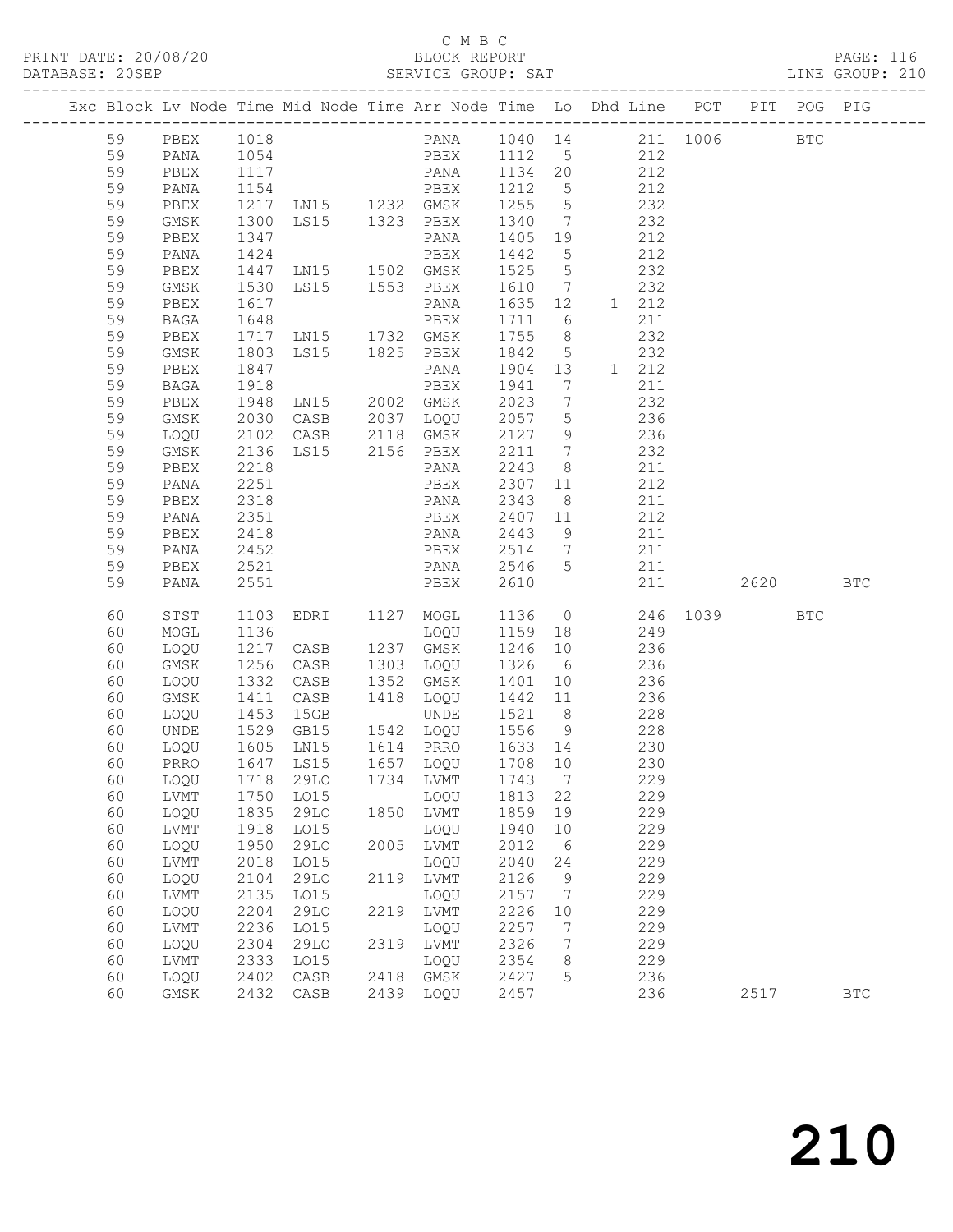### C M B C<br>BLOCK REPORT

| DATABASE: 20SEP |    |      |              | E: 20SEP<br>--------------------------------            |      |                                  |         |                 |                                                                                       |          |            | SERVICE GROUP: SAT LINE GROUP: 210 |
|-----------------|----|------|--------------|---------------------------------------------------------|------|----------------------------------|---------|-----------------|---------------------------------------------------------------------------------------|----------|------------|------------------------------------|
|                 |    |      |              |                                                         |      |                                  |         |                 | Exc Block Lv Node Time Mid Node Time Arr Node Time Lo Dhd Line POT PIT POG PIG        |          |            |                                    |
|                 |    |      |              |                                                         |      |                                  |         |                 | 61 LVMT 1058 LO15 LOQU 1127 7 229 1040 BTC                                            |          |            |                                    |
|                 | 61 |      |              |                                                         |      |                                  |         |                 | LOQU 1134 29LO 1149 LVMT 1157 31 229                                                  |          |            |                                    |
|                 | 61 | LVMT |              |                                                         |      |                                  |         |                 | 1228 LO15 LOQU 1257 26 229                                                            |          |            |                                    |
|                 | 61 | LOQU |              |                                                         |      |                                  |         |                 |                                                                                       |          |            |                                    |
|                 | 61 | UNDE |              |                                                         |      |                                  |         |                 |                                                                                       |          |            |                                    |
|                 | 61 | LOQU | 1435         |                                                         |      |                                  |         |                 |                                                                                       |          |            |                                    |
|                 | 61 | LVMT | 1515         | LO15                                                    |      |                                  |         |                 | LOQU 1545 17 229                                                                      |          |            |                                    |
|                 | 61 | LOQU | 1602         |                                                         |      |                                  |         |                 |                                                                                       |          |            |                                    |
|                 | 61 | GMSK |              |                                                         |      |                                  |         |                 |                                                                                       |          |            |                                    |
|                 | 61 | LOQU | 1639<br>1735 |                                                         |      |                                  |         |                 | CASB 1619 GMSK 1628 11 236<br>CASB 1646 LOQU 1710 25 236<br>LM15 1743 PRRO 1802 6 230 |          |            |                                    |
|                 | 61 | PRRO |              | 1808 LS15                                               |      |                                  |         |                 | 1818 LOQU 1826 7 230                                                                  |          |            |                                    |
|                 | 61 | LOQU |              | 1833 CASB                                               |      |                                  |         |                 | 1849 GMSK 1858 236 1928 BTC                                                           |          |            |                                    |
|                 |    |      |              |                                                         |      |                                  |         |                 | 1146 STST 1216 13 240 1059                                                            |          |            |                                    |
|                 | 62 | LVMT | 1117         | MAGA                                                    |      |                                  |         |                 |                                                                                       |          | <b>BTC</b> |                                    |
|                 | 62 | STST | 1229         |                                                         |      |                                  |         |                 | EDRI 1255 MOGL 1304 0 246                                                             |          |            |                                    |
|                 | 62 | MOGL | 1304         | 1304 1329<br>1335 MOGL 1353<br>1353 MAGA 1411 STST 1443 |      |                                  |         |                 | LOQU 1329 6 249                                                                       |          |            |                                    |
|                 | 62 | LOQU |              |                                                         |      |                                  |         | $\overline{0}$  | 249<br>$\frac{6}{7}$                                                                  |          |            |                                    |
|                 | 62 | MOGL |              |                                                         |      |                                  |         |                 | 246                                                                                   |          |            |                                    |
|                 | 62 | STST | 1450         |                                                         |      | 15LO 1528 LVMT 1541              |         | $\overline{7}$  | 240                                                                                   |          |            |                                    |
|                 | 62 | LVMT | 1548         | MAGA 1616 STST                                          |      |                                  | 1653    | $\overline{7}$  | 240                                                                                   |          |            |                                    |
|                 | 62 | STST | 1700         | EDRI 1726 MOGL                                          |      |                                  | 1736    | $\overline{0}$  | $\frac{10}{246}$                                                                      |          |            |                                    |
|                 | 62 | MOGL | 1736         |                                                         |      | LOQU 1759                        |         | 5               | 249                                                                                   |          |            |                                    |
|                 | 62 | LOQU | 1804         |                                                         |      | MOGL                             | 1822    | $\overline{0}$  | 249                                                                                   |          |            |                                    |
|                 | 62 | MOGL | 1822         |                                                         |      | MAGA 1838 STST 1909              |         | $5\overline{)}$ | 246                                                                                   |          |            |                                    |
|                 | 62 | STST | 1914         | 15LO 1944 LVMT 2000<br>MAGA 2032 STST 2100              |      |                                  |         | 8 <sup>8</sup>  |                                                                                       |          |            |                                    |
|                 | 62 | LVMT | 2008         |                                                         |      |                                  |         | 5 <sup>5</sup>  | $\begin{array}{c} 240 \\ 240 \end{array}$                                             |          |            |                                    |
|                 | 62 | STST | 2105         |                                                         |      | EDRI 2129 MOGL 2136              |         | $\overline{0}$  | 246                                                                                   |          |            |                                    |
|                 | 62 | MOGL | 2136         |                                                         |      | LOQU 2158                        |         | $5\overline{)}$ | 249                                                                                   |          |            |                                    |
|                 | 62 | LOQU | 2203         |                                                         |      |                                  |         | $\overline{0}$  | 249                                                                                   |          |            |                                    |
|                 | 62 | MOGL | 2220         |                                                         |      | MOGL 2220<br>MAGA 2235 STST 2258 |         | $7\overline{ }$ | 246                                                                                   |          |            |                                    |
|                 | 62 | STST | 2305         |                                                         |      | EDRI 2329 MOGL 2336              |         | $\overline{0}$  | 246                                                                                   |          |            |                                    |
|                 | 62 | MOGL | 2336         |                                                         |      | LOQU 2358                        |         | 5 <sup>5</sup>  | 249                                                                                   |          |            |                                    |
|                 | 62 | LOQU | 2403         |                                                         |      | MOGL 2418                        |         |                 | $0$ 249                                                                               |          |            |                                    |
|                 | 62 | MOGL | 2418         |                                                         |      | <b>MAGA</b>                      | 2433    |                 |                                                                                       | 246 2458 |            | BTC                                |
|                 | 63 | LVMT |              |                                                         |      |                                  |         |                 | 1152 MAGA 1221 STST 1254 5 240 1134                                                   |          | <b>BTC</b> |                                    |
|                 | 63 | STST |              |                                                         |      |                                  |         |                 |                                                                                       |          |            |                                    |
|                 | 63 | MOGL | 1334         |                                                         |      | LOQU                             | 1359 19 |                 | 1259 EDRI 1325 MOGL 1334 0 246<br>249                                                 |          |            |                                    |
|                 |    |      |              |                                                         |      |                                  |         |                 |                                                                                       |          |            |                                    |
|                 |    |      |              | 63 LOQU 1418 29LO 1435 LVMT 1443 13                     |      |                                  |         |                 | 229                                                                                   |          |            |                                    |
|                 | 63 | LVMT | 1456         | LO15                                                    |      | LOQU                             | 1526    | 27              | 229                                                                                   |          |            |                                    |
|                 | 63 | LOQU | 1553         | 15GB                                                    |      | UNDE                             | 1622    | 7               | 228                                                                                   |          |            |                                    |
|                 | 63 | UNDE | 1629         | GB15                                                    |      | 1642 LOQU                        | 1656    | 27              | 228                                                                                   |          |            |                                    |
|                 | 63 | LOQU | 1723         | 15GB                                                    |      | UNDE                             | 1752    | 7               | 228                                                                                   |          |            |                                    |
|                 | 63 | UNDE | 1759         | GB15                                                    | 1812 | LOQU                             | 1826    | 9               | 228                                                                                   |          |            |                                    |
|                 | 63 | LOQU | 1835         | LN15                                                    | 1843 | PRRO                             | 1902    | 8               | 230                                                                                   |          |            |                                    |
|                 | 63 | PRRO | 1910         | LS15                                                    | 1919 | LOQU                             | 1926    | $\mathsf 9$     | 230                                                                                   |          |            |                                    |
|                 | 63 | LOQU | 1935         | LN15                                                    | 1943 | PRRO                             | 2001    | 6               | 230                                                                                   |          |            |                                    |
|                 | 63 | PRRO | 2007         | LS15                                                    | 2016 | LOQU                             | 2023    | 11              | 230                                                                                   |          |            |                                    |
|                 | 63 | LOQU | 2034         | 29LO                                                    | 2049 | LVMT                             | 2056    | 9               | 229                                                                                   |          |            |                                    |
|                 | 63 | LVMT | 2105         | LO15                                                    |      | LOQU                             | 2127    | 7               | 229                                                                                   |          |            |                                    |
|                 | 63 | LOQU | 2134         | <b>29LO</b>                                             | 2149 | LVMT                             | 2156    | 9               | 229                                                                                   |          |            |                                    |
|                 | 63 | LVMT | 2205         | LO15                                                    |      | LOQU                             | 2227    | 7               | 229                                                                                   |          |            |                                    |
|                 | 63 | LOQU | 2234         | 29LO                                                    | 2249 | LVMT                             | 2256    | 10              | 229                                                                                   |          |            |                                    |
|                 | 63 | LVMT | 2306         | L015                                                    |      | LOQU                             | 2327    | - 7             | 229                                                                                   |          |            |                                    |
|                 | 63 | LOQU | 2334         | 29LO                                                    |      | 2349 LVMT                        | 2356    | 10              | 229                                                                                   |          |            |                                    |
|                 | 63 | LVMT | 2406         | LO15                                                    |      | LOQU                             | 2427    | 9               | 229                                                                                   |          |            |                                    |
|                 | 63 | LOQU | 2436         | 29LO                                                    |      | 2451 LVMT                        | 2458    | 8               | 229                                                                                   |          |            |                                    |
|                 |    |      |              |                                                         |      |                                  |         |                 |                                                                                       |          |            |                                    |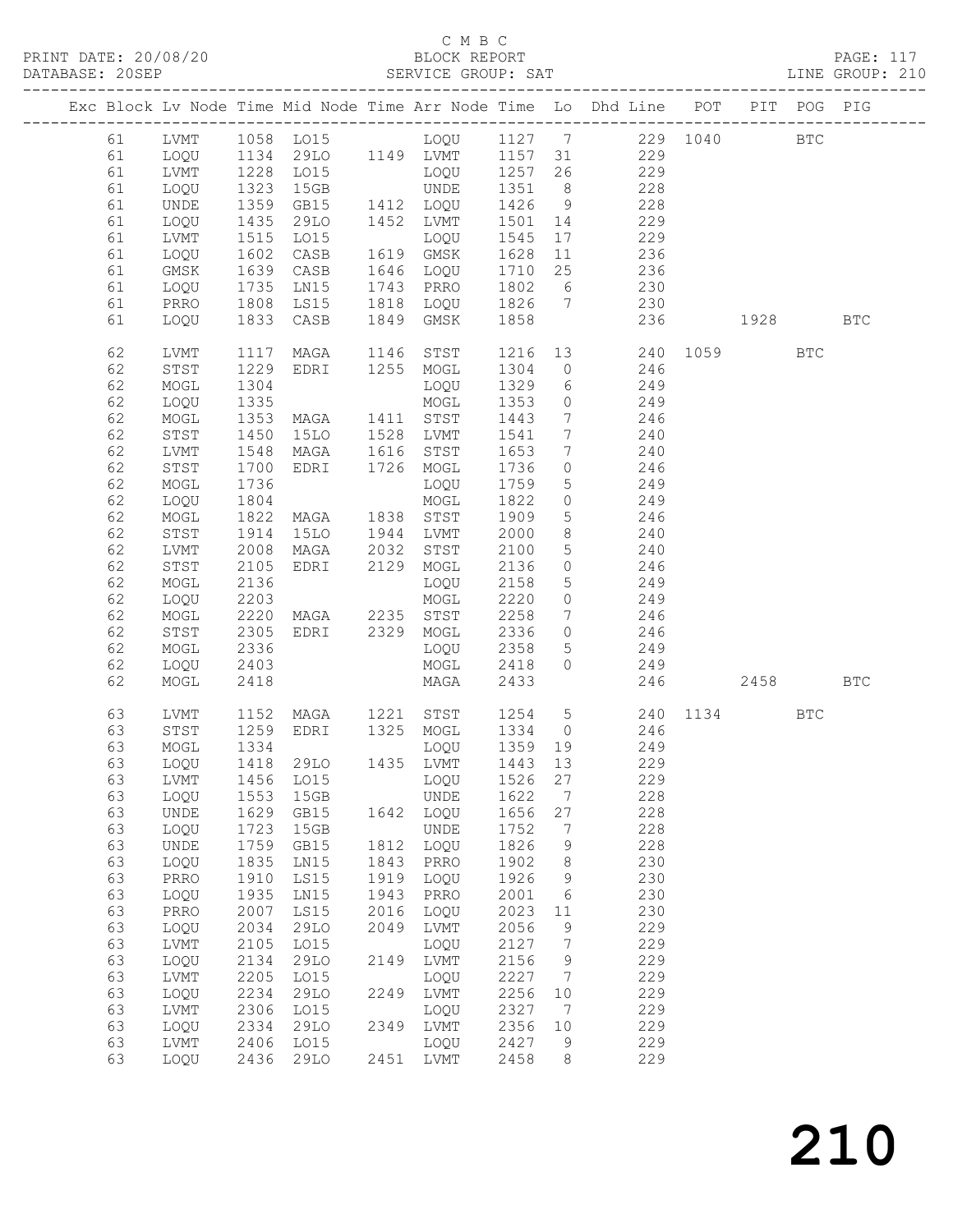### C M B C<br>BLOCK REPORT SERVICE GROUP: SAT

|  |          |              |                  | Exc Block Lv Node Time Mid Node Time Arr Node Time Lo Dhd Line POT PIT POG PIG |      |                                       |                |                 |     |            |      |                         |            |              |
|--|----------|--------------|------------------|--------------------------------------------------------------------------------|------|---------------------------------------|----------------|-----------------|-----|------------|------|-------------------------|------------|--------------|
|  | 63       |              |                  | LVMT 2506 LO15 LOQU 2527 11 229                                                |      |                                       |                |                 |     |            |      |                         |            |              |
|  | 63       | LOQU         |                  | 2538 29LO 2553 LVMT 2600 229 2616                                              |      |                                       |                |                 |     |            |      |                         |            | <b>BTC</b>   |
|  |          |              |                  |                                                                                |      |                                       |                |                 |     |            |      |                         |            |              |
|  | 64       | LOQU         |                  | 1203 OSLO                                                                      |      | 1219 PRRO                             |                |                 |     |            |      | 1242 5 230 1141 BTC     |            |              |
|  | 64       | PRRO         | 1247             | LS15                                                                           |      | 1259 LOQU                             | 1310 7 230     |                 |     |            |      |                         |            |              |
|  | 64       | LOQU         | 1317             | CASB                                                                           |      | 1337 GMSK                             | 1346 10        |                 |     |            |      |                         |            |              |
|  | 64       | GMSK         | 1356             | CASB                                                                           |      | 1403 LOQU                             | 1427 5         |                 |     | 236<br>236 |      |                         |            |              |
|  | 64       | LOQU         | 1432             | CASB                                                                           |      | 1452 GMSK                             | 1501 8         |                 | 236 |            |      |                         |            |              |
|  | 64       | GMSK         | 1509             | CASB                                                                           |      | 1516 LOQU                             | 1540           | 13              | 236 |            |      |                         |            |              |
|  | 64       | LOQU         | $1532$<br>$1627$ | 29LO                                                                           |      | 1609 LVMT                             | 1618           | 9               |     | 229        |      |                         |            |              |
|  | 64       | LVMT         |                  | LO15                                                                           |      | LOQU                                  | 1657           | 20              |     | 229        |      |                         |            |              |
|  | 64       | LOQU         | 1717             | CASB                                                                           |      | 1733 GMSK                             | 1742           | 12              | 236 |            |      |                         |            |              |
|  | 64       | GMSK         | 1754             | CASB                                                                           |      | 1801 LOQU                             | 1824           | 16              | 236 |            |      |                         |            |              |
|  | 64       | LOQU         |                  | 15GB                                                                           |      | UNDE                                  | 1905 23        |                 |     | 228        |      |                         |            |              |
|  | 64       | UNDE         | $1840$<br>$1928$ | GB15                                                                           |      | 1941 LOQU                             | 1955 10        |                 |     | 228        |      |                         |            |              |
|  | 64       | LOQU         | 2005             | LN15                                                                           |      | 2013 PRRO                             | 2031 6         |                 | 230 |            |      |                         |            |              |
|  | 64       | PRRO         | 2037             | LS15                                                                           |      | 2046 LOQU                             | 2053 12        |                 | 230 |            |      |                         |            |              |
|  | 64<br>64 | LOQU<br>PRRO | 2105<br>2137     | LN15<br>LS15                                                                   |      | 2113 PRRO 2130 7<br>2146 LOQU 2153 12 | 2130 7         |                 |     | 230<br>230 |      |                         |            |              |
|  | 64       | LOQU         | 2205             | LN15                                                                           |      | 2213 PRRO                             | 2230           |                 |     |            |      | 230 2250 BTC            |            |              |
|  |          |              |                  |                                                                                |      |                                       |                |                 |     |            |      |                         |            |              |
|  | 71       | BUB2         | 1335             | PBEX                                                                           |      | 1401 PANA                             | 1426           |                 |     |            |      | 9 211 1312 BTC<br>5 211 |            |              |
|  | 71       | PANA         | 1435             | PBEX                                                                           |      | 1500 BUB2                             | 1532 5         |                 |     |            |      |                         |            |              |
|  | 71       | BUB2         | 1537             | PBEX                                                                           |      | 1603 PANA                             | 1628           | 8 <sup>1</sup>  | 211 |            |      |                         |            |              |
|  | 71       | PANA         | 1636             | PBEX                                                                           |      | 1701 BUB2                             | 1730           | 8 <sup>8</sup>  | 211 |            |      |                         |            |              |
|  | 71       | BUB2         | 1738             | PBEX                                                                           |      | 1801 BAGA                             | 1827           | 6               |     | 211        |      |                         |            |              |
|  | 71       | BAGA         | 1833             |                                                                                |      | PBEX                                  | 1856           |                 |     |            |      | 211 1906                |            | <b>BTC</b>   |
|  |          |              |                  |                                                                                |      |                                       |                |                 |     |            |      |                         |            |              |
|  | 72       | UNDE         |                  | 1346 PBEX 1406 BUB2                                                            |      |                                       |                |                 |     |            |      | 1436 5 210 1316         | <b>BTC</b> |              |
|  | 72       | BUB2         | 1441             | PBEX                                                                           |      | 1507 UNDE                             | 1530 17        |                 |     | 210        |      |                         |            |              |
|  | 72       | UNDE         | 1547             | PBEX                                                                           |      | 1606 BUB2                             | 1636           | $5\overline{)}$ |     | 210        |      |                         |            |              |
|  | 72       | BUB2         | 1641             | PBEX                                                                           | 1707 | UNDE                                  | 1730           | 17              |     | 210        |      |                         |            |              |
|  | 72       | UNDE         | 1747             | PBEX                                                                           |      | 1806 BUB2                             | 1836           | 18              | 210 |            |      |                         |            |              |
|  | 72<br>72 | BUB2         | 1854             | PBEX                                                                           | 1920 | UNDE                                  | 1940<br>2043 6 | 17              |     | 210        |      |                         |            |              |
|  | 72       | UNDE<br>BUB2 | 1957<br>2049     | PBEX<br>PBEX                                                                   |      | 2014 BUB2<br>2113 UNDE                | 2137           | 20              |     | 209<br>209 |      |                         |            |              |
|  | 72       | UNDE         | 2157             | PBEX                                                                           |      | 2214 BUB2                             | 2244           | 6               | 209 |            |      |                         |            |              |
|  | 72       | BUB2         | 2250             | PBEX                                                                           |      | 2313 UNDE                             | 2337 20        |                 |     | 209        |      |                         |            |              |
|  | 72       | UNDE         | 2357             | PBEX                                                                           |      | 2414 BUB2                             | 2441           | $\overline{9}$  |     | 209        |      |                         |            |              |
|  |          |              |                  | 72 BUB2 2450 PBEX 2513 UNDE 2537 5                                             |      |                                       |                |                 |     | 209        |      |                         |            |              |
|  | 72       | UNDE         | 2542             |                                                                                |      | PBEX                                  | 2556 13        |                 | 20  | 209        |      |                         |            |              |
|  | 72       | HODM         | 2629             |                                                                                |      | NWST                                  | 2731           |                 |     | N19        |      | 2751                    |            | <b>BTC</b>   |
|  |          |              |                  |                                                                                |      |                                       |                |                 |     |            |      |                         |            |              |
|  | 73       | LVMT         | 1348             | MAGA                                                                           | 1417 | STST                                  | 1453           | 5               |     | 240        | 1330 |                         | <b>BTC</b> |              |
|  | 73       | STST         | 1458             | EDRI                                                                           | 1525 | MOGL                                  | 1535           | $\overline{0}$  |     | 246        |      |                         |            |              |
|  | 73       | MOGL         | 1535             |                                                                                |      | LOQU                                  | 1559           | 18              |     | 249        |      |                         |            |              |
|  | 73       | LOQU         | 1617             | CASB                                                                           | 1634 | GMSK                                  | 1643           | 11              |     | 236        |      |                         |            |              |
|  | 73       | GMSK         | 1654             | CASB                                                                           | 1701 | LOQU                                  | 1725           | 7               |     | 236        |      |                         |            |              |
|  | 73       | LOQU         | 1732             | CASB                                                                           | 1748 | GMSK                                  | 1757           | 14              |     | 236        |      |                         |            |              |
|  | 73       | GMSK         | 1811             | CASB                                                                           | 1818 | LOQU                                  | 1839           |                 |     | 236        |      | 1859                    |            | $_{\rm BTC}$ |

210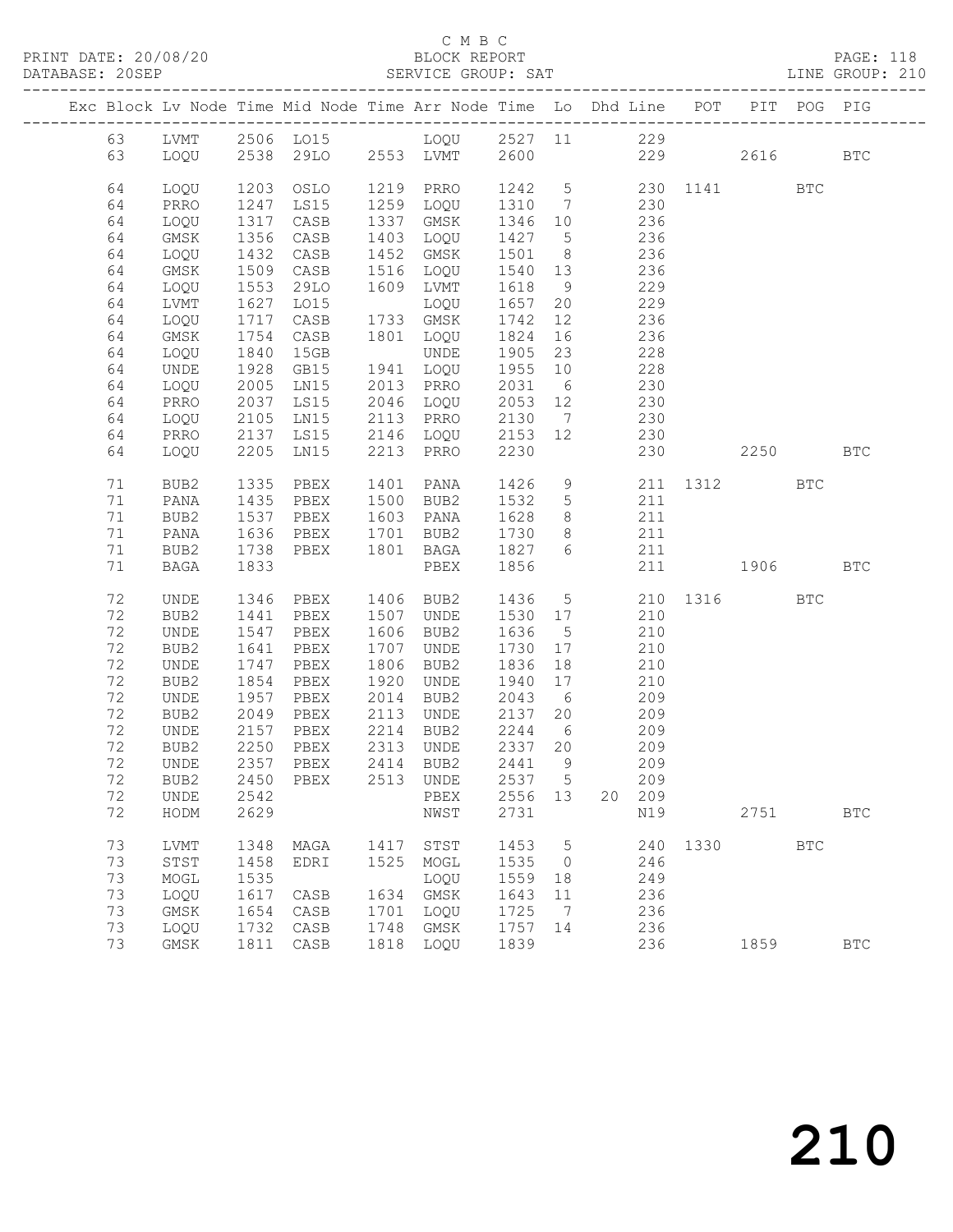|  |                                                                                                                                                                                                                                                                                                                                                                                                                                                                                                                                    |                                                                                                                                                                                                                                                                              |                                                                                                                                                           |                                                                                                                                                                                                                                          |                                                                      |                                                                                                              |                                                                                            |                                                                         | 1510 15TH & LONSDALE 2910 29 ST & LONSDALE BTC Burnaby Depot CASB CAPILANO SUSPENSION BRG DUCA DUNSMUIR & CAMBIE CASE CAPILANO SUSPENSION BRG AND MARINE AND SUSPENSION BRG CAPILANO SUSPENSION BRG AND MARINE A MARINE AND MA                                                                                                                                                                                                                                                                                                                                                                                                                                                                                                                                                                            |         |            |
|--|------------------------------------------------------------------------------------------------------------------------------------------------------------------------------------------------------------------------------------------------------------------------------------------------------------------------------------------------------------------------------------------------------------------------------------------------------------------------------------------------------------------------------------|------------------------------------------------------------------------------------------------------------------------------------------------------------------------------------------------------------------------------------------------------------------------------|-----------------------------------------------------------------------------------------------------------------------------------------------------------|------------------------------------------------------------------------------------------------------------------------------------------------------------------------------------------------------------------------------------------|----------------------------------------------------------------------|--------------------------------------------------------------------------------------------------------------|--------------------------------------------------------------------------------------------|-------------------------------------------------------------------------|-----------------------------------------------------------------------------------------------------------------------------------------------------------------------------------------------------------------------------------------------------------------------------------------------------------------------------------------------------------------------------------------------------------------------------------------------------------------------------------------------------------------------------------------------------------------------------------------------------------------------------------------------------------------------------------------------------------------------------------------------------------------------------------------------------------|---------|------------|
|  |                                                                                                                                                                                                                                                                                                                                                                                                                                                                                                                                    |                                                                                                                                                                                                                                                                              |                                                                                                                                                           |                                                                                                                                                                                                                                          |                                                                      |                                                                                                              |                                                                                            |                                                                         | Exc Block Lv Node Time Mid Node Time Arr Node Time Lo Dhd Line POT PIT POG PIG                                                                                                                                                                                                                                                                                                                                                                                                                                                                                                                                                                                                                                                                                                                            |         |            |
|  | $1 \quad$<br>1<br>$\mathbf{1}$<br>$\mathbf{1}$<br>$\mathbf{1}$<br>$\mathbf{1}$<br>$\mathbf{1}$<br>$\mathbf{1}$<br>$\mathbf{1}$<br>$\mathbf{1}$<br>$\mathbf{1}$<br>$\mathbf{1}$<br>$\mathbf{1}$<br>$\mathbf{1}$<br>$\mathbf{1}$<br>$\mathbf{1}$<br>2<br>$\mathbf{2}$<br>$\mathbf{2}$<br>$\mathbf{2}$<br>$\sqrt{2}$<br>2<br>$\mathbf{2}$<br>$\mathbf{2}$<br>$\overline{c}$<br>$\mathbf{2}$<br>$\mathbf{2}$<br>$\mathbf{2}$<br>$\mathbf{2}$<br>$\mathbf{2}$<br>2<br>$\mathbf{2}$<br>$\mathbf{2}$<br>$\mathbf{2}$<br>2<br>$\mathbf{2}$ | HBAY<br>DUCA<br>HBAY<br>DUCA<br>HBAY<br>DUCA<br>HBAY<br>DUCA<br>HBAY<br>DUCA<br>HBAY<br>DUCA 525 PKRN<br>HBAY 618 PKRS<br>DUCA<br>HBAY<br>DUCA<br>HBAY<br>DUCA<br>HBAY<br>DUCA<br>HBAY<br>HBAY<br>DUCA<br>HBAY<br><b>DUCA</b><br>HBAY<br>DUCA<br>HBAY<br><b>DUCA</b><br>HBAY | 1103<br>1155<br>1243<br>1335<br>1423<br>803<br>855<br>943<br>1035<br>1123<br>1443<br>1535<br>1623<br>1715<br>1803<br>1855<br>1943<br>2025<br>2120<br>2201 | DUCA 655 PKRN 711 HBAY<br>743 PKRS<br>PKRS<br>PKRN<br>PKRS<br>PKRN<br>PKRS<br>715 PKRN<br>PKRS<br>PKRN<br>PKRS<br>PKRN<br>PKRS<br>1215 PKRN<br>1303 PKRS<br>PKRN<br>PKRS<br>PKRN<br>PKRS<br>PKRN<br>PKRS<br>PKRN<br>PKRS<br>PKRN<br>PKRS | 1503<br>1553<br>1643<br>1733<br>1823<br>1911<br>2003<br>2041<br>2140 | 731 HBAY<br><b>DUCA</b><br>HBAY<br><b>DUCA</b><br>HBAY<br><b>DUCA</b><br>HBAY<br><b>DUCA</b><br>HBAY<br>DUCA | 823 DUCA 839 16<br>1519 16<br>1614<br>1659<br>1751<br>1839<br>1930<br>2019<br>2100<br>2156 | 9<br>16<br>12<br>16<br>13<br>$6\overline{6}$<br>20<br>$5^{\circ}$<br>24 | DUCA 455 PKRN 511 HBAY 532 16 257 431 BTC<br>HBAY 548 PKRS 608 DUCA 624 31 257<br>732 11 257<br>803 DUCA 819 16 257<br>DUCA 835 PKRN 851 HBAY 912 11 257<br>HBAY 923 PKRS 943 DUCA 959 16 257<br>1015 PKRN 1031 HBAY 1052 11 257<br>1123 DUCA 1139 16 257<br>1213 HBAY 1231 12 257<br>1303 DUCA 1319 16 257<br>1353 HBAY 1414 9 257<br>1443 DUCA 1459 16 257<br>1515 PKRN 1533 HBAY 1554 9 257<br>1603 PKRS 1623 DUCA 1639 16 257<br>1655 PKRN 1713 HBAY 1734 9 257<br>1743 PKRS 1803 DUCA 1819 257 1840 BTC<br>PKRN 541 HBAY 602 16 257<br>PKRS 638 DUCA 654 21 257<br>752 11 257<br>257<br>1051 HBAY 1112 11 257<br>1143 DUCA 1159 16 257<br>1233 HBAY 1254 9 257<br>1323 DUCA 1339 16 257<br>DUCA 1355 PKRN 1413 HBAY 1434 9 257<br>257<br>257<br>257<br>257<br>257<br>257<br>257<br>257<br>257<br>257 | 501 BTC |            |
|  | 2<br>$\overline{2}$                                                                                                                                                                                                                                                                                                                                                                                                                                                                                                                | <b>DUCA</b><br>HBAY                                                                                                                                                                                                                                                          | 2300                                                                                                                                                      | PKRN<br>PKRS                                                                                                                                                                                                                             | 2217<br>2320                                                         | HBAY<br>DUCA                                                                                                 | 2236<br>2336                                                                               |                                                                         | 257                                                                                                                                                                                                                                                                                                                                                                                                                                                                                                                                                                                                                                                                                                                                                                                                       | 2357    | <b>BTC</b> |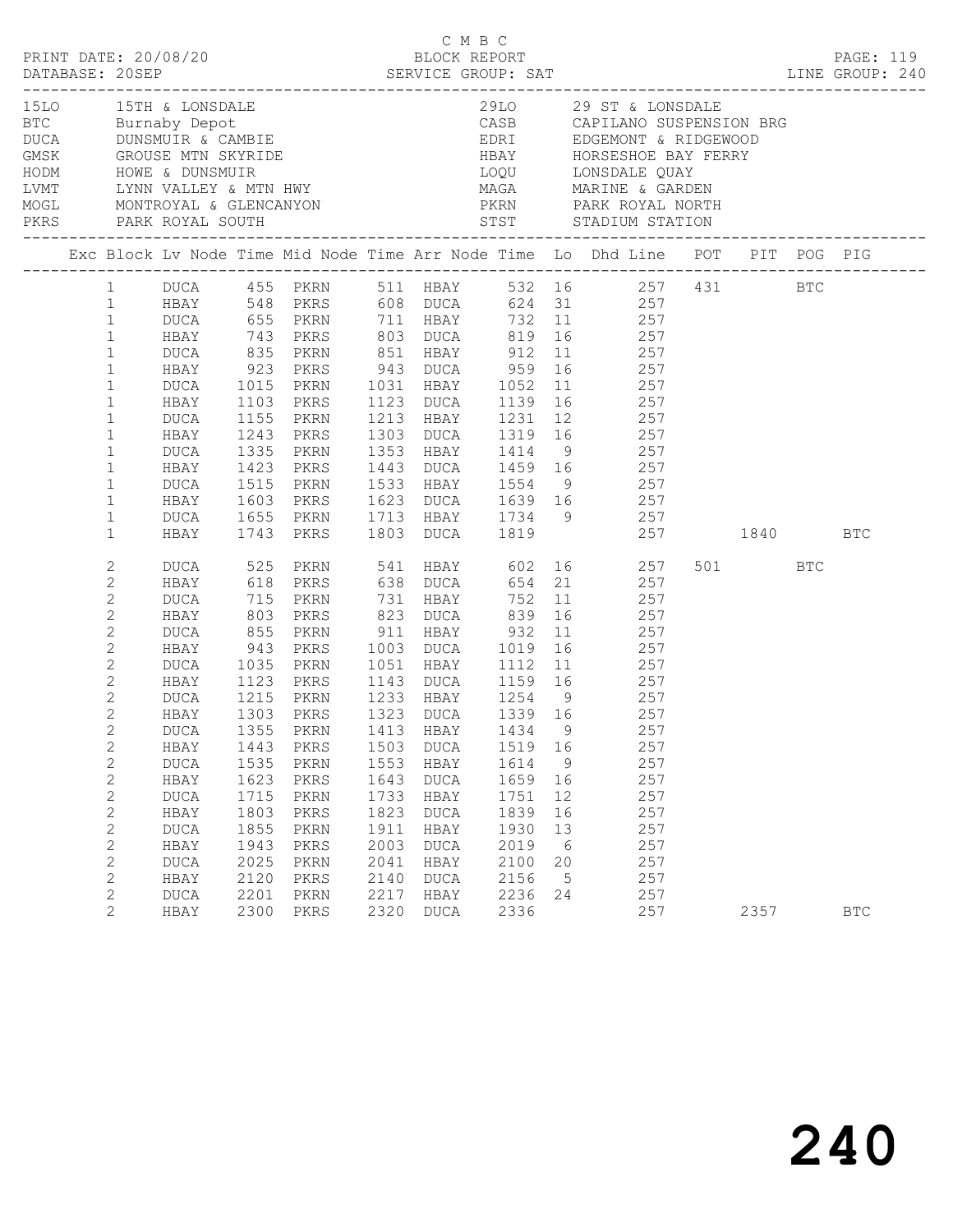## C M B C<br>BLOCK REPORT

PAGE: 120<br>LINE GROUP: 240

|               |                     |                 |              |              |                             |              |          | Exc Block Lv Node Time Mid Node Time Arr Node Time Lo Dhd Line POT PIT POG PIG |     |           |            |              |
|---------------|---------------------|-----------------|--------------|--------------|-----------------------------|--------------|----------|--------------------------------------------------------------------------------|-----|-----------|------------|--------------|
| $\mathcal{S}$ | DUCA                |                 | 555 PKRN     |              | 611 HBAY                    |              |          | 632 16 257                                                                     |     | 531 000   | <b>BTC</b> |              |
| $\mathsf S$   | HBAY                | 648             | PKRS         |              | 708 DUCA                    | 724          | 11       | 257                                                                            |     |           |            |              |
| $\mathsf 3$   | DUCA                | 735             | PKRN         |              | 751 HBAY                    | 812          | 11       | 257                                                                            |     |           |            |              |
| $\mathsf S$   | HBAY                | $\frac{1}{823}$ | PKRS         | 843          | DUCA                        | 859          | 16       | 257                                                                            |     |           |            |              |
| 3             | DUCA                | 915             | PKRN         | 931          | HBAY                        | 952          | 11       | 257                                                                            |     |           |            |              |
| $\mathsf S$   | HBAY                | 1003            | PKRS         | 1023         | DUCA                        | 1039         | 16       | 257                                                                            |     |           |            |              |
| $\mathsf S$   | DUCA                | 1055            | PKRN         | 1113         | HBAY                        | 1134         | 9        | 257                                                                            |     |           |            |              |
| $\mathsf 3$   | HBAY                | 1143            | PKRS         | 1203         | DUCA                        | 1219         | 16       | 257                                                                            |     |           |            |              |
| $\mathsf 3$   | <b>DUCA</b>         | 1235            | PKRN         | 1253         | HBAY                        | 1314         | 9        | 257                                                                            |     |           |            |              |
| $\mathsf S$   | HBAY                | 1323            | PKRS         | 1343         | DUCA                        | 1359         | 16       | 257                                                                            |     |           |            |              |
| $\mathsf S$   | <b>DUCA</b>         | 1415            | PKRN         | 1433         | HBAY                        | 1454         | 9        | 257                                                                            |     |           |            |              |
| $\mathsf S$   | HBAY                | 1503            | PKRS         | 1523         | DUCA                        | 1539         | 16       | 257                                                                            |     |           |            |              |
| 3             | <b>DUCA</b>         | 1555            | PKRN         | 1613         | HBAY                        | 1634         | 9        | 257                                                                            |     |           |            |              |
| 3             | HBAY                | 1643            | PKRS         | 1703         | DUCA                        | 1719         | 16       | 257                                                                            |     |           |            |              |
| 3             | <b>DUCA</b>         | 1735            | PKRN         | 1753         | HBAY                        | 1811         | 12       | 257                                                                            |     |           |            |              |
| 3             | HBAY                | 1823            | PKRS         | 1843         | DUCA                        | 1859         |          | 257                                                                            |     | 1920 1930 |            | <b>BTC</b>   |
| 4             | <b>DUCA</b>         | 625             | PKRN         | 641          | HBAY                        | 702          | 16       | 257                                                                            |     | 601 000   | <b>BTC</b> |              |
| 4             | HBAY                | 718             | PKRS         | 738          | DUCA                        | 754          | 21       | 257                                                                            |     |           |            |              |
| 4             | <b>DUCA</b>         | 815<br>903      | PKRN         | 831          | HBAY                        | 852          | 11       | 257                                                                            |     |           |            |              |
| 4<br>4        | HBAY<br><b>DUCA</b> | 955             | PKRS<br>PKRN | 923<br>1011  | DUCA<br>HBAY                | 939<br>1032  | 16<br>11 | 257<br>257                                                                     |     |           |            |              |
| 4             | HBAY                | 1043            | PKRS         | 1103         | DUCA                        | 1119         | 16       | 257                                                                            |     |           |            |              |
| 4             | <b>DUCA</b>         | 1135            | PKRN         | 1153         | HBAY                        | 1211         | 12       | 257                                                                            |     |           |            |              |
| 4             | HBAY                | 1223            | PKRS         | 1243         | DUCA                        | 1259         | 16       | 257                                                                            |     |           |            |              |
| 4             | <b>DUCA</b>         | 1315            | PKRN         | 1333         | HBAY                        | 1354         | 9        | 257                                                                            |     |           |            |              |
| 4             | HBAY                | 1403            | PKRS         | 1423         | DUCA                        | 1439         | 16       | 257                                                                            |     |           |            |              |
| 4             | <b>DUCA</b>         | 1455            | PKRN         | 1513         | HBAY                        | 1534         | 9        | 257                                                                            |     |           |            |              |
| 4             | HBAY                | 1543            | PKRS         | 1603         | DUCA                        | 1619         | 16       | 257                                                                            |     |           |            |              |
| 4             | <b>DUCA</b>         | 1635            | PKRN         | 1653         | HBAY                        | 1714         | 9        | 257                                                                            |     |           |            |              |
| 4             | HBAY                | 1723            | PKRS         | 1743         | DUCA                        | 1759         | 26       | 257                                                                            |     |           |            |              |
| 4             | <b>DUCA</b>         | 1825            | PKRN         | 1843         | HBAY                        | 1901         | 12       | 257                                                                            |     |           |            |              |
| 4             | HBAY                | 1913            | PKRS         | 1933         | DUCA                        | 1949         | 6        | 257                                                                            |     |           |            |              |
| 4             | <b>DUCA</b>         | 1955            | PKRN         | 2011         | HBAY                        | 2030         | 13       | 257                                                                            |     |           |            |              |
| 4             | HBAY                | 2043            | PKRS         | 2103         | DUCA                        | 2119         |          | 257                                                                            |     | 2140      |            | <b>BTC</b>   |
| 5             | DUCA                | 755             | PKRN         | 811          | HBAY                        | 832          |          | 11<br>257                                                                      | 731 |           | <b>BTC</b> |              |
| 5             | HBAY                | 843             | PKRS         |              | 903 DUCA                    | 919 16       |          | 257                                                                            |     |           |            |              |
| 5             | DUCA                | 935             | PKRN         |              | 951 HBAY                    | 1012 11      |          | 257                                                                            |     |           |            |              |
| 5             | HBAY                |                 |              |              | 1023 PKRS 1043 DUCA 1059 16 |              |          | 257                                                                            |     |           |            |              |
| 5             | <b>DUCA</b>         | 1115            | PKRN         | 1133         | HBAY                        | 1151         | 12       | 257                                                                            |     |           |            |              |
| 5             | HBAY                | 1203            | PKRS         | 1223         | <b>DUCA</b>                 | 1239         | 16       | 257                                                                            |     |           |            |              |
| 5<br>5        | <b>DUCA</b>         | 1255<br>1343    | PKRN         | 1313<br>1403 | HBAY                        | 1334         | 9        | 257<br>257                                                                     |     |           |            |              |
| 5             | HBAY<br><b>DUCA</b> | 1435            | PKRS<br>PKRN | 1453         | <b>DUCA</b><br>HBAY         | 1419<br>1514 | 16<br>9  | 257                                                                            |     |           |            |              |
| 5             | HBAY                | 1523            | PKRS         | 1543         | <b>DUCA</b>                 | 1559         | 16       | 257                                                                            |     |           |            |              |
| 5             | <b>DUCA</b>         | 1615            | PKRN         | 1633         | HBAY                        | 1654         | 9        | 257                                                                            |     |           |            |              |
| 5             | HBAY                | 1703            | PKRS         | 1723         | <b>DUCA</b>                 | 1739         | 16       | 257                                                                            |     |           |            |              |
| 5             | <b>DUCA</b>         | 1755            | PKRN         | 1813         | HBAY                        | 1831         | 12       | 257                                                                            |     |           |            |              |
| 5             | HBAY                | 1843            | PKRS         | 1903         | <b>DUCA</b>                 | 1919         | 6        | 257                                                                            |     |           |            |              |
| 5             | <b>DUCA</b>         | 1925            | PKRN         | 1941         | HBAY                        | 2000         | 13       | 257                                                                            |     |           |            |              |
| 5             | HBAY                | 2013            | PKRS         | 2033         | <b>DUCA</b>                 | 2049         | 6        | 257                                                                            |     |           |            |              |
| 5             | <b>DUCA</b>         | 2055            | PKRN         | 2111         | HBAY                        | 2130         | 30       | 257                                                                            |     |           |            |              |
| 5             | HBAY                | 2200            | PKRS         | 2220         | <b>DUCA</b>                 | 2236         |          | 257                                                                            |     | 2257      |            | $_{\rm BTC}$ |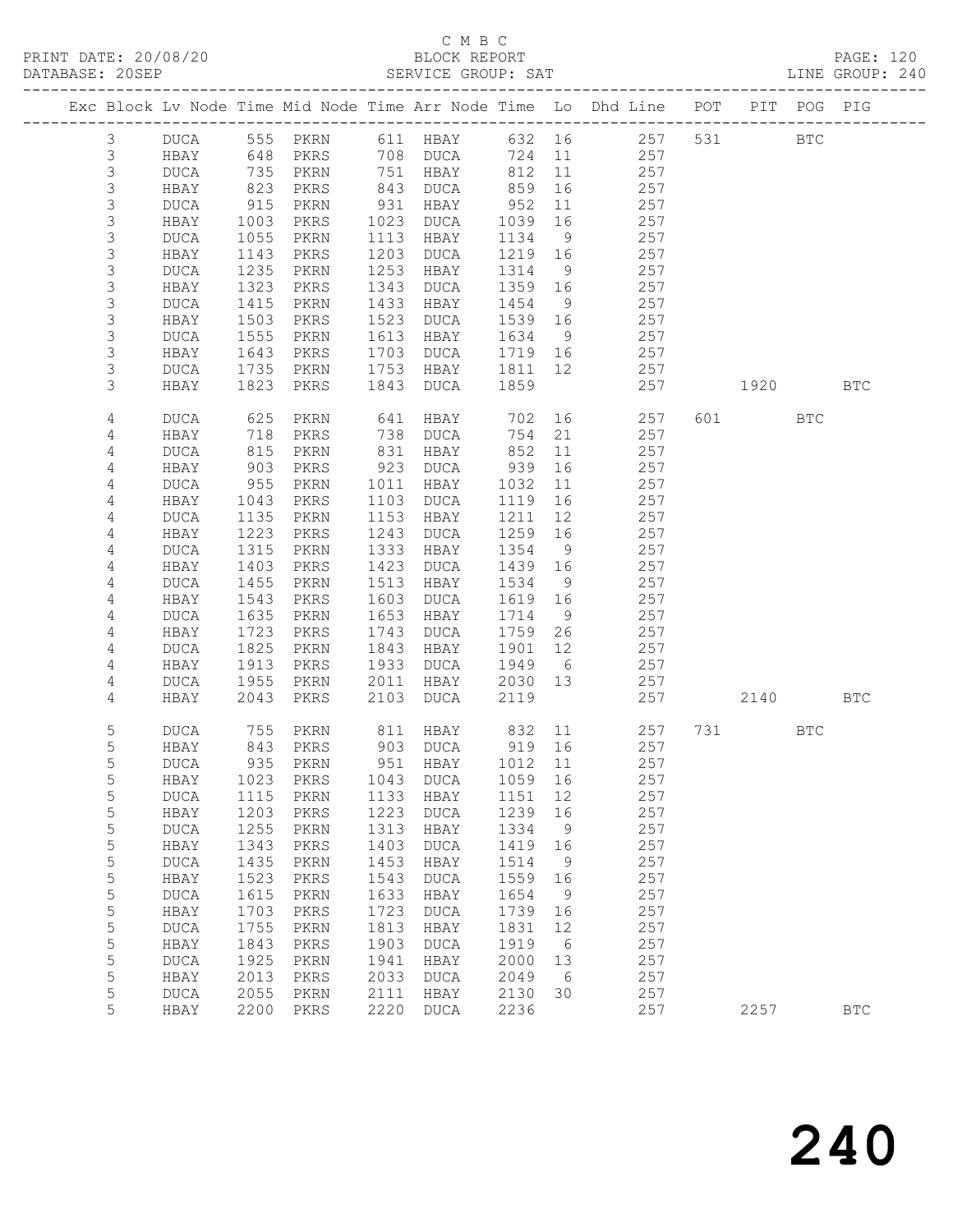### C M B C<br>BLOCK REPORT SERVICE GROUP: SAT

|    |              |            |                                  |      |                  |         |                 | Exc Block Lv Node Time Mid Node Time Arr Node Time Lo Dhd Line POT |      |                                                                                                                                                                                                                                 | PIT POG PIG |            |
|----|--------------|------------|----------------------------------|------|------------------|---------|-----------------|--------------------------------------------------------------------|------|---------------------------------------------------------------------------------------------------------------------------------------------------------------------------------------------------------------------------------|-------------|------------|
| 11 | STST         |            |                                  |      |                  |         |                 | 1308 15LO 1346 LVMT 1359 9 240 1244                                |      |                                                                                                                                                                                                                                 | <b>BTC</b>  |            |
| 11 | LVMT         |            |                                  |      |                  |         |                 | 1408 MAGA 1437 STST 1513 17 240<br>1530 15LO 1605 LVMT 1621 7 240  |      |                                                                                                                                                                                                                                 |             |            |
| 11 | STST         |            |                                  |      |                  |         |                 |                                                                    |      |                                                                                                                                                                                                                                 |             |            |
| 11 | LVMT         | 1628       | MAGA                             |      | 1656 STST        | 1733 7  |                 | 240                                                                |      |                                                                                                                                                                                                                                 |             |            |
| 11 | STST         | 1740       | 15LO                             |      | 1814 LVMT        | 1830    | 5 <sup>5</sup>  | 240                                                                |      |                                                                                                                                                                                                                                 |             |            |
| 11 | LVMT         |            | 1835 MAGA                        |      | 1902 STST        | 1936    |                 |                                                                    | 240  | 2000 - 2000 - 2000 - 2000 - 2000 - 2000 - 2000 - 2000 - 2010 - 2010 - 2010 - 2020 - 2020 - 2020 - 2020 - 2020 - 2020 - 2020 - 2020 - 2020 - 2020 - 2020 - 2020 - 2020 - 2020 - 2020 - 2020 - 2020 - 2020 - 2020 - 2020 - 2020 - |             | <b>BTC</b> |
| 12 | LVMT         | 1328       | MAGA                             | 1357 | STST             |         |                 | 1433 5 240 1310                                                    |      |                                                                                                                                                                                                                                 | <b>BTC</b>  |            |
| 12 | STST         | 1438       | 15LO                             |      | 1516 LVMT        | 1529 9  |                 | 240                                                                |      |                                                                                                                                                                                                                                 |             |            |
| 12 | LVMT         | 1538       | MAGA                             |      | 1607 STST        | 1644    | 16              | 240                                                                |      |                                                                                                                                                                                                                                 |             |            |
| 12 | STST         | 1700       | 15LO                             |      | 1734 LVMT        | 1750    | 10              | 240                                                                |      |                                                                                                                                                                                                                                 |             |            |
| 12 | LVMT         | 1800       | MAGA                             |      | 1828 STST        |         |                 | 1905 21 240                                                        |      |                                                                                                                                                                                                                                 |             |            |
| 12 | STST         | 1926       |                                  |      | 15LO 1956 LVMT   | 2012    |                 | 9 240                                                              |      |                                                                                                                                                                                                                                 |             |            |
| 12 | LVMT         |            | 2021 MAGA 2045 STST              |      |                  | 2113    |                 | 240                                                                | 2137 |                                                                                                                                                                                                                                 |             | <b>BTC</b> |
| 61 | LOQU         | 515        |                                  |      | LVMT             | 530     | 5 <sub>5</sub>  | N24                                                                |      | 453                                                                                                                                                                                                                             | <b>BTC</b>  |            |
| 61 | LVMT         | 535        |                                  |      | STST             | 625     | $5\phantom{.0}$ | N24                                                                |      |                                                                                                                                                                                                                                 |             |            |
| 61 | STST         |            |                                  |      |                  | 707     | $5\overline{)}$ | 240                                                                |      |                                                                                                                                                                                                                                 |             |            |
| 61 | LVMT         |            |                                  |      |                  | 757     | 8               | 240                                                                |      |                                                                                                                                                                                                                                 |             |            |
| 61 | STST         |            |                                  |      |                  | 835     | $\overline{0}$  | 246                                                                |      |                                                                                                                                                                                                                                 |             |            |
| 61 | MOGL         | 835        |                                  |      | LOQU             | 857     | $5\overline{)}$ | 249                                                                |      |                                                                                                                                                                                                                                 |             |            |
| 61 | LOQU         | 902<br>918 |                                  |      | MOGL             | 918     | $\circ$         | 249                                                                |      |                                                                                                                                                                                                                                 |             |            |
| 61 | MOGL         |            | MAGA 933 STST<br>EDRI 1028 MOGL  |      |                  | 956     | 8               | 246<br>246                                                         |      |                                                                                                                                                                                                                                 |             |            |
| 61 | STST         | 1004       |                                  |      |                  | 1036    | $\overline{0}$  |                                                                    |      |                                                                                                                                                                                                                                 |             |            |
| 61 | MOGL         | 1036       |                                  |      | LOQU             | 1059    | $5\overline{)}$ | 249                                                                |      |                                                                                                                                                                                                                                 |             |            |
| 61 | LOQU         | 1104       |                                  |      | MOGL             | 1120    | $\overline{0}$  | 249                                                                |      |                                                                                                                                                                                                                                 |             |            |
| 61 | MOGL         | 1120       | MAGA 1136 STST<br>15LO 1248 LVMT |      |                  | 1205    | 5 <sup>5</sup>  | $\frac{246}{ }$                                                    |      |                                                                                                                                                                                                                                 |             |            |
| 61 | STST         | 1210       |                                  |      |                  | 1301    | $7\overline{ }$ | 240                                                                |      |                                                                                                                                                                                                                                 |             |            |
| 61 | LVMT         | 1308       | MAGA                             |      | 1337 STST        | 1413 15 |                 | 240                                                                |      |                                                                                                                                                                                                                                 |             |            |
| 61 | STST         | 1428       | 15LO                             |      | 1506 LVMT        | 1519    | 9               | 240                                                                |      |                                                                                                                                                                                                                                 |             |            |
| 61 | LVMT         | 1528       | MAGA                             |      | 1557 STST        | 1634    | $6\overline{6}$ | $\frac{240}{6}$                                                    |      |                                                                                                                                                                                                                                 |             |            |
| 61 | ${\tt STST}$ | 1640       | 15LO                             |      | 1715 LVMT        | 1731    | $7\overline{ }$ | 240                                                                |      |                                                                                                                                                                                                                                 |             |            |
| 61 | LVMT         | 1738       | MAGA                             |      | 1806 STST        | 1843 18 |                 | 240                                                                |      |                                                                                                                                                                                                                                 |             |            |
| 61 | STST         | 1901       | 15LO                             |      | 1931 LVMT 1947 8 |         |                 | 240                                                                |      |                                                                                                                                                                                                                                 |             |            |
| 61 | LVMT         | 1955       | MAGA                             | 2019 | STST             | 2047    |                 | 240                                                                |      | 2111                                                                                                                                                                                                                            |             | <b>BTC</b> |
| 62 | LVMT         |            |                                  |      |                  |         |                 | 554 MAGA 619 STST 639 7 240                                        |      | 536 7                                                                                                                                                                                                                           | BTC         |            |
| 62 | STST         |            | 646 15LO 710 LVMT                |      |                  | 723 19  |                 | 240                                                                |      |                                                                                                                                                                                                                                 |             |            |
| 62 | LVMT         |            | 742 MAGA                         |      | 807 STST         | 827 5   |                 | 240                                                                |      |                                                                                                                                                                                                                                 |             |            |
|    |              |            | 62 STST 832 15LO 903 LVMT 916 11 |      |                  |         |                 | 240                                                                |      |                                                                                                                                                                                                                                 |             |            |
| 62 | LVMT         | 927        | MAGA                             | 955  | STST             | 1022    | 7               | 240                                                                |      |                                                                                                                                                                                                                                 |             |            |
| 62 | STST         | 1029       | <b>15LO</b>                      | 1103 | LVMT             | 1116    | 13              | 240                                                                |      |                                                                                                                                                                                                                                 |             |            |
| 62 | LVMT         | 1129       | MAGA                             | 1158 | STST             | 1228    | 7               | 240                                                                |      |                                                                                                                                                                                                                                 |             |            |
| 62 | STST         | 1235       | 15LO                             | 1313 | LVMT             | 1326    | 12              | 240                                                                |      |                                                                                                                                                                                                                                 |             |            |
| 62 | LVMT         | 1338       | MAGA                             | 1407 | STST             | 1443    | 17              | 240                                                                |      |                                                                                                                                                                                                                                 |             |            |
| 62 | STST         | 1500       | <b>15LO</b>                      | 1535 | LVMT             | 1551    | 7               | 240                                                                |      |                                                                                                                                                                                                                                 |             |            |
| 62 | LVMT         | 1558       | MAGA                             | 1626 | STST             | 1703    | 7               | 240                                                                |      |                                                                                                                                                                                                                                 |             |            |
| 62 | STST         | 1710       | 15LO                             | 1744 | LVMT             | 1800    | 10              | 240                                                                |      |                                                                                                                                                                                                                                 |             |            |
| 62 | LVMT         | 1810       | MAGA                             | 1838 | STST             | 1915    |                 | 240                                                                |      | 1939                                                                                                                                                                                                                            |             | <b>BTC</b> |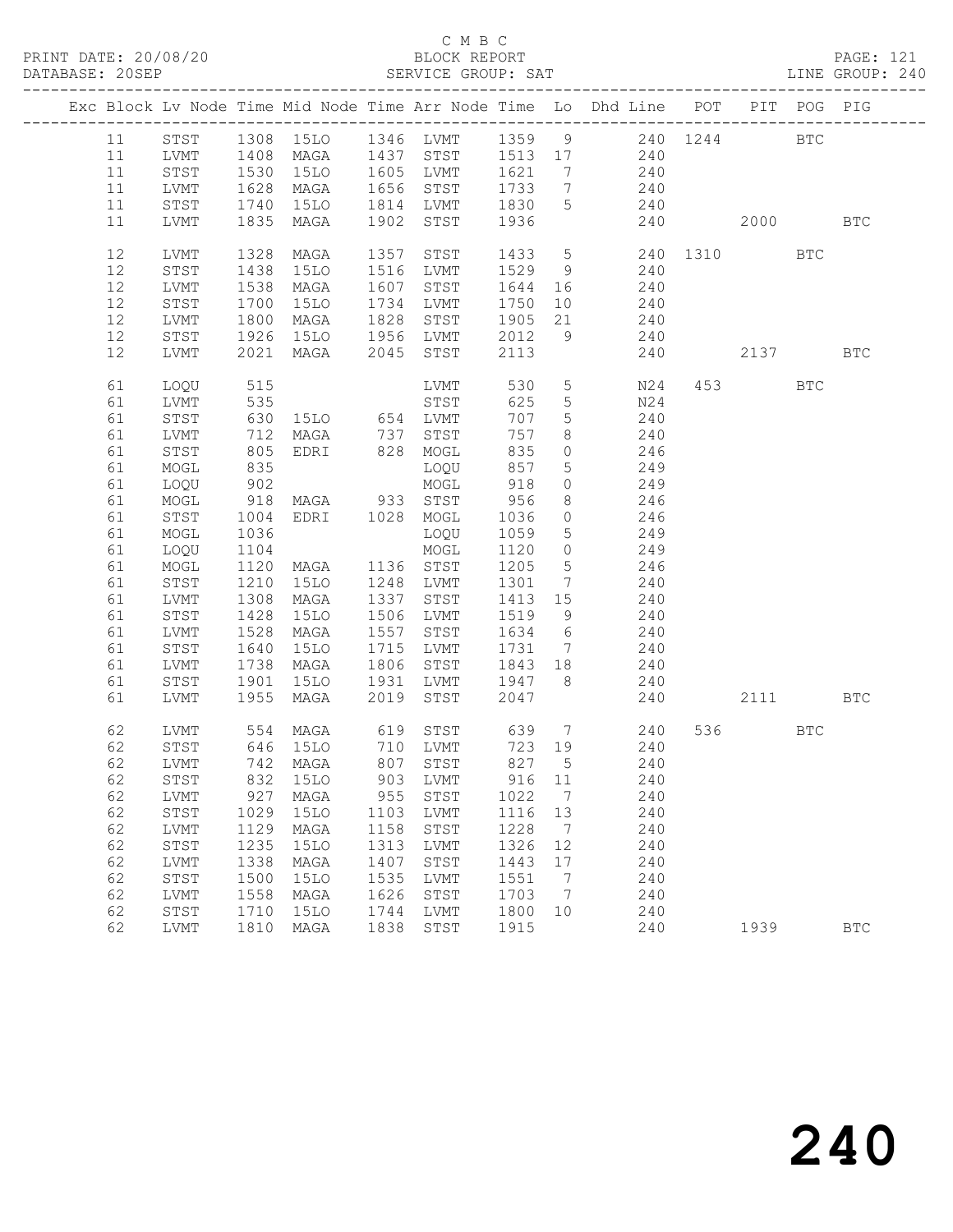### C M B C<br>BLOCK REPORT SERVICE GROUP: SAT

|  |    |              |            |                   |      |           |         |                              | Exc Block Lv Node Time Mid Node Time Arr Node Time Lo Dhd Line POT |     |         | PIT POG PIG  |            |
|--|----|--------------|------------|-------------------|------|-----------|---------|------------------------------|--------------------------------------------------------------------|-----|---------|--------------|------------|
|  | 63 | STST         |            | 608 15LO 632 LVMT |      |           |         |                              | 645 9 240                                                          | 544 |         | $_{\rm BTC}$ |            |
|  | 63 | LVMT         | 654        | MAGA              |      | 719 STST  | 739     | 10                           | 240                                                                |     |         |              |            |
|  | 63 | STST         | 749<br>842 | 15LO              |      | 815 LVMT  | 828     | 14                           | 240                                                                |     |         |              |            |
|  | 63 | LVMT         |            | MAGA              | 910  | STST      | 930     | $6\overline{6}$              | 240                                                                |     |         |              |            |
|  | 63 | STST         | 936        | 15LO              | 1009 | LVMT      | 1022    | $5\overline{)}$              | 240                                                                |     |         |              |            |
|  | 63 | LVMT         | 1027       | MAGA              | 1055 | STST      | 1122    | 8                            | 240                                                                |     |         |              |            |
|  | 63 | STST         | 1130       | EDRI              |      | 1156 MOGL | 1205    | $\circ$                      | 246                                                                |     |         |              |            |
|  | 63 | MOGL         | 1205       |                   |      | LOQU      | 1229    | $5\overline{)}$              | 249                                                                |     |         |              |            |
|  | 63 | LOQU         | 1234       |                   |      | MOGL      | 1253    | $\circ$                      | 249                                                                |     |         |              |            |
|  | 63 | MOGL         | 1253       | MAGA              | 1311 | STST      | 1343    | 5                            | 246                                                                |     |         |              |            |
|  | 63 | STST         | 1348       | 15LO              | 1426 | LVMT      | 1439    | 9                            | 240                                                                |     |         |              |            |
|  | 63 | LVMT         | 1448       | MAGA              | 1517 | STST      | 1554    | $6\overline{6}$              | 240                                                                |     |         |              |            |
|  | 63 | STST         | 1600       | EDRI              | 1627 | MOGL      | 1637    | $\overline{0}$               | 246                                                                |     |         |              |            |
|  | 63 | MOGL         | 1637       |                   |      | LOQU      | 1701    | 6                            | 249                                                                |     |         |              |            |
|  | 63 | LOQU         | 1707       |                   |      | MOGL      | 1724    | $\overline{0}$               | 249                                                                |     |         |              |            |
|  | 63 | MOGL         | 1724       | MAGA              |      | 1740 STST | 1812    | 13                           | 246                                                                |     |         |              |            |
|  | 63 | STST         | 1825       | <b>15LO</b>       | 1857 | LVMT      | 1913    | 14                           | 240                                                                |     |         |              |            |
|  | 63 | LVMT         | 1927       | MAGA              | 1952 | STST      | 2023    | 13                           | 240                                                                |     |         |              |            |
|  | 63 | STST         | 2036       | 15LO              | 2105 | LVMT      | 2121    | 10                           | 240                                                                |     |         |              |            |
|  | 63 | LVMT         | 2131       | MAGA              | 2154 | STST      | 2218 10 |                              | 240                                                                |     |         |              |            |
|  | 63 | STST         | 2228       | 15LO              | 2257 | LVMT      | 2311    |                              | 240                                                                |     | 2327    |              | <b>BTC</b> |
|  | 64 | LVMT         | 614        | MAGA              | 639  | STST      | 659     | $7\overline{ }$              | 240                                                                |     | 556 700 | <b>BTC</b>   |            |
|  | 64 | STST         | 706        | 15LO              | 732  | LVMT      | 745     | 12                           | 240                                                                |     |         |              |            |
|  | 64 | LVMT         | 757        | MAGA              | 822  | STST      | 842     | $5\overline{)}$              | 240                                                                |     |         |              |            |
|  | 64 | STST         | 847        | <b>15LO</b>       | 919  | LVMT      | 932     | 10                           | 240                                                                |     |         |              |            |
|  | 64 | LVMT         | 942        | MAGA              | 1010 | STST      | 1037    | $\overline{7}$               | 240                                                                |     |         |              |            |
|  | 64 | STST         | 1044       | 15LO              | 1121 | LVMT      | 1134    | $\overline{7}$               | 240                                                                |     |         |              |            |
|  | 64 | LVMT         | 1141       | MAGA              | 1210 | STST      | 1243    | 15                           | 240                                                                |     |         |              |            |
|  | 64 | STST         | 1258       | <b>15LO</b>       | 1336 | LVMT      | 1349    | 9                            | 240                                                                |     |         |              |            |
|  | 64 | LVMT         | 1358       | MAGA              | 1427 | STST      | 1503    | $\overline{7}$               | 240                                                                |     |         |              |            |
|  | 64 | STST         | 1510       | <b>15LO</b>       | 1545 | LVMT      | 1601    | $7\phantom{.0}\phantom{.0}7$ | 240                                                                |     |         |              |            |
|  | 64 | LVMT         | 1608       | MAGA              | 1636 | STST      | 1713    | $\overline{7}$               | 240                                                                |     |         |              |            |
|  | 64 | STST         | 1720       | <b>15LO</b>       | 1754 | LVMT      | 1810    | 12                           | 240                                                                |     |         |              |            |
|  | 64 | LVMT         | 1822       | MAGA              | 1850 | STST      | 1927    | 11                           | 240                                                                |     |         |              |            |
|  | 64 | STST         | 1938       | 15LO              | 2007 | LVMT      | 2023    | 11                           | 240                                                                |     |         |              |            |
|  | 64 | LVMT         | 2034       | MAGA              | 2057 | STST      | 2121    | $\overline{7}$               | 240                                                                |     |         |              |            |
|  | 64 | STST         | 2128       | 15LO              | 2157 | LVMT      | 2213 17 |                              | 240                                                                |     |         |              |            |
|  | 64 | LVMT         | 2230       | MAGA              | 2253 | STST      | 2317    |                              | 240                                                                |     | 2341    |              | <b>BTC</b> |
|  | 65 | LVMT         | 634        | MAGA              | 659  | STST      | 719     | 5                            | 240                                                                | 616 |         | <b>BTC</b>   |            |
|  | 65 | ${\tt STST}$ | 724        | <b>15LO</b>       | 750  | LVMT      | 803     | 9                            | 240                                                                |     |         |              |            |
|  | 65 | LVMT         | 812        | MAGA              | 837  | STST      | 857     | 5                            | 240                                                                |     |         |              |            |
|  | 65 | ${\tt STST}$ | 902        | <b>15LO</b>       | 934  | LVMT      | 947     | 10                           | 240                                                                |     |         |              |            |
|  | 65 | ${\rm LVMT}$ | 957        | MAGA              | 1025 | STST      | 1052    | 6                            | 240                                                                |     |         |              |            |
|  | 65 | ${\tt STST}$ | 1058       | <b>15LO</b>       | 1135 | LVMT      | 1148    | 15                           | 240                                                                |     |         |              |            |
|  | 65 | LVMT         | 1203       | MAGA              | 1232 | STST      | 1306    | 12                           | 240                                                                |     |         |              |            |
|  | 65 | ${\tt STST}$ | 1318       | <b>15LO</b>       | 1356 | LVMT      | 1409    | 9                            | 240                                                                |     |         |              |            |
|  | 65 | LVMT         | 1418       | MAGA              | 1447 | STST      | 1523    | 6                            | 240                                                                |     |         |              |            |
|  | 65 | ${\tt STST}$ | 1529       | EDRI              | 1556 | MOGL      | 1606    | 0                            | 246                                                                |     |         |              |            |
|  | 65 | MOGL         | 1606       |                   |      | LOQU      | 1630    | 17                           | 249                                                                |     |         |              |            |
|  | 65 | LOQU         | 1647       | CASB              | 1704 | GMSK      | 1713    | 11                           | 236                                                                |     |         |              |            |
|  |    |              |            |                   |      |           |         |                              |                                                                    |     |         |              |            |

65 GMSK 1724 CASB 1731 LOQU 1754 8 236

65 LOQU 1802 CASB 1818 GMSK 1827 236 1857 BTC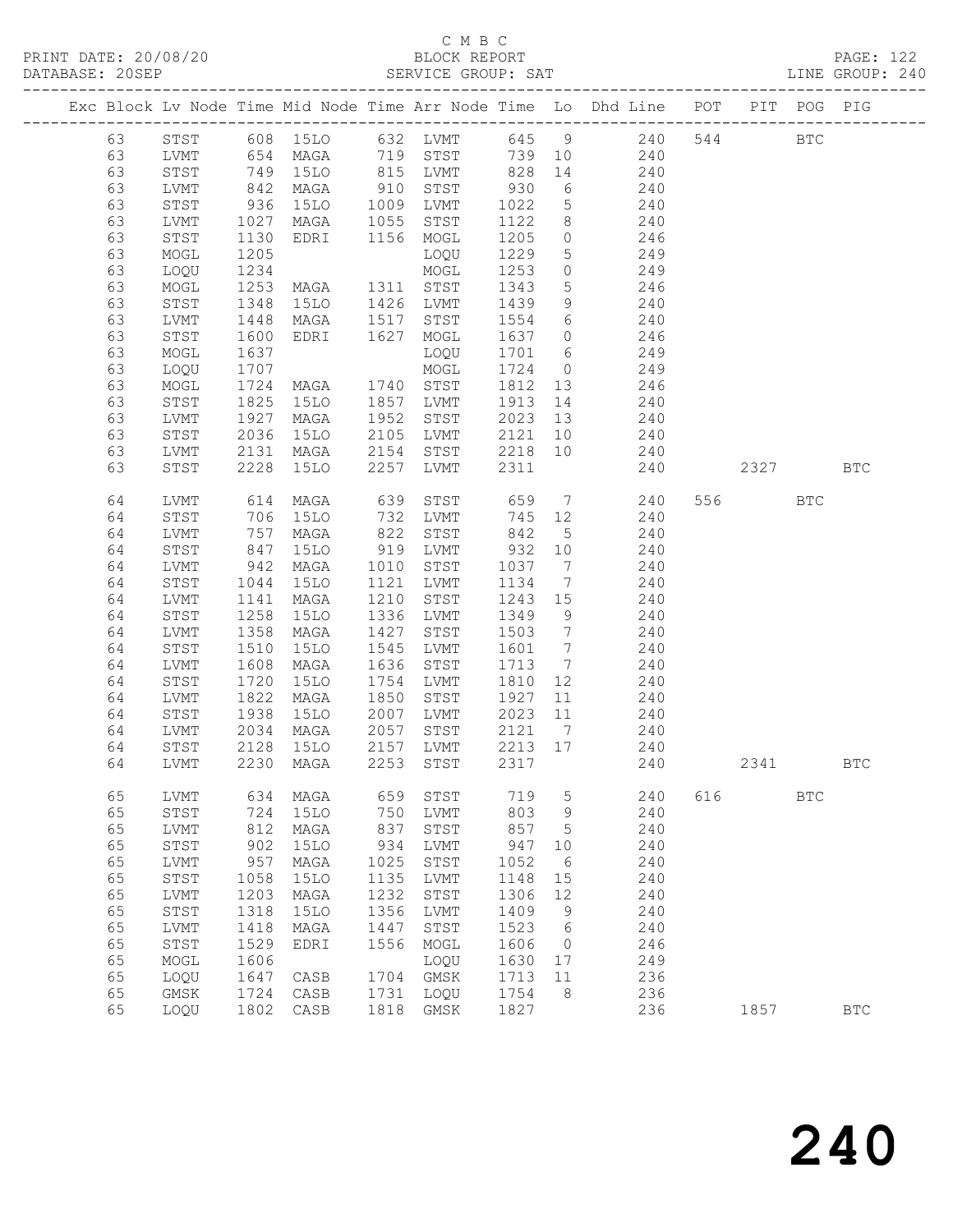### C M B C<br>BLOCK REPORT SERVICE GROUP: SAT

|  |          |                      |              | Exc Block Lv Node Time Mid Node Time Arr Node Time Lo Dhd Line POT |              |              |              |                              |                |     |      | PIT POG PIG  |              |
|--|----------|----------------------|--------------|--------------------------------------------------------------------|--------------|--------------|--------------|------------------------------|----------------|-----|------|--------------|--------------|
|  | 66       | LVMT                 |              | 727 MAGA                                                           | 752          | STST         | 812          | $5\overline{)}$              | 240            | 709 |      | $_{\rm BTC}$ |              |
|  | 66       | STST                 | 817          | 15LO                                                               | 845          | LVMT         | 858          | 14                           | 240            |     |      |              |              |
|  | 66       | LVMT                 | 912          | MAGA                                                               | 940          | STST         | 1007         | $7\phantom{.0}\phantom{.0}7$ | 240            |     |      |              |              |
|  | 66       | STST                 | 1014         | <b>15LO</b>                                                        | 1047         | LVMT         | 1100         | $5\phantom{.0}$              | 240            |     |      |              |              |
|  | 66       | LVMT                 | 1105         | MAGA                                                               | 1134         | STST         | 1204         | 15                           | 240            |     |      |              |              |
|  | 66       | STST                 | 1219         | 15LO                                                               | 1257         | LVMT         | 1310         | 8                            | 240            |     |      |              |              |
|  | 66       | LVMT                 | 1318         | MAGA                                                               | 1347         | STST         | 1423         | $5\phantom{.0}$              | 240            |     |      |              |              |
|  | 66       | STST                 | 1428         | EDRI                                                               | 1455         | MOGL         | 1504         | $\circ$                      | 246            |     |      |              |              |
|  | 66       | MOGL                 | 1504         |                                                                    |              | LOQU         | 1529         | 6                            | 249            |     |      |              |              |
|  | 66       | LOQU                 | 1535         |                                                                    |              | MOGL         | 1554         | $\circ$                      | 249            |     |      |              |              |
|  | 66       | MOGL                 | 1554         | MAGA                                                               | 1610         | STST         | 1642         | 8                            | 246            |     |      |              |              |
|  | 66       | STST                 | 1650         | 15LO                                                               | 1724         | LVMT         | 1740         | 9                            | 240            |     |      |              |              |
|  | 66       | LVMT                 | 1749         | MAGA                                                               | 1817         | STST         | 1854         | 10                           | 240            |     |      |              |              |
|  | 66       | STST                 | 1904         | EDRI                                                               | 1928         | MOGL         | 1935         | $\circ$                      | 246            |     |      |              |              |
|  | 66       | MOGL                 | 1935         |                                                                    |              | LOQU         | 1957         | 6                            | 249            |     |      |              |              |
|  | 66       | LOQU                 | 2003         |                                                                    |              | MOGL         | 2020         | $\circ$                      | 249            |     |      |              |              |
|  | 66       | MOGL                 | 2020         | MAGA                                                               | 2035         | STST         | 2058         | 10                           | 246            |     |      |              |              |
|  | 66       | STST                 | 2108         | <b>15LO</b>                                                        | 2137         | LVMT         | 2153         | 17                           | 240            |     |      |              |              |
|  | 66       | LVMT                 | 2210         | MAGA                                                               | 2233         | STST         | 2257         | 15                           | 240            |     |      |              |              |
|  | 66       | STST                 | 2312         | 15LO                                                               | 2339         | LVMT         | 2352         | 18                           | 240            |     |      |              |              |
|  | 66       | LVMT                 | 2410<br>2504 | MAGA                                                               | 2433<br>2534 | STST         | 2454<br>2551 | $5^{\circ}$                  | 5 240<br>N24   |     |      |              |              |
|  | 66<br>66 | HODM<br>LVMT         | 2556         | LOQU                                                               |              | LVMT<br>HODM | 2637         | 5<br>5                       | N24            |     |      |              |              |
|  | 66       | HODM                 | 2642         | LOQU                                                               | 2712         | LVMT         | 2729         |                              | N24            |     | 2745 |              | <b>BTC</b>   |
|  |          |                      |              |                                                                    |              |              |              |                              |                |     |      |              |              |
|  | 67       | STST                 | 735          | <b>15LO</b>                                                        | 801          | LVMT         | 814          | 13                           | 240            |     | 711  | <b>BTC</b>   |              |
|  | 67       | LVMT                 | 827          | MAGA                                                               | 855          | STST         | 915          | 5                            | 240            |     |      |              |              |
|  | 67       | STST                 | 920          | <b>15LO</b>                                                        | 952          | LVMT         | 1005         | $7\phantom{.0}\phantom{.0}7$ | 240            |     |      |              |              |
|  | 67       | LVMT                 | 1012         | MAGA                                                               | 1040         | STST         | 1107         | 15                           | 240            |     |      |              |              |
|  | 67       | STST                 | 1122         | <b>15LO</b>                                                        | 1159         | LVMT         | 1212         | 13                           | 240            |     |      |              |              |
|  | 67       | LVMT                 | 1225         | MAGA                                                               | 1254         | STST         | 1328         | 10                           | 240            |     |      |              |              |
|  | 67       | STST                 | 1338         | <b>15LO</b>                                                        | 1416         | LVMT         | 1429         | 9                            | 240            |     |      |              |              |
|  | 67       | LVMT                 | 1438         | MAGA                                                               | 1507         | STST         | 1544         | 16                           | 240            |     |      |              |              |
|  | 67       | STST                 | 1600         | <b>15LO</b>                                                        | 1635         | LVMT         | 1651         | $7\phantom{.0}\phantom{.0}7$ | 240            |     |      |              |              |
|  | 67       | LVMT                 | 1658         | MAGA                                                               | 1726         | STST         | 1803         | 10                           | 240            |     |      |              |              |
|  | 67       | STST                 | 1813         | 15LO                                                               | 1845         | LVMT         | 1901         | 13                           | 240            |     |      |              |              |
|  | 67       | LVMT                 | 1914         | MAGA                                                               | 1939         | STST         | 2010         | 15                           | 240            |     |      |              |              |
|  | 67       | STST                 | 2025         | 15LO                                                               | 2054         | LVMT         | 2110         |                              | 240            |     | 2126 |              | <b>BTC</b>   |
|  |          |                      |              |                                                                    |              |              |              |                              |                |     |      |              |              |
|  | 68       | ${\tt STST}$         |              | 947 15LO                                                           |              | 1020 LVMT    |              |                              | 1033 8 240 923 |     |      | $_{\rm BTC}$ |              |
|  | 68       | LVMT                 | 1041         | MAGA                                                               | 1109         | STST         | 1136         | 22                           | 240            |     |      |              |              |
|  | 68       | ${\tt STST}$         | 1158         | <b>15LO</b>                                                        | 1236         | LVMT         | 1249         | 9                            | 240            |     |      |              |              |
|  | 68       | LVMT                 | 1258         | MAGA                                                               | 1327         | STST         | 1401         | 8                            | 240            |     |      |              |              |
|  | 68<br>68 | ${\tt STST}$         | 1409<br>1508 | 15LO                                                               | 1447<br>1537 | LVMT<br>STST | 1500         | 8<br>16                      | 240<br>240     |     |      |              |              |
|  |          | LVMT                 |              | MAGA                                                               | 1705         |              | 1614         |                              |                |     |      |              |              |
|  | 68<br>68 | ${\tt STST}$<br>LVMT | 1630<br>1728 | <b>15LO</b><br>MAGA                                                | 1756         | LVMT<br>STST | 1721<br>1833 | 7<br>16                      | 240<br>240     |     |      |              |              |
|  | 68       | STST                 | 1849         | 15LO                                                               | 1920         | LVMT         | 1936         | 5                            | 240            |     |      |              |              |
|  | 68       | LVMT                 | 1941         | MAGA                                                               | 2005         | STST         | 2033         | 18                           | 240            |     |      |              |              |
|  | 68       | ${\tt STST}$         | 2051         | <b>15LO</b>                                                        | 2120         | LVMT         | 2136         | 14                           | 240            |     |      |              |              |
|  | 68       | LVMT                 | 2150         | MAGA                                                               | 2213         | STST         | 2237         | 12                           | 240            |     |      |              |              |
|  | 68       | STST                 | 2249         | 15LO                                                               | 2318         | LVMT         | 2332         | 8                            | 240            |     |      |              |              |
|  | 68       | LVMT                 | 2340         | MAGA                                                               | 2403         | STST         | 2424         | 18                           | 240            |     |      |              |              |
|  | 68       | STST                 | 2442         | <b>15LO</b>                                                        | 2509         | LVMT         | 2522         |                              | 240            |     | 2538 |              | $_{\rm BTC}$ |
|  |          |                      |              |                                                                    |              |              |              |                              |                |     |      |              |              |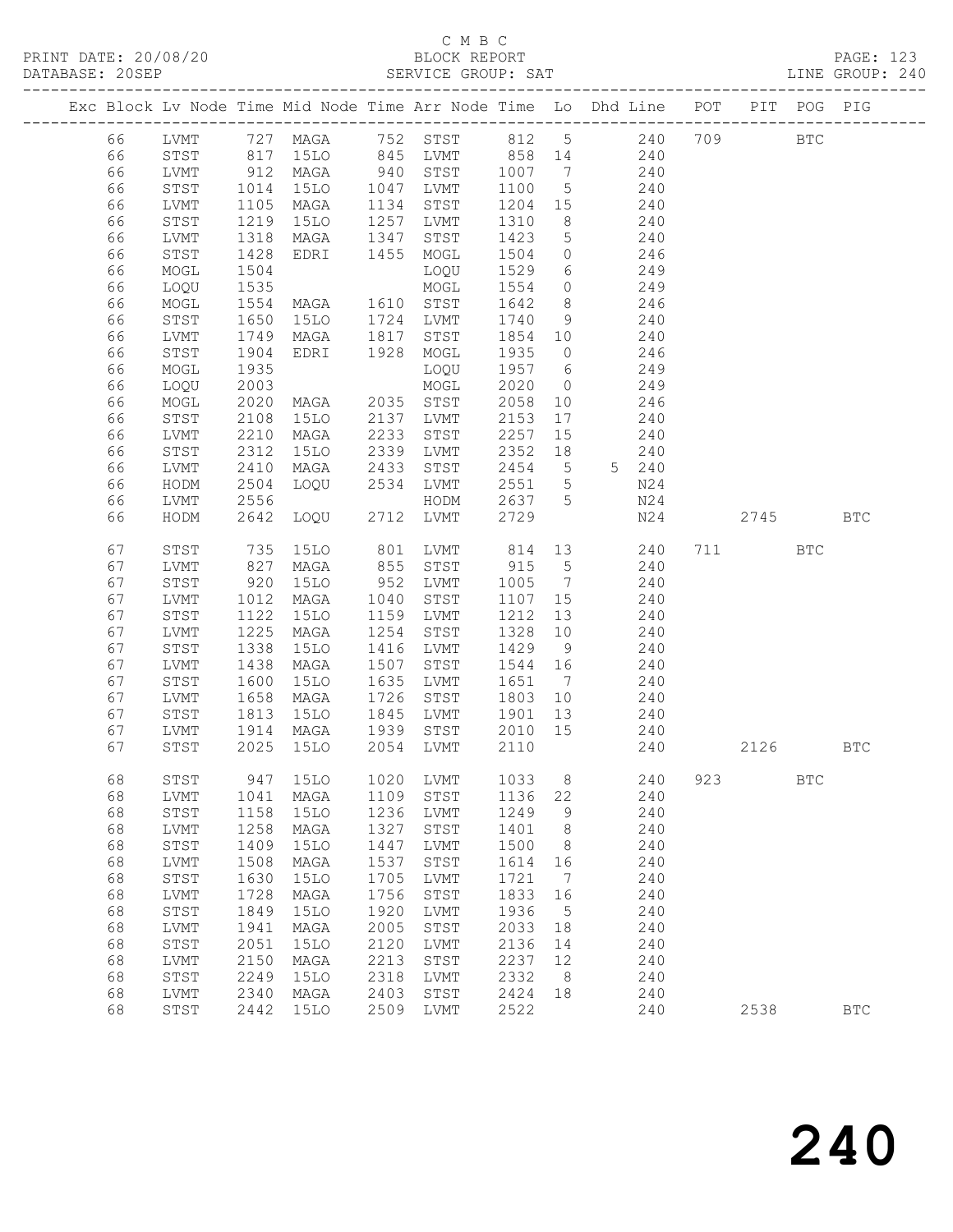| DATABASE: 20SEP |    |             |      |      |      | SERVICE GROUP: SAT |      |        |                                                                |      |      |     | LINE GROUP: 240 |  |
|-----------------|----|-------------|------|------|------|--------------------|------|--------|----------------------------------------------------------------|------|------|-----|-----------------|--|
|                 |    |             |      |      |      |                    |      |        | Exc Block Ly Node Time Mid Node Time Arr Node Time Lo Dhd Line | POT  | PIT  | POG | PIG             |  |
|                 | 69 | STST        | 1134 | 15LO | 1212 | LVMT               | 1225 | - 11   | 240                                                            | 1110 |      | BTC |                 |  |
|                 | 69 | LVMT        | 1236 | MAGA | 1305 | STST               | 1339 | 19     | 240                                                            |      |      |     |                 |  |
|                 | 69 | STST        | 1358 | 15LO | 1436 | LVMT               | 1449 | 9      | 240                                                            |      |      |     |                 |  |
|                 | 69 | LVMT        | 1458 | MAGA | 1527 | STST               | 1604 | 6      | 240                                                            |      |      |     |                 |  |
|                 | 69 | STST        | 1610 | 15LO | 1645 | LVMT               | 1701 | 7      | 240                                                            |      |      |     |                 |  |
|                 | 69 | LVMT        | 1708 | MAGA | 1736 | STST               | 1813 | 20     | 240                                                            |      |      |     |                 |  |
|                 | 69 | STST        | 1833 | EDRI | 1858 | MOGL               | 1907 | $\cap$ | 246                                                            |      |      |     |                 |  |
|                 | 69 | MOGL        | 1907 |      |      | LOOU               | 1929 | 6      | 249                                                            |      |      |     |                 |  |
|                 | 69 | <b>LOOU</b> | 1935 | 29LO | 1950 | LVMT               | 1957 |        | 229                                                            |      | 2015 |     | <b>BTC</b>      |  |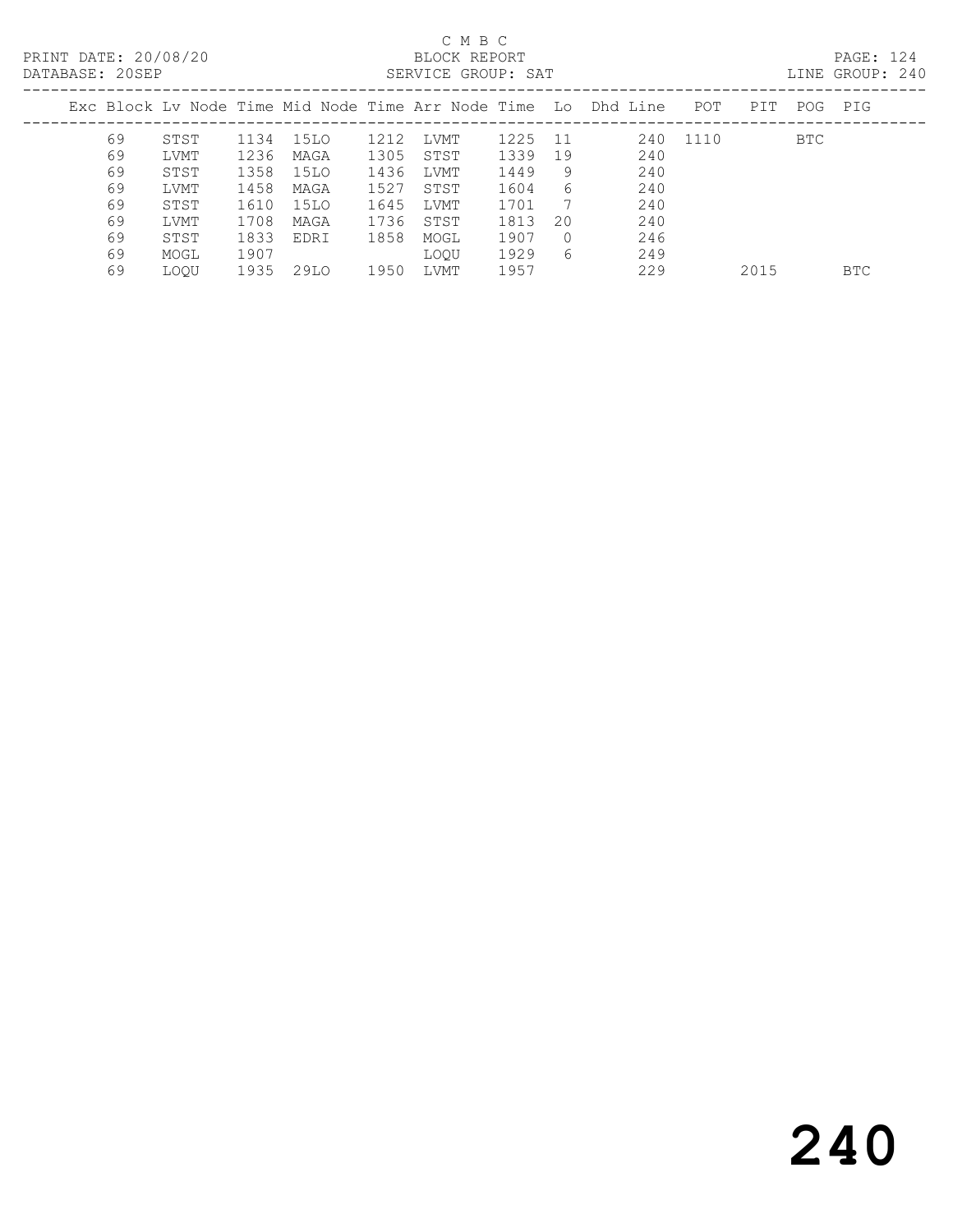|  |          |                                                                                |              |  |              | C M B C |                                                      |         |                |                |                                                                  |      |            | PAGE: 125<br>LINE GROUP: 802 |
|--|----------|--------------------------------------------------------------------------------|--------------|--|--------------|---------|------------------------------------------------------|---------|----------------|----------------|------------------------------------------------------------------|------|------------|------------------------------|
|  |          |                                                                                |              |  |              |         |                                                      |         |                |                | CAPT         CAPILANO UNIVERSITY<br>PKRS        PARK ROYAL SOUTH |      |            |                              |
|  |          | Exc Block Lv Node Time Mid Node Time Arr Node Time Lo Dhd Line POT PIT POG PIG |              |  |              |         |                                                      |         |                |                |                                                                  |      |            |                              |
|  | 21       | PBEX                                                                           | 510          |  |              |         | PKRS 543 7                                           |         |                |                | R2 458 BTC                                                       |      |            |                              |
|  | 21       | PKRS 550                                                                       |              |  |              |         | PBEX 623 7                                           |         |                | R2             |                                                                  |      |            |                              |
|  | 21       | PBEX                                                                           | 630          |  |              |         | PKRS 703 12                                          |         |                | R2             |                                                                  |      |            |                              |
|  | 21       | PKRS                                                                           | 715<br>800   |  |              |         | PBEX 748 12 R2<br>PKRS 833 12 R2<br>PBEX 918 12 R2   |         |                |                |                                                                  |      |            |                              |
|  | 21       | PBEX                                                                           | 845          |  |              |         |                                                      |         |                |                |                                                                  |      |            |                              |
|  | 21       | PKRS                                                                           |              |  |              |         | PKRS 1007 8 R2                                       |         |                |                |                                                                  |      |            |                              |
|  | 21<br>21 | PBEX<br>PKRS                                                                   | 930          |  |              |         |                                                      |         |                |                |                                                                  |      |            |                              |
|  | 21       | PBEX                                                                           | 1015<br>1110 |  |              |         | PBEX 1052 18 R2                                      |         |                |                |                                                                  |      |            |                              |
|  | 21       | PKRS                                                                           | 1155         |  |              |         | PKRS 1147 8 R2<br>PBEX 1232 18 R2                    |         |                |                |                                                                  |      |            |                              |
|  | 21       | PBEX                                                                           | 1250         |  |              |         | PKRS 1327 8 R2                                       |         |                |                |                                                                  |      |            |                              |
|  | 21       | PKRS                                                                           | 1335         |  |              |         | PBEX 1412 18                                         |         |                | R2             |                                                                  |      |            |                              |
|  | 21       | PBEX                                                                           |              |  |              |         |                                                      |         |                |                |                                                                  |      |            |                              |
|  | 21       | PKRS                                                                           | 1430<br>1515 |  |              |         | PKRS 1507 8 R2<br>PBEX 1552 18 R2                    |         |                |                |                                                                  |      |            |                              |
|  | 21       | PBEX                                                                           | 1610         |  |              |         | PKRS 1647 8 R2                                       |         |                |                |                                                                  |      |            |                              |
|  | 21       | PKRS                                                                           | 1655         |  |              |         | PBEX 1732 18 R2                                      |         |                |                |                                                                  |      |            |                              |
|  | 21       | PBEX                                                                           | 1750<br>1835 |  |              |         |                                                      |         |                |                |                                                                  |      |            |                              |
|  | 21       | PKRS                                                                           |              |  |              |         | PKRS 1827 8 R2<br>PBEX 1912 18 R2<br>PKRS 2007 8 R2  |         |                |                |                                                                  |      |            |                              |
|  | 21       | PBEX                                                                           | 1930         |  |              |         |                                                      |         |                |                |                                                                  |      |            |                              |
|  | 21       | PKRS                                                                           | 2015         |  |              |         | PBEX 2052                                            |         |                | R2             |                                                                  | 2102 |            | <b>BTC</b>                   |
|  | 22       | PBEX                                                                           | 525          |  |              |         | PKRS 558 7                                           |         |                | R2             |                                                                  | 513  | <b>BTC</b> |                              |
|  | 22       | PKRS                                                                           | 605          |  | PBEX         |         |                                                      |         | 638 22         | R2             |                                                                  |      |            |                              |
|  | 22       | PBEX                                                                           | 700          |  | PKRS         |         | 733                                                  |         | 12             | R <sub>2</sub> |                                                                  |      |            |                              |
|  | 22       | PKRS                                                                           | 745<br>830   |  |              |         | PBEX           818<br>PKRS            903            |         | 12             | R <sub>2</sub> |                                                                  |      |            |                              |
|  | 22       | PBEX                                                                           |              |  |              |         |                                                      | 12      | $\frac{1}{18}$ | R2             |                                                                  |      |            |                              |
|  | 22       | PKRS                                                                           | 915          |  |              |         | PBEX 952                                             |         |                | R <sub>2</sub> |                                                                  |      |            |                              |
|  | 22       | PBEX                                                                           | 1010         |  |              |         | PKRS 1047                                            |         | $8 - 1$        | R2             |                                                                  |      |            |                              |
|  | 22<br>22 | PKRS                                                                           | 1055         |  |              |         |                                                      |         |                |                |                                                                  |      |            |                              |
|  | 22       | PBEX<br>PKRS                                                                   | 1150<br>1235 |  |              |         | PBEX 1132 18 R2<br>PKRS 1227 8 R2<br>PBEX 1312 18 R2 |         |                |                |                                                                  |      |            |                              |
|  | 22       | PBEX                                                                           | 1330         |  |              |         | PKRS 1407 8                                          |         |                | R2             |                                                                  |      |            |                              |
|  | 22       | PKRS                                                                           | 1415         |  | PBEX         |         | 1452 18                                              |         |                | R <sub>2</sub> |                                                                  |      |            |                              |
|  |          | 22 PBEX 1510                                                                   |              |  |              |         | PKRS 1547 8                                          |         |                | R <sub>2</sub> |                                                                  |      |            |                              |
|  | 22       | PKRS                                                                           | 1555         |  | PBEX         |         | 1632                                                 | 18      |                | R2             |                                                                  |      |            |                              |
|  | 22       | PBEX                                                                           | 1650         |  | PKRS         |         | 1727                                                 | 8       |                | R2             |                                                                  |      |            |                              |
|  | 22       | PKRS                                                                           | 1735         |  | PBEX         |         | 1812                                                 | 18      |                | R2             |                                                                  |      |            |                              |
|  | 22       | PBEX                                                                           | 1830         |  | PKRS         |         | 1907                                                 | 8       |                | R2             |                                                                  |      |            |                              |
|  | 22       | PKRS                                                                           | 1915         |  | PBEX         |         | 1952                                                 | 18      |                | $\mathbb{R}2$  |                                                                  |      |            |                              |
|  | 22       | PBEX                                                                           | 2010         |  | PKRS         |         | 2047                                                 | 8       |                | R2             |                                                                  |      |            |                              |
|  | 22       | PKRS                                                                           | 2055         |  | PBEX         |         | 2132                                                 | 13      |                | R2             |                                                                  |      |            |                              |
|  | 22       | PBEX                                                                           | 2145         |  | PKRS         |         | 2218                                                 | 7       |                | R2             |                                                                  |      |            |                              |
|  | 22       | PKRS                                                                           | 2225         |  | PBEX         |         | 2258                                                 | 17      |                | R2             |                                                                  |      |            |                              |
|  | 22       | PBEX                                                                           | 2315         |  | PKRS         |         | 2348                                                 | 7       |                | R2             |                                                                  |      |            |                              |
|  | 22<br>22 | PKRS<br>PBEX                                                                   | 2355<br>2445 |  | PBEX<br>PKRS |         | 2428<br>2518                                         | 17<br>7 |                | R2<br>R2       |                                                                  |      |            |                              |
|  | 22       | PKRS                                                                           | 2525         |  | PBEX         |         | 2558                                                 |         |                | R2             |                                                                  | 2608 |            | $_{\rm BTC}$                 |
|  |          |                                                                                |              |  |              |         |                                                      |         |                |                |                                                                  |      |            |                              |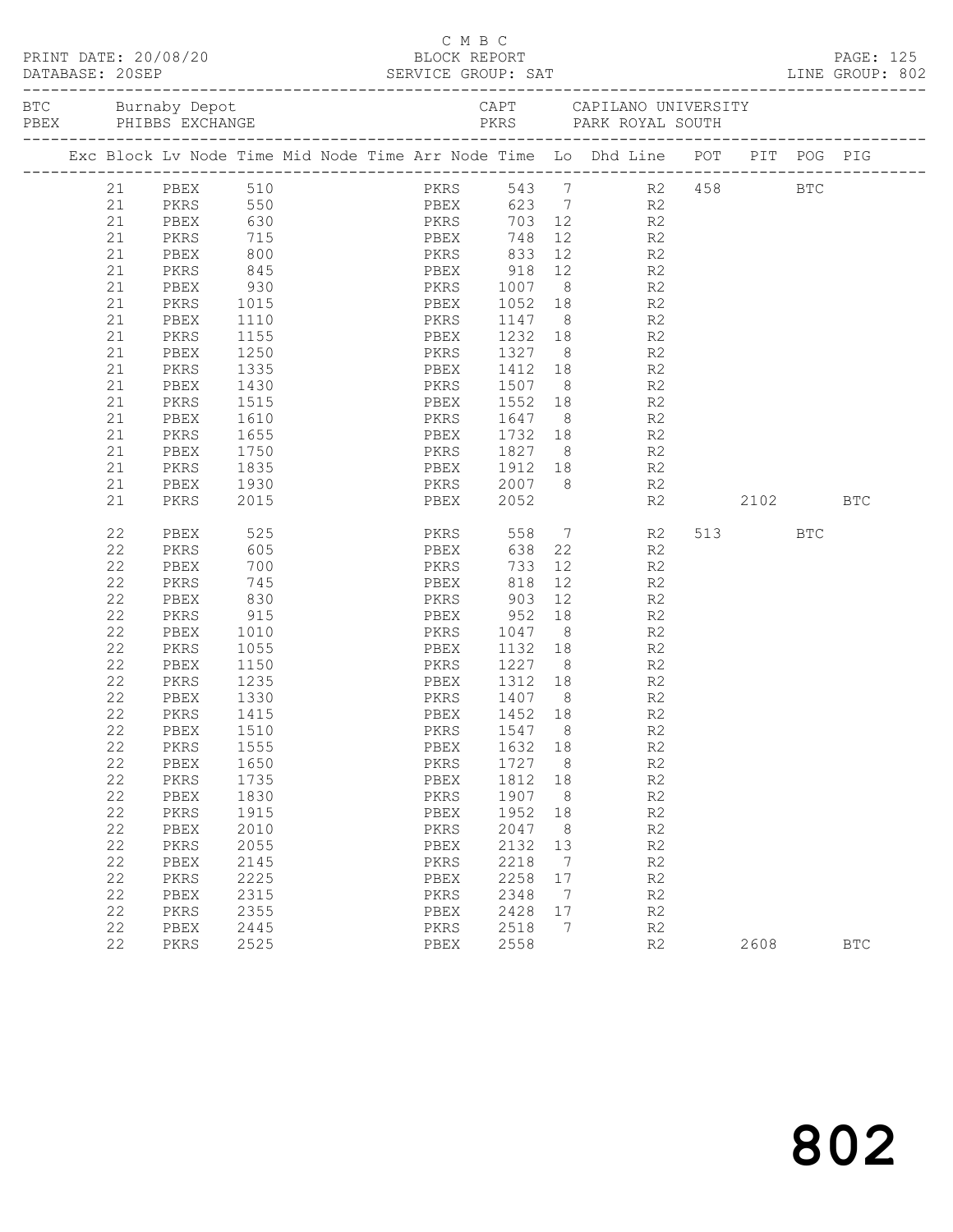|  | DATABASE: 20SEP |                                                                    |      |  |      | SERVICE GROUP: SAT      |                              |                |     |      |            | LINE GROUP: 802 |  |
|--|-----------------|--------------------------------------------------------------------|------|--|------|-------------------------|------------------------------|----------------|-----|------|------------|-----------------|--|
|  |                 | Exc Block Lv Node Time Mid Node Time Arr Node Time Lo Dhd Line POT |      |  |      | _______________________ |                              | ___________    |     | PIT  | POG        | PIG             |  |
|  | 23              | PBEX                                                               | 540  |  | PKRS | 613                     | 12                           | R2             | 528 |      | <b>BTC</b> |                 |  |
|  | 23              | PKRS                                                               | 625  |  | PBEX | 658                     | $12 \overline{ }$            | R2             |     |      |            |                 |  |
|  | 23              | PBEX                                                               | 710  |  | PKRS | 743                     | 12                           | R2             |     |      |            |                 |  |
|  | 23              | PKRS                                                               | 755  |  | PBEX | 828                     | 12                           | R2             |     |      |            |                 |  |
|  | 23              | PBEX                                                               | 840  |  | PKRS | 913                     | 12                           | R <sub>2</sub> |     |      |            |                 |  |
|  | 23              | PKRS                                                               | 925  |  | PBEX | 1002                    | 18                           | R2             |     |      |            |                 |  |
|  | 23              | PBEX                                                               | 1020 |  | PKRS | 1057                    | 8 <sup>8</sup>               | R2             |     |      |            |                 |  |
|  | 23              | PKRS                                                               | 1105 |  | PBEX | 1142                    | 18                           | R <sub>2</sub> |     |      |            |                 |  |
|  | 23              | PBEX                                                               | 1200 |  | PKRS | 1237                    | 8                            | R <sub>2</sub> |     |      |            |                 |  |
|  | 23              | PKRS                                                               | 1245 |  | PBEX | 1322                    | 18                           | R2             |     |      |            |                 |  |
|  | 23              | PBEX                                                               | 1340 |  | PKRS | 1417                    | 8                            | R <sub>2</sub> |     |      |            |                 |  |
|  | 23              | PKRS                                                               | 1425 |  | PBEX | 1502                    | 18                           | R <sub>2</sub> |     |      |            |                 |  |
|  | 23              | PBEX                                                               | 1520 |  | PKRS | 1557                    | 8 <sup>8</sup>               | R <sub>2</sub> |     |      |            |                 |  |
|  | 23              | PKRS                                                               | 1605 |  | PBEX | 1642                    | 18                           | R <sub>2</sub> |     |      |            |                 |  |
|  | 23              | PBEX                                                               | 1700 |  | PKRS | 1737                    | 8                            | R2             |     |      |            |                 |  |
|  | 23              | PKRS                                                               | 1745 |  | PBEX | 1822                    | 18                           | R <sub>2</sub> |     |      |            |                 |  |
|  | 23              | PBEX                                                               | 1840 |  | PKRS | 1917                    | 8                            | R2             |     |      |            |                 |  |
|  | 23              | PKRS                                                               | 1925 |  | PBEX | 2002                    | 18                           | R2             |     |      |            |                 |  |
|  | 23              | PBEX                                                               | 2020 |  | PKRS | 2057                    | - 8                          | R <sub>2</sub> |     |      |            |                 |  |
|  | 23              | PKRS                                                               | 2105 |  | PBEX | 2138                    | 22                           | R2             |     |      |            |                 |  |
|  | 23              | PBEX                                                               | 2200 |  | PKRS | 2233                    | $7\phantom{.0}\phantom{.0}7$ | R <sub>2</sub> |     |      |            |                 |  |
|  | 23              | PKRS                                                               | 2240 |  | PBEX | 2313                    | 17                           | R <sub>2</sub> |     |      |            |                 |  |
|  | 23              | PBEX                                                               | 2330 |  | PKRS | 2403                    | $\overline{7}$               | R <sub>2</sub> |     |      |            |                 |  |
|  | 23              | PKRS                                                               | 2410 |  | PBEX | 2443                    |                              | R2             |     | 2453 |            | <b>BTC</b>      |  |
|  | 24              | PBEX                                                               | 550  |  | PKRS | 623                     | 12                           | R2             | 538 |      | <b>BTC</b> |                 |  |
|  | 24              | PKRS                                                               | 635  |  | PBEX | 708                     | 12                           | R2             |     |      |            |                 |  |
|  | 24              | PBEX                                                               | 720  |  | PKRS | 753                     | 12                           | R2             |     |      |            |                 |  |
|  | 24              | PKRS                                                               | 805  |  | PBEX | 838                     | 12                           | R2             |     |      |            |                 |  |
|  | 24              | PBEX                                                               | 850  |  | PKRS | 923                     | 12                           | R <sub>2</sub> |     |      |            |                 |  |
|  | 24              | PKRS                                                               | 935  |  | PBEX | 1012                    | 18                           | R2             |     |      |            |                 |  |
|  | 24              | PBEX                                                               | 1030 |  | PKRS | 1107                    | - 8                          | R2             |     |      |            |                 |  |
|  | 24              | PKRS                                                               | 1115 |  | PBEX | 1152                    | 18                           | R <sub>2</sub> |     |      |            |                 |  |
|  | 24              | PBEX                                                               | 1210 |  | PKRS | 1247                    | 8 <sup>8</sup>               | R <sub>2</sub> |     |      |            |                 |  |
|  | 24              | PKRS                                                               | 1255 |  | PBEX | 1332                    | 18                           | R2             |     |      |            |                 |  |
|  | 24              | PBEX                                                               | 1350 |  | PKRS | 1427                    | - 8                          | $\mathbb{R}2$  |     |      |            |                 |  |
|  | 24              | PKRS                                                               | 1435 |  | PBEX | 1512                    | 18                           | R2             |     |      |            |                 |  |
|  | 24              | PBEX                                                               | 1530 |  | PKRS | 1607                    | - 8                          | R <sub>2</sub> |     |      |            |                 |  |
|  | 24              | PKRS                                                               | 1615 |  | PBEX | 1652                    | 18                           | R2             |     |      |            |                 |  |
|  | 24              | PBEX                                                               | 1710 |  | PKRS | 1747                    | 8                            | R2             |     |      |            |                 |  |
|  | 24              | PKRS                                                               | 1755 |  | PBEX | 1832                    | 18                           | R <sub>2</sub> |     |      |            |                 |  |
|  | 24              | PBEX                                                               | 1850 |  | PKRS | 1927                    | 8                            | R <sub>2</sub> |     |      |            |                 |  |
|  | 24              | PKRS                                                               | 1935 |  | PBEX | 2012                    | 18                           | R2             |     |      |            |                 |  |
|  | 24              | PBEX                                                               | 2030 |  | PKRS | 2107                    | 8                            | R2             |     |      |            |                 |  |
|  | 24              | PKRS                                                               | 2115 |  | PBEX | 2148                    |                              | R2             |     | 2158 |            | <b>BTC</b>      |  |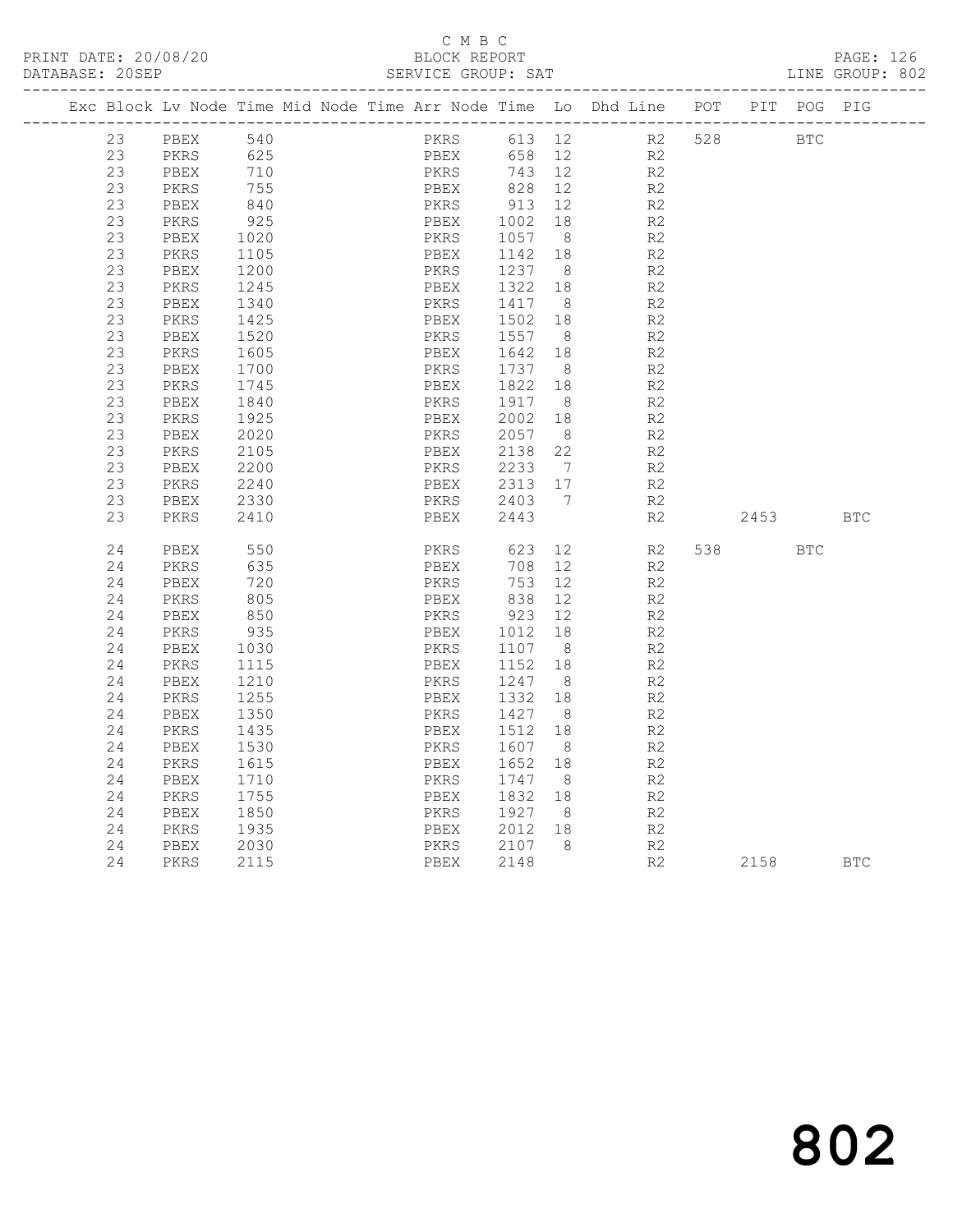|  | DATABASE: 20SEP |      |      |  |      | SERVICE GROUP: SAT   |                              |                                                                                    |     |      |            | LINE GROUP: 802 |  |
|--|-----------------|------|------|--|------|----------------------|------------------------------|------------------------------------------------------------------------------------|-----|------|------------|-----------------|--|
|  |                 |      |      |  |      | ____________________ |                              | Exc Block Lv Node Time Mid Node Time Arr Node Time Lo Dhd Line POT<br>------------ |     | PIT  | POG        | PIG             |  |
|  | 25              | PBEX | 600  |  | PKRS | 633                  | 12                           | R2                                                                                 | 548 |      | <b>BTC</b> |                 |  |
|  | 25              | PKRS | 645  |  | PBEX | 718                  | 12                           | R2                                                                                 |     |      |            |                 |  |
|  | 25              | PBEX | 730  |  | PKRS | 803                  | 12                           | R2                                                                                 |     |      |            |                 |  |
|  | 25              | PKRS | 815  |  | PBEX | 848                  | 12                           | R2                                                                                 |     |      |            |                 |  |
|  | 25              | PBEX | 900  |  | PKRS | 937                  | 8 <sup>8</sup>               | R <sub>2</sub>                                                                     |     |      |            |                 |  |
|  | 25              | PKRS | 945  |  | PBEX | 1022                 | 10                           | $\mathbb{R}2$                                                                      |     |      |            |                 |  |
|  | 25              | PBEX | 1032 |  | PKRS | 1109                 | 16                           | R2                                                                                 |     |      |            |                 |  |
|  | 25              | PKRS | 1125 |  | PBEX | 1202                 | 18                           | R <sub>2</sub>                                                                     |     |      |            |                 |  |
|  | 25              | PBEX | 1220 |  | PKRS | 1257                 | 8                            | R <sub>2</sub>                                                                     |     |      |            |                 |  |
|  | 25              | PKRS | 1305 |  | PBEX | 1342                 | 18                           | R2                                                                                 |     |      |            |                 |  |
|  | 25              | PBEX | 1400 |  | PKRS | 1437                 | 8                            | R <sub>2</sub>                                                                     |     |      |            |                 |  |
|  | 25              | PKRS | 1445 |  | PBEX | 1522                 | 18                           | R <sub>2</sub>                                                                     |     |      |            |                 |  |
|  | 25              | PBEX | 1540 |  | PKRS | 1617                 | - 8                          | R <sub>2</sub>                                                                     |     |      |            |                 |  |
|  | 25              | PKRS | 1625 |  | PBEX | 1702                 | 18                           | R <sub>2</sub>                                                                     |     |      |            |                 |  |
|  | 25              | PBEX | 1720 |  | PKRS | 1757                 | 8                            | R2                                                                                 |     |      |            |                 |  |
|  | 25              | PKRS | 1805 |  | PBEX | 1842                 | 18                           | R <sub>2</sub>                                                                     |     |      |            |                 |  |
|  | 25              | PBEX | 1900 |  | PKRS | 1937                 | 8                            | R2                                                                                 |     |      |            |                 |  |
|  | 25              | PKRS | 1945 |  | PBEX | 2022                 | 18                           | R2                                                                                 |     |      |            |                 |  |
|  | 25              | PBEX | 2040 |  | PKRS | 2117                 | - 8                          | R <sub>2</sub>                                                                     |     |      |            |                 |  |
|  | 25              | PKRS | 2125 |  | PBEX | 2158                 | 17                           | R2                                                                                 |     |      |            |                 |  |
|  | 25              | PBEX | 2215 |  | PKRS | 2248                 | $7\phantom{.0}\phantom{.0}7$ | R <sub>2</sub>                                                                     |     |      |            |                 |  |
|  | 25              | PKRS | 2255 |  | PBEX | 2328                 | 17                           | R <sub>2</sub>                                                                     |     |      |            |                 |  |
|  | 25              | PBEX | 2345 |  | PKRS | 2418                 | $\overline{7}$               | R <sub>2</sub>                                                                     |     |      |            |                 |  |
|  | 25              | PKRS | 2425 |  | PBEX | 2458                 |                              | R2                                                                                 |     | 2508 |            | <b>BTC</b>      |  |
|  | 26              | PBEX | 610  |  | PKRS | 643                  | 12                           | R2                                                                                 | 558 |      | <b>BTC</b> |                 |  |
|  | 26              | PKRS | 655  |  | PBEX | 728                  | 12                           | R2                                                                                 |     |      |            |                 |  |
|  | 26              | PBEX | 740  |  | PKRS | 813                  | 12                           | R2                                                                                 |     |      |            |                 |  |
|  | 26              | PKRS | 825  |  | PBEX | 858                  | 12                           | R2                                                                                 |     |      |            |                 |  |
|  | 26              | PBEX | 910  |  | PKRS | 947                  | - 8                          | R <sub>2</sub>                                                                     |     |      |            |                 |  |
|  | 26              | PKRS | 955  |  | PBEX | 1032                 | 18                           | R2                                                                                 |     |      |            |                 |  |
|  | 26              | PBEX | 1050 |  | PKRS | 1127                 | - 8                          | R2                                                                                 |     |      |            |                 |  |
|  | 26              | PKRS | 1135 |  | PBEX | 1212                 | 18                           | R <sub>2</sub>                                                                     |     |      |            |                 |  |
|  | 26              | PBEX | 1230 |  | PKRS | 1307                 | 8 <sup>8</sup>               | R <sub>2</sub>                                                                     |     |      |            |                 |  |
|  | 26              | PKRS | 1315 |  | PBEX | 1352                 | 18                           | R2                                                                                 |     |      |            |                 |  |
|  | 26              | PBEX | 1410 |  | PKRS | 1447                 | - 8                          | $\mathbb{R}2$                                                                      |     |      |            |                 |  |
|  | 26              | PKRS | 1455 |  | PBEX | 1532                 | 18                           | R2                                                                                 |     |      |            |                 |  |
|  | 26              | PBEX | 1550 |  | PKRS | 1627                 | - 8                          | R <sub>2</sub>                                                                     |     |      |            |                 |  |
|  | 26              | PKRS | 1635 |  | PBEX | 1712                 | 18                           | R2                                                                                 |     |      |            |                 |  |
|  | 26              | PBEX | 1730 |  | PKRS | 1807                 | 8                            | R2                                                                                 |     |      |            |                 |  |
|  | 26              | PKRS | 1815 |  | PBEX | 1852                 | 18                           | R <sub>2</sub>                                                                     |     |      |            |                 |  |
|  | 26              | PBEX | 1910 |  | PKRS | 1947                 | 8                            | R <sub>2</sub>                                                                     |     |      |            |                 |  |
|  | 26              | PKRS | 1955 |  | PBEX | 2032                 | 18                           | R2                                                                                 |     |      |            |                 |  |
|  | 26              | PBEX | 2050 |  | PKRS | 2127                 | 8                            | R2                                                                                 |     |      |            |                 |  |
|  | 26              | PKRS | 2135 |  | PBEX | 2208                 |                              | R2                                                                                 |     | 2218 |            | <b>BTC</b>      |  |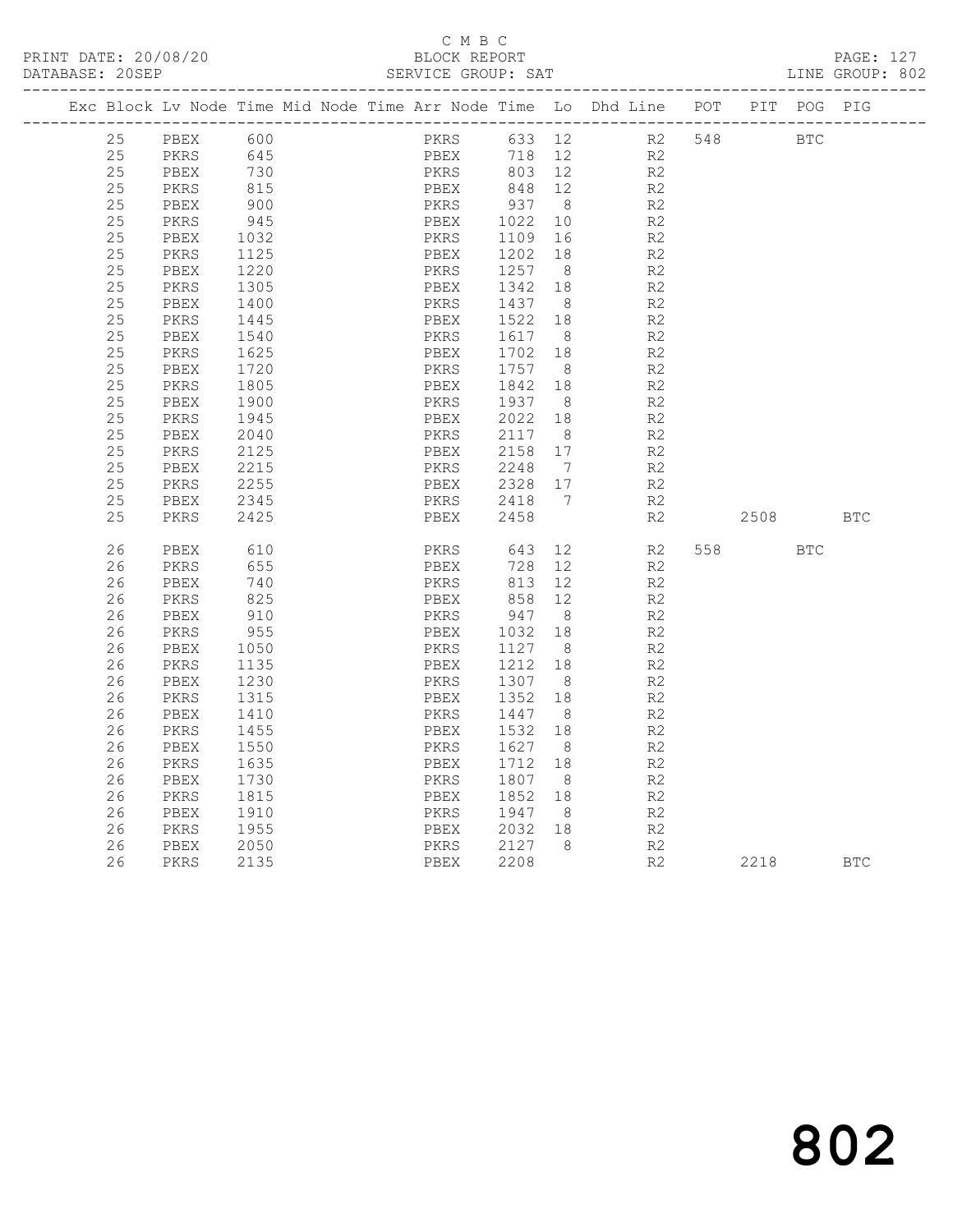PRINT DATE: 20/08/20<br>DATABASE: 20SEP

## C M B C<br>BLOCK REPORT<br>SERVICE GROUP: SAT

| PRINT DATE: 20/08/20<br>DATABASE: 20SEP |              |                                                                                | BLOCK REPORT<br>SERVICE GROUP: SAT |          |                |                                 |             |            | PAGE: 128<br>LINE GROUP: 802 |
|-----------------------------------------|--------------|--------------------------------------------------------------------------------|------------------------------------|----------|----------------|---------------------------------|-------------|------------|------------------------------|
|                                         |              | Exc Block Lv Node Time Mid Node Time Arr Node Time Lo Dhd Line POT PIT POG PIG |                                    |          |                |                                 |             |            |                              |
|                                         | 27 PBEX 620  |                                                                                |                                    |          |                | PKRS 653 12 R2 608              |             | <b>BTC</b> |                              |
| 27                                      | PKRS 705     |                                                                                |                                    |          |                | PBEX 738 12 R2                  |             |            |                              |
| 27                                      | PBEX         | 750                                                                            | PKRS 823 12 R2                     |          |                |                                 |             |            |                              |
| 27                                      | PKRS         | 835                                                                            |                                    |          |                |                                 |             |            |                              |
| 27                                      | PBEX         | 920                                                                            |                                    |          |                | PBEX 908 12 R2<br>PKRS 957 8 R2 |             |            |                              |
| 27                                      | PKRS         | 1005                                                                           | PBEX                               |          |                | 1042 18 R2                      |             |            |                              |
| 27                                      | PBEX         | 1100                                                                           | PKRS                               |          |                | 1137 8 R2                       |             |            |                              |
| 27                                      | PKRS         | 1145                                                                           | PBEX                               | 1222 18  |                | R2                              |             |            |                              |
| 27                                      | PBEX         | 1240                                                                           | PKRS                               | 1317 8   |                |                                 |             |            |                              |
| 27                                      | PKRS         | 1325                                                                           | PBEX                               | 1402 18  |                | R2<br>R2                        |             |            |                              |
| 27                                      | PBEX         | 1420                                                                           | PKRS                               |          |                | 1457 8 R2                       |             |            |                              |
| 27                                      | PKRS         | 1505                                                                           | PBEX                               |          |                | 1542 18 R2                      |             |            |                              |
| 27                                      | PBEX         | 1600                                                                           | PKRS                               | 1637 8   |                | R2                              |             |            |                              |
| 27                                      | PKRS         | 1645                                                                           | PBEX                               | 1722 18  |                | R2                              |             |            |                              |
| 27                                      | PBEX         | 1740                                                                           | PKRS                               |          |                | 1817 8 R2                       |             |            |                              |
| 27                                      | PKRS         | 1825                                                                           | PBEX                               |          |                | 1902 18 R2                      |             |            |                              |
| 27                                      | PBEX         | 1920                                                                           | PKRS                               | 1957 8   |                | R2                              |             |            |                              |
| 27                                      | PKRS         | 2005                                                                           | PBEX                               | 2042 18  |                | R <sub>2</sub>                  |             |            |                              |
| 27                                      | PBEX         | 2100                                                                           | PKRS                               |          |                | 2133 12 R2                      |             |            |                              |
| 27                                      | PKRS         | 2145                                                                           | PBEX                               | 2218 12  |                | R2                              |             |            |                              |
| 27                                      | PBEX         |                                                                                | PKRS                               | 2303     | $7\phantom{0}$ | R2                              |             |            |                              |
| 27                                      | PKRS         | 2230<br>2310                                                                   | PBEX                               | 2343 17  |                | R2                              |             |            |                              |
| 27                                      | PBEX         | 2400                                                                           | PKRS                               | 2433 7   |                | R2                              |             |            |                              |
| 27                                      | PKRS         | 2440                                                                           | PBEX                               |          |                | 2513 5 R2                       |             |            |                              |
| 27                                      | PBEX         |                                                                                | PKRS 2551 5                        |          |                | R2                              |             |            |                              |
| 27                                      | PKRS         | 2518<br>2556                                                                   | PBEX                               | 2629     |                |                                 | R2 2639 BTC |            |                              |
| 28                                      | PBEX         | 640                                                                            |                                    |          |                | PKRS 713 12 R2                  | 628 BTC     |            |                              |
| 28                                      | PKRS         | 725                                                                            | PBEX                               | $758$ 12 |                | R2                              |             |            |                              |
| 28                                      | PBEX         | 810                                                                            | PKRS                               | 843 12   |                | R2                              |             |            |                              |
| 28                                      | PKRS         | 855                                                                            | PBEX                               |          |                | 928 12 R2                       |             |            |                              |
| 28                                      | PBEX         | 940                                                                            | PKRS                               | 1017 8   |                | R2                              |             |            |                              |
| 28                                      | PKRS         | 1025                                                                           | PBEX                               | 1102 18  |                | R2                              |             |            |                              |
| 28                                      | PBEX         | 1120                                                                           | PKRS                               | 1157 8   |                |                                 |             |            |                              |
| 28                                      | PKRS         | 1205                                                                           | PBEX                               | 1242 18  |                | R2<br>R2                        |             |            |                              |
| 28                                      | PBEX         | 1300                                                                           | PKRS 1337 8 R2                     |          |                |                                 |             |            |                              |
| 28                                      | PKRS         | 1345                                                                           | PBEX                               | 1422 18  |                | R2                              |             |            |                              |
|                                         | 28 PBEX 1440 |                                                                                | PKRS 1517 8                        |          |                | R <sub>2</sub>                  |             |            |                              |
| 28                                      | PKRS         | 1525                                                                           | PBEX                               | 1602     | 18             | R2                              |             |            |                              |
| 28                                      | PBEX         | 1620                                                                           | PKRS                               | 1657     | 8              | R2                              |             |            |                              |
| 28                                      | PKRS         | 1705                                                                           | PBEX                               | 1742     | 18             | R2                              |             |            |                              |
| 28                                      | PBEX         | 1800                                                                           | PKRS                               | 1837     | 8              | R2                              |             |            |                              |
| 28                                      | PKRS         | 1845                                                                           | PBEX                               | 1922     | 18             | $\mathbb{R}2$                   |             |            |                              |
| 28                                      | PBEX         | 1940                                                                           | PKRS                               | 2017     | 8              | R2                              |             |            |                              |
| 28                                      | PKRS         | 2025                                                                           | PBEX                               | 2102     | 13             | $\mathbb{R}2$                   |             |            |                              |
| 28                                      | PBEX         | 2115                                                                           | PKRS                               | 2148     | 7              | $\mathbb{R}2$                   |             |            |                              |
| 28                                      | PKRS         | 2155                                                                           | PBEX                               | 2228     | $17$           | $\mathbb{R}2$                   |             |            |                              |
| 28                                      | PBEX         | 2245                                                                           | PKRS                               | 2318     | 7              | R2                              |             |            |                              |
| 28                                      | PKRS         | 2325                                                                           | PBEX                               | 2358     | 17             | R2                              |             |            |                              |
| 28                                      | PBEX         | 2415                                                                           | PKRS                               | 2448     | 7              | R2                              |             |            |                              |
| 28                                      | PKRS         | 2455                                                                           | PBEX                               | 2528     |                | R2                              | 2538        |            | $_{\rm BTC}$                 |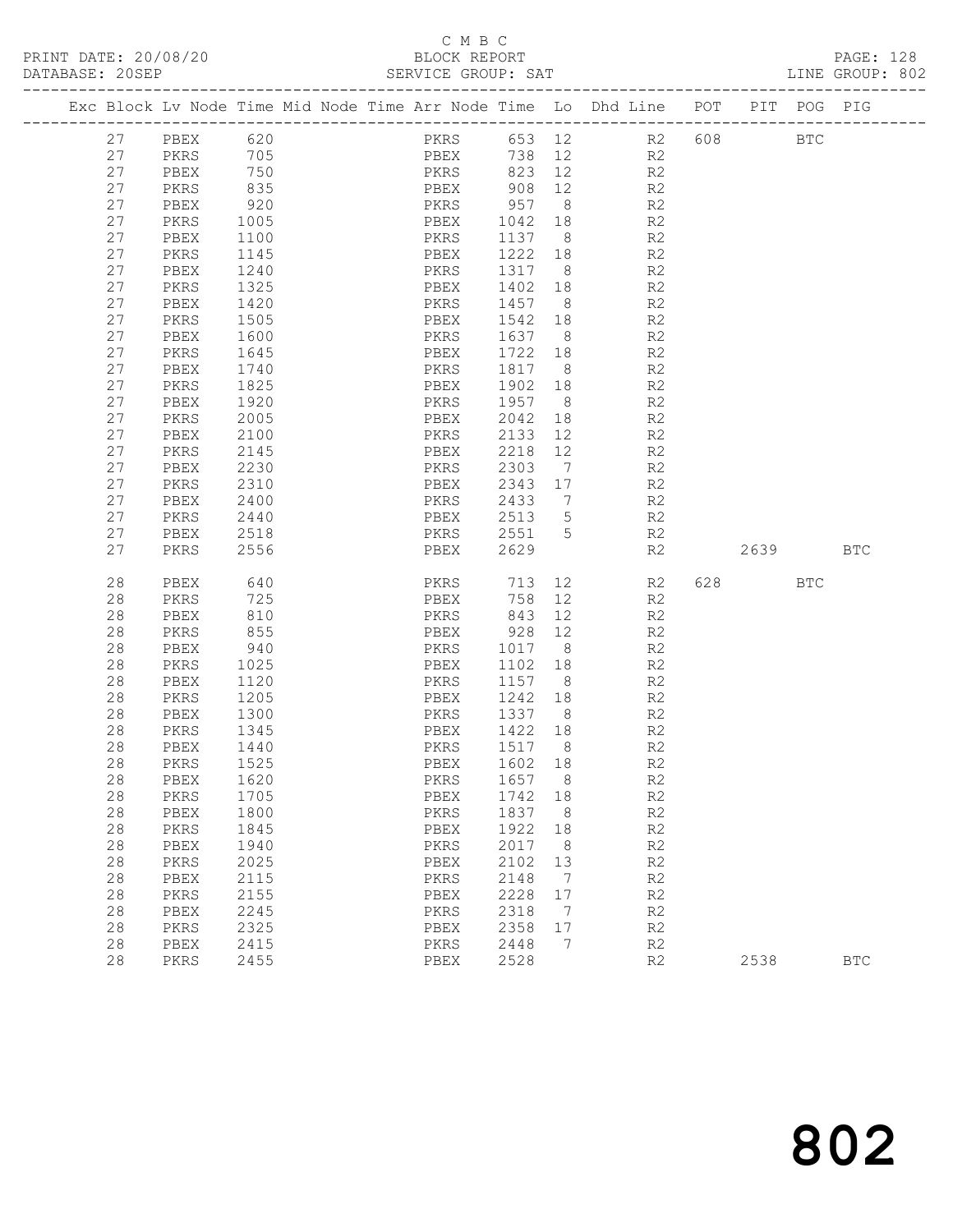### C M B C<br>BLOCK REPORT SERVICE GROUP: SAT

|    |      |            |  |      |         |                | Exc Block Lv Node Time Mid Node Time Arr Node Time Lo Dhd Line POT<br>-------------------------------------- |      | PIT POG PIG  |            |
|----|------|------------|--|------|---------|----------------|--------------------------------------------------------------------------------------------------------------|------|--------------|------------|
| 29 | PBEX | 650        |  | PKRS |         |                | 723 12 R2 638                                                                                                |      | $_{\rm BTC}$ |            |
| 29 | PKRS | 735        |  | PBEX | 808     | 12             | R2                                                                                                           |      |              |            |
| 29 | PBEX | 820<br>905 |  | PKRS | 853     | 12             | R2                                                                                                           |      |              |            |
| 29 | PKRS |            |  | PBEX | 942     | 18             | R2                                                                                                           |      |              |            |
| 29 | PBEX | 1000       |  | PKRS | 1037    | 8 <sup>8</sup> | R <sub>2</sub>                                                                                               |      |              |            |
| 29 | PKRS | 1045       |  | PBEX | 1122    | 18             | R2                                                                                                           |      |              |            |
| 29 | PBEX | 1140       |  | PKRS | 1217    | 8 <sup>8</sup> | R <sub>2</sub>                                                                                               |      |              |            |
| 29 | PKRS | 1225       |  | PBEX | 1302    | 18             | R <sub>2</sub>                                                                                               |      |              |            |
| 29 | PBEX | 1320       |  | PKRS | 1357    | 8 <sup>8</sup> | R <sub>2</sub>                                                                                               |      |              |            |
| 29 | PKRS | 1405       |  | PBEX | 1442    | 18             | R <sub>2</sub>                                                                                               |      |              |            |
| 29 | PBEX | 1500       |  | PKRS | 1537    | 8 <sup>8</sup> | R2                                                                                                           |      |              |            |
| 29 | PKRS | 1545       |  | PBEX | 1622 18 |                | R2                                                                                                           |      |              |            |
| 29 | PBEX | 1640       |  | PKRS | 1717    | 8 <sup>8</sup> | R2                                                                                                           |      |              |            |
| 29 | PKRS | 1725       |  | PBEX | 1802 18 |                | R <sub>2</sub>                                                                                               |      |              |            |
| 29 | PBEX | 1820       |  | PKRS | 1857    | 8 <sup>8</sup> | R2                                                                                                           |      |              |            |
| 29 | PKRS | 1905       |  | PBEX | 1942 18 |                | R <sub>2</sub>                                                                                               |      |              |            |
| 29 | PBEX | 2000       |  | PKRS | 2037    | - 8            | R2                                                                                                           |      |              |            |
| 29 | PKRS | 2045       |  | PBEX | 2122    |                | R2                                                                                                           | 2132 |              | <b>BTC</b> |
|    |      |            |  |      |         |                |                                                                                                              |      |              |            |
| 30 | PBEX | 950        |  | PKRS | 1027    | 8 <sup>8</sup> | R2                                                                                                           |      | <b>BTC</b>   |            |
| 30 | PKRS | 1035       |  | PBEX | 1112 18 |                | R <sub>2</sub>                                                                                               |      |              |            |
| 30 | PBEX | 1130       |  | PKRS | 1207    | 8 <sup>8</sup> | R <sub>2</sub>                                                                                               |      |              |            |
| 30 | PKRS | 1215       |  | PBEX | 1252    | 18             | R <sub>2</sub>                                                                                               |      |              |            |
| 30 | PBEX | 1310       |  | PKRS | 1347    | 8 <sup>8</sup> | R <sub>2</sub>                                                                                               |      |              |            |
| 30 | PKRS | 1355       |  | PBEX | 1432    | 18             | R2                                                                                                           |      |              |            |
| 30 | PBEX | 1450       |  | PKRS | 1527    | 8 <sup>8</sup> | R2                                                                                                           |      |              |            |
| 30 | PKRS | 1535       |  | PBEX | 1612    | 18             | R <sub>2</sub>                                                                                               |      |              |            |
| 30 | PBEX | 1630       |  | PKRS | 1707    | 8 <sup>8</sup> | R <sub>2</sub>                                                                                               |      |              |            |
| 30 | PKRS | 1715       |  | PBEX | 1752    | 18             | R2                                                                                                           |      |              |            |
| 30 | PBEX | 1810       |  | PKRS | 1847    | 8 <sup>8</sup> | R <sub>2</sub>                                                                                               |      |              |            |
| 30 | PKRS | 1855       |  | PBEX | 1932    | 18             | R <sub>2</sub>                                                                                               |      |              |            |
| 30 | PBEX | 1950       |  | PKRS | 2027    | 8 <sup>8</sup> | R <sub>2</sub>                                                                                               |      |              |            |
| 30 | PKRS | 2035       |  | PBEX | 2112    | 18             | R <sub>2</sub>                                                                                               |      |              |            |
| 30 | PBEX | 2130       |  | PKRS | 2203    | $\overline{7}$ | R <sub>2</sub>                                                                                               |      |              |            |
| 30 | PKRS | 2210       |  | PBEX | 2243    | 17             | R <sub>2</sub>                                                                                               |      |              |            |
| 30 | PBEX | 2300       |  | PKRS | 2333    | $\overline{7}$ | R <sub>2</sub>                                                                                               |      |              |            |
| 30 | PKRS | 2340       |  | PBEX | 2413    | 17             | R <sub>2</sub>                                                                                               |      |              |            |
| 30 | PBEX | 2430       |  | PKRS | 2503    | 7              | R2                                                                                                           |      |              |            |
| 30 | PKRS | 2510       |  | PBEX | 2543    |                | R <sub>2</sub>                                                                                               | 2553 |              | <b>BTC</b> |

802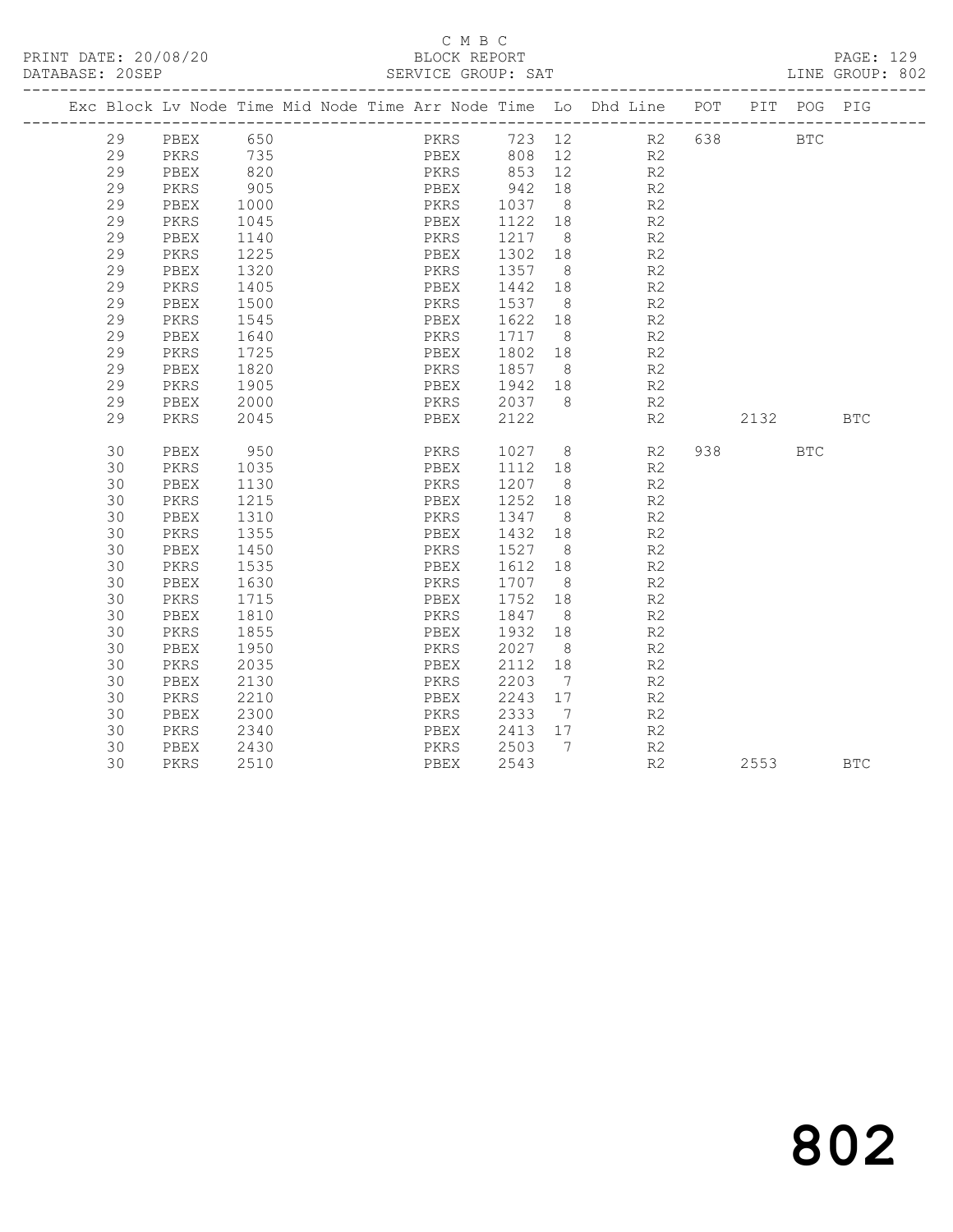### C M B C<br>BLOCK REPOI SERVICE GROUP: SAT

| PRINT DATE: 20/08/20 | BLOCK REPORT       | PAGE: 130       |  |
|----------------------|--------------------|-----------------|--|
| DATABASE: 20SEP      | SERVICE GROUP: SAT | LINE GROUP: 802 |  |

| Exc Block Lv Node Time Mid Node Time Arr Node Time Lo Dhd Line POT<br>PIT POG PIG<br>CAPT 619 2 245<br>558<br>72<br>PBEX<br>610<br>$_{\rm BTC}$<br>621<br>PBEX<br>630 10 245<br>72<br>CAPT<br>CAPT<br>72<br>640<br>650<br>$\overline{2}$<br>PBEX<br>245<br>72<br>702<br>8 <sup>8</sup><br>CAPT<br>652<br>PBEX<br>245<br>720<br>$\overline{2}$<br>72<br>710<br>245<br>PBEX<br>CAPT<br>732<br>72<br>722<br>8 <sup>8</sup><br>CAPT<br>PBEX<br>245<br>CAPT<br>750<br>$\overline{2}$<br>72<br>740<br>PBEX<br>245<br>802<br>72<br>8<br>CAPT<br>752<br>245<br>PBEX<br>$2^{\circ}$<br>820<br>72<br>810<br>PBEX<br>CAPT<br>245<br>822<br>832<br>72<br>8<br>CAPT<br>PBEX<br>245<br>CAPT<br>$\overline{2}$<br>72<br>840<br>850<br>PBEX<br>245<br>8<br>72<br>902<br>CAPT<br>852<br>PBEX<br>245<br>$\overline{2}$<br>72<br>920<br>PBEX<br>910<br>CAPT<br>245<br>932<br>72<br>922<br>8<br>CAPT<br>PBEX<br>245<br>CAPT 950<br>$\mathbf{2}$<br>72<br>940<br>PBEX<br>245<br>72<br>8<br>CAPT<br>952<br>PBEX<br>1002<br>245<br>$\overline{2}$<br>72<br>1020<br>PBEX<br>1010<br>CAPT<br>245<br>72<br>1032<br>8<br>CAPT<br>1022<br>PBEX<br>245<br>CAPT<br>72<br>$\overline{2}$<br>PBEX<br>1040<br>1050<br>245<br>72<br>CAPT<br>1052<br>PBEX<br>1102<br>8<br>245<br>$\overline{2}$<br>72<br>1110<br>1120<br>PBEX<br>CAPT<br>245<br>72<br>1122<br>1132<br>8<br>CAPT<br>PBEX<br>245<br>72<br>1140<br>1150<br>$\mathbf{2}$<br>PBEX<br>CAPT<br>245<br>72<br>1202<br>8<br>CAPT<br>1152<br>PBEX<br>245<br>72<br>1220<br>$\mathbf{2}$<br>PBEX<br>1210<br>CAPT<br>245<br>72<br>1222<br>1232<br>8<br>CAPT<br>PBEX<br>245<br>$\mathbf{2}$<br>72<br>1240<br>CAPT<br>1250<br>PBEX<br>245<br>72<br>1302<br>8<br>CAPT<br>1252<br>PBEX<br>245<br>$2^{\circ}$<br>72<br>1320<br>PBEX<br>1310<br>CAPT<br>245<br>72<br>1322<br>1332<br>8<br>CAPT<br>PBEX<br>245<br>72<br>1340<br>CAPT<br>1350<br>$\mathbf{2}$<br>PBEX<br>245<br>72<br>1402<br>8<br>CAPT<br>1352<br>PBEX<br>245<br>72<br>1420<br>$\overline{2}$<br>PBEX<br>1410<br>CAPT<br>245<br>8<br>72<br>1422<br>1432<br>CAPT<br>PBEX<br>245<br>$\mathbf{2}$<br>72<br>PBEX<br>1440<br>CAPT<br>1450<br>245<br>72<br>1502<br>8 <sup>8</sup><br>CAPT<br>1452<br>245<br>PBEX<br>$\overline{2}$<br>72<br>PBEX<br>1510<br>CAPT<br>1520<br>245<br>8 <sup>8</sup><br>72<br>1522<br>1532<br>CAPT<br>PBEX<br>245<br>2<br>72<br>1540<br>1550<br>PBEX<br>CAPT<br>245<br>PBEX 1602 8<br>72<br>1552<br>CAPT<br>245<br>$\mathbf{2}$<br>72<br>1620<br>245<br>PBEX<br>1610<br>CAPT<br>72<br>1622<br>1632<br>8<br>245<br>CAPT<br>PBEX<br>72<br>1640<br>1650<br>2<br>245<br>PBEX<br>CAPT<br>72<br>245<br>CAPT<br>1652<br>PBEX<br>1702<br>8<br>72<br>1720<br>245<br>PBEX<br>1710<br>CAPT<br>2<br>72<br>1722<br>1732<br>8<br>245<br>$\texttt{CAPT}$<br>PBEX<br>72<br>CAPT<br>1750<br>$\mathbf{2}$<br>245<br>PBEX<br>1740<br>72<br>1752<br>1802<br>8<br>245<br>CAPT<br>PBEX<br>72<br>1810<br>1820<br>2<br>245<br>PBEX<br>CAPT<br>72<br>1822<br>1832<br>8<br>245<br>$\texttt{CAPT}$<br>PBEX<br>72<br>1840<br>1850<br>$\mathbf{2}$<br>245<br>PBEX<br>CAPT<br>72<br>$\texttt{CAPT}$<br>1852<br>1902<br>8<br>245<br>PBEX<br>72<br>1910<br>1920<br>$\mathbf{2}$<br>245<br>PBEX<br>CAPT<br>72<br>1922<br>1932<br>245<br>CAPT<br>PBEX<br>8<br>72<br>1940<br>$\texttt{CAPT}$<br>1950<br>2<br>245<br>PBEX<br>72<br>2002<br>8<br>245<br>CAPT<br>1952<br>PBEX<br>72<br>2010<br>CAPT<br>2019<br>$\overline{2}$<br>245<br>PBEX |  |  |  |  |  |  |  |  |  |
|-------------------------------------------------------------------------------------------------------------------------------------------------------------------------------------------------------------------------------------------------------------------------------------------------------------------------------------------------------------------------------------------------------------------------------------------------------------------------------------------------------------------------------------------------------------------------------------------------------------------------------------------------------------------------------------------------------------------------------------------------------------------------------------------------------------------------------------------------------------------------------------------------------------------------------------------------------------------------------------------------------------------------------------------------------------------------------------------------------------------------------------------------------------------------------------------------------------------------------------------------------------------------------------------------------------------------------------------------------------------------------------------------------------------------------------------------------------------------------------------------------------------------------------------------------------------------------------------------------------------------------------------------------------------------------------------------------------------------------------------------------------------------------------------------------------------------------------------------------------------------------------------------------------------------------------------------------------------------------------------------------------------------------------------------------------------------------------------------------------------------------------------------------------------------------------------------------------------------------------------------------------------------------------------------------------------------------------------------------------------------------------------------------------------------------------------------------------------------------------------------------------------------------------------------------------------------------------------------------------------------------------------------------------------------------------------------------------------------------------------------------------------------------------------------------------------------------------------------------------------------------------------------------------------------------------------------------------------------------------------------------------------------------------------------------------------------------------------------------------------------------------------------------------------------------------------------------------------------------------------------------------------------------------------------------------------------------------------------------------------------------------------------------|--|--|--|--|--|--|--|--|--|
|                                                                                                                                                                                                                                                                                                                                                                                                                                                                                                                                                                                                                                                                                                                                                                                                                                                                                                                                                                                                                                                                                                                                                                                                                                                                                                                                                                                                                                                                                                                                                                                                                                                                                                                                                                                                                                                                                                                                                                                                                                                                                                                                                                                                                                                                                                                                                                                                                                                                                                                                                                                                                                                                                                                                                                                                                                                                                                                                                                                                                                                                                                                                                                                                                                                                                                                                                                                                       |  |  |  |  |  |  |  |  |  |
|                                                                                                                                                                                                                                                                                                                                                                                                                                                                                                                                                                                                                                                                                                                                                                                                                                                                                                                                                                                                                                                                                                                                                                                                                                                                                                                                                                                                                                                                                                                                                                                                                                                                                                                                                                                                                                                                                                                                                                                                                                                                                                                                                                                                                                                                                                                                                                                                                                                                                                                                                                                                                                                                                                                                                                                                                                                                                                                                                                                                                                                                                                                                                                                                                                                                                                                                                                                                       |  |  |  |  |  |  |  |  |  |
|                                                                                                                                                                                                                                                                                                                                                                                                                                                                                                                                                                                                                                                                                                                                                                                                                                                                                                                                                                                                                                                                                                                                                                                                                                                                                                                                                                                                                                                                                                                                                                                                                                                                                                                                                                                                                                                                                                                                                                                                                                                                                                                                                                                                                                                                                                                                                                                                                                                                                                                                                                                                                                                                                                                                                                                                                                                                                                                                                                                                                                                                                                                                                                                                                                                                                                                                                                                                       |  |  |  |  |  |  |  |  |  |
|                                                                                                                                                                                                                                                                                                                                                                                                                                                                                                                                                                                                                                                                                                                                                                                                                                                                                                                                                                                                                                                                                                                                                                                                                                                                                                                                                                                                                                                                                                                                                                                                                                                                                                                                                                                                                                                                                                                                                                                                                                                                                                                                                                                                                                                                                                                                                                                                                                                                                                                                                                                                                                                                                                                                                                                                                                                                                                                                                                                                                                                                                                                                                                                                                                                                                                                                                                                                       |  |  |  |  |  |  |  |  |  |
|                                                                                                                                                                                                                                                                                                                                                                                                                                                                                                                                                                                                                                                                                                                                                                                                                                                                                                                                                                                                                                                                                                                                                                                                                                                                                                                                                                                                                                                                                                                                                                                                                                                                                                                                                                                                                                                                                                                                                                                                                                                                                                                                                                                                                                                                                                                                                                                                                                                                                                                                                                                                                                                                                                                                                                                                                                                                                                                                                                                                                                                                                                                                                                                                                                                                                                                                                                                                       |  |  |  |  |  |  |  |  |  |
|                                                                                                                                                                                                                                                                                                                                                                                                                                                                                                                                                                                                                                                                                                                                                                                                                                                                                                                                                                                                                                                                                                                                                                                                                                                                                                                                                                                                                                                                                                                                                                                                                                                                                                                                                                                                                                                                                                                                                                                                                                                                                                                                                                                                                                                                                                                                                                                                                                                                                                                                                                                                                                                                                                                                                                                                                                                                                                                                                                                                                                                                                                                                                                                                                                                                                                                                                                                                       |  |  |  |  |  |  |  |  |  |
|                                                                                                                                                                                                                                                                                                                                                                                                                                                                                                                                                                                                                                                                                                                                                                                                                                                                                                                                                                                                                                                                                                                                                                                                                                                                                                                                                                                                                                                                                                                                                                                                                                                                                                                                                                                                                                                                                                                                                                                                                                                                                                                                                                                                                                                                                                                                                                                                                                                                                                                                                                                                                                                                                                                                                                                                                                                                                                                                                                                                                                                                                                                                                                                                                                                                                                                                                                                                       |  |  |  |  |  |  |  |  |  |
|                                                                                                                                                                                                                                                                                                                                                                                                                                                                                                                                                                                                                                                                                                                                                                                                                                                                                                                                                                                                                                                                                                                                                                                                                                                                                                                                                                                                                                                                                                                                                                                                                                                                                                                                                                                                                                                                                                                                                                                                                                                                                                                                                                                                                                                                                                                                                                                                                                                                                                                                                                                                                                                                                                                                                                                                                                                                                                                                                                                                                                                                                                                                                                                                                                                                                                                                                                                                       |  |  |  |  |  |  |  |  |  |
|                                                                                                                                                                                                                                                                                                                                                                                                                                                                                                                                                                                                                                                                                                                                                                                                                                                                                                                                                                                                                                                                                                                                                                                                                                                                                                                                                                                                                                                                                                                                                                                                                                                                                                                                                                                                                                                                                                                                                                                                                                                                                                                                                                                                                                                                                                                                                                                                                                                                                                                                                                                                                                                                                                                                                                                                                                                                                                                                                                                                                                                                                                                                                                                                                                                                                                                                                                                                       |  |  |  |  |  |  |  |  |  |
|                                                                                                                                                                                                                                                                                                                                                                                                                                                                                                                                                                                                                                                                                                                                                                                                                                                                                                                                                                                                                                                                                                                                                                                                                                                                                                                                                                                                                                                                                                                                                                                                                                                                                                                                                                                                                                                                                                                                                                                                                                                                                                                                                                                                                                                                                                                                                                                                                                                                                                                                                                                                                                                                                                                                                                                                                                                                                                                                                                                                                                                                                                                                                                                                                                                                                                                                                                                                       |  |  |  |  |  |  |  |  |  |
|                                                                                                                                                                                                                                                                                                                                                                                                                                                                                                                                                                                                                                                                                                                                                                                                                                                                                                                                                                                                                                                                                                                                                                                                                                                                                                                                                                                                                                                                                                                                                                                                                                                                                                                                                                                                                                                                                                                                                                                                                                                                                                                                                                                                                                                                                                                                                                                                                                                                                                                                                                                                                                                                                                                                                                                                                                                                                                                                                                                                                                                                                                                                                                                                                                                                                                                                                                                                       |  |  |  |  |  |  |  |  |  |
|                                                                                                                                                                                                                                                                                                                                                                                                                                                                                                                                                                                                                                                                                                                                                                                                                                                                                                                                                                                                                                                                                                                                                                                                                                                                                                                                                                                                                                                                                                                                                                                                                                                                                                                                                                                                                                                                                                                                                                                                                                                                                                                                                                                                                                                                                                                                                                                                                                                                                                                                                                                                                                                                                                                                                                                                                                                                                                                                                                                                                                                                                                                                                                                                                                                                                                                                                                                                       |  |  |  |  |  |  |  |  |  |
|                                                                                                                                                                                                                                                                                                                                                                                                                                                                                                                                                                                                                                                                                                                                                                                                                                                                                                                                                                                                                                                                                                                                                                                                                                                                                                                                                                                                                                                                                                                                                                                                                                                                                                                                                                                                                                                                                                                                                                                                                                                                                                                                                                                                                                                                                                                                                                                                                                                                                                                                                                                                                                                                                                                                                                                                                                                                                                                                                                                                                                                                                                                                                                                                                                                                                                                                                                                                       |  |  |  |  |  |  |  |  |  |
|                                                                                                                                                                                                                                                                                                                                                                                                                                                                                                                                                                                                                                                                                                                                                                                                                                                                                                                                                                                                                                                                                                                                                                                                                                                                                                                                                                                                                                                                                                                                                                                                                                                                                                                                                                                                                                                                                                                                                                                                                                                                                                                                                                                                                                                                                                                                                                                                                                                                                                                                                                                                                                                                                                                                                                                                                                                                                                                                                                                                                                                                                                                                                                                                                                                                                                                                                                                                       |  |  |  |  |  |  |  |  |  |
|                                                                                                                                                                                                                                                                                                                                                                                                                                                                                                                                                                                                                                                                                                                                                                                                                                                                                                                                                                                                                                                                                                                                                                                                                                                                                                                                                                                                                                                                                                                                                                                                                                                                                                                                                                                                                                                                                                                                                                                                                                                                                                                                                                                                                                                                                                                                                                                                                                                                                                                                                                                                                                                                                                                                                                                                                                                                                                                                                                                                                                                                                                                                                                                                                                                                                                                                                                                                       |  |  |  |  |  |  |  |  |  |
|                                                                                                                                                                                                                                                                                                                                                                                                                                                                                                                                                                                                                                                                                                                                                                                                                                                                                                                                                                                                                                                                                                                                                                                                                                                                                                                                                                                                                                                                                                                                                                                                                                                                                                                                                                                                                                                                                                                                                                                                                                                                                                                                                                                                                                                                                                                                                                                                                                                                                                                                                                                                                                                                                                                                                                                                                                                                                                                                                                                                                                                                                                                                                                                                                                                                                                                                                                                                       |  |  |  |  |  |  |  |  |  |
|                                                                                                                                                                                                                                                                                                                                                                                                                                                                                                                                                                                                                                                                                                                                                                                                                                                                                                                                                                                                                                                                                                                                                                                                                                                                                                                                                                                                                                                                                                                                                                                                                                                                                                                                                                                                                                                                                                                                                                                                                                                                                                                                                                                                                                                                                                                                                                                                                                                                                                                                                                                                                                                                                                                                                                                                                                                                                                                                                                                                                                                                                                                                                                                                                                                                                                                                                                                                       |  |  |  |  |  |  |  |  |  |
|                                                                                                                                                                                                                                                                                                                                                                                                                                                                                                                                                                                                                                                                                                                                                                                                                                                                                                                                                                                                                                                                                                                                                                                                                                                                                                                                                                                                                                                                                                                                                                                                                                                                                                                                                                                                                                                                                                                                                                                                                                                                                                                                                                                                                                                                                                                                                                                                                                                                                                                                                                                                                                                                                                                                                                                                                                                                                                                                                                                                                                                                                                                                                                                                                                                                                                                                                                                                       |  |  |  |  |  |  |  |  |  |
|                                                                                                                                                                                                                                                                                                                                                                                                                                                                                                                                                                                                                                                                                                                                                                                                                                                                                                                                                                                                                                                                                                                                                                                                                                                                                                                                                                                                                                                                                                                                                                                                                                                                                                                                                                                                                                                                                                                                                                                                                                                                                                                                                                                                                                                                                                                                                                                                                                                                                                                                                                                                                                                                                                                                                                                                                                                                                                                                                                                                                                                                                                                                                                                                                                                                                                                                                                                                       |  |  |  |  |  |  |  |  |  |
|                                                                                                                                                                                                                                                                                                                                                                                                                                                                                                                                                                                                                                                                                                                                                                                                                                                                                                                                                                                                                                                                                                                                                                                                                                                                                                                                                                                                                                                                                                                                                                                                                                                                                                                                                                                                                                                                                                                                                                                                                                                                                                                                                                                                                                                                                                                                                                                                                                                                                                                                                                                                                                                                                                                                                                                                                                                                                                                                                                                                                                                                                                                                                                                                                                                                                                                                                                                                       |  |  |  |  |  |  |  |  |  |
|                                                                                                                                                                                                                                                                                                                                                                                                                                                                                                                                                                                                                                                                                                                                                                                                                                                                                                                                                                                                                                                                                                                                                                                                                                                                                                                                                                                                                                                                                                                                                                                                                                                                                                                                                                                                                                                                                                                                                                                                                                                                                                                                                                                                                                                                                                                                                                                                                                                                                                                                                                                                                                                                                                                                                                                                                                                                                                                                                                                                                                                                                                                                                                                                                                                                                                                                                                                                       |  |  |  |  |  |  |  |  |  |
|                                                                                                                                                                                                                                                                                                                                                                                                                                                                                                                                                                                                                                                                                                                                                                                                                                                                                                                                                                                                                                                                                                                                                                                                                                                                                                                                                                                                                                                                                                                                                                                                                                                                                                                                                                                                                                                                                                                                                                                                                                                                                                                                                                                                                                                                                                                                                                                                                                                                                                                                                                                                                                                                                                                                                                                                                                                                                                                                                                                                                                                                                                                                                                                                                                                                                                                                                                                                       |  |  |  |  |  |  |  |  |  |
|                                                                                                                                                                                                                                                                                                                                                                                                                                                                                                                                                                                                                                                                                                                                                                                                                                                                                                                                                                                                                                                                                                                                                                                                                                                                                                                                                                                                                                                                                                                                                                                                                                                                                                                                                                                                                                                                                                                                                                                                                                                                                                                                                                                                                                                                                                                                                                                                                                                                                                                                                                                                                                                                                                                                                                                                                                                                                                                                                                                                                                                                                                                                                                                                                                                                                                                                                                                                       |  |  |  |  |  |  |  |  |  |
|                                                                                                                                                                                                                                                                                                                                                                                                                                                                                                                                                                                                                                                                                                                                                                                                                                                                                                                                                                                                                                                                                                                                                                                                                                                                                                                                                                                                                                                                                                                                                                                                                                                                                                                                                                                                                                                                                                                                                                                                                                                                                                                                                                                                                                                                                                                                                                                                                                                                                                                                                                                                                                                                                                                                                                                                                                                                                                                                                                                                                                                                                                                                                                                                                                                                                                                                                                                                       |  |  |  |  |  |  |  |  |  |
|                                                                                                                                                                                                                                                                                                                                                                                                                                                                                                                                                                                                                                                                                                                                                                                                                                                                                                                                                                                                                                                                                                                                                                                                                                                                                                                                                                                                                                                                                                                                                                                                                                                                                                                                                                                                                                                                                                                                                                                                                                                                                                                                                                                                                                                                                                                                                                                                                                                                                                                                                                                                                                                                                                                                                                                                                                                                                                                                                                                                                                                                                                                                                                                                                                                                                                                                                                                                       |  |  |  |  |  |  |  |  |  |
|                                                                                                                                                                                                                                                                                                                                                                                                                                                                                                                                                                                                                                                                                                                                                                                                                                                                                                                                                                                                                                                                                                                                                                                                                                                                                                                                                                                                                                                                                                                                                                                                                                                                                                                                                                                                                                                                                                                                                                                                                                                                                                                                                                                                                                                                                                                                                                                                                                                                                                                                                                                                                                                                                                                                                                                                                                                                                                                                                                                                                                                                                                                                                                                                                                                                                                                                                                                                       |  |  |  |  |  |  |  |  |  |
|                                                                                                                                                                                                                                                                                                                                                                                                                                                                                                                                                                                                                                                                                                                                                                                                                                                                                                                                                                                                                                                                                                                                                                                                                                                                                                                                                                                                                                                                                                                                                                                                                                                                                                                                                                                                                                                                                                                                                                                                                                                                                                                                                                                                                                                                                                                                                                                                                                                                                                                                                                                                                                                                                                                                                                                                                                                                                                                                                                                                                                                                                                                                                                                                                                                                                                                                                                                                       |  |  |  |  |  |  |  |  |  |
|                                                                                                                                                                                                                                                                                                                                                                                                                                                                                                                                                                                                                                                                                                                                                                                                                                                                                                                                                                                                                                                                                                                                                                                                                                                                                                                                                                                                                                                                                                                                                                                                                                                                                                                                                                                                                                                                                                                                                                                                                                                                                                                                                                                                                                                                                                                                                                                                                                                                                                                                                                                                                                                                                                                                                                                                                                                                                                                                                                                                                                                                                                                                                                                                                                                                                                                                                                                                       |  |  |  |  |  |  |  |  |  |
|                                                                                                                                                                                                                                                                                                                                                                                                                                                                                                                                                                                                                                                                                                                                                                                                                                                                                                                                                                                                                                                                                                                                                                                                                                                                                                                                                                                                                                                                                                                                                                                                                                                                                                                                                                                                                                                                                                                                                                                                                                                                                                                                                                                                                                                                                                                                                                                                                                                                                                                                                                                                                                                                                                                                                                                                                                                                                                                                                                                                                                                                                                                                                                                                                                                                                                                                                                                                       |  |  |  |  |  |  |  |  |  |
|                                                                                                                                                                                                                                                                                                                                                                                                                                                                                                                                                                                                                                                                                                                                                                                                                                                                                                                                                                                                                                                                                                                                                                                                                                                                                                                                                                                                                                                                                                                                                                                                                                                                                                                                                                                                                                                                                                                                                                                                                                                                                                                                                                                                                                                                                                                                                                                                                                                                                                                                                                                                                                                                                                                                                                                                                                                                                                                                                                                                                                                                                                                                                                                                                                                                                                                                                                                                       |  |  |  |  |  |  |  |  |  |
|                                                                                                                                                                                                                                                                                                                                                                                                                                                                                                                                                                                                                                                                                                                                                                                                                                                                                                                                                                                                                                                                                                                                                                                                                                                                                                                                                                                                                                                                                                                                                                                                                                                                                                                                                                                                                                                                                                                                                                                                                                                                                                                                                                                                                                                                                                                                                                                                                                                                                                                                                                                                                                                                                                                                                                                                                                                                                                                                                                                                                                                                                                                                                                                                                                                                                                                                                                                                       |  |  |  |  |  |  |  |  |  |
|                                                                                                                                                                                                                                                                                                                                                                                                                                                                                                                                                                                                                                                                                                                                                                                                                                                                                                                                                                                                                                                                                                                                                                                                                                                                                                                                                                                                                                                                                                                                                                                                                                                                                                                                                                                                                                                                                                                                                                                                                                                                                                                                                                                                                                                                                                                                                                                                                                                                                                                                                                                                                                                                                                                                                                                                                                                                                                                                                                                                                                                                                                                                                                                                                                                                                                                                                                                                       |  |  |  |  |  |  |  |  |  |
|                                                                                                                                                                                                                                                                                                                                                                                                                                                                                                                                                                                                                                                                                                                                                                                                                                                                                                                                                                                                                                                                                                                                                                                                                                                                                                                                                                                                                                                                                                                                                                                                                                                                                                                                                                                                                                                                                                                                                                                                                                                                                                                                                                                                                                                                                                                                                                                                                                                                                                                                                                                                                                                                                                                                                                                                                                                                                                                                                                                                                                                                                                                                                                                                                                                                                                                                                                                                       |  |  |  |  |  |  |  |  |  |
|                                                                                                                                                                                                                                                                                                                                                                                                                                                                                                                                                                                                                                                                                                                                                                                                                                                                                                                                                                                                                                                                                                                                                                                                                                                                                                                                                                                                                                                                                                                                                                                                                                                                                                                                                                                                                                                                                                                                                                                                                                                                                                                                                                                                                                                                                                                                                                                                                                                                                                                                                                                                                                                                                                                                                                                                                                                                                                                                                                                                                                                                                                                                                                                                                                                                                                                                                                                                       |  |  |  |  |  |  |  |  |  |
|                                                                                                                                                                                                                                                                                                                                                                                                                                                                                                                                                                                                                                                                                                                                                                                                                                                                                                                                                                                                                                                                                                                                                                                                                                                                                                                                                                                                                                                                                                                                                                                                                                                                                                                                                                                                                                                                                                                                                                                                                                                                                                                                                                                                                                                                                                                                                                                                                                                                                                                                                                                                                                                                                                                                                                                                                                                                                                                                                                                                                                                                                                                                                                                                                                                                                                                                                                                                       |  |  |  |  |  |  |  |  |  |
|                                                                                                                                                                                                                                                                                                                                                                                                                                                                                                                                                                                                                                                                                                                                                                                                                                                                                                                                                                                                                                                                                                                                                                                                                                                                                                                                                                                                                                                                                                                                                                                                                                                                                                                                                                                                                                                                                                                                                                                                                                                                                                                                                                                                                                                                                                                                                                                                                                                                                                                                                                                                                                                                                                                                                                                                                                                                                                                                                                                                                                                                                                                                                                                                                                                                                                                                                                                                       |  |  |  |  |  |  |  |  |  |
|                                                                                                                                                                                                                                                                                                                                                                                                                                                                                                                                                                                                                                                                                                                                                                                                                                                                                                                                                                                                                                                                                                                                                                                                                                                                                                                                                                                                                                                                                                                                                                                                                                                                                                                                                                                                                                                                                                                                                                                                                                                                                                                                                                                                                                                                                                                                                                                                                                                                                                                                                                                                                                                                                                                                                                                                                                                                                                                                                                                                                                                                                                                                                                                                                                                                                                                                                                                                       |  |  |  |  |  |  |  |  |  |
|                                                                                                                                                                                                                                                                                                                                                                                                                                                                                                                                                                                                                                                                                                                                                                                                                                                                                                                                                                                                                                                                                                                                                                                                                                                                                                                                                                                                                                                                                                                                                                                                                                                                                                                                                                                                                                                                                                                                                                                                                                                                                                                                                                                                                                                                                                                                                                                                                                                                                                                                                                                                                                                                                                                                                                                                                                                                                                                                                                                                                                                                                                                                                                                                                                                                                                                                                                                                       |  |  |  |  |  |  |  |  |  |
|                                                                                                                                                                                                                                                                                                                                                                                                                                                                                                                                                                                                                                                                                                                                                                                                                                                                                                                                                                                                                                                                                                                                                                                                                                                                                                                                                                                                                                                                                                                                                                                                                                                                                                                                                                                                                                                                                                                                                                                                                                                                                                                                                                                                                                                                                                                                                                                                                                                                                                                                                                                                                                                                                                                                                                                                                                                                                                                                                                                                                                                                                                                                                                                                                                                                                                                                                                                                       |  |  |  |  |  |  |  |  |  |
|                                                                                                                                                                                                                                                                                                                                                                                                                                                                                                                                                                                                                                                                                                                                                                                                                                                                                                                                                                                                                                                                                                                                                                                                                                                                                                                                                                                                                                                                                                                                                                                                                                                                                                                                                                                                                                                                                                                                                                                                                                                                                                                                                                                                                                                                                                                                                                                                                                                                                                                                                                                                                                                                                                                                                                                                                                                                                                                                                                                                                                                                                                                                                                                                                                                                                                                                                                                                       |  |  |  |  |  |  |  |  |  |
|                                                                                                                                                                                                                                                                                                                                                                                                                                                                                                                                                                                                                                                                                                                                                                                                                                                                                                                                                                                                                                                                                                                                                                                                                                                                                                                                                                                                                                                                                                                                                                                                                                                                                                                                                                                                                                                                                                                                                                                                                                                                                                                                                                                                                                                                                                                                                                                                                                                                                                                                                                                                                                                                                                                                                                                                                                                                                                                                                                                                                                                                                                                                                                                                                                                                                                                                                                                                       |  |  |  |  |  |  |  |  |  |
|                                                                                                                                                                                                                                                                                                                                                                                                                                                                                                                                                                                                                                                                                                                                                                                                                                                                                                                                                                                                                                                                                                                                                                                                                                                                                                                                                                                                                                                                                                                                                                                                                                                                                                                                                                                                                                                                                                                                                                                                                                                                                                                                                                                                                                                                                                                                                                                                                                                                                                                                                                                                                                                                                                                                                                                                                                                                                                                                                                                                                                                                                                                                                                                                                                                                                                                                                                                                       |  |  |  |  |  |  |  |  |  |
|                                                                                                                                                                                                                                                                                                                                                                                                                                                                                                                                                                                                                                                                                                                                                                                                                                                                                                                                                                                                                                                                                                                                                                                                                                                                                                                                                                                                                                                                                                                                                                                                                                                                                                                                                                                                                                                                                                                                                                                                                                                                                                                                                                                                                                                                                                                                                                                                                                                                                                                                                                                                                                                                                                                                                                                                                                                                                                                                                                                                                                                                                                                                                                                                                                                                                                                                                                                                       |  |  |  |  |  |  |  |  |  |
|                                                                                                                                                                                                                                                                                                                                                                                                                                                                                                                                                                                                                                                                                                                                                                                                                                                                                                                                                                                                                                                                                                                                                                                                                                                                                                                                                                                                                                                                                                                                                                                                                                                                                                                                                                                                                                                                                                                                                                                                                                                                                                                                                                                                                                                                                                                                                                                                                                                                                                                                                                                                                                                                                                                                                                                                                                                                                                                                                                                                                                                                                                                                                                                                                                                                                                                                                                                                       |  |  |  |  |  |  |  |  |  |
|                                                                                                                                                                                                                                                                                                                                                                                                                                                                                                                                                                                                                                                                                                                                                                                                                                                                                                                                                                                                                                                                                                                                                                                                                                                                                                                                                                                                                                                                                                                                                                                                                                                                                                                                                                                                                                                                                                                                                                                                                                                                                                                                                                                                                                                                                                                                                                                                                                                                                                                                                                                                                                                                                                                                                                                                                                                                                                                                                                                                                                                                                                                                                                                                                                                                                                                                                                                                       |  |  |  |  |  |  |  |  |  |
|                                                                                                                                                                                                                                                                                                                                                                                                                                                                                                                                                                                                                                                                                                                                                                                                                                                                                                                                                                                                                                                                                                                                                                                                                                                                                                                                                                                                                                                                                                                                                                                                                                                                                                                                                                                                                                                                                                                                                                                                                                                                                                                                                                                                                                                                                                                                                                                                                                                                                                                                                                                                                                                                                                                                                                                                                                                                                                                                                                                                                                                                                                                                                                                                                                                                                                                                                                                                       |  |  |  |  |  |  |  |  |  |
|                                                                                                                                                                                                                                                                                                                                                                                                                                                                                                                                                                                                                                                                                                                                                                                                                                                                                                                                                                                                                                                                                                                                                                                                                                                                                                                                                                                                                                                                                                                                                                                                                                                                                                                                                                                                                                                                                                                                                                                                                                                                                                                                                                                                                                                                                                                                                                                                                                                                                                                                                                                                                                                                                                                                                                                                                                                                                                                                                                                                                                                                                                                                                                                                                                                                                                                                                                                                       |  |  |  |  |  |  |  |  |  |
|                                                                                                                                                                                                                                                                                                                                                                                                                                                                                                                                                                                                                                                                                                                                                                                                                                                                                                                                                                                                                                                                                                                                                                                                                                                                                                                                                                                                                                                                                                                                                                                                                                                                                                                                                                                                                                                                                                                                                                                                                                                                                                                                                                                                                                                                                                                                                                                                                                                                                                                                                                                                                                                                                                                                                                                                                                                                                                                                                                                                                                                                                                                                                                                                                                                                                                                                                                                                       |  |  |  |  |  |  |  |  |  |
|                                                                                                                                                                                                                                                                                                                                                                                                                                                                                                                                                                                                                                                                                                                                                                                                                                                                                                                                                                                                                                                                                                                                                                                                                                                                                                                                                                                                                                                                                                                                                                                                                                                                                                                                                                                                                                                                                                                                                                                                                                                                                                                                                                                                                                                                                                                                                                                                                                                                                                                                                                                                                                                                                                                                                                                                                                                                                                                                                                                                                                                                                                                                                                                                                                                                                                                                                                                                       |  |  |  |  |  |  |  |  |  |
|                                                                                                                                                                                                                                                                                                                                                                                                                                                                                                                                                                                                                                                                                                                                                                                                                                                                                                                                                                                                                                                                                                                                                                                                                                                                                                                                                                                                                                                                                                                                                                                                                                                                                                                                                                                                                                                                                                                                                                                                                                                                                                                                                                                                                                                                                                                                                                                                                                                                                                                                                                                                                                                                                                                                                                                                                                                                                                                                                                                                                                                                                                                                                                                                                                                                                                                                                                                                       |  |  |  |  |  |  |  |  |  |
|                                                                                                                                                                                                                                                                                                                                                                                                                                                                                                                                                                                                                                                                                                                                                                                                                                                                                                                                                                                                                                                                                                                                                                                                                                                                                                                                                                                                                                                                                                                                                                                                                                                                                                                                                                                                                                                                                                                                                                                                                                                                                                                                                                                                                                                                                                                                                                                                                                                                                                                                                                                                                                                                                                                                                                                                                                                                                                                                                                                                                                                                                                                                                                                                                                                                                                                                                                                                       |  |  |  |  |  |  |  |  |  |
|                                                                                                                                                                                                                                                                                                                                                                                                                                                                                                                                                                                                                                                                                                                                                                                                                                                                                                                                                                                                                                                                                                                                                                                                                                                                                                                                                                                                                                                                                                                                                                                                                                                                                                                                                                                                                                                                                                                                                                                                                                                                                                                                                                                                                                                                                                                                                                                                                                                                                                                                                                                                                                                                                                                                                                                                                                                                                                                                                                                                                                                                                                                                                                                                                                                                                                                                                                                                       |  |  |  |  |  |  |  |  |  |
|                                                                                                                                                                                                                                                                                                                                                                                                                                                                                                                                                                                                                                                                                                                                                                                                                                                                                                                                                                                                                                                                                                                                                                                                                                                                                                                                                                                                                                                                                                                                                                                                                                                                                                                                                                                                                                                                                                                                                                                                                                                                                                                                                                                                                                                                                                                                                                                                                                                                                                                                                                                                                                                                                                                                                                                                                                                                                                                                                                                                                                                                                                                                                                                                                                                                                                                                                                                                       |  |  |  |  |  |  |  |  |  |
|                                                                                                                                                                                                                                                                                                                                                                                                                                                                                                                                                                                                                                                                                                                                                                                                                                                                                                                                                                                                                                                                                                                                                                                                                                                                                                                                                                                                                                                                                                                                                                                                                                                                                                                                                                                                                                                                                                                                                                                                                                                                                                                                                                                                                                                                                                                                                                                                                                                                                                                                                                                                                                                                                                                                                                                                                                                                                                                                                                                                                                                                                                                                                                                                                                                                                                                                                                                                       |  |  |  |  |  |  |  |  |  |
|                                                                                                                                                                                                                                                                                                                                                                                                                                                                                                                                                                                                                                                                                                                                                                                                                                                                                                                                                                                                                                                                                                                                                                                                                                                                                                                                                                                                                                                                                                                                                                                                                                                                                                                                                                                                                                                                                                                                                                                                                                                                                                                                                                                                                                                                                                                                                                                                                                                                                                                                                                                                                                                                                                                                                                                                                                                                                                                                                                                                                                                                                                                                                                                                                                                                                                                                                                                                       |  |  |  |  |  |  |  |  |  |
|                                                                                                                                                                                                                                                                                                                                                                                                                                                                                                                                                                                                                                                                                                                                                                                                                                                                                                                                                                                                                                                                                                                                                                                                                                                                                                                                                                                                                                                                                                                                                                                                                                                                                                                                                                                                                                                                                                                                                                                                                                                                                                                                                                                                                                                                                                                                                                                                                                                                                                                                                                                                                                                                                                                                                                                                                                                                                                                                                                                                                                                                                                                                                                                                                                                                                                                                                                                                       |  |  |  |  |  |  |  |  |  |
|                                                                                                                                                                                                                                                                                                                                                                                                                                                                                                                                                                                                                                                                                                                                                                                                                                                                                                                                                                                                                                                                                                                                                                                                                                                                                                                                                                                                                                                                                                                                                                                                                                                                                                                                                                                                                                                                                                                                                                                                                                                                                                                                                                                                                                                                                                                                                                                                                                                                                                                                                                                                                                                                                                                                                                                                                                                                                                                                                                                                                                                                                                                                                                                                                                                                                                                                                                                                       |  |  |  |  |  |  |  |  |  |
|                                                                                                                                                                                                                                                                                                                                                                                                                                                                                                                                                                                                                                                                                                                                                                                                                                                                                                                                                                                                                                                                                                                                                                                                                                                                                                                                                                                                                                                                                                                                                                                                                                                                                                                                                                                                                                                                                                                                                                                                                                                                                                                                                                                                                                                                                                                                                                                                                                                                                                                                                                                                                                                                                                                                                                                                                                                                                                                                                                                                                                                                                                                                                                                                                                                                                                                                                                                                       |  |  |  |  |  |  |  |  |  |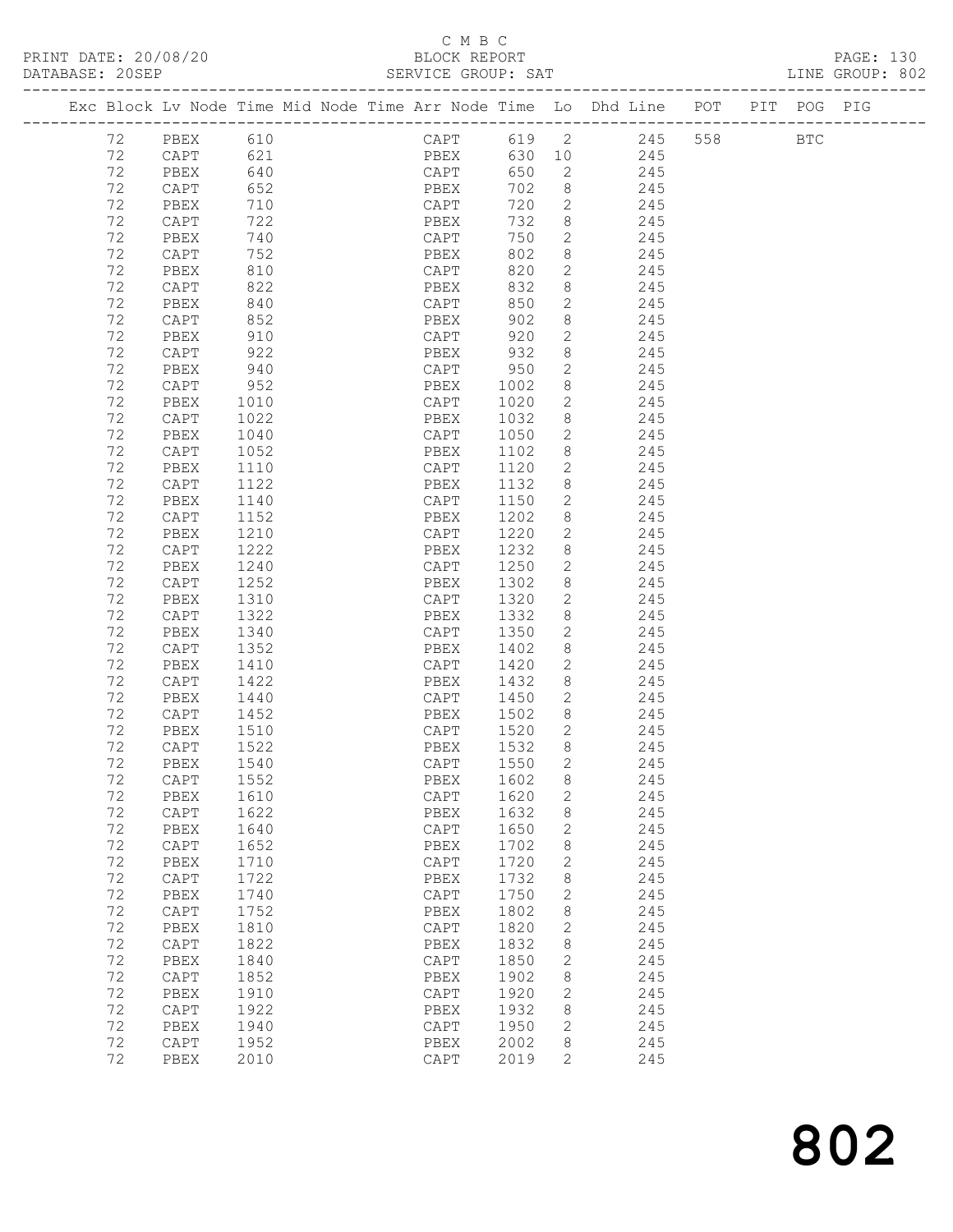## C M B C<br>BLOCK REPORT

| DATABASE: 20SEP |      |      | SERVICE GROUP: SAT                                                             |      |                 |             |     |      | LINE GROUP: 802 |  |
|-----------------|------|------|--------------------------------------------------------------------------------|------|-----------------|-------------|-----|------|-----------------|--|
|                 |      |      | Exc Block Lv Node Time Mid Node Time Arr Node Time Lo Dhd Line POT PIT POG PIG |      |                 |             |     |      |                 |  |
| 72              | CAPT | 2021 | PBEX                                                                           |      |                 | 2030 10 245 |     |      |                 |  |
| 72              | PBEX | 2040 | CAPT                                                                           | 2049 |                 | 2 245       |     |      |                 |  |
| 72              | CAPT | 2051 | PBEX                                                                           | 2100 |                 | 245         |     |      |                 |  |
| 72              | PBEX | 2110 | CAPT                                                                           | 2119 | $\overline{2}$  | 245         |     |      |                 |  |
| 72              | CAPT | 2121 | PBEX                                                                           | 2130 | 10 <sup>1</sup> | 245         |     |      |                 |  |
| 72              | PBEX | 2140 | CAPT                                                                           | 2149 | $\overline{2}$  | 245         |     |      |                 |  |
| 72              | CAPT | 2151 | PBEX                                                                           | 2200 | 10              | 245         |     |      |                 |  |
| 72              | PBEX | 2210 | CAPT                                                                           | 2219 | $\overline{2}$  | 245         |     |      |                 |  |
| 72              | CAPT | 2221 | PBEX                                                                           | 2230 | 10              | 245         |     |      |                 |  |
| 72              | PBEX | 2240 | CAPT                                                                           | 2249 | 2               | 245         |     |      |                 |  |
| 72              | CAPT | 2251 | PBEX                                                                           | 2300 | 10              | 245         |     |      |                 |  |
| 72              | PBEX | 2310 | CAPT                                                                           | 2319 | $\overline{2}$  | 245         |     |      |                 |  |
| 72              | CAPT | 2321 | PBEX                                                                           | 2330 | 10              | 245         |     |      |                 |  |
| 72              | PBEX | 2340 | CAPT                                                                           | 2349 | $\overline{2}$  | 245         |     |      |                 |  |
| 72              | CAPT | 2351 | PBEX                                                                           | 2400 | 10              | 245         |     |      |                 |  |
| 72              | PBEX | 2410 | CAPT                                                                           | 2419 | 2               | 245         |     |      |                 |  |
| 72              | CAPT | 2421 | PBEX                                                                           | 2430 | 10              | 245         |     |      |                 |  |
| 72              | PBEX | 2440 | CAPT                                                                           | 2449 | $\overline{2}$  | 245         |     |      |                 |  |
| 72              | CAPT | 2451 | PBEX                                                                           | 2500 |                 | 10<br>245   |     |      |                 |  |
| 72              | PBEX | 2510 | CAPT                                                                           | 2519 | 2               | 245         |     |      |                 |  |
| 72              | CAPT | 2521 | PBEX                                                                           | 2530 |                 |             | 245 | 2540 | <b>BTC</b>      |  |
|                 |      |      |                                                                                |      |                 |             |     |      |                 |  |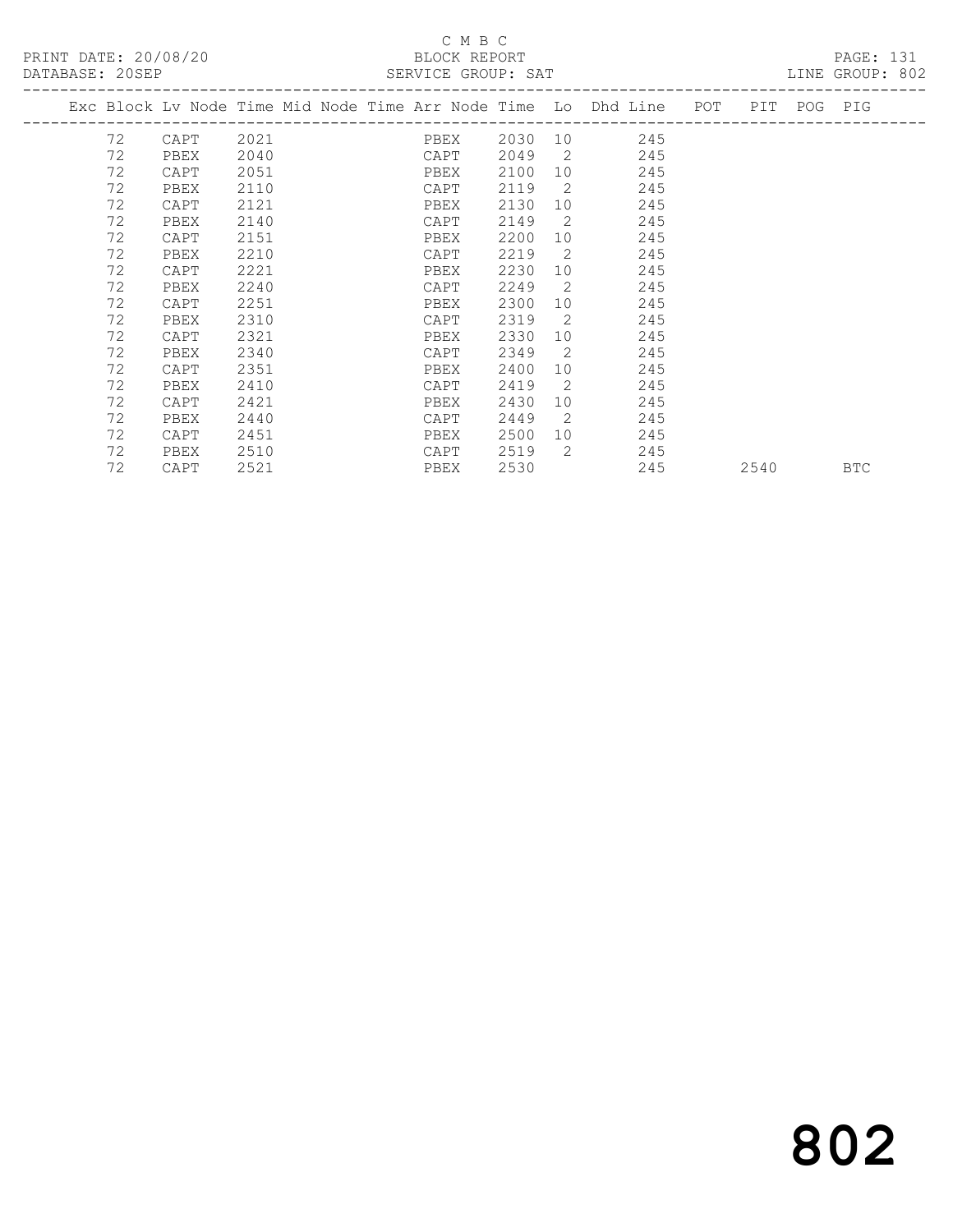|      | DATABASE: 20SEP                                                                                                                                          | PRINT DATE: 20/08/20                                                                                                                                                                      |                                                                                      |                                                                                                                                                                                                           |                                                                                                           | C M B C |                                                                                                                                                                                                                                                      |                                                                                                                                                                                                                                                                                                                                                                                                                                                                                                                                                                                                                                                                                                         |      |  |            |
|------|----------------------------------------------------------------------------------------------------------------------------------------------------------|-------------------------------------------------------------------------------------------------------------------------------------------------------------------------------------------|--------------------------------------------------------------------------------------|-----------------------------------------------------------------------------------------------------------------------------------------------------------------------------------------------------------|-----------------------------------------------------------------------------------------------------------|---------|------------------------------------------------------------------------------------------------------------------------------------------------------------------------------------------------------------------------------------------------------|---------------------------------------------------------------------------------------------------------------------------------------------------------------------------------------------------------------------------------------------------------------------------------------------------------------------------------------------------------------------------------------------------------------------------------------------------------------------------------------------------------------------------------------------------------------------------------------------------------------------------------------------------------------------------------------------------------|------|--|------------|
| BDKI |                                                                                                                                                          |                                                                                                                                                                                           |                                                                                      |                                                                                                                                                                                                           |                                                                                                           |         |                                                                                                                                                                                                                                                      | BOUNDARY & KITCHENER-NORTH BTC Burnaby Depot<br>BURE BUREARD STN BUREARD STN HADU HASTINGS & DUTHIE-WEST<br>HE-E HASTINGS & KOOTENAY EB HE-W HASTINGS & KOOTENAY WE<br>HODM HOWE & DUNSMUIR<br>PRODUCTION STN SEU SFU SEU EXCHANGE<br>SUST SURREY CENTRAL STATION                                                                                                                                                                                                                                                                                                                                                                                                                                       |      |  |            |
|      |                                                                                                                                                          |                                                                                                                                                                                           |                                                                                      |                                                                                                                                                                                                           |                                                                                                           |         |                                                                                                                                                                                                                                                      |                                                                                                                                                                                                                                                                                                                                                                                                                                                                                                                                                                                                                                                                                                         |      |  |            |
|      | 31<br>31<br>31<br>31<br>31<br>31<br>31<br>31<br>31<br>31<br>31<br>31<br>31<br>31<br>31<br>31<br>31<br>31<br>31<br>31<br>31<br>31<br>31<br>31<br>31<br>31 | SFU 945<br>BUB6<br>SFU<br>BUB6<br>SFU<br>BUB6<br>SFU<br>BUB6 1709<br>SFU 1815<br>BUB6<br>SFU<br>BUB6<br>SFU<br>BUB6<br>SFU<br>BUB6<br>SFU<br>HODM 2628 HK-E<br>SFU 2719 HK-W<br>HODM 2814 | 1351<br>1457<br>1603<br>1921<br>2015<br>2109<br>2203<br>2254<br>2341<br>2435<br>2521 | 31 BDKI 452<br>BUB6 555 HK-E 610 SFU<br>1046 HK-E<br>1138 HK-W<br>1245 HK-E<br>$HK-W$<br>HK-E<br>HK-W<br>$HK-E$<br>$HK-W$<br>HK-E<br>$HK-W$<br>$HK-E$<br>HK-W<br>HK-E<br>HK-W<br>$HK-E$<br>$HK-W$<br>HK-E | 1526<br>1627<br>1948<br>2036<br>2133<br>2224 BUB6<br>2316<br>2401<br>2455<br>2544<br>2652<br>2742<br>2838 |         | 1110 SFU 1132<br>1202 BUB6 1235<br>1313 SFU 1338<br>1415 BUB6 1449<br>1627 BUB6 1701<br>1739 SFU 1804<br>1837 BUB6 1911<br>SFU 2010<br>BUB6 2103<br>SFU 2153<br>BUB6 2249<br>SFU 2336<br>BUB6 2426<br>SFU 2515<br>HODM 2611<br>SFU 2714<br>HODM 2809 | SFU 511 2 R5 451 BTC<br>SFU 513 HK-W 531 BUB6 550 5 R5<br>BUB6 555 HK-E 610 SFU 628 5<br>SFU 633 HK-W 653 BUB6 713 9 R5<br>BUB6 722 HK-E 739 SFU 757 5 R5<br>SFU 802 HK-W 823 BUB6 848 7 R5<br>BUB6 855 HK-E 915 SFU 938 7 R5<br>HK-W 1008 BUB6 1041 5 R5<br>$\begin{array}{ccc} 6 & & \text{R5} \\ 10 & & \text{R5} \\ 13 & & \text{R5} \end{array}$<br>8 R5<br>SFU 1553 10 R5<br>8 R5<br>$\begin{array}{ccc} 11 & \phantom{00} & \phantom{00} & \phantom{00} \\ 10 & \phantom{0} & \phantom{0} & \phantom{0} \\ 5 & \phantom{0} & \phantom{0} & \phantom{0} \\ \end{array}$<br>6 R5<br>10 R5<br>5<br>5<br>5<br>9<br>R5<br>R5<br>6 R5<br>17 N35<br>SFU 2714 5 N35<br>HODM 2809 5 N35<br>SFU 2900 9 N35 |      |  |            |
|      | 31                                                                                                                                                       | SFU                                                                                                                                                                                       |                                                                                      | 2909 HK-W                                                                                                                                                                                                 | 2931 HODM                                                                                                 |         | 2955                                                                                                                                                                                                                                                 | N35                                                                                                                                                                                                                                                                                                                                                                                                                                                                                                                                                                                                                                                                                                     | 3012 |  | <b>BTC</b> |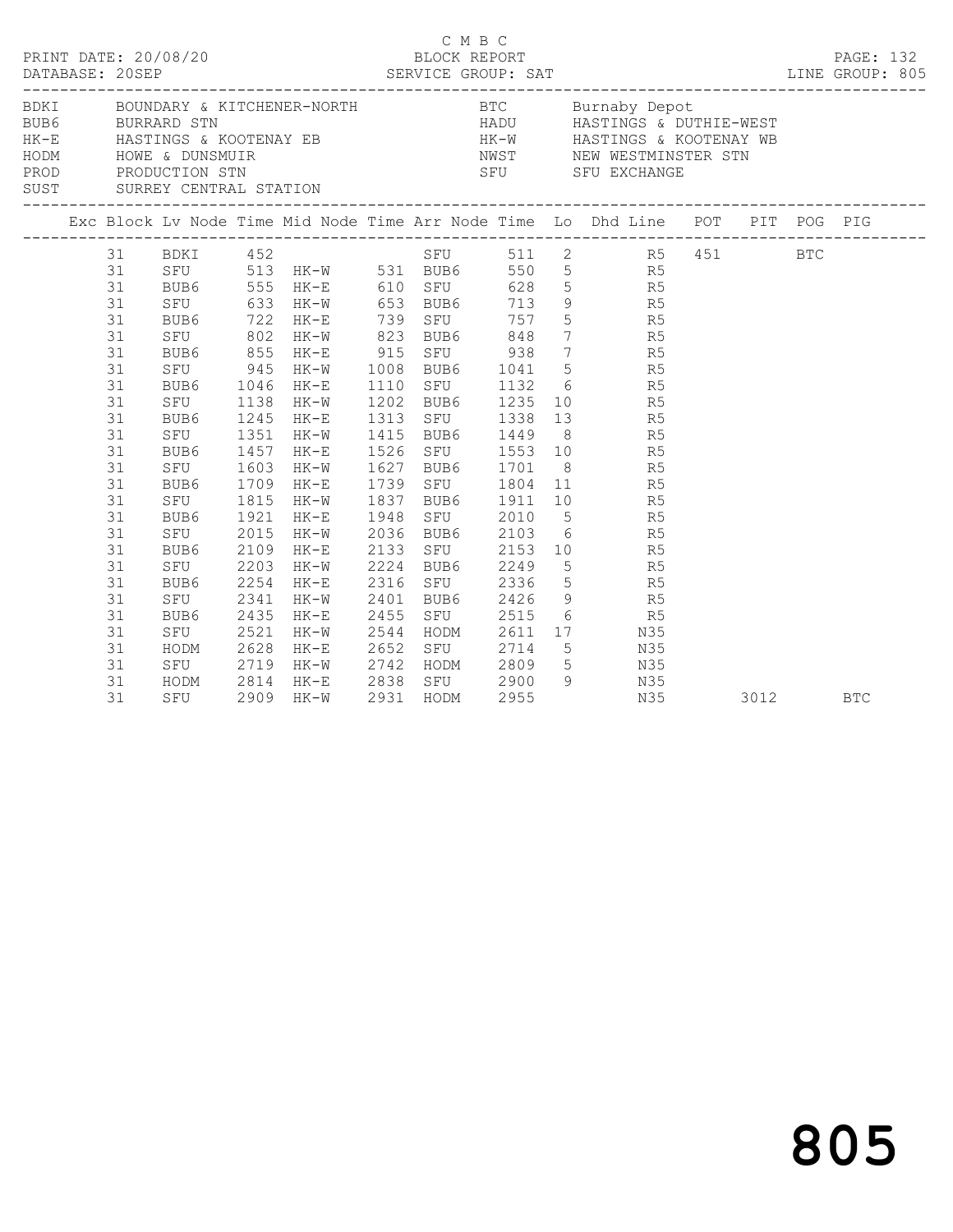## C M B C<br>BLOCK REPORT

|    |                                                   |      |                        |      | Exc Block Lv Node Time Mid Node Time Arr Node Time Lo Dhd Line POT PIT POG PIG                                |            |    |                      |                |      |            |
|----|---------------------------------------------------|------|------------------------|------|---------------------------------------------------------------------------------------------------------------|------------|----|----------------------|----------------|------|------------|
|    |                                                   |      |                        |      | 32 BDKI 503 HK-W 506 BUB6 525 5 R5 502 BTC                                                                    |            |    |                      |                |      |            |
|    |                                                   |      |                        |      | 32 BUB6 530 HK-E 545 SFU 603 6 R5                                                                             |            |    |                      |                |      |            |
| 32 |                                                   |      |                        |      | SFU 609 HK-W 627 BUB6 645 5 R5                                                                                |            |    |                      |                |      |            |
| 32 |                                                   |      |                        |      |                                                                                                               |            |    |                      |                |      |            |
| 32 |                                                   |      |                        |      | BUB6 650 HK-E 706 SFU 724 6 R5<br>SFU 730 HK-W 750 BUB6 815 7 R5<br>BUB6 822 HK-E 842 SFU 905 13 R5           |            |    |                      |                |      |            |
| 32 |                                                   |      |                        |      |                                                                                                               |            |    |                      |                |      |            |
| 32 |                                                   |      |                        |      | SFU 918 HK-W 941 BUB6 1009 13 R5                                                                              |            |    |                      |                |      |            |
| 32 |                                                   |      |                        |      | BUB6 1022 HK-E 1046 SFU 1107 10 R5<br>SFU 1117 HK-W 1142 BUB6 1215 6 R5<br>BUB6 1221 HK-E 1249 SFU 1314 13 R5 |            |    |                      |                |      |            |
| 32 |                                                   |      |                        |      |                                                                                                               |            |    |                      |                |      |            |
| 32 |                                                   |      |                        |      |                                                                                                               |            |    |                      |                |      |            |
| 32 | SFU 1327 HK-W                                     |      |                        |      | 1351 BUB6 1425 8 R5                                                                                           |            |    |                      |                |      |            |
| 32 | BUB6 1433 HK-E<br>SFU 1539 HK-W<br>BUB6 1645 HK-E |      |                        |      | 1502 SFU                                                                                                      | 1529 10 R5 |    |                      |                |      |            |
| 32 |                                                   |      |                        |      |                                                                                                               |            |    |                      |                |      |            |
| 32 |                                                   |      |                        |      |                                                                                                               |            |    |                      |                |      |            |
| 32 | SFU                                               |      | 1751 HK-W              |      | 1815 BUB6 1849 8 R5                                                                                           |            |    |                      |                |      |            |
| 32 | BUB6                                              | 1857 | $HK-E$                 |      | 1924 SFU 1946 5 R5                                                                                            |            |    |                      |                |      |            |
| 32 | SFU 1951 HK-W<br>BUB6 2045 HK-E                   |      |                        |      | 2012 BUB6 2039 6 R5<br>2109 SFU 2129 10 R5                                                                    |            |    |                      |                |      |            |
| 32 | BUB6                                              |      | 2045 HK-E              |      |                                                                                                               |            |    |                      |                |      |            |
| 32 | SFU                                               |      | 2139 HK-W              |      | 2200 BUB6 2227 8                                                                                              |            |    | R <sub>5</sub>       |                |      |            |
| 32 | BUB6                                              | 2235 | $HK-E$                 | 2257 | SFU 2317 7 R5                                                                                                 |            |    |                      |                |      |            |
| 32 | SFU                                               |      | 2324 HK-w<br>2420 HK-E |      | 2344 BUB6<br>2344 BUB6 2409 11 R5<br>2440 SFU 2500 20 30 R5                                                   |            |    |                      |                |      |            |
| 32 | BUB6                                              |      |                        |      |                                                                                                               |            |    |                      |                |      |            |
| 32 | BUB6                                              |      | 2550 HK-E              |      | 2610 SFU 2630 9 R5                                                                                            |            |    |                      |                |      |            |
| 32 | SFU                                               |      | 2639 HK-W              |      | 2702 HODM 2729 15                                                                                             |            |    | N35                  |                |      |            |
| 32 |                                                   |      |                        |      |                                                                                                               |            |    |                      |                |      |            |
| 32 |                                                   |      |                        |      | HODM 2744 HK-E 2808 SFU 2830 9<br>SFU 2839 HK-W 2902 HODM 2929                                                |            |    |                      |                |      |            |
| 33 | HADU                                              |      |                        |      | 558 HK-W 609 BUB6 628 5 R5 545 BTC                                                                            |            |    |                      |                |      |            |
| 33 |                                                   |      |                        |      |                                                                                                               |            |    | 707 7 R5<br>759 8 R5 |                |      |            |
| 33 |                                                   |      |                        |      | BUB6 633 HK-E 649 SFU<br>SFU 714 HK-W 734 BUB6<br>BUB6 807 HK-E 826 SFU                                       |            |    |                      |                |      |            |
| 33 |                                                   |      |                        |      | 826 SFU                                                                                                       |            |    | $848$ 18 R5          |                |      |            |
| 33 | SFU 906 HK-W                                      |      |                        |      | 929 BUB6 957 13                                                                                               |            |    | R <sub>5</sub>       |                |      |            |
| 33 |                                                   |      |                        |      | BUB6 1010 HK-E 1034 SFU 1055 10 R5<br>SFU 1105 HK-W 1130 BUB6 1203 6 R5<br>BUB6 1209 HK-E 1237 SFU 1302 13 R5 |            |    |                      |                |      |            |
| 33 |                                                   |      |                        |      |                                                                                                               |            |    |                      |                |      |            |
| 33 |                                                   |      |                        |      |                                                                                                               |            |    |                      |                |      |            |
| 33 |                                                   |      |                        |      | SFU 1315 HK-W 1339 BUB6 1413 8                                                                                |            |    | R <sub>5</sub>       |                |      |            |
| 33 | BUB6                                              |      | 1421 HK-E              |      | 1450 SFU                                                                                                      | 1517 10    |    | R <sub>5</sub>       |                |      |            |
|    |                                                   |      |                        |      | 33 SFU 1527 HK-W 1551 BUB6 1624 9 R5                                                                          |            |    |                      |                |      |            |
| 33 | BUB6                                              | 1633 | $HK-E$                 | 1703 | SFU                                                                                                           | 1728       | 11 |                      | R <sub>5</sub> |      |            |
| 33 | SFU                                               | 1739 | $HK-W$                 | 1803 | BUB6                                                                                                          | 1837       | 8  |                      | R5             |      |            |
| 33 | BUB6                                              | 1845 | $HK-E$                 | 1912 | SFU                                                                                                           | 1934       | 5  |                      | R5             |      |            |
| 33 | SFU                                               | 1939 | $HK-W$                 | 2000 | BUB6                                                                                                          | 2027       | 6  |                      | R5             |      |            |
| 33 | BUB6                                              | 2033 | $HK-E$                 | 2057 | ${\tt SFU}$                                                                                                   | 2117       | 10 |                      | R5             |      |            |
| 33 | SFU                                               | 2127 | $HK-W$                 | 2148 | BUB6                                                                                                          | 2215       | 7  |                      | R5             |      |            |
| 33 | BUB6                                              | 2222 | $HK-E$                 | 2244 | SFU                                                                                                           | 2304       | 5  |                      | R5             |      |            |
| 33 | SFU                                               | 2309 | $HK-W$                 | 2329 | BUB6                                                                                                          | 2354       | 11 |                      | R5             |      |            |
| 33 | BUB6                                              | 2405 | $HK-E$                 | 2425 | SFU                                                                                                           | 2445       | 13 |                      | R5             |      |            |
| 33 | SFU                                               | 2458 | $HK-W$                 | 2517 | BUB6                                                                                                          | 2539       | 2  |                      | R <sub>5</sub> |      |            |
| 33 | BUB6                                              | 2541 |                        |      | $HK-E$                                                                                                        | 2601       |    |                      | R5             | 2605 | <b>BTC</b> |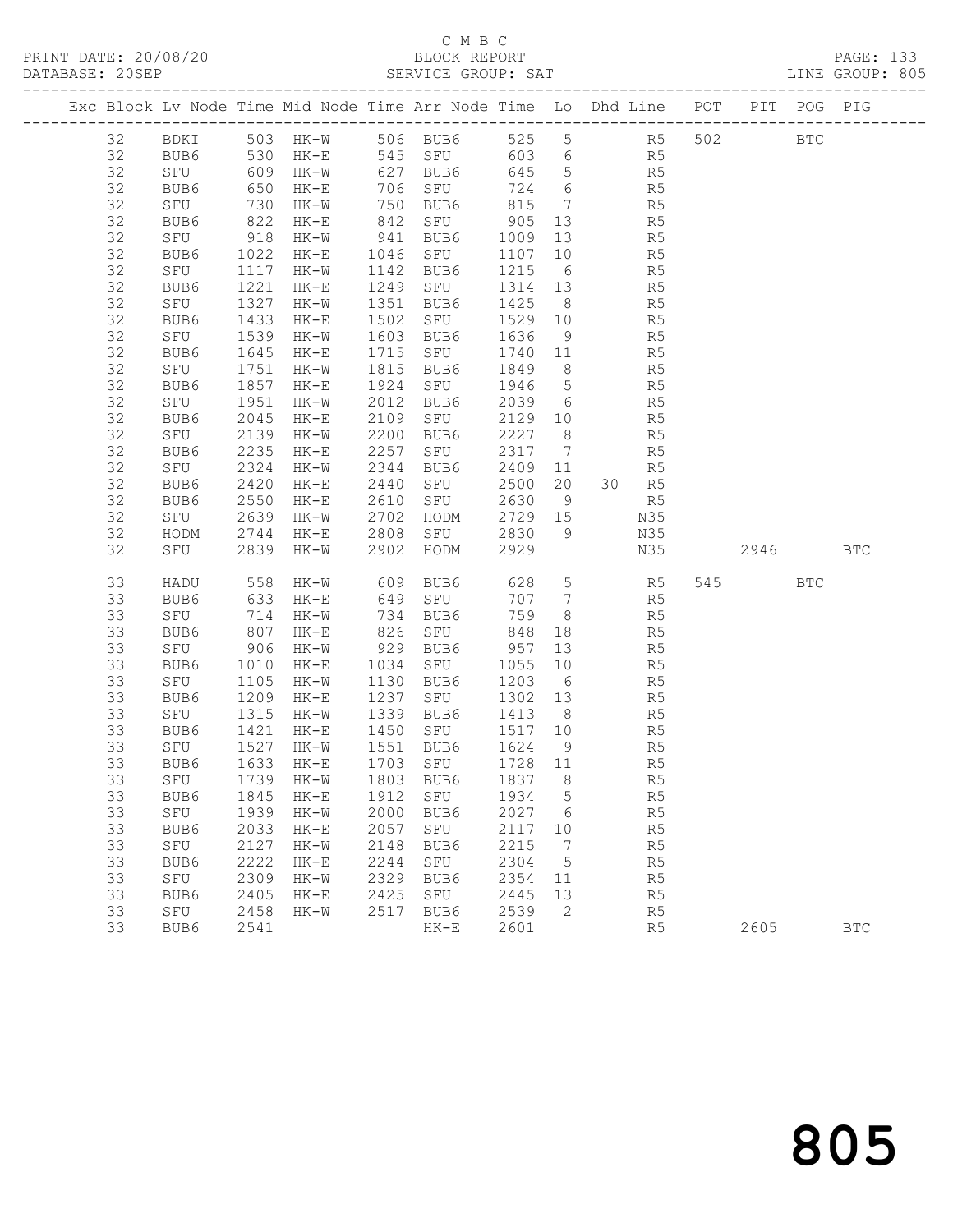## C M B C<br>BLOCK REPORT

|  | DATABASE: 20SEP |      |                      |                                       |      | SERVICE GROUP: SAT                 |         |                 | ROUP: SAT<br>-----------------------------------                               |         |     | LINE GROUP: 805 |
|--|-----------------|------|----------------------|---------------------------------------|------|------------------------------------|---------|-----------------|--------------------------------------------------------------------------------|---------|-----|-----------------|
|  |                 |      |                      |                                       |      |                                    |         |                 | Exc Block Lv Node Time Mid Node Time Arr Node Time Lo Dhd Line POT PIT POG PIG |         |     |                 |
|  | 34              |      |                      | –––––––––<br>ВDKI 636<br>SFU 700 нк–м |      |                                    |         |                 | SFU 655 5 R5 635 BTC                                                           |         |     |                 |
|  | 34              |      |                      |                                       |      |                                    |         |                 | $745$ 7 R5                                                                     |         |     |                 |
|  | 34              |      |                      |                                       |      | BUB6 752 HK-E 811 SFU 829 13       |         |                 | R <sub>5</sub>                                                                 |         |     |                 |
|  | 34              | SFU  | 842                  | HK-W 905 BUB6                         |      |                                    | 930     | 16              | R5                                                                             |         |     |                 |
|  | 34              | BUB6 | BUB6 946<br>SFU 1042 | HK-E                                  |      | 1010 SFU                           | 1032 10 |                 | R5                                                                             |         |     |                 |
|  | 34              |      |                      | HK-W                                  |      | 1105 BUB6                          | 1138    | 8 <sup>8</sup>  | R5                                                                             |         |     |                 |
|  | 34              | BUB6 | 1146                 | HK-E                                  |      | 1214 SFU                           | 1239 12 |                 | R <sub>5</sub>                                                                 |         |     |                 |
|  | 34              | SFU  | 1251                 | $HK-W$                                |      | 1315 BUB6                          | 1350    |                 | $7\overline{ }$<br>R5                                                          |         |     |                 |
|  | 34              | BUB6 | 1357<br>1503         | $HK-E$                                |      | 1426 SFU                           | 1451 12 |                 | $\begin{array}{c}\nR_{1} \\ R_{2} \\ R_{3}\n\end{array}$                       |         |     |                 |
|  | 34              | SFU  |                      | HK-W                                  |      | 1527 BUB6                          | 1600 9  |                 |                                                                                |         |     |                 |
|  | 34              | BUB6 | 1609                 | HK-E                                  | 1639 | SFU                                | 1705 10 |                 | R5                                                                             |         |     |                 |
|  | 34              | SFU  | 1715                 | $HK-W$                                |      | 1739 BUB6                          | 1813    |                 | $8 \overline{)}$<br>R5                                                         |         |     |                 |
|  | 34              | BUB6 | 1821                 | $HK-E$                                |      | 1850 SFU                           | 1912    |                 | R5                                                                             | 1932    |     | <b>BTC</b>      |
|  | 35              | BDKI | 637                  | $HK-W$                                | 640  | BUB6                               | 705     |                 | $\overline{3}$ R5                                                              | 636 100 | BTC |                 |
|  | 35              | BUB6 | 708                  | $HK-E$                                |      | 725 SFU                            | 743     | $5\overline{)}$ | R <sub>5</sub>                                                                 |         |     |                 |
|  | 35              | SFU  | $\frac{1}{839}$      | HK-W                                  |      | 809 BUB6                           | 834     | 5 <sup>5</sup>  | R5                                                                             |         |     |                 |
|  | 35              | BUB6 |                      | $HK-E$                                | 859  | SFU                                | 922     | 8 <sup>8</sup>  | R5                                                                             |         |     |                 |
|  | 35              | SFU  | 930                  | HK-W                                  |      | 953 BUB6                           | 1026    | 8 <sup>8</sup>  | R5                                                                             |         |     |                 |
|  | 35              | BUB6 | 1034                 | $HK-E$                                |      | 1058 SFU                           | 1120    | 9               | R <sub>5</sub>                                                                 |         |     |                 |
|  | 35              | SFU  | $\frac{112}{1233}$   | HK-W                                  |      | 1154 BUB6                          | 1227    | 6               | R5                                                                             |         |     |                 |
|  | 35              | BUB6 |                      | $HK-E$                                |      | 1301 SFU                           | 1326 13 |                 | R5<br>R5                                                                       |         |     |                 |
|  | 35              | SFU  | 1339                 | HK-W                                  |      | 1403 BUB6                          | 1437 8  |                 |                                                                                |         |     |                 |
|  | 35              | BUB6 | 1445                 | $HK-E$                                |      | 1514 SFU                           | 1541    | 10              | R5                                                                             |         |     |                 |
|  | 35              | SFU  | 1551                 | HK-W                                  |      | 1615 BUB6                          | 1648    | 9               | R5                                                                             |         |     |                 |
|  | 35              | BUB6 | 1657                 | $HK-E$                                |      | 1727 SFU                           | 1752 11 |                 | R5                                                                             |         |     |                 |
|  | 35              | SFU  | 1803                 | HK-W                                  | 1825 | BUB6                               | 1859 10 |                 | R5                                                                             |         |     |                 |
|  | 35              | BUB6 | 1909                 | HK-E                                  |      | 1936 SFU                           | 1958 5  |                 | R5                                                                             |         |     |                 |
|  | 35              | SFU  | 2003                 | HK-W                                  | 2024 | BUB6                               | 2051 6  |                 | R5                                                                             |         |     |                 |
|  | 35              | BUB6 | 2057                 | $HK-E$                                | 2121 | SFU                                | 2141 10 |                 | R5                                                                             |         |     |                 |
|  | 35              | SFU  | 2151                 | HK-W                                  |      | 2212 BUB6                          | 2239 3  |                 | R5                                                                             |         |     |                 |
|  | 35              | BUB6 | 2242                 |                                       |      | $HK-E$                             | 2304    |                 | R5                                                                             | 2308    |     | <b>BTC</b>      |
|  | 36              | BDKI | 707<br>737           | HK-W 710 BUB6<br>HK-E 756 SFU         |      |                                    |         |                 |                                                                                | 706 700 | BTC |                 |
|  | 36              | BUB6 |                      | $HK-E$                                |      |                                    |         |                 |                                                                                |         |     |                 |
|  | 36              | SFU  | 830                  | HK-W 853 BUB6                         |      |                                    | 918 16  |                 | R5                                                                             |         |     |                 |
|  | 36              | BUB6 | 934                  | HK-E                                  |      | 958 SFU                            | 1020 14 |                 | R5                                                                             |         |     |                 |
|  | 36              | SFU  |                      | 1034 HK-W                             |      | 1057 BUB6                          | 1130 6  |                 | R5                                                                             |         |     |                 |
|  |                 |      |                      |                                       |      | 36 BUB6 1136 HK-E 1204 SFU 1229 10 |         |                 | R5                                                                             |         |     |                 |
|  | 36              | SFU  | 1239                 | HK-W                                  | 1303 | BUB6                               | 1338    | 7               | R5                                                                             |         |     |                 |
|  | 36              | BUB6 | 1345                 | $HK-E$                                | 1414 | SFU                                | 1439    | 12              | R5                                                                             |         |     |                 |
|  | 36              | SFU  | 1451                 | $HK-W$                                | 1515 | BUB6                               | 1548    | 9               | R5                                                                             |         |     |                 |
|  | 36              | BUB6 | 1557                 | $HK-E$                                | 1627 | SFU                                | 1653    | 10              | R5                                                                             |         |     |                 |
|  | 36              | SFU  | 1703                 | $HK-W$                                | 1727 | BUB6                               | 1801    | - 8             | R5                                                                             |         |     |                 |
|  | 36              | BUB6 | 1809                 | $HK-E$                                | 1838 | SFU                                | 1900    | 15              | R5                                                                             |         |     |                 |
|  | 36              | SFU  | 1915                 | $HK-W$                                | 1937 | BUB6                               | 2005    | 11              | R5                                                                             |         |     |                 |
|  | 36              | BUB6 | 2016                 | $HK-E$                                | 2040 | ${\tt SFU}$                        | 2100    | 15              | R5                                                                             |         |     |                 |

36 SFU 2115 HK-W 2136 BUB6 2203 6 R5

36 BUB6 2209 HK-E 2231 SFU 2251 R5 2310 BTC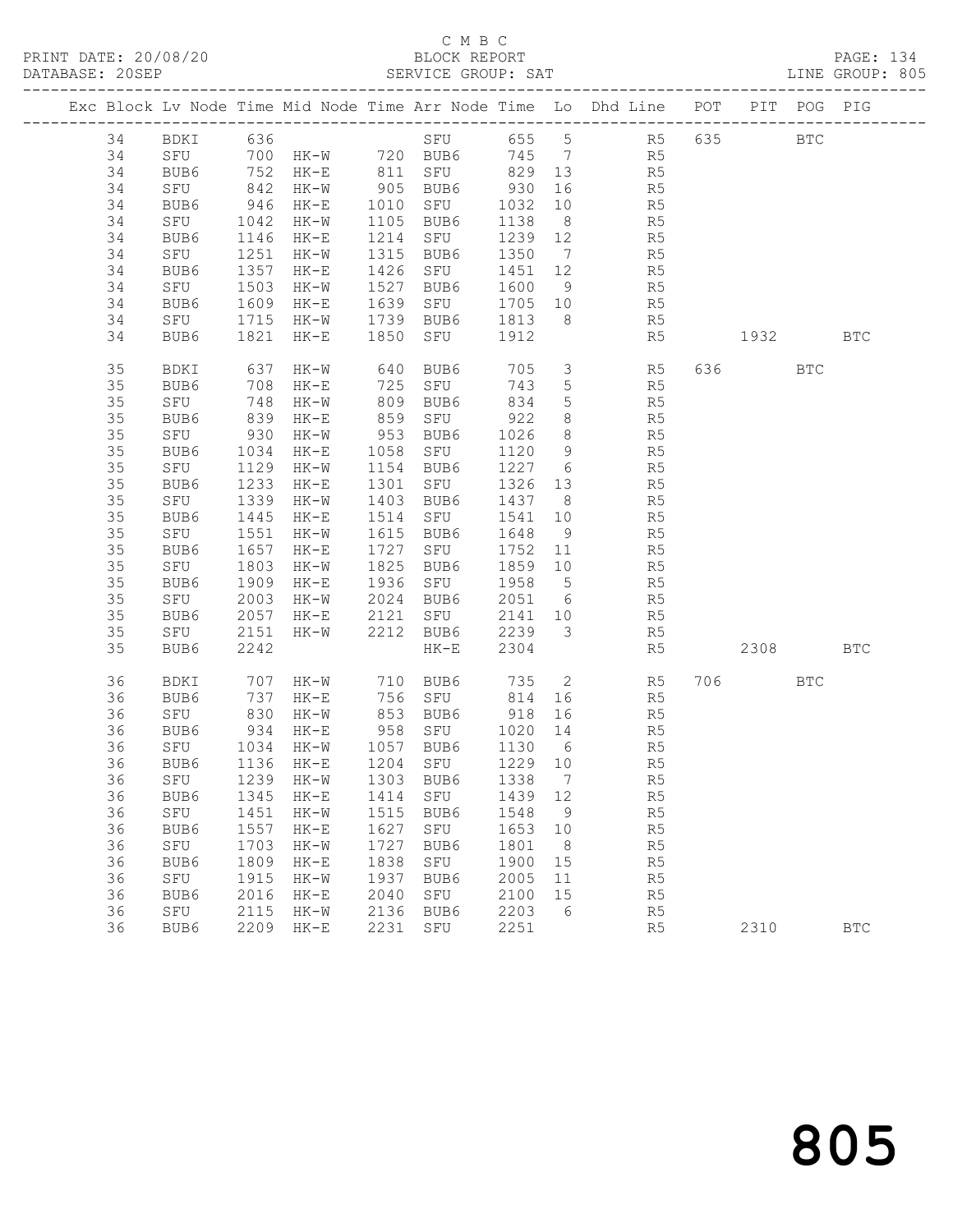## C M B C<br>BLOCK REPORT

|  | PRINT DATE: 20/08/20<br>DATABASE: 20SEP |      |           |        |                       |      | BLOCK REPORT | SERVICE GROUP: SAT |                |                                |                | LINE GROUP: 805                                                                |            | PAGE: 135 |  |
|--|-----------------------------------------|------|-----------|--------|-----------------------|------|--------------|--------------------|----------------|--------------------------------|----------------|--------------------------------------------------------------------------------|------------|-----------|--|
|  |                                         |      |           |        |                       |      |              |                    |                |                                |                | Exc Block Lv Node Time Mid Node Time Arr Node Time Lo Dhd Line POT PIT POG PIG |            |           |  |
|  | 37                                      | BDKI |           |        |                       |      |              | 744 SFU 807        |                |                                |                | 9 R5 743                                                                       | <b>BTC</b> |           |  |
|  | 37                                      |      |           |        | SFU 816 HK-W 837 BUB6 |      |              |                    |                | 902 8                          | R5             |                                                                                |            |           |  |
|  | 37                                      | BUB6 | 910       | HK-E   | 933                   | SFU  |              | 957                | 11             |                                | R5             |                                                                                |            |           |  |
|  | 37                                      | SFU  | 1008      | HK-W   | 1031                  | BUB6 |              | 1104               |                | $6\degree$                     | R5             |                                                                                |            |           |  |
|  | 37                                      | BUB6 | 1110      | HK-E   | 1134                  | SFU  |              | 1156               | $\overline{7}$ |                                | R5             |                                                                                |            |           |  |
|  | 37                                      | SFU  | 1203      | HK-W   | 1227                  | BUB6 |              | 1300               |                | 9                              | R5             |                                                                                |            |           |  |
|  | 37                                      | BUB6 | 1309      | HK-E   | 1338                  | SFU  |              | 1403               | 12             |                                | R <sub>5</sub> |                                                                                |            |           |  |
|  | 37                                      | SFU  | 1415      | HK-W   | 1439                  | BUB6 |              | 1513               |                | 8                              | R5             |                                                                                |            |           |  |
|  | 37                                      | BUB6 | 1521      | $HK-E$ | 1551                  | SFU  |              | 1618               |                | $9 \left( \frac{1}{2} \right)$ | R <sub>5</sub> |                                                                                |            |           |  |
|  | 37                                      | SFU  | 1627      | HK-W   | 1651                  | BUB6 |              | 1725               |                | $8 \overline{)}$               | R5             |                                                                                |            |           |  |
|  | 37                                      | BUB6 | 1733      | HK-E   | 1803                  | SFU  |              | 1828               | 11             |                                | R <sub>5</sub> |                                                                                |            |           |  |
|  | 37                                      | SFU  | 1839      | HK-W   | 1901                  | BUB6 |              | 1933               | 12             |                                | R5             |                                                                                |            |           |  |
|  | 37                                      | BUB6 | 1945      | HK-E   | 2012                  | SFU  |              | 2034               |                | $5\overline{}$                 | R5             |                                                                                |            |           |  |
|  | 37                                      | SFU  | 2039      | HK-W   | 2100                  | BUB6 |              | 2127               | 6              |                                | R5             |                                                                                |            |           |  |
|  | 37                                      | BUB6 | 2133      | HK-E   | 2157                  | SFU  |              | 2217               | 10             |                                | R5             |                                                                                |            |           |  |
|  | 37                                      | SFU  | 2227      | HK-W   | 2248                  | BUB6 |              | 2313               | $\overline{7}$ |                                | R5             |                                                                                |            |           |  |
|  | 37                                      | BUB6 | 2320      | HK-E   | 2342                  | SFU  |              | 2402               | 13             |                                | R5             |                                                                                |            |           |  |
|  | 37                                      | SFU  | 2415 HK-W |        | 2434 BUB6             |      |              | 2456               | - 9            |                                | R5             |                                                                                |            |           |  |

37 HODM 2842 HK-E 2905 SFU 2926 N35 2945 BTC

38 BUB6 1833 HK-E 1900 SF0 1922 5 R5<br>38 SFU 1927 HK-W 1949 BUB6 2017 5 R5<br>38 BUB6 2022 HK-E 2046 R5 2050 BTC

38 BDKI 818 SFU 842 12 R5 817 BTC

 37 BUB6 2505 HK-E 2525 SFU 2545 6 R5 37 SFU 2551 HK-W 2614 HODM 2641 7 N35 37 HODM 2648 HK-E 2712 SFU 2734 5 N35 37 SFU 2739 HK-W 2802 HODM 2829 13 N35

 38 SFU 854 HK-W 917 BUB6 943 15 R5 38 BUB6 958 HK-E 1022 SFU 1044 10 R5 38 SFU 1054 HK-W 1117 BUB6 1150 7 R5 38 BUB6 1157 HK-E 1225 SFU 1250 13 R5 38 SFU 1303 HK-W 1327 BUB6 1401 8 R5 38 BUB6 1409 HK-E 1438 SFU 1505 10 R5 38 SFU 1515 HK-W 1539 BUB6 1612 9 R5 38 BUB6 1621 HK-E 1651 SFU 1717 10 R5 38 SFU 1727 HK-W 1751 BUB6 1825 8 R5 38 BUB6 1833 HK-E 1900 SFU 1922 5 R5 38 SFU 1927 HK-W 1949 BUB6 2017 5 R5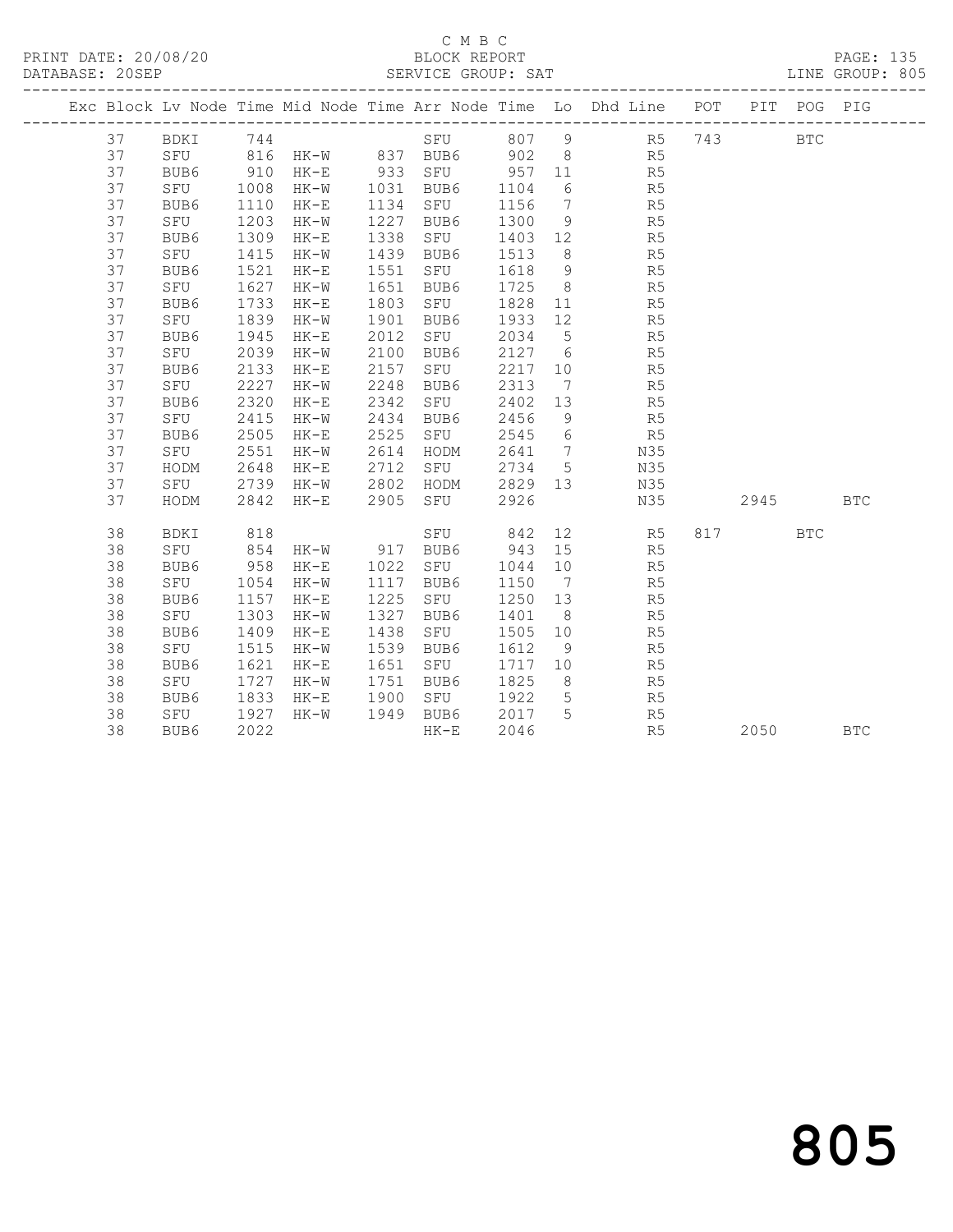## C M B C<br>BLOCK REPORT

|          |             |      |                                                    |      |                                                  |      |                 | Exc Block Lv Node Time Mid Node Time Arr Node Time Lo Dhd Line POT PIT POG PIG                                                                                                                                                                                                                                                                                                                                                                               |      |      |            |            |
|----------|-------------|------|----------------------------------------------------|------|--------------------------------------------------|------|-----------------|--------------------------------------------------------------------------------------------------------------------------------------------------------------------------------------------------------------------------------------------------------------------------------------------------------------------------------------------------------------------------------------------------------------------------------------------------------------|------|------|------------|------------|
|          |             |      |                                                    |      |                                                  |      |                 | 39 BDKI 848 HK-W 851 BUB6 919 5 R5 847 BTC<br>39 BUB6 924 HK-E 947 SFU 1011 10 R5                                                                                                                                                                                                                                                                                                                                                                            |      |      |            |            |
|          |             |      |                                                    |      |                                                  |      |                 |                                                                                                                                                                                                                                                                                                                                                                                                                                                              |      |      |            |            |
| 39       |             |      |                                                    |      |                                                  |      |                 | SFU 1021 HK-W 1044 BUB6 1117 5 R5                                                                                                                                                                                                                                                                                                                                                                                                                            |      |      |            |            |
| 39       | BUB6<br>SFU |      | 1122 HK-E                                          |      | 1146 SFU 1208<br>1239 BUB6 1312                  |      |                 | 7 R5<br>9 R5                                                                                                                                                                                                                                                                                                                                                                                                                                                 |      |      |            |            |
| 39       | SFU         |      | 1215 HK-W                                          |      |                                                  |      |                 |                                                                                                                                                                                                                                                                                                                                                                                                                                                              |      |      |            |            |
| 39       | BUB6        |      | 1321 HK-E                                          |      | 1350 SFU 1415                                    |      | 12              | R5                                                                                                                                                                                                                                                                                                                                                                                                                                                           |      |      |            |            |
| 39       | SFU         |      | 1427 HK-W                                          |      | 1451 BUB6 1525                                   |      |                 | $8 - 8$<br>R5                                                                                                                                                                                                                                                                                                                                                                                                                                                |      |      |            |            |
| 39       | BUB6        |      | 1533 HK-E                                          |      | 1603 SFU 1629<br>1703 BUB6 1737                  |      |                 | 10<br>R5                                                                                                                                                                                                                                                                                                                                                                                                                                                     |      |      |            |            |
| 39       | SFU         |      | 1639 HK-W                                          |      |                                                  |      |                 | $\begin{array}{ccc} 8 & \phantom{00} & \phantom{00} & \phantom{00} & \phantom{00} \\ 11 & \phantom{00} & \phantom{00} & \phantom{00} & \phantom{0} \\ \end{array}$                                                                                                                                                                                                                                                                                           |      |      |            |            |
| 39       | BUB6        |      | 1745 HK-E                                          |      | 1815 SFU 1840                                    |      |                 |                                                                                                                                                                                                                                                                                                                                                                                                                                                              |      |      |            |            |
| 39       | SFU         |      | 1851 HK-W                                          |      | 1913 BUB6 1945                                   |      |                 | 12 R5                                                                                                                                                                                                                                                                                                                                                                                                                                                        |      |      |            |            |
| 39       | BUB6        | 1957 | $HK-E$                                             |      | 2024 SFU 2046<br>2112 BUB6 2139<br>2207 SFU 2227 |      |                 | $5$ R5                                                                                                                                                                                                                                                                                                                                                                                                                                                       |      |      |            |            |
| 39       | SFU         |      | 2051 HK-W                                          |      |                                                  |      |                 | $\begin{array}{ccc} 6 & & \phantom{0} & \phantom{0} & \phantom{0} & \phantom{0} & \phantom{0} & \phantom{0} & \phantom{0} & \phantom{0} & \phantom{0} & \phantom{0} & \phantom{0} & \phantom{0} & \phantom{0} & \phantom{0} & \phantom{0} & \phantom{0} & \phantom{0} & \phantom{0} & \phantom{0} & \phantom{0} & \phantom{0} & \phantom{0} & \phantom{0} & \phantom{0} & \phantom{0} & \phantom{0} & \phantom{0} & \phantom{0} & \phantom{0} & \phantom{0}$ |      |      |            |            |
| 39       | BUB6        |      | 2145 HK-E                                          |      |                                                  |      |                 |                                                                                                                                                                                                                                                                                                                                                                                                                                                              |      |      |            |            |
| 39       | SFU         |      | 2239 HK-W                                          |      | 2300 BUB6                                        | 2325 |                 | 10 R5                                                                                                                                                                                                                                                                                                                                                                                                                                                        |      |      |            |            |
| 39       | BUB6        |      | 2335 HK-E                                          |      | 2357 SFU 2417                                    |      | 16              | R <sub>5</sub>                                                                                                                                                                                                                                                                                                                                                                                                                                               |      |      |            |            |
| 39       | SFU<br>BUB6 |      | 2433 HK-W                                          |      |                                                  |      | $7\overline{ }$ | R5<br>R5                                                                                                                                                                                                                                                                                                                                                                                                                                                     |      |      |            |            |
| 39       | BUB6<br>SFU |      | 2521 HK-E<br>2619 HK-W 2642 HODM 2709              |      |                                                  |      | 18              | 5 N35                                                                                                                                                                                                                                                                                                                                                                                                                                                        |      |      |            |            |
| 39       |             |      |                                                    |      |                                                  |      |                 |                                                                                                                                                                                                                                                                                                                                                                                                                                                              |      |      |            |            |
| 39<br>39 | HODM        | 2714 | $HK-E$                                             |      | 2738 SFU 2800                                    |      |                 | 9 N35                                                                                                                                                                                                                                                                                                                                                                                                                                                        |      |      |            |            |
| 39       | SFU<br>HODM |      |                                                    |      |                                                  |      | 10              | N35<br>N35 3012                                                                                                                                                                                                                                                                                                                                                                                                                                              |      |      |            | <b>BTC</b> |
|          |             |      |                                                    |      |                                                  |      |                 |                                                                                                                                                                                                                                                                                                                                                                                                                                                              |      |      |            |            |
| 40       | BDKI        | 923  |                                                    |      |                                                  |      |                 | SFU 947 10 R5                                                                                                                                                                                                                                                                                                                                                                                                                                                |      | 922  | <b>BTC</b> |            |
| 40       |             |      | SFU 957 HK-W 1020 BUB6<br>BUB6 1058 HK-E 1122 SFU  |      |                                                  |      |                 |                                                                                                                                                                                                                                                                                                                                                                                                                                                              |      |      |            |            |
| 40       | BUB6        |      | 957 HK-W 1020 BUB6 1053<br>1058 HK-E 1122 SFU 1144 |      |                                                  |      |                 | 5<br>8<br>8<br>8<br>8<br>R5                                                                                                                                                                                                                                                                                                                                                                                                                                  |      |      |            |            |
| 40       | SFU         |      | 1152 HK-W                                          |      | 1216 BUB6                                        | 1249 |                 |                                                                                                                                                                                                                                                                                                                                                                                                                                                              |      |      |            |            |
| 40       | BUB6        |      | 1257 HK-E                                          |      |                                                  |      |                 | 1325 SFU 1350 13 R5                                                                                                                                                                                                                                                                                                                                                                                                                                          |      |      |            |            |
| 40       | SFU         | 1403 | HK-W                                               |      | 1427 BUB6 1501<br>1539 SFU 1606                  |      |                 | 8<br>9<br>9<br>R5                                                                                                                                                                                                                                                                                                                                                                                                                                            |      |      |            |            |
| 40       | BUB6        |      | 1509 HK-E                                          |      |                                                  |      |                 | $\frac{9}{8}$                                                                                                                                                                                                                                                                                                                                                                                                                                                |      |      |            |            |
| 40       | SFU         |      | 1615 HK-W                                          |      | 1639 BUB6                                        | 1713 |                 | R5                                                                                                                                                                                                                                                                                                                                                                                                                                                           |      |      |            |            |
| 40       | BUB6        |      | 1721 HK-E                                          |      | 1751 SFU 1816                                    |      |                 | $11$ and $11$ and $11$ and $11$ and $11$ and $11$ and $11$ and $11$ and $11$ and $11$ and $11$ and $11$ and $11$ and $11$ and $11$ and $11$ and $11$ and $11$ and $11$ and $11$ and $11$ and $11$ and $11$ and $11$ and $11$<br>R5                                                                                                                                                                                                                           |      |      |            |            |
| 40       | SFU         |      | 1827 HK-W                                          |      | 1849 BUB6                                        | 1923 |                 | 10<br>R5                                                                                                                                                                                                                                                                                                                                                                                                                                                     |      |      |            |            |
| 40       | BUB6        |      | 1933 HK-E                                          |      | 2000 SFU                                         | 2022 |                 | $\begin{array}{ccc} 5 & & \text{R5} \\ 6 & & \text{R5} \end{array}$                                                                                                                                                                                                                                                                                                                                                                                          |      |      |            |            |
| 40       | SFU         |      | 2027 HK-W 2048 BUB6                                |      |                                                  | 2115 |                 |                                                                                                                                                                                                                                                                                                                                                                                                                                                              |      |      |            |            |
| 40       | BUB6        |      | 2121 HK-E 2145 SFU 2205 10                         |      |                                                  |      |                 | R <sub>5</sub>                                                                                                                                                                                                                                                                                                                                                                                                                                               |      |      |            |            |
| 40       | SFU         |      | 2215 HK-W                                          |      | 2236 BUB6                                        | 2301 | $5^{\circ}$     | R5                                                                                                                                                                                                                                                                                                                                                                                                                                                           |      |      |            |            |
|          |             |      | 40 BUB6 2306 HK-E 2328 SFU 2348 10                 |      |                                                  |      |                 | R5                                                                                                                                                                                                                                                                                                                                                                                                                                                           |      |      |            |            |
| 40       | SFU         | 2358 | HK-W                                               | 2418 | BUB6                                             | 2443 | 7               | R5                                                                                                                                                                                                                                                                                                                                                                                                                                                           |      |      |            |            |
| 40       | BUB6        | 2450 | $HK-E$                                             | 2510 | SFU                                              | 2530 |                 | R5                                                                                                                                                                                                                                                                                                                                                                                                                                                           |      | 2549 |            | <b>BTC</b> |
| 61       | BDKI        | 1200 |                                                    |      | SFU                                              | 1226 | $\mathbf{2}$    | R5                                                                                                                                                                                                                                                                                                                                                                                                                                                           | 1159 |      | <b>BTC</b> |            |
| 61       | SFU         | 1228 | HK-W                                               | 1252 | BUB6                                             | 1325 | 8               | R5                                                                                                                                                                                                                                                                                                                                                                                                                                                           |      |      |            |            |
| 61       | BUB6        | 1333 | $HK-E$                                             | 1402 | SFU                                              | 1427 | 12              | R5                                                                                                                                                                                                                                                                                                                                                                                                                                                           |      |      |            |            |
| 61       | SFU         | 1439 | $HK-W$                                             | 1503 | BUB6                                             | 1536 | 9               | R <sub>5</sub>                                                                                                                                                                                                                                                                                                                                                                                                                                               |      |      |            |            |
| 61       | BUB6        | 1545 | $HK-E$                                             | 1615 | SFU                                              | 1641 | 10              | R5                                                                                                                                                                                                                                                                                                                                                                                                                                                           |      |      |            |            |
| 61       | SFU         | 1651 | $HK-W$                                             | 1715 | BUB6                                             | 1749 | 8               | R <sub>5</sub>                                                                                                                                                                                                                                                                                                                                                                                                                                               |      |      |            |            |
| 61       | BUB6        | 1757 | $HK-E$                                             | 1827 | SFU                                              | 1852 | 11              | R <sub>5</sub>                                                                                                                                                                                                                                                                                                                                                                                                                                               |      |      |            |            |
| 61       | SFU         | 1903 | $HK-W$                                             | 1925 | BUB6                                             | 1953 | 16              | R <sub>5</sub>                                                                                                                                                                                                                                                                                                                                                                                                                                               |      |      |            |            |
| 61       | BUB6        | 2009 | $HK-E$                                             | 2033 | SFU                                              | 2053 | 10              | R <sub>5</sub>                                                                                                                                                                                                                                                                                                                                                                                                                                               |      |      |            |            |
| 61       | SFU         | 2103 | $HK-W$                                             | 2124 | BUB6                                             | 2151 | $6\overline{6}$ | R <sub>5</sub>                                                                                                                                                                                                                                                                                                                                                                                                                                               |      |      |            |            |
| 61       | BUB6        | 2157 | $HK-E$                                             | 2219 | SFU                                              | 2239 | 15              | R <sub>5</sub>                                                                                                                                                                                                                                                                                                                                                                                                                                               |      |      |            |            |
| 61       | SFU         | 2254 | $HK-W$                                             | 2315 | BUB6                                             | 2340 | 10              | R <sub>5</sub>                                                                                                                                                                                                                                                                                                                                                                                                                                               |      |      |            |            |

61 BUB6 2350 HK-E 2412 SFU 2432 R5 2451 BTC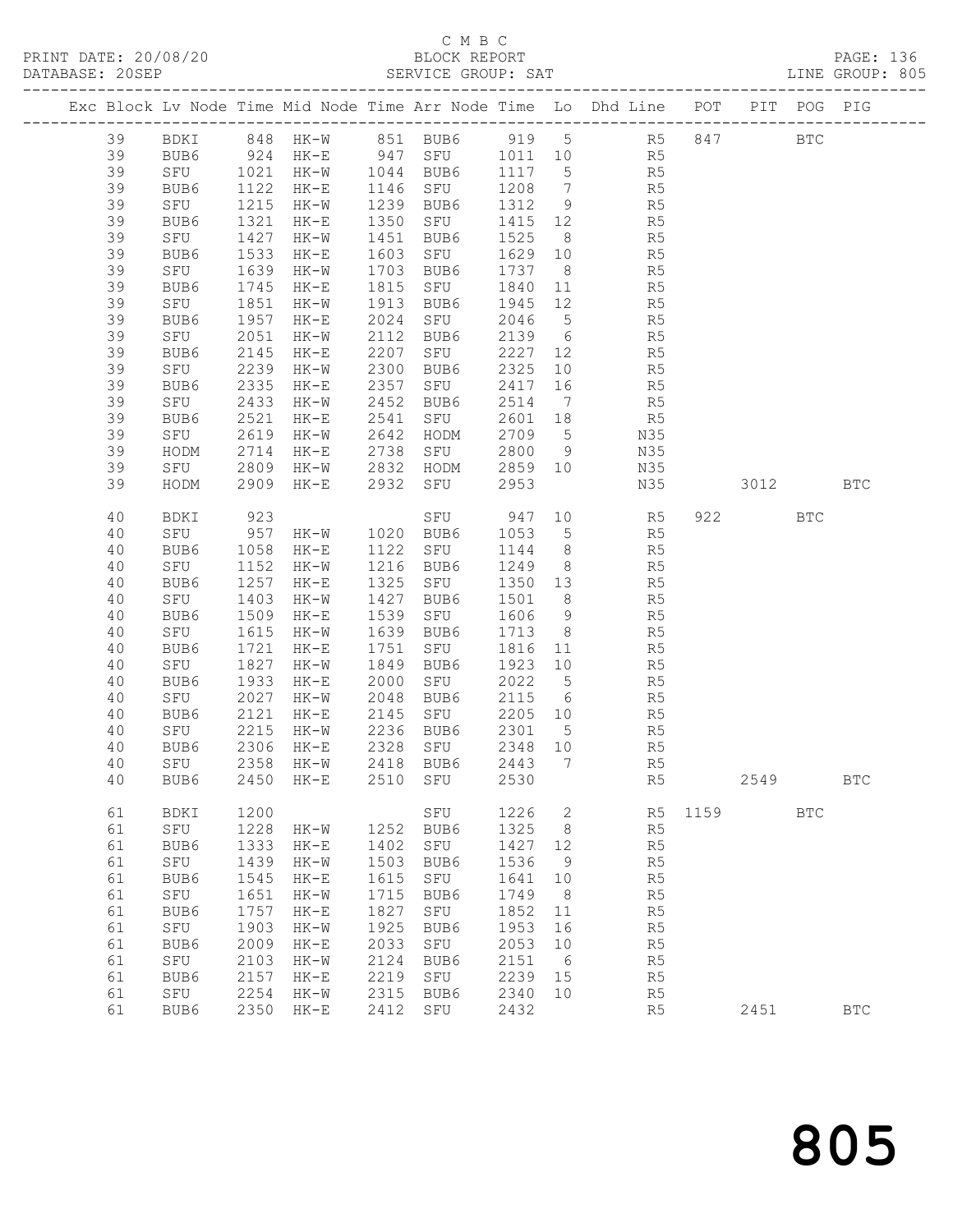Exc Block

## C M B C<br>BLOCK REPORT

-------------------------------------------------------------------------------------------------

LINE GROUP: 805

|    |             |      |      |     | Exc Block Lv Node Time Mid Node Time Arr Node Time |      | Lo            | Dhd Line  | POT | PIT. | POG        | PIG |
|----|-------------|------|------|-----|----------------------------------------------------|------|---------------|-----------|-----|------|------------|-----|
| 71 | HODM        | 507  | NWST | 609 | SUST                                               | 629  | 2             | 25<br>N19 | 445 |      | <b>BTC</b> |     |
| 71 | PROD        | 656  |      |     | SFU                                                | 709  | 6             | 145       |     |      |            |     |
| 71 | SFU         | 715  |      |     | PROD                                               | 729  | 2             | 145       |     |      |            |     |
| 71 | PROD        | 731  |      |     | SFU                                                | 744  | 11            | 145       |     |      |            |     |
| 71 | SFU         | 755  |      |     | PROD                                               | 810  | 2             | 145       |     |      |            |     |
| 71 | PROD        | 812  |      |     | SFU                                                | 826  | 9             | 145       |     |      |            |     |
| 71 | SFU         | 835  |      |     | PROD                                               | 850  | 2             | 145       |     |      |            |     |
| 71 | PROD        | 852  |      |     | SFU                                                | 906  | 9             | 145       |     |      |            |     |
| 71 | SFU         | 915  |      |     | PROD                                               | 930  | 2             | 145       |     |      |            |     |
| 71 | PROD        | 932  |      |     | SFU                                                | 946  | 9             | 145       |     |      |            |     |
| 71 | SFU         | 955  |      |     | PROD                                               | 1010 | 2             | 145       |     |      |            |     |
| 71 | PROD        | 1012 |      |     | SFU                                                | 1029 | 6             | 145       |     |      |            |     |
| 71 | <b>CEIL</b> | 1035 |      |     | <b>DRAD</b>                                        | 1050 | $\mathcal{D}$ | 115       |     |      |            |     |

| 7 T    | O I U | シエン  | ENUD        | シンV  | ∠              | ᅩᆠ  |      |            |
|--------|-------|------|-------------|------|----------------|-----|------|------------|
| 71     | PROD  | 932  | ${\tt SFU}$ | 946  | 9              | 145 |      |            |
| 71     | SFU   | 955  | PROD        | 1010 | $\mathbf{2}$   | 145 |      |            |
| 71     | PROD  | 1012 | SFU         | 1029 | 6              | 145 |      |            |
| 71     | SFU   | 1035 | PROD        | 1050 | $\overline{c}$ | 145 |      |            |
| 71     | PROD  | 1052 | SFU         | 1109 | $\epsilon$     | 145 |      |            |
| 71     | SFU   | 1115 | PROD        | 1131 | $\overline{c}$ | 145 |      |            |
| $7\,1$ | PROD  | 1133 | SFU         | 1150 | 5              | 145 |      |            |
| 71     | SFU   | 1155 | PROD        | 1211 | $\overline{c}$ | 145 |      |            |
| 71     | PROD  | 1213 | SFU         | 1230 | 5              | 145 |      |            |
| 71     | SFU   | 1235 | PROD        | 1251 | $\mathbf{2}$   | 145 |      |            |
| 71     | PROD  | 1253 | SFU         | 1310 | 5              | 145 |      |            |
| 71     | SFU   | 1315 | PROD        | 1331 | $\overline{2}$ | 145 |      |            |
| 71     | PROD  | 1333 | SFU         | 1350 | 5              | 145 |      |            |
| 71     | SFU   | 1355 | PROD        | 1411 | $\mathbf{2}$   | 145 |      |            |
| 71     | PROD  | 1413 | SFU         | 1430 | 5              | 145 |      |            |
| 71     | SFU   | 1435 | PROD        | 1451 | $\mathbf{2}$   | 145 |      |            |
| 71     | PROD  | 1453 | SFU         | 1510 | 5              | 145 |      |            |
| 71     | SFU   | 1515 | PROD        | 1531 | $\mathbf{2}$   | 145 |      |            |
| 71     | PROD  | 1533 | SFU         | 1550 | 5              | 145 |      |            |
| 71     | SFU   | 1555 | PROD        | 1611 | $\mathbf{2}$   | 145 |      |            |
| 71     | PROD  | 1613 | SFU         | 1627 | 8              | 145 |      |            |
| 71     | SFU   | 1635 | PROD        | 1651 | $\mathbf{2}$   | 145 |      |            |
| 71     | PROD  | 1653 | SFU         | 1707 | 8              | 145 |      |            |
| 71     | SFU   | 1715 | PROD        | 1731 | $\overline{2}$ | 145 |      |            |
| 71     | PROD  | 1733 | SFU         | 1747 | 8              | 145 |      |            |
| 71     | SFU   | 1755 | PROD        | 1811 | $\mathbf{2}$   | 145 |      |            |
| 71     | PROD  | 1813 | SFU         | 1827 | 8              | 145 |      |            |
| 71     | SFU   | 1835 | PROD        | 1851 | 2              | 145 |      |            |
| 71     | PROD  | 1853 | SFU         | 1907 | 8              | 145 |      |            |
| 71     | SFU   | 1915 | PROD        | 1931 | 2              | 145 |      |            |
| 71     | PROD  | 1933 | SFU         | 1946 | 9              | 145 |      |            |
| 71     | SFU   | 1955 | PROD        | 2011 | $\overline{2}$ | 145 |      |            |
| 71     | PROD  | 2013 | SFU         | 2026 | 9              | 145 |      |            |
| 71     | SFU   | 2035 | PROD        | 2050 | $\mathbf{2}$   | 145 |      |            |
| 71     | PROD  | 2052 | SFU         | 2105 | 10             | 145 |      |            |
| 71     | SFU   | 2115 | PROD        | 2130 | 2              | 145 |      |            |
| 71     | PROD  | 2132 | SFU         | 2145 | 11             | 145 |      |            |
| 71     | SFU   | 2156 | PROD        | 2211 | 2              | 145 |      |            |
| 71     | PROD  | 2213 | SFU         | 2226 |                | 145 | 2245 | <b>BTC</b> |
|        |       |      |             |      |                |     |      |            |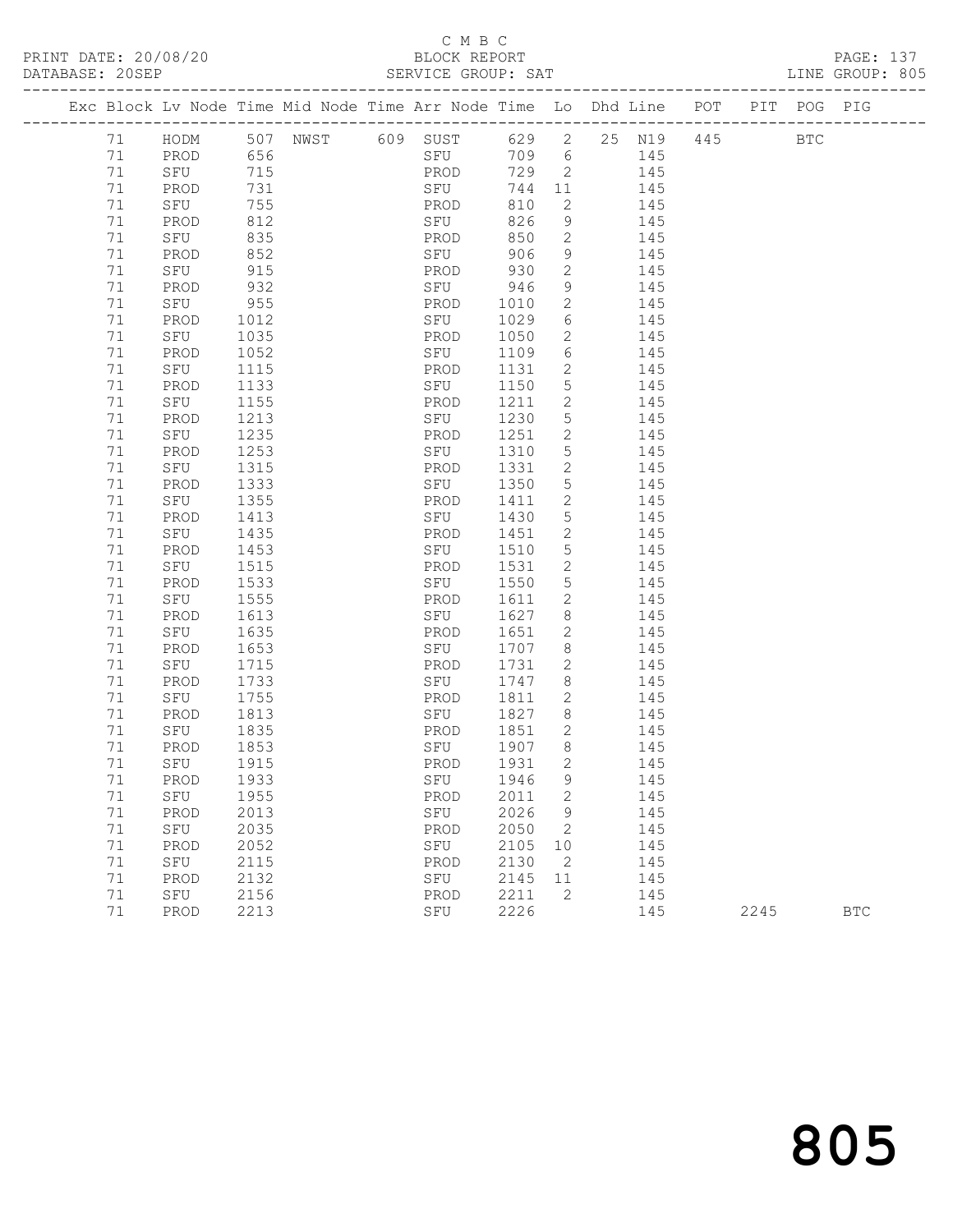### C M B C<br>BLOCK REPORT SERVICE GROUP: SAT

|  |    |      |      | Exc Block Lv Node Time Mid Node Time Arr Node Time Lo Dhd Line |       |    |     | POT | PIT | POG | PIG |
|--|----|------|------|----------------------------------------------------------------|-------|----|-----|-----|-----|-----|-----|
|  | 72 | SFU  | 655  | PROD                                                           | 709 2 |    | 145 | 633 |     | BTC |     |
|  | 72 | PROD | 711  | SFU                                                            | 724   | 11 | 145 |     |     |     |     |
|  | 72 | SFU  | 735  | PROD                                                           | 750   | 2  | 145 |     |     |     |     |
|  | 72 | PROD | 752  | SFU                                                            | 805   | 10 | 145 |     |     |     |     |
|  | 72 | SFU  | 815  | PROD                                                           | 830   | 2  | 145 |     |     |     |     |
|  | 72 | PROD | 832  | SFU                                                            | 846   | 9  | 145 |     |     |     |     |
|  | 72 | SFU  | 855  | PROD                                                           | 910   | 2  | 145 |     |     |     |     |
|  | 72 | PROD | 912  | SFU                                                            | 926   | 9  | 145 |     |     |     |     |
|  | 72 | SFU  | 935  | PROD                                                           | 950   | 2  | 145 |     |     |     |     |
|  | 72 | PROD | 952  | SFU                                                            | 1009  | 6  | 145 |     |     |     |     |
|  | 72 | SFU  | 1015 | PROD                                                           | 1030  | 2  | 145 |     |     |     |     |
|  | 72 | PROD | 1032 | SFU                                                            | 1049  | 6  | 145 |     |     |     |     |
|  | 72 | SFU  | 1055 | PROD                                                           | 1110  | 2  | 145 |     |     |     |     |
|  | 72 | PROD | 1112 | SFU                                                            | 1129  | 6  | 145 |     |     |     |     |
|  | 72 | SFU  | 1135 | PROD                                                           | 1151  | 2  | 145 |     |     |     |     |
|  | 72 | PROD | 1153 | SFU                                                            | 1210  | 5  | 145 |     |     |     |     |
|  | 72 | SFU  | 1215 | PROD                                                           | 1231  | 2  | 145 |     |     |     |     |
|  | 72 | PROD | 1233 | SFU                                                            | 1250  | 5  | 145 |     |     |     |     |
|  | 72 | SFU  | 1255 | PROD                                                           | 1311  | 2  | 145 |     |     |     |     |
|  |    |      |      |                                                                |       |    |     |     |     |     |     |

| 12 | <b>FROD</b> | 1112 |      |      | SFU          | エエムス | 6              |    | 145 |      |            |  |
|----|-------------|------|------|------|--------------|------|----------------|----|-----|------|------------|--|
| 72 | SFU         | 1135 |      |      | PROD         | 1151 | 2              |    | 145 |      |            |  |
| 72 | PROD        | 1153 |      |      | SFU          | 1210 | 5              |    | 145 |      |            |  |
| 72 | SFU         | 1215 |      |      | PROD         | 1231 | $\mathbf{2}$   |    | 145 |      |            |  |
| 72 | PROD        | 1233 |      |      | SFU          | 1250 | 5              |    | 145 |      |            |  |
| 72 | SFU         | 1255 |      |      | PROD         | 1311 | $\mathbf{2}$   |    | 145 |      |            |  |
| 72 | PROD        | 1313 |      |      | SFU          | 1330 | 5              |    | 145 |      |            |  |
| 72 | SFU         | 1335 |      |      | PROD         | 1351 | $\overline{c}$ |    | 145 |      |            |  |
| 72 | PROD        | 1353 |      |      | SFU          | 1410 | 5              |    | 145 |      |            |  |
| 72 | SFU         | 1415 |      |      | PROD         | 1431 | $\overline{c}$ |    | 145 |      |            |  |
| 72 | PROD        | 1433 |      |      | SFU          | 1450 | 5              |    | 145 |      |            |  |
| 72 | SFU         | 1455 |      |      | PROD         | 1511 | $\mathbf{2}$   |    | 145 |      |            |  |
| 72 | PROD        | 1513 |      |      | SFU          | 1530 | 5              |    | 145 |      |            |  |
| 72 | SFU         | 1535 |      |      | ${\tt PROD}$ | 1551 | $\mathbf{2}$   |    | 145 |      |            |  |
| 72 | PROD        | 1553 |      |      | SFU          | 1607 | 8              |    | 145 |      |            |  |
| 72 | SFU         | 1615 |      |      | PROD         | 1631 | $\mathbf{2}$   |    | 145 |      |            |  |
| 72 | PROD        | 1633 |      |      | SFU          | 1647 | $\,8\,$        |    | 145 |      |            |  |
| 72 | SFU         | 1655 |      |      | PROD         | 1711 | $\mathbf{2}$   |    | 145 |      |            |  |
| 72 | PROD        | 1713 |      |      | SFU          | 1727 | $\,8\,$        |    | 145 |      |            |  |
| 72 | SFU         | 1735 |      |      | PROD         | 1751 | $\mathbf{2}$   |    | 145 |      |            |  |
| 72 | PROD        | 1753 |      |      | ${\tt SFU}$  | 1807 | $\,8\,$        |    | 145 |      |            |  |
| 72 | SFU         | 1815 |      |      | PROD         | 1831 | $\mathbf{2}$   |    | 145 |      |            |  |
| 72 | PROD        | 1833 |      |      | SFU          | 1847 | $\,8\,$        |    | 145 |      |            |  |
| 72 | SFU         | 1855 |      |      | PROD         | 1911 | $\mathbf{2}$   |    | 145 |      |            |  |
| 72 | PROD        | 1913 |      |      | SFU          | 1927 | $\,8\,$        |    | 145 |      |            |  |
| 72 | SFU         | 1935 |      |      | PROD         | 1951 | $\mathbf{2}$   |    | 145 |      |            |  |
| 72 | PROD        | 1953 |      |      | SFU          | 2006 | $\mathsf 9$    |    | 145 |      |            |  |
| 72 | SFU         | 2015 |      |      | PROD         | 2030 | $\mathbf{2}$   |    | 145 |      |            |  |
| 72 | PROD        | 2032 |      |      | SFU          | 2045 | 10             |    | 145 |      |            |  |
| 72 | SFU         | 2055 |      |      | PROD         | 2110 | $\mathbf{2}$   |    | 145 |      |            |  |
| 72 | PROD        | 2112 |      |      | ${\tt SFU}$  | 2125 | 15             |    | 145 |      |            |  |
| 72 | SFU         | 2140 |      |      | ${\tt PROD}$ | 2155 | 2              |    | 145 |      |            |  |
| 72 | PROD        | 2157 |      |      | SFU          | 2210 | 18             |    | 145 |      |            |  |
| 72 | SFU         | 2228 |      |      | PROD         | 2243 | $\mathbf{2}$   |    | 145 |      |            |  |
| 72 | PROD        | 2245 |      |      | SFU          | 2258 | 8              |    | 145 |      |            |  |
| 72 | SFU         | 2306 |      |      | ${\tt PROD}$ | 2320 | $\overline{2}$ |    | 145 |      |            |  |
| 72 | PROD        | 2322 |      |      | ${\tt SFU}$  | 2335 | $\,8\,$        |    | 145 |      |            |  |
| 72 | SFU         | 2343 |      |      | PROD         | 2357 | 2              |    | 145 |      |            |  |
| 72 | PROD        | 2359 |      |      | SFU          | 2412 | 8              |    | 145 |      |            |  |
| 72 | SFU         | 2420 |      |      | PROD         | 2434 | $\overline{2}$ |    | 145 |      |            |  |
| 72 | PROD        | 2436 |      |      | SFU          | 2449 | 9              |    | 145 |      |            |  |
| 72 | SFU         | 2458 |      |      | PROD         | 2512 | 5              | 30 | 145 |      |            |  |
| 72 | HODM        | 2547 | NWST | 2649 | SUST         | 2709 |                |    | N19 | 2739 | <b>BTC</b> |  |
|    |             |      |      |      |              |      |                |    |     |      |            |  |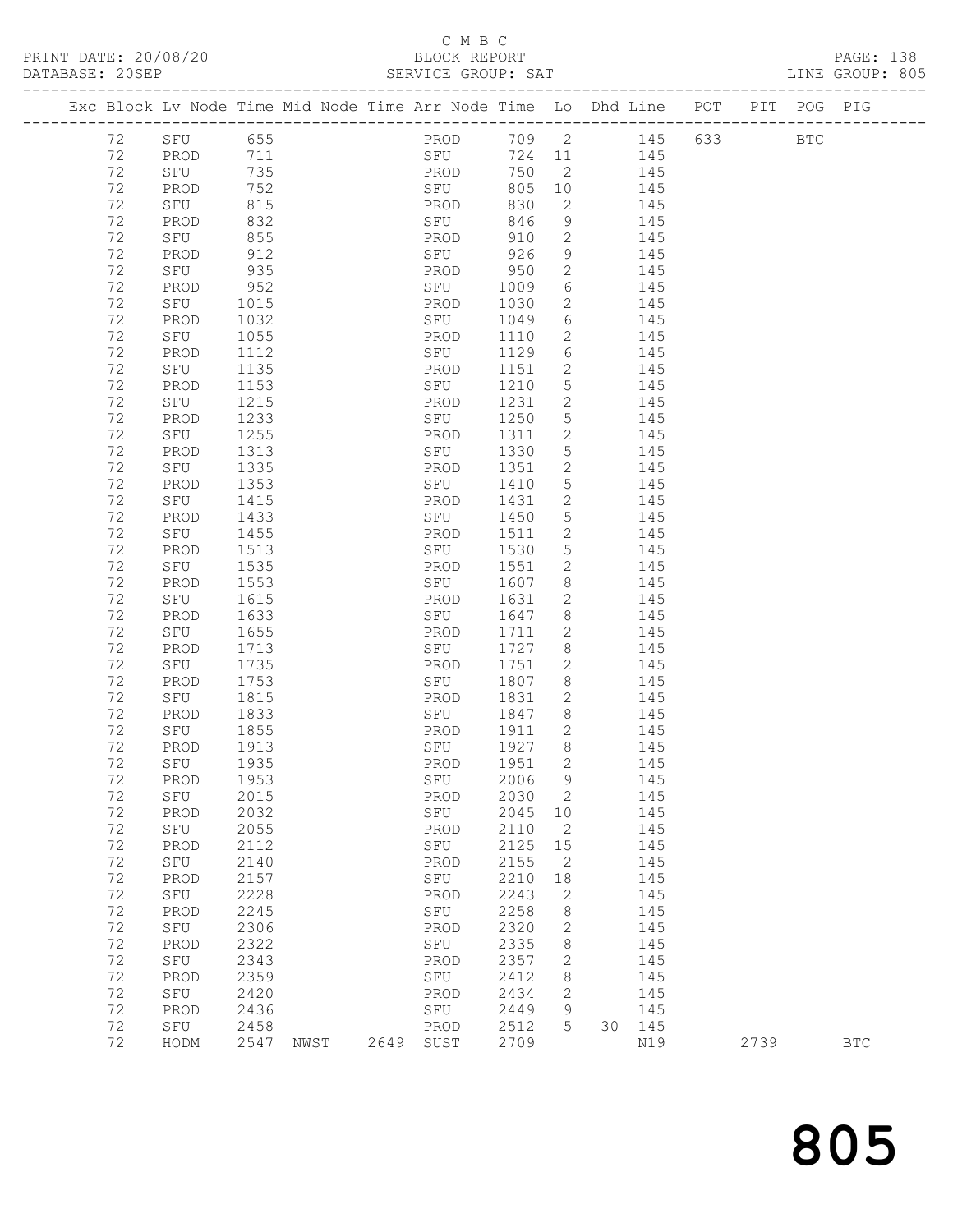|  | DATABASE: 20SEP                                                                                                                                                                                                                                                                | PRINT DATE: 20/08/20                                                                              |                                                              |                                                                                                                                                                                                                                                                                                                                                                                                                                                                                                                        |             | C M B C<br>BLOCK REPORT                                                                                                         |                                                                               |     |      |     | PAGE: 139<br>SERVICE GROUP: SUN EXAMPLE ENDINE CROUP: 027 |
|--|--------------------------------------------------------------------------------------------------------------------------------------------------------------------------------------------------------------------------------------------------------------------------------|---------------------------------------------------------------------------------------------------|--------------------------------------------------------------|------------------------------------------------------------------------------------------------------------------------------------------------------------------------------------------------------------------------------------------------------------------------------------------------------------------------------------------------------------------------------------------------------------------------------------------------------------------------------------------------------------------------|-------------|---------------------------------------------------------------------------------------------------------------------------------|-------------------------------------------------------------------------------|-----|------|-----|-----------------------------------------------------------|
|  |                                                                                                                                                                                                                                                                                | 29ST 29 AV STATION<br>KTLP KOOTENAY LOOP                                                          |                                                              | EXECUTIVE MANUSIC PROPERTY OF THE MANUSIC PROPERTY OF THE MANUSICAL CHAMPLAIN CHAMPLAIN CHAMPLAIN CONTRACT CHAMPLAIN CONTRACT CHAMPLAIN CONTRACT CHAMPLAIN CONTRACT CHAMPLAIN CONTRACT CHAMPLAIN CONTRACT CHAMPLAIN CONTRACT C<br>MEST METROTOWN STATION<br>MEST METROTOWN STATION<br>NWST NEW WESTMINSTER STN<br>RUBY RUPERT & BROADWAY-NORTH WLHA WILLINGDON & HASTINGS S/B                                                                                                                                          |             | BDKI           BOUNDARY & KITCHENER-NORTH<br>KYBD KINGSWAY & BOUNDARY-WEST<br>MUSC MUIRFIELD & SCARBORO<br>PBEX PHIBBS EXCHANGE | ---------------------                                                         |     |      |     |                                                           |
|  |                                                                                                                                                                                                                                                                                |                                                                                                   |                                                              | Exc Block Lv Node Time Mid Node Time Arr Node Time Lo Dhd Line POT PIT POG PIG                                                                                                                                                                                                                                                                                                                                                                                                                                         |             |                                                                                                                                 |                                                                               |     |      |     |                                                           |
|  | $1 \qquad \qquad$<br>$\mathbf{1}$<br>$\mathbf{1}$<br>$\mathbf{1}$<br>$\mathbf{1}$<br>$\mathbf{1}$<br>$\mathbf{1}$<br>$\mathbf{1}$<br>$\mathbf{1}$<br>$\mathbf 1$<br>$\mathbf{1}$<br>$\mathbf{1}$<br>$\mathbf{1}$<br>$\mathbf 1$<br>$\mathbf{1}$<br>$\mathbf{1}$<br>$\mathbf 1$ | 29ST<br>MUSC<br>29ST<br>JOST<br>PBEX<br>JOST<br>PBEX<br>JOST<br>PBEX<br>JOST<br>PBEX<br>JOST 1623 | 1103<br>1144<br>1223<br>1304<br>1343<br>1422<br>1503<br>1543 | 1 HODM 539 NWST 641 6 25 N19 517<br>1 29ST 712 CH77 723 JOST 738 5 026<br>JOST 743 BDKI 803 PBEX 813 5 028<br>PBEX 818 BDKI JOST 847<br>JOST 857 CH77 911 29ST 926<br>943<br>943<br>957 295T 1010 5<br>957 295T 1010 5<br>1015 CH77 1029 JOST 1047 16<br>926<br>BDKI 1123 PBEX<br><b>BDKI</b><br>BDKI 1244 PBEX<br><b>BDKI</b><br>BDKI 1404 PBEX 1414<br><b>BDKI</b><br>BDKI 1524 PBEX 1534 9 028<br><b>BDKI</b><br>BDKI 1644 PBEX 1654 9 028<br>PBEX 1703 BDKI JOST 1736 8 028<br>JOST 1744 BDKI 1805 PBEX 1815 5 028 | JOST        | 1216<br>1254<br>JOST 1336<br>JOST 1456<br>JOST 1616 7 028                                                                       | 10 028<br>17 026<br>1133 11 028<br>7 028<br>10 028<br>7 028<br>8 028<br>7 028 |     |      | BTC |                                                           |
|  | $\mathbf{1}$                                                                                                                                                                                                                                                                   | PBEX                                                                                              |                                                              | 1820 BDKI                                                                                                                                                                                                                                                                                                                                                                                                                                                                                                              | <b>JOST</b> | 1852                                                                                                                            |                                                                               | 028 | 1902 |     | <b>BTC</b>                                                |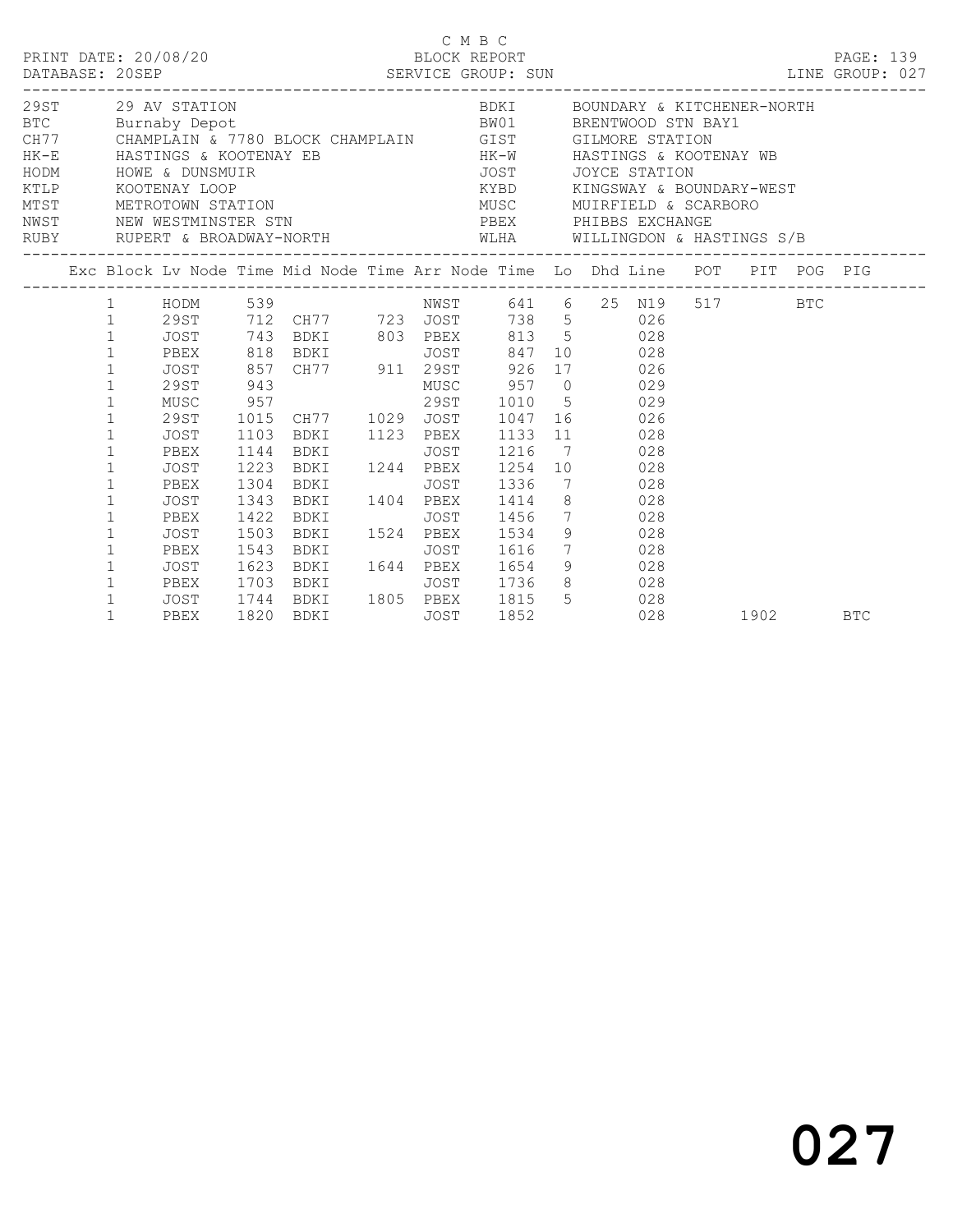#### C M B C<br>BLOCK REPORT SERVICE GROUP: SUN

|                |             |      | ___________________ |      |             |        |                 | ------------------------                                                       |      |     |            |
|----------------|-------------|------|---------------------|------|-------------|--------|-----------------|--------------------------------------------------------------------------------|------|-----|------------|
|                |             |      |                     |      |             |        |                 | Exc Block Lv Node Time Mid Node Time Arr Node Time Lo Dhd Line POT PIT POG PIG |      |     |            |
| 2              |             |      |                     |      |             |        |                 | MTST 555 BW01 606 KTLP 615 10 130                                              |      | BTC |            |
| $\mathbf{2}$   | KTLP        | 625  | WLHA                |      | 631 MTST    |        |                 | 650 5 130                                                                      |      |     |            |
| $\mathbf{2}$   | MTST        | 655  | BW01                |      | 706 KTLP    | 715 10 |                 | 130                                                                            |      |     |            |
| $\mathbf{2}$   | KTLP        | 725  | WLHA                | 731  | MTST        | 750    | 5 <sup>5</sup>  | 130                                                                            |      |     |            |
| $\overline{c}$ | MTST        | 755  | BW01                | 808  | KTLP        | 817    | $5^{\circ}$     | 130                                                                            |      |     |            |
| $\overline{c}$ | KTLP        | 822  | WLHA                | 830  | MTST        | 849    | $\bigcirc$      | 130                                                                            |      |     |            |
| $\mathbf{2}$   | MTST        | 849  | BW01                | 902  | KTLP        | 911    | 10              | 130                                                                            |      |     |            |
| $\mathbf{2}$   | KTLP        | 921  | RUBY                | 930  | JOST        | 942    | $7\phantom{.0}$ | 027                                                                            |      |     |            |
| $\mathbf{2}$   | <b>JOST</b> | 949  | RUBY                | 1000 | KTLP        | 1012   | 8               | 027                                                                            |      |     |            |
| $\overline{c}$ | KTLP        | 1020 | RUBY                | 1030 | <b>JOST</b> | 1042   | $7\phantom{.0}$ | 027                                                                            |      |     |            |
| $\mathbf{2}$   | <b>JOST</b> | 1049 | RUBY                | 1100 | KTLP        | 1112   | $8\,$           | 027                                                                            |      |     |            |
| $\mathbf{2}$   | KTLP        | 1120 | RUBY                | 1130 | JOST        | 1142   | 7 <sup>7</sup>  | 027                                                                            |      |     |            |
| $\mathbf{2}$   | JOST        | 1149 | RUBY                | 1201 | KTLP        | 1213   | $6\overline{6}$ | 027                                                                            |      |     |            |
| $\mathbf{2}$   | KTLP        | 1219 | RUBY                | 1229 | JOST        | 1242   | $7\overline{ }$ | 027                                                                            |      |     |            |
| $\mathbf{2}$   | <b>JOST</b> | 1249 | RUBY                | 1300 | KTLP        | 1313   | 6               | 027                                                                            |      |     |            |
| 2              | KTLP        | 1319 | RUBY                | 1329 | JOST        | 1342   | $7\phantom{.0}$ | 027                                                                            |      |     |            |
| $\mathbf{2}$   | JOST        | 1349 | RUBY                | 1400 | KTLP        | 1413   | $6\phantom{.}6$ | 027                                                                            |      |     |            |
| $\overline{c}$ | KTLP        | 1419 | RUBY                | 1429 | JOST        | 1442   | $7\overline{ }$ | 027                                                                            |      |     |            |
| $\mathbf{2}$   | <b>JOST</b> | 1449 | RUBY                | 1500 | KTLP        | 1513   | 6               | 027                                                                            |      |     |            |
| $\mathbf{2}$   | KTLP        | 1519 | RUBY                | 1529 | JOST        | 1542   | $7\phantom{.0}$ | 027                                                                            |      |     |            |
| $\mathbf{2}$   | <b>JOST</b> | 1549 | RUBY                | 1600 | KTLP        | 1613   | $7\overline{ }$ | 027                                                                            |      |     |            |
| $\mathbf{2}$   | KTLP        | 1620 | RUBY                | 1629 | JOST        | 1642   | $7\overline{ }$ | 027                                                                            |      |     |            |
| $\mathbf{2}$   | <b>JOST</b> | 1649 | RUBY                | 1700 | KTLP        | 1713   | 6               | 027                                                                            |      |     |            |
| $\mathbf{2}$   | KTLP        | 1719 | RUBY                | 1728 | JOST        | 1741   | 6               | 027                                                                            |      |     |            |
| $\mathbf{2}$   | <b>JOST</b> | 1747 | RUBY                | 1758 | KTLP        | 1811   | 8               | 027                                                                            |      |     |            |
| $\mathbf{2}$   | KTLP        | 1819 | RUBY                | 1828 | JOST        | 1841   | 9               | 027                                                                            |      |     |            |
| $\overline{c}$ | <b>JOST</b> | 1850 | RUBY                | 1901 | KTLP        | 1914   | $6\overline{6}$ | 027                                                                            |      |     |            |
| $\mathbf{2}$   | KTLP        | 1920 | RUBY                | 1928 | <b>JOST</b> | 1940   | $5\phantom{.0}$ | 027                                                                            |      |     |            |
| $\mathbf{2}$   | <b>JOST</b> | 1945 | BDKI                | 2005 | PBEX        | 2013   | $7\phantom{.0}$ | 028                                                                            |      |     |            |
| $\mathbf{2}$   | PBEX        | 2020 | BDKI                |      | JOST        | 2051   | 6               | 028                                                                            |      |     |            |
| 2              | JOST        | 2057 | CH77 2112           |      | 29ST        | 2127   | 18              | 026                                                                            |      |     |            |
| $\overline{2}$ | 29ST        | 2145 | CH77                |      | 2158 JOST   | 2214   |                 | 026                                                                            | 2222 |     | <b>BTC</b> |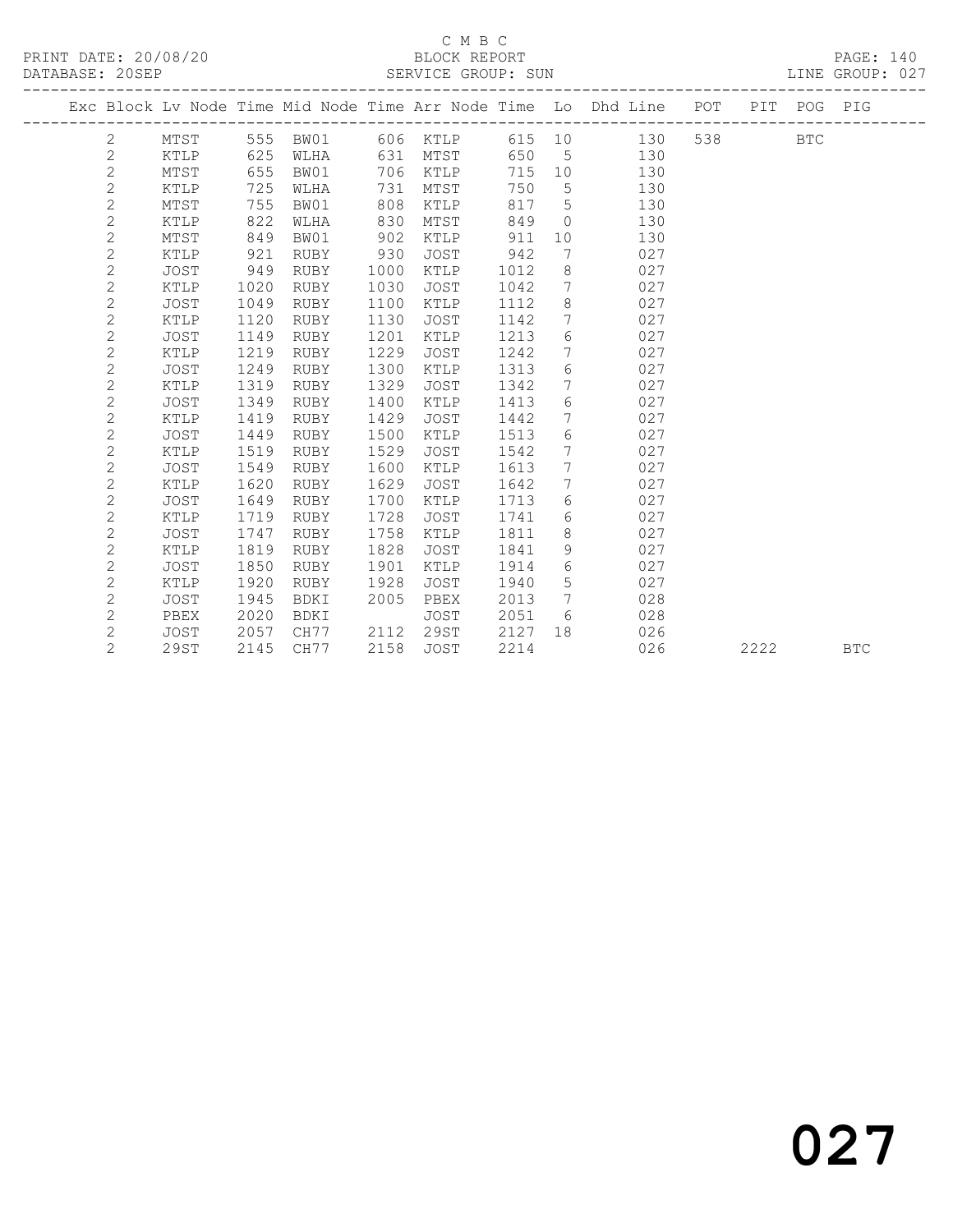### C M B C<br>BLOCK REPORT SERVICE GROUP: SUN

|  |             |             |      |                |      |          |       |                 | Exc Block Lv Node Time Mid Node Time Arr Node Time Lo Dhd Line POT |     | PIT  | POG PIG    |            |
|--|-------------|-------------|------|----------------|------|----------|-------|-----------------|--------------------------------------------------------------------|-----|------|------------|------------|
|  | 3           | JOST        |      | 630 CH77       |      | 643 29ST |       |                 | 656 17<br>026                                                      | 619 |      | <b>BTC</b> |            |
|  | 3           | 29ST        | 713  |                |      | MUSC     | 727 0 |                 | 029                                                                |     |      |            |            |
|  | $\mathsf 3$ | MUSC        | 727  |                |      | 29ST     | 739   | $6\overline{6}$ | 029                                                                |     |      |            |            |
|  | $\mathsf 3$ | 29ST        | 745  | CH77           | 757  | JOST     | 814   | $5\overline{)}$ | 026                                                                |     |      |            |            |
|  | $\mathsf 3$ | JOST        | 819  | RUBY           | 827  | KTLP     | 838   |                 | 13<br>027                                                          |     |      |            |            |
|  | $\mathsf 3$ | KTLP        | 851  | RUBY           | 900  | JOST     | 912   | 15              | 027                                                                |     |      |            |            |
|  | $\mathsf 3$ | JOST        | 927  | CH77           | 941  | 29ST     | 956   | 17              | 026                                                                |     |      |            |            |
|  | $\mathsf 3$ | <b>29ST</b> | 1013 |                |      | MUSC     | 1027  | $\overline{0}$  | 029                                                                |     |      |            |            |
|  | $\mathsf 3$ | MUSC        | 1027 |                |      | 29ST     | 1040  | $5\overline{)}$ | 029                                                                |     |      |            |            |
|  | $\mathsf 3$ | 29ST        | 1045 | CH77 1100      |      | JOST     | 1118  | 9               | 026                                                                |     |      |            |            |
|  | $\mathsf 3$ | <b>JOST</b> | 1127 | CH77           | 1143 | 29ST     | 1200  | 13              | 026                                                                |     |      |            |            |
|  | $\mathsf 3$ | <b>29ST</b> | 1213 |                |      | MUSC     | 1228  | $\circ$         | 029                                                                |     |      |            |            |
|  | $\mathsf 3$ | MUSC        | 1228 |                |      | 29ST     | 1241  | 6               | 029                                                                |     |      |            |            |
|  | 3           | 29ST        | 1247 | CH77 1302      |      | JOST     | 1320  | $7\phantom{.0}$ | 026                                                                |     |      |            |            |
|  | 3           | <b>JOST</b> | 1327 | CH77 1344      |      | 29ST     | 1401  | 9               | 026                                                                |     |      |            |            |
|  | $\mathsf 3$ | <b>29ST</b> | 1410 |                |      | MUSC     | 1426  | $\circ$         | 029                                                                |     |      |            |            |
|  | $\mathsf 3$ | MUSC        | 1426 |                |      | 29ST     | 1438  | $7\overline{ }$ | 029                                                                |     |      |            |            |
|  | $\mathsf 3$ | 29ST        | 1445 | CH77 1500 JOST |      |          | 1519  | 8               | 026                                                                |     |      |            |            |
|  | $\mathsf 3$ | JOST        | 1527 | CH77           | 1544 | 29ST     | 1601  | 9               | 026                                                                |     |      |            |            |
|  | 3           | <b>29ST</b> | 1610 |                |      | MUSC     | 1626  | $\circ$         | 029                                                                |     |      |            |            |
|  | $\mathsf 3$ | MUSC        | 1626 |                |      | 29ST     | 1638  | $\overline{7}$  | 029                                                                |     |      |            |            |
|  | $\mathsf 3$ | 29ST        | 1645 | CH77 1700      |      | JOST     | 1719  | 8               | 026                                                                |     |      |            |            |
|  | $\mathsf 3$ | <b>JOST</b> | 1727 | CH77           | 1745 | 29ST     | 1800  | 10              | 026                                                                |     |      |            |            |
|  | $\mathsf 3$ | <b>29ST</b> | 1810 |                |      | MUSC     | 1826  | $\overline{0}$  | 029                                                                |     |      |            |            |
|  | $\mathsf 3$ | MUSC        | 1826 |                |      | 29ST     | 1838  | 7               | 029                                                                |     |      |            |            |
|  | $\mathsf 3$ | 29ST        | 1845 | CH77           | 1859 | JOST     | 1917  | 6               | 026                                                                |     |      |            |            |
|  | 3           | <b>JOST</b> | 1923 | RUBY           | 1932 | KTLP     | 1944  | 8               | 027                                                                |     |      |            |            |
|  | $\mathsf 3$ | KTLP        | 1952 | RUBY           | 2000 | JOST     | 2010  | 5               | 027                                                                |     |      |            |            |
|  | $\mathsf 3$ | <b>JOST</b> | 2015 | BDKI           | 2035 | PBEX     | 2043  |                 | 7<br>028                                                           |     |      |            |            |
|  | $\mathsf 3$ | PBEX        | 2050 | BDKI           |      | JOST     | 2121  | 6               | 028                                                                |     |      |            |            |
|  | 3           | JOST        | 2127 | CH77           | 2142 | 29ST     | 2157  | 25              | 026                                                                |     |      |            |            |
|  | 3           | <b>29ST</b> | 2222 | CH77           | 2234 | JOST     | 2248  |                 | 026                                                                |     | 2256 |            | <b>BTC</b> |
|  |             |             |      |                |      |          |       |                 |                                                                    |     |      |            |            |

027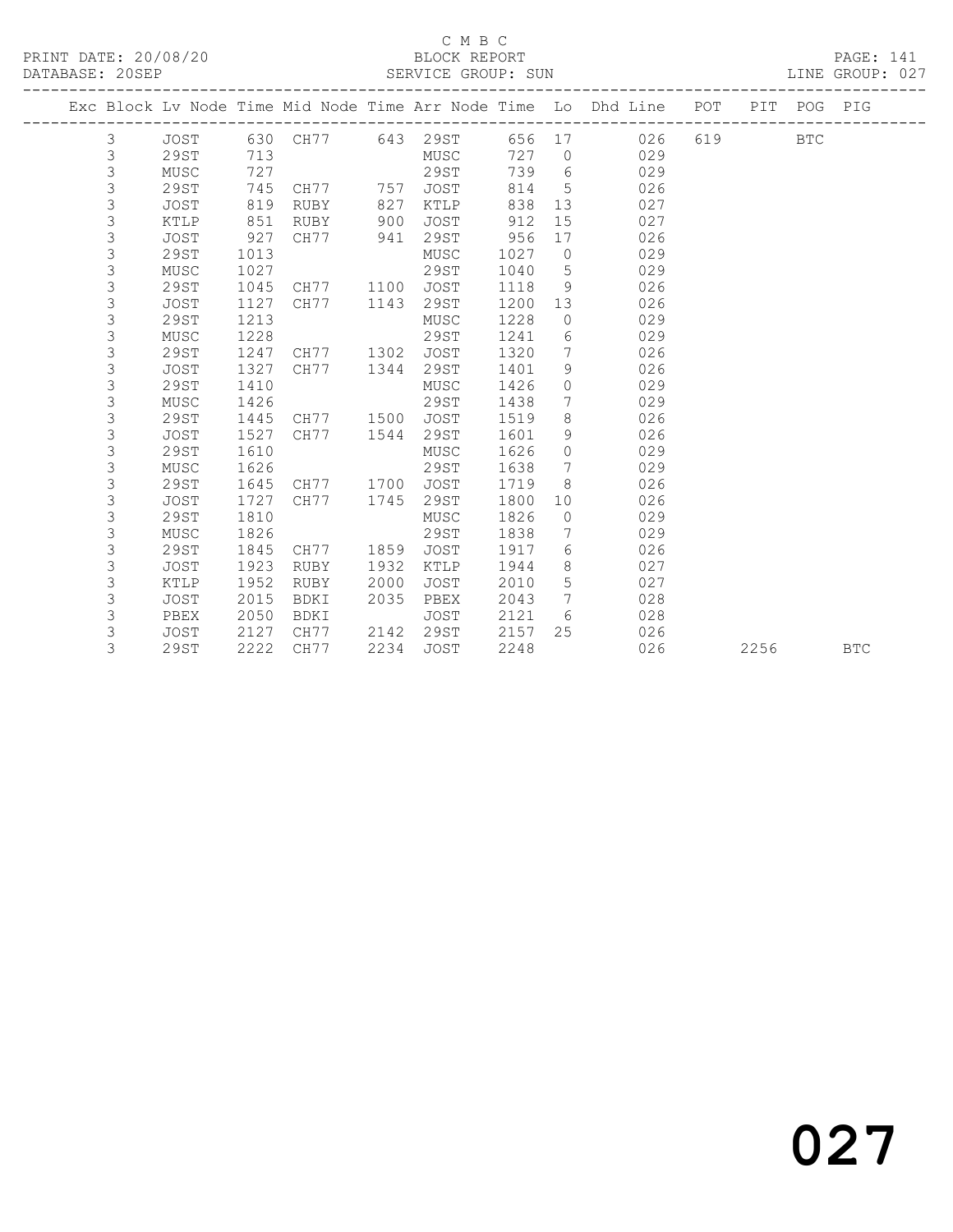### C M B C<br>BLOCK REPORT SERVICE GROUP: SUN

|  |   |             |      |             |      |             |      |                   | Exc Block Lv Node Time Mid Node Time Arr Node Time Lo Dhd Line POT |     |      | PIT POG PIG |            |
|--|---|-------------|------|-------------|------|-------------|------|-------------------|--------------------------------------------------------------------|-----|------|-------------|------------|
|  | 4 | BDKI        |      | 620 HK-W    | 623  | $HK-W$      | 623  | $\mathbf{2}$      | 028                                                                | 619 |      | <b>BTC</b>  |            |
|  | 4 | $HK-E$      | 625  | GIST        | 632  | <b>JOST</b> | 647  | $5^{\circ}$       | 028                                                                |     |      |             |            |
|  | 4 | JOST        | 652  | GIST        | 707  | HK-W        | 715  | 8 <sup>8</sup>    | 028                                                                |     |      |             |            |
|  | 4 | $HK-E$      | 723  | GIST        | 730  | JOST        | 745  | 12                | 028                                                                |     |      |             |            |
|  | 4 | JOST        | 757  | CH77        | 811  | 29ST        | 826  | 17                | 026                                                                |     |      |             |            |
|  | 4 | 29ST        | 843  |             |      | MUSC        | 857  | $\overline{0}$    | 029                                                                |     |      |             |            |
|  | 4 | MUSC        | 857  |             |      | 29ST        | 910  | 5                 | 029                                                                |     |      |             |            |
|  | 4 | 29ST        | 915  | CH77        | 929  | JOST        | 947  | 10                | 026                                                                |     |      |             |            |
|  | 4 | JOST        | 957  | CH77        | 1012 | 29ST        | 1027 | 16                | 026                                                                |     |      |             |            |
|  | 4 | 29ST        | 1043 |             |      | MUSC        | 1058 | $\circ$           | 029                                                                |     |      |             |            |
|  | 4 | MUSC        | 1058 |             |      | 29ST        | 1111 | 6                 | 029                                                                |     |      |             |            |
|  | 4 | 29ST        | 1117 | CH77        | 1132 | JOST        | 1150 | 7                 | 026                                                                |     |      |             |            |
|  | 4 | JOST        | 1157 | CH77        | 1213 | 29ST        | 1230 | 9                 | 026                                                                |     |      |             |            |
|  | 4 | 29ST        | 1239 |             |      | MUSC        | 1255 | $\circ$           | 029                                                                |     |      |             |            |
|  | 4 | MUSC        | 1255 |             |      | 29ST        | 1308 | $7\phantom{.0}$   | 029                                                                |     |      |             |            |
|  | 4 | <b>29ST</b> | 1315 | CH77        | 1330 | <b>JOST</b> | 1348 | 9                 | 026                                                                |     |      |             |            |
|  | 4 | <b>JOST</b> | 1357 | CH77        | 1414 | 29ST        | 1431 | 9                 | 026                                                                |     |      |             |            |
|  | 4 | <b>29ST</b> | 1440 |             |      | MUSC        | 1456 | $\circ$           | 029                                                                |     |      |             |            |
|  | 4 | MUSC        | 1456 |             |      | 29ST        | 1508 | $7\phantom{.0}$   | 029                                                                |     |      |             |            |
|  | 4 | <b>29ST</b> | 1515 | CH77        | 1530 | JOST        | 1549 | 8                 | 026                                                                |     |      |             |            |
|  | 4 | <b>JOST</b> | 1557 | CH77        | 1614 | 29ST        | 1631 | 9                 | 026                                                                |     |      |             |            |
|  | 4 | <b>29ST</b> | 1640 |             |      | MUSC        | 1656 | $\Omega$          | 029                                                                |     |      |             |            |
|  | 4 | MUSC        | 1656 |             |      | 29ST        | 1708 | 7                 | 029                                                                |     |      |             |            |
|  | 4 | 29ST        | 1715 | CH77        | 1730 | JOST        | 1749 | 8                 | 026                                                                |     |      |             |            |
|  | 4 | JOST        | 1757 | CH77        | 1815 | 29ST        | 1830 | $12 \overline{ }$ | 026                                                                |     |      |             |            |
|  | 4 | 29ST        | 1842 |             |      | MUSC        | 1858 | $\circ$           | 029                                                                |     |      |             |            |
|  | 4 | MUSC        | 1858 |             |      | 29ST        | 1909 | 6                 | 029                                                                |     |      |             |            |
|  | 4 | 29ST        | 1915 | CH77        | 1929 | <b>JOST</b> | 1947 | 6                 | 026                                                                |     |      |             |            |
|  | 4 | JOST        | 1953 | RUBY        | 2002 | KTLP        | 2014 | 8                 | 027                                                                |     |      |             |            |
|  | 4 | KTLP        | 2022 | RUBY        | 2030 | JOST        | 2040 | 5                 | 027                                                                |     |      |             |            |
|  | 4 | JOST        | 2045 | BDKI        | 2105 | PBEX        | 2113 | 7                 | 028                                                                |     |      |             |            |
|  | 4 | PBEX        | 2120 | BDKI        |      | JOST        | 2151 | 24                | 028                                                                |     |      |             |            |
|  | 4 | JOST        | 2215 | BDKI        | 2234 | PBEX        | 2242 | 10                | 028                                                                |     |      |             |            |
|  | 4 | PBEX        | 2252 | <b>BDKI</b> |      | <b>JOST</b> | 2320 |                   | 028                                                                |     | 2328 |             | <b>BTC</b> |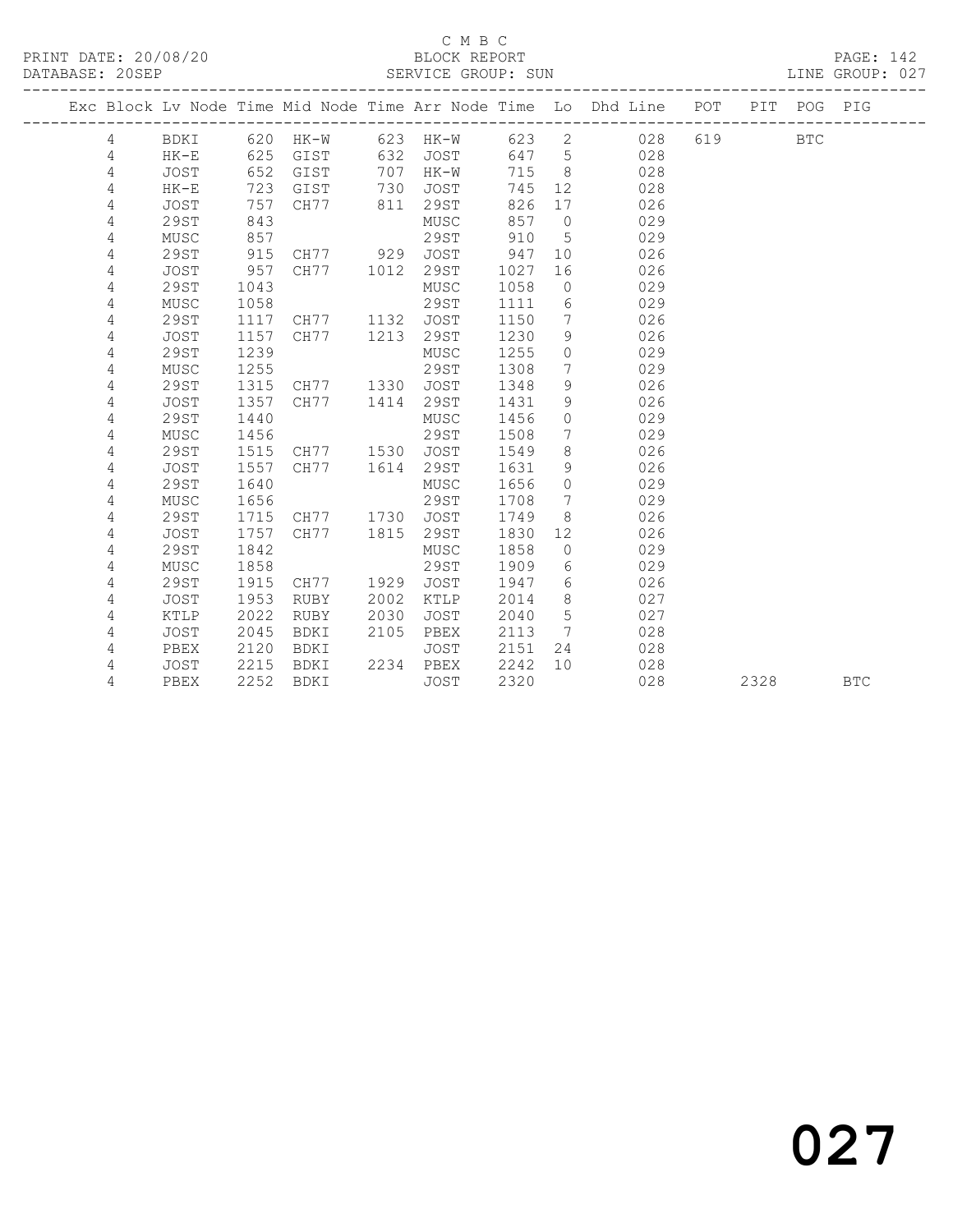## C M B C<br>BLOCK REPORT

| PRINT DATE: 20/08/20<br>DATABASE: 20SEP |   |             |  |      |          |      | ERRED BLOCK REPORT<br>SERVICE GROUP: SUN |  |       |                 |                                                                                |       |      | PAGE: 143<br>LINE GROUP: 027 |            |
|-----------------------------------------|---|-------------|--|------|----------|------|------------------------------------------|--|-------|-----------------|--------------------------------------------------------------------------------|-------|------|------------------------------|------------|
|                                         |   |             |  |      |          |      |                                          |  |       |                 | Exc Block Lv Node Time Mid Node Time Arr Node Time Lo Dhd Line POT PIT POG PIG |       |      |                              |            |
|                                         | 5 | KYBD        |  |      | 635 RUBY |      | 647 KTLP                                 |  | 657 5 |                 | 027                                                                            | 626 7 |      | <b>BTC</b>                   |            |
|                                         | 5 | KTLP        |  | 702  | RUBY     | 710  | JOST                                     |  | 719   | 8               | 027                                                                            |       |      |                              |            |
|                                         | 5 | JOST        |  | 727  | CH77     | 741  | 29ST                                     |  | 756   | 17              | 026                                                                            |       |      |                              |            |
|                                         | 5 | <b>29ST</b> |  | 813  |          |      | MUSC                                     |  | 827   | $\circledcirc$  | 029                                                                            |       |      |                              |            |
|                                         | 5 | MUSC        |  | 827  |          |      | <b>29ST</b>                              |  | 839   | $6\,$           | 029                                                                            |       |      |                              |            |
|                                         | 5 | 29ST        |  | 845  | CH77 857 |      | JOST                                     |  | 914   | $5\phantom{.0}$ | 026                                                                            |       |      |                              |            |
|                                         | 5 | JOST        |  | 919  | RUBY     | 930  | KTLP                                     |  | 942   | $\,8\,$         | 027                                                                            |       |      |                              |            |
|                                         | 5 | KTLP        |  | 950  | RUBY     | 1000 | JOST                                     |  | 1012  | $7\phantom{.0}$ | 027                                                                            |       |      |                              |            |
|                                         | 5 | JOST        |  | 1019 | RUBY     | 1030 | KTLP                                     |  | 1042  | $8\,$           | 027                                                                            |       |      |                              |            |
|                                         | 5 | KTLP        |  | 1050 | RUBY     | 1100 | <b>JOST</b>                              |  | 1112  | $7\phantom{.0}$ | 027                                                                            |       |      |                              |            |
|                                         | 5 | <b>JOST</b> |  | 1119 | RUBY     | 1131 | KTLP                                     |  | 1143  | $7\phantom{.0}$ | 027                                                                            |       |      |                              |            |
|                                         | 5 | KTLP        |  | 1150 | RUBY     | 1200 | <b>JOST</b>                              |  | 1212  | $7\phantom{.0}$ | 027                                                                            |       |      |                              |            |
|                                         | 5 | JOST        |  | 1219 | RUBY     | 1231 | KTLP                                     |  | 1243  | 6               | 027                                                                            |       |      |                              |            |
|                                         | 5 | KTLP        |  | 1249 | RUBY     | 1259 | JOST                                     |  | 1312  | $7\phantom{.0}$ | 027                                                                            |       |      |                              |            |
|                                         | 5 | <b>JOST</b> |  | 1319 | RUBY     | 1330 | KTLP                                     |  | 1343  | 6               | 027                                                                            |       |      |                              |            |
|                                         | 5 | KTLP        |  | 1349 | RUBY     | 1359 | JOST                                     |  | 1412  | $7\phantom{.0}$ | 027                                                                            |       |      |                              |            |
|                                         | 5 | <b>JOST</b> |  | 1419 | RUBY     | 1430 | KTLP                                     |  | 1443  | 6               | 027                                                                            |       |      |                              |            |
|                                         | 5 | KTLP        |  | 1449 | RUBY     | 1459 | JOST                                     |  | 1512  | $7\phantom{.0}$ | 027                                                                            |       |      |                              |            |
|                                         | 5 | JOST        |  | 1519 | RUBY     | 1530 | KTLP                                     |  | 1543  | $7\phantom{.}$  | 027                                                                            |       |      |                              |            |
|                                         | 5 | KTLP        |  | 1550 | RUBY     | 1559 | JOST                                     |  | 1612  | $7\phantom{.0}$ | 027                                                                            |       |      |                              |            |
|                                         | 5 | <b>JOST</b> |  | 1619 | RUBY     | 1630 | KTLP                                     |  | 1643  | 6               | 027                                                                            |       |      |                              |            |
|                                         | 5 | KTLP        |  | 1649 | RUBY     | 1658 | JOST                                     |  | 1711  | 8               | 027                                                                            |       |      |                              |            |
|                                         | 5 | JOST        |  | 1719 | RUBY     | 1730 | KTLP                                     |  | 1743  | $6\,$           | 027                                                                            |       |      |                              |            |
|                                         | 5 | KTLP        |  | 1749 | RUBY     | 1758 | JOST                                     |  | 1811  | $7\phantom{.0}$ | 027                                                                            |       |      |                              |            |
|                                         | 5 | JOST        |  | 1818 | RUBY     | 1829 | KTLP                                     |  | 1842  | $8\,$           | 027                                                                            |       |      |                              |            |
|                                         | 5 | KTLP        |  | 1850 | RUBY     | 1858 | JOST                                     |  | 1910  | 5               | 027                                                                            |       |      |                              |            |
|                                         | 5 | <b>JOST</b> |  | 1915 | BDKI     | 1935 | PBEX                                     |  | 1943  | $7\phantom{.0}$ | 028                                                                            |       |      |                              |            |
|                                         | 5 | PBEX        |  | 1950 | BDKI     |      | JOST                                     |  | 2021  | 6               | 028                                                                            |       |      |                              |            |
|                                         | 5 | JOST        |  | 2027 | CH77     | 2042 | 29ST                                     |  | 2057  | 17              | 026                                                                            |       |      |                              |            |
|                                         | 5 | 29ST        |  | 2114 |          |      | MUSC                                     |  | 2128  | $\overline{0}$  | 029                                                                            |       |      |                              |            |
|                                         | 5 | MUSC        |  | 2128 |          |      | 29ST                                     |  | 2138  | 16              | 029                                                                            |       |      |                              |            |
|                                         | 5 | 29ST        |  | 2154 |          |      | MUSC                                     |  | 2208  | $\circ$         | 029                                                                            |       |      |                              |            |
|                                         | 5 | MUSC        |  | 2208 |          |      | 29ST                                     |  | 2218  |                 | 029                                                                            |       | 2228 |                              | <b>BTC</b> |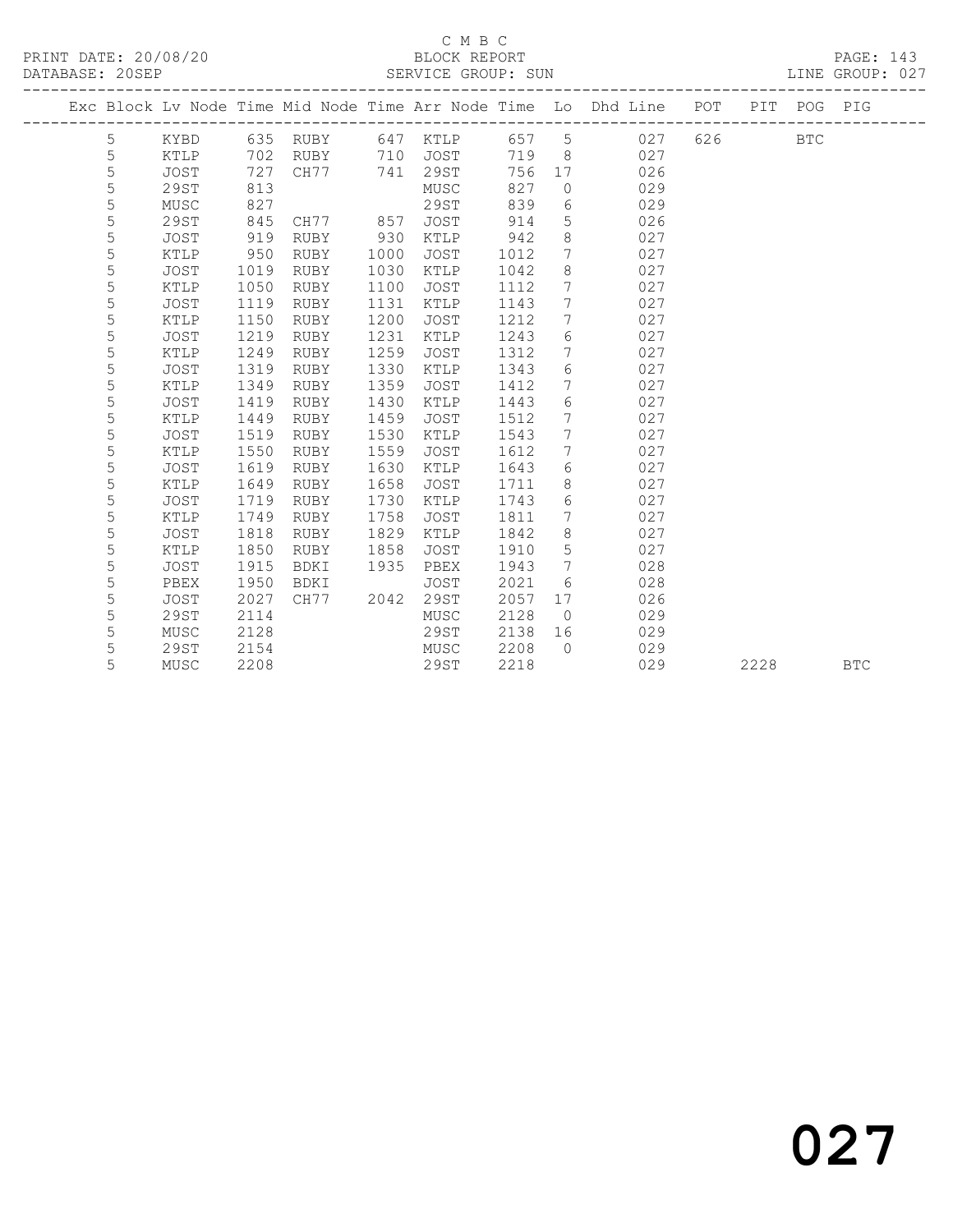## C M B C

### LINE GROUP: 027

| PRINT DATE: 20/08/20 | BLOCK REPORT                   | PAGE: 144             |
|----------------------|--------------------------------|-----------------------|
| DATARAST · 20SED     | SERVICE CROUP.<br><b>CIINI</b> | LERAND · US<br>יתות ד |

| DAIADAJE. ZVJEF |   |      |      | OLAVIUL UAUUF. JUN |      |      |      |            |                                                                |     |     | UINE GRUUF. VZ / |     |  |  |  |
|-----------------|---|------|------|--------------------|------|------|------|------------|----------------------------------------------------------------|-----|-----|------------------|-----|--|--|--|
|                 |   |      |      |                    |      |      |      |            | Exc Block Lv Node Time Mid Node Time Arr Node Time Lo Dhd Line | POT | PIT | POG              | PIG |  |  |  |
|                 | 6 | 29ST | 642  | CH77               | 653  | JOST | 708  | 5.         | 026                                                            | 628 |     | <b>BTC</b>       |     |  |  |  |
|                 | 6 | JOST | 713  | BDKI               | 733  | PBEX | 743  | 5          | 028                                                            |     |     |                  |     |  |  |  |
|                 | 6 | PBEX | 748  | BDKI               |      | JOST | 817  | 10         | 028                                                            |     |     |                  |     |  |  |  |
|                 | 6 | JOST | 827  | CH77               | 841  | 29ST | 856  | 17         | 026                                                            |     |     |                  |     |  |  |  |
|                 | 6 | 29ST | 913  |                    |      | MUSC | 927  | $\bigcap$  | 029                                                            |     |     |                  |     |  |  |  |
|                 | 6 | MUSC | 927  |                    |      | 29ST | 940  | 5          | 029                                                            |     |     |                  |     |  |  |  |
|                 | 6 | 29ST | 945  | CH77               | 959  | JOST | 1017 | 10         | 026                                                            |     |     |                  |     |  |  |  |
|                 | 6 | JOST | 1027 | CH77               | 1043 | 29ST | 1100 | 13         | 026                                                            |     |     |                  |     |  |  |  |
|                 | 6 | 29ST | 1113 |                    |      | MUSC | 1128 | $\bigcirc$ | 029                                                            |     |     |                  |     |  |  |  |
|                 | 6 | MUSC | 1128 |                    |      | 29ST | 1141 | 6          | 029                                                            |     |     |                  |     |  |  |  |

 6 29ST 1147 CH77 1202 JOST 1220 7 026 6 JOST 1227 CH77 1243 29ST 1300 9 026

6 29ST 1345 CH77 1400 JOST 1418 9 026

 6 29ST 1745 CH77 1800 JOST 1819 8 026 6 JOST 1827 CH77 1845 29ST 1900 12 026

6 29ST 1945 CH77 1959 JOST 2017 6 026

 6 29ST 1309 MUSC 1325 0 029 6 MUSC 1325 29ST 1338 7 029

 6 JOST 1427 CH77 1444 29ST 1501 9 026 6 29ST 1510 MUSC 1526 0 029 6 MUSC 1526 29ST 1538 7 029 6 29ST 1545 CH77 1600 JOST 1619 8 026 6 JOST 1627 CH77 1644 29ST 1701 9 026 6 29ST 1710 MUSC 1726 0 029 6 MUSC 1726 29ST 1738 7 029

 6 29ST 1912 MUSC 1928 0 029 6 MUSC 1928 29ST 1939 6 029

 6 JOST 2023 RUBY 2032 KTLP 2044 8 027 6 KTLP 2052 RUBY 2100 JOST 2110 5 027 6 JOST 2115 BDKI 2134 PBEX 2142 8 028 6 PBEX 2150 BDKI JOST 2221 24 028 6 JOST 2245 RUBY 2253 KTLP 2304 6 027 6 KTLP 2310 RUBY 2318 JOST 2327 6 027 6 JOST 2333 CH77 2348 29ST 2402 5 026 6 29ST 2407 MUSC 2419 0 029 6 MUSC 2419 29ST 2429 5 029

6 29ST 2434 CH77 2445 JOST 2459 026 2507 BTC

027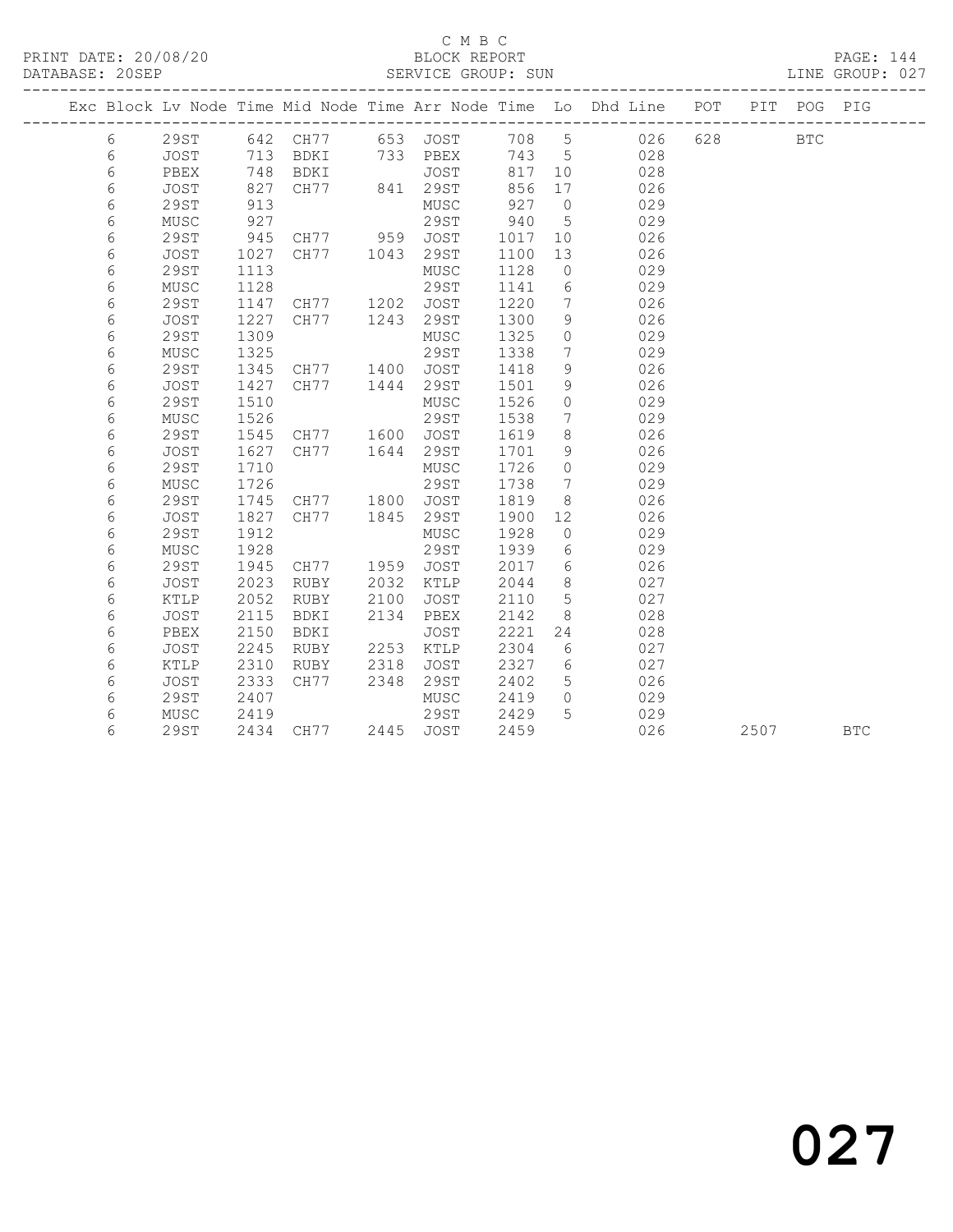### C M B C<br>RIOCK REPORT

|           |       |                   |        |     |      | ------ | ---                        |
|-----------|-------|-------------------|--------|-----|------|--------|----------------------------|
| DATABASE: | 20SEP | SERVICE<br>◡└╵╵┴◡ | GROUP. | SUN | LINE | CROIIE | $\cap$ $\cap$ $\sim$<br>∪∠ |
|           |       |                   |        |     |      |        |                            |

------------------------------------------------------------------------------------------------- Exc Block Lv Node Time Mid Node Time Arr Node Time Lo Dhd Line POT PIT POG PIG ------------------------------------------------------------------------------------------------- 7 BDKI 646 HK-W 649 HK-W 649 2 028<br>7 HK-E 651 GIST 658 JOST 713 6 028 7 HK-E 651 GIST 658 JOST 713 6 028 7 JOST 719 RUBY 727 KTLP 738 12 027 7 KTLP 750 RUBY 758 JOST 807 6 027 7 JOST 813 BDKI 833 PBEX 843 5 028 7 PBEX 848 BDKI JOST 918 25 028 7 JOST 943 BDKI 1003 PBEX 1013 5 028 7 PBEX 1018 BDKI JOST 1048 9 028 7 JOST 1057 CH77 1113 29ST 1130 13 026 7 29ST 1143 MUSC 1158 0 029 7 MUSC 1158 29ST 1211 6 029 7 29ST 1217 CH77 1232 JOST 1250 7 026 7 JOST 1257 CH77 1314 29ST 1331 9 026 7 29ST 1340 MUSC 1356 0 029 7 MUSC 1356 29ST 1408 7 029 7 29ST 1415 CH77 1430 JOST 1449 8 026 7 JOST 1457 CH77 1514 29ST 1531 9 026 7 29ST 1540 MUSC 1556 0 029 7 MUSC 1556 29ST 1608 7 029 7 29ST 1615 CH77 1630 JOST 1649 8 026 7 JOST 1657 CH77 1714 29ST 1731 9 026 7 29ST 1740 MUSC 1756 0 029 7 MUSC 1756 29ST 1808 7 029 7 29ST 1815 CH77 1829 JOST 1848 9 026 7 JOST 1857 CH77 1915 29ST 1930 12 026 7 29ST 1942 MUSC 1958 0 029 7 MUSC 1958 29ST 2009 6 029 7 29ST 2015 CH77 2028 JOST 2044 9 026 7 JOST 2053 RUBY 2102 KTLP 2114 8 027 7 KTLP 2122 RUBY 2130 JOST 2140 5 027 7 JOST 2145 BDKI 2204 PBEX 2212 11 028 7 PBEX 2223 BDKI JOST 2251 26 028 7 JOST 2317 BDKI 2336 PBEX 2344 10 028 7 PBEX 2354 BDKI JOST 2420 5 028 7 JOST 2425 BDKI 2444 PBEX 2452 7 028 7 PBEX 2459 HK-E 2504 028 2508 BTC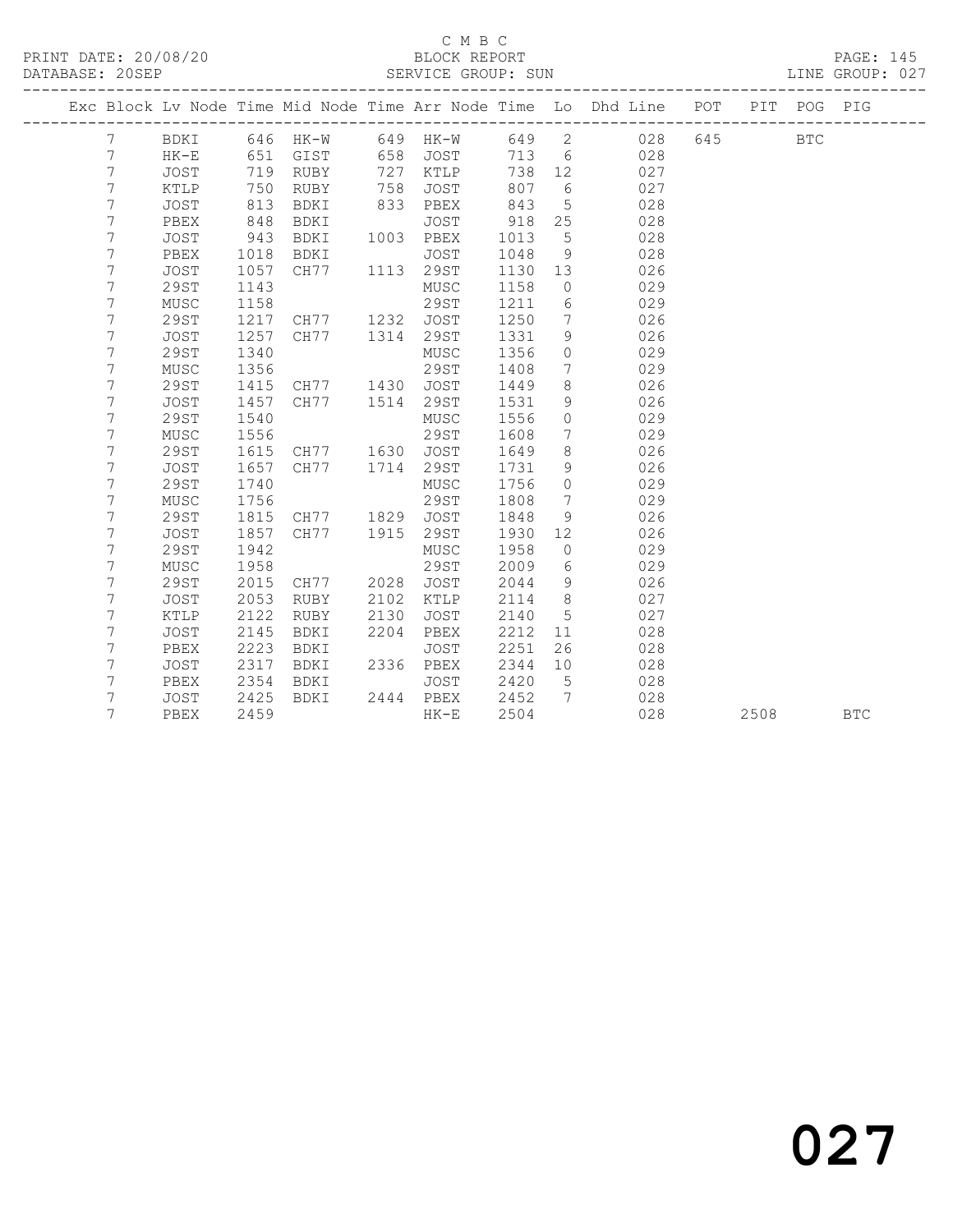#### C M B C<br>BLOCK REPORT SERVICE GROUP: SUN

|                    |              |              |                         |      |           |              |                              | Exc Block Lv Node Time Mid Node Time Arr Node Time Lo Dhd Line POT PIT POG PIG |     |                 |            |            |
|--------------------|--------------|--------------|-------------------------|------|-----------|--------------|------------------------------|--------------------------------------------------------------------------------|-----|-----------------|------------|------------|
| 8                  | KTLP         |              | 724 RUBY 732 JOST 741 8 |      |           |              |                              | 027 718                                                                        |     | <b>EXECUTE:</b> |            |            |
| $8\,$              | JOST         |              |                         |      |           |              |                              | 027                                                                            |     |                 |            |            |
| $\,8\,$            | KTLP         |              |                         |      |           |              |                              | 027                                                                            |     |                 |            |            |
| $\,8\,$            | JOST         | 843<br>918   | BDKI                    |      | 903 PBEX  | 913          | $5\overline{)}$              | 028                                                                            |     |                 |            |            |
| $\,8\,$            | PBEX         |              | BDKI                    |      | JOST      | 948          | 25                           | 028                                                                            |     |                 |            |            |
| $\,8\,$            | JOST         | 1013         | BDKI                    |      | 1033 PBEX | 1043         | 21                           | 028                                                                            |     |                 |            |            |
| $\,8\,$            | PBEX         | 1104         | BDKI                    |      | JOST      | 1136         | $7\overline{ }$              | 028                                                                            |     |                 |            |            |
| $\,8\,$            | JOST         | 1143         | BDKI                    |      | 1203 PBEX | 1213         | 11                           | 028                                                                            |     |                 |            |            |
| $\,8\,$            | PBEX         | 1224         | BDKI                    |      | JOST      | 1256         | $7\phantom{.0}$              | 028                                                                            |     |                 |            |            |
| $\,8\,$            | JOST         | 1303         | BDKI                    |      | 1324 PBEX | 1334         | 9                            | 028                                                                            |     |                 |            |            |
| $\,8\,$            | PBEX         | 1343         | BDKI                    |      | JOST      | 1416         | $\overline{7}$               | 028                                                                            |     |                 |            |            |
| $\,8\,$            | JOST         | 1423         | BDKI                    |      | 1444 PBEX | 1454         | 8 <sup>8</sup>               | 028                                                                            |     |                 |            |            |
| $\,8\,$            | PBEX         | 1502         | BDKI                    |      | JOST      | 1536         | 7                            | 028                                                                            |     |                 |            |            |
| $\,8\,$            | JOST         | 1543         | BDKI                    |      | 1604 PBEX | 1614         | 9                            | 028                                                                            |     |                 |            |            |
| $\,8\,$            | PBEX         | 1623         | BDKI                    |      | JOST      | 1656         | $7\phantom{0}$               | 028                                                                            |     |                 |            |            |
| $\,8\,$            | JOST         | 1703         | BDKI                    |      | 1724 PBEX | 1734         | 16                           | 028                                                                            |     |                 |            |            |
| $\,8\,$            | PBEX         | 1750         | BDKI                    |      | JOST      | 1822         | 23                           | 028                                                                            |     |                 |            |            |
| $\,8\,$            | JOST         | 1845         | BDKI                    |      | 1906 PBEX | 1914         | $\overline{7}$               | 028                                                                            |     |                 |            |            |
| $\,8\,$            | PBEX         | 1921         | BDKI<br>CH77            |      | JOST      | 1952         | $-5$                         | 028                                                                            |     |                 |            |            |
| $\,8\,$            | <b>JOST</b>  | 1957         |                         |      | 2014 29ST | 2029 15      |                              | 026                                                                            |     |                 |            |            |
| $\,8\,$            | 29ST         | 2044         |                         |      | MUSC      | 2058         | $\overline{0}$               | 029                                                                            |     |                 |            |            |
| $\,8\,$            | ${\tt MUSC}$ | 2058         |                         |      | 29ST      | 2108         | $\overline{7}$               | 029                                                                            |     |                 |            |            |
| $\,8\,$            | 29ST         | 2115<br>2153 | CH77 2128 JOST          |      | 2202 KTLP | 2144<br>2214 | 9<br>8 <sup>8</sup>          | 026<br>027                                                                     |     |                 |            |            |
| $\,8\,$<br>$\,8\,$ | JOST<br>KTLP | 2222         | RUBY<br>RUBY            | 2230 | JOST      | 2240         | 5                            | 027                                                                            |     |                 |            |            |
| $\,8\,$            | JOST         | 2245         | BDKI                    |      | 2304 PBEX | 2312         | 5                            | 028                                                                            |     |                 |            |            |
| $\,8\,$            | PBEX         | 2317         | BDKI                    |      | JOST      | 2345         | 5                            | 028                                                                            |     |                 |            |            |
| $\,8\,$            | JOST         | 2350         | BDKI                    |      | 2409 PBEX | 2417         | $\overline{7}$               | 028                                                                            |     |                 |            |            |
| $\,8\,$            | PBEX         | 2424         | BDKI                    |      | JOST      | 2450         | 6                            | 028                                                                            |     |                 |            |            |
| 8                  | JOST         | 2456         | GIST                    |      | 2511 HK-W | 2519         |                              | 028                                                                            |     | 2523            |            | <b>BTC</b> |
|                    |              |              |                         |      |           |              |                              |                                                                                |     |                 |            |            |
| 9                  | <b>JOST</b>  | 913          | BDKI                    |      | 933 PBEX  | 943          | $5\overline{)}$              | 028                                                                            | 902 |                 | <b>BTC</b> |            |
| 9                  | PBEX         | 948          | BDKI                    |      | JOST      | 1018         | 25                           | 028                                                                            |     |                 |            |            |
| $\mathsf 9$        | JOST         | 1043         | BDKI                    |      | 1103 PBEX | 1113         | 11                           | 028                                                                            |     |                 |            |            |
| 9                  | PBEX         | 1124         | BDKI                    |      | JOST      | 1156         | $\overline{7}$               | 028                                                                            |     |                 |            |            |
| 9                  | JOST         | 1203         | BDKI                    |      | 1224 PBEX | 1234         | 10                           | 028                                                                            |     |                 |            |            |
| 9                  | PBEX         | 1244         | BDKI                    |      | JOST      | 1316         | 7                            | 028                                                                            |     |                 |            |            |
| 9                  | JOST         | 1323         | BDKI                    |      | 1344 PBEX | 1354         | 8 <sup>8</sup>               | 028                                                                            |     |                 |            |            |
| $\mathsf 9$        | PBEX         | 1402         | BDKI                    |      | JOST      | 1436         | $\overline{7}$               | 028                                                                            |     |                 |            |            |
| $\mathsf 9$        | JOST         | 1443         | BDKI                    |      | 1504 PBEX | 1514         | 8                            | 028                                                                            |     |                 |            |            |
| $\mathsf 9$        | PBEX         | 1522         | BDKI                    |      | JOST      | 1556         | $7\phantom{.0}\phantom{.0}7$ | 028                                                                            |     |                 |            |            |
| 9                  | JOST         | 1603         | BDKI                    |      | 1624 PBEX | 1634         | - 9                          | 028                                                                            |     |                 |            |            |
| 9                  | PBEX         |              | 1643 BDKI<br>1723 BDKI  |      | JOST      | 1716         | $\overline{7}$               | 028                                                                            |     |                 |            |            |
| 9                  | JOST         |              |                         |      | 1744 PBEX | 1754         |                              | 028                                                                            |     | 1804            |            | <b>BTC</b> |
|                    |              |              |                         |      |           |              |                              |                                                                                |     |                 |            |            |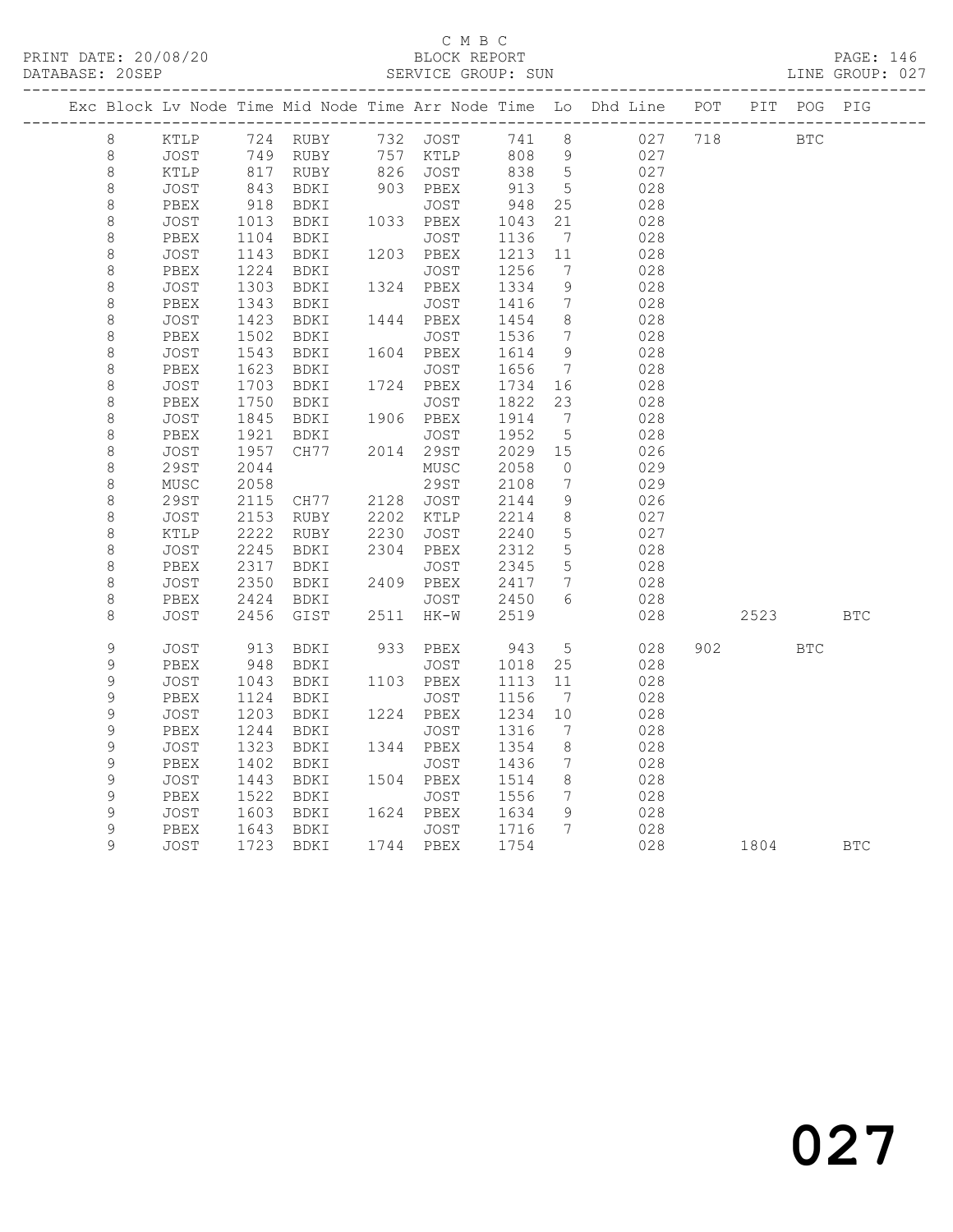### C M B C<br>BLOCK REPORT

PRINT DATE: 20/08/20 BLOCK REPORT PAGE: 147

LINE GROUP: 027

|  |    |             |      | Exc Block Lv Node Time Mid Node Time Arr Node Time Lo Dhd Line POT |      |      |         |                 |             |     |      | PIT POG PIG |            |
|--|----|-------------|------|--------------------------------------------------------------------|------|------|---------|-----------------|-------------|-----|------|-------------|------------|
|  | 10 |             |      | BDKI 1029 HK-W 1032 PBEX 1039 5 028 1028                           |      |      |         |                 |             |     |      | <b>BTC</b>  |            |
|  | 10 | PBEX        | 1044 | BDKI                                                               |      | JOST |         |                 | 1116 7 028  |     |      |             |            |
|  | 10 | JOST        | 1123 | BDKI 1143 PBEX                                                     |      |      | 1153 11 |                 |             | 028 |      |             |            |
|  | 10 | PBEX        | 1204 | BDKI                                                               |      | JOST | 1236    | 7               |             | 028 |      |             |            |
|  | 10 | <b>JOST</b> | 1243 | BDKI                                                               | 1304 | PBEX | 1314    |                 | 10          | 028 |      |             |            |
|  | 10 | PBEX        | 1324 | BDKI                                                               |      | JOST | 1356    | 7               |             | 028 |      |             |            |
|  | 10 | JOST        | 1403 | BDKI                                                               | 1424 | PBEX | 1434    |                 | 8           | 028 |      |             |            |
|  | 10 | PBEX        | 1442 | BDKI                                                               |      | JOST | 1516    | $7\overline{ }$ |             | 028 |      |             |            |
|  | 10 | JOST        | 1523 | BDKI                                                               | 1544 | PBEX | 1554    | 9 <sup>°</sup>  |             | 028 |      |             |            |
|  | 10 | PBEX        | 1603 | BDKI                                                               |      | JOST | 1636    | $7\overline{ }$ |             | 028 |      |             |            |
|  | 10 | JOST        | 1643 | BDKI                                                               | 1704 | PBEX | 1714    |                 | 9           | 028 |      |             |            |
|  | 10 | PBEX        | 1723 | BDKI                                                               |      | JOST | 1756    | 18              |             | 028 |      |             |            |
|  | 10 | JOST        | 1814 | BDKI                                                               | 1835 | PBEX | 1845    | 5 <sup>5</sup>  |             | 028 |      |             |            |
|  | 10 | PBEX        | 1850 | BDKI                                                               |      | JOST | 1922    | 5 <sup>5</sup>  |             | 028 |      |             |            |
|  | 10 | JOST        | 1927 | CH77 1944                                                          |      | 29ST | 1959    |                 | 15          | 026 |      |             |            |
|  | 10 | 29ST        | 2014 |                                                                    |      | MUSC | 2030    | $\overline{0}$  |             | 029 |      |             |            |
|  | 10 | MUSC        | 2030 |                                                                    |      | 29ST | 2040    | 5               |             | 029 |      |             |            |
|  | 10 | 29ST        | 2045 | CH77 2058                                                          |      | JOST | 2114    | 9               |             | 026 |      |             |            |
|  | 10 | JOST        | 2123 | RUBY                                                               | 2132 | KTLP | 2144    |                 | 8           | 027 |      |             |            |
|  | 10 | KTLP        | 2152 | RUBY                                                               | 2200 | JOST | 2210    | 12              |             | 027 |      |             |            |
|  | 10 | <b>JOST</b> | 2222 | CH77                                                               | 2237 | 29ST | 2251    | 5               |             | 026 |      |             |            |
|  | 10 | 29ST        | 2256 |                                                                    |      | MUSC | 2310    | $\overline{0}$  |             | 029 |      |             |            |
|  | 10 | MUSC        | 2310 |                                                                    |      | 29ST | 2320    |                 | $5^{\circ}$ | 029 |      |             |            |
|  | 10 | 29ST        | 2325 | CH77 2337                                                          |      | JOST | 2351    | 5 <sup>5</sup>  |             | 026 |      |             |            |
|  | 10 | JOST        | 2356 | RUBY                                                               | 2404 | KTLP | 2415    | 7               |             | 027 |      |             |            |
|  | 10 | KTLP        | 2422 | RUBY                                                               | 2430 | JOST | 2439    | 5 <sup>5</sup>  |             | 027 |      |             |            |
|  | 10 | JOST        | 2444 | CH77                                                               | 2459 | 29ST | 2513    |                 |             | 026 | 2523 |             | <b>BTC</b> |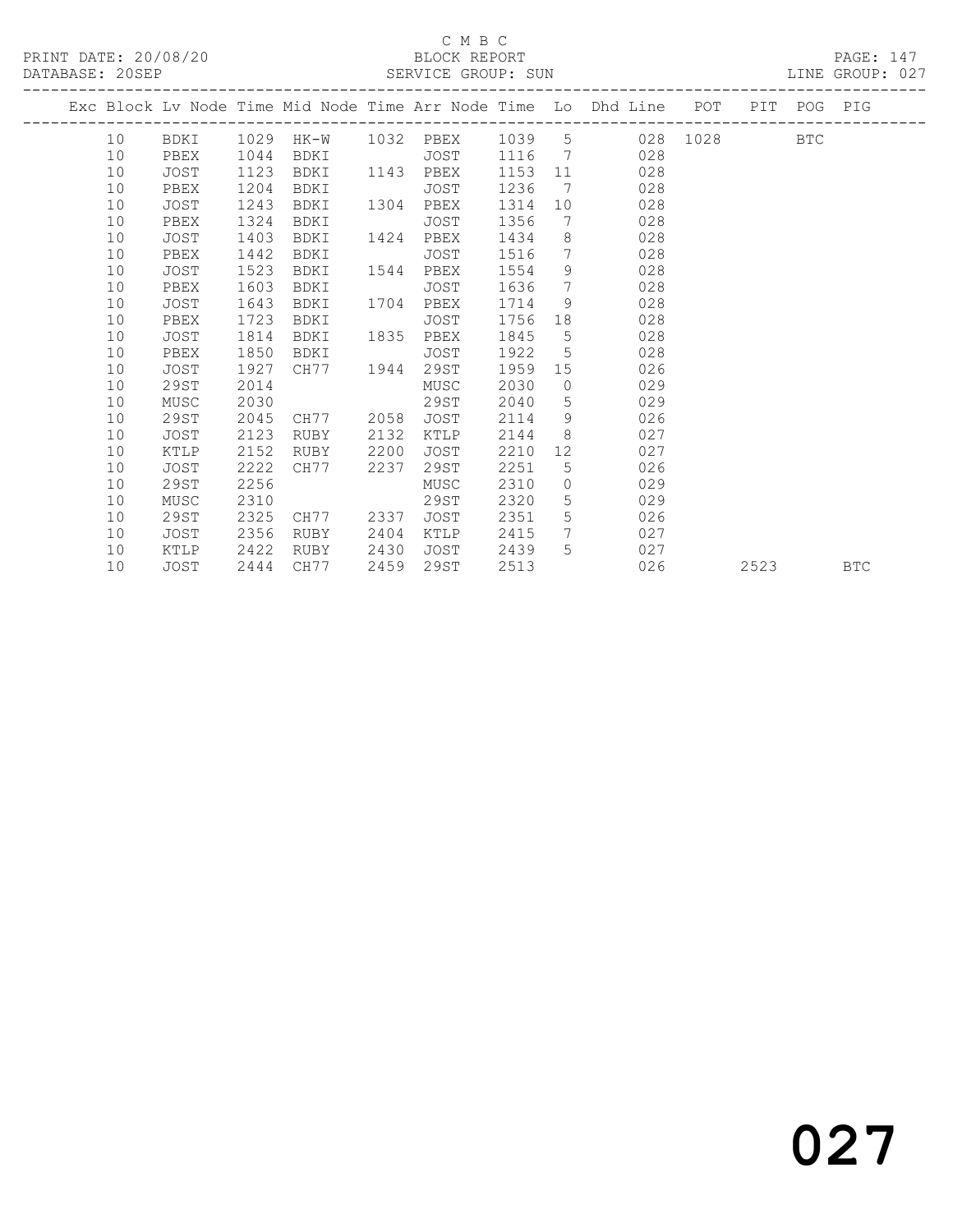|                                                                                                                                                                |                                                                                                                                                                        |                                                                                                                                                      | BDLO BOUNDARY & LOUGHEED-NORTH BTC Burnaby Depot<br>BYCA BROADWAY & CAMBIE<br>GRBY GRANVILLE & BROADWAY GRVT GRANDVIEW TERMINUS<br>HK-E HASTINGS & KOOTENAY EB HK-W HASTINGS & KOOTENAY WB<br>HODM HOWE & DUNSMUIR<br>NWST NEW WESTMINST                                                                                                                                         |                                                                                                                                                              |                                                                                                                                                     |                                                                                                                                                                    |                                                                                                                                                                         |                                                                                                                                                                                                                                                                                  |         |            |  |
|----------------------------------------------------------------------------------------------------------------------------------------------------------------|------------------------------------------------------------------------------------------------------------------------------------------------------------------------|------------------------------------------------------------------------------------------------------------------------------------------------------|----------------------------------------------------------------------------------------------------------------------------------------------------------------------------------------------------------------------------------------------------------------------------------------------------------------------------------------------------------------------------------|--------------------------------------------------------------------------------------------------------------------------------------------------------------|-----------------------------------------------------------------------------------------------------------------------------------------------------|--------------------------------------------------------------------------------------------------------------------------------------------------------------------|-------------------------------------------------------------------------------------------------------------------------------------------------------------------------|----------------------------------------------------------------------------------------------------------------------------------------------------------------------------------------------------------------------------------------------------------------------------------|---------|------------|--|
|                                                                                                                                                                |                                                                                                                                                                        |                                                                                                                                                      | Exc Block Lv Node Time Mid Node Time Arr Node Time Lo Dhd Line POT PIT POG PIG                                                                                                                                                                                                                                                                                                   |                                                                                                                                                              |                                                                                                                                                     |                                                                                                                                                                    |                                                                                                                                                                         |                                                                                                                                                                                                                                                                                  |         |            |  |
| 61<br>61<br>61<br>61<br>61<br>61<br>61<br>61<br>61<br>61<br>61<br>61<br>61<br>61<br>61<br>61<br>61<br>61                                                       | GRVT 1103<br>ULP<br>GRVT<br>ULP<br>GRVT<br>ULP<br>GRVT<br>ULP<br>GRVT<br>ULP<br>GRVT<br>ULP<br>GRVT<br>ULP                                                             | 1241<br>1327<br>1418<br>1504<br>1556<br>1642<br>1733<br>1819<br>1909<br>1951<br>1951                                                                 | 61 LB-W 649 BYCA 702 ULP 721 13 099 646 BTC<br>61 ULP 734 BYCA 755 GRVT 805 12 099<br>GRVT 817 BYCA 828 ULP 850<br>ULP 859 BYCA 922 GRVT 933 7 099<br>GRVT 940 BYCA 952 ULP 1015 9 099<br>ULP 1024 BYCA 1047 GRVT 1058 5 099<br>BYCA<br>1149 BYCA<br>BYCA<br>BYCA<br>BYCA<br><b>BYCA</b><br>BYCA<br><b>BYCA</b><br>BYCA<br><b>BYCA</b><br>BYCA<br>BYCA<br>2039 BYCA<br>2121 BYCA | 1531<br>1709<br>1745<br>1844<br>1921<br>2145                                                                                                                 | 1216 GRVT<br>1355 GRVT<br>1609 ULP 1634 8<br>1709 GRVT 1723 10<br>ULP<br>GRVT 1857 12<br>ULP<br><b>BDLO</b>                                         |                                                                                                                                                                    |                                                                                                                                                                         | $9$ 099<br>1116 ULP 1141 8 099<br>1229 12 099<br>1254 ULP 1319 8 099<br>1355 GRVT 1408 10 099<br>1431 ULP 1456 8 099<br>GRVT 1545 11 099<br>1634 8 099<br>1723 10 099<br>099<br>1810 9 099<br>099<br>1946 5 099<br>2016 GRVT 2028 11 099<br>2050 ULP 2115 6 099<br>2204 099 2207 |         | <b>BTC</b> |  |
| 62<br>62<br>62<br>62<br>62<br>62<br>62<br>62<br>62<br>62<br>62<br>62<br>62<br>62<br>62<br>62<br>62<br>62<br>62<br>62<br>62<br>62<br>62<br>62<br>62<br>62<br>62 | GRVT<br>ULP 911<br>ULP<br>GRVT<br>ULP<br>GRVT<br>ULP<br>GRVT<br>ULP<br>GRVT<br>ULP<br>GRVT<br>ULP<br>GRVT<br>ULP<br>GRVT<br>ULP<br>GRVT<br>ULP<br>GRVT<br>ULP1<br>SERO | 1212<br>1303<br>1349<br>1441<br>1527<br>1618<br>1704<br>1756<br>1842<br>1929<br>2011<br>2100<br>2141<br>2223<br>2303<br>2350<br>2434<br>2520<br>2604 | LB-W 701 BYCA 714 ULP 733 13 099<br>ULP 746 BYCA 807 GRVT 817 12 099<br>829 BYCA 840 ULP 902<br>GRVT 955 BYCA 1007 ULP 1030 10<br>ULP 1040 BYCA 1104 GRVT 1117 9<br>GRVT 1126 BYCA 1139 ULP 1204 8 099<br>BYCA<br>BYCA<br>BYCA<br>BYCA<br>BYCA<br>BYCA<br>BYCA<br>BYCA<br>BYCA<br>BYCA<br>BYCA<br>BYCA<br>BYCA<br>BYCA<br>BYCA<br>BYCA<br>BYCA<br>BYCA<br>GRBY<br>2639 BYGR      | 1240<br>1316<br>1417<br>1454<br>1554<br>1631<br>1731<br>1808<br>1907<br>1941<br>2035<br>2111<br>2205<br>2233<br>2325<br>2400<br>2454<br>2529<br>2623<br>2646 | GRVT<br>ULP<br>GRVT<br>ULP<br>GRVT<br>ULP<br>GRVT<br>ULP<br>GRVT<br>ULP<br>GRVT<br>ULP<br>GRVT<br>ULP<br>GRVT<br>ULP<br>GRVT<br>ULP<br>SERO<br>ULP1 | 1253 10<br>1341<br>1430<br>1519<br>1608<br>1656<br>1744<br>1833<br>1920<br>2006<br>2046<br>2135<br>2216<br>2255<br>2336<br>2422<br>2504<br>2550<br>2634<br>2706 17 | 8 <sup>8</sup><br>11<br>8 <sup>8</sup><br>10<br>8<br>12<br>9<br>9<br>$5^{\circ}$<br>14<br>$6\overline{6}$<br>$\overline{7}$<br>8<br>14<br>12<br>16<br>13<br>$5^{\circ}$ | 817 12<br>9 099<br>BYCA 934 GRVT 945 10 099<br>099<br>099<br>099<br>099<br>099<br>099<br>099<br>099<br>099<br>099<br>099<br>099<br>099<br>099<br>099<br>099<br>099<br>099<br>099<br>1 099<br>N17<br>26 N17                                                                       | 658 BTC |            |  |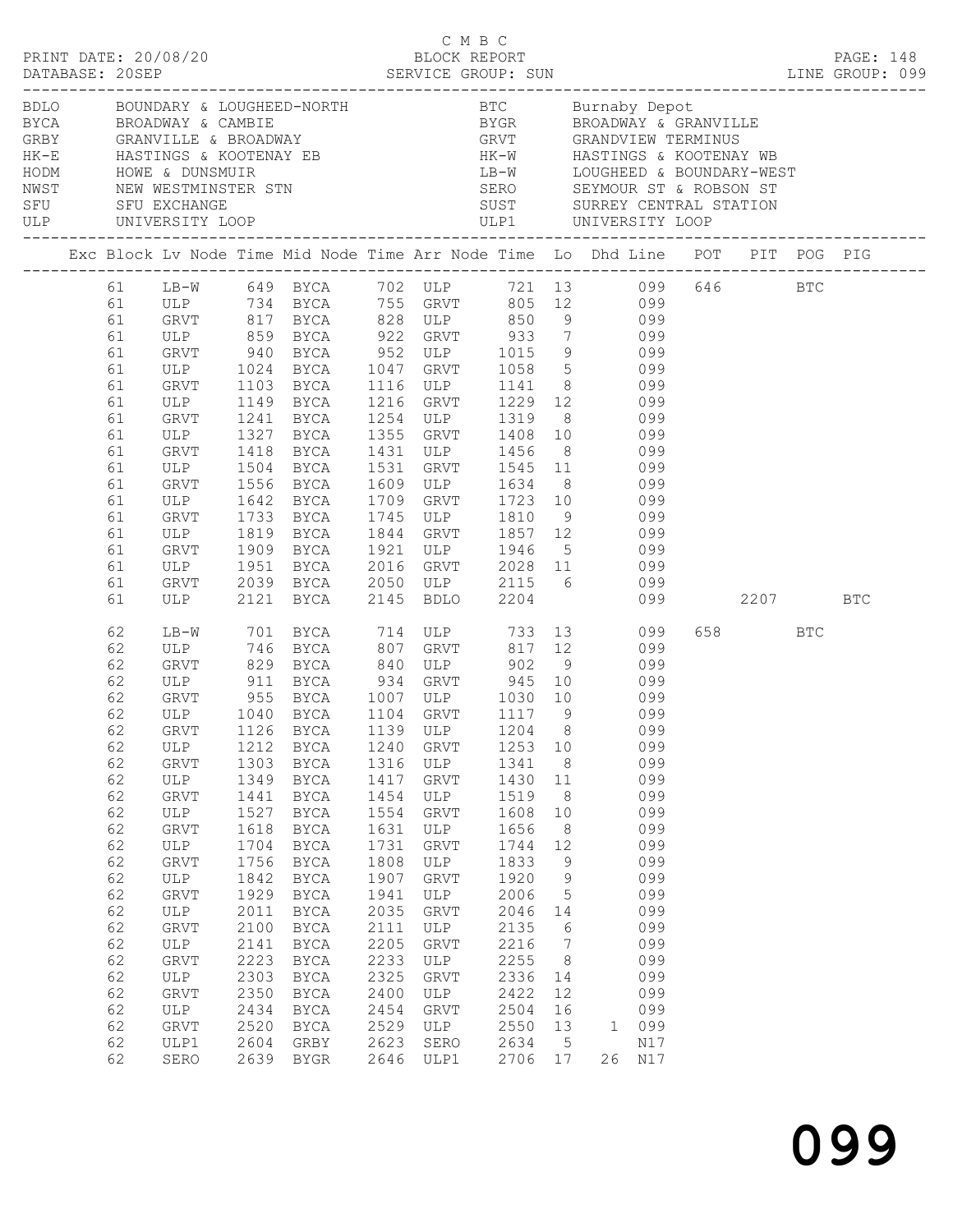#### C M B C<br>BLOCK REPORT SERVICE GROUP: SUN

PRINT DATE: 20/08/20 BLOCK REPORT PAGE: 149

|  |    |                                 |                                                                 |                                                              |      |             |         |                 | Exc Block Lv Node Time Mid Node Time Arr Node Time Lo Dhd Line POT PIT POG PIG |          |            |            |
|--|----|---------------------------------|-----------------------------------------------------------------|--------------------------------------------------------------|------|-------------|---------|-----------------|--------------------------------------------------------------------------------|----------|------------|------------|
|  | 62 | HODM 2749                       |                                                                 |                                                              |      |             |         |                 | NWST 2851 N19 2913 BTC                                                         |          |            |            |
|  | 63 | $LB-W$                          |                                                                 |                                                              |      |             |         |                 | 099                                                                            | 710      | <b>BTC</b> |            |
|  | 63 |                                 |                                                                 | LB-W 713 BYCA 726 ULP 745 13<br>ULP 758 BYCA 819 GRVT 829 12 |      |             |         |                 | 099                                                                            |          |            |            |
|  | 63 | GRVT                            | 841                                                             | BYCA                                                         |      | 852 ULP     | 914     | 8 <sup>8</sup>  | 099                                                                            |          |            |            |
|  | 63 | ULP                             |                                                                 | BYCA                                                         | 945  | GRVT        | 956     | $7\overline{ }$ | 099                                                                            |          |            |            |
|  | 63 | GRVT                            | $\begin{array}{c}\n 922 \\  \hline\n 100\n \end{array}$<br>1003 | <b>BYCA</b>                                                  |      | 1015 ULP    | 1038 10 |                 | 099                                                                            |          |            |            |
|  | 63 | ULP                             | 1048                                                            | BYCA                                                         | 1112 | GRVT        | 1125    | 8 <sup>8</sup>  | 099                                                                            |          |            |            |
|  | 63 | GRVT                            | 1133                                                            | <b>BYCA</b>                                                  | 1146 | ULP         | 1211    | 8 <sup>8</sup>  | 099                                                                            |          |            |            |
|  | 63 | ULP                             | 1219                                                            | BYCA                                                         | 1247 | GRVT        | 1300 11 |                 | 099                                                                            |          |            |            |
|  | 63 | GRVT                            | 1311                                                            | BYCA                                                         | 1324 | ULP         | 1349    | 8 <sup>8</sup>  | 099                                                                            |          |            |            |
|  | 63 | ULP                             | 1357                                                            | BYCA                                                         |      | 1425 GRVT   | 1438    | 10              | 099                                                                            |          |            |            |
|  | 63 | GRVT                            | 1448                                                            | BYCA                                                         | 1501 | ULP         | 1526    | 8 <sup>8</sup>  | 099                                                                            |          |            |            |
|  | 63 | ULP                             | 1534                                                            | BYCA                                                         | 1601 | GRVT        | 1615 11 |                 | 099                                                                            |          |            |            |
|  | 63 | GRVT                            | 1626                                                            | BYCA                                                         | 1639 | ULP         | 1704    | 8 <sup>1</sup>  | 099                                                                            |          |            |            |
|  | 63 | ULP                             | 1712                                                            | BYCA                                                         | 1739 | GRVT        | 1752    | 11              | 099                                                                            |          |            |            |
|  | 63 | GRVT                            | 1803                                                            | BYCA                                                         | 1815 | ULP         | 1840    | 9               | 099                                                                            |          |            |            |
|  | 63 | ULP                             | 1849                                                            | BYCA                                                         | 1914 | GRVT        | 1927 12 |                 | 099                                                                            |          |            |            |
|  | 63 | GRVT                            | 1939                                                            | BYCA                                                         | 1951 | ULP         | 2016    | $5^{\circ}$     | 099                                                                            |          |            |            |
|  | 63 | ULP                             | 2021                                                            | BYCA                                                         | 2045 | GRVT        | 2056 15 |                 | 099                                                                            |          |            |            |
|  | 63 | GRVT                            | 2111                                                            | BYCA                                                         | 2122 | ULP         | 2146    | $5\overline{)}$ | 099                                                                            |          |            |            |
|  | 63 | ULP                             | 2151                                                            | <b>BYCA</b>                                                  | 2215 | GRVT        | 2226    | 9               | 099                                                                            |          |            |            |
|  | 63 | GRVT                            | 2235                                                            | BYCA                                                         |      | 2245 ULP    | 2307 8  |                 | 099                                                                            |          |            |            |
|  | 63 | ULP                             | 2315                                                            | <b>BYCA</b>                                                  |      | 2337 BDLO   | 2355    |                 | 099                                                                            | 2358     |            | <b>BTC</b> |
|  | 64 | $LB-W$                          | 725                                                             | BYCA                                                         |      | 738 ULP 757 |         | 13              | 099                                                                            | 722      | <b>BTC</b> |            |
|  | 64 | ULP                             | 810                                                             | BYCA                                                         |      | 831 GRVT    | 841 12  |                 | 099                                                                            |          |            |            |
|  | 64 | GRVT                            | 853                                                             | BYCA                                                         | 904  | ULP         | 926     | $6\overline{6}$ | 099                                                                            |          |            |            |
|  | 64 | ULP                             | 932                                                             | BYCA                                                         | 955  | GRVT        | 1006    | $5\overline{)}$ | 099                                                                            |          |            |            |
|  | 64 | GRVT                            | 1011                                                            | BYCA                                                         |      | 1023 ULP    | 1046 10 |                 | 099                                                                            |          |            |            |
|  | 64 | ULP                             | 1056                                                            | BYCA                                                         | 1120 | GRVT        | 1133    | 8 <sup>8</sup>  | 099                                                                            |          |            |            |
|  | 64 | GRVT                            | 1141                                                            | BYCA                                                         | 1154 | ULP         | 1219    | 8 <sup>8</sup>  | 099                                                                            |          |            |            |
|  | 64 | ULP                             | 1227                                                            | BYCA                                                         | 1255 | GRVT        | 1308 10 |                 | 099                                                                            |          |            |            |
|  | 64 | GRVT                            | 1318                                                            | BYCA                                                         | 1331 | ULP         | 1356    | 8 <sup>8</sup>  | 099                                                                            |          |            |            |
|  | 64 | ULP                             | 1404                                                            | BYCA                                                         | 1431 | GRVT        | 1445 11 |                 | 099                                                                            |          |            |            |
|  | 64 | GRVT                            | 1456                                                            | BYCA                                                         | 1509 | ULP         | 1534    | 8 <sup>8</sup>  | 099                                                                            |          |            |            |
|  | 64 | ULP                             | 1542                                                            | BYCA                                                         | 1609 | GRVT        | 1623 10 |                 | 099                                                                            |          |            |            |
|  | 64 | GRVT                            | 1633                                                            | BYCA                                                         | 1645 | ULP         | 1710    | 9               | 099                                                                            |          |            |            |
|  | 64 | ULP                             | 1719                                                            | BYCA                                                         |      | 1746 GRVT   | 1759 12 |                 | 099                                                                            |          |            |            |
|  | 64 | GRVT 1811 BYCA<br>ULP 1857 BYCA |                                                                 | BYCA                                                         |      | 1823 ULP    | 1848    | 9               | 099                                                                            |          |            |            |
|  | 64 |                                 |                                                                 |                                                              |      | 1922 BDLO   | 1942    |                 | 099                                                                            | 1945 BTC |            |            |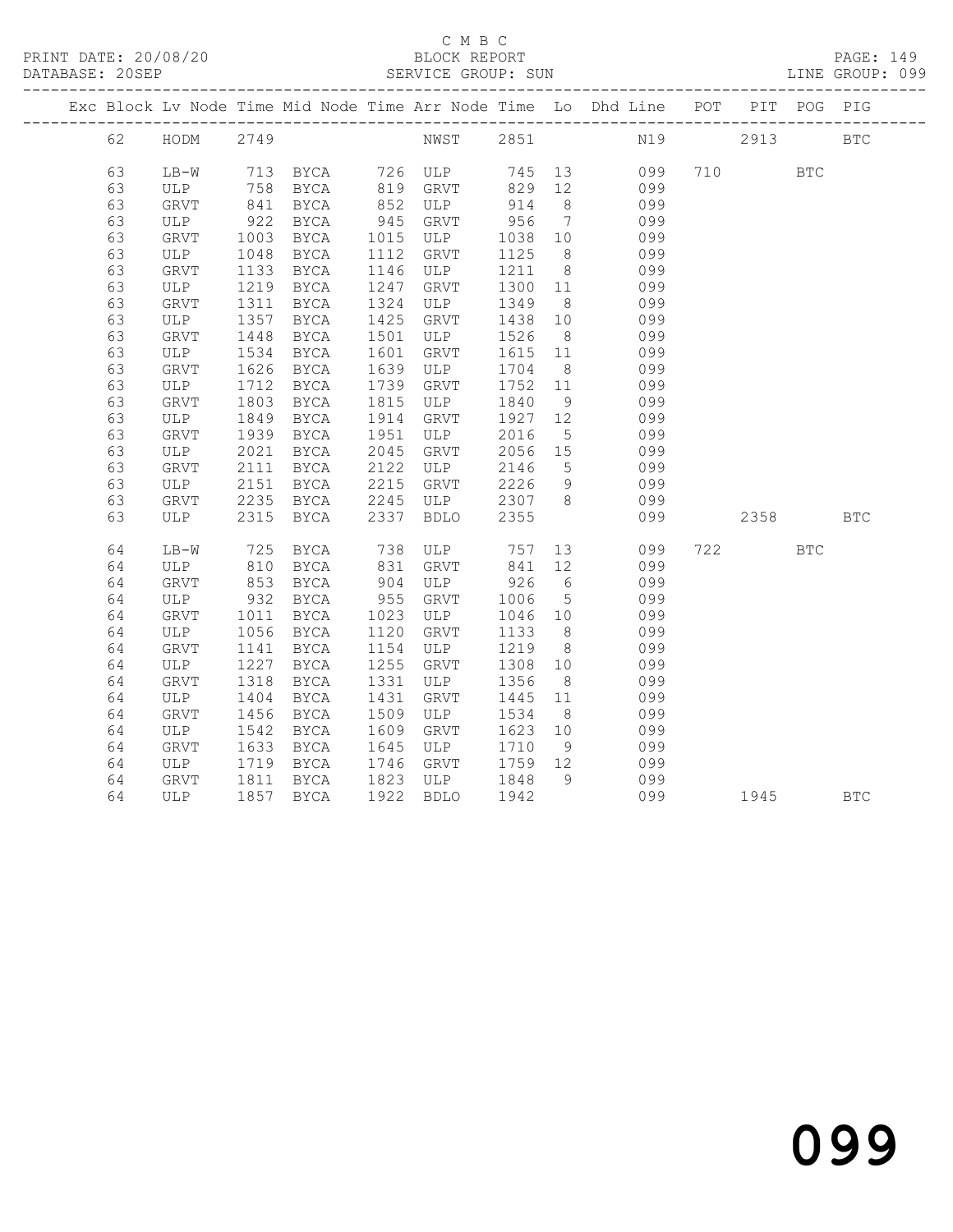|          |             |            | Exc Block Lv Node Time Mid Node Time Arr Node Time Lo Dhd Line POT |            |             |              |                 |    |            |      | PIT POG PIG  |            |
|----------|-------------|------------|--------------------------------------------------------------------|------------|-------------|--------------|-----------------|----|------------|------|--------------|------------|
| 65       | $LB-W$      |            | 737 BYCA 750 ULP 809 14 099 734                                    |            |             |              |                 |    |            |      | $_{\rm BTC}$ |            |
| 65       |             |            |                                                                    |            |             |              |                 |    | 099        |      |              |            |
| 65       |             |            |                                                                    |            |             |              |                 |    | 099        |      |              |            |
| 65       | ULP         | 942        | BYCA                                                               | 1005       | GRVT        | 1016 10      |                 |    | 099        |      |              |            |
| 65       | GRVT        | 1026       | BYCA                                                               | 1038       | ULP         | 1101         | 11              |    | 099        |      |              |            |
| 65       | ULP         | 1112       | BYCA                                                               | 1139       | GRVT        | 1152         | 11              |    | 099        |      |              |            |
| 65       | GRVT        | 1203       | BYCA                                                               | 1216       | ULP         | 1241         | 8 <sup>8</sup>  |    | 099        |      |              |            |
| 65       | ULP         | 1249       | BYCA                                                               | 1317       | GRVT        | 1330         | 11              |    | 099        |      |              |            |
| 65       | GRVT        | 1341       | BYCA                                                               | 1354       | ULP         | 1419         | 8 <sup>8</sup>  |    | 099        |      |              |            |
| 65       | ULP         | 1427       | BYCA                                                               | 1454       | GRVT        | 1508         | 10              |    | 099        |      |              |            |
| 65       | GRVT        | 1518       | BYCA                                                               | 1531       | ULP         | 1556         | 8 <sup>8</sup>  |    | 099        |      |              |            |
| 65       | ULP         | 1604       | BYCA                                                               | 1631       | GRVT        | 1645 11      |                 |    | 099        |      |              |            |
| 65       | GRVT        | 1656       | BYCA                                                               | 1708       | ULP         | 1733         | 9               |    | 099        |      |              |            |
| 65       | ULP         | 1742       | BYCA                                                               | 1809       | GRVT        | 1822         | 5 <sup>5</sup>  |    | 099        |      |              |            |
| 65       | GRVT        | 1827       | BYCA                                                               | 1839       | ULP         | 1904         | 8 <sup>8</sup>  |    | 099        |      |              |            |
| 65       | ULP         | 1912       | BYCA                                                               | 1937       | GRVT        | 1949         | 10              |    | 099        |      |              |            |
| 65       | GRVT        | 1959       | BYCA                                                               | 2010       | ULP         | 2035         | 6               |    | 099        |      |              |            |
| 65       | ULP         | 2041       | BYCA                                                               | 2105       | GRVT        | 2116         | $\overline{7}$  |    | 099        |      |              |            |
| 65       | GRVT        | 2123       | BYCA                                                               | 2134       | ULP         | 2158         | $5\overline{)}$ |    | 099        |      |              |            |
| 65       | ULP         | 2203       | BYCA                                                               | 2225       | GRVT        | 2236 11      |                 |    | 099        |      |              |            |
| 65       | GRVT        | 2247       | BYCA                                                               | 2257       | ULP         | 2319         | 8 <sup>8</sup>  |    | 099        |      |              |            |
| 65       | ULP         | 2327       | BYCA                                                               | 2349       | GRVT        | 2400         | 19              |    | 20 099     |      |              |            |
| 65       | HODM        | 2439       | NWST                                                               | 2541       | SUST        | 2601         |                 |    | N19        | 2631 |              | <b>BTC</b> |
|          |             |            |                                                                    |            |             |              |                 |    |            |      |              |            |
| 66<br>66 | LB-W        | 747<br>834 | BYCA                                                               | 802<br>857 | ULP<br>GRVT | 824<br>908   | 10<br>9         |    | 099<br>099 | 744  | <b>BTC</b>   |            |
| 66       | ULP<br>GRVT | 917        | BYCA                                                               | 929        | ULP         | 952          | 8 <sup>8</sup>  |    | 099        |      |              |            |
| 66       |             | 1000       | BYCA                                                               | 1023       | GRVT        |              | $7\overline{ }$ |    | 099        |      |              |            |
| 66       | ULP<br>GRVT | 1041       | BYCA<br>BYCA                                                       | 1053       | ULP         | 1034<br>1116 | 11              |    | 099        |      |              |            |
| 66       | ULP         | 1127       | BYCA                                                               | 1154       | GRVT        | 1207         | 11              |    | 099        |      |              |            |
| 66       | GRVT        | 1218       | BYCA                                                               | 1231       | ULP         | 1256         | 8 <sup>8</sup>  |    | 099        |      |              |            |
| 66       | ULP         | 1304       | BYCA                                                               | 1332       | GRVT        | 1345         | 11              |    | 099        |      |              |            |
| 66       | GRVT        | 1356       | BYCA                                                               | 1409       | ULP         | 1434         | 8 <sup>8</sup>  |    | 099        |      |              |            |
| 66       | ULP         | 1442       | BYCA                                                               | 1509       | GRVT        | 1523         | 10              |    | 099        |      |              |            |
| 66       | GRVT        | 1533       | BYCA                                                               | 1546       | ULP         | 1611         | 8 <sup>8</sup>  |    | 099        |      |              |            |
| 66       | ULP         | 1619       | BYCA                                                               | 1646       | GRVT        | 1700         | 11              |    | 099        |      |              |            |
| 66       | GRVT        | 1711       | BYCA                                                               | 1723       | ULP         | 1748         | 9               |    | 099        |      |              |            |
| 66       | ULP         | 1757       | BYCA                                                               | 1824       | GRVT        | 1837 6       |                 |    | 099        |      |              |            |
| 66       | GRVT        | 1843       | BYCA                                                               |            | 1855 ULP    | 1920         | $7\overline{ }$ |    | 099        |      |              |            |
|          |             |            | 66 ULP 1927 BYCA 1952 GRVT 2004 15                                 |            |             |              |                 |    | 099        |      |              |            |
| 66       | GRVT        | 2019       | BYCA                                                               | 2030       | ULP         | 2055         | 6               |    | 099        |      |              |            |
| 66       | ULP         | 2101       | BYCA                                                               | 2125       | GRVT        | 2136         | 11              |    | 099        |      |              |            |
| 66       | GRVT        | 2147       | <b>BYCA</b>                                                        | 2158       | ULP         | 2222         | 5               |    | 099        |      |              |            |
| 66       | ULP         | 2227       | BYCA                                                               | 2249       | GRVT        | 2300         | 11              |    | 099        |      |              |            |
| 66       | GRVT        | 2311       | <b>BYCA</b>                                                        | 2321       | ULP         | 2343         | 8               |    | 099        |      |              |            |
| 66       | ULP         | 2351       | <b>BYCA</b>                                                        | 2413       | <b>GRVT</b> | 2424         | 25              | 20 | 099        |      |              |            |
| 66       | HODM        | 2509       | NWST                                                               | 2611       | SUST        | 2631         |                 |    | N19        | 2701 |              | <b>BTC</b> |
|          |             |            |                                                                    |            |             |              |                 |    |            |      |              |            |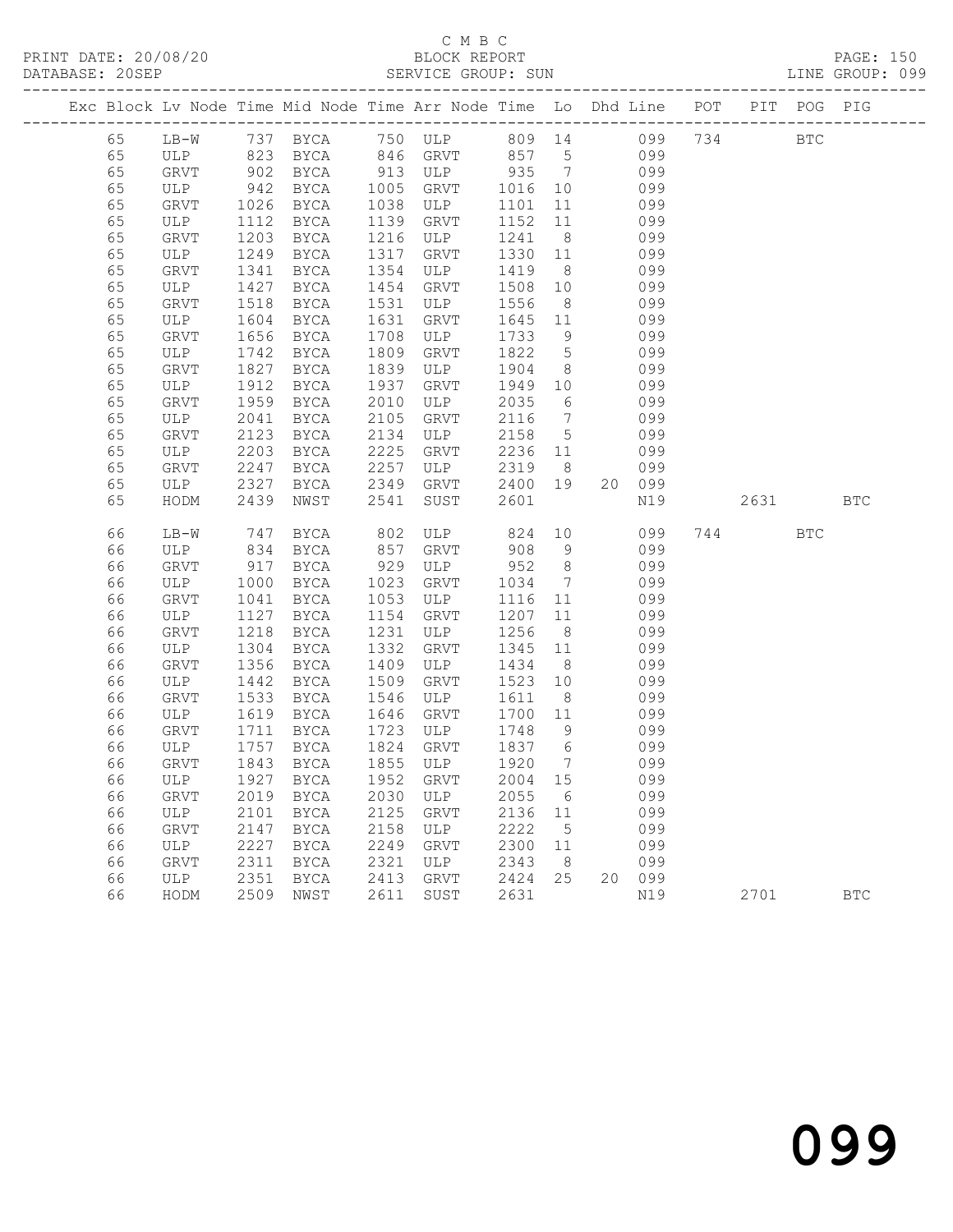#### C M B C<br>BLOCK REPORT SERVICE GROUP: SUN

|  |          |                                                  |              |                            |              | Exc Block Lv Node Time Mid Node Time Arr Node Time Lo Dhd Line POT PIT POG PIG |              |                |                     |     |      |              |            |
|--|----------|--------------------------------------------------|--------------|----------------------------|--------------|--------------------------------------------------------------------------------|--------------|----------------|---------------------|-----|------|--------------|------------|
|  | 67       | $LB-W$                                           |              |                            |              | 759 BYCA 814 ULP 836 11 099                                                    |              |                |                     |     | 756  | $_{\rm BTC}$ |            |
|  | 67       | ULP 847 BYCA                                     |              |                            |              | 910 GRVT                                                                       | 921          |                | 11<br>099           |     |      |              |            |
|  | 67       | $\frac{1}{\sqrt{1}}$<br>ULP $\frac{932}{10^{3}}$ |              | BYCA                       | 944          | ULP                                                                            | 1007 9       |                | 099                 |     |      |              |            |
|  | 67       |                                                  |              | BYCA                       | 1039         | GRVT                                                                           | 1050         | 6              | 099                 |     |      |              |            |
|  | 67       | GRVT                                             | 1056         | BYCA                       | 1108         | ULP                                                                            | 1131 11      |                | 099                 |     |      |              |            |
|  | 67       | ULP                                              | 1142         | BYCA                       | 1209         | GRVT                                                                           | 1222         | 11             | 099                 |     |      |              |            |
|  | 67       | <b>GRVT</b>                                      | 1233         | BYCA                       | 1246         | ULP                                                                            | 1311         | 8 <sup>8</sup> | 099                 |     |      |              |            |
|  | 67       | ULP                                              | 1319         | BYCA                       | 1347         | GRVT                                                                           | 1400         | 11             | 099                 |     |      |              |            |
|  | 67       | GRVT                                             | 1411         | BYCA                       | 1424         | ULP                                                                            | 1449         | 8 <sup>8</sup> | 099                 |     |      |              |            |
|  | 67       | ULP                                              | 1457         | BYCA                       | 1524         | GRVT                                                                           | 1538         | 10             | 099                 |     |      |              |            |
|  | 67       | <b>GRVT</b>                                      | 1548         | BYCA                       | 1601         | ULP                                                                            | 1626         | 8 <sup>8</sup> | 099                 |     |      |              |            |
|  | 67       | ULP                                              | 1634         | BYCA                       | 1701         | GRVT                                                                           | 1715         | 11             | 099                 |     |      |              |            |
|  | 67       | GRVT                                             | 1726         | BYCA                       | 1738         | ULP                                                                            | 1803         | 9              | 099                 |     |      |              |            |
|  | 67       | ULP                                              | 1812         | BYCA                       | 1837         | GRVT                                                                           | 1850         | 9              | 099                 |     |      |              |            |
|  | 67       | <b>GRVT</b>                                      | 1859         | BYCA                       | 1911         | ULP                                                                            | 1936         | 6              | 099                 |     |      |              |            |
|  | 67       | ULP                                              | 1942         | BYCA                       | 2007         | GRVT                                                                           | 2019         | 10             | 099                 |     |      |              |            |
|  | 67       | GRVT                                             | 2029         | BYCA                       | 2040         | ULP                                                                            | 2105         | 6              | 099                 |     |      |              |            |
|  | 67       | ULP                                              | 2111         | BYCA                       | 2135         | GRVT                                                                           | 2146         | 13             | 099                 |     |      |              |            |
|  | 67       | <b>GRVT</b>                                      | 2159         | BYCA                       | 2209         | ULP                                                                            | 2231         | 8 <sup>8</sup> | 099                 |     |      |              |            |
|  | 67       | ULP                                              | 2239         | BYCA                       | 2301         | GRVT                                                                           | 2312         | 12             | 099                 |     |      |              |            |
|  | 67       | <b>GRVT</b>                                      | 2324         | BYCA                       | 2334         | ULP                                                                            | 2356         | 8 <sup>8</sup> | 099                 |     |      |              |            |
|  | 67       | ULP                                              | 2404         | BYCA                       | 2424         | GRVT                                                                           | 2434         | 16             | 099                 |     |      |              |            |
|  | 67       | <b>GRVT</b>                                      | 2450         | BYCA                       | 2500         | ULP                                                                            | 2522         | 11             | 1 099               |     |      |              |            |
|  | 67       | ULP1                                             | 2534         | GRBY                       | 2553         | SERO                                                                           | 2604         | 5              | N17                 |     |      |              |            |
|  | 67       | SERO                                             | 2609         | BYGR                       | 2616         | ULP1                                                                           | 2636         |                | N17                 |     | 2711 |              | <b>BTC</b> |
|  | 68       | $LB-W$                                           | 904          | BYCA                       | 919          | ULP                                                                            | 941          | 11             | 099                 | 901 |      | <b>BTC</b>   |            |
|  | 68       | ULP                                              | 952          | BYCA                       | 1015         | GRVT                                                                           | 1026         | $\overline{7}$ | 099                 |     |      |              |            |
|  | 68       | GRVT                                             | 1033         | BYCA                       | 1045         | ULP                                                                            | 1108         | 12             | 099                 |     |      |              |            |
|  | 68       | ULP                                              | 1120         | BYCA                       | 1147         | GRVT                                                                           | 1200         | 11             | 099                 |     |      |              |            |
|  | 68       | <b>GRVT</b>                                      | 1211         | BYCA                       | 1224         | ULP                                                                            | 1249         | 8 <sup>8</sup> | 099                 |     |      |              |            |
|  | 68       | ULP                                              | 1257         | <b>BYCA</b>                | 1325         | GRVT                                                                           | 1338         | 10             | 099                 |     |      |              |            |
|  | 68       | GRVT                                             | 1348         | BYCA                       | 1401         | ULP                                                                            | 1426         | 8              | 099                 |     |      |              |            |
|  | 68       | ULP                                              | 1434         | BYCA                       | 1501         | GRVT                                                                           | 1515         | 11             | 099                 |     |      |              |            |
|  | 68       | GRVT                                             | 1526         | BYCA                       | 1539         | ULP                                                                            | 1604         | 8              | 099                 |     |      |              |            |
|  | 68       | ULP                                              | 1612         | BYCA                       | 1639         | GRVT                                                                           | 1653         | 10             | 099                 |     |      |              |            |
|  | 68       | GRVT                                             | 1703         | BYCA                       | 1715         | ULP                                                                            | 1740         | 9              | 099                 |     |      |              |            |
|  | 68       | ULP                                              | 1749         | BYCA                       | 1816         | GRVT                                                                           | 1829         | 6              | 099                 |     |      |              |            |
|  | 68       | GRVT                                             | 1835         | BYCA                       | 1847         | ULP                                                                            | 1912         | 8 <sup>8</sup> | 099                 |     |      |              |            |
|  | 68       | ULP                                              | 1920         | BYCA                       | 1945         | GRVT                                                                           | 1957 12      |                | 099                 |     |      |              |            |
|  | 68       | GRVT                                             | 2009         | <b>BYCA</b>                | 2020         | ULP                                                                            | 2045         | 6              | 099                 |     |      |              |            |
|  | 68       | ULP                                              | 2051         | <b>BYCA</b>                | 2115         | GRVT                                                                           | 2126         | 9              | 099                 |     |      |              |            |
|  | 68<br>68 | <b>GRVT</b>                                      | 2135<br>2215 | <b>BYCA</b>                | 2146<br>2237 | ULP                                                                            | 2210<br>2248 | 5<br>11        | 099<br>099          |     |      |              |            |
|  | 68       | ULP<br>GRVT                                      | 2259         | <b>BYCA</b><br><b>BYCA</b> | 2309         | GRVT<br>ULP                                                                    | 2331         | 8              | 099                 |     |      |              |            |
|  | 68       | ULP                                              | 2339         | <b>BYCA</b>                | 2401         | <b>GRVT</b>                                                                    | 2412         | 8              | 099                 |     |      |              |            |
|  | 68       | <b>GRVT</b>                                      | 2420         | <b>BYCA</b>                | 2430         | ULP                                                                            | 2452         | 12             | 099                 |     |      |              |            |
|  | 68       | ULP                                              | 2504         | <b>BYCA</b>                | 2524         | <b>GRVT</b>                                                                    | 2534         | 16             | 099                 |     |      |              |            |
|  | 68       | GRVT                                             | 2550         | <b>BYCA</b>                | 2559         | ULP                                                                            | 2620         | 13             | 099<br>$\mathbf{1}$ |     |      |              |            |
|  | 68       | ULP1                                             | 2634         | GRBY                       | 2653         | SERO                                                                           | 2704         | 5              | N17                 |     |      |              |            |
|  |          |                                                  |              |                            |              |                                                                                |              |                |                     |     |      |              |            |

68 SERO 2709 BYGR 2716 ULP1 2736 7 26 N17

68 HODM 2809 NWST 2911 SUST 2931 N19 3001 BTC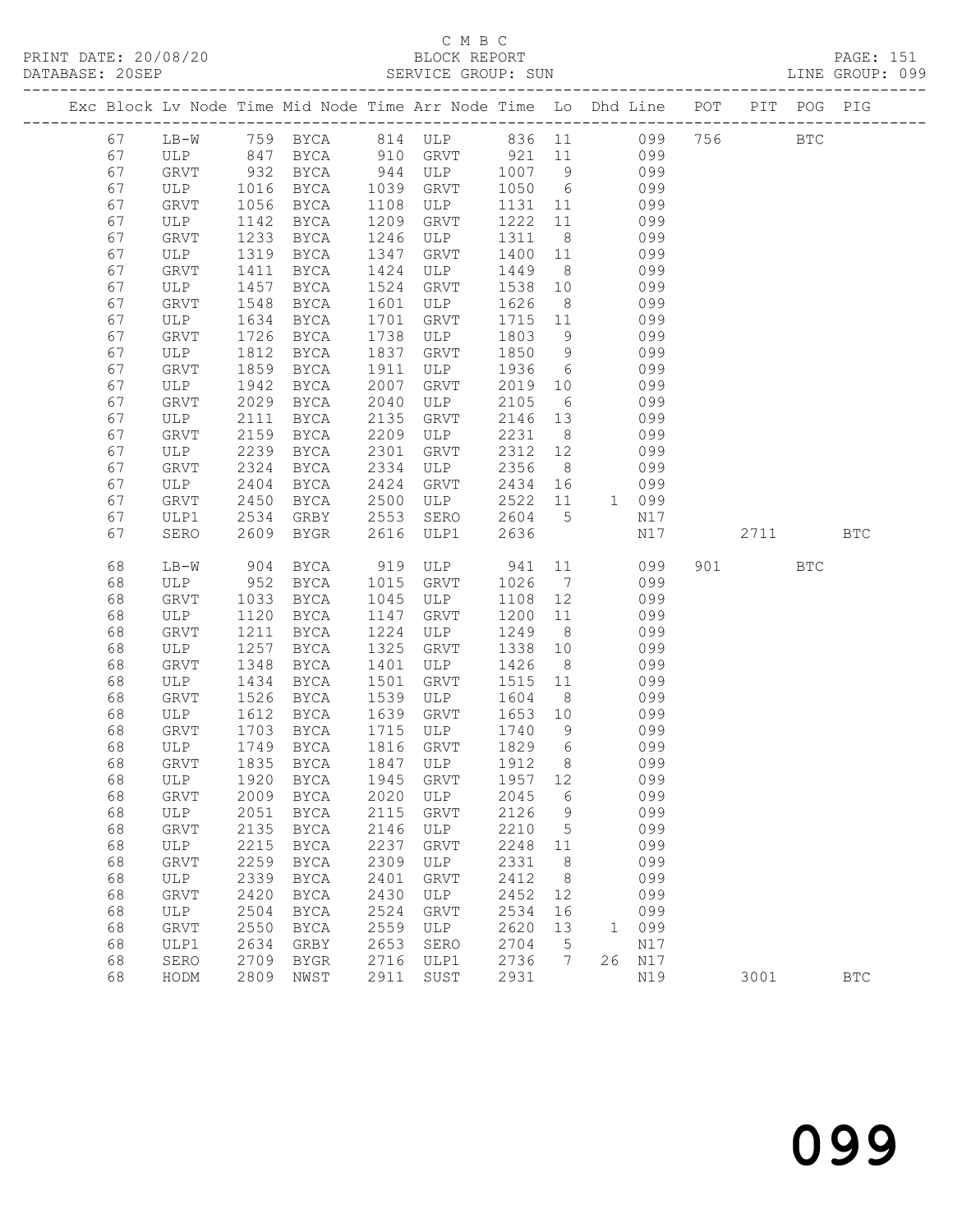### C M B C<br>BLOCK REPORT

PAGE: 152<br>LINE GROUP: 099

|  |        |              |      | Exc Block Lv Node Time Mid Node Time Arr Node Time Lo Dhd Line POT PIT POG PIG |      |             |            |                 |        |        |      |       |            |            |
|--|--------|--------------|------|--------------------------------------------------------------------------------|------|-------------|------------|-----------------|--------|--------|------|-------|------------|------------|
|  | 69     | $LB-W$       |      | 919 BYCA 935 ULP 958 10 099                                                    |      |             |            |                 |        |        | 916  |       | <b>BTC</b> |            |
|  | 69     | ULP 1008     |      | BYCA                                                                           |      | 1031 GRVT   | 1042 6 099 |                 |        |        |      |       |            |            |
|  | 69     | GRVT         | 1048 | BYCA                                                                           | 1100 | ULP         | 1123 12    |                 |        | 099    |      |       |            |            |
|  | 69     | ULP          | 1135 | BYCA                                                                           | 1202 | GRVT        | 1215       | 11              |        | 099    |      |       |            |            |
|  | 69     | GRVT         | 1226 | BYCA                                                                           | 1239 | ULP         | 1304       | 8 <sup>8</sup>  |        | 099    |      |       |            |            |
|  | 69     | ULP          | 1312 | BYCA                                                                           | 1340 | GRVT        | 1353       | 10              |        | 099    |      |       |            |            |
|  | 69     | GRVT         | 1403 | BYCA                                                                           | 1416 | ULP         | 1441       | 8 <sup>8</sup>  |        | 099    |      |       |            |            |
|  | 69     | ULP          | 1449 | BYCA                                                                           | 1516 | GRVT        | 1530       | 11              |        | 099    |      |       |            |            |
|  | 69     | GRVT         | 1541 | BYCA                                                                           | 1554 | ULP         | 1619       | 8 <sup>8</sup>  |        | 099    |      |       |            |            |
|  | 69     | ULP          | 1627 | BYCA                                                                           | 1654 | GRVT        | 1708       | 10              |        | 099    |      |       |            |            |
|  | 69     | GRVT         | 1718 | BYCA                                                                           | 1730 | ULP         | 1755       | 9               |        | 099    |      |       |            |            |
|  | 69     | ULP          | 1804 | BYCA                                                                           | 1829 | GRVT        | 1842       | 9               |        | 099    |      |       |            |            |
|  | 69     | GRVT         | 1851 | BYCA                                                                           | 1903 | ULP         | 1928       | 6               |        | 099    |      |       |            |            |
|  | 69     | ULP          | 1934 | BYCA                                                                           | 1959 | <b>BDLO</b> | 2019       |                 |        | 099    |      | 2022  |            | <b>BTC</b> |
|  |        |              |      |                                                                                |      |             |            |                 |        |        |      |       |            |            |
|  | 70     | LB-W         | 941  | BYCA                                                                           | 957  | ULP         | 1020       | 12              |        | 099    |      | 938 8 | <b>BTC</b> |            |
|  | 70     | ULP          | 1032 | BYCA                                                                           | 1056 | GRVT        | 1109       | 9               |        | 099    |      |       |            |            |
|  | 70     | <b>GRVT</b>  | 1118 | BYCA                                                                           | 1131 | ULP         | 1156       | 8 <sup>8</sup>  |        | 099    |      |       |            |            |
|  | 70     | ULP          | 1204 | BYCA                                                                           | 1232 | GRVT        | 1245       | 11              |        | 099    |      |       |            |            |
|  | 70     | GRVT         | 1256 | BYCA                                                                           | 1309 | ULP         | 1334       | 8 <sup>8</sup>  |        | 099    |      |       |            |            |
|  | 70     | ULP          | 1342 | BYCA                                                                           | 1410 | GRVT        | 1423       | 10              |        | 099    |      |       |            |            |
|  | 70     | GRVT         | 1433 | BYCA                                                                           | 1446 | ULP         | 1511       | 8 <sup>8</sup>  |        | 099    |      |       |            |            |
|  | 70     | ULP          | 1519 | BYCA                                                                           | 1546 | GRVT        | 1600       | 11              |        | 099    |      |       |            |            |
|  | 70     | <b>GRVT</b>  | 1611 | BYCA                                                                           | 1624 | ULP         | 1649       | 8               |        | 099    |      |       |            |            |
|  | 70     | ULP          | 1657 | BYCA                                                                           | 1724 | GRVT        | 1737       | 11              |        | 099    |      |       |            |            |
|  | 70     | GRVT         | 1748 | BYCA                                                                           | 1800 | ULP         | 1825       | 9               |        | 099    |      |       |            |            |
|  | 70     | ULP          | 1834 | BYCA                                                                           | 1859 | GRVT        | 1912       | $\overline{7}$  |        | 099    |      |       |            |            |
|  | 70     | GRVT         | 1919 | BYCA                                                                           | 1931 | ULP         | 1956       | $5\overline{)}$ |        | 099    |      |       |            |            |
|  | 70     | ULP          | 2001 | BYCA                                                                           | 2025 | GRVT        | 2036       | 13              |        | 099    |      |       |            |            |
|  | 70     | GRVT         | 2049 | BYCA                                                                           | 2100 | ULP         | 2125       | 6               |        | 099    |      |       |            |            |
|  | 70     | ULP          | 2131 | BYCA                                                                           | 2155 | GRVT        | 2206       | $5\overline{)}$ |        | 099    |      |       |            |            |
|  | 70     | GRVT         | 2211 | <b>BYCA</b>                                                                    | 2221 | ULP         | 2243       | 8               |        | 099    |      |       |            |            |
|  | 70     | ULP          | 2251 | BYCA                                                                           | 2313 | GRVT        | 2324       | 13              |        | 099    |      |       |            |            |
|  | 70     | GRVT         | 2337 | BYCA                                                                           | 2347 | ULP         | 2409       | 10              |        | 099    |      |       |            |            |
|  | 70     | ULP          | 2419 | BYCA                                                                           | 2439 | GRVT        | 2449       | 22              |        | 20 099 |      |       |            |            |
|  | 70     | HODM         | 2531 | NWST                                                                           | 2633 | SUST        | 2653       | 6               | 17 N19 |        |      |       |            |            |
|  | 70     | SFU          | 2716 | HK-W                                                                           | 2739 | HODM        | 2801       | 8               |        | N35    |      |       |            |            |
|  | 70     | HODM         | 2809 | HK-E                                                                           | 2831 | SFU         | 2854       | 6               |        | N35    |      |       |            |            |
|  | 70     | SFU          | 2900 | HK-W                                                                           | 2923 | HODM        | 2945       |                 |        | N35    |      | 3002  |            | <b>BTC</b> |
|  | 71     | $LB-W$       | 1012 | BYCA                                                                           | 1028 | ULP         | 1051       | 13              |        | 099    | 1009 |       | <b>BTC</b> |            |
|  | 71     | ULP          | 1104 | <b>BYCA</b>                                                                    | 1131 | GRVT        | 1144       | 12              |        | 099    |      |       |            |            |
|  | 71     | GRVT         | 1156 | <b>BYCA</b>                                                                    | 1209 | ULP         | 1234       | 8               |        | 099    |      |       |            |            |
|  | 71     | ULP          | 1242 | <b>BYCA</b>                                                                    | 1310 | GRVT        | 1323       | 10              |        | 099    |      |       |            |            |
|  | 71     | GRVT         | 1333 | <b>BYCA</b>                                                                    | 1346 | ULP         | 1411       | 8               |        | 099    |      |       |            |            |
|  | 71     | $_{\rm ULP}$ | 1419 | <b>BYCA</b>                                                                    | 1446 | GRVT        | 1500       | 11              |        | 099    |      |       |            |            |
|  | 71     | GRVT         | 1511 | <b>BYCA</b>                                                                    | 1524 | ULP         | 1549       | 8               |        | 099    |      |       |            |            |
|  | $71\,$ | ULP          | 1557 | <b>BYCA</b>                                                                    | 1624 | GRVT        | 1638       | 10              |        | 099    |      |       |            |            |
|  | 71     | GRVT         | 1648 | BYCA                                                                           | 1700 | ULP         | 1725       | 9               |        | 099    |      |       |            |            |
|  | 71     | ULP          | 1734 | <b>BYCA</b>                                                                    | 1801 | <b>BDLO</b> | 1821       |                 |        | 099    |      | 1824  |            | <b>BTC</b> |
|  |        |              |      |                                                                                |      |             |            |                 |        |        |      |       |            |            |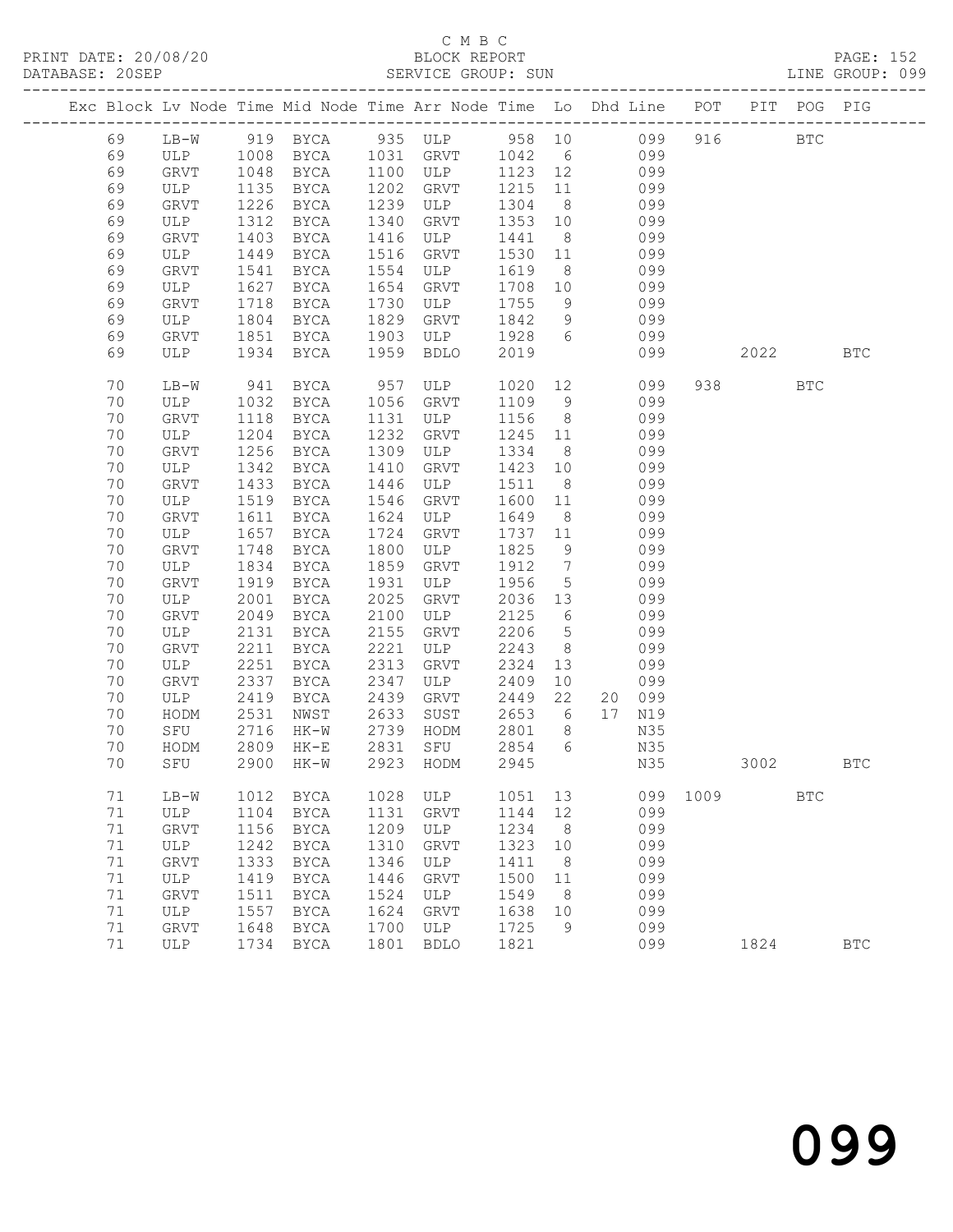### C M B C<br>BLOCK REPORT

|    |        |      | ------------------------------ |      |      |         |                | Exc Block Lv Node Time Mid Node Time Arr Node Time Lo Dhd Line POT PIT POG PIG |          |          |            |  |
|----|--------|------|--------------------------------|------|------|---------|----------------|--------------------------------------------------------------------------------|----------|----------|------------|--|
| 72 | $LB-W$ |      | 1105 BYCA 1122 ULP             |      |      |         |                | 1147 10 099 1102 BTC                                                           |          |          |            |  |
| 72 | ULP    | 1157 | BYCA                           | 1224 | GRVT |         |                | 1237 11 099                                                                    |          |          |            |  |
| 72 | GRVT   | 1248 | BYCA                           | 1301 | ULP  | 1326    |                | $8 - 8$<br>099                                                                 |          |          |            |  |
| 72 | ULP    | 1334 | BYCA                           | 1402 | GRVT | 1415 11 |                | 099                                                                            |          |          |            |  |
| 72 | GRVT   | 1426 | BYCA                           | 1439 | ULP  | 1504    |                | $8\overline{)}$<br>099                                                         |          |          |            |  |
| 72 | ULP    | 1512 | BYCA                           | 1539 | GRVT | 1553    |                | 099<br>10                                                                      |          |          |            |  |
| 72 | GRVT   | 1603 | BYCA                           | 1616 | ULP  | 1641 8  |                | 099                                                                            |          |          |            |  |
| 72 | ULP    | 1649 | BYCA                           | 1716 | GRVT | 1729 12 |                | 099                                                                            |          |          |            |  |
| 72 | GRVT   | 1741 | BYCA                           | 1753 | ULP  | 1818    | 9              | 099                                                                            |          |          |            |  |
| 72 | ULP    | 1827 | BYCA                           | 1852 | BDLO | 1912    |                | 099                                                                            | 1915 BTC |          |            |  |
| 73 | LB-W   | 1142 | BYCA                           | 1159 | ULP  | 1224 10 |                |                                                                                | 099 1139 |          | <b>BTC</b> |  |
| 73 | ULP    | 1234 | BYCA                           | 1302 | GRVT | 1315    | 11             | 099                                                                            |          |          |            |  |
| 73 | GRVT   | 1326 | BYCA                           | 1339 | ULP  | 1404    |                | 8 <sup>1</sup><br>099                                                          |          |          |            |  |
| 73 | ULP    | 1412 | BYCA                           | 1439 | GRVT | 1453    | 10             | 099                                                                            |          |          |            |  |
| 73 | GRVT   | 1503 | BYCA                           | 1516 | ULP  | 1541    | 8 <sup>1</sup> | 099                                                                            |          |          |            |  |
| 73 | ULP    | 1549 | BYCA                           | 1616 | GRVT | 1630    |                | 099<br>11 \,                                                                   |          |          |            |  |
| 73 | GRVT   | 1641 | BYCA                           | 1653 | ULP  | 1718    | 9              | 099                                                                            |          |          |            |  |
| 73 | ULP    | 1727 | BYCA                           | 1754 | GRVT | 1807    |                | 12<br>099                                                                      |          |          |            |  |
| 73 | GRVT   | 1819 | BYCA                           | 1831 | ULP  | 1856    |                | $8 - 8$<br>099                                                                 |          |          |            |  |
| 73 | ULP    | 1904 | BYCA                           | 1929 | GRVT | 1941 8  |                | 099                                                                            |          |          |            |  |
| 73 | GRVT   | 1949 | BYCA                           | 2001 | ULP  | 2026    |                | $5 - 5$<br>099                                                                 |          |          |            |  |
| 73 | ULP    |      | 2031 BYCA                      | 2055 | BDLO | 2114    |                | 099                                                                            |          | 2117 BTC |            |  |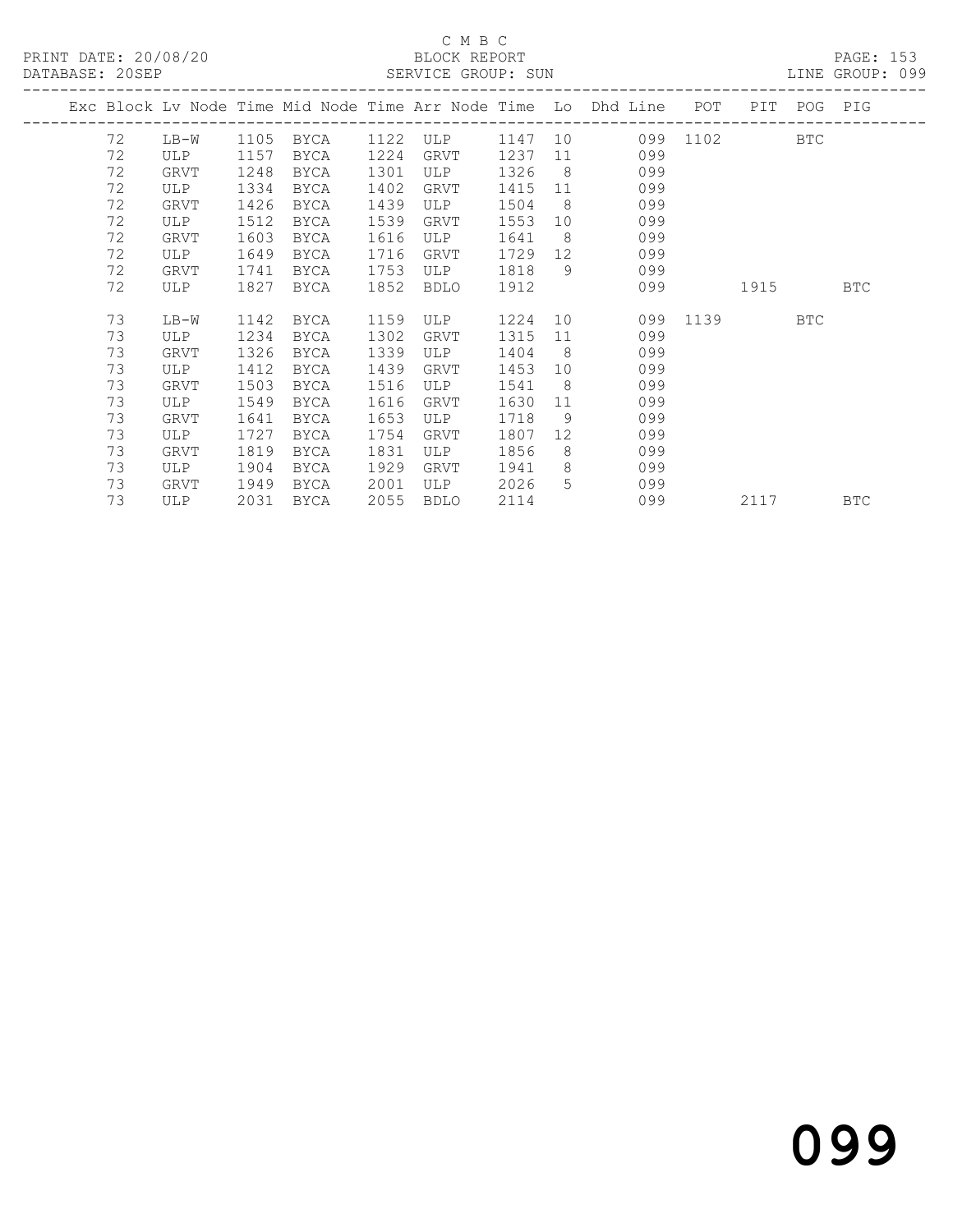|              | 1 HODM 608 NWST 710 SUST 730 5 35 N19 546 BTC |              |                                          |      |           |         |                 |                                                                                                             |        |            |            |  |
|--------------|-----------------------------------------------|--------------|------------------------------------------|------|-----------|---------|-----------------|-------------------------------------------------------------------------------------------------------------|--------|------------|------------|--|
| 1            | MTST 810 BW01 823 KTLP 832 5 130              |              |                                          |      |           |         |                 |                                                                                                             |        |            |            |  |
| $\mathbf{1}$ |                                               |              |                                          |      |           |         |                 |                                                                                                             |        |            |            |  |
| $\mathbf{1}$ |                                               |              |                                          |      |           |         |                 | XTLP 837 WLHA 845 MTST 904 7 130<br>MTST 911 BW01 924 PEWI 927 20 130<br>PEWI 947 BW06 953 MTST 1010 11 130 |        |            |            |  |
| $\mathbf{1}$ |                                               |              |                                          |      |           |         |                 |                                                                                                             |        |            |            |  |
| $\mathbf{1}$ | MTST 1021                                     |              |                                          |      |           |         |                 | HAWL 1039 PBEX 1049 12 130                                                                                  |        |            |            |  |
|              |                                               |              |                                          |      |           |         |                 |                                                                                                             |        |            |            |  |
| $\mathbf{1}$ | PBEX                                          | 1101         |                                          |      |           |         |                 | MTST 1140 11 130                                                                                            |        |            |            |  |
| $\mathbf 1$  | MTST                                          | 1151         | WHLA MTST<br>HAWL 1210 PBEX<br>WHLA MTST |      |           |         |                 | PBEX 1221 10 130<br>MTST 1310 11 130                                                                        |        |            |            |  |
| $\mathbf 1$  | PBEX                                          | 1231         |                                          |      |           |         |                 |                                                                                                             |        |            |            |  |
| $\mathbf{1}$ | MTST                                          | 1321         |                                          |      |           |         |                 | HAWL 1341 PBEX 1352 10 130                                                                                  |        |            |            |  |
| $\mathbf 1$  | PBEX                                          | 1402         |                                          |      |           |         |                 | WHLA MTST 1440 11 130<br>HAWL 1511 PBEX 1522 11 130<br>WHLA MTST 1610 11 130<br>HAWL 1641 PBEX 1652 13 130  |        |            |            |  |
| $\mathbf{1}$ | MTST                                          | 1451         |                                          |      |           |         |                 |                                                                                                             |        |            |            |  |
| $\mathbf{1}$ | PBEX                                          | 1533         |                                          |      |           |         |                 |                                                                                                             |        |            |            |  |
| $\mathbf 1$  | MTST                                          | 1621         |                                          |      |           |         |                 |                                                                                                             |        |            |            |  |
| $\mathbf{1}$ | PBEX                                          | 1705         |                                          |      |           |         |                 | MTST 1740 12 130                                                                                            |        |            |            |  |
| $\mathbf 1$  | MTST                                          | 1752         | WHLA MTST<br>HAWL 1812 PBEX              |      |           |         |                 | 1812 PBEX 1822 5 130<br>130 MHLA MTST 1902 9 130<br>130 BW01 1925 KTLP 1936 16 130                          |        |            |            |  |
| $\mathbf 1$  | PBEX                                          | 1827         |                                          |      |           |         |                 |                                                                                                             |        |            |            |  |
| $\mathbf 1$  | MTST                                          | 1911         |                                          |      |           |         |                 |                                                                                                             |        |            |            |  |
| $\mathbf{1}$ | KTLP                                          | 1952         | WLHA                                     |      |           |         |                 | 1958 MTST 2017 8 130                                                                                        |        |            |            |  |
| $\mathbf{1}$ | MTST                                          | 2025         | BW01                                     |      | 2039 KTLP |         |                 | 2050 5 130                                                                                                  |        |            |            |  |
| $\mathbf 1$  | KTLP                                          | 2055         | WLHA                                     |      |           |         |                 |                                                                                                             |        |            |            |  |
| $\mathbf{1}$ | MTST                                          | 2127         | BW01                                     |      |           |         |                 | 2101 MTST 2120 7 130<br>2140 KTLP 2148 8 130                                                                |        |            |            |  |
| $\mathbf{1}$ | KTLP                                          | 2156         | WLHA                                     |      |           |         |                 | 2201 MTST 2220 7 130                                                                                        |        |            |            |  |
|              |                                               |              |                                          |      |           |         |                 |                                                                                                             |        |            |            |  |
| $\mathbf{1}$ | MTST                                          | 2227         | BW01                                     |      |           |         |                 | 2240 KTLP 2248 8 130                                                                                        |        |            |            |  |
| $\mathbf{1}$ | KTLP                                          | 2256<br>2327 | WLHA                                     |      |           |         |                 | 2301 MTST      2320     7             130<br>2340    KTLP        2348      8               130              |        |            |            |  |
| $\mathbf{1}$ | MTST                                          | 2327         | BW01                                     |      |           |         |                 |                                                                                                             |        |            |            |  |
| 1            | KTLP                                          |              |                                          |      |           |         |                 | 2356 WLHA 2401 MTST 2420 7 130                                                                              |        |            |            |  |
| $\mathbf 1$  | MTST                                          | 2427         | BW01                                     | 2437 | KTLP      | 2444 12 |                 | 130                                                                                                         |        |            |            |  |
| $\mathbf 1$  | KTLP                                          | 2456         | WLHA                                     |      | 2501 MTST | 2520    | $\overline{7}$  | 130                                                                                                         |        |            |            |  |
| $\mathbf{1}$ | $\mathtt{MTST}$                               | 2527         | BW01                                     | 2537 | KTLP      | 2544    |                 | 130                                                                                                         |        | 2548       | <b>BTC</b> |  |
| $\mathbf{2}$ | MTST                                          | 615          | BW01                                     | 626  | KTLP      | 635     | 10              | 130                                                                                                         | 558 30 | <b>BTC</b> |            |  |
| $\mathbf{2}$ | KTLP                                          | 645          | WLHA                                     | 651  | MTST      | 710     | $5\overline{)}$ | 130                                                                                                         |        |            |            |  |
| $\mathbf{2}$ | MTST                                          | 715          | BW01                                     | 728  | KTLP      | 737     | $\overline{7}$  | 130                                                                                                         |        |            |            |  |
| $\mathbf{2}$ | KTLP                                          | 744          | WLHA                                     | 752  | MTST      | 811     | 12              | 130                                                                                                         |        |            |            |  |
| $\mathbf{2}$ | $\mathtt{MTST}$                               | 823          | BW01                                     | 836  | KTLP      | 845     | $5^{\circ}$     | 130                                                                                                         |        |            |            |  |
| $\mathbf{2}$ | KTLP                                          | 850          | WLHA                                     | 858  | MTST      | 917     | 14              | 130                                                                                                         |        |            |            |  |
|              |                                               |              |                                          |      |           |         |                 |                                                                                                             |        |            |            |  |
| $\mathbf{2}$ | MTST                                          | 931          | BW01                                     | 944  | KTLP      | 953     | 28              | 130                                                                                                         |        |            |            |  |
| $\mathbf{2}$ | KTLP                                          | 1021         | WLHA                                     | 1029 | MTST      | 1050    | 11              | 130                                                                                                         |        |            |            |  |
| $\mathbf{2}$ | MTST                                          | 1101         | BW01                                     | 1116 | KTLP      | 1125    | 23              | 130                                                                                                         |        |            |            |  |
| $\mathbf{2}$ | KTLP                                          | 1148         | WLHA                                     | 1156 | MTST      | 1220    | 11              | 130                                                                                                         |        |            |            |  |
| $\sqrt{2}$   | MTST                                          | 1231         | BW01                                     | 1247 | KTLP      | 1256    | 22              | 130                                                                                                         |        |            |            |  |
| $\sqrt{2}$   | KTLP                                          | 1318         | WLHA                                     | 1326 | MTST      | 1350    | 11              | 130                                                                                                         |        |            |            |  |
| $\mathbf{2}$ | MTST                                          | 1401         | BW01                                     | 1417 | KTLP      | 1426    | 24              | 130                                                                                                         |        |            |            |  |
| $\mathbf{2}$ | KTLP                                          | 1450         | WLHA                                     | 1458 | MTST      | 1520    | 11              | 130                                                                                                         |        |            |            |  |
| $\mathbf{2}$ | MTST                                          | 1531         | BW01                                     | 1546 | KTLP      | 1557    | 23              | 130                                                                                                         |        |            |            |  |
| $\mathbf{2}$ | KTLP                                          | 1620         | WLHA                                     | 1628 | MTST      | 1650    | 11              | 130                                                                                                         |        |            |            |  |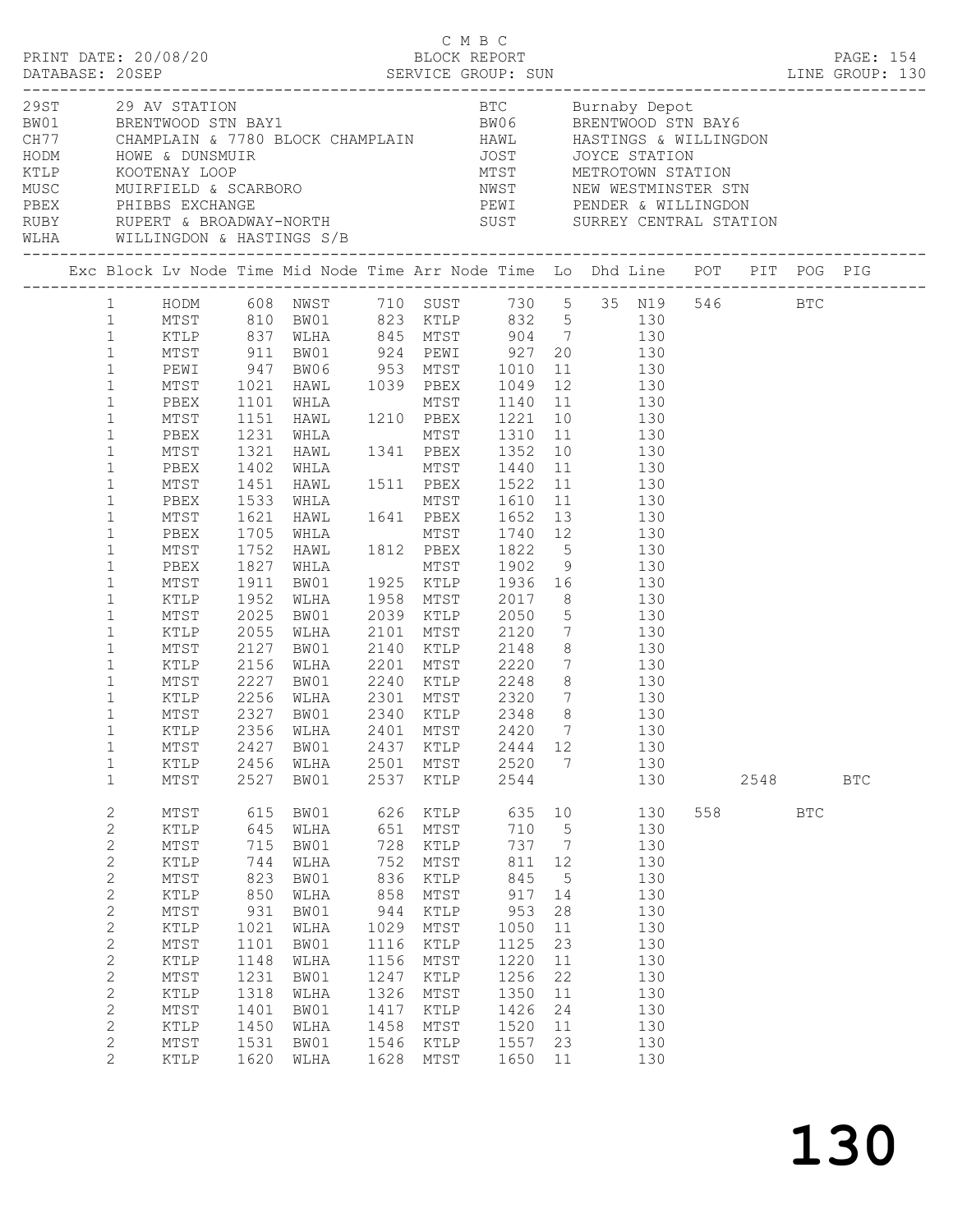### C M B C<br>BLOCK REPORT

| DATABASE: 20SEP |                 |            |                             |      |                |      |                              |                                                                                |          |            | LINE GROUP: 130 |
|-----------------|-----------------|------------|-----------------------------|------|----------------|------|------------------------------|--------------------------------------------------------------------------------|----------|------------|-----------------|
|                 |                 |            |                             |      |                |      |                              | Exc Block Lv Node Time Mid Node Time Arr Node Time Lo Dhd Line POT PIT POG PIG |          |            |                 |
| 2               | MTST            |            | 1701 BW01 1716 KTLP 1727 25 |      |                |      |                              | 130                                                                            |          |            |                 |
| $\overline{2}$  | KTLP            |            | 1752 WLHA                   |      | 1759 MTST 1820 |      |                              |                                                                                | 130 1836 |            | <b>BTC</b>      |
| 3               | KTLP            | 605        | WLHA                        |      | 611 MTST       | 630  | $5\overline{)}$              | 130                                                                            | 559 35   | <b>BTC</b> |                 |
| $\mathsf S$     | MTST            | 635        | BW01                        |      | 646 KTLP       | 655  | 10                           | 130                                                                            |          |            |                 |
| $\mathfrak{Z}$  | KTLP            | 705        | WLHA                        | 711  | MTST           | 730  | $5\overline{)}$              | 130                                                                            |          |            |                 |
| 3               | MTST            | 735        | BW01                        | 748  | KTLP           | 757  | 7                            | 130                                                                            |          |            |                 |
| $\mathsf S$     | KTLP            | 804        | WLHA                        | 812  | MTST           | 831  | $5\overline{)}$              | 130                                                                            |          |            |                 |
| $\mathfrak{Z}$  | MTST            | 836        | BW01                        | 849  | KTLP           | 858  | 5                            | 130                                                                            |          |            |                 |
| $\mathsf S$     | KTLP            |            | WLHA                        | 911  | MTST           | 932  | 9                            | 130                                                                            |          |            |                 |
| $\mathsf S$     | MTST            | 903<br>941 | BW01                        |      | 954 PEWI       | 958  | 9                            | 130                                                                            |          |            |                 |
| 3               | PEWI            | 1007       | BW06                        | 1013 | MTST           | 1030 | 9                            | 130                                                                            |          |            |                 |
| 3               | MTST            | 1039       | BW01                        | 1054 | PEWI           | 1058 | 6                            | 130                                                                            |          |            |                 |
| $\mathsf S$     | PEWI            | 1104       | BW06                        |      | 1110 MTST      | 1130 | 9                            | 130                                                                            |          |            |                 |
| 3               | MTST            | 1139       | BW01                        | 1154 | PEWI           | 1158 | 6                            | 130                                                                            |          |            |                 |
| $\mathsf S$     | PEWI            | 1204       | BW06                        | 1210 | MTST           | 1230 | 9                            | 130                                                                            |          |            |                 |
| $\mathsf S$     | MTST            | 1239       | BW01                        | 1255 | PEWI           | 1259 | $5\overline{)}$              | 130                                                                            |          |            |                 |
| 3               | PEWI            | 1304       | BW06                        | 1310 | MTST           | 1330 | 9                            | 130                                                                            |          |            |                 |
| 3               | MTST            | 1339       | BW01                        | 1355 | PEWI           | 1359 | $7\overline{ }$              | 130                                                                            |          |            |                 |
| $\mathsf S$     | PEWI            | 1406       | BW06                        | 1412 | MTST           | 1430 | 9                            | 130                                                                            |          |            |                 |
| $\mathfrak{Z}$  | MTST            | 1439       | BW01                        | 1455 | PEWI           | 1459 | $7\phantom{0}$               | 130                                                                            |          |            |                 |
| $\mathsf S$     | PEWI            | 1506       | BW06                        | 1512 | MTST           | 1530 | 9                            | 130                                                                            |          |            |                 |
| $\mathsf S$     | MTST            | 1539       | BW01                        | 1554 | PEWI           | 1558 | 8 <sup>8</sup>               | 130                                                                            |          |            |                 |
| $\mathfrak{Z}$  | PEWI            | 1606       | BW06                        | 1612 | MTST           | 1630 | 9                            | 130                                                                            |          |            |                 |
| 3               | MTST            | 1639       | BW01                        | 1654 | PEWI           | 1658 | 9                            | 130                                                                            |          |            |                 |
| $\mathsf S$     | PEWI            | 1707       | BW06                        | 1713 | MTST           | 1730 | 9                            | 130                                                                            |          |            |                 |
| $\mathsf 3$     | MTST            | 1739       | BW01                        | 1754 | PEWI           | 1758 | 11                           | 130                                                                            |          |            |                 |
| 3               | PEWI            | 1809       | BW06                        | 1815 | MTST           | 1832 | $7\phantom{.0}\phantom{.0}7$ | 130                                                                            |          |            |                 |
| $\mathsf 3$     | MTST            | 1839       | BW01                        | 1853 | KTLP           | 1904 | 16                           | 130                                                                            |          |            |                 |
| $\mathfrak{Z}$  | KTLP            | 1920       | WLHA                        | 1926 | MTST           | 1947 | 8 <sup>8</sup>               | 130                                                                            |          |            |                 |
| 3               | $\mathtt{MTST}$ | 1955       | BW01                        | 2009 | KTLP           | 2020 | $5\phantom{.0}$              | 130                                                                            |          |            |                 |
| $\mathsf S$     | KTLP            | 2025       | WLHA                        | 2031 | MTST           | 2050 | $7\overline{ }$              | 130                                                                            |          |            |                 |
| 3               | MTST            | 2057       | BW01                        | 2110 | KTLP           | 2118 | $7\phantom{0}$               | 130                                                                            |          |            |                 |
| 3               | KTLP            | 2125       | WLHA                        | 2131 | MTST           | 2150 | $7\phantom{.0}$              | 130                                                                            |          |            |                 |
| 3               | MTST            | 2157       | BW01                        | 2210 | KTLP           | 2218 | 8                            | 130                                                                            |          |            |                 |
| 3               | KTLP            | 2226       | WLHA                        | 2231 | MTST           | 2250 | $7\phantom{.0}$              | 130                                                                            |          |            |                 |
| 3               | MTST            | 2257       | BW01                        | 2310 | KTLP           | 2318 | 8                            | 130                                                                            |          |            |                 |
| 3               | KTLP            | 2326       | WLHA                        | 2331 | MTST           | 2350 | $7\overline{ }$              | 130                                                                            |          |            |                 |
| 3               | MTST            | 2357       | BW01                        |      | 2410 KTLP      | 2418 | 8                            | 130                                                                            |          |            |                 |
| 3               | KTLP            | 2426       | WLHA                        |      | 2431 MTST      | 2450 | 7 <sup>7</sup>               | 130                                                                            |          |            |                 |
| 3               | MTST            | 2457       | BW01                        |      | 2507 KTLP      | 2514 |                              | 130                                                                            | 2518     |            | <b>BTC</b>      |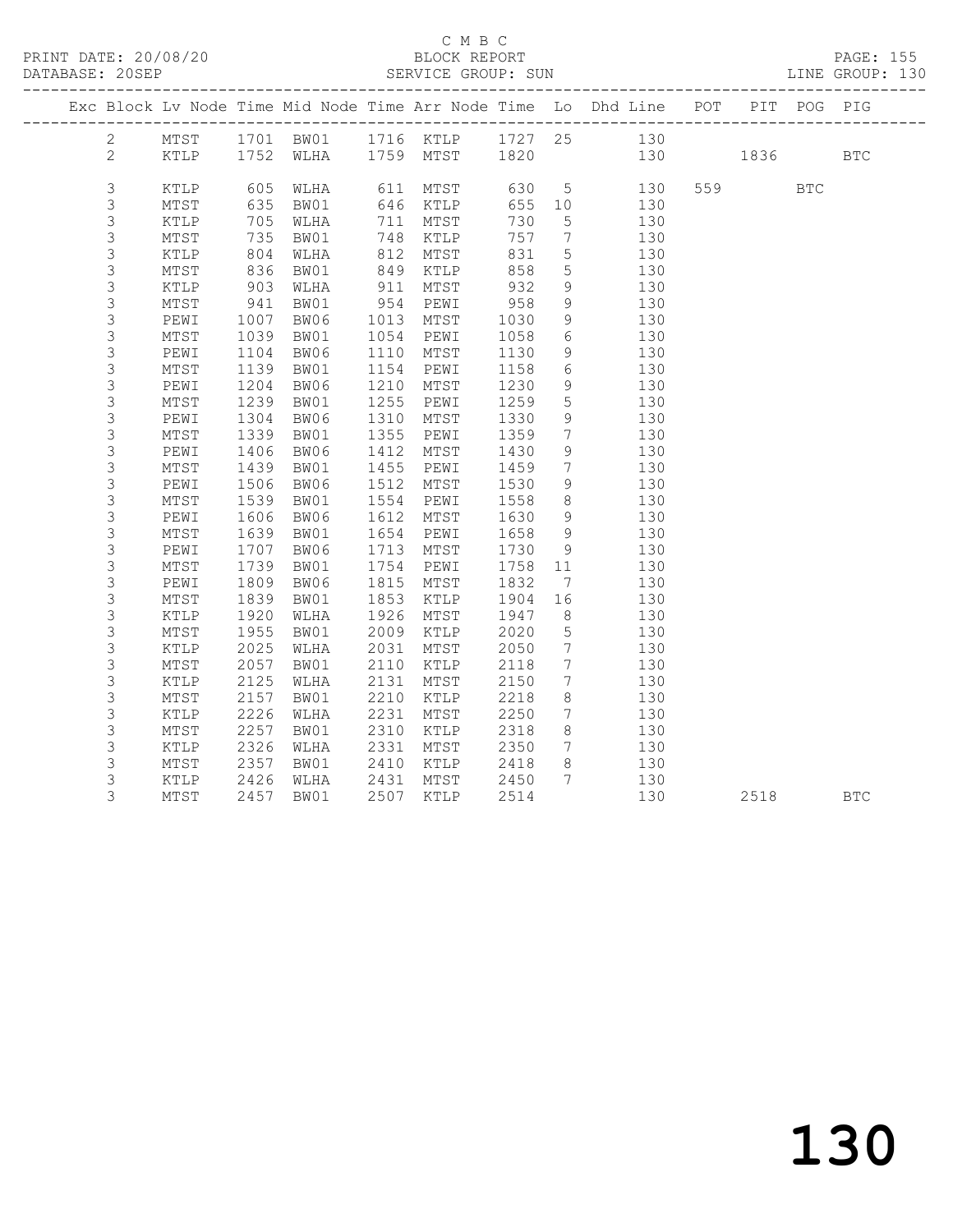|  |                  |                         |                 |                                |              |              |              |                | Exc Block Lv Node Time Mid Node Time Arr Node Time Lo Dhd Line POT PIT POG PIG |     |            |            |            |
|--|------------------|-------------------------|-----------------|--------------------------------|--------------|--------------|--------------|----------------|--------------------------------------------------------------------------------|-----|------------|------------|------------|
|  | 4                | JOST                    |                 | 657 CH77 710 29ST              |              |              | 723 20       |                | 026                                                                            | 646 | <b>BTC</b> |            |            |
|  | 4                | 29ST                    | 743             |                                |              | MUSC         | 757 0        |                | 029                                                                            |     |            |            |            |
|  | $\overline{4}$   | MUSC                    | 757             |                                |              | 29ST         | 809          | 6              | 029                                                                            |     |            |            |            |
|  | $\sqrt{4}$       | <b>29ST</b>             | 815<br>849      | CH77 827 JOST<br>RUBY 857 KTLP |              |              | 844<br>908   | $5^{\circ}$    | 026                                                                            |     |            |            |            |
|  | 4                | JOST                    |                 |                                |              |              |              | 10             | 027                                                                            |     |            |            |            |
|  | $\overline{4}$   | KTLP                    | $918$<br>$1001$ | WLHA                           | 926          | MTST         | 947          | 14             | 130                                                                            |     |            |            |            |
|  | $\sqrt{4}$       | MTST                    | 1001            | BW01                           | 1016         | KTLP         | 1025         | 26             | 130                                                                            |     |            |            |            |
|  | 4                | KTLP                    | 1051            | WLHA                           | 1059         | MTST         | 1120         | 11             | 130                                                                            |     |            |            |            |
|  | $\sqrt{4}$       | MTST                    | 1131            | BW01                           | 1226         | 1146 KTLP    | 1155         | 23             | 130                                                                            |     |            |            |            |
|  | 4<br>4           | KTLP<br>$\mathtt{MTST}$ | 1218<br>1301    | WLHA<br>BW01                   | 1317         | MTST<br>KTLP | 1250<br>1326 | 11<br>22       | 130<br>130                                                                     |     |            |            |            |
|  | $\overline{4}$   | KTLP                    | 1348            | WLHA                           | 1356         | MTST         | 1420         | 11             | 130                                                                            |     |            |            |            |
|  | 4                | MTST                    | 1431            | BW01                           | 1447         | KTLP         | 1456         | 24             | 130                                                                            |     |            |            |            |
|  | 4                | KTLP                    | 1520            | WLHA                           | 1528         | MTST         | 1550         | 11             | 130                                                                            |     |            |            |            |
|  | 4                | MTST                    | 1601            | BW01                           | 1616         | KTLP         | 1627         | 23             | 130                                                                            |     |            |            |            |
|  | 4                | KTLP                    | 1650            | WLHA                           | 1658         | MTST         | 1720         | 11             | 130                                                                            |     |            |            |            |
|  | $\overline{4}$   | MTST                    | 1731            | BW01                           | 1746         | KTLP         | 1757         | 22             | 130                                                                            |     |            |            |            |
|  | 4                | KTLP                    | 1819            | WLHA                           | 1826         | MTST         | 1847         | 6              | 130                                                                            |     |            |            |            |
|  | 4                | MTST                    | 1853            | HAWL                           | 1912         | PBEX         | 1922         | 8 <sup>8</sup> | 130                                                                            |     |            |            |            |
|  | $\overline{4}$   | PBEX                    | 1930            | WHLA                           |              | MTST         | 2002         | 8 <sup>8</sup> | 130                                                                            |     |            |            |            |
|  | 4                | MTST                    | 2010            | BW01                           | 2024         | KTLP         | 2035         |                | 130                                                                            |     | 2039 — 203 |            | <b>BTC</b> |
|  |                  |                         |                 |                                |              |              |              |                |                                                                                |     |            |            |            |
|  | $\mathsf S$      | MTST                    | 901             | BW01                           |              | 914 KTLP     | 923          | 8              | 130                                                                            |     | 844        | <b>BTC</b> |            |
|  | 5                | KTLP                    | 931             | WLHA                           | 939          | MTST         | 1000         | 11             | 130                                                                            |     |            |            |            |
|  | $\mathsf S$      | MTST                    | 1011            | BW01                           | 1026         | PEWI         | 1030         | 7              | 130                                                                            |     |            |            |            |
|  | 5                | PEWI                    | 1037            | BW06                           | 1043         | MTST         | 1100         | 9              | 130                                                                            |     |            |            |            |
|  | 5                | MTST                    | 1109            | BW01                           | 1124         | PEWI         | 1128         | 6              | 130                                                                            |     |            |            |            |
|  | $\mathsf S$      | PEWI                    | 1134            | BW06                           | 1140         | MTST         | 1200         | 9              | 130                                                                            |     |            |            |            |
|  | 5                | $\mathtt{MTST}$         | 1209            | BW01                           | 1224         | PEWI         | 1228         | $6\,$          | 130                                                                            |     |            |            |            |
|  | $\mathsf S$      | PEWI                    | 1234            | BW06                           | 1240         | MTST         | 1300         | 9              | 130                                                                            |     |            |            |            |
|  | 5<br>$\mathsf S$ | MTST                    | 1309<br>1334    | BW01                           | 1325<br>1340 | PEWI         | 1329<br>1400 | 5<br>9         | 130<br>130                                                                     |     |            |            |            |
|  | $\mathsf S$      | PEWI<br>MTST            | 1409            | BW06<br>BW01                   | 1425         | MTST<br>PEWI | 1429         | 7              | 130                                                                            |     |            |            |            |
|  | $\mathsf S$      | PEWI                    | 1436            | BW06                           | 1442         | MTST         | 1500         | 9              | 130                                                                            |     |            |            |            |
|  | 5                | MTST                    | 1509            | BW01                           | 1524         | PEWI         | 1528         | 8              | 130                                                                            |     |            |            |            |
|  | $\mathsf S$      | PEWI                    | 1536            | BW06                           | 1542         | MTST         | 1600         | 9              | 130                                                                            |     |            |            |            |
|  | 5                | MTST                    | 1609            | BW01                           | 1624         | PEWI         | 1628         | 8              | 130                                                                            |     |            |            |            |
|  | 5                | PEWI                    | 1636            | BW06                           | 1642         | MTST         | 1700         | 9              | 130                                                                            |     |            |            |            |
|  | $\mathsf S$      | MTST                    | 1709            | BW01                           | 1724         | PEWI         | 1728         | 9              | 130                                                                            |     |            |            |            |
|  | 5                | PEWI                    | 1737            | BW06                           | 1743         | MTST         | 1800         | 9              | 130                                                                            |     |            |            |            |
|  | 5                | MTST                    | 1809            | BW01                           | 1824         | KTLP         | 1835 15      |                | 130                                                                            |     |            |            |            |
|  | 5                | KTLP                    | 1850            | WLHA                           | 1856         | MTST         | 1917         | $\overline{7}$ | 130                                                                            |     |            |            |            |
|  | $\mathsf S$      | MTST                    | 1924            | HAWL                           |              | 1943 PBEX    | 1953         | 6              | 130                                                                            |     |            |            |            |
|  | $\mathsf S$      | PBEX                    | 1959            | WHLA                           |              | MTST         | 2031         | - 9            | 130                                                                            |     |            |            |            |
|  | 5                | MTST                    |                 | 2040 BW01                      |              | 2053 KTLP    | 2101         |                | 130                                                                            |     | 2105       |            | <b>BTC</b> |
|  |                  |                         |                 |                                |              |              |              |                |                                                                                |     |            |            |            |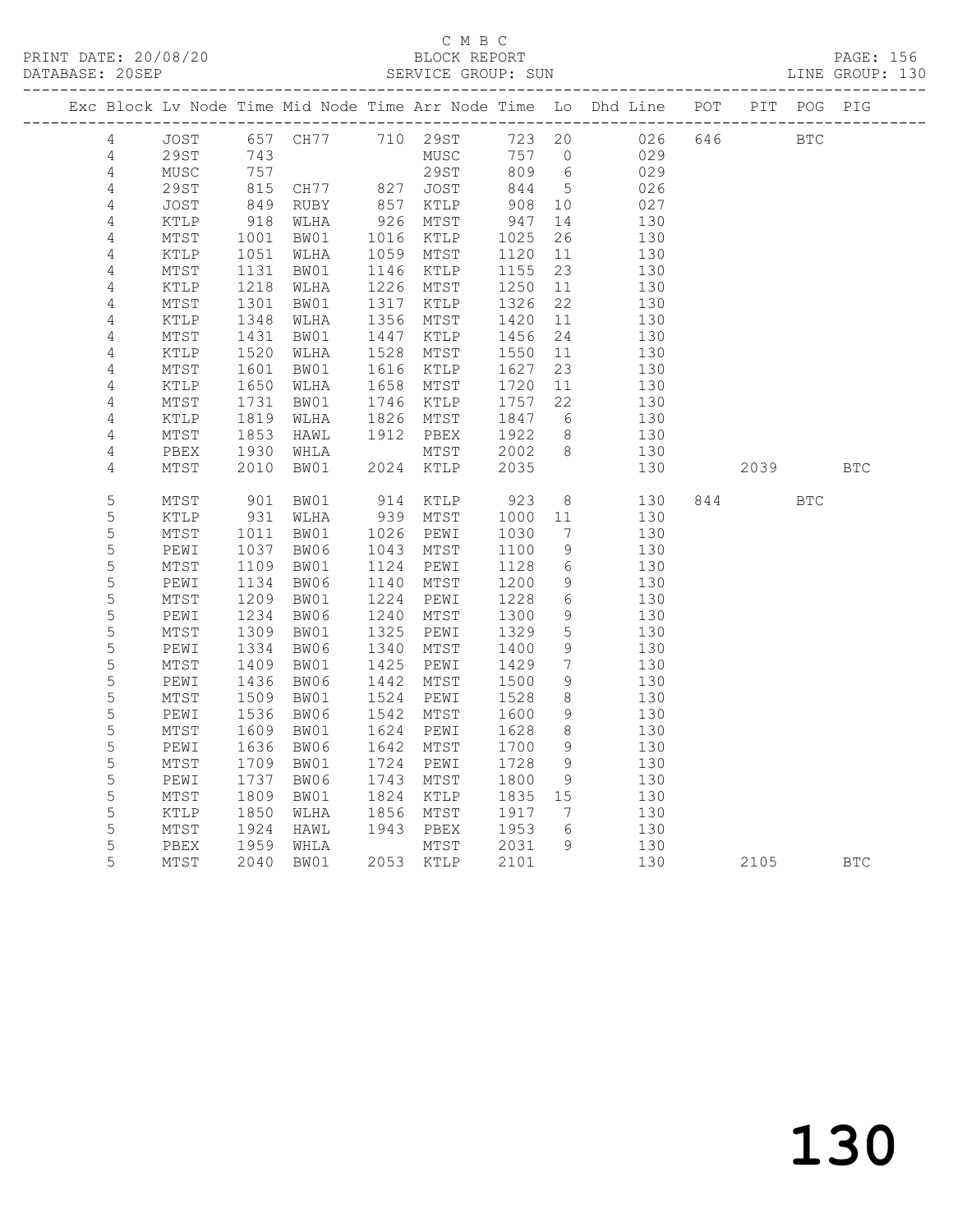|  |         |              |              |              |      |              |              |                       | Exc Block Lv Node Time Mid Node Time Arr Node Time Lo Dhd Line POT PIT POG PIG |     |                                                                                                              |              |            |
|--|---------|--------------|--------------|--------------|------|--------------|--------------|-----------------------|--------------------------------------------------------------------------------|-----|--------------------------------------------------------------------------------------------------------------|--------------|------------|
|  | 6       | MTST         |              | 921 HAWL     |      | 938 PBEX     |              |                       | 948 17<br>130                                                                  | 904 |                                                                                                              | $_{\rm BTC}$ |            |
|  | 6       | PBEX         | 1005         | WHLA         |      | MTST         | 1040         | 11                    | 130                                                                            |     |                                                                                                              |              |            |
|  | 6       | MTST         | 1051         | HAWL         |      | 1109 PBEX    | 1119         | 12                    | 130                                                                            |     |                                                                                                              |              |            |
|  | 6       | PBEX         | 1131         | WHLA         |      | MTST         | 1210         | 11                    | 130                                                                            |     |                                                                                                              |              |            |
|  | 6       | MTST         | 1221         | HAWL         |      | 1240 PBEX    | 1251         | 10 <sub>o</sub>       | 130                                                                            |     |                                                                                                              |              |            |
|  | 6       | PBEX         | 1301         | WHLA         |      | MTST         | 1340         | 11                    | 130                                                                            |     |                                                                                                              |              |            |
|  | 6       | MTST         | 1351         | HAWL         |      | 1411 PBEX    | 1422         | 10                    | 130                                                                            |     |                                                                                                              |              |            |
|  | 6       | PBEX         | 1432         | WHLA         |      | MTST         | 1510         | 11                    | 130                                                                            |     |                                                                                                              |              |            |
|  | 6       | MTST         | 1521         | HAWL         |      | 1541 PBEX    | 1552         | 11                    | 130                                                                            |     |                                                                                                              |              |            |
|  | 6       | PBEX         | 1603         | WHLA         |      | MTST         | 1640         | 11                    | 130                                                                            |     |                                                                                                              |              |            |
|  | 6       | MTST         | 1651         | HAWL         |      | 1711 PBEX    | 1722         | 13                    | 130                                                                            |     |                                                                                                              |              |            |
|  | 6       | PBEX         | 1735         | WHLA         |      | MTST         | 1810         | 12                    | 130                                                                            |     |                                                                                                              |              |            |
|  | 6       | MTST         | 1822         | HAWL         |      | 1842 PBEX    | 1852         | $5^{\circ}$           | 130                                                                            |     |                                                                                                              |              |            |
|  | 6       | PBEX         | 1857         | WHLA         |      | MTST         | 1932         | 8 <sup>8</sup>        | 130                                                                            |     |                                                                                                              |              |            |
|  | 6       | MTST         | 1940         | BW01         | 1954 | KTLP         | 2005         |                       | 130                                                                            |     | 2009                                                                                                         |              | <b>BTC</b> |
|  |         |              |              |              |      |              |              |                       |                                                                                |     |                                                                                                              |              |            |
|  | 7       | MTST         | 951          | HAWL         | 1008 | PBEX         | 1018         |                       | 130                                                                            |     | 934                                                                                                          | <b>BTC</b>   |            |
|  | 7<br>7  | PBEX         | 1035         | WHLA         | 1140 | MTST         | 1110         | 11<br>10 <sup>°</sup> | 130<br>130                                                                     |     |                                                                                                              |              |            |
|  | 7       | MTST<br>PBEX | 1121<br>1201 | HAWL<br>WHLA |      | PBEX<br>MTST | 1151<br>1240 | 11                    | 130                                                                            |     |                                                                                                              |              |            |
|  | 7       | MTST         | 1251         | HAWL         |      | 1311 PBEX    | 1322         | 9                     | 130                                                                            |     |                                                                                                              |              |            |
|  | 7       | PBEX         | 1331         | WHLA         |      | MTST         | 1410         | 11                    | 130                                                                            |     |                                                                                                              |              |            |
|  | 7       | MTST         | 1421         | HAWL         |      | 1441 PBEX    | 1452         | 10                    | 130                                                                            |     |                                                                                                              |              |            |
|  | 7       | PBEX         | 1502         | WHLA         |      | MTST         | 1540         | 11                    | 130                                                                            |     |                                                                                                              |              |            |
|  | 7       | MTST         | 1551         | HAWL         |      | 1611 PBEX    | 1622         | 11                    | 130                                                                            |     |                                                                                                              |              |            |
|  | 7       | PBEX         | 1633         | WHLA         |      | MTST         | 1710         | 9                     | 130                                                                            |     |                                                                                                              |              |            |
|  | 7       | MTST         | 1719         | HAWL         |      | 1739 PBEX    | 1749         |                       | 130                                                                            |     | 1759 — 1759 — 1759 — 1759 — 1759 — 1759 — 1759 — 1759 — 1759 — 1759 — 1759 — 1759 — 1759 — 1759 — 1759 — 175 |              | <b>BTC</b> |
|  |         |              |              |              |      |              |              |                       |                                                                                |     |                                                                                                              |              |            |
|  | 8       | <b>KTLP</b>  | 951          | WLHA         | 959  | MTST         | 1020         | 11                    | 130                                                                            |     | 945 — 100                                                                                                    | <b>BTC</b>   |            |
|  | $\,8\,$ | MTST         | 1031         | BW01         | 1046 | KTLP         | 1055         | 23                    | 130                                                                            |     |                                                                                                              |              |            |
|  | 8       | KTLP         | 1118         | WLHA         | 1126 | MTST         | 1150         | 11                    | 130                                                                            |     |                                                                                                              |              |            |
|  | $\,8\,$ | MTST         | 1201         | BW01         | 1216 | KTLP         | 1225         | 23                    | 130                                                                            |     |                                                                                                              |              |            |
|  | $\,8\,$ | KTLP         | 1248         | WLHA         | 1256 | MTST         | 1320         | 11                    | 130                                                                            |     |                                                                                                              |              |            |
|  | $\,8\,$ | MTST         | 1331         | BW01         | 1347 | KTLP         | 1356         | 24                    | 130                                                                            |     |                                                                                                              |              |            |
|  | $\,8\,$ | KTLP         | 1420         | WLHA         | 1428 | MTST         | 1450         | 11                    | 130                                                                            |     |                                                                                                              |              |            |
|  | $\,8\,$ | MTST         | 1501         | BW01         | 1516 | KTLP         | 1527         | 23                    | 130                                                                            |     |                                                                                                              |              |            |
|  | $\,8\,$ | KTLP         | 1550         | WLHA         | 1558 | MTST         | 1620         | 11                    | 130                                                                            |     |                                                                                                              |              |            |
|  | $\,8\,$ | MTST         | 1631         | BW01         | 1646 | KTLP         | 1657         | 25                    | 130                                                                            |     |                                                                                                              |              |            |
|  | 8       | KTLP         | 1722         | WLHA         | 1729 | MTST         | 1750         |                       | 130                                                                            |     | 1806 180                                                                                                     |              | <b>BTC</b> |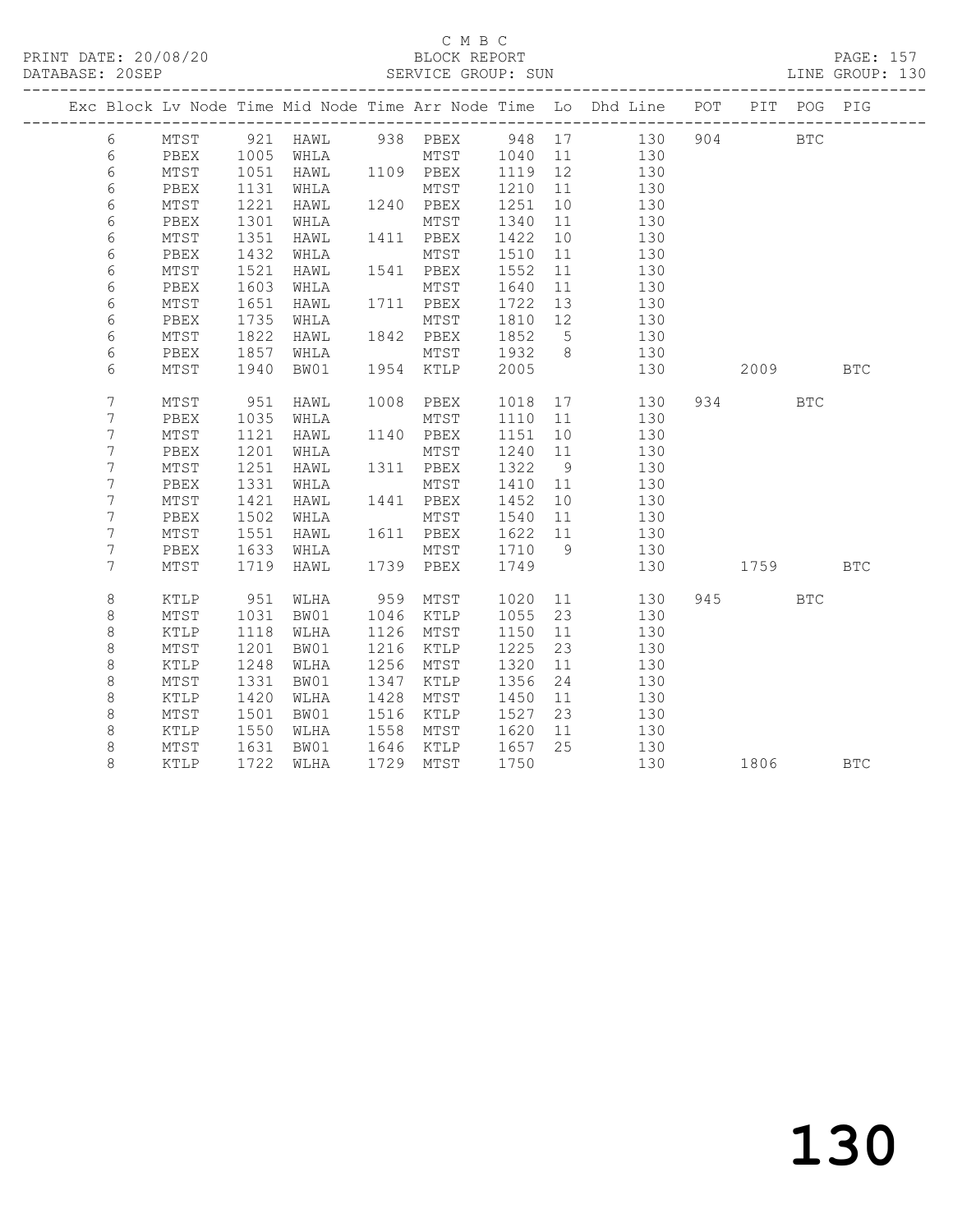| 15LO 15TH & LONSDALE<br>15GB 15 & GRAND BLVD<br>Exc Block Lv Node Time Mid Node Time Arr Node Time Lo Dhd Line POT PIT POG PIG<br>1205 MAGA 1231 STST 1253 8 240<br>1301 EDRI 1328 MOGL 1337 0 246<br>1337 LOQU 1355 8 249<br>1403 MOGL 1419 0 249<br>1419 MAGA 1435 STST 1501 11 246<br>1512 15LO 1547 LVMT 1601 11 240<br>1612 MAGA 1639 STST 1706 12 240<br>1718 15LO 1753<br>41<br>STST<br>41<br>MOGL<br>41<br>LOOU<br>MOGL<br>41<br>41<br>STST<br>41<br>LVMT<br>41<br>STST<br>41<br>LVMT<br>STST<br>41<br>1915 1520 1943 2017 1956 5 240<br>2001 MAGA 2025 STST 2049 20 240<br>2109 1520 2135 LVMT 2148 12 240<br>2200 MAGA 2223 STST 2242 21 240<br>2303 EDRI 2325 MOGL 2334 0 246<br>2334 2000 2351 14 249<br>41<br>LVMT<br>41<br>STST<br>41<br>LVMT<br>41<br>STST<br>41<br>MOGL<br>MOGL 2421 0 249<br>MAGA 2436 246<br>41<br>LOQU<br>2405 |  |  |  | C M B C |  |  |  |  |
|---------------------------------------------------------------------------------------------------------------------------------------------------------------------------------------------------------------------------------------------------------------------------------------------------------------------------------------------------------------------------------------------------------------------------------------------------------------------------------------------------------------------------------------------------------------------------------------------------------------------------------------------------------------------------------------------------------------------------------------------------------------------------------------------------------------------------------------------------|--|--|--|---------|--|--|--|--|
|                                                                                                                                                                                                                                                                                                                                                                                                                                                                                                                                                                                                                                                                                                                                                                                                                                                   |  |  |  |         |  |  |  |  |
|                                                                                                                                                                                                                                                                                                                                                                                                                                                                                                                                                                                                                                                                                                                                                                                                                                                   |  |  |  |         |  |  |  |  |
| 2501 BTC<br>41<br>MOGL<br>2421<br>246                                                                                                                                                                                                                                                                                                                                                                                                                                                                                                                                                                                                                                                                                                                                                                                                             |  |  |  |         |  |  |  |  |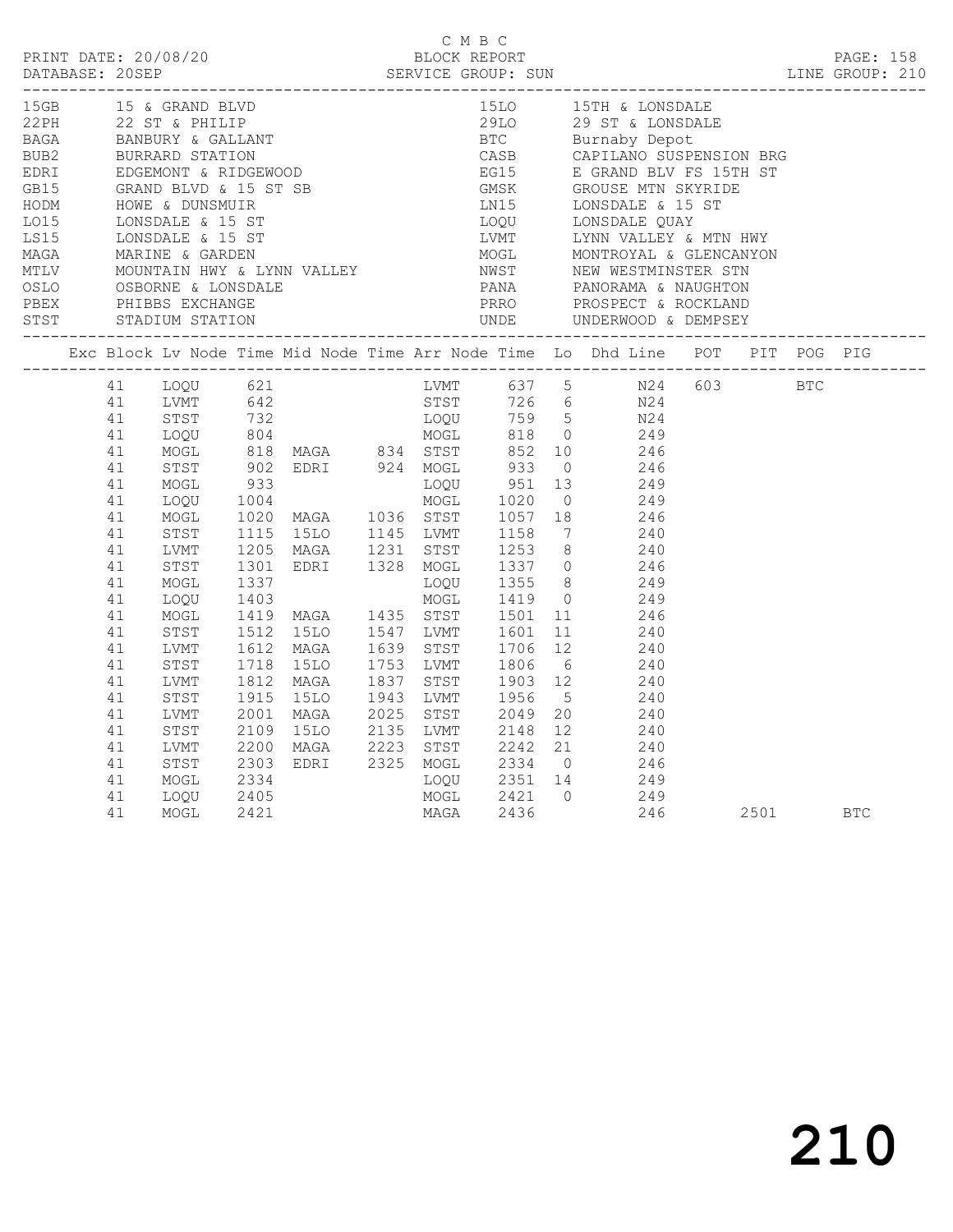### C M B C<br>BLOCK REPORT

| DATABASE: 20SEP |    |             |              |                                  |                                                                            | SERVICE GROUP: SUN  |                                                                     |                              |                                                                                                  |                        |            | LINE GROUP: 210 |  |
|-----------------|----|-------------|--------------|----------------------------------|----------------------------------------------------------------------------|---------------------|---------------------------------------------------------------------|------------------------------|--------------------------------------------------------------------------------------------------|------------------------|------------|-----------------|--|
|                 |    |             |              |                                  |                                                                            |                     |                                                                     |                              | Exc Block Lv Node Time Mid Node Time Arr Node Time Lo Dhd Line POT PIT POG PIG                   |                        |            |                 |  |
|                 | 42 |             |              |                                  |                                                                            |                     |                                                                     |                              | UNDE 656 PBEX 716 BUB2 740 12 210 626 BTC                                                        |                        |            |                 |  |
|                 | 42 | BUB2        |              |                                  |                                                                            |                     |                                                                     |                              | 752 PBEX 813 UNDE 835 20 210                                                                     |                        |            |                 |  |
|                 | 42 | UNDE        |              |                                  |                                                                            |                     |                                                                     |                              |                                                                                                  |                        |            |                 |  |
|                 | 42 | BUB2        |              |                                  |                                                                            |                     |                                                                     |                              | 855 PBEX 915 BUB2 939 12 210<br>951 PBEX 1013 UNDE 1035 20 210<br>1055 PBEX 1115 BUB2 1141 7 210 |                        |            |                 |  |
|                 | 42 | UNDE        |              |                                  |                                                                            |                     |                                                                     |                              |                                                                                                  |                        |            |                 |  |
|                 | 42 | BUB2        | 1148         | PBEX                             |                                                                            | 1213 UNDE           | 1236 19                                                             |                              | 210                                                                                              |                        |            |                 |  |
|                 | 42 | UNDE        | 1255         | PBEX                             |                                                                            | 1315 BUB2           | 1344 5                                                              |                              |                                                                                                  |                        |            |                 |  |
|                 | 42 |             |              | PBEX                             |                                                                            | 1415 UNDE           | 1437 18                                                             |                              | 210<br>210                                                                                       |                        |            |                 |  |
|                 |    | BUB2        | 1349<br>1455 |                                  |                                                                            |                     |                                                                     |                              |                                                                                                  |                        |            |                 |  |
|                 | 42 | UNDE        |              | PBEX                             |                                                                            | 1514 BUB2           | 1543                                                                | $5\overline{)}$              | 210<br>210                                                                                       |                        |            |                 |  |
|                 | 42 | BUB2        | 1548         | PBEX                             |                                                                            | 1614 UNDE           | 1636 20                                                             |                              |                                                                                                  |                        |            |                 |  |
|                 | 42 | UNDE        | 1656         | PBEX                             |                                                                            | 1715 BUB2           | 1742                                                                | $7\overline{)}$              | 210                                                                                              |                        |            |                 |  |
|                 | 42 | BUB2        | 1749<br>1856 | PBEX                             |                                                                            | 1814 UNDE           | 1836 20                                                             |                              | 210                                                                                              |                        |            |                 |  |
|                 | 42 | UNDE        |              | PBEX                             |                                                                            | 1915 BUB2           | 1940                                                                | 12                           | 210                                                                                              |                        |            |                 |  |
|                 | 42 | BUB2        | 1952         | PBEX                             |                                                                            | 2014 UNDE           | 2036                                                                | 22                           | 210                                                                                              |                        |            |                 |  |
|                 | 42 | UNDE        | 2058         | PBEX                             |                                                                            | 2114 BUB2           | 2143                                                                |                              | 7 209                                                                                            |                        |            |                 |  |
|                 | 42 | BUB2        | 2150<br>2258 | PBEX 2213 UNDE<br>PBEX 2314 BUB2 |                                                                            |                     | 2236                                                                | 22                           | 209                                                                                              |                        |            |                 |  |
|                 | 42 | UNDE        |              |                                  |                                                                            |                     | $\begin{array}{ccc}\n 2340 & 10 \\ \hline\n 0.65 & 10\n\end{array}$ |                              | 209                                                                                              |                        |            |                 |  |
|                 | 42 | BUB2        | 2350         | PBEX 2413 UNDE                   |                                                                            |                     |                                                                     |                              | 2434 5 209                                                                                       |                        |            |                 |  |
|                 | 42 | UNDE        | 2439         |                                  |                                                                            | PBEX                |                                                                     |                              | 2454 26 209                                                                                      |                        |            |                 |  |
|                 | 42 | PBEX        | 2520         |                                  |                                                                            | PANA                | 2544 5                                                              |                              | 211                                                                                              |                        |            |                 |  |
|                 | 42 | PANA        | 2549         |                                  |                                                                            | PBEX                | 2607                                                                |                              | 211                                                                                              | 2617                   |            | <b>BTC</b>      |  |
|                 | 43 | EG15        | 646          |                                  |                                                                            | LVMT 652 UNDE 657 5 |                                                                     |                              | 228                                                                                              | 628 and $\overline{a}$ | <b>BTC</b> |                 |  |
|                 | 43 | UNDE        |              |                                  |                                                                            | 715 LOQU            | 727                                                                 | 5 <sup>5</sup>               | 228                                                                                              |                        |            |                 |  |
|                 | 43 | LOQU        |              | 702 GB15<br>732 15GB<br>801 GB15 | $\begin{array}{c} \n\lambda \downarrow \\ \lambda \downarrow\n\end{array}$ | UNDE                | 754                                                                 | $7\overline{ }$              | 228                                                                                              |                        |            |                 |  |
|                 | 43 | UNDE        |              | GB15                             |                                                                            | 814 LOQU            | 826                                                                 | $7\overline{ }$              | 228                                                                                              |                        |            |                 |  |
|                 | 43 | LOQU        | 833          | 15GB                             |                                                                            | UNDE                | 856                                                                 | 5 <sup>5</sup>               | 228                                                                                              |                        |            |                 |  |
|                 | 43 | UNDE        |              | GB15                             |                                                                            | 914 LOQU            | 926                                                                 | $6\overline{6}$              | 228                                                                                              |                        |            |                 |  |
|                 | 43 | LOQU        | 901<br>932   | 15GB                             |                                                                            | UNDE                | 955                                                                 | $5\overline{)}$              | 228                                                                                              |                        |            |                 |  |
|                 | 43 |             | 1000         | GB15                             |                                                                            |                     | 1026                                                                | $6\overline{6}$              | 228                                                                                              |                        |            |                 |  |
|                 |    | UNDE        |              |                                  |                                                                            | 1013 LOQU           |                                                                     |                              |                                                                                                  |                        |            |                 |  |
|                 | 43 | LOQU        | 1032         | 15GB                             |                                                                            | UNDE                | 1055                                                                | 5 <sup>5</sup>               | 228                                                                                              |                        |            |                 |  |
|                 | 43 | UNDE        | 1100         | GB15                             |                                                                            | 1113 LOQU           | 1126                                                                | $6\overline{6}$              | 228                                                                                              |                        |            |                 |  |
|                 | 43 | LOQU        | 1132         | 15GB                             |                                                                            | UNDE                | 1155 10                                                             |                              | 228                                                                                              |                        |            |                 |  |
|                 | 43 | UNDE        | 1205         | GB15                             |                                                                            | 1218 LOQU           | 1228 6                                                              |                              | 228                                                                                              |                        |            |                 |  |
|                 | 43 | LOQU        | 1234         | 29LO                             |                                                                            | 1249 LVMT           | 1256                                                                |                              | 7 229                                                                                            |                        |            |                 |  |
|                 | 43 | LVMT        | 1303         | LO15                             |                                                                            | LOQU                | 1326 6                                                              |                              | 229                                                                                              |                        |            |                 |  |
|                 | 43 | LOQU        |              | 1332 15GB<br>1403 GB15           |                                                                            | UNDE                | 1358 5                                                              |                              | $\frac{228}{ }$                                                                                  |                        |            |                 |  |
|                 | 43 | UNDE        |              |                                  |                                                                            | 1416 LOQU           | $\begin{array}{cc}\n 1 & 1 \\  1 & 2 \\  7 & 11\n \end{array}$      |                              | 228                                                                                              |                        |            |                 |  |
|                 | 43 |             |              |                                  |                                                                            |                     |                                                                     |                              | LOQU 1438 CASB 1459 GMSK 1508 9 236                                                              |                        |            |                 |  |
|                 | 43 | GMSK        | 1517         | CASB                             | 1524                                                                       | LOQU                | 1542                                                                | 10                           | 236                                                                                              |                        |            |                 |  |
|                 | 43 | LOQU        | 1552         | LN15                             | 1600                                                                       | PRRO                | 1617                                                                | 9                            | 230                                                                                              |                        |            |                 |  |
|                 | 43 | PRRO        | 1626         | LS15                             | 1634                                                                       | LOQU                | 1643                                                                | 8                            | 230                                                                                              |                        |            |                 |  |
|                 | 43 | LOQU        | 1651         | LN15                             | 1659                                                                       | PRRO                | 1716                                                                | 10                           | 230                                                                                              |                        |            |                 |  |
|                 | 43 | PRRO        | 1726         | LS15                             | 1734                                                                       | LOQU                | 1742                                                                | $\overline{7}$               | 230                                                                                              |                        |            |                 |  |
|                 | 43 | LOQU        | 1749         | CASB                             | 1805                                                                       | $\rm{GMSK}$         | 1814                                                                | $5\phantom{.0}$              | 236                                                                                              |                        |            |                 |  |
|                 | 43 | $\rm{GMSK}$ | 1819         | CASB                             | 1826                                                                       | LOQU                | 1844                                                                | $7\phantom{.0}\phantom{.0}7$ | 236                                                                                              |                        |            |                 |  |
|                 | 43 | LOQU        | 1851         | LN15                             | 1859                                                                       | PRRO                | 1914                                                                | 13                           | 230                                                                                              |                        |            |                 |  |
|                 | 43 | PRRO        | 1927         | LS15                             | 1934                                                                       | LOQU                | 1941                                                                | 11                           | 230                                                                                              |                        |            |                 |  |
|                 | 43 | LOQU        | 1952         | LN15                             | 1959                                                                       | PRRO                | 2014                                                                | 13                           | 230                                                                                              |                        |            |                 |  |
|                 | 43 | PRRO        | 2027         | <b>LS15</b>                      | 2034                                                                       | LOQU                | 2041                                                                | $5\phantom{.0}$              | 230                                                                                              |                        |            |                 |  |
|                 | 43 |             | 2046         |                                  | 2053                                                                       |                     | 2108                                                                | $\mathsf S$                  | 230                                                                                              |                        |            |                 |  |
|                 |    | LOQU        |              | LN15                             |                                                                            | PRRO                |                                                                     |                              |                                                                                                  |                        |            |                 |  |
|                 | 43 | PRRO        | 2113         | LS15                             | 2120                                                                       | LOQU                | 2127                                                                | $\overline{7}$               | 230                                                                                              |                        |            |                 |  |
|                 | 43 | LOQU        | 2134         | LN15                             | 2141                                                                       | PRRO                | 2156                                                                | 18                           | 230                                                                                              |                        |            |                 |  |
|                 | 43 | PRRO        | 2214         | LS15                             | 2220                                                                       | LOQU                | 2227                                                                | $\overline{7}$               | 230                                                                                              |                        |            |                 |  |
|                 | 43 | LOQU        | 2234         | LN15                             | 2241                                                                       | PRRO                | 2256                                                                | 18                           | 230                                                                                              |                        |            |                 |  |
|                 | 43 | PRRO        | 2314         | LS15                             | 2320                                                                       | LOQU                | 2326                                                                | 6                            | 230                                                                                              |                        |            |                 |  |
|                 | 43 | LOQU        | 2332         | 15GB                             |                                                                            | UNDE                | 2353                                                                | 6                            | 228                                                                                              |                        |            |                 |  |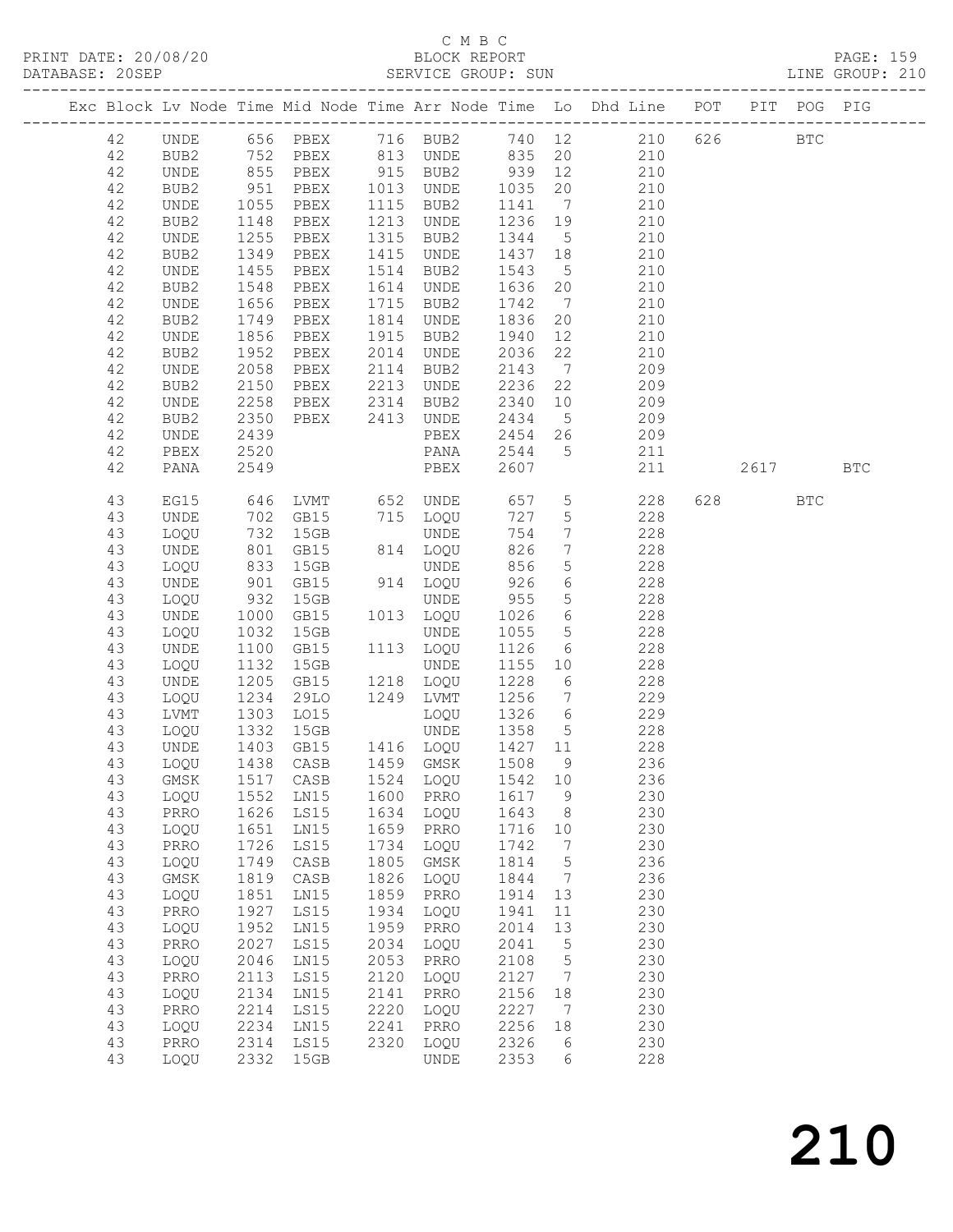### C M B C<br>BLOCK REPORT

|        |             |                 |                      |      |             |                 |                              | Exc Block Lv Node Time Mid Node Time Arr Node Time Lo Dhd Line POT PIT POG PIG |             |             |            |            |
|--------|-------------|-----------------|----------------------|------|-------------|-----------------|------------------------------|--------------------------------------------------------------------------------|-------------|-------------|------------|------------|
| 43     | UNDE        | 2359            |                      |      | GB15        | 2409            |                              |                                                                                | 228 and 228 | 2425        |            | <b>BTC</b> |
| $4\,4$ | LOQU        | 651             |                      |      | LVMT        | 707 5           |                              | N24                                                                            |             | 633 000     | <b>BTC</b> |            |
| 44     | LVMT        | 712             |                      |      | STST        | 757             | $5^{\circ}$                  | N24                                                                            |             |             |            |            |
| 44     | STST        | $\frac{1}{802}$ |                      |      | LOQU        | 829             | 19                           | N24                                                                            |             |             |            |            |
| 44     | LOQU        | 848             | OSLO 902 PRRO        |      |             | 922             | $5^{\circ}$                  | 230                                                                            |             |             |            |            |
| 44     | PRRO        |                 | LS15                 |      | 935 LOQU    |                 | 8 <sup>8</sup>               | 230                                                                            |             |             |            |            |
| 44     | LOQU        |                 | 927 LS15<br>949 CASB |      | 1007 GMSK   | $941$<br>$1013$ | $5\overline{)}$              | 236                                                                            |             |             |            |            |
| 44     | GMSK        | 1018            | CASB                 | 1025 | LOQU        | 1042            | 22                           | 236                                                                            |             |             |            |            |
| 44     | LOQU        | 1104            | 29LO                 |      | 1119 LVMT   | 1126            | $7\phantom{.0}\phantom{.0}7$ | 229                                                                            |             |             |            |            |
| 44     | LVMT        | 1133            | L015                 |      | LOQU        | 1156            | 8 <sup>8</sup>               | 229                                                                            |             |             |            |            |
| 44     | LOQU        | 1204            | 29LO                 |      | 1219 LVMT   | 1226            | $7\overline{ }$              | 229                                                                            |             |             |            |            |
| 44     | LVMT        | 1233            | LO15                 |      | LOQU        | 1256            | $6\overline{6}$              | 229                                                                            |             |             |            |            |
| 44     | LOQU        | 1302            | 29LO                 |      | 1317 LVMT   | 1324            | 9                            | 229                                                                            |             |             |            |            |
| 44     | LVMT        | 1333            | LO15                 |      | LOQU        | 1356            | $6\overline{6}$              | 229                                                                            |             |             |            |            |
| 44     | LOQU        | 1402            | 15GB                 |      | UNDE        | 1428            | $5\overline{)}$              | 228                                                                            |             |             |            |            |
| 44     | UNDE        | 1433            | GB15                 |      | 1446 LOQU   | 1457            | $5\overline{)}$              | 228                                                                            |             |             |            |            |
| 44     | LOQU        | 1502            | 15GB                 |      | <b>UNDE</b> | 1528            | $5\overline{)}$              | 228                                                                            |             |             |            |            |
| 44     | <b>UNDE</b> | 1533            | GB15                 |      | 1546 LOQU   | 1557            | 11                           | 228                                                                            |             |             |            |            |
| $4\,4$ | LOQU        | 1608            | CASB                 |      | 1626 GMSK   | 1635            | 11                           | 236                                                                            |             |             |            |            |
| 44     | GMSK        | 1646            | CASB                 |      | 1653 LOQU   | 1712            | 9                            | 236                                                                            |             |             |            |            |
| 44     | LOQU        | 1721            | LN15                 |      | 1729 PRRO   | 1746<br>1812    | 11                           | 230                                                                            |             |             |            |            |
| 44     | PRRO        | 1757            | LS15                 |      | 1804 LOQU   |                 | $7\overline{ }$              | 230                                                                            |             |             |            |            |
| 44     | LOQU        | 1819            | CASB                 |      | 1834 GMSK   | 1843            |                              | 236                                                                            |             | 1913 — 1913 |            | <b>BTC</b> |
| 45     | PBEX        | 647             |                      |      | BUB2        | 708             |                              | 210                                                                            | 635         |             | <b>BTC</b> |            |
| 45     | BUB2        | 722             | PBEX                 |      | 743 UNDE    | 805             | 20                           | 210                                                                            |             |             |            |            |
| 45     | UNDE        | 825             | PBEX                 | 845  | BUB2        | 909             | 14                           | 210                                                                            |             |             |            |            |
| 45     | BUB2        | 923             | PBEX                 | 945  | UNDE        | 1007            | 18                           | 210                                                                            |             |             |            |            |
| 45     | <b>UNDE</b> | 1025            | PBEX                 | 1045 | BUB2        | 1111            | 9                            | 210                                                                            |             |             |            |            |
| 45     | BUB2        | 1120            | PBEX                 | 1143 | UNDE        | 1206            | 19                           | 210                                                                            |             |             |            |            |
| 45     | <b>UNDE</b> | 1225            | PBEX                 | 1245 | BUB2        | 1313            | $5\overline{)}$              | 210                                                                            |             |             |            |            |
| 45     | BUB2        | 1318            | PBEX                 | 1344 | <b>UNDE</b> | 1406            | 20                           | 210                                                                            |             |             |            |            |
| 45     | <b>UNDE</b> | 1426            | PBEX                 | 1446 | BUB2        | 1515            | $5\overline{)}$              | 210                                                                            |             |             |            |            |
| 45     | BUB2        | 1520            | PBEX                 | 1546 | UNDE        | 1608            | 18                           | 210                                                                            |             |             |            |            |
| 45     | <b>UNDE</b> | 1626            | PBEX                 | 1645 | BUB2        | 1713            | 6                            | 210                                                                            |             |             |            |            |
| 45     | BUB2        | 1719            | PBEX                 | 1744 | UNDE        | 1806            | 20                           | 210                                                                            |             |             |            |            |
| 45     | <b>UNDE</b> | 1826            | PBEX                 | 1845 | BUB2        | 1910            | 11                           | 210                                                                            |             |             |            |            |
| 45     | BUB2        | 1921            | PBEX                 | 1944 | UNDE        | 2006            | 22                           | 210                                                                            |             |             |            |            |
| 45     | <b>UNDE</b> | 2028            | PBEX                 |      | 2044 BUB2   | 2113            | 6                            | 209                                                                            |             |             |            |            |

 45 BUB2 2119 PBEX 2143 UNDE 2207 21 209 45 UNDE 2228 PBEX 2244 BUB2 2312 8 209 45 BUB2 2320 PBEX 2343 UNDE 2406 23 209

45 UNDE 2429 PBEX 2444 209 2454 BTC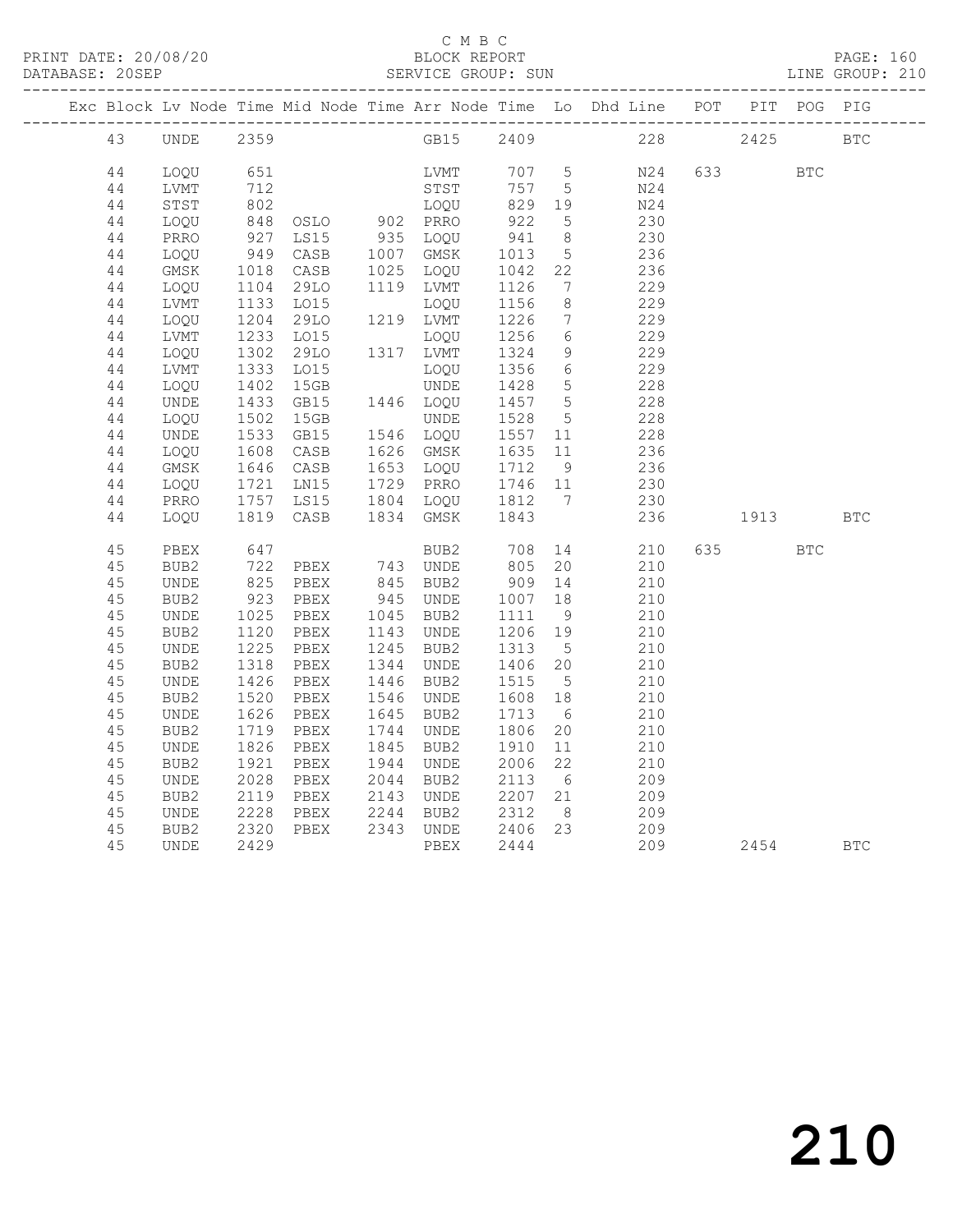### C M B C

| DATABASE: 20SEP |    |             |                   | SI<br>----------------------------- |      | SERVICE GROUP: SUN     |         |                 | LINE GROUP: 210                                                                |        |            |            |  |
|-----------------|----|-------------|-------------------|-------------------------------------|------|------------------------|---------|-----------------|--------------------------------------------------------------------------------|--------|------------|------------|--|
|                 |    |             |                   |                                     |      |                        |         |                 | Exc Block Lv Node Time Mid Node Time Arr Node Time Lo Dhd Line POT PIT POG PIG |        |            |            |  |
|                 | 46 | PBEX 657    |                   |                                     |      |                        |         |                 | BAGA 717 5 211 645 BTC                                                         |        |            |            |  |
|                 | 46 | BAGA        | 722               |                                     |      |                        |         |                 | PBEX 742 5 211                                                                 |        |            |            |  |
|                 | 46 | PBEX        | 747<br>822<br>849 |                                     |      |                        |         |                 | BAGA 807 15 211                                                                |        |            |            |  |
|                 | 46 | BAGA        |                   |                                     |      |                        |         | $7\overline{ }$ | 211                                                                            |        |            |            |  |
|                 | 46 | PBEX        |                   |                                     |      |                        |         | 20              | $\frac{212}{212}$                                                              |        |            |            |  |
|                 | 46 | PANA        | 924               |                                     |      | PBEX 940               |         | 9               | 212                                                                            |        |            |            |  |
|                 | 46 | PBEX        |                   |                                     |      |                        |         |                 | 212                                                                            |        |            |            |  |
|                 | 46 | PANA        |                   |                                     |      |                        |         |                 | 211                                                                            |        |            |            |  |
|                 | 46 | BUB2        |                   |                                     |      |                        |         |                 | $\frac{1}{211}$                                                                |        |            |            |  |
|                 | 46 | PANA        | 1202              |                                     |      | PBEX 1230 BUB2 1257 6  |         |                 | 211                                                                            |        |            |            |  |
|                 | 46 | BUB2        | 1303              | PBEX                                |      | 1330 PANA 1354         |         | 9               | 211                                                                            |        |            |            |  |
|                 | 46 | PANA        |                   | PBEX                                |      | 1430 BUB2              | 1458 5  |                 | 211                                                                            |        |            |            |  |
|                 | 46 | BUB2        | 1403<br>1503      | PBEX                                |      | $1530$ $PANA$ $1555$ 8 |         |                 | $\frac{1}{211}$                                                                |        |            |            |  |
|                 |    |             | 1603              |                                     |      |                        |         |                 | PBEX 1630 BUB2 1658 7 211                                                      |        |            |            |  |
|                 | 46 | PANA        |                   |                                     |      |                        |         |                 |                                                                                |        |            |            |  |
|                 | 46 | BUB2        | 1705              |                                     |      | PBEX 1728 BAGA 1754 6  |         |                 | 1 211                                                                          |        |            |            |  |
|                 | 46 | PANA        | 1801<br>1824      |                                     |      | PBEX                   | 1819 5  |                 | 212                                                                            |        |            |            |  |
|                 | 46 | PBEX        |                   |                                     |      | PANA                   | 1840 16 |                 | 212                                                                            |        |            |            |  |
|                 | 46 | PANA        | 1856              |                                     |      | PBEX 1914 6            |         |                 | 212                                                                            |        |            |            |  |
|                 | 46 | PBEX        | 1920              |                                     |      | BAGA 1944 9            |         |                 | 211                                                                            |        |            |            |  |
|                 | 46 | BAGA        | 1953              |                                     |      | PBEX 2013 7            |         |                 | 211                                                                            |        |            |            |  |
|                 | 46 | PBEX        | 2020              |                                     |      | BAGA 2044 9            |         |                 | $\begin{array}{c} 2+2 \\ 211 \end{array}$                                      |        |            |            |  |
|                 | 46 | BAGA        | 2053              |                                     |      | PBEX 2113 7            |         |                 | 211                                                                            |        |            |            |  |
|                 | 46 | PBEX        | 2120              |                                     |      | PANA                   | 2144 10 |                 | 211                                                                            |        |            |            |  |
|                 | 46 | PANA        | 2154              |                                     |      | PBEX 2213 7            |         |                 | 211                                                                            |        |            |            |  |
|                 | 46 | PBEX        | 2220              |                                     |      | PANA 2244 11           |         |                 | 211                                                                            |        |            |            |  |
|                 | 46 | PANA        | 2255              |                                     |      | PBEX 2313 7            |         |                 | 211                                                                            |        |            |            |  |
|                 | 46 | PBEX        | 2320              |                                     |      | PANA 2344 11           |         |                 | 211                                                                            |        |            |            |  |
|                 | 46 | PANA        | 2355              |                                     |      | PBEX 2413 7            |         |                 | 211                                                                            |        |            |            |  |
|                 | 46 | PBEX        |                   |                                     |      | PANA 2444 11           |         |                 | 211                                                                            |        |            |            |  |
|                 | 46 | PANA        | 2420<br>2455      |                                     |      | PBEX 2513 13           |         |                 | 211                                                                            |        |            |            |  |
|                 | 46 | PBEX        | 2526              |                                     |      |                        |         |                 | BUB2 2551 6 5 209                                                              |        |            |            |  |
|                 | 46 | HODM        | 2602              |                                     |      |                        |         |                 | LOQU 2632 LVMT 2651 15 23 N24                                                  |        |            |            |  |
|                 | 46 | HODM        | 2729              |                                     |      | NWST                   | 2831    |                 | N19 2853                                                                       |        |            | <b>BTC</b> |  |
|                 | 47 | LOQU        | 704               |                                     |      |                        |         |                 | MOGL 718 0 249                                                                 | 646 64 | <b>BTC</b> |            |  |
|                 | 47 | MOGL        |                   |                                     |      |                        |         |                 | 751 11 246                                                                     |        |            |            |  |
|                 | 47 | STST        |                   |                                     |      |                        |         | 832 0           | $\frac{18}{246}$                                                               |        |            |            |  |
|                 | 47 | MOGL        |                   |                                     |      |                        |         | $850$ $14$      | 249                                                                            |        |            |            |  |
|                 |    | 47 LOQU     |                   | 904 29LO                            |      | 916 LVMT               |         |                 | 923 9 229                                                                      |        |            |            |  |
|                 | 47 | LVMT        | 932               | LO15                                |      | LOQU                   | 954     | 10              | 229                                                                            |        |            |            |  |
|                 | 47 | LOQU        | 1004              | 29LO                                |      | 1018 LVMT              | 1025    | 8               | 229                                                                            |        |            |            |  |
|                 | 47 | LVMT        | 1033              | L015                                |      | LOQU                   | 1056    | $6\overline{6}$ | 229                                                                            |        |            |            |  |
|                 | 47 | LOQU        | 1102              | 15GB                                |      | UNDE                   | 1125    | 5               | 228                                                                            |        |            |            |  |
|                 | 47 | UNDE        | 1130              | GB15                                | 1143 | LOQU                   | 1156    | 12              | 228                                                                            |        |            |            |  |
|                 | 47 | LOQU        | 1208              | CASB                                | 1229 | GMSK                   | 1238    | 9               | 236                                                                            |        |            |            |  |
|                 | 47 | $\rm{GMSK}$ | 1247              | CASB                                | 1254 | LOQU                   | 1313    | 9               | 236                                                                            |        |            |            |  |
|                 | 47 | LOQU        | 1322              | LN15                                | 1330 | PRRO                   | 1347    | 8               | 230                                                                            |        |            |            |  |
|                 | 47 | PRRO        | 1355              | LS15                                | 1404 | LOQU                   | 1413    | 10              | 230                                                                            |        |            |            |  |
|                 | 47 | LOQU        | 1423              | CASB                                | 1444 | GMSK                   | 1453    | 9               | 236                                                                            |        |            |            |  |
|                 | 47 | $\rm{GMSK}$ | 1502              | CASB                                | 1509 | LOQU                   | 1527    | $7\phantom{.0}$ | 236                                                                            |        |            |            |  |
|                 | 47 |             | 1534              | 29LO                                | 1549 | LVMT                   | 1557    | 9               | 229                                                                            |        |            |            |  |
|                 |    | LOQU        |                   |                                     |      |                        |         |                 |                                                                                |        |            |            |  |
|                 | 47 | LVMT        | 1606              | LO15                                |      | LOQU                   | 1627    | 5               | 229                                                                            |        |            |            |  |
|                 | 47 | LOQU        | 1632              | 15GB                                |      | UNDE                   | 1658    | 5               | 228                                                                            |        |            |            |  |
|                 | 47 | UNDE        | 1703              | GB15                                |      | 1716 LOQU              | 1728    | 5               | 228                                                                            |        |            |            |  |
|                 | 47 | LOQU        | 1733              | 15GB                                |      | UNDE                   | 1758    | 5               | 228                                                                            |        |            |            |  |
|                 | 47 | UNDE        | 1803              | GB15                                |      | 1816 LOQU              | 1828    | 6               | 228                                                                            |        |            |            |  |
|                 | 47 | LOQU        | 1834              |                                     |      | MOGL                   | 1851    | 0               | 249                                                                            |        |            |            |  |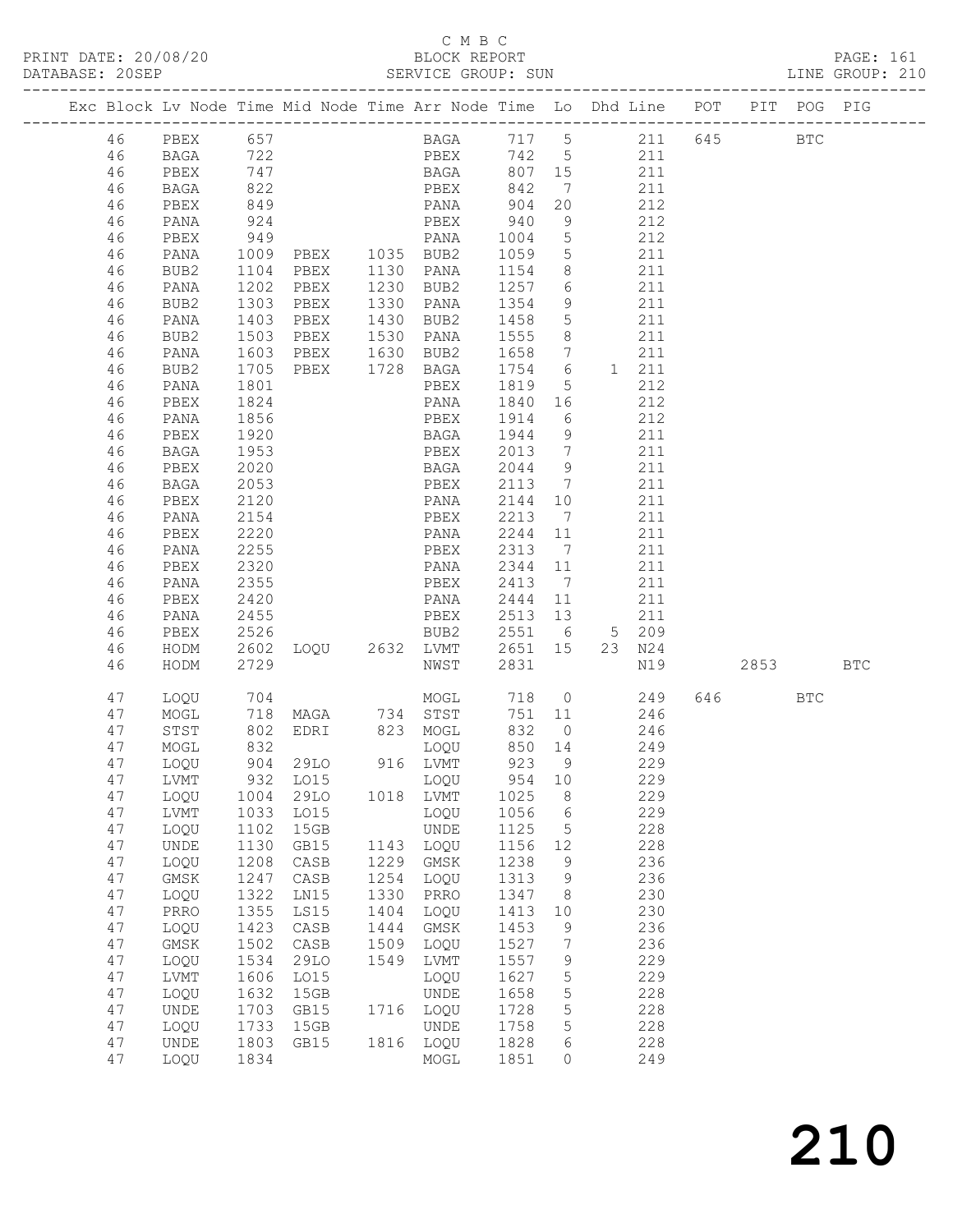### C M B C

| DATABASE: 20SEP |      |      |                |      | SERVICE GROUP: SUN |         |                              |                                                                    |     |      |            | LINE GROUP: 210 |
|-----------------|------|------|----------------|------|--------------------|---------|------------------------------|--------------------------------------------------------------------|-----|------|------------|-----------------|
|                 |      |      |                |      |                    |         |                              | Exc Block Lv Node Time Mid Node Time Arr Node Time Lo Dhd Line POT |     |      | PIT POG    | PIG             |
| 47              | MOGL |      | 1851 MAGA      | 1907 | STST               | 1931    |                              | 246                                                                |     | 1955 |            | <b>BTC</b>      |
| 48              | UNDE | 726  | PBEX           |      | 746 BUB2           | 810     | 12                           | 210                                                                | 656 |      | <b>BTC</b> |                 |
| 48              | BUB2 | 822  | PBEX           | 843  | UNDE               | 905     | 20                           | 210                                                                |     |      |            |                 |
| 48              | UNDE | 925  | PBEX           |      | 945 BUB2           | 1010    | 10                           | 210                                                                |     |      |            |                 |
| 48              | BUB2 | 1020 | PBEX           | 1043 | UNDE               | 1106    | 19                           | 210                                                                |     |      |            |                 |
| 48              | UNDE | 1125 | PBEX           | 1145 | BUB2               | 1211    | $7\phantom{.0}\phantom{.0}7$ | 210                                                                |     |      |            |                 |
| 48              | BUB2 | 1218 | PBEX           | 1243 | <b>UNDE</b>        | 1306    | 19                           | 210                                                                |     |      |            |                 |
| $4\,8$          | UNDE | 1325 | PBEX           | 1345 | BUB2               | 1414    | $5^{\circ}$                  | 210                                                                |     |      |            |                 |
| 48              | BUB2 | 1419 | PBEX           | 1446 | UNDE               | 1508    | 18                           | 210                                                                |     |      |            |                 |
| $4\,8$          | UNDE | 1526 | PBEX           | 1545 | BUB2               | 1613    | $5^{\circ}$                  | 210                                                                |     |      |            |                 |
| 48              | BUB2 | 1618 | PBEX           | 1644 | UNDE               | 1706    | 20                           | 210                                                                |     |      |            |                 |
| 48              | UNDE | 1726 | PBEX           | 1745 | BUB2               | 1812    | $\overline{7}$               | 210                                                                |     |      |            |                 |
| 48              | BUB2 | 1819 | PBEX           | 1844 | UNDE               | 1906    | 21                           | 210                                                                |     |      |            |                 |
| 48              | UNDE | 1927 | PBEX           | 1945 | BUB2               | 2014    | $5^{\circ}$                  | 209                                                                |     |      |            |                 |
| 48              | BUB2 | 2019 | PBEX           | 2043 | UNDE               | 2107    | 21                           | 209                                                                |     |      |            |                 |
| 48              | UNDE | 2128 | PBEX           | 2144 | BUB2               | 2213    | $\overline{7}$               | 209                                                                |     |      |            |                 |
| $4\,8$          | BUB2 | 2220 | PBEX           | 2243 | UNDE               | 2306    | 22                           | 209                                                                |     |      |            |                 |
| 48              | UNDE | 2328 | PBEX           | 2344 | BUB2               | 2410    | 10                           | 209                                                                |     |      |            |                 |
| 48              | BUB2 | 2420 | PBEX           | 2443 | UNDE               | 2504    |                              | 209                                                                |     | 2531 |            | <b>BTC</b>      |
| 49              | PBEX | 717  | LN15           | 730  | GMSK               | 749     | 18                           | 232                                                                | 705 |      | <b>BTC</b> |                 |
| 49              | GMSK | 807  | LS15           | 827  | PBEX               | 841     | - 6                          | 232                                                                |     |      |            |                 |
| 49              | PBEX | 847  | LN15           |      | 900 GMSK           | 919     | 16                           | 232                                                                |     |      |            |                 |
| 49              | GMSK | 935  | CASB           | 942  | LOQU               | 959     | 6                            | 236                                                                |     |      |            |                 |
| 49              | LOQU | 1005 | CASB           | 1023 | GMSK               | 1029    | 8 <sup>8</sup>               | 236                                                                |     |      |            |                 |
| 49              | GMSK | 1037 | LS15           |      | 1059 PBEX          | 1113    | $\overline{7}$               | 232                                                                |     |      |            |                 |
| 49              | PBEX | 1120 |                |      | PANA               | 1136 17 |                              | 212                                                                |     |      |            |                 |
| 49              | PANA | 1153 |                |      | PBEX               | 1211    | - 9                          | 212                                                                |     |      |            |                 |
| 49              | PBEX | 1220 |                |      | PANA               | 1236    | 19                           | 212                                                                |     |      |            |                 |
| 49              | PANA | 1255 |                |      | PBEX               | 1313    | $6\overline{6}$              | 212                                                                |     |      |            |                 |
| 49              | PBEX | 1319 | LN15 1333 GMSK |      |                    | 1356    | 9                            | 232                                                                |     |      |            |                 |
| 49              | GMSK | 1405 | LS15           |      | 1427 PBEX          | 1440    | 10                           | 232                                                                |     |      |            |                 |
| 49              | PBEX | 1450 |                |      | PANA               | 1507    | 18                           | 212                                                                |     |      |            |                 |
| 49              | PANA | 1525 |                |      | PBEX               | 1543    | $\overline{7}$               | 212                                                                |     |      |            |                 |
| 49              | PBEX | 1550 |                |      | PANA               | 1607    | 17                           | 212                                                                |     |      |            |                 |
| 49              | PANA | 1624 |                |      | PBEX               | 1642    | $\overline{7}$               | 212                                                                |     |      |            |                 |
| 49              | PBEX | 1649 | LN15           |      | 1703 GMSK          | 1726    | 11                           | 232                                                                |     |      |            |                 |
| 49              | GMSK | 1737 | LS15           | 1758 | PBEX               | 1813    | - 6                          | 232                                                                |     |      |            |                 |
| 49              | PBEX | 1819 | LN15           | 1833 | GMSK               | 1856    | 12                           | 232                                                                |     |      |            |                 |
| 49              | GMSK | 1908 | LS15           | 1928 | PBEX               | 1942    | $7\overline{ }$              | 232                                                                |     |      |            |                 |
| 49              | PBEX | 1949 | LN15           | 2002 | GMSK               | 2023    | 15                           | 232                                                                |     |      |            |                 |
| 49              | GMSK | 2038 | LS15           | 2057 | PBEX               | 2110    | 10                           | 232                                                                |     |      |            |                 |
| 49              | PBEX | 2120 | LN15           | 2133 | GMSK               | 2154    | 14                           | 232                                                                |     |      |            |                 |
| 49              | GMSK | 2208 | LS15           | 2227 | PBEX               | 2239    |                              | 232                                                                |     | 2249 |            | <b>BTC</b>      |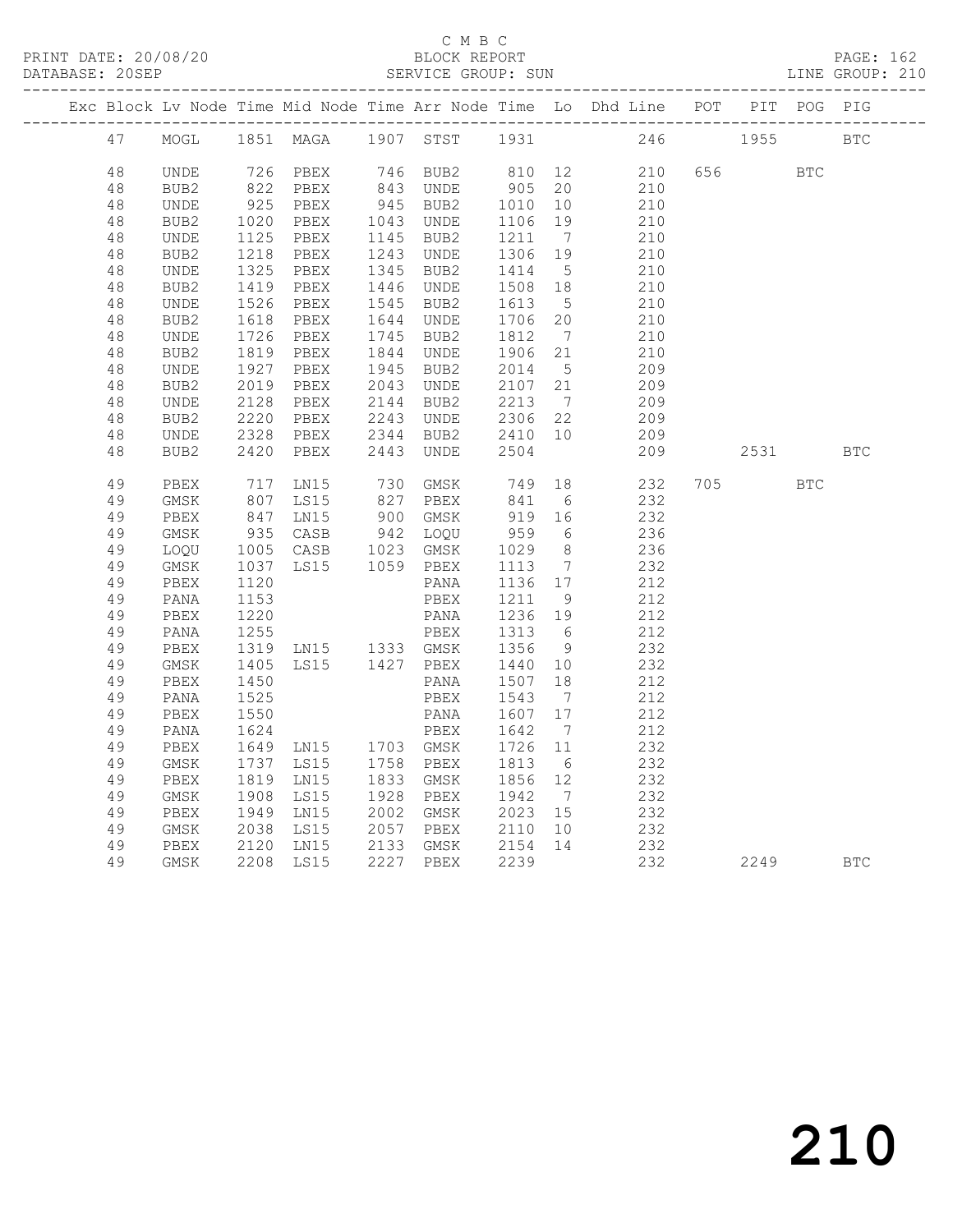|  |    |                              |              |                       |      |           |         |                 | Exc Block Lv Node Time Mid Node Time Arr Node Time Lo Dhd Line POT PIT POG PIG |      |            |            |
|--|----|------------------------------|--------------|-----------------------|------|-----------|---------|-----------------|--------------------------------------------------------------------------------|------|------------|------------|
|  | 50 |                              |              |                       |      |           |         |                 |                                                                                |      | <b>BTC</b> |            |
|  | 50 |                              |              |                       |      |           |         |                 |                                                                                |      |            |            |
|  | 50 |                              |              |                       |      |           |         |                 |                                                                                |      |            |            |
|  | 50 | UNDE                         | 955          | PBEX                  |      | 1015 BUB2 | 1040    | 10              | 210                                                                            |      |            |            |
|  | 50 | BUB2                         | 1050<br>1155 | PBEX                  |      | 1113 UNDE | 1136    | 19              | 210                                                                            |      |            |            |
|  | 50 | $\ensuremath{\mathsf{UNDE}}$ |              | PBEX                  | 1215 | BUB2      | 1243    | $5\overline{)}$ | 210                                                                            |      |            |            |
|  | 50 | BUB2                         | 1248         | PBEX                  | 1313 | UNDE      | 1336 18 |                 | 210                                                                            |      |            |            |
|  | 50 | UNDE                         | 1354         | PBEX                  | 1414 | BUB2      | 1443    | 5 <sup>5</sup>  | 210                                                                            |      |            |            |
|  | 50 | BUB2                         | 1448<br>1556 | PBEX                  |      | 1514 UNDE | 1536 20 |                 | $\frac{210}{2}$                                                                |      |            |            |
|  | 50 | UNDE                         |              | PBEX                  | 1615 | BUB2      | 1643 6  |                 | 210                                                                            |      |            |            |
|  | 50 | BUB2                         | 1649         | PBEX                  | 1714 | UNDE      | 1736 20 |                 | 210                                                                            |      |            |            |
|  | 50 | $\ensuremath{\mathsf{UNDE}}$ | 1756         | PBEX                  | 1815 | BUB2      | 1842    | 9               | 210                                                                            |      |            |            |
|  | 50 | BUB2                         | 1851         | PBEX                  |      | 1914 UNDE | 1936 22 |                 | 210                                                                            |      |            |            |
|  | 50 | $\ensuremath{\mathsf{UNDE}}$ | 1958         | PBEX                  |      | 2014 BUB2 | 2043    | 6               | 209                                                                            |      |            |            |
|  | 50 | BUB2                         | 2049         | PBEX                  |      | 2113 UNDE | 2137 21 |                 | 209                                                                            |      |            |            |
|  | 50 | UNDE                         | 2158<br>2250 | PBEX                  |      | 2214 BUB2 | 2242    | 8 <sup>8</sup>  | 209                                                                            |      |            |            |
|  | 50 | BUB2                         |              | PBEX                  |      | 2313 UNDE | 2336 23 |                 | 209                                                                            |      |            |            |
|  | 50 | UNDE                         | 2359         | PBEX                  |      | 2414 BUB2 | 2440 10 |                 | 209                                                                            |      |            |            |
|  | 50 | BUB2                         | 2450         | PBEX 2513 UNDE        |      |           | 2533 6  |                 | 209                                                                            |      |            |            |
|  | 50 | <b>UNDE</b>                  | 2539         |                       |      | PBEX      | 2554 15 |                 | 20 209                                                                         |      |            |            |
|  | 50 | HODM                         | 2629         |                       |      | NWST      | 2731    |                 | N19                                                                            | 2753 |            | <b>BTC</b> |
|  | 51 | LN15                         |              | 756 OSLO 803 PRRO 812 |      |           |         |                 | 15<br>230                                                                      | 731  | <b>BTC</b> |            |
|  | 51 | PRRO                         |              | LS15                  |      |           |         |                 | 230                                                                            |      |            |            |
|  | 51 | LOQU                         | 827<br>904   |                       |      |           |         |                 | 249                                                                            |      |            |            |
|  | 51 | MOGL                         | 920          | MAGA 936 STST         |      |           | 955     | 8 <sup>8</sup>  | 246                                                                            |      |            |            |
|  | 51 | STST                         | 1003         | EDRI 1028 MOGL        |      |           |         |                 | 1037 0 246                                                                     |      |            |            |
|  | 51 | MOGL                         | 1037         |                       |      | LOQU      | 1056    | $7\overline{ }$ | 249                                                                            |      |            |            |
|  | 51 | LOQU                         | 1037<br>1103 |                       |      | MOGL      | 1119    | $\overline{0}$  | 249                                                                            |      |            |            |
|  | 51 | MOGL                         | 1119         | MAGA 1135 STST        |      |           | 1156 19 |                 | 246                                                                            |      |            |            |
|  | 51 | STST                         | 1215         | 15LO 1247 LVMT        |      |           | 1300    | $5\overline{)}$ | 240                                                                            |      |            |            |
|  | 51 | LVMT                         | 1305<br>1403 | MAGA 1332 STST        |      |           | 1356    | $7\overline{ }$ | 240                                                                            |      |            |            |
|  | 51 | STST                         |              | EDRI 1430             |      | MOGL      |         |                 | $1439$ 0 246                                                                   |      |            |            |
|  | 51 | MOGL                         | 1439         |                       |      | LOOU      |         |                 | 1457 6 249                                                                     |      |            |            |
|  | 51 | LOQU                         | 1503<br>1520 |                       |      | MOGL      | 1520    | $\overline{O}$  | 249                                                                            |      |            |            |
|  | 51 | MOGL                         |              | MAGA 1536 STST        |      |           | 1604 26 |                 | $\frac{246}{240}$                                                              |      |            |            |
|  | 51 | STST                         | 1630         | <b>15LO</b>           |      | 1705 LVMT | 1719    | 5 <sup>5</sup>  |                                                                                |      |            |            |
|  | 51 | LVMT                         | 1724         | MAGA                  |      | 1750 STST | 1819 11 |                 | 240                                                                            |      |            |            |
|  | 51 | STST                         | 1830         | 15LO                  |      |           |         |                 | 1900 LVMT 1913 11 240<br>1948 STST 2012 240                                    |      |            |            |
|  | 51 | <b>LVMT</b>                  | 1924         | MAGA                  | 1948 | STST      | 2012    |                 | 240                                                                            | 2036 |            | <b>BTC</b> |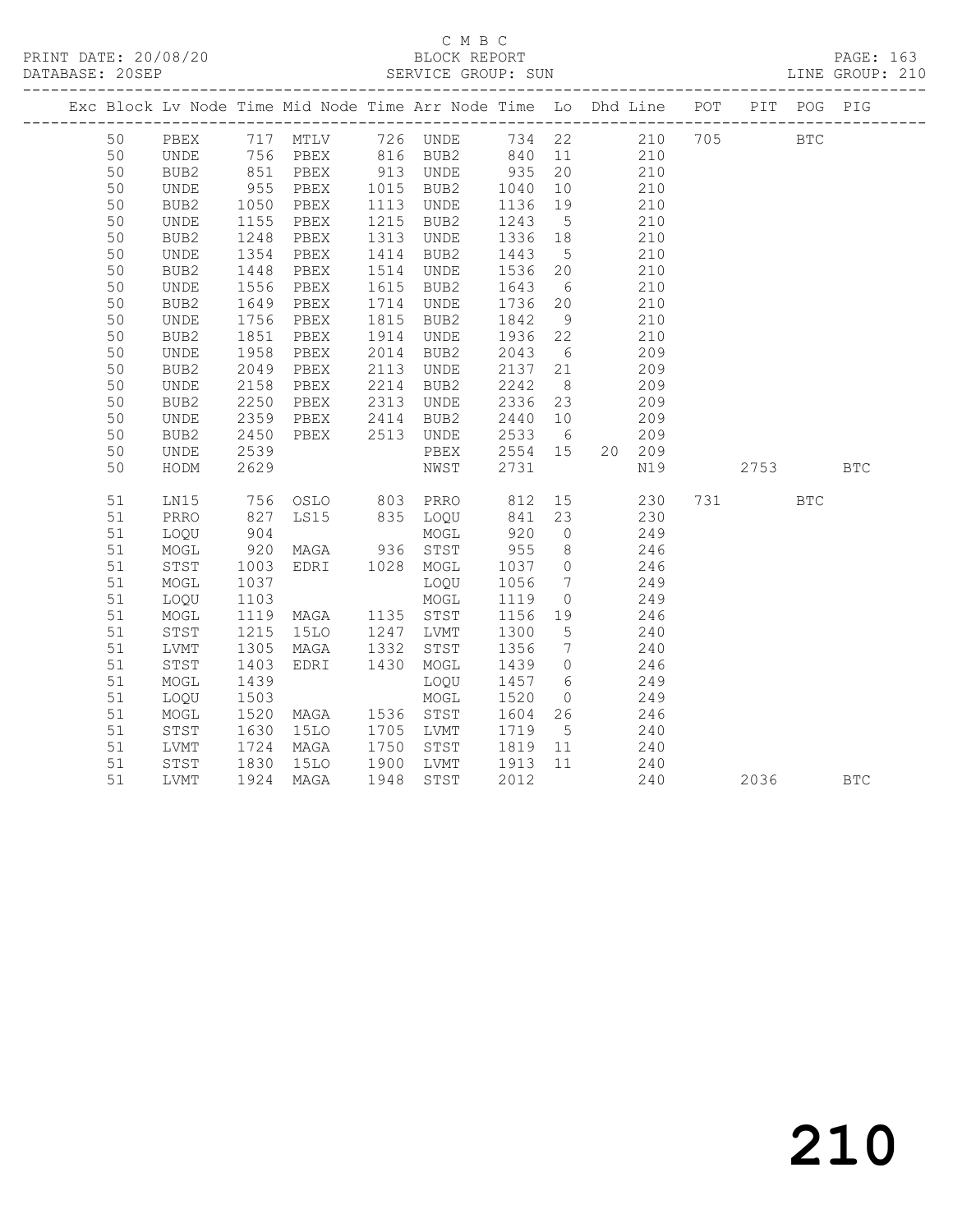| Exc Block Lv Node Time Mid Node Time Arr Node Time Lo Dhd Line POT |                              |                      |                                      |      |                                          |                    |                 |                   |                 |                                                                                                      | PIT POG PIG  |              |
|--------------------------------------------------------------------|------------------------------|----------------------|--------------------------------------|------|------------------------------------------|--------------------|-----------------|-------------------|-----------------|------------------------------------------------------------------------------------------------------|--------------|--------------|
| 52                                                                 |                              |                      | PRRO 754 LS15 803 LOQU 809 8 230 734 |      |                                          |                    |                 |                   |                 |                                                                                                      | $_{\rm BTC}$ |              |
| 52                                                                 | LOQU                         |                      | 817 OSLO<br>857 LS15                 |      | 831 PRRO 851 6 230<br>905 LOQU 911 5 230 |                    |                 |                   |                 |                                                                                                      |              |              |
| 52                                                                 | PRRO                         |                      |                                      |      |                                          |                    |                 |                   |                 |                                                                                                      |              |              |
| 52                                                                 | LOQU                         | 916                  | OSLO                                 |      | 931 PRRO                                 | 951                | $5\overline{)}$ | 230               |                 |                                                                                                      |              |              |
| 52                                                                 | PRRO                         | 956                  | LS15                                 |      | 1005 LOQU                                | 1013               |                 | 7 230             |                 |                                                                                                      |              |              |
| 52                                                                 | LOQU                         | 1020<br>1050         | CASB                                 |      | 1038 GMSK                                | 1044               | 6               |                   | $\frac{236}{9}$ |                                                                                                      |              |              |
| 52                                                                 | GMSK                         |                      | CASB                                 |      | 1057 LOQU                                | 1114               | 9               |                   | 236             |                                                                                                      |              |              |
| 52                                                                 | LOQU                         | 1123                 | CASB                                 | 1144 | GMSK                                     | 1152               | 9               | 236               |                 |                                                                                                      |              |              |
| 52                                                                 | GMSK                         | 1201                 | CASB                                 | 1208 | LOQU                                     | 1227 11            |                 | 236               |                 |                                                                                                      |              |              |
| 52                                                                 | LOQU                         | 1238                 | CASB                                 | 1259 | GMSK                                     | 1308               | 9               |                   | 236             |                                                                                                      |              |              |
| 52                                                                 | GMSK                         | 1317                 | CASB                                 |      | 1324 LOQU                                | 1343               | 9               |                   | 236             |                                                                                                      |              |              |
| 52                                                                 | LOQU                         | 1352                 | LN15                                 | 1400 | PRRO                                     | 1417 8 230         |                 |                   |                 |                                                                                                      |              |              |
| 52                                                                 | PRRO                         | 1425                 | LS15                                 | 1434 | LOQU                                     | 1443 10            |                 | 230               |                 |                                                                                                      |              |              |
| 52                                                                 | LOQU                         | 1453<br>1532<br>1603 | CASB                                 | 1514 | GMSK                                     | 1523               | 9               |                   | 236             |                                                                                                      |              |              |
| 52                                                                 | GMSK                         |                      | CASB                                 |      | 1539 LOQU                                | 1557 6             |                 |                   | 236<br>249      |                                                                                                      |              |              |
| 52                                                                 | LOQU                         |                      |                                      |      | MOGL                                     | 1620               | $\overline{0}$  |                   |                 |                                                                                                      |              |              |
| 52                                                                 | MOGL                         | 1620                 | MAGA                                 |      | 1636 STST                                | 1703 27            |                 | 246               |                 |                                                                                                      |              |              |
| 52                                                                 | STST                         | 1730                 | 15LO                                 | 1803 | LVMT                                     | 1816               | 8 <sup>8</sup>  |                   | 240             |                                                                                                      |              |              |
| 52<br>52                                                           | LVMT                         | 1824<br>1930         | MAGA<br>15LO                         | 1849 | STST<br>1957 LVMT                        | 1915 15<br>2010 10 |                 | $\frac{240}{212}$ |                 |                                                                                                      |              |              |
| 52                                                                 | STST<br>LVMT                 | 2020                 | MAGA                                 | 2044 | STST                                     | 2108               |                 |                   | 240             | 2132                                                                                                 |              | <b>BTC</b>   |
|                                                                    |                              |                      |                                      |      |                                          |                    |                 |                   |                 |                                                                                                      |              |              |
| 53                                                                 | PBEX                         | 747<br>837           | LN15                                 |      | 800 GMSK 819 18<br>857 PBEX 911 6        |                    |                 |                   | 18 232          | 735 — 1735 — 1747 — 1747 — 1757 — 1757 — 1757 — 1757 — 1757 — 1757 — 1757 — 1757 — 1757 — 1757 — 175 | <b>BTC</b>   |              |
| 53                                                                 | GMSK                         |                      | LS15                                 |      |                                          |                    |                 |                   | 232             |                                                                                                      |              |              |
| 53                                                                 | PBEX                         | 917                  | LN15                                 |      | 930 GMSK                                 |                    | 949 16          | 232               |                 |                                                                                                      |              |              |
| 53                                                                 | GMSK                         | 1005                 | CASB                                 |      | 1012 LOQU                                | 1029               | $6\overline{6}$ | 236               |                 |                                                                                                      |              |              |
| 53                                                                 | LOQU                         | 1035<br>1107         | CASB<br>LS15 1129 PBEX               |      | 1054 GMSK                                | 1100               | $7\overline{)}$ |                   | 236             |                                                                                                      |              |              |
| 53                                                                 | GMSK                         |                      |                                      |      |                                          | 1143               | $\overline{7}$  |                   | 232             |                                                                                                      |              |              |
| 53                                                                 | PBEX                         | 1150                 |                                      |      | PANA                                     | 1206 19            |                 | 212               |                 |                                                                                                      |              |              |
| 53                                                                 | PANA                         | 1225                 |                                      |      | PBEX                                     | 1243               | 6               |                   | 212             |                                                                                                      |              |              |
| 53                                                                 | PBEX                         | 1249                 | LN15 1303 GMSK<br>LS15 1357 PBEX     |      |                                          | 1326               | 9               |                   | 232             |                                                                                                      |              |              |
| 53<br>53                                                           | GMSK                         | 1335                 |                                      |      |                                          | 1410               | 10              | 212               | 232             |                                                                                                      |              |              |
| 53                                                                 | PBEX                         | 1420<br>1455         |                                      |      | PANA                                     | 1437<br>1513       | 18<br>6         |                   | 212             |                                                                                                      |              |              |
| 53                                                                 | PANA<br>PBEX                 | 1519                 |                                      |      | PBEX                                     | 1556               | 10              |                   | 232             |                                                                                                      |              |              |
| 53                                                                 | GMSK                         | 1606                 | LN15 1533 GMSK<br>LS15 1628 PBEX     |      |                                          | 1643               | $\overline{7}$  |                   | 232             |                                                                                                      |              |              |
| 53                                                                 | PBEX                         | 1650                 |                                      |      | PANA                                     | 1707               | 13              | 1 212             |                 |                                                                                                      |              |              |
| 53                                                                 | BAGA                         | 1721                 |                                      |      | PBEX                                     | 1743               | $\overline{7}$  |                   | 211             |                                                                                                      |              |              |
| 53                                                                 | PBEX                         | 1750                 |                                      |      | PANA                                     | 1806 20            |                 |                   | 212             |                                                                                                      |              |              |
|                                                                    | 53 PANA 1826                 |                      |                                      |      | PBEX 1844 5                              |                    |                 |                   | 212             |                                                                                                      |              |              |
| 53                                                                 | PBEX                         | 1849                 | LN15                                 | 1903 | GMSK                                     | 1926               | 7               |                   | 232             |                                                                                                      |              |              |
| 53                                                                 | <b>GMSK</b>                  | 1933                 | CASB                                 | 1940 | LOQU                                     | 1958               | 5               |                   | 236             |                                                                                                      |              |              |
| 53                                                                 | LOQU                         | 2003                 | 15GB                                 |      | <b>UNDE</b>                              | 2025               | 8               |                   | 228             |                                                                                                      |              |              |
| 53                                                                 | $\ensuremath{\mathsf{UNDE}}$ | 2033                 | GB15                                 | 2045 | LOQU                                     | 2056               | 7               |                   | 228             |                                                                                                      |              |              |
| 53                                                                 | LOQU                         | 2103                 | 15GB                                 |      | UNDE                                     | 2125               | 8               |                   | 228             |                                                                                                      |              |              |
| 53                                                                 | UNDE                         | 2133                 | GB15                                 | 2145 | LOQU                                     | 2156               | 8               |                   | 228             |                                                                                                      |              |              |
| 53                                                                 | LOQU                         | 2204                 | CASB                                 | 2218 | GMSK                                     | 2227               | 10              |                   | 236             |                                                                                                      |              |              |
| 53                                                                 | GMSK                         | 2237                 | LS15                                 | 2256 | PBEX                                     | 2308               | 5               | 20                | 232             |                                                                                                      |              |              |
| 53                                                                 | HODM                         | 2333                 | LOQU                                 | 2403 | LVMT                                     | 2422               | 5               |                   | N24             |                                                                                                      |              |              |
| 53                                                                 | LVMT                         | 2427                 |                                      |      | HODM                                     | 2508               | 5               |                   | N24             |                                                                                                      |              |              |
| 53                                                                 | HODM                         | 2513                 | LOQU                                 | 2543 | LVMT                                     | 2602               | 6               |                   | N24             |                                                                                                      |              |              |
| 53                                                                 | LVMT                         | 2608                 |                                      |      | HODM                                     | 2649               | 5               |                   | N24             |                                                                                                      |              |              |
| 53                                                                 | HODM                         | 2654                 | LOQU                                 | 2724 | LVMT                                     | 2743               |                 |                   | N24             | 2803                                                                                                 |              | $_{\rm BTC}$ |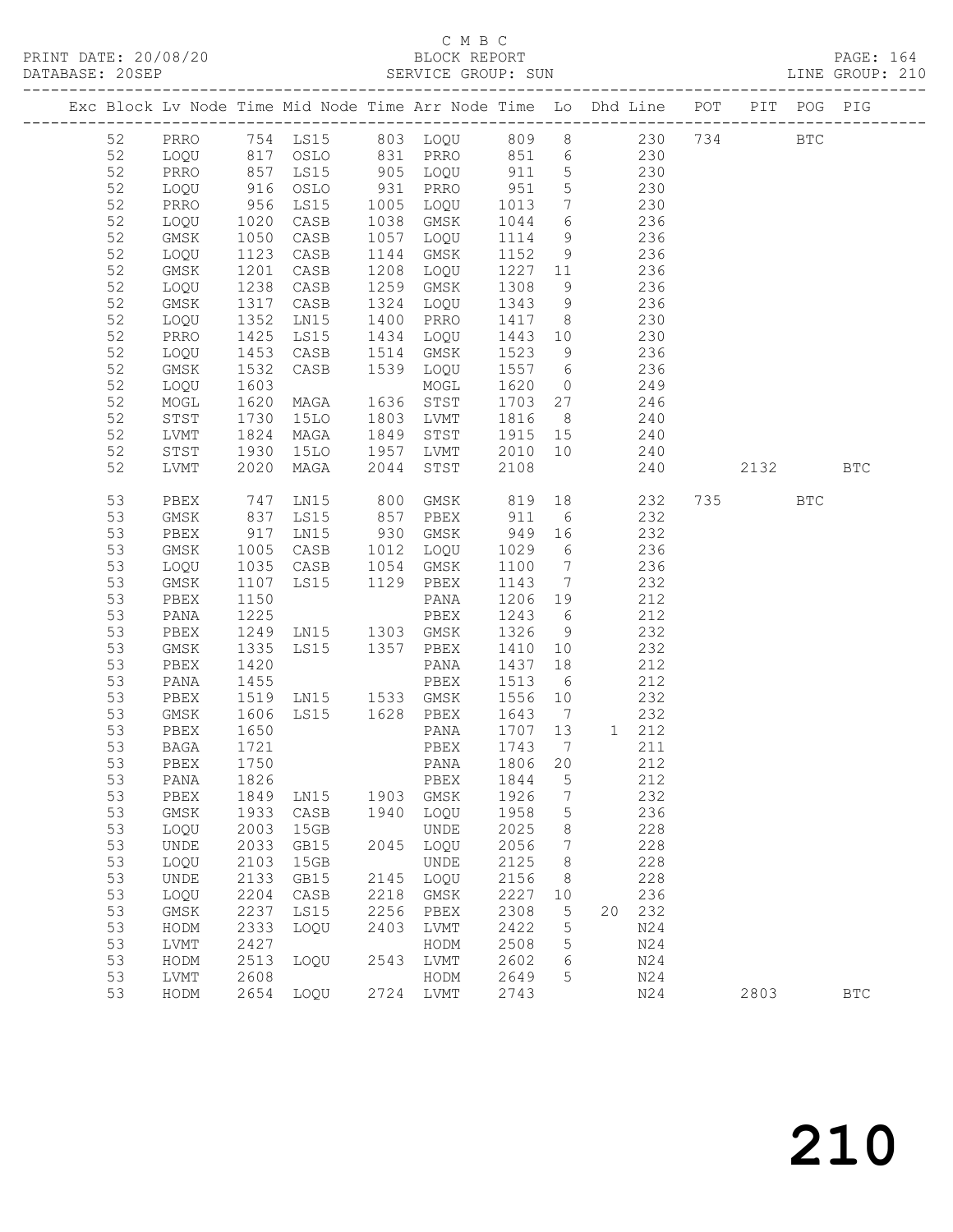### C M B C<br>BLOCK REPORT

PAGE: 165<br>LINE GROUP: 210

| DAIADAJE. |          |                      |              |                     |              | ODAVICE GAOUF, SUN |              |                              |                                                                    |     |                                                                                                              |            |            |  |
|-----------|----------|----------------------|--------------|---------------------|--------------|--------------------|--------------|------------------------------|--------------------------------------------------------------------|-----|--------------------------------------------------------------------------------------------------------------|------------|------------|--|
|           |          |                      |              |                     |              |                    |              |                              | Exc Block Lv Node Time Mid Node Time Arr Node Time Lo Dhd Line POT |     | PIT                                                                                                          |            | POG PIG    |  |
|           | 54       | LOQU                 |              | 804 29LO            |              | 816 LVMT           | 823 9        |                              | 229                                                                | 746 |                                                                                                              | <b>BTC</b> |            |  |
|           | 54       | LVMT                 | 832          | LO15                |              | LOQU               | 852 12       |                              | 229                                                                |     |                                                                                                              |            |            |  |
|           | 54       | LOQU                 | 904          | CASB                |              | 920 GMSK           | 926          | 11                           | 236                                                                |     |                                                                                                              |            |            |  |
|           | 54       | GMSK                 | 937          | LS15 958 PBEX       |              |                    | 1012         | $5\overline{)}$              | 232                                                                |     |                                                                                                              |            |            |  |
|           | 54       | PBEX                 | 1017         |                     |              | PANA               | 1038         | 18                           | 211                                                                |     |                                                                                                              |            |            |  |
|           | 54       | PANA                 | 1056         |                     |              | PBEX               | 1112         | $7\phantom{.0}\phantom{.0}7$ | 212                                                                |     |                                                                                                              |            |            |  |
|           | 54       | PBEX                 | 1119         | LN15 1133 GMSK      |              |                    | 1155         | 10                           | 232                                                                |     |                                                                                                              |            |            |  |
|           | 54       | GMSK                 | 1205         | LS15 1227           |              | PBEX               | 1240         | 10                           | 232                                                                |     |                                                                                                              |            |            |  |
|           | 54       | PBEX                 | 1250         |                     |              | PANA               | 1307         | 18                           | 212                                                                |     |                                                                                                              |            |            |  |
|           | 54       | PANA                 | 1325         |                     |              | PBEX               | 1343         | $6\overline{6}$              | 212                                                                |     |                                                                                                              |            |            |  |
|           | 54       | PBEX                 | 1349         | LNI5                | 1403         | GMSK               | 1426         | 9                            | 232                                                                |     |                                                                                                              |            |            |  |
|           | 54       | GMSK                 | 1435         | LS15 1457           |              | PBEX               | 1512         | 8 <sup>8</sup>               | 232                                                                |     |                                                                                                              |            |            |  |
|           | 54       | PBEX                 | 1520         |                     |              | PANA               | 1537 17      |                              | 212                                                                |     |                                                                                                              |            |            |  |
|           | 54       | PANA                 | 1554         |                     |              | PBEX               | 1612         | $\overline{7}$               | 212                                                                |     |                                                                                                              |            |            |  |
|           | 54       | PBEX                 | 1619         | LN15 1633 GMSK      |              |                    | 1656 11      |                              | 232                                                                |     |                                                                                                              |            |            |  |
|           | 54       | GMSK                 | 1707         | LS15                | 1728         | PBEX               | 1743         |                              | 232                                                                |     | 1753 — 1753 — 1754 — 1755 — 1756 — 1757 — 1757 — 1757 — 1757 — 1757 — 1757 — 1757 — 1757 — 1757 — 1757 — 175 |            | <b>BTC</b> |  |
|           |          |                      |              |                     |              |                    |              |                              |                                                                    |     |                                                                                                              |            |            |  |
|           | 55       | LVMT                 | 804          | LO15                |              | LOOU               | 822          | 12                           | 229                                                                | 746 |                                                                                                              | <b>BTC</b> |            |  |
|           | 55       | LOQU                 | 834          | CASB                | 848          | GMSK               | 854          | 13                           | 236                                                                |     |                                                                                                              |            |            |  |
|           | 55       | GMSK                 | 907          | LS15                | 928          | PBEX               | 942          | $5^{\circ}$                  | 232                                                                |     |                                                                                                              |            |            |  |
|           | 55       | PBEX                 | 947          | LN15                | 1000         | GMSK               | 1019         | 16                           | 232                                                                |     |                                                                                                              |            |            |  |
|           | 55       | GMSK                 | 1035         | CASB                | 1042         | LOQU               | 1059         | 6                            | 236                                                                |     |                                                                                                              |            |            |  |
|           | 55       | LOQU                 | 1105         | CASB                | 1126         | GMSK               | 1134         | 14                           | 236                                                                |     |                                                                                                              |            |            |  |
|           | 55       | GMSK                 | 1148         | CASB                | 1155         | LOQU               | 1212 11      |                              | 236                                                                |     |                                                                                                              |            |            |  |
|           | 55       | LOQU                 | 1223         | CASB                | 1244         | GMSK               | 1253         | 8 <sup>8</sup>               | 236                                                                |     |                                                                                                              |            |            |  |
|           | 55       | $\rm{GMSK}$          | 1301         | CASB                | 1308         | LOQU               | 1327 6       |                              | 236                                                                |     |                                                                                                              |            |            |  |
|           | 55       | LOQU                 | 1333         |                     |              | MOGL               | 1349         | $\overline{0}$               | 249                                                                |     |                                                                                                              |            |            |  |
|           | 55       | MOGL                 | 1349         | MAGA                | 1405         | STST               | 1431         | 14                           | 246                                                                |     |                                                                                                              |            |            |  |
|           | 55<br>55 | STST                 | 1445         | 15LO                | 1520<br>1612 | LVMT               | 1534<br>1639 | 11<br>15                     | 240<br>240                                                         |     |                                                                                                              |            |            |  |
|           | 55       | LVMT<br>${\tt STST}$ | 1545<br>1654 | MAGA<br><b>15LO</b> | 1729         | STST               | 1742         |                              |                                                                    |     |                                                                                                              |            |            |  |
|           | 55       | LVMT                 | 1748         | MAGA                | 1814         | LVMT<br>STST       | 1843 17      | 6                            | 240<br>240                                                         |     |                                                                                                              |            |            |  |
|           | 55       | STST                 | 1900         | 15LO                | 1928         | LVMT               | 1941         | $\overline{7}$               | 240                                                                |     |                                                                                                              |            |            |  |
|           | 55       | LVMT                 | 1948         | MAGA                | 2012         | STST               | 2036         | 14                           | 240                                                                |     |                                                                                                              |            |            |  |
|           | 55       | STST                 | 2050         | <b>15LO</b>         | 2116         | LVMT               | 2129         | 11                           | 240                                                                |     |                                                                                                              |            |            |  |
|           | 55       | LVMT                 | 2140         | MAGA                | 2203         | STST               | 2222         | 18                           | 240                                                                |     |                                                                                                              |            |            |  |
|           | 55       | STST                 | 2240         | 15LO                | 2306         | LVMT               | 2319         |                              | 240                                                                |     | 2339                                                                                                         |            | <b>BTC</b> |  |
|           |          |                      |              |                     |              |                    |              |                              |                                                                    |     |                                                                                                              |            |            |  |
|           | 56       | LOQU                 | 805          |                     |              | 22PH               | 817 0        |                              | 236                                                                |     | 747                                                                                                          | BTC        |            |  |
|           | 56       | 22PH                 | 817          |                     |              | LOQU               | 829          | 5                            | 236                                                                |     |                                                                                                              |            |            |  |
|           | 56       | LOQU                 | 834          | 29LO                | 846          | LVMT               | 853          | 9                            | 229                                                                |     |                                                                                                              |            |            |  |
|           | 56       | LVMT                 | 902          | LO15                |              | LOQU               | 924          | 10                           | 229                                                                |     |                                                                                                              |            |            |  |
|           | 56       | LOQU                 | 934          | CASB                | 950          | GMSK               | 956          | 11                           | 236                                                                |     |                                                                                                              |            |            |  |
|           | 56       | GMSK                 | 1007         | LS15                | 1029         | PBEX               | 1043         | 7                            | 232                                                                |     |                                                                                                              |            |            |  |
|           | 56       | ${\tt PBEX}$         | 1050         |                     |              | $\texttt{PANA}$    | 1106         | 20                           | 212                                                                |     |                                                                                                              |            |            |  |
|           | 56       | PANA                 | 1126         |                     |              | ${\tt PBEX}$       | 1142         | 7                            | 212                                                                |     |                                                                                                              |            |            |  |
|           | 56       | PBEX                 | 1149         | LN15                | 1203         | $\rm{GMSK}$        | 1225         | 10                           | 232                                                                |     |                                                                                                              |            |            |  |
|           | 56       | GMSK                 | 1235         | LS15                | 1257         | PBEX               | 1309         | 11                           | 232                                                                |     |                                                                                                              |            |            |  |
|           | 56       | PBEX                 | 1320         |                     |              | PANA               | 1337         | 18                           | 212                                                                |     |                                                                                                              |            |            |  |
|           | 56<br>56 | PANA<br>${\tt PBEX}$ | 1355<br>1419 | LN15                | 1433         | PBEX<br>GMSK       | 1413<br>1456 | 6                            | 212<br>232                                                         |     |                                                                                                              |            |            |  |
|           | 56       | GMSK                 | 1505         | LS15                | 1527         | ${\tt PBEX}$       | 1542         | 9<br>7                       | 232                                                                |     |                                                                                                              |            |            |  |
|           | 56       | PBEX                 | 1549         | LN15                | 1603         | GMSK               | 1626         | 11                           | 232                                                                |     |                                                                                                              |            |            |  |
|           | 56       | GMSK                 | 1637         | LS15                | 1658         | PBEX               | 1713         | 6                            | 232                                                                |     |                                                                                                              |            |            |  |
|           | 56       | PBEX                 | 1719         | LN15                | 1733         | GMSK               | 1756         | 5                            | 232                                                                |     |                                                                                                              |            |            |  |
|           | 56       | GMSK                 | 1801         | CASB                | 1808         | LOQU               | 1826         | 8                            | 236                                                                |     |                                                                                                              |            |            |  |
|           | 56       | LOQU                 | 1834         | 29LO                | 1848         | LVMT               | 1855         | 10                           | 229                                                                |     |                                                                                                              |            |            |  |
|           |          |                      |              |                     |              |                    |              |                              |                                                                    |     |                                                                                                              |            |            |  |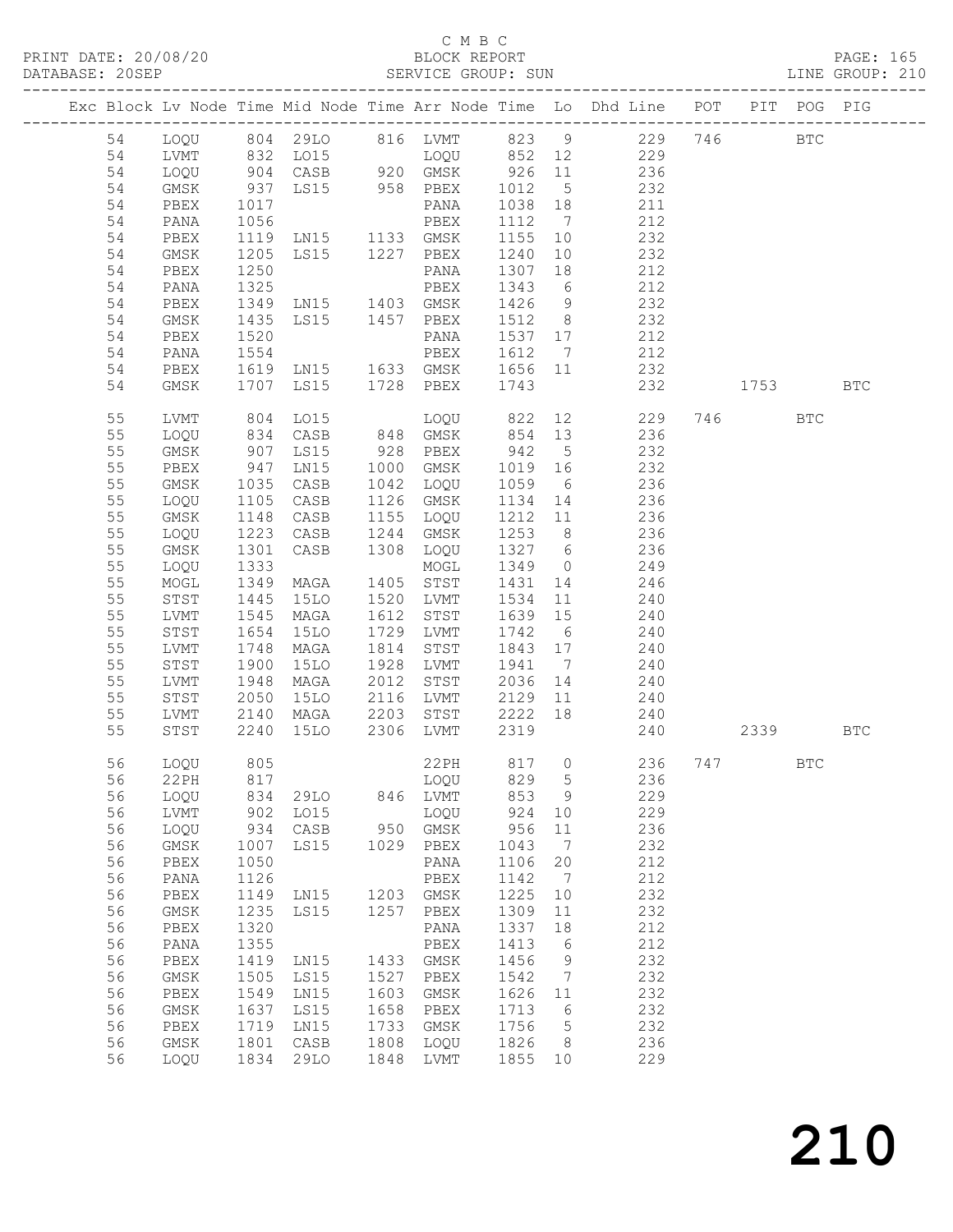|  |    |                  |              | Exc Block Lv Node Time Mid Node Time Arr Node Time Lo Dhd Line POT PIT POG PIG |                                  |                          |                 |                 |           |              |            |
|--|----|------------------|--------------|--------------------------------------------------------------------------------|----------------------------------|--------------------------|-----------------|-----------------|-----------|--------------|------------|
|  |    |                  |              | 56 LVMT 1905 LO15 LOQU 1925 229 1943 BTC                                       |                                  |                          |                 |                 |           |              |            |
|  | 57 | PBEX             |              |                                                                                |                                  |                          |                 | 211 805         |           | <b>BTC</b>   |            |
|  | 57 | PANA             |              |                                                                                |                                  |                          |                 | 211             |           |              |            |
|  | 57 | BUB2             | 1007         |                                                                                | PBEX 1030 PANA 1053 11           |                          |                 | 211             |           |              |            |
|  | 57 | PANA             |              | PBEX                                                                           | 1130 BUB2                        | 1154 10                  |                 | 211             |           |              |            |
|  | 57 | BUB2             | 1104<br>1204 | PBEX                                                                           | 1230 PANA                        | 1154 IU<br>1254 8        |                 | 211             |           |              |            |
|  | 57 | PANA             | 1302         | PBEX                                                                           | 1330 BUB2 1357 6                 |                          |                 | 211             |           |              |            |
|  | 57 | BUB2             | 1403<br>1503 | PBEX 1430 PANA<br>PBEX 1530 BUB2                                               | 1430 PANA 1454 9                 |                          |                 | 211             |           |              |            |
|  | 57 | PANA             |              |                                                                                |                                  | 1558 7                   |                 | 211             |           |              |            |
|  | 57 | BUB2             | 1605         | PBEX                                                                           | 1628 BAGA 1654 5                 |                          |                 | 1 211           |           |              |            |
|  | 57 | PANA             | 1700         |                                                                                | PBEX                             | 1718                     |                 | 212             | 1728      |              | <b>BTC</b> |
|  | 58 | PBEX             | 819          |                                                                                | PANA 834 22                      |                          |                 | 212             | 807 80    | <b>BTC</b>   |            |
|  | 58 | PANA             | 856          |                                                                                | PBEX                             | 912                      | $5\overline{)}$ | 212             |           |              |            |
|  | 58 | PBEX             | 917          |                                                                                | PANA                             | 938 20                   |                 | 211             |           |              |            |
|  | 58 | PANA             | 958          |                                                                                | PBEX                             | 1014                     | $5\overline{)}$ | 212             |           |              |            |
|  | 58 | PBEX             | 1019         |                                                                                | PANA                             | 1034                     | $5\overline{)}$ | 212             |           |              |            |
|  | 58 | PANA             |              | 1039 PBEX 1105 BUB2<br>1134 PBEX 1200 PANA                                     |                                  | 1129                     | $5\overline{)}$ | 211             |           |              |            |
|  | 58 | BUB2             |              |                                                                                |                                  | $\frac{112}{1224}$ 8     |                 | 211             |           |              |            |
|  | 58 | PANA             | 1232         | PBEX                                                                           | 1300 BUB2                        | 1327 6                   |                 | 211             |           |              |            |
|  | 58 | BUB <sub>2</sub> | 1333<br>1433 | PBEX                                                                           | 1400 PANA                        | 1424<br>$1424$<br>1528 5 | 9               | 211             |           |              |            |
|  | 58 | PANA             |              | PBEX                                                                           | 1500 BUB2                        |                          |                 | 211             |           |              |            |
|  | 58 | BUB2             | 1533         | PBEX                                                                           | 1600 PANA 1625 10                |                          |                 | 211             |           |              |            |
|  | 58 | PANA             | 1635         | PBEX                                                                           | 1700 BUB2 1728 7                 |                          |                 | 211             |           |              |            |
|  | 58 | BUB2             |              | 1735 PBEX                                                                      | 1758 BAGA                        | 1824                     |                 | 211             | 1848 BTC  |              |            |
|  | 59 | LOQU             |              | 919 CASB                                                                       | 935 GMSK                         | 941 9                    |                 | 236             | 901 — 100 | $_{\rm BTC}$ |            |
|  | 59 | GMSK             |              | 950 CASB                                                                       | 957 LOQU 1014 20                 |                          |                 | 236             |           |              |            |
|  | 59 | LOQU             | 1034         |                                                                                | MOGL                             | 1050                     | $\overline{0}$  | 249             |           |              |            |
|  | 59 | MOGL             | 1050         | MAGA                                                                           | 1106 STST                        | 1127                     | 18              | 246             |           |              |            |
|  | 59 | STST             | 1145         | 15LO 1217 LVMT                                                                 |                                  | 1230 5                   |                 | 240             |           |              |            |
|  | 59 | LVMT             |              | 1235 MAGA                                                                      | 1302 STST                        | 1325 6                   |                 | 240             |           |              |            |
|  | 59 | STST             | 1331         | EDRI                                                                           | 1358 MOGL                        | 1407 0                   |                 | 246             |           |              |            |
|  | 59 | MOGL             | 1407         |                                                                                | LOQU                             | 1425                     | 8 <sup>8</sup>  | 249             |           |              |            |
|  | 59 | LOQU             | 1433         |                                                                                | MOGL                             | 1450                     | $\overline{0}$  | $\frac{2}{249}$ |           |              |            |
|  | 59 | MOGL             |              | 1450 MAGA 1506 STST                                                            |                                  | 1533                     | 9               | 246             |           |              |            |
|  | 59 | STST             |              | 1542 15LO<br>1636 MAGA                                                         | 1616 LVMT 1631<br>1703 STST 1733 | 1631 5                   |                 | $240$<br>$240$  |           |              |            |
|  | 59 | LVMT             |              |                                                                                |                                  |                          | 9               |                 |           |              |            |
|  | 59 | STST             |              | 1742 15LO 1815 LVMT 1828 8                                                     |                                  |                          |                 | 240             |           |              |            |
|  | 59 | LVMT             |              | 1836 MAGA                                                                      | 1901 STST 1927                   |                          |                 | 240 1951 BTC    |           |              |            |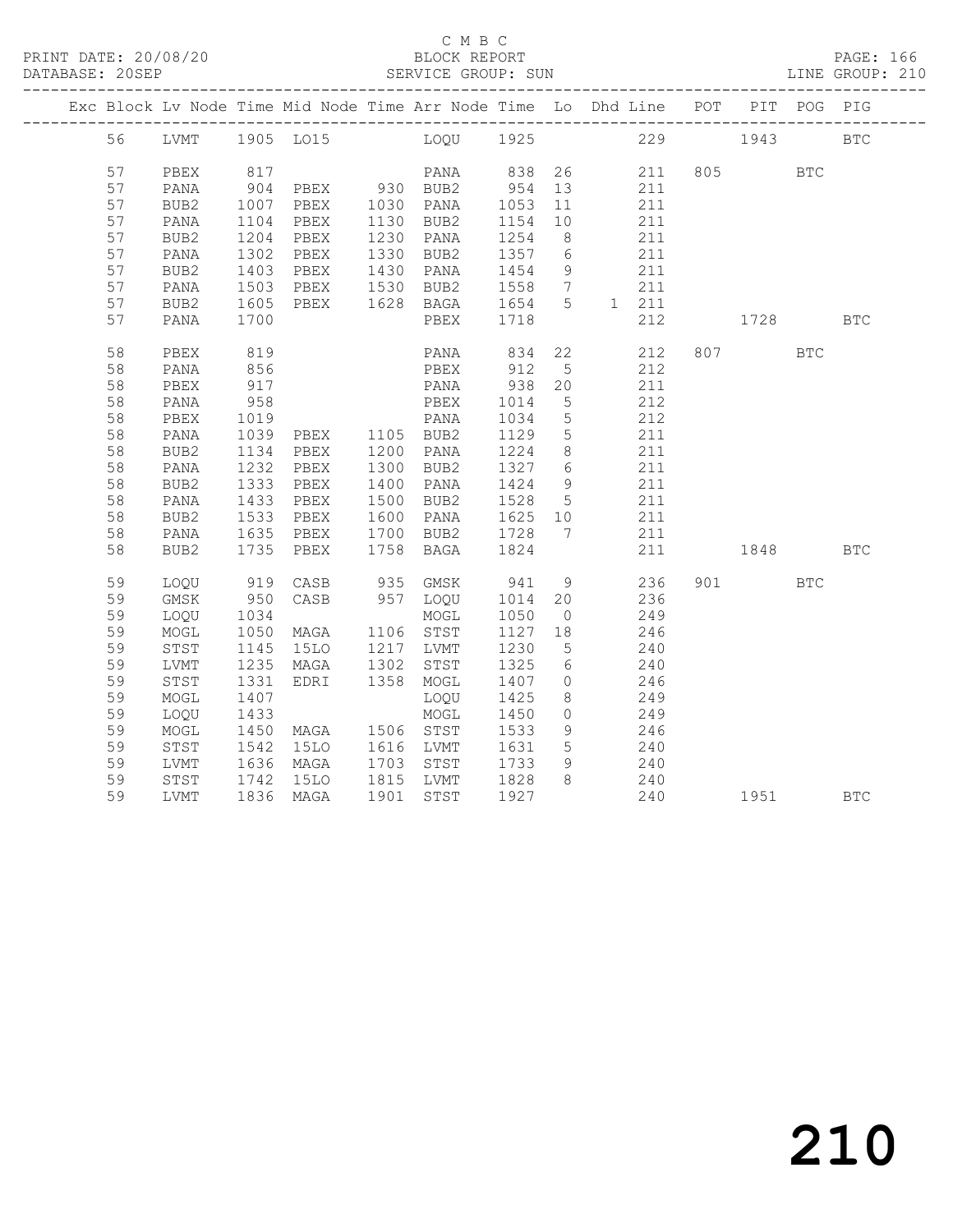### C M B C<br>BLOCK REPORT

|  | DATABASE: 20SEP |             |                                                        |          |      |           |         |                 |                                                                                |            |            | LINE GROUP: 210 |
|--|-----------------|-------------|--------------------------------------------------------|----------|------|-----------|---------|-----------------|--------------------------------------------------------------------------------|------------|------------|-----------------|
|  |                 |             |                                                        |          |      |           |         |                 | Exc Block Lv Node Time Mid Node Time Arr Node Time Lo Dhd Line POT PIT POG PIG |            |            |                 |
|  | 60              | PBEX        | 919                                                    |          |      | PANA      | 934 5   |                 | 212 907                                                                        | <b>BTC</b> |            |                 |
|  | 60              | PANA        |                                                        | 939 PBEX |      | 1005 BUB2 | 1029    | 8 <sup>8</sup>  | 211                                                                            |            |            |                 |
|  | 60              | BUB2        | 1037<br>1132                                           | PBEX     |      | 1100 PANA | 1123    | 9               | 211                                                                            |            |            |                 |
|  | 60              | PANA        |                                                        | PBEX     |      | 1200 BUB2 | 1227    | $6\overline{6}$ | 211                                                                            |            |            |                 |
|  | 60              | BUB2        | 1233<br>1332                                           | PBEX     |      | 1300 PANA | 1324    | 8               | 211                                                                            |            |            |                 |
|  | 60              | PANA        |                                                        | PBEX     |      | 1400 BUB2 | 1427    | 6               | 211                                                                            |            |            |                 |
|  | 60              | BUB2        | 1433                                                   | PBEX     |      | 1500 PANA | 1525    | 8               | 211                                                                            |            |            |                 |
|  | 60              | PANA        | 1533                                                   | PBEX     | 1600 | BUB2      | 1628    | $7\overline{ }$ | 211                                                                            |            |            |                 |
|  | 60              | BUB2        | 1635                                                   | PBEX     | 1658 | BAGA      | 1724    | $6\overline{6}$ | 1 211                                                                          |            |            |                 |
|  | 60              | PANA        | 1731                                                   |          |      | PBEX      | 1749    | $5\phantom{.0}$ | 212                                                                            |            |            |                 |
|  | 60              | PBEX        | 1754                                                   | LNI5     |      | 1808 GMSK | 1831    | 6               | 232                                                                            |            |            |                 |
|  | 60              | GMSK        | 1837                                                   | LS15     |      | 1857 PBEX | 1911    | 8               | 232                                                                            |            |            |                 |
|  | 60              | PBEX        | 1919                                                   | LN15     | 1932 | GMSK      | 1953    | 15              | 232                                                                            |            |            |                 |
|  | 60              | GMSK        | 2008                                                   | LS15     | 2028 | PBEX      | 2042    | 8 <sup>8</sup>  | 232                                                                            |            |            |                 |
|  | 60              | PBEX        | 2050                                                   | LN15     | 2103 | GMSK      | 2124    | 9               | 232                                                                            |            |            |                 |
|  | 60              | $\rm{GMSK}$ | 2133                                                   | CASB     |      | 2140 LOQU | 2158    | $5\overline{)}$ | 236                                                                            |            |            |                 |
|  | 60              | LOOU        | 2203                                                   | 15GB     |      | UNDE      | 2225    | 8 <sup>8</sup>  | 228                                                                            |            |            |                 |
|  | 60              | <b>UNDE</b> | 2233                                                   | GB15     |      | 2245 LOQU | 2255    | $\overline{7}$  | 228                                                                            |            |            |                 |
|  | 60              | LOQU        | 2302                                                   | 15GB     |      | UNDE      | 2323    | 6               | 228                                                                            |            |            |                 |
|  | 60              | <b>UNDE</b> | 2329                                                   |          |      | GB15      | 2339    |                 | 228                                                                            |            | 2355       | <b>BTC</b>      |
|  | 61              | LOOU        | 934                                                    |          |      | MOGL      | 950     | $\circ$         | 249                                                                            | 916 — 10   | <b>BTC</b> |                 |
|  | 61              | $\sf{MOGL}$ | $\begin{array}{c}\n 950 \\  \hline\n 16\n \end{array}$ | MAGA     |      | 1006 STST | 1025    | 8 <sup>8</sup>  | 246                                                                            |            |            |                 |
|  | 61              | STST        | 1033                                                   | EDRI     |      | 1058 MOGL | 1107    | $\overline{0}$  | 246                                                                            |            |            |                 |
|  | 61              | MOGL        | 1107                                                   |          |      | LOQU      | 1126    | 12              | 249                                                                            |            |            |                 |
|  | 61              | LOQU        | 1138                                                   | CASB     |      | 1159 GMSK | 1208    | 9               | 236                                                                            |            |            |                 |
|  | 61              | GMSK        | 1217                                                   | CASB     |      | 1224 LOQU | 1243 12 |                 | 236                                                                            |            |            |                 |
|  | 61              | LOQU        | 1255                                                   | CASB     |      | 1316 GMSK | 1325    | 6               | 236                                                                            |            |            |                 |
|  | 61              | GMSK        | 1331                                                   | CASB     | 1338 | LOQU      | 1357    | 9               | 236                                                                            |            |            |                 |
|  | 61              | LOQU        | 1406                                                   | 29LO     | 1421 | LVMT      | 1429    | 16              | 229                                                                            |            |            |                 |
|  | 61              | LVMT        | 1445                                                   | L015     |      | LOQU      | 1509    | 10              | 229                                                                            |            |            |                 |
|  | 61              | LOQU        | 1519                                                   | 29LO     |      | 1534 LVMT | 1542    | 6               | 229                                                                            |            |            |                 |
|  | 61              | LVMT        | 1548                                                   | L015     |      | LOQU      | 1609    | 8 <sup>8</sup>  | 229                                                                            |            |            |                 |
|  | 61              | LOQU        | 1617                                                   | 29LO     |      | 1632 LVMT | 1640    | $5\overline{)}$ | 229                                                                            |            |            |                 |
|  | 61              | LVMT        | 1645                                                   | LO15     |      | LOQU      | 1707    | 10              | 229                                                                            |            |            |                 |
|  | 61              | LOQU        | 1717                                                   | 29LO     |      | 1732 LVMT | 1740    | $5^{\circ}$     | 229                                                                            |            |            |                 |
|  | 61              | LVMT        | 1745                                                   | LO15     |      | LOOU      | 1806    | 11              | 229                                                                            |            |            |                 |
|  | 61              | LOQU        | 1817                                                   | 29LO     |      | 1831 LVMT | 1839    | $\overline{7}$  | 229                                                                            |            |            |                 |
|  | 61              | LVMT        | 1846                                                   | LO15     |      | LOQU      | 1906    | 12              | 229                                                                            |            |            |                 |
|  | 61              | LOQU        | 1918<br>1946                                           | 29LO     |      | 1931 LVMT | 1938    | 8 <sup>8</sup>  | 229                                                                            |            |            |                 |
|  | 61              | LVMT        |                                                        | LO15     |      | LOQU      | 2005 14 |                 | 229                                                                            |            |            |                 |
|  | 61              | LOOU        | 2019                                                   | 29LO     |      | 2032 LVMT | 2039    | $7\overline{ }$ | 229                                                                            |            |            |                 |
|  | 61              | LVMT        | 2046                                                   | LO15     |      | LOOU      | 2104    |                 | 229                                                                            | 2122       |            | <b>BTC</b>      |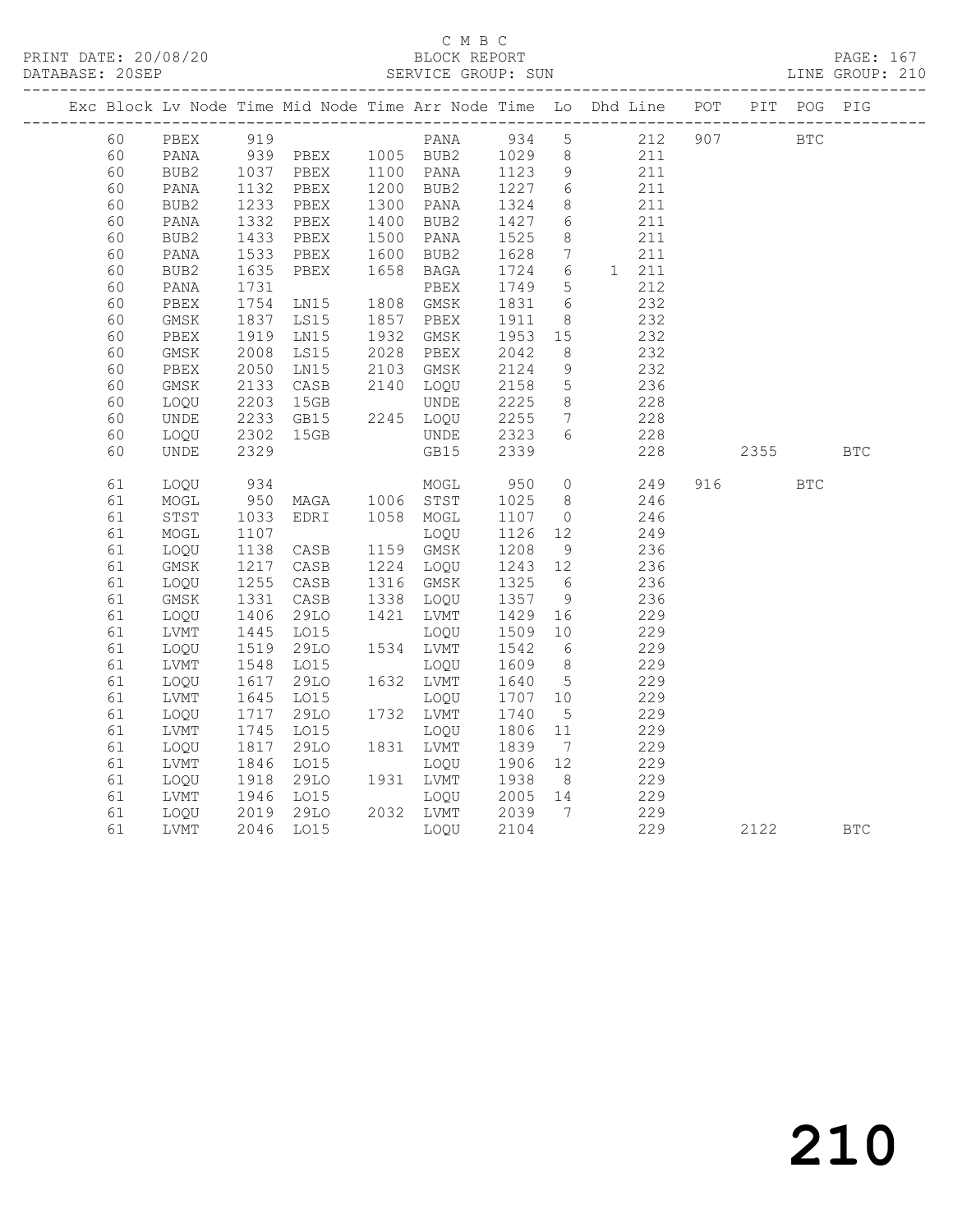## C M B C<br>BLOCK REPORT

| DATABASE: 20SEP |          |              |                      |                                            |      |                                  |                                             |                 | SERVICE GROUP: SUN                                                             |          |            | LINE GROUP: 210 |  |
|-----------------|----------|--------------|----------------------|--------------------------------------------|------|----------------------------------|---------------------------------------------|-----------------|--------------------------------------------------------------------------------|----------|------------|-----------------|--|
|                 |          |              |                      |                                            |      |                                  |                                             |                 | Exc Block Lv Node Time Mid Node Time Arr Node Time Lo Dhd Line POT PIT POG PIG |          |            |                 |  |
|                 | 62       |              |                      |                                            |      |                                  |                                             |                 | LOQU 940 OSLO 955 PRRO 1015 11 230 922 BTC                                     |          |            |                 |  |
|                 | 62       | PRRO         |                      |                                            |      |                                  |                                             |                 | 1026 LS15 1035 LOQU 1044 6 230                                                 |          |            |                 |  |
|                 | 62       | LOQU         | 1050<br>1120<br>1153 |                                            |      |                                  |                                             |                 |                                                                                |          |            |                 |  |
|                 | 62       | GMSK         |                      |                                            |      |                                  |                                             |                 | CASB 1109 GMSK 1115 5 236<br>CASB 1127 LOQU 1144 9 236                         |          |            |                 |  |
|                 | 62       | LOQU         |                      | CASB                                       |      |                                  |                                             |                 | 1127 1888 1111 5 250<br>1214 GMSK 1223 8 236                                   |          |            |                 |  |
|                 | 62       | GMSK         | 1231                 | CASB                                       |      |                                  |                                             |                 | 1238 LOQU 1257 11 236                                                          |          |            |                 |  |
|                 | 62       | LOQU         | 1308                 | CASB                                       |      | 1329 GMSK                        | 1338                                        |                 | 9 236                                                                          |          |            |                 |  |
|                 | 62       | GMSK         | 1347<br>1422         | CASB                                       |      | 1354 LOQU 1413 9                 |                                             |                 | 236                                                                            |          |            |                 |  |
|                 | 62       | LOQU         |                      | LNI5                                       |      | 1430 PRRO                        | $\begin{array}{ccc} 1447 & & 8 \end{array}$ |                 | 230                                                                            |          |            |                 |  |
|                 | 62       | PRRO         | 1455                 | LS15                                       |      |                                  |                                             |                 | 1504 LOQU 1513 10 230                                                          |          |            |                 |  |
|                 | 62       | LOQU         | 1523                 | CASB                                       |      | 1543 GMSK                        | 1552                                        | 10              | 236                                                                            |          |            |                 |  |
|                 | 62       | GMSK         | 1602<br>1634         | CASB                                       |      | 1609 LOQU                        | 1627 7                                      |                 | 236                                                                            |          |            |                 |  |
|                 | 62       | LOQU         |                      | 29LO                                       |      | 1649 LVMT                        | $\overline{1657}$ 8                         |                 | 229                                                                            |          |            |                 |  |
|                 | 62       | LVMT         | 1705                 | LO15                                       |      |                                  |                                             |                 | LOQU 1727 9 229                                                                |          |            |                 |  |
|                 | 62       | LOQU         | 1736                 |                                            |      |                                  |                                             |                 | CASB 1752 GMSK 1801 6 236                                                      |          |            |                 |  |
|                 | 62       | GMSK         | 1807<br>1854         | LS15 1828 PBEX                             |      |                                  | 1842 12                                     |                 | 232                                                                            |          |            |                 |  |
|                 | 62       | PBEX         |                      |                                            |      | PANA                             | 1910 21                                     |                 | 212                                                                            |          |            |                 |  |
|                 | 62       | PANA         | 1931                 |                                            |      |                                  |                                             |                 | PBEX 1947 7 212                                                                |          |            |                 |  |
|                 | 62       | PBEX         | 1954                 |                                            |      | PANA                             | 2010                                        | 14              | 212                                                                            |          |            |                 |  |
|                 | 62       | PANA         | 2024                 |                                            |      | PBEX                             | 2040 14                                     |                 | 212                                                                            |          |            |                 |  |
|                 | 62       | PBEX         | 2054                 |                                            |      | PANA                             | 2110                                        | 14              | 212<br>2138 16 212                                                             |          |            |                 |  |
|                 | 62       | PANA         | 2124                 |                                            |      | PBEX                             |                                             |                 |                                                                                |          |            |                 |  |
|                 | 62<br>62 | PBEX<br>PANA | 2154                 |                                            |      | PANA<br>PBEX                     | 2238 9                                      |                 | 2210 14 212                                                                    |          |            |                 |  |
|                 | 62       | PBEX         | 2224<br>2247         |                                            |      | PANA 2303 5                      |                                             |                 | 212<br>212                                                                     |          |            |                 |  |
|                 | 62       | PANA         | 2308                 |                                            |      | PBEX                             | 2322                                        |                 | 212                                                                            | 2332 BTC |            |                 |  |
|                 | 63       | LOQU         |                      |                                            |      |                                  |                                             |                 | 1042 5 230                                                                     |          | <b>BTC</b> |                 |  |
|                 | 63       | PRRO         |                      | 1006 OSLO 1022 PRRO<br>1047 LS15 1056 LOQU |      | 1056 LOQU                        | 1105                                        | 5 <sup>5</sup>  | 230                                                                            |          |            |                 |  |
|                 | 63       | LOQU         | 1110                 | OSLO                                       |      | 1127 PRRO                        | 1147 5                                      |                 | 230                                                                            |          |            |                 |  |
|                 | 63       | PRRO         | 1152                 | LS15                                       |      | 1201 LOQU                        | 1210                                        | 5 <sup>5</sup>  | 230                                                                            |          |            |                 |  |
|                 | 63       | LOQU         | 1215                 | OSLO                                       |      | 1232 PRRO                        | 1252                                        | $5\overline{)}$ | 230                                                                            |          |            |                 |  |
|                 | 63       | PRRO         | 1257<br>1323         | LS15                                       |      | 1306 LOQU                        | 1315                                        | 8 <sup>8</sup>  | 230                                                                            |          |            |                 |  |
|                 | 63       | LOQU         |                      | CASB                                       |      | 1344 GMSK                        | 13539                                       |                 | 236                                                                            |          |            |                 |  |
|                 | 63       | GMSK         | 1402                 | CASB                                       |      |                                  |                                             |                 | 1409 LOQU 1428 6 236                                                           |          |            |                 |  |
|                 | 63       | LOQU         | 1434                 |                                            |      | 29LO 1449 LVMT 1457 8            |                                             |                 | 229                                                                            |          |            |                 |  |
|                 | 63       | LVMT         |                      | 1505 LO15<br>1538 CASB<br>LO15             |      | LOQU 1529 9<br>GMSK 1607 10      |                                             | 9               | 229<br>236                                                                     |          |            |                 |  |
|                 | 63       | LOQU         |                      |                                            |      | 1558 GMSK                        |                                             |                 |                                                                                |          |            |                 |  |
|                 | 63       |              |                      |                                            |      | GMSK 1617 CASB 1624 LOQU 1642 11 |                                             |                 | 236                                                                            |          |            |                 |  |
|                 | 63<br>63 | LOQU         |                      | 1653 CASB<br>CASB                          | 1711 | GMSK<br>1738 LOQU                | 1720<br>1757                                | 11<br>6         | 236<br>236                                                                     |          |            |                 |  |
|                 | 63       | GMSK<br>LOQU | 1731<br>1803         | 15GB                                       |      | UNDE                             | 1828                                        | 5               | 228                                                                            |          |            |                 |  |
|                 | 63       | UNDE         | 1833                 | GB15                                       | 1845 | LOQU                             | 1857                                        | 6               | 228                                                                            |          |            |                 |  |
|                 | 63       | LOQU         | 1903                 | 15GB                                       |      | UNDE                             | 1926                                        | 7               | 228                                                                            |          |            |                 |  |
|                 | 63       | UNDE         | 1933                 | GB15                                       |      | 1945 LOQU                        | 1956                                        | 9               | 228                                                                            |          |            |                 |  |
|                 | 63       | LOQU         | 2005                 |                                            |      | $\sf{MOGL}$                      | 2021                                        | $\overline{0}$  | 249                                                                            |          |            |                 |  |
|                 | 63       | MOGL         | 2021                 | MAGA                                       | 2037 | ${\tt STST}$                     | 2059                                        | 7               | 246                                                                            |          |            |                 |  |
|                 | 63       | STST         | 2106                 | EDRI                                       | 2128 | MOGL                             | 2137                                        | $\overline{0}$  | 246                                                                            |          |            |                 |  |
|                 | 63       | MOGL         | 2137                 |                                            |      | LOQU                             | 2155                                        | 10              | 249                                                                            |          |            |                 |  |
|                 | 63       | LOQU         | 2205                 |                                            |      | MOGL                             | 2221                                        | $\overline{0}$  | 249                                                                            |          |            |                 |  |
|                 | 63       | MOGL         | 2221                 | MAGA                                       |      | 2237 STST                        | 2255                                        | 15              | 246                                                                            |          |            |                 |  |
|                 | 63       | STST         | 2310                 | 15LO                                       |      | 2336 LVMT                        | 2349                                        |                 | 240                                                                            | 2409     |            | $_{\rm BTC}$    |  |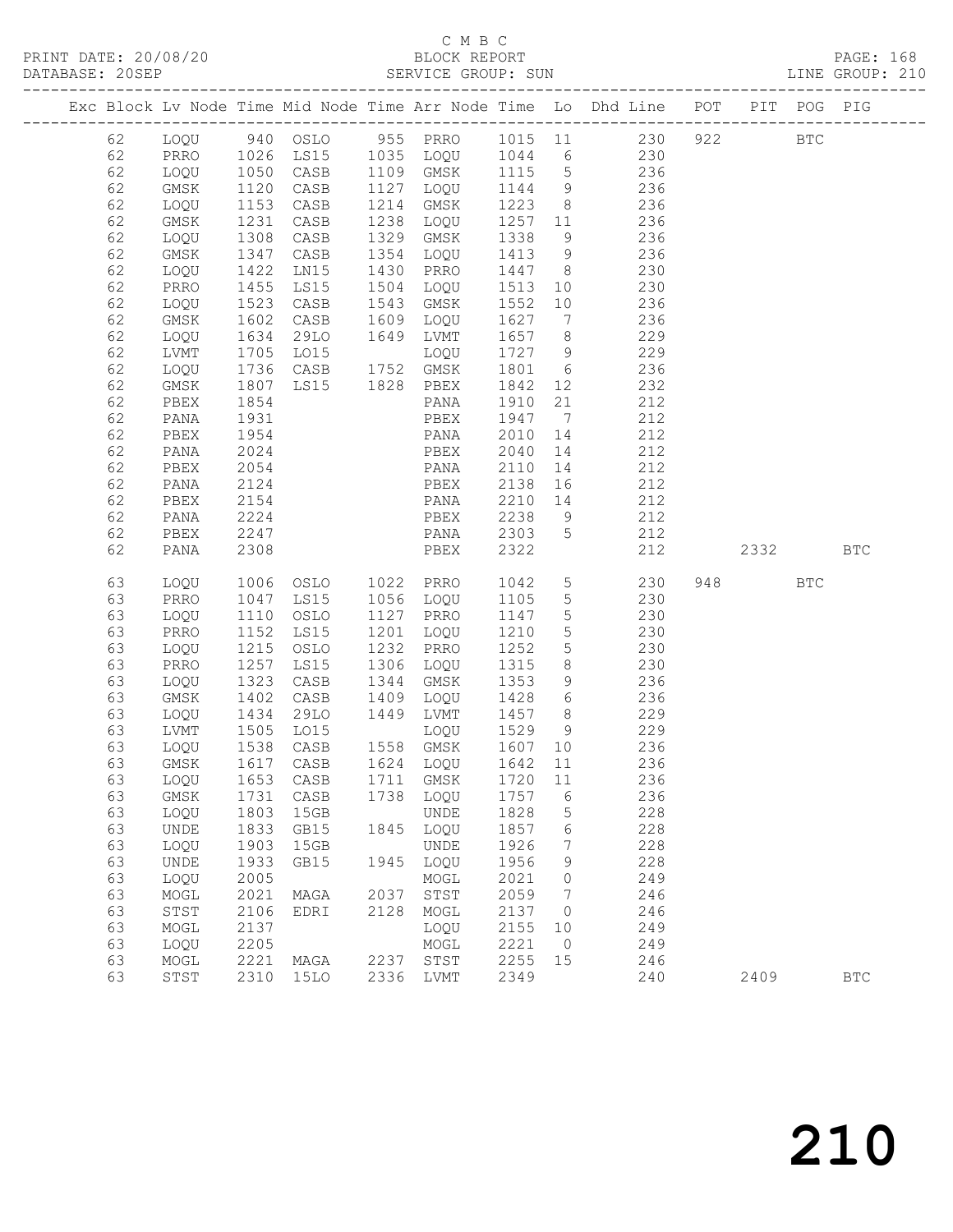### $\begin{tabular}{lllllll} \multicolumn{2}{c}{\textbf{C} M B C} & \multicolumn{2}{c}{\textbf{C} M B C} \\ \multicolumn{2}{c}{\textbf{P RINT} \textbf{DATE: }}& 20/08/20 & & & & & \multicolumn{2}{c}{\textbf{E} M B C} \\ \multicolumn{2}{c}{\textbf{D} M T C} & \multicolumn{2}{c}{\textbf{D} M T C} & \multicolumn{2}{c}{\textbf{D} M T C} & \multicolumn{2}{c}{\textbf{D} M T C} & \multicolumn{2}{c}{\textbf{D} M T C} & \multicolumn{2}{c}{$

PRINT DATE: 20/08/20 BLOCK REPORT PAGE: 169 DATABASE: 20SEP SERVICE GROUP: SUN LINE GROUP: 210 -------------------------------------------------------------------------------------------------

|  |          |             |      |                        |      |                               |      |                              | Exc Block Lv Node Time Mid Node Time Arr Node Time Lo Dhd Line POT |      | PIT  | POG PIG    |            |
|--|----------|-------------|------|------------------------|------|-------------------------------|------|------------------------------|--------------------------------------------------------------------|------|------|------------|------------|
|  | 64       | PBEX        | 1002 |                        |      | PANA                          | 1023 | 5                            | 211                                                                | 950  |      | <b>BTC</b> |            |
|  | 64       | PANA        | 1028 |                        |      | PBEX                          | 1044 | $5\phantom{.0}$              | 212                                                                |      |      |            |            |
|  | 64       | PBEX        | 1049 | PBEX<br>LN15 1103 GMSK |      |                               | 1125 | $8\phantom{1}$               | 232                                                                |      |      |            |            |
|  | 64       | GMSK        | 1133 | CASB                   | 1140 | LOQU                          | 1157 | 5                            | 236                                                                |      |      |            |            |
|  | 64       | LOQU        | 1202 | 15GB                   |      | UNDE                          | 1225 | 9                            | 228                                                                |      |      |            |            |
|  | 64       | UNDE        | 1234 | GB15                   |      | 1247 LOQU                     | 1257 | $5\phantom{.0}$              | 228                                                                |      |      |            |            |
|  | 64       | LOQU        | 1302 | 15GB                   |      | UNDE                          | 1328 | $5\phantom{.0}$              | 228                                                                |      |      |            |            |
|  | 64       | UNDE        | 1333 | GB15                   | 1346 | LOQU                          | 1357 | 11                           | 228                                                                |      |      |            |            |
|  | 64       | LOQU        | 1408 | CASB                   | 1429 | GMSK                          | 1438 | 9                            | 236                                                                |      |      |            |            |
|  | 64       | GMSK        | 1447 | CASB                   | 1454 | LOQU                          | 1513 | 9                            | 236                                                                |      |      |            |            |
|  | 64       | LOQU        | 1522 | LN15                   | 1530 | PRRO                          | 1547 | 9                            | 230                                                                |      |      |            |            |
|  | 64       | PRRO        | 1556 | LS15                   | 1604 | LOQU                          | 1613 | 10                           | 230                                                                |      |      |            |            |
|  | 64       | LOQU        | 1623 | CASB                   | 1641 | GMSK                          | 1650 | 11                           | 236                                                                |      |      |            |            |
|  | 64       | GMSK        | 1701 | CASB                   | 1708 | LOQU                          | 1727 | 7                            | 236                                                                |      |      |            |            |
|  | 64       | LOQU        | 1734 | 29LO                   | 1749 | LVMT                          | 1757 | 8                            | 229                                                                |      |      |            |            |
|  | 64       | LVMT        | 1805 | LO15                   |      | LOQU                          | 1826 | $7\overline{ }$              | 229                                                                |      |      |            |            |
|  | 64       | LOQU        | 1833 | 15GB                   |      | UNDE                          | 1857 | $6\overline{6}$              | 228                                                                |      |      |            |            |
|  | 64       | UNDE        | 1903 | GB15                   | 1915 | LOQU                          | 1926 | 8                            | 228                                                                |      |      |            |            |
|  | 64       | LOQU        | 1934 | 29LO                   | 1947 | LVMT                          | 1954 | 13                           | 229                                                                |      |      |            |            |
|  | 64       | LVMT        | 2007 | LO15                   |      | LOQU                          | 2025 | 8                            | 229                                                                |      |      |            |            |
|  | 64       | LOQU        | 2033 | 15GB                   |      | UNDE                          | 2055 | 8                            | 228                                                                |      |      |            |            |
|  | 64       | <b>UNDE</b> | 2103 | GB15                   |      | 2115 LOQU                     | 2126 | 9                            | 228                                                                |      |      |            |            |
|  | 64       | LOQU        | 2135 | 29LO                   |      | 2148 LVMT                     | 2155 | $\overline{7}$               | 229                                                                |      |      |            |            |
|  | 64       | LVMT        | 2202 | LO15                   |      | LOQU                          | 2220 | 15                           | 229                                                                |      |      |            |            |
|  | 64       | LOQU        | 2235 | 29LO                   |      | 2248 LVMT                     | 2255 | $7\phantom{.0}\phantom{.0}7$ | 229                                                                |      |      |            |            |
|  | 64       | LVMT        | 2302 | LO15                   |      | LOQU                          | 2320 | 15                           | 229                                                                |      |      |            |            |
|  | 64       | LOQU        | 2335 | 29LO                   |      | 2348 LVMT                     | 2355 | $7\phantom{.0}\phantom{.0}7$ | 229                                                                |      |      |            |            |
|  | 64       | LVMT        | 2402 | LO15                   |      | LOQU                          | 2420 |                              | 229                                                                |      | 2438 |            | <b>BTC</b> |
|  | 65       | PBEX        | 1017 | LN15                   | 1030 | GMSK                          | 1049 | 16                           | 232                                                                | 1005 |      | <b>BTC</b> |            |
|  | 65       | GMSK        | 1105 | CASB                   | 1112 | LOQU                          | 1129 | 5                            | 236                                                                |      |      |            |            |
|  | 65       | LOQU        | 1134 | 29LO                   | 1149 | LVMT                          | 1156 | $7\phantom{.0}$              | 229                                                                |      |      |            |            |
|  | 65       | LVMT        | 1203 | LO15                   |      | LOQU                          | 1226 | 6                            | 229                                                                |      |      |            |            |
|  | 65       | LOQU        | 1232 | 15GB                   |      | <b>UNDE</b>                   | 1255 | 8                            | 228                                                                |      |      |            |            |
|  | 65       | UNDE        | 1303 | GB15                   |      | 1316 LOQU                     | 1327 | 7                            | 228                                                                |      |      |            |            |
|  | 65       | LOQU        | 1334 | 29LO                   | 1349 | LVMT                          | 1356 | $7\phantom{.0}$              | 229                                                                |      |      |            |            |
|  | 65       | LVMT        | 1403 | L015                   |      | LOQU                          | 1425 | 7                            | 229                                                                |      |      |            |            |
|  | 65       | LOQU        | 1432 | 15GB                   |      | UNDE                          | 1458 | 5                            | 228                                                                |      |      |            |            |
|  | 65       | UNDE        | 1503 | GB15                   |      | 1516 LOQU                     | 1527 | 6                            | 228                                                                |      |      |            |            |
|  | 65       | LOQU        | 1533 | 15GB                   |      | UNDE                          | 1559 | 5                            | 228                                                                |      |      |            |            |
|  | 65       |             |      |                        |      | UNDE 1604 GB15 1617 LOQU 1628 |      | 5 <sup>5</sup>               | 228                                                                |      |      |            |            |
|  | 65       | LOQU        | 1633 |                        |      | MOGL                          | 1650 | $\overline{0}$               | 249                                                                |      |      |            |            |
|  | 65       | MOGL        | 1650 | MAGA                   | 1706 | STST                          | 1733 | 21                           | 246                                                                |      |      |            |            |
|  | 65       | STST        | 1754 | <b>15LO</b>            | 1827 | LVMT                          | 1840 | 8                            | 240                                                                |      |      |            |            |
|  | 65       | LVMT        | 1848 | MAGA                   | 1912 | STST                          | 1936 | 14                           | 240                                                                |      |      |            |            |
|  | 65       | STST        | 1950 | <b>15LO</b>            | 2017 | <b>LVMT</b>                   | 2030 | 10                           | 240                                                                |      |      |            |            |
|  | 65       | LVMT        | 2040 | MAGA                   | 2103 | STST                          | 2125 | 13                           | 240                                                                |      |      |            |            |
|  | 65<br>65 | STST        | 2138 | 15LO                   | 2204 | LVMT                          | 2217 | 6                            | 240                                                                |      |      |            |            |
|  |          | LVMT        | 2223 | MAGA                   | 2246 | STST                          | 2305 |                              | 240                                                                |      | 2329 |            | <b>BTC</b> |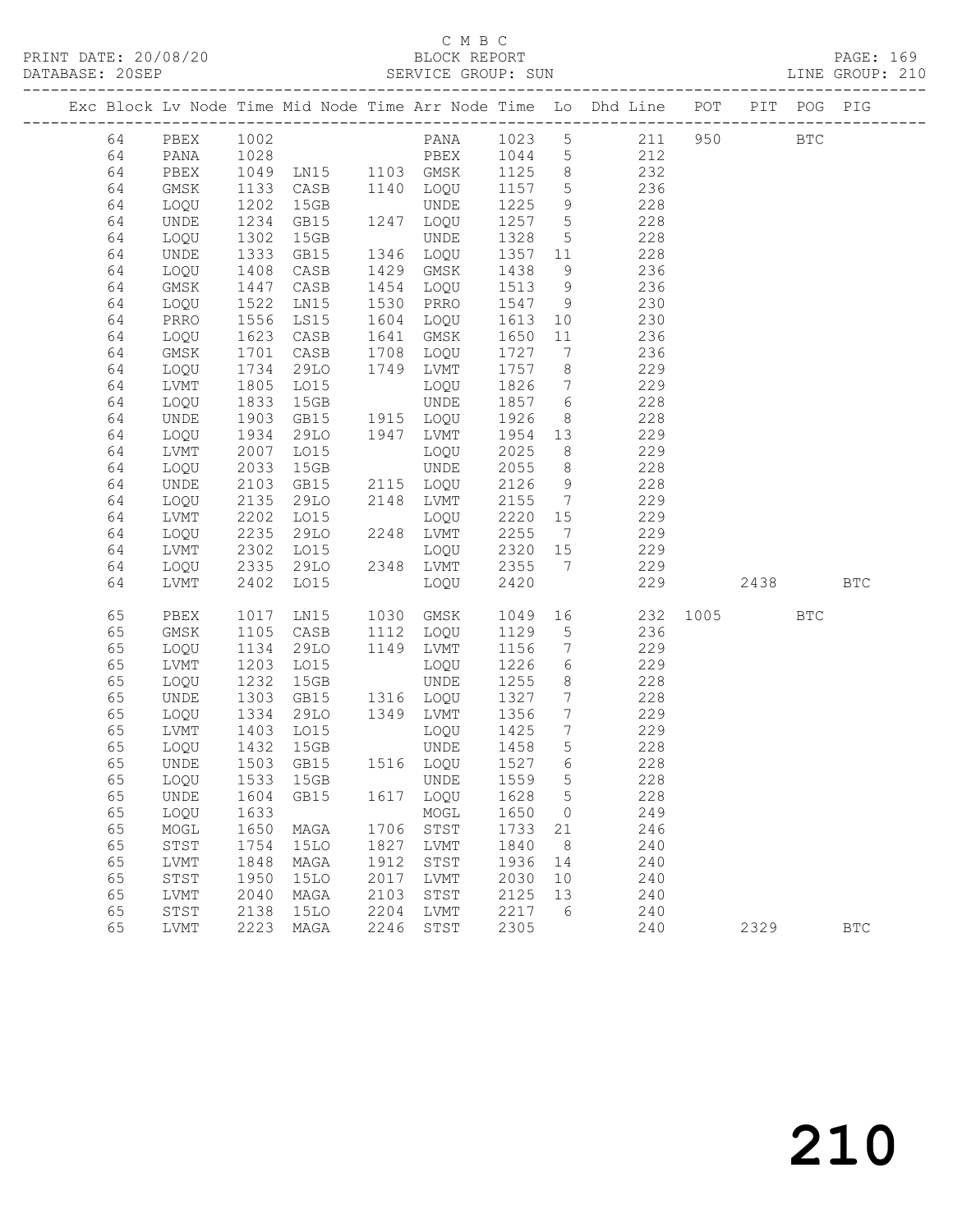|    |              |      |                                  |      | Exc Block Lv Node Time Mid Node Time Arr Node Time Lo Dhd Line POT |        |                 |     |       |          |                                                                                                                                                                                                                                 | PIT POG PIG  |            |
|----|--------------|------|----------------------------------|------|--------------------------------------------------------------------|--------|-----------------|-----|-------|----------|---------------------------------------------------------------------------------------------------------------------------------------------------------------------------------------------------------------------------------|--------------|------------|
| 66 | LOQU         |      |                                  |      |                                                                    |        |                 |     |       | 230 1020 |                                                                                                                                                                                                                                 | $_{\rm BTC}$ |            |
| 66 | PRRO         |      | 1121 LS15                        |      | 1130 LOQU                                                          | 1139 8 |                 |     | 230   |          |                                                                                                                                                                                                                                 |              |            |
| 66 | LOQU         | 1147 | OSLO                             |      | 1204 PRRO                                                          | 1226   | $7\overline{)}$ |     | 230   |          |                                                                                                                                                                                                                                 |              |            |
| 66 | PRRO         | 1233 | LS15                             |      | 1242 LOQU                                                          | 1251 5 |                 |     | 230   |          |                                                                                                                                                                                                                                 |              |            |
| 66 | LOQU         | 1256 | LN15                             |      | 1304 PRRO                                                          | 1320   | $5\overline{)}$ | 230 |       |          |                                                                                                                                                                                                                                 |              |            |
| 66 | PRRO         | 1325 | LS15                             | 1334 | LOQU                                                               | 1343   | 10              |     | 230   |          |                                                                                                                                                                                                                                 |              |            |
| 66 | LOQU         | 1353 | CASB                             |      | 1414 GMSK                                                          | 1423   | 9               |     | 236   |          |                                                                                                                                                                                                                                 |              |            |
| 66 | GMSK         | 1432 | CASB                             | 1439 | LOQU                                                               | 1458   | 10              |     | 236   |          |                                                                                                                                                                                                                                 |              |            |
| 66 | LOQU         | 1508 | CASB                             | 1528 | GMSK                                                               | 1537   | 10              | 236 |       |          |                                                                                                                                                                                                                                 |              |            |
| 66 | GMSK         | 1547 | CASB                             | 1554 | LOQU                                                               | 1612   | 10              | 236 |       |          |                                                                                                                                                                                                                                 |              |            |
| 66 | LOQU         | 1622 | LN15                             |      | 1630 PRRO                                                          | 1647   | 9               |     | 230   |          |                                                                                                                                                                                                                                 |              |            |
| 66 | PRRO         |      | $1656$ LS15                      |      | 1704 LOQU                                                          | 1712   | 9               |     | 230   |          |                                                                                                                                                                                                                                 |              |            |
| 66 | LOQU         | 1721 | CASB                             | 1737 | GMSK                                                               | 1746   |                 |     | 236   |          | 1816                                                                                                                                                                                                                            |              | <b>BTC</b> |
|    |              |      |                                  |      |                                                                    |        |                 |     |       |          |                                                                                                                                                                                                                                 |              |            |
| 67 | GMSK         | 1136 | LS15                             |      | 1158 PBEX                                                          | 1211 8 |                 |     |       |          | 232 1106                                                                                                                                                                                                                        | <b>BTC</b>   |            |
| 67 | PBEX         | 1219 | LN15                             |      | 1233 GMSK                                                          | 1256   | 9               |     | 232   |          |                                                                                                                                                                                                                                 |              |            |
| 67 | GMSK         | 1305 | LS15                             | 1327 | PBEX                                                               | 1340   | 10              |     | 232   |          |                                                                                                                                                                                                                                 |              |            |
| 67 | PBEX         | 1350 |                                  |      | PANA                                                               | 1407   | 18              |     | 212   |          |                                                                                                                                                                                                                                 |              |            |
| 67 | PANA         | 1425 | 1425 PBEX<br>1449 LN15 1503 GMSK |      | PBEX                                                               | 1443   | 6               |     | 212   |          |                                                                                                                                                                                                                                 |              |            |
| 67 | PBEX         |      |                                  |      |                                                                    | 1526   | 9               |     | 232   |          |                                                                                                                                                                                                                                 |              |            |
| 67 | GMSK         | 1535 | LS15 1557 PBEX                   |      |                                                                    | 1612   | 8 <sup>8</sup>  |     | 232   |          |                                                                                                                                                                                                                                 |              |            |
| 67 | PBEX         | 1620 |                                  |      | PANA                                                               | 1637   | 13              |     | 1 212 |          |                                                                                                                                                                                                                                 |              |            |
| 67 | BAGA         | 1651 |                                  |      | PBEX                                                               | 1713   | $\overline{7}$  |     | 211   |          |                                                                                                                                                                                                                                 |              |            |
| 67 | PBEX         | 1720 |                                  |      | PANA                                                               | 1737   | 13              |     | 1 212 |          |                                                                                                                                                                                                                                 |              |            |
| 67 | BAGA         | 1751 |                                  |      | PBEX                                                               | 1813   | $\overline{7}$  |     | 211   |          |                                                                                                                                                                                                                                 |              |            |
| 67 | PBEX         | 1820 |                                  |      | BAGA                                                               | 1841   | 10              |     | 211   |          |                                                                                                                                                                                                                                 |              |            |
| 67 | <b>BAGA</b>  | 1851 |                                  |      | PBEX                                                               | 1913   |                 |     | 211   |          | 1923 — 1923 — 1924 — 1925 — 1926 — 1927 — 1928 — 1928 — 1928 — 1928 — 1928 — 1928 — 1928 — 1928 — 1928 — 1928 — 1928 — 1928 — 1928 — 1928 — 1928 — 1928 — 1928 — 1928 — 1928 — 1928 — 1928 — 1928 — 1928 — 1928 — 1928 — 1928 — |              | <b>BTC</b> |
| 81 | LVMT         | 1422 | LO15                             |      | LOQU                                                               | 1444   |                 | 10  |       |          | 229 1404                                                                                                                                                                                                                        | <b>BTC</b>   |            |
| 81 | LOQU         | 1454 | 29LO                             |      | 1509 LVMT                                                          | 1517   | 6               |     | 229   |          |                                                                                                                                                                                                                                 |              |            |
| 81 | LVMT         | 1523 | LO15                             |      | LOQU                                                               | 1544   | 9               |     | 229   |          |                                                                                                                                                                                                                                 |              |            |
| 81 | LOQU         | 1553 | CASB                             |      | 1613 GMSK                                                          | 1622   | 9               |     | 236   |          |                                                                                                                                                                                                                                 |              |            |
| 81 | GMSK         | 1631 | CASB                             |      | 1638 LOQU                                                          | 1657   | $5\overline{)}$ |     | 236   |          |                                                                                                                                                                                                                                 |              |            |
| 81 | LOQU         | 1702 | 15GB                             |      | UNDE                                                               | 1728   | $5\overline{)}$ |     | 228   |          |                                                                                                                                                                                                                                 |              |            |
| 81 | UNDE         | 1733 | GB15                             |      | 1746 LOQU                                                          | 1758   | $7\phantom{.0}$ |     | 228   |          |                                                                                                                                                                                                                                 |              |            |
| 81 | LOQU         | 1805 |                                  |      | MOGL                                                               | 1822   | $\circ$         |     | 249   |          |                                                                                                                                                                                                                                 |              |            |
| 81 | MOGL         | 1822 | MAGA                             |      | 1838 STST                                                          | 1905   |                 |     | 246   |          | 1929                                                                                                                                                                                                                            |              | <b>BTC</b> |
|    |              |      |                                  |      |                                                                    |        |                 |     |       |          |                                                                                                                                                                                                                                 |              |            |
| 82 | STST         |      | 1706 15LO                        |      | 1741 LVMT                                                          |        |                 |     |       |          | 1754 6 240 1642                                                                                                                                                                                                                 | <b>BTC</b>   |            |
|    |              |      |                                  |      | 82 LVMT 1800 MAGA 1825 STST 1851 12                                |        |                 |     | 240   |          |                                                                                                                                                                                                                                 |              |            |
| 82 | STST         | 1903 | EDRI                             | 1925 | MOGL                                                               | 1934   | $\circ$         |     | 246   |          |                                                                                                                                                                                                                                 |              |            |
| 82 | MOGL         | 1934 |                                  |      | LOQU                                                               | 1952   | 12              |     | 249   |          |                                                                                                                                                                                                                                 |              |            |
| 82 | LOQU         | 2004 | CASB                             | 2018 | GMSK                                                               | 2027   | 8               |     | 236   |          |                                                                                                                                                                                                                                 |              |            |
| 82 | GMSK         | 2035 | CASB                             | 2042 | LOQU                                                               | 2100   | 5               |     | 236   |          |                                                                                                                                                                                                                                 |              |            |
| 82 | LOQU         | 2105 | 29LO                             | 2118 | LVMT                                                               | 2125   | 8               |     | 229   |          |                                                                                                                                                                                                                                 |              |            |
| 82 | ${\rm LVMT}$ | 2133 | L015                             |      | LOQU                                                               | 2151   | 14              |     | 229   |          |                                                                                                                                                                                                                                 |              |            |
| 82 | LOQU         | 2205 | 29LO                             | 2218 | LVMT                                                               | 2225   | 8               |     | 229   |          |                                                                                                                                                                                                                                 |              |            |
| 82 | LVMT         | 2233 | LO15                             |      | LOQU                                                               | 2251   | 14              |     | 229   |          |                                                                                                                                                                                                                                 |              |            |
| 82 | LOQU         | 2305 | 29LO                             | 2318 | LVMT                                                               | 2325   | 8               |     | 229   |          |                                                                                                                                                                                                                                 |              |            |
| 82 | LVMT         | 2333 | L015                             |      | LOQU                                                               | 2351   | 11              |     | 229   |          |                                                                                                                                                                                                                                 |              |            |
| 82 | LOQU         | 2402 |                                  |      | HODM                                                               | 2430   | 6               |     | N24   |          |                                                                                                                                                                                                                                 |              |            |
| 82 | HODM         | 2436 | LOQU                             | 2506 | LVMT                                                               | 2525   | 5               |     | N24   |          |                                                                                                                                                                                                                                 |              |            |
|    |              |      |                                  |      |                                                                    | 2546   |                 |     |       |          |                                                                                                                                                                                                                                 |              |            |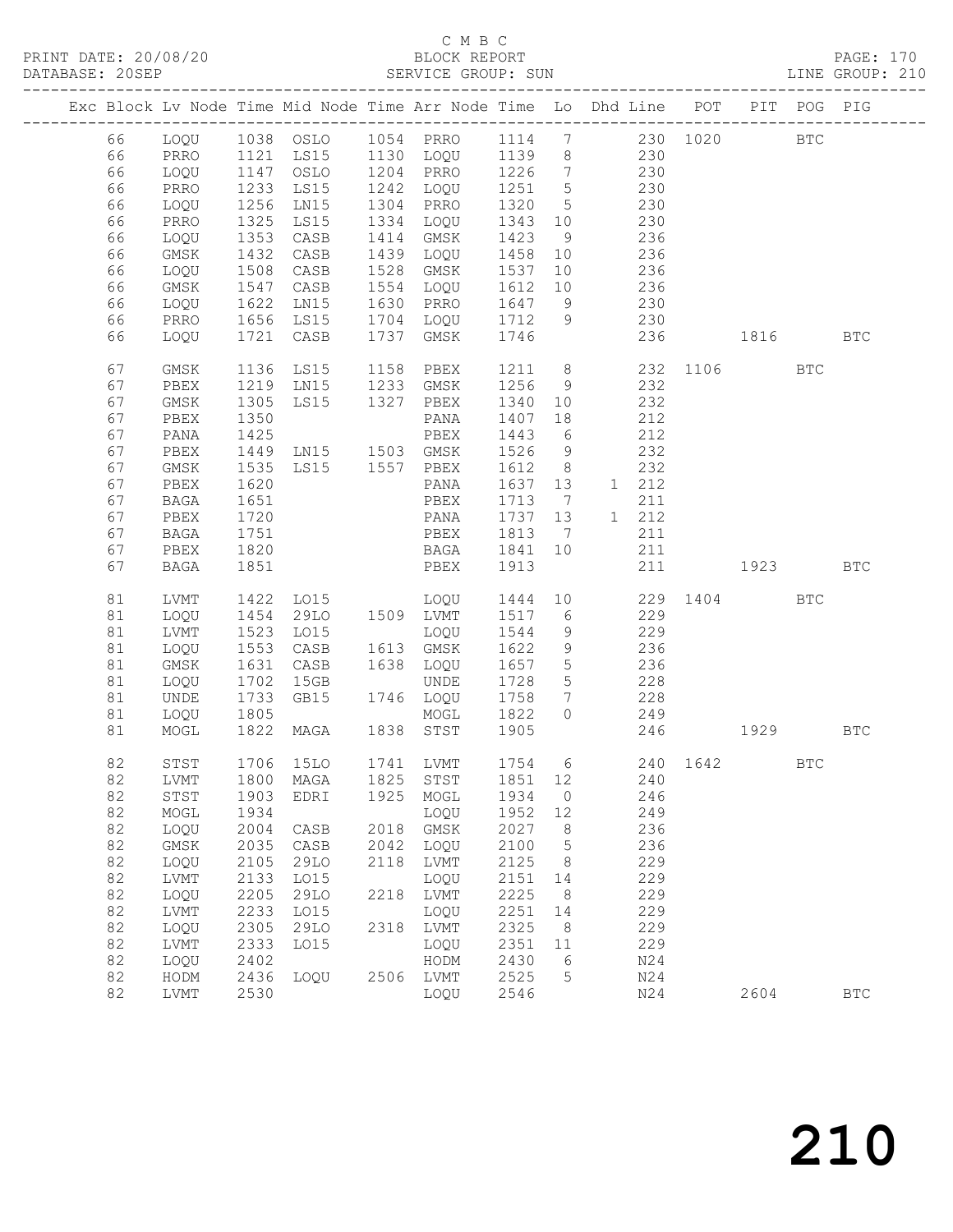|                                                                                                                                                                                                                                                                                           |                                                                                                                                                                                                        |                                                                                                                    |                                                                                                                                                                                                  |                                                                                                      | C M B C                                                                                                                                                           |                                                                                                      |                                                                |                                                                                                                                                                                                                                                                                                                                                                                                                                                                                  |             |            |            |  |
|-------------------------------------------------------------------------------------------------------------------------------------------------------------------------------------------------------------------------------------------------------------------------------------------|--------------------------------------------------------------------------------------------------------------------------------------------------------------------------------------------------------|--------------------------------------------------------------------------------------------------------------------|--------------------------------------------------------------------------------------------------------------------------------------------------------------------------------------------------|------------------------------------------------------------------------------------------------------|-------------------------------------------------------------------------------------------------------------------------------------------------------------------|------------------------------------------------------------------------------------------------------|----------------------------------------------------------------|----------------------------------------------------------------------------------------------------------------------------------------------------------------------------------------------------------------------------------------------------------------------------------------------------------------------------------------------------------------------------------------------------------------------------------------------------------------------------------|-------------|------------|------------|--|
|                                                                                                                                                                                                                                                                                           |                                                                                                                                                                                                        |                                                                                                                    |                                                                                                                                                                                                  |                                                                                                      |                                                                                                                                                                   |                                                                                                      |                                                                | 15GB 15 & GRAND BLVD 15D 15TH & LONSDALE<br>29LO 29 ST & LONSDALE BTC Burnaby Depot<br>CASB CAPILANO SUSPENSION BRG DUCA DUNSMUIR & CAMBIE<br>EDRI EDGEMONT & RIDGEWOOD GB15 GRAND BLVD & 15 ST SB<br>GMSK GROUSE MTN SKYRIDE HBAY HOR<br>MAGA MARINE & GARDEN MOGL MONTROYAL & GLENCANYON<br>PEEX PHIBBS EXCHANGE PERS PARK ROYAL MORTH PARK ROYAL NORTH<br>PERS PARK ROYAL SOUTH PRRO PROSPECT & ROCKLAND<br>STST STADIUM STATION UNDE UNDERWOOD & DEMPSEY<br>---------------- |             |            |            |  |
|                                                                                                                                                                                                                                                                                           |                                                                                                                                                                                                        |                                                                                                                    |                                                                                                                                                                                                  |                                                                                                      |                                                                                                                                                                   |                                                                                                      |                                                                | Exc Block Lv Node Time Mid Node Time Arr Node Time Lo Dhd Line POT PIT POG PIG                                                                                                                                                                                                                                                                                                                                                                                                   |             |            |            |  |
| 1<br>$\mathbf{1}$<br>$\mathbf{1}$<br>$\mathbf{1}$<br>$\mathbf{1}$<br>$\mathbf{1}$<br>$\mathbf{1}$<br>$\mathbf{1}$<br>$\mathbf{1}$<br>$\mathbf{1}$<br>$\mathbf{1}$<br>$\mathbf{1}$<br>$\mathbf{1}$<br>$\mathbf{1}$                                                                         | DUCA<br>HBAY<br>DUCA<br>HBAY<br>DUCA<br>HBAY<br>DUCA<br>HBAY<br>DUCA<br>HBAY                                                                                                                           | 1055<br>1415<br>1735<br>1823                                                                                       | HBAY 1003 PKRS 1023 DUCA 1039<br>PKRN<br>1143 PKRS<br>1235 PKRN<br>1323 PKRS<br>PKRN<br>1503 PKRS<br>1555 PKRN<br>PKRN<br>PKRS                                                                   |                                                                                                      |                                                                                                                                                                   |                                                                                                      |                                                                | 1 DUCA 600 PKRN 616 HBAY 636 12 257 536 BTC<br>1 HBAY 648 PKRS 708 DUCA 724 6 257<br>DUCA 730 PKRN 746 HBAY 806 12 257<br>HBAY 818 PKRS 838 DUCA 854 21 257<br>DUCA 915 PKRN 931 HBAY 951 12 257<br>16 257<br>1111 HBAY 1131 12 257<br>1203 DUCA 1219 16 257<br>1253 HBAY 1314 9 257<br>1343 DUCA 1359 16 257<br>1433 HBAY 1454 9 257<br>1523 DUCA 1539 16 257<br>1613 HBAY 1634 9 257<br>1643 PKRS 1703 DUCA 1719 16 257<br>1753 HBAY 1814 9 257<br>1843 DUCA 1859 257 1920     |             |            | BTC        |  |
| 2<br>2<br>$\mathbf{2}$<br>$\mathbf{2}$<br>$\overline{c}$<br>$\overline{2}$<br>$2\overline{ }$<br>$\mathbf{2}$<br>$\mathbf{2}$<br>$\mathbf{2}$<br>$\mathbf{2}$<br>$\mathbf{2}$<br>2<br>$\mathbf{2}$<br>$\mathbf{2}$<br>$\mathbf{2}$<br>$\mathbf{2}$<br>$\mathbf{2}$<br>2<br>$\overline{2}$ | DUCA<br>HBAY<br>DUCA<br>HBAY<br>DUCA<br>HBAY<br><b>DUCA</b><br>HBAY<br><b>DUCA</b><br>HBAY<br><b>DUCA</b><br>HBAY<br><b>DUCA</b><br>HBAY<br>DUCA<br>HBAY<br><b>DUCA</b><br>HBAY<br><b>DUCA</b><br>HBAY | 500<br>548<br>1043<br>1135<br>1223<br>1315<br>1403<br>1455<br>1543<br>1635<br>1723<br>1825<br>1913<br>1955<br>2043 | PKRN 516 HBAY<br>PKRS<br>903 PKRS 923 DUCA 939 16<br>955 PKRN 1011 HBAY 1031 12<br>PKRS<br>PKRN<br>PKRS<br>$\mbox{PKRN}$<br>PKRS<br>PKRN<br>PKRS<br>PKRN<br>PKRS<br>PKRN<br>PKRS<br>PKRN<br>PKRS | 1103<br>1153<br>1243<br>1333<br>1423<br>1513<br>1603<br>1653<br>1743<br>1841<br>1933<br>2011<br>2103 | 608 DUCA<br><b>DUCA</b><br>HBAY<br><b>DUCA</b><br>HBAY<br><b>DUCA</b><br>HBAY<br><b>DUCA</b><br>HBAY<br><b>DUCA</b><br>HBAY<br><b>DUCA</b><br>HBAY<br><b>DUCA</b> | 1119<br>1214<br>1259<br>1354<br>1439<br>1534<br>1619<br>1714<br>1759<br>1904<br>1949<br>2031<br>2119 | 16<br>9<br>16<br>9<br>16<br>9<br>16<br>9<br>26<br>9<br>6<br>12 | 536 12 257<br>624 6 257<br>PKRN 646 HBAY 706 12 257<br>PKRS 738 DUCA 754 21 257<br>257<br>257<br>257<br>257<br>257<br>257<br>257<br>257<br>257<br>257<br>257<br>257<br>257<br>257<br>257                                                                                                                                                                                                                                                                                         | 436<br>2140 | <b>BTC</b> | <b>BTC</b> |  |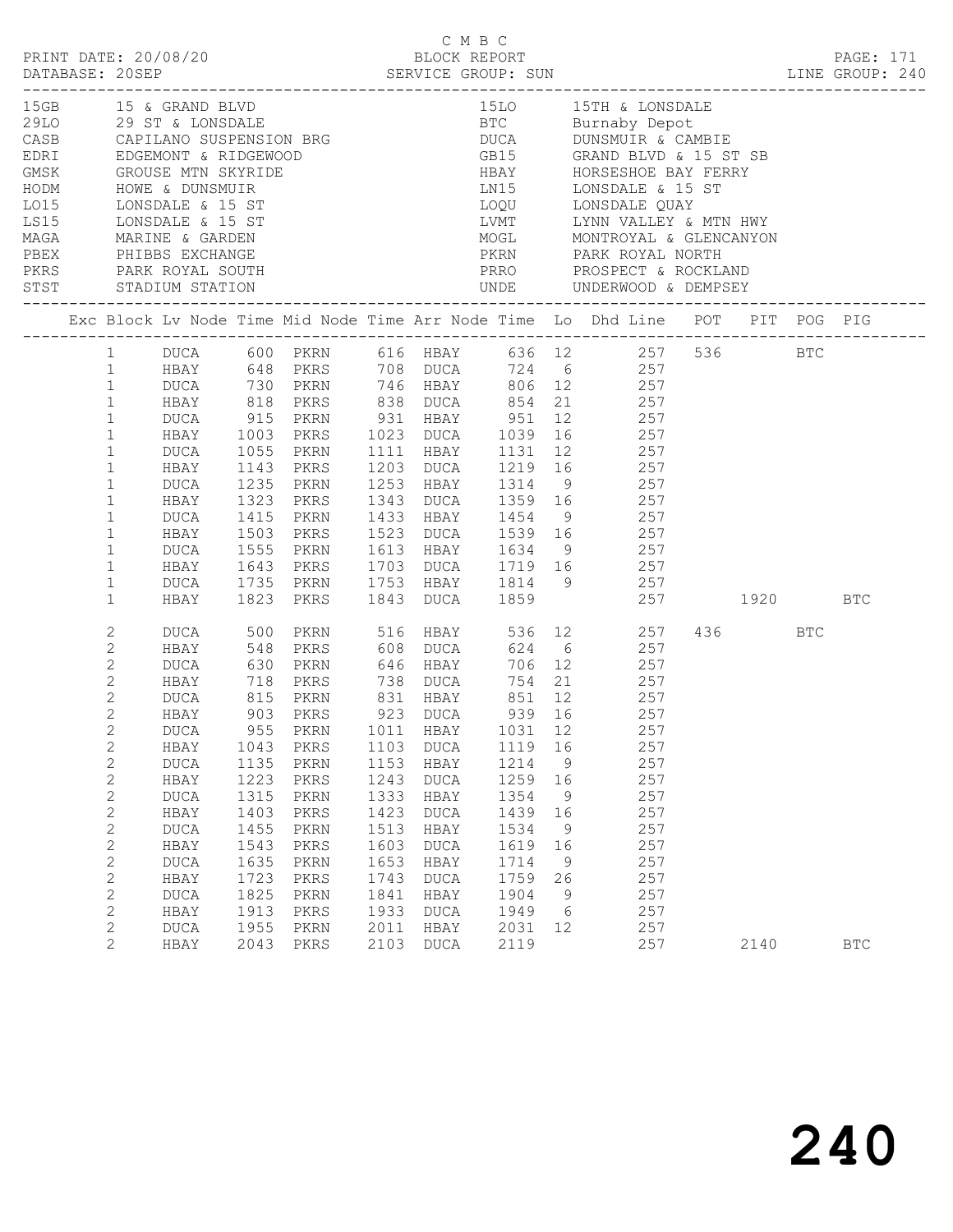### C M B C

| DATABASE: 20SEP |                |                            |                            |                                 |      | SERVICE GROUP: SUN   |                     |                 | LINE GROUP: 240                                                                |          |           |            |            |  |
|-----------------|----------------|----------------------------|----------------------------|---------------------------------|------|----------------------|---------------------|-----------------|--------------------------------------------------------------------------------|----------|-----------|------------|------------|--|
|                 |                |                            |                            |                                 |      |                      |                     |                 | Exc Block Lv Node Time Mid Node Time Arr Node Time Lo Dhd Line POT PIT POG PIG |          |           |            |            |  |
|                 | $\mathcal{S}$  |                            |                            |                                 |      |                      |                     |                 | DUCA 700 PKRN 716 HBAY 736 12 257 636 BTC                                      |          |           |            |            |  |
|                 | $\mathfrak{Z}$ | HBAY                       | 748                        |                                 |      |                      |                     |                 | PKRS 808 DUCA 824 11 257                                                       |          |           |            |            |  |
|                 | 3              | DUCA                       |                            | PKRN                            |      | 851 HBAY 911         |                     | 12              | 257                                                                            |          |           |            |            |  |
|                 | $\mathsf S$    | HBAY                       | 835<br>923                 | PKRS                            |      | 943 DUCA             | $959$ 16<br>1051 10 |                 | 257                                                                            |          |           |            |            |  |
|                 | $\mathsf S$    | DUCA                       | 1015                       | PKRN                            |      | 1031 HBAY            | 1051                | 12              | 257                                                                            |          |           |            |            |  |
|                 | $\mathsf S$    | HBAY                       | 1103                       | PKRS                            |      | 1123 DUCA            | 1139                | 16              | 257                                                                            |          |           |            |            |  |
|                 | 3              | DUCA                       | 1155                       | PKRN                            |      | 1213 HBAY            | 1234                | 9               | 257                                                                            |          |           |            |            |  |
|                 | $\mathsf S$    | HBAY                       | 1243                       | PKRS                            | 1303 | DUCA                 | 1319 16             |                 | 257                                                                            |          |           |            |            |  |
|                 | $\mathsf 3$    | DUCA                       | 1335                       | PKRN                            | 1353 | HBAY                 | 1414                | 9               | 257                                                                            |          |           |            |            |  |
|                 | $\mathsf 3$    | HBAY                       | 1423                       | PKRS                            | 1443 | DUCA                 | 1459 16             |                 | 257                                                                            |          |           |            |            |  |
|                 | $\mathsf S$    | DUCA                       | 1515                       | PKRN                            | 1533 | HBAY                 | 1554                | 9               | 257                                                                            |          |           |            |            |  |
|                 | $\mathsf S$    | HBAY                       |                            | PKRS                            | 1623 | DUCA                 | 1639 16             |                 | 257                                                                            |          |           |            |            |  |
|                 | $\mathsf S$    | DUCA                       | $1602$<br>$1655$<br>$-743$ | PKRN                            |      | 1713 HBAY            | 1734 9              |                 | 257                                                                            |          |           |            |            |  |
|                 | 3              | HBAY                       | 1743                       | PKRS                            | 1803 | <b>DUCA</b>          | 1819                |                 | 257                                                                            | 1840     |           |            | <b>BTC</b> |  |
|                 | 4              | DUCA                       | 755<br>843                 | PKRN                            |      | 811 HBAY<br>903 DUCA | 831<br>919          | 12              | 257                                                                            |          | 731       | BTC        |            |  |
|                 | 4              | HBAY                       |                            | PKRS                            |      |                      |                     | 16              | 257                                                                            |          |           |            |            |  |
|                 | 4              | DUCA                       | 935                        | PKRN                            | 951  | HBAY                 | 1011                | 12              | 257                                                                            |          |           |            |            |  |
|                 | 4              | HBAY                       | 1023                       | PKRS                            | 1043 | DUCA                 | 1059                | 16              | 257                                                                            |          |           |            |            |  |
|                 | 4              | DUCA                       | 1115                       | PKRN                            |      | 1133 HBAY            | 1154                | 9               | 257                                                                            |          |           |            |            |  |
|                 | 4              | HBAY                       | 1203                       | PKRS                            | 1223 | DUCA                 | 1239 16             |                 | 257                                                                            |          |           |            |            |  |
|                 | 4              | DUCA                       | 1255                       | PKRN                            | 1313 | HBAY                 | 1334                | 9               | 257                                                                            |          |           |            |            |  |
|                 | 4              | HBAY                       | 1343                       | PKRS                            | 1403 | DUCA                 | 1419 16             |                 | 257                                                                            |          |           |            |            |  |
|                 | 4              | DUCA                       | 1435                       | PKRN                            | 1453 | HBAY                 | 1514                | 9               | 257                                                                            |          |           |            |            |  |
|                 | 4              | HBAY                       | 1523                       | PKRS                            | 1543 | DUCA                 | 1559                | 16              | 257                                                                            |          |           |            |            |  |
|                 | 4              | DUCA                       | 1615                       | PKRN                            | 1633 | HBAY                 | 1654                | 14              | 257                                                                            |          |           |            |            |  |
|                 | 4              | HBAY                       | 1708                       | PKRS                            | 1728 | DUCA                 | 1744                | 11              | 257                                                                            |          |           |            |            |  |
|                 | 4              | DUCA                       | 1755                       | PKRN                            | 1811 | HBAY                 | 1830                | 13              | 257                                                                            |          |           |            |            |  |
|                 | 4              | HBAY                       | 1843                       | PKRS                            | 1903 | DUCA                 | 1919 6              |                 | 257<br>257                                                                     |          |           |            |            |  |
|                 | 4              | DUCA                       | 1925                       | PKRN                            | 1941 | HBAY<br>2033 DUCA    | 2004                | 9               |                                                                                |          |           |            |            |  |
|                 | 4<br>4         | HBAY<br>DUCA               | 2013<br>2055               | PKRS<br>PKRN                    | 2111 | HBAY                 | 2049 6<br>2131      | 29              | 257<br>257                                                                     |          |           |            |            |  |
|                 | 4              | HBAY                       | 2200                       | PKRS                            | 2220 | DUCA                 | 2236                |                 | 257                                                                            |          | 2257 BTC  |            |            |  |
|                 | 5              | DUCA                       | 855                        | PKRN                            |      | 911 HBAY 931         |                     |                 | 12 and $\overline{a}$<br>257                                                   |          | 831 — 100 | <b>BTC</b> |            |  |
|                 | 5              | HBAY                       | 943                        | PKRS                            |      | 1003 DUCA 1019       |                     |                 | 257                                                                            |          |           |            |            |  |
|                 | 5              | DUCA                       |                            |                                 |      | 1051 HBAY            | 1111                | 12              | 257                                                                            |          |           |            |            |  |
|                 | 5              | HBAY                       |                            | 1035 PKRN<br>1123 PKRS          |      | 1143 DUCA            | 1159 16             |                 | 257                                                                            |          |           |            |            |  |
|                 | 5              |                            |                            | DUCA 1215 PKRN 1233 HBAY 1254 9 |      |                      |                     |                 | 257                                                                            |          |           |            |            |  |
|                 | 5              | HBAY                       | 1303                       | PKRS                            | 1323 | DUCA                 | 1339                | 16              | 257                                                                            |          |           |            |            |  |
|                 | 5              | <b>DUCA</b>                | 1355                       | PKRN                            | 1413 | HBAY                 | 1434                | 9               | 257                                                                            |          |           |            |            |  |
|                 | 5              | HBAY                       | 1443                       | PKRS                            | 1503 | DUCA                 | 1519                | 16              | 257                                                                            |          |           |            |            |  |
|                 | 5              | <b>DUCA</b>                | 1535                       | PKRN                            | 1553 | HBAY                 | 1614                | 9               | 257                                                                            |          |           |            |            |  |
|                 | 5              | HBAY                       | 1623                       | PKRS                            | 1643 | DUCA                 | 1659                | 16              | 257                                                                            |          |           |            |            |  |
|                 | $\mathsf S$    | $\mathop{\text{\rm DUCA}}$ | 1715                       | PKRN                            | 1733 | HBAY                 | 1754                | 9               | 257                                                                            |          |           |            |            |  |
|                 | $\mathsf S$    | HBAY                       | 1803                       | PKRS                            | 1823 | DUCA                 | 1839                | 16              | 257                                                                            |          |           |            |            |  |
|                 | 5              | <b>DUCA</b>                | 1855                       | PKRN                            | 1911 | HBAY                 | 1934                | 9               | 257                                                                            |          |           |            |            |  |
|                 | 5              | HBAY                       | 1943                       | PKRS                            | 2003 | DUCA                 | 2019                | $6\overline{6}$ | 257                                                                            |          |           |            |            |  |
|                 | 5              | <b>DUCA</b>                | 2025                       | PKRN                            | 2041 | HBAY                 | 2101                | 19              | 257                                                                            |          |           |            |            |  |
|                 | $\mathsf S$    | HBAY                       | 2120                       | PKRS                            | 2140 | <b>DUCA</b>          | 2156                | $5^{\circ}$     | 257                                                                            |          |           |            |            |  |
|                 | 5              | DUCA                       | 2201                       | PKRN                            | 2217 | HBAY                 | 2237                | 23              | 257                                                                            |          |           |            |            |  |
|                 | 5              | HBAY                       | 2300                       | PKRS                            | 2320 | DUCA                 | 2336                |                 | 257                                                                            |          | 2357      |            | <b>BTC</b> |  |
| E3 10           |                | DUCA                       | 1425                       | PKRN                            | 1443 | HBAY                 | 1504 9              |                 |                                                                                | 257 1401 |           | <b>BTC</b> |            |  |
| E3 10           |                | HBAY                       | 1513                       | PKRS                            | 1533 | DUCA                 | 1549 16             |                 | 257                                                                            |          |           |            |            |  |
| E3 10           |                | DUCA                       | 1605                       | PKRN                            | 1623 | HBAY                 | 1644                | 29              | 257                                                                            |          |           |            |            |  |
| E3 10           |                | HBAY                       | 1713                       | PKRS                            | 1733 | DUCA                 | 1749                | 21              | 257                                                                            |          |           |            |            |  |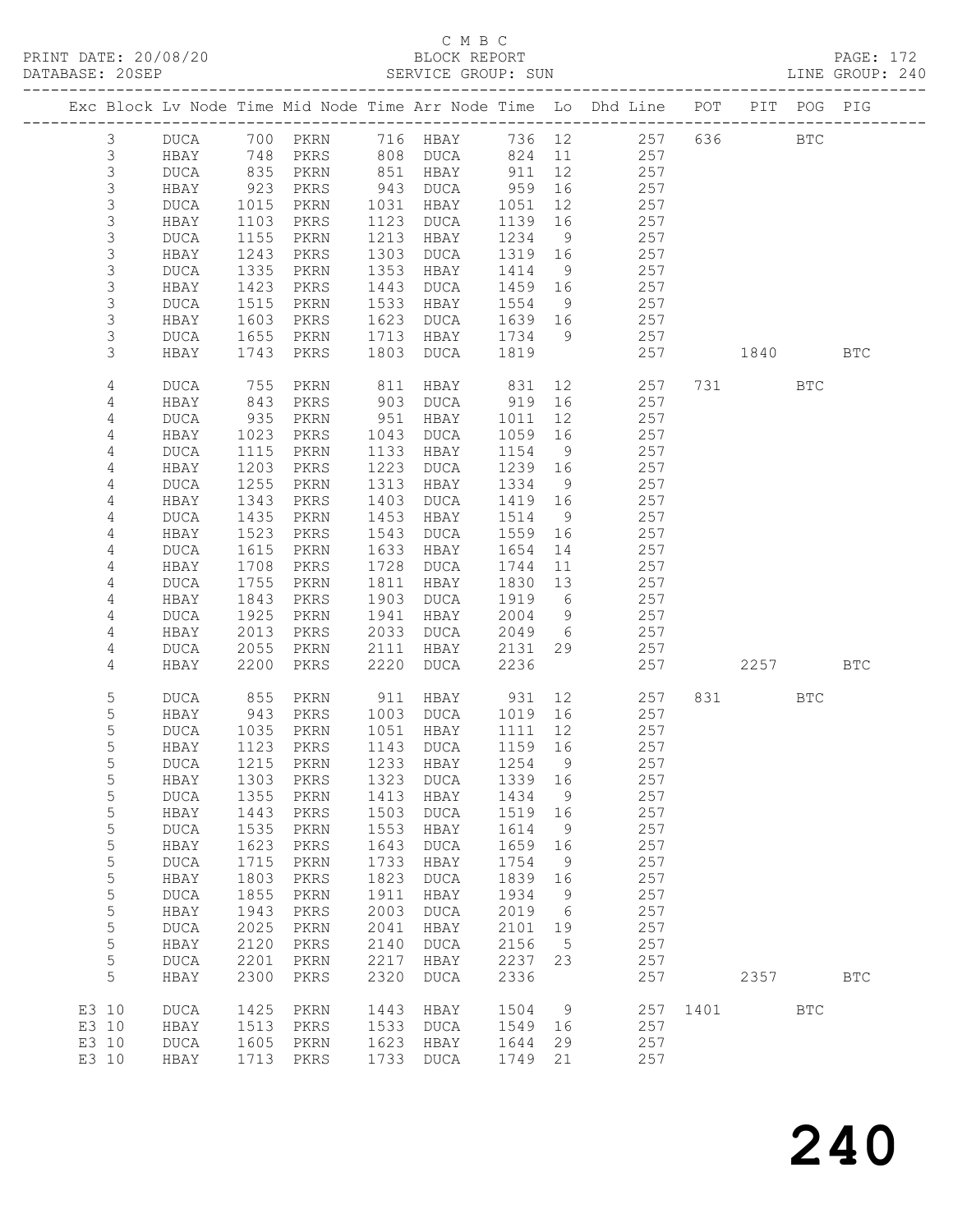### C M B C<br>BLOCK REPORT

PAGE: 173<br>LINE GROUP: 240

|          |              |                   |                                                                                         |      |                                        |         |                 | Exc Block Lv Node Time Mid Node Time Arr Node Time Lo Dhd Line POT |          | PIT POG PIG |              |
|----------|--------------|-------------------|-----------------------------------------------------------------------------------------|------|----------------------------------------|---------|-----------------|--------------------------------------------------------------------|----------|-------------|--------------|
|          |              |                   |                                                                                         |      |                                        |         |                 | E3 10 DUCA 1810 PKRN 1826 HBAY 1849 9 257                          |          |             |              |
|          |              |                   |                                                                                         |      |                                        |         |                 | E3 10 HBAY 1858 PKRS 1918 DUCA 1934 257 1955 BTC                   |          |             |              |
|          |              |                   |                                                                                         |      |                                        |         |                 |                                                                    |          |             |              |
| 11       | LOQU         |                   |                                                                                         |      | LVMT 601                               |         |                 | 24 N24                                                             | 527 BTC  |             |              |
| 11       | LVMT         |                   |                                                                                         |      |                                        | 705 15  |                 |                                                                    |          |             |              |
| 11       | STST         | 545<br>625<br>720 |                                                                                         |      | LVMT<br>MAGA 649 STST<br>15LO 744 LVMT | 758     | $7\overline{ }$ | $240$ $240$                                                        |          |             |              |
| 11       | LVMT         | 805               | MAGA                                                                                    |      | 829 STST                               | 848     | 12              | 240                                                                |          |             |              |
| 11       | STST         | 900               | 15LO                                                                                    |      | 926 LVMT                               | 940     | 10              | 240                                                                |          |             |              |
| 11       | LVMT         |                   | MAGA 1015 STST                                                                          |      |                                        | 1035    | 10              |                                                                    |          |             |              |
| 11       | STST         | 950<br>1045       | 15LO                                                                                    |      | 1114 LVMT                              | 1127 8  |                 | $\frac{240}{ }$<br>240                                             |          |             |              |
| 11       | LVMT         | 1135              | MAGA                                                                                    | 1201 | STST                                   | 1223    | 8 <sup>8</sup>  | 240                                                                |          |             |              |
| 11       | STST         | 1231              | EDRI                                                                                    | 1258 | MOGL                                   | 1307 0  |                 | 246                                                                |          |             |              |
| 11       | MOGL         | 1307              |                                                                                         |      | LOQU                                   | 1325 13 |                 | 249                                                                |          |             |              |
| 11       | LOQU         | $\frac{1}{1338}$  | CASB                                                                                    |      | 1359 GMSK                              | 1408    | 9               | 236                                                                |          |             |              |
| 11       | GMSK         | 1417              | CASB                                                                                    |      | 1424 LOQU                              | 1443 9  |                 | 236                                                                |          |             |              |
| 11       | LOQU         | 1452              | LNI5                                                                                    |      | 1500 PRRO                              | 1517 8  |                 | 230                                                                |          |             |              |
| 11       | PRRO         |                   | LS15                                                                                    |      | 1534 LOQU                              | 1543 11 |                 | 230                                                                |          |             |              |
| 11       | LOQU         | 1525<br>1554      | 29LO                                                                                    |      | 1609 LVMT                              | 1617 6  |                 | 229                                                                |          |             |              |
| 11       | LVMT         | 1623              | LO15                                                                                    |      | LOQU                                   | 1644 10 |                 | 229                                                                |          |             |              |
| 11       | LOQU         | 1654              | 29LO                                                                                    |      | 1709 LVMT                              | 1717 6  |                 | 229                                                                |          |             |              |
| 11       | LVMT         |                   | LO15                                                                                    |      | LOQU                                   | 1744 10 |                 |                                                                    |          |             |              |
| 11       | LOQU         | 1723<br>1754      | 29LO                                                                                    |      | 1809 LVMT                              | 1817 6  |                 | 229<br>229                                                         |          |             |              |
| 11       | LVMT         | 1823              | LO15                                                                                    |      | LOQU                                   | 1844    | 9               | 229                                                                |          |             |              |
| 11       |              | 1853              | 29LO                                                                                    |      | 1907 LVMT                              | 1914    |                 | 229                                                                |          |             |              |
|          | LOQU         |                   |                                                                                         |      |                                        | 1944    | 11<br>10        | 229                                                                |          |             |              |
| 11<br>11 | LVMT         | 1925<br>1954      |                                                                                         |      |                                        | 2014    | 12              | 229                                                                |          |             |              |
| 11       | LOQU         | 2026              | LO15                                                                                    |      | LOQU                                   |         |                 | 2044 21 229                                                        |          |             |              |
| 11       | LVMT         | 2105              |                                                                                         |      |                                        |         |                 | 2121 0 249                                                         |          |             |              |
| 11       | LOQU         | 2121              | MOGL<br>MAGA 2137 STST                                                                  |      |                                        | 2155 8  |                 | 246                                                                |          |             |              |
| 11       | MOGL<br>STST | 2203              | EDRI 2225 MOGL                                                                          |      |                                        | 2234 0  |                 | 246                                                                |          |             |              |
| 11       | MOGL         | 2234              |                                                                                         |      | LOQU                                   |         |                 | $2251$ 14 249                                                      |          |             |              |
| 11       | LOQU         | 2305              |                                                                                         |      | MOGL                                   | 2321    |                 | $0$ 249                                                            |          |             |              |
| 11       | MOGL         | 2321              |                                                                                         |      |                                        | 2355 8  |                 | 246                                                                |          |             |              |
| 11       |              | 2403              | MAGA 2337 STST<br>EDRI 2425 MOGL                                                        |      |                                        | 2434 0  |                 |                                                                    |          |             |              |
| 11       | STST<br>MOGL | 2434              |                                                                                         |      | LOQU                                   | 2449    |                 | 246<br>249                                                         | 2507 BTC |             |              |
|          |              |                   |                                                                                         |      |                                        |         |                 |                                                                    |          |             |              |
| 12       | STST         |                   |                                                                                         |      |                                        |         |                 | 600 15LO 624 LVMT 638 7 240                                        | 536 BTC  |             |              |
| 12       | LVMT         |                   |                                                                                         |      |                                        |         |                 |                                                                    |          |             |              |
| 12       | STST         |                   | 645 MAGA       709   STST        726   14<br>740   15LO       804   LVMT       818   17 |      |                                        |         |                 | 240<br>240                                                         |          |             |              |
|          | 12 LVMT      |                   | 835 MAGA 859 STST                                                                       |      |                                        | 918 12  |                 | 240                                                                |          |             |              |
| 12       | STST         | 930               | 15LO                                                                                    | 957  | LVMT                                   | 1010    | 10              | 240                                                                |          |             |              |
| 12       | LVMT         | 1020              | MAGA                                                                                    | 1045 | STST                                   | 1105    | 25              | 240                                                                |          |             |              |
| 12       | STST         | 1130              | 15LO                                                                                    | 1202 | LVMT                                   | 1215    | $5^{\circ}$     | 240                                                                |          |             |              |
| 12       | LVMT         | 1220              | MAGA                                                                                    | 1246 | $_{\footnotesize\rm STST}$             | 1308    | 22              | 240                                                                |          |             |              |
| 12       | STST         | 1330              | 15LO                                                                                    | 1404 | ${\rm LVMT}$                           | 1417    | 8 <sup>8</sup>  | 240                                                                |          |             |              |
| 12       | LVMT         | 1425              | MAGA                                                                                    | 1452 | $_{\footnotesize\rm STST}$             | 1516    | 15              | 240                                                                |          |             |              |
| 12       | STST         | 1531              | EDRI                                                                                    | 1558 | MOGL                                   | 1607    | $\overline{0}$  | 246                                                                |          |             |              |
| 12       | MOGL         | 1607              |                                                                                         |      | LOQU                                   | 1625    | 13              | 249                                                                |          |             |              |
| 12       | LOQU         | 1638              | CASB                                                                                    | 1656 | GMSK                                   | 1705    | 11              | 236                                                                |          |             |              |
| 12       | GMSK         | 1716              | CASB                                                                                    | 1723 | LOQU                                   | 1742    | - 9             | 236                                                                |          |             |              |
| 12       | LOQU         | 1751              | LN15                                                                                    | 1759 | PRRO                                   | 1816 11 |                 | 230                                                                |          |             |              |
| 12       | PRRO         | 1827              | LS15                                                                                    | 1834 | LOQU                                   | 1842    |                 | 230                                                                | 1900     |             | $_{\rm BTC}$ |
|          |              |                   |                                                                                         |      |                                        |         |                 |                                                                    |          |             |              |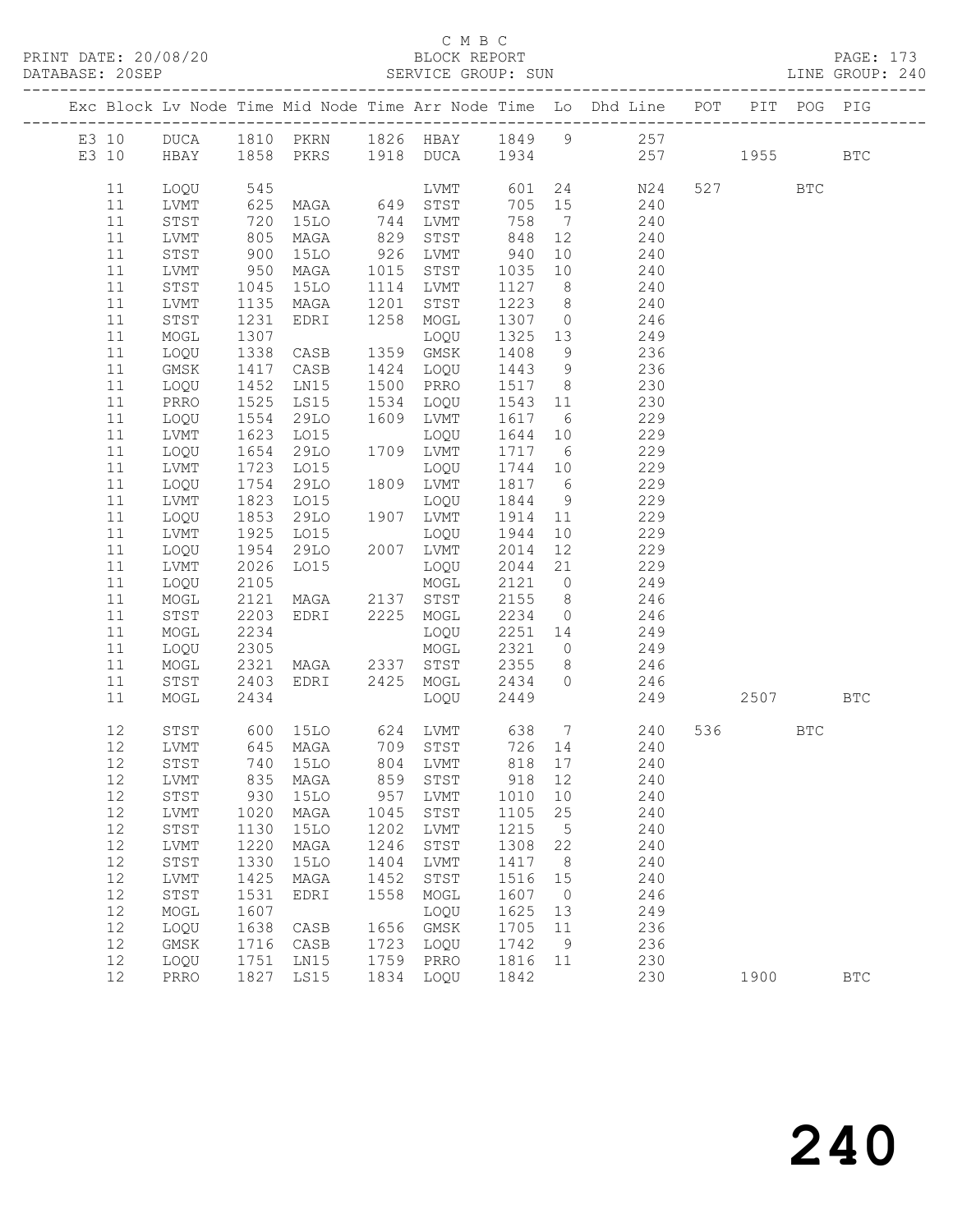### C M B C<br>BLOCK REPORT

PAGE: 174<br>LINE GROUP: 240

|    |      |              |                                                                                            |                                                  |                      |                | Exc Block Lv Node Time Mid Node Time Arr Node Time Lo Dhd Line POT PIT POG PIG |     |            |            |            |
|----|------|--------------|--------------------------------------------------------------------------------------------|--------------------------------------------------|----------------------|----------------|--------------------------------------------------------------------------------|-----|------------|------------|------------|
|    |      |              |                                                                                            |                                                  |                      |                | 13 LVMT 605 MAGA 629 STST 645 15 240                                           | 547 | <b>BTC</b> |            |            |
| 13 | STST |              | 700 15LO       724   LVMT        738     7<br>745   MAGA        809   STST        828   17 |                                                  | 738 7                |                | 240                                                                            |     |            |            |            |
| 13 | LVMT |              | 100 1510<br>745 MAGA<br>845 1510<br>935 MAGA                                               |                                                  |                      |                | 240                                                                            |     |            |            |            |
| 13 | STST |              |                                                                                            | 911 LVMT 925 10<br>1000 STST 1020 10             |                      |                | 240                                                                            |     |            |            |            |
| 13 | LVMT |              |                                                                                            |                                                  |                      |                | 240                                                                            |     |            |            |            |
| 13 | STST | 1030<br>1120 | <b>15LO</b>                                                                                | 1059 LVMT                                        | 1112 8<br>1207 23    |                | 240                                                                            |     |            |            |            |
| 13 | LVMT |              | MAGA                                                                                       | 1146 STST                                        |                      |                | 240                                                                            |     |            |            |            |
| 13 | STST | 1230         | <b>15LO</b>                                                                                | 1302 LVMT                                        | 1315                 | $5^{\circ}$    | 240                                                                            |     |            |            |            |
| 13 | LVMT | 1320<br>1430 | MAGA                                                                                       | 1347 STST                                        | 1411  19<br>1519  11 |                | 240                                                                            |     |            |            |            |
| 13 | STST |              | 15LO                                                                                       | 1505 LVMT                                        |                      |                | 240                                                                            |     |            |            |            |
| 13 | LVMT | 1530<br>1631 | MAGA 1557 STST<br>EDRI 1657 MOGL                                                           |                                                  | 1624                 | $\overline{7}$ | $\frac{240}{5}$                                                                |     |            |            |            |
| 13 | STST |              |                                                                                            |                                                  | 1706                 | $\overline{0}$ | 246                                                                            |     |            |            |            |
| 13 | MOGL | 1706         |                                                                                            | LOQU                                             | 1724                 | 9              | 249                                                                            |     |            |            |            |
| 13 | LOQU |              |                                                                                            | MOGL 1750 0                                      |                      |                | 249                                                                            |     |            |            |            |
| 13 | MOGL |              |                                                                                            |                                                  |                      |                | 246                                                                            |     | 1857       |            | <b>BTC</b> |
| 14 | LVMT | 607          |                                                                                            | STST 651                                         |                      | 5 <sup>5</sup> | N24                                                                            |     | 549        | <b>BTC</b> |            |
| 14 | STST | 656<br>742   | LOQU 721 LVMT                                                                              |                                                  | $736$ b<br>827 5     |                | N24                                                                            |     |            |            |            |
| 14 | LVMT |              |                                                                                            | STST                                             |                      |                | N24                                                                            |     |            |            |            |
| 14 | STST | 832          | 15LO 858 LVMT                                                                              |                                                  | 912                  | 8 <sup>8</sup> | 240                                                                            |     |            |            |            |
| 14 | LVMT |              |                                                                                            |                                                  | 1004 11<br>1056 9    |                | 240                                                                            |     |            |            |            |
| 14 | STST |              |                                                                                            |                                                  |                      |                | 240                                                                            |     |            |            |            |
| 14 | LVMT | 1105<br>1201 | MAGA 1131 STST<br>EDRI 1227 MOGL                                                           |                                                  | 1152 9<br>1236 0     |                | 240                                                                            |     |            |            |            |
| 14 | STST | 1201         |                                                                                            |                                                  |                      |                | 246                                                                            |     |            |            |            |
| 14 | MOGL | 1236         |                                                                                            | LOQU                                             | 1255 8               |                | 249                                                                            |     |            |            |            |
| 14 | LOQU |              |                                                                                            |                                                  | 1319                 | $\overline{0}$ | 249                                                                            |     |            |            |            |
| 14 | MOGL |              |                                                                                            |                                                  | 1358 17              |                | 246                                                                            |     |            |            |            |
| 14 | STST |              | 1415 15LO   1450 LVMT   1504  11<br>1515 MAGA   1542  STST   1608  10                      |                                                  |                      |                | 240                                                                            |     |            |            |            |
| 14 | LVMT |              |                                                                                            |                                                  |                      |                | 240                                                                            |     |            |            |            |
| 14 | STST | 1618<br>1712 | 15LO 1653 LVMT                                                                             |                                                  | 1707 5<br>1807 26    |                | 240                                                                            |     |            |            |            |
| 14 | LVMT | 1712         | MAGA                                                                                       | 1738 STST                                        |                      |                | 240                                                                            |     |            |            |            |
| 14 | STST | 1833         | EDRI                                                                                       | 1856 MOGL                                        | 1905                 | $\overline{0}$ | 246                                                                            |     |            |            |            |
| 14 | MOGL | 1905<br>1933 |                                                                                            | LOQU                                             | 1923 10<br>1955 8    |                | 249                                                                            |     |            |            |            |
| 14 | LOOU |              |                                                                                            |                                                  |                      |                | 228                                                                            |     |            |            |            |
| 14 | UNDE | 2003         | GB15                                                                                       | 2015 LOQU<br>2047 LVMT                           | 2026                 | 8 <sup>8</sup> | 228                                                                            |     |            |            |            |
| 14 | LOQU | 2034         | 29LO                                                                                       |                                                  | 2054 12              |                | 229                                                                            |     |            |            |            |
| 14 | LVMT | 2106         | LO15                                                                                       | LOQU                                             | 2124                 | 9              | 229                                                                            |     |            |            |            |
| 14 | LOQU | 2133         | 15GB                                                                                       | UNDE                                             | 2155 8<br>2225 8     |                | 228                                                                            |     |            |            |            |
| 14 | UNDE | 2203         | GB15                                                                                       | 2215 LOQU                                        |                      |                | 228                                                                            |     |            |            |            |
| 14 | LOQU | 2233         | 15GB                                                                                       | UNDE 2255<br>2315 LOQU 2325                      |                      | 8 <sup>8</sup> | 228<br>228                                                                     |     |            |            |            |
| 14 | UNDE | 2303         | GB15                                                                                       |                                                  |                      | 9              |                                                                                |     |            |            |            |
| 14 | LOQU | 2334         | LN15                                                                                       | 2341 PRRO 2355 19                                |                      |                | 230                                                                            |     |            |            |            |
| 14 | PRRO |              | 2414 LS15<br>2434 LN15                                                                     | 2420 LOQU     2426    8<br>2441   PRRO      2454 |                      |                | 230<br>230                                                                     |     |            |            |            |
| 14 | LOQU |              |                                                                                            |                                                  |                      |                |                                                                                |     | 2514       |            | <b>BTC</b> |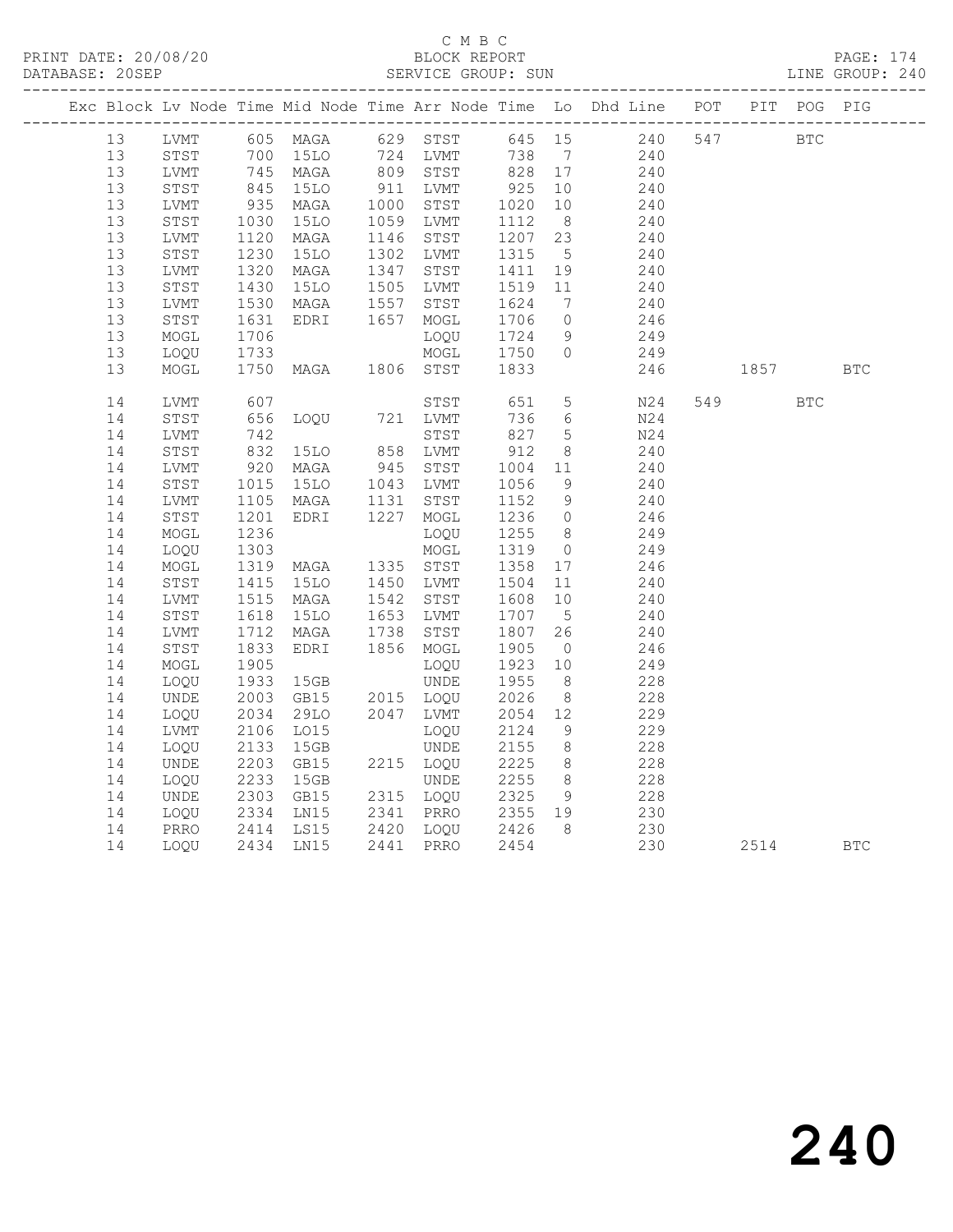## C M B C<br>BLOCK REPORT

PAGE: 175<br>LINE GROUP: 240

|    |              |                        |                                  |      |                            |                  |                 | Exc Block Lv Node Time Mid Node Time Arr Node Time Lo Dhd Line POT PIT POG PIG    |     |         |              |              |
|----|--------------|------------------------|----------------------------------|------|----------------------------|------------------|-----------------|-----------------------------------------------------------------------------------|-----|---------|--------------|--------------|
| 15 |              |                        |                                  |      |                            |                  |                 | STST 620 15LO 644 LVMT 658 7 240                                                  | 556 |         | $_{\rm BTC}$ |              |
| 15 | LVMT         |                        |                                  |      | 729 STST                   |                  |                 | 748 12 240                                                                        |     |         |              |              |
| 15 | STST         |                        |                                  |      |                            |                  |                 |                                                                                   |     |         |              |              |
| 15 | LVMT         |                        | 705 MAGA<br>800 15LO<br>850 MAGA |      | 824 LVMT<br>914 STST       | 838 12<br>933 12 |                 | $\frac{1}{2}$ 40                                                                  |     |         |              |              |
| 15 | STST         | 945                    | 15LO 1012 LVMT                   |      |                            | 1025             | 10              | 240                                                                               |     |         |              |              |
|    |              |                        |                                  |      |                            |                  |                 |                                                                                   |     |         |              |              |
| 15 | LVMT         | 1035                   | MAGA                             | 1100 | STST                       | 1120             | 11              | 240                                                                               |     |         |              |              |
| 15 | STST         | 1131                   | EDRI 1157 MOGL                   |      |                            | 1206             |                 | $\begin{array}{ccc} 0 & \hspace{1.5cm} 246 \\ 8 & \hspace{1.5cm} 249 \end{array}$ |     |         |              |              |
| 15 | MOGL         | 1206                   |                                  |      | LOQU                       | 1225             |                 |                                                                                   |     |         |              |              |
| 15 | LOQU         | 1233                   |                                  |      | MOGL                       | 1249             |                 | $0$ 249                                                                           |     |         |              |              |
| 15 | MOGL         | 1249                   | MAGA                             |      | 1305 STST                  | 1328             | 17              | 246                                                                               |     |         |              |              |
| 15 | STST         | 1345<br>1445           | 15LO                             |      | 1419 LVMT                  | 1432             | 13              | 240                                                                               |     |         |              |              |
| 15 | LVMT         |                        | MAGA                             | 1512 | STST                       | 1536 18          |                 | 240                                                                               |     |         |              |              |
| 15 | STST         | 1554                   | 15LO                             | 1628 | LVMT                       | 1643             | $5\overline{)}$ | 240                                                                               |     |         |              |              |
| 15 | LVMT         | 1648                   | MAGA                             | 1715 | STST                       | 1745 17          |                 | 240                                                                               |     |         |              |              |
| 15 | STST         | 1802                   | EDRI 1825 MOGL                   |      |                            | 1834             | $\overline{0}$  | 246                                                                               |     |         |              |              |
| 15 | MOGL         | 1834                   |                                  |      | LOQU                       | 1852 12          |                 | 249                                                                               |     |         |              |              |
| 15 | LOQU         | 1904                   |                                  |      | MOGL                       | 1920             | $\overline{0}$  | 249                                                                               |     |         |              |              |
| 15 | MOGL         | 1920                   | MAGA 1936 STST                   |      |                            | 1958             |                 | 246                                                                               |     | 2022    |              | $_{\rm BTC}$ |
| 16 | STST         | 640                    | <b>15LO</b>                      |      |                            |                  |                 | 704 LVMT 718 7 240                                                                |     | 616 BTC |              |              |
| 16 | LVMT         | 725                    | MAGA                             | 749  | STST                       | 808              |                 | 7 240                                                                             |     |         |              |              |
| 16 | STST         | 815                    | <b>15LO</b>                      | 839  | LVMT                       | 853 12           |                 | 240                                                                               |     |         |              |              |
| 16 | LVMT         | 905                    | MAGA                             | 930  | STST                       | 949              | 11              | 240                                                                               |     |         |              |              |
| 16 | STST         | 1000                   | 15LO                             | 1028 | LVMT                       | 1041             | 9               | 240                                                                               |     |         |              |              |
| 16 |              | 1050                   |                                  | 1115 | STST                       | 1135             | 25              | 240                                                                               |     |         |              |              |
|    | LVMT         |                        | MAGA                             |      |                            |                  |                 |                                                                                   |     |         |              |              |
| 16 | STST         | 1200                   | 15LO                             | 1232 | LVMT                       | 1245             | $5^{\circ}$     | 240                                                                               |     |         |              |              |
| 16 | LVMT         | 1250                   | MAGA                             | 1317 | STST                       | 1340             | 20              | 240                                                                               |     |         |              |              |
| 16 | STST         | 1400                   | 15LO                             | 1435 | LVMT                       | 1449 11          |                 | $\frac{240}{ }$                                                                   |     |         |              |              |
| 16 | LVMT         | 1500                   | MAGA                             | 1527 | STST                       | 1553 8           |                 | 240                                                                               |     |         |              |              |
| 16 | STST         | 1601                   | EDRI                             | 1628 | MOGL                       | 1637 0           |                 | 246                                                                               |     |         |              |              |
| 16 | MOGL         | 1637                   |                                  |      | LOQU                       | 1655             | 13              | 249                                                                               |     |         |              |              |
| 16 | LOQU         | 1708                   | CASB                             |      | 1724 GMSK                  | 1733 13          |                 | 236                                                                               |     |         |              |              |
| 16 | GMSK         | 1746                   | CASB                             |      | 1753 LOQU                  | 1812             | 9               | 236                                                                               |     |         |              |              |
| 16 | LOQU         | 1821                   | LN15                             | 1829 | PRRO                       | 1845 12          |                 | 230                                                                               |     |         |              |              |
| 16 | PRRO         | 1857                   | LS15                             | 1904 | LOQU                       | 1912             | 10              | 230                                                                               |     |         |              |              |
| 16 | LOQU         | $1922$<br>1957<br>2022 | LN15                             | 1929 | PRRO                       | 1944             | 13              | 230                                                                               |     |         |              |              |
| 16 | PRRO         |                        | LS15                             |      | 2004 LOQU                  | 2011 11          |                 | 230                                                                               |     |         |              |              |
| 16 | LOQU         | 2022                   | LN15                             |      | 2029 PRRO 2044 13          |                  |                 | 230                                                                               |     |         |              |              |
| 16 | PRRO         |                        | 2057 LS15                        |      | 2104 LOQU                  | 2111             |                 | 230                                                                               |     | 2129    |              | <b>BTC</b>   |
| 17 | LVMT         | 820                    | MAGA                             | 844  | STST                       | 903              | 12              | 240                                                                               | 802 |         | <b>BTC</b>   |              |
| 17 | ${\tt STST}$ | 915                    | <b>15LO</b>                      | 941  | LVMT                       | 955              | 10              | 240                                                                               |     |         |              |              |
| 17 | LVMT         | 1005                   | MAGA                             | 1030 | STST                       | 1050             | 11              | 240                                                                               |     |         |              |              |
| 17 | ${\tt STST}$ | 1101                   | EDRI                             | 1127 | MOGL                       | 1136             | $\circ$         | 246                                                                               |     |         |              |              |
| 17 | MOGL         | 1136                   |                                  |      | LOQU                       | 1155             | 8               | 249                                                                               |     |         |              |              |
| 17 | LOQU         | 1203                   |                                  |      | MOGL                       | 1219             | $\circ$         | 249                                                                               |     |         |              |              |
| 17 |              | 1219                   |                                  | 1235 | STST                       | 1258             |                 | 246                                                                               |     |         |              |              |
|    | MOGL         |                        | MAGA                             |      |                            |                  | 17              |                                                                                   |     |         |              |              |
| 17 | ${\tt STST}$ | 1315                   | 15LO                             | 1347 | LVMT                       | 1400             | 5               | 240                                                                               |     |         |              |              |
| 17 | LVMT         | 1405                   | MAGA                             | 1432 | STST                       | 1456             | 5               | 240                                                                               |     |         |              |              |
| 17 | ${\tt STST}$ | 1501                   | EDRI                             | 1528 | MOGL                       | 1537             | 0               | 246                                                                               |     |         |              |              |
| 17 | MOGL         | 1537                   |                                  |      | LOQU                       | 1555             | 7               | 249                                                                               |     |         |              |              |
| 17 | LOQU         | 1602                   | 15GB                             |      | <b>UNDE</b>                | 1628             | 6               | 228                                                                               |     |         |              |              |
| 17 | UNDE         | 1634                   | GB15                             | 1647 | LOQU                       | 1658             | 5               | 228                                                                               |     |         |              |              |
| 17 | LOQU         | 1703                   |                                  |      | MOGL                       | 1720             | 0               | 249                                                                               |     |         |              |              |
| 17 | MOGL         | 1720                   | MAGA                             | 1736 | STST                       | 1803             | 15              | 246                                                                               |     |         |              |              |
| 17 | ${\tt STST}$ | 1818                   | 15LO                             | 1851 | LVMT                       | 1904             | 8               | 240                                                                               |     |         |              |              |
| 17 | LVMT         | 1912                   | MAGA                             | 1936 | $_{\footnotesize\rm STST}$ | 2000             | $10$            | 240                                                                               |     |         |              |              |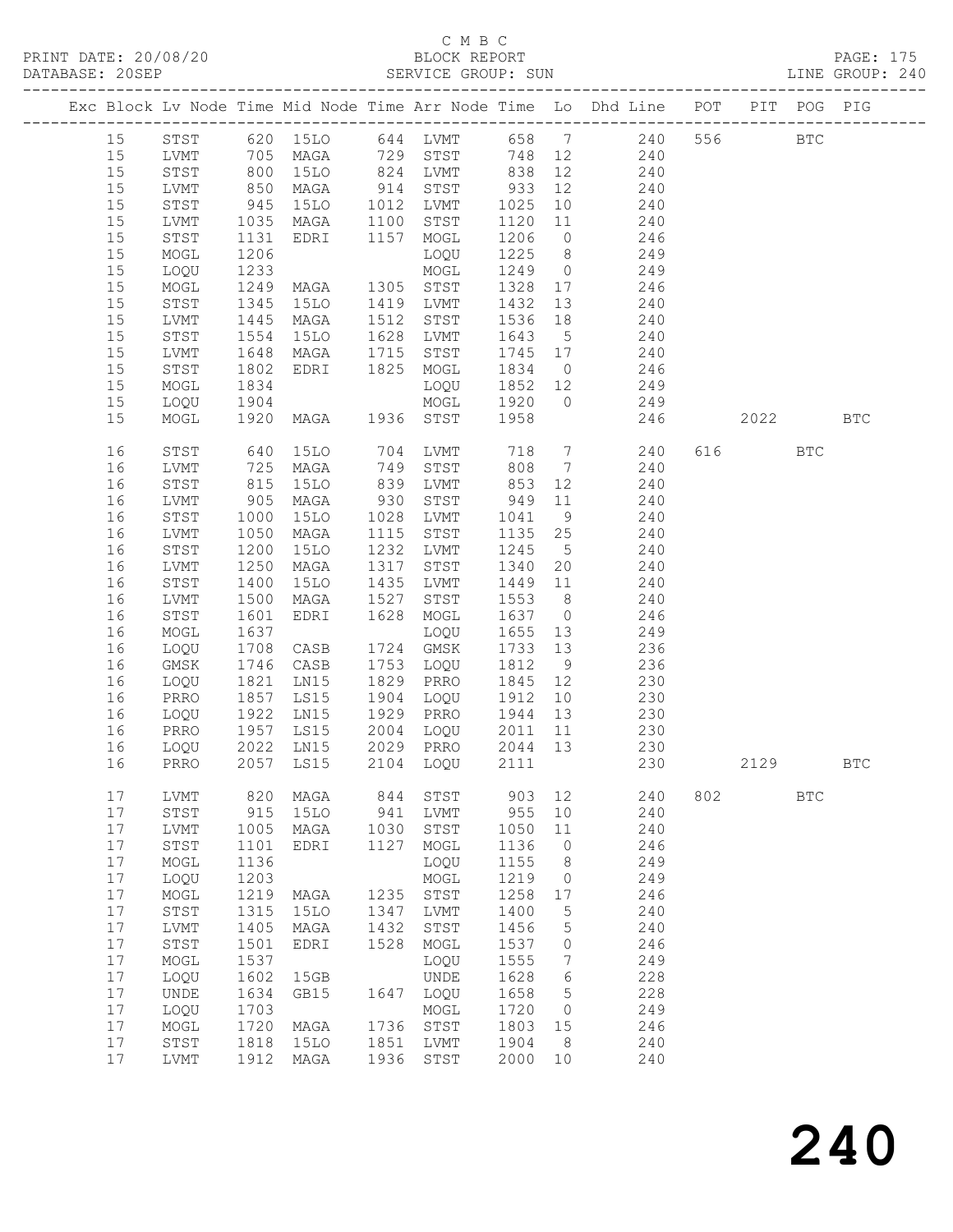### C M B C<br>BLOCK REPORT

PAGE: 176<br>LINE GROUP: 240

|  |          |                             |              | Exc Block Lv Node Time Mid Node Time Arr Node Time Lo Dhd Line POT PIT POG PIG |              |                  |              |                 |                 |            |      |          |            |              |
|--|----------|-----------------------------|--------------|--------------------------------------------------------------------------------|--------------|------------------|--------------|-----------------|-----------------|------------|------|----------|------------|--------------|
|  | 17       | STST                        |              | 2010 15LO 2037 LVMT 2050 10 240                                                |              |                  |              |                 |                 |            |      |          |            |              |
|  | 17       | LVMT                        |              | 2100 MAGA 2123 STST                                                            |              |                  | 2142         |                 | 240             |            |      | 2206     |            | $_{\rm BTC}$ |
|  |          |                             |              |                                                                                |              |                  |              |                 |                 |            |      |          |            |              |
|  | 18       | PBEX                        | 817          | LN15                                                                           | 830          | GMSK             | 849 16       |                 |                 | 232        |      | 805 BTC  |            |              |
|  | 18       | GMSK                        | 905          | CASB                                                                           |              | 912 LOQU         | 929          | $5^{\circ}$     | 236             |            |      |          |            |              |
|  | 18       | LOQU                        | 934          | 29LO                                                                           |              | 946 LVMT         | 953          | 10              |                 | 229        |      |          |            |              |
|  | 18       | LVMT                        | 1003         | L015                                                                           |              | LOQU             | 1026         | 8               |                 | 229        |      |          |            |              |
|  | 18       | LOQU                        | 1034         | 29LO                                                                           |              | 1049 LVMT        | 1056         | $7\overline{ }$ |                 | 229        |      |          |            |              |
|  | 18       | LVMT                        | 1103         | L015                                                                           |              | LOQU             | 1126         | $\overline{7}$  | 229             |            |      |          |            |              |
|  | 18       | LOQU                        | 1133         |                                                                                |              | MOGL             | 1149         | $\overline{0}$  |                 | 249        |      |          |            |              |
|  | 18       | MOGL                        | 1149         | MAGA                                                                           |              | 1205 STST        | 1228 17      |                 |                 | 246        |      |          |            |              |
|  | 18       | STST                        | 1245         | 15LO                                                                           |              | 1317 LVMT        | 1330         | $5\overline{)}$ |                 | 240        |      |          |            |              |
|  | 18       | LVMT                        | 1335         | MAGA                                                                           | 1402         | STST             | 1426         | $5\overline{)}$ | 240             |            |      |          |            |              |
|  | 18       | STST                        | 1431         | EDRI                                                                           | 1458         | MOGL             | 1507         | $\overline{0}$  | 246             |            |      |          |            |              |
|  | 18       | MOGL                        | 1507         |                                                                                |              | LOQU             | 1525         | 8 <sup>8</sup>  |                 | 249        |      |          |            |              |
|  | 18       | LOQU                        | 1533         |                                                                                |              | MOGL             | 1550         | $\overline{0}$  |                 | 249        |      |          |            |              |
|  | 18       | MOGL                        | 1550         | MAGA                                                                           |              | 1606 STST        | 1634         | 8 <sup>8</sup>  | 246             |            |      |          |            |              |
|  | 18       | STST                        | 1642         | <b>15LO</b>                                                                    | 1717         | LVMT             | 1731         | $5\overline{)}$ | 240             |            |      |          |            |              |
|  | 18       | LVMT                        | 1736         | MAGA                                                                           | 1802         | STST             | 1831         | 14              |                 | 240        |      |          |            |              |
|  | 18       | STST                        | 1845         | 15LO                                                                           | 1915         | LVMT             | 1928         | 8 <sup>8</sup>  |                 | 240        |      |          |            |              |
|  | 18       | LVMT                        | 1936         | MAGA                                                                           | 2000         | STST             | 2024         | $6\overline{6}$ | 240             |            |      |          |            |              |
|  | 18       | STST                        | 2030         | 15LO                                                                           | 2056         | LVMT             | 2109         | 11              | 240             |            |      |          |            |              |
|  | 18       | LVMT                        | 2120         | MAGA                                                                           | 2143         | STST             | 2202         | 8 <sup>8</sup>  |                 | 240        |      |          |            |              |
|  | 18       | STST                        | 2210         | 15LO                                                                           |              | 2236 LVMT        | 2249         | 11              |                 | 240        |      |          |            |              |
|  | 18       | LVMT                        | 2300         |                                                                                |              | LS15             | 2313         | 14              | 5 240           |            |      |          |            |              |
|  | 18       | LOQU                        | 2332         |                                                                                |              | HODM             | 2400         | $5^{\circ}$     |                 | N24        |      |          |            |              |
|  | 18       | HODM                        | 2405         | LOQU 2435 LVMT                                                                 |              |                  | 2454         | $5\overline{)}$ |                 | N24        |      |          |            |              |
|  | 18       | LVMT                        | 2459         | HODM<br>LOQU 2615 LVMT                                                         |              |                  | 2540         | $5\phantom{.0}$ |                 | N24        |      |          |            |              |
|  | 18       | HODM                        | 2545         |                                                                                |              |                  | 2634 17      |                 | 23 N24          |            |      |          |            |              |
|  | 18       | HODM                        | 2714         | LOQU                                                                           | 2744         | LVMT             | 2803         |                 |                 | N24        |      | 2823     |            | $_{\rm BTC}$ |
|  | 19       | STST                        | 1100         | 15LO                                                                           |              | 1130 LVMT        | 1143         |                 | $7\overline{ }$ |            |      | 240 1036 | <b>BTC</b> |              |
|  | 19       | LVMT                        | 1150         | MAGA                                                                           | 1216         | STST             | 1238         | 22              |                 | 240        |      |          |            |              |
|  | 19       | STST                        | 1300         | 15LO                                                                           | 1332         | LVMT             | 1345         | $5^{\circ}$     |                 | 240        |      |          |            |              |
|  | 19       | LVMT                        | 1350         | MAGA                                                                           | 1417         | STST             | 1441         | 19              |                 | 240        |      |          |            |              |
|  | 19       | STST                        | 1500         | 15LO                                                                           | 1535         | LVMT             | 1549 11      |                 |                 | 240        |      |          |            |              |
|  | 19       | LVMT                        | 1600         | MAGA                                                                           |              | 1627 STST        | 1654 7       |                 |                 | 240        |      |          |            |              |
|  | 19       | STST                        | 1701         | EDRI 1727 MOGL                                                                 |              |                  | 1736 0       |                 | 246             |            |      |          |            |              |
|  | 19       | MOGL                        | 1736         |                                                                                |              | LOQU             | 1754 10      |                 |                 | 249        |      |          |            |              |
|  |          | 19 LOQU 1804 CASB           |              |                                                                                |              | 1819 GMSK 1828 5 |              |                 |                 | 236        |      |          |            |              |
|  | 19       | GMSK                        | 1833         | CASB                                                                           | 1840         | LOQU             | 1858         | 6               |                 | 236        |      |          |            |              |
|  | 19       | LOQU                        | 1904         | CASB                                                                           | 1918         | GMSK             | 1927         | 11              |                 | 236        |      |          |            |              |
|  | 19<br>19 | GMSK                        | 1938<br>2020 | LS15<br>LN15                                                                   | 1958<br>2033 | PBEX             | 2012<br>2054 | 8               |                 | 232<br>232 |      |          |            |              |
|  | 19       | ${\tt PBEX}$<br>$\rm{GMSK}$ | 2108         | LS15                                                                           | 2127         | GMSK<br>PBEX     | 2140         | 14<br>10        |                 | 232        |      |          |            |              |
|  | 19       | ${\tt PBEX}$                | 2150         | LN15                                                                           | 2203         | <b>GMSK</b>      | 2224         | 9               |                 | 232        |      |          |            |              |
|  | 19       | GMSK                        | 2233         | CASB                                                                           | 2240         | LOQU             | 2257         | 7               |                 | 236        |      |          |            |              |
|  | 19       | LOQU                        | 2304         | $\mathtt{CASE}$                                                                | 2316         | GMSK             | 2322         |                 |                 | 236        |      | 2344     |            | $_{\rm BTC}$ |
|  | 21       |                             |              |                                                                                | 1604         |                  |              |                 |                 |            | 1506 |          | <b>BTC</b> |              |
|  | 21       | ${\tt STST}$<br>LVMT        | 1530<br>1624 | <b>15LO</b><br>MAGA                                                            | 1651         | LVMT<br>STST     | 1619<br>1721 | 5<br>10         |                 | 240<br>240 |      |          |            |              |
|  | 21       | STST                        | 1731         | EDRI                                                                           | 1757         | MOGL             | 1806         | $\circ$         |                 | 246        |      |          |            |              |
|  | 21       | MOGL                        | 1806         |                                                                                |              | LOQU             | 1824         | 10              |                 | 249        |      |          |            |              |
|  | 21       | LOQU                        | 1834         | CASB                                                                           | 1849         | $\rm{GMSK}$      | 1858         | 5               |                 | 236        |      |          |            |              |
|  | 21       | GMSK                        | 1903         | CASB                                                                           | 1910         | LOQU             | 1928         |                 |                 | 236        |      | 1946     |            | $_{\rm BTC}$ |
|  |          |                             |              |                                                                                |              |                  |              |                 |                 |            |      |          |            |              |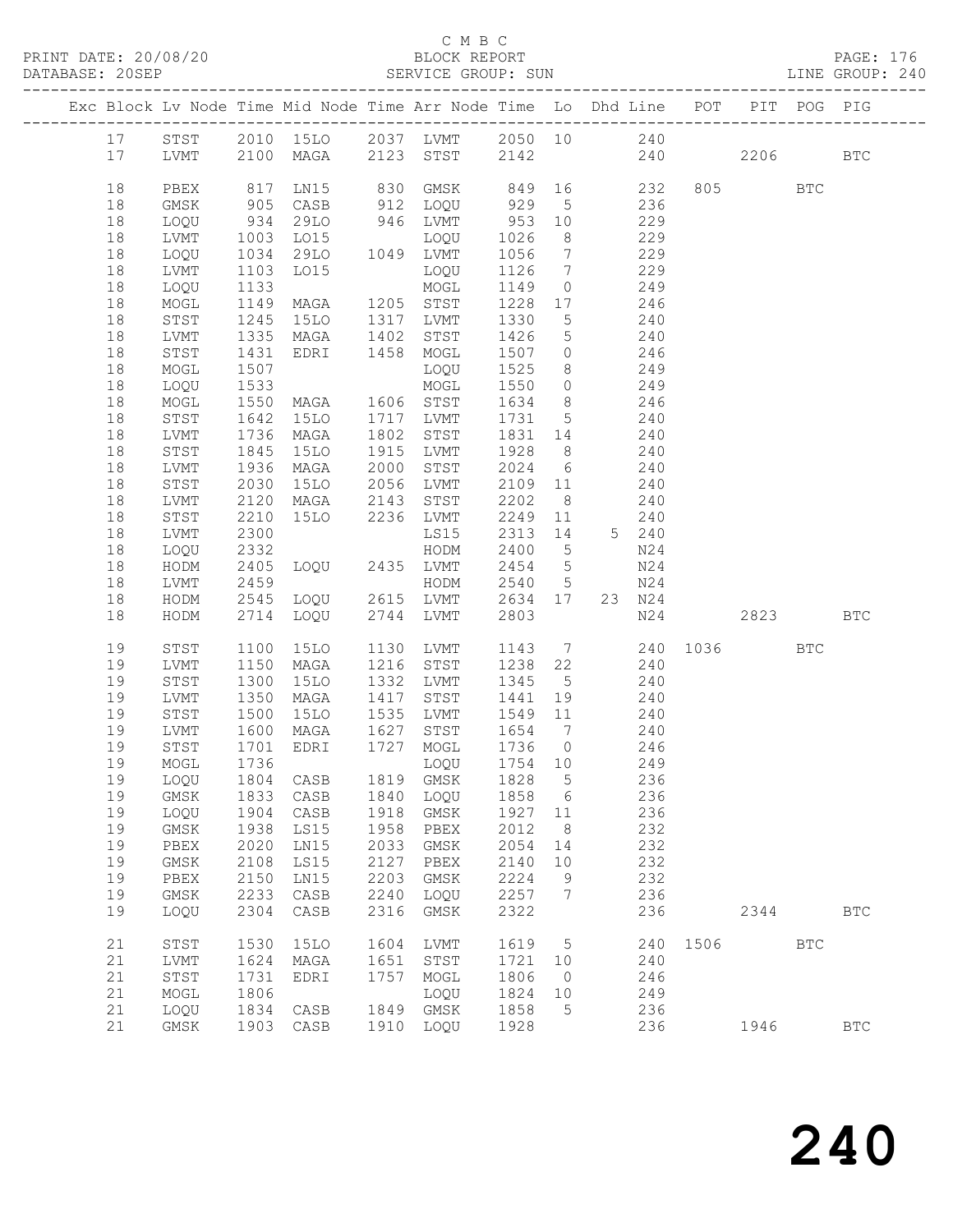| DAIADAJE. ZVJET |      |      |      |      | OLINVICH GRUUF. DUN |      |               |                                                                |          |      |     | LIND UNVUL. 47V |
|-----------------|------|------|------|------|---------------------|------|---------------|----------------------------------------------------------------|----------|------|-----|-----------------|
|                 |      |      |      |      |                     |      |               | Exc Block Ly Node Time Mid Node Time Arr Node Time Lo Dhd Line | POT      | PIT  | POG | PIG             |
| 22              | STST | 1609 | 15LO | 1644 | LVMT                | 1658 | $\mathcal{L}$ |                                                                | 240 1545 |      | BTC |                 |
| 22              | LVMT | 1703 | MAGA | 1729 | STST                | 1758 | -8            | 240                                                            |          |      |     |                 |
| 22              | STST | 1806 | 15LO | 1839 | LVMT                | 1852 | -8            | 240                                                            |          |      |     |                 |
| 22              | LVMT | 1900 | MAGA | 1924 | STST                | 1948 | -15           | 240                                                            |          |      |     |                 |
| 22              | STST | 2003 | EDRI | 2025 | MOGL                | 2034 |               | 246                                                            |          |      |     |                 |
| 22              | MOGL | 2034 |      |      | LOOU                | 2052 | 12            | 249                                                            |          |      |     |                 |
| 22              | LOOU | 2104 | CASB | 2118 | GMSK                | 2127 | -11           | 236                                                            |          |      |     |                 |
| 22              | GMSK | 2138 | LS15 | 2157 | PBEX                | 2210 |               | 232                                                            |          | 2220 |     | BTC             |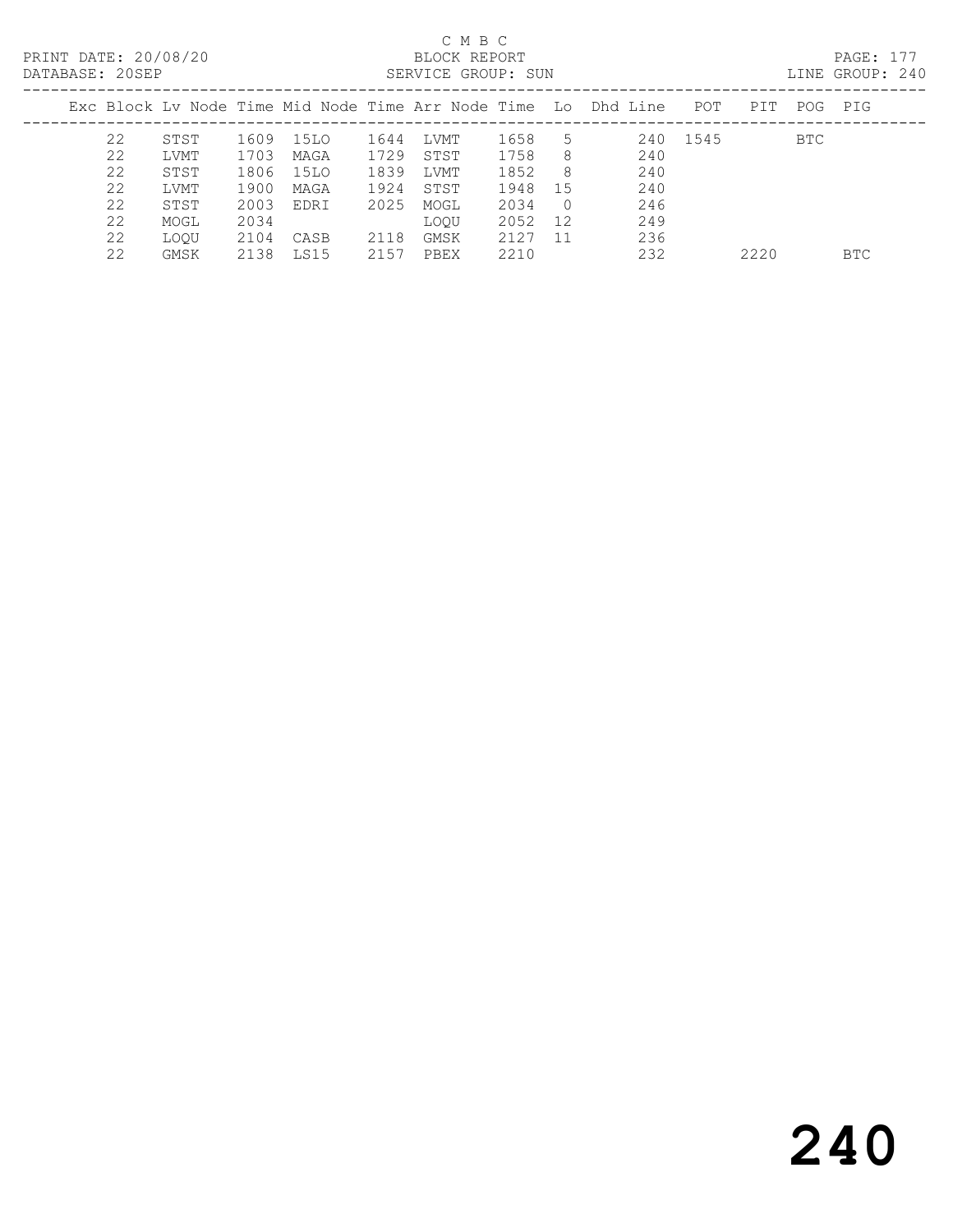| PRINT DATE: 20/08/20<br>BLOCK REPORT BLOCK PERT<br>DATABASE: 20SEP SERVICE GROUP: SUN LINE GROUP: 802 |         |             |      | C M B C |                        |                  |                 |                                                                                                                                                                                                                                                                                                                                                                                                                                    |         |            |            |
|-------------------------------------------------------------------------------------------------------|---------|-------------|------|---------|------------------------|------------------|-----------------|------------------------------------------------------------------------------------------------------------------------------------------------------------------------------------------------------------------------------------------------------------------------------------------------------------------------------------------------------------------------------------------------------------------------------------|---------|------------|------------|
|                                                                                                       |         |             |      |         |                        |                  |                 | BTC Burnaby Depot Burnaby CAPT CAPILANO UNIVERSITY<br>PEEX PHIBBS EXCHANGE PERS PARK ROYAL SOUTH                                                                                                                                                                                                                                                                                                                                   |         |            |            |
|                                                                                                       |         |             |      |         |                        |                  |                 | Exc Block Lv Node Time Mid Node Time Arr Node Time Lo Dhd Line POT PIT POG PIG                                                                                                                                                                                                                                                                                                                                                     |         |            |            |
|                                                                                                       |         | 31 PBEX 522 |      |         |                        |                  |                 | PKRS 555 5 R2 510 BTC                                                                                                                                                                                                                                                                                                                                                                                                              |         |            |            |
|                                                                                                       | 31 PKRS |             |      |         | 600 PBEX 633 7         |                  |                 | R2                                                                                                                                                                                                                                                                                                                                                                                                                                 |         |            |            |
|                                                                                                       | 31      | PBEX        | 640  |         | PKRS<br>PBEX           |                  |                 | $713$ 12<br>R <sub>2</sub>                                                                                                                                                                                                                                                                                                                                                                                                         |         |            |            |
|                                                                                                       | 31      | PKRS        | 725  |         | PBEX                   | 758              | 12              | R <sub>2</sub>                                                                                                                                                                                                                                                                                                                                                                                                                     |         |            |            |
|                                                                                                       | 31      | PBEX        | 810  |         | PKRS 843               |                  |                 | 12<br>R2                                                                                                                                                                                                                                                                                                                                                                                                                           |         |            |            |
|                                                                                                       | 31      | PKRS        | 855  |         | <b>Example 18 PBEX</b> | 928              |                 | 12 and $\overline{a}$<br>R <sub>2</sub>                                                                                                                                                                                                                                                                                                                                                                                            |         |            |            |
|                                                                                                       | 31      | PBEX        | 940  |         | PKRS                   | 1017             |                 | $8 - 1$<br>R2                                                                                                                                                                                                                                                                                                                                                                                                                      |         |            |            |
|                                                                                                       | 31      | PKRS        | 1025 |         | PBEX                   | 1102             |                 |                                                                                                                                                                                                                                                                                                                                                                                                                                    |         |            |            |
|                                                                                                       | 31      | PBEX        | 1120 |         | PKRS                   | 1157             |                 | $\begin{array}{ccc} 18 & & \phantom{0} & \phantom{00} & \phantom{00} & \phantom{00} & \phantom{00} & \phantom{00} & \phantom{00} & \phantom{00} & \phantom{00} & \phantom{00} & \phantom{00} & \phantom{00} & \phantom{00} & \phantom{00} & \phantom{00} & \phantom{00} & \phantom{00} & \phantom{00} & \phantom{00} & \phantom{00} & \phantom{00} & \phantom{00} & \phantom{00} & \phantom{00} & \phantom{00} & \phantom{00} & \$ |         |            |            |
|                                                                                                       | 31      | PKRS        | 1205 |         | PBEX                   | 1242             |                 | 18 18<br>R <sub>2</sub>                                                                                                                                                                                                                                                                                                                                                                                                            |         |            |            |
|                                                                                                       | 31      | PBEX        | 1300 |         | PKRS                   | 1337             |                 | R <sub>2</sub><br>$8 - 8$                                                                                                                                                                                                                                                                                                                                                                                                          |         |            |            |
|                                                                                                       | 31      | PKRS        | 1345 |         | PBEX                   | 1422             |                 |                                                                                                                                                                                                                                                                                                                                                                                                                                    |         |            |            |
|                                                                                                       | 31      | PBEX        | 1440 |         | PKRS                   | 1517             |                 | $\begin{array}{ccc} 18 & & \phantom{0} & \phantom{00} & \phantom{00} & \phantom{00} & \phantom{00} & \phantom{00} & \phantom{00} & \phantom{00} & \phantom{00} & \phantom{00} & \phantom{00} & \phantom{00} & \phantom{00} & \phantom{00} & \phantom{00} & \phantom{00} & \phantom{00} & \phantom{00} & \phantom{00} & \phantom{00} & \phantom{00} & \phantom{00} & \phantom{00} & \phantom{00} & \phantom{00} & \phantom{00} & \$ |         |            |            |
|                                                                                                       | 31      | PKRS        | 1525 |         | PBEX                   | 1602             |                 | 18 18<br>R2                                                                                                                                                                                                                                                                                                                                                                                                                        |         |            |            |
|                                                                                                       | 31      | PBEX        | 1620 |         | PKRS                   | 1657             |                 | $8 - 8$<br>R2                                                                                                                                                                                                                                                                                                                                                                                                                      |         |            |            |
|                                                                                                       | 31      | PKRS        | 1705 |         | PBEX                   | 1742             |                 | $\begin{array}{ccc} 18 & & \phantom{0}\mathsf{R2} \\ 8 & & \phantom{0}\mathsf{R2} \end{array}$                                                                                                                                                                                                                                                                                                                                     |         |            |            |
|                                                                                                       | 31      | PBEX        | 1800 |         | PKRS                   | <sup>1</sup> 837 | 8 <sup>8</sup>  | R2                                                                                                                                                                                                                                                                                                                                                                                                                                 |         |            |            |
|                                                                                                       | 31      | PKRS        | 1845 |         | PBEX                   | 1922             |                 | 18 18<br>R2                                                                                                                                                                                                                                                                                                                                                                                                                        |         |            |            |
|                                                                                                       | 31      | PBEX        | 1940 |         | PKRS                   | 2017             |                 | $8 - 8$<br>R2                                                                                                                                                                                                                                                                                                                                                                                                                      |         |            |            |
|                                                                                                       | 31      | PKRS        | 2025 |         | PBEX                   | 2102             |                 | R <sub>2</sub><br>$\frac{13}{1}$                                                                                                                                                                                                                                                                                                                                                                                                   |         |            |            |
|                                                                                                       | 31      | PBEX        | 2115 |         | PKRS                   | 2148             | $7\overline{ }$ | R2                                                                                                                                                                                                                                                                                                                                                                                                                                 |         |            |            |
|                                                                                                       | 31      | PKRS        | 2155 |         | PBEX                   | 2228             | 17              | R2                                                                                                                                                                                                                                                                                                                                                                                                                                 |         |            |            |
|                                                                                                       | 31      | PBEX        | 2245 |         | PKRS                   | 2318             |                 | $7\overline{ }$<br>R2                                                                                                                                                                                                                                                                                                                                                                                                              |         |            |            |
|                                                                                                       | 31      | PKRS        | 2325 |         | PBEX                   | 2358             | 17              | R <sub>2</sub>                                                                                                                                                                                                                                                                                                                                                                                                                     |         |            |            |
|                                                                                                       | 31      | PBEX        | 2415 |         | PKRS                   | 2448             | 7               | R2                                                                                                                                                                                                                                                                                                                                                                                                                                 |         |            |            |
|                                                                                                       | 31      | PKRS        | 2455 |         | PBEX                   | 2528             |                 | R2                                                                                                                                                                                                                                                                                                                                                                                                                                 |         | 2538       | <b>BTC</b> |
|                                                                                                       | 32      | PBEX        | 542  |         | PKRS                   | 615              | 5 <sub>5</sub>  | R2                                                                                                                                                                                                                                                                                                                                                                                                                                 | 530 000 | <b>BTC</b> |            |
|                                                                                                       | 32      | PKRS        | 620  |         | PBEX                   | 653              | $7\overline{ }$ | R <sub>2</sub>                                                                                                                                                                                                                                                                                                                                                                                                                     |         |            |            |
|                                                                                                       | 32      | PBEX        | 700  |         | PKRS                   | 733              |                 | $12$<br>R2                                                                                                                                                                                                                                                                                                                                                                                                                         |         |            |            |
|                                                                                                       | 32      | PKRS        | 745  |         | PBEX                   | 818              |                 | 12 and $\overline{a}$<br>R2                                                                                                                                                                                                                                                                                                                                                                                                        |         |            |            |
|                                                                                                       | 32      | PBEX        | 830  |         | PKRS                   | 903              | 12              | R <sub>2</sub>                                                                                                                                                                                                                                                                                                                                                                                                                     |         |            |            |
|                                                                                                       | 32      | PKRS        | 915  |         | PBEX                   | 952 18           |                 | R <sub>2</sub>                                                                                                                                                                                                                                                                                                                                                                                                                     |         |            |            |
|                                                                                                       | 32      | PBEX 1010   |      |         | PKRS 1047 8            |                  |                 | R2                                                                                                                                                                                                                                                                                                                                                                                                                                 |         |            |            |
|                                                                                                       | 32      | PKRS        | 1055 |         | PBEX                   | 1132             | 18              | R <sub>2</sub>                                                                                                                                                                                                                                                                                                                                                                                                                     |         |            |            |
|                                                                                                       | 32      | PBEX        | 1150 |         | PKRS                   | 1227             | 8               | R2                                                                                                                                                                                                                                                                                                                                                                                                                                 |         |            |            |
|                                                                                                       | 32      | PKRS        | 1235 |         | PBEX                   | 1312             | 18              | R2                                                                                                                                                                                                                                                                                                                                                                                                                                 |         |            |            |
|                                                                                                       | 32      | PBEX        | 1330 |         | PKRS                   | 1407             | 8               | R2                                                                                                                                                                                                                                                                                                                                                                                                                                 |         |            |            |
|                                                                                                       | 32      | PKRS        | 1415 |         | PBEX                   | 1452             | 18              | R2                                                                                                                                                                                                                                                                                                                                                                                                                                 |         |            |            |
|                                                                                                       | 32      | PBEX        | 1510 |         | PKRS                   | 1547             | 8               | R2                                                                                                                                                                                                                                                                                                                                                                                                                                 |         |            |            |
|                                                                                                       | 32      | PKRS        | 1555 |         | PBEX                   | 1632             | 18              | R2                                                                                                                                                                                                                                                                                                                                                                                                                                 |         |            |            |
|                                                                                                       | 32      | PBEX        | 1650 |         | PKRS                   | 1727             | 8 <sup>8</sup>  | $\mathbb{R}2$                                                                                                                                                                                                                                                                                                                                                                                                                      |         |            |            |
|                                                                                                       | 32      | PKRS        | 1735 |         | PBEX                   | 1812             | 18              | R2                                                                                                                                                                                                                                                                                                                                                                                                                                 |         |            |            |
|                                                                                                       | 32      | PBEX        | 1830 |         | PKRS                   | 1907             | 8 <sup>8</sup>  | R2                                                                                                                                                                                                                                                                                                                                                                                                                                 |         |            |            |
|                                                                                                       | 32      | PKRS        | 1915 |         | PBEX                   | 1952             | 18              | R2                                                                                                                                                                                                                                                                                                                                                                                                                                 |         |            |            |
|                                                                                                       | 32      | PBEX        | 2010 |         | PKRS                   | 2047             | 8               | R2                                                                                                                                                                                                                                                                                                                                                                                                                                 |         |            |            |
|                                                                                                       | 32      | PKRS        | 2055 |         | PBEX                   | 2132             |                 | R2                                                                                                                                                                                                                                                                                                                                                                                                                                 | 2142    |            | <b>BTC</b> |
|                                                                                                       |         |             |      |         |                        |                  |                 |                                                                                                                                                                                                                                                                                                                                                                                                                                    |         |            |            |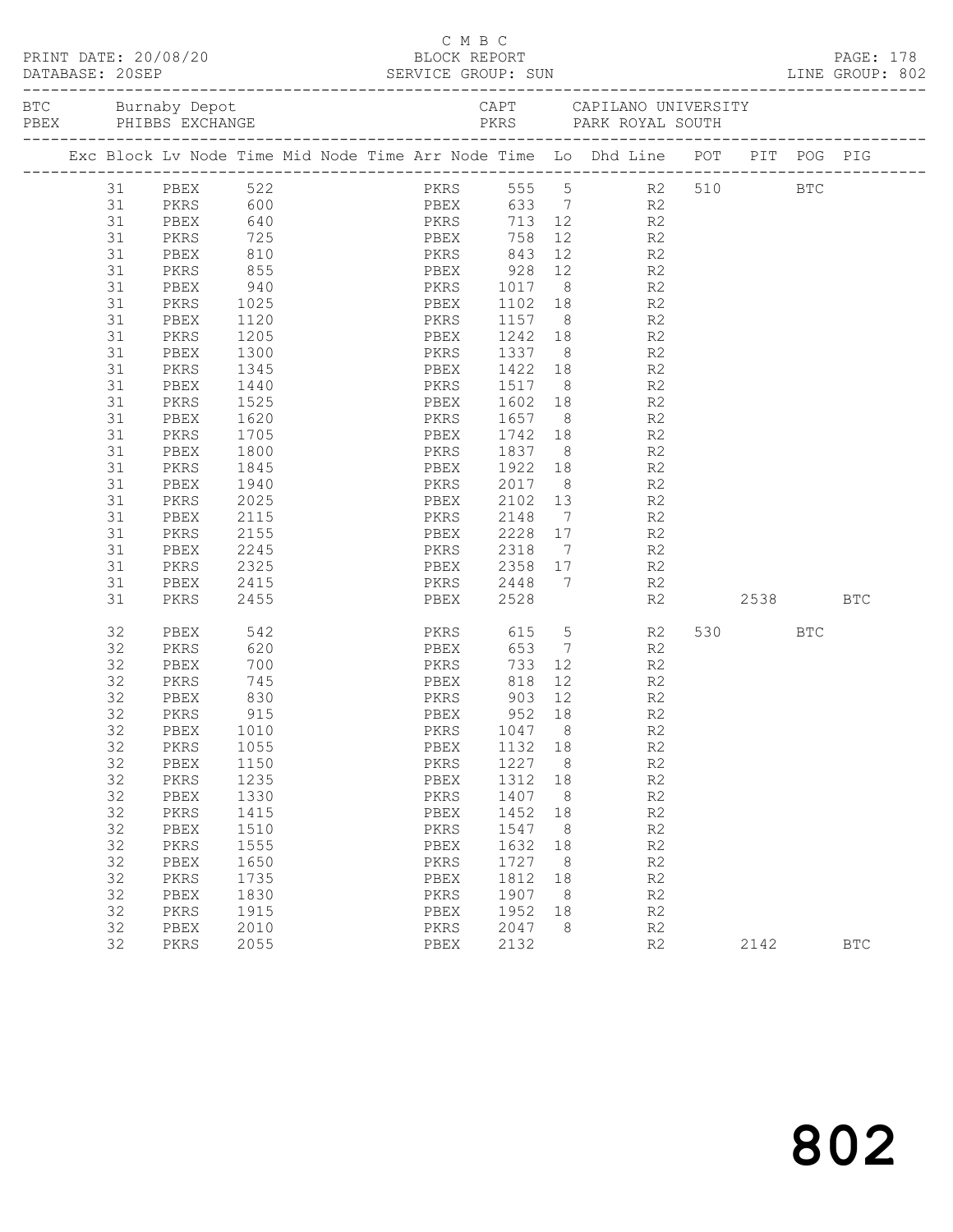### C M B C

| DATABASE: 20SEP |    |           |                  |  | SERVICE GROUP: SUN        |         |                |                                                                                |          | LINE GROUP: 802 |  |
|-----------------|----|-----------|------------------|--|---------------------------|---------|----------------|--------------------------------------------------------------------------------|----------|-----------------|--|
|                 |    |           |                  |  |                           |         |                | Exc Block Lv Node Time Mid Node Time Arr Node Time Lo Dhd Line POT PIT POG PIG |          |                 |  |
|                 | 33 | PBEX 605  |                  |  |                           |         |                | PKRS 638 17 R2 553 BTC                                                         |          |                 |  |
|                 | 33 | PKRS      | 655              |  |                           |         |                | PBEX 728 12 R2                                                                 |          |                 |  |
|                 | 33 | PBEX      | 740              |  |                           |         |                | PKRS 813 12 R2                                                                 |          |                 |  |
|                 | 33 | PKRS      | 825              |  | PBEX 858 12<br>PKRS 947 8 |         |                | R2                                                                             |          |                 |  |
|                 | 33 | PBEX      | 910              |  |                           |         |                | R2                                                                             |          |                 |  |
|                 | 33 | PKRS      | 955              |  |                           |         |                | PBEX 1032 18 R2                                                                |          |                 |  |
|                 | 33 | PBEX      | 1050             |  | PKRS                      |         |                | 1127 8 R2                                                                      |          |                 |  |
|                 | 33 | PKRS      | 1135             |  | PBEX                      | 1212 18 |                | R2                                                                             |          |                 |  |
|                 | 33 | PBEX      | 1230             |  | PKRS                      | 1307 8  |                | R2                                                                             |          |                 |  |
|                 | 33 | PKRS      | 1315             |  | PBEX                      |         |                | 1352 18 R2                                                                     |          |                 |  |
|                 | 33 | PBEX      | 1410             |  | PKRS                      | 1447 8  |                | R2                                                                             |          |                 |  |
|                 | 33 | PKRS      | 1455             |  | PBEX                      | 1532 18 |                | R2                                                                             |          |                 |  |
|                 | 33 | PBEX      | $\frac{1}{1550}$ |  | PKRS                      | 1627 8  |                | R2                                                                             |          |                 |  |
|                 | 33 | PKRS      | 1635             |  | PBEX                      | 1712 18 |                | R2                                                                             |          |                 |  |
|                 | 33 | PBEX      | 1730             |  | PKRS                      | 1807 8  |                | R2                                                                             |          |                 |  |
|                 | 33 | PKRS      | 1815             |  | PBEX                      | 1852 18 |                | R <sub>2</sub>                                                                 |          |                 |  |
|                 | 33 | PBEX      | 1910             |  | PKRS                      | 1947 8  |                | R2                                                                             |          |                 |  |
|                 | 33 | PKRS      | 1955             |  | PBEX                      | 2032 18 |                | R2                                                                             |          |                 |  |
|                 | 33 | PBEX      | 2050             |  | PKRS                      | 2127 8  |                | R2                                                                             |          |                 |  |
|                 | 33 | PKRS      | 2135             |  | PBEX                      | 2208 7  |                | R2                                                                             |          |                 |  |
|                 | 33 | PBEX      | 2215             |  | PKRS                      | 2248    | $\overline{7}$ | R2                                                                             |          |                 |  |
|                 | 33 | PKRS      | 2255             |  | PBEX                      | 2328 17 |                | R <sub>2</sub>                                                                 |          |                 |  |
|                 | 33 | PBEX      | 2345             |  | PKRS                      | 2418 7  |                | R2                                                                             |          |                 |  |
|                 | 33 | PKRS      | 2425             |  | PBEX                      | 2458 2  |                | R2                                                                             |          |                 |  |
|                 | 33 | PBEX      | 2500             |  | PKRS                      | 2533 7  |                | R2                                                                             |          |                 |  |
|                 | 33 | PKRS      | 2540             |  | PBEX                      | 2613    |                | R2                                                                             | 2623 BTC |                 |  |
|                 | 34 | PKRS      | 635              |  | PBEX 708                  |         | 12             | R2                                                                             | 605 BTC  |                 |  |
|                 | 34 | PBEX      | 720              |  | PKRS                      | 753 12  |                | R2                                                                             |          |                 |  |
|                 | 34 | PKRS      | 805              |  | PBEX                      | 838     | 12             | R2                                                                             |          |                 |  |
|                 | 34 | PBEX      | 850              |  | PKRS 923 12               |         |                | R2                                                                             |          |                 |  |
|                 | 34 | PKRS      | 935              |  | PBEX                      | 1012    | 18             | R2                                                                             |          |                 |  |
|                 | 34 | PBEX      | 1030             |  | PKRS                      | 1107 8  |                | R2                                                                             |          |                 |  |
|                 | 34 | PKRS      | $\frac{1}{1115}$ |  | PBEX                      | 1152 18 |                | R2                                                                             |          |                 |  |
|                 | 34 | PBEX      | 1210             |  | PKRS                      |         |                | 1247 8 R2                                                                      |          |                 |  |
|                 | 34 | PKRS      | 1255             |  | PBEX                      | 1332 18 |                | R <sup>2</sup>                                                                 |          |                 |  |
|                 | 34 | PBEX      | 1350             |  | PKRS                      | 1427 8  |                | R2                                                                             |          |                 |  |
|                 | 34 | PKRS      | 1435             |  | PBEX                      | 1512 18 |                | R <sub>2</sub>                                                                 |          |                 |  |
|                 | 34 | PBEX 1530 |                  |  | PKRS 1607 8               |         |                | R2                                                                             |          |                 |  |
|                 | 34 | PKRS      | 1615             |  | PBEX                      | 1652    | 18             | R2                                                                             |          |                 |  |
|                 | 34 | PBEX      | 1710             |  | PKRS                      | 1747    | 8 <sup>8</sup> | R2                                                                             |          |                 |  |
|                 | 34 | PKRS      | 1755             |  | PBEX                      | 1832    | 18             | R2                                                                             |          |                 |  |
|                 | 34 | PBEX      | 1850             |  | PKRS                      | 1927    | 8 <sup>8</sup> | R2                                                                             |          |                 |  |
|                 | 34 | PKRS      | 1935             |  | PBEX                      | 2012    | 18             | R2                                                                             |          |                 |  |
|                 | 34 | PBEX      | 2030             |  | PKRS                      | 2107    | 8 <sup>8</sup> | R2                                                                             |          |                 |  |
|                 | 34 | PKRS      | 2115             |  | PBEX                      | 2148    | 12             | R2                                                                             |          |                 |  |
|                 | 34 | PBEX      | 2200             |  | PKRS                      | 2233    | $\overline{7}$ | R2                                                                             |          |                 |  |
|                 | 34 | PKRS      | 2240             |  | PBEX                      | 2313    | 17             | R2                                                                             |          |                 |  |
|                 | 34 | PBEX      | 2330             |  | PKRS                      | 2403    | 7              | R2                                                                             |          |                 |  |
|                 | 34 | PKRS      | 2410             |  | PBEX                      | 2443    |                | R2                                                                             | 2453     | $_{\rm BTC}$    |  |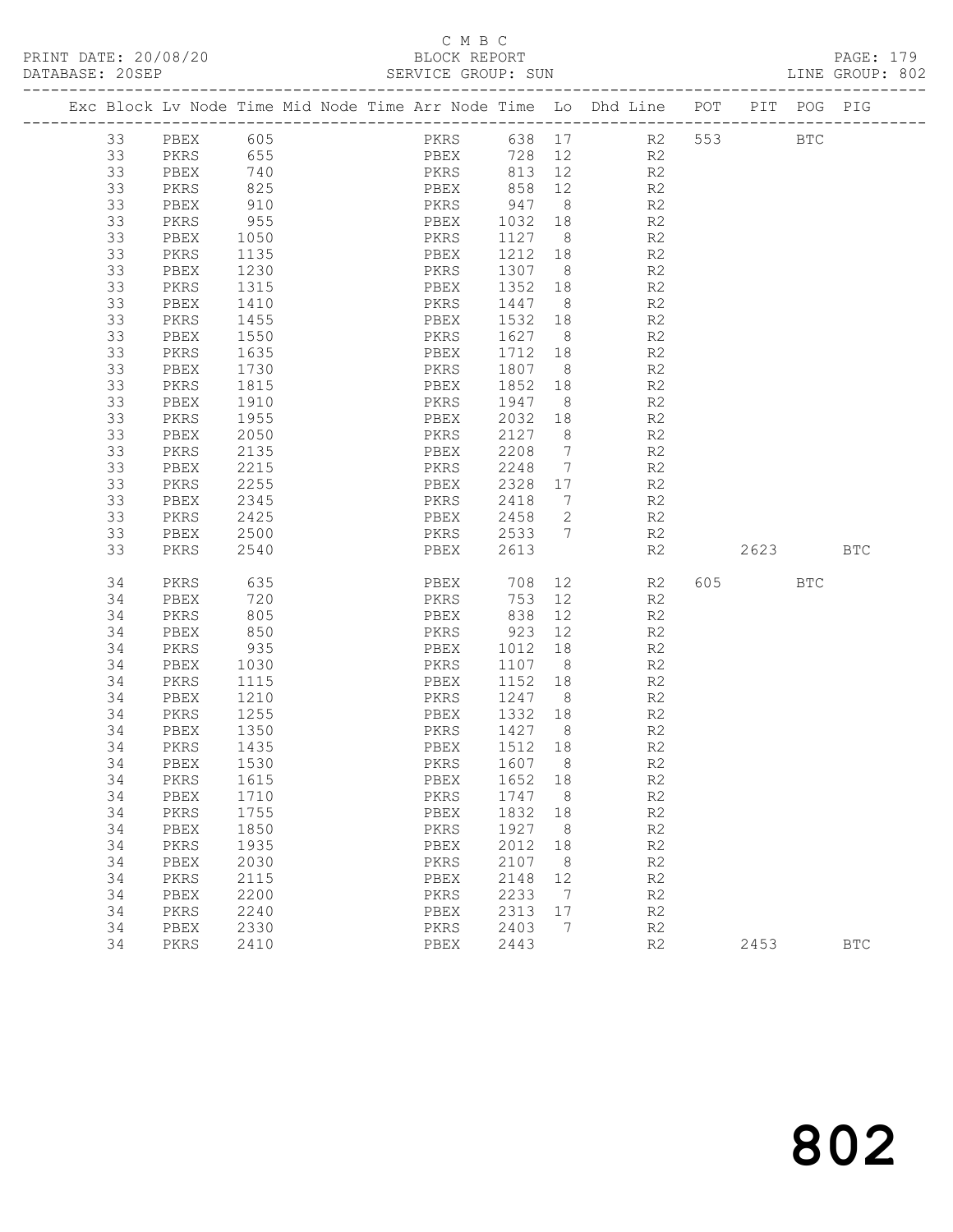#### C M B C<br>BLOCK REPORT SERVICE GROUP: SUN

|  |    |      |      | Exc Block Lv Node Time Mid Node Time Arr Node Time Lo Dhd Line POT |      |      |         |                |    |                |     |           | PIT POG PIG |            |
|--|----|------|------|--------------------------------------------------------------------|------|------|---------|----------------|----|----------------|-----|-----------|-------------|------------|
|  | 35 | PBEX | 620  |                                                                    |      | PKRS |         |                |    | 653 12 R2      | 608 |           | <b>BTC</b>  |            |
|  | 35 | PKRS | 705  |                                                                    |      | PBEX | 738     | 12             |    | R <sub>2</sub> |     |           |             |            |
|  | 35 | PBEX | 750  |                                                                    |      | PKRS | 823 12  |                |    | R2             |     |           |             |            |
|  | 35 | PKRS | 835  |                                                                    | PBEX |      | 908 12  |                |    | R2             |     |           |             |            |
|  | 35 | PBEX | 920  |                                                                    | PKRS |      | 957 8   |                |    | R2             |     |           |             |            |
|  | 35 | PKRS | 1005 |                                                                    | PBEX |      | 1042 18 |                |    | R2             |     |           |             |            |
|  | 35 | PBEX | 1100 |                                                                    | PKRS |      | 1137    | 8 <sup>8</sup> |    | R2             |     |           |             |            |
|  | 35 | PKRS | 1145 |                                                                    | PBEX |      | 1222    | 18             |    | R <sub>2</sub> |     |           |             |            |
|  | 35 | PBEX | 1240 |                                                                    | PKRS |      | 1317    | 8 <sup>8</sup> |    | R2             |     |           |             |            |
|  | 35 | PKRS | 1325 |                                                                    | PBEX |      | 1402 18 |                |    | R2             |     |           |             |            |
|  | 35 | PBEX | 1420 |                                                                    | PKRS |      | 1457    | 8 <sup>8</sup> |    | R2             |     |           |             |            |
|  | 35 | PKRS | 1505 |                                                                    | PBEX |      | 1542    | 18             |    | R2             |     |           |             |            |
|  | 35 | PBEX | 1600 |                                                                    | PKRS |      | 1637 8  |                |    | R2             |     |           |             |            |
|  | 35 | PKRS | 1645 |                                                                    | PBEX |      | 1722    | 18             |    | R2             |     |           |             |            |
|  | 35 | PBEX | 1740 |                                                                    | PKRS |      | 1817 8  |                |    | R2             |     |           |             |            |
|  | 35 | PKRS | 1825 |                                                                    | PBEX |      | 1902 18 |                |    | R2             |     |           |             |            |
|  | 35 | PBEX | 1920 |                                                                    | PKRS |      | 1957    | 8 <sup>8</sup> |    | R <sub>2</sub> |     |           |             |            |
|  | 35 | PKRS | 2005 |                                                                    | PBEX |      | 2042    | 18             |    | R2             |     |           |             |            |
|  | 35 | PBEX | 2100 |                                                                    | PKRS |      | 2133    | 12             |    | R2             |     |           |             |            |
|  | 35 | PKRS | 2145 |                                                                    | PBEX |      | 2218 12 |                |    | R2             |     |           |             |            |
|  | 35 | PBEX | 2230 |                                                                    | PKRS |      | 2303    | $7\phantom{0}$ |    | R2             |     |           |             |            |
|  | 35 | PKRS | 2310 |                                                                    | PBEX |      | 2343 17 |                |    | R2             |     |           |             |            |
|  | 35 | PBEX | 2400 |                                                                    | PKRS |      | 2433 7  |                |    | R2             |     |           |             |            |
|  | 35 | PKRS | 2440 |                                                                    |      | PBEX | 2513    |                |    | R2             |     | 2523      |             | <b>BTC</b> |
|  |    |      |      |                                                                    |      |      |         |                |    |                |     |           |             |            |
|  | 36 | PKRS | 645  |                                                                    | PBEX |      | 718     |                | 12 | R2             |     | 615 — 100 | <b>BTC</b>  |            |
|  | 36 | PBEX | 730  |                                                                    | PKRS |      | 803     | 12             |    | R2             |     |           |             |            |
|  | 36 | PKRS | 815  |                                                                    | PBEX |      | 848 12  |                |    | R <sub>2</sub> |     |           |             |            |
|  | 36 | PBEX | 900  |                                                                    | PKRS |      | 937 8   |                |    | R2             |     |           |             |            |
|  | 36 | PKRS | 945  |                                                                    | PBEX |      | 1022 18 |                |    | R <sub>2</sub> |     |           |             |            |
|  | 36 | PBEX | 1040 |                                                                    | PKRS |      | 1117    | 8 <sup>8</sup> |    | R <sub>2</sub> |     |           |             |            |
|  | 36 | PKRS | 1125 |                                                                    | PBEX |      | 1202 18 |                |    | R2             |     |           |             |            |
|  | 36 | PBEX | 1220 |                                                                    | PKRS |      | 1257    | - 8            |    | R2             |     |           |             |            |
|  | 36 | PKRS | 1305 |                                                                    | PBEX |      | 1342    | 18             |    | R2             |     |           |             |            |
|  | 36 | PBEX | 1400 |                                                                    | PKRS |      | 1437 8  |                |    | R2             |     |           |             |            |
|  | 36 | PKRS | 1445 |                                                                    | PBEX |      | 1522    | 18             |    | R <sub>2</sub> |     |           |             |            |
|  | 36 | PBEX | 1540 |                                                                    | PKRS |      | 1617 8  |                |    | R <sub>2</sub> |     |           |             |            |
|  | 36 | PKRS | 1625 |                                                                    | PBEX |      | 1702    | 18             |    | R <sub>2</sub> |     |           |             |            |
|  | 36 | PBEX | 1720 |                                                                    | PKRS |      | 1757 8  |                |    | R2             |     |           |             |            |
|  | 36 | PKRS | 1805 |                                                                    | PBEX |      | 1842    | 18             |    | R <sub>2</sub> |     |           |             |            |
|  | 36 | PBEX | 1900 |                                                                    | PKRS |      | 1937    | 8 <sup>8</sup> |    | R <sub>2</sub> |     |           |             |            |
|  | 36 | PKRS | 1945 |                                                                    | PBEX |      | 2022 18 |                |    | R2             |     |           |             |            |
|  | 36 | PBEX | 2040 |                                                                    | PKRS |      | 2117 8  |                |    | R2             |     |           |             |            |
|  | 36 | PKRS | 2125 |                                                                    | PBEX |      | 2158    |                |    | R <sub>2</sub> |     | 2208      |             | <b>BTC</b> |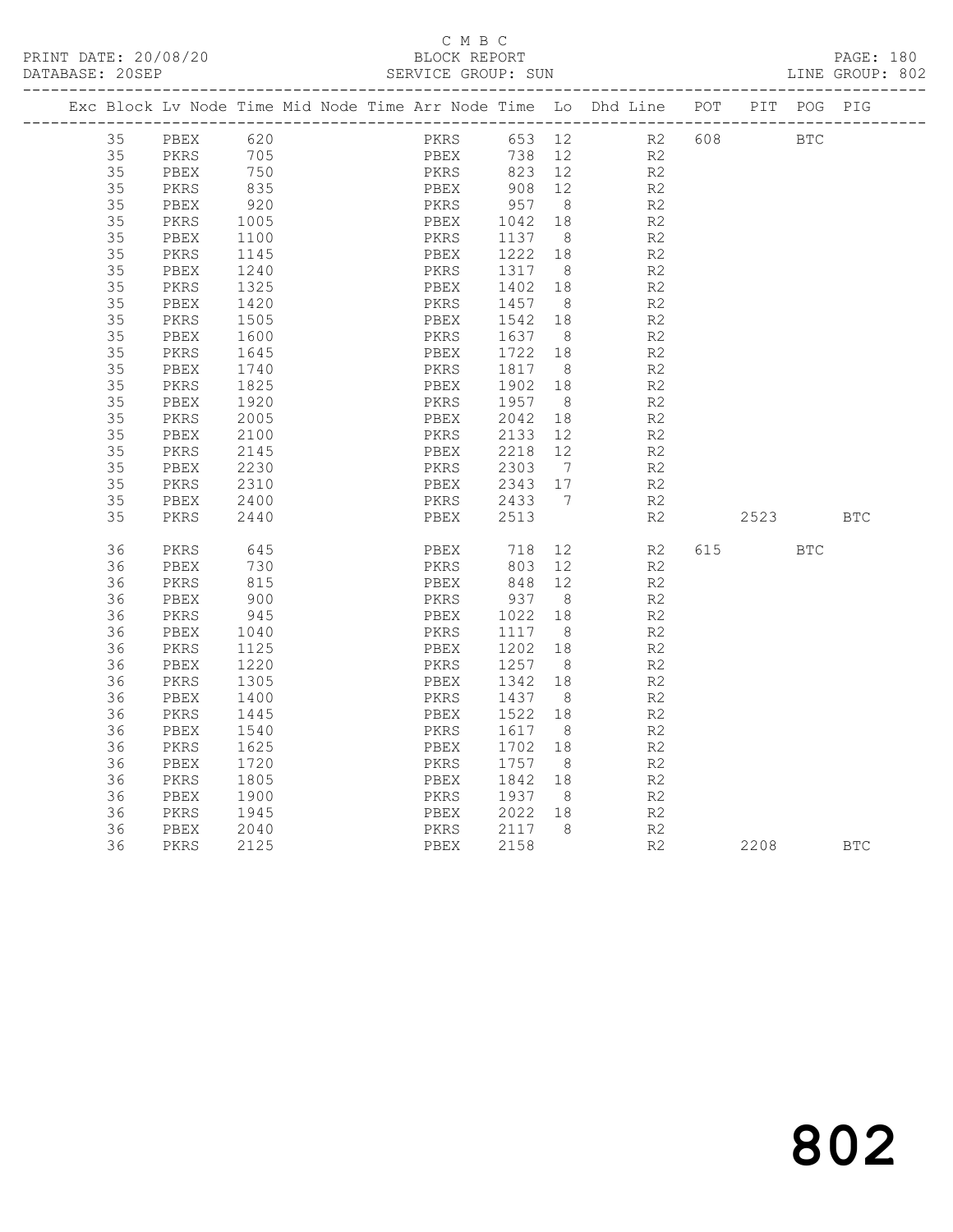#### C M B C<br>BLOCK REPORT SERVICE GROUP: SUN

|    |          |            |  |      |                |                | Exc Block Lv Node Time Mid Node Time Arr Node Time Lo Dhd Line POT |           | PIT POG PIG |            |
|----|----------|------------|--|------|----------------|----------------|--------------------------------------------------------------------|-----------|-------------|------------|
| 37 | PBEX 630 |            |  | PKRS |                |                | 703 12 R2                                                          | 618 BTC   |             |            |
| 37 | PKRS     | 715        |  | PBEX |                |                | 748 12 R2                                                          |           |             |            |
| 37 | PBEX     | 800<br>845 |  |      |                |                | R2                                                                 |           |             |            |
| 37 | PKRS     |            |  |      |                |                | R2                                                                 |           |             |            |
| 37 | PBEX     | 930        |  | PKRS | 1007 8         |                | R <sub>2</sub>                                                     |           |             |            |
| 37 | PKRS     | 1015       |  | PBEX | 1052 18        |                | R <sub>2</sub>                                                     |           |             |            |
| 37 | PBEX     | 1110       |  | PKRS | 1147           | 8 <sup>8</sup> | R2                                                                 |           |             |            |
| 37 | PKRS     | 1155       |  | PBEX | 1232 18        |                | R2                                                                 |           |             |            |
| 37 | PBEX     | 1250       |  | PKRS | 1327 8         |                | R2                                                                 |           |             |            |
| 37 | PKRS     | 1335       |  | PBEX | 1412           | 18             | R2                                                                 |           |             |            |
| 37 | PBEX     | 1430       |  | PKRS | 1507 8         |                | R2                                                                 |           |             |            |
| 37 | PKRS     | 1515       |  | PBEX | 1552 18        |                | R2                                                                 |           |             |            |
| 37 | PBEX     | 1610       |  | PKRS | 1647           | 8 <sup>8</sup> | R2                                                                 |           |             |            |
| 37 | PKRS     | 1655       |  | PBEX | 1732 18        |                | R <sub>2</sub>                                                     |           |             |            |
| 37 | PBEX     | 1750       |  | PKRS | 1827 8         |                | R <sub>2</sub>                                                     |           |             |            |
| 37 | PKRS     | 1835       |  | PBEX | 1912 18        |                | R2                                                                 |           |             |            |
| 37 | PBEX     | 1930       |  | PKRS | 2007 8         |                | R2                                                                 |           |             |            |
| 37 | PKRS     | 2015       |  | PBEX | 2052           |                | R2                                                                 | 2102      |             | <b>BTC</b> |
| 38 | PBEX     | 650        |  | PKRS | 723            |                | 12 and $\overline{a}$<br>R2                                        | 638 — 100 | <b>BTC</b>  |            |
| 38 | PKRS     | 735        |  | PBEX |                | 12             | R2                                                                 |           |             |            |
| 38 | PBEX     | 820        |  | PKRS | $808$<br>$853$ | 12             | R2                                                                 |           |             |            |
| 38 | PKRS     | 905        |  | PBEX | 942            | 18             | R2                                                                 |           |             |            |
| 38 | PBEX     | 1000       |  | PKRS | 1037 8         |                | R <sub>2</sub>                                                     |           |             |            |
| 38 | PKRS     | 1045       |  | PBEX | 1122 18        |                | R2                                                                 |           |             |            |
| 38 | PBEX     | 1140       |  | PKRS | 1217 8         |                | R2                                                                 |           |             |            |
| 38 | PKRS     | 1225       |  | PBEX | 1302 18        |                | R2                                                                 |           |             |            |
| 38 | PBEX     | 1320       |  | PKRS | 1357 8         |                | R2                                                                 |           |             |            |
| 38 | PKRS     | 1405       |  | PBEX | 1442 18        |                | R2                                                                 |           |             |            |
| 38 | PBEX     | 1500       |  | PKRS | 1537           | 8 <sup>8</sup> | R2                                                                 |           |             |            |
| 38 | PKRS     | 1545       |  | PBEX | 1622           | 18             | R <sub>2</sub>                                                     |           |             |            |
| 38 | PBEX     | 1640       |  | PKRS | 1717 8         |                | R2                                                                 |           |             |            |
| 38 | PKRS     | 1725       |  | PBEX | 1802           | 18             | R <sub>2</sub>                                                     |           |             |            |
| 38 | PBEX     | 1820       |  | PKRS | 1857           | 8 <sup>8</sup> | R <sub>2</sub>                                                     |           |             |            |
| 38 | PKRS     | 1905       |  | PBEX | 1942           | 18             | R2                                                                 |           |             |            |
| 38 | PBEX     | 2000       |  | PKRS | 2037           | 8              | R2                                                                 |           |             |            |
| 38 | PKRS     | 2045       |  | PBEX | 2122 8         |                | R <sub>2</sub>                                                     |           |             |            |
| 38 | PBEX     | 2130       |  | PKRS | 2203           | $\overline{7}$ | R2                                                                 |           |             |            |
| 38 | PKRS     | 2210       |  | PBEX | 2243 17        |                | R2                                                                 |           |             |            |
| 38 | PBEX     | 2300       |  | PKRS | 2333           | $\overline{7}$ | R2                                                                 |           |             |            |
| 38 | PKRS     | 2340       |  | PBEX | 2413 17        |                | R2                                                                 |           |             |            |
| 38 | PBEX     | 2430       |  | PKRS | 2503 7         |                | R2                                                                 |           |             |            |
| 38 | PKRS     | 2510       |  | PBEX | 2543           |                | R2                                                                 | 2553      |             | <b>BTC</b> |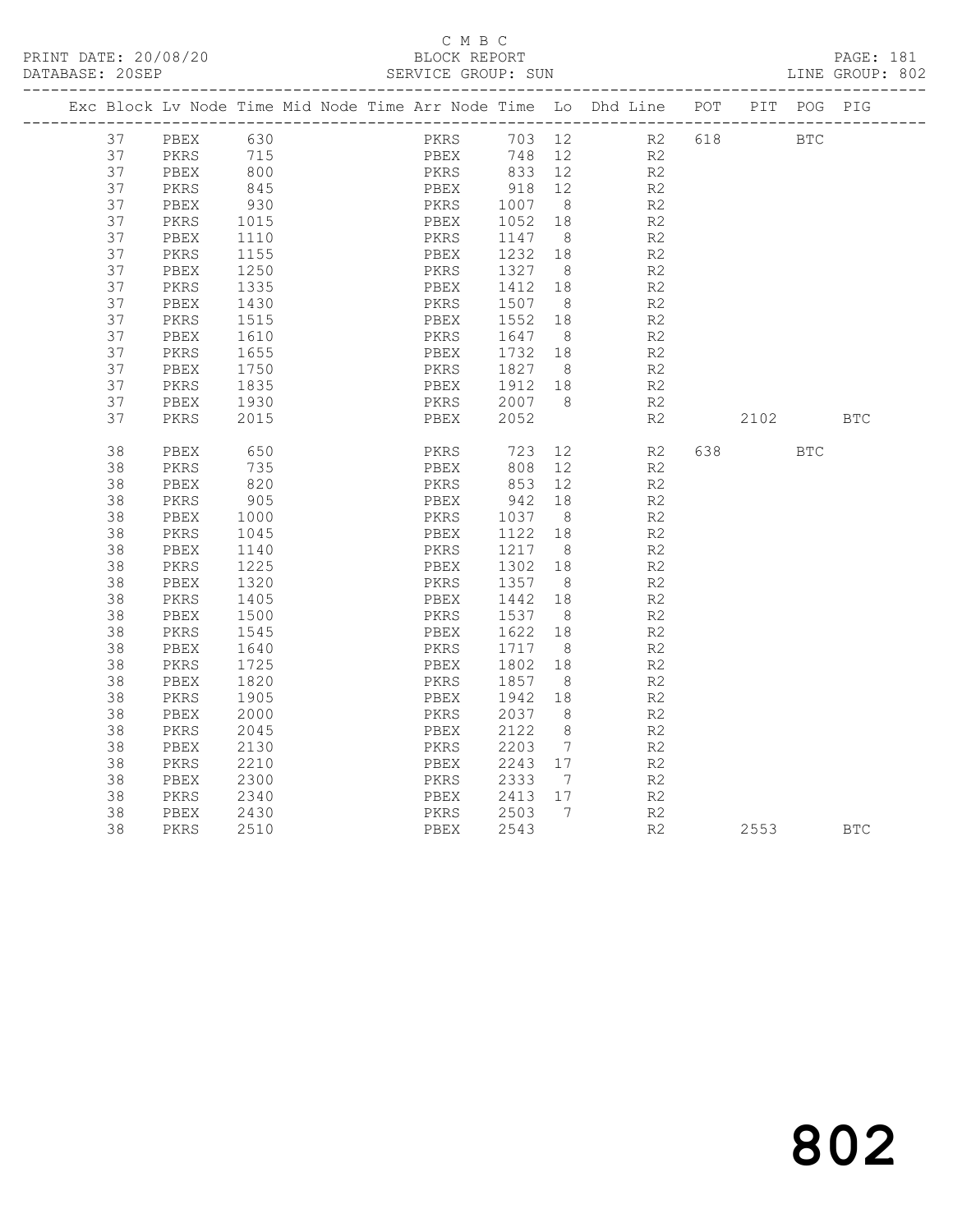#### C M B C<br>BLOCK REPORT SERVICE GROUP: SUN

|  |    |      |      |  |             |         |                | Exc Block Lv Node Time Mid Node Time Arr Node Time Lo Dhd Line POT |           | PIT POG PIG |            |
|--|----|------|------|--|-------------|---------|----------------|--------------------------------------------------------------------|-----------|-------------|------------|
|  | 39 | PBEX | 710  |  |             |         |                | PKRS 743 12 R2 658                                                 |           | <b>BTC</b>  |            |
|  | 39 | PKRS | 755  |  |             |         |                | PBEX 828 12 R2                                                     |           |             |            |
|  | 39 | PBEX | 840  |  |             |         |                | R2                                                                 |           |             |            |
|  | 39 | PKRS | 925  |  |             |         |                | R2                                                                 |           |             |            |
|  | 39 | PBEX | 1020 |  | PKRS 1057 8 |         |                | R <sub>2</sub>                                                     |           |             |            |
|  | 39 | PKRS | 1105 |  | PBEX        | 1142    | 18             | R2                                                                 |           |             |            |
|  | 39 | PBEX | 1200 |  | PKRS        | 1237 8  |                | R2                                                                 |           |             |            |
|  | 39 | PKRS | 1245 |  | PBEX        | 1322    | 18             | R <sub>2</sub>                                                     |           |             |            |
|  | 39 | PBEX | 1340 |  | PKRS        | 1417 8  |                | R2                                                                 |           |             |            |
|  | 39 | PKRS | 1425 |  | PBEX        | 1502    | 18             | R2                                                                 |           |             |            |
|  | 39 | PBEX | 1520 |  | PKRS        | 1557 8  |                | R <sub>2</sub>                                                     |           |             |            |
|  | 39 | PKRS | 1605 |  | PBEX        | 1642 18 |                | R2                                                                 |           |             |            |
|  | 39 | PBEX | 1700 |  | PKRS        | 1737 8  |                | R2                                                                 |           |             |            |
|  | 39 | PKRS | 1745 |  | PBEX        | 1822    | 18             | R2                                                                 |           |             |            |
|  | 39 | PBEX | 1840 |  | PKRS        | 1917    | 8 <sup>8</sup> | R <sub>2</sub>                                                     |           |             |            |
|  | 39 | PKRS | 1925 |  | PBEX        | 2002    | 18             | R <sub>2</sub>                                                     |           |             |            |
|  | 39 | PBEX | 2020 |  | PKRS        | 2057 8  |                | R <sub>2</sub>                                                     |           |             |            |
|  | 39 | PKRS | 2105 |  | PBEX        | 2138    | $\overline{7}$ | R2                                                                 |           |             |            |
|  | 39 | PBEX | 2145 |  | PKRS        | 2218 7  |                | R2                                                                 |           |             |            |
|  | 39 | PKRS | 2225 |  | PBEX        | 2258 17 |                | R <sub>2</sub>                                                     |           |             |            |
|  | 39 | PBEX | 2315 |  | PKRS        | 2348 7  |                | R <sub>2</sub>                                                     |           |             |            |
|  | 39 | PKRS | 2355 |  | PBEX        | 2428 17 |                | R2                                                                 |           |             |            |
|  | 39 | PBEX | 2445 |  | PKRS 2518 7 |         |                | R2                                                                 |           |             |            |
|  | 39 | PKRS | 2525 |  | PBEX        | 2558    |                | R2                                                                 | 2608 BTC  |             |            |
|  |    |      |      |  |             |         |                |                                                                    |           |             |            |
|  | 40 | PBEX | 950  |  | PKRS        | 1027 8  |                | R2                                                                 | 938 — 100 | <b>BTC</b>  |            |
|  | 40 | PKRS | 1035 |  | PBEX        | 1112 18 |                | R2                                                                 |           |             |            |
|  | 40 | PBEX | 1130 |  | PKRS        | 1207 8  |                | R <sub>2</sub>                                                     |           |             |            |
|  | 40 | PKRS | 1215 |  | PBEX        | 1252    | 18             | R2                                                                 |           |             |            |
|  | 40 | PBEX | 1310 |  | PKRS        | 1347 8  |                | R2                                                                 |           |             |            |
|  | 40 | PKRS | 1355 |  | PBEX        | 1432    | 18             | R <sub>2</sub>                                                     |           |             |            |
|  | 40 | PBEX | 1450 |  | PKRS        | 1527    | 8 <sup>8</sup> | R2                                                                 |           |             |            |
|  | 40 | PKRS | 1535 |  | PBEX        | 1612    | 18             | R <sub>2</sub>                                                     |           |             |            |
|  | 40 | PBEX | 1630 |  | PKRS        | 1707    | 8 <sup>8</sup> | R <sub>2</sub>                                                     |           |             |            |
|  | 40 | PKRS | 1715 |  | PBEX        | 1752    | 18             | R2                                                                 |           |             |            |
|  | 40 | PBEX | 1810 |  | PKRS        | 1847    | 8 <sup>8</sup> | R <sub>2</sub>                                                     |           |             |            |
|  | 40 | PKRS | 1855 |  | PBEX        | 1932    | 18             | R <sub>2</sub>                                                     |           |             |            |
|  | 40 | PBEX | 1950 |  | PKRS        | 2027 8  |                | R2                                                                 |           |             |            |
|  | 40 | PKRS | 2035 |  | PBEX        | 2112    |                | R2                                                                 | 2122      |             | <b>BTC</b> |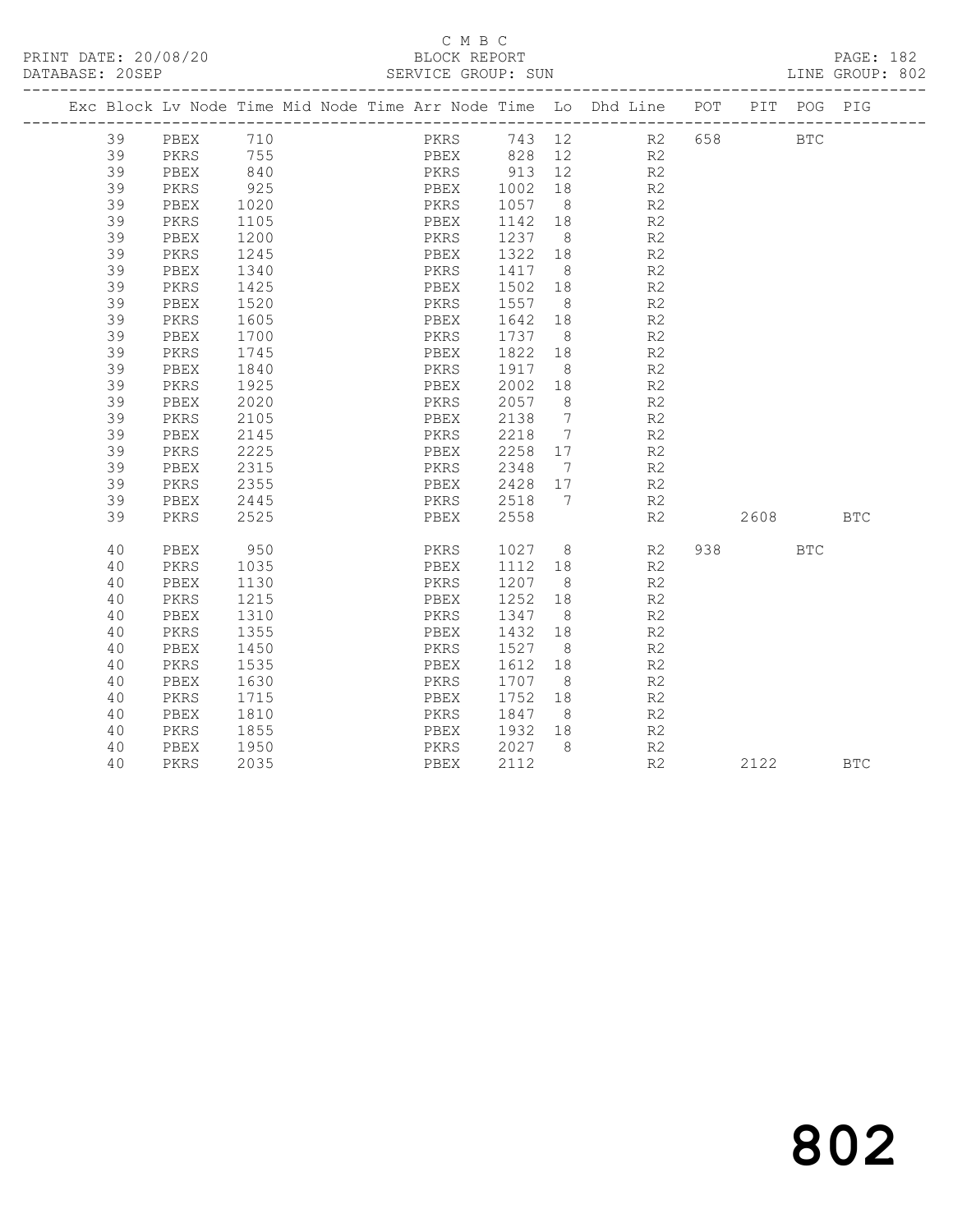## C M B C<br>BLOCK REPORT

| <u>_</u> |      |  |  |  |
|----------|------|--|--|--|
|          | חסמם |  |  |  |
|          |      |  |  |  |

| PRINT DATE: 20/08/20<br>DATABASE: 20SEP |        | 8/20                                                     |                          |  | BLOCK REPORT<br>SERVICE GROUP: SUN |      |                |                                                                                |  | PAGE: 183<br>LINE GROUP: 802 |
|-----------------------------------------|--------|----------------------------------------------------------|--------------------------|--|------------------------------------|------|----------------|--------------------------------------------------------------------------------|--|------------------------------|
|                                         |        |                                                          |                          |  |                                    |      |                | Exc Block Lv Node Time Mid Node Time Arr Node Time Lo Dhd Line POT PIT POG PIG |  |                              |
|                                         |        | 71 PBEX 740                                              |                          |  |                                    |      |                | CAPT 750 2 245 728 BTC                                                         |  |                              |
|                                         | 71     |                                                          |                          |  |                                    |      |                | PBEX 802 8 245                                                                 |  |                              |
|                                         | 71     | CAPT 752<br>PBEX 810<br>CAPT 822<br>PBEX 840<br>CAPT 852 |                          |  | CAPT                               |      |                | 820 2 245                                                                      |  |                              |
|                                         | 71     |                                                          |                          |  |                                    | 832  |                |                                                                                |  |                              |
|                                         | 71     |                                                          |                          |  | PBEX<br>CAPT                       | 850  |                | $\begin{array}{ccc}\n8 & 245 \\ 2 & 245\n\end{array}$                          |  |                              |
|                                         | 71     |                                                          |                          |  | PBEX                               | 902  |                | 8 245                                                                          |  |                              |
|                                         | 71     | PBEX                                                     | 910                      |  | CAPT                               | 920  | $2^{\circ}$    | 245                                                                            |  |                              |
|                                         | 71     | CAPT                                                     |                          |  |                                    |      | 8              | 245                                                                            |  |                              |
|                                         | 71     | PBEX                                                     | 922<br>940               |  | PBEX 932<br>CAPT 950               |      | $2^{\circ}$    | 245                                                                            |  |                              |
|                                         | 71     | CAPT                                                     | 952                      |  | PBEX 1002                          |      | 8              | 245                                                                            |  |                              |
|                                         | 71     | PBEX                                                     | 1010                     |  | CAPT 1020                          |      | $\overline{2}$ | 245                                                                            |  |                              |
|                                         | 71     | CAPT                                                     | 1022                     |  |                                    |      | 8              | 245                                                                            |  |                              |
|                                         | 71     | PBEX                                                     | 1040                     |  | PBEX 1032<br>CAPT 1050             |      | $2^{\circ}$    | 245                                                                            |  |                              |
|                                         | 71     | CAPT                                                     | 1052                     |  | PBEX                               | 1102 |                | 8 245                                                                          |  |                              |
|                                         | 71     | PBEX                                                     | 1110                     |  | CAPT                               | 1120 | $2^{\circ}$    | 245                                                                            |  |                              |
|                                         | 71     | CAPT                                                     | 1122                     |  | PBEX                               | 1132 | 8              | 245                                                                            |  |                              |
|                                         | 71     | PBEX                                                     | 1140                     |  | CAPT                               | 1150 | $2^{\circ}$    | 245                                                                            |  |                              |
|                                         | 71     | CAPT                                                     | 1152                     |  | PBEX                               | 1202 | 8              | 245                                                                            |  |                              |
|                                         | 71     | PBEX                                                     | 1210                     |  | CAPT                               | 1220 |                | 2 245                                                                          |  |                              |
|                                         | 71     | CAPT                                                     | 1222                     |  | PBEX                               | 1232 | 8              | 245                                                                            |  |                              |
|                                         | 71     | PBEX                                                     | 1240                     |  | CAPT                               | 1250 | $2^{\circ}$    | 245                                                                            |  |                              |
|                                         | 71     | CAPT                                                     | 1252                     |  | PBEX                               | 1302 | 8              | 245                                                                            |  |                              |
|                                         | 71     | PBEX                                                     | 1310                     |  | CAPT 1320                          |      |                | 2 245                                                                          |  |                              |
|                                         | 71     | CAPT                                                     | 1322                     |  | PBEX                               | 1332 | 8              | 245                                                                            |  |                              |
|                                         | 71     | PBEX                                                     | 1340                     |  | CAPT 1350                          |      | $2^{\circ}$    | 245                                                                            |  |                              |
|                                         | 71     | CAPT                                                     | 1352                     |  | PBEX                               | 1402 | 8              | 245                                                                            |  |                              |
|                                         | 71     | PBEX                                                     | 1410                     |  | CAPT 1420                          |      | $\overline{2}$ | 245                                                                            |  |                              |
|                                         | 71     | CAPT                                                     | 1422                     |  | PBEX                               | 1432 |                | 8<br>245                                                                       |  |                              |
|                                         | 71     | PBEX                                                     |                          |  | CAPT                               | 1450 | $2^{\circ}$    | 245                                                                            |  |                              |
|                                         | 71     | CAPT                                                     | $1440$<br>$1452$<br>1452 |  | PBEX                               | 1502 | 8              | 245                                                                            |  |                              |
|                                         | 71     | PBEX                                                     | 1510                     |  | CAPT 1520                          |      | $\overline{2}$ | 245                                                                            |  |                              |
|                                         | 71     | CAPT                                                     | 1522                     |  | PBEX                               | 1532 | 8              | 245                                                                            |  |                              |
|                                         | 71     | PBEX                                                     | 1540                     |  | CAPT                               | 1550 | $2^{\circ}$    | 245                                                                            |  |                              |
|                                         | 71     | CAPT                                                     | 1552                     |  | CAFI 1990<br>PBEX 1602             |      | 8 <sup>8</sup> | 245                                                                            |  |                              |
|                                         | 71     | PBEX                                                     | 1610                     |  | CAPT 1620                          |      |                | 2 245                                                                          |  |                              |
|                                         | 71     | CAPT                                                     | 1622                     |  | PBEX                               | 1632 |                | 8 245                                                                          |  |                              |
|                                         | 71     | PBEX                                                     | 1640                     |  | CAPT                               | 1650 | $2^{\circ}$    | 245                                                                            |  |                              |
|                                         |        | 71 CAPT 1652                                             |                          |  | PBEX 1702 8                        |      |                | 245                                                                            |  |                              |
|                                         | 71     | PBEX                                                     | 1710                     |  | CAPT                               | 1720 | 2              | 245                                                                            |  |                              |
|                                         | 71     | CAPT                                                     | 1722                     |  | PBEX                               | 1732 | 8              | 245                                                                            |  |                              |
|                                         | $71\,$ | PBEX                                                     | 1740                     |  | CAPT                               | 1750 | 2              | 245                                                                            |  |                              |
|                                         | 71     | CAPT                                                     | 1752                     |  | PBEX                               | 1802 | 8              | 245                                                                            |  |                              |
|                                         | 71     | PBEX                                                     | 1810                     |  | CAPT                               | 1820 | 2              | 245                                                                            |  |                              |
|                                         | 71     | CAPT                                                     | 1822                     |  | PBEX                               | 1832 | 8              | 245                                                                            |  |                              |
|                                         | 71     | PBEX                                                     | 1840                     |  | CAPT                               | 1850 | 2              | 245                                                                            |  |                              |
|                                         | 71     | CAPT                                                     | 1852                     |  | PBEX                               | 1902 | 8              | 245                                                                            |  |                              |
|                                         | 71     | PBEX                                                     | 1910                     |  | $\texttt{CAPT}$                    | 1920 | 2              | 245                                                                            |  |                              |
|                                         | 71     | CAPT                                                     | 1922                     |  | PBEX                               | 1932 | 8              | 245                                                                            |  |                              |
|                                         | 71     | PBEX                                                     | 1940                     |  | CAPT                               | 1950 | 2              | 245                                                                            |  |                              |
|                                         | 71     | CAPT                                                     | 1952                     |  | PBEX                               | 2002 | 8              | 245                                                                            |  |                              |
|                                         | 71     | PBEX                                                     | 2010                     |  | $\texttt{CAPT}$                    | 2019 | 2              | 245                                                                            |  |                              |
|                                         | 71     | CAPT                                                     | 2021                     |  | PBEX                               | 2030 | 10             | 245                                                                            |  |                              |
|                                         | $71\,$ | PBEX                                                     | 2040                     |  | CAPT                               | 2049 | 2              | 245                                                                            |  |                              |
|                                         | 71     | CAPT                                                     | 2051                     |  | PBEX                               | 2100 | 10             | 245                                                                            |  |                              |
|                                         | 71     | PBEX                                                     | 2110                     |  | CAPT                               | 2119 | 2              | 245                                                                            |  |                              |
|                                         | 71     | CAPT                                                     | 2121                     |  | PBEX                               | 2130 | 10             | 245                                                                            |  |                              |
|                                         | 71     | PBEX                                                     | 2140                     |  | CAPT                               | 2149 | 2              | 245                                                                            |  |                              |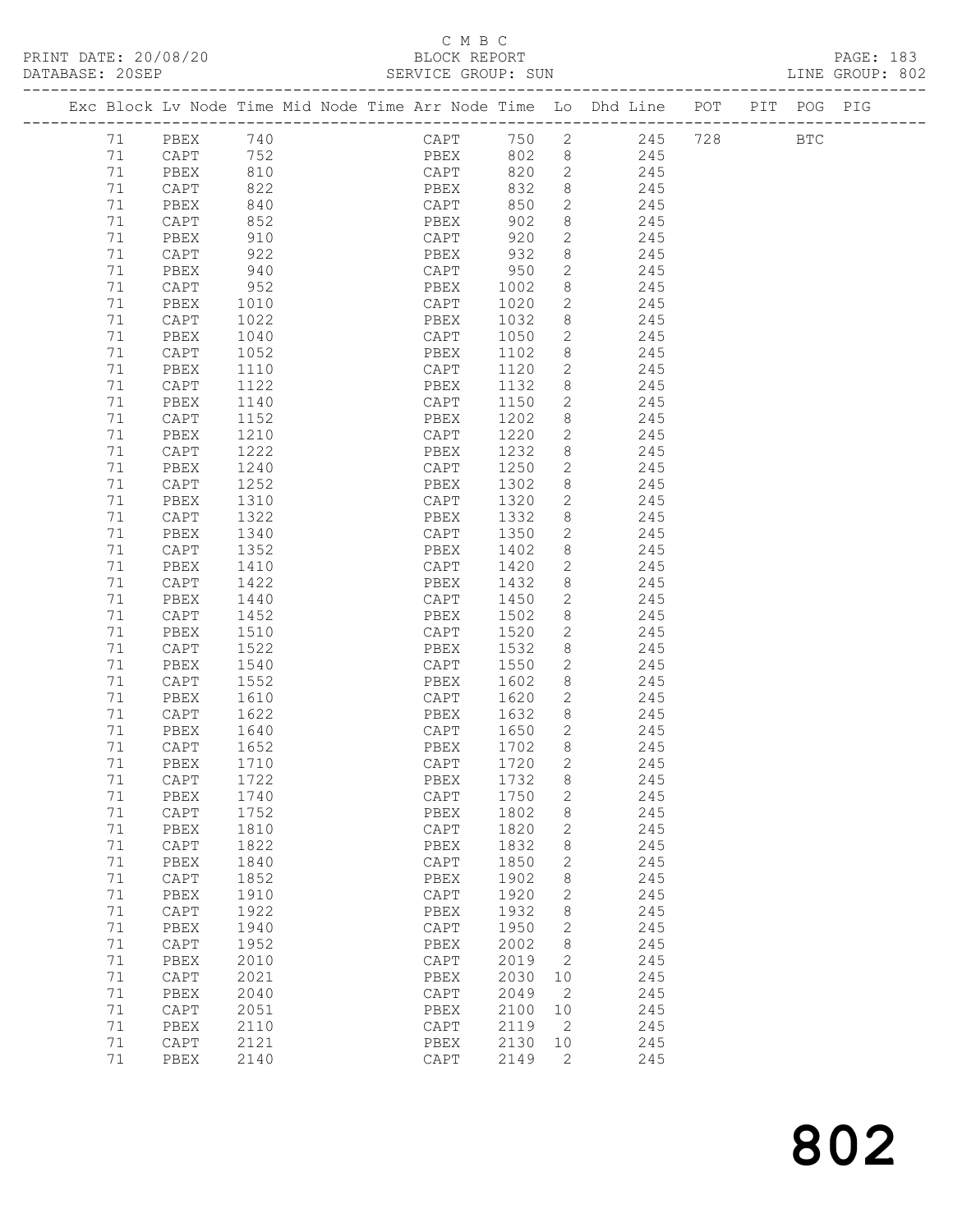## C M B C

| DATABASE: 20SEP |    |                                                                    |      |  |      | SERVICE GROUP: SUN |                |     |      |             | LINE GROUP: 802 |  |
|-----------------|----|--------------------------------------------------------------------|------|--|------|--------------------|----------------|-----|------|-------------|-----------------|--|
|                 |    | Exc Block Lv Node Time Mid Node Time Arr Node Time Lo Dhd Line POT |      |  |      |                    |                |     |      | PIT POG PIG |                 |  |
|                 | 71 | CAPT                                                               | 2151 |  | PBEX | 2200               | 10             | 245 |      |             |                 |  |
|                 | 71 | PBEX                                                               | 2210 |  | CAPT | 2219               | $\overline{2}$ | 245 |      |             |                 |  |
|                 | 71 | CAPT                                                               | 2221 |  | PBEX | 2230               | 10             | 245 |      |             |                 |  |
|                 | 71 | PBEX                                                               | 2240 |  | CAPT | 2249               | -2             | 245 |      |             |                 |  |
|                 | 71 | CAPT                                                               | 2251 |  | PBEX | 2300               | 10             | 245 |      |             |                 |  |
|                 | 71 | PBEX                                                               | 2310 |  | CAPT | 2319               | -2             | 245 |      |             |                 |  |
|                 | 71 | CAPT                                                               | 2321 |  | PBEX | 2330               | 10             | 245 |      |             |                 |  |
|                 | 71 | PBEX                                                               | 2340 |  | CAPT | 2349               | 2              | 245 |      |             |                 |  |
|                 | 71 | CAPT                                                               | 2351 |  | PBEX | 2400               | 10             | 245 |      |             |                 |  |
|                 | 71 | PBEX                                                               | 2410 |  | CAPT | 2419               | 2              | 245 |      |             |                 |  |
|                 | 71 | CAPT                                                               | 2421 |  | PBEX | 2430               | 10             | 245 |      |             |                 |  |
|                 | 71 | PBEX                                                               | 2440 |  | CAPT | 2449               | 2              | 245 |      |             |                 |  |
|                 | 71 | CAPT                                                               | 2451 |  | PBEX | 2500               | 10             | 245 |      |             |                 |  |
|                 | 71 | PBEX                                                               | 2510 |  | CAPT | 2519               | 2              | 245 |      |             |                 |  |
|                 | 71 | CAPT                                                               | 2521 |  | PBEX | 2530               |                | 245 | 2540 |             | <b>BTC</b>      |  |

# 802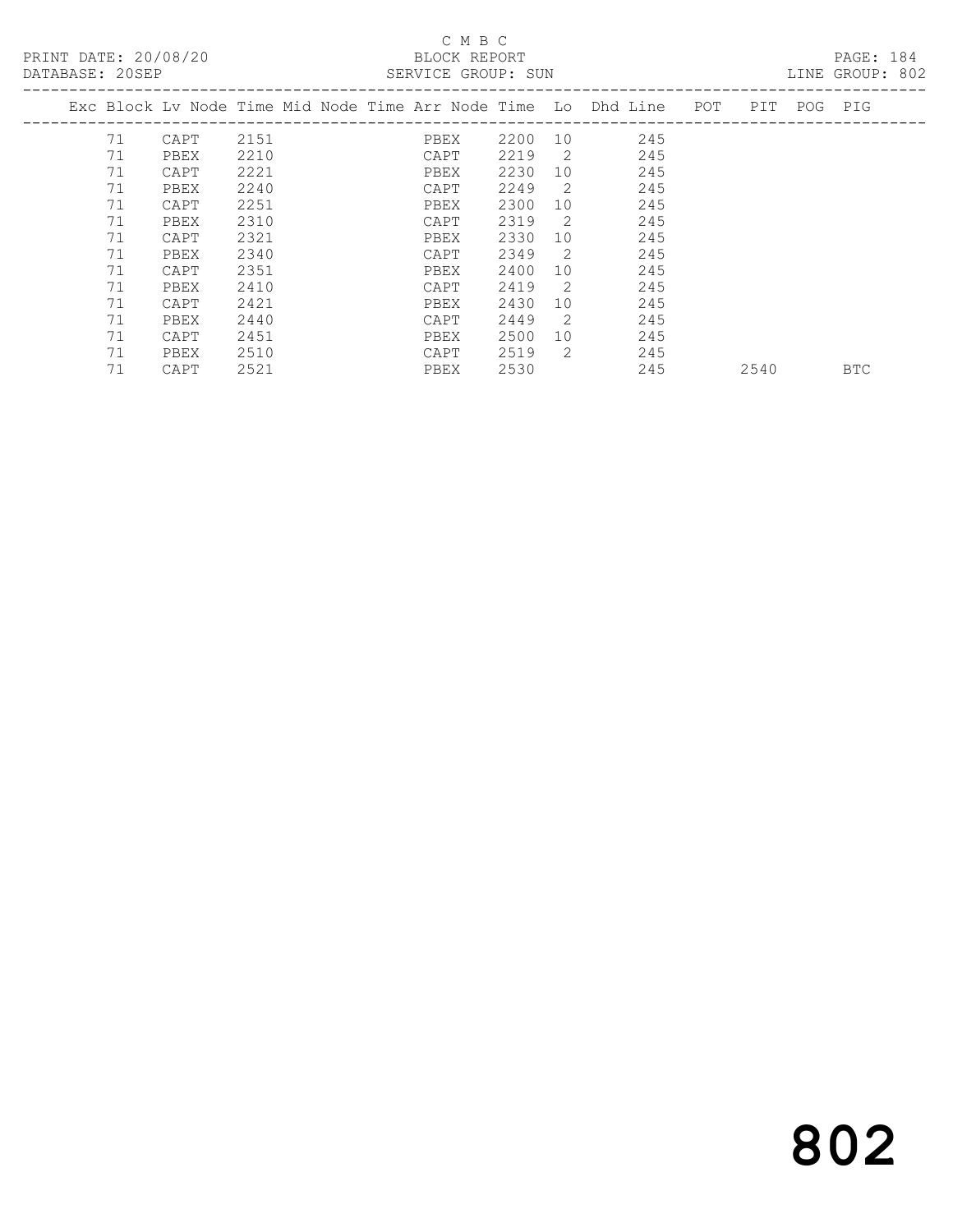|  | DATABASE: 20SEP | PRINT DATE: 20/08/20 |              |                  |              | C M B C     | BLOCK REPORT |                 |                                                                                                                                                                                     |             |         | PAGE: 185  |
|--|-----------------|----------------------|--------------|------------------|--------------|-------------|--------------|-----------------|-------------------------------------------------------------------------------------------------------------------------------------------------------------------------------------|-------------|---------|------------|
|  |                 |                      |              |                  |              |             |              |                 | BUB6 BURRARD STN BURRARD STN HADU HASTINGS & DUTHIE-WEST<br>HK-E HASTINGS & KOOTENAY EB HK-W HASTINGS & KOOTENAY WE<br>HODM HOWE & DUNSMUIR PROD PRODUCTION STN<br>SFU SFU EXCHANGE |             |         |            |
|  |                 |                      |              |                  |              |             |              |                 | Exc Block Lv Node Time Mid Node Time Arr Node Time Lo Dhd Line POT PIT POG PIG                                                                                                      |             |         |            |
|  |                 |                      |              |                  |              |             |              |                 | 41 BDKI 449 SFU 508 5 R5 448 BTC                                                                                                                                                    |             |         |            |
|  | 41              |                      |              |                  |              |             |              |                 | SEU 513 HK-W 531 BUB6 548 7 R5                                                                                                                                                      |             |         |            |
|  | 41              |                      |              |                  |              |             |              |                 |                                                                                                                                                                                     |             |         |            |
|  | 41              |                      |              |                  |              |             |              |                 | BUB6 555 HK-E 612 SFU 628 5<br>SFU 633 HK-W 652 BUB6 712 10 R5<br>BUB6 722 HK-E 739 SFU 757 7 R5<br>SFU 804 HK-W 825 BUB6 845 10 R5                                                 |             |         |            |
|  | 41              |                      |              |                  |              |             |              |                 |                                                                                                                                                                                     |             |         |            |
|  | 41              |                      |              |                  |              |             |              |                 |                                                                                                                                                                                     |             |         |            |
|  | 41              |                      |              |                  |              |             |              |                 |                                                                                                                                                                                     |             |         |            |
|  | 41              |                      |              |                  |              |             |              |                 | BUB6 855 HK-E 913 SFU 932 14 R5<br>SFU 946 HK-W 1009 BUB6 1032 14 R5<br>BUB6 1046 HK-E 1107 SFU 1128 10 R5                                                                          |             |         |            |
|  | 41<br>41        |                      |              |                  |              |             |              |                 | SFU 1138 HK-W 1202 BUB6 1229 16 R5                                                                                                                                                  |             |         |            |
|  | 41              |                      |              |                  |              |             |              |                 |                                                                                                                                                                                     |             |         |            |
|  | 41              |                      |              |                  |              |             |              |                 | BUB6 1245 HK-E 1309 SFU 1330 10 R5<br>SFU 1340 HK-W 1404 BUB6 1433 12 R5<br>BUB6 1445 HK-E 1510 SFU 1533 7 R5                                                                       |             |         |            |
|  | 41              |                      |              |                  |              |             |              |                 |                                                                                                                                                                                     |             |         |            |
|  | 41              |                      |              |                  |              |             |              |                 | SFU 1540 HK-W 1602 BUB6 1629 16 R5                                                                                                                                                  |             |         |            |
|  | 41              |                      |              |                  |              |             |              |                 | BUB6 1645 HK-E 1711 SFU 1734 6 R5                                                                                                                                                   |             |         |            |
|  | 41              |                      |              |                  |              |             |              |                 |                                                                                                                                                                                     |             |         |            |
|  | 41              |                      |              |                  |              |             |              |                 | SEU 1740 HK-W 1802 BUB6 1828 3 R5<br>BUB6 1831 HK-E 1855 R5                                                                                                                         | R5 1859 BTC |         |            |
|  | 42              | BDKI                 |              |                  |              |             |              |                 | 506 HK-W 509 BUB6 526 5 R5                                                                                                                                                          |             | 505 BTC |            |
|  | 42              |                      |              |                  |              |             |              |                 | BUB6 531 HK-E 548 SFU 604 5 R5<br>SFU 609 HK-W 628 BUB6 648 5 R5<br>BUB6 653 HK-E 710 SFU 726 6 R5                                                                                  |             |         |            |
|  | 42              |                      |              |                  |              |             |              |                 |                                                                                                                                                                                     |             |         |            |
|  | 42<br>42        |                      |              |                  |              |             |              |                 | SFU 732 HK-W 753 BUB6 813 9 R5                                                                                                                                                      |             |         |            |
|  | 42              |                      |              |                  |              |             |              |                 |                                                                                                                                                                                     |             |         |            |
|  | 42              |                      |              |                  |              |             |              |                 | BUB6 822 HK-E 840 SFU 859 7 R5<br>SFU 906 HK-W 929 BUB6 952 6 R5<br>BUB6 958 HK-E 1019 SFU 1039 15 R5                                                                               |             |         |            |
|  | 42              |                      |              |                  |              |             |              |                 |                                                                                                                                                                                     |             |         |            |
|  | 42              |                      |              |                  |              |             |              |                 | SFU 1054 HK-W 1117 BUB6 1143 14 R5                                                                                                                                                  |             |         |            |
|  | 42              |                      |              |                  |              |             |              |                 | BUB6 1157 HK-E 1220 SFU 1241 11 R5<br>SFU 1252 HK-W 1316 BUB6 1345 12 R5<br>BUB6 1357 HK-E 1421 SFU 1442 10 R5                                                                      |             |         |            |
|  | 42              |                      |              |                  |              |             |              |                 |                                                                                                                                                                                     |             |         |            |
|  | 42              |                      |              |                  |              |             |              |                 |                                                                                                                                                                                     |             |         |            |
|  |                 |                      |              |                  |              |             |              |                 | 42 SFU 1452 HK-W 1514 BUB6 1541 16 R5                                                                                                                                               |             |         |            |
|  | 42              | BUB6                 |              | 1557 HK-E        | 1622         | SFU         | 1645         | $\overline{7}$  | R5                                                                                                                                                                                  |             |         |            |
|  | 42              | SFU                  |              | 1652 HK-W        |              | 1714 BUB6   | 1741 16      |                 | R <sub>5</sub>                                                                                                                                                                      |             |         |            |
|  | 42              | BUB6                 | 1757         | $HK-E$           | 1821         | SFU         | 1842         | 10              | R5                                                                                                                                                                                  |             |         |            |
|  | 42              | SFU                  | 1852         | HK-W             | 1914         | BUB6        | 1938         | $\overline{7}$  | R5                                                                                                                                                                                  |             |         |            |
|  | 42<br>42        | BUB6                 | 1945         | $HK-E$           | 2007<br>2100 | SFU         | 2027 13      | 12              | R5                                                                                                                                                                                  |             |         |            |
|  | 42              | SFU<br>BUB6          | 2040<br>2133 | $HK-W$<br>$HK-E$ | 2154         | BUB6<br>SFU | 2121<br>2213 | 15              | R5<br>R5                                                                                                                                                                            |             |         |            |
|  | 42              | SFU                  | 2228         | $HK-W$           | 2248         | BUB6        | 2309         | 11              | R5                                                                                                                                                                                  |             |         |            |
|  | 42              | BUB6                 | 2320         | $HK-E$           | 2340         | SFU         | 2358         | 14              | R5                                                                                                                                                                                  |             |         |            |
|  | 42              | SFU                  | 2412         | HK-W             | 2431         | BUB6        | 2450         | 15              | R5                                                                                                                                                                                  |             |         |            |
|  | 42              | BUB6                 | 2505         | $HK-E$           | 2521         | SFU         | 2539         | 10              | R <sub>5</sub>                                                                                                                                                                      |             |         |            |
|  | 42              | SFU                  | 2549         | HK-W             | 2612         | HODM        | 2634         | $5^{\circ}$     | N35                                                                                                                                                                                 |             |         |            |
|  | 42              | HODM                 | 2639         | $HK-E$           | 2701         | SFU         | 2724         | 26              | N35                                                                                                                                                                                 |             |         |            |
|  | 42              | SFU                  | 2750         | HK-W             | 2813         | HODM        | 2835         | $5\phantom{.0}$ | N35                                                                                                                                                                                 |             |         |            |
|  | 42              | HODM                 | 2840         | HK-E             | 2902         | SFU         | 2925         |                 | N35                                                                                                                                                                                 |             | 2944    | <b>BTC</b> |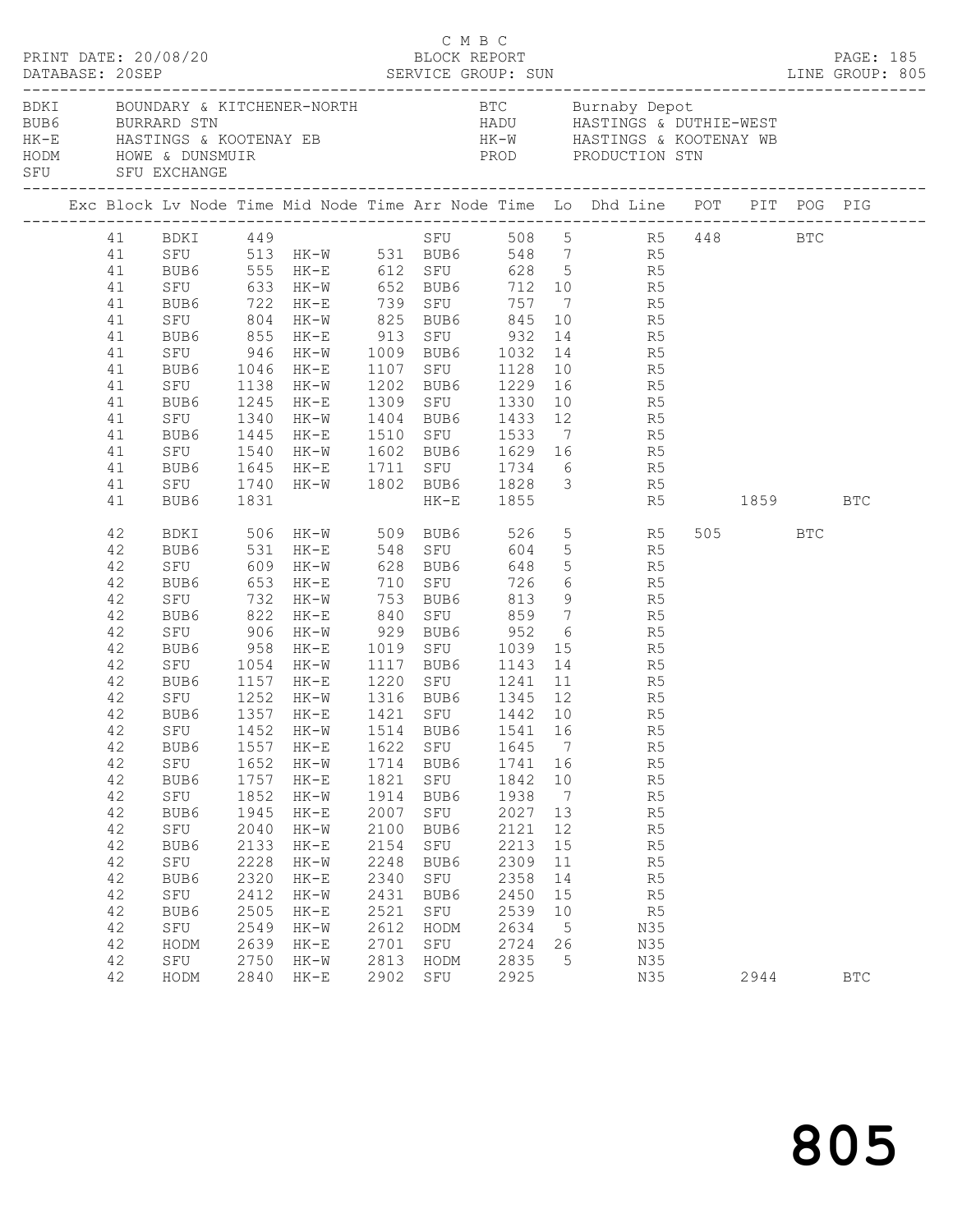#### C M B C<br>BLOCK REPORT SERVICE GROUP: SUN

PRINT DATE: 20/08/20 BLOCK REPORT PAGE: 186

|  |          |             |              |                                   |              |                                                             |              |                      | Exc Block Lv Node Time Mid Node Time Arr Node Time Lo Dhd Line POT PIT POG PIG |         |              |              |
|--|----------|-------------|--------------|-----------------------------------|--------------|-------------------------------------------------------------|--------------|----------------------|--------------------------------------------------------------------------------|---------|--------------|--------------|
|  | 43       |             |              |                                   |              |                                                             |              |                      | HADU 558 HK-W 609 BUB6 628 5 R5                                                | 545     | <b>BTC</b>   |              |
|  | 43       | BUB6        |              | 633 HK-E                          |              | 650 SFU                                                     |              |                      | 706 8 R5                                                                       |         |              |              |
|  | 43       | SFU         |              | 714 HK-W                          |              | 734 BUB6                                                    | 754 13       |                      | R <sub>5</sub>                                                                 |         |              |              |
|  | 43       | BUB6        | 807          | HK-E                              |              | 824 SFU                                                     | 842          | 12                   | R5                                                                             |         |              |              |
|  | 43       | SFU         | 854          | $HK-W$                            |              | 917 BUB6                                                    | 940 6        |                      | R5                                                                             |         |              |              |
|  | 43       | BUB6        | 946          | HK-E                              |              | 1007 SFU                                                    | 1027 7       |                      | R5                                                                             |         |              |              |
|  | 43       | SFU         | 1034         | HK-W                              |              | 1057 BUB6                                                   | 1123 11      |                      | R5                                                                             |         |              |              |
|  | 43       | BUB6        | 1134         | HK-E                              |              | 1157 SFU                                                    | 1218 10      |                      | R5                                                                             |         |              |              |
|  | 43       | SFU         | 1228         | $HK-W$                            |              | 1252 BUB6                                                   | 1321 12      |                      | R5                                                                             |         |              |              |
|  | 43       | BUB6        |              | 1333 HK-E                         |              | 1357 SFU                                                    | 1418 10      |                      | R5                                                                             |         |              |              |
|  | 43       | SFU         | 1428         | HK-W                              | 1452         | BUB6                                                        | 1521 12      |                      | R5                                                                             |         |              |              |
|  | 43       | BUB6        | 1533         | HK-E                              | 1558         | SFU                                                         | 1621         | $7\overline{)}$      | R5                                                                             |         |              |              |
|  | 43       | SFU         | 1628         | HK-W                              | 1650         | BUB6                                                        | 1717 16      |                      | R5                                                                             |         |              |              |
|  | 43       | BUB6        | 1733         | $HK-E$                            | 1758         | SFU                                                         | 1819         | 9                    | R5                                                                             |         |              |              |
|  | 43       | SFU         | 1828         | HK-W                              | 1850         | BUB6                                                        | 1915         | $6\overline{6}$      | R5                                                                             |         |              |              |
|  | 43       | BUB6        | 1921         | HK-E                              |              | 1943 SFU                                                    | 2003         | 13                   | R5                                                                             |         |              |              |
|  | 43       | SFU         | 2016         | $HK-W$                            |              | 2037 BUB6                                                   | 2058         | 11                   | R5                                                                             |         |              |              |
|  | 43       | BUB6        | 2109         | HK-E                              | 2130         | SFU                                                         | 2149 15      |                      | R5                                                                             |         |              |              |
|  | 43       | SFU         | 2204<br>2252 | HK-W                              | 2312         | 2224 BUB6                                                   | 2245<br>2330 | $\overline{7}$       | R5                                                                             |         |              |              |
|  | 43<br>43 | BUB6        | 2337         | HK-E                              |              | SFU<br>2356 BUB6                                            | 2415         | $\overline{7}$<br>20 | R5                                                                             |         |              |              |
|  | 43       | SFU<br>BUB6 | 2435         | HK-W<br>$HK-E$                    |              | $2451$ SFU                                                  | 2509 10      |                      | R5<br>R5                                                                       |         |              |              |
|  | 43       | SFU         | 2519         | HK-W                              |              | 2542 HODM                                                   | 2604         | $5\overline{)}$      | N35                                                                            |         |              |              |
|  | 43       | HODM        | 2609         | $HK-E$                            |              | 2631 SFU 2654                                               |              | $5\overline{)}$      | N35                                                                            |         |              |              |
|  | 43       | SFU         |              | 2659 HK-W                         |              |                                                             |              |                      | N35                                                                            |         |              |              |
|  | 43       | HODM        |              | 2749 HK-E                         |              | 2722   HODM        2744      5<br>2811    SFU          2834 |              |                      | N35                                                                            | 2853    |              | <b>BTC</b>   |
|  |          |             |              |                                   |              |                                                             |              |                      |                                                                                |         |              |              |
|  | 44       | BDKI        | 631          |                                   |              | SFU                                                         |              |                      | 650 7 R5                                                                       | 630 000 | $_{\rm BTC}$ |              |
|  | 44       | SFU         | 657          | $HK-W$ 716 BUB6                   |              |                                                             | 736 16       |                      | R <sub>5</sub>                                                                 |         |              |              |
|  | 44       | BUB6        | 752          | $HK-E$                            |              | 809 SFU                                                     | 827          | $5\overline{)}$      | R5                                                                             |         |              |              |
|  | 44       | SFU         | 832          | HK-W                              |              | 855 BUB6                                                    | 918          | $6\overline{6}$      | R5                                                                             |         |              |              |
|  | 44       | BUB6        | 924          | HK-E                              | 942          | SFU                                                         | 1001         | 9                    | R5                                                                             |         |              |              |
|  | 44       | SFU         | 1010         | HK-W                              |              | 1033 BUB6                                                   | 1059         | 11                   | R5                                                                             |         |              |              |
|  | 44       | BUB6        | 1110         | $HK-E$                            |              | 1133 SFU                                                    | 1154         | 10                   | R5                                                                             |         |              |              |
|  | 44       | SFU         | 1204<br>1309 | HK-W                              | 1228<br>1333 | BUB6<br>SFU                                                 | 1257<br>1354 | 12                   | R5                                                                             |         |              |              |
|  | 44<br>44 | BUB6<br>SFU | 1404         | HK-E<br>HK-W                      |              | 1428 BUB6                                                   | 1457 12      | 10                   | R5<br>R5                                                                       |         |              |              |
|  | 44       | BUB6        | 1509         | HK-E                              |              | 1534 SFU                                                    | 1557 7       |                      | R5                                                                             |         |              |              |
|  | 44       | SFU         |              | 1604 HK-W                         |              | 1626 BUB6                                                   | 1653 16      |                      | R5                                                                             |         |              |              |
|  |          |             |              | 44 BUB6 1709 HK-E 1735 SFU 1758 6 |              |                                                             |              |                      | R5                                                                             |         |              |              |
|  | 44       | SFU         | 1804         | HK-W                              | 1826         | BUB6                                                        | 1851         | 6                    | R <sub>5</sub>                                                                 |         |              |              |
|  | 44       | BUB6        | 1857         | HK-E                              | 1921         | SFU                                                         | 1942 10      |                      | R5                                                                             |         |              |              |
|  | 44       | SFU         | 1952         | HK-W                              | 2013         | BUB6                                                        | 2034         | 11                   | R5                                                                             |         |              |              |
|  | 44       | BUB6        | 2045         | HK-E                              | 2106         | SFU                                                         | 2125         | 15                   | R5                                                                             |         |              |              |
|  | 44       | SFU         | 2140         | HK-W                              | 2200         | BUB6                                                        | 2221         | 14                   | R5                                                                             |         |              |              |
|  | 44       | BUB6        | 2235         | HK-E                              | 2255         | SFU                                                         | 2313         | 9                    | R5                                                                             |         |              |              |
|  | 44       | SFU         | 2322         | $HK-W$                            | 2341         | BUB6                                                        | 2400         | 20                   | R5                                                                             |         |              |              |
|  | 44       | BUB6        |              | 2420 HK-E                         | 2436         | SFU                                                         | 2454         |                      | R <sub>5</sub>                                                                 | 2513    |              | $_{\rm BTC}$ |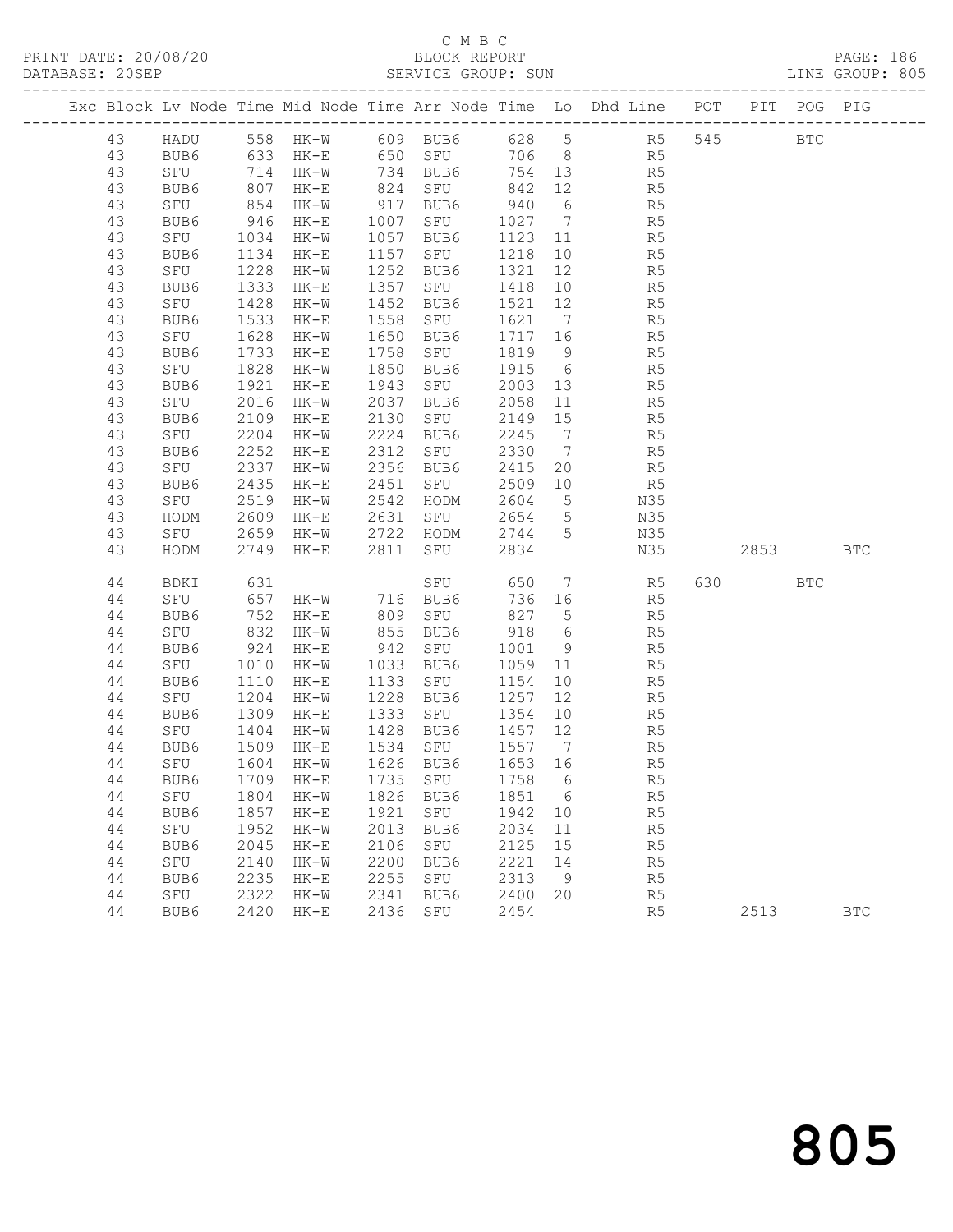#### C M B C<br>BLOCK REPORT SERVICE GROUP: SUN

|  |    |                               |                                     |                        |      |                     |                 |                              | Exc Block Lv Node Time Mid Node Time Arr Node Time Lo Dhd Line POT |            | PIT POG PIG |            |
|--|----|-------------------------------|-------------------------------------|------------------------|------|---------------------|-----------------|------------------------------|--------------------------------------------------------------------|------------|-------------|------------|
|  | 45 |                               |                                     | BDKI 642 HK-W 645 BUB6 |      |                     |                 |                              | 702 5 R5 641                                                       | <b>BTC</b> |             |            |
|  | 45 | BUB6                          |                                     | 707 HK-E 724 SFU       |      |                     |                 |                              | 742 6 R5                                                           |            |             |            |
|  | 45 |                               |                                     |                        |      |                     |                 |                              |                                                                    |            |             |            |
|  | 45 | SFU 748 HK-W<br>BUB6 837 HK-E |                                     |                        |      | 809 BUB6<br>855 SFU | 829 8<br>914 16 |                              | R5<br>R5                                                           |            |             |            |
|  | 45 | SFU                           |                                     | $HK-W$                 |      | 953 BUB6            | 1016            | 6                            | R5                                                                 |            |             |            |
|  | 45 | BUB6                          | 930<br>1022                         | HK-E                   |      | 1043 SFU            | 1103 14         |                              | R5                                                                 |            |             |            |
|  | 45 | SFU                           | 1117                                | $HK-W$                 |      | 1141 BUB6           | 1208 13         |                              | R5                                                                 |            |             |            |
|  | 45 | BUB6                          |                                     | $HK-E$                 | 1245 | SFU                 | 1306            | 10                           | R <sub>5</sub>                                                     |            |             |            |
|  | 45 | SFU                           | 1221<br>1316                        | $HK-W$                 |      | 1340 BUB6           | 1409            | 12                           | R5                                                                 |            |             |            |
|  | 45 | BUB6                          | 1421                                | HK-E                   |      | 1445 SFU            | 1506            | 10                           | R <sub>5</sub>                                                     |            |             |            |
|  | 45 | SFU                           |                                     | $HK-W$                 | 1538 | BUB6                | 1605            | 16                           | R5                                                                 |            |             |            |
|  | 45 | BUB6                          | $131$ $1621$ $1716$                 | $HK-E$                 | 1646 | SFU                 | 1709            | $7\overline{)}$              | R <sub>5</sub>                                                     |            |             |            |
|  | 45 | SFU                           |                                     | HK-W                   | 1738 | BUB6                | 1805            | 16                           | R5                                                                 |            |             |            |
|  | 45 | BUB6                          | $\frac{1}{1821}$<br>$\frac{1}{216}$ | $HK-E$                 | 1845 | SFU                 | 1906 10         |                              | R5                                                                 |            |             |            |
|  | 45 | SFU                           | 1916                                | $HK-W$                 |      | 1938 BUB6           | 2002            | $7\phantom{.0}\phantom{.0}7$ | R <sub>5</sub>                                                     |            |             |            |
|  | 45 | BUB6                          | 2009                                | $HK-E$                 | 2031 | SFU                 | 2052 12         |                              | R <sub>5</sub>                                                     |            |             |            |
|  | 45 | SFU                           | 2104                                | HK-W                   | 2124 | BUB6                | 2145 12         |                              | R5                                                                 |            |             |            |
|  | 45 | BUB6                          |                                     | $HK-E$                 | 2218 | SFU                 | 2237            | 16                           | R5                                                                 |            |             |            |
|  | 45 | SFU                           |                                     | HK-W                   |      | 2313 BUB6           | 2334 16         |                              | R <sub>5</sub>                                                     |            |             |            |
|  | 45 | BUB6                          | $2157$<br>$2253$<br>$2350$          | $HK-E$                 | 2410 | SFU                 | 2428            |                              | R5                                                                 | 2447       |             | <b>BTC</b> |
|  |    |                               |                                     |                        |      |                     |                 |                              |                                                                    |            |             |            |
|  | 46 | BDKI                          | 706                                 | HK-W 709 BUB6          |      |                     |                 |                              | 726 11 R5 705 BTC                                                  |            |             |            |
|  | 46 | BUB6                          | 737                                 | HK-E                   |      | 754 SFU             | 812             | 6                            | R5                                                                 |            |             |            |
|  | 46 | SFU                           | 818<br>910                          | $HK-W$                 |      | 841 BUB6<br>928 SFU | $904$ 6         |                              | R5                                                                 |            |             |            |
|  | 46 | BUB6                          |                                     | $HK-E$                 |      |                     | 947             | 11                           | R5                                                                 |            |             |            |
|  | 46 | SFU                           | 958                                 | $HK-W$                 |      | 1021 BUB6           | 1044            | 14                           | R5                                                                 |            |             |            |
|  | 46 | BUB6                          | 1058<br>1050<br>1152                | HK-E                   |      | 1119 SFU            | 1140            | 12                           | R5                                                                 |            |             |            |
|  | 46 | SFU                           |                                     | $HK-W$                 |      | 1216 BUB6           | 1243 14         |                              | R <sub>5</sub>                                                     |            |             |            |
|  | 46 | BUB6                          | 1257<br>1352                        | $HK-E$                 | 1321 | SFU                 | 1342            | 10                           | R5                                                                 |            |             |            |
|  | 46 | SFU                           |                                     | $HK-W$                 |      | 1416 BUB6           | 1445 12         |                              | R5                                                                 |            |             |            |
|  | 46 | BUB6                          | 1457                                | HK-E                   |      | 1522 SFU            | 1545            | $7\phantom{0}$               | R5                                                                 |            |             |            |
|  | 46 | SFU                           | $152$<br>1657<br>752                | $HK-W$                 | 1614 | BUB6                | 1641 16         |                              | R5<br>R5                                                           |            |             |            |
|  | 46 | BUB6                          |                                     | $HK-E$                 | 1723 | SFU                 | 1746 6          |                              |                                                                    |            |             |            |
|  | 46 | SFU                           | 1752                                | $HK-W$                 | 1814 | BUB6                | 1840            | $5\overline{)}$              | R <sub>5</sub>                                                     |            |             |            |
|  | 46 | BUB6                          | 1845                                | $HK-E$                 | 1909 | SFU                 | 1930            | 10                           | R5                                                                 |            |             |            |
|  | 46 | SFU                           | 1940                                | $HK-W$                 | 2001 | BUB6                | 2022            | 11                           | R5                                                                 |            |             |            |
|  | 46 | BUB6                          | 2033                                | HK-E                   | 2054 | SFU                 | 2113            | 15                           | R <sub>5</sub>                                                     |            |             |            |
|  | 46 | SFU                           | 2128                                | $HK-W$                 | 2148 | BUB6                | 2209            | 13                           | R <sub>5</sub>                                                     |            |             |            |
|  | 46 | BUB6                          | 2222                                | $HK-E$                 | 2242 | SFU                 | 2300            | $\overline{7}$               | R5                                                                 |            |             |            |
|  | 46 | SFU                           | $230$<br>2405<br>2458               | $HK-W$                 | 2326 | BUB6                | 2345            | 20                           | $\frac{1}{R}$                                                      |            |             |            |
|  | 46 | BUB6                          |                                     | $HK-E$                 | 2421 | SFU                 | 2439            | 19                           |                                                                    |            |             |            |
|  | 46 | SFU                           | 2458                                | $HK-W$                 |      | 2517 BUB6           | 2536            | 14                           | R <sub>5</sub>                                                     |            |             |            |
|  | 46 | BUB6                          | 2550                                | HK-E                   |      | 2606 SFU            | 2624            |                              | R <sub>5</sub>                                                     | 2643 BTC   |             |            |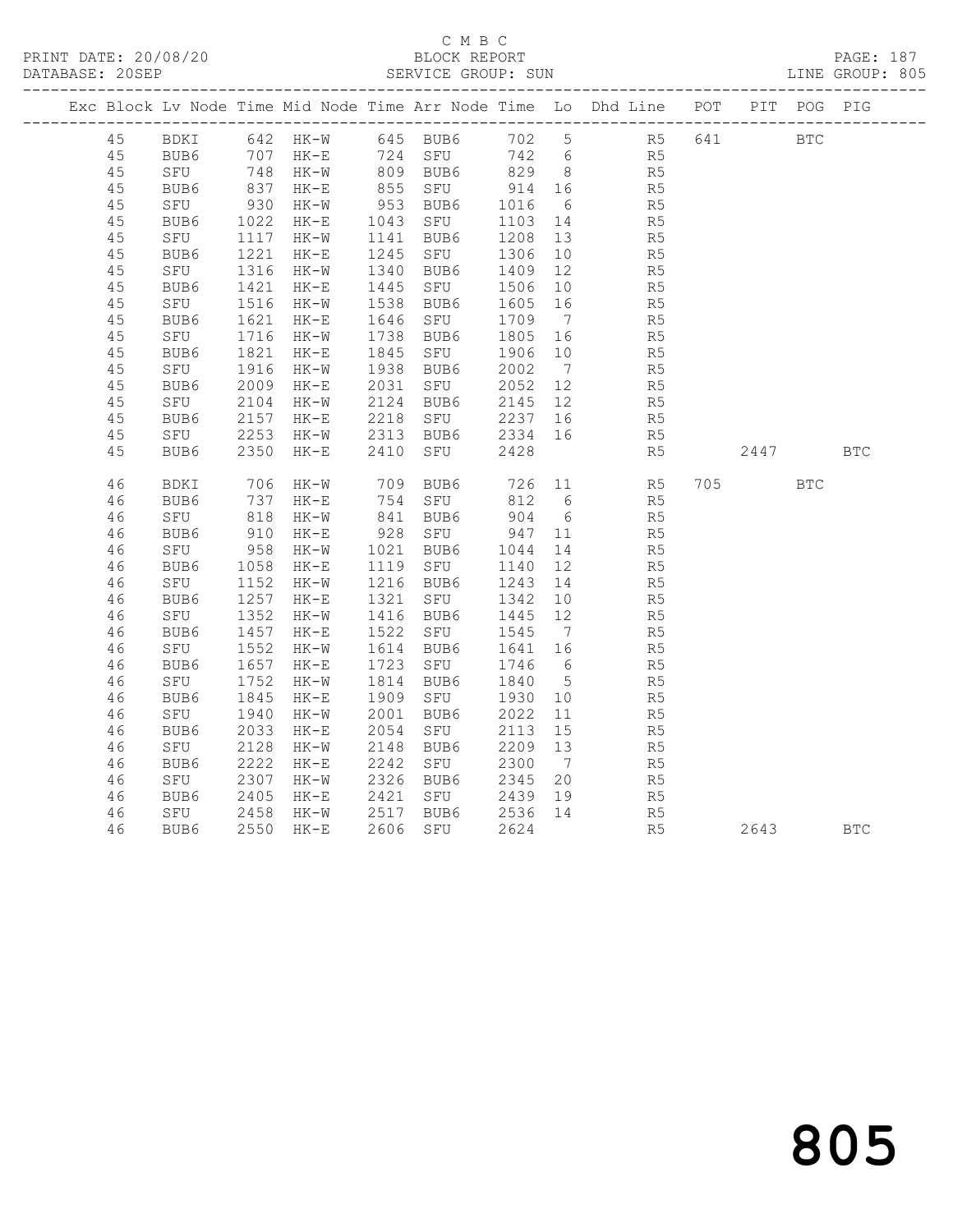## C M B C

| PRINT DATE: 20/08/20<br>BLOCK REPORT BLOCK PERT<br>DATABASE: 20SEP SERVICE GROUP: SUN LINE GROUP: 805<br>Exc Block Lv Node Time Mid Node Time Arr Node Time Lo Dhd Line POT PIT POG PIG<br>SFU 835 7 R5 814<br>BDKI 815<br>47<br><b>BTC</b><br>SFU 842 HK-W 905 BUB6 928 6 R5<br>BUB6 934 HK-E 955 SFU 1015 7 R5<br>SFU 1022 HK-W 1045 BUB6 1111 11 R5<br>47<br>47<br>47<br>BUB6 1122 HK-E<br>10 R5<br>1145 SFU 1206<br>47<br>1216<br>1240 BUB6<br>47<br>SFU<br>$HK-W$<br>1309<br>12 R5<br>47<br>1321<br>1345 SFU<br>1406<br>$\begin{array}{ccc} 10 & \quad & \quad \text{R5} \\ 12 & \quad & \quad \text{R5} \end{array}$<br>$HK-E$<br>BUB6<br>SFU<br>47<br>1416<br>1440 BUB6<br>1509<br>$HK-W$<br>1609 7 R5<br>SFU<br>1521<br>47<br>1546<br>BUB6<br>HK-E<br>1616<br>1638<br>1705 16<br>R <sub>5</sub><br>47<br>SFU<br>$HK-W$<br>BUB6<br>1721<br>1746 SFU 1807 9 R5<br>1838 BUB6 1903 6 R5<br>47<br>HK-E<br>BUB6<br>SFU<br>47<br>1816<br>1838 BUB6<br>$HK-W$<br>SFU 1951 13 R5<br>1909<br>1931<br>47<br>BUB6<br>HK-E<br>2025 BUB6<br>47<br>SFU<br>2004<br>$HK - W$<br>2046 11 R5<br>2057<br>HK-E 2118 SFU 2137 15 R5<br>HK-W 2212 BUB6 2233 7 R5<br>HK-E 2300 R5<br>47<br>BUB6<br>SFU<br>47<br>2152<br>2240<br>2304<br>47<br>BUB6<br><b>BTC</b><br>BDKI 847<br>SFU 918 HK-W 941 BUB6 1004 6 R5<br>846 BTC<br>48<br>48<br>1010<br>HK-E 1031 SFU 1051 14 R5<br>48<br>BUB6<br>1156 13 R5<br>48<br>SFU<br>1105<br>HK-W 1129 BUB6<br>1209<br>48<br>BUB6<br>1233 SFU<br>1254<br>$HK-E$<br>10<br>R5<br>1304<br>1328 BUB6<br>48<br>SFU<br>1357 12 R5<br>1454 10 R5<br>HK-W<br>1433 SFU 1454<br>48<br>BUB6<br>1409<br>HK-E<br>1553 16 R5<br>48<br>SFU<br>1504<br>1526 BUB6<br>HK-W<br>48<br>1609<br>$HK-E$<br>1634<br>1657 7<br>R5<br>BUB6<br>SFU<br>48<br>1704<br>1726<br>BUB6 1753 16 R5<br>SFU 1854 10 R5<br>SFU<br>HK-W<br>BUB6<br>48<br>1809<br>1833<br>BUB6<br>HK-E<br>1950 7 R5<br>48<br>1904<br>1926<br>SFU<br>HK-W<br>BUB6<br>1957<br>2019<br>2039<br>48<br>BUB6<br>$HK-E$<br>SFU<br>13<br>R5<br>48<br>2052<br>2112<br>2133<br>$\begin{array}{ccc} 12 & \quad & \quad \text{R5} \\ 15 & \quad & \quad \text{R5} \end{array}$<br>SFU<br>HK-W<br>BUB6<br>SFU<br>2225<br>48<br>2145<br>2206<br>BUB6<br>$HK-E$<br>R <sub>5</sub><br>BUB6<br>2321<br>SFU<br>2240<br>2300<br>14<br>48<br>HK-W<br>2335<br>2355 SFU<br>2413<br>48<br>BUB6<br>HK-E<br>19 R5<br>SFU 2432 HK-W<br>BUB6 2521 HK-E<br>48<br>$HK-W$<br>48<br>2642<br>2619<br>$\rm{HK}\!-\!\rm{W}$<br>HODM<br>2704<br>5<br>N35<br>48<br>SFU<br>2731<br>2754<br>48<br>HODM<br>2709<br>$HK-E$<br>SFU<br>26<br>N35<br>$4\,8$<br>2820<br>2843<br>2905<br>N35<br>SFU<br>$HK-W$<br>HODM<br>5<br>48<br>2910<br>2932<br>2955<br>N35<br>3014<br>HODM<br>$HK-E$<br>SFU<br><b>BTC</b><br>49<br>1002<br>958<br>BDKI<br>959<br>$HK-W$<br>BUB6<br>1025<br>9<br>R <sub>5</sub><br><b>BTC</b><br>49<br>1055<br>${\tt SFU}$<br>1116<br>R5<br>BUB6<br>1034<br>$HK-E$<br>13<br>1220<br>49<br>${\tt SFU}$<br>1129<br>1153<br>R5<br>$HK-W$<br>BUB6<br>13<br>1257<br>49<br>BUB6<br>1233<br>1318<br>$\mathbb{R}5$<br>$HK-E$<br>SFU<br>10<br>49<br>${\tt SFU}$<br>1328<br>1352<br>1421<br>R5<br>$HK-W$<br>BUB6<br>12<br>49<br>1433<br>1458<br>1521<br>R5<br>BUB6<br>$HK-E$<br>SFU<br>7<br>49<br>1528<br>1550<br>1617<br>R5<br>SFU<br>$HK-W$<br>BUB6<br>16<br>1658<br>49<br>1633<br>1721<br>R5<br>BUB6<br>$HK-E$<br>SFU<br>7<br>49<br>1728<br>1750<br>1817<br>SFU<br>$HK-W$<br>BUB6<br>18<br>R <sub>5</sub><br>49<br>1835<br>1859<br>1920<br>R5<br>BUB6<br>$HK-E$<br>SFU<br>8<br>1950<br>49<br>1928<br>2014<br>R5<br>SFU<br>$HK-W$<br>BUB6<br>7<br>49<br>2021<br>2043<br>${\tt SFU}$<br>2104<br>12<br>R5<br>BUB6<br>$HK-E$<br>49<br>2136<br>2157<br>12<br>R5<br>SFU<br>2116<br>$HK-W$<br>BUB6<br>2229<br>2247<br>$\mathbb{R}5$<br>49<br>BUB6<br>2209<br>$HK-E$<br>SFU<br>2306<br><b>BTC</b> |  |  |  |  |  |  |  |  |
|----------------------------------------------------------------------------------------------------------------------------------------------------------------------------------------------------------------------------------------------------------------------------------------------------------------------------------------------------------------------------------------------------------------------------------------------------------------------------------------------------------------------------------------------------------------------------------------------------------------------------------------------------------------------------------------------------------------------------------------------------------------------------------------------------------------------------------------------------------------------------------------------------------------------------------------------------------------------------------------------------------------------------------------------------------------------------------------------------------------------------------------------------------------------------------------------------------------------------------------------------------------------------------------------------------------------------------------------------------------------------------------------------------------------------------------------------------------------------------------------------------------------------------------------------------------------------------------------------------------------------------------------------------------------------------------------------------------------------------------------------------------------------------------------------------------------------------------------------------------------------------------------------------------------------------------------------------------------------------------------------------------------------------------------------------------------------------------------------------------------------------------------------------------------------------------------------------------------------------------------------------------------------------------------------------------------------------------------------------------------------------------------------------------------------------------------------------------------------------------------------------------------------------------------------------------------------------------------------------------------------------------------------------------------------------------------------------------------------------------------------------------------------------------------------------------------------------------------------------------------------------------------------------------------------------------------------------------------------------------------------------------------------------------------------------------------------------------------------------------------------------------------------------------------------------------------------------------------------------------------------------------------------------------------------------------------------------------------------------------------------------------------------------------------------------------------------------------------------------------------------------------------------------------------------------------------------------------------------------------------------------------------------------------------------------------------------------------------------------------------------------------------------------------------------------------------|--|--|--|--|--|--|--|--|
|                                                                                                                                                                                                                                                                                                                                                                                                                                                                                                                                                                                                                                                                                                                                                                                                                                                                                                                                                                                                                                                                                                                                                                                                                                                                                                                                                                                                                                                                                                                                                                                                                                                                                                                                                                                                                                                                                                                                                                                                                                                                                                                                                                                                                                                                                                                                                                                                                                                                                                                                                                                                                                                                                                                                                                                                                                                                                                                                                                                                                                                                                                                                                                                                                                                                                                                                                                                                                                                                                                                                                                                                                                                                                                                                                                                                                      |  |  |  |  |  |  |  |  |
|                                                                                                                                                                                                                                                                                                                                                                                                                                                                                                                                                                                                                                                                                                                                                                                                                                                                                                                                                                                                                                                                                                                                                                                                                                                                                                                                                                                                                                                                                                                                                                                                                                                                                                                                                                                                                                                                                                                                                                                                                                                                                                                                                                                                                                                                                                                                                                                                                                                                                                                                                                                                                                                                                                                                                                                                                                                                                                                                                                                                                                                                                                                                                                                                                                                                                                                                                                                                                                                                                                                                                                                                                                                                                                                                                                                                                      |  |  |  |  |  |  |  |  |
|                                                                                                                                                                                                                                                                                                                                                                                                                                                                                                                                                                                                                                                                                                                                                                                                                                                                                                                                                                                                                                                                                                                                                                                                                                                                                                                                                                                                                                                                                                                                                                                                                                                                                                                                                                                                                                                                                                                                                                                                                                                                                                                                                                                                                                                                                                                                                                                                                                                                                                                                                                                                                                                                                                                                                                                                                                                                                                                                                                                                                                                                                                                                                                                                                                                                                                                                                                                                                                                                                                                                                                                                                                                                                                                                                                                                                      |  |  |  |  |  |  |  |  |
|                                                                                                                                                                                                                                                                                                                                                                                                                                                                                                                                                                                                                                                                                                                                                                                                                                                                                                                                                                                                                                                                                                                                                                                                                                                                                                                                                                                                                                                                                                                                                                                                                                                                                                                                                                                                                                                                                                                                                                                                                                                                                                                                                                                                                                                                                                                                                                                                                                                                                                                                                                                                                                                                                                                                                                                                                                                                                                                                                                                                                                                                                                                                                                                                                                                                                                                                                                                                                                                                                                                                                                                                                                                                                                                                                                                                                      |  |  |  |  |  |  |  |  |
|                                                                                                                                                                                                                                                                                                                                                                                                                                                                                                                                                                                                                                                                                                                                                                                                                                                                                                                                                                                                                                                                                                                                                                                                                                                                                                                                                                                                                                                                                                                                                                                                                                                                                                                                                                                                                                                                                                                                                                                                                                                                                                                                                                                                                                                                                                                                                                                                                                                                                                                                                                                                                                                                                                                                                                                                                                                                                                                                                                                                                                                                                                                                                                                                                                                                                                                                                                                                                                                                                                                                                                                                                                                                                                                                                                                                                      |  |  |  |  |  |  |  |  |
|                                                                                                                                                                                                                                                                                                                                                                                                                                                                                                                                                                                                                                                                                                                                                                                                                                                                                                                                                                                                                                                                                                                                                                                                                                                                                                                                                                                                                                                                                                                                                                                                                                                                                                                                                                                                                                                                                                                                                                                                                                                                                                                                                                                                                                                                                                                                                                                                                                                                                                                                                                                                                                                                                                                                                                                                                                                                                                                                                                                                                                                                                                                                                                                                                                                                                                                                                                                                                                                                                                                                                                                                                                                                                                                                                                                                                      |  |  |  |  |  |  |  |  |
|                                                                                                                                                                                                                                                                                                                                                                                                                                                                                                                                                                                                                                                                                                                                                                                                                                                                                                                                                                                                                                                                                                                                                                                                                                                                                                                                                                                                                                                                                                                                                                                                                                                                                                                                                                                                                                                                                                                                                                                                                                                                                                                                                                                                                                                                                                                                                                                                                                                                                                                                                                                                                                                                                                                                                                                                                                                                                                                                                                                                                                                                                                                                                                                                                                                                                                                                                                                                                                                                                                                                                                                                                                                                                                                                                                                                                      |  |  |  |  |  |  |  |  |
|                                                                                                                                                                                                                                                                                                                                                                                                                                                                                                                                                                                                                                                                                                                                                                                                                                                                                                                                                                                                                                                                                                                                                                                                                                                                                                                                                                                                                                                                                                                                                                                                                                                                                                                                                                                                                                                                                                                                                                                                                                                                                                                                                                                                                                                                                                                                                                                                                                                                                                                                                                                                                                                                                                                                                                                                                                                                                                                                                                                                                                                                                                                                                                                                                                                                                                                                                                                                                                                                                                                                                                                                                                                                                                                                                                                                                      |  |  |  |  |  |  |  |  |
|                                                                                                                                                                                                                                                                                                                                                                                                                                                                                                                                                                                                                                                                                                                                                                                                                                                                                                                                                                                                                                                                                                                                                                                                                                                                                                                                                                                                                                                                                                                                                                                                                                                                                                                                                                                                                                                                                                                                                                                                                                                                                                                                                                                                                                                                                                                                                                                                                                                                                                                                                                                                                                                                                                                                                                                                                                                                                                                                                                                                                                                                                                                                                                                                                                                                                                                                                                                                                                                                                                                                                                                                                                                                                                                                                                                                                      |  |  |  |  |  |  |  |  |
|                                                                                                                                                                                                                                                                                                                                                                                                                                                                                                                                                                                                                                                                                                                                                                                                                                                                                                                                                                                                                                                                                                                                                                                                                                                                                                                                                                                                                                                                                                                                                                                                                                                                                                                                                                                                                                                                                                                                                                                                                                                                                                                                                                                                                                                                                                                                                                                                                                                                                                                                                                                                                                                                                                                                                                                                                                                                                                                                                                                                                                                                                                                                                                                                                                                                                                                                                                                                                                                                                                                                                                                                                                                                                                                                                                                                                      |  |  |  |  |  |  |  |  |
|                                                                                                                                                                                                                                                                                                                                                                                                                                                                                                                                                                                                                                                                                                                                                                                                                                                                                                                                                                                                                                                                                                                                                                                                                                                                                                                                                                                                                                                                                                                                                                                                                                                                                                                                                                                                                                                                                                                                                                                                                                                                                                                                                                                                                                                                                                                                                                                                                                                                                                                                                                                                                                                                                                                                                                                                                                                                                                                                                                                                                                                                                                                                                                                                                                                                                                                                                                                                                                                                                                                                                                                                                                                                                                                                                                                                                      |  |  |  |  |  |  |  |  |
|                                                                                                                                                                                                                                                                                                                                                                                                                                                                                                                                                                                                                                                                                                                                                                                                                                                                                                                                                                                                                                                                                                                                                                                                                                                                                                                                                                                                                                                                                                                                                                                                                                                                                                                                                                                                                                                                                                                                                                                                                                                                                                                                                                                                                                                                                                                                                                                                                                                                                                                                                                                                                                                                                                                                                                                                                                                                                                                                                                                                                                                                                                                                                                                                                                                                                                                                                                                                                                                                                                                                                                                                                                                                                                                                                                                                                      |  |  |  |  |  |  |  |  |
|                                                                                                                                                                                                                                                                                                                                                                                                                                                                                                                                                                                                                                                                                                                                                                                                                                                                                                                                                                                                                                                                                                                                                                                                                                                                                                                                                                                                                                                                                                                                                                                                                                                                                                                                                                                                                                                                                                                                                                                                                                                                                                                                                                                                                                                                                                                                                                                                                                                                                                                                                                                                                                                                                                                                                                                                                                                                                                                                                                                                                                                                                                                                                                                                                                                                                                                                                                                                                                                                                                                                                                                                                                                                                                                                                                                                                      |  |  |  |  |  |  |  |  |
|                                                                                                                                                                                                                                                                                                                                                                                                                                                                                                                                                                                                                                                                                                                                                                                                                                                                                                                                                                                                                                                                                                                                                                                                                                                                                                                                                                                                                                                                                                                                                                                                                                                                                                                                                                                                                                                                                                                                                                                                                                                                                                                                                                                                                                                                                                                                                                                                                                                                                                                                                                                                                                                                                                                                                                                                                                                                                                                                                                                                                                                                                                                                                                                                                                                                                                                                                                                                                                                                                                                                                                                                                                                                                                                                                                                                                      |  |  |  |  |  |  |  |  |
|                                                                                                                                                                                                                                                                                                                                                                                                                                                                                                                                                                                                                                                                                                                                                                                                                                                                                                                                                                                                                                                                                                                                                                                                                                                                                                                                                                                                                                                                                                                                                                                                                                                                                                                                                                                                                                                                                                                                                                                                                                                                                                                                                                                                                                                                                                                                                                                                                                                                                                                                                                                                                                                                                                                                                                                                                                                                                                                                                                                                                                                                                                                                                                                                                                                                                                                                                                                                                                                                                                                                                                                                                                                                                                                                                                                                                      |  |  |  |  |  |  |  |  |
|                                                                                                                                                                                                                                                                                                                                                                                                                                                                                                                                                                                                                                                                                                                                                                                                                                                                                                                                                                                                                                                                                                                                                                                                                                                                                                                                                                                                                                                                                                                                                                                                                                                                                                                                                                                                                                                                                                                                                                                                                                                                                                                                                                                                                                                                                                                                                                                                                                                                                                                                                                                                                                                                                                                                                                                                                                                                                                                                                                                                                                                                                                                                                                                                                                                                                                                                                                                                                                                                                                                                                                                                                                                                                                                                                                                                                      |  |  |  |  |  |  |  |  |
|                                                                                                                                                                                                                                                                                                                                                                                                                                                                                                                                                                                                                                                                                                                                                                                                                                                                                                                                                                                                                                                                                                                                                                                                                                                                                                                                                                                                                                                                                                                                                                                                                                                                                                                                                                                                                                                                                                                                                                                                                                                                                                                                                                                                                                                                                                                                                                                                                                                                                                                                                                                                                                                                                                                                                                                                                                                                                                                                                                                                                                                                                                                                                                                                                                                                                                                                                                                                                                                                                                                                                                                                                                                                                                                                                                                                                      |  |  |  |  |  |  |  |  |
|                                                                                                                                                                                                                                                                                                                                                                                                                                                                                                                                                                                                                                                                                                                                                                                                                                                                                                                                                                                                                                                                                                                                                                                                                                                                                                                                                                                                                                                                                                                                                                                                                                                                                                                                                                                                                                                                                                                                                                                                                                                                                                                                                                                                                                                                                                                                                                                                                                                                                                                                                                                                                                                                                                                                                                                                                                                                                                                                                                                                                                                                                                                                                                                                                                                                                                                                                                                                                                                                                                                                                                                                                                                                                                                                                                                                                      |  |  |  |  |  |  |  |  |
|                                                                                                                                                                                                                                                                                                                                                                                                                                                                                                                                                                                                                                                                                                                                                                                                                                                                                                                                                                                                                                                                                                                                                                                                                                                                                                                                                                                                                                                                                                                                                                                                                                                                                                                                                                                                                                                                                                                                                                                                                                                                                                                                                                                                                                                                                                                                                                                                                                                                                                                                                                                                                                                                                                                                                                                                                                                                                                                                                                                                                                                                                                                                                                                                                                                                                                                                                                                                                                                                                                                                                                                                                                                                                                                                                                                                                      |  |  |  |  |  |  |  |  |
|                                                                                                                                                                                                                                                                                                                                                                                                                                                                                                                                                                                                                                                                                                                                                                                                                                                                                                                                                                                                                                                                                                                                                                                                                                                                                                                                                                                                                                                                                                                                                                                                                                                                                                                                                                                                                                                                                                                                                                                                                                                                                                                                                                                                                                                                                                                                                                                                                                                                                                                                                                                                                                                                                                                                                                                                                                                                                                                                                                                                                                                                                                                                                                                                                                                                                                                                                                                                                                                                                                                                                                                                                                                                                                                                                                                                                      |  |  |  |  |  |  |  |  |
|                                                                                                                                                                                                                                                                                                                                                                                                                                                                                                                                                                                                                                                                                                                                                                                                                                                                                                                                                                                                                                                                                                                                                                                                                                                                                                                                                                                                                                                                                                                                                                                                                                                                                                                                                                                                                                                                                                                                                                                                                                                                                                                                                                                                                                                                                                                                                                                                                                                                                                                                                                                                                                                                                                                                                                                                                                                                                                                                                                                                                                                                                                                                                                                                                                                                                                                                                                                                                                                                                                                                                                                                                                                                                                                                                                                                                      |  |  |  |  |  |  |  |  |
|                                                                                                                                                                                                                                                                                                                                                                                                                                                                                                                                                                                                                                                                                                                                                                                                                                                                                                                                                                                                                                                                                                                                                                                                                                                                                                                                                                                                                                                                                                                                                                                                                                                                                                                                                                                                                                                                                                                                                                                                                                                                                                                                                                                                                                                                                                                                                                                                                                                                                                                                                                                                                                                                                                                                                                                                                                                                                                                                                                                                                                                                                                                                                                                                                                                                                                                                                                                                                                                                                                                                                                                                                                                                                                                                                                                                                      |  |  |  |  |  |  |  |  |
|                                                                                                                                                                                                                                                                                                                                                                                                                                                                                                                                                                                                                                                                                                                                                                                                                                                                                                                                                                                                                                                                                                                                                                                                                                                                                                                                                                                                                                                                                                                                                                                                                                                                                                                                                                                                                                                                                                                                                                                                                                                                                                                                                                                                                                                                                                                                                                                                                                                                                                                                                                                                                                                                                                                                                                                                                                                                                                                                                                                                                                                                                                                                                                                                                                                                                                                                                                                                                                                                                                                                                                                                                                                                                                                                                                                                                      |  |  |  |  |  |  |  |  |
|                                                                                                                                                                                                                                                                                                                                                                                                                                                                                                                                                                                                                                                                                                                                                                                                                                                                                                                                                                                                                                                                                                                                                                                                                                                                                                                                                                                                                                                                                                                                                                                                                                                                                                                                                                                                                                                                                                                                                                                                                                                                                                                                                                                                                                                                                                                                                                                                                                                                                                                                                                                                                                                                                                                                                                                                                                                                                                                                                                                                                                                                                                                                                                                                                                                                                                                                                                                                                                                                                                                                                                                                                                                                                                                                                                                                                      |  |  |  |  |  |  |  |  |
|                                                                                                                                                                                                                                                                                                                                                                                                                                                                                                                                                                                                                                                                                                                                                                                                                                                                                                                                                                                                                                                                                                                                                                                                                                                                                                                                                                                                                                                                                                                                                                                                                                                                                                                                                                                                                                                                                                                                                                                                                                                                                                                                                                                                                                                                                                                                                                                                                                                                                                                                                                                                                                                                                                                                                                                                                                                                                                                                                                                                                                                                                                                                                                                                                                                                                                                                                                                                                                                                                                                                                                                                                                                                                                                                                                                                                      |  |  |  |  |  |  |  |  |
|                                                                                                                                                                                                                                                                                                                                                                                                                                                                                                                                                                                                                                                                                                                                                                                                                                                                                                                                                                                                                                                                                                                                                                                                                                                                                                                                                                                                                                                                                                                                                                                                                                                                                                                                                                                                                                                                                                                                                                                                                                                                                                                                                                                                                                                                                                                                                                                                                                                                                                                                                                                                                                                                                                                                                                                                                                                                                                                                                                                                                                                                                                                                                                                                                                                                                                                                                                                                                                                                                                                                                                                                                                                                                                                                                                                                                      |  |  |  |  |  |  |  |  |
|                                                                                                                                                                                                                                                                                                                                                                                                                                                                                                                                                                                                                                                                                                                                                                                                                                                                                                                                                                                                                                                                                                                                                                                                                                                                                                                                                                                                                                                                                                                                                                                                                                                                                                                                                                                                                                                                                                                                                                                                                                                                                                                                                                                                                                                                                                                                                                                                                                                                                                                                                                                                                                                                                                                                                                                                                                                                                                                                                                                                                                                                                                                                                                                                                                                                                                                                                                                                                                                                                                                                                                                                                                                                                                                                                                                                                      |  |  |  |  |  |  |  |  |
|                                                                                                                                                                                                                                                                                                                                                                                                                                                                                                                                                                                                                                                                                                                                                                                                                                                                                                                                                                                                                                                                                                                                                                                                                                                                                                                                                                                                                                                                                                                                                                                                                                                                                                                                                                                                                                                                                                                                                                                                                                                                                                                                                                                                                                                                                                                                                                                                                                                                                                                                                                                                                                                                                                                                                                                                                                                                                                                                                                                                                                                                                                                                                                                                                                                                                                                                                                                                                                                                                                                                                                                                                                                                                                                                                                                                                      |  |  |  |  |  |  |  |  |
|                                                                                                                                                                                                                                                                                                                                                                                                                                                                                                                                                                                                                                                                                                                                                                                                                                                                                                                                                                                                                                                                                                                                                                                                                                                                                                                                                                                                                                                                                                                                                                                                                                                                                                                                                                                                                                                                                                                                                                                                                                                                                                                                                                                                                                                                                                                                                                                                                                                                                                                                                                                                                                                                                                                                                                                                                                                                                                                                                                                                                                                                                                                                                                                                                                                                                                                                                                                                                                                                                                                                                                                                                                                                                                                                                                                                                      |  |  |  |  |  |  |  |  |
|                                                                                                                                                                                                                                                                                                                                                                                                                                                                                                                                                                                                                                                                                                                                                                                                                                                                                                                                                                                                                                                                                                                                                                                                                                                                                                                                                                                                                                                                                                                                                                                                                                                                                                                                                                                                                                                                                                                                                                                                                                                                                                                                                                                                                                                                                                                                                                                                                                                                                                                                                                                                                                                                                                                                                                                                                                                                                                                                                                                                                                                                                                                                                                                                                                                                                                                                                                                                                                                                                                                                                                                                                                                                                                                                                                                                                      |  |  |  |  |  |  |  |  |
|                                                                                                                                                                                                                                                                                                                                                                                                                                                                                                                                                                                                                                                                                                                                                                                                                                                                                                                                                                                                                                                                                                                                                                                                                                                                                                                                                                                                                                                                                                                                                                                                                                                                                                                                                                                                                                                                                                                                                                                                                                                                                                                                                                                                                                                                                                                                                                                                                                                                                                                                                                                                                                                                                                                                                                                                                                                                                                                                                                                                                                                                                                                                                                                                                                                                                                                                                                                                                                                                                                                                                                                                                                                                                                                                                                                                                      |  |  |  |  |  |  |  |  |
|                                                                                                                                                                                                                                                                                                                                                                                                                                                                                                                                                                                                                                                                                                                                                                                                                                                                                                                                                                                                                                                                                                                                                                                                                                                                                                                                                                                                                                                                                                                                                                                                                                                                                                                                                                                                                                                                                                                                                                                                                                                                                                                                                                                                                                                                                                                                                                                                                                                                                                                                                                                                                                                                                                                                                                                                                                                                                                                                                                                                                                                                                                                                                                                                                                                                                                                                                                                                                                                                                                                                                                                                                                                                                                                                                                                                                      |  |  |  |  |  |  |  |  |
|                                                                                                                                                                                                                                                                                                                                                                                                                                                                                                                                                                                                                                                                                                                                                                                                                                                                                                                                                                                                                                                                                                                                                                                                                                                                                                                                                                                                                                                                                                                                                                                                                                                                                                                                                                                                                                                                                                                                                                                                                                                                                                                                                                                                                                                                                                                                                                                                                                                                                                                                                                                                                                                                                                                                                                                                                                                                                                                                                                                                                                                                                                                                                                                                                                                                                                                                                                                                                                                                                                                                                                                                                                                                                                                                                                                                                      |  |  |  |  |  |  |  |  |
|                                                                                                                                                                                                                                                                                                                                                                                                                                                                                                                                                                                                                                                                                                                                                                                                                                                                                                                                                                                                                                                                                                                                                                                                                                                                                                                                                                                                                                                                                                                                                                                                                                                                                                                                                                                                                                                                                                                                                                                                                                                                                                                                                                                                                                                                                                                                                                                                                                                                                                                                                                                                                                                                                                                                                                                                                                                                                                                                                                                                                                                                                                                                                                                                                                                                                                                                                                                                                                                                                                                                                                                                                                                                                                                                                                                                                      |  |  |  |  |  |  |  |  |
|                                                                                                                                                                                                                                                                                                                                                                                                                                                                                                                                                                                                                                                                                                                                                                                                                                                                                                                                                                                                                                                                                                                                                                                                                                                                                                                                                                                                                                                                                                                                                                                                                                                                                                                                                                                                                                                                                                                                                                                                                                                                                                                                                                                                                                                                                                                                                                                                                                                                                                                                                                                                                                                                                                                                                                                                                                                                                                                                                                                                                                                                                                                                                                                                                                                                                                                                                                                                                                                                                                                                                                                                                                                                                                                                                                                                                      |  |  |  |  |  |  |  |  |
|                                                                                                                                                                                                                                                                                                                                                                                                                                                                                                                                                                                                                                                                                                                                                                                                                                                                                                                                                                                                                                                                                                                                                                                                                                                                                                                                                                                                                                                                                                                                                                                                                                                                                                                                                                                                                                                                                                                                                                                                                                                                                                                                                                                                                                                                                                                                                                                                                                                                                                                                                                                                                                                                                                                                                                                                                                                                                                                                                                                                                                                                                                                                                                                                                                                                                                                                                                                                                                                                                                                                                                                                                                                                                                                                                                                                                      |  |  |  |  |  |  |  |  |
|                                                                                                                                                                                                                                                                                                                                                                                                                                                                                                                                                                                                                                                                                                                                                                                                                                                                                                                                                                                                                                                                                                                                                                                                                                                                                                                                                                                                                                                                                                                                                                                                                                                                                                                                                                                                                                                                                                                                                                                                                                                                                                                                                                                                                                                                                                                                                                                                                                                                                                                                                                                                                                                                                                                                                                                                                                                                                                                                                                                                                                                                                                                                                                                                                                                                                                                                                                                                                                                                                                                                                                                                                                                                                                                                                                                                                      |  |  |  |  |  |  |  |  |
|                                                                                                                                                                                                                                                                                                                                                                                                                                                                                                                                                                                                                                                                                                                                                                                                                                                                                                                                                                                                                                                                                                                                                                                                                                                                                                                                                                                                                                                                                                                                                                                                                                                                                                                                                                                                                                                                                                                                                                                                                                                                                                                                                                                                                                                                                                                                                                                                                                                                                                                                                                                                                                                                                                                                                                                                                                                                                                                                                                                                                                                                                                                                                                                                                                                                                                                                                                                                                                                                                                                                                                                                                                                                                                                                                                                                                      |  |  |  |  |  |  |  |  |
|                                                                                                                                                                                                                                                                                                                                                                                                                                                                                                                                                                                                                                                                                                                                                                                                                                                                                                                                                                                                                                                                                                                                                                                                                                                                                                                                                                                                                                                                                                                                                                                                                                                                                                                                                                                                                                                                                                                                                                                                                                                                                                                                                                                                                                                                                                                                                                                                                                                                                                                                                                                                                                                                                                                                                                                                                                                                                                                                                                                                                                                                                                                                                                                                                                                                                                                                                                                                                                                                                                                                                                                                                                                                                                                                                                                                                      |  |  |  |  |  |  |  |  |
|                                                                                                                                                                                                                                                                                                                                                                                                                                                                                                                                                                                                                                                                                                                                                                                                                                                                                                                                                                                                                                                                                                                                                                                                                                                                                                                                                                                                                                                                                                                                                                                                                                                                                                                                                                                                                                                                                                                                                                                                                                                                                                                                                                                                                                                                                                                                                                                                                                                                                                                                                                                                                                                                                                                                                                                                                                                                                                                                                                                                                                                                                                                                                                                                                                                                                                                                                                                                                                                                                                                                                                                                                                                                                                                                                                                                                      |  |  |  |  |  |  |  |  |
|                                                                                                                                                                                                                                                                                                                                                                                                                                                                                                                                                                                                                                                                                                                                                                                                                                                                                                                                                                                                                                                                                                                                                                                                                                                                                                                                                                                                                                                                                                                                                                                                                                                                                                                                                                                                                                                                                                                                                                                                                                                                                                                                                                                                                                                                                                                                                                                                                                                                                                                                                                                                                                                                                                                                                                                                                                                                                                                                                                                                                                                                                                                                                                                                                                                                                                                                                                                                                                                                                                                                                                                                                                                                                                                                                                                                                      |  |  |  |  |  |  |  |  |
|                                                                                                                                                                                                                                                                                                                                                                                                                                                                                                                                                                                                                                                                                                                                                                                                                                                                                                                                                                                                                                                                                                                                                                                                                                                                                                                                                                                                                                                                                                                                                                                                                                                                                                                                                                                                                                                                                                                                                                                                                                                                                                                                                                                                                                                                                                                                                                                                                                                                                                                                                                                                                                                                                                                                                                                                                                                                                                                                                                                                                                                                                                                                                                                                                                                                                                                                                                                                                                                                                                                                                                                                                                                                                                                                                                                                                      |  |  |  |  |  |  |  |  |
|                                                                                                                                                                                                                                                                                                                                                                                                                                                                                                                                                                                                                                                                                                                                                                                                                                                                                                                                                                                                                                                                                                                                                                                                                                                                                                                                                                                                                                                                                                                                                                                                                                                                                                                                                                                                                                                                                                                                                                                                                                                                                                                                                                                                                                                                                                                                                                                                                                                                                                                                                                                                                                                                                                                                                                                                                                                                                                                                                                                                                                                                                                                                                                                                                                                                                                                                                                                                                                                                                                                                                                                                                                                                                                                                                                                                                      |  |  |  |  |  |  |  |  |
|                                                                                                                                                                                                                                                                                                                                                                                                                                                                                                                                                                                                                                                                                                                                                                                                                                                                                                                                                                                                                                                                                                                                                                                                                                                                                                                                                                                                                                                                                                                                                                                                                                                                                                                                                                                                                                                                                                                                                                                                                                                                                                                                                                                                                                                                                                                                                                                                                                                                                                                                                                                                                                                                                                                                                                                                                                                                                                                                                                                                                                                                                                                                                                                                                                                                                                                                                                                                                                                                                                                                                                                                                                                                                                                                                                                                                      |  |  |  |  |  |  |  |  |
|                                                                                                                                                                                                                                                                                                                                                                                                                                                                                                                                                                                                                                                                                                                                                                                                                                                                                                                                                                                                                                                                                                                                                                                                                                                                                                                                                                                                                                                                                                                                                                                                                                                                                                                                                                                                                                                                                                                                                                                                                                                                                                                                                                                                                                                                                                                                                                                                                                                                                                                                                                                                                                                                                                                                                                                                                                                                                                                                                                                                                                                                                                                                                                                                                                                                                                                                                                                                                                                                                                                                                                                                                                                                                                                                                                                                                      |  |  |  |  |  |  |  |  |
|                                                                                                                                                                                                                                                                                                                                                                                                                                                                                                                                                                                                                                                                                                                                                                                                                                                                                                                                                                                                                                                                                                                                                                                                                                                                                                                                                                                                                                                                                                                                                                                                                                                                                                                                                                                                                                                                                                                                                                                                                                                                                                                                                                                                                                                                                                                                                                                                                                                                                                                                                                                                                                                                                                                                                                                                                                                                                                                                                                                                                                                                                                                                                                                                                                                                                                                                                                                                                                                                                                                                                                                                                                                                                                                                                                                                                      |  |  |  |  |  |  |  |  |
|                                                                                                                                                                                                                                                                                                                                                                                                                                                                                                                                                                                                                                                                                                                                                                                                                                                                                                                                                                                                                                                                                                                                                                                                                                                                                                                                                                                                                                                                                                                                                                                                                                                                                                                                                                                                                                                                                                                                                                                                                                                                                                                                                                                                                                                                                                                                                                                                                                                                                                                                                                                                                                                                                                                                                                                                                                                                                                                                                                                                                                                                                                                                                                                                                                                                                                                                                                                                                                                                                                                                                                                                                                                                                                                                                                                                                      |  |  |  |  |  |  |  |  |
|                                                                                                                                                                                                                                                                                                                                                                                                                                                                                                                                                                                                                                                                                                                                                                                                                                                                                                                                                                                                                                                                                                                                                                                                                                                                                                                                                                                                                                                                                                                                                                                                                                                                                                                                                                                                                                                                                                                                                                                                                                                                                                                                                                                                                                                                                                                                                                                                                                                                                                                                                                                                                                                                                                                                                                                                                                                                                                                                                                                                                                                                                                                                                                                                                                                                                                                                                                                                                                                                                                                                                                                                                                                                                                                                                                                                                      |  |  |  |  |  |  |  |  |
|                                                                                                                                                                                                                                                                                                                                                                                                                                                                                                                                                                                                                                                                                                                                                                                                                                                                                                                                                                                                                                                                                                                                                                                                                                                                                                                                                                                                                                                                                                                                                                                                                                                                                                                                                                                                                                                                                                                                                                                                                                                                                                                                                                                                                                                                                                                                                                                                                                                                                                                                                                                                                                                                                                                                                                                                                                                                                                                                                                                                                                                                                                                                                                                                                                                                                                                                                                                                                                                                                                                                                                                                                                                                                                                                                                                                                      |  |  |  |  |  |  |  |  |
|                                                                                                                                                                                                                                                                                                                                                                                                                                                                                                                                                                                                                                                                                                                                                                                                                                                                                                                                                                                                                                                                                                                                                                                                                                                                                                                                                                                                                                                                                                                                                                                                                                                                                                                                                                                                                                                                                                                                                                                                                                                                                                                                                                                                                                                                                                                                                                                                                                                                                                                                                                                                                                                                                                                                                                                                                                                                                                                                                                                                                                                                                                                                                                                                                                                                                                                                                                                                                                                                                                                                                                                                                                                                                                                                                                                                                      |  |  |  |  |  |  |  |  |
|                                                                                                                                                                                                                                                                                                                                                                                                                                                                                                                                                                                                                                                                                                                                                                                                                                                                                                                                                                                                                                                                                                                                                                                                                                                                                                                                                                                                                                                                                                                                                                                                                                                                                                                                                                                                                                                                                                                                                                                                                                                                                                                                                                                                                                                                                                                                                                                                                                                                                                                                                                                                                                                                                                                                                                                                                                                                                                                                                                                                                                                                                                                                                                                                                                                                                                                                                                                                                                                                                                                                                                                                                                                                                                                                                                                                                      |  |  |  |  |  |  |  |  |
|                                                                                                                                                                                                                                                                                                                                                                                                                                                                                                                                                                                                                                                                                                                                                                                                                                                                                                                                                                                                                                                                                                                                                                                                                                                                                                                                                                                                                                                                                                                                                                                                                                                                                                                                                                                                                                                                                                                                                                                                                                                                                                                                                                                                                                                                                                                                                                                                                                                                                                                                                                                                                                                                                                                                                                                                                                                                                                                                                                                                                                                                                                                                                                                                                                                                                                                                                                                                                                                                                                                                                                                                                                                                                                                                                                                                                      |  |  |  |  |  |  |  |  |
|                                                                                                                                                                                                                                                                                                                                                                                                                                                                                                                                                                                                                                                                                                                                                                                                                                                                                                                                                                                                                                                                                                                                                                                                                                                                                                                                                                                                                                                                                                                                                                                                                                                                                                                                                                                                                                                                                                                                                                                                                                                                                                                                                                                                                                                                                                                                                                                                                                                                                                                                                                                                                                                                                                                                                                                                                                                                                                                                                                                                                                                                                                                                                                                                                                                                                                                                                                                                                                                                                                                                                                                                                                                                                                                                                                                                                      |  |  |  |  |  |  |  |  |
|                                                                                                                                                                                                                                                                                                                                                                                                                                                                                                                                                                                                                                                                                                                                                                                                                                                                                                                                                                                                                                                                                                                                                                                                                                                                                                                                                                                                                                                                                                                                                                                                                                                                                                                                                                                                                                                                                                                                                                                                                                                                                                                                                                                                                                                                                                                                                                                                                                                                                                                                                                                                                                                                                                                                                                                                                                                                                                                                                                                                                                                                                                                                                                                                                                                                                                                                                                                                                                                                                                                                                                                                                                                                                                                                                                                                                      |  |  |  |  |  |  |  |  |

805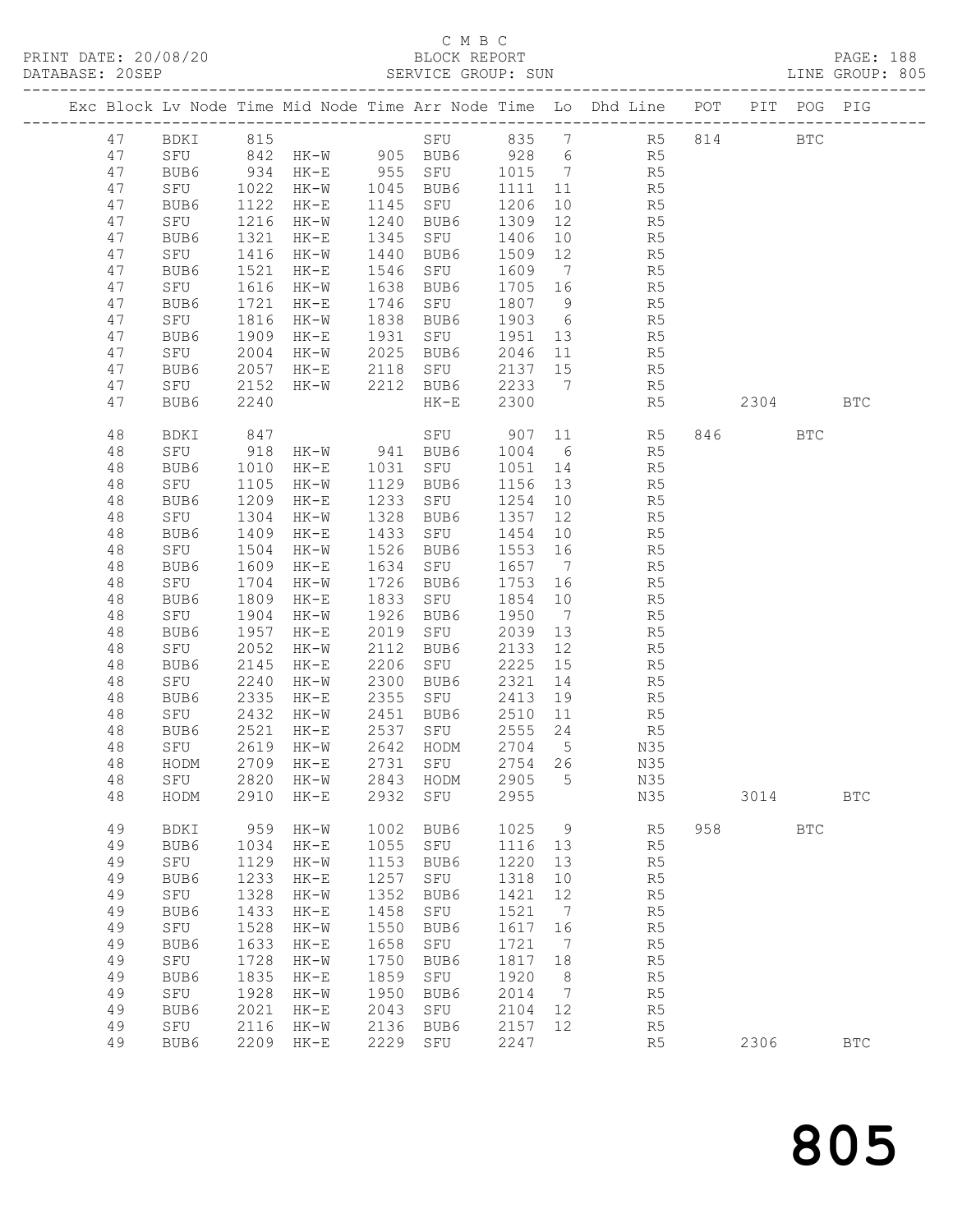## C M B C<br>BLOCK REPORT<br>SERVICE GROUP: SUN

| DATABASE: 20SEP |    |             |      |        |      | SERVICE GROUP: SUN     |         |                |                                                                                |           |            | LINE GROUP: 805 |  |
|-----------------|----|-------------|------|--------|------|------------------------|---------|----------------|--------------------------------------------------------------------------------|-----------|------------|-----------------|--|
|                 |    |             |      |        |      |                        |         |                | Exc Block Lv Node Time Mid Node Time Arr Node Time Lo Dhd Line POT PIT POG PIG |           |            |                 |  |
|                 | 50 | BDKI 1011   |      |        |      |                        |         |                |                                                                                |           |            |                 |  |
|                 | 50 |             |      |        |      |                        |         |                |                                                                                |           |            |                 |  |
|                 | 50 | BUB6        |      |        |      |                        |         |                | R5 1146 HK-E 1209 SFU 1230 10<br>SFU 1240 HK-M 1304 SFU 1230 10 R5             |           |            |                 |  |
|                 | 50 |             |      |        |      |                        |         |                |                                                                                |           |            |                 |  |
|                 | 50 | BUB6        | 1345 | $HK-E$ |      | 1409 SFU               | 1430    |                | $\frac{12}{10}$ R5                                                             |           |            |                 |  |
|                 | 50 | SFU         | 1440 | $HK-W$ |      | 1502 BUB6              | 1529 16 |                | R <sub>5</sub>                                                                 |           |            |                 |  |
|                 | 50 | BUB6        | 1545 | $HK-E$ |      | 1610 SFU               | 1633 7  |                | R5                                                                             |           |            |                 |  |
|                 | 50 | SFU         | 1640 | HK-W   |      | 1702 BUB6              | 1729 16 |                |                                                                                |           |            |                 |  |
|                 | 50 | BUB6        | 1745 | $HK-E$ |      | 1809 SFU               | 1830 10 |                | R5<br>R5                                                                       |           |            |                 |  |
|                 | 50 | SFU         | 1840 | HK-W   | 1902 |                        | 1926    | $\overline{7}$ | R <sub>5</sub>                                                                 |           |            |                 |  |
|                 | 50 | BUB6        | 1933 | HK-E   | 1955 | BUB6<br>SFU            |         |                | R5                                                                             |           |            |                 |  |
|                 | 50 |             | 2028 |        | 2049 | BUB6                   | 2015 13 |                |                                                                                |           |            |                 |  |
|                 |    | SFU         |      | HK-W   |      |                        | 2110 11 |                | R5<br>R5                                                                       |           |            |                 |  |
|                 | 50 | BUB6        | 2121 | HK-E   |      | 2142 SFU               | 2201 15 |                | R <sub>5</sub>                                                                 |           |            |                 |  |
|                 | 50 | SFU         | 2216 | HK-W   |      | 2236 BUB6              | 2257 8  |                |                                                                                |           |            |                 |  |
|                 | 50 | BUB6        | 2305 | $HK-E$ |      | 2325 SFU               |         |                | 2343 9 R5                                                                      |           |            |                 |  |
|                 | 50 | SFU         | 2352 |        |      | HK-W 2411 BUB6 2430 20 |         |                | R5                                                                             |           |            |                 |  |
|                 | 50 | BUB6        | 2450 | HK-E   |      | 2506 SFU               | 2524    |                | R5                                                                             |           | 2543 BTC   |                 |  |
|                 | 81 | SFU         | 800  |        |      | PROD 814               |         |                | 20<br>145                                                                      | 738 — 138 | <b>BTC</b> |                 |  |
|                 | 81 | PROD        | 834  |        |      | SFU                    | 847     | 11             | 145                                                                            |           |            |                 |  |
|                 | 81 | SFU         | 858  |        |      | PROD                   | 912     | 21             | 145                                                                            |           |            |                 |  |
|                 | 81 | PROD        | 933  |        |      | SFU 946                |         | 12             | 145                                                                            |           |            |                 |  |
|                 | 81 | SFU         | 958  |        |      | PROD                   | 1013    | 20             | 145                                                                            |           |            |                 |  |
|                 | 81 | PROD        | 1033 |        |      | SFU                    | 1046    | 12             | 145                                                                            |           |            |                 |  |
|                 | 81 | SFU         | 1058 |        |      | PROD                   | 1113    | 20             | 145                                                                            |           |            |                 |  |
|                 | 81 | PROD        | 1133 |        |      | SFU                    | 1146 12 |                | 145                                                                            |           |            |                 |  |
|                 | 81 | SFU         | 1158 |        |      | PROD                   | 1213    | 20             | 145                                                                            |           |            |                 |  |
|                 | 81 | PROD        | 1233 |        |      | SFU                    | 1246    | 12             | 145                                                                            |           |            |                 |  |
|                 | 81 | SFU         | 1258 |        |      | PROD                   | 1313    | 20             | 145                                                                            |           |            |                 |  |
|                 | 81 | PROD        | 1333 |        |      | SFU                    | 1346    | 12             | 145                                                                            |           |            |                 |  |
|                 | 81 | SFU         | 1358 |        |      | PROD                   | 1413    | 20             | 145                                                                            |           |            |                 |  |
|                 | 81 | PROD        | 1433 |        |      | SFU                    | 1446    | 12             | - 145                                                                          |           |            |                 |  |
|                 | 81 | SFU         | 1458 |        |      | PROD                   | 1513    | 20             | 145                                                                            |           |            |                 |  |
|                 | 81 | PROD        | 1533 |        |      | SFU                    | 1546    | 12             | 145                                                                            |           |            |                 |  |
|                 | 81 | SFU         | 1558 |        |      | PROD                   | 1613    | 20             | 145                                                                            |           |            |                 |  |
|                 | 81 | PROD        | 1633 |        |      | SFU                    | 1646 12 |                | 145                                                                            |           |            |                 |  |
|                 | 81 | SFU         | 1658 |        |      | PROD                   | 1713 20 |                | 145                                                                            |           |            |                 |  |
|                 | 81 | PROD        | 1733 |        |      | SFU                    | 1746 12 |                | 145                                                                            |           |            |                 |  |
|                 |    | 81 SFU 1758 |      |        |      |                        |         |                | PROD 1813 20 145                                                               |           |            |                 |  |
|                 | 81 | PROD        | 1833 |        |      | SFU                    | 1846    | 14             | 145                                                                            |           |            |                 |  |
|                 | 81 | SFU         | 1900 |        |      | PROD                   | 1915    | 20             | 145                                                                            |           |            |                 |  |
|                 | 81 | PROD        | 1935 |        |      | SFU                    | 1949    | 11             | 145                                                                            |           |            |                 |  |
|                 | 81 | SFU         | 2000 |        |      | PROD                   | 2015    | 20             | 145                                                                            |           |            |                 |  |
|                 | 81 | PROD        | 2035 |        |      | SFU                    | 2048    | 12             | 145                                                                            |           |            |                 |  |
|                 | 81 | SFU         | 2100 |        |      | PROD                   | 2115    | 20             | 145                                                                            |           |            |                 |  |
|                 | 81 | PROD        | 2135 |        |      | SFU                    | 2148    | 12             | 145                                                                            |           |            |                 |  |
|                 | 81 | SFU         | 2200 |        |      | PROD                   | 2214    | 21             | 145                                                                            |           |            |                 |  |
|                 | 81 | PROD        | 2235 |        |      | SFU                    | 2248    | 12             | 145                                                                            |           |            |                 |  |
|                 | 81 | SFU         | 2300 |        |      | PROD                   | 2314    | 21             | 145                                                                            |           |            |                 |  |
|                 | 81 | PROD        | 2335 |        |      | SFU                    | 2348    | 12             | 145                                                                            |           |            |                 |  |
|                 | 81 | SFU         | 2400 |        |      | PROD                   | 2414    | 21             | 145                                                                            |           |            |                 |  |
|                 | 81 | PROD        | 2435 |        |      | SFU                    | 2447    |                | 145                                                                            | 2506      |            | $_{\rm BTC}$    |  |
|                 |    |             |      |        |      |                        |         |                |                                                                                |           |            |                 |  |